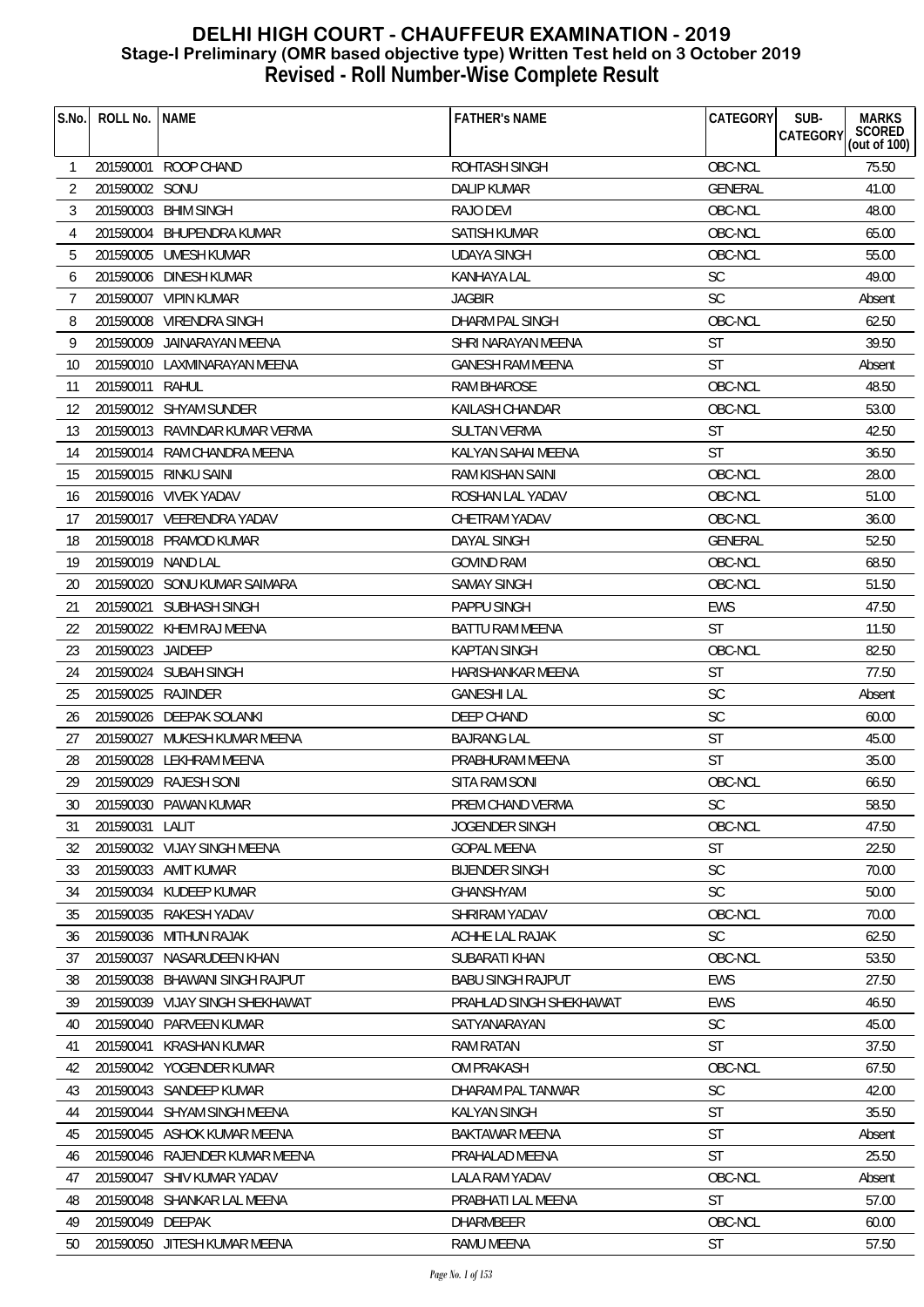| S.No.        | ROLL No.   NAME  |                                  | <b>FATHER'S NAME</b>       | CATEGORY       | SUB-<br><b>CATEGORY</b> | <b>MARKS</b><br>SCORED<br>(out of 100) |
|--------------|------------------|----------------------------------|----------------------------|----------------|-------------------------|----------------------------------------|
| 51           |                  | 201590051 VIKRAM SINGH           | <b>JASWANT SINGH</b>       | OBC-NCL        |                         | 45.00                                  |
| 52           |                  | 201590052 ABHISHEK MEENA         | KAILASH CHAND MEENA        | ST             |                         | 25.00                                  |
| 53           |                  | 201590053 ARUN KUMAR ASIWAL      | <b>SHANKAR LAL</b>         | <b>SC</b>      |                         | Absent                                 |
| 54           |                  | 201590054 RAMKESH MEENA          | JOAIHARI LAL MEENA         | <b>ST</b>      |                         | 62.50                                  |
| 55           |                  | 201590055 ISHWAR SINGH           | PRATAP SINGH               | OBC-NCL        |                         | Absent                                 |
| 56           |                  | 201590056 YADRAM MEENA           | <b>LALLU RAM MEENA</b>     | <b>ST</b>      |                         | 60.00                                  |
| 57           |                  | 201590057 ASHVANI KUMAR SHARMA   | NARENDRA KUMAR SHARMA      | <b>EWS</b>     |                         | 85.00                                  |
| 58           |                  | 201590058 YOGESH KUMAR           | KRISHAN PAL BAWLIA         | <b>SC</b>      |                         | 49.00                                  |
| 59           |                  | 201590059 GIRRAJ PRASAD MEENA    | RANG LAL MEENA             | <b>ST</b>      |                         | 31.00                                  |
| 60           |                  | 201590060 PRADEEP BYAMAL         | <b>RAM SWAROOP</b>         | OBC-NCL        |                         | 50.00                                  |
| 61           | 201590061        | OMARAM JAT                       | BHIKHA RAM JAT             | OBC-NCL        |                         | 52.50                                  |
| 62           |                  | 201590062 VIJAY SINGH YADAV      | SHER SINGH                 | OBC-NCL        |                         | 55.50                                  |
| 63           | 201590063 PAWAN  |                                  | SHER SINGH                 | <b>SC</b>      |                         | 57.00                                  |
| 64           |                  | 201590064 AJAY KUMAR PANDEY      | ASARPHI LAL PANDEY         | <b>GENERAL</b> | <b>EXM</b>              | 53.00                                  |
| 65           |                  | 201590065 SANDEEP KUMAR MAHTO    | DHARAM NATH MAHTO          | <b>ST</b>      |                         | 38.00                                  |
| 66           |                  | 201590066 RAKESH KUMAR           | <b>RAJENDER SINGH</b>      | <b>SC</b>      |                         | 45.50                                  |
| 67           | 201590067        | NARESH KUMAR                     | <b>SUBH RAM</b>            | <b>GENERAL</b> |                         | Absent                                 |
| 68           |                  | 201590068 VIKRAM SINGH MEENA     | <b>GAYA LAL MEENA</b>      | <b>ST</b>      |                         | 73.50                                  |
| 69           |                  | 201590069 RAKESH KUMAR MAHAWAR   | BHAURE LAL KOLI            | <b>SC</b>      |                         | 55.00                                  |
| 70           |                  | 201590070 RAKESH KUMAR MEENA     | <b>GHAMMAN LAL MEENA</b>   | ST             |                         | 60.00                                  |
| 71           |                  | 201590071 DEEPAK KUSHWAH         | MR. RAJENDRA SINGH KUSHWAH | OBC-NCL        |                         | 83.00                                  |
| 72           |                  | 201590072 VIJAYVIR SINGH         | <b>BHIKAM SINGH</b>        | OBC-NCL        |                         | 80.00                                  |
| 73           |                  | 201590073 YOGENDER YADAV         | SURENDER SINGH             | GENERAL        | EXM                     | Absent                                 |
| 74           |                  | 201590074 SHER SINGH RATHOR      | RAJENDRA SINGH RATHOR      | EWS            |                         | 38.50                                  |
| 75           |                  | 201590075 MAHENDRA KUMAR MEENA   | RAMDHAN MEENA              | <b>ST</b>      |                         | 49.00                                  |
| 76           |                  | 201590076 RAJENDRA KUMAR JHAKHAR | <b>JAI SINGH JHAKHAR</b>   | OBC-NCL        |                         | 58.00                                  |
| 77           |                  | 201590077 JAI PRAKASH SHARMA     | NAROTTAM SHARMA            | <b>EWS</b>     |                         | 51.00                                  |
| 78           |                  | 201590078 ASHOK MEENA            | <b>BABU LAL MEENA</b>      | <b>ST</b>      |                         | 50.00                                  |
| 79           |                  | 201590079 RAKESH MEENA           | JAI SINGH MEENA            | ST             |                         | 15.00                                  |
| $\sim$<br>80 |                  | 201590080 PAWAN KUMAR SHARMA     | HEERA LAL SHARMA           | EWS            |                         | 52.50                                  |
| 81           | 201590081        | MANISH                           | <b>CHANDER PAL</b>         | <b>SC</b>      |                         | 61.50                                  |
| 82           |                  | 201590082 JITENDRA SONI          | RAJENDRA SONI              | OBC-NCL        |                         | 40.50                                  |
| 83           | 201590083 PANKAJ |                                  | <b>TARA CHAND</b>          | OBC-NCL        |                         | 18.50                                  |
| 84           |                  | 201590084 ANKUL KUMAR            | <b>VINOD KUMAR</b>         | OBC-NCL        |                         | Absent                                 |
| 85           |                  | 201590085 SHAKTI SINGH           | <b>SHAKTI SINGH</b>        | OBC-NCL        |                         | 27.00                                  |
| 86           | 201590086        | <b>HARISH CHANDRA</b>            | <b>KRISHAN KUMAR</b>       | <b>GENERAL</b> |                         | 65.50                                  |
| 87           |                  | 201590087 YOGESH DAGOR           | <b>GHANSHYAM DAGOR</b>     | OBC-NCL        |                         | 28.50                                  |
| 88           |                  | 201590088 SATISH YADAV           | RAM KARAN YADAV            | OBC-NCL        |                         | Absent                                 |
| 89           | 201590089        | MAHENDRA KUMAR MEENA             | KIRODI LAL MEENA           | <b>ST</b>      |                         | 50.00                                  |
| 90           | 201590090        | GANESH KUMAR NITHARWAL           | HEERA LAL NITHARWAL        | <b>GENERAL</b> |                         | 62.50                                  |
| 91           | 201590091        | PINTU LAL BAIRWA                 | KAILASH CHAND BAIRWA       | <b>SC</b>      |                         | 37.50                                  |
| 92           | 201590092        | MANOHAR LAL DHANKA               | OMPRAKASH                  | <b>ST</b>      |                         | 37.50                                  |
| 93           |                  | 201590093 DILBAGH SINGH          | <b>ISHWAR SINGH</b>        | OBC-NCL        |                         | 25.00                                  |
| 94           | 201590094        | PURAN SINGH MEENA                | RAM SINGH MEENA            | <b>ST</b>      |                         | 35.00                                  |
| 95           | 201590095        | <b>DINESH</b>                    | <b>MOHAN LAL</b>           | <b>SC</b>      |                         | 79.50                                  |
| 96           | 201590096        | MAHENDRA MEENA                   | <b>SAURAM MEENA</b>        | ST             |                         | 40.00                                  |
| 97           | 201590097        | PRADEEP KUMAR                    | <b>VED SINGH</b>           | OBC-NCL        |                         | Absent                                 |
| 98           | 201590098        | RANJEET SWAMI                    | <b>GOPAL CHAND SWAMI</b>   | OBC-NCL        |                         | 35.00                                  |
| 99           |                  | 201590099 PAVAN KUMAR            | <b>HETRAM</b>              | OBC-NCL        |                         | 55.00                                  |
| 100          |                  | 201590100 MANOJ KUMAR            | RAGHUVEER                  | <b>SC</b>      |                         | 62.50                                  |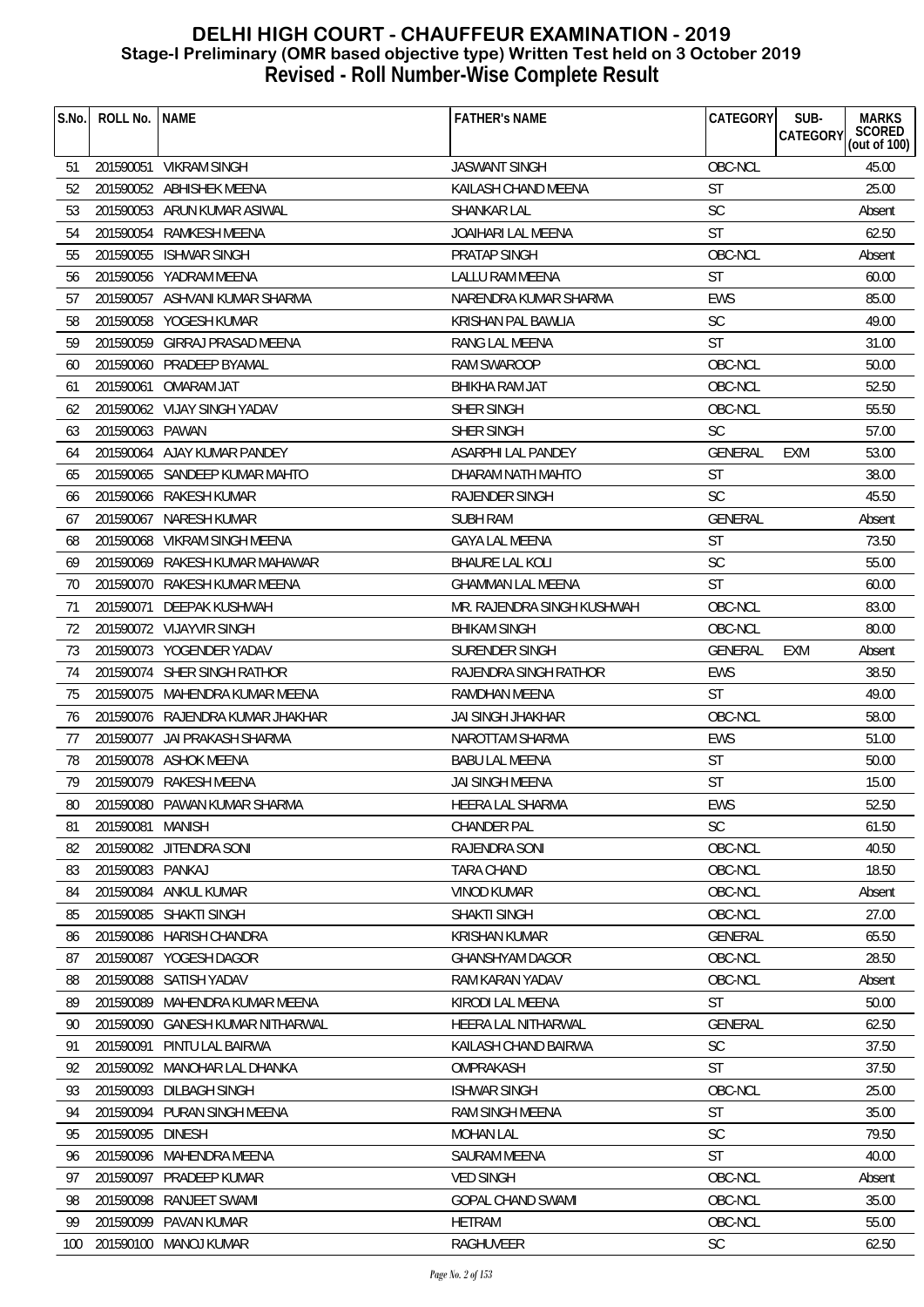| S.No. | ROLL No.          | l name                              | <b>FATHER'S NAME</b>          | CATEGORY       | SUB-<br><b>MARKS</b>                      |
|-------|-------------------|-------------------------------------|-------------------------------|----------------|-------------------------------------------|
|       |                   |                                     |                               |                | SCORED<br>(out of 100)<br><b>CATEGORY</b> |
| 101   |                   | 201590101 DESH RAJ GURJAR           | RAM LAL GURJAR                | <b>GENERAL</b> | Absent                                    |
| 102   |                   | 201590102 YESH KUMAR MEENA          | MADAN LAL MEENA               | <b>ST</b>      | 68.50                                     |
| 103   |                   | 201590103 RAMKESH MEENA             | LAKKHI MEENA                  | <b>ST</b>      | 66.50                                     |
| 104   |                   | 201590104 KANA RAM MEENA            | MANGAL CHAND MEENA            | <b>ST</b>      | 70.00                                     |
| 105   |                   | 201590105 LALA RAM SHARMA           | GOPAL PRASAD SHARMA           | <b>EWS</b>     | 58.00                                     |
| 106   |                   | 201590106 MAHAVEER YADAV            | YADRAM YADAV                  | OBC-NCL        | Absent                                    |
| 107   |                   | 201590107 GOPAL RAYAL               | RAM CHANDRA RAYAL             | OBC-NCL        | 22.50                                     |
| 108   |                   | 201590108 DIGAMBAR MEENA            | KRIPAL MEENA                  | <b>ST</b>      | 31.00                                     |
| 109   |                   | 201590109 DHURAVIJAY RAWAT          | <b>NETRA KUMAR</b>            | <b>GENERAL</b> | Absent                                    |
| 110   |                   | 201590110 RAM MEHAR                 | <b>BALWAN SINGH</b>           | OBC-NCL        | Absent                                    |
| 111   |                   | 201590111 HARKESH MEENA             | HAJARI LAL MEENA              | <b>ST</b>      | 75.00                                     |
| 112   |                   | 201590112 MUKESH CHAND MEENA        | <b>JAGDISH PRASAD MEENA</b>   | <b>ST</b>      | 55.00                                     |
| 113   |                   | 201590113 KALU RAM MEENA            | RAM PHOOL MEENA               | <b>ST</b>      | Absent                                    |
| 114   |                   | 201590114 MUKESH DAYMA              | CHIRANJIV DAYMA               | <b>SC</b>      | Absent                                    |
| 115   |                   | 201590115 KALU RAM MEENA            | ARJUN LAL MEENA               | <b>ST</b>      | 45.00                                     |
| 116   |                   | 201590116 MAHESH YADAV              | LAKKHI RAM                    | <b>GENERAL</b> | 62.50                                     |
| 117   |                   | 201590117 HEDAU RAHUL MANOHAR       | MANOHAR MADHORAO HEDAU        | OBC-NCL        | Absent                                    |
| 118   |                   | 201590118 PRATEEK KUMAR             | <b>VIRENDER KUMAR</b>         | OBC-NCL        | 87.50                                     |
| 119   |                   | 201590119 DEEPANSHU KAPOOR          | SH GULSHAN KAPOOR             | GENERAL        | 60.00                                     |
| 120   |                   | 201590120 DOULAT SINGH              | <b>BIRJOO SINGH SHEKHAWAT</b> | GENERAL        | 62.50<br>EXM                              |
| 121   |                   | 201590121 SATYENDER YADAV           | RAJENDER YADAV                | OBC-NCL        | 60.00                                     |
| 122   |                   | 201590122 SINGH MARKANDE TEJBAHADUR | TEJBAHADUR SINGH              | <b>GENERAL</b> | 52.50<br>EXM                              |
| 123   |                   | 201590123 SURESH CHAND MEENA        | CHHOTE LAL MEENA              | <b>ST</b>      | 34.50                                     |
| 124   |                   | 201590124 SURJEET SINGH             | RAJENDRA SINGH                | OBC-NCL        | 35.00                                     |
| 125   |                   | 201590125 SANTOSH KUMAR             | DEVENDRA SINGH                | OBC-NCL        | 53.00                                     |
| 126   |                   | 201590126 PANKAJ KUMAR DHOLI        | <b>BAL KISHAN DHOLI</b>       | <b>SC</b>      | 60.50                                     |
| 127   |                   | 201590127 SONU SAINI                | <b>JAGDISH SAINI</b>          | <b>GENERAL</b> | 52.50                                     |
| 128   |                   | 201590128 CHAMAN LAL BALAI          | HEERA LAL BALAI               | <b>SC</b>      | 42.50                                     |
| 129   |                   | 201590129 SATISH KUMAR SHARMA       | BHAVOOTI LAL SHARMA           | <b>EWS</b>     | 66.50                                     |
|       |                   | 130 201590130 BHUPENDRA MEENA       | SHARWAN KUMAR MEENA           | ST             | 55.50                                     |
| 131   | 201590131         | AMAR CHAND MEENA                    | KALU RAM MEENA                | <b>ST</b>      | 32.50                                     |
| 132   |                   | 201590132 MAHENDRA MEENA            | <b>BHARAT LAL MEENA</b>       | <b>ST</b>      | 55.00                                     |
| 133   |                   | 201590133 BHEEMSEN                  | <b>OM PRAKASH</b>             | OBC-NCL        | 40.00                                     |
| 134   |                   | 201590134 RAHUL SAINI               | JAGDISH PRASAD SAINI          | <b>GENERAL</b> | 30.00                                     |
| 135   |                   | 201590135 ANKIT SHARMA              | SUBE SINGH SHARMA             | <b>EWS</b>     | 73.00                                     |
| 136   |                   | 201590136 VIJENDRA SINGH            | <b>ANIL KUMAR</b>             | OBC-NCL        | 45.50                                     |
| 137   |                   | 201590137 DHARMENDRA KUMAR MEENA    | <b>GOPI RAM MEENA</b>         | <b>ST</b>      | Absent                                    |
| 138   |                   | 201590138 MOHAN LAL JAT             | <b>MADAN LAL JAT</b>          | OBC-NCL        | Absent                                    |
| 139   |                   | 201590139 RAJARAM GURJAR            | <b>BAJRANG LAL GURJAR</b>     | OBC-NCL        | Absent                                    |
| 140   |                   | 201590140 BABLI MEENA               | <b>LEELA RAM</b>              | <b>ST</b>      | 28.00                                     |
| 141   | 201590141         | CHANCHAL KUMAR MEENA                | CHIRANJI LAL MEENA            | <b>ST</b>      | 40.00                                     |
| 142   |                   | 201590142 RINKU KUMAR MEENA         | RAMHET                        | <b>ST</b>      | 42.50                                     |
| 143   |                   | 201590143 KRISHAN KUMAR YADAV       | ROHITASHW YADAV               | OBC-NCL        | <b>EXM</b><br>55.00                       |
| 144   | 201590144         | <b>OMPAL SINGH</b>                  | <b>SEVARI LAL</b>             | <b>SC</b>      | 55.00                                     |
| 145   | 201590145 SANDEEP |                                     | SURENDER SINGH                | OBC-NCL        | 32.50                                     |
| 146   | 201590146         | OM PRAKASH MEENA                    | RAM KUNWAR MEENA              | <b>ST</b>      | 57.50                                     |
| 147   |                   | 201590147 ASHOK KUMAR MEENA         | SHIVCHARAN MEENA              | <b>ST</b>      | 27.50                                     |
| 148   |                   | 201590148 RAMNIWAS YADAV            | DEENA RAM YADAV               | OBC-NCL        | 51.00                                     |
| 149   |                   | 201590149 SHRIVARDHAN SHARMA        | HARINARAYAN SHARMA            | <b>EWS</b>     | 60.00                                     |
| 150   |                   | 201590150 KRISHNA KUMAR MEENA       | KAILASH NARAYAN MEENA         | <b>ST</b>      | 47.50                                     |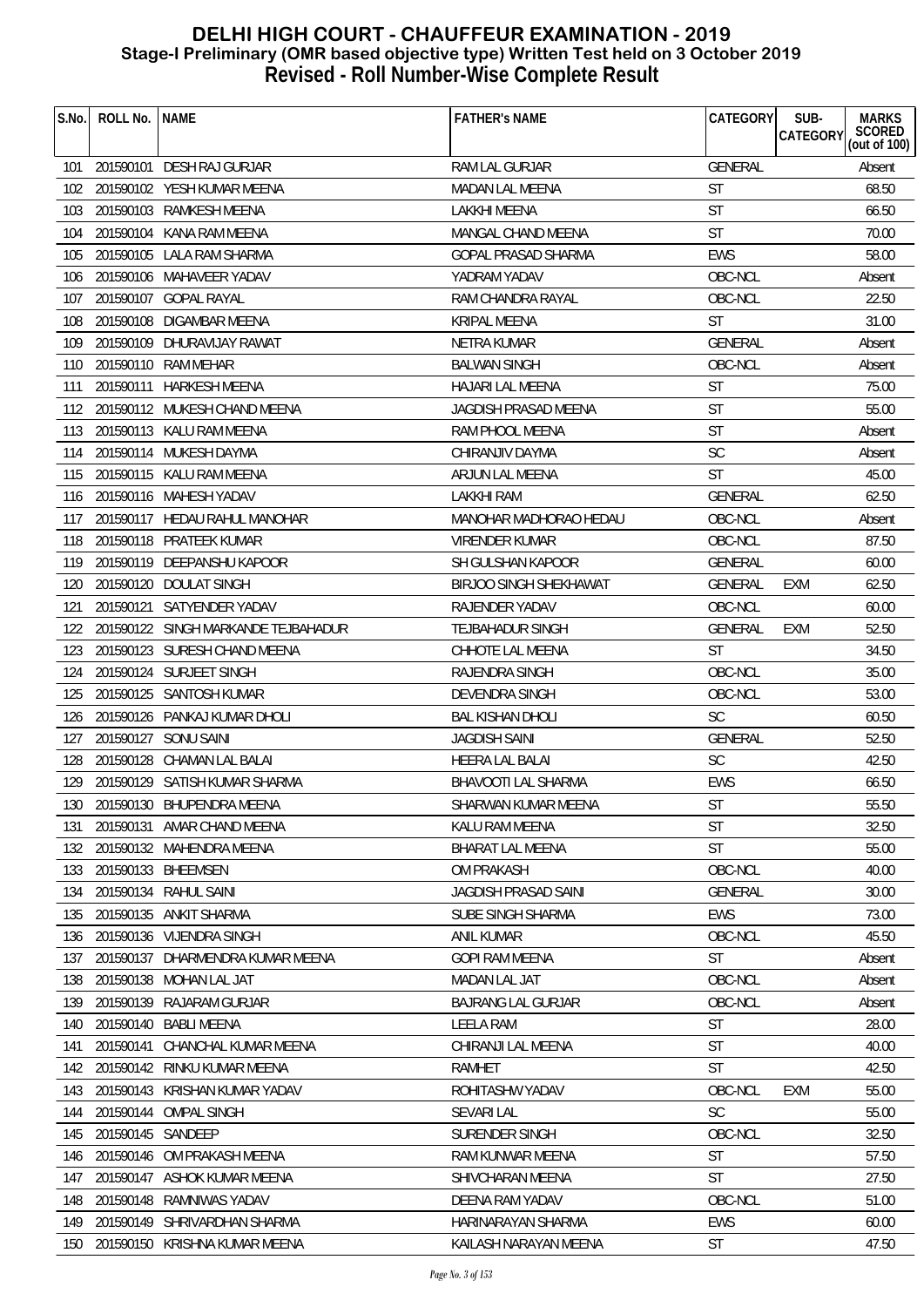| S.No. | ROLL No.        | <b>NAME</b>                         | <b>FATHER'S NAME</b>       | CATEGORY       | SUB-<br><b>CATEGORY</b> | <b>MARKS</b><br>SCORED<br>(out of 100) |
|-------|-----------------|-------------------------------------|----------------------------|----------------|-------------------------|----------------------------------------|
| 151   |                 | 201590151 JITENDRA SINGH BAWTA      | <b>BAHADUR SINGH BAWTA</b> | OBC-NCL        |                         | 32.50                                  |
| 152   |                 | 201590152 RAJENDRA JATAV            | HARISH CHAND JATAV         | <b>SC</b>      |                         | 41.00                                  |
| 153   |                 | 201590153 PAWAN KUMAR               | <b>ISHWAR SINGH</b>        | OBC-NCL        |                         | Absent                                 |
| 154   |                 | 201590154 YADAV RAJESH DALVEERSINGH | DALVEERSINGH               | OBC-NCL        | EXM                     | 50.00                                  |
| 155   |                 | 201590155 DEVENDER KUMAR            | <b>KAMESHWAR</b>           | <b>SC</b>      |                         | 58.00                                  |
| 156   |                 | 201590156 NARESH KUMAR              | <b>DHANNA LAL</b>          | <b>SC</b>      |                         | 70.00                                  |
| 157   |                 | 201590157 VIJAY KUMAR               | LALA RAM                   | <b>SC</b>      |                         | 67.50                                  |
| 158   |                 | 201590158 BIRMA RAM                 | RAGHUNATH RAM              | OBC-NCL        |                         | 37.50                                  |
| 159   |                 | 201590159 NARESH MEENA              | <b>GHANSHYAM</b>           | <b>ST</b>      |                         | 75.00                                  |
| 160   |                 | 201590160 VIKASH KUMAR              | <b>HANUMAN SINGH</b>       | OBC-NCL        |                         | Absent                                 |
| 161   |                 | 201590161 KHEM CHAND MEENA          | <b>BHAIROO SAHAY MEENA</b> | <b>ST</b>      |                         | 38.00                                  |
| 162   |                 | 201590162 RAKESH SAINI              | PARMOLIRAM                 | OBC-NCL        |                         | 60.00                                  |
| 163   |                 | 201590163 VIJAY YADAV               | RAMAVTAR YADAV             | OBC-NCL        |                         | 57.50                                  |
| 164   |                 | 201590164 RANJEET MEENA             | <b>UDAY SINGH MEENA</b>    | <b>ST</b>      |                         | 48.00                                  |
| 165   |                 | 201590165 RAJINDER SINGH            | S C DAHIYA                 | OBC-NCL        | EXM                     | 85.00                                  |
| 166   |                 | 201590166 RAMKRIPAL MEENA           | KISHAN LAL MEENA           | <b>ST</b>      |                         | Absent                                 |
| 167   |                 | 201590167 DINESH KUMAR MEENA        | MADAMN LAL MEENA           | <b>ST</b>      |                         | 31.50                                  |
| 168   |                 | 201590168 BIJENDRA KUMAR MEENA      | LACHCHI RAM MEENA          | <b>ST</b>      |                         | 26.50                                  |
| 169   |                 | 201590169 PRAMOD KUMAR              | RAMAUTAR                   | OBC-NCL        |                         | 55.00                                  |
| 170   |                 | 201590170 RAMESH KUMAR              | <b>AMAR SINGH</b>          | OBC-NCL        |                         | Absent                                 |
| 171   |                 | 201590171 NARSI RAM MEENA           | <b>BHARAT LAL MEENA</b>    | <b>ST</b>      |                         | 51.00                                  |
| 172   |                 | 201590172 SAJJAN SINGH              | RAMAVTAR                   | OBC-NCL        |                         | 45.00                                  |
| 173   |                 | 201590173 BANWARI LAL MEENA         | HARZI RAM MEENA            | <b>ST</b>      |                         | 32.50                                  |
| 174   |                 | 201590174 BHEEM SINGH               | RAM BABU                   | OBC-NCL        |                         | 35.00                                  |
| 175   |                 | 201590175 RAGHUVEER GURJAR          | RAM KISHAN GURJAR          | OBC-NCL        |                         | 52.00                                  |
| 176   |                 | 201590176 UDAI BHAN SINGH           | <b>VISHVA NATH SINGH</b>   | <b>EWS</b>     |                         | Absent                                 |
| 177   |                 | 201590177 SUMER SINGH MEENA         | <b>SHIVRAM MEENA</b>       | <b>ST</b>      |                         | 42.50                                  |
| 178   |                 | 201590178 BALU RAM MEENA            | LALA RAM MEENA             | <b>ST</b>      |                         | 70.00                                  |
| 179   | 201590179 RAHUL |                                     | RAJPAL JATAV               | SC             |                         | 52.50                                  |
| 180   |                 | 201590180 JITENDRA KUMAR SAINI      | <b>GOPI RAM SAINI</b>      | OBC-NCL        |                         | 40.50                                  |
| 181   | 201590181       | <b>FAUJI RAM MEENA</b>              | RAM KRIPAL MEENA           | <b>ST</b>      |                         | 55.00                                  |
| 182   |                 | 201590182 KANAHAIYA AHIRWAR         | DIBIYA AHIRWAR             | <b>SC</b>      |                         | Absent                                 |
| 183   |                 | 201590183 VIKAS RAO                 | <b>ROHITASHWA</b>          | OBC-NCL        |                         | 47.00                                  |
| 184   |                 | 201590184 SACHIN PANDEY             | SATYANARAIN                | <b>EWS</b>     |                         | 30.00                                  |
| 185   |                 | 201590185 SONU SHARMA               | RAMESH CHAND SHARMA        | <b>EWS</b>     |                         | 30.00                                  |
| 186   | 201590186       | YOGENDRA                            | <b>CHITTAR MAL</b>         | OBC-NCL        | <b>EXM</b>              | 61.00                                  |
| 187   |                 | 201590187 CHHOTE LAL MEENA          | JAGDISH PRASAD MEENA       | <b>ST</b>      |                         | Absent                                 |
| 188   |                 | 201590188 BHIM SINGH                | <b>DHARM SINGH</b>         | <b>ST</b>      |                         | Absent                                 |
| 189   |                 | 201590189 ANIL KUMAR DEVAT          | <b>HARISH CHAND</b>        | <b>SC</b>      |                         | 47.50                                  |
| 190   |                 | 201590190 MANMOHAN MEGHRAJ MEENA    | JAI NARAYAN MEENA          | <b>ST</b>      |                         | 55.00                                  |
| 191   | 201590191       | MANOJ KUMAR BHARIA                  | <b>ISHWAR SINGH BHARIA</b> | OBC-NCL        |                         | 60.00                                  |
| 192   |                 | 201590192 MANISH KUMAR MEENA        | RAM KISHOR MEENA           | <b>ST</b>      |                         | 75.00                                  |
| 193   |                 | 201590193 NITESH KUMAR              | PAWAN KUMAR                | OBC-NCL        |                         | 50.00                                  |
| 194   |                 | 201590194 JAGMOHAN                  | PRAKASH CHAND YADAV        | <b>GENERAL</b> |                         | Absent                                 |
| 195   |                 | 201590195 MUNNA SINGH               | RAVINDRA SINGH NARUKA      | <b>GENERAL</b> |                         | Absent                                 |
| 196   |                 | 201590196 NAVEEN KUMAR YADAV        | SURESH CHAND YADAV         | OBC-NCL        |                         | 42.50                                  |
| 197   | 201590197       | DHARMENDRA                          | NATHU RAM                  | OBC-NCL        |                         | 46.00                                  |
| 198   |                 | 201590198 RATAN LAL MEENA           | SHRIRAM MEENA              | <b>ST</b>      |                         | 40.00                                  |
| 199   |                 | 201590199 RAMESH CHAND MEENA        | KHAYALI RAM MEENA          | <b>ST</b>      |                         | 32.00                                  |
| 200   |                 | 201590200 VIKAS KUMAR               | <b>KRISHAN KUMAR</b>       | OBC-NCL        |                         | 43.00                                  |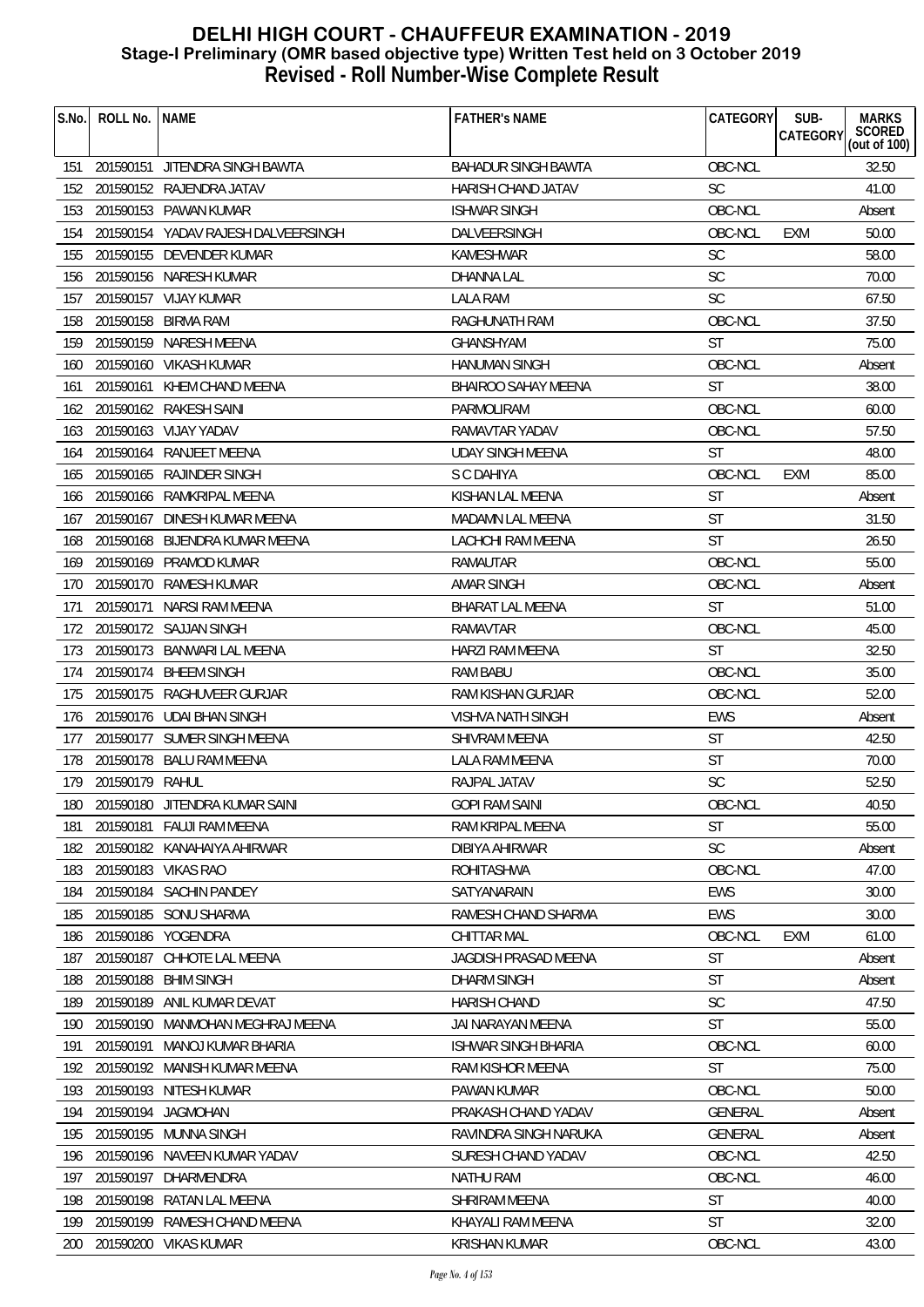| S.No. | ROLL No.           | <b>NAME</b>                       | <b>FATHER'S NAME</b>   | CATEGORY       | SUB-<br><b>MARKS</b><br>SCORED<br>(out of 100)<br><b>CATEGORY</b> |
|-------|--------------------|-----------------------------------|------------------------|----------------|-------------------------------------------------------------------|
|       |                    |                                   |                        |                |                                                                   |
| 201   |                    | 201590201 HARSHAD JOSHI           | RAJESH KUMAR JOSHI     | <b>GENERAL</b> | 55.00                                                             |
| 202   |                    | 201590202 ANKESH KUMAR SHARMA     | RAMJI LAL SHARMA       | <b>EWS</b>     | 47.50                                                             |
| 203   | 201590203          | <b>GULSHAN KUMAR</b>              | <b>RAVINDER SINGH</b>  | OBC-NCL        | 50.50                                                             |
| 204   |                    | 201590204 DEVI SINGH              | <b>MADAN SINGH</b>     | <b>EWS</b>     | 73.00                                                             |
| 205   |                    | 201590205 VIJENDRA MEENA          | RAM SINGH MEENA        | <b>ST</b>      | 41.50                                                             |
| 206   | 201590206 BABU LAL |                                   | <b>RAM KUMAR</b>       | OBC-NCL        | 55.00                                                             |
| 207   |                    | 201590207 VIRENDER                | RAJENDER KUMAR         | OBC-NCL        | 55.00                                                             |
| 208   |                    | 201590208 SURENDER KUMAR          | PRITHVIRAJ             | OBC-NCL        | 39.50                                                             |
| 209   |                    | 201590209 MUKESH KUMAR            | <b>KAILASH CHAND</b>   | <b>SC</b>      | 42.50                                                             |
| 210   |                    | 201590210 KRISHAN KUMAR NENIWAL   | PRABHU DAYAL NENIWAL   | SC             | 55.50                                                             |
| 211   |                    | 201590211 KRISHAN KUMAR MEENA     | KALYAN MEENA           | <b>ST</b>      | 43.00                                                             |
| 212   |                    | 201590212 HARISH CHAND            | <b>MAHENDER SINGH</b>  | <b>SC</b>      | Absent                                                            |
| 213   |                    | 201590213 MANOJ KUMAR             | RAM GOPAL              | OBC-NCL        | 40.00                                                             |
| 214   |                    | 201590214 BHAWANI SINGH YADAV     | <b>JAYSINGH YADAV</b>  | GENERAL        | 60.00                                                             |
| 215   | 201590215 ANUJ     |                                   | <b>VED PRAKASH</b>     | OBC-NCL        | 10.00                                                             |
| 216   |                    | 201590216 AKSHAY KUMAR MEENA      | <b>MOHAN LAL MEENA</b> | ST             | 49.00                                                             |
| 217   | 201590217 DINESH   |                                   | <b>BHAGWAN SINGH</b>   | OBC-NCL        | 54.00<br><b>EXM</b>                                               |
| 218   |                    | 201590218 RAKESH KUMAR CHOUDHARY  | RAM KARAN CHOUDHARY    | OBC-NCL        | Absent                                                            |
| 219   |                    | 201590219 SANDEEP KUMAR           | LALCHAND               | OBC-NCL        | 38.50                                                             |
| 220   | 201590220 VIKAS    |                                   | <b>TEJVIR SINGH</b>    | <b>SC</b>      | Absent                                                            |
| 221   |                    | 201590221 BHANU PRATAP SINGH      | <b>KPSINGH</b>         | <b>SC</b>      | 67.50                                                             |
| 222   |                    | 201590222 VIJAY KUMAR CHALAWARIYA | ANNDI LAL              | OBC-NCL        | 62.50                                                             |
| 223   | 201590223 RAHUL    |                                   | <b>RAM SINGH</b>       | <b>SC</b>      | 45.00                                                             |
| 224   |                    | 201590224 SANVAR MAL KURI         | KAJOR MAL JAT          | OBC-NCL        | 37.50                                                             |
| 225   | 201590225 DEVI LAL |                                   | CHANDRA RAM HARDASKA   | OBC-NCL        | 50.00                                                             |
| 226   |                    | 201590226 JAGMOHAN SINGH          | <b>NAWAL SINGH</b>     | <b>SC</b>      | 26.00                                                             |
| 227   |                    | 201590227 ASHOK KUMAR KURI        | <b>HARPHOOL SINGH</b>  | OBC-NCL        | 35.00                                                             |
| 228   |                    | 201590228 ATUL ARYA               | LAL SINGH ARYA         | SC             | Absent                                                            |
| 229   |                    | 201590229 SURENDRA KUMAR MEENA    | RAJENDRA KUMAR MEENA   | <b>ST</b>      | 45.00                                                             |
|       |                    | 230 201590230 SUDESH KUMAR        | KANCHHI LAL            | SC             | 47.50                                                             |
| 231   | 201590231          | SANTOSH KUMAR CHANGIL             | <b>NARESH KUMAR</b>    | OBC-NCL        | Absent                                                            |
| 232   |                    | 201590232 MUKESH MEHLA            | <b>BHANWAR LAL</b>     | OBC-NCL        | 56.50                                                             |
| 233   |                    | 201590233 RAMESH KUMAR SONI       | KAILASH CHANDRA SONI   | OBC-NCL        | Absent                                                            |
| 234   |                    | 201590234 RAHUL KUMAR YADAV       | RAMAWTAR YADAV         | OBC-NCL        | 55.00                                                             |
| 235   | 201590235 SAGAR    |                                   | <b>RAM PAL</b>         | <b>SC</b>      | 42.50                                                             |
| 236   | 201590236          | AMIT KUMAR                        | <b>SURESH KUMAR</b>    | OBC-NCL        | 60.00                                                             |
| 237   | 201590237          | ROSHAN LAL MEENA                  | RAM KISHAN MEENA       | <b>ST</b>      | 57.50                                                             |
| 238   |                    | 201590238 DEEPAK KUMAR MEENA      | RAMESHWAR MEENA        | <b>ST</b>      | 41.50                                                             |
| 239   | 201590239          | ROMEE                             | <b>SATBIR SINGH</b>    | OBC-NCL        | 47.50                                                             |
| 240   |                    | 201590240 RAJESH BHABHLA          | <b>BABU LAL MEENA</b>  | <b>ST</b>      | Absent                                                            |
| 241   | 201590241          | <b>GIRISH KUMAR</b>               | <b>MAHAVIR SINGH</b>   | <b>EWS</b>     | 37.50                                                             |
| 242   | 201590242 DINESH   |                                   | RAMESH POSWAL          | OBC-NCL        | 54.50                                                             |
| 243   |                    | 201590243 RAHUL KASHYAP           | NAWRATTAN              | <b>SC</b>      | 67.50                                                             |
| 244   |                    | 201590244 SHASHIKANT VERMA        | RAVINDRA KUMAR VERMA   | OBC-NCL        | 49.00                                                             |
| 245   |                    | 201590245 ASHOK KUMAR MEENA       | NATHU LAL MEENA        | <b>ST</b>      | 43.00                                                             |
| 246   |                    | 201590246 PANKAJ YADAV            | <b>KISHAN SINGH</b>    | OBC-NCL        | 90.00                                                             |
| 247   | 201590247          | MANOJ KUMAR                       | <b>JAGDEESH</b>        | OBC-NCL        | 20.00                                                             |
| 248   |                    | 201590248 CHET RAM MEENA          | PRAHALAD SINGH         | <b>ST</b>      | 56.00                                                             |
| 249   | 201590249 DHEERAJ  |                                   | <b>BALBIR SINGH</b>    | <b>SC</b>      | 67.50                                                             |
| 250   |                    | 201590250 AMIT KUMAR              | RANBIR SINGH DRALL     | OBC-NCL        | 70.50                                                             |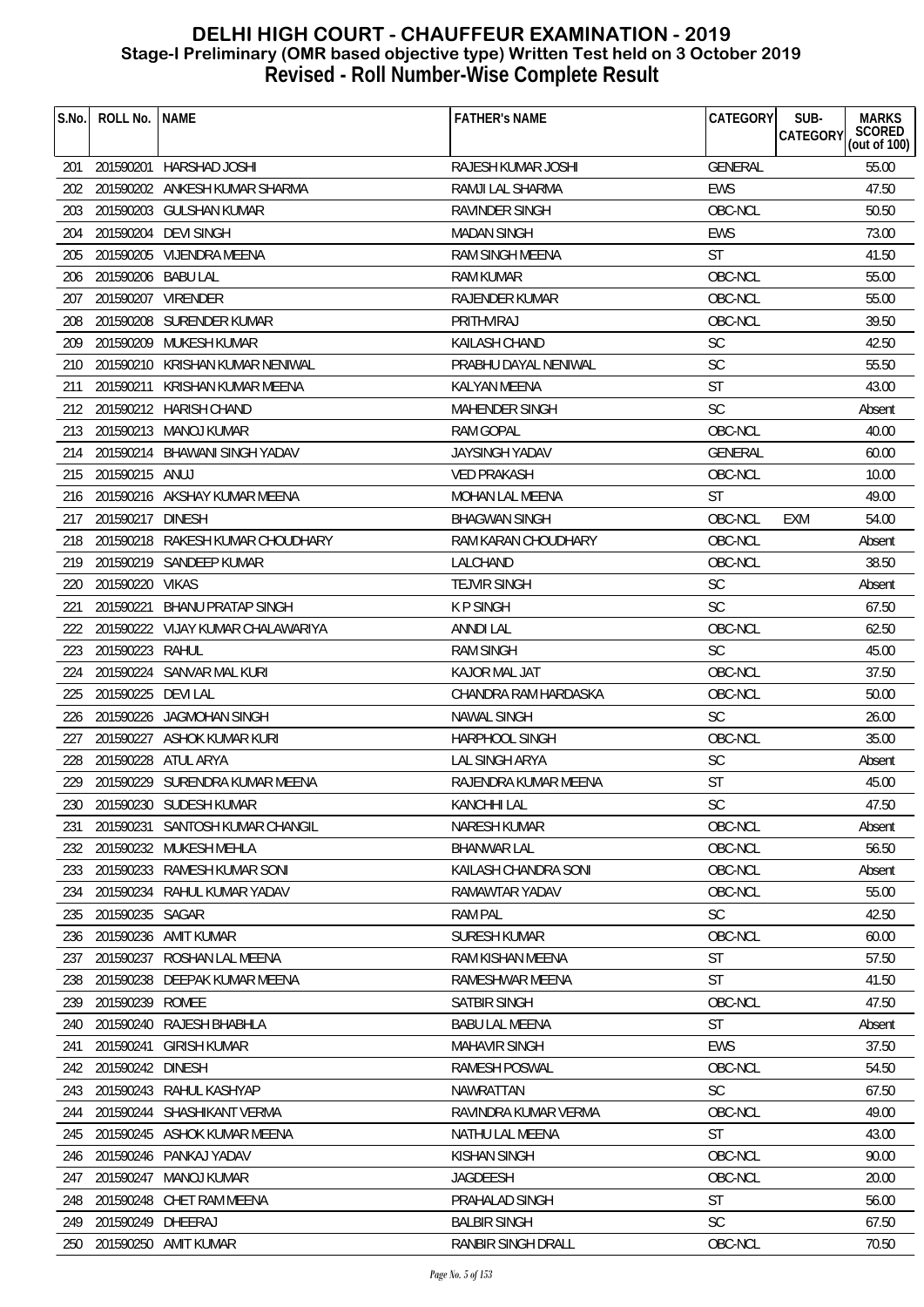| S.No. | ROLL No.        | <b>NAME</b>                    | <b>FATHER'S NAME</b>          | CATEGORY       | SUB-<br>CATEGORY | <b>MARKS</b><br>SCORED<br>(out of 100) |
|-------|-----------------|--------------------------------|-------------------------------|----------------|------------------|----------------------------------------|
| 251   |                 | 201590251 RUPARAM MEENA        | SONARAM                       | <b>ST</b>      |                  | Absent                                 |
| 252   |                 | 201590252 RAKESH SAINI         | DWARKA PRASAD SAINI           | OBC-NCL        |                  | 62.50                                  |
| 253   |                 | 201590253 RAVI KUMAR MEENA     | DHOLYA RAM MEENA              | <b>ST</b>      |                  | 38.00                                  |
| 254   |                 | 201590254 LOKESH PACHAR        | <b>JAWAHAR SINGH</b>          | OBC-NCL        |                  | 59.00                                  |
| 255   |                 | 201590255 SANJAY KUMAR MEENA   | KALU RAM MEENA                | <b>ST</b>      |                  | 59.00                                  |
| 256   |                 | 201590256 RAJKUMAR             | <b>RAM LAL</b>                | OBC-NCL        |                  | 41.50                                  |
| 257   |                 | 201590257 ARJUN LAL SHARMA     | SHYAM SUNDAR SHARMA           | GENERAL        |                  | Absent                                 |
| 258   |                 | 201590258 RAHUL KUMAR          | RAJENDRA SINGH                | <b>GENERAL</b> |                  | 42.50                                  |
| 259   |                 | 201590259 DESH RAJ BAGRIA      | SHISHPAL BAGRIA               | OBC-NCL        |                  | 50.00                                  |
| 260   |                 | 201590260 MOHAMMAD ILIYAS      | <b>BABU KHAN</b>              | OBC-NCL        |                  | 47.50                                  |
| 261   |                 | 201590261 NAVEEN KUMAR SHARMA  | RAMAWATAR SHARMA              | EWS            |                  | 55.00                                  |
| 262   |                 | 201590262 MANISH KUMAR AWASTHI | VISHAMBHAR DAYAL AWASTHI      | <b>EWS</b>     |                  | 63.00                                  |
| 263   | 201590263 MOHAN |                                | RAMESH CHANDER                | OBC-NCL        |                  | 77.50                                  |
| 264   |                 | 201590264 PRABHAT VARDHAN      | <b>BHAN KETU</b>              | <b>SC</b>      |                  | 62.50                                  |
| 265   |                 | 201590265 RICHHPAL JAT         | HARDEV RAM JAT                | OBC-NCL        |                  | 44.50                                  |
| 266   |                 | 201590266 JEEVAN RAM KUMAWAT   | <b>SITA RAM</b>               | OBC-NCL        |                  | 47.50                                  |
| 267   |                 | 201590267 DHARAM RAM SAMOTA    | PREM SINGH                    | <b>GENERAL</b> |                  | 40.00                                  |
| 268   |                 | 201590268 ASHOK KUMAR          | <b>KAILASH CHAND</b>          | OBC-NCL        |                  | 42.50                                  |
| 269   |                 | 201590269 ARJUN SINGH          | <b>GABBAR SINGH</b>           | <b>GENERAL</b> | EXM              | 72.50                                  |
| 270   |                 | 201590270 BHIM SINGH           | <b>BALWAN SINGH</b>           | OBC-NCL        |                  | 50.00                                  |
| 271   |                 | 201590271 NAVDEEP MEGHVANSHI   | <b>BAJRANG LAL MEGHVANSHI</b> | SC             |                  | 64.00                                  |
| 272   |                 | 201590272 LEKH RAM JAREDA      | <b>HARSAHAY MEENA</b>         | <b>ST</b>      |                  | Absent                                 |
| 273   |                 | 201590273 JITENDRA MEENA       | <b>UMRAO SINGH</b>            | <b>ST</b>      |                  | 48.00                                  |
| 274   |                 | 201590274 SURENDER SINGH       | <b>OM PRAKASH</b>             | <b>GENERAL</b> |                  | 44.00                                  |
| 275   |                 | 201590275 PRAVEEN KUMAR        | MOOL CHAND                    | GENERAL        |                  | 52.50                                  |
| 276   |                 | 201590276 RAJESH KUMAR MEENA   | KAILASH CHAND MEENA           | <b>ST</b>      |                  | 30.00                                  |
| 277   |                 | 201590277 KAPIL JAKHAR         | BHAGAWAN SAHAY JAKHAR         | OBC-NCL        |                  | 60.00                                  |
| 278   |                 | 201590278 KULWANT SINGH        | <b>GURMEET SINGH</b>          | OBC-NCL        |                  | 53.00                                  |
| 279   |                 | 201590279 OM PRAKASH MEENA     | SITA RAM MEENA                | <b>ST</b>      |                  | Absent                                 |
| 280   |                 | 201590280 BALRAM MEENA         | <b>BANWARI LAL MEENA</b>      | <b>ST</b>      |                  | 41.00                                  |
| 281   | 201590281       | DHARAM PAL YADAV               | RAM KISHAN YADAV              | OBC-NCL        |                  | 50.00                                  |
| 282   |                 | 201590282 NARESH KUMAR         | ROHITASH KUMAR                | OBC-NCL        |                  | Absent                                 |
| 283   | 201590283       | MANOJ KUMAWAT                  | <b>GIRDHARI LAL KUMAWAT</b>   | OBC-NCL        |                  | 55.00                                  |
| 284   | 201590284       | <b>RAJESH KUMAR</b>            | MOOL CHAND                    | OBC-NCL        |                  | 52.50                                  |
| 285   |                 | 201590285 SUDESH KUMAR         | <b>JASWANT SINGH</b>          | GENERAL        |                  | 23.00                                  |
| 286   | 201590286       | <b>PAWAN KUMAR</b>             | <b>INDER SINGH</b>            | GENERAL        |                  | Absent                                 |
| 287   | 201590287       | <b>BABU LAL</b>                | <b>NANAG RAM</b>              | OBC-NCL        |                  | 55.50                                  |
| 288   | 201590288       | <b>VIRENDER SAHARAN</b>        | RANDHIR SINGH SAHARAN         | OBC-NCL        |                  | 65.00                                  |
| 289   | 201590289       | <b>BAJRANG LAL MEENA</b>       | RAMLAL MEENA                  | <b>ST</b>      |                  | 35.00                                  |
| 290   | 201590290       | DHOLYA RAM MEENA               | KAILASH CHAND MEENA           | <b>ST</b>      |                  | 54.50                                  |
| 291   | 201590291       | KULDEEP CHOUDHARY              | <b>HOSHIYAR SINGH</b>         | OBC-NCL        |                  | 33.00                                  |
| 292   | 201590292       | KAILASH CHAND MEENA            | PRABHU DAYAL MEENA            | <b>ST</b>      |                  | 57.50                                  |
| 293   |                 | 201590293 SUNIL KUMAR SHARMA   | RAMGOPAL SHARMA               | <b>EWS</b>     |                  | 30.50                                  |
| 294   | 201590294       | RAVINDRA KUMAR                 | PRAMAL SINGH                  | SC             |                  | 50.00                                  |
| 295   | 201590295       | <b>BABU LAL</b>                | SANVAT RAM                    | <b>ST</b>      |                  | 43.00                                  |
| 296   | 201590296       | OMPRAKASH MEENA                | KALYAN SAHAY MEENA            | <b>ST</b>      |                  | 47.00                                  |
| 297   | 201590297       | DHARMENDRA MEENA               | RAMAVTAR MEENA                | OBC-NCL        |                  | 38.00                                  |
| 298   |                 | 201590298 SAHI RAM GODARA      | KOJA RAM GODARA               | OBC-NCL        |                  | 34.00                                  |
| 299   |                 | 201590299 SURESH KUMAR         | SUBHARAM                      | OBC-NCL        | <b>EXM</b>       | 48.50                                  |
| 300   |                 | 201590300 CHHOTE RAM MEENA     | RAM PHOOL MEENA               | <b>ST</b>      |                  | 55.00                                  |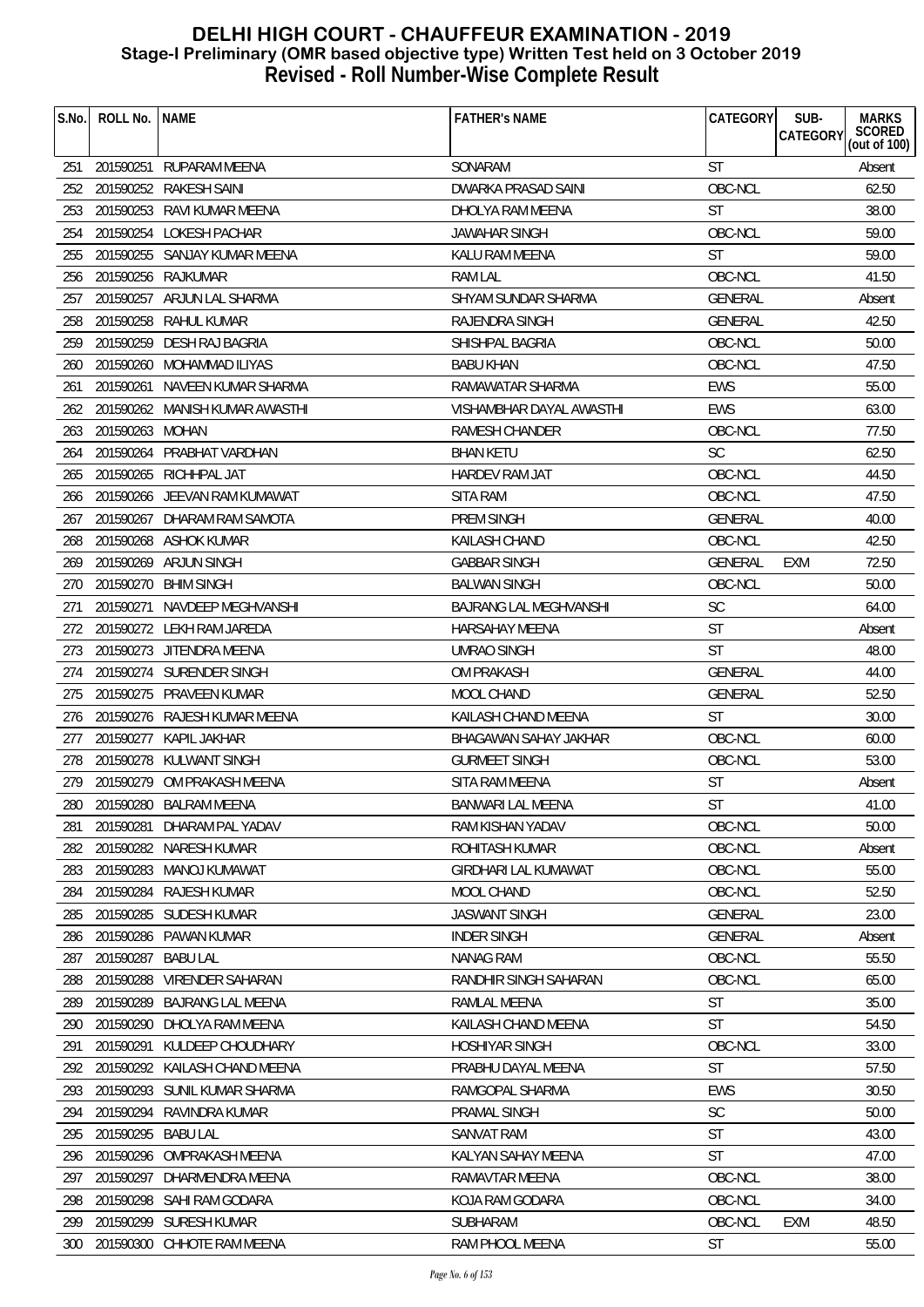| <b>BANWARI LAL</b><br><b>SC</b><br>201590301 GHANSHYAM SINGH<br>301<br>OBC-NCL<br>302<br>201590302 SATISH KUMAR<br>PAPPU RAM SWAMI | SCORED<br>(out of 100)<br>50.00<br>50.00<br>Absent |
|------------------------------------------------------------------------------------------------------------------------------------|----------------------------------------------------|
|                                                                                                                                    |                                                    |
|                                                                                                                                    |                                                    |
| 201590303 RAJ MEENA<br><b>ST</b><br>303<br><b>BAJRANG LAL MEENA</b>                                                                |                                                    |
| RAJVEER SINGH YADAV<br><b>GENERAL</b><br>201590304<br>KANHAIYA LAL YADAV<br>304                                                    | 45.00                                              |
| 305<br>201590305 AJAY KUMAR YADAV<br>RAMESHWAR PRASAD YADAV<br><b>GENERAL</b>                                                      | 75.00                                              |
| 201590306 RAJESH KUMAR MEENA<br>CHHAJU LAL MEENA<br><b>ST</b><br>306                                                               | Absent                                             |
| <b>ST</b><br>201590307 HEMRAJ MEENA<br>307<br>RAMJEEVAN MEENA                                                                      | 58.00                                              |
| OBC-NCL<br>201590308 PAPU LAL GURJAR<br>308<br><b>BADRI PRASAD</b>                                                                 | Absent                                             |
| 309<br>201590309 RAHUL SINGH NARUKA<br>LAXMAN SINGH NARUKA<br><b>EWS</b>                                                           | 23.00                                              |
| <b>ST</b><br>201590310 PURAN CHAND MEENA<br><b>BASANT KUMAR MEENA</b><br>310                                                       | 42.50                                              |
| OBC-NCL<br>201590311 RAVIKANT JANGID<br>JGDISH PRASAD JANGID<br>311                                                                | 31.50                                              |
| 312<br>201590312 ASHOK KUMAR<br><b>JAYRAM</b><br>OBC-NCL                                                                           | Absent                                             |
| <b>ST</b><br>313 201590313 BAJRANG LAL MEENA<br>LAXMAN RAM MEENA                                                                   | 55.00                                              |
| 201590314 SUMIT KUMAR MEENA<br><b>ST</b><br>314<br>RAM SWAROOP MEENA                                                               | 70.00                                              |
| <b>GENERAL</b><br>315<br>201590315 AMIT KUMAR<br>RANDHEER SINGH                                                                    | Absent                                             |
| OBC-NCL<br>201590316 BHUPENDRA JAKHAR<br>PRAHLAD SINGH<br>316                                                                      | Absent                                             |
| 201590317 SHANKAR LAL SAINI<br>OBC-NCL<br>317<br>MOOL CHAND                                                                        | 52.50                                              |
| <b>SC</b><br>201590318 SAILENDRA<br>318<br><b>GIRRAJ PRASAD</b>                                                                    | 58.50                                              |
| 201590319 SONU MISHRA<br><b>EWS</b><br>319<br>SOMDATT MISHRA                                                                       | 53.00                                              |
| 201590320 HARI<br><b>GENERAL</b><br>320<br>SUKHBIR SINGH                                                                           | 42.50                                              |
| OBC-NCL<br>321<br>201590321 RAVINDER LAKRA<br><b>SURENDER</b>                                                                      | Absent                                             |
| 201590322 MAHAVEER PANDE<br>322<br>SATYA NARAIN<br>EWS                                                                             | 59.00                                              |
| 323<br>201590323 SANDEEP<br><b>KAILASH CHAND</b><br>OBC-NCL                                                                        | 70.00                                              |
| 324<br>201590324 ROHITASH YADAV<br>LILADHAR YADAV<br>OBC-NCL                                                                       | 50.50                                              |
| 201590325 SUNIL KUMAR MEENA<br><b>ST</b><br>325<br>SOHAN LAL MEENA                                                                 | 48.00                                              |
| OBC-NCL<br>201590326 VIKRAM KUMAR YADAV<br><b>GULLA RAM YADAV</b><br>326                                                           | 52.50                                              |
| 327<br>201590327<br>RAVINDER KUMAR<br><b>BABULAL</b><br>GENERAL                                                                    | 60.00                                              |
| 328<br>201590328 HARI SINGH YADAV<br>HARPHOOL YADAV<br>OBC-NCL                                                                     | 47.50                                              |
| SC<br>201590329 YASHPAL<br><b>HANSRAJ</b><br>329                                                                                   | 82.50                                              |
| 201590330 KOMAL SINGH MEENA<br><b>BIJENDRA SINGH MEENA</b><br><b>ST</b><br>330                                                     | 85.00                                              |
| 201590331<br><b>BAJRANG LAL JAT</b><br>OBC-NCL<br>331<br>DHURA RAM                                                                 | 45.00                                              |
| <b>EWS</b><br>332<br>201590332 ASHOK KUMAR SHARMA<br><b>GOPAL LAL SHARMA</b>                                                       | 47.50                                              |
| SC<br>201590333 GURMEET SINGH<br><b>NIHAL SINGH</b><br>333                                                                         | 27.50                                              |
| <b>ST</b><br>201590334 SHREENIWAS MEENA<br><b>BABU LAL MEENA</b><br>334                                                            | 75.00                                              |
| <b>ST</b><br>201590335 DEVENDRA MEENA<br>RAM PRASAD MEENA<br>335                                                                   | 70.00                                              |
| 201590336 PAVAN GAUD<br>OBC-NCL<br>336<br><b>RAMAVTAR</b>                                                                          | 67.50                                              |
| 201590337 VIKAS KUMAR SAINI<br>OBC-NCL<br>337<br><b>GOPAL LAL SAINI</b>                                                            | 55.00                                              |
| 201590338 RAHUL MEENA<br><b>ST</b><br><b>BAJRANG LAL MEENA</b><br>338                                                              | 35.00                                              |
| 201590339<br>ANUJ YADAV<br>OBC-NCL<br>339<br><b>MAHESH YADAV</b>                                                                   | 57.50                                              |
| <b>ST</b><br>201590340<br>UMESH CHAND MEENA<br><b>BHAG CHAND MEENA</b><br>340                                                      | Absent                                             |
| <b>ST</b><br>201590341<br>RAKESH KUMAR MEENA<br>RAMSWAROOP MEENA<br>341                                                            | 66.00                                              |
| 201590342 PADAM KUMAR YADAV<br>OBC-NCL<br>342<br><b>BHURA SIGH</b>                                                                 | 60.00                                              |
| <b>ST</b><br>201590343 RAJESH KUMAR MEENA<br>343<br>MOOL CHAND MEENA                                                               | 70.00                                              |
| <b>SC</b><br>201590344 SAHIL CHAUHAN<br><b>BALBIR</b><br>344                                                                       | 43.50                                              |
| 201590345 AJAY KUMAR<br>SHIV CHARAN SINGH<br><b>SC</b><br>345                                                                      | Absent                                             |
| OBC-NCL<br>201590346 ARJUN SINGH<br>KULDEEP SINGH<br>EXM<br>346                                                                    | 27.50                                              |
| <b>SC</b><br>201590347<br>MANDAL MANOJ PRAKASH<br>PRAKASH MANDAL<br>347                                                            | 77.50                                              |
| 201590348 RAVI<br><b>JAYA KARAN</b><br>OBC-NCL<br>348                                                                              | 70.00                                              |
| 201590349 AMIT YADAV<br><b>BALWANT YADAV</b><br>GENERAL<br>349                                                                     | 60.00                                              |
| 350 201590350 HIMMAT SINGH GOTHWAL<br><b>MURARI LAL</b><br><b>SC</b>                                                               | 50.00                                              |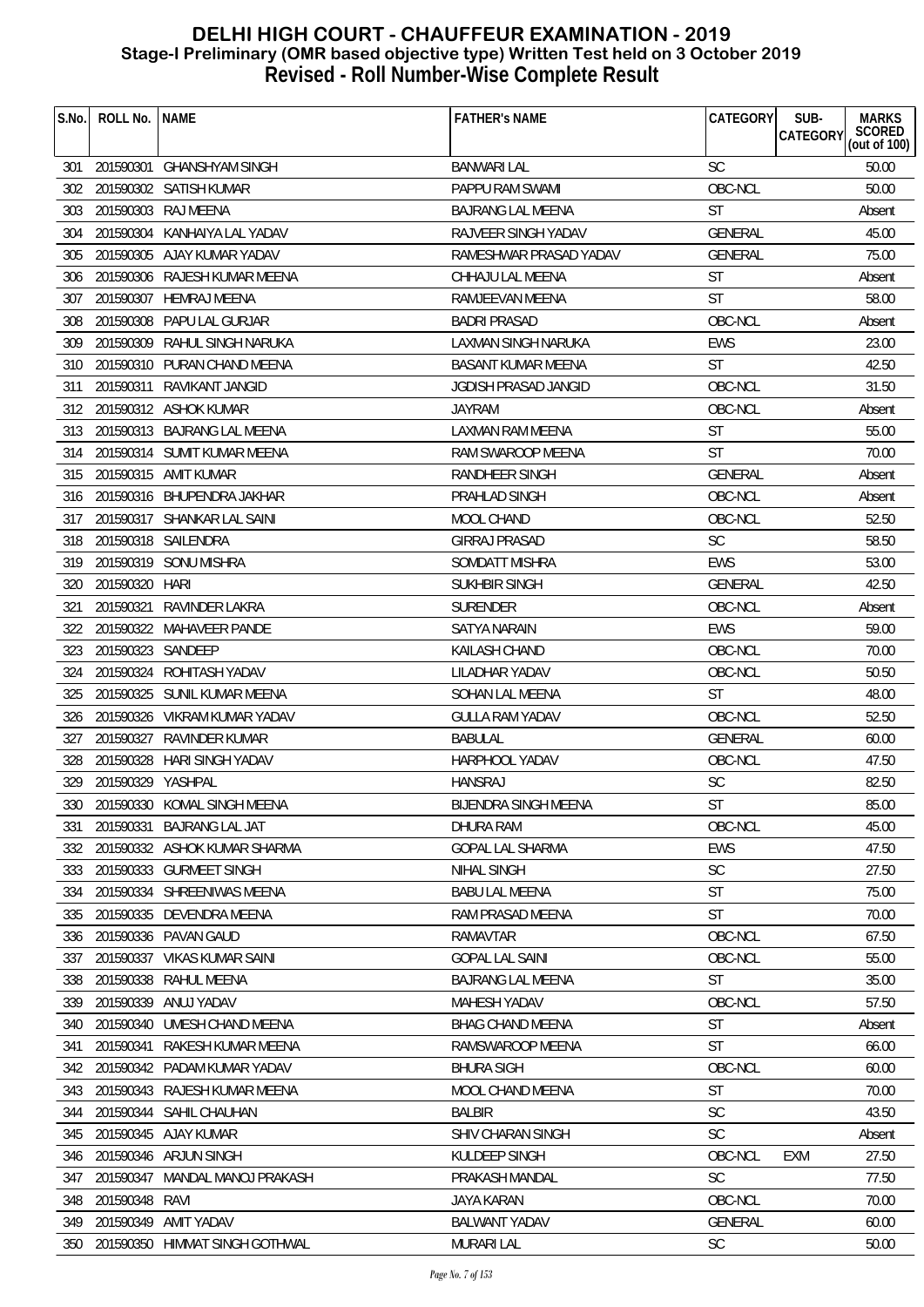| S.No. | ROLL No.  | <b>NAME</b>                   | <b>FATHER'S NAME</b>       | CATEGORY       | SUB-<br><b>MARKS</b><br>SCORED<br>(out of 100)<br><b>CATEGORY</b> |
|-------|-----------|-------------------------------|----------------------------|----------------|-------------------------------------------------------------------|
| 351   |           | 201590351 ASHOK KUMAR YADAV   | <b>BHAGWAN SAHAI YADAV</b> | OBC-NCL        | 70.00                                                             |
| 352   |           | 201590352 RAKESH GODARA       | SAHIRAM GODARA             | OBC-NCL        | 68.00                                                             |
| 353   |           | 201590353 DEEPANSHU KADYAN    | <b>RAKESH KUMAR</b>        | OBC-NCL        | 62.50                                                             |
| 354   |           | 201590354 PUNEET KUMAR        | <b>SURESH KUMAR</b>        | OBC-NCL        | 62.50                                                             |
| 355   |           | 201590355 SHIV NARAYAN MEENA  | ARJUN LAL MEENA            | <b>ST</b>      | 60.00                                                             |
| 356   | 201590356 | CHETAN KUMAR                  | <b>SAMPAT RAM</b>          | <b>SC</b>      | 58.00                                                             |
| 357   | 201590357 | ANIL KUMAR JAT                | BANSHI DHAR JAT            | OBC-NCL        | Absent                                                            |
| 358   |           | 201590358 SUSHIL KUMAR        | DAYA RAM                   | <b>GENERAL</b> | Absent                                                            |
| 359   |           | 201590359 JATIN TANWAR        | KRISHAN PAL TANWAR         | OBC-NCL        | 87.50                                                             |
| 360   |           | 201590360 RATA RAM            | <b>SAKA RAM</b>            | OBC-NCL        | 57.50                                                             |
| 361   | 201590361 | KULDEEP SINGH MEENA           | THANDEE RAM MEENA          | ST             | 48.50                                                             |
| 362   |           | 201590362 GULSHAN KUMAR YADAV | SUVA LAL YADAV             | OBC-NCL        | 45.00                                                             |
| 363   |           | 201590363 LOVENEET            | RAJESH KUMAR               | OBC-NCL        | 45.50                                                             |
| 364   |           | 201590364 NEERAJ YADAV        | PANKAJ YADAV               | OBC-NCL        | 75.00                                                             |
| 365   |           | 201590365 SUNIL MEENA         | RAMLAL MEENA               | <b>ST</b>      | Absent                                                            |
| 366   |           | 201590366 NITIN MAAN          | <b>SUMER SINGH MAAN</b>    | OBC-NCL        | Absent                                                            |
| 367   |           | 201590367 HITESH KUMAR        | <b>JAGDISH PRASAD</b>      | <b>SC</b>      | 68.50                                                             |
| 368   |           | 201590368 DINESH KUMAR        | <b>ROHITASH KUMAR</b>      | <b>GENERAL</b> | 37.50                                                             |
| 369   |           | 201590369 MANISH KHAN         | RAMPRASAD KHAN             | <b>GENERAL</b> | 48.50                                                             |
| 370   |           | 201590370 HIMANSHU BHATI      | <b>SUNIL BHATI</b>         | OBC-NCL        | 67.50                                                             |
| 371   | 201590371 | DEEPAK SEHRAWAT               | <b>RAJ SINGH</b>           | OBC-NCL        | 81.00                                                             |
| 372   |           | 201590372 SHASHI KANT LAKRA   | SATBIR SINGH               | OBC-NCL        | Absent                                                            |
| 373   |           | 201590373 LAL CHAND MEEL      | <b>GOPI RAM MEEL</b>       | OBC-NCL        | 42.50                                                             |
| 374   |           | 201590374 SATYA SINGH         | HAJARI SINGH               | OBC-NCL        | Absent                                                            |
| 375   |           | 201590375 MOHIT LAKRA         | <b>JAI BHAGWAN</b>         | OBC-NCL        | 33.00                                                             |
| 376   |           | 201590376 SHIV DAYAL SINGH    | <b>HARI RAM</b>            | OBC-NCL        | 40.00                                                             |
| 377   |           | 201590377 BRIJMOHAN ACHERA    | KALU RAM ACHARA            | OBC-NCL        | 50.00                                                             |
| 378   |           | 201590378 SANJAY KUMAR SAINI  | <b>BAJRANG LAL SAINI</b>   | OBC-NCL        | 67.50                                                             |
| 379   |           | 201590379 YOGENDRA PAL        | RISHIRAJ YADAV             | OBC-NCL        | 38.00                                                             |
| 380   |           | 201590380 KHILLURAM           | PARAMLAL                   | $\mathsf{SC}$  | 52.50                                                             |
| 381   | 201590381 | <b>BRAJ MOHAN</b>             | KISHAN PAL                 | <b>ST</b>      | 44.50                                                             |
| 382   | 201590382 | DHEERAJ MALIK                 | <b>NARESH KUMAR</b>        | OBC-NCL        | Absent                                                            |
| 383   | 201590383 | DINESH KUMAR                  | RAJESH KUMAR               | OBC-NCL        | 52.50                                                             |
| 384   | 201590384 | <b>MANOJ KUMAR</b>            | HAR PHOOL MEENA            | <b>ST</b>      | 59.00                                                             |
| 385   | 201590385 | INDRA KUMAR BADGURJAR         | <b>DULI CHAND</b>          | <b>SC</b>      | 60.00                                                             |
| 386   | 201590386 | BIJENDRA KUMAR MEENA          | <b>HARIYA RAM MEENA</b>    | ST             | Absent                                                            |
| 387   |           | 201590387 SUMIT SONI          | KAPOOR CHAND SONI          | OBC-NCL        | 46.50                                                             |
| 388   |           | 201590388 TEJ SINGH JATAV     | SUMER SINGH JATAV          | <b>SC</b>      | 41.00                                                             |
| 389   | 201590389 | MUKESH LEGA                   | <b>LAXMAN RAM</b>          | OBC-NCL        | 45.00                                                             |
| 390   | 201590390 | NEHRU LAL MEENA               | JAGDISH PRASAD MEENA       | ST             | 50.00                                                             |
| 391   | 201590391 | RAHUL                         | <b>RAJ KUMAR</b>           | <b>SC</b>      | 43.00                                                             |
| 392   | 201590392 | DEEPAK KUMAR SAINI            | MALARAM SAINI              | OBC-NCL        | Absent                                                            |
| 393   |           | 201590393 PAWAN KUMAR         | <b>JODENDRA SINGH</b>      | OBC-NCL        | Absent                                                            |
| 394   |           | 201590394 BAJRANGLAL MEENA    | OMPRAKASH MEENA            | <b>GENERAL</b> | 37.50                                                             |
| 395   | 201590395 | SANJAY KUMAR VERMA            | RAMCHANDRA VERMA           | <b>SC</b>      | 35.00                                                             |
| 396   |           | 201590396 ANIL KUMAR SAINI    | LATUR RAM SAINI            | OBC-NCL        | 70.50                                                             |
| 397   | 201590397 | <b>GOPESH KUMAR</b>           | <b>GANGA PRASAD</b>        | EWS            | 60.50                                                             |
| 398   | 201590398 | PANKAJ KUAMR                  | PRAHLAD SINGH              | OBC-NCL        | 47.50                                                             |
| 399   | 201590399 | <b>BALRAM MEENA</b>           | <b>BABLU MEENA</b>         | ST             | 22.50                                                             |
| 400   |           | 201590400 CHETAN KUMAR RAIGAR | RAM KISHOR RAIGAR          | SC             | 45.50                                                             |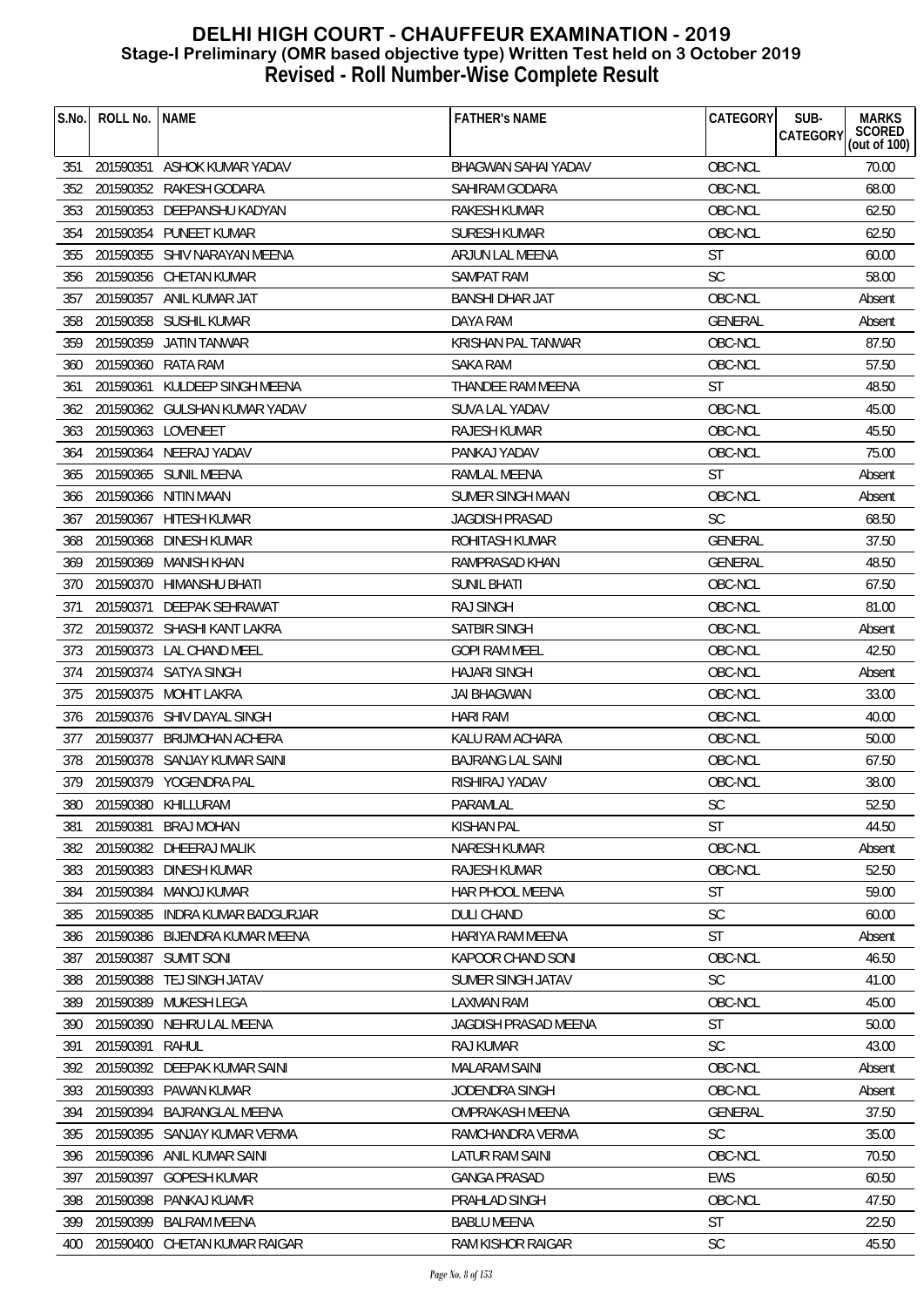| S.No. | ROLL No.           | <b>NAME</b>                         | <b>FATHER'S NAME</b>    | CATEGORY   | SUB-<br><b>CATEGORY</b> | <b>MARKS</b><br>SCORED |
|-------|--------------------|-------------------------------------|-------------------------|------------|-------------------------|------------------------|
|       |                    |                                     |                         |            |                         | (out of $100$ )        |
| 401   | 201590401 AMIT     |                                     | <b>JAIPRAKASH</b>       | OBC-NCL    |                         | 37.50                  |
| 402   |                    | 201590402 ABHIKARAN                 | <b>PREM KUMAR</b>       | EWS        |                         | 74.50                  |
| 403   |                    | 201590403 DEVENDRA KUMAR MEENA      | PHOOL SINGH MEENA       | <b>ST</b>  |                         | 47.50                  |
| 404   |                    | 201590404 TASLIM KHAN               | <b>AZMAT KHAN</b>       | OBC-NCL    |                         | 57.50                  |
| 405   | 201590405          | BIKRAM SINGH YADAV                  | SHER SINGH YADAV        | OBC-NCL    | EXM                     | 61.00                  |
| 406   |                    | 201590406 PARVEEN KUMAR             | <b>RAMESH LAKRA</b>     | OBC-NCL    |                         | 45.00                  |
| 407   | 201590407          | CHARAN SINGH                        | <b>DESH RAM</b>         | OBC-NCL    |                         | 42.00                  |
| 408   | 201590408          | RAJ KUMAR SAINI                     | <b>NARSI LAL SAINI</b>  | OBC-NCL    |                         | 57.50                  |
| 409   |                    | 201590409 SURAJ VISHWAS             | <b>BHAWANI VISHWAS</b>  | <b>EWS</b> |                         | 60.50                  |
| 410   |                    | 201590410 MANOJ VERMA               | <b>PREM SINGH</b>       | OBC-NCL    |                         | 67.50                  |
| 411   | 201590411          | GANGA RAM MEENA                     | RAM SWAROOP MEENA       | <b>ST</b>  |                         | 53.50                  |
| 412   |                    | 201590412 RAMJI LAL MEENA           | <b>RAM DHAN MEENA</b>   | <b>ST</b>  |                         | Absent                 |
| 413   |                    | 201590413 ADARSH KUMAR MISHRA       | LALMANI MISHRA          | <b>EWS</b> |                         | 65.00                  |
| 414   |                    | 201590414 CHANDRAPRAKASH BAIRAGI    | RAMPAL VAISHNAV         | OBC-NCL    |                         | 38.00                  |
| 415   |                    | 201590415 BHAGIRATH SINGH SHEKHAWAT | OMPAL                   | <b>EWS</b> |                         | 70.00                  |
| 416   |                    | 201590416 NAGAR MAL SEWADA          | NATHU RAM SEWADA        | OBC-NCL    | EXM                     | 60.00                  |
| 417   |                    | 201590417 YOGESH KUMAR REWALA       | MURLI DHAR              | <b>SC</b>  |                         | 41.50                  |
| 418   |                    | 201590418 DINESH KUMAR CHOUHAN      | <b>JAGDISH MAL</b>      | SC         |                         | 62.50                  |
| 419   |                    | 201590419 PRADEEP KUMAR MEENA       | RAMESH KUMAR MEENA      | <b>ST</b>  |                         | 50.00                  |
| 420   |                    | 201590420 VIKRAM SINGH              | TOTA RAM                | <b>SC</b>  |                         | 47.50                  |
| 421   | 201590421          | LAKHAN SINGH MEENA                  | RAJA RAM MEENA          | <b>ST</b>  |                         | 61.50                  |
| 422   |                    | 201590422 VARUN PAWAR               | <b>VIJAY PAL SINGH</b>  | OBC-NCL    |                         | 25.50                  |
| 423   |                    | 201590423 ANIL KUMAR                | <b>SRIRAM</b>           | OBC-NCL    |                         | Absent                 |
| 424   |                    | 201590424 SITA RAM MEENA            | JAGDISH PRASAD MEENA    | <b>ST</b>  |                         | Absent                 |
| 425   |                    | 201590425 VIKRAM SINGH              | <b>JAI SINGH</b>        | <b>SC</b>  |                         | 55.00                  |
| 426   |                    | 201590426 MANISH VASHIST            | SATISH VASHIST          | OBC-NCL    |                         | 54.00                  |
| 427   |                    | 201590427 MUKESH KUMAR YADAV        | SHIMBHU DAYAL YADAV     | OBC-NCL    |                         | 55.00                  |
| 428   | 201590428          | NIRMAL KUMAR POONIA                 | SHANKAR LAL POONIA      | OBC-NCL    |                         | Absent                 |
| 429   |                    | 201590429 MANMOHAN SINGH            | MEER SINGH              | OBC-NCL    |                         | 62.50                  |
|       |                    | 430 201590430 RAMESH CHAND MEENA    | KAILASH CHAND MEENA     | ST         |                         | 55.00                  |
| 431   | 201590431          | ANIL KUMAR                          | RAM KISHAN              | <b>ST</b>  |                         | 40.50                  |
| 432   |                    | 201590432 LAKHAN SINGH              | <b>DEVI SINGH</b>       | <b>SC</b>  |                         | 60.00                  |
| 433   |                    | 201590433 DEVENDER KUMAR SHARMA     | RAMESHWAR PRASAD SHARMA | <b>EWS</b> |                         | 50.50                  |
| 434   |                    | 201590434 MANOJ KUMAR MEENA         | <b>BHUDAR MEENA</b>     | ST         |                         | 55.50                  |
| 435   |                    | 201590435 RAVI RAMAVAT              | RAJBEER                 | OBC-NCL    |                         | 65.00                  |
| 436   | 201590436          | NARSIRAM MEENA                      | BHANWARA RAM MEENA      | ST         |                         | 48.50                  |
| 437   |                    | 201590437 VIPIN KATARIA             | <b>NAND KISHORE</b>     | <b>SC</b>  |                         | 48.50                  |
| 438   | 201590438 ANTRIKSH |                                     | <b>ROHITASH</b>         | OBC-NCL    |                         | 45.00                  |
| 439   |                    | 201590439 VIKRAM KUMAR MEENA        | KISHAN LAL MEENA        | <b>ST</b>  |                         | 50.00                  |
| 440   |                    | 201590440 RAJENDRA KUMAR MEENA      | DAMODHAR PRASAD MEENA   | <b>ST</b>  |                         | Absent                 |
| 441   |                    | 201590441 PRAVEEN KUMAR JARWAL      | YOGRAJ JARWAL           | <b>SC</b>  |                         | 45.50                  |
| 442   |                    | 201590442 AJIT SINGH                | SUBE SINGH              | GENERAL    |                         | 38.00                  |
| 443   | 201590443 PARDEEP  |                                     | <b>TASVIR SINGH</b>     | OBC-NCL    |                         | Absent                 |
| 444   |                    | 201590444 SUNIL KUMAR MEENA         | RAM RATAN SHARMA        | <b>ST</b>  |                         | 42.50                  |
| 445   |                    | 201590445 GAURAB KUMAR              | <b>SHYAM BABU</b>       | <b>SC</b>  |                         | Absent                 |
| 446   |                    | 201590446 PARVEEN KUMAR             | DHARM CHAND             | OBC-NCL    |                         | 52.50                  |
| 447   | 201590447          | RAMDAYAL MEENA                      | <b>TEJPAL MEENA</b>     | <b>ST</b>  |                         | 47.50                  |
| 448   |                    | 201590448 AMBRESH KUMAR SHARMA      | RAJENDRA KUMAR SHARMA   | <b>EWS</b> |                         | 43.50                  |
| 449   |                    | 201590449 BALRAM YADAV              | BANWARI LAL YADAV       | OBC-NCL    |                         | 46.00                  |
| 450   | 201590450 VIKRAM   |                                     | RANVIR SINGH            | OBC-NCL    |                         | 87.50                  |
|       |                    |                                     |                         |            |                         |                        |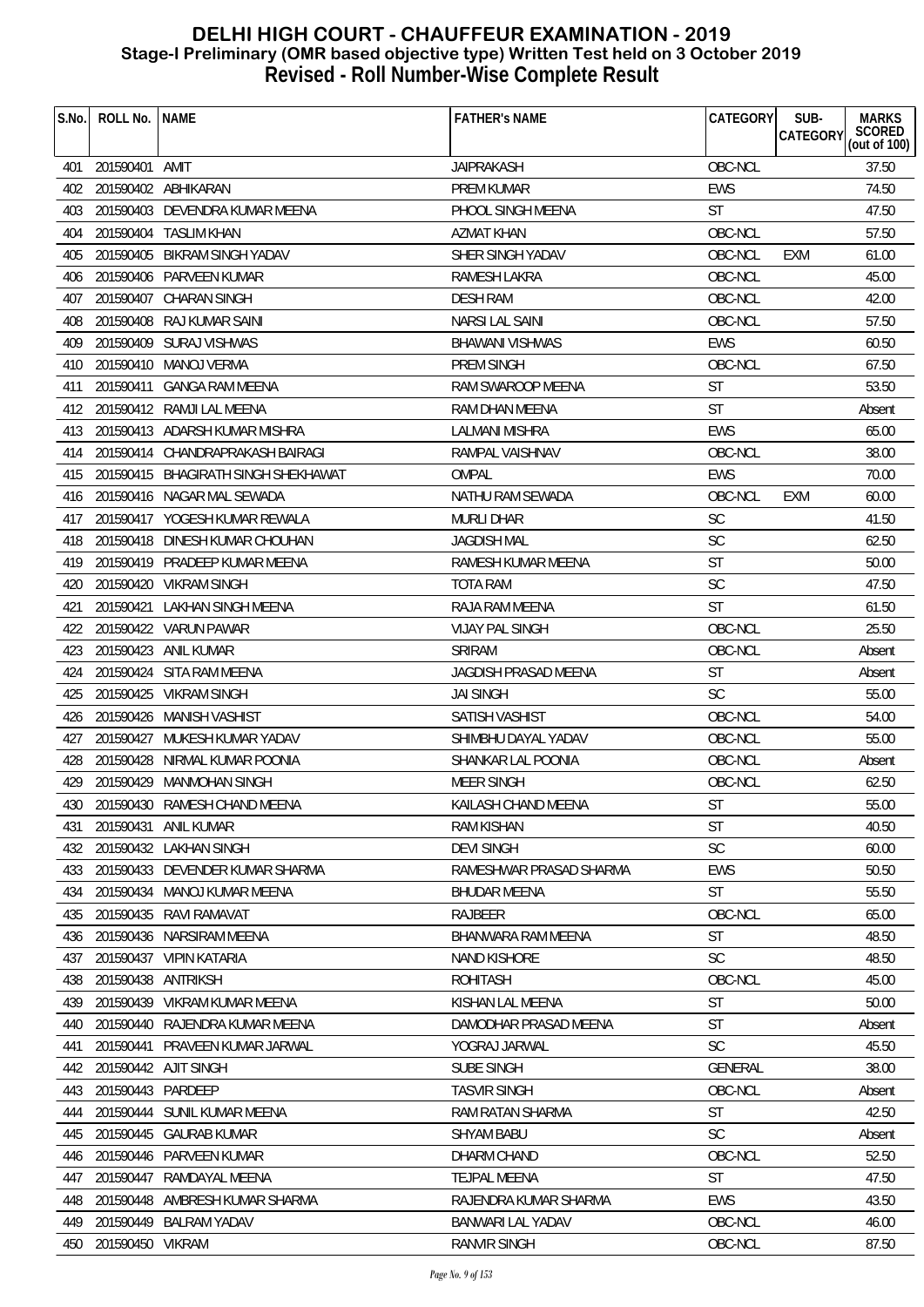| S.No. | ROLL No.         | <b>NAME</b>                      | <b>FATHER'S NAME</b>         | CATEGORY       | SUB-<br>CATEGORY | <b>MARKS</b><br>SCORED<br>(out of 100) |
|-------|------------------|----------------------------------|------------------------------|----------------|------------------|----------------------------------------|
| 451   |                  | 201590451 NARAYAN DAN            | SHEET DAN                    | OBC-NCL        |                  | Absent                                 |
| 452   |                  | 201590452 NADAN SINGH MEENA      | <b>BHAGWAN SAHAY MEENA</b>   | <b>ST</b>      |                  | 52.50                                  |
| 453   |                  | 201590453 DIPENDRA SINGH TANWAR  | <b>VIJAY SINGH TANWAR</b>    | EWS            |                  | 45.50                                  |
| 454   |                  | 201590454 JAI PRAKASH YADAV      | KISHOR SINGH YADAV           | OBC-NCL        |                  | Absent                                 |
| 455   |                  | 201590455 RAHUL SHARMA           | PALA RAM SHARMA              | <b>EWS</b>     |                  | 40.50                                  |
| 456   |                  | 201590456 DINESH CHAND MEENA     | <b>GEELA RAM MEENA</b>       | ST             |                  | 62.50                                  |
| 457   |                  | 201590457 AMIT KUMAR             | <b>OM PRAKASH</b>            | OBC-NCL        |                  | 53.50                                  |
| 458   |                  | 201590458 FAROOKH KHAN           | <b>RUSTI KHAN</b>            | OBC-NCL        | <b>EXM</b>       | Absent                                 |
| 459   |                  | 201590459 JAIPAL YADAV           | <b>OM PRAKASH</b>            | GENERAL        |                  | Absent                                 |
| 460   |                  | 201590460 JITENDR SINGH          | <b>RAM SINGH</b>             | <b>EWS</b>     |                  | 52.50                                  |
| 461   |                  | 201590461 VINOD KUMAR            | <b>BALBIR SINGH</b>          | OBC-NCL        |                  | 72.50                                  |
| 462   |                  | 201590462 ABHISHEK ALARIA        | HAJARI LAL ALARIA            | <b>SC</b>      |                  | Absent                                 |
| 463   | 201590463 VIKAS  |                                  | <b>SURESH</b>                | <b>SC</b>      |                  | Absent                                 |
| 464   |                  | 201590464 SACHIN SAGAR           | <b>OMI RAM</b>               | <b>SC</b>      |                  | Absent                                 |
| 465   |                  | 201590465 VIKRAM KUMAR           | <b>OM PRAKASH</b>            | <b>SC</b>      |                  | 39.00                                  |
| 466   |                  | 201590466 MUKESH KUMAR KOLI      | LALA RAM KOLI                | <b>SC</b>      |                  | 51.00                                  |
| 467   |                  | 201590467 DESH RAJ SINGH TANWAR  | <b>VIJAY PAL SINGH</b>       | <b>GENERAL</b> | EXM              | 60.00                                  |
| 468   |                  | 201590468 AJIT KUMAR             | DHARAM PAL                   | GENERAL        | EXM              | Absent                                 |
| 469   |                  | 201590469 SANKET KUMAR           | <b>BALBIR SINGH</b>          | OBC-NCL        |                  | 32.50                                  |
| 470   |                  | 201590470 PRAVESH KUMAR MEENA    | <b>BHAGWAN SINGH</b>         | <b>ST</b>      |                  | 40.00                                  |
| 471   |                  | 201590471 CHAMAN LAL MEENA       | <b>DEEVAN SINGH</b>          | <b>ST</b>      |                  | 47.50                                  |
| 472   |                  | 201590472 SHRAWAN KUMAR YOGI     | SEETA RAM YOGI               | OBC-NCL        |                  | Absent                                 |
| 473   |                  | 201590473 AJAY MOHAN             | <b>LAXMI NARAIN BALAI</b>    | <b>SC</b>      |                  | 65.50                                  |
| 474   |                  | 201590474 NEERAJ KUMAR           | RAJENDER PRASAD              | <b>SC</b>      |                  | Absent                                 |
| 475   |                  | 201590475 OM PRAKASH MEENA       | <b>GHOTYA RAM MEENA</b>      | <b>ST</b>      |                  | 45.00                                  |
| 476   |                  | 201590476 RAJENDRA MEENA         | <b>BANSI RAM MEENA</b>       | <b>ST</b>      |                  | 72.50                                  |
| 477   | 201590477        | DHARM RAJ BAIRWA                 | <b>JAGDISH PRASAD BAIRWA</b> | <b>SC</b>      |                  | 40.00                                  |
| 478   | 201590478 DEEPAK |                                  | <b>GAJRAJ SINGH</b>          | OBC-NCL        |                  | 48.00                                  |
| 479   |                  | 201590479 RAMESH CHANDRA         | <b>BRAJLAL</b>               | <b>GENERAL</b> | EXM              | 86.00                                  |
| 480   | 201590480 DEEPAK |                                  | CHAND SINGH                  | OBC-NCL        |                  | 78.00                                  |
| 481   | 201590481        | SURASHTRA KUMAR                  | <b>SULTAN SINGH</b>          | OBC-NCL        |                  | 55.00                                  |
| 482   |                  | 201590482 RAVI PRAKASH           | <b>HARI SINGH YADAV</b>      | GENERAL        |                  | Absent                                 |
| 483   |                  | 201590483 PRADEEP KUMAR          | <b>GAJRAJ SINGH</b>          | OBC-NCL        |                  | 54.00                                  |
| 484   |                  | 201590484 DHARMENDRA KUMAR MEENA | SHIVHARI MEENA               | <b>ST</b>      |                  | Absent                                 |
| 485   | 201590485        | MUKESH YADAV                     | PRAHLAD SAHAY YADAV          | OBC-NCL        |                  | Absent                                 |
| 486   | 201590486        | <b>CHANDER MOHAN</b>             | CHHABILCHAND                 | <b>GENERAL</b> |                  | 35.00                                  |
| 487   |                  | 201590487 ASHOK KUMAR            | SHESH RAM                    | OBC-NCL        | EXM              | 55.00                                  |
| 488   |                  | 201590488 JEEVAN DAS             | <b>KEHARI DAS</b>            | <b>SC</b>      |                  | 55.00                                  |
| 489   | 201590489        | <b>INDRAJIT JAKHAR</b>           | SHEORAM JAT                  | OBC-NCL        |                  | 62.50                                  |
| 490   | 201590490        | AJAY GAHLAUT                     | NARESH KUMAR                 | OBC-NCL        |                  | 45.00                                  |
| 491   | 201590491        | PINTU RAM KUMAWAT                | BANWARI LAL KUMAWAT          | OBC-NCL        |                  | 61.00                                  |
| 492   |                  | 201590492 INDAR SINGH GURJAR     | RAMESH SINGH GURJAR          | OBC-NCL        |                  | 55.50                                  |
| 493   |                  | 201590493 HARJEET SINGH          | PRITAM SINGH                 | GENERAL        | EXM              | 57.50                                  |
| 494   |                  | 201590494 LAXMAN SHARMA          | KAILASH CHAND SHARMA         | <b>EWS</b>     |                  | 36.50                                  |
| 495   |                  | 201590495 UGAMA RAM JUNAWA       | RAMDIN JUNAWA                | OBC-NCL        | <b>EXM</b>       | Absent                                 |
| 496   |                  | 201590496 DEEPAK SINGH           | VIRENDRA SINGH               | OBC-NCL        |                  | 57.50                                  |
| 497   | 201590497        | RAHUL JEPH                       | SATAYNARAYAN MEENA           | ST             |                  | 40.50                                  |
| 498   | 201590498 TANUJ  |                                  | <b>RAJBIR SINGH</b>          | OBC-NCL        |                  | 20.00                                  |
| 499   |                  | 201590499 KAMESH SAHU            | AMAR SINGH SAHU              | OBC-NCL        |                  | 30.00                                  |
| 500   |                  | 201590500 DESHRAJ MEENA          | MANGEJ SINGH MEENA           | <b>ST</b>      |                  | 60.00                                  |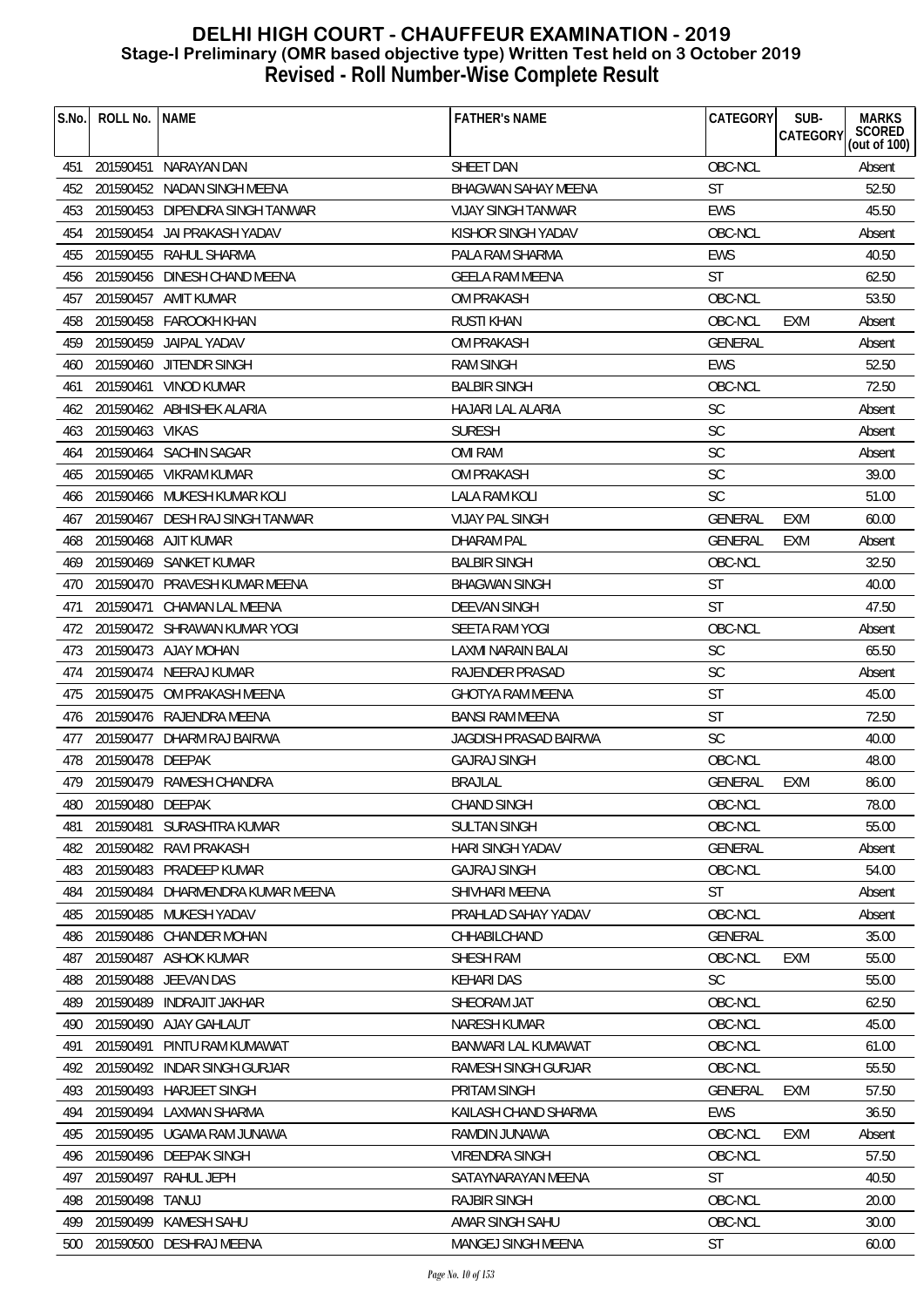| S.No. | ROLL No.        | <b>NAME</b>                         | <b>FATHER'S NAME</b>          | CATEGORY       | SUB-<br>CATEGORY | <b>MARKS</b><br>SCORED<br>(out of 100) |
|-------|-----------------|-------------------------------------|-------------------------------|----------------|------------------|----------------------------------------|
| 501   | 201590501 JATIN |                                     | OMPRAKASH                     | OBC-NCL        |                  | 55.00                                  |
| 502   |                 | 201590502 THAKARE SURENDRA GANGARAM | <b>GANGARAM BABRU THAKARE</b> | <b>GENERAL</b> | EXM              | 60.00                                  |
| 503   |                 | 201590503 RANG LAL MEENA            | <b>GAINDI LAL MEENA</b>       | <b>ST</b>      |                  | 46.50                                  |
| 504   |                 | 201590504 VISHAMBAR LAL SHARMA      | CHIRANJI LAL SHARMA           | <b>EWS</b>     |                  | 80.50                                  |
| 505   |                 | 201590505 PAWAN KUMAR HELA          | CHHOTE LAL                    | <b>SC</b>      |                  | 59.50                                  |
| 506   | 201590506       | <b>MANDEEP KUMAR</b>                | <b>MUKESH KUMAR</b>           | OBC-NCL        |                  | 75.50                                  |
| 507   | 201590507       | RAVI KUMAR ALARIA                   | MOHAN LAL ALARIA              | SC             |                  | 35.00                                  |
| 508   |                 | 201590508 RAMLAL CHOUDHARY          | RAMRATAN JAT                  | OBC-NCL        |                  | 48.00                                  |
| 509   | 201590509       | JITENDER KUMAR                      | <b>GOPAL SINGH</b>            | OBC-NCL        |                  | 45.00                                  |
| 510   |                 | 201590510 AJEET YADAV               | MAHAVEER PRASAD               | OBC-NCL        |                  | 24.50                                  |
| 511   |                 | 201590511 PAWAN KUMAR               | VIDHADHAR                     | OBC-NCL        |                  | 29.00                                  |
| 512   |                 | 201590512 CHARANJEET SINGH          | <b>DILBAG SINGH</b>           | <b>SC</b>      |                  | 72.50                                  |
| 513   |                 | 201590513 OM PRAKASH MEENA          | RAMESH CHAND MEENA            | <b>ST</b>      |                  | Absent                                 |
| 514   |                 | 201590514 SONU KUMAR                | <b>LAKHMI CHAND</b>           | <b>SC</b>      |                  | 52.50                                  |
| 515   |                 | 201590515 CHENA RAM                 | RAMNIWAS                      | OBC-NCL        |                  | 35.00                                  |
| 516   |                 | 201590516 KANA RAM MEENA            | <b>GOKUL PRASAD MEENA</b>     | <b>ST</b>      |                  | Absent                                 |
| 517   |                 | 201590517 RAVINDER CHOPRA           | RAM KUMAR                     | <b>SC</b>      |                  | 37.00                                  |
| 518   |                 | 201590518 PAWAN KUMAR               | RAM CHANDRA POONIA            | GENERAL        |                  | 34.00                                  |
| 519   |                 | 201590519 JITENDRA SINGH            | <b>BHAGWAN SINGH RATHORE</b>  | <b>GENERAL</b> | EXM              | 47.50                                  |
| 520   |                 | 201590520 SUKHVEER SINGH            | <b>HARJI RAM</b>              | OBC-NCL        | <b>EXM</b>       | 59.00                                  |
| 521   |                 | 201590521 TARA CHAND MEENA          | DEVI LAL MEENA                | <b>ST</b>      |                  | Absent                                 |
| 522   |                 | 201590522 RAJESH KUMAR MEENA        | HANUMAN SAHAY MEENA           | <b>ST</b>      |                  | 55.00                                  |
| 523   |                 | 201590523 KESHAV DEV                | <b>ROSHAN LAL</b>             | <b>SC</b>      |                  | 60.00                                  |
| 524   |                 | 201590524 RAMAVATAR MEENA           | SITA RAM MEENA                | <b>ST</b>      |                  | 22.50                                  |
| 525   |                 | 201590525 SACHIN MEENA              | LAL CHAND MEENA               | <b>ST</b>      |                  | 45.50                                  |
| 526   |                 | 201590526 RAJPAL YADAV              | <b>VIRENDRA KUMAR</b>         | OBC-NCL        |                  | 53.00                                  |
| 527   |                 | 201590527 SANDEEP KUMAR             | RAMESH CHAND JAT              | OBC-NCL        |                  | Absent                                 |
| 528   |                 | 201590528 KUMHER SINGH MEENA        | JAMUNA LAL MEENA              | <b>ST</b>      |                  | 47.50                                  |
| 529   |                 | 201590529 SURENDRA KUMAR            | ROSHAN LAL                    | <b>SC</b>      |                  | 57.50                                  |
| 530   |                 | 201590530 AJEET SINGH               | SARJEET SINGH                 | OBC-NCL        | EXM              | 77.50                                  |
| 531   | 201590531       | <b>DIVESH KUMAR</b>                 | RAMAWATAR SINGH               | OBC-NCL        |                  | 70.00                                  |
| 532   |                 | 201590532 SAURABH MEENA             | RAMNATH MEENA                 | <b>ST</b>      |                  | 55.50                                  |
| 533   |                 | 201590533 GOPAL SINGH MITHARWAL     | SHIVRAM SINGH MITHARWAL       | OBC-NCL        |                  | 50.00                                  |
| 534   | 201590534       | RANDHIR PATODIYA                    | OM PRAKASH PATODIYA           | OBC-NCL        |                  | 43.00                                  |
| 535   |                 | 201590535 SURENDRA KUMAR            | LALCHAND                      | GENERAL        |                  | 55.50                                  |
| 536   | 201590536       | GAUTAM                              | <b>JAGDISH</b>                | <b>SC</b>      |                  | 60.00                                  |
| 537   | 201590537       | <b>BANSHI LAL MEENA</b>             | <b>BHAIRU LAL MEENA</b>       | <b>ST</b>      |                  | 37.50                                  |
| 538   |                 | 201590538 RAKESH KUMAR MEENA        | JAGDISH PRASAD MEENA          | <b>ST</b>      |                  | Absent                                 |
| 539   | 201590539       | MAHENDRA PAL SINGH                  | <b>BHAGIRATH MAL</b>          | OBC-NCL        | <b>EXM</b>       | 55.00                                  |
| 540   | 201590540       | AMAR SINGH BAIRWA                   | <b>JAGDISH PRASAD BAIRWA</b>  | <b>SC</b>      |                  | 42.50                                  |
| 541   | 201590541       | YASHAWANT KUMAR MEENA               | RAM KISHOR MEENA              | <b>ST</b>      |                  | 21.00                                  |
| 542   |                 | 201590542 JITENDRA KUMAR            | HARI RAM YADAV                | OBC-NCL        |                  | 38.00                                  |
| 543   |                 | 201590543 RANBEER SINGH             | <b>S N SINGH</b>              | GENERAL        |                  | 15.00                                  |
| 544   |                 | 201590544 ASHOK KUMAR               | <b>SULTAN SINGH</b>           | OBC-NCL        |                  | 50.50                                  |
| 545   |                 | 201590545 SANDEEP KUMAR GARHWAL     | <b>MADAN LAL</b>              | OBC-NCL        |                  | Absent                                 |
| 546   |                 | 201590546 BHAIROO RAM MEENA         | HARI SINGH MEENA              | ST             |                  | Absent                                 |
| 547   | 201590547       | SANTOSH SAROJ                       | SHRIRAM SAROJ                 | <b>SC</b>      |                  | 0.50                                   |
| 548   |                 | 201590548 GHANSHYAM SURELA          | RAMKISHORE SURELA             | <b>SC</b>      |                  | 54.50                                  |
| 549   |                 | 201590549 RAJENDRA LOTAN PINGALE    | LOTAN KASHINATH PINGALE       | OBC-NCL        | <b>EXM</b>       | 31.00                                  |
| 550   |                 | 201590550 ANUP DEV PATEL            | SEETA RAM KHATANA             | OBC-NCL        |                  | Absent                                 |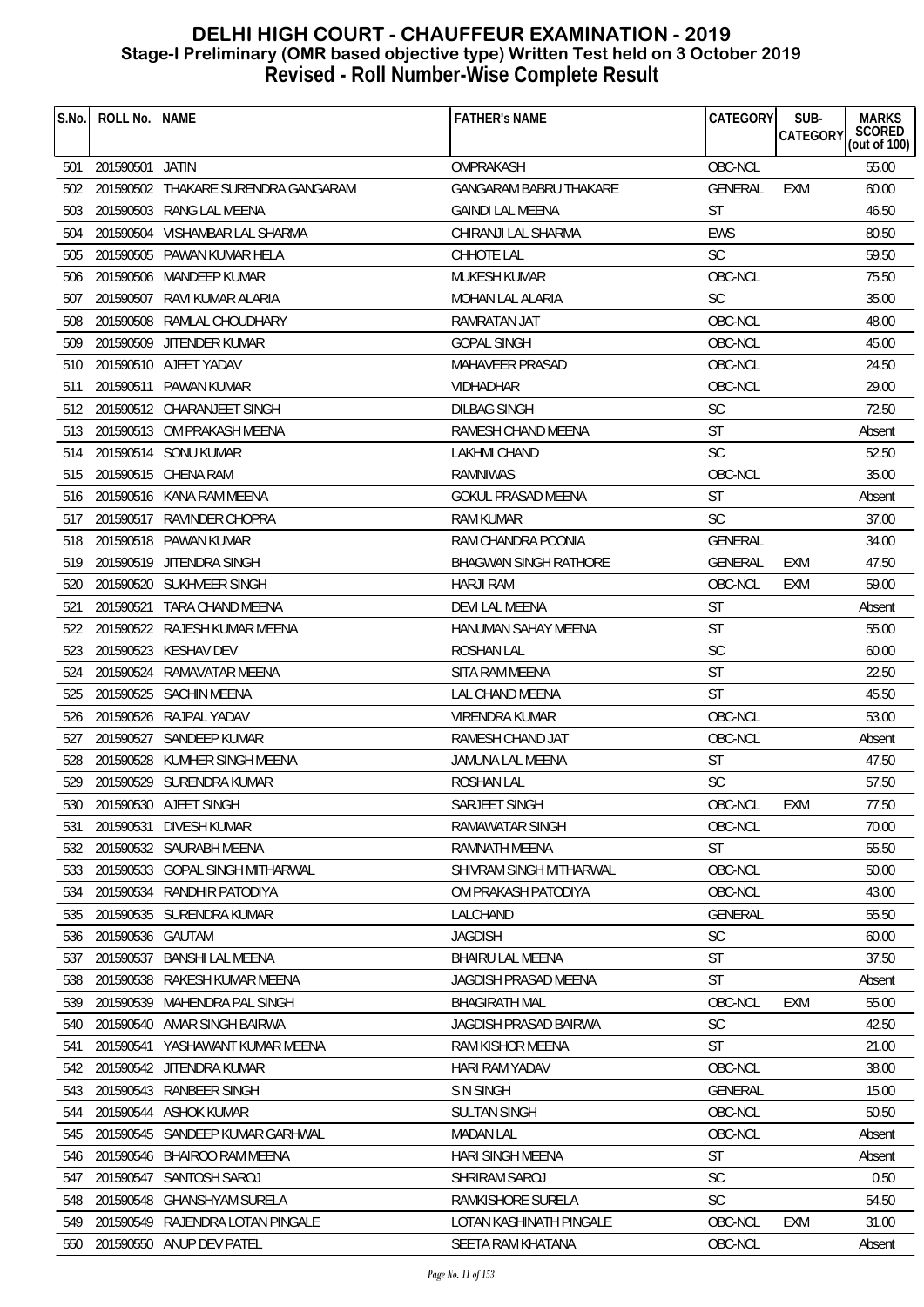| S.No. | ROLL No.         | <b>NAME</b>                       | <b>FATHER'S NAME</b>        | CATEGORY       | SUB-<br><b>CATEGORY</b> | <b>MARKS</b><br>SCORED<br>(out of 100) |
|-------|------------------|-----------------------------------|-----------------------------|----------------|-------------------------|----------------------------------------|
|       |                  |                                   |                             |                |                         |                                        |
| 551   |                  | 201590551 RAHULDEEP SINGHMAAN     | RAVINDER SINGH MAAN         | <b>SC</b>      |                         | 36.50                                  |
| 552   | 201590552        | NARESH CHAND YADAV                | <b>GANPAT RAM YADAV</b>     | OBC-NCL        |                         | 41.00                                  |
| 553   | 201590553        | BRIJMOHAN GURJAR                  | GANGA RAM GURJAR            | OBC-NCL        |                         | 57.00                                  |
| 554   |                  | 201590554 ASHWANI KUMAR           | SURENDER KUMAR              | OBC-NCL        |                         | 38.00                                  |
| 555   | 201590555        | SALVE ABHIMANYU ARJUN             | <b>ARJUN</b>                | <b>SC</b>      |                         | 72.50                                  |
| 556   | 201590556        | <b>RISHI</b>                      | <b>DALBIR</b>               | <b>SC</b>      |                         | Absent                                 |
| 557   | 201590557        | <b>ANIL KUMAR</b>                 | <b>GOPI RAM</b>             | <b>SC</b>      |                         | 18.00                                  |
| 558   | 201590558        | MANDEEP KUMAR                     | <b>KURE RAM</b>             | OBC-NCL        | <b>EXM</b>              | 40.00                                  |
| 559   |                  | 201590559 GHEWARCHAND GAHLOT      | SOHANLAL GAHLOT             | <b>GENERAL</b> |                         | 51.50                                  |
| 560   |                  | 201590560 AJAY KUMAR SAKET        | <b>BRIJLAL</b>              | GENERAL        |                         | Absent                                 |
| 561   | 201590561        | MUKESH CHOUHAN                    | <b>BHARAT SINGH CHOUHAN</b> | ST             |                         | Absent                                 |
| 562   | 201590562        | <b>RAM SINGH</b>                  | KHUSHAL SINGH               | <b>GENERAL</b> | <b>EXM</b>              | 67.50                                  |
| 563   |                  | 201590563 SOHAN LAL MEENA         | RAMNATH MEENA               | <b>ST</b>      |                         | 34.50                                  |
| 564   |                  | 201590564 VIOND KUMAR SAINI       | <b>CHHOTI RAM SAINI</b>     | OBC-NCL        |                         | 60.00                                  |
| 565   |                  | 201590565 MANOJ KUMAR MEENA       | SANWAR MAL MEENA            | <b>ST</b>      |                         | Absent                                 |
| 566   |                  | 201590566 ANIL KUMAR SHAH         | RAM MANORTH SAHU            | OBC-NCL        |                         | 45.50                                  |
| 567   | 201590567        | RAHUL VASHIST                     | OMPRAKASH SHARMA            | GENERAL        |                         | 52.50                                  |
| 568   |                  | 201590568 MANISH BALOURIA         | SOMNATH BALOURIA            | <b>SC</b>      |                         | 40.00                                  |
| 569   |                  | 201590569 RAVINDER SINGH          | PARAMJEET SINGH             | OBC-NCL        |                         | Absent                                 |
| 570   |                  | 201590570 SURENDRA                | <b>AMI LAL</b>              | <b>SC</b>      |                         | Absent                                 |
| 571   |                  | 201590571 SUSHIL KUMAR MEENA      | RAMSINGH MEENA              | <b>ST</b>      |                         | Absent                                 |
| 572   |                  | 201590572 HARISH KUMAR            | <b>BALKISHAN</b>            | OBC-NCL        |                         | 60.00                                  |
| 573   |                  | 201590573 SUBE SINGH              | KUDIYA RAM                  | <b>SC</b>      |                         | 58.50                                  |
| 574   |                  | 201590574 DILEEP SINGH            | <b>MANOHAR SINGH</b>        | <b>EWS</b>     |                         | 80.00                                  |
| 575   |                  | 201590575 RAVENDRA MISHRA         | VISHAMBHAR NATH MISHRA      | GENERAL        | <b>EXM</b>              | Absent                                 |
| 576   |                  | 201590576 AVNEESH KUMAR SINGH     | RAGHUNANDAN LAL             | OBC-NCL        |                         | 42.00                                  |
| 577   |                  | 201590577 JAGDEESH DHOBI          | HARI RAM DHOBI              | <b>SC</b>      |                         | 52.50                                  |
| 578   |                  | 201590578 DINESH KUMAR            | <b>BALJEET SINGH</b>        | SC             |                         | 55.00                                  |
| 579   |                  | 201590579 MUKESH KUMAR            | <b>SHISH RAM</b>            | <b>SC</b>      |                         | Absent                                 |
|       |                  | 580 201590580 DAULAT RAM MEENA    | DEVISAHAY MEENA             | ST             |                         | 22.50                                  |
| 581   | 201590581        | VIKASH KUMAR MORODIYA             | RAMESH KUMAR MORODIYA       | <b>SC</b>      |                         | 62.50                                  |
| 582   |                  | 201590582 KRISHAN KUMAR CHOUDHARY | DHARMPAL CHOUDHARY          | OBC-NCL        |                         | 60.00                                  |
| 583   |                  | 201590583 JEETRAM MEENA           | SHRINARAIN MEENA            | <b>ST</b>      |                         | 29.00                                  |
| 584   |                  | 201590584 RAMESH CHANDRA          | CHOKHA RAM                  | <b>GENERAL</b> | <b>EXM</b>              | 75.00                                  |
| 585   |                  | 201590585 SURESH KUMAR MEENA      | UNKAR MAL MEENA             | <b>ST</b>      |                         | Absent                                 |
| 586   |                  | 201590586 SHER SINGH MEENA        | KADU RAM MEENA              | <b>ST</b>      |                         | 62.50                                  |
| 587   | 201590587        | MUKESH CHAND MEENA                | KALYAN SAHAY MEENA          | <b>ST</b>      |                         | 25.00                                  |
| 588   |                  | 201590588 RAKESH VERMA            | <b>BISHNU DEV VERMA</b>     | <b>GENERAL</b> |                         | Absent                                 |
| 589   | 201590589        | SONU DAMDAYRIYA                   | KANHIYA LAL DAMDAYRIYA      | <b>SC</b>      |                         | 10.00                                  |
| 590   | 201590590        | BHAGWAN SAHAI BAIRWA              | SITA RAM BAIRWA             | <b>SC</b>      |                         | 39.00                                  |
| 591   | 201590591        | RAKESH KUMAR YADAV                | GIRRAJ PRASAD YADAV         | OBC-NCL        |                         | 53.00                                  |
| 592   |                  | 201590592 RAKESH KUMAR MEENA      | KALU RAM MEENA              | <b>ST</b>      |                         | 70.00                                  |
| 593   |                  | 201590593 DEEPAK KALRA            | <b>BALWAN SINGH</b>         | <b>SC</b>      |                         | Absent                                 |
| 594   | 201590594 HARIOM |                                   | DWARIKA PRASAD              | <b>SC</b>      |                         | 40.00                                  |
| 595   |                  | 201590595 SHUBH KARAN             | SALAGRAM                    | OBC-NCL        | <b>EXM</b>              | 72.50                                  |
| 596   |                  | 201590596 MANOJ KUMAR             | PHOOL SINGH                 | OBC-NCL        |                         | 52.50                                  |
| 597   | 201590597 X TH   |                                   | KANHAYA LAL                 | <b>SC</b>      |                         | Absent                                 |
| 598   | 201590598        | KALU RAM MEENA                    | MANGAL CHAND MEENA          | <b>ST</b>      |                         | 48.00                                  |
| 599   | 201590599        | BHUPENDRA KUMAR JINDEL            | <b>GHANSHYAM JINDEL</b>     | <b>ST</b>      |                         |                                        |
|       |                  |                                   |                             |                |                         | Absent                                 |
| 600   |                  | 201590600 RANANJAY PRATAP         | HARISHCHANDRA               | <b>SC</b>      |                         | 65.00                                  |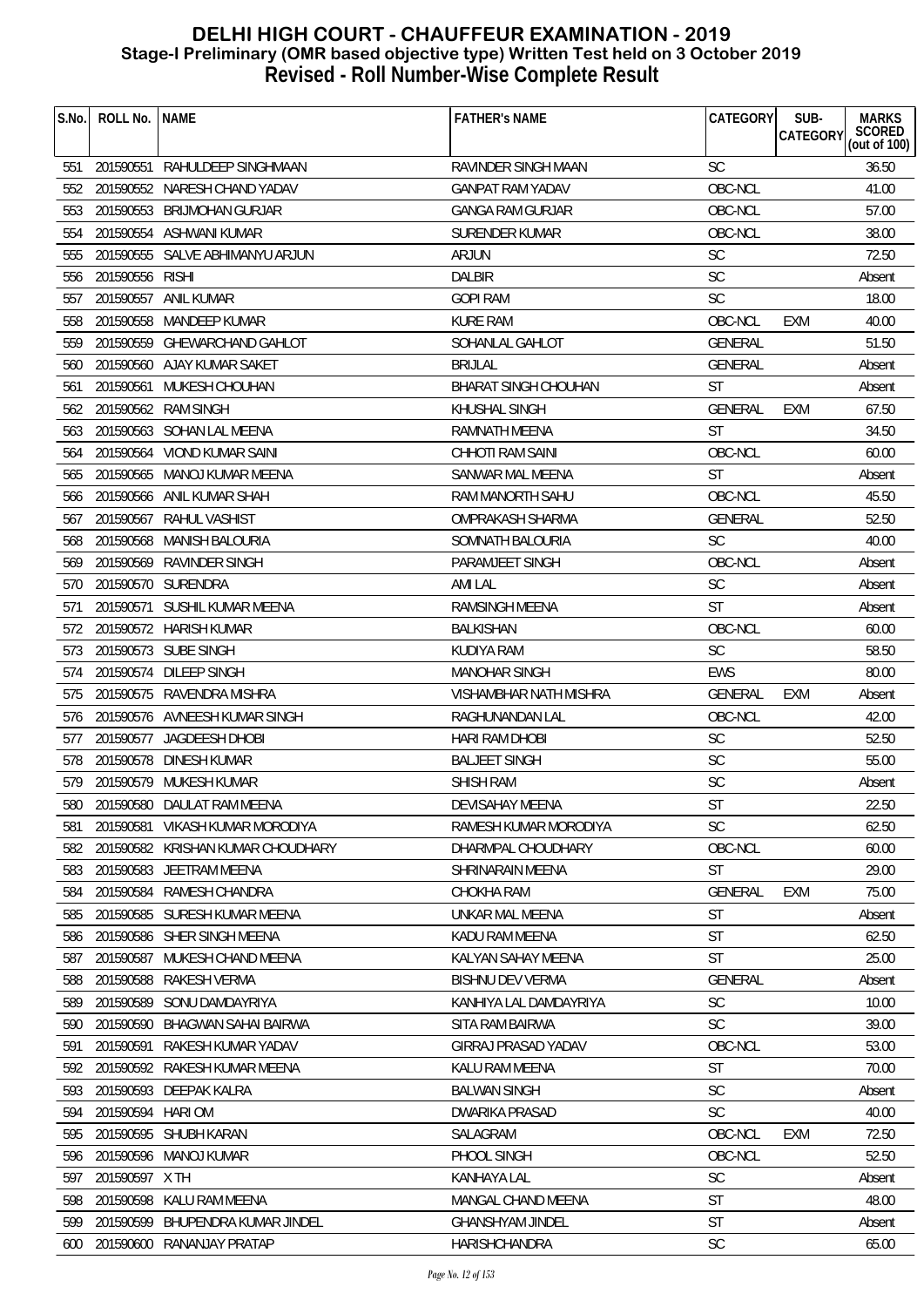| S.No. | ROLL No.         | <b>NAME</b>                      | <b>FATHER'S NAME</b>       | CATEGORY       | SUB-<br><b>MARKS</b>                      |
|-------|------------------|----------------------------------|----------------------------|----------------|-------------------------------------------|
|       |                  |                                  |                            |                | SCORED<br>(out of 100)<br><b>CATEGORY</b> |
| 601   | 201590601        | AVINASH GAUTAM                   | TEJ PRAKASH GAUTAM         | <b>SC</b>      | 52.50                                     |
| 602   |                  | 201590602 BHOOREE SINGH          | <b>TIMAN SINGH</b>         | OBC-NCL        | Absent                                    |
| 603   |                  | 201590603 ARVIND KUMAR           | <b>DHANESH CHAND</b>       | <b>SC</b>      | 35.50                                     |
| 604   |                  | 201590604 VISHRAM MEENA          | <b>BHAGWAN SAHAY MEENA</b> | <b>ST</b>      | 41.00                                     |
| 605   |                  | 201590605 AJAYDEEP SINGH DHAUNSI | PRAKASH SINGH              | OBC-NCL        | 68.50                                     |
| 606   | 201590606        | LALIT CHANDOLA                   | RAMESH CHANDOLA            | <b>EWS</b>     | 55.50                                     |
| 607   | 201590607        | SHRI RAM MEENA                   | TEJ PAL MEENA              | <b>ST</b>      | 72.50                                     |
| 608   |                  | 201590608 HARKES MEENA           | DHONKAL MEENA              | <b>ST</b>      | 59.00                                     |
| 609   |                  | 201590609 SURENDER KUMAR         | SATYAVEER SINGH            | OBC-NCL        | 22.50                                     |
| 610   |                  | 201590610 SURENDRA MEENA         | PHOOLARAM MEENA            | <b>ST</b>      | 35.50                                     |
| 611   |                  | 201590611 HIRA LAL GURJAR        | RAMKISHAN GURJAR           | OBC-NCL        | 31.00                                     |
| 612   |                  | 201590612 LALIT KUMAR            | PUSHKAR DUTT SHARMA        | <b>EWS</b>     | Absent                                    |
| 613   |                  | 201590613 ARUN SHARMA            | RAMESH SHARMA              | OBC-NCL        | 76.00                                     |
| 614   |                  | 201590614 ANIL KUMAR             | RAMESHWAR LAL              | <b>SC</b>      | 62.50                                     |
| 615   |                  | 201590615 SUDHANSHU SHARMA       | KUNDAN LAL SHARMA          | <b>GENERAL</b> | 50.00                                     |
| 616   |                  | 201590616 RAJNIKANT              | <b>RAM PRATAP</b>          | <b>SC</b>      | 65.50                                     |
| 617   |                  | 201590617 JAWAHAR LAL            | PHOOL SINGH                | <b>SC</b>      | Absent                                    |
| 618   |                  | 201590618 TRILOK SINGH NATHAWAT  | KULDEEP SINGH NATHAWAT     | <b>EWS</b>     | 62.00                                     |
| 619   | 201590619 RAHUL  |                                  | RADHE SHYAM                | <b>EWS</b>     | 70.00                                     |
| 620   |                  | 201590620 VINOD KUMAR            | <b>SURJEET SINGH</b>       | OBC-NCL        | 72.50<br>EXM                              |
| 621   | 201590621        | NARENDRA KUMAR MEENA             | <b>MAGAN SINGH MEENA</b>   | <b>ST</b>      | 60.00                                     |
| 622   |                  | 201590622 MAHESH KUMAR           | RAM KARAN GUJAR            | OBC-NCL        | 56.00<br>EXM                              |
| 623   |                  | 201590623 RAMKESH MEENA          | DHONKAL RAM MEENA          | <b>ST</b>      | 49.50                                     |
| 624   |                  | 201590624 SANJAY KUMER BAIRWA    | KAJOD MAL BAIRWA           | <b>SC</b>      | Absent                                    |
| 625   |                  | 201590625 KULDEEP YADAV          | <b>MAHENDER SINGH</b>      | OBC-NCL        | 72.00                                     |
| 626   |                  | 201590626 KARAMBIR               | MR. SURENDER               | <b>EWS</b>     | 55.00                                     |
| 627   |                  | 201590627 UMESH KUMAR            | <b>GAJRAJ SINGH</b>        | <b>SC</b>      | EXM<br>Absent                             |
| 628   |                  | 201590628 ASHOK KUMAR MEENA      | SHARVAN LAL MEENA          | <b>ST</b>      | 36.50                                     |
| 629   |                  | 201590629 PAVAN MEENA            | RAMROOP MEENA              | <b>ST</b>      | 67.50                                     |
|       |                  | 630 201590630 CHAGAN LAL BALAI   | NARAYAN LAL BALAI          | SC             | Absent                                    |
| 631   | 201590631        | DEVENDAR PRASAD YADAV            | KRISHAN KUMAR YADAV        | OBC-NCL        | 40.00                                     |
| 632   |                  | 201590632 RISHPAL MEENA          | KHAIRATILAL MEENA          | <b>ST</b>      | 11.00                                     |
| 633   |                  | 201590633 JAYANT KUMAR           | <b>VEER SINGH</b>          | OBC-NCL        | 92.50                                     |
| 634   |                  | 201590634 SURENDRA SANKHALA      | <b>SAGAR MAL SANKHALA</b>  | <b>SC</b>      | 75.00                                     |
| 635   |                  | 201590635 MUKESH KUMAR SHARMA    | CHAIN SUKH SHARMA          | <b>GENERAL</b> | 38.00                                     |
| 636   | 201590636        | PREMA RAM RAIKA                  | HANUMAN RAM RAIKA          | OBC-NCL        | 30.00                                     |
| 637   | 201590637        | RAJENDRA PRASAD MEENA            | PRABHATI LAL MEENA         | <b>ST</b>      | 20.00                                     |
| 638   |                  | 201590638 SUMER SINGH JAT        | <b>JAGDISH PRASAD</b>      | OBC-NCL        | Absent                                    |
| 639   | 201590639        | SANDEEP                          | <b>SADA RAM</b>            | OBC-NCL        | 50.00                                     |
| 640   |                  | 201590640 RAVI KUMAR             | <b>MURARI LAL</b>          | OBC-NCL        | 67.50                                     |
| 641   | 201590641        | <b>SONU YADAV</b>                | <b>BHOOP SINGH YADAV</b>   | OBC-NCL        | 62.50                                     |
| 642   |                  | 201590642 SIYARAM MEENA          | HARINARAYAN MEENA          | ST             | 35.00                                     |
| 643   | 201590643 RAJESH |                                  | <b>HARI LAL</b>            | OBC-NCL        | 65.00                                     |
| 644   | 201590644        | RAJENDRA MEENA                   | RAMESHWAR MEENA            | ST             | Absent                                    |
| 645   |                  | 201590645 KRISHAN KUMAR MEENA    | PRAHLAD MEENA              | <b>ST</b>      | 55.00                                     |
| 646   |                  | 201590646 RAJESH KUMAR           | <b>MAKHAN LAL</b>          | SC             | 37.50                                     |
| 647   | 201590647        | DHARM SINGH MEENA                | BANWARI LAL MEENA          | ST             | Absent                                    |
| 648   |                  | 201590648 RAJENDRA KUMAR         | PHOOLA RAM                 | <b>SC</b>      | 15.00                                     |
| 649   |                  | 201590649 MANISH KUMAR           | TRILOK CHAND SONI          | OBC-NCL        | Absent                                    |
| 650   |                  | 201590650 SHAITAN SINGH          |                            | OBC-NCL        | 90.00                                     |
|       |                  |                                  | SATYAVEER SINGH            |                |                                           |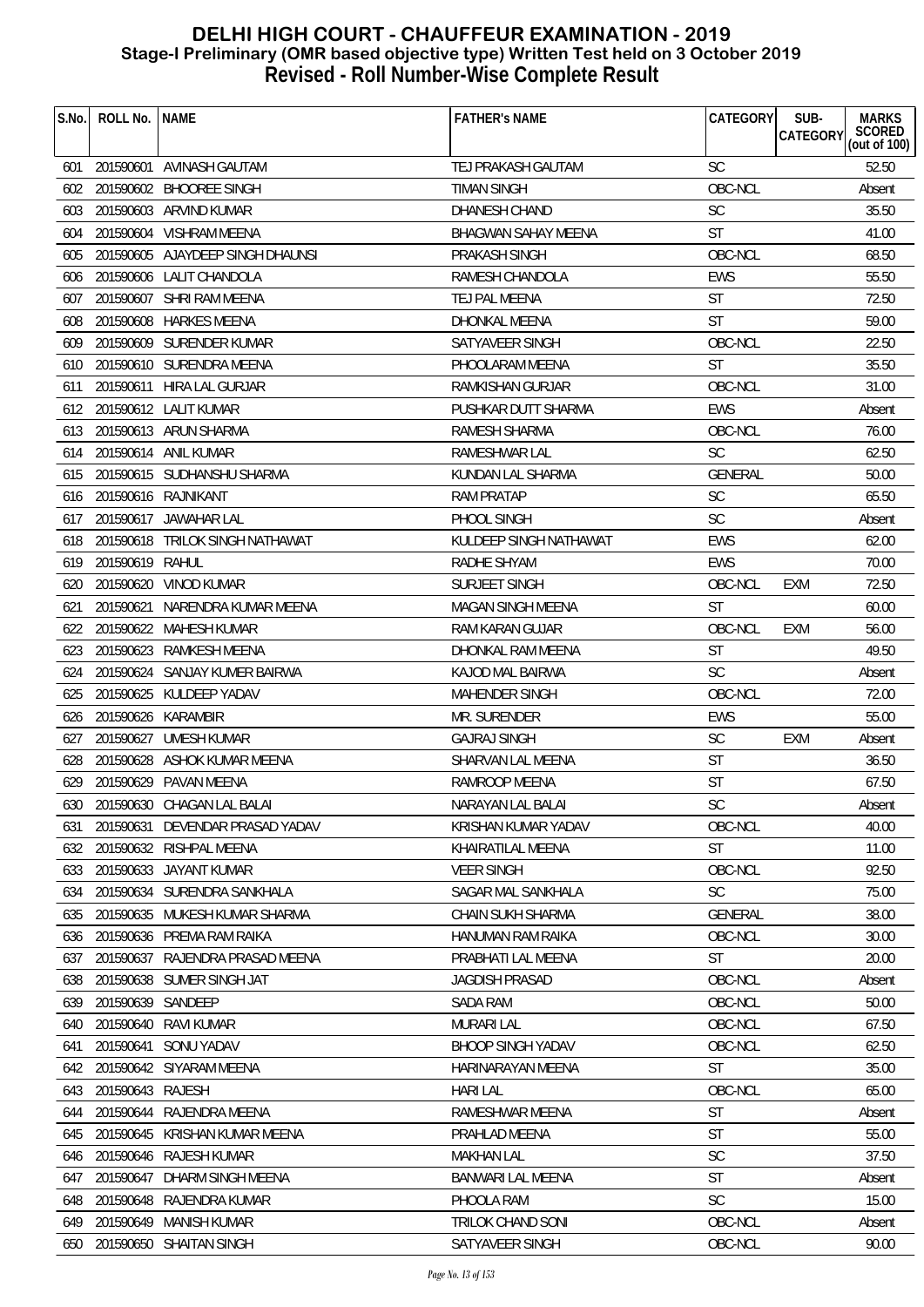| S.No. | ROLL No.         | <b>NAME</b>                     | <b>FATHER'S NAME</b>      | CATEGORY      | SUB-            | <b>MARKS</b>           |
|-------|------------------|---------------------------------|---------------------------|---------------|-----------------|------------------------|
|       |                  |                                 |                           |               | <b>CATEGORY</b> | SCORED<br>(out of 100) |
| 651   |                  | 201590651 MNAOJ KUMAR MEENA     | LEELA RAM MEENA           | <b>ST</b>     |                 | 36.00                  |
| 652   |                  | 201590652 SANTOSH KUMAR MEENA   | NARSING LAL MEENA         | <b>ST</b>     |                 | 35.00                  |
| 653   |                  | 201590653 SARDAR SINGH MEENA    | KAILASH CHAND MEENA       | <b>ST</b>     |                 | 39.50                  |
| 654   |                  | 201590654 MAHIPAL SINGH KHADAR  | <b>MALI RAM</b>           | OBC-NCL       |                 | 38.50                  |
| 655   |                  | 201590655 PAWAN KUMAR           | <b>BHOLA RAM SAINI</b>    | OBC-NCL       | EXM             | 73.00                  |
| 656   |                  | 201590656 RAJENDRA              | <b>MAHENDRA SINGH</b>     | GENERAL       | <b>EXM</b>      | Absent                 |
| 657   |                  | 201590657 KAMLESH KUMAR MEENA   | <b>BHAGIRATH MEENA</b>    | <b>ST</b>     |                 | 38.00                  |
| 658   |                  | 201590658 MUKESH BURDAK         | <b>TULSI RAM</b>          | OBC-NCL       |                 | 55.00                  |
| 659   |                  | 201590659 DHARMPAL BHARIYA      | <b>BODU RAM BHARIYA</b>   | OBC-NCL       |                 | 65.00                  |
| 660   |                  | 201590660 CHANDRAPAL            | <b>BHANWAR LAL</b>        | OBC-NCL       |                 | 47.50                  |
| 661   | 201590661        | DEVENDRA KUMAR                  | POP SINGH                 | OBC-NCL       |                 | 47.50                  |
| 662   |                  | 201590662 DEEPAK JAKHAR         | <b>BABULAL</b>            | OBC-NCL       |                 | 52.50                  |
| 663   |                  | 201590663 PRADEEP KUMAR         | <b>RAMSINGH</b>           | <b>SC</b>     |                 | 72.50                  |
| 664   |                  | 201590664 BHOOPENDRA VERMA      | <b>DAMODAR VERMA</b>      | <b>SC</b>     |                 | 51.00                  |
| 665   | 201590665 YOGESH |                                 | <b>RAJENDER KUMAR</b>     | OBC-NCL       |                 | 76.00                  |
| 666   |                  | 201590666 YOGESH CHHIKARA       | <b>BALKISHAN CHHIKARA</b> | OBC-NCL       |                 | 50.50                  |
| 667   |                  | 201590667 PRAMOD KUMAR          | <b>RANJEET KUMAR</b>      | OBC-NCL       |                 | 36.00                  |
| 668   |                  | 201590668 NATHU LAL MEENA       | RAGHUNATH MEENA           | <b>ST</b>     |                 | 20.00                  |
| 669   |                  | 201590669 SHIVAM RATHORE        | ROSHAN LAL                | <b>SC</b>     |                 | 58.50                  |
| 670   |                  | 201590670 ANIL KUMAR            | RAJENDER SINGH            | OBC-NCL       |                 | 22.50                  |
| 671   |                  | 201590671 ISHWAR KUMAR JANGIR   | <b>TEKCHAND</b>           | OBC-NCL       |                 | 29.00                  |
| 672   |                  | 201590672 LAHARI RAM MEENA      | <b>HAJARI LAL MEENA</b>   | <b>ST</b>     |                 | 35.00                  |
| 673   |                  | 201590673 DARBARA SINGH         | NANDRAM SINGH             | OBC-NCL       |                 | 62.50                  |
| 674   |                  | 201590674 PADAM SINGH           | RAJ KAWAR                 | GENERAL       |                 | 28.00                  |
| 675   |                  | 201590675 PRAVINDRA KUMAR       | RAJENDRA PRASAD           | OBC-NCL       |                 | 50.00                  |
| 676   |                  | 201590676 SANTOSH KUMAR SAKET   | RAMLAL SAKET              | <b>SC</b>     |                 | 17.50                  |
| 677   |                  | 201590677 PRADEEP KUMAR         | <b>KRISHAN KUMAR</b>      | <b>SC</b>     |                 | 55.50                  |
| 678   |                  | 201590678 BALLU KUSHWAH         | <b>VISHNU KUSHWAH</b>     | OBC-NCL       |                 | 45.00                  |
| 679   |                  | 201590679 GIRRAJ PRASAD MEENA   | PRABHATI LAL MEENA        | <b>ST</b>     |                 | 42.50                  |
| 680   |                  | 201590680 GANPAT LAL            | PUKHRAJ                   | $\mathsf{SC}$ |                 | 45.00                  |
| 681   | 201590681        | RAJENDRA KUMAR MEENA            | AMAR SINGH MEENA          | <b>ST</b>     |                 | Absent                 |
| 682   |                  | 201590682 AJAY KUMAR            | <b>MAWASI RAM</b>         | <b>SC</b>     |                 | 55.00                  |
| 683   |                  | 201590683 VISHNU SAINI          | <b>SHYAM LAL SAINI</b>    | OBC-NCL       |                 | 32.50                  |
| 684   |                  | 201590684 DEEPENDRA KUMAR MEENA | RAMESH KUMAR MEENA        | <b>ST</b>     |                 | 35.00                  |
| 685   |                  | 201590685 GYAN SINGH            | <b>RAM LACHIN</b>         | OBC-NCL       |                 | Absent                 |
| 686   | 201590686        | DINESH CHAND MEENA              | JAYNARAYAN MEENA          | <b>ST</b>     |                 | Absent                 |
| 687   | 201590687        | HET RAM MEENA                   | JAGAN LAL MEENA           | <b>ST</b>     |                 | Absent                 |
| 688   | 201590688        | HIMANSHU GAHLAUT                | HARPAL SINGH GAHLAUT      | GENERAL       |                 | Absent                 |
| 689   |                  | 201590689 SURENDRA KUMAR MEENA  | HARI KISHAN MEENA         | <b>ST</b>     |                 | 37.00                  |
| 690   | 201590690        | DILKUSH MEENA                   | PREMRAJ MEENA             | <b>ST</b>     |                 | 42.50                  |
| 691   | 201590691        | <b>RAVI KUMAR</b>               | SAMPATI SINGH             | <b>SC</b>     |                 | 60.50                  |
| 692   | 201590692        | PINTU VERMA                     | <b>KHYALI RAM</b>         | OBC-NCL       |                 | Absent                 |
| 693   |                  | 201590693 NAND LAL MEENA        | <b>BALU RAM MEENA</b>     | <b>ST</b>     |                 | 55.00                  |
| 694   | 201590694        | ANOOP KUMAR YADAV               | AMAR SINGH YADAV          | OBC-NCL       |                 | 45.00                  |
| 695   |                  | 201590695 ASHISH KUMAR          | <b>MAN SINGH</b>          | <b>EWS</b>    |                 | Absent                 |
| 696   |                  | 201590696 VIKRAM SINGH          | <b>NAND RAM</b>           | <b>SC</b>     |                 | 39.50                  |
| 697   | 201590697        | DINESH KUMAR SAINI              | <b>MATU RAM SAINI</b>     | OBC-NCL       |                 | 50.50                  |
| 698   | 201590698        | PRITAM KUMAR                    | <b>NAND LAL</b>           | OBC-NCL       |                 | 29.00                  |
| 699   | 201590699        | KISHAN LAL MEENA                | MOHAN LAL MEENA           | <b>ST</b>     |                 | 62.50                  |
| 700   |                  | 201590700 HAKIM SINGH           | <b>JORMAL GURJAR</b>      | OBC-NCL       |                 | 25.00                  |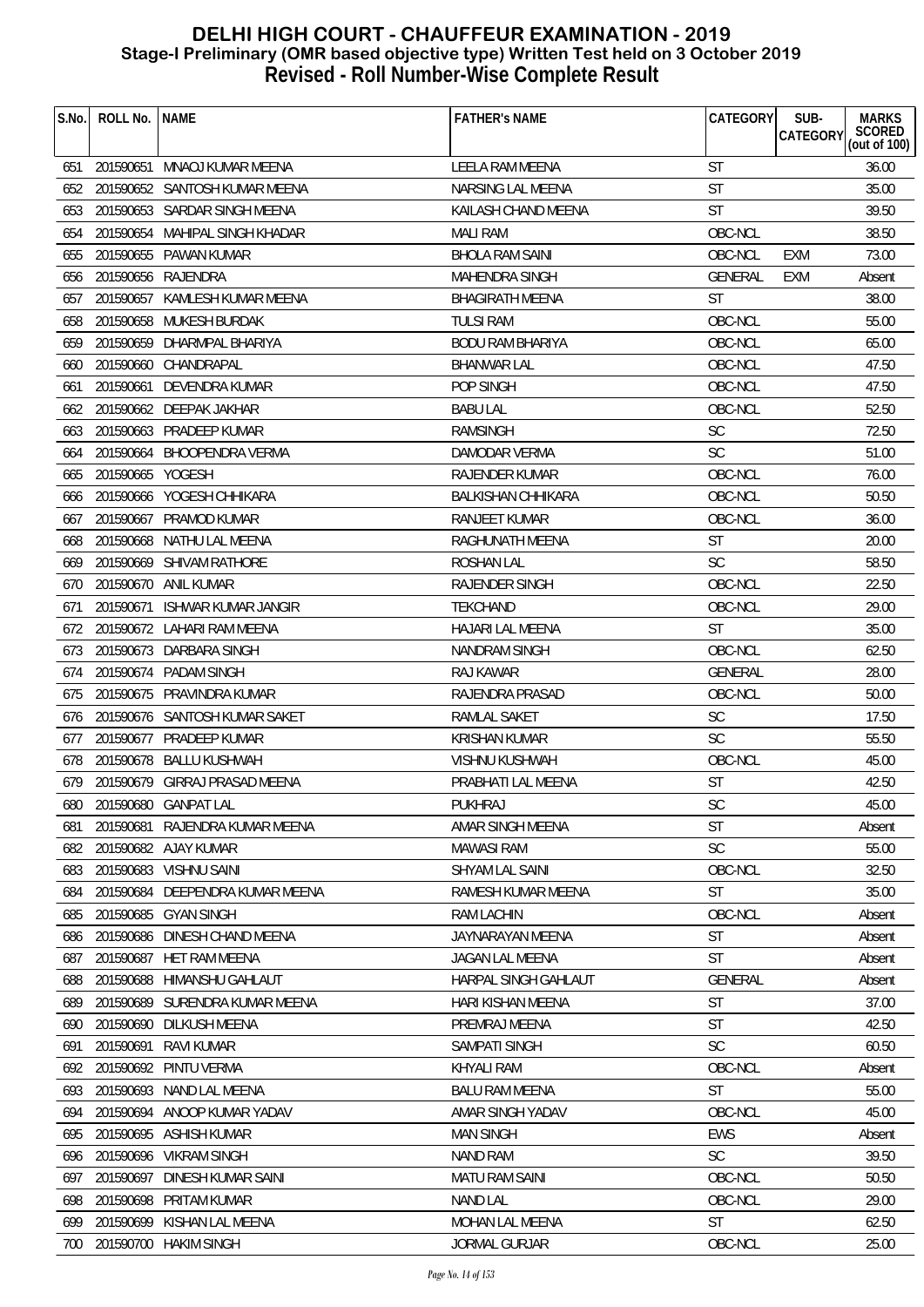| S.No. | ROLL No.         | <b>NAME</b>                    | <b>FATHER'S NAME</b>     | CATEGORY       | SUB-<br>CATEGORY | <b>MARKS</b><br>SCORED<br>(out of 100) |
|-------|------------------|--------------------------------|--------------------------|----------------|------------------|----------------------------------------|
| 701   |                  | 201590701 RAJENDER KUMAR       | <b>OM PRAKASH</b>        | <b>SC</b>      |                  | Absent                                 |
| 702   |                  | 201590702 PRAKASH CHAND SAINI  | <b>HAR SAHAI SAINI</b>   | GENERAL        |                  | 50.00                                  |
| 703   | 201590703 SANJU  |                                | SHAMBHU NATH CHAUDHARY   | <b>GENERAL</b> |                  | Absent                                 |
| 704   |                  | 201590704 PRADEEP YADAV        | <b>HARSHI RAM YADAV</b>  | OBC-NCL        |                  | 37.00                                  |
| 705   |                  | 201590705 AMAR SINGH MEENA     | <b>BABU LAL MEENA</b>    | <b>ST</b>      |                  | 36.00                                  |
| 706   |                  | 201590706 PRADEEP KUMAR PATEL  | <b>BRIJ LAL PATEL</b>    | <b>GENERAL</b> |                  | 37.50                                  |
| 707   |                  | 201590707 PANKAJ KUMAR         | <b>INDER SINGH</b>       | GENERAL        |                  | 45.00                                  |
| 708   |                  | 201590708 SARABJEET SINGH      | SATNAM SINGH             | <b>GENERAL</b> | EXM              | 58.00                                  |
| 709   |                  | 201590709 DEEPAK MEHRA         | <b>MANGAT RAM</b>        | <b>GENERAL</b> |                  | 72.50                                  |
| 710   |                  | 201590710 JASH RAM KUMAR       | SARJEET JAT              | OBC-NCL        |                  | 55.00                                  |
| 711   |                  | 201590711 MANISH KUMAR         | NITYANAND YADAV          | OBC-NCL        |                  | 40.00                                  |
| 712   |                  | 201590712 DEVI SINGH           | BHAGWAN SINGH SHEKHAWAT  | GENERAL        | <b>EXM</b>       | Absent                                 |
|       |                  | 713 201590713 ARUN KUMAR       | <b>BISHAN LAL</b>        | <b>SC</b>      |                  | 66.50                                  |
| 714   |                  | 201590714 VIKRAM KUMAR MAVAR   | RAM CHANDER MAVAR        | <b>ST</b>      |                  | 55.00                                  |
| 715   |                  | 201590715 PAWAN KUMAR MEENA    | RAM LAL MEENA            | <b>ST</b>      |                  | 48.00                                  |
| 716   |                  | 201590716 POORAN SINGH         | MAHENDRA                 | <b>ST</b>      |                  | Absent                                 |
| 717   |                  | 201590717 JITENDRA KUMAR MEENA | HAJARI LAL MEENA         | <b>ST</b>      |                  | 49.00                                  |
| 718   |                  | 201590718 RATTI RAM            | <b>BABOO LAL</b>         | OBC-NCL        |                  | 42.50                                  |
| 719   |                  | 201590719 GOVIND SINGH         | OMPRAKASH                | <b>SC</b>      |                  | 70.00                                  |
| 720   |                  | 201590720 JITENDRA PRASAD      | JAI NARAYN               | OBC-NCL        |                  | 55.00                                  |
| 721   |                  | 201590721 ASHISH RATHORE       | RAM SIYA RATHORE         | OBC-NCL        |                  | 56.00                                  |
| 722   |                  | 201590722 SACHIN KUMAR         | JAGDISH RATHI            | OBC-NCL        |                  | 70.00                                  |
| 723   |                  | 201590723 DUSHYANT             | <b>RAJENDRA SINGH</b>    | OBC-NCL        |                  | Absent                                 |
| 724   |                  | 201590724 SAHIL MALIK          | ANUJ MALIK               | OBC-NCL        |                  | Absent                                 |
| 725   |                  | 201590725 KAILASH CHAND GURJAR | RAM SWAROOP GURJAR       | OBC-NCL        | <b>EXM</b>       | Absent                                 |
| 726   |                  | 201590726 SUBHASH CHANDELIYA   | RAM CHANDRA CHANDELIYA   | OBC-NCL        |                  | 37.00                                  |
| 727   |                  | 201590727 SITARAM MEENA        | SHANKAR LAL MEENA        | <b>ST</b>      |                  | 35.00                                  |
| 728   |                  | 201590728 ANAY KUMAR           | <b>KRISHAN PAL</b>       | <b>SC</b>      |                  | Absent                                 |
| 729   |                  | 201590729 RUPESH KUMAR         | DEVANAND YADAV           | GENERAL        |                  | 50.50                                  |
| 730   | 201590730 KAPIL  |                                | NAWAL SINGH              | OBC-NCL        |                  | 77.50                                  |
| 731   |                  | 201590731 PRINCE KUMAR         | <b>BIPIN BIHARI GIRI</b> | GENERAL        |                  | 49.50                                  |
| 732   |                  | 201590732 RAJIV KUMAR          | KAILASH PRASAD CHOURASIA | OBC-NCL        |                  | 31.00                                  |
| 733   |                  | 201590733 BITTU KUMAR GUPTA    | SATYADEV SAH             | GENERAL        |                  | Absent                                 |
| 734   |                  | 201590734 PRADEEP KUMAR        | JAGVEER SINGH            | <b>SC</b>      |                  | 63.00                                  |
| 735   |                  | 201590735 YAMAN KUMAR          | RAMESH CHAND             | <b>SC</b>      |                  | 32.50                                  |
| 736   |                  | 201590736 KAMAL KUMAR          | <b>RAJ KUMAR</b>         | <b>SC</b>      |                  | 82.50                                  |
| 737   |                  | 201590737 GANESH RAY           | CHANDRA DEO RAY          | GENERAL        | <b>EXM</b>       | Absent                                 |
| 738   |                  | 201590738 CHETAN CHOUDHARY     | KHEM CHAND CHOUDHARY     | <b>SC</b>      |                  | 75.00                                  |
| 739   | 201590739 CHETAN |                                | RAMPAL SINGH             | <b>SC</b>      |                  | Absent                                 |
| 740   | 201590740        | RAVINDRAN RAO                  | SUBHASH CHANDRA          | <b>SC</b>      |                  | 34.00                                  |
| 741   |                  | 201590741 ANIL TOPPO           | DHODHO TOPPO             | <b>ST</b>      |                  | 64.50                                  |
| 742   |                  | 201590742 SHUBHANKAR           | <b>MAHESH KUMAR</b>      | <b>SC</b>      | <b>EXM</b>       | Absent                                 |
| 743   |                  | 201590743 RAVI KUMAR           | <b>JAI KISHAN</b>        | SC             |                  | Absent                                 |
| 744   |                  | 201590744 MANISH SINGH         | SUKHBIR SINGH            | <b>SC</b>      |                  | 85.00                                  |
| 745   |                  | 201590745 RAVI KUMAR           | CHANDERPAL SINGH         | <b>SC</b>      |                  | 85.00                                  |
| 746   |                  | 201590746 RANJAN KUMAR         | RAMSWARUP PRASAD YADAV   | OBC-NCL        |                  | 60.00                                  |
| 747   |                  | 201590747 ASHWANI KUMAR        | RAJ KUMAR                | <b>SC</b>      |                  | 57.50                                  |
| 748   |                  | 201590748 YOGESH DEDHA         | NEHPAL SINGH DEDHA       | OBC-NCL        |                  | 70.00                                  |
| 749   |                  | 201590749 DHEERAJ KUMAR        | <b>BILIAM LAL</b>        | <b>SC</b>      |                  | 37.50                                  |
|       |                  | 750 201590750 PARAS SHARMA     | SANTOSH SHARMA           | <b>GENERAL</b> |                  | 47.00                                  |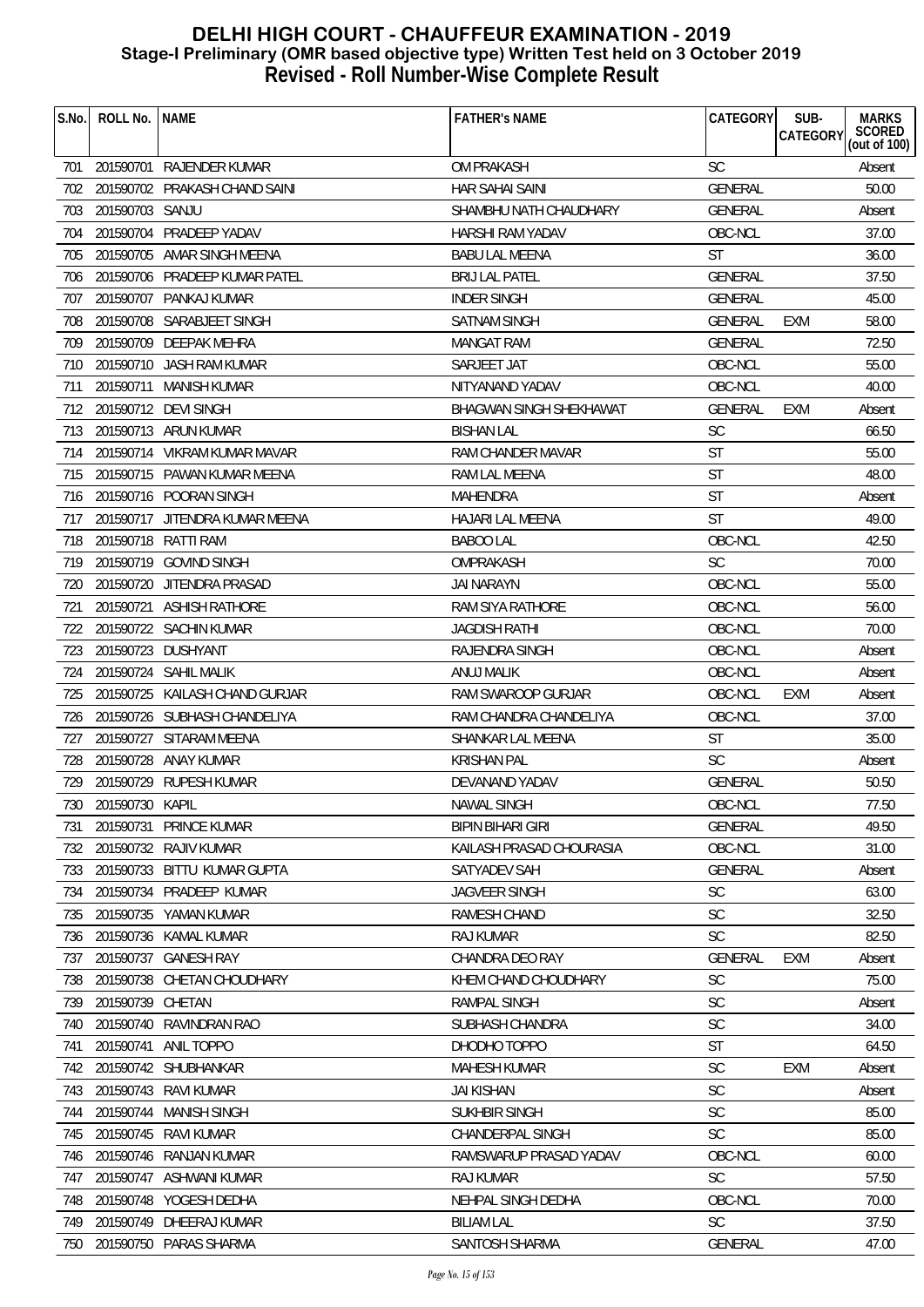| S.No. | ROLL No.   NAME   |                                | <b>FATHER'S NAME</b>        | CATEGORY       | SUB-<br><b>MARKS</b><br>SCORED<br>(out of 100)<br><b>CATEGORY</b> |
|-------|-------------------|--------------------------------|-----------------------------|----------------|-------------------------------------------------------------------|
| 751   | 201590751 ISHAN   |                                | DILSHAD AHMAD               | OBC-NCL        | 70.00                                                             |
| 752   |                   | 201590752 ROHIT KUMAR          | <b>VED PRAKASH</b>          | <b>SC</b>      | 22.50                                                             |
| 753   |                   | 201590753 SUKHBIR SINGH YADAV  | <b>KAMAL SINGH</b>          | OBC-NCL        | 75.50                                                             |
| 754   | 201590754 JATIN   |                                | SAMUNDER SINGH              | <b>SC</b>      | 87.50                                                             |
| 755   |                   | 201590755 MAHTAB ALAM          | SAHAB KAMAR                 | <b>GENERAL</b> | Absent                                                            |
| 756   |                   | 201590756 JITENDER KUMAR       | <b>ANIL KUMAR</b>           | OBC-NCL        | 40.00                                                             |
| 757   |                   | 201590757 NEERAJ PAWAR         | <b>HARISH CHANDER PAWAR</b> | OBC-NCL        | 47.50                                                             |
| 758   |                   | 201590758 ANURAJ RAM           | JAGDISH RAM                 | OBC-NCL        | Absent                                                            |
| 759   |                   | 201590759 KAPIL CHOUDHARY      | <b>SARNAM SINGH</b>         | OBC-NCL        | Absent                                                            |
| 760   |                   | 201590760 HARISH KUMAR GUPTA   | <b>NARAIN GUPTA</b>         | OBC-NCL        | 68.00                                                             |
| 761   |                   | 201590761 VISHAL TAVTIA        | VINOD KUMAR TAVTIA          | OBC-NCL        | 67.50                                                             |
| 762   |                   | 201590762 SHER KHAN            | <b>NASIR</b>                | OBC-NCL        | 42.50                                                             |
| 763   |                   | 201590763 MOHIT KUMAR          | SHYAM VIR SINGH             | <b>SC</b>      | 40.00                                                             |
| 764   | 201590764 ATUL    |                                | <b>BRIJ MOHAN</b>           | SC             | 61.00                                                             |
| 765   |                   | 201590765 ABDHESH SHARMA       | <b>DEVDUTT SHARMA</b>       | <b>EWS</b>     | 47.50                                                             |
| 766   |                   | 201590766 SANTOSH KUMAR        | <b>FEKAN THAKUR</b>         | ST             | Absent                                                            |
| 767   | 201590767 MANISH  |                                | RAVI PAL SINGH              | <b>SC</b>      | 56.50                                                             |
| 768   | 201590768 KULDEEP |                                | <b>ROHTASH</b>              | OBC-NCL        | 51.50                                                             |
| 769   |                   | 202590001 RAJIV KUMAR          | <b>ABHAI SINGH</b>          | <b>GENERAL</b> | 73.00<br>EXM                                                      |
| 770   |                   | 202590002 UTTAM NUNIA          | KALWANT SINGH               | <b>GENERAL</b> | 58.00                                                             |
| 771   | 202590003 RAVI    |                                | POTHI RAM                   | SC             | 50.00                                                             |
| 772   | 202590004         | RAVI KUMAR MEENA               | MUNSHI RAM MEENA            | ST             | Absent                                                            |
| 773   | 202590005         | DINESH KUMAR MEENA             | DEV NARAYAN MEENA           | <b>ST</b>      | 53.00                                                             |
| 774   |                   | 202590006 POORAN MAL SAINI     | SHRAWAN KUMAR SAINI         | OBC-NCL        | 35.50                                                             |
| 775   | 202590007         | PRAMOD KUMAR                   | <b>RAMSWAROOP</b>           | SC             | 37.50                                                             |
| 776   |                   | 202590008 RAHUL KUMAR MEENA    | BRIJENDRA KUMAR MEENA       | <b>ST</b>      | 49.00                                                             |
| 777   | 202590009         | RAJESH KUMAR MEENA             | <b>BABU LAL MEENA</b>       | <b>ST</b>      | Absent                                                            |
| 778   |                   | 202590010 SURENDRA KUMAR       | <b>BANSHIDHAR</b>           | OBC-NCL        | 60.00                                                             |
| 779   |                   | 202590011 SITA RAM MEENA       | KISHAN LAL MEENA            | ST             | 62.50                                                             |
| 780   |                   | 202590012 PANKAJ KUMAR MEENA   | AMARSINGH MEENA             | <b>ST</b>      | 15.00                                                             |
| 781   | 202590013 SAHIL   |                                | HEMPAL SHARMA               | OBC-NCL        | 42.50                                                             |
| 782   |                   | 202590014 TARUN PAWAR          | ISHWAR SINGH PAWAR          | <b>SC</b>      | 27.50                                                             |
| 783   |                   | 202590015 GOVIND RAM           | <b>HANUMAN PRASAD</b>       | OBC-NCL        | Absent                                                            |
| 784   |                   | 202590016 SHEKHAR SINGH PARMAR | JITENDRA SINGH              | <b>EWS</b>     | 35.00                                                             |
| 785   |                   | 202590017 AJAY KUMAR           | MAHENDRA SINGH              | <b>GENERAL</b> | Absent                                                            |
| 786   |                   | 202590018 RAJVEER SINGH        | <b>VIJENDRA SINGH</b>       | <b>EWS</b>     | 72.50                                                             |
| 787   |                   | 202590019 AJAY KUMAR MEENA     | AMAR SINGH MEENA            | <b>ST</b>      | 32.50                                                             |
| 788   |                   | 202590020 SUBHASH CHAND        | KRISHAN LAL MEENA           | ST             | 56.00                                                             |
| 789   | 202590021 SAJAN   |                                | <b>RAMSEVAK</b>             | <b>SC</b>      | Absent                                                            |
| 790   |                   | 202590022 AJIT MEENA           | KAILASH CHAND MEENA         | ST             | 50.00                                                             |
| 791   | 202590023         | <b>INTESH KUMAR</b>            | RAMBHAROSI                  | SC             | Absent                                                            |
| 792   | 202590024         | NEKI RAM MAHARDA               | RAM NIWAS MAHARDA           | <b>SC</b>      | 76.00                                                             |
| 793   | 202590025         | MOHIT                          | <b>JITENDER</b>             | <b>EWS</b>     | 35.00                                                             |
| 794   | 202590026         | RAJENDRA SINGH NEHRA           | RAMESHWAR PRASAD NEHRA      | OBC-NCL        | 47.50                                                             |
| 795   | 202590027         | <b>MANOJ SINGH</b>             | <b>KARANI SINGH</b>         | <b>EWS</b>     | 75.50                                                             |
| 796   |                   | 202590028 SURESH KUMAR         | SHER SINGH                  | OBC-NCL        | Absent                                                            |
| 797   | 202590029         | MAHENDRA MEENA                 | DHARMI LAL MEENA            | ST             | Absent                                                            |
| 798   | 202590030         | HEMANT KUMAR YADAV             | CHATUR RAM YADAV            | OBC-NCL        | 29.00                                                             |
| 799   | 202590031         | KRISHAN KUMAR SAINI            | <b>BHAGIRATH MAL SAINI</b>  | OBC-NCL        | Absent                                                            |
| 800   |                   | 202590032 BANTI GURJAR         | <b>DHARM SINGH</b>          | OBC-NCL        | 29.00                                                             |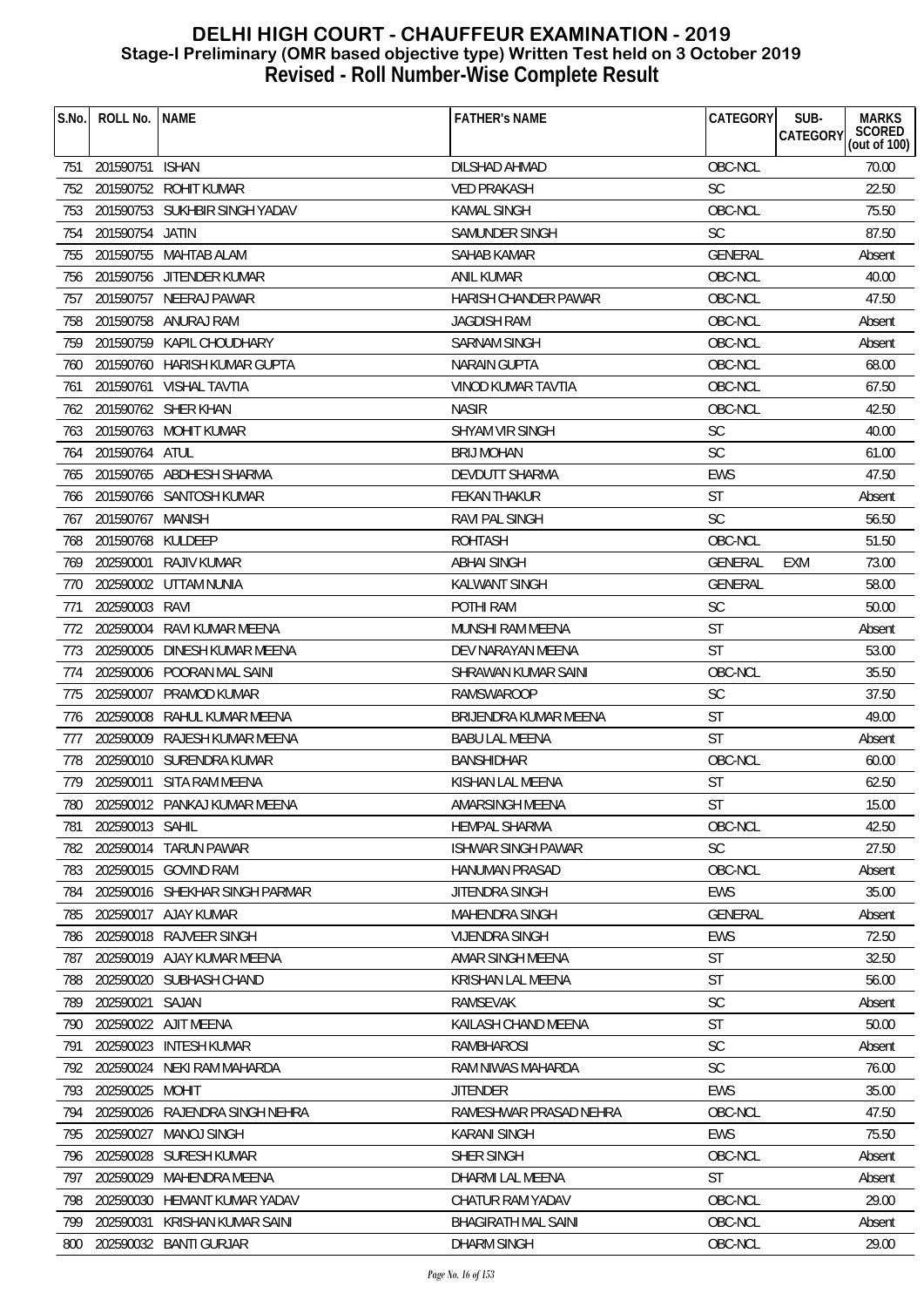| S.No. | ROLL No.           | <b>NAME</b>                          | <b>FATHER'S NAME</b>      | CATEGORY       | SUB-<br><b>MARKS</b><br><b>CATEGORY</b> |
|-------|--------------------|--------------------------------------|---------------------------|----------------|-----------------------------------------|
|       |                    |                                      |                           |                | SCORED<br>(out of 100)                  |
| 801   | 202590033 ISUB KHA |                                      | ALI MOHMMAD               | OBC-NCL        | 48.00                                   |
| 802   |                    | 202590034 RAVI KUMAR MEENA           | RAMJI LAL MEENA           | <b>ST</b>      | Absent                                  |
| 803   | 202590035 MANDEEP  |                                      | KISHAN                    | <b>SC</b>      | 62.50                                   |
| 804   |                    | 202590036 MAHENDRA SINGH             | HARI RAM CHAODHRY         | GENERAL        | 45.50                                   |
| 805   |                    | 202590037 LALCHAND                   | <b>KALU RAM</b>           | GENERAL        | Absent                                  |
| 806   | 202590038 VIJAY    |                                      | <b>INDER SINGH</b>        | <b>SC</b>      | 65.00                                   |
| 807   |                    | 202590039 DURGESH KUMAR MEENA        | PEMA RAM MEENA            | <b>ST</b>      | Absent                                  |
| 808   |                    | 202590040 SANJAY KUMAR MEENA         | SANJAY KUMAR MEENA        | <b>ST</b>      | 33.00                                   |
| 809   | 202590041          | <b>MANISH BAIRWA</b>                 | PREM NATH BAIRWA          | <b>SC</b>      | 73.00                                   |
| 810   |                    | 202590042 BALRAM MEENA               | <b>SHIVRAM MEENA</b>      | <b>ST</b>      | 32.50                                   |
| 811   |                    | 202590043 CHET RAM MEENA             | GULAB CHAND MEENA         | <b>ST</b>      | 47.50                                   |
| 812   |                    | 202590044 VINAY SEHRAWAT             | <b>SAREEN SINGH</b>       | OBC-NCL        | 43.50                                   |
| 813   |                    | 202590045 KULDEEP BAIRWA             | <b>GOPAL RAM BAIRWA</b>   | <b>SC</b>      | 50.50                                   |
| 814   |                    | 202590046 JITANDRA KUMAR SHARMA      | JAGDISH NARAYAN SHARMA    | <b>EWS</b>     | Absent                                  |
| 815   |                    | 202590047 VIJAY MEENA                | RAMJI LAL MEENA           | <b>ST</b>      | 49.00                                   |
| 816   |                    | 202590048 RAKESH KUMAR MEENA         | NARAYAN LAL MEENA         | <b>ST</b>      | Absent                                  |
| 817   |                    | 202590049 MUKESH KUMAR               | RAMESH CHAND              | <b>GENERAL</b> | 58.00                                   |
| 818   |                    | 202590050 GOPI RAM JAT               | <b>HARJI RAM</b>          | OBC-NCL        | 72.50                                   |
| 819   | 202590051          | NEERAJ KUMAR                         | SUBHASH CHAND             | <b>SC</b>      | 32.50                                   |
| 820   |                    | 202590052 AMIT KUMAR                 | PRAKASH SHARMA            | <b>GENERAL</b> | 62.50                                   |
| 821   |                    | 202590053 RAM KUMAR SHARMA           | SHRI RAM SHARMA           | <b>EWS</b>     | 57.50                                   |
| 822   | 202590054          | SATISH KUMAR                         | HARI RAM PHOGAWAT         | OBC-NCL        | 50.00                                   |
| 823   | 202590055 PRAVEEN  |                                      | <b>MAHENDRA SINGH</b>     | OBC-NCL        | Absent                                  |
| 824   |                    | 202590056 DINESH KUMAR MEENA         | BANWARI LAL MEENA         | <b>ST</b>      | Absent                                  |
| 825   | 202590057          | MANGAL RAM MEENA                     | BACHCHU RAM MEENA         | <b>ST</b>      | 42.50                                   |
| 826   |                    | 202590058 MOHAN LAL MEENA            | <b>GOPAL LAL MEENA</b>    | <b>ST</b>      | 28.00                                   |
| 827   |                    | 202590059 SUBHAM BHATIYA             | DHARMVEER BHATIYA         | <b>GENERAL</b> | 52.50                                   |
| 828   | 202590060          | PRAMOD NITAR                         | <b>MOHAN LAL</b>          | OBC-NCL        | 67.50                                   |
| 829   |                    | 202590061 NEMA RAM JAKHAR            | <b>BHAGU RAM JAKHAR</b>   | OBC-NCL        | 77.50                                   |
|       |                    | 830 202590062 RAJENDER PRASAD        | RAMNIWAS                  | OBC-NCL EXM    | 52.50                                   |
| 831   | 202590063          | NAVEEN SEHRAWAT                      | SURENDER                  | OBC-NCL        | 80.00                                   |
| 832   |                    | 202590064 GAGAN THAGELA              | ASHOK KR THAGELA          | <b>SC</b>      | 60.00                                   |
| 833   |                    | 202590065 MISTRY FALGUN RANCHHODBHAI | RANCHHODBHAI              | GENERAL        | <b>EXM</b><br>Absent                    |
| 834   |                    | 202590066 BABU LAL MEENA             | RAM SWAROOP MEENA         | ST             | 60.00                                   |
| 835   | 202590067          | MUKESH KUMAR YADAV                   | MALI RAM YADAV            | OBC-NCL        | Absent                                  |
| 836   | 202590068          | <b>AMIT DRALL</b>                    | JAIDEV SINGH              | OBC-NCL        | 70.00                                   |
| 837   |                    | 202590069 RAKESH KUMAR               | <b>SIYARAM</b>            | <b>SC</b>      | Absent                                  |
| 838   |                    | 202590070 PRAKASH SHARMA             | <b>BABU LAL SHARMA</b>    | EWS            | 53.00                                   |
| 839   | 202590071          | KAMLESH VERMA                        | <b>BABU LAL VERMA</b>     | <b>SC</b>      | 36.50                                   |
| 840   |                    | 202590072 SANDEEP MAHADEO GUDADHE    | MAHADEO TULSIRAM GUDADHE  | <b>SC</b>      | 58.50                                   |
| 841   |                    | 202590073 DEV KUMAR                  | <b>CHAV SINGH</b>         | <b>SC</b>      | 40.00                                   |
| 842   |                    | 202590074 YADAV VINAY KUMAR          | NIHAL SINGH YADAV         | GENERAL        | <b>EXM</b><br>57.50                     |
| 843   |                    | 202590075 LOKENDRA SINGH CHAUHAN     | SHYAM SINGH CHAUHAN       | <b>EWS</b>     | 60.00                                   |
| 844   |                    | 202590076 BANGALI MEENA              | <b>HAKIM SINGH MEENA</b>  | <b>ST</b>      | 50.00                                   |
| 845   | 202590077 YUVARAJ  |                                      | RAMKISHAN                 | OBC-NCL        | Absent                                  |
| 846   |                    | 202590078 JAGRAM MEENA               | DHANIRAM MEENA            | <b>ST</b>      | 52.00                                   |
| 847   |                    | 202590079 YOGENDAR KUMAR GURJAR      | AMAR SINGH GURJAR         | OBC-NCL        | 45.00                                   |
| 848   | 202590080          | NITESH VERMA                         | <b>JAIPAL SINGH VERMA</b> | OBC-NCL        | 67.50                                   |
| 849   | 202590081          | AMIT KUMAR MEENA                     | <b>BABU LAL MEENA</b>     | <b>ST</b>      | 57.50                                   |
| 850   |                    | 202590082 SANDEEP SINGH MAAN         | RAM KARAN                 | OBC-NCL        | 57.50                                   |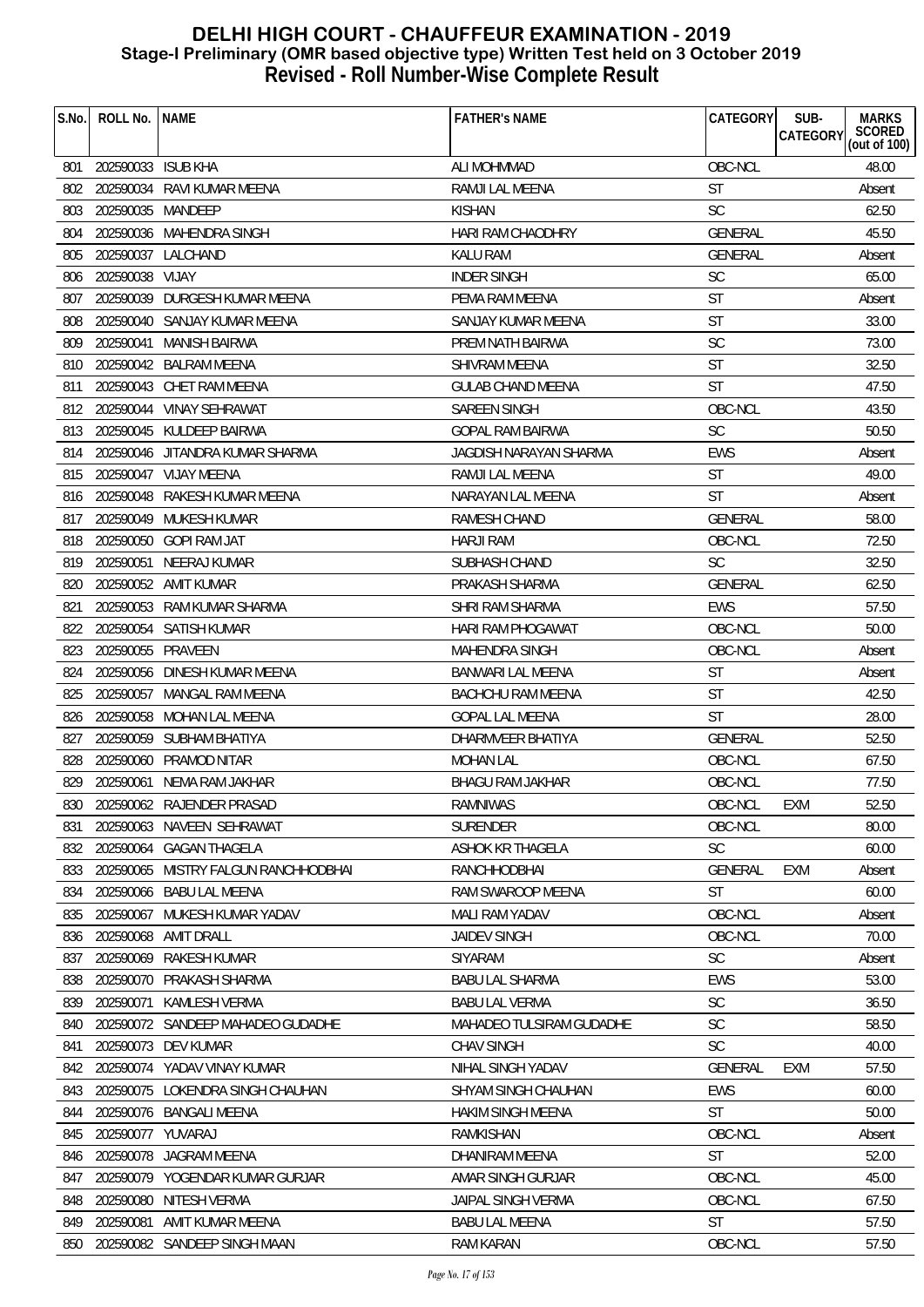| S.No. | ROLL No.           | <b>NAME</b>                    | <b>FATHER'S NAME</b>          | CATEGORY       | SUB-<br>CATEGORY | <b>MARKS</b><br>SCORED<br>(out of 100) |
|-------|--------------------|--------------------------------|-------------------------------|----------------|------------------|----------------------------------------|
| 851   |                    | 202590083 UMESH KUMAR          | SUBHASH CHANDRA               | OBC-NCL        |                  | 42.50                                  |
| 852   |                    | 202590084 RAMESH KUMAR VERMA   | SHAITAN MAL VERMA             | <b>SC</b>      |                  | Absent                                 |
| 853   | 202590085          | JUGAL KISHORE                  | CHOKHA RAM                    | <b>GENERAL</b> | <b>EXM</b>       | 55.00                                  |
| 854   |                    | 202590086 SHAW MUNNA PRASAD    | BHRIGUNATH PRASAD SHAH        | <b>ST</b>      | EXM              | 60.00                                  |
| 855   | 202590087          | MANISH KUMAR MEENA             | KAMLESH KUMAR MEENA           | <b>ST</b>      |                  | 68.50                                  |
| 856   | 202590088          | <b>HITESH KUMAR</b>            | SURAJ BHAN                    | OBC-NCL        |                  | 38.00                                  |
| 857   | 202590089          | SATPAL SINGH                   | <b>SURESH SINGH</b>           | <b>EWS</b>     |                  | Absent                                 |
| 858   |                    | 202590090 UMESH KUMAR SHARMA   | MAHESH CHAND SHARMA           | OBC-NCL        |                  | 48.50                                  |
| 859   | 202590091          | MAHESH CHAND SHARMA            | <b>JAGDESH PRASAD SHARMA</b>  | GENERAL        |                  | 28.50                                  |
| 860   |                    | 202590092 SANDEEP KHYALIA      | MADAN LAL KHYALIA             | OBC-NCL        |                  | 48.00                                  |
| 861   |                    | 202590093 SIKANDAR MEENA       | PRAHALAD MEENA                | ST             |                  | 45.00                                  |
| 862   | 202590094          | JITENDRA SINGH                 | CHHOTU SINGH                  | <b>EWS</b>     |                  | 48.50                                  |
| 863   |                    | 202590095 MOHAMMAD EAKBAL      | SAJJAN KHAN                   | OBC-NCL        |                  | 60.00                                  |
| 864   |                    | 202590096 SANTOSH KUMAR MEENA  | DHANNA LAL MEENA              | <b>ST</b>      |                  | 30.00                                  |
| 865   |                    | 202590097 ROHIT KUMAR          | DHARAMBIR SINGH               | OBC-NCL        |                  | 67.50                                  |
| 866   |                    | 202590098 ARVIND KUMAR SIRVA   | <b>BABU LAL SIRVA</b>         | <b>SC</b>      |                  | 65.00                                  |
| 867   |                    | 202590099 ABHINAV KUMAR GURJAR | KAJOR MAL GURJAR              | OBC-NCL        |                  | 54.50                                  |
| 868   |                    | 202590100 BALRAM MEENA         | RAMESWAR PRASDAD MEENA        | <b>ST</b>      |                  | 45.00                                  |
| 869   |                    | 202590101 SURESH CHAND MEENA   | JAGDISH NARAYAN MEENA         | <b>ST</b>      |                  | 41.50                                  |
| 870   |                    | 202590102 MUKESH GURJAR        | RAMNATH GURJAR                | <b>GENERAL</b> |                  | 45.00                                  |
| 871   |                    | 202590103 ANIL KAJLA           | <b>JAGAN SING</b>             | GENERAL        |                  | 56.00                                  |
| 872   | 202590104          | RAMPHAL KUMAR                  | RANDHIR                       | OBC-NCL        |                  | 57.50                                  |
| 873   |                    | 202590105 RAJESH KUMAR MEENA   | KALU LAL MEENA                | <b>ST</b>      |                  | 92.50                                  |
| 874   |                    | 202590106 AJAY KUMAR MEENA     | LAL CHAND MEENA               | <b>ST</b>      |                  | 23.00                                  |
| 875   |                    | 202590107 ASHOK KUMAR MEENA    | CHHAJU RAM MEENA              | <b>ST</b>      |                  | Absent                                 |
| 876   |                    | 202590108 SANJAY KUMAR         | <b>GOVERDHAN SINGH</b>        | SC             |                  | Absent                                 |
| 877   |                    | 202590109 SANDEEP KUMAR KIRAR  | <b>RAGHUVEER</b>              | <b>ST</b>      |                  | 58.00                                  |
| 878   |                    | 202590110 HARIOM BAIRWA        | KISHAN BAIRWA                 | <b>SC</b>      |                  | 60.00                                  |
| 879   |                    | 202590111 MAHENDRA SINGH       | <b>THAN SINGH</b>             | <b>GENERAL</b> | <b>EXM</b>       | 52.50                                  |
| 880   |                    | 202590112 ABHEY MANN           | DHRAMPAL MANN                 | OBC-NCL        |                  | 57.50                                  |
| 881   |                    | 202590113 BRIJMOHAN DHANKA     | RICHHPAL DHANKA               | ST             |                  | 52.50                                  |
| 882   |                    | 202590114 KAMESH BHARADWAJ     | RAKESH KUMAR SHARMA BHARADWAJ | <b>GENERAL</b> |                  | 47.50                                  |
| 883   |                    | 202590115 NITIN KUMAR SAINI    | DAYANAND SAINI                | OBC-NCL        |                  | 63.00                                  |
| 884   |                    | 202590116 VIJENDRA KUMAR       | <b>JAGMAL SINGH</b>           | OBC-NCL        |                  | 47.00                                  |
| 885   |                    | 202590117 VIMAL KUMAR MEENA    | SHAMBHU DAYAL MEENA           | <b>ST</b>      |                  | Absent                                 |
| 886   |                    | 202590118 SONU KUMAR SHARMA    | SHIV DUTT SHARMA              | <b>EWS</b>     |                  | 39.50                                  |
| 887   |                    | 202590119 HARPHOOL TANWAR      | <b>GIRDHARI LAL TANWAR</b>    | GENERAL        |                  | Absent                                 |
| 888   |                    | 202590120 RAMKHILARI MEENA     | JAGDISH PRASAD MEENA          | <b>ST</b>      |                  | 32.00                                  |
| 889   |                    | 202590121 SURENDER             | <b>KANWAR LAL</b>             | <b>SC</b>      |                  | 50.00                                  |
| 890   |                    | 202590122 AMRIT KUMAR MEGHWAL  | <b>JEEVAN RAM</b>             | <b>SC</b>      |                  | Absent                                 |
| 891   |                    | 202590123 JITENDRA SINGH       | <b>CHANDRA SINGH</b>          | <b>EWS</b>     |                  | 42.50                                  |
| 892   | 202590124 SHRI RAM |                                | <b>MADAN LAL</b>              | <b>GENERAL</b> | EXM              | 75.00                                  |
| 893   |                    | 202590125 HEMRAJ MEENA         | LEELRAM MEENA                 | <b>ST</b>      |                  | 36.50                                  |
| 894   |                    | 202590126 AJAY KUMAR CHAWALA   | OMPRAKASH CHAWALA             | <b>SC</b>      |                  | 52.50                                  |
| 895   | 202590127          | SANTOSH KUMAR                  | RAGHUNANDAN TIWARI            | <b>EWS</b>     |                  | 48.00                                  |
| 896   |                    | 202590128 RAHUL MEENA          | SIKANDAR MEENA                | ST             |                  | 69.00                                  |
| 897   | 202590129          | DINESH CHANDRA MEENA           | DHARAM CHANDRA MEENA          | <b>ST</b>      |                  | 52.50                                  |
| 898   | 202590130          | KARAMVEER                      | RAJPAL YADAV                  | OBC-NCL        |                  | 67.50                                  |
| 899   |                    | 202590131 RAJESH KUMAR         | <b>SURESH KUMAR</b>           | OBC-NCL        | <b>EXM</b>       | 70.00                                  |
| 900   |                    | 202590132 MOHD ARIF            | <b>HAKIM ALI KHAN</b>         | GENERAL        | <b>EXM</b>       | 35.00                                  |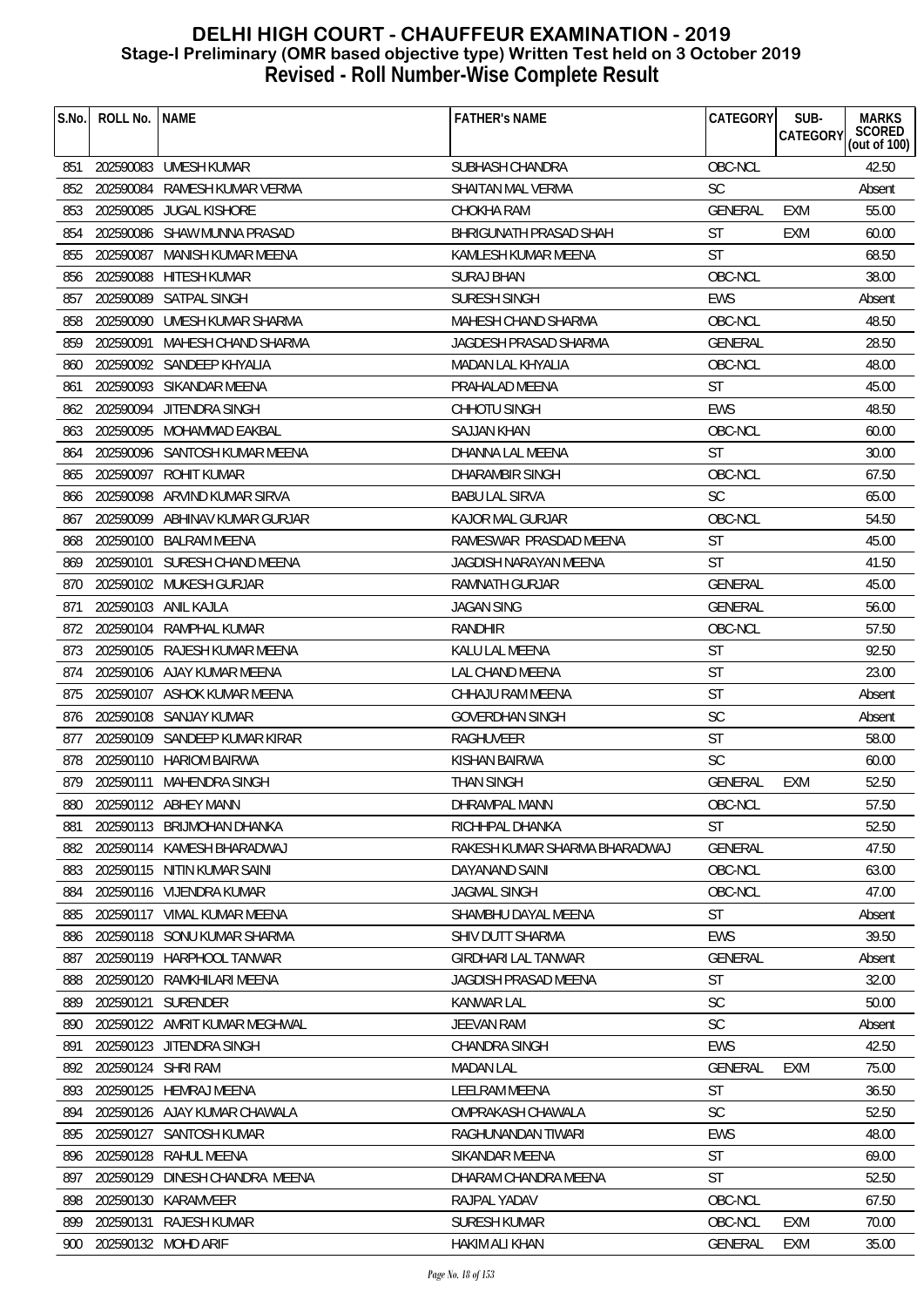| S.No. | ROLL No.         | <b>NAME</b>                        | <b>FATHER'S NAME</b>         | CATEGORY       | SUB-<br>CATEGORY | <b>MARKS</b><br>SCORED<br>(out of 100) |
|-------|------------------|------------------------------------|------------------------------|----------------|------------------|----------------------------------------|
| 901   |                  | 202590133 MONU KUMAR BIJAWAT       | RAMESH CHAND BIJAWAT         | <b>SC</b>      |                  | 55.00                                  |
| 902   |                  | 202590134 BHAWANI SHANKAR MEENA    | RAMJI LAL                    | <b>ST</b>      |                  | 60.00                                  |
| 903   |                  | 202590135 PEMA RAM MEENA           | <b>BHORE LAL MEENA</b>       | <b>ST</b>      |                  | 40.00                                  |
| 904   |                  | 202590136 RAJENDRA KUMAR SINGH     | RAMA SHANKAR SINGH           | <b>GENERAL</b> | EXM              | 54.00                                  |
| 905   |                  | 202590137 SHASHI KANT              | <b>MAHENDRA SINGH</b>        | <b>ST</b>      |                  | 27.50                                  |
| 906   |                  | 202590138 RAJESH KUMAR MEENA       | KASHAR LAL MEENA             | <b>ST</b>      |                  | 85.00                                  |
| 907   |                  | 202590139 LALIT KUMAR SHARMA       | ASHOK KUMAR SHARMA           | <b>GENERAL</b> |                  | 62.50                                  |
| 908   |                  | 202590140 GHANSHYAM SAINI          | SOHAN SINGH                  | OBC-NCL        |                  | 43.50                                  |
| 909   | 202590141        | SANDEEP KUMAR                      | CHHAILOO RAM                 | <b>EWS</b>     | <b>EXM</b>       | 57.50                                  |
| 910   |                  | 202590142 VISHNU KUMAR SHARMA      | <b>SHIV SINGH</b>            | EWS            |                  | 57.00                                  |
| 911   |                  | 202590143 PARMENDRA SINGH          | RATAN SINGH                  | <b>EWS</b>     |                  | 68.00                                  |
| 912   |                  | 202590144 ANKIT SHARMA             | MAHIPAL SHARMA               | <b>GENERAL</b> |                  | Absent                                 |
| 913   | 202590145 SONU   |                                    | <b>SANJIR</b>                | GENERAL        |                  | 55.00                                  |
| 914   |                  | 202590146 ROSHAN SINGH             | <b>SHISH RAM</b>             | OBC-NCL        |                  | 67.50                                  |
| 915   | 202590147 AMIT   |                                    | JAI VEER SINGH               | OBC-NCL        |                  | 57.50                                  |
| 916   |                  | 202590148 BHARAT SINGH SHEKHAWAT   | PRABHU SINGH SHEKHAWAT       | <b>EWS</b>     |                  | 60.00                                  |
| 917   |                  | 202590149 NARESH KUMAR YADAV       | <b>BUDHRAM YADAV</b>         | OBC-NCL        |                  | Absent                                 |
| 918   | 202590150 DILIP  |                                    | PAHAD SINGH                  | <b>ST</b>      |                  | 35.00                                  |
| 919   |                  | 202590151 PRADEEP KUMAR            | SHREECHAND                   | <b>SC</b>      |                  | 65.50                                  |
| 920   |                  | 202590152 SATYA NARAYAN MEENA      | SOJI RAM MEENA               | ST             |                  | 70.00                                  |
| 921   |                  | 202590153 KULDEEP SINGH            | <b>MAHENDRA SINGH</b>        | OBC-NCL        |                  | Absent                                 |
| 922   |                  | 202590154 MAHESH CHAND GUPTA       | ROOP KISHOR GUPTA            | OBC-NCL        |                  | 49.00                                  |
| 923   | 202590155 ANKIT  |                                    | <b>OM PRAKASH</b>            | <b>SC</b>      |                  | 37.50                                  |
| 924   |                  | 202590156 LOKESH KUMAR NAINAWAT    | BANWARI LAL                  | SC             |                  | 70.00                                  |
| 925   | 202590157        | NARENDER SINGH SHEKHAWAT           | <b>SUMER SINGH</b>           | <b>EWS</b>     |                  | 60.00                                  |
| 926   | 202590158 SACHIN |                                    | HARIOM SINGH KATARIYA        | <b>SC</b>      |                  | 48.50                                  |
| 927   | 202590159 RANJIT |                                    | <b>MANGAT RAM</b>            | <b>SC</b>      |                  | 70.00                                  |
| 928   |                  | 202590160 SANDEEP YADAV            | MAHAVEER PRASAD YADAV        | OBC-NCL        |                  | 75.50                                  |
| 929   |                  | 202590161 ANIL CHOUHAN             | PRADEEP CHOUHAN              | SC             |                  | 66.50                                  |
| 930   |                  | 202590162 HEMANT KUMAR BISWAS      | SACHIN KUMAR BISWAS          | SC             |                  | 60.00                                  |
| 931   |                  | 202590163 RAVINDRA SINGH SHEKHAWAT | <b>BODU SINGH SHEKHAWAT</b>  | EWS            |                  | 72.50                                  |
| 932   |                  | 202590164 VAIBHAV BHAURAO VILAMKAR | BHAURAO VILAMKAR             | <b>SC</b>      |                  | Absent                                 |
| 933   |                  | 202590165 KARAN SINGH              | <b>VEER SINGH</b>            | OBC-NCL        |                  | 40.00                                  |
| 934   |                  | 202590166 LANJEWAR SAURABH BHUJANG | <b>BHUJANG LANJEWAR</b>      | <b>SC</b>      |                  | 51.00                                  |
| 935   |                  | 202590167 SURESH KUMAR SAINI       | MANGAL CHAND SAINI           | OBC-NCL        |                  | 35.00                                  |
| 936   |                  | 202590168 ARUN KUMAR               | DEVANAND                     | <b>SC</b>      |                  | 52.50                                  |
| 937   |                  | 202590169 PAWAN KUMAR              | <b>BALBIR SINGH</b>          | OBC-NCL        |                  | 61.50                                  |
| 938   |                  | 202590170 ARVIND SINGH             | LOKMAN SINGH                 | <b>GENERAL</b> | <b>EXM</b>       | Absent                                 |
| 939   | 202590171        | RAJ KUMAR                          | <b>KARTAR SINGH</b>          | <b>ST</b>      |                  | 57.50                                  |
| 940   |                  | 202590172 AMIT KUMAR               | <b>SHYAM SINGH</b>           | OBC-NCL        |                  | 45.50                                  |
| 941   |                  | 202590173 SONPAL MEENA             | BADRI NARAYAN MEENA          | <b>ST</b>      |                  | 63.00                                  |
| 942   | 202590174        | <b>RAJNISH KUMAR</b>               | <b>BIRBAL SINGH</b>          | OBC-NCL        |                  | 47.50                                  |
| 943   |                  | 202590175 ROHIT KUMAR SHARMA       | DEVKARAN SHARMA              | <b>EWS</b>     |                  | Absent                                 |
| 944   |                  | 202590176 AJEET KUMAR              | HEERALAL                     | <b>SC</b>      |                  | 63.50                                  |
| 945   | 202590177        | KAPIL DEV PILANIYA                 | SOHAN LAL PILANIYA           | OBC-NCL        |                  | 60.00                                  |
| 946   |                  | 202590178 BISHAN SINGH BEEKA       | <b>BHANWAR SINGH RATHORE</b> | <b>GENERAL</b> | <b>EXM</b>       | 51.50                                  |
| 947   | 202590179        | NARENDRA KUMAR RANGERA             | SULTAN RAM RANGERA           | <b>SC</b>      |                  | 58.50                                  |
| 948   |                  | 202590180 KULDEEP SINGH            | <b>KISHAN SINGH</b>          | <b>EWS</b>     |                  | 36.00                                  |
| 949   | 202590181        | DEENDAYAL MEENA                    | POORAN MAL MEENA             | <b>ST</b>      |                  | 55.00                                  |
| 950   | 202590182 BHUMIT |                                    | SAMUNDER SINGH               | <b>GENERAL</b> |                  | 57.50                                  |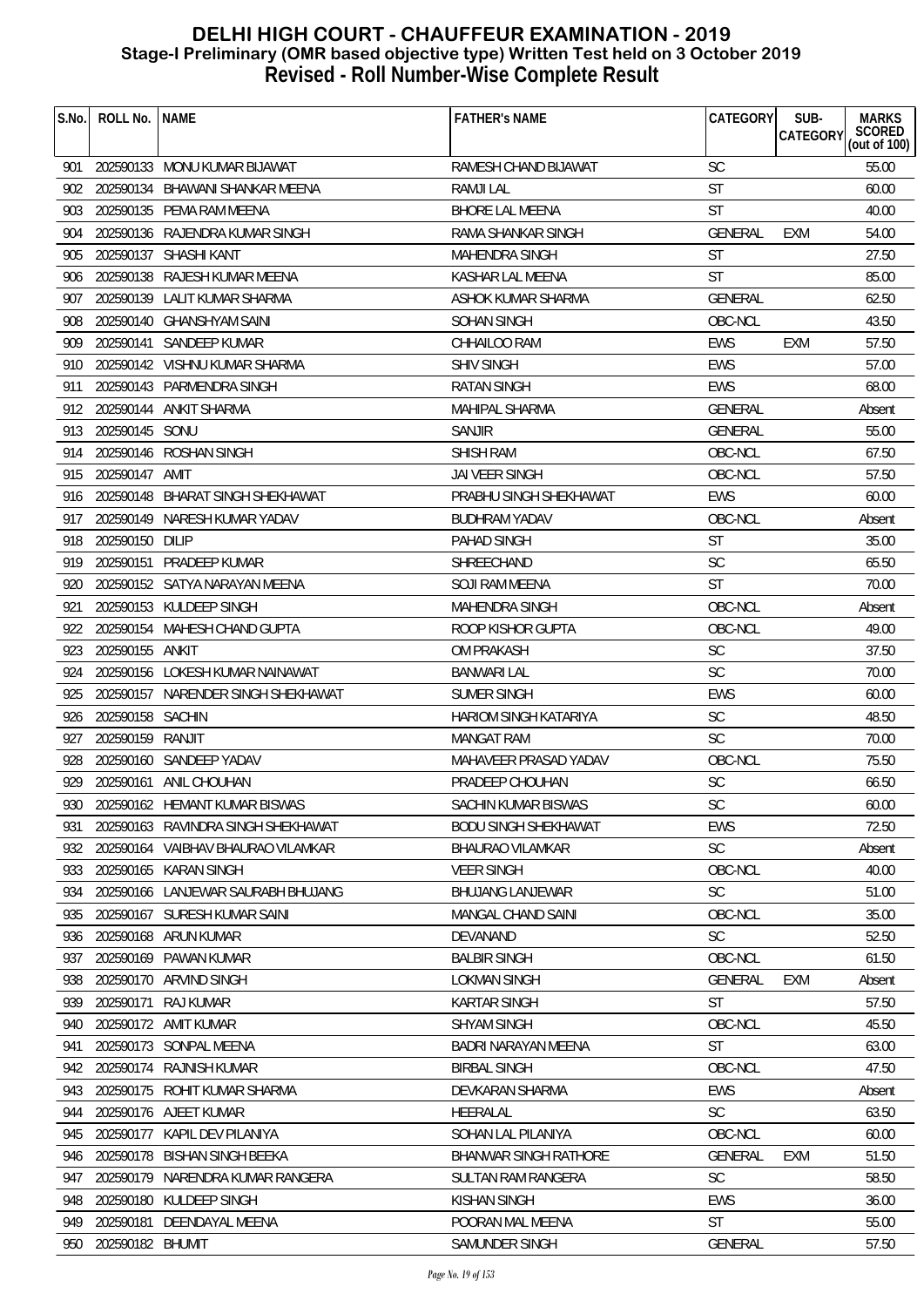| S.No. | ROLL No.          | <b>NAME</b>                         | <b>FATHER'S NAME</b>       | CATEGORY       | SUB-<br><b>MARKS</b><br><b>CATEGORY</b> |
|-------|-------------------|-------------------------------------|----------------------------|----------------|-----------------------------------------|
|       |                   |                                     |                            |                | SCORED<br>(out of 100)                  |
| 951   |                   | 202590183 RAJENDRA                  | JAGDEESH                   | <b>SC</b>      | Absent                                  |
| 952   |                   | 202590184 RAJAT SEHRAWAT            | <b>RAVINDER</b>            | OBC-NCL        | 47.50                                   |
| 953   | 202590185         | <b>CHARAN SINGH</b>                 | <b>HARBHAN SINGH</b>       | SC             | 43.50                                   |
| 954   |                   | 202590186 RAKESH MEENA              | PRAHALAD MEENA             | <b>ST</b>      | 40.00                                   |
| 955   | 202590187         | PARICHIT RAJ                        | RADHA CHARAN               | <b>SC</b>      | 47.50                                   |
| 956   | 202590188         | KOMAL                               | YUDHVIR SHARMA             | OBC-NCL        | 45.00                                   |
| 957   |                   | 202590189 CHETAN SONI               | DURGA SHANKAR SONI         | OBC-NCL        | Absent                                  |
| 958   |                   | 202590190 ARPIT SHARMA              | <b>KRISHAN KANT</b>        | <b>EWS</b>     | Absent                                  |
| 959   |                   | 202590191 ASHISH MAHALA             | DARICHAND MAHALA           | OBC-NCL        | 47.50                                   |
| 960   |                   | 202590192 MANOJ KUMAR YADAV         | <b>BANWARI LAL YADAV</b>   | GENERAL        | 55.00<br><b>EXM</b>                     |
| 961   |                   | 202590193 ARUN KUMAR                | PARAMJEET SINGH            | SC             | 44.50                                   |
| 962   | 202590194         | <b>HARISH</b>                       | <b>HANSRAJ</b>             | <b>SC</b>      | 71.50                                   |
| 963   |                   | 202590195 RAVINDRA JAKHAR           | <b>BUDHRAM JAKHAR</b>      | <b>GENERAL</b> | Absent                                  |
| 964   |                   | 202590196 DULESHWAR RAMESH KAWLE    | <b>RAMESH KAWLE</b>        | OBC-NCL        | 57.50                                   |
| 965   |                   | 202590197 DHARM SINGH MEENA         | <b>BHARAT LAL MEENA</b>    | <b>ST</b>      | 19.50                                   |
| 966   |                   | 202590198 PRAVEEN SHARMA            | <b>SHRICHAND</b>           | <b>EWS</b>     | 50.00                                   |
| 967   | 202590199         | PRATEEK KUMAR                       | <b>GULAB SINGH</b>         | OBC-NCL        | 55.00                                   |
| 968   |                   | 202590200 RAHUL KUMAR               | <b>JAI PAL</b>             | <b>SC</b>      | 45.00                                   |
| 969   | 202590201         | PARVEEN                             | <b>RAM PHOOL</b>           | OBC-NCL        | Absent                                  |
| 970   |                   | 202590202 PUSHPENDRA ATAL           | PRAHLAD RAIGAR             | <b>SC</b>      | 75.00                                   |
| 971   |                   | 202590203 JITENDRA KANT             | <b>NATHU LAL</b>           | <b>SC</b>      | 57.50                                   |
| 972   |                   | 202590204 PAWAN KUMAR               | <b>HOLASH KUMAR SWAMI</b>  | OBC-NCL        | 46.50                                   |
| 973   | 202590205         | MAHENDAR KUMAR UDENIYA              | RAMESHVAR LAL UDENIYA      | <b>SC</b>      | 37.50                                   |
| 974   | 202590206 PRAVEEN |                                     | <b>BALBIR SINGH</b>        | SC             | 67.50                                   |
| 975   | 202590207         | SANDEEP SINGH RAJPOOT               | NARENDRA SINGH             | <b>EWS</b>     | Absent                                  |
| 976   |                   | 202590208 RAMESH CHAND MEENA        | MOOLCHAND MEENA            | <b>ST</b>      | 57.50                                   |
| 977   |                   | 202590209 RAJENDRA PRASAD CHOUDHARY | <b>GANESH JAT</b>          | OBC-NCL        | 65.00                                   |
| 978   |                   | 202590210 SHIVRATAN SARAN           | DAULAT RAM SARAN           | OBC-NCL        | 47.50                                   |
| 979   |                   | 202590211 VIJAY SINGH RAWAT         | <b>CHANDER SINGH RAWAT</b> | <b>GENERAL</b> | 75.00<br><b>EXM</b>                     |
|       |                   | 980 202590212 NAVEEN KUMAR          | ROHITASH SINGH             | SC             | 60.50                                   |
| 981   |                   | 202590213 MADAN LAL MEENA           | <b>GORDHAN LAL MEENA</b>   | <b>ST</b>      | 46.50                                   |
| 982   |                   | 202590214 RAVI KUMAR                | <b>RAJGOPAL</b>            | <b>SC</b>      | 62.50                                   |
| 983   |                   | 202590215 SANDEEP KUMAR             | SATYAPAL SINGH YADAV       | OBC-NCL        | 70.00                                   |
| 984   |                   | 202590216 PRADEEP PAL               | <b>SHRI PAL</b>            | OBC-NCL        | 37.50                                   |
| 985   | 202590217 PRADEEP |                                     | KAILASH CHANDER            | SC             | 56.50                                   |
| 986   | 202590218         | <b>CHANDAN KUMAR</b>                | RAJ KUMAR RAY              | OBC-NCL        | Absent                                  |
| 987   |                   | 202590219 NEERAJ KUMAR              | <b>KRIPAL SINGH</b>        | SC             | 49.00                                   |
| 988   |                   | 202590220 PRASHANT KUMAR            | <b>TEJPAL SINGH</b>        | <b>SC</b>      | 23.00                                   |
| 989   | 202590221         | SACHIN KUMAR SHERWAL                | <b>CHANDRA PAL</b>         | <b>SC</b>      | Absent                                  |
| 990   |                   | 202590222 KAPIL TEOTIA              | <b>GAJENDER SINGH</b>      | GENERAL        | 67.50                                   |
| 991   | 202590223         | PRATAP SINGH                        | <b>RAVINDER SINGH</b>      | OBC-NCL        | 60.50                                   |
| 992   | 202590224         | <b>JAWAHAR LAL</b>                  | <b>ASHOK KUMAR</b>         | OBC-NCL        | 52.50                                   |
| 993   |                   | 202590225 HEMANT KUMAR              | <b>BHIVAS SINGH</b>        | OBC-NCL        | 63.00                                   |
| 994   |                   | 202590226 LAXMAN SINGH              | SHYAM LAL PAL              | OBC-NCL        | 33.00                                   |
| 995   | 202590227         | ABHISHEK KUMAR                      | SUDHIR KUMAR               | OBC-NCL        | 58.50                                   |
| 996   |                   | 202590228 AKSHAY KUMAR              | <b>JAY PRAKASH DAS</b>     | SC             | Absent                                  |
| 997   | 202590229         | SOURABH TANWAR                      | <b>ASHOK TANWAR</b>        | <b>SC</b>      | 43.50                                   |
| 998   | 202590230         | ROBIN YADAV                         | RAJVEER YADAV              | OBC-NCL        | 75.00                                   |
| 999   | 202590231         | CHHOTU SHARMA                       | SHATRUDHAN SHARMA          | OBC-NCL        | Absent                                  |
|       |                   | 1000 202590232 VIJAY KUMAR SAH      | LALDHARI SAH               | <b>ST</b>      | 47.00                                   |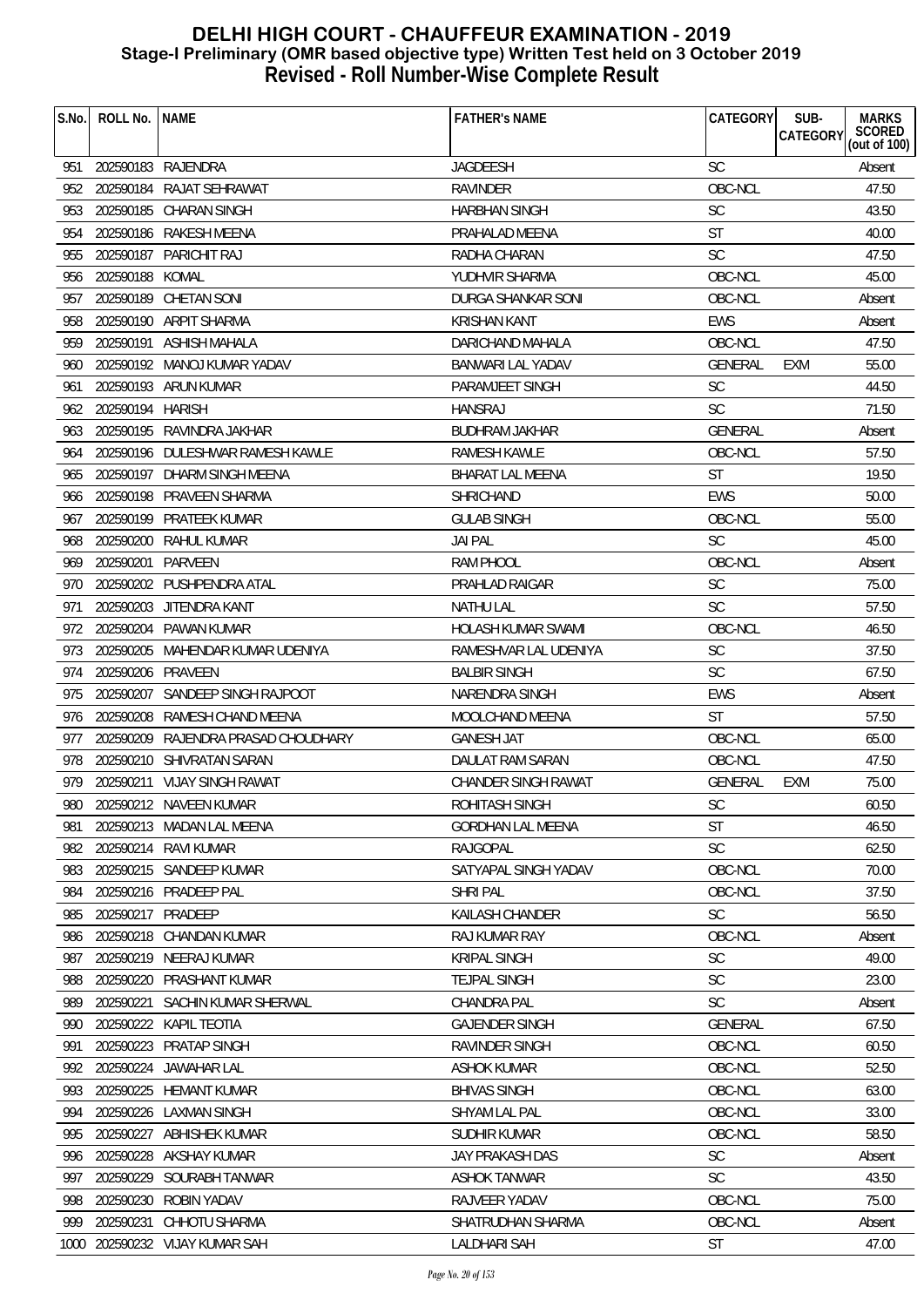| S.No. | ROLL No.            | <b>NAME</b>                            | <b>FATHER'S NAME</b>       | CATEGORY       | SUB-<br><b>CATEGORY</b> | <b>MARKS</b><br>SCORED<br>(out of 100) |
|-------|---------------------|----------------------------------------|----------------------------|----------------|-------------------------|----------------------------------------|
|       |                     | 1001 202590233 SANDEEP KUMAR           | <b>BABU RAM</b>            | <b>SC</b>      |                         | 48.50                                  |
|       |                     | 1002 202590234 MOHD FAISAL             | <b>MOHD FARID</b>          | OBC-NCL        | EXM                     | Absent                                 |
|       | 1003 202590235      | <b>MOHIT</b>                           | CHAND BABU GOLA            | OBC-NCL        |                         | 81.00                                  |
| 1004  |                     | 202590236 MOHD ZAKIR                   | <b>MOHD YUSUF</b>          | OBC-NCL        |                         | 37.50                                  |
|       | 1005 202590237      | ARBIND KUMAR                           | <b>RAJBIR SINGH</b>        | <b>SC</b>      |                         | 65.50                                  |
| 1006  | 202590238           | <b>BALRAM HALDER</b>                   | <b>KARTIK HALDER</b>       | <b>SC</b>      |                         | 47.50                                  |
| 1007  | 202590239           | PRAVESH CHAND                          | RAM CHABILE MISHRA         | <b>EWS</b>     |                         | 50.00                                  |
|       |                     | 1008 202590240 SHAILENDRA KUMAR PANDEY | <b>BASANT KUMAR PANDEY</b> | <b>EWS</b>     |                         | 63.00                                  |
|       |                     | 1009 202590241 TAJINDER SINGH          | <b>NAGENDER SINGH</b>      | <b>EWS</b>     |                         | 67.50                                  |
|       |                     | 1010 202590242 ROSHAN TOPNO            | <b>DILBAR TOPNO</b>        | OBC-NCL        |                         | 49.50                                  |
| 1011  |                     | 202590243 KRISHNA KANT DWIVEDI         | RAMNARAYAN DWIVEDI         | GENERAL        | EXM                     | 57.50                                  |
|       | 1012 202590244      | <b>DINESH KUMAR</b>                    | MADHO RAM                  | <b>SC</b>      |                         | Absent                                 |
|       |                     | 1013 202590245 UMESH KUMAR             | DELHI RAM                  | OBC-NCL        |                         | 70.50                                  |
|       |                     | 1014 202590246 SACHIN KUMAR            | RAMPAL SINGH               | OBC-NCL        |                         | 67.50                                  |
|       |                     | 1015 202590247 PRAVEEN KUMAR           | <b>KARAM PAL</b>           | OBC-NCL        |                         | 12.50                                  |
|       | 1016 202590248 RAJA |                                        | <b>DESH PAL</b>            | OBC-NCL        |                         | 57.50                                  |
|       | 1017 202590249      | PARMEET                                | <b>GOPAL</b>               | OBC-NCL        |                         | 57.50                                  |
|       |                     | 1018 202590250 RAKESH CHAUDHARY        | CHANDRADEO CHAUDHARY       | <b>SC</b>      |                         | 28.00                                  |
|       | 1019 202590251      | RAVI KANT RAY                          | <b>RAMNARESH RAY</b>       | <b>GENERAL</b> | <b>EXM</b>              | Absent                                 |
|       |                     | 1020 202590252 MUKESH KUMAR            | <b>GAJRAJ SINGH</b>        | OBC-NCL        |                         | 87.50                                  |
| 1021  | 202590253 VIKASH    |                                        | <b>RISHI PAL</b>           | SC             |                         | 40.00                                  |
| 1022  |                     | 202590254 VINAY KUMAR                  | PARVEEN KUMAR              | OBC-NCL        |                         | 28.00                                  |
|       |                     | 1023 202590255 VIPIN KUMAR             | <b>KANWAR SAIN</b>         | <b>SC</b>      |                         | Absent                                 |
|       |                     | 1024 202590256 ARVIND KUMAR            | <b>HARPAL SINGH</b>        | <b>SC</b>      |                         | 60.50                                  |
|       | 1025 202590257      | RANJEET KUMAR MAHTO                    | RAMOCHIT MAHTO             | <b>GENERAL</b> |                         | Absent                                 |
|       |                     | 1026 202590258 ADITYA RAJ              | RAMDEO GOSWAMI             | OBC-NCL        |                         | Absent                                 |
|       | 1027 202590259      | BHOJRAJ SINGH                          | <b>KRIPAL SINGH</b>        | <b>SC</b>      |                         | 50.00                                  |
|       | 1028 202590260      | <b>MANOJ KUMAR</b>                     | <b>JAGDISH PRASAD</b>      | <b>SC</b>      |                         | Absent                                 |
|       |                     | 1029 202590261 VINEET TOMAR            | <b>BRAHAM PAL</b>          | GENERAL        |                         | 63.50                                  |
|       |                     | 1030 202590262 BIPIN KUMAR             | RAJESH KUMAR               | OBC-NCL        |                         | 29.00                                  |
| 1031  |                     | 202590263 MOHIT KUMAR SINGH            | <b>BHOPAL SINGH</b>        | <b>SC</b>      |                         | 70.00                                  |
|       |                     | 1032 202590264 VIKASH KUMAR            | <b>RAJESH KUMAR</b>        | <b>SC</b>      |                         | 64.00                                  |
|       |                     | 1033 202590265 MOHD FARMAN             | <b>MOHD SABIR</b>          | OBC-NCL        |                         | 72.50                                  |
|       |                     | 1034 202590266 JITENDER GAUTAM         | <b>JANGJEET SINGH</b>      | <b>SC</b>      |                         | 52.50                                  |
| 1035  | 202590267           | <b>GIRISH</b>                          | CHHOTE LAL                 | SC             |                         | 81.00                                  |
| 1036  | 202590268           | <b>KRISHAN KUMAR</b>                   | <b>CHAMAN LAL</b>          | <b>SC</b>      |                         | 29.00                                  |
|       |                     | 1037 202590269 RANDHAVA TOMAR          | SATENDRA TOMAR             | OBC-NCL        |                         | 59.00                                  |
|       |                     | 1038 202590270 ASHU CHAUDHARY          | RAJESH CHAUDHARY           | OBC-NCL        |                         | 45.00                                  |
| 1039  | 202590271           | DEEPANSHU KUMAR                        | <b>SATISH KUMAR</b>        | OBC-NCL        |                         | 58.50                                  |
|       |                     | 1040 202590272 RAVI RANA               | <b>JAI PARKASH</b>         | <b>SC</b>      |                         | 40.00                                  |
| 1041  |                     | 202590273 ANKUR CHAUDHARY              | SANSAR SINGH               | EWS            |                         | 42.50                                  |
|       |                     | 1042 202590274 DHANANJAY NAKWAR        | MUKESH NAKWAR              | <b>SC</b>      |                         | 45.00                                  |
|       |                     | 1043 202590275 VIPUL KUMAR             | CHANDRA BHUSHAN CHAUDHARY  | SC.            |                         | Absent                                 |
|       |                     | 1044 202590276 RAJIVE RANJAN KUMAR     | MADAN PRASAD YADAV         | OBC-NCL        |                         | 67.50                                  |
|       |                     | 1045 202590277 SANJAY KUMAR            | <b>BINDA LAL PANDIT</b>    | OBC-NCL        |                         | Absent                                 |
| 1046  |                     | 202590278 HARI KUMAR CHAUDHARY         | MAHENDRA CHAUDHARY         | <b>SC</b>      |                         | 51.00                                  |
| 1047  | 202590279           | <b>MANOJ KUMAR</b>                     | DEV RAJ SINGH              | <b>SC</b>      |                         | 55.00                                  |
|       | 1048 202590280      | <b>MANISH KUMAR</b>                    | <b>JAGBIR SINGH</b>        | <b>SC</b>      |                         | 40.00                                  |
|       | 1049 202590281      | <b>KAPIL SHARMA</b>                    | SHASHIKANT SHARMA          | GENERAL        |                         | 45.00                                  |
|       |                     | 1050 202590282 PANKAJ KUMAR            | RADHEY SHYAM               | <b>SC</b>      |                         | 72.50                                  |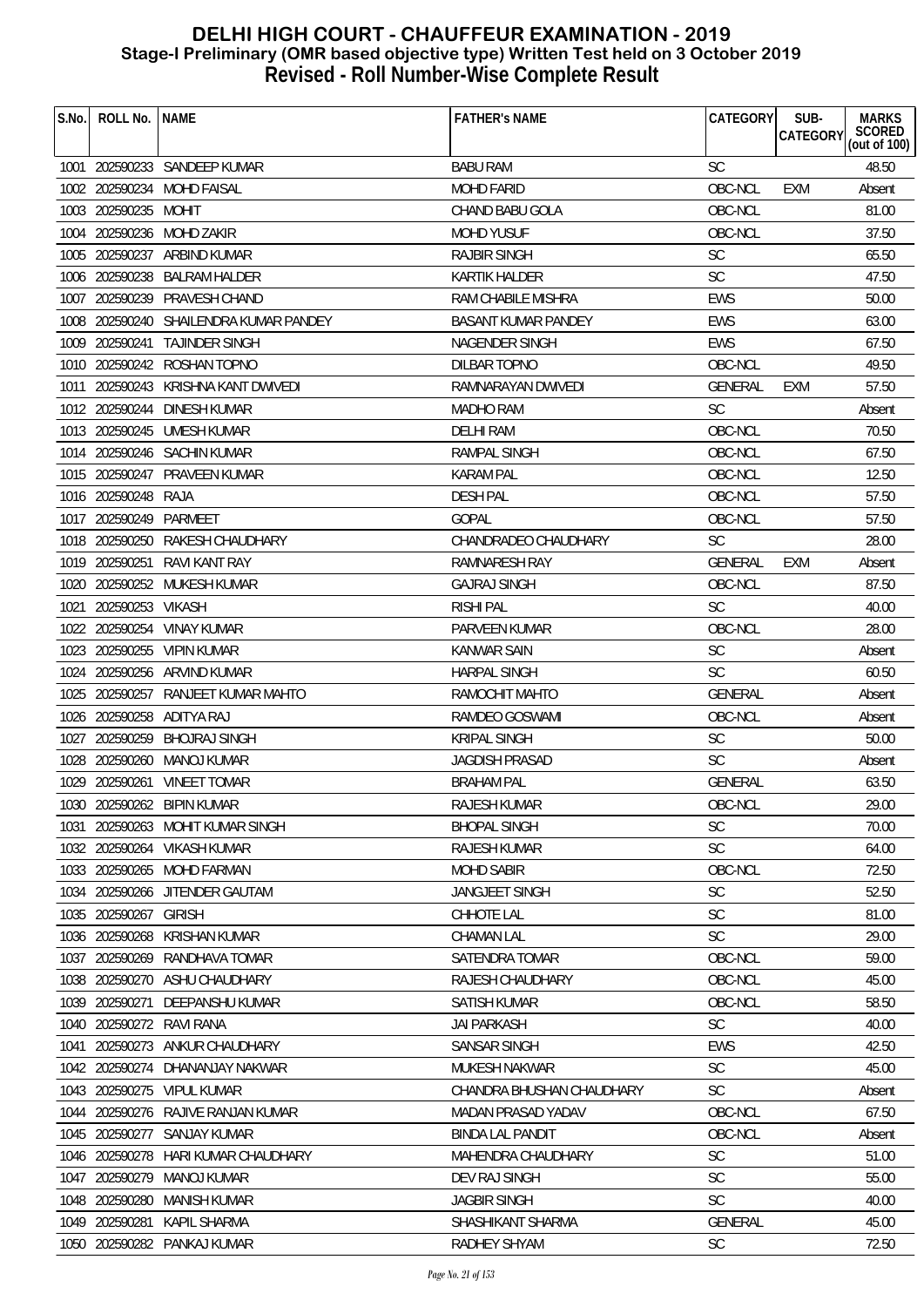| S.No. | ROLL No.              | <b>NAME</b>                       | <b>FATHER'S NAME</b>          | CATEGORY       | SUB-<br><b>CATEGORY</b> | <b>MARKS</b><br>SCORED<br>(out of 100) |
|-------|-----------------------|-----------------------------------|-------------------------------|----------------|-------------------------|----------------------------------------|
|       |                       |                                   |                               |                |                         |                                        |
|       |                       | 1051 202590283 GAURAV KUMAR       | ABDHESH SINGH                 | OBC-NCL        |                         | Absent                                 |
|       |                       | 1052 202590284 VIJAY KUMAR        | <b>PRAMOD KUMAR</b>           | OBC-NCL        |                         | 51.50                                  |
| 1053  | 202590285             | <b>PUNIT KUMAR</b>                | <b>SATYA VEER</b>             | <b>SC</b>      |                         | Absent                                 |
|       |                       | 1054 202590286 SACHIN KUMAR RAHI  | LILA RAM RAHI                 | SC             |                         | 68.50                                  |
|       | 1055 202590287        | SANDEEP KUMAR                     | <b>INDERJEET SINGH</b>        | <b>SC</b>      |                         | 36.50                                  |
| 1056  | 202590288             | PRAMOD KUMAR                      | <b>GULAB SINGH</b>            | <b>SC</b>      |                         | 43.50                                  |
| 1057  | 202590289             | <b>GAURAV MAVI</b>                | ANIL KUMAR                    | OBC-NCL        |                         | $-2.50$                                |
|       | 1058 202590290        | SANDEEP KUMAR                     | SHRI LAL SINGH                | <b>SC</b>      |                         | 75.00                                  |
|       | 1059 202590291        | NAVNEET KUMAR MEENA               | KANAK SINGH MEENA             | ST             |                         | 60.00                                  |
|       |                       | 1060 202590292 SAURABH SINGH      | <b>AJAB SINGH</b>             | OBC-NCL        |                         | 53.50                                  |
| 1061  |                       | 202590293 ROHIT SINGH             | SINGAL SINGH                  | <b>GENERAL</b> |                         | Absent                                 |
|       | 1062 202590294        | <b>JAINENDER SINGH</b>            | JAI SINGH RAWAT               | <b>SC</b>      |                         | 62.50                                  |
|       | 1063 202590295        | NITIN PAL                         | <b>MADAN PAL</b>              | <b>SC</b>      |                         | 65.00                                  |
| 1064  |                       | 202590296 SUKHBIR SINGH           | RAJ BAHADUR                   | OBC-NCL        |                         | 70.00                                  |
|       |                       | 1065 202590297 DHARMARAJ SINGH    | RAMBHADRA SINGH               | <b>EWS</b>     | <b>EXM</b>              | Absent                                 |
|       |                       | 1066 202590298 YOGESH KUMAR       | <b>KANWAR SINGH</b>           | <b>SC</b>      |                         | 57.50                                  |
| 1067  |                       | 202590299 VIJAY SHANKAR           | <b>RAM DEV</b>                | <b>SC</b>      |                         | 27.50                                  |
|       |                       | 1068 202590300 AKASH SHUKLA       | <b>LAXMI KANT SHUKLA</b>      | <b>GENERAL</b> |                         | 47.50                                  |
|       | 1069 202590301        | AMIT KUMAR                        | <b>NARESH PAL</b>             | SC             |                         | 35.50                                  |
|       |                       | 1070 202590302 VIPIN NAGAR        | RAJENDER KUMAR                | <b>SC</b>      |                         | 52.50                                  |
| 1071  |                       | 202590303 ASIF SALMANI            | <b>RAISUDDIN</b>              | OBC-NCL        |                         | Absent                                 |
| 1072  |                       | 202590304 PRAVEEN KUMAR           | ANIL KUMAR SHARMA             | <b>EWS</b>     |                         | 66.00                                  |
|       | 1073 202590305        | VASU                              | <b>BABU RAM</b>               | OBC-NCL        |                         | 60.00                                  |
| 1074  |                       | 202590306 MOHIT DEDHA             | RAM SINGH DEDHA               | OBC-NCL        |                         | 50.00                                  |
|       | 1075 202590307        | ANURAG                            | <b>VIJENDER</b>               | <b>SC</b>      |                         | Absent                                 |
|       |                       | 1076 202590308 MD RASHID SIDDIQUE | <b>VAKIL AHMAD</b>            | GENERAL        | <b>EXM</b>              | Absent                                 |
|       |                       | 1077 202590309 JITENDER KUMAR     | <b>RAJ SINGH</b>              | <b>SC</b>      |                         | 34.00                                  |
|       |                       | 1078 202590310 RAHUL KUMAR        | SUBHASH CHAND                 | <b>SC</b>      |                         | 48.50                                  |
|       |                       | 1079 202590311 YOGESH KUMAR       | CHHAILA RAM                   | <b>SC</b>      |                         | 58.00                                  |
|       |                       | 1080 202590312 SAURAV MAVI        | ANIL KUMAR                    | OBC-NCL        |                         | 50.50                                  |
| 1081  | 202590313 DEEPAK      |                                   | TEJ PAL SINGH                 | GENERAL        |                         | 65.00                                  |
|       |                       | 1082 202590314 SANTU KUMAR        | <b>MUSAFIR PRASAD</b>         | OBC-NCL        |                         | 28.00                                  |
|       | 1083 202590315 PRINCE |                                   | <b>VIJAY KUMAR</b>            | GENERAL        |                         | Absent                                 |
|       |                       | 1084 202590316 YASH PANCHAL       | <b>ASHOK PANCHAL</b>          | GENERAL        |                         | 28.50                                  |
|       |                       | 1085 202590317 DHARMENDRA KUMAR   | SHIYALAL RAY                  | OBC-NCL        |                         | 38.00                                  |
|       |                       | 1086 202590318 MANISH BAITHA      | <b>MUNNA BAITHA</b>           | <b>SC</b>      |                         | 70.00                                  |
|       |                       | 1087 202590319 BHAKTARAM PADHAN   | SANATANA PADHAN               | OBC-NCL        |                         | 47.50                                  |
|       |                       | 1088 202590320 GUDDU PRASAD GAUR  | <b>SHRI PRASAD GAUR</b>       | <b>ST</b>      |                         | 65.00                                  |
| 1089  | 202590321             | <b>MANISH KUMAR</b>               | <b>GOPAL SINGH</b>            | <b>SC</b>      |                         | 42.50                                  |
|       |                       | 1090 202590322 NAVED ALAM         | SHAFIQUE AHMED                | GENERAL        |                         | 37.50                                  |
| 1091  |                       | 202590323 KRISHNA KANHAYYA        | RAJ KAPOOR                    | <b>SC</b>      |                         | 59.50                                  |
|       | 1092 202590324        | AMAN PREET SINGH                  | <b>HARDEV SINGH</b>           | GENERAL        |                         | 62.50                                  |
|       |                       | 1093 202590325 HEMANT SAINI       | <b>NARESH SAINI</b>           | OBC-NCL        |                         | 50.00                                  |
|       |                       | 1094 202590326 ISHWAR KUMAR       | NARENDER KUMAR                | SC             |                         | 55.00                                  |
|       | 1095 202590327        | <b>RAJESH KUMAR</b>               | LATE SHRI RICHPAL SINGH       | <b>GENERAL</b> |                         | 50.00                                  |
| 1096  |                       | 202590328 SANDEEP KUMAR           | RAJ PAL SINGH                 | <b>SC</b>      |                         | 66.50                                  |
| 1097  | 202590329             | JITENDRA KUMAR SINGH              | <b>BIBHISHAN PRASAD SINGH</b> | GENERAL        | <b>EXM</b>              | 57.50                                  |
|       | 1098 202590330        | KARAN                             | <b>BHAGWAN DASS</b>           | <b>SC</b>      |                         | 69.50                                  |
|       | 1099 202590331        | DHARMENDRA                        | <b>GIRIRAJ SINGH</b>          | SC             |                         | 55.00                                  |
|       |                       | 1100 202590332 NEERAJ KUMAR       | <b>KUNWAR SINGH</b>           | <b>SC</b>      |                         | 54.50                                  |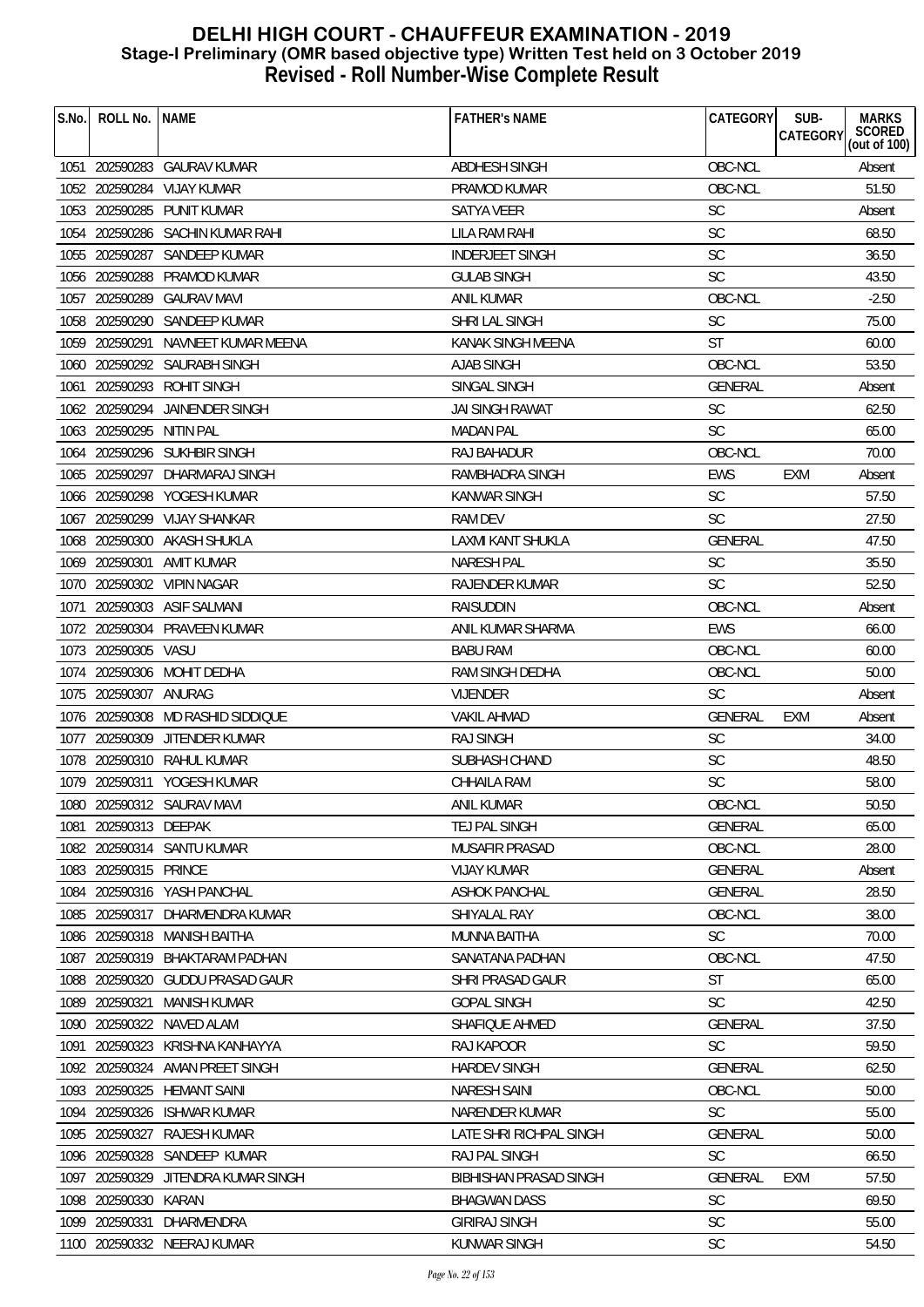| S.No. | ROLL No.   NAME           |                                    | <b>FATHER'S NAME</b>         | CATEGORY       | SUB-<br><b>MARKS</b>                      |
|-------|---------------------------|------------------------------------|------------------------------|----------------|-------------------------------------------|
|       |                           |                                    |                              |                | SCORED<br><b>CATEGORY</b><br>(out of 100) |
|       |                           | 1101 202590333 SUNIL KUMAR         | <b>BINDU PRASAD</b>          | OBC-NCL        | 28.00                                     |
|       |                           | 1102 202590334 BHOPAL SINGH        | <b>KAPTAN SINGH</b>          | <b>SC</b>      | 52.50                                     |
|       | 1103 202590335 LALIT PAL  |                                    | RAM NIWAS                    | OBC-NCL        | 53.50                                     |
|       |                           | 1104 202590336 VINOD KUMAR         | <b>CHAMAN LAL</b>            | <b>SC</b>      | 56.50                                     |
|       |                           | 1105 202590337 PARVEEN VERMA       | RAJ KUMAR VERMA              | OBC-NCL        | 52.50                                     |
|       | 1106 202590338            | ROHIT CHOUHAN                      | <b>BHULLAN SINGH CHOUHAN</b> | <b>SC</b>      | 46.50                                     |
|       |                           | 1107 202590339 SACHIN PANWAR       | <b>OMVIR SINGH</b>           | OBC-NCL        | 62.50                                     |
|       | 1108 202590340            | MANJEET                            | <b>PRAMOD</b>                | OBC-NCL        | 61.00                                     |
|       | 1109 202590341            | <b>RAJESH</b>                      | LATE SH.K.LAL                | OBC-NCL        | 66.50                                     |
|       |                           | 1110 202590342 PAWAN KUMAR         | <b>SATYA PAL</b>             | <b>SC</b>      | Absent                                    |
|       |                           | 1111 202590343 ANURAG KUMAR        | ARUN KUMAR                   | OBC-NCL        | 75.00                                     |
|       | 1112 202590344            | DINESH KUMAR NAGAR                 | <b>CHARAN SINGH</b>          | OBC-NCL        | 69.50                                     |
|       | 1113 202590345 RAHUL      |                                    | RAJENDER SINGH               | <b>SC</b>      | 45.00                                     |
|       | 1114 202590346 AJAY       |                                    | <b>GOPAL</b>                 | <b>SC</b>      | 32.50                                     |
|       |                           | 1115 202590347 SHIVDESH SHARMA     | MAHESH CHANDRA SHARMA        | <b>EWS</b>     | 65.00                                     |
|       |                           | 1116 202590348 ANUJ KUMAR          | ASHA RAM                     | <b>SC</b>      | 47.50                                     |
|       | 1117 202590349            | PRAKASH RAO GAUTAM                 | <b>SHYAM LAL</b>             | <b>SC</b>      | 53.50                                     |
|       |                           | 1118 202590350 GOPAL NARAYAN       | <b>HITNARAYAN SHARMA</b>     | <b>GENERAL</b> | Absent                                    |
|       | 1119 202590351            | <b>MD BILAL</b>                    | MOHD KHALID MALIK            | OBC-NCL        | 57.50                                     |
|       |                           | 1120 202590352 MANISH CHAUDHARY    | JOGINDER CHAUDHARY           | OBC-NCL        | 43.00                                     |
|       |                           | 1121 202590353 PRAVEEN KUMAR       | OM PRAKASH                   | OBC-NCL        | 72.50                                     |
|       | 1122 202590354            | ROHIT KUMAR                        | <b>BIJENDER</b>              | <b>SC</b>      | 22.50                                     |
|       |                           | 1123 202590355 UTTAM CHAUDHARY     | PRADEEP KUMAR                | OBC-NCL        | 75.00                                     |
|       | 1124 202590356 LALIT GIRI |                                    | CHANDERPAL GIRI              | OBC-NCL        | 47.00                                     |
|       | 1125 202590357            | GAUTAM KUMAR                       | ANIL PRASAD SINGH            | <b>EWS</b>     | 85.00                                     |
|       |                           | 1126 202590358 RUPIT KUMAR         | <b>ASHOK KUMAR</b>           | OBC-NCL        | 50.50                                     |
|       |                           | 1127 202590359 PANKAJ KUMAR        | <b>BRAJKISHOR SINGH</b>      | <b>GENERAL</b> | 60.00                                     |
|       | 1128 202590360            | PARMESH KUMAR                      | <b>RAM KUMAR</b>             | <b>ST</b>      | 60.00                                     |
|       |                           | 1129 202590361 ROSHAN KUMAR        | SHANKAR VISHWAKARMA          | <b>ST</b>      | 60.00                                     |
|       |                           | 1130 202590362 SHIKANDAR KUMAR     | RAMBALAK YADAV               | OBC-NCL        | 62.50                                     |
| 1131  |                           | 202590363 TUSSHAR NAGAR            | VIRENDER SINGH NAGAR         | OBC-NCL        | 55.00                                     |
|       |                           | 1132 202590364 KRISHNA KUMAR       | <b>MOTILAL SWANKAR</b>       | GENERAL        | Absent                                    |
|       |                           | 1133 202590365 LOVE KUMAR          | NARENDER SINGH TOMAR         | GENERAL        | 62.50                                     |
|       |                           | 1134 202590366 GOLU KUMAR          | SURESH SHARMA                | <b>ST</b>      | 67.50                                     |
| 1135  | 202590367                 | NEERAJ KUMAR                       | NARESH PAL SINGH             | <b>SC</b>      | 35.50                                     |
|       |                           | 1136 202590368 VIPIN KUMAR         | <b>LEKH CHAND</b>            | OBC-NCL        | 58.50                                     |
|       | 1137 202590369            | YOGENDER KUMAR                     | RAMPAL SINGH                 | OBC-NCL        | 47.50                                     |
|       |                           | 1138 202590370 BIRBHAN SINGH PATEL | ALAGU SINGH PATEL            | OBC-NCL        | <b>EXM</b><br>55.00                       |
|       | 1139 202590371            | <b>BIKASH CHANDRA DAS</b>          | HIREN CHANDRA DAS            | <b>SC</b>      | Absent                                    |
|       |                           | 1140 202590372 SHAKTI KUMAR        | MUNESH KUMAR                 | <b>GENERAL</b> | 48.00                                     |
| 1141  | 202590373 JITENDRA        |                                    | <b>KAMAL PRASAD</b>          | <b>GENERAL</b> | 65.00                                     |
|       | 1142 202590374            | <b>MANISH KUMAR</b>                | <b>RAJ KUMAR</b>             | <b>SC</b>      | 52.00                                     |
|       | 1143 202590375            | ankit                              | <b>SUNIL KUMAR</b>           | OBC-NCL        | 73.50                                     |
|       | 1144 202590376            | DHARMENDRA DEEP                    | RAJU DEEP                    | <b>SC</b>      | Absent                                    |
|       | 1145 202590377            | <b>MOH FURKAN</b>                  | CHAND MOHAMMAD               | OBC-NCL        | 63.50                                     |
| 1146  |                           | 202590378 SATVEER BHATI            | SANTAR SINGH BHATI           | OBC-NCL        | 70.00                                     |
| 1147  |                           | 202590379 UDIT VERMA               | NAURANG LAL VERMA            | OBC-NCL        | 57.50                                     |
|       | 1148 202590380            | <b>HARI OM</b>                     | SANTOSH KUMAR                | <b>SC</b>      | 51.00                                     |
|       | 1149 202590381            | NAGMANI PATHAK                     | SIDHESHWAR PATHAK            | <b>GENERAL</b> | <b>EXM</b><br>Absent                      |
|       |                           | 1150 202590382 PAWAN KUMAR MEENA   | SEETARAM MEENA               | <b>ST</b>      | 31.50                                     |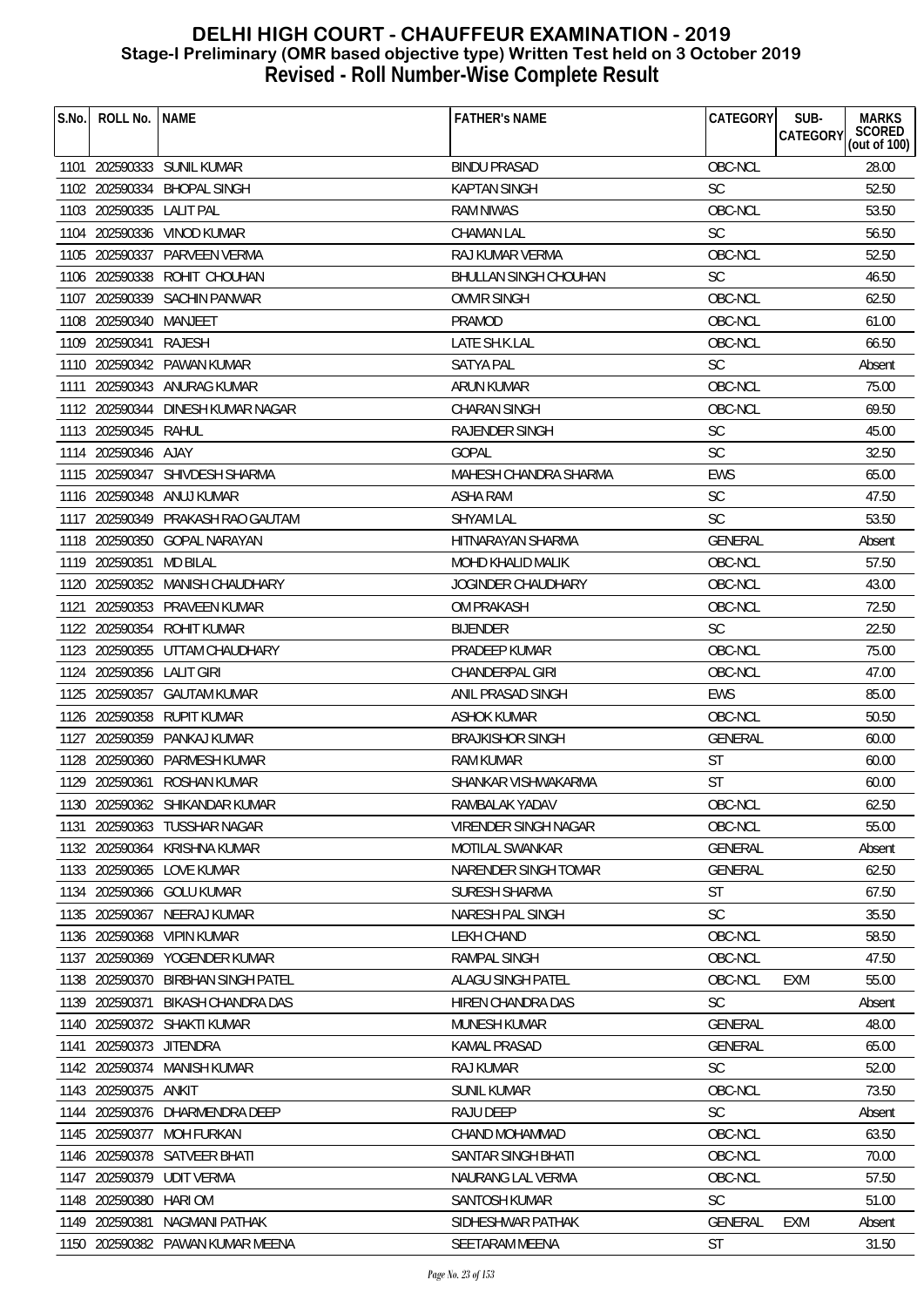| S.No. | ROLL No.                | <b>NAME</b>                         | <b>FATHER'S NAME</b>      | CATEGORY       | SUB-<br><b>MARKS</b><br>SCORED<br>(out of 100)<br><b>CATEGORY</b> |
|-------|-------------------------|-------------------------------------|---------------------------|----------------|-------------------------------------------------------------------|
|       |                         |                                     |                           |                |                                                                   |
|       |                         | 1151 202590383 SUNIL KUMAR          | <b>MAHA VIR SINGH</b>     | OBC-NCL        | 65.00                                                             |
|       | 1152 202590384          | RAHUL KUMAR                         | SOMPAL SINGH              | <b>SC</b>      | 58.00                                                             |
|       | 1153 202590385          | ABHISHEK KUMAR MALAKAR              | <b>MOHAN BHAGAT</b>       | OBC-NCL        | 53.00                                                             |
|       |                         | 1154 202590386 MUKUL SHARMA         | CHANDER KANT SHARMA       | <b>GENERAL</b> | 82.50                                                             |
|       | 1155 202590387          | RAJU                                | RAMKHILARI                | <b>SC</b>      | 61.00                                                             |
|       | 1156 202590388          | <b>GOURAV YADAV</b>                 | <b>ISHWAR SINGH YADAV</b> | OBC-NCL        | 76.50                                                             |
| 1157  | 202590389               | <b>MANISH CHAUDHARY</b>             | <b>DEVENDRA SINGH</b>     | OBC-NCL        | 77.50                                                             |
|       | 1158 202590390          | AJIT KUMAR                          | KAMAL SINGH YADAV         | OBC-NCL        | 60.00                                                             |
|       | 1159 202590391          | <b>UDAY KUMAR</b>                   | SEDHESWAR PRASAD          | GENERAL        | 57.50<br>EXM                                                      |
|       |                         | 1160 202590392 ASHISH KUMAR         | MADAN LAL SHARMA          | <b>GENERAL</b> | Absent                                                            |
| 1161  |                         | 202590393 GAUTAM KUMAR              | <b>VEER PAL SINGH</b>     | OBC-NCL        | 50.00                                                             |
|       | 1162 202590394          | NARENDRA SINGH                      | LAJPAT                    | <b>SC</b>      | 60.00                                                             |
|       |                         | 1163 202590395 ARUN KUMAR           | <b>INDERAJ</b>            | SC             | 46.50                                                             |
|       | 1164 202590396 VINAY    |                                     | SATPAL                    | OBC-NCL        | 25.00                                                             |
|       |                         | 1165 202590397 KUNAL KUMAR          | MAHESH KUMAR              | <b>SC</b>      | 55.00                                                             |
|       | 1166 202590398          | RAJNISH KAUSHIK                     | ASHOK DUTT KAUSHIK        | <b>EWS</b>     | 37.50                                                             |
|       | 1167 202590399          | ABHISHEK                            | RAJA RAM                  | <b>SC</b>      | 47.50                                                             |
|       | 1168 202590400          | <b>AKSHAY</b>                       | RAJU                      | <b>GENERAL</b> | Absent                                                            |
|       | 1169 202590401          | DEEPAK YADAV                        | RAMESH YADAV              | OBC-NCL        | 68.50                                                             |
|       | 1170 202590402          | rinku                               | <b>SURESH</b>             | <b>SC</b>      | 35.00                                                             |
| 1171  |                         | 202590403 DEEPAK KUMAR              | <b>GAJRAJ SINGH</b>       | <b>SC</b>      | 74.00                                                             |
|       | 1172 202590404          | SURAJ KHARI                         | SATISH KUMAR              | OBC-NCL        | 72.50                                                             |
|       | 1173 202590405          | RAHUL KAZANIYA                      | <b>BEER SINGH</b>         | <b>SC</b>      | Absent                                                            |
|       |                         | 1174 202590406 ANIL KUMAR           | <b>LAL CHAND</b>          | <b>SC</b>      | 62.50                                                             |
|       | 1175 202590407          | ANKIT                               | <b>SHYAM SUNDER</b>       | <b>GENERAL</b> | 57.50                                                             |
|       |                         | 1176 202590408 HIMANSHU PANCHAL     | MAHESH KUMAR              | OBC-NCL        | 66.50                                                             |
|       | 1177 202590409          | DEEPAK                              | <b>JOGINDER SINGH</b>     | <b>SC</b>      | 66.50                                                             |
|       |                         | 1178 202590410 SAURABH KUMAR        | <b>RAJ KAPOOR</b>         | <b>SC</b>      | 53.00                                                             |
|       |                         | 1179 202590411 ABHISHEK SAINI       | PREM CHAND SAINI          | OBC-NCL        | 60.00                                                             |
|       | 1180 202590412 RITESH   |                                     | <b>RITESH</b>             | $\mathsf{SC}$  | 62.50                                                             |
| 1181  |                         | 202590413 DEEPAK BAISOYA            | DHARAMVIR BAISOYA         | OBC-NCL        | 72.50                                                             |
|       |                         | 1182 202590414 SHUBHAM YADAV        | <b>SANJAY YADAV</b>       | OBC-NCL        | Absent                                                            |
|       |                         | 1183 202590415 NAVEEN KUMAR         | <b>RAKESH KUMAR</b>       | <b>SC</b>      | 27.50                                                             |
|       |                         | 1184 202590416 NAVIN KUMAR          | <b>DEVI SINGH</b>         | SC.            | 70.00                                                             |
| 1185  |                         | 202590417 PRADEEP KUMAR             | <b>RAJINDER KUMAR</b>     | <b>SC</b>      | 41.00                                                             |
|       |                         | 1186 202590418 ANKIT CHOUDHARY      | <b>VIJAY CHOUDHARY</b>    | <b>GENERAL</b> | 61.00                                                             |
|       |                         | 1187 202590419 VIVEK MEENA          | SHYAM LAL MEENA           | <b>ST</b>      | 75.50                                                             |
|       | 1188 202590420 DINESH   |                                     | <b>HARI SINGH</b>         | <b>GENERAL</b> | 34.50                                                             |
|       | 1189 202590421          | <b>JABIR ALI</b>                    | SHABIR ALI                | <b>GENERAL</b> | 37.50                                                             |
|       | 1190 202590422 ABHISHEK |                                     | NARESH KUMAR              | <b>SC</b>      | 41.50                                                             |
| 1191  |                         | 202590423 PRADEEP KUMAR             | <b>BHOREY LAL</b>         | <b>SC</b>      | 39.00                                                             |
|       | 1192 202590424          | AMIT                                | <b>KRISHAN LAL</b>        | <b>SC</b>      | 50.00                                                             |
|       | 1193 202590425          | JOGINDER MAWER                      | <b>RAM SINGH</b>          | <b>ST</b>      | 50.00                                                             |
|       |                         | 1194 202590426 KRISHAN LAL          | RAM MURTI YADAV           | OBC-NCL        | 52.50                                                             |
|       |                         | 1195 202590427 YOGESH KUMAR RAIKWAR | PREM CHAND RAIKWAR        | <b>SC</b>      | 57.50                                                             |
| 1196  |                         | 202590428 ASHISH KUMAR BAISOYA      | <b>LAJJA RAM</b>          | OBC-NCL        | 70.50                                                             |
| 1197  | 202590429               | <b>SAGAR KUMAR</b>                  | <b>SURESH KUMAR</b>       | SC             | 70.00                                                             |
|       | 1198 202590430          | NITIN KUMAR                         | SUBHASH CHAND             | <b>SC</b>      | 46.00                                                             |
|       |                         | 1199 202590431 MOHIT KUMAR          | <b>SANT RAM</b>           | SC             | 55.00                                                             |
|       |                         | 1200 202590432 DEEPAK KUMAR         | SATISH KUMAR              | <b>SC</b>      | 65.50                                                             |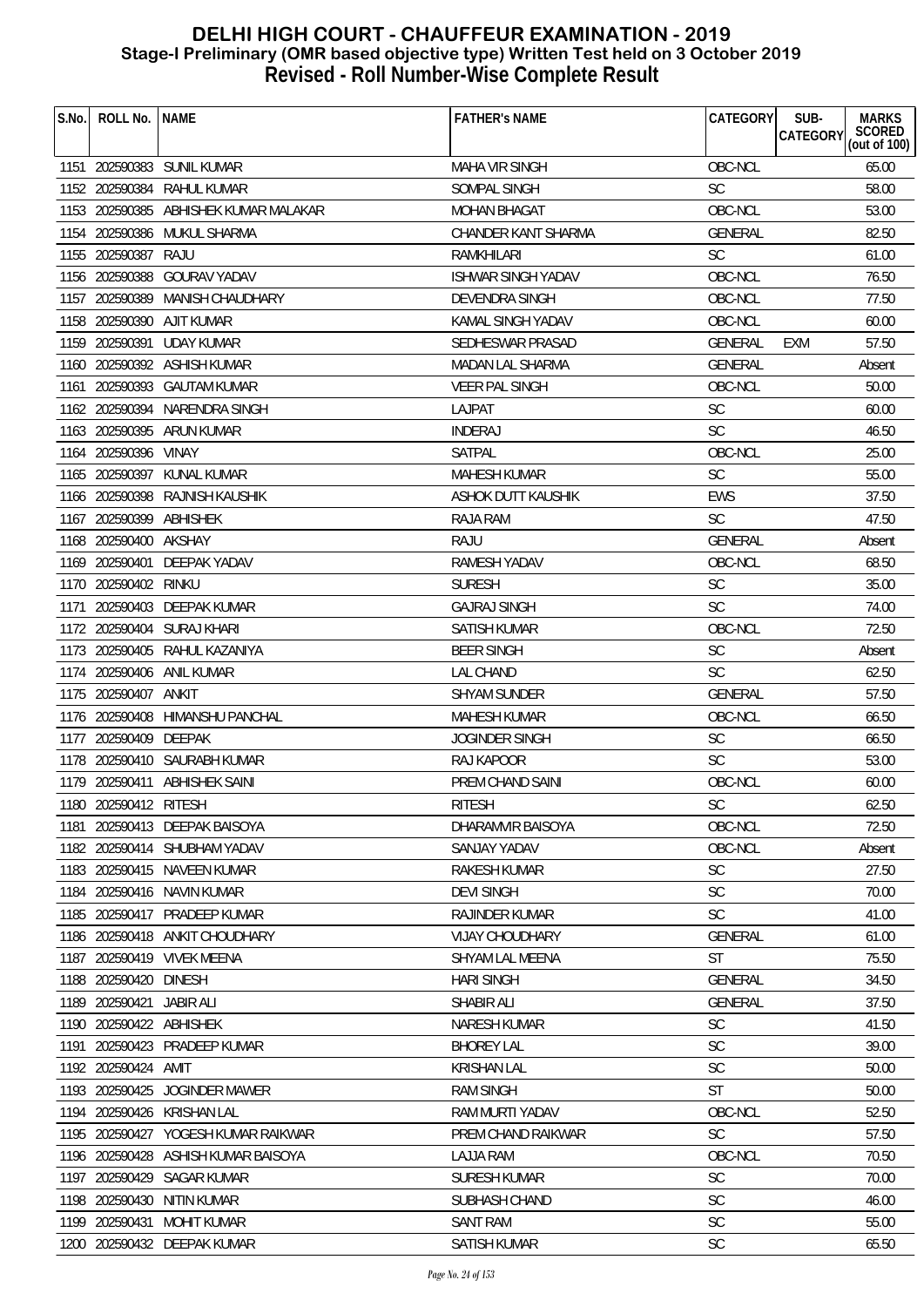| S.No. | ROLL No.              | <b>NAME</b>                        | <b>FATHER'S NAME</b>   | CATEGORY       | SUB-<br><b>MARKS</b><br>SCORED<br>(out of 100)<br><b>CATEGORY</b> |
|-------|-----------------------|------------------------------------|------------------------|----------------|-------------------------------------------------------------------|
|       |                       | 1201 202590433 SURENDRA KUMAR      | CHHOTE LAL             | <b>SC</b>      | 54.00                                                             |
|       | 1202 202590434 GAURAV |                                    | RAM KHILADI            | <b>SC</b>      | 30.00                                                             |
|       | 1203 202590435        | ANUJ SHARMA                        | SURESH CHAND SHARMA    | <b>GENERAL</b> | 55.00                                                             |
|       |                       | 1204 202590436 AKSHAY BAISLA       | SUBHASH BAISLA         | OBC-NCL        | 5.50                                                              |
|       | 1205 202590437        | KULDEEP SINGH                      | <b>LAL SINGH</b>       | <b>SC</b>      | 55.00                                                             |
| 1206  |                       | 202590438 SHALANDRA KUMAR KANOJIYA | MR. HEERALAL KANOJIYA  | <b>SC</b>      | 47.00                                                             |
| 1207  |                       | 202590439 MOHIT BAISOYA            | SATISH CHAND           | OBC-NCL        | 42.50                                                             |
|       |                       | 1208 202590440 VIPIN KUMAR         | JITENDER SINGH         | OBC-NCL        | 65.00                                                             |
|       | 1209 202590441        | DEEPAK                             | <b>AVDESH KUMAR</b>    | <b>GENERAL</b> | 70.00                                                             |
|       |                       | 1210 202590442 ABHISHEK KUJUR      | <b>AJIT KUJUR</b>      | <b>ST</b>      | 34.00                                                             |
| 1211  |                       | 202590443 JATIN BAISOYA            | <b>BALRAJ SINGH</b>    | OBC-NCL        | 25.00                                                             |
|       | 1212 202590444        | <b>RAJESH KUMAR</b>                | <b>RAM CHANDER</b>     | <b>GENERAL</b> | 25.50                                                             |
|       |                       | 1213 202590445 YASHPAL YADAV       | LAL JI YADAV           | OBC-NCL        | 67.50                                                             |
|       |                       | 1214 202590446 AMAN KUMAR          | SUNDER LAL             | <b>SC</b>      | 30.00                                                             |
|       |                       | 1215 202590447 GAURAV BAISOYA      | RAMESH CHANDER         | OBC-NCL        | 55.00                                                             |
|       |                       | 1216 202590448 PRASHANT KUMAR      | <b>MANGE RAM</b>       | <b>GENERAL</b> | 40.00                                                             |
|       | 1217 202590449        | ROSHAN                             | <b>BAIJ NATH</b>       | OBC-NCL        | 92.50                                                             |
|       | 1218 202590450        | RANJEET PAL                        | S K PAL                | <b>GENERAL</b> | <b>EXM</b><br>30.00                                               |
|       | 1219 202590451        | DHIRAJ KUMAR                       | <b>KAMAL SINGH</b>     | <b>SC</b>      | 27.50                                                             |
|       |                       | 1220 202590452 AKSHAY CHOWDHARY    | <b>VIJAY CHOWDHARY</b> | OBC-NCL        | 42.50                                                             |
| 1221  |                       | 202590453 ANUJ KUMAR               | <b>RAJ KUMAR</b>       | SC             | 63.00                                                             |
| 1222  | 202590454 GAURAV      |                                    | <b>RAMESH PARCHA</b>   | SC             | 50.50                                                             |
|       |                       | 1223 202590455 SHASHI KANT         | <b>ANIL KUMAR</b>      | <b>SC</b>      | 61.50                                                             |
|       | 1224 202590456 BADAL  |                                    | <b>VINOD</b>           | <b>SC</b>      | 51.50                                                             |
|       | 1225 202590457        | LALIT                              | RAKESH                 | <b>SC</b>      | 57.00                                                             |
|       |                       | 1226 202590458 SUMIT SHARMA        | MANISH SHARMA          | GENERAL        | 65.00                                                             |
|       |                       | 1227 202590459 SUMIT SHARMA        | DAYA CHAND             | <b>GENERAL</b> | Absent                                                            |
|       | 1228 202590460        | ROHIT KUMAR                        | <b>MURLI DHAR</b>      | SC             | 47.00                                                             |
|       | 1229 202590461 RAJAN  |                                    | RADHEY SHYAM           | SC             | 37.50                                                             |
|       |                       | 1230 202590462 DHEERAJ NAGAR       | RAJESH NAGAR           | SC             | 50.00                                                             |
| 1231  | 202590463 SANJAY      |                                    | BRAHAM PAL             | <b>SC</b>      | Absent                                                            |
|       | 1232 202590464        | ROHIT                              | <b>RAKESH</b>          | SC             | 73.50                                                             |
|       |                       | 1233 202590465 SUNIL KUMAR         | <b>MAHENDER SINGH</b>  | <b>SC</b>      | 62.50                                                             |
|       | 1234 202590466        | HIMANSHU BAINSLA                   | OM PRAKASH BAINSLA     | OBC-NCL        | 47.50                                                             |
| 1235  | 202590467             | RAHUL                              | <b>THAKUR DASS</b>     | SC             | 49.50                                                             |
| 1236  | 202590468             | RAGHUVINDER SINGH                  | <b>LAHARI SINGH</b>    | OBC-NCL        | 72.50                                                             |
|       | 1237 202590469        | <b>ROHIT</b>                       | RAJ KUMAR              | <b>SC</b>      | 52.50                                                             |
|       |                       | 1238 202590470 NITIN KUMAR         | <b>NARESH KUMAR</b>    | OBC-NCL        | 53.50                                                             |
|       | 1239 202590471        | DEEPESH KHANAGWAL                  | <b>SURESH KUMAR</b>    | <b>SC</b>      | 47.00                                                             |
|       |                       | 1240 202590472 AJAY KUMAR          | ADARSH KUMAR           | <b>SC</b>      | 42.00                                                             |
| 1241  |                       | 202590473 DEEPAK KUMAR             | SH.SWAROOP CHAND       | <b>SC</b>      | 52.50                                                             |
|       |                       | 1242 202590474 AMANDEEP SINGH      | <b>JASVINDER SINGH</b> | OBC-NCL        | Absent                                                            |
|       |                       | 1243 202590475 HEMANT BANSAL       | <b>OM PRAKASH</b>      | OBC-NCL        | 55.50                                                             |
|       |                       | 1244 202590476 ABHISHEK KASANA     | MADAN LAL KASANA       | OBC-NCL        | 60.50                                                             |
|       |                       | 1245 202590477 SAHIL YADAV         | <b>JAGDEV</b>          | OBC-NCL        | 54.00                                                             |
| 1246  |                       | 202590478 RAJU KAUSHIK             | SOHAN PAL KAUSHIK      | OBC-NCL        | 76.00                                                             |
| 1247  | 202590479             | AKASH                              | SH BABU LAL            | <b>SC</b>      | 49.00                                                             |
|       | 1248 202590480        | <b>VISHAL KUMAR</b>                | <b>ISHWAR SINGH</b>    | OBC-NCL        | 55.00                                                             |
|       | 1249 202590481        | PRAVESH                            | <b>VINOD</b>           | <b>SC</b>      | 38.50                                                             |
|       |                       | 1250 202590482 ANKUSH KUMAR        | <b>VIJAY PAL</b>       | OBC-NCL        | 27.50                                                             |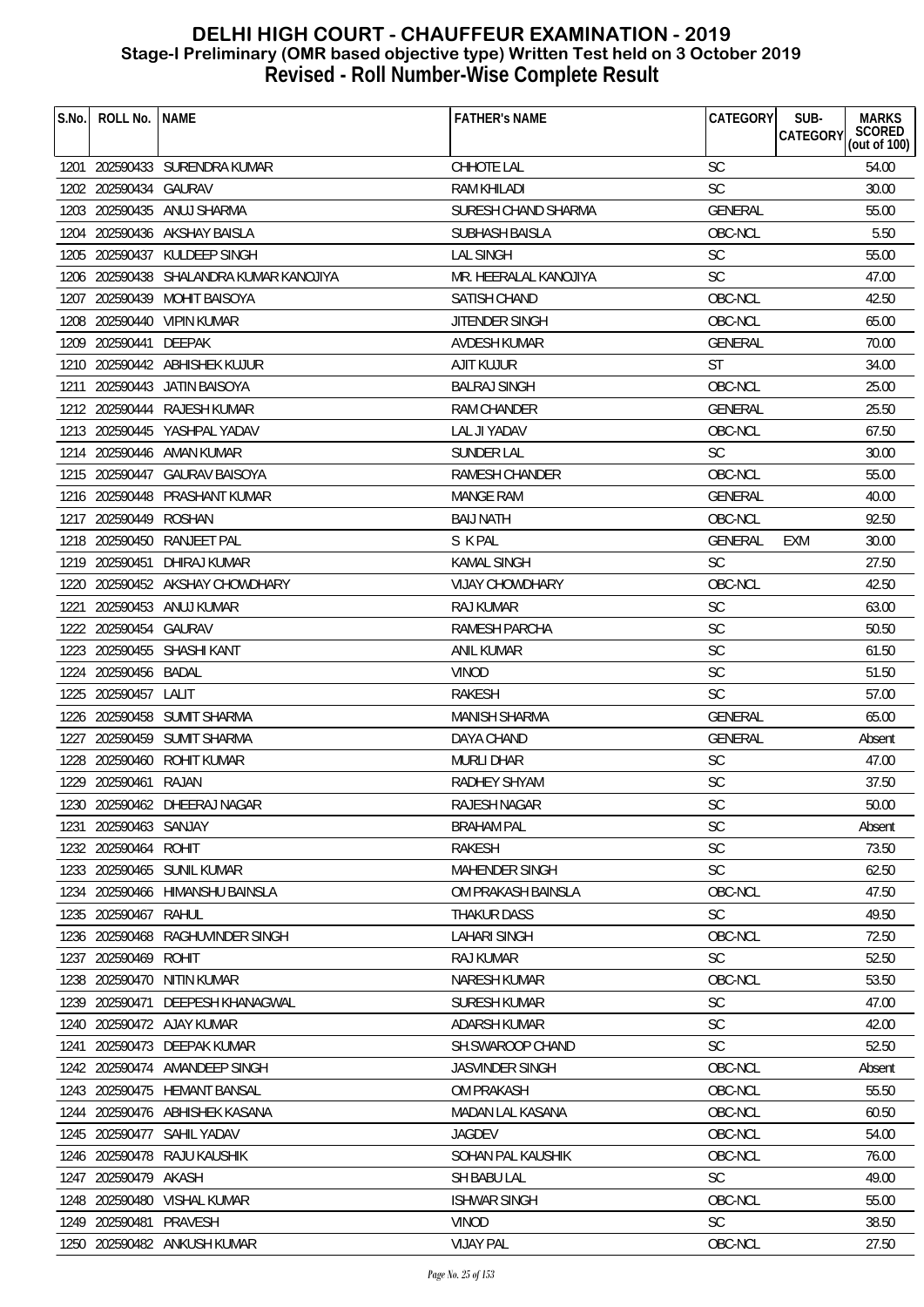| S.No. | ROLL No.               | <b>NAME</b>                         | <b>FATHER'S NAME</b>     | CATEGORY       | SUB-<br><b>MARKS</b><br>SCORED<br>(out of 100)<br><b>CATEGORY</b> |
|-------|------------------------|-------------------------------------|--------------------------|----------------|-------------------------------------------------------------------|
|       |                        | 1251 202590483 YOGESH KAIN          | <b>SUKHBIR SINGH</b>     | <b>SC</b>      | 42.50                                                             |
|       |                        | 1252 202590484 NITIN BAISOYA        | BEGRAJ SINGH             | OBC-NCL        | 55.00                                                             |
|       | 1253 202590485         | SANDEEP                             | NAWAL KISHORE            | <b>SC</b>      | 70.50                                                             |
|       | 1254 202590486 SHIVA   |                                     | <b>KAILASH CHAND</b>     | OBC-NCL        | 41.50                                                             |
|       | 1255 202590487         | DEEPAK KUMAR MEENA                  | RAMESH CHAND MEENA       | ST             | 32.00                                                             |
| 1256  | 202590488              | KUBER CHANDRA                       | MURI RAM                 | <b>SC</b>      | 42.50                                                             |
| 1257  | 202590489              | KULDEEP                             | SANTRAM                  | OBC-NCL        | 43.00                                                             |
|       | 1258 202590490 VIKAS   |                                     | LATE RAJENDER SINGH      | OBC-NCL        | 31.00                                                             |
|       |                        | 1259 202590491 SANTOSH KUMAR        | LATE SHRI RAM PRATAP     | <b>SC</b>      | 57.50                                                             |
|       | 1260 202590492 SANDEEP |                                     | <b>RAMESH</b>            | SC             | 35.00                                                             |
| 1261  | 202590493 AMIT         |                                     | <b>FAQIR CHAND</b>       | OBC-NCL        | 15.00                                                             |
|       | 1262 202590494         | ROHIT UPADHYAY                      | <b>LALLU LAL</b>         | <b>GENERAL</b> | Absent                                                            |
|       | 1263 202590495 AKASH   |                                     | LT LALA RAM              | <b>SC</b>      | 55.00                                                             |
|       |                        | 1264 202590496 KARAN KUMAR          | KAMAL KUMAR KANOJIA      | <b>SC</b>      | 47.50                                                             |
|       |                        | 1265 202590497 AMRIT PRAKASH YADAV  | PARDEEP KUMAR YADAV      | OBC-NCL        | 52.50                                                             |
|       |                        | 1266 202590498 JITENDRA KUMAR SWMAI | MAHAVEER PARSAD SWAMI    | <b>GENERAL</b> | 67.50                                                             |
|       | 1267 202590499 SAHIL   |                                     | <b>VINOD KUMAR</b>       | <b>SC</b>      | Absent                                                            |
|       | 1268 202590500         | AMIT                                | <b>RAMCHANDER</b>        | <b>SC</b>      | 39.00                                                             |
|       | 1269 202590501         | ANIKET BASSOYA                      | SHRI JAGAT SINGH BASSOYA | OBC-NCL        | 60.00                                                             |
|       |                        | 1270 202590502 CHETAN PRAKASH       | SH. RAJKUMAR             | <b>SC</b>      | 55.00                                                             |
| 1271  | 202590503              | ROHIT                               | <b>JAGDISH</b>           | SC             | 68.00                                                             |
| 1272  | 202590504              | SANDEEP                             | RAM KHILAWAN             | SC             | 46.00                                                             |
|       | 1273 202590505         | <b>RITESH SINGH</b>                 | SATENDER SINGH           | GENERAL        | Absent                                                            |
|       |                        | 1274 202590506 HITESH KUMAR         | <b>VINOD KUMAR</b>       | <b>SC</b>      | 50.00                                                             |
|       | 1275 202590507         | DAVINDER KUMAR                      | GORAKHURAM               | <b>SC</b>      | 28.00                                                             |
|       |                        | 1276 202590508 HIMANSHU SAGWAN      | SURESH KUMAR             | <b>SC</b>      | 62.50                                                             |
|       |                        | 1277 202590509 ABHISHEK BAISOYA     | DAYA RAM                 | <b>EWS</b>     | 27.00                                                             |
|       |                        | 1278 202590510 RAVI GAHLOT          | <b>VED PAL GAHLOT</b>    | SC             | 68.50                                                             |
|       |                        | 1279 202590511 JAI KUMAR RAJAK      | <b>BRIJ LAL RAJAK</b>    | <b>SC</b>      | 78.00                                                             |
|       |                        | 1280 202590512 BOBBY KUMAR          | SHIV KUMAR               | SC             | 62.50                                                             |
| 1281  |                        | 202590513 RAHUL SANWARIA            | RAJENDER SANWARIA        | <b>SC</b>      | 56.00                                                             |
| 1282  |                        | 202590514 ISHANT BIDLA              | <b>HARI PRAKASH</b>      | SC             | Absent                                                            |
|       |                        | 1283 202590515 NITIN KUMAR          | <b>SATYAVIR SINGH</b>    | SC             | 38.00                                                             |
| 1284  | 202590516 SUNIL        |                                     | <b>BABU LAL</b>          | SC             | 61.00                                                             |
| 1285  |                        | 202590517 SACHIN KUMAR              | <b>RAJVIR</b>            | SC             | 72.50                                                             |
| 1286  |                        | 202590518 VICKY CHOUDHARY           | VINOD KUMAR              | OBC-NCL        | Absent                                                            |
| 1287  |                        | 202590519 SURJEET SINGH             | <b>RAMESH SINGH</b>      | SC             | Absent                                                            |
| 1288  |                        | 202590520 AKSHAY SINGH              | <b>ONKAR SINGH</b>       | <b>SC</b>      | 37.50                                                             |
| 1289  | 202590521              | KARAN                               | <b>MADAN LAL</b>         | <b>SC</b>      | 52.50                                                             |
| 1290  |                        | 202590522 AMAN KUMAR                | <b>ASHOK KUMAR</b>       | <b>SC</b>      | Absent                                                            |
| 1291  |                        | 202590523 PRASHANT KUMAR            | <b>VIJAY KUMAR</b>       | <b>SC</b>      | 55.00                                                             |
| 1292  | 202590524              | ASIF                                | <b>ROSHAN KHAN</b>       | <b>GENERAL</b> | 5.00                                                              |
| 1293  | 202590525              | ARUN KUMAR                          | RAMESH KUMAR             | <b>SC</b>      | 27.00                                                             |
|       |                        | 1294 202590526 ANKIT MANN           | SATBIR SINGH MANN        | OBC-NCL        | 67.50                                                             |
| 1295  | 202590527              | SAURABH                             | SATVEER SINGH            | OBC-NCL        | 47.50                                                             |
| 1296  | 202590528              | NARESH KUMAR                        | LT. MR DESH RAJ          | SC             | 52.50                                                             |
| 1297  | 202590529              | <b>JAMES KUMAR KORI</b>             | <b>VISHRAM KORI</b>      | <b>SC</b>      | 62.50                                                             |
| 1298  | 202590530              | <b>KARAN SINGHARIA</b>              | RAJINDER KUMAR SINGHARIA | <b>SC</b>      | 42.50                                                             |
| 1299  | 202590531              | RAHUL KUMAR                         | MOHAN LAL                | SC             | 40.00                                                             |
|       |                        | 1300 202590532 JITENDER KUMAR       | <b>RAJVIR</b>            | <b>SC</b>      | Absent                                                            |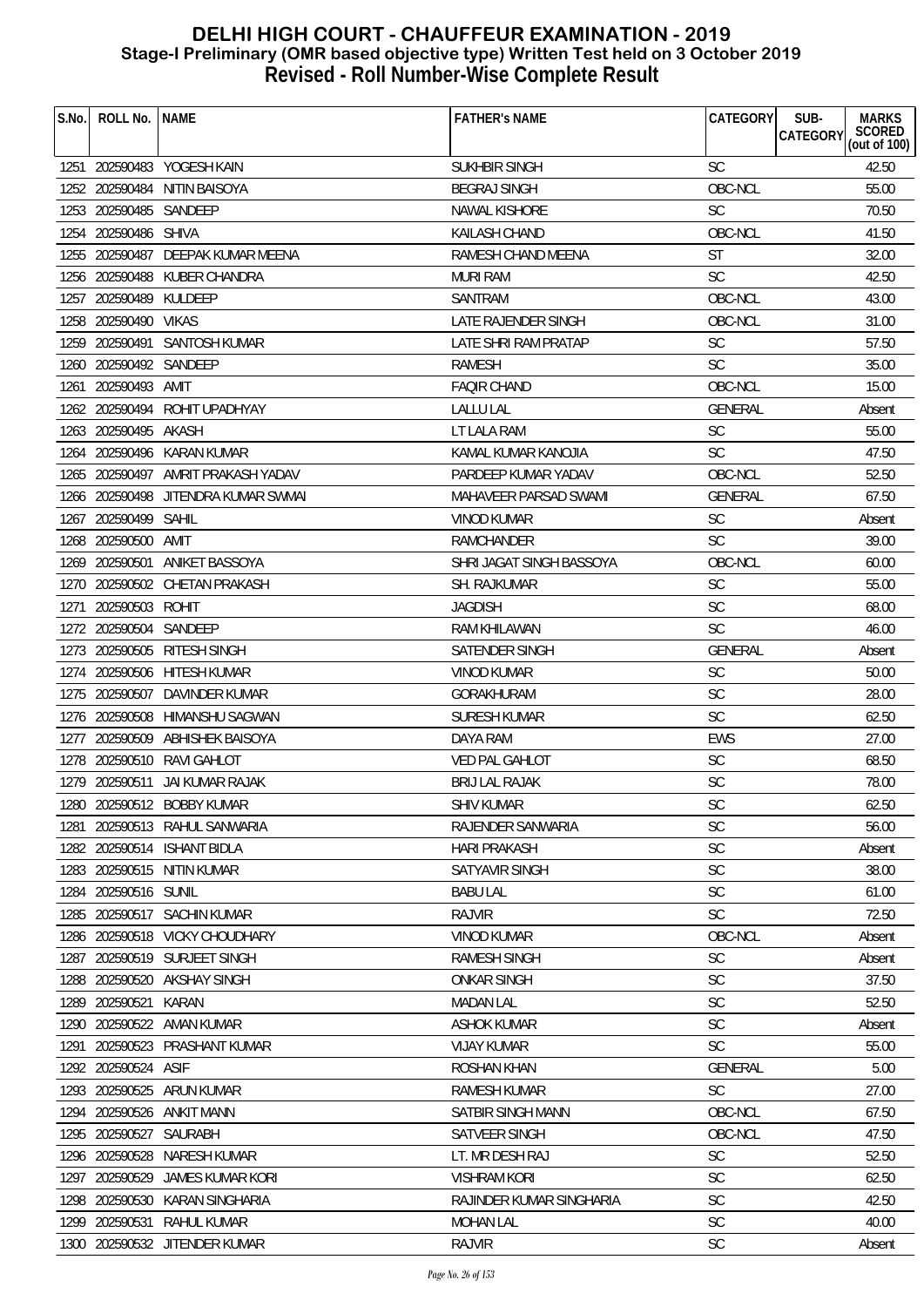| S.No. | ROLL No.               | <b>NAME</b>                        | <b>FATHER'S NAME</b>       | CATEGORY       | SUB-<br><b>MARKS</b><br>SCORED<br>(out of 100)<br><b>CATEGORY</b> |
|-------|------------------------|------------------------------------|----------------------------|----------------|-------------------------------------------------------------------|
|       |                        |                                    |                            |                |                                                                   |
|       |                        | 1301 202590533 PRADEEP TIWARI      | <b>DILIP TIWARI</b>        | <b>GENERAL</b> | 55.00                                                             |
|       |                        | 1302 202590534 NITESH YADAV        | <b>GAJRAJ YADAV</b>        | OBC-NCL        | 47.50                                                             |
|       |                        | 1303 202590535 SUSHEEL KUMAR       | OM PRAKASH                 | SC             | 63.00                                                             |
|       |                        | 1304 202590536 BHAWAN KUMAR        | <b>ARUN KUMAR</b>          | <b>SC</b>      | 58.00                                                             |
|       | 1305 202590537         | RAJAT SHARMA                       | PARKASH CHAND SHARMA       | <b>GENERAL</b> | 65.50                                                             |
| 1306  | 202590538              | <b>HARSHIT KHERA</b>               | PAWAN KUMAR                | <b>ST</b>      | 57.50                                                             |
| 1307  | 202590539              | PARDEEP                            | <b>SUKHBIR</b>             | <b>EWS</b>     | 60.00                                                             |
|       | 1308 202590540 ABRAR   |                                    | <b>MOHD HUSSAIN</b>        | <b>GENERAL</b> | 70.00                                                             |
|       |                        | 1309 202590541 AJAY KUMAR          | <b>JAINARAYAN</b>          | <b>GENERAL</b> | $-1.00$                                                           |
|       | 1310 202590542 SOMBIR  |                                    | DALJEET                    | <b>EWS</b>     | 61.50                                                             |
|       |                        | 1311 202590543 TARUN SHARMA        | SATPAL SHARMA              | <b>GENERAL</b> | Absent                                                            |
|       |                        | 1312 202590544 SHEESHAN            | <b>SATPAL</b>              | <b>GENERAL</b> | Absent                                                            |
|       | 1313 202590545 PARDEEP |                                    | <b>BANARSI DASS</b>        | OBC-NCL        | Absent                                                            |
|       |                        | 1314 202590546 SANDEEP KUMAR       | <b>SURAJ BHAN</b>          | OBC-NCL        | 27.50                                                             |
|       | 1315 202590547 YESHBIR |                                    | <b>SURAJ MAL</b>           | <b>EWS</b>     | 35.50                                                             |
|       | 1316 202590548 MOHIT   |                                    | NARESH KUMAR               | OBC-NCL        | Absent                                                            |
|       |                        | 1317 202590549 PARVEEN KUMAR       | <b>RAMPHAL</b>             | <b>GENERAL</b> | Absent                                                            |
|       |                        | 1318 202590550 HITESH MANATWAD     | <b>HARLA RAM MEENA</b>     | ST             | 53.00                                                             |
|       | 1319 202590551         | RAHUL                              | <b>JAIBEER</b>             | OBC-NCL        | 35.00                                                             |
|       |                        | 1320 202590552 ANIL KUMAR          | <b>VINOD KUMAR</b>         | <b>SC</b>      | 51.00                                                             |
| 1321  |                        | 202590553 PARVEEN KUMAR            | <b>MOHAN SINGH</b>         | <b>GENERAL</b> | 50.00                                                             |
|       | 1322 202590554         | SHIVA                              | <b>TEJPAL</b>              | <b>SC</b>      | Absent                                                            |
|       | 1323 202590555         | <b>INDRESH KUMAR</b>               | <b>MADAN SINGH</b>         | OBC-NCL        | 58.00                                                             |
|       |                        | 1324 202590556 VRITESH KAUSHIK     | PUSHPENDER SHARMA          | <b>GENERAL</b> | 62.00                                                             |
|       | 1325 202590557         | <b>BAHADUR SINGH</b>               | <b>DEV SINGH</b>           | <b>EWS</b>     | 75.00                                                             |
|       | 1326 202590558 LOKESH  |                                    | <b>AVNEESH KUMAR</b>       | <b>SC</b>      | 52.50                                                             |
|       |                        | 1327 202590559 SANDEEP KUMAR       | SULTAN SINGH               | <b>SC</b>      | 59.50                                                             |
|       | 1328 202590560         | NITIN KUMAR                        | LATE SHRI HORAM SINGH      | <b>SC</b>      | 35.00                                                             |
|       |                        | 1329 202590561 JITENDRA SHARMA     | NIRMAL SHARMA              | OBC-NCL        | 38.00                                                             |
|       |                        | 1330 202590562 ROHIT KUMAR MANJHI  | SUDISH MANJHI              | $\mathsf{SC}$  | Absent                                                            |
| 1331  |                        | 202590563 SARVESH KUMAR            | NETRA PAL SINGH            | <b>SC</b>      | 55.00                                                             |
| 1332  |                        | 202590564 VIPUL MAHESHWARI         | NARENDER MAHESHWARI        | <b>GENERAL</b> | 16.50                                                             |
|       |                        | 1333 202590565 HARISH KUMAR        | LATE SHRI ROOPCHAND        | <b>SC</b>      | 62.50                                                             |
|       |                        | 1334 202590566 AMIT KUMAR          | <b>MADAN PAL SINGH</b>     | OBC-NCL        | 56.50                                                             |
| 1335  | 202590567              | KAMAL                              | <b>MAHENDER SINGH</b>      | SC             | 65.00                                                             |
| 1336  | 202590568              | <b>ANIKET SINGH</b>                | LAKSHMAN SINGH             | <b>SC</b>      | 75.00                                                             |
|       |                        | 1337 202590569 AJAY KUMAR          | <b>GARIB DAS YADAV</b>     | OBC-NCL        | 73.50                                                             |
|       |                        | 1338 202590570 RAJNISH KUMAR SINGH | <b>GAURI SHANKER SINGH</b> | EWS            | 65.00                                                             |
| 1339  | 202590571              | SANJEET KUMAR SHARMA               | DAYAKANT VISHWAS           | OBC-NCL        | 8.00                                                              |
| 1340  |                        | 202590572 JAI BHAGWAN              | ROOP SINGH                 | OBC-NCL        | 44.00                                                             |
| 1341  |                        | 202590573 VIPIN KUMAR              | <b>VIRENDER SINGH</b>      | <b>SC</b>      | 70.00                                                             |
|       | 1342 202590574         | AMARJEET KUMAR                     | HARISHCHANDRA PRASAD       | OBC-NCL        | Absent                                                            |
| 1343  |                        | 202590575 MANOJ KUMAR              | RADHEY SHYAM               | <b>SC</b>      | 16.00                                                             |
|       | 1344 202590576         | TRIVIKRAM                          | SATYAVEER SINGH            | <b>GENERAL</b> | 57.50                                                             |
|       | 1345 202590577         | <b>KARAN NAGI</b>                  | MANMOHAN NAGI              | <b>GENERAL</b> | 57.50                                                             |
| 1346  | 202590578              | CHETAN SHARMA                      | <b>ASHOK SHARMA</b>        | <b>GENERAL</b> | 77.50                                                             |
| 1347  | 202590579              | <b>SURAJ KUMAR</b>                 | <b>SHIVMUNI BIND</b>       | OBC-NCL        | 41.50                                                             |
| 1348  | 202590580              | <b>BABLU KUMAR SAH</b>             | SHIVNATH SAH               | OBC-NCL        | 11.00                                                             |
|       | 1349 202590581         | <b>SHUBHAM</b>                     | RAKESH CHAND SONI          | GENERAL        | 45.50                                                             |
|       |                        | 1350 202590582 VIJAY KUMAR         | CHHOTE LAL RAJAK           | <b>SC</b>      | 52.50                                                             |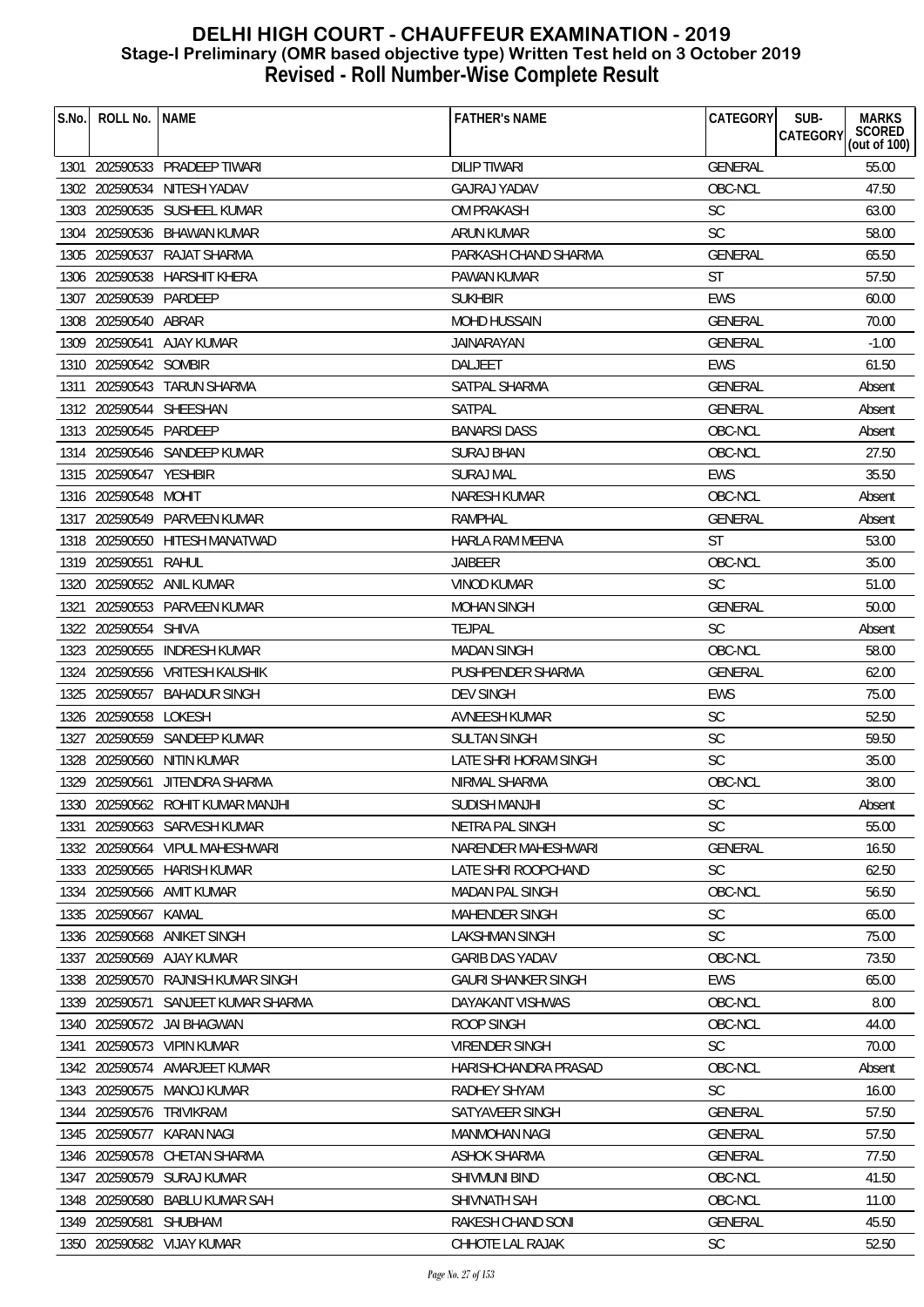| S.No. | ROLL No.                 | <b>NAME</b>                       | <b>FATHER'S NAME</b>     | CATEGORY       | SUB-<br><b>MARKS</b><br><b>CATEGORY</b> |
|-------|--------------------------|-----------------------------------|--------------------------|----------------|-----------------------------------------|
|       |                          |                                   |                          |                | SCORED<br>(out of 100)                  |
|       |                          | 1351 202590583 KUNDAN KUMAR SINGH | <b>JAI PRAKASH SINGH</b> | OBC-NCL        | 82.50                                   |
|       | 1352 202590584 ARSAD ALI |                                   | <b>JAMIL KHAN</b>        | OBC-NCL        | 68.00                                   |
|       | 1353 202590585           | NAWIN KUMAR                       | DANI VIDYARATHI          | <b>GENERAL</b> | 22.50                                   |
|       |                          | 1354 202590586 KAPIL CHAUDHARY    | <b>JAGBIR SINGH</b>      | OBC-NCL        | 43.50                                   |
|       | 1355 202590587           | KULDEEP BANSAL                    | <b>VIJENDER BANSAL</b>   | <b>GENERAL</b> | Absent                                  |
| 1356  | 202590588                | <b>RAJ KUMAR</b>                  | <b>RAM SINGH</b>         | SC             | 34.00                                   |
| 1357  | 202590589                | RAHUL                             | DHARAM PAL               | <b>SC</b>      | 47.50                                   |
|       |                          | 1358 202590590 AJAY KUMAR         | <b>VIRENDER SINGH</b>    | OBC-NCL        | 55.00                                   |
|       | 1359 202590591           | DHEERAJ INDORIA                   | <b>KISHAN CHAND</b>      | <b>SC</b>      | 59.50                                   |
|       | 1360 202590592 MONU      |                                   | <b>DINESH SINGH</b>      | SC             | 60.50                                   |
| 1361  |                          | 202590593 AJAY KUMAR YADAV        | HARENDRA YADAV           | OBC-NCL        | 47.50                                   |
|       | 1362 202590594           | RAJEEV                            | <b>MAHAVIR SINGH</b>     | OBC-NCL        | 47.50                                   |
|       |                          | 1363 202590595 ABHISHEK MAHTO     | MAHENDRA MAHTO           | <b>GENERAL</b> | Absent                                  |
|       | 1364 202590596 ARVIND    |                                   | SUNDER LAL               | <b>SC</b>      | Absent                                  |
|       |                          | 1365 202590597 DEEPAK KUMAR       | <b>SANSAR SINGH</b>      | OBC-NCL        | 38.00                                   |
|       |                          | 1366 202590598 FATEH CHAND MEENA  | NATTHI LAL MEENA         | <b>ST</b>      | 72.50                                   |
|       | 1367 202590599           | RAJEEVKUMAR                       | RAM BHAROSH RAY          | OBC-NCL        | 50.00                                   |
|       | 1368 202590600           | <b>PAWAN</b>                      | <b>SANTOSH KUMAR</b>     | <b>SC</b>      | 22.50                                   |
|       |                          | 1369 202590601 AJAY KARMALI       | DURGA KARMALI            | <b>ST</b>      | 52.50                                   |
|       |                          | 1370 202590602 MOHIT SINGH TOMAR  | DEVENDER SINGH TOMAR     | OBC-NCL        | 75.00                                   |
| 1371  |                          | 202590603 YATENDRA KUMAR          | <b>GIRI RAJ SINGH</b>    | SC             | 67.50                                   |
|       | 1372 202590604           | <b>GIRISH KUMAR</b>               | SUNDER LAL               | SC             | Absent                                  |
|       |                          | 1373 202590605 YOGESH KUMAR       | <b>SHISH PAL</b>         | <b>SC</b>      | 65.50                                   |
|       |                          | 1374 202590606 SACHIN BHATI       | NARINDER KUMAR           | GENERAL        | 59.00                                   |
|       | 1375 202590607           | ANKIT SINGH                       | <b>UDAY SINGH</b>        | <b>SC</b>      | 63.00                                   |
|       |                          | 1376 202590608 JEEVAN KISHOR      | <b>GAJENDRA SINGH</b>    | <b>SC</b>      | 47.50                                   |
|       |                          | 1377 202590609 AJAY VERMA         | RAM KISHAN VERMA         | OBC-NCL        | 83.00                                   |
|       |                          | 1378 202590610 SURENDER           | <b>JAI BHAGWAN</b>       | SC             | 32.50                                   |
|       | 1379 202590611 AGNIVESH  |                                   | RAMKARAN                 | SC             | 69.50                                   |
|       | 1380 202590612 SONU      |                                   | JANGJEET SINGH           | SC             | 42.50                                   |
| 1381  |                          | 202590613 HIMANSHU KUMAR SINGH    | ARVIND SINGH             | EWS            | 86.00                                   |
| 1382  |                          | 202590614 RANJAN KUMAR SINGH      | <b>GAUTAM SINGH</b>      | <b>GENERAL</b> | Absent                                  |
|       |                          | 1383 202590615 DEEPAK KUMAR       | <b>ANIL KUMAR</b>        | OBC-NCL        | 55.00<br>EXM                            |
| 1384  |                          | 202590616 SACHIN KUMAR            | <b>ASHA RAM</b>          | <b>SC</b>      | 58.50                                   |
| 1385  |                          | 202590617 SADANAND PASWAN         | KAILASH PASWAN           | <b>SC</b>      | Absent                                  |
| 1386  |                          | 202590618 YUVRAJ PANCHAL          | PAWAN KUMAR              | <b>GENERAL</b> | 41.00                                   |
|       | 1387 202590619 ABHISHEK  |                                   | <b>GAJAY SINGH</b>       | <b>SC</b>      | 55.00                                   |
| 1388  |                          | 202590620 ARUN MANDAL             | <b>KANAN MONDAL</b>      | <b>GENERAL</b> | <b>EXM</b><br>Absent                    |
| 1389  | 202590621                | <b>RISHIKESH RAY</b>              | <b>MANOJ KUMAR RAY</b>   | OBC-NCL        | Absent                                  |
| 1390  |                          | 202590622 GOPAL SINGH             | <b>SITA RAM</b>          | <b>ST</b>      | <b>EXM</b><br>Absent                    |
| 1391  | 202590623 IRFAN ALI      |                                   | <b>MD ISAMUDDIN</b>      | OBC-NCL        | 40.50                                   |
|       | 1392 202590624           | <b>JAGVINDER SINGH</b>            | PREAM PALSINGH           | <b>SC</b>      | 60.00                                   |
|       |                          | 1393 202590625 HARVINDER          | SUNIL KUMAR NIMESH       | <b>SC</b>      | 55.50                                   |
|       | 1394 202590626 SAGAR     |                                   | <b>JAGPAL SINGH</b>      | OBC-NCL        | 77.50                                   |
|       | 1395 202590627           | <b>PRINCE MALIK</b>               | <b>SUNIL KUMAR MALIK</b> | OBC-NCL        | 50.00                                   |
| 1396  |                          | 202590628 ARUN GOSWAMI            | <b>GYAN CHAND GIRI</b>   | OBC-NCL        | 70.00                                   |
| 1397  | 202590629                | DEEPAK KUMAR                      | SHRIPAL SINGH            | <b>SC</b>      | 61.00                                   |
| 1398  | 202590630                | AKSHAY BALIYAN                    | DEVENDER SINGH           | OBC-NCL        | 69.00                                   |
| 1399  |                          | 202590631 VIJAY BANSAL            | SATBEER SINGH            | OBC-NCL        | 40.50                                   |
|       |                          | 1400 202590632 VIRENDER KUMAR     | <b>BIR PAL SINGH</b>     | OBC-NCL        | 33.50                                   |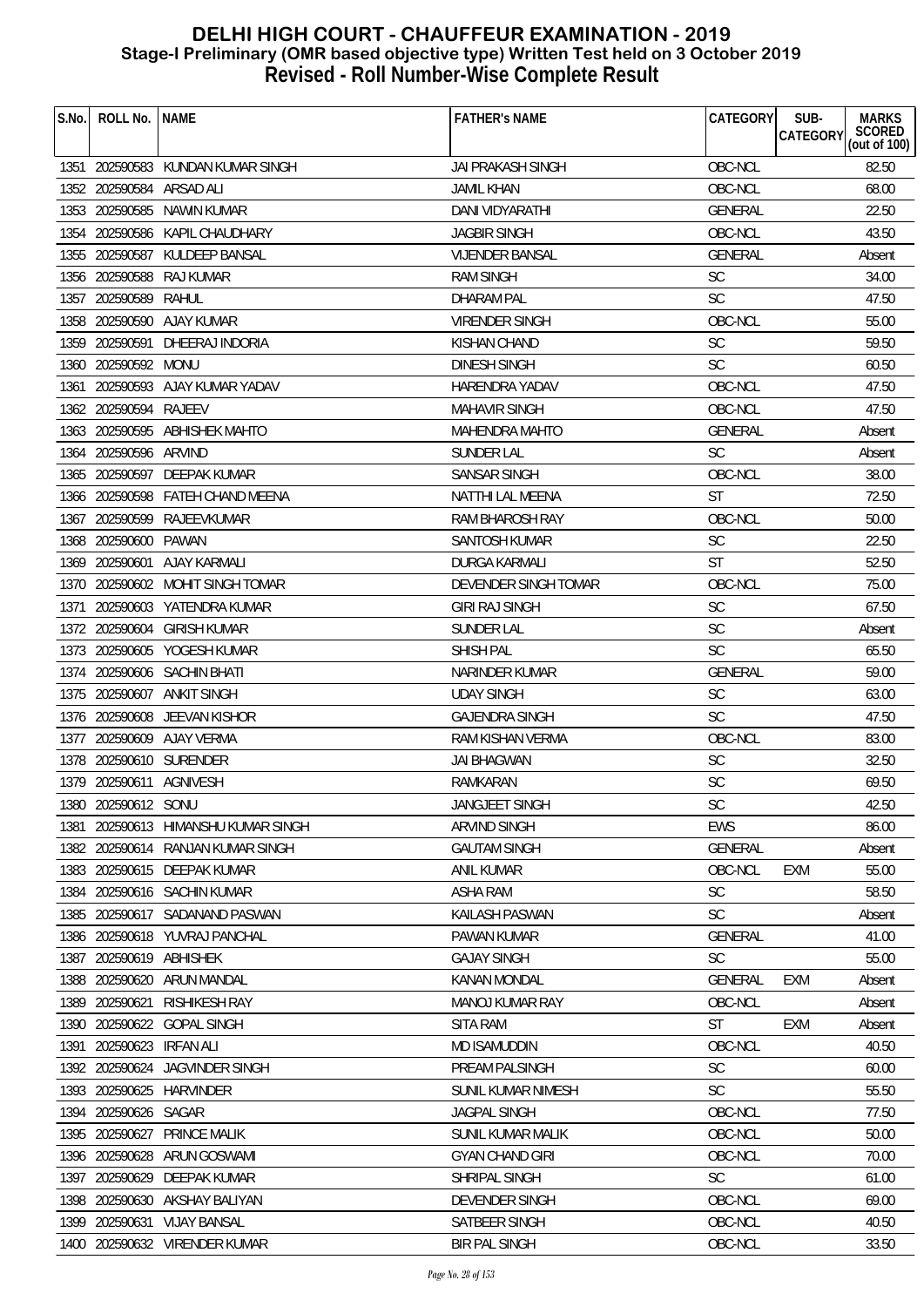| S.No. | ROLL No.              | <b>NAME</b>                        | <b>FATHER'S NAME</b>   | CATEGORY       | SUB-<br><b>MARKS</b><br>SCORED<br>(out of 100)<br><b>CATEGORY</b> |
|-------|-----------------------|------------------------------------|------------------------|----------------|-------------------------------------------------------------------|
|       |                       |                                    |                        |                |                                                                   |
|       |                       | 1401 202590633 RAMDAS MARDI        | <b>BHAGMAT MARDI</b>   | <b>ST</b>      | Absent                                                            |
|       |                       | 1402 202590634 RAJESH KUMAR        | <b>MAKLESH RAY</b>     | OBC-NCL        | 40.00                                                             |
|       | 1403 202590635        | RISHABHA KUMAR MAVI                | JITENDER PAL MAVI      | OBC-NCL        | 35.00                                                             |
|       |                       | 1404 202590636 SANJAY KUMAR        | <b>RAMDEO RAM</b>      | <b>SC</b>      | Absent                                                            |
|       | 1405 202590637        | RAHUL DHAMA                        | DHEERAJ SINGH          | OBC-NCL        | 17.00                                                             |
|       | 1406 202590638        | <b>RAJIV KUMAR</b>                 | <b>BINDESHWAR ROY</b>  | OBC-NCL        | 32.50                                                             |
| 1407  | 202590639             | <b>UDIT BENIWAL</b>                | <b>VIJAY KUMAR</b>     | <b>SC</b>      | 50.50                                                             |
|       |                       | 1408 202590640 ABHISHEK YADAV      | SATISH CHAND           | OBC-NCL        | 73.00                                                             |
|       |                       | 1409 202590641 AJAY KUMAR          | <b>DHEER SINGH</b>     | <b>SC</b>      | 67.50                                                             |
|       |                       | 1410 202590642 SACHIN GAHLOT       | RAJENDRA GAHLOT        | SC             | 57.00                                                             |
|       |                       | 1411 202590643 NIKHIL KUMAR        | BANWARI LAL            | <b>SC</b>      | 43.50                                                             |
|       |                       | 1412 202590644 SUNIL KUMAR PAL     | <b>BHAGMAL</b>         | OBC-NCL        | 48.50                                                             |
|       |                       | 1413 202590645 PRASHANT KUMAR      | <b>SURENDER KUMAR</b>  | OBC-NCL        | 52.50                                                             |
|       |                       | 1414 202590646 MANOJ KUMAR         | TOTA RAM               | <b>SC</b>      | 62.50                                                             |
|       | 1415 202590647 ADITYA |                                    | <b>BIJENDER SINGH</b>  | OBC-NCL        | 68.00                                                             |
|       |                       | 1416 202590648 MANJEET PANCHAL     | PAWAN KUMAR            | OBC-NCL        | 57.50                                                             |
|       | 1417 202590649 VICKY  |                                    | RAJESH KUMAR           | <b>GENERAL</b> | Absent                                                            |
|       |                       | 1418 202590650 BABLOO KUMAR        | <b>UMESH MALLIK</b>    | SC             | Absent                                                            |
|       | 1419 202590651        | DEEPAK BALI                        | <b>SUNIL BALI</b>      | <b>GENERAL</b> | 87.50                                                             |
|       |                       | 1420 202590652 RANJEET KUMAR SINGH | UMESH KUMAR SINGH      | <b>GENERAL</b> | 72.50<br>EXM                                                      |
| 1421  |                       | 202590653 UMESH KUMAR              | YAMUNA PRASAD          | <b>GENERAL</b> | 40.00                                                             |
|       | 1422 202590654        | KULDEEP                            | CHATARPAL              | <b>SC</b>      | 67.50                                                             |
|       | 1423 202590655        | FIROZ KHAN                         | <b>MOHD ZAHIR</b>      | OBC-NCL        | 27.50                                                             |
|       |                       | 1424 202590656 HIMANSHU SHARMA     | DINESH SHARMA          | <b>GENERAL</b> | 50.00                                                             |
|       | 1425 202590657        | HARISH KUMAR                       | RAJENDER KUMAR         | <b>SC</b>      | 32.00                                                             |
|       |                       | 1426 202590658 PANKAJ KUMAR        | <b>RISHI PAL</b>       | <b>SC</b>      | 62.50                                                             |
|       |                       | 1427 202590659 KULDEEP KUMAR       | <b>VIJAY PAL SINGH</b> | <b>SC</b>      | 52.50                                                             |
|       |                       | 1428 202590660 KARAN SINGH         | SURJEET SINGH          | OBC-NCL        | 57.50                                                             |
|       |                       | 1429 202590661 AJEET SINGH CHOUHAN | PREM SINGH CHOUHAN     | <b>GENERAL</b> | 30.00                                                             |
|       |                       | 1430 202590662 KISHAN KUMAR        | RAVINDER KUMAR         | SC             | 41.00                                                             |
| 1431  |                       | 202590663 VIKAS GUPT               | <b>HARBIR SINGH</b>    | <b>SC</b>      | 75.50                                                             |
|       |                       | 1432 202590664 LAXMIDHAR BARIK     | <b>BHIKARI BARIK</b>   | OBC-NCL        | 22.50                                                             |
|       |                       | 1433 202590665 ISTAK ANSARI        | <b>UMAR ANSARI</b>     | OBC-NCL        | 50.00                                                             |
|       |                       | 1434 202590666 AMIT KUMAR          | SURESH CHAND           | <b>SC</b>      | 67.50                                                             |
| 1435  | 202590667             | PAWAN KUMAR                        | SURENDRA KUMAR         | SC             | 42.50                                                             |
|       | 1436 202590668        | <b>GAURAV PAL</b>                  | <b>MADAN PAL</b>       | <b>SC</b>      | 70.00                                                             |
|       |                       | 1437 202590669 ASHISH KUMAR        | LATE SHRI LILAS        | <b>SC</b>      | 57.50                                                             |
|       | 1438 202590670 AMIT   |                                    | PREM NATH              | <b>SC</b>      | 62.50                                                             |
|       | 1439 202590671        | ASHU KASHYAP                       | RAVI                   | <b>GENERAL</b> | 18.00                                                             |
| 1440  | 202590672 JIVANSHU    |                                    | TEJ PAL SINGH          | <b>SC</b>      | 40.50                                                             |
| 1441  | 202590673             | RAVI KANT                          | <b>HARSHARAN DASS</b>  | <b>SC</b>      | 60.00                                                             |
|       |                       | 1442 202590674 VINAY KUMAR         | <b>GOPAL DASS</b>      | OBC-NCL        | 62.00                                                             |
|       |                       | 1443 202590675 RAJ KAPOOR RAM      | <b>LAXMAN RAM</b>      | <b>SC</b>      | 32.50                                                             |
|       |                       | 1444 202590676 PARVINDRA KUMAR     | <b>RAMESH SINGH</b>    | OBC-NCL        | 30.00                                                             |
|       |                       | 1445 202590677 SOURAV KUMAR        | RAJENDER KUMAR         | OBC-NCL        | 43.00                                                             |
| 1446  |                       | 202590678 PRAMOD KUMAR RABIDAS     | <b>CGANDO RABIDAS</b>  | SC             | Absent                                                            |
| 1447  | 202590679             | KAVAL JEET SINGH                   | <b>RAM CHANDER</b>     | <b>SC</b>      | 60.00                                                             |
| 1448  | 202590680             | AKASH KUMAR GAUTAM                 | <b>KEWAL RAM</b>       | <b>SC</b>      | Absent                                                            |
|       | 1449 202590681        | SANTOSH KUMAR SHARMA               | SACHCHIDA NAND SHARMA  | <b>GENERAL</b> | <b>EXM</b><br>73.00                                               |
|       |                       | 1450 202590682 PRAVEEN KUMAR       | KANWAR PAL             | <b>SC</b>      | 77.50                                                             |
|       |                       |                                    |                        |                |                                                                   |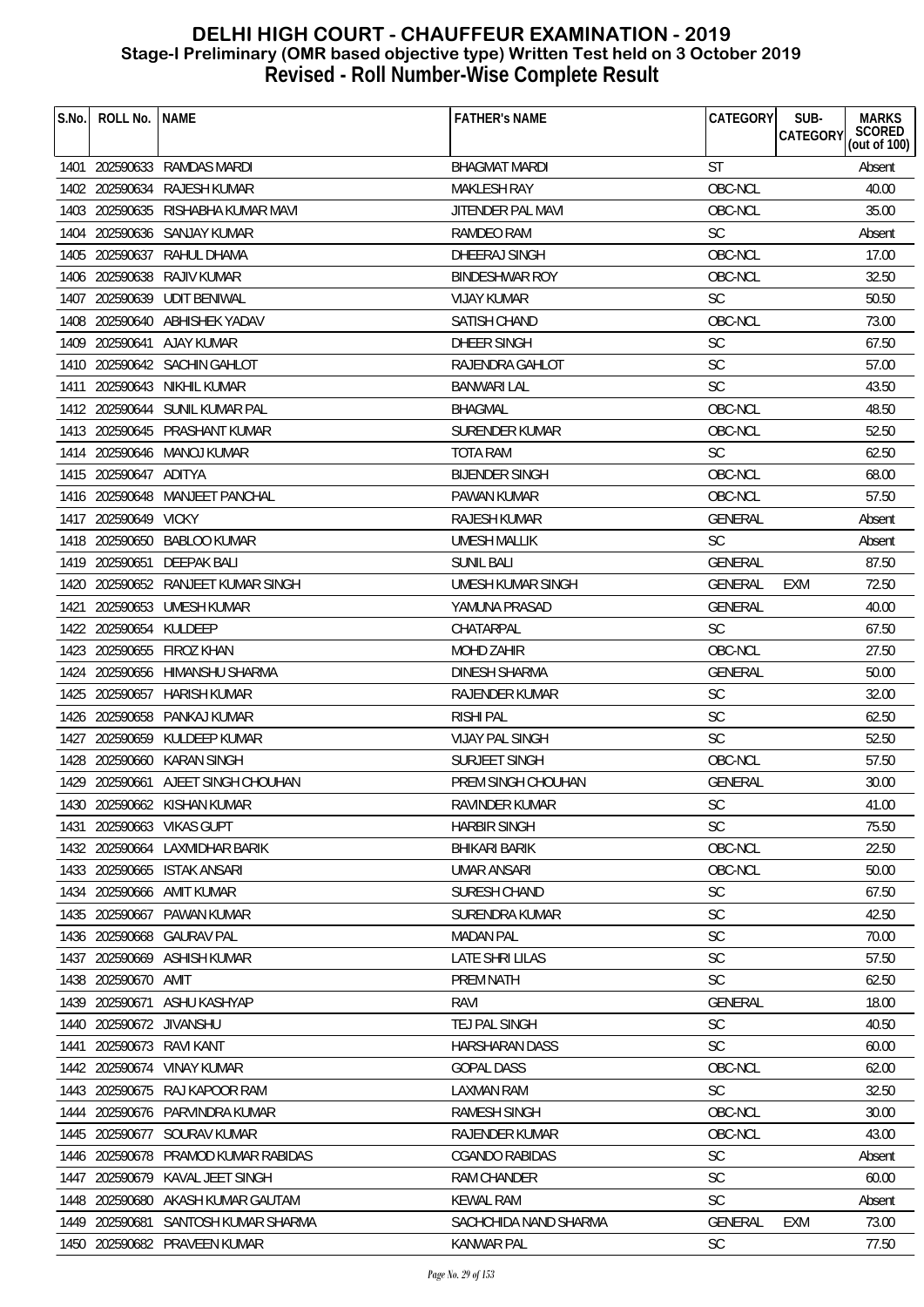| S.No. | ROLL No.              | l NAME                             | <b>FATHER'S NAME</b>      | CATEGORY       | SUB-<br><b>MARKS</b>               |
|-------|-----------------------|------------------------------------|---------------------------|----------------|------------------------------------|
|       |                       |                                    |                           |                | SCORED<br>CATEGORY<br>(out of 100) |
|       |                       | 1451 202590683 AMIT KUMAR          | SURENDRA KUMAR            | OBC-NCL        | 47.00                              |
|       |                       | 1452 202590684 HEMANT CHOUDHARY    | <b>KRISHAN KUMAR</b>      | OBC-NCL        | 63.50                              |
|       |                       | 1453 202590685 PURUSHOTTAM         | JAGDEEP                   | OBC-NCL        | 60.00                              |
|       |                       | 1454 202590686 SACHIN KUMAR        | <b>MAHIPAL SINGH</b>      | <b>SC</b>      | 72.50                              |
|       |                       | 1455 202590687 ARUN KUMAR          | <b>RANJEET SINGH</b>      | ST             | 56.50                              |
|       | 1456 202590688        | BHUPENDER                          | JAI SINGH RAWAT           | <b>SC</b>      | 41.50                              |
|       |                       | 1457 202590689 VINAY KUMAR         | <b>VINOD KUMAR</b>        | OBC-NCL        | 69.00                              |
|       |                       | 1458 202590690 ANKIT KUMAR         | DEVI CHARAN PASWAN        | <b>SC</b>      | 25.50                              |
|       | 1459 202590691        | TEETU                              | PREM SWROOP               | OBC-NCL        | 52.50                              |
|       |                       | 1460 202590692 RAVI KUMAR          | <b>SURENDER KUMAR</b>     | OBC-NCL        | 80.00                              |
| 1461  |                       | 202590693 KULDEEP SINGH            | SOHAN PAL SINGH           | <b>SC</b>      | 17.00                              |
|       |                       | 1462 202590694 VIBHOOTI KUMAR      | <b>VIDYANAND SINGH</b>    | EWS            | Absent                             |
|       |                       | 1463 202590695 MANOJ KUMAR         | LAUTOO RAM                | <b>SC</b>      | 30.00                              |
|       |                       | 1464 202590696 RAM NARAYAN         | <b>JAI CHAND</b>          | OBC-NCL        | 44.50                              |
|       |                       | 1465 203590001 SANDEEP KUMAR       | <b>JAG PAL</b>            | OBC-NCL        | 51.00                              |
|       |                       | 1466 203590002 AMIT KUMAR          | <b>NEMPAL SINGH</b>       | OBC-NCL        | Absent                             |
| 1467  | 203590003             | OMENDRA KUMAR SINGH                | <b>MUNISH CHANDRA</b>     | <b>SC</b>      | 42.50                              |
|       |                       | 1468 203590004 MANISH KUMAR        | <b>SURINDER</b>           | OBC-NCL        | Absent                             |
|       | 1469 203590005        | CHANDER PARKASH                    | <b>TARA CHAND</b>         | <b>SC</b>      | 52.50                              |
|       |                       | 1470 203590006 DHARMENDRA SINGH    | <b>PREM SINGH</b>         | <b>ST</b>      | 42.00                              |
| 1471  |                       | 203590007 MANOJ BANSHIWAL          | ASHOK KUMAR               | <b>SC</b>      | 47.00                              |
|       |                       | 1472 203590008 VIRENDRA SINGH      | SUBHASH SINGH             | GENERAL        | Absent                             |
|       | 1473 203590009        | RAJEEV KUMAR                       | <b>SANJEEV KUMAR</b>      | <b>SC</b>      | 42.50                              |
| 1474  |                       | 203590010 SHUBHAM TIWARI           | BRAJESH BABU TIWARI       | GENERAL        | 50.00                              |
|       |                       | 1475 203590011 RAKESH KUMAR MAURYA | <b>BHOOP SINGH MAURYA</b> | <b>SC</b>      | 50.00                              |
|       |                       | 1476 203590012 TEJPAL SINGH        | <b>BHOPAL SINGH</b>       | OBC-NCL        | 63.00                              |
| 1477  |                       | 203590013 NAVEEN SINGH             | <b>RANJEET SINGH</b>      | <b>GENERAL</b> | 37.50                              |
|       | 1478 203590014 KUNAL  |                                    | <b>SATISH KUMAR</b>       | OBC-NCL        | Absent                             |
|       |                       | 1479 203590015 AJAY KUMAR          | <b>KARTAR SINGH</b>       | <b>SC</b>      | 60.50                              |
|       |                       | 1480 203590016 ROHIT MISHRA        | KRIPA SHANKAR MISHRA      | GENERAL        | 56.50                              |
| 1481  | 203590017             | DHARMENDRA SINGH                   | MAHENDER SINGH            | GENERAL        | 42.50<br>EXM                       |
| 1482  | 203590018 SUBHASH     |                                    | <b>DHARM VEER</b>         | <b>SC</b>      | 40.00                              |
|       |                       | 1483 203590019 NAGENDRA PRATAP     | <b>MANNI LAL</b>          | <b>SC</b>      | 45.00                              |
| 1484  | 203590020             | <b>KRISHAN KUMAR</b>               | DHARMVEER SINGH           | GENERAL        | Absent                             |
| 1485  | 203590021             | <b>TAJMEEN HUSAIN</b>              | <b>HAFIJ ALTAF HUSAIN</b> | OBC-NCL        | 55.00                              |
| 1486  |                       | 203590022 SONU KUMAR               | <b>NARESH KUMAR</b>       | OBC-NCL        | Absent                             |
| 1487  | 203590023             | SUDHIR KUMAR                       | RAJPAL SINGH              | <b>GENERAL</b> | 73.00<br>EXM                       |
| 1488  |                       | 203590024 KULDEEP SINGH BAGHEL     | SUGHAR SINGH BAGHEL       | OBC-NCL        | 72.50                              |
| 1489  |                       | 203590025 RAVINDER                 | <b>RAMNIWAS</b>           | OBC-NCL        | 61.00                              |
| 1490  | 203590026 PANKAJ      |                                    | <b>VIJENDER SINGH</b>     | OBC-NCL        | 81.00                              |
| 1491  | 203590027             | <b>JITENDER</b>                    | <b>RAJ KUMAR</b>          | <b>SC</b>      | Absent                             |
| 1492  | 203590028             | PARVINDER KUMAR                    | <b>JAGMER SINGH</b>       | <b>GENERAL</b> | <b>EXM</b><br>63.50                |
| 1493  | 203590029             | <b>GURDAS SINGH</b>                | <b>AVTAR SINGH</b>        | <b>SC</b>      | 17.00                              |
| 1494  | 203590030             | PAWAN KUMAR                        | RAMHER SINGH              | <b>SC</b>      | 43.00                              |
| 1495  | 203590031             | <b>AMIT KUMAR</b>                  | <b>INDAL SINGH</b>        | <b>SC</b>      | 70.00                              |
| 1496  |                       | 203590032 ANKUR PATEL              | <b>LALKARAN SINGH</b>     | OBC-NCL        | 47.50                              |
| 1497  |                       | 203590033 SIMRAN SINGH             | <b>SUCHA SINGH</b>        | GENERAL        | EXM<br>Absent                      |
|       | 1498 203590034 TEJPAL |                                    | RAMMEHAR                  | GENERAL        | <b>EXM</b><br>75.00                |
| 1499  |                       | 203590035 JITUN KUMAR              | <b>HARPAL SINGH</b>       | SC             | 45.00                              |
|       |                       |                                    |                           | <b>SC</b>      |                                    |
|       |                       | 1500 203590036 SOHAN LAL           | <b>VEER SINGH</b>         |                | 50.00                              |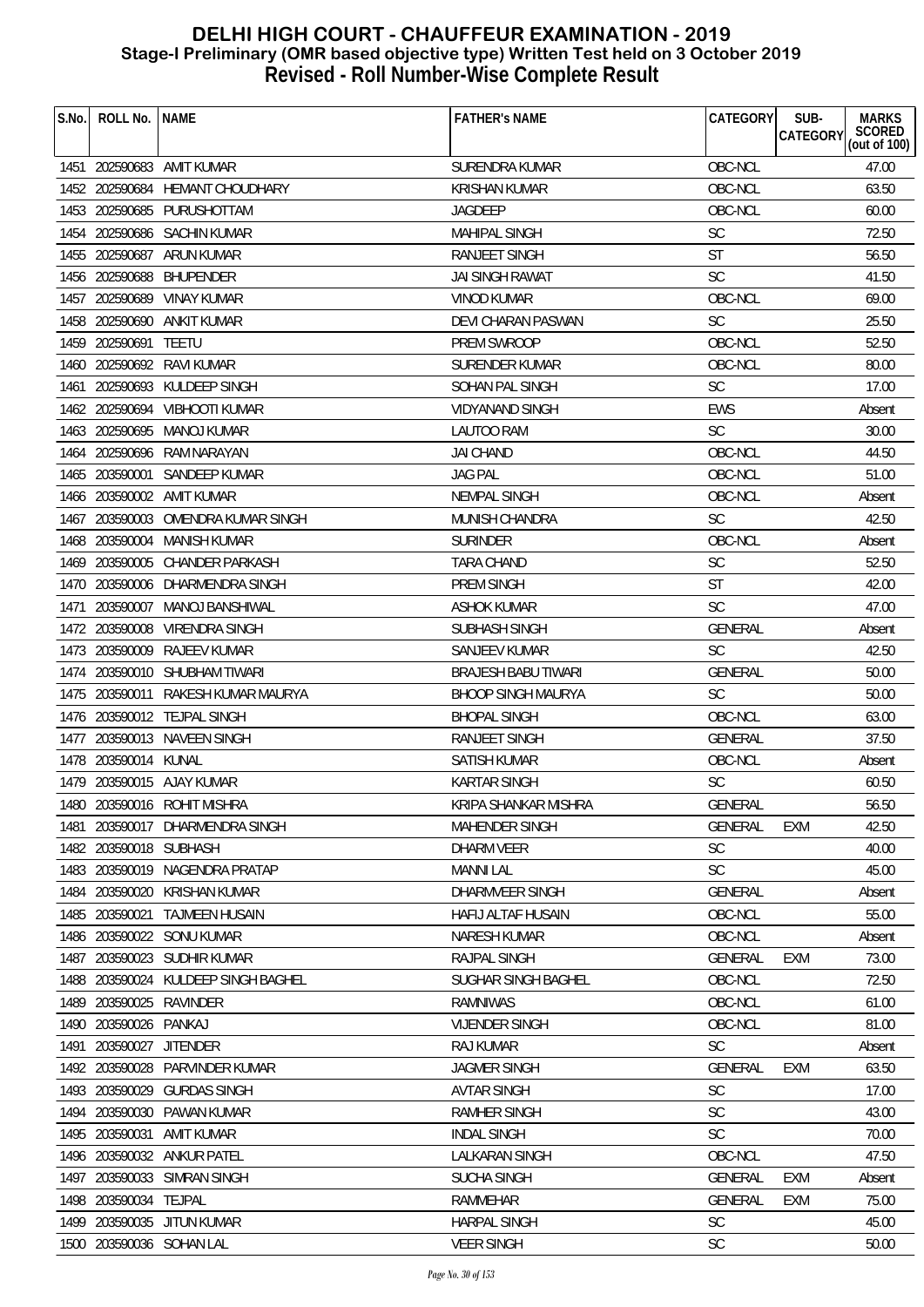| S.No. | ROLL No.               | <b>NAME</b>                            | <b>FATHER'S NAME</b>          | CATEGORY       | SUB-<br><b>CATEGORY</b> | <b>MARKS</b><br><b>SCORED</b><br>(out of $100$ ) |
|-------|------------------------|----------------------------------------|-------------------------------|----------------|-------------------------|--------------------------------------------------|
|       |                        | 1501 203590037 AAKASH KUMAR            | <b>SURESH KUMAR</b>           | <b>SC</b>      |                         | 62.50                                            |
|       |                        | 1502 203590038 PRITAM YADAV            | RAMASHRAY                     | OBC-NCL        |                         | 12.50                                            |
| 1503  | 203590039              | <b>DEEPAK SINGH BISHT</b>              | <b>HARISH SINGH BISHT</b>     | <b>EWS</b>     |                         | 42.50                                            |
| 1504  | 203590040 VINAY        |                                        | <b>BRAM PRAKASH</b>           | SC             |                         | 30.00                                            |
|       |                        | 1505 203590041 YOGESH BORWAL           | <b>BALJEET SINGH</b>          | <b>SC</b>      |                         | 77.50                                            |
| 1506  |                        | 203590042 DHARMENDRA KUMAR             | <b>KARAN SINGH</b>            | <b>SC</b>      |                         | 57.50                                            |
| 1507  |                        | 203590043 VINOD KUMAR                  | SHIV NARAYAN                  | <b>SC</b>      |                         | 42.50                                            |
|       |                        | 1508 203590044 ROHIT KUMAR             | DHARAM PAL SINGH              | GENERAL        | EXM                     | 77.50                                            |
|       |                        | 1509 203590045 AMAN KUMAR              | DAYA CHAND                    | <b>SC</b>      |                         | Absent                                           |
|       |                        | 1510 203590046 DARSHAN SINGH           | <b>MADAN LAL</b>              | <b>SC</b>      |                         | 52.50                                            |
| 1511  |                        | 203590047 SHASHIKANT KUMAR BHARDWAJ    | RAJBANSHI BHARDWAJ            | GENERAL        | EXM                     | 73.00                                            |
|       |                        | 1512 203590048 DEEPAK KASHYAP          | <b>PYARE LAL</b>              | <b>SC</b>      |                         | 59.50                                            |
|       | 1513 203590049         | RISHI KUMAR                            | <b>LALA RAM</b>               | OBC-NCL        |                         | Absent                                           |
| 1514  | 203590050              | RAMU KASHYAP                           | <b>KANCHHI LAL</b>            | OBC-NCL        |                         | 80.00                                            |
|       | 1515 203590051 VIJAY   |                                        | <b>GULAB CHAND</b>            | <b>SC</b>      |                         | 37.50                                            |
|       |                        | 1516 203590052 KESHAV PURI             | ANGAD PURI                    | OBC-NCL        |                         | 52.50                                            |
|       | 1517 203590053 VIKASH  |                                        | PRATAP SINGH                  | GENERAL        |                         | 37.50                                            |
|       |                        | 1518 203590054 TARUN KUMAR TANWAR      | <b>SURAJ BHAN TANWAR</b>      | <b>SC</b>      |                         | 57.50                                            |
|       |                        | 1519 203590055 SHISHUPAL SINGH KASHYAP | <b>BULAKI RAM KASHYAP</b>     | OBC-NCL        |                         | 47.00                                            |
|       |                        | 1520 203590056 DINESH KUMAR MAURALA    | <b>RAJPAL SINGH</b>           | <b>GENERAL</b> | EXM                     | 80.00                                            |
| 1521  | 203590057              | <b>SACHIN CHALIA</b>                   | <b>BIJENDRA KUMAR CHALIA</b>  | <b>SC</b>      |                         | 52.00                                            |
| 1522  |                        | 203590058 TARUN KUMAR                  | ASHOK KUMAR                   | OBC-NCL        |                         | Absent                                           |
|       |                        | 1523 203590059 RAGHVENDRA SHIVHARE     | <b>MAITHLISHARAN SHIVHARE</b> | OBC-NCL        |                         | 40.00                                            |
| 1524  |                        | 203590060 SANJEEV KUMAR                | SURESH PRASAD                 | OBC-NCL        |                         | 32.50                                            |
|       | 1525 203590061         | NAVEEN KUMAR                           | RAJENDER KUMAR                | <b>SC</b>      |                         | Absent                                           |
|       |                        | 1526 203590062 ANIL KUMAR              | <b>GULAB SINGH</b>            | <b>SC</b>      |                         | 62.50                                            |
|       |                        | 1527 203590063 SANJAY KUMAR            | <b>SHRI CHAND</b>             | <b>SC</b>      |                         | 42.50                                            |
| 1528  |                        | 203590064 LALITESH KUMAR               | SHIVPAL SINGH                 | <b>SC</b>      |                         | 41.50                                            |
|       | 1529 203590065 VISHANT |                                        | SHAMSHER SINGH                | OBC-NCL        |                         | Absent                                           |
|       |                        | 1530 203590066 ADITYA PANDEY           | SURESH PANDEY                 | GENERAL        |                         | 50.50                                            |
| 1531  | 203590067              | NISHANT KUMAR                          | SURAJ PAL                     | <b>SC</b>      |                         | 30.50                                            |
| 1532  |                        | 203590068 PRIKSHIT KUMAR               | <b>SUSHIL KUMAR</b>           | OBC-NCL        |                         | Absent                                           |
|       | 1533 203590069         | SADDAM HUSAIN                          | HASMULLAH                     | <b>GENERAL</b> |                         | Absent                                           |
| 1534  | 203590070              | RAVI                                   | JOGENDER SINGH                | <b>SC</b>      |                         | 61.50                                            |
| 1535  | 203590071              | <b>KESHAV PAL</b>                      | <b>BALICHAND PAL</b>          | OBC-NCL        |                         | 70.00                                            |
| 1536  | 203590072              | <b>GURWINDER SINGH</b>                 | <b>CHARAN SINGH</b>           | GENERAL        | <b>EXM</b>              | 70.00                                            |
| 1537  |                        | 203590073 KAPISH YADAV                 | <b>SURESH KUMAR</b>           | GENERAL        |                         | 63.00                                            |
| 1538  |                        | 203590074 MANOJ KUMAR                  | <b>SODAN SINGH</b>            | <b>SC</b>      |                         | 65.50                                            |
| 1539  | 203590075              | JAGRAJ SINGH                           | <b>DARSHAN SINGH</b>          | <b>GENERAL</b> | <b>EXM</b>              | Absent                                           |
| 1540  | 203590076 AJAY         |                                        | <b>RAM PRAKASH</b>            | <b>SC</b>      |                         | 46.00                                            |
| 1541  | 203590077              | <b>BALVINDER SINGH</b>                 | NIRANJAN SINGH                | <b>SC</b>      |                         | 45.50                                            |
| 1542  | 203590078 GAURAV       |                                        | ROHTASH KUMAR                 | <b>SC</b>      |                         | Absent                                           |
| 1543  | 203590079              | PWAN KUMAR                             | <b>HARENDRA SINGH</b>         | GENERAL        | <b>EXM</b>              | 52.50                                            |
|       | 1544 203590080         | MUKESH KUMAR                           | <b>AZAD SINGH</b>             | <b>GENERAL</b> | <b>EXM</b>              | 30.00                                            |
| 1545  | 203590081              | <b>RAHUL SINGH</b>                     | <b>NARAYAN SINGH</b>          | <b>SC</b>      |                         | 65.00                                            |
| 1546  |                        | 203590082 SIDDHARTHA RAO GAUTAM        | <b>KAMLESH KUMAR</b>          | <b>SC</b>      |                         | Absent                                           |
| 1547  | 203590083              | KULWINDER SINGH                        | <b>GURMAIL SINGH</b>          | OBC-NCL        |                         | 40.00                                            |
| 1548  | 203590084              | <b>JAGDISH KUMAR</b>                   | <b>GYAN CHAND</b>             | <b>SC</b>      |                         | 62.50                                            |
| 1549  | 203590085              | DHARAM PAL                             | KHEMCHAND                     | SC             |                         | Absent                                           |
|       |                        | 1550 203590086 RAVI KUMAR              | RAJU BALMIKI                  | <b>SC</b>      |                         | 55.50                                            |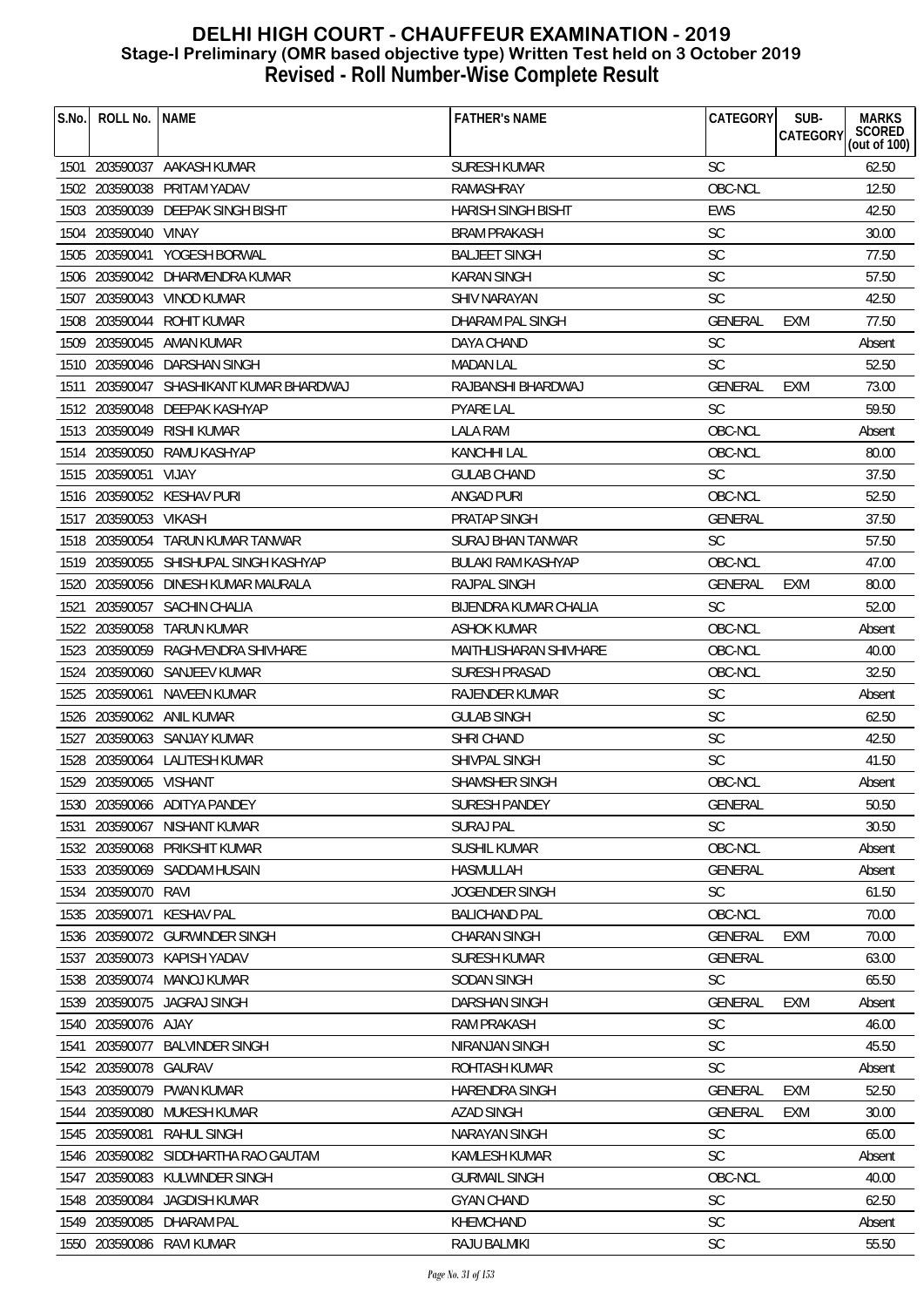| S.No. | ROLL No.               | <b>NAME</b>                               | <b>FATHER'S NAME</b>   | CATEGORY       | SUB-<br>CATEGORY | <b>MARKS</b><br>SCORED<br>(out of 100) |
|-------|------------------------|-------------------------------------------|------------------------|----------------|------------------|----------------------------------------|
|       | 1551 203590087 MANJEET |                                           | <b>RAJ KUMAR</b>       | SC             |                  | 41.00                                  |
|       | 1552 203590088         | RAGHUNATH                                 | <b>RAM SARAN</b>       | OBC-NCL        |                  | 50.00                                  |
|       | 1553 203590089         | SARVA SHAKTI PANDEY                       | ASHOK KUMAR PANDEY     | <b>EWS</b>     |                  | 57.50                                  |
|       |                        | 1554 203590090 VIKRAM SINGH               | <b>DAULAT SINGH</b>    | <b>ST</b>      |                  | 42.00                                  |
|       | 1555 203590091         | <b>SUMIT GAUTAM</b>                       | RAM BAHADUR GAUTAM     | <b>SC</b>      |                  | 48.50                                  |
|       |                        | 1556 203590092 SRIRAM KUMAR YADAV         | RAMNAGINA YADAV        | OBC-NCL        |                  | 45.00                                  |
| 1557  |                        | 203590093 ASHUTOSH KUMAR VISHWAKARMA      | MANOJ VISHWAKARMA      | OBC-NCL        |                  | Absent                                 |
|       | 1558 203590094         | <b>SANJEEV</b>                            | RAMESH KUMAR           | <b>SC</b>      |                  | 81.00                                  |
|       |                        | 1559 203590095 ASHISH KUMAR SINGH CHAUHAN | A K SINGH CHAUHAN      | GENERAL        | <b>EXM</b>       | Absent                                 |
|       |                        | 1560 203590096 DINESH KUMAR               | <b>MAHENDRA SINGH</b>  | OBC-NCL        |                  | 50.00                                  |
| 1561  | 203590097              | RAHUL                                     | RAJPAL                 | OBC-NCL        |                  | 70.00                                  |
|       | 1562 203590098 SAGAR   |                                           | SURENDRA KUMAR         | <b>SC</b>      |                  | 80.00                                  |
|       | 1563 203590099         | NIKHLESH KUMAR                            | SUBHASH CHAND          | <b>SC</b>      |                  | 70.00                                  |
|       |                        | 1564 203590100 VISHAL VERMA               | <b>KRISHAN VERMA</b>   | OBC-NCL        |                  | 38.00                                  |
|       | 1565 203590101         | OMKAR                                     | PATI RAM               | OBC-NCL        | EXM              | 45.50                                  |
|       | 1566 203590102 PRADEEP |                                           | SH SATBIR SINGH        | OBC-NCL        | <b>EXM</b>       | 85.00                                  |
|       | 1567 203590103 SANJAY  |                                           | <b>KALYAN SINGH</b>    | <b>SC</b>      |                  | 60.00                                  |
|       |                        | 1568 203590104 ROBINSON                   | PAVAN TYAGI            | <b>GENERAL</b> |                  | 35.00                                  |
|       |                        | 1569 203590105 JITENDRA SINGH             | <b>MADAN SINGH</b>     | OBC-NCL        | <b>EXM</b>       | 40.00                                  |
|       | 1570 203590106 SAHIL   |                                           | <b>NARESH KUMAR</b>    | <b>SC</b>      |                  | 40.50                                  |
| 1571  |                        | 203590107 MANISH SINGH                    | <b>VIRENDER SINGH</b>  | SC             |                  | Absent                                 |
|       |                        | 1572 203590108 KULDEEP SINGH              | LATE MATBAR SINGH      | <b>GENERAL</b> | EXM              | Absent                                 |
|       |                        | 1573 203590109 GURDEEP SINGH              | <b>MALKIT SINGH</b>    | <b>SC</b>      | EXM              | 67.50                                  |
|       |                        | 1574 203590110 SHANE ALAM                 | RAEES AHMAD            | OBC-NCL        |                  | 65.00                                  |
|       |                        | 1575 203590111 RAJEEV CHAUHAN             | ROHTASH SINGH CHOUHAN  | OBC-NCL        |                  | 47.50                                  |
|       |                        | 1576 203590112 DHARMENDRA KUMAR           | <b>HARI SHANKAR</b>    | <b>SC</b>      |                  | 46.50                                  |
|       | 1577 203590113 SOMBIR  |                                           | <b>SHRIKISHAN</b>      | OBC-NCL        |                  | 65.00                                  |
|       |                        | 1578 203590114 MUKESH RAJBHAR             | <b>BABULAL RAJBHAR</b> | OBC-NCL        |                  | 30.00                                  |
|       |                        | 1579 203590115 MUNU KUMAR                 | HARVEER SINGH          | SC             |                  | Absent                                 |
| 1580  |                        | 203590116 AKASH KUMAR                     | NANAK CHANDA SINGH     | SC             |                  | 33.00                                  |
| 1581  |                        | 203590117 ALOK KUMAR JHA                  | MUNENDRA JHA           | <b>GENERAL</b> | EXM              | 57.50                                  |
| 1582  | 203590118 NEETU        |                                           | RAGHUBAR DAYAL         | <b>GENERAL</b> | <b>EXM</b>       | Absent                                 |
|       |                        | 1583 203590119 ARIF KHAN                  | <b>HAROON RASHID</b>   | GENERAL        |                  | Absent                                 |
| 1584  | 203590120              | <b>HARIOM</b>                             | <b>JAIVEER SINGH</b>   | OBC-NCL        |                  | 40.00                                  |
| 1585  | 203590121              | ANAND KUMAR                               | <b>LAL SINGH</b>       | <b>GENERAL</b> | EXM              | 70.00                                  |
| 1586  | 203590122              | PRADEEP KUMAR TIWARI                      | RAMASHANKAR TIWARI     | <b>GENERAL</b> |                  | Absent                                 |
| 1587  |                        | 203590123 BHUPENDRA KUMAR                 | <b>JAGAT SINGH</b>     | <b>SC</b>      |                  | Absent                                 |
|       |                        | 1588 203590124 MANOJ KUMAR CHAKARVARTI    | <b>DASHRATH LAL</b>    | <b>SC</b>      |                  | 17.50                                  |
| 1589  | 203590125 ABHISHEK     |                                           | SURESH PAL             | <b>SC</b>      |                  | 29.50                                  |
| 1590  | 203590126              | <b>JITENDER</b>                           | <b>RAMPAL</b>          | OBC-NCL        |                  | 52.00                                  |
| 1591  |                        | 203590127 VINOD KUMAR                     | RAJPAL SINGH           | OBC-NCL        |                  | 40.00                                  |
|       | 1592 203590128 ARJUN   |                                           | JOGINDER SINGH         | <b>SC</b>      |                  | 57.50                                  |
| 1593  |                        | 203590129 SURAJ UPADHAYA                  | ASHWANI UPADHAYA       | <b>EWS</b>     |                  | 40.00                                  |
|       |                        | 1594 203590130 DHARMENDRA KUMAR           | RAVI KARAN SINGH       | <b>SC</b>      |                  | 50.50                                  |
|       | 1595 203590131         | SANAJY                                    | PREM CHAND             | <b>SC</b>      |                  | Absent                                 |
| 1596  |                        | 203590132 AMIT KUMAR                      | <b>MR. HARVILAS</b>    | SC             |                  | 47.50                                  |
| 1597  |                        | 203590133 KAUSHAL KUMAR                   | SURESH CHANDRA         | OBC-NCL        |                  | Absent                                 |
|       | 1598 203590134         | JAIKANT                                   | <b>MAHENDER KUMAR</b>  | SC             |                  | 65.00                                  |
|       | 1599 203590135 VIKAS   |                                           | MR. SUKHRAM SINGH      | <b>SC</b>      |                  | 67.50                                  |
|       | 1600 203590136 M VIJAY |                                           | <b>V MANI</b>          | SC             |                  | 27.50                                  |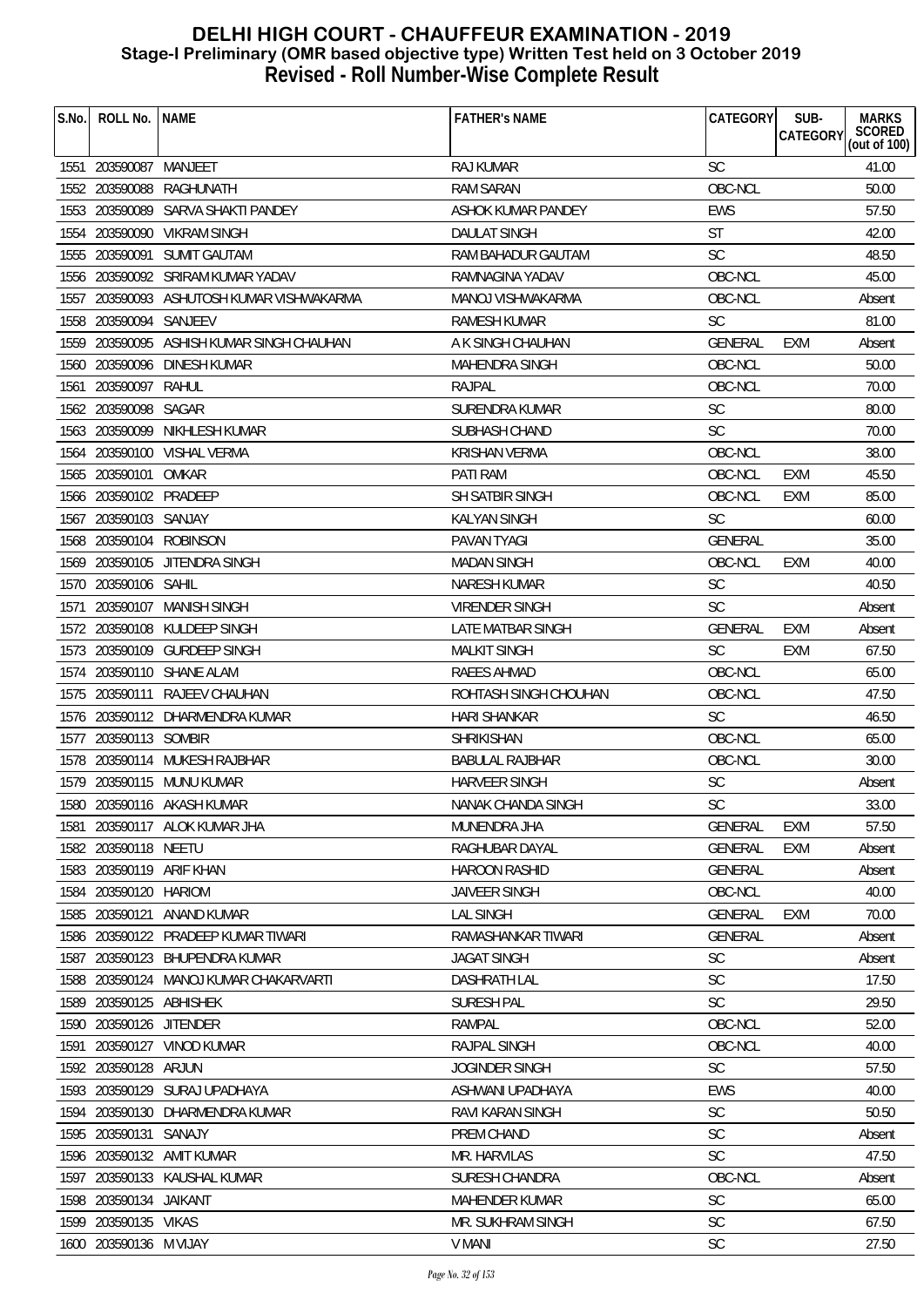| S.No. | ROLL No.   NAME         |                                   | <b>FATHER'S NAME</b>        | CATEGORY       | SUB-            | <b>MARKS</b>           |
|-------|-------------------------|-----------------------------------|-----------------------------|----------------|-----------------|------------------------|
|       |                         |                                   |                             |                | <b>CATEGORY</b> | SCORED<br>(out of 100) |
|       | 1601 203590137 JITENDER |                                   | <b>VEER SINGH</b>           | <b>GENERAL</b> |                 | Absent                 |
|       | 1602 203590138 SUBODH   |                                   | RANVEER SINGH               | GENERAL        | EXM             | 40.00                  |
|       |                         | 1603 203590139 SATENDRA SINGH     | <b>OM PRAKASH</b>           | <b>SC</b>      |                 | 15.00                  |
|       |                         | 1604 203590140 NARENDER KUMAR     | <b>SURESH KUMAR</b>         | <b>SC</b>      |                 | 68.00                  |
|       |                         | 1605 203590141 AJAY KUMAR         | ASHOK KUMAR                 | OBC-NCL        |                 | 27.50                  |
| 1606  |                         | 203590142 JITENDR KUMAR           | KANHYA LAL SHARMA           | <b>EWS</b>     | <b>EXM</b>      | 62.50                  |
|       |                         | 1607 203590143 ROHIT KUMAR        | TRILOK CHAND                | OBC-NCL        |                 | 41.50                  |
|       |                         | 1608 203590144 MAHENDRA RAJPOOT   | <b>RAM PRAKASH</b>          | OBC-NCL        |                 | 32.50                  |
|       |                         | 1609 203590145 RAHUL YADAV        | <b>UDAY SINGH</b>           | <b>GENERAL</b> |                 | 32.50                  |
|       |                         | 1610 203590146 RAHUL YADAV        | RAM SARAN YADAV             | OBC-NCL        |                 | 60.00                  |
|       |                         | 1611 203590147 SHIVAM PRAJAPATI   | HARI NATH PRAJAPATI         | OBC-NCL        |                 | 49.00                  |
|       | 1612 203590148 HARIOM   |                                   | <b>SHIV LAL</b>             | <b>SC</b>      |                 | 70.00                  |
|       | 1613 203590149 SAURABH  |                                   | <b>BHAGWAN DASS</b>         | <b>GENERAL</b> |                 | 65.00                  |
|       |                         | 1614 203590150 VIKAS SINGH        | RATTAN SINGH                | <b>GENERAL</b> |                 | 45.00                  |
|       |                         | 1615 203590151 NARENDRA SINGH     | <b>KANWAL SINGH</b>         | OBC-NCL        | EXM             | 67.50                  |
|       |                         | 1616 203590152 ANUJ KUMAR         | <b>ARJUN KUMAR</b>          | <b>SC</b>      |                 | 52.50                  |
| 1617  |                         | 203590153 ARJUN PRASAD            | <b>LALAN PRASAD</b>         | OBC-NCL        | <b>EXM</b>      | 65.50                  |
|       |                         | 1618 203590154 SIMRAN DEEP SINGH  | <b>RAVINDER SINGH</b>       | <b>SC</b>      |                 | 42.50                  |
|       | 1619 203590155          | BHUPAL SINGH KORANGA              | KHIM SINGH KORANGA          | <b>GENERAL</b> | <b>EXM</b>      | 51.50                  |
|       |                         | 1620 203590156 SUNIL TANWAR       | <b>BILLU TANWAR</b>         | OBC-NCL        |                 | Absent                 |
| 1621  |                         | 203590157 SUNIL TANWAR            | SHRI BILLU TANWAR           | OBC-NCL        |                 | 65.00                  |
|       |                         | 1622 203590158 VINITH KUMAR       | <b>KAILASH KUMAR</b>        | <b>SC</b>      |                 | 70.00                  |
|       | 1623 203590159 MANJESH  |                                   | <b>SUBODH KUMAR</b>         | OBC-NCL        |                 | 53.00                  |
|       |                         | 1624 203590160 NIKHIL KUMAR       | <b>JAI KISHAN</b>           | <b>SC</b>      |                 | 23.00                  |
|       |                         | 1625 203590161 AMAR CHAND         | <b>BIRDI CHAND</b>          | <b>SC</b>      |                 | 51.50                  |
|       |                         | 1626 203590162 AVINASH KUSHWAHA   | UTTAM CHANDRA KUSHWAHA      | <b>GENERAL</b> |                 | 63.50                  |
| 1627  |                         | 203590163 ROHIT KUMAR             | <b>NARESH KUMAR</b>         | <b>ST</b>      |                 | Absent                 |
| 1628  |                         | 203590164 SUNIL KUMAR             | SITA RAM SHARMA             | <b>GENERAL</b> |                 | 67.50                  |
|       |                         | 1629 203590165 SURESH KUMAR       | <b>BABU RAM</b>             | <b>SC</b>      |                 | 70.00                  |
|       |                         | 1630 203590166 HUSAN MUBARAK      | ZARIF AHAMAD                | OBC-NCL        |                 | 45.50                  |
| 1631  | 203590167               | PARDEEP KUMAR                     | <b>SURESH KUMAR</b>         | OBC-NCL        |                 | 35.00                  |
|       |                         | 1632 203590168 BADAL YADAV        | DHARAMPAL YADAV             | OBC-NCL        |                 | 40.00                  |
|       | 1633 203590169 NITIN    |                                   | <b>RAJ KARAN</b>            | OBC-NCL        |                 | 55.00                  |
| 1634  |                         | 203590170 VINDRESH KUMAR          | DALSINGAR                   | OBC-NCL        |                 | 22.50                  |
| 1635  | 203590171               | ANOOP KUMAR                       | <b>JAY RAM SAINI</b>        | OBC-NCL        |                 | 34.00                  |
| 1636  | 203590172               | MADAN SINGH YADAV                 | RAJ KUMAR SINGH YADAV       | OBC-NCL        |                 | 37.50                  |
| 1637  |                         | 203590173 RAJVINDAR SINGH         | <b>AJAY SINGH</b>           | OBC-NCL        |                 | 46.50                  |
|       |                         | 1638 203590174 AMIT KUMAR         | <b>BASANT LAL</b>           | SC             |                 | Absent                 |
|       |                         | 1639 203590175 MAHESH KUMAR VERMA | <b>JAGDISH PRASAD VERMA</b> | <b>GENERAL</b> | <b>EXM</b>      | Absent                 |
|       |                         | 1640 203590176 TARUN KUMAR        | PHOOL DEV SINGH             | OBC-NCL        |                 | 66.00                  |
| 1641  | 203590177               | NAVEEN                            | RAM BHAJAN                  | <b>SC</b>      |                 | 71.00                  |
| 1642  | 203590178               | ANKUSH                            | <b>DURGA RAI</b>            | OBC-NCL        |                 | 58.00                  |
|       | 1643 203590179          | KULDEEP                           | <b>BALWAN SINGH</b>         | <b>EWS</b>     | EXM             | 50.00                  |
|       |                         | 1644 203590180 UMESH KUMAR SAHA   | RAM SURESH SAHA             | OBC-NCL        |                 | 62.50                  |
|       | 1645 203590181          | <b>VIKAS KUMAR</b>                | SUKHPAL SINGH               | <b>SC</b>      |                 | 57.50                  |
| 1646  | 203590182               | NITIN KUMAR                       | CHANDKIRAN                  | <b>GENERAL</b> |                 | 52.50                  |
| 1647  | 203590183 GUFRAN        |                                   | ANSAR KHAN                  | OBC-NCL        |                 | 46.50                  |
|       | 1648 203590184          | ANKIT YADAV                       | RAJVEER SINGH               | OBC-NCL        |                 | 57.50                  |
| 1649  | 203590185 UNNAT         |                                   | <b>VED PRAKASH</b>          | OBC-NCL        |                 | 46.50                  |
|       | 1650 203590186 ANMOL    |                                   | KALLU SINGH                 | OBC-NCL        |                 | 30.00                  |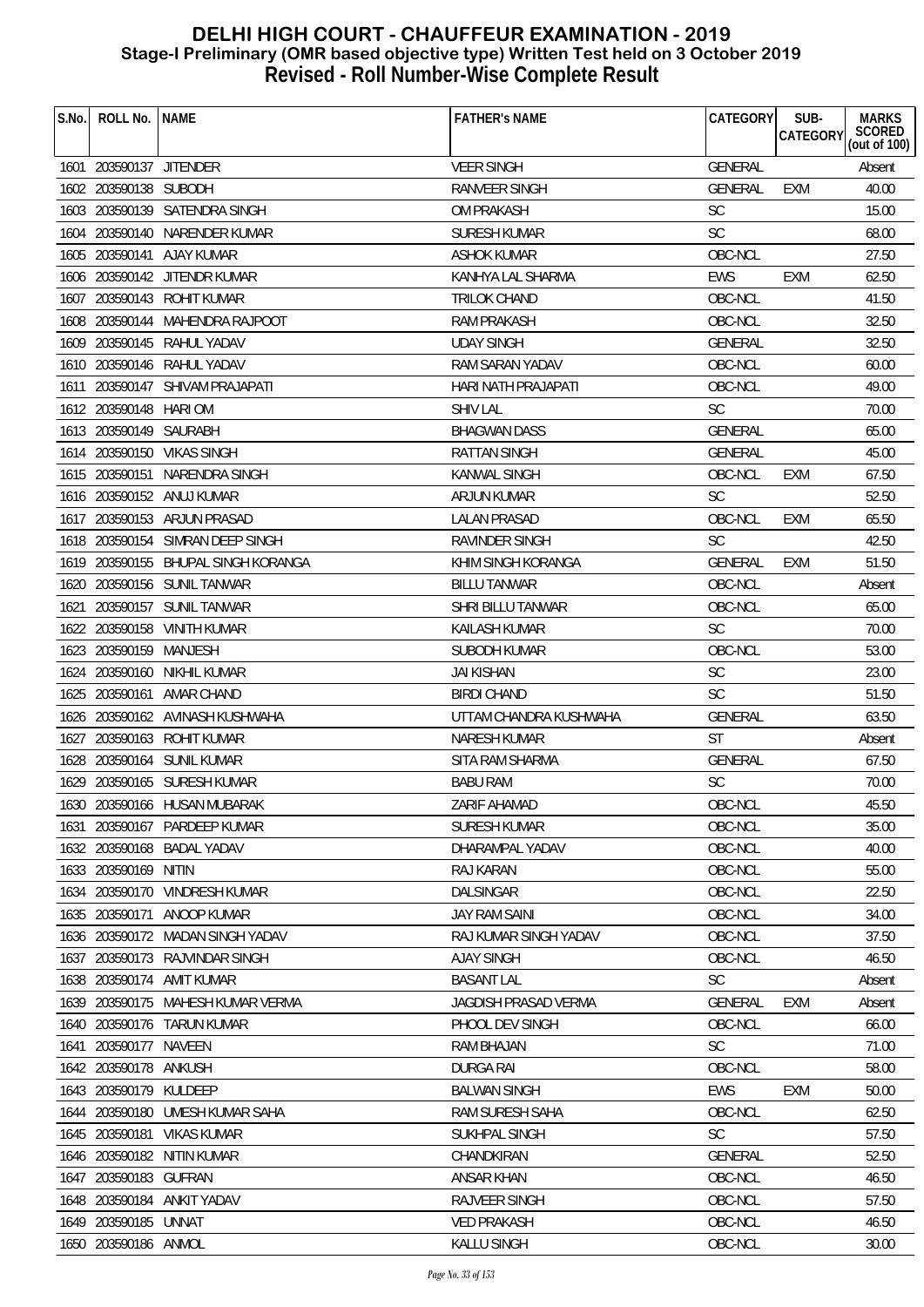| S.No. | ROLL No.                          | <b>NAME</b>                         | <b>FATHER'S NAME</b>             | CATEGORY             | SUB-<br><b>CATEGORY</b> | <b>MARKS</b>           |
|-------|-----------------------------------|-------------------------------------|----------------------------------|----------------------|-------------------------|------------------------|
|       |                                   |                                     |                                  |                      |                         | SCORED<br>(out of 100) |
| 1651  |                                   | 203590187 SUJEET KUMAR              | <b>BHOLA NATH MAURYA</b>         | OBC-NCL              |                         | 42.50                  |
|       |                                   | 1652 203590188 NEERAJ BAISOYA       | MR. VIKRAM SINGH                 | OBC-NCL              |                         | 64.50                  |
|       | 1653 203590189                    | KULVEER SINGH                       | SOMPAL                           | <b>SC</b>            |                         | 51.00                  |
| 1654  |                                   | 203590190 VIKASH KUMAR              | <b>MAHAVIR SINGH</b>             | <b>GENERAL</b>       | <b>EXM</b>              | 44.00                  |
| 1655  | 203590191                         | KARAN DAGAR                         | DHARAMBIR SINGH                  | <b>GENERAL</b>       |                         | 67.50                  |
| 1656  |                                   | 203590192 AMIT KUMAR                | <b>BABU RAM</b>                  | OBC-NCL              |                         | 57.50                  |
| 1657  | 203590193 SANJAY                  |                                     | AMAR SINGH                       | OBC-NCL              |                         | 48.00                  |
|       |                                   | 1658 203590194 RAVI KUMAR           | <b>ANIL KUMAR</b>                | <b>GENERAL</b>       |                         | 37.50                  |
|       |                                   | 1659 203590195 PAVAN DIVAKAR        | <b>BABU LAL</b>                  | <b>SC</b>            |                         | 57.50                  |
|       |                                   | 1660 203590196 VIKAS KUMAR SINGH    | KAMATA PRASAD SINGH              | <b>GENERAL</b>       | <b>EXM</b>              | 60.00                  |
| 1661  |                                   | 203590197 RAHUL RANA                | SANJEET RANA                     | OBC-NCL              |                         | 75.00                  |
|       |                                   | 1662 203590198 ROSHAN JHA           | LATE MR. GHANSHYAM JHA           | <b>GENERAL</b>       |                         | 51.50                  |
|       |                                   | 1663 203590199 SANDEEP KUMAR        | RANVIR SINGH                     | <b>SC</b>            |                         | 65.00                  |
| 1664  | 203590200                         | DILIP KUMAR                         | RAJ KUMAR                        | <b>SC</b>            |                         | Absent                 |
|       |                                   | 1665 203590201 AMIT SHUKLA          | <b>SANJAY SHUKLA</b>             | <b>GENERAL</b>       |                         | 62.50                  |
|       |                                   | 1666 203590202 SHEKHAR SWAMI        | <b>MOHAN SINGH</b>               | OBC-NCL              |                         | 59.50                  |
| 1667  | 203590203 KASHISH                 |                                     | <b>RAVI PRAKASH</b>              | <b>SC</b>            |                         | 49.00                  |
| 1668  |                                   | 203590204 TARA CHAND                | <b>GULAK BIHARI</b>              | OBC-NCL              |                         | 65.00                  |
|       |                                   | 1669 203590205 SAHIL SINGH          | <b>VINOD KUMAR</b>               | SC                   |                         | 64.00                  |
|       |                                   | 1670 203590206 MANOHAR SINGH        | MR. SHISHPAL                     | <b>SC</b>            |                         | 42.50                  |
| 1671  | 203590207                         | NITESH SAHOO                        | JAWAHAR LAL SAHOO                | OBC-NCL              |                         | 27.50                  |
| 1672  |                                   | 203590208 SUNIL KUMAR               | VINOD KUMAR                      | <b>SC</b>            |                         | 27.50                  |
| 1673  |                                   | 203590209 ROHIT PAL SINGH           | <b>BIJENDER PAL SINGH</b>        | <b>SC</b>            |                         | 68.50                  |
|       | 1674 203590210 RAHUL              |                                     | MR. CHIRANJI LAL                 | <b>SC</b>            |                         | 68.00                  |
|       | 1675 203590211                    | SUNIL KUMAR                         | <b>ISHWAR SINGH</b>              | <b>SC</b>            |                         | Absent                 |
|       |                                   | 1676 203590212 BHANU KADYAN         | ANUP KUMAR                       | OBC-NCL              |                         | 67.50                  |
|       |                                   | 1677 203590213 JEEVESH PRATAP SINGH | <b>BHANU PRATAP SINGH</b>        | <b>SC</b>            |                         | Absent                 |
| 1678  |                                   | 203590214 PRAMIL KUMAR              | <b>HARPAL SINGH</b>              | OBC-NCL              | <b>EXM</b>              | 67.50                  |
|       |                                   | 1679 203590215 GAURAV SONI          | <b>SURYA BAHADUR</b>             | OBC-NCL              |                         | 67.50                  |
|       |                                   | 1680 203590216 VINOD KUMAR          | <b>BEER PAL</b>                  | SC                   |                         | 47.50                  |
| 1681  |                                   | 203590217 SATYAWAN                  | <b>SATISH KUMAR</b>              | OBC-NCL              |                         | 31.00                  |
|       |                                   | 1682 203590218 SACHIN KUMAR         | KISHAN LAL SINGH                 | <b>SC</b>            |                         | 42.50                  |
|       |                                   | 1683 203590219 CHETAN YADAV         | ANUJ KUMAR YADAV                 | OBC-NCL              |                         | 42.00                  |
|       |                                   | 1684 203590220 SANYOG YADAV         | <b>RAJVEER SINGH</b>             | OBC-NCL              |                         | 52.50                  |
| 1685  | 203590221 ATUL                    |                                     | <b>JAI PARKASH</b>               | OBC-NCL              |                         | 62.50                  |
|       | 1686 203590222                    | AKHILESH SHARMA                     | SATYA DEV SHARMA                 | <b>GENERAL</b>       |                         | Absent                 |
|       | 1687 203590223 RAHUL              |                                     | <b>HARI LAL</b>                  | <b>SC</b>            |                         | 42.50                  |
| 1688  | 203590224                         | <b>VINOD SINGH</b>                  | DEEP NARAYAN SINGH               | <b>GENERAL</b>       |                         | 62.50                  |
| 1689  | 203590225                         | MOHD AASIM                          | AHSANULHAQ                       | <b>EWS</b>           |                         | Absent                 |
|       |                                   | 1690 203590226 HIMANSHU             | SH.TILAK RAJ                     | <b>SC</b>            |                         | 42.50                  |
| 1691  | 203590227                         | DHARMENDAR KUMAR                    | PARSHU RAM PANDEY                | <b>GENERAL</b>       | <b>EXM</b>              | Absent                 |
|       | 1692 203590228                    | <b>SHIV SHANKAR</b>                 | <b>RAM PAL</b>                   | <b>SC</b>            |                         | 45.00                  |
|       | 1693 203590229                    | SONU                                | <b>JAI BHAGWAN</b>               | OBC-NCL              |                         | 55.00                  |
|       |                                   |                                     |                                  |                      |                         |                        |
|       | 1694 203590230 SUMESH             | SARABJIT SINGH                      | <b>JAY PRAKASH</b>               | OBC-NCL              |                         | 58.50                  |
| 1696  | 1695 203590231<br>203590232 ASHOK |                                     | JAGTAR SINGH<br><b>DURGA LAL</b> | <b>GENERAL</b><br>SC | EXM                     | 57.50<br>52.50         |
|       | 1697 203590233                    | RAKESH KUMAR                        | C G MEHTO                        | <b>ST</b>            |                         | 56.00                  |
|       |                                   |                                     | SOBHNATH MISHRA                  |                      |                         |                        |
| 1698  |                                   | 203590234 ABHISHEK MISHRA           |                                  | <b>GENERAL</b>       |                         | Absent                 |
|       |                                   | 1699 203590235 NIGAM NAGAR          | SUDESH NAGAR                     | GENERAL              |                         | Absent                 |
|       |                                   | 1700 203590236 SHITESH KUMAR        | <b>MAYAPATI MOHAN RAWAT</b>      | <b>SC</b>            |                         | Absent                 |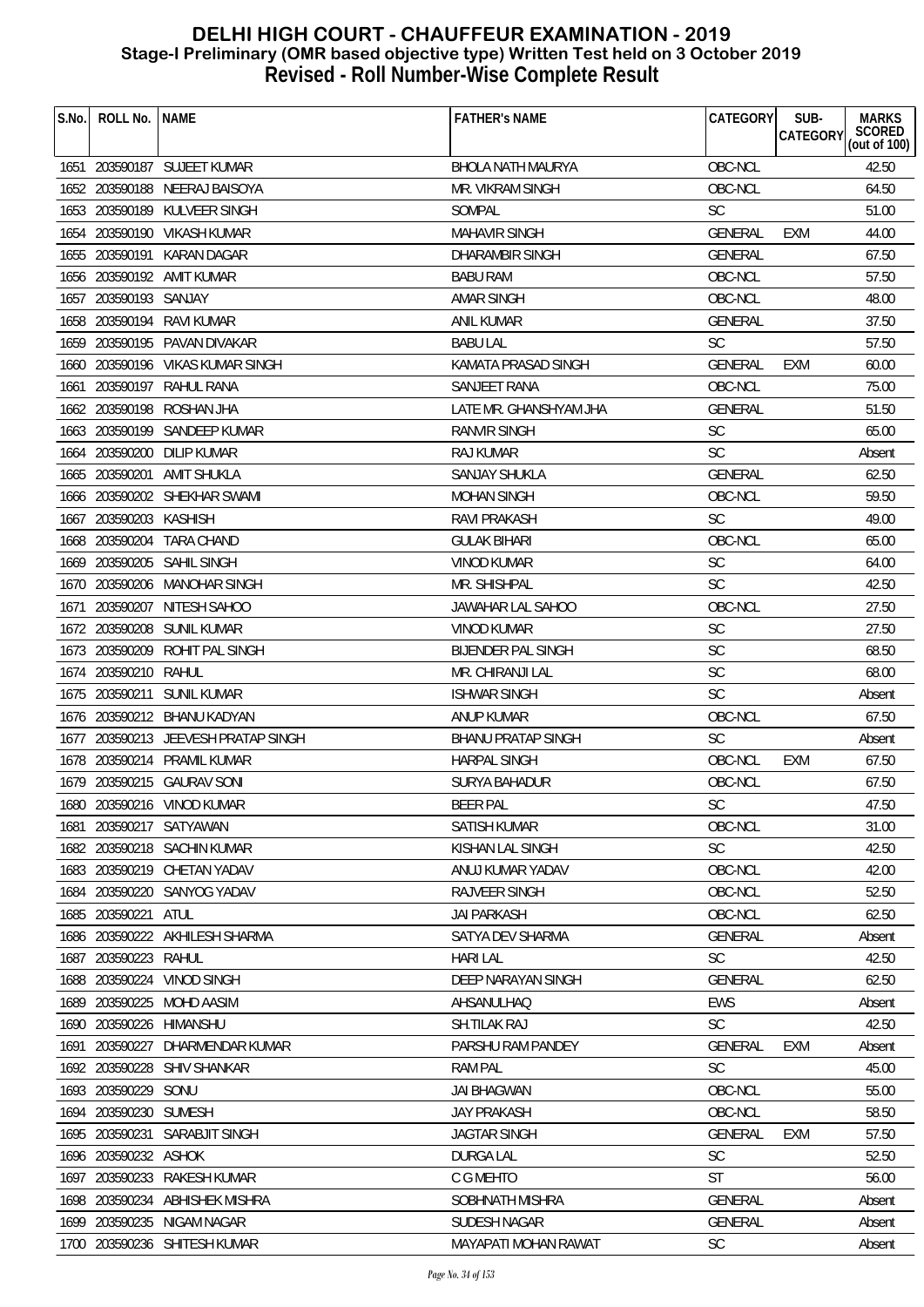| S.No. | ROLL No.                | <b>NAME</b>                      | <b>FATHER'S NAME</b>       | CATEGORY       | SUB-<br><b>CATEGORY</b> | <b>MARKS</b><br>SCORED<br>(out of 100) |
|-------|-------------------------|----------------------------------|----------------------------|----------------|-------------------------|----------------------------------------|
|       |                         | 1701 203590237 ROHIT SAMARIYA    | OM PRAKASH                 | <b>SC</b>      |                         | 61.50                                  |
|       |                         | 1702 203590238 AJEET PANDEY      | <b>BIPIN BIHARI PANDEY</b> | <b>EWS</b>     |                         | 57.00                                  |
|       | 1703 203590239          | SULAMAN                          | <b>MAKBOVL</b>             | OBC-NCL        |                         | 42.50                                  |
|       |                         | 1704 203590240 RAM KUMAR         | <b>JAYVIR SHARMA</b>       | <b>GENERAL</b> |                         | 44.00                                  |
|       |                         | 1705 203590241 YOGESH YADAV      | <b>BHAGMAL</b>             | OBC-NCL        |                         | 65.00                                  |
| 1706  |                         | 203590242 RAJNEESH SINGH         | <b>GYANENDER SINGH</b>     | OBC-NCL        |                         | 72.50                                  |
| 1707  |                         | 203590243 MUKMMIL RANA           | MUZMMIL RANA               | <b>GENERAL</b> |                         | Absent                                 |
|       |                         | 1708 203590244 ANIL KUMAR        | <b>VIJENDRA SINGH</b>      | <b>SC</b>      |                         | 34.00                                  |
|       |                         | 1709 203590245 SURENDER SINGH    | <b>JAI BHAGWAN</b>         | <b>GENERAL</b> | EXM                     | 82.50                                  |
|       |                         | 1710 203590246 BIJENDER SINGH    | <b>DHAN SINGH</b>          | <b>GENERAL</b> | <b>EXM</b>              | 60.00                                  |
| 1711  |                         | 203590247 ASHOK KUMAR            | DHANI RAM                  | SC             |                         | 55.00                                  |
|       |                         | 1712 203590248 VIMLESH KUMAR     | <b>RAKESH KUMAR</b>        | <b>SC</b>      |                         | 26.00                                  |
|       | 1713 203590249 KRISHNA  |                                  | JAI PRAKASH                | OBC-NCL        |                         | 59.50                                  |
| 1714  | 203590250               | DILBAGH SINGH                    | <b>GURMUKH SINGH</b>       | <b>SC</b>      |                         | Absent                                 |
|       |                         | 1715 203590251 VISHESH KUMAR     | RAJESHWAR LAL              | SC             |                         | Absent                                 |
|       |                         | 1716 203590252 OPEN KUMAR        | <b>HAR BIR SINGH</b>       | <b>SC</b>      |                         | 55.50                                  |
|       |                         | 1717 203590253 MOHIT JAYASWAL    | DESHRAJ JAYASWAL           | OBC-NCL        |                         | 30.00                                  |
|       |                         | 1718 203590254 PUNIT KUMAR DILLO | <b>JAYPAL SINGH</b>        | <b>GENERAL</b> |                         | 75.50                                  |
|       | 1719 203590255          | RAHUL                            | <b>TULSI RAM YADAV</b>     | OBC-NCL        |                         | 53.50                                  |
|       |                         | 1720 203590256 KAPIL KUMAR       | <b>BRAHAM SINGH</b>        | <b>SC</b>      |                         | 42.50                                  |
| 1721  |                         | 203590257 ASHOK KUMAR RAIKWAR    | RAJENDRA KUMAR RAYKWAR     | OBC-NCL        |                         | 32.50                                  |
| 1722  | 203590258 VISHAL        |                                  | KUSHAL PAL                 | <b>GENERAL</b> |                         | 72.50                                  |
|       |                         | 1723 203590259 RAJENDRA PRASAD   | <b>LAXMAN PRASAD</b>       | <b>SC</b>      |                         | Absent                                 |
| 1724  |                         | 203590260 UDAYBHAN RAJOOT        | RAM GOPAL RAJPOOT          | OBC-NCL        |                         | Absent                                 |
|       |                         | 1725 203590261 VISHAL CHOUDHARY  | RAVINDER KUMAR CHOUDHARY   | OBC-NCL        |                         | 52.50                                  |
|       |                         | 1726 203590262 MARKANDEY         | <b>JAI PRAKASH</b>         | <b>SC</b>      |                         | Absent                                 |
|       |                         | 1727 203590263 MUKESH SRIVASTAV  | SATYA PRAKASH SRIVASTAV    | OBC-NCL        |                         | 37.50                                  |
| 1728  | 203590264               | PRABHJOT SINGH                   | <b>SURJIT SINGH</b>        | OBC-NCL        |                         | 90.00                                  |
|       | 1729 203590265 RAHUL    |                                  | <b>RAJU</b>                | <b>SC</b>      |                         | 52.50                                  |
|       |                         | 1730 203590266 RAMGOPAL          | RAVI LAL                   | OBC-NCL        |                         | 37.50                                  |
| 1731  | 203590267               | <b>SACHIN KUMAR</b>              | <b>DEVSHARMA</b>           | <b>GENERAL</b> | EXM                     | 75.00                                  |
| 1732  |                         | 203590268 ASHISH PANWAR          | <b>AZAD SINGH</b>          | OBC-NCL        |                         | 55.00                                  |
|       | 1733 203590269          | HITESH KUMAR                     | CHANDRAHAS                 | OBC-NCL        |                         | 68.00                                  |
| 1734  |                         | 203590270 SACHIN PAL             | RAJVEER PAL                | OBC-NCL        |                         | 60.00                                  |
| 1735  | 203590271               | NITESH KUMAR                     | <b>RAJ KUMAR</b>           | OBC-NCL        |                         | 54.00                                  |
| 1736  | 203590272               | <b>SHIVKANT</b>                  | <b>MOOL CHANDRA</b>        | <b>SC</b>      |                         | Absent                                 |
| 1737  |                         | 203590273 STAR INDIA             | YOG RAJ                    | OBC-NCL        |                         | 54.50                                  |
| 1738  | 203590274               | RAHUL DIVAKAR                    | <b>DAULAT RAM</b>          | SC             |                         | 32.50                                  |
| 1739  | 203590275               | NIRAJ KUMAR THARU                | RAJENDRA PRASAD            | <b>ST</b>      |                         | 15.00                                  |
| 1740  |                         | 203590276 VIRENDRA KUMAR         | RAMJASH SINGH              | OBC-NCL        | EXM                     | Absent                                 |
| 1741  | 203590277               | <b>BALRAM KAUSHIK</b>            | SATYA PRAKASH KAUSHIK      | <b>GENERAL</b> | <b>EXM</b>              | 60.00                                  |
|       | 1742 203590278          | RAVI                             | RAM BHAJAN                 | <b>SC</b>      |                         | 45.00                                  |
| 1743  | 203590279               | NITIN KUMAR                      | <b>BABOO RAM</b>           | <b>GENERAL</b> |                         | 48.50                                  |
|       | 1744 203590280          | OMBEER                           | <b>SURAJ BHAN</b>          | SC             |                         | 70.00                                  |
|       | 1745 203590281          | <b>ROSHAN</b>                    | <b>RAM SINGH</b>           | <b>SC</b>      |                         | 43.50                                  |
| 1746  | 203590282               | PAWAN KUMAR                      | SATNARAYAN                 | <b>GENERAL</b> | <b>EXM</b>              | 57.50                                  |
| 1747  | 203590283               | KARAN KUMAR                      | DHANESHWAR MANDAL          | <b>SC</b>      |                         | 58.00                                  |
| 1748  | 203590284               | MOHIT TOMER                      | <b>DHARA SINGH</b>         | <b>GENERAL</b> | <b>EXM</b>              | 32.50                                  |
| 1749  | 203590285               | ANKIT MALIK                      | <b>SUBODH MALIK</b>        | GENERAL        |                         | Absent                                 |
|       | 1750 203590286 ASHU PAL |                                  | <b>KISHAN PAL</b>          | OBC-NCL        |                         | 35.00                                  |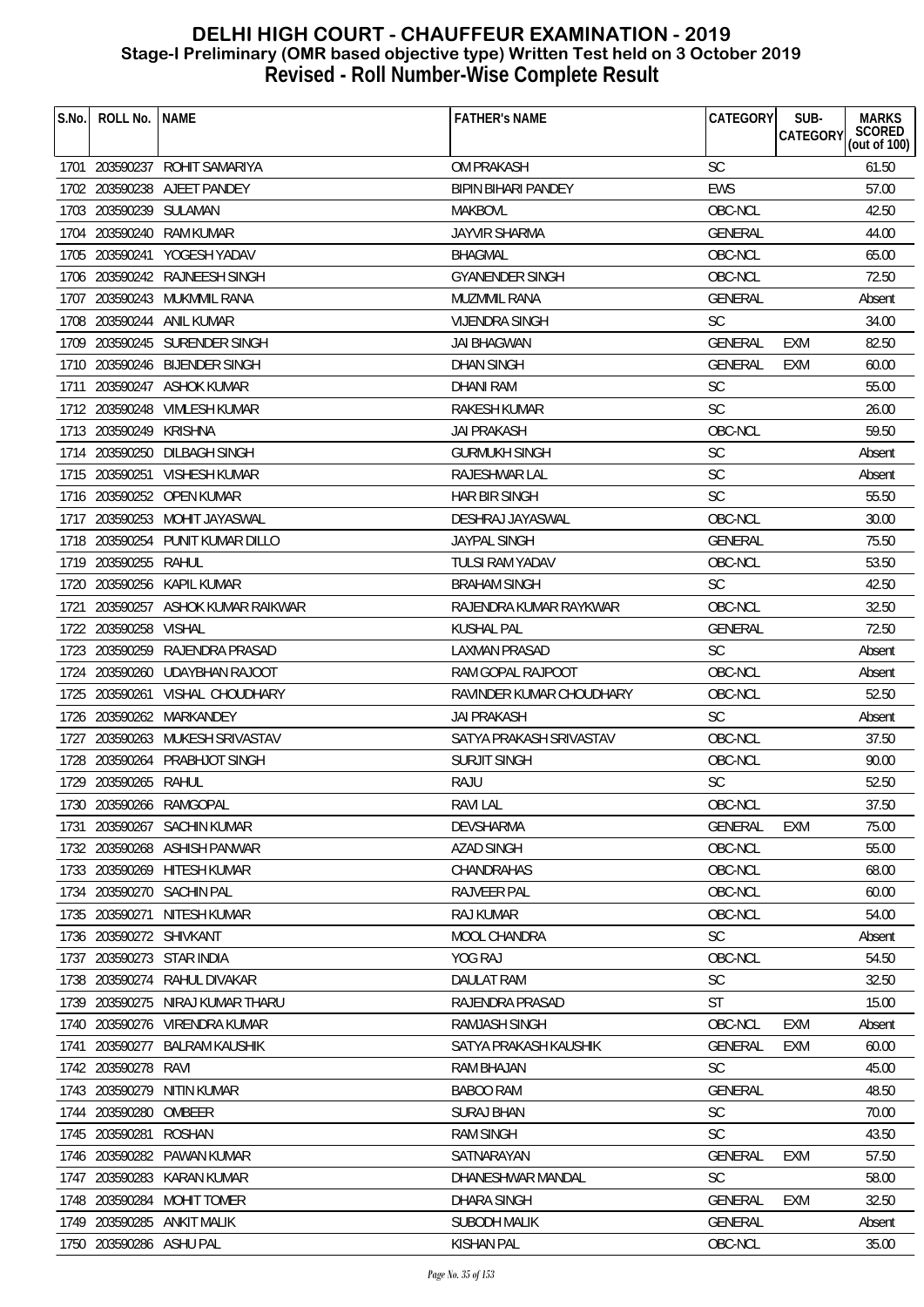| S.No. | ROLL No.               | <b>NAME</b>                          | <b>FATHER'S NAME</b>          | <b>CATEGORY</b> | SUB-<br><b>CATEGORY</b> | <b>MARKS</b><br>SCORED<br>(out of 100) |
|-------|------------------------|--------------------------------------|-------------------------------|-----------------|-------------------------|----------------------------------------|
|       |                        |                                      | ROHTASH KUMAR YADAV           |                 |                         |                                        |
|       |                        | 1751 203590287 TARUN KUMAR YADAV     |                               | OBC-NCL         |                         | Absent                                 |
|       | 1752 203590288         | SAGAR                                | <b>SUBHASH</b>                | GENERAL         |                         | 27.50                                  |
|       | 1753 203590289         | <b>KALYAN SINGH</b>                  | <b>GHAMANDI LAL</b>           | OBC-NCL         | <b>EXM</b>              | 70.50                                  |
|       |                        | 1754 203590290 VISHAL KUMAR          | <b>KAILASH SINGH</b>          | <b>SC</b>       |                         | 77.50                                  |
|       | 1755 203590291         | LAVJEET                              | SHORAJ SINGH                  | OBC-NCL         |                         | 57.50                                  |
|       |                        | 1756 203590292 AVISHKAR SAXENA       | <b>PYARE LAL SAXENA</b>       | OBC-NCL         |                         | 53.50                                  |
|       |                        | 1757 203590293 VIKRANT DAHIYA        | <b>JAGBIR SINGH</b>           | OBC-NCL         |                         | 68.00                                  |
|       |                        | 1758 203590294 ROHIT KUMAR           | <b>JAY PRAKASH</b>            | <b>SC</b>       |                         | Absent                                 |
|       |                        | 1759 203590295 PRAVEEN KUMAR         | <b>KISHAN LAL</b>             | <b>SC</b>       |                         | 7.50                                   |
|       | 1760 203590296 MUKESH  |                                      | 24 YEARS 5 MONTHS 19 DAYS     | <b>ST</b>       |                         | 37.50                                  |
| 1761  |                        | 203590297 PAVAN KUMAR                | <b>INDRAPAL SINGH</b>         | OBC-NCL         |                         | 26.00                                  |
|       | 1762 203590298         | RAJDULARE                            | <b>RAM NIWAS</b>              | <b>SC</b>       |                         | 60.00                                  |
|       | 1763 203590299         | RAVI KUMAR                           | <b>KISHAN LAL</b>             | <b>SC</b>       |                         | 11.00                                  |
|       | 1764 203590300         | ARVIND                               | <b>PREM SINGH</b>             | <b>SC</b>       |                         | 40.50                                  |
|       | 1765 203590301         | BABLU                                | <b>HARKESH SINGH</b>          | <b>SC</b>       |                         | 47.50                                  |
|       |                        | 1766 203590302 BUDDHASEN GAUTAM      | RAM NARESH PRASAD             | <b>SC</b>       |                         | Absent                                 |
|       |                        | 1767 203590303 HUNNY VERMA           | RAJ BAHADUR                   | OBC-NCL         |                         | 51.00                                  |
|       | 1768 203590304 YOGESH  |                                      | RAMANAND SHARMA               | OBC-NCL         |                         | 40.00                                  |
|       | 1769 203590305 BANTOO  |                                      | <b>ANAR SINGH</b>             | <b>SC</b>       |                         | 54.00                                  |
|       |                        | 1770 203590306 HARISH KUMAR GURJAR   | <b>DHAN SINGH</b>             | OBC-NCL         |                         | 42.50                                  |
| 1771  |                        | 203590307 MANISH KUMAR MEENA         | SHIV LAL MEENA                | <b>ST</b>       |                         | 47.50                                  |
|       |                        | 1772 203590308 VINOD KUMAR           | <b>GORDHAN SINGH</b>          | <b>SC</b>       |                         | Absent                                 |
|       | 1773 203590309         | RAHUL VERMA                          | <b>BALGOVIND VERMA</b>        | OBC-NCL         |                         | 65.00                                  |
|       |                        | 1774 203590310 SHIVAM RASTOGI        | <b>GIRIRAJ KISHOR RASTOGI</b> | OBC-NCL         |                         | 45.00                                  |
|       | 1775 203590311 ASHWANI |                                      | <b>RAJ SINGH</b>              | OBC-NCL         |                         | 72.50                                  |
|       |                        | 1776 203590312 LOKESH KUMAR          | <b>NUTAN CHAND</b>            | <b>SC</b>       |                         | 30.00                                  |
|       | 1777 203590313 TAPSI   |                                      | <b>KARTAR SINGH</b>           | <b>GENERAL</b>  |                         | 46.50                                  |
|       |                        | 1778 203590314 AJAY YADAV            | <b>ANAND PAL</b>              | OBC-NCL         |                         | 45.50                                  |
|       |                        | 1779 203590315 PUSHPENDRA CHAURASIYA | <b>RAJESH</b>                 | OBC-NCL         |                         | Absent                                 |
|       |                        | 1780 203590316 ADESH DABAS           | DHARAMVEER SINGH              | OBC-NCL         |                         | 52.50                                  |
| 1781  |                        | 203590317 GURDAS RAM                 | DIWAN RAM                     | <b>SC</b>       |                         | 57.50                                  |
|       |                        | 1782 203590318 AMAN KUMAR            | <b>HARI SHARAN</b>            | <b>SC</b>       |                         | 52.50                                  |
|       |                        | 1783 203590319 MITHILESH PASAVAN     | SUBHAS CHANDRA PASAVAN        | <b>SC</b>       | <b>EXM</b>              | 45.00                                  |
|       | 1784 203590320 LAVKUSH |                                      | PANNA LAL BHATIYA             | <b>SC</b>       |                         | 32.50                                  |
|       | 1785 203590321         | <b>VIJENDER RANA</b>                 | SHRI BHAGWAN RANA             | <b>GENERAL</b>  |                         | 54.50                                  |
|       | 1786 203590322         | ANIL                                 | <b>RAMDHAN</b>                | OBC-NCL         |                         | 45.50                                  |
|       |                        | 1787 203590323 SHAH REHAN KAMAR      | SHAH PARVEZ KAMAR             | <b>GENERAL</b>  |                         | 20.00                                  |
|       |                        | 1788 203590324 RAKESH SINGH YADAV    | <b>RAM KISUN YADAV</b>        | <b>GENERAL</b>  |                         | 45.00                                  |
|       |                        | 1789 203590325 AJAY KUMAR            | <b>PARAS NATH</b>             | OBC-NCL         |                         | 52.00                                  |
|       |                        | 1790 203590326 PANKAJ KANWALIYA      | SURENDRA KUMAR                | <b>SC</b>       |                         | 70.00                                  |
|       |                        | NANDLAL                              | RAM PRASAD YADAV              | OBC-NCL         |                         | 46.00                                  |
| 1791  | 203590327              | 1792 203590328 AJEET KUMAR           | <b>RAM NEVAL</b>              | OBC-NCL         |                         | 70.50                                  |
|       |                        |                                      |                               |                 |                         |                                        |
|       | 1793 203590329         | RAHUL KUMAR                          | <b>SANJEEV KUMAR</b>          | <b>GENERAL</b>  |                         | 52.50                                  |
|       | 1794 203590330         | PRABHAKAR                            | CHANDRA BHAN                  | <b>SC</b>       |                         | 32.50                                  |
|       | 1795 203590331         | <b>FATE SINGH</b>                    | <b>ALAM SINGH</b>             | <b>GENERAL</b>  | EXM                     | 47.50                                  |
| 1796  |                        | 203590332 NARESH KUMAR               | <b>RAM NIWAS</b>              | OBC-NCL         |                         | 63.00                                  |
| 1797  | 203590333              | DEVANSH                              | <b>KUNDAN LAL</b>             | <b>SC</b>       |                         | 53.50                                  |
|       | 1798 203590334         | <b>SHIVAM SINGH</b>                  | DINESH KUMAR SINGH            | <b>GENERAL</b>  |                         | Absent                                 |
|       |                        | 1799 203590335 ARUN KUMAR GAUR       | VIRENDRA KUMAR GAUR           | OBC-NCL         |                         | 58.00                                  |
|       |                        | 1800 203590336 RAHUL RANA            | SUBHASH CHAND                 | OBC-NCL         |                         | 37.50                                  |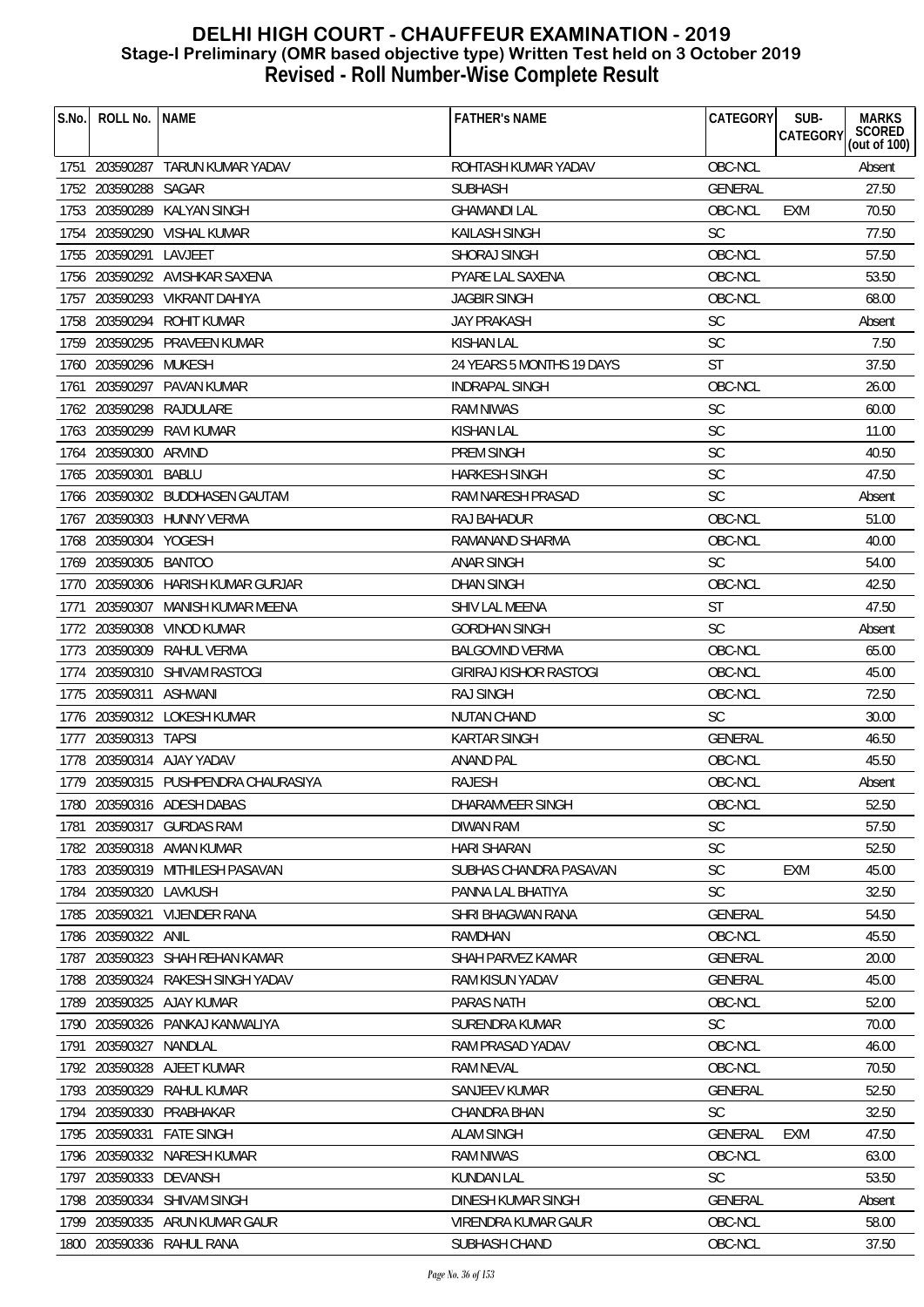| S.No. | ROLL No.   NAME         |                                   | <b>FATHER'S NAME</b>      | CATEGORY       | SUB-<br>CATEGORY | <b>MARKS</b><br>SCORED<br>(out of 100) |
|-------|-------------------------|-----------------------------------|---------------------------|----------------|------------------|----------------------------------------|
|       |                         | 1801 203590337 YASH BAISOYA       | <b>SHRI PAL</b>           | GENERAL        |                  | Absent                                 |
|       |                         | 1802 203590338 SHAVEZ ANSARI      | <b>HABIB AHMAD</b>        | OBC-NCL        |                  | 62.50                                  |
|       | 1803 203590339          | RAJEEV KUMAR                      | <b>KARAM SINGH</b>        | OBC-NCL        |                  | 60.00                                  |
| 1804  | 203590340               | AMIT KUMAR                        | YADAV RAM                 | <b>SC</b>      |                  | 45.00                                  |
|       |                         | 1805 203590341 SANJEEV BABU       | <b>SANJEEV BABU</b>       | OBC-NCL        | EXM              | 37.50                                  |
|       |                         | 1806 203590342 VINAY KUMAR        | <b>SURESH KUMAR</b>       | <b>GENERAL</b> | <b>EXM</b>       | 47.50                                  |
| 1807  | 203590343 LAKMEER       |                                   | <b>HARI SINGH</b>         | <b>SC</b>      |                  | 45.50                                  |
|       |                         | 1808 203590344 ARUN KUMAR         | SH. RATTAN SINGH          | <b>SC</b>      |                  | 41.00                                  |
|       | 1809 203590345 SANDEEP  |                                   | <b>ABHIMANYU SINGH</b>    | <b>EWS</b>     |                  | 62.50                                  |
|       |                         | 1810 203590346 PAWAN KUMAR        | <b>DEVENDER KUMAR</b>     | <b>GENERAL</b> |                  | Absent                                 |
| 1811  | 203590347               | <b>JONI YADAV</b>                 | ANAND KUMAR               | OBC-NCL        |                  | 38.00                                  |
|       |                         | 1812 203590348 SAHIL SINGH        | <b>JEET SINGH</b>         | <b>SC</b>      |                  | 54.50                                  |
|       |                         | 1813 203590349 AASHISH KASHYAP    | RAJKUMAR KASHYAP          | OBC-NCL        |                  | 46.50                                  |
|       |                         | 1814 203590350 RAVINDRA PRASAD    | <b>BHULLAN PRASAD</b>     | <b>SC</b>      | <b>EXM</b>       | Absent                                 |
|       |                         | 1815 203590351 LOKENDRA SINGH     | LATE SHREE RANVIR SINGH   | OBC-NCL        | <b>EXM</b>       | 70.00                                  |
|       |                         | 1816 203590352 LALIT KUMAR        | OM PRAKASH SINGH          | <b>GENERAL</b> | <b>EXM</b>       | 40.00                                  |
|       |                         | 1817 203590353 SHAUKEEN ALI       | <b>NABEEL ALI</b>         | GENERAL        |                  | 65.00                                  |
|       | 1818 203590354 SONU LAL |                                   | <b>DHRUV SHAH</b>         | <b>ST</b>      |                  | 50.50                                  |
|       |                         | 1819 203590355 MUKESH KUMAR       | RAM MEHAR                 | <b>GENERAL</b> | EXM              | 46.50                                  |
|       |                         | 1820 203590356 ANUJ KUMAR         | RAMKISHAN                 | OBC-NCL        |                  | 40.00                                  |
| 1821  |                         | 203590357 RAJNEESH KUMAR          | <b>MANJEET SINGH</b>      | OBC-NCL        |                  | 51.00                                  |
|       |                         | 1822 203590358 HIMANSHU KUMAR     | MR RAM KUMAR              | <b>SC</b>      |                  | 58.00                                  |
|       |                         | 1823 203590359 NAVAL KISHOR       | <b>RAM AKBAL</b>          | <b>SC</b>      |                  | 45.00                                  |
|       | 1824 203590360          | ANKIT KUMAR                       | SATYA PAL SINGH           | OBC-NCL        |                  | Absent                                 |
|       | 1825 203590361          | MUNNA                             | SUDERSHAN THAKUR          | <b>GENERAL</b> |                  | 55.00                                  |
|       |                         | 1826 203590362 VIJAY GUPTA        | <b>VAIJ NATH GUPTA</b>    | OBC-NCL        |                  | 30.00                                  |
| 1827  |                         | 203590363 MAHENDRA KUMAR          | <b>JWALA PRASAD</b>       | <b>SC</b>      |                  | 28.50                                  |
|       | 1828 203590364          | PARDEEP KUMAR                     | <b>CHANDAN SINGH</b>      | <b>SC</b>      |                  | 49.00                                  |
|       | 1829 203590365 RAHUL    |                                   | <b>RAM KHILADI</b>        | <b>EWS</b>     |                  | 92.50                                  |
| 1830. |                         | 830 203590366 AKSHAY MAHESHWARI   | RAKESH KUMAR MAHESHWARI   | <b>EWS</b>     |                  | Absent                                 |
| 1831  | 203590367               | TUSHAR KUMAR                      | ASHOK KUMAR               | <b>SC</b>      |                  | 37.50                                  |
|       |                         | 1832 203590368 SANJEEV MEENA      | RISHIPAL MEENA            | ST             |                  | Absent                                 |
|       |                         | 1833 203590369 KUSHAL KUMAR       | PRAHALAD SINGH            | OBC-NCL        | <b>EXM</b>       | 77.50                                  |
|       | 1834 203590370          | RAVI KUMAR                        | SHRI MAHENDER             | <b>SC</b>      |                  | 10.50                                  |
| 1835  | 203590371               | <b>RANJAN KUMAR</b>               | SUDAMA PRASAD             | <b>SC</b>      |                  | 25.50                                  |
| 1836  | 203590372               | PREM PAL                          | <b>SEVAK RAM</b>          | <b>SC</b>      |                  | 17.50                                  |
| 1837  |                         | 203590373 MULAYAM KUMAR YADAV     | <b>LALCHAND YADAV</b>     | <b>GENERAL</b> |                  | Absent                                 |
|       |                         | 1838 203590374 AMIT KUMAR         | UPDESH SINGH              | OBC-NCL        |                  | 44.00                                  |
| 1839  |                         | 203590375 MUKESH PAL SINGH        | <b>TEJ SINGH</b>          | <b>GENERAL</b> | EXM              | 46.50                                  |
| 1840  | 203590376               | RINKU RAJAN                       | VISHVNATH SINGH           | <b>SC</b>      |                  | 40.00                                  |
| 1841  | 203590377               | SHIVAM KUMAR                      | <b>MAHABIR PRASAD</b>     | <b>SC</b>      |                  | Absent                                 |
|       | 1842 203590378          | DHANANJAY SHARMA                  | DHANANJAY SHARMA          | <b>GENERAL</b> |                  | Absent                                 |
| 1843  |                         | 203590379 SUKHJINDER SINGH        | <b>NAHAR SINGH</b>        | <b>GENERAL</b> |                  | 27.50                                  |
| 1844  | 203590380               | <b>SHIV SINGH</b>                 | SURESH CHANDRA            | <b>SC</b>      |                  | 55.00                                  |
| 1845  | 203590381               | <b>SARIK</b>                      | CHAMAN                    | OBC-NCL        |                  | 47.50                                  |
| 1846  |                         | 203590382 YOGENDRA SINGH          | <b>HAKIM SINGH</b>        | OBC-NCL        |                  | 38.50                                  |
| 1847  | 203590383               | KULDEEP KUMAR                     | <b>GIRDHARI LAL SINGH</b> | OBC-NCL        |                  | 58.00                                  |
| 1848  | 203590384               | <b>MAZID ALI</b>                  | <b>ILIYAS ALI</b>         | OBC-NCL        |                  | 39.50                                  |
|       |                         | 1849 203590385 ASHOK KUMAR PANDEY | PARSHURAM PANDEY          | <b>GENERAL</b> | <b>EXM</b>       | Absent                                 |
|       | 1850 203590386 SACHIN   |                                   | <b>BALKISAN</b>           | <b>SC</b>      |                  | 35.00                                  |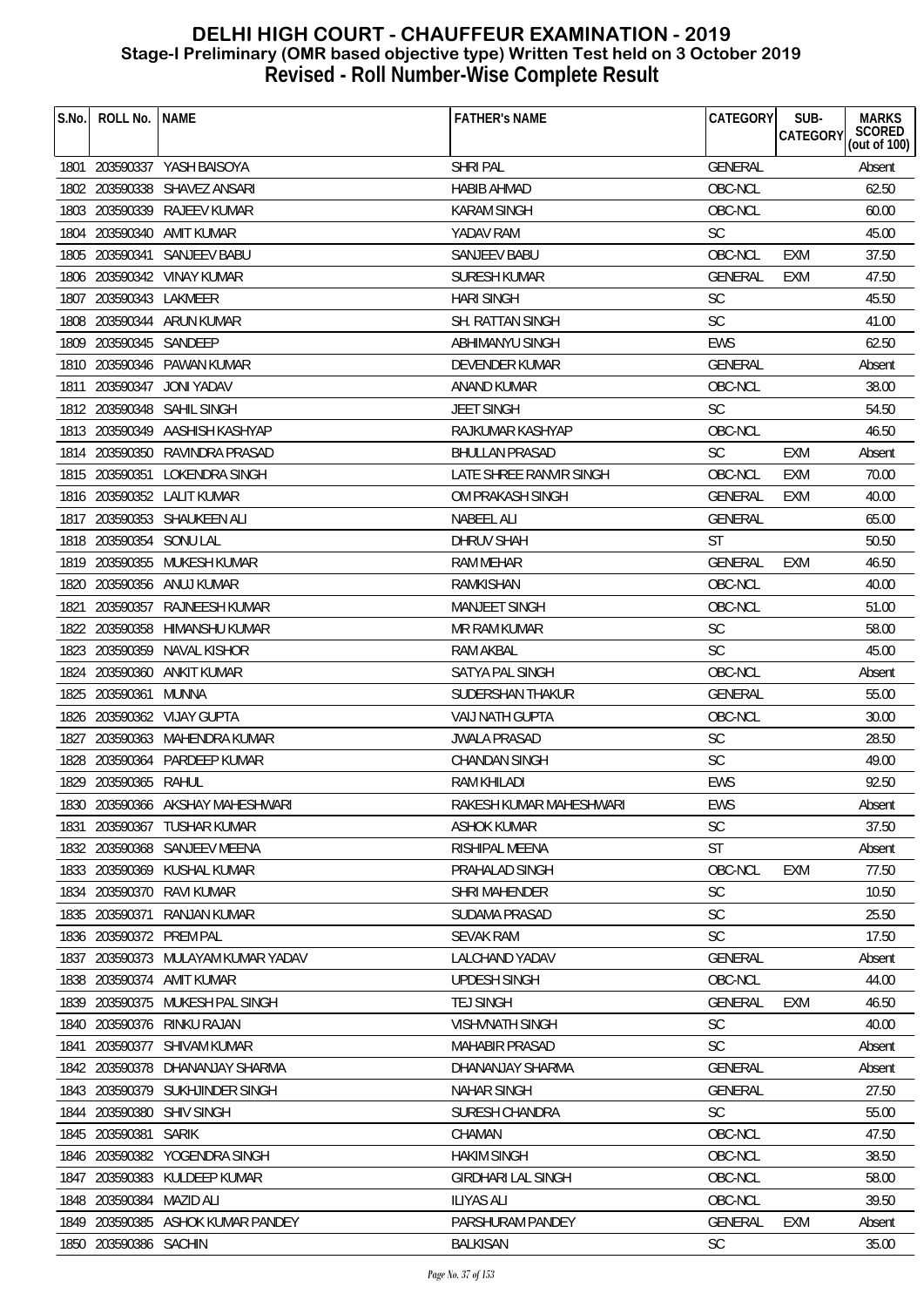| S.No. | ROLL No.              | <b>NAME</b>                        | <b>FATHER'S NAME</b>   | CATEGORY       | SUB-       | <b>MARKS</b>              |
|-------|-----------------------|------------------------------------|------------------------|----------------|------------|---------------------------|
|       |                       |                                    |                        |                | CATEGORY   | SCORED<br>(out of $100$ ) |
| 1851  |                       | 203590387 ANIL KUMAR               | <b>MAHENDER SINGH</b>  | <b>SC</b>      |            | 45.00                     |
|       |                       | 1852 203590388 SANDEEPRATN         | RAMCHANDRA             | SC             |            | 17.00                     |
|       | 1853 203590389        | HARI KISHAN                        | DINESH CHANDRA         | OBC-NCL        |            | Absent                    |
|       |                       | 1854 203590390 SAURABH MOHAN       | RAKESH KUMAR SAXENA    | OBC-NCL        |            | 49.50                     |
|       | 1855 203590391        | SANTOSH KUMAR                      | SHIV PUJAN MANJHI      | <b>SC</b>      |            | 40.00                     |
| 1856  |                       | 203590392 PIYUSH KAUSHIK           | SANJEEV KAUSHIK        | <b>EWS</b>     |            | 62.00                     |
|       |                       | 1857 203590393 DAYA SINGH          | <b>RAM SINGH</b>       | GENERAL        | <b>EXM</b> | 68.00                     |
|       |                       | 1858 203590394 HARBEER SINGH       | <b>KHADAK SINGH</b>    | <b>SC</b>      |            | 43.00                     |
| 1859  |                       | 203590395 ANKIT KUMAR SHUKLA       | AJAY KUMAR SHUKLA      | <b>GENERAL</b> |            | Absent                    |
| 1860  |                       | 203590396 ROHIT MEHRA              | VINOD KUMAR MEHRA      | <b>SC</b>      |            | 55.00                     |
| 1861  |                       | 203590397 PARDEEP KUMAR            | <b>DHARAMBIR SINGH</b> | OBC-NCL        |            | 77.50                     |
|       |                       | 1862 203590398 SRIPAT DWIVEDI      | BRAHMA DEO DWIVEDI     | <b>EWS</b>     |            | 50.00                     |
|       |                       | 1863 203590399 NAVEEN SEHRAWAT     | <b>KHUSI RAM</b>       | OBC-NCL        |            | 82.50                     |
|       | 1864 203590400        | SONU KUMAR                         | SHIV KUMAR             | <b>SC</b>      |            | 40.00                     |
|       | 1865 203590401 DEEPAK |                                    | <b>MITTHAN LAL</b>     | <b>SC</b>      |            | 42.50                     |
|       |                       | 1866 203590402 JASVEER KUMAR       | <b>SURENDER KUMAR</b>  | SC             |            | 70.00                     |
| 1867  |                       | 203590403 KARAM VEER               | ROOP CHAND             | <b>SC</b>      |            | 66.00                     |
| 1868  |                       | 203590404 SHUBHAM KUMAR            | <b>BANSHI LAL</b>      | <b>SC</b>      |            | 47.50                     |
|       |                       | 1869 203590405 DHIRAJ KUMAR        | <b>KARAN PAL SINGH</b> | GENERAL        | <b>EXM</b> | 90.00                     |
|       |                       | 1870 203590406 KHEM SINGH          | LATE KESHAR SINGH      | GENERAL        | <b>EXM</b> | Absent                    |
| 1871  | 203590407             | NEERAJ SHEHRAWAT                   | SATPAL SHEHRAWAT       | <b>GENERAL</b> |            | 47.50                     |
| 1872  | 203590408             | SURJEET SINGH                      | AMAR PAL SINGH         | OBC-NCL        |            | 40.00                     |
|       |                       | 1873 203590409 SUMIT KUMAR         | PURAN CHAND            | <b>SC</b>      |            | 71.50                     |
| 1874  |                       | 203590410 ANIL KUMAR               | <b>VIJAY PAL</b>       | OBC-NCL        |            | 17.50                     |
|       | 1875 203590411        | RAVIPRAKASH                        | RAVIPRAKASH            | <b>SC</b>      |            | 23.00                     |
|       |                       | 1876 203590412 RAM NIWAS           | RAVI LAL YADAV         | OBC-NCL        |            | Absent                    |
| 1877  |                       | 203590413 MAHESH KUMAR             | SANJAY                 | <b>SC</b>      |            | 56.00                     |
| 1878  |                       | 203590414 MAYANK KUMAR             | <b>NARESH KUMAR</b>    | <b>SC</b>      |            | Absent                    |
|       |                       | 1879 203590415 NAVNEET GAUTAM      | NARENDRA PAL           | <b>SC</b>      |            | 50.00                     |
|       |                       | 1880 203590416 SHEETALA PRASAD     | KANTA PRASAD           | SC             |            | Absent                    |
| 1881  | 203590417 MOHIT       |                                    | <b>RAJESH KUMAR</b>    | <b>SC</b>      |            | 50.00                     |
|       |                       | 1882 203590418 SUKHWINDER SINGH    | <b>BUTA SINGH</b>      | <b>SC</b>      |            | 52.50                     |
|       | 1883 203590419 GAURAV |                                    | <b>MAMCHAND</b>        | GENERAL        |            | 57.50                     |
| 1884  |                       | 203590420 VIPIN KUMAR              | KANWARPAL              | OBC-NCL        |            | 49.00                     |
| 1885  | 203590421             | SUBHAM LODHI                       | <b>INDARJEET LODHI</b> | OBC-NCL        |            | Absent                    |
| 1886  |                       | 203590422 VIJAY BADODIYA           | RAJPAL SINGH           | <b>SC</b>      |            | 41.00                     |
| 1887  |                       | 203590423 VINOD KUMAR CHAUHAN      | CHHIDDA SINGH CHAUHAN  | GENERAL        | <b>EXM</b> | 51.00                     |
| 1888  |                       | 203590424 DEVENDER KUMAR           | LATE SH VED PRAKASH    | <b>SC</b>      |            | 37.00                     |
| 1889  |                       | 203590425 SUNIL KUMAR SOLANKI      | RAJ KUMAR SOLANKI      | OBC-NCL        |            | 80.00                     |
| 1890  |                       | 203590426 AJAY PUNIYA              | <b>BRAHAM PRAKASH</b>  | <b>SC</b>      |            | 42.50                     |
| 1891  | 203590427             | <b>CHANDER PRAKASH</b>             | <b>SHIV NARAYAN</b>    | <b>SC</b>      |            | 57.50                     |
|       | 1892 203590428        | <b>VED PRAKASH</b>                 | LAXMAN                 | <b>SC</b>      |            | 37.50                     |
| 1893  | 203590429             | <b>SUMIT SHARMA</b>                | SUNIL KR SHARMA        | GENERAL        |            | 20.00                     |
|       |                       | 1894 203590430 GAUTAM RAGHAV       | RAJESHWAR SINGH        | <b>EWS</b>     |            | 55.00                     |
| 1895  | 203590431             | HITESH                             | MR. RAMESH KUMAR       | <b>SC</b>      |            | 56.00                     |
| 1896  |                       | 203590432 KAPIL KUMAR              | <b>KALYAN SINGH</b>    | <b>SC</b>      |            | 27.50                     |
| 1897  |                       | 203590433 VIMAL KANT               | ROHAN LAL              | <b>SC</b>      |            | 50.00                     |
| 1898  | 203590434 SUMIT       |                                    | <b>SARDAR SINGH</b>    | OBC-NCL        |            | 50.00                     |
| 1899  | 203590435 SUHAIL      |                                    | CHHOTEY LAL            | <b>SC</b>      |            | 48.00                     |
|       |                       | 1900 203590436 VIKRAM SINGH BHARTI | <b>JEET SINGH</b>      | <b>SC</b>      |            | 61.00                     |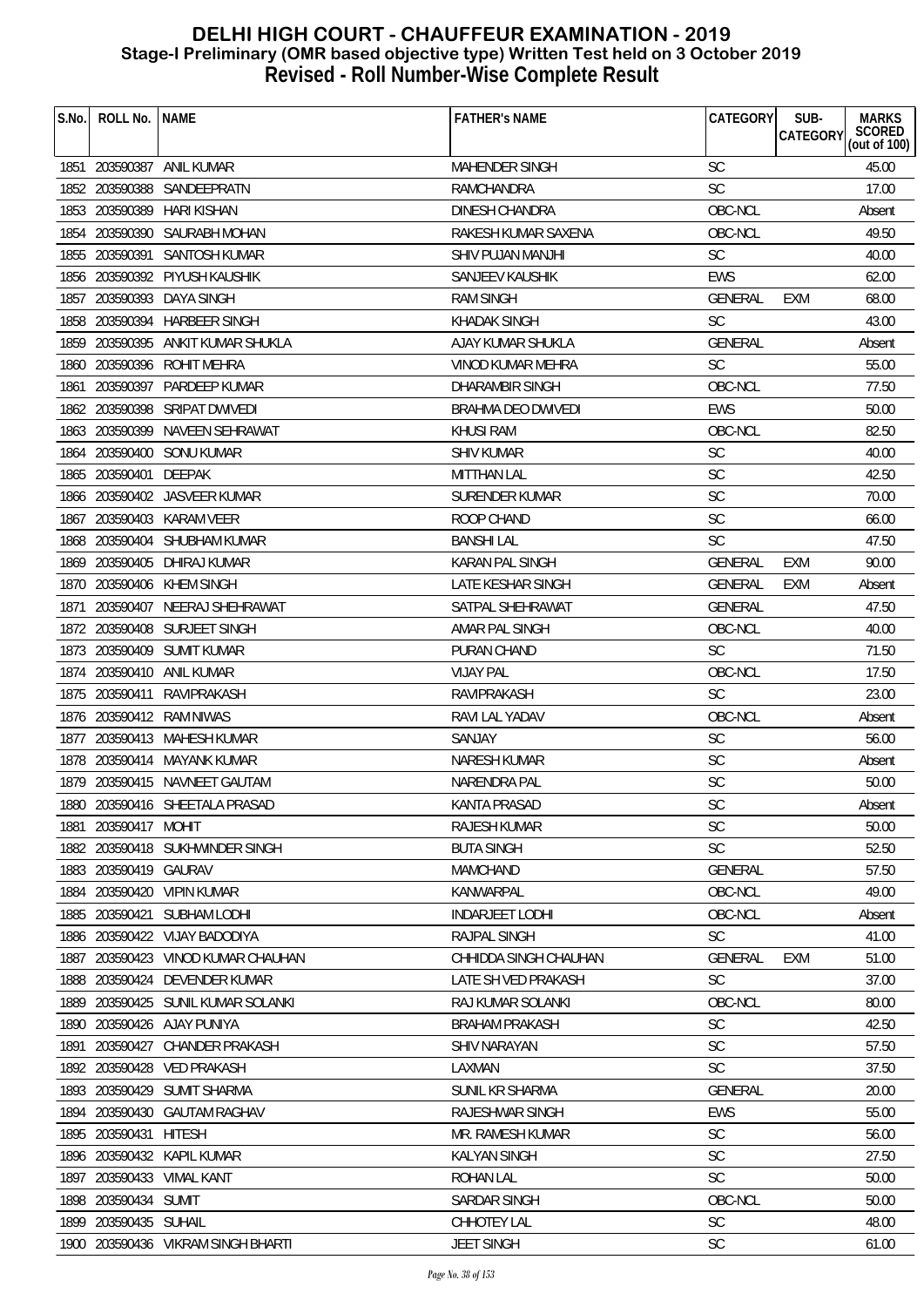| S.No. | ROLL No.                  | <b>NAME</b>                           | <b>FATHER'S NAME</b>      | CATEGORY       | SUB-<br>CATEGORY | <b>MARKS</b><br>SCORED<br>(out of 100) |
|-------|---------------------------|---------------------------------------|---------------------------|----------------|------------------|----------------------------------------|
|       |                           | 1901 203590437 AMIT KUMAR             | <b>SUNDER LAL</b>         | OBC-NCL        | <b>EXM</b>       | Absent                                 |
|       | 1902 203590438            | RAHUL                                 | RAJESH KUMAR SHAKYA       | OBC-NCL        |                  | 50.00                                  |
|       |                           | 1903 203590439 LALIT KUMAR            | <b>RAM GOPAL</b>          | <b>SC</b>      |                  | 61.00                                  |
|       | 1904 203590440 KARAN      |                                       | <b>SHIV DIN</b>           | SC             |                  | Absent                                 |
|       | 1905 203590441            | PRAVEEN                               | <b>SHARVAN KUMAR</b>      | <b>SC</b>      |                  | 42.50                                  |
|       |                           | 1906 203590442 YOGESH CHOUDHARY       | DEVRAJ CHOUDHARY          | <b>ST</b>      |                  | 35.50                                  |
|       | 1907 203590443 AFTAB ALI  |                                       | <b>HAMID ALI</b>          | <b>EWS</b>     |                  | 50.50                                  |
|       | 1908 203590444 ANKIT GIRI |                                       | <b>RISHI PAL</b>          | OBC-NCL        |                  | 52.50                                  |
|       |                           | 1909 203590445 RAMESH NISHAD          | <b>RAM ROOP</b>           | OBC-NCL        |                  | 45.00                                  |
|       | 1910 203590446 NITIN      |                                       | DINESH KUMAR              | <b>GENERAL</b> |                  | 40.00                                  |
|       |                           | 1911 203590447 PARVINDER SINGH        | SANJAY KUMAR              | OBC-NCL        |                  | 60.00                                  |
|       |                           | 1912 203590448 YOGENDRA TOMER         | <b>GAZENDRA SINGH</b>     | <b>GENERAL</b> | EXM              | 53.00                                  |
|       |                           | 1913 203590449 ROHIT SAINI            | TARA CHAND SAINI          | OBC-NCL        |                  | 35.50                                  |
|       |                           | 1914 203590450 SATNAM SINGH           | LATE SHRI BHARPUR SINGH   | <b>GENERAL</b> | EXM              | 28.00                                  |
|       | 1915 203590451 MUKESH     |                                       | <b>VISHNU KUMAR</b>       | <b>SC</b>      |                  | 50.00                                  |
|       |                           | 1916 203590452 SUMIT KUMAR            | <b>VIJENDRA SINGH</b>     | <b>SC</b>      |                  | 53.00                                  |
|       |                           | 1917 203590453 PARAS HANSWAN          | SATENDER KUMAR HANSWAN    | OBC-NCL        |                  | 43.00                                  |
|       |                           | 1918 203590454 VIKAS CHAUDHARY        | <b>JAGBIR SINGH</b>       | <b>GENERAL</b> | <b>EXM</b>       | Absent                                 |
|       |                           | 1919 203590455 PREM KUMAR RAY         | ARJUN RAY                 | OBC-NCL        |                  | 63.00                                  |
|       |                           | 1920 203590456 RAJESH KUMAR           | <b>SHYAM SINGH</b>        | <b>SC</b>      |                  | 35.00                                  |
| 1921  |                           | 203590457 GAURAV YADAV                | <b>KESHAV YADAV</b>       | OBC-NCL        |                  | 62.50                                  |
|       |                           | 1922 203590458 DINESH KUMAR           | OMPARKASH                 | OBC-NCL        | EXM              | 57.50                                  |
|       | 1923 203590459            | BHIMA                                 | <b>JAGDISH</b>            | <b>SC</b>      |                  | 24.50                                  |
|       |                           | 1924 203590460 DEVANSH SINGH PATHANIA | DES RAJ PATHANIA          | <b>GENERAL</b> |                  | 82.50                                  |
|       | 1925 203590461            | <b>JITESH</b>                         | SATYA NARAYAN             | OBC-NCL        |                  | 63.50                                  |
|       |                           | 1926 203590462 SANDEEP VATS           | DHARMVEER VATS            | <b>EWS</b>     |                  | 72.50                                  |
|       |                           | 1927 203590463 SANDEEP KUMAR          | RAMPHAL                   | <b>SC</b>      |                  | 85.00                                  |
|       |                           | 1928 203590464 SAGAR KUMAR            | <b>JAI NARAYAN</b>        | SC             |                  | 30.00                                  |
|       | 1929 203590465 SHEKHAR    |                                       | YOGRAJ                    | <b>SC</b>      |                  | 62.50                                  |
|       |                           | 1930 203590466 SAGAR SOLANKI          | MUKESH KUMAR              | OBC-NCL        |                  | 75.00                                  |
| 1931  |                           | 203590467 SHIVAM BHATI                | <b>BUENDER BHATL</b>      | OBC-NCL        |                  | 76.50                                  |
|       |                           | 1932 203590468 SACHIN KUMAR SHARMA    | RAM KUMAR SHARMA          | OBC-NCL        |                  | 50.00                                  |
|       |                           | 1933 203590469 ANKUR KAMAL            | <b>MANOJ KUMAR</b>        | <b>SC</b>      |                  | 57.50                                  |
|       |                           | 1934 203590470 ANSHU RATHAUR          | <b>LAL BIHARI RATHAUR</b> | OBC-NCL        |                  | 58.00                                  |
|       | 1935 203590471            | MANOJ KUMAR                           | <b>KASHMIR SINGH</b>      | SC             |                  | Absent                                 |
|       | 1936 203590472 SUKH RAM   |                                       | <b>GURAN DITTA</b>        | <b>SC</b>      | EXM              | Absent                                 |
|       |                           | 1937 203590473 NEERAJ KUMAR           | MOOL CHAND SINGH          | GENERAL        | <b>EXM</b>       | 62.50                                  |
|       |                           | 1938 203590474 ATUL KUMAR             | SHYAMSUNDAR               | OBC-NCL        |                  | 10.00                                  |
|       |                           | 1939 203590475 SATNAM KUMAR           | <b>PREM PAL</b>           | <b>GENERAL</b> | EXM              | 57.50                                  |
|       |                           | 1940 203590476 PRAMJEET SINGH CHAHAL  | M R CHAHAL                | GENERAL        | EXM              | Absent                                 |
| 1941  | 203590477                 | DILSHAD                               | <b>MOHD NASUDDIN</b>      | OBC-NCL        |                  | 40.00                                  |
|       |                           | 1942 203590478 SONU KUMAR             | VIRENDRA KUMAR            | <b>SC</b>      |                  | 57.50                                  |
|       |                           | 1943 203590479 BANTY PAL              | <b>BIJENDRA PAL</b>       | OBC-NCL        |                  | 77.50                                  |
|       | 1944 203590480            | RAHUL VERMA                           | ARUN KUMAR VERMA          | OBC-NCL        |                  | 50.00                                  |
|       | 1945 203590481            | VIJAY                                 | <b>SHYAM LAL</b>          | <b>SC</b>      |                  | 62.50                                  |
|       |                           | 1946 203590482 SAJENDRA KUMAR         | PASHUPATI NAATH           | OBC-NCL        |                  | 64.00                                  |
| 1947  |                           | 203590483 YOGESH KUMAR                | PANCHU RAM                | <b>SC</b>      |                  | 78.00                                  |
|       | 1948 203590484 RAHUL      |                                       | <b>HARVANSH</b>           | <b>SC</b>      |                  | Absent                                 |
|       |                           | 1949 203590485 SHYAM LAL SINGH YADAV  | <b>BALROOP YADAV</b>      | <b>GENERAL</b> | EXM              | 61.50                                  |
|       |                           | 1950 203590486 SUNIL KUMAR            | ANGREJ SINGH              | <b>SC</b>      |                  | 67.50                                  |
|       |                           |                                       |                           |                |                  |                                        |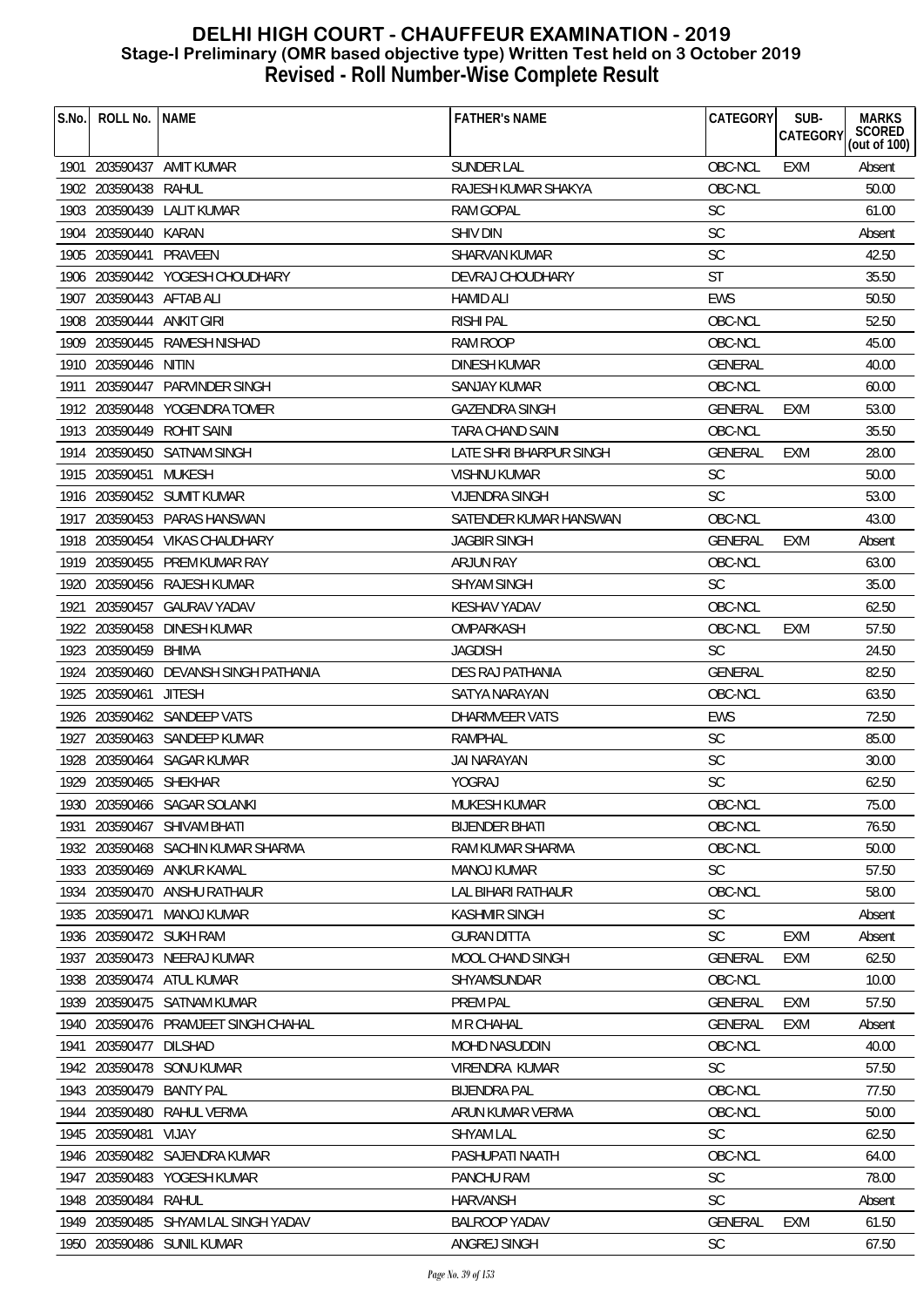| S.No. | ROLL No.                | <b>NAME</b>                      | <b>FATHER'S NAME</b>     | CATEGORY       | SUB-<br><b>CATEGORY</b> | <b>MARKS</b><br>SCORED<br>(out of 100) |
|-------|-------------------------|----------------------------------|--------------------------|----------------|-------------------------|----------------------------------------|
|       |                         | 1951 203590487 SHUBHAM CHAUDHARY | <b>DARA SINGH</b>        | <b>SC</b>      |                         | 45.00                                  |
|       | 1952 203590488          | RAGHUNATH                        | SHRI RAM GOPAL           | OBC-NCL        |                         | 33.00                                  |
| 1953  | 203590489               | ASHFAQ AHMAD                     | MOHAMMAD KAIYUM          | OBC-NCL        |                         | 60.00                                  |
|       | 1954 203590490          | <b>SACHIN KUMAR</b>              | <b>DAYACHAND</b>         | <b>GENERAL</b> |                         | Absent                                 |
|       | 1955 203590491          | SHYAM MAURYA                     | RAM GYAN MAURYA          | OBC-NCL        |                         | 53.50                                  |
| 1956  |                         | 203590492 SOURABH LATHWAL        | <b>JAGDISH LATHWAL</b>   | OBC-NCL        |                         | 68.00                                  |
| 1957  | 203590493 DEEPAK        |                                  | VINOD KUMAR              | OBC-NCL        |                         | Absent                                 |
|       |                         | 1958 203590494 SONU KUMAR        | <b>RISHI PAL</b>         | <b>SC</b>      |                         | 50.00                                  |
|       | 1959 203590495          | DEEPAK KUMAR                     | <b>PYARE LAL</b>         | <b>SC</b>      |                         | 77.50                                  |
|       |                         | 1960 203590496 ROHIT KUMAR YADAV | <b>VIJAY SINGH YADAV</b> | OBC-NCL        |                         | 77.50                                  |
| 1961  |                         | 203590497 VICKYTEHLAN            | RAKESH KJUMAR            | OBC-NCL        |                         | Absent                                 |
|       | 1962 203590498          | <b>VISHAL</b>                    | <b>SURESH</b>            | <b>SC</b>      |                         | 41.50                                  |
|       | 1963 203590499          | RAVIKANT PATHAK                  | JATASHANKAR PATHAK       | <b>GENERAL</b> | EXM                     | 77.50                                  |
| 1964  | 203590500               | <b>MANISH KUMAR</b>              | SAT NARAYAN SINGH        | <b>SC</b>      |                         | 26.00                                  |
|       | 1965 203590501          | SANDEEP KUMAR                    | SATYA VED SINGH          | <b>SC</b>      |                         | 56.00                                  |
|       |                         | 1966 203590502 RAJ KUMAR         | RAMBIR                   | OBC-NCL        |                         | 77.50                                  |
|       | 1967 203590503          | RITESH                           | <b>RAJESH KUMAR</b>      | SC             |                         | 54.50                                  |
|       | 1968 203590504          | <b>MAYANK SINGH</b>              | <b>VIJAY PAL SINGH</b>   | <b>SC</b>      |                         | 64.50                                  |
|       | 1969 203590505          | RAMESH CHAND                     | <b>JIWAN RAM</b>         | SC             | <b>EXM</b>              | Absent                                 |
|       | 1970 203590506          | <b>DILIP KUMAR</b>               | FEKOO RAM                | <b>SC</b>      |                         | 65.00                                  |
| 1971  | 203590507               | <b>GURMUKH SINGH</b>             | <b>TARLOCHAN SINGH</b>   | SC             |                         | 30.00                                  |
|       | 1972 203590508          | GAJENDRA                         | <b>RAM SINGH</b>         | SC             |                         | 60.00                                  |
|       |                         | 1973 203590509 AJEET SINGH       | <b>HARIPAL SINGH</b>     | <b>SC</b>      |                         | 32.50                                  |
| 1974  |                         | 203590510 RAHUL YADAV            | VINOD KUMAR YADAV        | OBC-NCL        |                         | 47.50                                  |
|       | 1975 203590511          | RAVIKANT                         | <b>GAYA PRASAD</b>       | <b>SC</b>      |                         | 50.00                                  |
|       |                         | 1976 203590512 ARJUN SINGH       | <b>KRISHN SINGH</b>      | <b>GENERAL</b> |                         | Absent                                 |
|       |                         | 1977 203590513 BALBIR SINGH      | KRISHAN SINGH BALI       | <b>GENERAL</b> | <b>EXM</b>              | 32.50                                  |
|       |                         | 1978 203590514 MOHD HAMZA ANSARI | <b>ANVER JAVED</b>       | OBC-NCL        |                         | 32.00                                  |
|       |                         | 1979 203590515 GOPAL RAM         | <b>ANAND RAM</b>         | <b>SC</b>      |                         | 39.50                                  |
|       |                         | 1980 203590516 PRAVIN KUMAR SAH  | SAWALIA SAH              | ST             |                         | 45.50                                  |
| 1981  |                         | 203590517 SUDHIR KUMAR           | <b>TULSI RAM</b>         | <b>SC</b>      |                         | 52.50                                  |
| 1982  |                         | 203590518 PRASHANT KUMAR         | <b>DURVESH KUMAR</b>     | OBC-NCL        |                         | 70.00                                  |
|       | 1983 203590519 HIMANSHU |                                  | <b>VINOD PANCHAL</b>     | OBC-NCL        |                         | 53.00                                  |
| 1984  | 203590520               | RAVI KUMAR                       | <b>KRISHAN KUMAR</b>     | OBC-NCL        |                         | 50.00                                  |
| 1985  | 203590521               | RAHUL KUMAR                      | <b>RAMESH</b>            | SC             |                         | 37.50                                  |
| 1986  | 203590522               | <b>MAYANK THARU</b>              | <b>RAM SAJIVAN</b>       | ST             |                         | 50.00                                  |
| 1987  |                         | 203590523 SATENDER KUMAR         | <b>BHAGWAN SAHAY</b>     | OBC-NCL        | EXM                     | 80.00                                  |
| 1988  | 203590524               | DEEPAK                           | <b>CHHATTER SINGH</b>    | <b>GENERAL</b> | <b>EXM</b>              | 65.00                                  |
| 1989  | 203590525               | <b>VIVEK CHAUHAN</b>             | M M CHAUHAN              | <b>SC</b>      |                         | 34.00                                  |
| 1990  |                         | 203590526 OVENDRA PAL            | RAMESH CHANDER           | <b>SC</b>      |                         | 32.50                                  |
| 1991  | 203590527               | <b>VIRENDER SINGH</b>            | <b>RAGHBIR SINGH</b>     | <b>SC</b>      |                         | 50.50                                  |
| 1992  | 203590528               | NITIN KUMAR                      | RAMESHWAR DAYAL          | SC             |                         | 65.00                                  |
| 1993  | 203590529               | GAURAV KUMAR SHARMA              | HARISH CHANDRA SHARMA    | <b>GENERAL</b> |                         | 52.50                                  |
|       | 1994 203590530          | RAVINDER PRATAP SINGH            | VIJAY BAHADUR SINGH      | <b>EWS</b>     |                         | 46.50                                  |
| 1995  | 203590531               | SANDEEP SINGH                    | RAJENDER NATH            | <b>SC</b>      |                         | 62.50                                  |
| 1996  | 203590532               | MANISH KUMAR                     | RAMESH CHANDER           | <b>GENERAL</b> |                         | 35.00                                  |
| 1997  | 203590533               | SANDEEP KUMAR                    | RAGHUNANDAN PRASAD       | <b>SC</b>      |                         | 50.00                                  |
| 1998  | 203590534               | YASH PAL                         | <b>VASDEV</b>            | OBC-NCL        |                         | 47.50                                  |
| 1999  | 203590535               | <b>BHARAT SINGH</b>              | PRADEEP SINGH            | OBC-NCL        |                         | 33.00                                  |
|       |                         | 2000 203590536 AAKASH SINGH      | RAJ KUMAR                | OBC-NCL        |                         | 47.50                                  |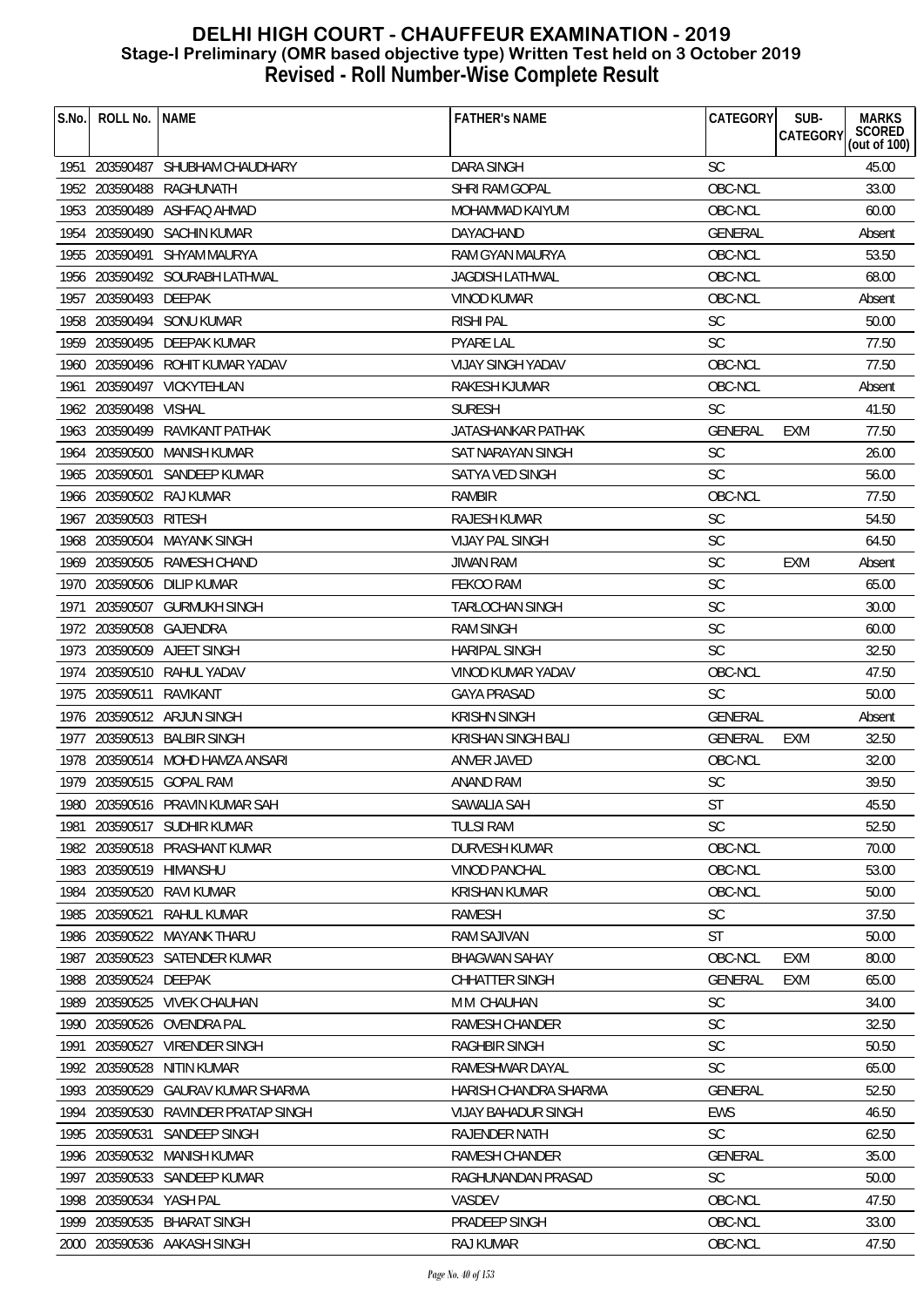| S.No. | ROLL No. INAME         |                                    | <b>FATHER'S NAME</b>        | CATEGORY       | SUB-<br>CATEGORY | <b>MARKS</b><br>SCORED<br>(out of 100) |
|-------|------------------------|------------------------------------|-----------------------------|----------------|------------------|----------------------------------------|
|       |                        | 2001 203590537 NARENDER            | <b>MADAN LAL</b>            | <b>SC</b>      |                  | Absent                                 |
|       | 2002 203590538         | RAVIDAS SAGAR                      | <b>PREM SINGH</b>           | <b>SC</b>      |                  | 39.50                                  |
|       |                        | 2003 203590539 DEVESH GOYAL        | KARUNESH GOYAL              | <b>GENERAL</b> |                  | 62.50                                  |
|       |                        | 2004 203590540 SUNIL KUMAR         | SAHAB SINGH                 | <b>GENERAL</b> | EXM              | 55.00                                  |
|       | 2005 203590541         | RAHUL                              | <b>BALLU RAM</b>            | <b>ST</b>      |                  | 72.00                                  |
|       |                        | 2006 203590542 SAMIRAN DEBNATH     | NITAI DEBNATH               | <b>GENERAL</b> | EXM              | 61.00                                  |
|       |                        | 2007 203590543 ABHIMANYU           | <b>SH. SUNIL KUMAR</b>      | <b>SC</b>      |                  | 46.00                                  |
|       | 2008 203590544 VIJAY   |                                    | ASHOK KUMAR                 | OBC-NCL        |                  | 25.00                                  |
|       |                        | 2009 203590545 SHIV KUMAR          | <b>RAM CHANDRA</b>          | <b>SC</b>      |                  | 62.50                                  |
|       |                        | 2010 203590546 RAM KISHOR DIXIT    | BISHMBHAR DAYAL DIXIT       | <b>GENERAL</b> | EXM              | Absent                                 |
| 2011  |                        | 203590547 KHEM SINGH               | <b>MOHAR SINGH</b>          | <b>GENERAL</b> | <b>EXM</b>       | 77.50                                  |
|       |                        | 2012 203590548 MOHIT KUMAR         | SUNDER SINGH                | OBC-NCL        |                  | 35.00                                  |
|       |                        | 2013 203590549 KAMAL KISHOR JOSHI  | TARA DUTT JOSHI             | EWS            |                  | 70.00                                  |
|       |                        | 2014 203590550 VIKRANT CHAINVAL    | <b>HARIOM CHAINVAL</b>      | <b>SC</b>      |                  | 57.50                                  |
|       |                        | 2015 203590551 VIKRAM PRATAP YADAV | MAST RAM YADAV              | OBC-NCL        |                  | 70.00                                  |
|       |                        | 2016 203590552 KULBHUSHAN          | <b>OM PARKASH</b>           | <b>SC</b>      |                  | 52.50                                  |
|       |                        | 2017 203590553 NITIN KUMAR         | MANOJ KUMAR                 | OBC-NCL        |                  | 60.50                                  |
|       |                        | 2018 203590554 RAHUL SINGH         | RAJPAL SINGH                | <b>SC</b>      |                  | 75.50                                  |
|       |                        | 2019 203590555 MOHAN SWROOP        | DHRAM DAS                   | OBC-NCL        |                  | 52.00                                  |
|       |                        | 2020 203590556 ARVIND KUMAR        | <b>HARIDWAR RAM</b>         | <b>SC</b>      | EXM              | 80.00                                  |
| 2021  |                        | 203590557 PANKAJ KUMAR             | <b>NARESH PRASAD</b>        | OBC-NCL        |                  | 63.00                                  |
|       |                        | 2022 203590558 SUMIT KUMAR MAURYA  | SUBHASH MAURYA              | OBC-NCL        |                  | Absent                                 |
|       |                        | 2023 203590559 SUMIT KUMAR         | <b>PAWAN KUMMAR</b>         | OBC-NCL        |                  | 55.00                                  |
|       |                        | 2024 203590560 VIRENDRA KUMAR      | LATE SH NAND LAL            | SC             |                  | Absent                                 |
|       | 2025 203590561         | <b>VINAY KUMAR</b>                 | <b>VINOD KUMAR</b>          | <b>SC</b>      |                  | 75.00                                  |
|       |                        | 2026 203590562 LALIT KUMAR         | <b>JAGDISH YADAV</b>        | OBC-NCL        |                  | 27.50                                  |
|       |                        | 2027 203590563 LAXMAN PRASAD       | LT. SHRI JOGINDER PRASAD    | <b>SC</b>      |                  | Absent                                 |
|       | 2028 203590564 RAHUL   |                                    | <b>SURESH KUMAR</b>         | <b>SC</b>      |                  | 36.00                                  |
|       |                        | 2029 203590565 VIJAY KUMAR SINGH   | <b>KUNJ BIHARI SINGH</b>    | <b>GENERAL</b> | EXM              | Absent                                 |
|       | 2030 203590566 KAMAL   |                                    | YASHPAL                     | ST             |                  | 34.00                                  |
| 2031  |                        | 203590567 KANWAR PAL SINGH         | DHARAMVIR SINGH             | <b>SC</b>      |                  | 70.00                                  |
|       |                        | 2032 203590568 VARUN KUMAR PAL     | RAM KHELAWAN PAL            | OBC-NCL        |                  | 50.00                                  |
|       |                        | 2033 203590569 SUNIL KUMAR         | <b>MAHESH RAM</b>           | <b>SC</b>      |                  | Absent                                 |
|       |                        | 2034 203590570 MANOHAR LAL         | <b>BACHAN LAL</b>           | <b>SC</b>      | <b>EXM</b>       | 35.50                                  |
|       | 2035 203590571         | ASHVIL CHAUHAN                     | RAMPARAS CHAUHAN            | OBC-NCL        |                  | 55.00                                  |
|       |                        | 2036 203590572 CHANDAN PRAKASH     | <b>KHEEM RAM</b>            | <b>SC</b>      |                  | 17.50                                  |
|       |                        | 2037 203590573 MOHD ADIL           | <b>MOHD ANIS</b>            | OBC-NCL        |                  | 30.00                                  |
|       | 2038 203590574 VIPUL   |                                    | CHHOTE LAL                  | <b>SC</b>      |                  | 62.50                                  |
| 2039  |                        | 203590575 SUBODH KUMAR             | <b>CONGRESS MANDAL</b>      | OBC-NCL        | <b>EXM</b>       | 53.50                                  |
| 2040  |                        | 203590576 HITESH KUMAR             | <b>NORATAN SINGH</b>        | <b>SC</b>      |                  | 48.00                                  |
| 2041  |                        | 203590577 AMIT SINGH               | <b>UDAYVEER SINGH NEHRA</b> | <b>GENERAL</b> | <b>EXM</b>       | 54.50                                  |
|       |                        | 2042 203590578 KULDEEP SINGH       | <b>GURMEJ SINGH</b>         | <b>SC</b>      |                  | Absent                                 |
|       | 2043 203590579 UPENDER |                                    | RAJ BALLABH MAHTO           | OBC-NCL        |                  | 60.50                                  |
|       |                        | 2044 203590580 JATIN MATHUR        | ANAND SINGH MATHUR          | OBC-NCL        |                  | 35.00                                  |
|       | 2045 203590581         | MANOJ KUMAR SINGH                  | <b>GAJ RAM SINGH</b>        | <b>GENERAL</b> | <b>EXM</b>       | 50.00                                  |
| 2046  |                        | 203590582 PRINCE CHAUDHARY         | <b>SHRI PAL</b>             | OBC-NCL        |                  | 75.00                                  |
| 2047  | 203590583              | RAHUL                              | MANOJ KUMAR                 | <b>SC</b>      |                  | 22.50                                  |
|       | 2048 203590584         | RANJIT KUMAR VERMA                 | RAJENDRA PRASAD VERMA       | OBC-NCL        |                  | 52.50                                  |
|       |                        | 2049 203590585 KAPIL ROSA          | <b>SETH ROSA</b>            | OBC-NCL        |                  | 32.50                                  |
|       |                        | 2050 203590586 MOHAN KASHYAP       | <b>BADPAL SINGH</b>         | OBC-NCL        |                  | 35.00                                  |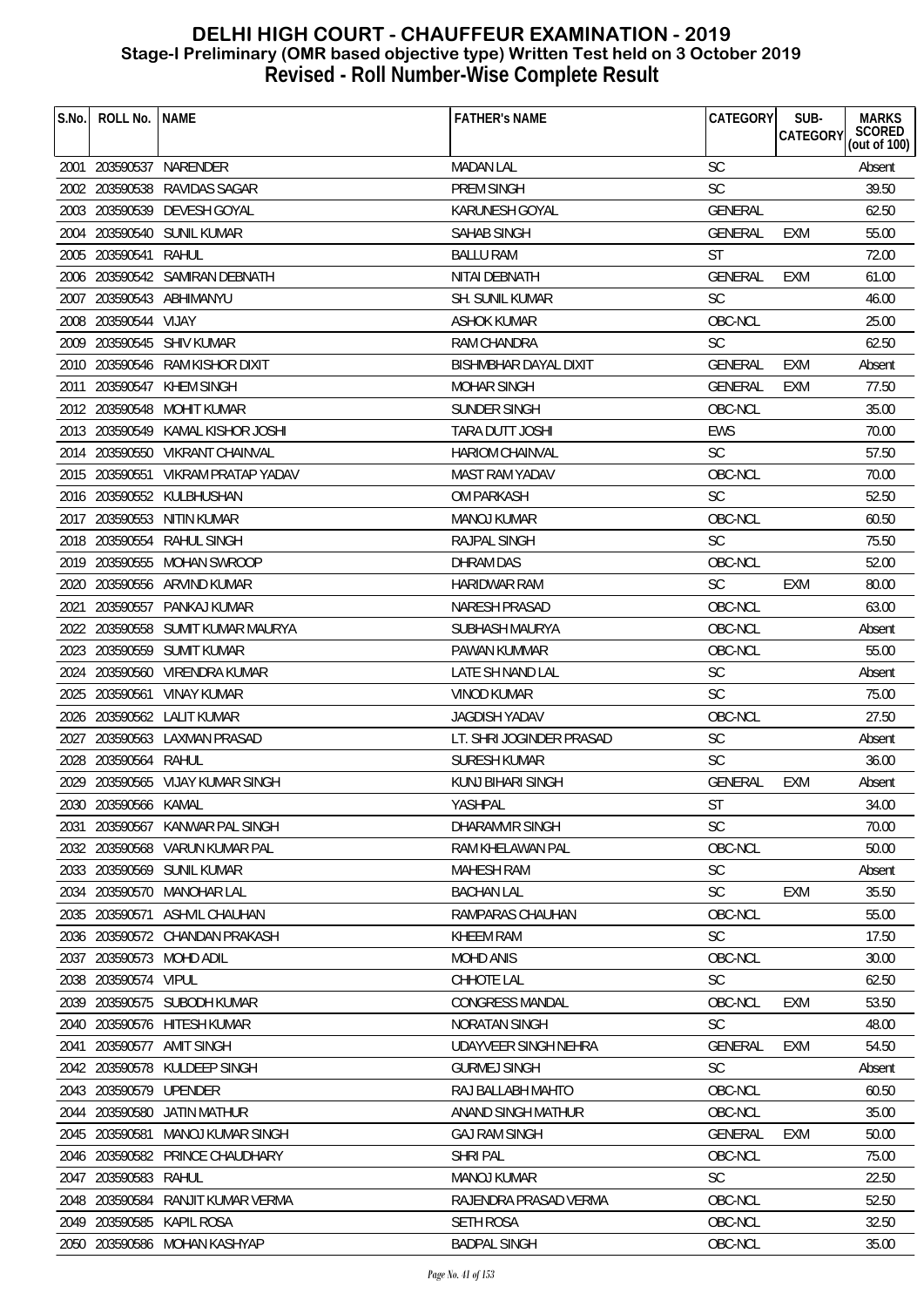| S.No. | ROLL No.              | <b>NAME</b>                       | <b>FATHER'S NAME</b>                 | CATEGORY       | SUB-<br><b>CATEGORY</b> | <b>MARKS</b><br>SCORED<br>(out of 100) |
|-------|-----------------------|-----------------------------------|--------------------------------------|----------------|-------------------------|----------------------------------------|
|       |                       |                                   |                                      |                |                         |                                        |
|       | 2051 203590587 AAKASH |                                   | <b>ASHOK KUMAR</b>                   | GENERAL        |                         | 30.00                                  |
|       |                       | 2052 203590588 SAMNEET SINGH      | <b>MALKIT SINGH</b>                  | <b>GENERAL</b> |                         | 68.50                                  |
|       | 2053 203590589        | ARUN KUMAR                        | <b>TIKA RAM</b>                      | <b>SC</b>      |                         | Absent                                 |
|       | 2054 203590590 ANKUR  |                                   | SHAMSHER SINGH                       | <b>SC</b>      |                         | 55.00                                  |
|       | 2055 203590591        | SUMIT VERMA                       | <b>RAJBEER SINGH</b>                 | OBC-NCL        |                         | Absent                                 |
|       |                       | 2056 203590592 HARBIR MANN        | RATTAN SINGH MANN                    | OBC-NCL        |                         | 65.00                                  |
|       |                       | 2057 203590593 OM PRAKASH         | <b>HARI RAM</b>                      | <b>SC</b>      |                         | 52.50                                  |
|       |                       | 2058 203590594 TARUN MATHUR       | ASHOK KUMAR MATHUR                   | OBC-NCL        |                         | Absent                                 |
|       |                       | 2059 203590595 RAJ KUMAR          | DASHA RAM                            | <b>SC</b>      |                         | Absent                                 |
|       |                       | 2060 203590596 SHEETAL KUMAR      | <b>NANAK CHAND</b>                   | <b>SC</b>      |                         | 52.50                                  |
|       |                       | 2061 203590597 LALIT KUMAR        | <b>HARBIR SINGH</b>                  | OBC-NCL        |                         | 60.00                                  |
|       |                       | 2062 203590598 SHIVAM SINGH       | <b>SURENDRA SINGH</b>                | <b>GENERAL</b> |                         | 32.50                                  |
|       |                       | 2063 203590599 DHARMENDRA KUMAR   | BANSHRAJ SHARMA                      | <b>GENERAL</b> |                         | 22.50                                  |
| 2064  | 203590600 KUSHAL      |                                   | <b>SANJAY KUMAR</b>                  | OBC-NCL        |                         | 45.50                                  |
|       | 2065 203590601        | NITIN                             | <b>NIHAL SINGH</b>                   | <b>SC</b>      |                         | 60.00                                  |
|       |                       | 2066 203590602 SONU SINGH         | <b>JOGINDER SINGH</b>                | OBC-NCL        |                         | 22.50                                  |
|       |                       | 2067 203590603 NEERAJ KUMAR       | CHHOTEY LAL                          | <b>SC</b>      |                         | 60.00                                  |
|       |                       | 2068 203590604 DEEPAK YADAV       | <b>BAL KISHAN YADAV</b>              | OBC-NCL        |                         | 95.00                                  |
|       |                       | 2069 203590605 AMIT KUMAR YADAV   | <b>JAI CHAND</b>                     | OBC-NCL        | <b>EXM</b>              | 82.50                                  |
|       | 2070 203590606 DEEPAK |                                   | <b>JAYPAL</b>                        | <b>SC</b>      |                         | 72.00                                  |
| 2071  |                       | 203590607 ASHISH SHARMA           | SATYAPAL SHARMA                      | GENERAL        |                         | 42.50                                  |
|       |                       | 2072 203590608 RAVINDER KUMAR     | <b>SH. RAJESH KUMAR</b>              | <b>GENERAL</b> |                         | 22.50                                  |
|       |                       | 2073 203590609 KAPIL SINGH        | <b>GAJE SINGH</b>                    | OBC-NCL        |                         | 60.50                                  |
|       |                       | 2074 203590610 S KARTHIK          | SENGODAN                             | <b>SC</b>      |                         | 40.00                                  |
|       |                       | 2075 203590611 HARISH KUMAR       | OM PRAKASH                           | <b>SC</b>      |                         | 62.50                                  |
|       |                       | 2076 203590612 SOURABH SHARMA     | SAT BHUSHAN SHARMA                   | <b>EWS</b>     |                         | 80.50                                  |
|       |                       | 2077 203590613 VAIBHAV SINGH      | <b>AJAY SINGH</b>                    | EWS            |                         | 61.00                                  |
|       |                       | 2078 203590614 SANDEEP KUMAR      | <b>JAIPAL SINGH</b>                  | <b>SC</b>      |                         | 45.00                                  |
|       |                       | 2079 203590615 RANJIT SINGH RAWAT | MANWAR SINGH RAWAT                   | OBC-NCL        | <b>EXM</b>              | 60.00                                  |
|       | 2080 203590616 TARUN  |                                   | ROHTASH KUMAR                        | OBC-NCL        |                         | 12.00                                  |
| 2081  |                       | 203590617 SAGAR TANWAR            | ASHOK KUMAR                          | <b>SC</b>      |                         | Absent                                 |
|       |                       | 2082 203590618 ISHAN TAK          | <b>MUKESH TAK</b>                    | SC             |                         | 40.00                                  |
|       |                       | 2083 203590619 PARAS KUMAR LOHAR  | DEVENDRA SINGH                       | SC             |                         | Absent                                 |
| 2084  | 203590620 SANDEEP     |                                   | <b>DESHRAJ</b>                       | <b>SC</b>      |                         | 59.50                                  |
|       |                       | <b>VINAY KUMAR</b>                | <b>SUNIL KUMAR</b>                   | SC             |                         |                                        |
| 2085  | 203590621             |                                   |                                      | OBC-NCL        |                         | Absent                                 |
| 2086  | 203590622             | KRISHAN                           | <b>RAMESH</b><br><b>SUSHIL KUMAR</b> |                |                         | 25.00                                  |
|       |                       | 2087 203590623 DEEPAK KUMAR       |                                      | SC             |                         | 22.50                                  |
|       |                       | 2088 203590624 SACHIN KUMAR       | NARENDRA KUMAR BHARTI                | <b>SC</b>      |                         | Absent                                 |
| 2089  |                       | 203590625 AJAY KUMAR              | <b>RANDHIR SINGH</b>                 | <b>SC</b>      |                         | 75.00                                  |
|       |                       | 2090 203590626 RAJESH KUMAR       | PHOOL SINGH                          | <b>ST</b>      |                         | 37.00                                  |
| 2091  | 203590627             | SANDEEP KUMAR                     | <b>BAJRANG LAL</b>                   | <b>GENERAL</b> | <b>EXM</b>              | 72.50                                  |
| 2092  |                       | 203590628 PARDEEP SINGH           | <b>SURESH KUMAR</b>                  | OBC-NCL        |                         | 62.50                                  |
|       | 2093 203590629        | <b>HARISH</b>                     | <b>VIRENDER SINGH</b>                | OBC-NCL        |                         | 66.00                                  |
|       |                       | 2094 203590630 SUMIT KUMAR        | PANNA LAL                            | <b>SC</b>      |                         | 58.50                                  |
|       | 2095 203590631        | <b>MOHAN KUMAR</b>                | <b>RAJESH SINGH</b>                  | <b>SC</b>      |                         | 27.50                                  |
| 2096  |                       | 203590632 NIKHIL KUMAR            | <b>DEEN DYAL</b>                     | <b>SC</b>      |                         | 58.50                                  |
| 2097  | 203590633             | SUMIT BARTWAL                     | <b>B S BARTWAL</b>                   | <b>GENERAL</b> |                         | 65.00                                  |
| 2098  |                       | 203590634 CHANDAN SAHU            | <b>ARJUN SAHU</b>                    | <b>SC</b>      |                         | 28.50                                  |
|       |                       | 2099 203590635 MUKESH JAYANT      | SH. NAND KISHORE                     | <b>SC</b>      |                         | 67.50                                  |
|       |                       | 2100 203590636 BHUPENDRA          | RAJENDRA SINGH                       | OBC-NCL        |                         | Absent                                 |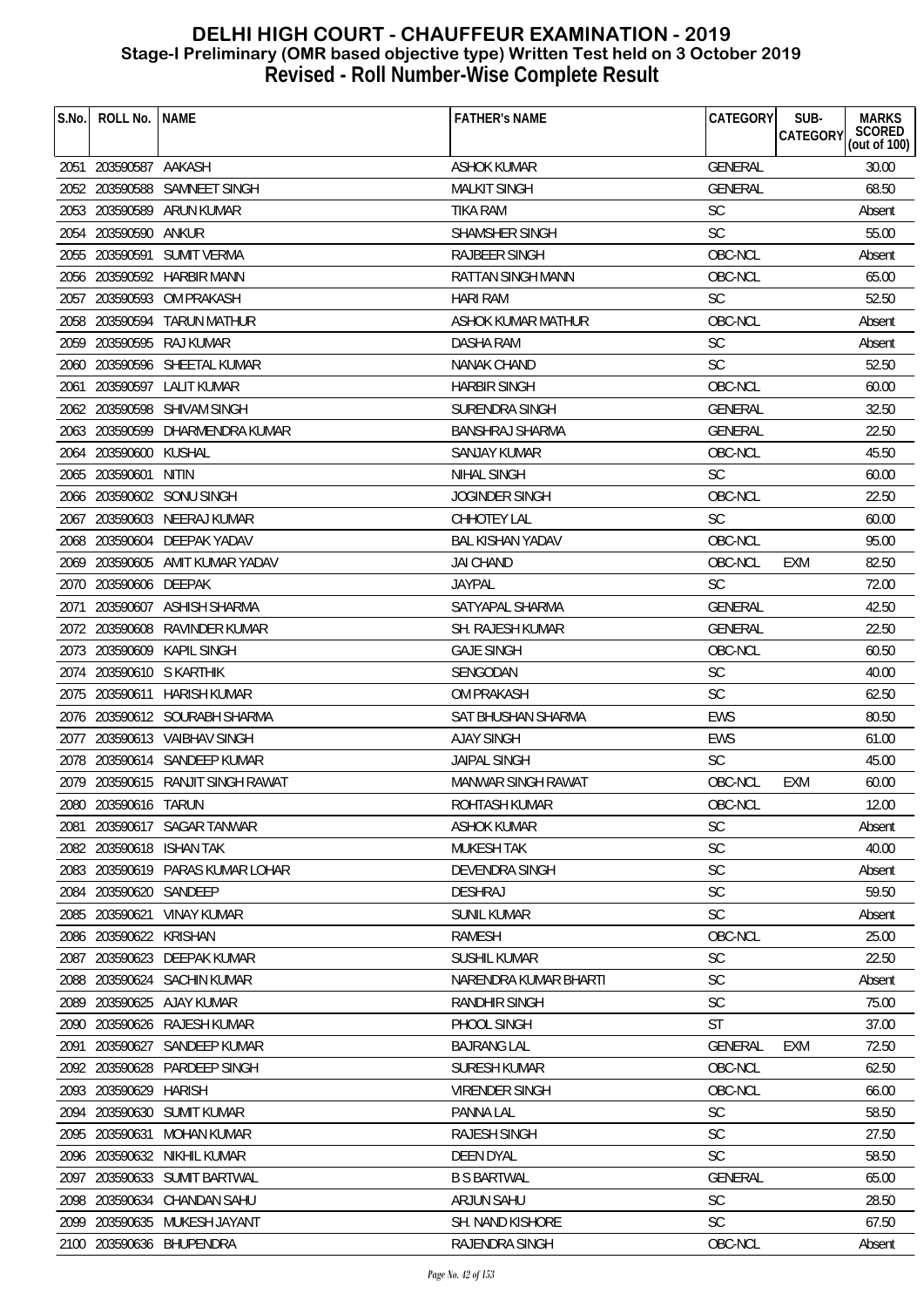| S.No. | ROLL No.               | <b>NAME</b>                       | <b>FATHER'S NAME</b>        | <b>CATEGORY</b> | SUB-<br>CATEGORY | <b>MARKS</b><br>SCORED<br>(out of 100) |
|-------|------------------------|-----------------------------------|-----------------------------|-----------------|------------------|----------------------------------------|
|       |                        |                                   |                             |                 |                  |                                        |
|       |                        | 2101 203590637 ANIL KUMAR         | OM PARKASH                  | <b>SC</b>       |                  | 40.00                                  |
|       | 2102 203590638         | MONU                              | <b>HARI KISHAN</b>          | <b>SC</b>       |                  | 70.50                                  |
|       | 2103 203590639         | HARSH KUMAR                       | <b>MR.SHAM DEV</b>          | <b>SC</b>       |                  | 57.50                                  |
|       |                        | 2104 203590640 SANJU CHAURASIA    | SHIV MURAT CHAURASIA        | OBC-NCL         |                  | 40.00                                  |
|       | 2105 203590641         | ARUN KUMAR                        | KHUSHAHAL SINGH             | <b>GENERAL</b>  | EXM              | 63.00                                  |
|       |                        | 2106 203590642 SIMRANJIT SINGH    | <b>AVTAR SINGH</b>          | OBC-NCL         |                  | 75.50                                  |
|       | 2107 203590643 NIKHIL  |                                   | ARJUN SINGH                 | <b>SC</b>       |                  | 70.50                                  |
|       |                        | 2108 203590644 BHUPENDER SINGH    | <b>MATWAR SINGH</b>         | <b>GENERAL</b>  | <b>EXM</b>       | 54.50                                  |
|       | 2109 203590645 MANISH  |                                   | <b>PATRAM SINGH</b>         | <b>SC</b>       |                  | 39.50                                  |
|       |                        | 2110 203590646 KRISHAN KUMAR      | NARENDER KUMAR YADAV        | OBC-NCL         |                  | 87.50                                  |
| 2111  |                        | 203590647 SHOAIB KHAN             | SHAMSHAD ALI                | OBC-NCL         |                  | 76.00                                  |
|       |                        | 2112 203590648 MANJEET MATHUR     | <b>MUKESH KUMAR</b>         | OBC-NCL         |                  | 77.50                                  |
|       |                        | 2113 203590649 ARYAMAN SINGH      | SATVIR SINGH                | OBC-NCL         |                  | 72.50                                  |
|       | 2114 203590650 KULDEEP |                                   | <b>JAWALA SINGH</b>         | OBC-NCL         |                  | Absent                                 |
|       |                        | 2115 203590651 MANOJ KUMAR        | <b>SUNHARI LAL</b>          | <b>GENERAL</b>  | <b>EXM</b>       | 57.50                                  |
|       |                        | 2116 203590652 VIJAY KUMAR        | RAJPAL SINGH                | <b>SC</b>       |                  | 47.50                                  |
|       | 2117 203590653 NEERAJ  |                                   | <b>RAM KUMAR</b>            | <b>SC</b>       |                  | 74.00                                  |
|       |                        | 2118 203590654 VIDYA PRAKASH      | <b>RAJA RAM</b>             | <b>SC</b>       |                  | 52.50                                  |
|       |                        | 2119 203590655 HARPAL SINGH       | KULWANT SINGH               | <b>SC</b>       |                  | Absent                                 |
|       |                        | 2120 203590656 YASHPAL SINGH      | DHARAMVEER SINGH            | OBC-NCL         |                  | 40.00                                  |
| 2121  |                        | 203590657 ANKIT KUMAR             | <b>DEVI CHANDRA</b>         | OBC-NCL         |                  | Absent                                 |
|       |                        | 2122 203590658 SONU KUMAR         | RAMESH CHAND                | <b>SC</b>       |                  | Absent                                 |
|       |                        | 2123 203590659 SARVESH KUMAR      | <b>GANESHI PRASAD</b>       | OBC-NCL         |                  | 62.00                                  |
|       | 2124 203590660 PRADEEP |                                   | YOGENDRA PRASAD             | <b>SC</b>       |                  | 40.00                                  |
|       | 2125 203590661         | KAPIL DEV                         | <b>PYARE LAL</b>            | OBC-NCL         |                  | Absent                                 |
|       |                        | 2126 203590662 RAHUL BALAYAN      | <b>VIJENDER KUMAR</b>       | OBC-NCL         |                  | 66.00                                  |
|       |                        | 2127 203590663 PARAS BHARATI      | SHYAM RATHI RAM             | <b>SC</b>       |                  | 17.50                                  |
| 2128  |                        | 203590664 SHIV PRASAD YADAV       | CHAUTHEE YADAV              | OBC-NCL         | <b>EXM</b>       | 41.50                                  |
|       | 2129 203590665 RAKESH  |                                   | <b>ZILE SINGH</b>           | OBC-NCL         |                  | 72.50                                  |
|       |                        | 2130 203590666 CHIRAG CHAUDHARY   | JAI KUMAR CHAUDHARY         | GENERAL         |                  | 47.50                                  |
| 2131  | 203590667              | RAMNIWAS                          | RAMKISHAN                   | OBC-NCL         |                  | Absent                                 |
|       |                        | 2132 203590668 NITIN GARG         | <b>ASHOK KUMAR</b>          | <b>EWS</b>      |                  | Absent                                 |
|       |                        | 2133 203590669 ASHOK SEHRAWAT     | DHARMVIR SINGH              | <b>GENERAL</b>  | <b>EXM</b>       | 50.00                                  |
|       |                        | 2134 203590670 CHAND SINGH        | <b>RATTAN SINGH</b>         | OBC-NCL         |                  | 55.00                                  |
| 2135  | 203590671              | <b>BITTU KUMAR</b>                | RAGHVEER SINGH              | SC              |                  | 36.50                                  |
|       |                        | 2136 203590672 DHEERENDER KUMAR   | RAJESH KUMAR                | <b>SC</b>       |                  | 61.50                                  |
|       |                        | 2137 203590673 DEEPAK KUMAR SINGH | R P SINGH                   | <b>EWS</b>      |                  | 83.00                                  |
|       |                        | 2138 203590674 DEEPAK KUMAR       | <b>MUNNA PARSAD</b>         | <b>GENERAL</b>  |                  | 32.50                                  |
| 2139  |                        | 203590675 YOGESH MOHAN            | SURINDER KUMAR              | OBC-NCL         |                  | 68.50                                  |
|       | 2140 203590676 PARMIL  |                                   | RAMCHANDER                  | GENERAL         | EXM              | 55.50                                  |
| 2141  | 203590677              | AMIT KUMAR                        | <b>RAM KANWAR</b>           | OBC-NCL         | <b>EXM</b>       | 90.00                                  |
|       | 2142 203590678         | VINOD KUMAR                       | <b>MAHESH BABU</b>          | <b>SC</b>       |                  | 46.50                                  |
|       | 2143 203590679         | <b>INDERJIT SINGH</b>             | <b>VIJAY KUMAR</b>          | OBC-NCL         |                  | 61.00                                  |
|       | 2144 203590680         | DHANANJAI KUSHWAHA                | <b>GORAKH NATH KUSHWAHA</b> | OBC-NCL         | <b>EXM</b>       | Absent                                 |
|       | 2145 203590681         | JITENDRA SINGH                    | RAGHURAJ SINGH              | <b>GENERAL</b>  | <b>EXM</b>       | Absent                                 |
| 2146  |                        | 203590682 LOKESH KUMAR SHARMA     | HARI KISHAN SHARMA          | <b>GENERAL</b>  | <b>EXM</b>       | Absent                                 |
| 2147  | 203590683              | DEEP CHAND YADAV                  | SHOBHA RAM YADAV            | OBC-NCL         |                  |                                        |
|       |                        |                                   |                             | <b>ST</b>       |                  | Absent                                 |
|       | 2148 203590684         | RAKESH KUMAR KHARWAR              | AMIN KHARWAR                |                 |                  | Absent                                 |
|       |                        | 2149 203590685 ASHISH GOSWAMI     | RAM KUMAR GOSWAMI           | <b>GENERAL</b>  |                  | Absent                                 |
|       |                        | 2150 203590686 SAJID ANSARI       | SABIR ANSARI                | <b>GENERAL</b>  |                  | 43.00                                  |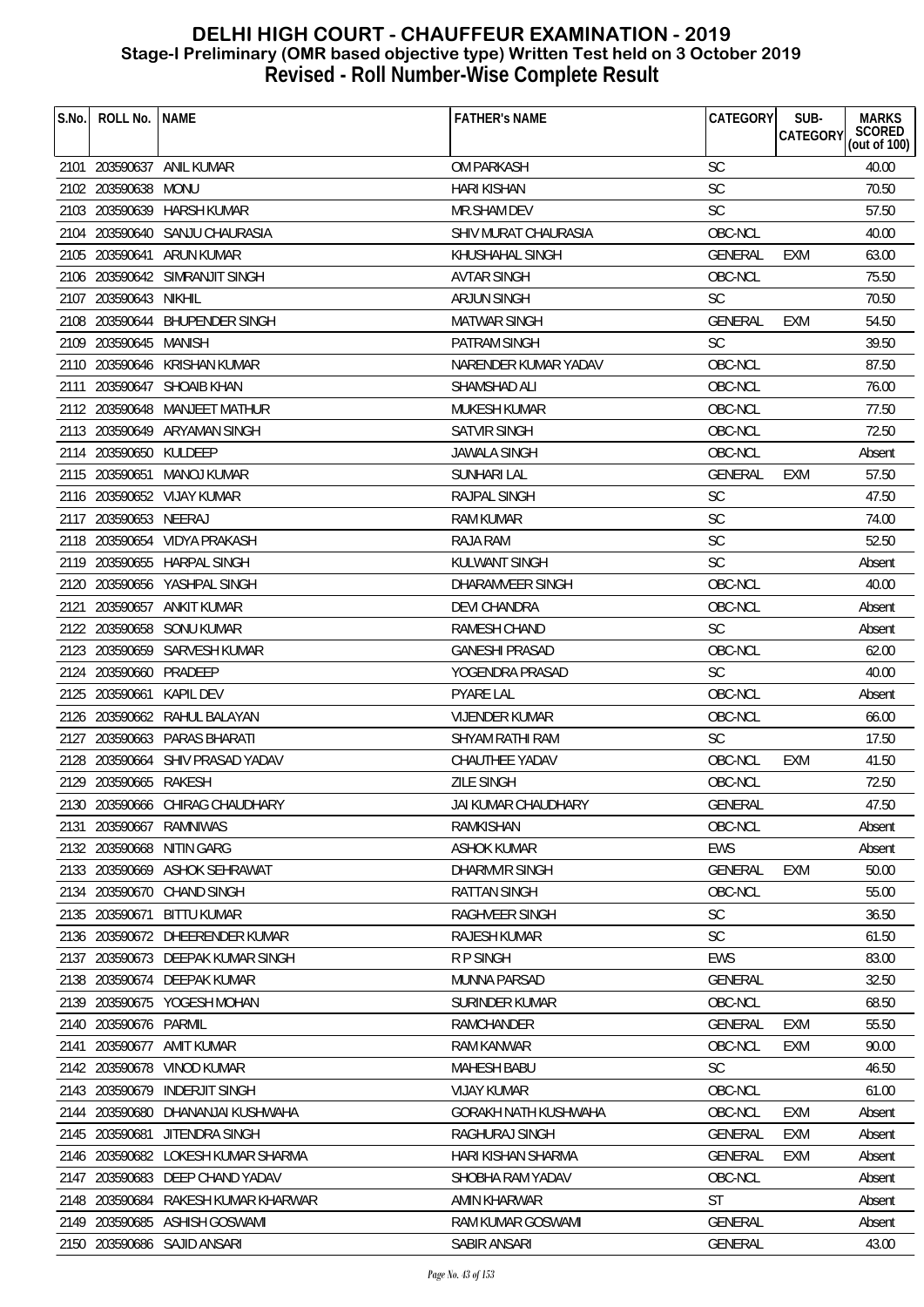| S.No. | ROLL No.                | <b>NAME</b>                        | <b>FATHER'S NAME</b>        | CATEGORY       | SUB-<br>CATEGORY | <b>MARKS</b><br>SCORED<br>(out of 100) |
|-------|-------------------------|------------------------------------|-----------------------------|----------------|------------------|----------------------------------------|
|       |                         | 2151 203590687 RAVINDER KUMAR KAIN | DAVINDER KUMAR KAIN         | <b>SC</b>      |                  | 52.50                                  |
|       | 2152 203590688          | ROHIT KUMAR                        | <b>MANTURI LAL</b>          | <b>SC</b>      |                  | 62.00                                  |
|       | 2153 203590689          | <b>SHIVA</b>                       | SANJAY                      | <b>GENERAL</b> |                  | 52.50                                  |
|       |                         | 2154 203590690 VIPAN KUMAR         | SHAKTI CHAND                | <b>ST</b>      |                  | 70.50                                  |
|       | 2155 203590691          | <b>GULAB CHAND</b>                 | <b>HARI RAM</b>             | <b>SC</b>      |                  | 67.50                                  |
|       |                         | 2156 203590692 SATISH KUMAR PANDEY | SH. VIJAY SHANKAR PANDEY    | <b>GENERAL</b> |                  | 59.50                                  |
| 2157  | 203590693 RAKESH        |                                    | SATYAWAN                    | <b>EWS</b>     |                  | 40.00                                  |
|       | 2158 203590694          | SANJIV KUMAR                       | SHIV KUMAR                  | <b>GENERAL</b> | <b>EXM</b>       | 73.50                                  |
|       | 2159 203590695          | GULSHAN KUMAR                      | <b>KRISHAN KUMAR</b>        | GENERAL        |                  | 32.50                                  |
|       |                         | 2160 203590696 NARESH KUMAR ROHILA | KANWAR SAIN ROHILA          | OBC-NCL        | <b>EXM</b>       | Absent                                 |
| 2161  | 203590697               | RAJ MOHAN SINGH                    | <b>SUKHDEV SINGH</b>        | <b>SC</b>      |                  | 69.50                                  |
|       |                         | 2162 203590698 PANKAJ KUMAR        | RAM AVTAR                   | OBC-NCL        |                  | 60.00                                  |
|       |                         | 2163 203590699 SUNIL KUMAR         | <b>SUBE SINGH</b>           | <b>GENERAL</b> | <b>EXM</b>       | 73.00                                  |
|       | 2164 203590700 SUMIT    |                                    | TEJ RAM                     | <b>GENERAL</b> |                  | 46.00                                  |
|       | 2165 203590701 SONU     |                                    | MANPHOOL                    | OBC-NCL        |                  | 35.00                                  |
|       |                         | 2166 203590702 BIRENDER SINGH      | <b>ISHWAR SINGH</b>         | <b>GENERAL</b> |                  | Absent                                 |
|       | 2167 203590703 GURMEET  |                                    | <b>RAMPHAL</b>              | <b>SC</b>      |                  | Absent                                 |
|       |                         | 2168 203590704 SANDEEP SINGH       | OMPRAKASH                   | <b>EWS</b>     |                  | 32.50                                  |
|       |                         | 2169 203590705 VIKASH YADAV        | <b>VIRENDER SINGH</b>       | OBC-NCL        |                  | 38.50                                  |
|       |                         | 2170 203590706 MANISH KUMAR        | <b>ROSHANLAL</b>            | <b>EWS</b>     |                  | 70.00                                  |
| 2171  | 203590707 NAVEEN        |                                    | <b>JAIPARKASH</b>           | <b>EWS</b>     |                  | 77.50                                  |
|       | 2172 203590708          | ANIL KUMAR                         | AMAR SINGH                  | <b>GENERAL</b> | <b>EXM</b>       | Absent                                 |
|       |                         | 2173 203590709 HANCHIT DALAL       | RANBIR SINGH DALAL          | <b>EWS</b>     |                  | 60.00                                  |
|       |                         | 2174 203590710 PRASHANT KUMAR      | SHER SINGH                  | <b>SC</b>      |                  | Absent                                 |
|       | 2175 203590711          | MANISH RANA                        | NARENDER SINGH              | <b>EWS</b>     |                  | 65.00                                  |
|       |                         | 2176 203590712 RAHUL KUMAR         | <b>DHARAM PAL</b>           | <b>SC</b>      |                  | 48.50                                  |
|       |                         | 2177 203590713 MAHAK SINGH         | <b>RAJ KUMAR</b>            | OBC-NCL        |                  | 62.50                                  |
|       |                         | 2178 203590714 KESHAV KUMAR        | <b>HARIOM</b>               | <b>GENERAL</b> |                  | 47.50                                  |
|       | 2179 203590715 JITENDER |                                    | <b>DHARAMBIR</b>            | OBC-NCL        |                  | 73.50                                  |
| 2180  | 203590716 SANJAY        |                                    | <b>BALWAN</b>               | OBC-NCL        |                  | 55.00                                  |
| 2181  |                         | 203590717 SHIV DUTT                | <b>JODH RAJ</b>             | <b>GENERAL</b> | EXM              | 38.00                                  |
|       |                         | 2182 203590718 DEEPAK KUMAR MEENA  | <b>BIJENDER SINGH MEENA</b> | ST             |                  | Absent                                 |
|       |                         | 2183 203590719 BIKASH KUMAR        | OM PRAKASH SINGH            | <b>GENERAL</b> |                  | 72.50                                  |
|       |                         | 2184 203590720 AJIT SINGH          | <b>JAI BHAGWAN</b>          | OBC-NCL        |                  | 55.50                                  |
| 2185  | 203590721               | CHANDAN                            | <b>NET RAM</b>              | SC             |                  | 20.50                                  |
| 2186  |                         | 203590722 SANDEEP KUMAR            | PREM SINGH                  | <b>SC</b>      |                  | 50.00                                  |
| 2187  |                         | 203590723 AMIT KUMAR               | <b>JAI SINGH</b>            | GENERAL        |                  | 80.00                                  |
|       | 2188 203590724 AMIT     |                                    | <b>SHRI KRISHAN</b>         | <b>EWS</b>     |                  | 50.00                                  |
|       | 2189 203590725          | <b>TRILOK SINGH</b>                | <b>JAGDISH CHAND</b>        | <b>SC</b>      |                  | 58.50                                  |
| 2190  | 203590726               | KAPIL                              | <b>MAM CHAND</b>            | <b>SC</b>      |                  | 60.00                                  |
| 2191  | 203590727               | NAVEEN                             | NIRANJAN LAL                | <b>EWS</b>     |                  | 57.50                                  |
|       | 2192 203590728          | AMIT KUMAR                         | <b>MUKESH KUMAR</b>         | <b>EWS</b>     |                  | 49.50                                  |
|       | 2193 203590729          | <b>ROBIN SINGH</b>                 | OMPRAKASH                   | <b>GENERAL</b> |                  | 57.50                                  |
|       |                         | 2194 203590730 SUKHWINDER PAL      | <b>NATHU RAM</b>            | OBC-NCL        |                  | 26.50                                  |
|       | 2195 203590731          | <b>RITESH</b>                      | <b>GULAB SINGH</b>          | OBC-NCL        |                  | 37.50                                  |
| 2196  | 203590732 PARDEEP       |                                    | <b>RAMKUMAR</b>             | SC             | <b>EXM</b>       | 56.50                                  |
| 2197  | 203590733               | DEVENDER                           | DHANRAJ                     | <b>SC</b>      |                  | 57.50                                  |
|       | 2198 203590734          | <b>GURMEET</b>                     | PREM SINGH                  | <b>SC</b>      |                  | 26.50                                  |
|       | 2199 203590735 NAVEEN   |                                    | <b>DHARAMVIR</b>            | GENERAL        |                  | 70.00                                  |
|       | 2200 203590736 ARUN     |                                    | MAHER CHAND                 | GENERAL        |                  | Absent                                 |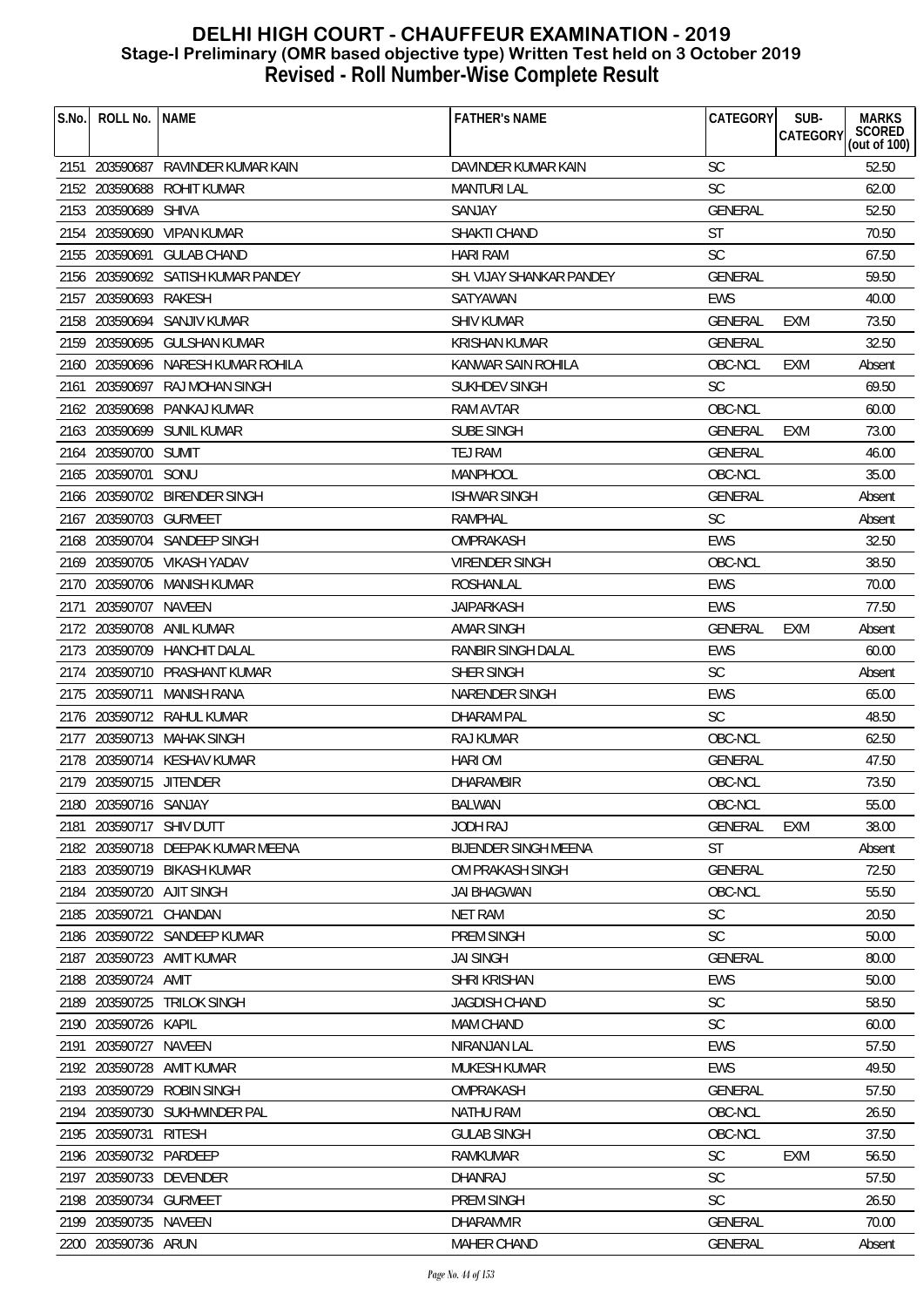| S.No. | ROLL No.   NAME        |                                  | <b>FATHER'S NAME</b>           | CATEGORY       | SUB-<br><b>CATEGORY</b> | <b>MARKS</b><br>SCORED<br>(out of 100) |
|-------|------------------------|----------------------------------|--------------------------------|----------------|-------------------------|----------------------------------------|
|       |                        | 2201 203590737 HARNAME SINGH     | <b>NATHU SINGH</b>             | <b>GENERAL</b> | <b>EXM</b>              | 72.50                                  |
|       | 2202 203590738         | KAILASH KUMAR                    | <b>BALWAN SINGH</b>            | <b>GENERAL</b> |                         | 47.50                                  |
|       | 2203 203590739 SUMIT   |                                  | MOOLCHAND                      | SC             |                         | 47.50                                  |
| 2204  |                        | 203590740 KAPIL SANGWAN          | AJIT SINGH SANGWAN             | <b>EWS</b>     |                         | 73.50                                  |
|       | 2205 203590741         | RAVINDER                         | <b>MAHA SINGH</b>              | OBC-NCL        |                         | 55.00                                  |
|       |                        | 2206 203590742 RAVINDER KUMAR    | <b>VED PRAKASH</b>             | <b>SC</b>      |                         | 47.50                                  |
| 2207  |                        | 203590743 MUKESH KUMAR           | MUNSHI RAM                     | OBC-NCL        | <b>EXM</b>              | 70.00                                  |
|       |                        | 2208 203590744 GOURAV KUMAR      | <b>MADAN LAL</b>               | <b>SC</b>      |                         | 67.50                                  |
|       | 2209 203590745 RAHUL   |                                  | <b>BALJEET</b>                 | <b>EWS</b>     |                         | 65.00                                  |
|       |                        | 2210 203590746 VIKASH KUMAR      | MADANLAL                       | <b>SC</b>      |                         | 55.50                                  |
|       |                        | 2211 203590747 SAN DEEP KUMAR    | AJEET SINGH                    | OBC-NCL        |                         | 43.00                                  |
|       | 2212 203590748 AMIT    |                                  | <b>RAMCHANDER</b>              | <b>SC</b>      |                         | 18.50                                  |
|       | 2213 203590749 VIKASH  |                                  | RAMESH CHAND                   | OBC-NCL        |                         | 29.50                                  |
|       |                        | 2214 203590750 SUNIL KUMAR       | <b>RAMAVTAR</b>                | <b>GENERAL</b> | <b>EXM</b>              | Absent                                 |
|       | 2215 203590751 MOHIT   |                                  | <b>HARI KISHAN</b>             | <b>EWS</b>     |                         | 55.00                                  |
|       | 2216 203590752 SUBHASH |                                  | <b>MANGE RAM</b>               | OBC-NCL        |                         | 50.00                                  |
|       |                        | 2217 203590753 AKSHAY GILL       | <b>RAVINDER GILL</b>           | <b>EWS</b>     |                         | 72.50                                  |
|       |                        | 2218 203590754 NARENDER KUMAR    | <b>PREM SUKH</b>               | OBC-NCL        | <b>EXM</b>              | 57.50                                  |
|       |                        | 2219 203590755 SUKHDARSHAN       | <b>MAHENDER</b>                | <b>SC</b>      |                         | Absent                                 |
|       |                        | 2220 203590756 HARMINDER SINGH   | <b>PURAN SINGH</b>             | <b>EWS</b>     |                         | Absent                                 |
| 2221  |                        | 203590757 RAKESH KUMAR           | <b>SURESH KUMAR</b>            | <b>GENERAL</b> |                         | 52.50                                  |
|       |                        | 2222 203590758 SANTOSH KUMAR     | DEVIDEEN                       | <b>SC</b>      |                         | Absent                                 |
|       |                        | 2223 203590759 RAVI KUMAR        | PALA RAM                       | <b>SC</b>      |                         | 55.00                                  |
|       | 2224 203590760 SUNNY   |                                  | AZAD                           | OBC-NCL        |                         | 40.00                                  |
|       | 2225 203590761 NAKUL   |                                  | <b>RAJBIR</b>                  | OBC-NCL        |                         | 52.00                                  |
|       | 2226 203590762 SEWARAM |                                  | <b>RAJBIR</b>                  | <b>SC</b>      |                         | 50.00                                  |
|       |                        | 2227 203590763 PARVEEN KUMAR     | <b>RAJ SINGH</b>               | OBC-NCL        | <b>EXM</b>              | 57.50                                  |
|       | 2228 203590764 AJAY    |                                  | <b>MAHABIR SINGH</b>           | GENERAL        | <b>EXM</b>              | 50.00                                  |
|       |                        | 2229 203590765 DINESH KUMAR      | ROHTASH KUMAR                  | OBC-NCL        | <b>EXM</b>              | 65.00                                  |
|       |                        | 2230 203590766 SONU YADAV        | JHUTHA RAM                     | OBC-NCL        |                         | 45.50                                  |
| 2231  | 203590767 RAVINDER     |                                  | <b>DHARAMBIR</b>               | GENERAL        |                         | 55.50                                  |
|       | 2232 203590768 PUNIT   |                                  | <b>SURESH</b>                  | <b>EWS</b>     |                         | 58.00                                  |
|       |                        | 2233 203590769 AJAY KUMAR SHUKLA | <b>BIJENDRA PRASHAD SHUKLA</b> | <b>GENERAL</b> |                         | 38.50                                  |
|       |                        | 2234 203590770 SURENDER          | <b>RAJ PAL</b>                 | <b>SC</b>      |                         | 50.50                                  |
|       | 2235 203590771         | ANKIT                            | <b>SATISH KUMAR</b>            | <b>EWS</b>     |                         | 51.00                                  |
| 2236  | 203590772 RAVI         |                                  | <b>NARESH</b>                  | <b>GENERAL</b> |                         | 55.50                                  |
|       | 2237 203590773 DEEPAK  |                                  | <b>JAI PARKASH</b>             | <b>EWS</b>     |                         | 47.50                                  |
|       |                        | 2238 203590774 JAGMENDER         | <b>UDEY BHAN</b>               | <b>GENERAL</b> | <b>EXM</b>              | 52.50                                  |
| 2239  | 203590775 PRAVEEN      |                                  | <b>VIJAY SINGH</b>             | <b>SC</b>      |                         | 30.00                                  |
|       |                        | 2240 203590776 VIJAY KUMAR       | <b>RAM KUMAR</b>               | OBC-NCL        |                         | 55.00                                  |
|       | 2241 203590777 AMIT    |                                  | <b>KARMBIR</b>                 | EWS            |                         | 70.00                                  |
|       |                        | 2242 203590778 DEEPAK AHLAWAT    | SARVER AHLAWAT                 | <b>SC</b>      |                         | 49.00                                  |
|       | 2243 203590779 UPENDER |                                  | <b>BRAHM PRAKASH</b>           | OBC-NCL        |                         | 57.50                                  |
|       |                        | 2244 203590780 PARVESH CHARIYA   | <b>JAIBHAGWAN</b>              | OBC-NCL        |                         | Absent                                 |
|       | 2245 203590781         | SANDEEP                          | <b>DHARMBIR</b>                | OBC-NCL        |                         | 41.50                                  |
| 2246  |                        | 203590782 RAMMEHAR JANGRA        | <b>BALWAN SINGH</b>            | OBC-NCL        |                         | 37.50                                  |
| 2247  |                        | 203590783 PANKAJ DASS            | <b>HARI DASS</b>               | <b>SC</b>      |                         | Absent                                 |
|       |                        | 2248 203590784 MANMOHAN          | RAJENDER SINGH                 | <b>SC</b>      |                         | 75.00                                  |
|       |                        | 2249 203590785 DEEPAK YADAV      | <b>JAGDISH SINGH</b>           | OBC-NCL        |                         | 47.50                                  |
|       |                        | 2250 203590786 SANDEEP KUMAR     | <b>SURENDER KUMAR</b>          | <b>GENERAL</b> | <b>EXM</b>              | 65.00                                  |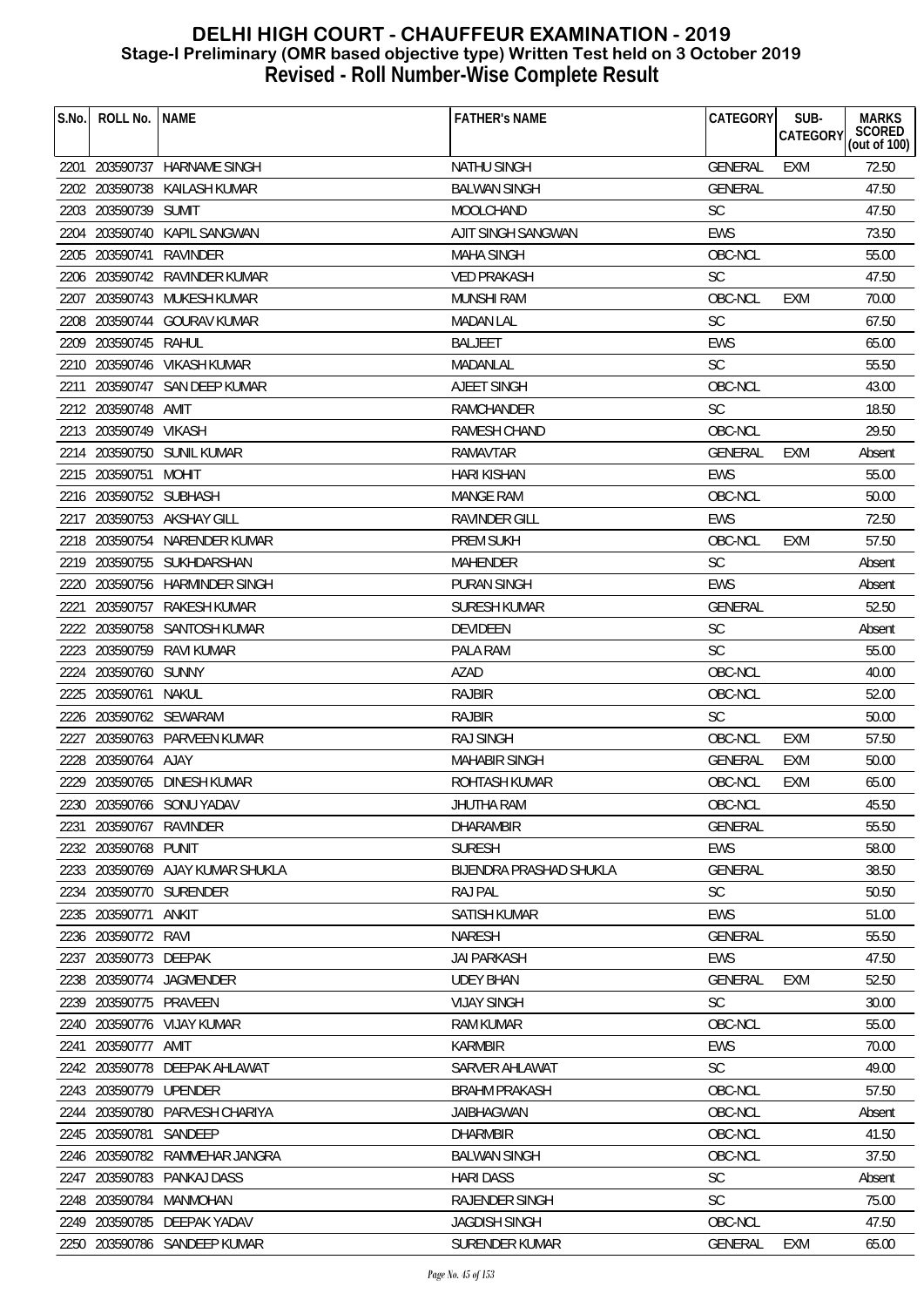| SATBIR SINGH<br><b>SC</b><br>30.00<br>2251 203590787 BHARAT<br>2252 203590788 JITENDER<br><b>EWS</b><br>62.50<br>DAYAKISHAN<br>203590789<br>EWS<br>2253<br><b>MOHIT SINGH</b><br>JITENDER SINGH<br>Absent<br>SC<br>2254<br>203590790<br>rinku<br><b>MANAY RAM</b><br>41.00<br><b>SC</b><br>2255 203590791<br>63.50<br>RAKESH<br><b>RAM SHARAN</b><br>203590792 SAGAR<br>SUBE SINGH<br>OBC-NCL<br>48.50<br>2256<br><b>SC</b><br>203590793 HEMENT KUMAR<br>40.00<br>2257<br>ROHTASH SINGH<br>2258 203590794 DALIP<br>OBC-NCL<br><b>RAM CHANDRA</b><br>Absent<br><b>ST</b><br>2259 203590795 SHANKAR<br>SAJJAN KUMAR<br>Absent<br>OBC-NCL<br>203590796 PARDEEP KUMAR<br><b>BHAGWAN DAS</b><br>41.50<br>2260<br>203590797 SANDEEP KUMAR<br>OBC-NCL<br>42.50<br>SURENDER KUMAR<br>2261<br>2262 203590798<br><b>BALJINDER SINGH</b><br><b>KEWAL SINGH</b><br>GENERAL<br><b>EXM</b><br>42.50<br>2263 203590799 DALBIR SINGH<br>RANDHIR SINGH<br><b>GENERAL</b><br>EXM<br>Absent<br>203590800<br>AMAR PAL<br>OBC-NCL<br>70.00<br><b>RAM KUMAR</b><br>2264<br>2265 203590801<br><b>NIRPAL</b><br><b>SC</b><br><b>BABULAL</b><br>Absent<br>2266 203590802 RANBIR SINGH<br><b>GIAN SINGH</b><br><b>GENERAL</b><br><b>EXM</b><br>Absent<br>203590803<br>PARVINDER<br><b>RAJBIR</b><br><b>SC</b><br>62.50<br>2267<br><b>SC</b><br>57.50<br>2268 203590804 RAKESH KUMAR BERVA<br><b>RAMDHAN BERVA</b><br>2269 203590805 ASHISH KUMAR<br><b>BALJEET SINGH</b><br>GENERAL<br>57.50<br><b>EXM</b><br>OBC-NCL<br>2270 203590806 SACHIN KUMAR<br><b>ROHTASH SINGH</b><br>55.50<br>203590807<br>NAVNEET<br><b>TASVIR SINGH</b><br><b>GENERAL</b><br>58.50<br>2271<br>2272 203590808<br><b>EWS</b><br>57.50<br>TEJPAL<br><b>MAHABIR SINGH</b><br>EXM<br>2273 203590809<br>RAHUL SHARMA<br><b>RAJKUMAR</b><br><b>EWS</b><br>61.00<br>2274 203590810 CHARAN SINGH<br>OBC-NCL<br>38.00<br>RAGHUBIR SINGH<br>OBC-NCL<br>2275 203590811<br>SUNIL KUMAR<br><b>DEVI SINGH</b><br>50.00<br>KIRANPAL<br>GENERAL<br>52.00<br>2276 203590812 SACHIN<br><b>SC</b><br>2277 203590813 SUDHIR<br><b>MUNSHIRAM</b><br>26.00<br>2278<br>203590814 MANOJ KUMAR<br><b>UMED SINGH</b><br>GENERAL<br>Absent<br>2279 203590815 SANDEEP SINGH<br>OBC-NCL<br><b>RAM SINGH</b><br>47.50<br>EWS<br>2280 203590816 PAWAN<br>MAHENDER<br>47.50<br>203590817<br>OBC-NCL<br><b>DHARMENDER</b><br>2281<br>ANIL<br>Absent<br>2282 203590818 BALLU SINGH<br>OBC-NCL<br>65.00<br><b>JAGAT SINGH</b><br>2283 203590819<br><b>JITENDER</b><br><b>HAWA SINGH</b><br><b>EWS</b><br>72.50<br>203590820 LAXMI NARAYAN<br><b>SC</b><br>58.50<br>CHIRANJI LAL<br>2284<br><b>EWS</b><br>203590821<br><b>RAJIV KUMAR</b><br><b>ASHOK KUMAR</b><br>2285<br>Absent<br>203590822<br>52.50<br>AMIT KUMAR<br>NARENDER<br><b>EWS</b><br>2286<br>203590823 DHARMENDER<br>SATPAL<br>EWS<br>72.50<br>2287<br><b>SC</b><br>2288 203590824 LOKESH<br>50.00<br>NARENDER KUMAR<br>203590825 SAHIL YADAV<br>OBC-NCL<br>RAJKUMAR YADAV<br>40.00<br>2289<br><b>SC</b><br>2290 203590826 SOMVIR<br>42.50<br><b>MAMAN CHAND</b><br>203590827<br>RAMCHANDER<br><b>EWS</b><br>38.00<br>2291<br>RAMKUMAR<br>203590828<br>EWS<br>2292<br>MANJEET<br>NARENDER KUMAR<br>75.00<br>2293 203590829<br><b>SHISH RAM</b><br>OBC-NCL<br>AMIT KUMAR<br>41.00<br>2294 203590830<br>55.00<br>KRISHAN GOPAL<br>SURAJBHAN<br><b>GENERAL</b><br><b>EXM</b><br>2295 203590831<br>NARENDER<br><b>BALBIR SINGH</b><br>OBC-NCL<br>Absent<br><b>SC</b><br>203590832 ANIL KUMAR<br>SUBE SINGH<br><b>EXM</b><br>75.00<br>2296<br>203590833<br><b>BALBIR</b><br><b>GENERAL</b><br>47.50<br>2297<br>VINOD<br>203590834<br><b>SC</b><br>PAWAN KUMAR<br><b>MAHENDER SINGH</b><br>45.00<br>2298<br>203590835 AJIT SINGH<br><b>RANBIR SINGH</b><br><b>GENERAL</b><br><b>EXM</b><br>73.50<br>2299<br>2300 203590836 NAVEEN<br>SATYAWAN<br>GENERAL<br>Absent | S.No. | ROLL No. | <b>NAME</b> | <b>FATHER'S NAME</b> | <b>CATEGORY</b> | SUB-<br><b>CATEGORY</b> | <b>MARKS</b>           |
|------------------------------------------------------------------------------------------------------------------------------------------------------------------------------------------------------------------------------------------------------------------------------------------------------------------------------------------------------------------------------------------------------------------------------------------------------------------------------------------------------------------------------------------------------------------------------------------------------------------------------------------------------------------------------------------------------------------------------------------------------------------------------------------------------------------------------------------------------------------------------------------------------------------------------------------------------------------------------------------------------------------------------------------------------------------------------------------------------------------------------------------------------------------------------------------------------------------------------------------------------------------------------------------------------------------------------------------------------------------------------------------------------------------------------------------------------------------------------------------------------------------------------------------------------------------------------------------------------------------------------------------------------------------------------------------------------------------------------------------------------------------------------------------------------------------------------------------------------------------------------------------------------------------------------------------------------------------------------------------------------------------------------------------------------------------------------------------------------------------------------------------------------------------------------------------------------------------------------------------------------------------------------------------------------------------------------------------------------------------------------------------------------------------------------------------------------------------------------------------------------------------------------------------------------------------------------------------------------------------------------------------------------------------------------------------------------------------------------------------------------------------------------------------------------------------------------------------------------------------------------------------------------------------------------------------------------------------------------------------------------------------------------------------------------------------------------------------------------------------------------------------------------------------------------------------------------------------------------------------------------------------------------------------------------------------------------------------------------------------------------------------------------------------------------------------------------------------------------------------------------------------------------------------------------------------------------------------------------------------------------------------------------------------------------------------------------------------------------------------------------------------------------------------------------------------------------------------|-------|----------|-------------|----------------------|-----------------|-------------------------|------------------------|
|                                                                                                                                                                                                                                                                                                                                                                                                                                                                                                                                                                                                                                                                                                                                                                                                                                                                                                                                                                                                                                                                                                                                                                                                                                                                                                                                                                                                                                                                                                                                                                                                                                                                                                                                                                                                                                                                                                                                                                                                                                                                                                                                                                                                                                                                                                                                                                                                                                                                                                                                                                                                                                                                                                                                                                                                                                                                                                                                                                                                                                                                                                                                                                                                                                                                                                                                                                                                                                                                                                                                                                                                                                                                                                                                                                                                                                          |       |          |             |                      |                 |                         | SCORED<br>(out of 100) |
|                                                                                                                                                                                                                                                                                                                                                                                                                                                                                                                                                                                                                                                                                                                                                                                                                                                                                                                                                                                                                                                                                                                                                                                                                                                                                                                                                                                                                                                                                                                                                                                                                                                                                                                                                                                                                                                                                                                                                                                                                                                                                                                                                                                                                                                                                                                                                                                                                                                                                                                                                                                                                                                                                                                                                                                                                                                                                                                                                                                                                                                                                                                                                                                                                                                                                                                                                                                                                                                                                                                                                                                                                                                                                                                                                                                                                                          |       |          |             |                      |                 |                         |                        |
|                                                                                                                                                                                                                                                                                                                                                                                                                                                                                                                                                                                                                                                                                                                                                                                                                                                                                                                                                                                                                                                                                                                                                                                                                                                                                                                                                                                                                                                                                                                                                                                                                                                                                                                                                                                                                                                                                                                                                                                                                                                                                                                                                                                                                                                                                                                                                                                                                                                                                                                                                                                                                                                                                                                                                                                                                                                                                                                                                                                                                                                                                                                                                                                                                                                                                                                                                                                                                                                                                                                                                                                                                                                                                                                                                                                                                                          |       |          |             |                      |                 |                         |                        |
|                                                                                                                                                                                                                                                                                                                                                                                                                                                                                                                                                                                                                                                                                                                                                                                                                                                                                                                                                                                                                                                                                                                                                                                                                                                                                                                                                                                                                                                                                                                                                                                                                                                                                                                                                                                                                                                                                                                                                                                                                                                                                                                                                                                                                                                                                                                                                                                                                                                                                                                                                                                                                                                                                                                                                                                                                                                                                                                                                                                                                                                                                                                                                                                                                                                                                                                                                                                                                                                                                                                                                                                                                                                                                                                                                                                                                                          |       |          |             |                      |                 |                         |                        |
|                                                                                                                                                                                                                                                                                                                                                                                                                                                                                                                                                                                                                                                                                                                                                                                                                                                                                                                                                                                                                                                                                                                                                                                                                                                                                                                                                                                                                                                                                                                                                                                                                                                                                                                                                                                                                                                                                                                                                                                                                                                                                                                                                                                                                                                                                                                                                                                                                                                                                                                                                                                                                                                                                                                                                                                                                                                                                                                                                                                                                                                                                                                                                                                                                                                                                                                                                                                                                                                                                                                                                                                                                                                                                                                                                                                                                                          |       |          |             |                      |                 |                         |                        |
|                                                                                                                                                                                                                                                                                                                                                                                                                                                                                                                                                                                                                                                                                                                                                                                                                                                                                                                                                                                                                                                                                                                                                                                                                                                                                                                                                                                                                                                                                                                                                                                                                                                                                                                                                                                                                                                                                                                                                                                                                                                                                                                                                                                                                                                                                                                                                                                                                                                                                                                                                                                                                                                                                                                                                                                                                                                                                                                                                                                                                                                                                                                                                                                                                                                                                                                                                                                                                                                                                                                                                                                                                                                                                                                                                                                                                                          |       |          |             |                      |                 |                         |                        |
|                                                                                                                                                                                                                                                                                                                                                                                                                                                                                                                                                                                                                                                                                                                                                                                                                                                                                                                                                                                                                                                                                                                                                                                                                                                                                                                                                                                                                                                                                                                                                                                                                                                                                                                                                                                                                                                                                                                                                                                                                                                                                                                                                                                                                                                                                                                                                                                                                                                                                                                                                                                                                                                                                                                                                                                                                                                                                                                                                                                                                                                                                                                                                                                                                                                                                                                                                                                                                                                                                                                                                                                                                                                                                                                                                                                                                                          |       |          |             |                      |                 |                         |                        |
|                                                                                                                                                                                                                                                                                                                                                                                                                                                                                                                                                                                                                                                                                                                                                                                                                                                                                                                                                                                                                                                                                                                                                                                                                                                                                                                                                                                                                                                                                                                                                                                                                                                                                                                                                                                                                                                                                                                                                                                                                                                                                                                                                                                                                                                                                                                                                                                                                                                                                                                                                                                                                                                                                                                                                                                                                                                                                                                                                                                                                                                                                                                                                                                                                                                                                                                                                                                                                                                                                                                                                                                                                                                                                                                                                                                                                                          |       |          |             |                      |                 |                         |                        |
|                                                                                                                                                                                                                                                                                                                                                                                                                                                                                                                                                                                                                                                                                                                                                                                                                                                                                                                                                                                                                                                                                                                                                                                                                                                                                                                                                                                                                                                                                                                                                                                                                                                                                                                                                                                                                                                                                                                                                                                                                                                                                                                                                                                                                                                                                                                                                                                                                                                                                                                                                                                                                                                                                                                                                                                                                                                                                                                                                                                                                                                                                                                                                                                                                                                                                                                                                                                                                                                                                                                                                                                                                                                                                                                                                                                                                                          |       |          |             |                      |                 |                         |                        |
|                                                                                                                                                                                                                                                                                                                                                                                                                                                                                                                                                                                                                                                                                                                                                                                                                                                                                                                                                                                                                                                                                                                                                                                                                                                                                                                                                                                                                                                                                                                                                                                                                                                                                                                                                                                                                                                                                                                                                                                                                                                                                                                                                                                                                                                                                                                                                                                                                                                                                                                                                                                                                                                                                                                                                                                                                                                                                                                                                                                                                                                                                                                                                                                                                                                                                                                                                                                                                                                                                                                                                                                                                                                                                                                                                                                                                                          |       |          |             |                      |                 |                         |                        |
|                                                                                                                                                                                                                                                                                                                                                                                                                                                                                                                                                                                                                                                                                                                                                                                                                                                                                                                                                                                                                                                                                                                                                                                                                                                                                                                                                                                                                                                                                                                                                                                                                                                                                                                                                                                                                                                                                                                                                                                                                                                                                                                                                                                                                                                                                                                                                                                                                                                                                                                                                                                                                                                                                                                                                                                                                                                                                                                                                                                                                                                                                                                                                                                                                                                                                                                                                                                                                                                                                                                                                                                                                                                                                                                                                                                                                                          |       |          |             |                      |                 |                         |                        |
|                                                                                                                                                                                                                                                                                                                                                                                                                                                                                                                                                                                                                                                                                                                                                                                                                                                                                                                                                                                                                                                                                                                                                                                                                                                                                                                                                                                                                                                                                                                                                                                                                                                                                                                                                                                                                                                                                                                                                                                                                                                                                                                                                                                                                                                                                                                                                                                                                                                                                                                                                                                                                                                                                                                                                                                                                                                                                                                                                                                                                                                                                                                                                                                                                                                                                                                                                                                                                                                                                                                                                                                                                                                                                                                                                                                                                                          |       |          |             |                      |                 |                         |                        |
|                                                                                                                                                                                                                                                                                                                                                                                                                                                                                                                                                                                                                                                                                                                                                                                                                                                                                                                                                                                                                                                                                                                                                                                                                                                                                                                                                                                                                                                                                                                                                                                                                                                                                                                                                                                                                                                                                                                                                                                                                                                                                                                                                                                                                                                                                                                                                                                                                                                                                                                                                                                                                                                                                                                                                                                                                                                                                                                                                                                                                                                                                                                                                                                                                                                                                                                                                                                                                                                                                                                                                                                                                                                                                                                                                                                                                                          |       |          |             |                      |                 |                         |                        |
|                                                                                                                                                                                                                                                                                                                                                                                                                                                                                                                                                                                                                                                                                                                                                                                                                                                                                                                                                                                                                                                                                                                                                                                                                                                                                                                                                                                                                                                                                                                                                                                                                                                                                                                                                                                                                                                                                                                                                                                                                                                                                                                                                                                                                                                                                                                                                                                                                                                                                                                                                                                                                                                                                                                                                                                                                                                                                                                                                                                                                                                                                                                                                                                                                                                                                                                                                                                                                                                                                                                                                                                                                                                                                                                                                                                                                                          |       |          |             |                      |                 |                         |                        |
|                                                                                                                                                                                                                                                                                                                                                                                                                                                                                                                                                                                                                                                                                                                                                                                                                                                                                                                                                                                                                                                                                                                                                                                                                                                                                                                                                                                                                                                                                                                                                                                                                                                                                                                                                                                                                                                                                                                                                                                                                                                                                                                                                                                                                                                                                                                                                                                                                                                                                                                                                                                                                                                                                                                                                                                                                                                                                                                                                                                                                                                                                                                                                                                                                                                                                                                                                                                                                                                                                                                                                                                                                                                                                                                                                                                                                                          |       |          |             |                      |                 |                         |                        |
|                                                                                                                                                                                                                                                                                                                                                                                                                                                                                                                                                                                                                                                                                                                                                                                                                                                                                                                                                                                                                                                                                                                                                                                                                                                                                                                                                                                                                                                                                                                                                                                                                                                                                                                                                                                                                                                                                                                                                                                                                                                                                                                                                                                                                                                                                                                                                                                                                                                                                                                                                                                                                                                                                                                                                                                                                                                                                                                                                                                                                                                                                                                                                                                                                                                                                                                                                                                                                                                                                                                                                                                                                                                                                                                                                                                                                                          |       |          |             |                      |                 |                         |                        |
|                                                                                                                                                                                                                                                                                                                                                                                                                                                                                                                                                                                                                                                                                                                                                                                                                                                                                                                                                                                                                                                                                                                                                                                                                                                                                                                                                                                                                                                                                                                                                                                                                                                                                                                                                                                                                                                                                                                                                                                                                                                                                                                                                                                                                                                                                                                                                                                                                                                                                                                                                                                                                                                                                                                                                                                                                                                                                                                                                                                                                                                                                                                                                                                                                                                                                                                                                                                                                                                                                                                                                                                                                                                                                                                                                                                                                                          |       |          |             |                      |                 |                         |                        |
|                                                                                                                                                                                                                                                                                                                                                                                                                                                                                                                                                                                                                                                                                                                                                                                                                                                                                                                                                                                                                                                                                                                                                                                                                                                                                                                                                                                                                                                                                                                                                                                                                                                                                                                                                                                                                                                                                                                                                                                                                                                                                                                                                                                                                                                                                                                                                                                                                                                                                                                                                                                                                                                                                                                                                                                                                                                                                                                                                                                                                                                                                                                                                                                                                                                                                                                                                                                                                                                                                                                                                                                                                                                                                                                                                                                                                                          |       |          |             |                      |                 |                         |                        |
|                                                                                                                                                                                                                                                                                                                                                                                                                                                                                                                                                                                                                                                                                                                                                                                                                                                                                                                                                                                                                                                                                                                                                                                                                                                                                                                                                                                                                                                                                                                                                                                                                                                                                                                                                                                                                                                                                                                                                                                                                                                                                                                                                                                                                                                                                                                                                                                                                                                                                                                                                                                                                                                                                                                                                                                                                                                                                                                                                                                                                                                                                                                                                                                                                                                                                                                                                                                                                                                                                                                                                                                                                                                                                                                                                                                                                                          |       |          |             |                      |                 |                         |                        |
|                                                                                                                                                                                                                                                                                                                                                                                                                                                                                                                                                                                                                                                                                                                                                                                                                                                                                                                                                                                                                                                                                                                                                                                                                                                                                                                                                                                                                                                                                                                                                                                                                                                                                                                                                                                                                                                                                                                                                                                                                                                                                                                                                                                                                                                                                                                                                                                                                                                                                                                                                                                                                                                                                                                                                                                                                                                                                                                                                                                                                                                                                                                                                                                                                                                                                                                                                                                                                                                                                                                                                                                                                                                                                                                                                                                                                                          |       |          |             |                      |                 |                         |                        |
|                                                                                                                                                                                                                                                                                                                                                                                                                                                                                                                                                                                                                                                                                                                                                                                                                                                                                                                                                                                                                                                                                                                                                                                                                                                                                                                                                                                                                                                                                                                                                                                                                                                                                                                                                                                                                                                                                                                                                                                                                                                                                                                                                                                                                                                                                                                                                                                                                                                                                                                                                                                                                                                                                                                                                                                                                                                                                                                                                                                                                                                                                                                                                                                                                                                                                                                                                                                                                                                                                                                                                                                                                                                                                                                                                                                                                                          |       |          |             |                      |                 |                         |                        |
|                                                                                                                                                                                                                                                                                                                                                                                                                                                                                                                                                                                                                                                                                                                                                                                                                                                                                                                                                                                                                                                                                                                                                                                                                                                                                                                                                                                                                                                                                                                                                                                                                                                                                                                                                                                                                                                                                                                                                                                                                                                                                                                                                                                                                                                                                                                                                                                                                                                                                                                                                                                                                                                                                                                                                                                                                                                                                                                                                                                                                                                                                                                                                                                                                                                                                                                                                                                                                                                                                                                                                                                                                                                                                                                                                                                                                                          |       |          |             |                      |                 |                         |                        |
|                                                                                                                                                                                                                                                                                                                                                                                                                                                                                                                                                                                                                                                                                                                                                                                                                                                                                                                                                                                                                                                                                                                                                                                                                                                                                                                                                                                                                                                                                                                                                                                                                                                                                                                                                                                                                                                                                                                                                                                                                                                                                                                                                                                                                                                                                                                                                                                                                                                                                                                                                                                                                                                                                                                                                                                                                                                                                                                                                                                                                                                                                                                                                                                                                                                                                                                                                                                                                                                                                                                                                                                                                                                                                                                                                                                                                                          |       |          |             |                      |                 |                         |                        |
|                                                                                                                                                                                                                                                                                                                                                                                                                                                                                                                                                                                                                                                                                                                                                                                                                                                                                                                                                                                                                                                                                                                                                                                                                                                                                                                                                                                                                                                                                                                                                                                                                                                                                                                                                                                                                                                                                                                                                                                                                                                                                                                                                                                                                                                                                                                                                                                                                                                                                                                                                                                                                                                                                                                                                                                                                                                                                                                                                                                                                                                                                                                                                                                                                                                                                                                                                                                                                                                                                                                                                                                                                                                                                                                                                                                                                                          |       |          |             |                      |                 |                         |                        |
|                                                                                                                                                                                                                                                                                                                                                                                                                                                                                                                                                                                                                                                                                                                                                                                                                                                                                                                                                                                                                                                                                                                                                                                                                                                                                                                                                                                                                                                                                                                                                                                                                                                                                                                                                                                                                                                                                                                                                                                                                                                                                                                                                                                                                                                                                                                                                                                                                                                                                                                                                                                                                                                                                                                                                                                                                                                                                                                                                                                                                                                                                                                                                                                                                                                                                                                                                                                                                                                                                                                                                                                                                                                                                                                                                                                                                                          |       |          |             |                      |                 |                         |                        |
|                                                                                                                                                                                                                                                                                                                                                                                                                                                                                                                                                                                                                                                                                                                                                                                                                                                                                                                                                                                                                                                                                                                                                                                                                                                                                                                                                                                                                                                                                                                                                                                                                                                                                                                                                                                                                                                                                                                                                                                                                                                                                                                                                                                                                                                                                                                                                                                                                                                                                                                                                                                                                                                                                                                                                                                                                                                                                                                                                                                                                                                                                                                                                                                                                                                                                                                                                                                                                                                                                                                                                                                                                                                                                                                                                                                                                                          |       |          |             |                      |                 |                         |                        |
|                                                                                                                                                                                                                                                                                                                                                                                                                                                                                                                                                                                                                                                                                                                                                                                                                                                                                                                                                                                                                                                                                                                                                                                                                                                                                                                                                                                                                                                                                                                                                                                                                                                                                                                                                                                                                                                                                                                                                                                                                                                                                                                                                                                                                                                                                                                                                                                                                                                                                                                                                                                                                                                                                                                                                                                                                                                                                                                                                                                                                                                                                                                                                                                                                                                                                                                                                                                                                                                                                                                                                                                                                                                                                                                                                                                                                                          |       |          |             |                      |                 |                         |                        |
|                                                                                                                                                                                                                                                                                                                                                                                                                                                                                                                                                                                                                                                                                                                                                                                                                                                                                                                                                                                                                                                                                                                                                                                                                                                                                                                                                                                                                                                                                                                                                                                                                                                                                                                                                                                                                                                                                                                                                                                                                                                                                                                                                                                                                                                                                                                                                                                                                                                                                                                                                                                                                                                                                                                                                                                                                                                                                                                                                                                                                                                                                                                                                                                                                                                                                                                                                                                                                                                                                                                                                                                                                                                                                                                                                                                                                                          |       |          |             |                      |                 |                         |                        |
|                                                                                                                                                                                                                                                                                                                                                                                                                                                                                                                                                                                                                                                                                                                                                                                                                                                                                                                                                                                                                                                                                                                                                                                                                                                                                                                                                                                                                                                                                                                                                                                                                                                                                                                                                                                                                                                                                                                                                                                                                                                                                                                                                                                                                                                                                                                                                                                                                                                                                                                                                                                                                                                                                                                                                                                                                                                                                                                                                                                                                                                                                                                                                                                                                                                                                                                                                                                                                                                                                                                                                                                                                                                                                                                                                                                                                                          |       |          |             |                      |                 |                         |                        |
|                                                                                                                                                                                                                                                                                                                                                                                                                                                                                                                                                                                                                                                                                                                                                                                                                                                                                                                                                                                                                                                                                                                                                                                                                                                                                                                                                                                                                                                                                                                                                                                                                                                                                                                                                                                                                                                                                                                                                                                                                                                                                                                                                                                                                                                                                                                                                                                                                                                                                                                                                                                                                                                                                                                                                                                                                                                                                                                                                                                                                                                                                                                                                                                                                                                                                                                                                                                                                                                                                                                                                                                                                                                                                                                                                                                                                                          |       |          |             |                      |                 |                         |                        |
|                                                                                                                                                                                                                                                                                                                                                                                                                                                                                                                                                                                                                                                                                                                                                                                                                                                                                                                                                                                                                                                                                                                                                                                                                                                                                                                                                                                                                                                                                                                                                                                                                                                                                                                                                                                                                                                                                                                                                                                                                                                                                                                                                                                                                                                                                                                                                                                                                                                                                                                                                                                                                                                                                                                                                                                                                                                                                                                                                                                                                                                                                                                                                                                                                                                                                                                                                                                                                                                                                                                                                                                                                                                                                                                                                                                                                                          |       |          |             |                      |                 |                         |                        |
|                                                                                                                                                                                                                                                                                                                                                                                                                                                                                                                                                                                                                                                                                                                                                                                                                                                                                                                                                                                                                                                                                                                                                                                                                                                                                                                                                                                                                                                                                                                                                                                                                                                                                                                                                                                                                                                                                                                                                                                                                                                                                                                                                                                                                                                                                                                                                                                                                                                                                                                                                                                                                                                                                                                                                                                                                                                                                                                                                                                                                                                                                                                                                                                                                                                                                                                                                                                                                                                                                                                                                                                                                                                                                                                                                                                                                                          |       |          |             |                      |                 |                         |                        |
|                                                                                                                                                                                                                                                                                                                                                                                                                                                                                                                                                                                                                                                                                                                                                                                                                                                                                                                                                                                                                                                                                                                                                                                                                                                                                                                                                                                                                                                                                                                                                                                                                                                                                                                                                                                                                                                                                                                                                                                                                                                                                                                                                                                                                                                                                                                                                                                                                                                                                                                                                                                                                                                                                                                                                                                                                                                                                                                                                                                                                                                                                                                                                                                                                                                                                                                                                                                                                                                                                                                                                                                                                                                                                                                                                                                                                                          |       |          |             |                      |                 |                         |                        |
|                                                                                                                                                                                                                                                                                                                                                                                                                                                                                                                                                                                                                                                                                                                                                                                                                                                                                                                                                                                                                                                                                                                                                                                                                                                                                                                                                                                                                                                                                                                                                                                                                                                                                                                                                                                                                                                                                                                                                                                                                                                                                                                                                                                                                                                                                                                                                                                                                                                                                                                                                                                                                                                                                                                                                                                                                                                                                                                                                                                                                                                                                                                                                                                                                                                                                                                                                                                                                                                                                                                                                                                                                                                                                                                                                                                                                                          |       |          |             |                      |                 |                         |                        |
|                                                                                                                                                                                                                                                                                                                                                                                                                                                                                                                                                                                                                                                                                                                                                                                                                                                                                                                                                                                                                                                                                                                                                                                                                                                                                                                                                                                                                                                                                                                                                                                                                                                                                                                                                                                                                                                                                                                                                                                                                                                                                                                                                                                                                                                                                                                                                                                                                                                                                                                                                                                                                                                                                                                                                                                                                                                                                                                                                                                                                                                                                                                                                                                                                                                                                                                                                                                                                                                                                                                                                                                                                                                                                                                                                                                                                                          |       |          |             |                      |                 |                         |                        |
|                                                                                                                                                                                                                                                                                                                                                                                                                                                                                                                                                                                                                                                                                                                                                                                                                                                                                                                                                                                                                                                                                                                                                                                                                                                                                                                                                                                                                                                                                                                                                                                                                                                                                                                                                                                                                                                                                                                                                                                                                                                                                                                                                                                                                                                                                                                                                                                                                                                                                                                                                                                                                                                                                                                                                                                                                                                                                                                                                                                                                                                                                                                                                                                                                                                                                                                                                                                                                                                                                                                                                                                                                                                                                                                                                                                                                                          |       |          |             |                      |                 |                         |                        |
|                                                                                                                                                                                                                                                                                                                                                                                                                                                                                                                                                                                                                                                                                                                                                                                                                                                                                                                                                                                                                                                                                                                                                                                                                                                                                                                                                                                                                                                                                                                                                                                                                                                                                                                                                                                                                                                                                                                                                                                                                                                                                                                                                                                                                                                                                                                                                                                                                                                                                                                                                                                                                                                                                                                                                                                                                                                                                                                                                                                                                                                                                                                                                                                                                                                                                                                                                                                                                                                                                                                                                                                                                                                                                                                                                                                                                                          |       |          |             |                      |                 |                         |                        |
|                                                                                                                                                                                                                                                                                                                                                                                                                                                                                                                                                                                                                                                                                                                                                                                                                                                                                                                                                                                                                                                                                                                                                                                                                                                                                                                                                                                                                                                                                                                                                                                                                                                                                                                                                                                                                                                                                                                                                                                                                                                                                                                                                                                                                                                                                                                                                                                                                                                                                                                                                                                                                                                                                                                                                                                                                                                                                                                                                                                                                                                                                                                                                                                                                                                                                                                                                                                                                                                                                                                                                                                                                                                                                                                                                                                                                                          |       |          |             |                      |                 |                         |                        |
|                                                                                                                                                                                                                                                                                                                                                                                                                                                                                                                                                                                                                                                                                                                                                                                                                                                                                                                                                                                                                                                                                                                                                                                                                                                                                                                                                                                                                                                                                                                                                                                                                                                                                                                                                                                                                                                                                                                                                                                                                                                                                                                                                                                                                                                                                                                                                                                                                                                                                                                                                                                                                                                                                                                                                                                                                                                                                                                                                                                                                                                                                                                                                                                                                                                                                                                                                                                                                                                                                                                                                                                                                                                                                                                                                                                                                                          |       |          |             |                      |                 |                         |                        |
|                                                                                                                                                                                                                                                                                                                                                                                                                                                                                                                                                                                                                                                                                                                                                                                                                                                                                                                                                                                                                                                                                                                                                                                                                                                                                                                                                                                                                                                                                                                                                                                                                                                                                                                                                                                                                                                                                                                                                                                                                                                                                                                                                                                                                                                                                                                                                                                                                                                                                                                                                                                                                                                                                                                                                                                                                                                                                                                                                                                                                                                                                                                                                                                                                                                                                                                                                                                                                                                                                                                                                                                                                                                                                                                                                                                                                                          |       |          |             |                      |                 |                         |                        |
|                                                                                                                                                                                                                                                                                                                                                                                                                                                                                                                                                                                                                                                                                                                                                                                                                                                                                                                                                                                                                                                                                                                                                                                                                                                                                                                                                                                                                                                                                                                                                                                                                                                                                                                                                                                                                                                                                                                                                                                                                                                                                                                                                                                                                                                                                                                                                                                                                                                                                                                                                                                                                                                                                                                                                                                                                                                                                                                                                                                                                                                                                                                                                                                                                                                                                                                                                                                                                                                                                                                                                                                                                                                                                                                                                                                                                                          |       |          |             |                      |                 |                         |                        |
|                                                                                                                                                                                                                                                                                                                                                                                                                                                                                                                                                                                                                                                                                                                                                                                                                                                                                                                                                                                                                                                                                                                                                                                                                                                                                                                                                                                                                                                                                                                                                                                                                                                                                                                                                                                                                                                                                                                                                                                                                                                                                                                                                                                                                                                                                                                                                                                                                                                                                                                                                                                                                                                                                                                                                                                                                                                                                                                                                                                                                                                                                                                                                                                                                                                                                                                                                                                                                                                                                                                                                                                                                                                                                                                                                                                                                                          |       |          |             |                      |                 |                         |                        |
|                                                                                                                                                                                                                                                                                                                                                                                                                                                                                                                                                                                                                                                                                                                                                                                                                                                                                                                                                                                                                                                                                                                                                                                                                                                                                                                                                                                                                                                                                                                                                                                                                                                                                                                                                                                                                                                                                                                                                                                                                                                                                                                                                                                                                                                                                                                                                                                                                                                                                                                                                                                                                                                                                                                                                                                                                                                                                                                                                                                                                                                                                                                                                                                                                                                                                                                                                                                                                                                                                                                                                                                                                                                                                                                                                                                                                                          |       |          |             |                      |                 |                         |                        |
|                                                                                                                                                                                                                                                                                                                                                                                                                                                                                                                                                                                                                                                                                                                                                                                                                                                                                                                                                                                                                                                                                                                                                                                                                                                                                                                                                                                                                                                                                                                                                                                                                                                                                                                                                                                                                                                                                                                                                                                                                                                                                                                                                                                                                                                                                                                                                                                                                                                                                                                                                                                                                                                                                                                                                                                                                                                                                                                                                                                                                                                                                                                                                                                                                                                                                                                                                                                                                                                                                                                                                                                                                                                                                                                                                                                                                                          |       |          |             |                      |                 |                         |                        |
|                                                                                                                                                                                                                                                                                                                                                                                                                                                                                                                                                                                                                                                                                                                                                                                                                                                                                                                                                                                                                                                                                                                                                                                                                                                                                                                                                                                                                                                                                                                                                                                                                                                                                                                                                                                                                                                                                                                                                                                                                                                                                                                                                                                                                                                                                                                                                                                                                                                                                                                                                                                                                                                                                                                                                                                                                                                                                                                                                                                                                                                                                                                                                                                                                                                                                                                                                                                                                                                                                                                                                                                                                                                                                                                                                                                                                                          |       |          |             |                      |                 |                         |                        |
|                                                                                                                                                                                                                                                                                                                                                                                                                                                                                                                                                                                                                                                                                                                                                                                                                                                                                                                                                                                                                                                                                                                                                                                                                                                                                                                                                                                                                                                                                                                                                                                                                                                                                                                                                                                                                                                                                                                                                                                                                                                                                                                                                                                                                                                                                                                                                                                                                                                                                                                                                                                                                                                                                                                                                                                                                                                                                                                                                                                                                                                                                                                                                                                                                                                                                                                                                                                                                                                                                                                                                                                                                                                                                                                                                                                                                                          |       |          |             |                      |                 |                         |                        |
|                                                                                                                                                                                                                                                                                                                                                                                                                                                                                                                                                                                                                                                                                                                                                                                                                                                                                                                                                                                                                                                                                                                                                                                                                                                                                                                                                                                                                                                                                                                                                                                                                                                                                                                                                                                                                                                                                                                                                                                                                                                                                                                                                                                                                                                                                                                                                                                                                                                                                                                                                                                                                                                                                                                                                                                                                                                                                                                                                                                                                                                                                                                                                                                                                                                                                                                                                                                                                                                                                                                                                                                                                                                                                                                                                                                                                                          |       |          |             |                      |                 |                         |                        |
|                                                                                                                                                                                                                                                                                                                                                                                                                                                                                                                                                                                                                                                                                                                                                                                                                                                                                                                                                                                                                                                                                                                                                                                                                                                                                                                                                                                                                                                                                                                                                                                                                                                                                                                                                                                                                                                                                                                                                                                                                                                                                                                                                                                                                                                                                                                                                                                                                                                                                                                                                                                                                                                                                                                                                                                                                                                                                                                                                                                                                                                                                                                                                                                                                                                                                                                                                                                                                                                                                                                                                                                                                                                                                                                                                                                                                                          |       |          |             |                      |                 |                         |                        |
|                                                                                                                                                                                                                                                                                                                                                                                                                                                                                                                                                                                                                                                                                                                                                                                                                                                                                                                                                                                                                                                                                                                                                                                                                                                                                                                                                                                                                                                                                                                                                                                                                                                                                                                                                                                                                                                                                                                                                                                                                                                                                                                                                                                                                                                                                                                                                                                                                                                                                                                                                                                                                                                                                                                                                                                                                                                                                                                                                                                                                                                                                                                                                                                                                                                                                                                                                                                                                                                                                                                                                                                                                                                                                                                                                                                                                                          |       |          |             |                      |                 |                         |                        |
|                                                                                                                                                                                                                                                                                                                                                                                                                                                                                                                                                                                                                                                                                                                                                                                                                                                                                                                                                                                                                                                                                                                                                                                                                                                                                                                                                                                                                                                                                                                                                                                                                                                                                                                                                                                                                                                                                                                                                                                                                                                                                                                                                                                                                                                                                                                                                                                                                                                                                                                                                                                                                                                                                                                                                                                                                                                                                                                                                                                                                                                                                                                                                                                                                                                                                                                                                                                                                                                                                                                                                                                                                                                                                                                                                                                                                                          |       |          |             |                      |                 |                         |                        |
|                                                                                                                                                                                                                                                                                                                                                                                                                                                                                                                                                                                                                                                                                                                                                                                                                                                                                                                                                                                                                                                                                                                                                                                                                                                                                                                                                                                                                                                                                                                                                                                                                                                                                                                                                                                                                                                                                                                                                                                                                                                                                                                                                                                                                                                                                                                                                                                                                                                                                                                                                                                                                                                                                                                                                                                                                                                                                                                                                                                                                                                                                                                                                                                                                                                                                                                                                                                                                                                                                                                                                                                                                                                                                                                                                                                                                                          |       |          |             |                      |                 |                         |                        |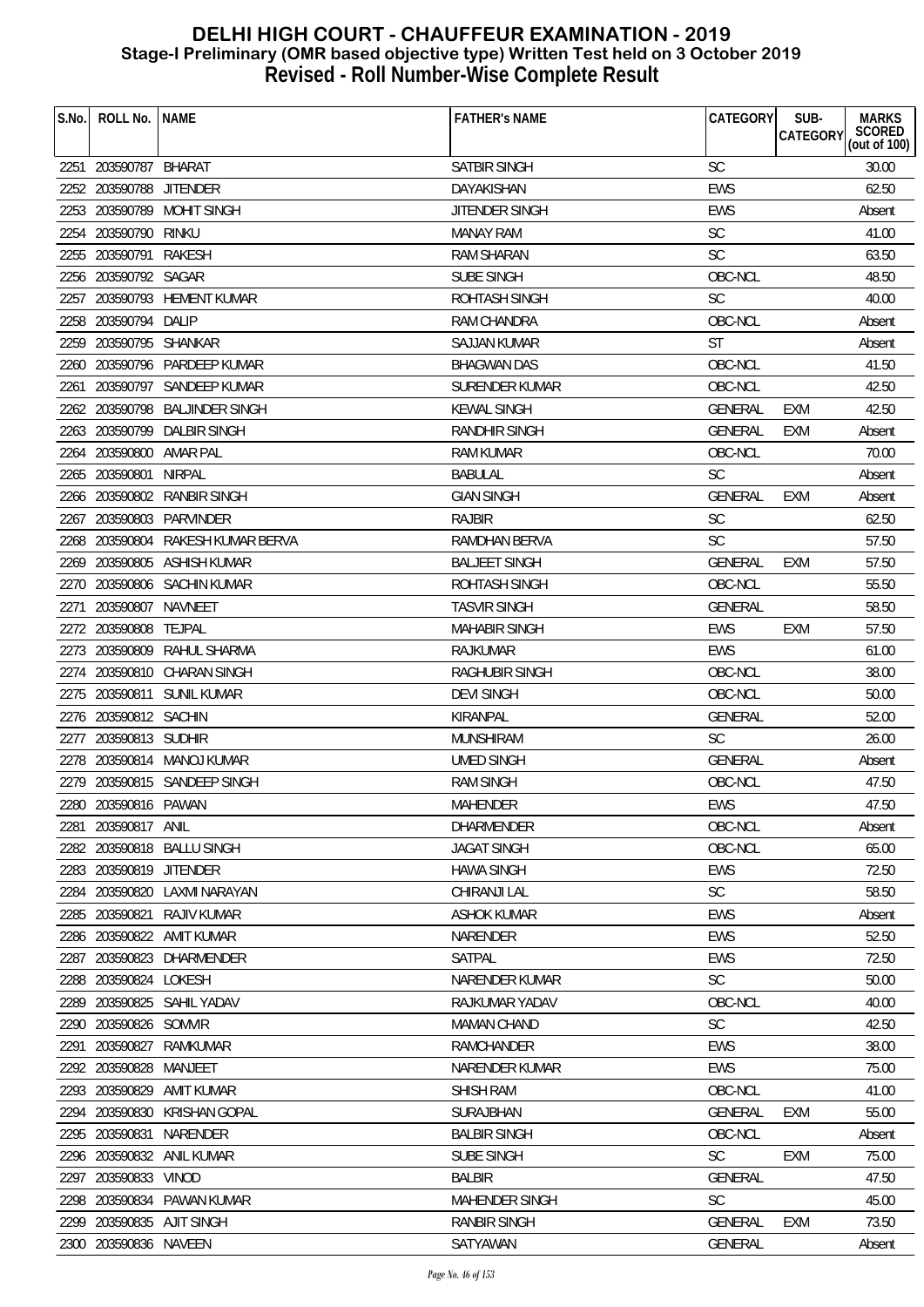| S.No. | ROLL No. INAME          |                                | <b>FATHER'S NAME</b>  | CATEGORY       | SUB-<br><b>CATEGORY</b> | <b>MARKS</b><br>SCORED<br>(out of 100) |
|-------|-------------------------|--------------------------------|-----------------------|----------------|-------------------------|----------------------------------------|
|       |                         | 2301 203590837 KRISHAN KUMAR   | <b>KARAN SINGH</b>    | GENERAL        |                         | 48.00                                  |
|       | 2302 203590838          | LOKESH                         | <b>BALRAJ KAUSHIK</b> | <b>EWS</b>     |                         | 62.50                                  |
|       | 2303 203590839 VICKY    |                                | DARIYAV SINGH         | SC             |                         | 45.00                                  |
| 2304  | 203590840 VICKY         |                                | DEVENDER KUMAR        | <b>EWS</b>     |                         | 65.00                                  |
|       |                         | 2305 203590841 ASHWANI KUMAR   | SOHANLAL              | <b>SC</b>      |                         | 55.00                                  |
|       |                         | 2306 203590842 VINOD KUMAR     | <b>RAGHBIR SINGH</b>  | <b>GENERAL</b> | <b>EXM</b>              | 70.00                                  |
|       | 2307 203590843 SHAKTI   |                                | <b>AJAY PAL</b>       | OBC-NCL        | <b>EXM</b>              | 44.50                                  |
|       |                         | 2308 203590844 MANISH KUMAR    | <b>JAGDISH SINGH</b>  | OBC-NCL        |                         | 45.00                                  |
|       |                         | 2309 203590845 PRADEEP KUMAR   | <b>KISHORI LAL</b>    | <b>SC</b>      |                         | 33.00                                  |
|       |                         | 2310 203590846 DINESH KUMAR    | <b>BANWARI LAL</b>    | OBC-NCL        |                         | 27.50                                  |
|       | 2311 203590847          | JATIN                          | DHARMENDER SINGH      | <b>EWS</b>     |                         | 75.00                                  |
|       | 2312 203590848 SOMVEER  |                                | <b>MANDRUP</b>        | <b>GENERAL</b> | <b>EXM</b>              | Absent                                 |
|       |                         | 2313 203590849 MANJEET SINGH   | <b>HARDEV SINGH</b>   | <b>SC</b>      |                         | 27.50                                  |
|       | 2314 203590850 SUMIT    |                                | <b>KRISHAN</b>        | <b>EWS</b>     |                         | 37.50                                  |
|       | 2315 203590851 PAWAN    |                                | <b>RAM PRAKASH</b>    | OBC-NCL        |                         | Absent                                 |
|       |                         | 2316 203590852 DAVENDER SINGH  | SATYANARAYAN          | <b>EWS</b>     |                         | Absent                                 |
|       |                         | 2317 203590853 AKSHAY TWERA    | <b>SURESH KUMAR</b>   | OBC-NCL        |                         | 60.50                                  |
|       | 2318 203590854 SANDEEP  |                                | <b>KAKA RAM</b>       | OBC-NCL        |                         | 68.00                                  |
|       |                         | 2319 203590855 VIJAY KUMAR     | <b>HARI RAM</b>       | OBC-NCL        |                         | 47.50                                  |
|       | 2320 203590856 MANISH   |                                | <b>SURAJ MAL</b>      | <b>SC</b>      |                         | 55.00                                  |
| 2321  |                         | 203590857 YOGENDER KUMAR       | <b>RAM BHAJ</b>       | <b>GENERAL</b> | <b>EXM</b>              | Absent                                 |
|       |                         | 2322 203590858 RAKESH KUMAR    | RAMESH KUMAR          | OBC-NCL        |                         | 65.00                                  |
|       |                         | 2323 203590859 DARSHAN BHATI   | PITAM BHATI           | OBC-NCL        |                         | 55.50                                  |
|       |                         | 2324 203590860 RAJKUMAR        | LAXMAN SINGH          | SC             |                         | 47.00                                  |
|       | 2325 203590861          | <b>VIVEK KUMAR</b>             | <b>KALU RAM</b>       | SC             |                         | 40.00                                  |
|       | 2326 203590862 HARSH    |                                | <b>BALJEET SINGH</b>  | <b>SC</b>      |                         | 34.00                                  |
|       | 2327 203590863 SOMI     |                                | <b>ROHTASH</b>        | SC             |                         | 57.50                                  |
|       | 2328 203590864 HITESH   |                                | <b>JAGBIR</b>         | <b>SC</b>      |                         | 60.00                                  |
|       |                         | 2329 203590865 SHER SINGH      | <b>HEERA LAL</b>      | OBC-NCL        |                         | 30.00                                  |
|       |                         | 2330 203590866 HARVINDER       | <b>VED RAM</b>        | OBC-NCL        | EXM                     | 67.50                                  |
| 2331  | 203590867               | SANDEEP                        | M S NARWAL            | <b>GENERAL</b> |                         | 37.50                                  |
|       |                         | 2332 203590868 DHIRENDER SINGH | <b>KISHAN SINGH</b>   | <b>GENERAL</b> | <b>EXM</b>              | 70.00                                  |
|       | 2333 203590869 AVINASH  |                                | SATISH CHAUHAN        | <b>EWS</b>     |                         | Absent                                 |
|       |                         | 2334 203590870 PARVEEN KUMAR   | <b>HIRA LAL</b>       | <b>SC</b>      |                         | 35.50                                  |
| 2335  | 203590871               | <b>VIKASH</b>                  | <b>SHAMSHER</b>       | <b>SC</b>      |                         | Absent                                 |
| 2336  | 203590872 RINKU         |                                | <b>ISHWAR SINGH</b>   | EWS            |                         | 47.50                                  |
| 2337  |                         | 203590873 SANDEEP DAHIYA       | <b>JAI SINGH</b>      | <b>GENERAL</b> | <b>EXM</b>              | 47.50                                  |
|       |                         | 2338 203590874 YUDHVIR SINGH   | <b>RAMTOR SINGH</b>   | EWS            |                         | 60.00                                  |
| 2339  | 203590875 ANKIT         |                                | <b>HAWA SINGH</b>     | OBC-NCL        |                         | 45.00                                  |
| 2340  |                         | 203590876 PREM KUMAR           | SARDARA SINGH         | <b>SC</b>      |                         | 30.00                                  |
| 2341  |                         | 203590877 KUNAL CHHABRA        | MANOJ CHHBARA         | <b>GENERAL</b> |                         | 72.50                                  |
|       |                         | 2342 203590878 RAHUL KUMAR     | DHARAMPAL             | <b>SC</b>      |                         | 67.50                                  |
|       | 2343 203590879          | SAHIL DAHIYA                   | DEVENDER DAHIYA       | <b>EWS</b>     |                         | 57.50                                  |
|       | 2344 203590880          | MANDEEP SINGH                  | RAM MEHAR SINGH       | <b>SC</b>      |                         | Absent                                 |
|       | 2345 203590881          | PAWAN KUMAR                    | <b>HUKAM CHAND</b>    | <b>EWS</b>     |                         | 47.50                                  |
| 2346  | 203590882               | <b>VIPUL</b>                   | RAMNIWAS              | OBC-NCL        |                         | 72.50                                  |
| 2347  | 203590883               | VIKAS                          | <b>JOGINDER SINGH</b> | <b>GENERAL</b> |                         | Absent                                 |
| 2348  | 203590884               | <b>KARAMVIR</b>                | <b>VIJAY KUMAR</b>    | <b>GENERAL</b> | <b>EXM</b>              | 62.50                                  |
|       | 2349 203590885 JAI VEER |                                | <b>JAI SINGH</b>      | <b>GENERAL</b> | <b>EXM</b>              | 80.00                                  |
|       | 2350 203590886 RAHUL    |                                | <b>AZAD SINGH</b>     | <b>EWS</b>     |                         | 62.50                                  |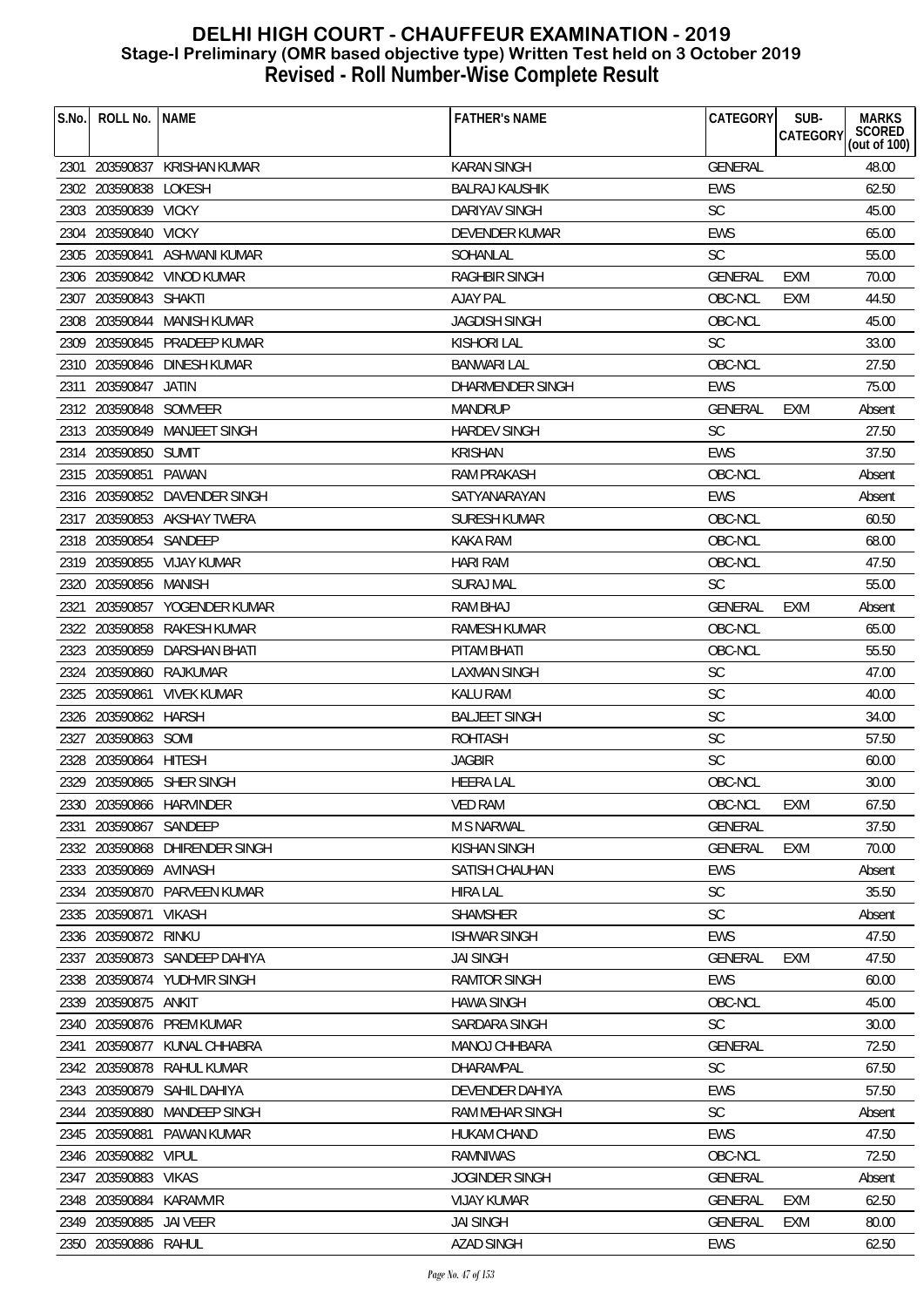| S.No. | ROLL No.   NAME       |                                    | <b>FATHER'S NAME</b>      | CATEGORY       | SUB-       | <b>MARKS</b>           |
|-------|-----------------------|------------------------------------|---------------------------|----------------|------------|------------------------|
|       |                       |                                    |                           |                | CATEGORY   | SCORED<br>(out of 100) |
|       |                       | 2351 203590887 VAIBHAV CHOUDHARY   | <b>VIJENDER CHOUDHARY</b> | OBC-NCL        |            | 63.50                  |
|       |                       | 2352 203590888 AVDESH KUMAR        | <b>BANKE LAL</b>          | <b>SC</b>      |            | 50.00                  |
|       | 2353 204590001        | RAJESH                             | <b>RAVINDER</b>           | OBC-NCL        |            | 62.50                  |
|       | 2354 204590002 NAYEEM |                                    | <b>APLATOON</b>           | OBC-NCL        |            | 62.50                  |
|       |                       | 2355 204590003 ANKIT BABU          | <b>MEVA RAM</b>           | <b>SC</b>      |            | Absent                 |
|       | 2356 204590004 MANISH |                                    | CHOTELAL                  | <b>GENERAL</b> |            | 72.50                  |
|       |                       | 2357 204590005 SHIVAM KUMAR        | <b>RANA PRATAP</b>        | <b>SC</b>      |            | 34.50                  |
|       |                       | 2358 204590006 ANKIT RANA          | SHAKTI SINGH RANA         | OBC-NCL        |            | 85.00                  |
|       |                       | 2359 204590007 ABHIMANYU           | <b>GOPAL</b>              | OBC-NCL        |            | 60.00                  |
|       |                       | 2360 204590008 VINEET KUMAR        | <b>INDRA SINGH</b>        | <b>SC</b>      |            | Absent                 |
|       |                       | 2361 204590009 HARISH KUMAR        | <b>RAJ SINGH</b>          | SC             |            | Absent                 |
|       |                       | 2362 204590010 RAKESH KUMAR        | <b>RAMCHANDRA</b>         | <b>SC</b>      |            | 45.00                  |
|       |                       | 2363 204590011 PAWAN KUMAR         | <b>GOVIND PRASAD</b>      | <b>SC</b>      | <b>EXM</b> | 57.50                  |
|       |                       | 2364 204590012 RAJU KUMAR          | LAKHAMI SINGH             | <b>SC</b>      |            | Absent                 |
|       |                       | 2365 204590013 JANAK RAJ           | <b>RAGHUVIR SINGH</b>     | GENERAL        | <b>EXM</b> | 60.50                  |
|       |                       | 2366 204590014 BHAVISHYA YADAV     | JITENDER KUMAR            | OBC-NCL        |            | 95.00                  |
|       | 2367 204590015 MOHIT  |                                    | SURESH KUMAR              | <b>GENERAL</b> |            | 27.50                  |
|       |                       | 2368 204590016 RINKU KUMAR         | SAROOP CHAND              | <b>SC</b>      |            | 60.00                  |
|       |                       | 2369 204590017 HIMANSHU CHAUHAN    | DHARAM PAL CHAUHAN        | <b>EWS</b>     |            | 59.00                  |
|       |                       | 2370 204590018 SATYA PAL           | <b>TIKAM SINGH</b>        | <b>GENERAL</b> | EXM        | 62.50                  |
|       | 2371 204590019 NAVEEN |                                    | NARENDER KUMAR            | OBC-NCL        |            | Absent                 |
|       |                       | 2372 204590020 PRAKASH CHAND MEENA | PRASADI LAL MEENA         | <b>ST</b>      |            | 51.00                  |
|       | 2373 204590021        | CHANDAN SINGH                      | KUSHAL SINGH BISHT        | <b>GENERAL</b> | EXM        | Absent                 |
|       | 2374 204590022 SAGAR  |                                    | <b>AZAD SINGH</b>         | OBC-NCL        |            | Absent                 |
|       |                       | 2375 204590023 DEEPAK KUMAR        | <b>VIJAY PAL SINGH</b>    | OBC-NCL        |            | 44.00                  |
|       |                       | 2376 204590024 RAMESH KUMAR JHA    | SHYAM SUNDER JHA          | GENERAL        | <b>EXM</b> | 67.50                  |
|       |                       | 2377 204590025 DINESH KUMAR        | <b>RAJ SINGH</b>          | <b>SC</b>      |            | 15.00                  |
|       |                       | 2378 204590026 ISHWAR SINGH        | <b>BALBIR SINGH</b>       | <b>GENERAL</b> | <b>EXM</b> | 81.50                  |
|       |                       | 2379 204590027 MOHIT DABAS         | DHARAMBIR DABAS           | OBC-NCL        |            | 55.00                  |
|       |                       | 2380 204590028 SALMAN KHAN         | <b>BHOORE KHAN</b>        | OBC-NCL        |            | Absent                 |
| 2381  | 204590029             | AMIT KUMAR GUPTA                   | RAM AVTAR GUPTA           | GENERAL        | EXM        | Absent                 |
|       |                       | 2382 204590030 MANOJ ROHILLA       | ANGPAL SINGH              | OBC-NCL        |            | Absent                 |
|       | 2383 204590031        | JAI BHAGWAN                        | <b>BHIM SINGH</b>         | <b>SC</b>      |            | 68.00                  |
| 2384  |                       | 204590032 HARINDER BASLA           | <b>BHANVAR SINGH</b>      | OBC-NCL        |            | 50.00                  |
| 2385  |                       | 204590033 ARVIND SINGH             | SHEESHRAM SINGH           | OBC-NCL        |            | 47.50                  |
|       | 2386 204590034        | SHAILENDRA KUMAR                   | <b>LALLA SINGH</b>        | OBC-NCL        |            | 64.00                  |
| 2387  | 204590035             | SHIV PRASAD                        | <b>DUDHNATH</b>           | <b>GENERAL</b> |            | Absent                 |
| 2388  |                       | 204590036 PARVEEN KUMAR            | <b>HARI RAM</b>           | GENERAL        | EXM        | 58.00                  |
| 2389  | 204590037             | HARI OM UPADHYAY                   | <b>GIRRAJ SINGH</b>       | <b>GENERAL</b> | <b>EXM</b> | 26.50                  |
| 2390  |                       | 204590038 PRAVEEN KUMAR            | <b>JAI BHAGWAN</b>        | <b>GENERAL</b> | <b>EXM</b> | 61.00                  |
| 2391  | 204590039 LOKESH      |                                    | <b>BACHCHAN SINGH</b>     | OBC-NCL        |            | 70.00                  |
| 2392  | 204590040             | SONU KUMAR                         | <b>JHAMMAN LAL</b>        | <b>SC</b>      |            | 37.50                  |
|       | 2393 204590041        | HARVIND KUMAR                      | RANVEER SINGH             | OBC-NCL        |            | Absent                 |
|       |                       | 2394 204590042 RAJKUMAR GUPTA      | NANAK CHANDRA GUPTA       | <b>GENERAL</b> |            | 55.50                  |
|       | 2395 204590043        | ROHIT KUMAR SAINI                  | MADAN KUMAR SAINI         | OBC-NCL        |            | 31.50                  |
| 2396  | 204590044             | ARJUN SINGH                        | NANWA SINGH               | OBC-NCL        |            | 33.50                  |
| 2397  | 204590045             | KRISHNA MOHAN                      | RADHESHYAM                | <b>EWS</b>     |            | 31.00                  |
| 2398  |                       | 204590046 HIMASNHU ANAND           | PREM CHAND                | <b>SC</b>      |            | 43.50                  |
| 2399  |                       | 204590047 LOVISH KUMAR             | <b>HARPAL SINGH</b>       | OBC-NCL        |            | 50.00                  |
|       |                       | 2400 204590048 MONU KUMAR          | KAWARPAL SINGH            | OBC-NCL        |            | 40.00                  |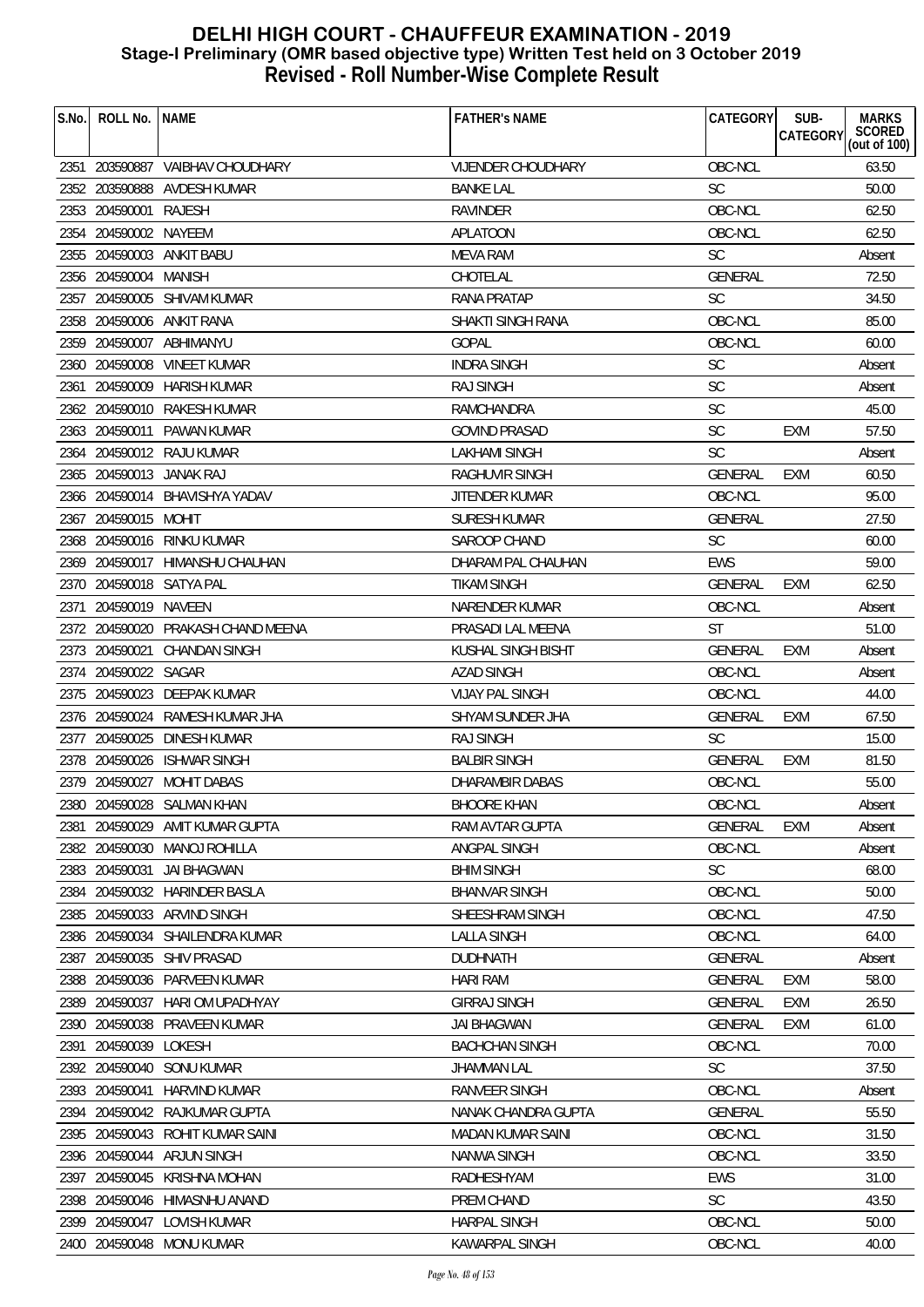| S.No. | ROLL No.              | <b>NAME</b>                         | <b>FATHER'S NAME</b>       | CATEGORY       | SUB-<br><b>MARKS</b>                      |
|-------|-----------------------|-------------------------------------|----------------------------|----------------|-------------------------------------------|
|       |                       |                                     |                            |                | SCORED<br><b>CATEGORY</b><br>(out of 100) |
|       |                       | 2401 204590049 PARVINDER            | <b>MUKESH KUMAR</b>        | OBC-NCL        | 52.50                                     |
|       |                       | 2402 204590050 SACHIN KUMAR         | <b>DAL CHAND</b>           | <b>SC</b>      | 40.50                                     |
|       |                       | 2403 204590051 PUNIT YADAV          | RAM MEHAR SINGH            | OBC-NCL        | 52.50                                     |
|       |                       | 2404 204590052 BHUPENDER SINGH      | <b>BALDEV SINGH</b>        | GENERAL        | 44.50                                     |
|       |                       | 2405 204590053 SACHIN CHAUDHARY     | RAKAM CHAUDHARY            | OBC-NCL        | 51.00                                     |
|       | 2406 204590054 RAJESH |                                     | BADRI NARAYAN CHAUDHARY    | <b>GENERAL</b> | 75.00                                     |
|       |                       | 2407 204590055 ASHUTOSH KUMAR       | <b>JAYKARAN SINGH</b>      | <b>SC</b>      | 66.00                                     |
|       |                       | 2408 204590056 AMAN KUMAR           | MAHENDRA SINGH             | <b>SC</b>      | 48.00                                     |
|       |                       | 2409 204590057 VINAY SONI           | <b>VIRENDER SINGH</b>      | OBC-NCL        | 65.00                                     |
|       |                       | 2410 204590058 SURENDRA KUMAR YADAV | <b>BHOLA NATH YADAV</b>    | OBC-NCL        | 59.50                                     |
|       |                       | 2411 204590059 DIVAKAR GOSWAMI      | VISAMBHAR PURI GOSWAMI     | OBC-NCL        | 46.50                                     |
|       |                       | 2412 204590060 CHAMAN SINGHAL       | <b>MAHENDER SINGH</b>      | <b>SC</b>      | 33.50                                     |
|       | 2413 204590061 NITIN  |                                     | <b>SUBHASH</b>             | <b>SC</b>      | 45.00                                     |
|       |                       | 2414 204590062 SWAROOP KUMAR        | <b>RAM BHAROSE</b>         | <b>SC</b>      | 55.00                                     |
|       |                       | 2415 204590063 ROBIN SINGH          | <b>HUKAM SINGH</b>         | <b>SC</b>      | 35.50                                     |
|       |                       | 2416 204590064 HAREESH BANSAL       | <b>BRAHMPAL SINGH</b>      | OBC-NCL        | 42.50                                     |
|       |                       | 2417 204590065 RADHE SHYAM          | KUMAR PAL                  | OBC-NCL        | 37.50                                     |
|       |                       | 2418 204590066 RAVINDER KUMAR       | <b>MAHIPAL</b>             | <b>SC</b>      | Absent                                    |
|       |                       | 2419 204590067 ANKIT DAHIYA         | SURENDER DAHIYA            | OBC-NCL        | 80.00                                     |
|       |                       | 2420 204590068 PRASHANT             | DAYA CHAND                 | <b>SC</b>      | Absent                                    |
|       | 2421 204590069        | AMIT                                | KULDEEP SINGH              | OBC-NCL        | 45.00                                     |
|       |                       | 2422 204590070 SACHIN KUMAR         | <b>CHARAN SINGH</b>        | <b>SC</b>      | 37.50                                     |
|       | 2423 204590071        | RAVI KANT VIMAL                     | <b>JANKEE PRASAD VIMAL</b> | <b>SC</b>      | Absent                                    |
|       |                       | 2424 204590072 NISHANT GUPTA        | RAKESH KUMAR GUPTA         | <b>GENERAL</b> | 28.00                                     |
|       |                       | 2425 204590073 SATYANDER KUMAR      | SURENDER KUMAR             | OBC-NCL        | 51.50                                     |
|       |                       | 2426 204590074 YASHPAL SINGH        | <b>BADAM SINGH</b>         | GENERAL        | 45.00<br>EXM                              |
|       |                       | 2427 204590075 CHARANJEET KHATRI    | DHARAMVEER KHATRI          | OBC-NCL        | 47.50                                     |
|       |                       | 2428 204590076 PANKAJ KUMAR         | <b>RAMADHAR SINGH</b>      | OBC-NCL        | Absent                                    |
|       |                       | 2429 204590077 AKASH SHIVACH        | MUKESH KUMAR               | <b>GENERAL</b> | Absent                                    |
|       |                       | 2430 204590078 BHUPINDER SINGH      | <b>KRIPAL SINGH</b>        | GENERAL        | 16.00                                     |
| 2431  | 204590079             | ANURAG DABAS                        | <b>RAJBEER SINGH</b>       | OBC-NCL        | 48.50                                     |
|       |                       | 2432 204590080 ASHOK YADAV          | HARINATH SINGH YADAV       | OBC-NCL        | 17.00                                     |
|       | 2433 204590081        | ANKIT KUMAR                         | YASHPAL SINGH              | <b>SC</b>      | 60.00                                     |
| 2434  |                       | 204590082 AVINASH SHARMA            | AWADH NARESH SHARMA        | OBC-NCL        | 62.50                                     |
|       |                       | 2435 204590083 NAVEEN KUMAR         | <b>MAHESH KUMAR</b>        | <b>SC</b>      | 36.50                                     |
|       | 2436 204590084        | SANI KUMAR                          | <b>RAM LAL</b>             | OBC-NCL        | Absent                                    |
| 2437  | 204590085             | SARVESH KUMAR SINGH                 | AKHAND PRATAP SINGH        | <b>GENERAL</b> | 58.50<br><b>EXM</b>                       |
|       |                       | 2438 204590086 DEEPAK KUMAR         | RAMPRASAD                  | <b>SC</b>      | Absent                                    |
|       | 2439 204590087        | MOHIT KUMAR                         | <b>JAGDISH RAI</b>         | <b>SC</b>      | Absent                                    |
|       | 2440 204590088        | RAMBAHADUR YADAV                    | CHANDRIKA YADAV            | OBC-NCL        | Absent                                    |
| 2441  | 204590089             | YOGENDRA KUMAR                      | <b>RAM BABU</b>            | OBC-NCL        | 32.50                                     |
|       | 2442 204590090        | <b>MOSAM RAM</b>                    | <b>JHAGADU SINGH</b>       | <b>SC</b>      | <b>EXM</b><br>65.00                       |
|       | 2443 204590091        | <b>MANISH KUMAR</b>                 | NIRMAL KUMAR               | <b>GENERAL</b> | 67.50                                     |
|       | 2444 204590092        | MANISH KUMAR                        | <b>SURESH KUMAR</b>        | <b>SC</b>      | 22.50                                     |
|       |                       | 2445 204590093 ASHISH KUMAR         | LATE SANTRAJ               | <b>SC</b>      | Absent                                    |
|       | 2446 204590094        | KRISHAN KUMAR                       | RAM PRAVESH KASHYAP        | OBC-NCL        | 82.50<br><b>EXM</b>                       |
| 2447  | 204590095             | <b>MANISH MEHRA</b>                 | <b>GOPAL CHAND MEHRA</b>   | OBC-NCL        | 60.00                                     |
|       | 2448 204590096        | SUMIT KUMAR                         | SUBHASH SINGH              | <b>SC</b>      | 84.50                                     |
|       |                       | 2449 204590097 VISHAL SINGH         | <b>KRISHAN PAL</b>         | <b>SC</b>      | 53.50                                     |
|       |                       | 2450 204590098 ARUN KUMAR           | <b>SHIV KUMAR</b>          | OBC-NCL        | 40.00                                     |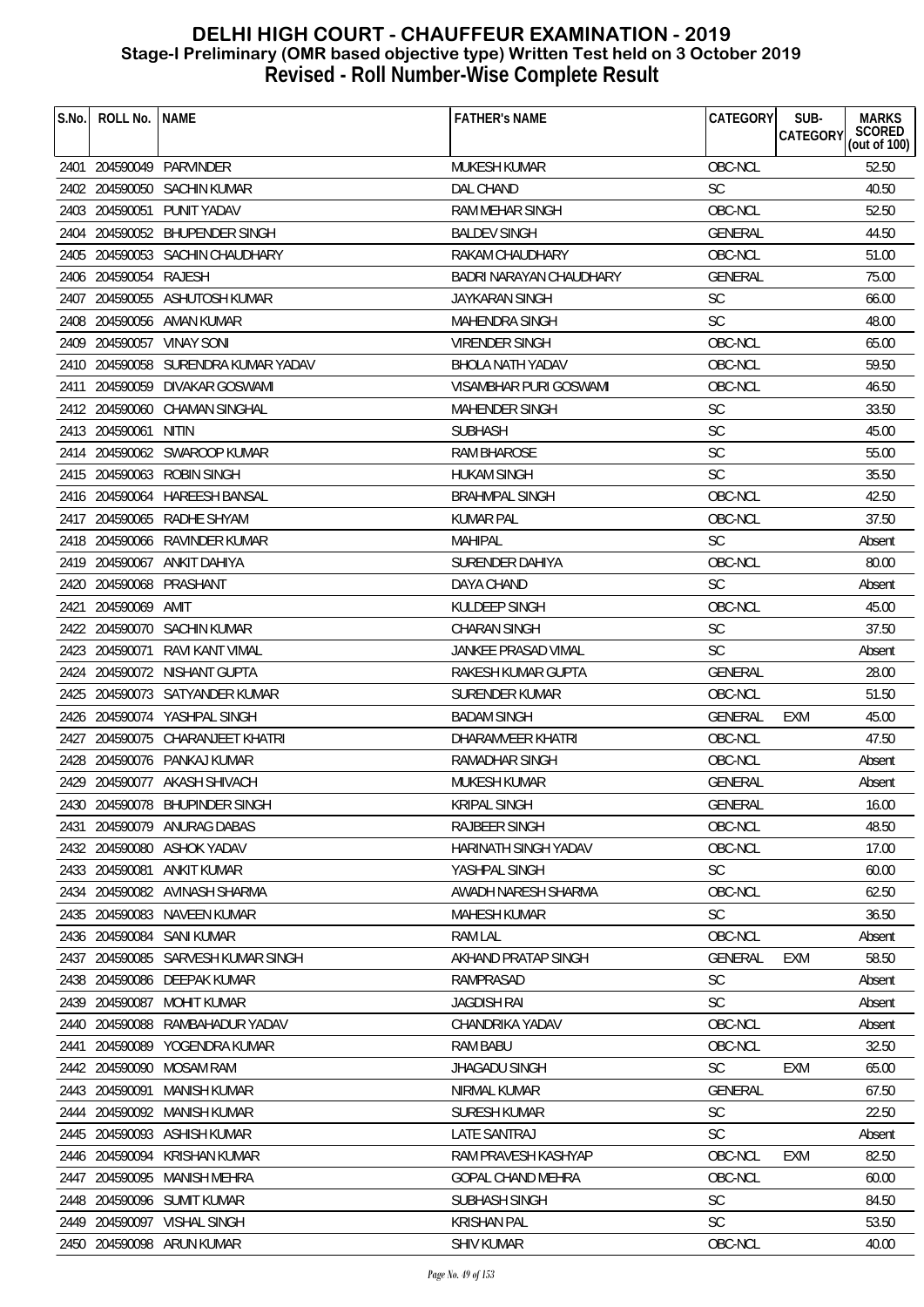| S.No. | ROLL No.                | <b>NAME</b>                           | <b>FATHER'S NAME</b>          | CATEGORY       | SUB-<br><b>CATEGORY</b> | <b>MARKS</b>           |
|-------|-------------------------|---------------------------------------|-------------------------------|----------------|-------------------------|------------------------|
|       |                         |                                       |                               |                |                         | SCORED<br>(out of 100) |
|       |                         | 2451 204590099 ATIT KUMAR             | <b>RAMESH KUMAR</b>           | <b>SC</b>      |                         | 22.50                  |
|       |                         | 2452 204590100 ZAKIR HUSSAIN          | RAHI JAN                      | OBC-NCL        |                         | 32.50                  |
|       |                         | 2453 204590101 MADAN PAL SINGH        | <b>BHIKKAN SINGH</b>          | SC             |                         | Absent                 |
|       |                         | 2454 204590102 GURDEEP SINGH          | <b>GIAN CHAND</b>             | <b>SC</b>      |                         | 63.00                  |
|       |                         | 2455 204590103 NAVEEN KUMAR           | DHARAM PAL                    | <b>SC</b>      |                         | 25.00                  |
|       | 2456 204590104 JAIDEEP  |                                       | <b>HARINDER</b>               | <b>GENERAL</b> |                         | 29.50                  |
|       |                         | 2457 204590105 JAINEESH DUBEY         | OM PRAKASH DUBEY              | <b>GENERAL</b> |                         | 22.00                  |
|       | 2458 204590106 SUMIT    |                                       | <b>MANGE LAL</b>              | SC             |                         | 50.00                  |
|       |                         | 2459 204590107 RAHUL GAURAV VARMA     | RAJ KUMAR VARMA               | <b>SC</b>      |                         | Absent                 |
|       |                         | 2460 204590108 SURENDER               | <b>GANPAT SINGH</b>           | OBC-NCL        |                         | Absent                 |
| 2461  |                         | 204590109 RAHUL KUMAR                 | <b>RAMESH CHANDRA</b>         | <b>GENERAL</b> |                         | $-15.00$               |
|       |                         | 2462 204590110 RAVI KUMAR             | <b>RAMNIVAS</b>               | <b>SC</b>      |                         | 47.50                  |
|       |                         | 2463 204590111 YOGESH SAINI           | <b>SUBHASH SAINI</b>          | OBC-NCL        |                         | 60.00                  |
| 2464  |                         | 204590112 MANISH YADAV                | RAMESHWAER YADAV              | GENERAL        |                         | 60.00                  |
|       |                         | 2465 204590113 SANDEEP KUMAR          | <b>SARJU PRASAD</b>           | <b>SC</b>      |                         | 42.50                  |
|       |                         | 2466 204590114 SAJJAN KUMAR           | <b>NARESH KUMAR</b>           | OBC-NCL        |                         | 65.00                  |
|       |                         | 2467 204590115 SANDEEP LOHIA          | <b>HARSWROOP</b>              | <b>SC</b>      |                         | 73.50                  |
|       |                         | 2468 204590116 YOGENDER SINGH THAKRAN | <b>VIJENDER SINGH THAKRAN</b> | OBC-NCL        |                         | Absent                 |
|       |                         | 2469 204590117 RAHUL GULIA            | MANOJ KUMAR GULIA             | <b>GENERAL</b> |                         | 57.50                  |
|       |                         | 2470 204590118 SALMAN KHAN            | MAKSOOD AHMAD                 | OBC-NCL        |                         | 37.50                  |
| 2471  | 204590119 SACHIN        |                                       | PREM SINGH                    | OBC-NCL        |                         | 40.50                  |
|       | 2472 204590120 AYAJ ALI |                                       | AISHAN ALI                    | <b>GENERAL</b> |                         | 50.50                  |
|       | 2473 204590121          | <b>TARUN KUMAR</b>                    | <b>RAM KISHAN</b>             | OBC-NCL        |                         | 67.50                  |
|       |                         | 2474 204590122 SATISH KUMAR           | <b>HARI RAM</b>               | GENERAL        | EXM                     | 75.00                  |
|       |                         | 2475 204590123 DARVESH SHARMA         | <b>HARI CHAND</b>             | <b>GENERAL</b> | <b>EXM</b>              | Absent                 |
|       |                         | 2476 204590124 RAJNEESH KUMAR         | <b>CHATAR SINGH</b>           | <b>SC</b>      |                         | 55.00                  |
|       |                         | 2477 204590125 DEEPAK KHATRI          | <b>DEVI SINGH</b>             | OBC-NCL        |                         | Absent                 |
|       |                         | 2478 204590126 ANKUR JAINWAL          | S K JAINWAL                   | <b>SC</b>      |                         | 61.00                  |
|       |                         | 2479 204590127 SURENDER KUMAR         | <b>RAM KISHAN</b>             | OBC-NCL        |                         | 60.50                  |
|       |                         | 2480 204590128 SONU KUMAR NAGAR       | <b>BHULE SINGH</b>            | OBC-NCL        |                         | 52.50                  |
| 2481  |                         | 204590129 SUMIT SINGH                 | OM PARKASH                    | <b>GENERAL</b> |                         | Absent                 |
|       |                         | 2482 204590130 PRABHAT KUMAR          | <b>DEENA NATH</b>             | <b>SC</b>      |                         | 25.00                  |
|       |                         | 2483 204590131 RAHUL KUMAR BHARDWAJ   | SUSHIL SHARMA                 | EWS            |                         | 65.00                  |
|       |                         | 2484 204590132 AMRENDRA SINGH         | RAJENDRA SINGH                | OBC-NCL        |                         | 70.00                  |
|       |                         | 2485 204590133 SURAJ KUMAR            | DHARAMPAL SINGH               | SC             |                         | 62.50                  |
|       | 2486 204590134 GAURAV   |                                       | <b>RAJBIR SINGH</b>           | <b>SC</b>      |                         | 40.00                  |
|       |                         | 2487 204590135 YASHWANT SINGH         | RAJENDER SINGH                | <b>SC</b>      |                         | 28.50                  |
|       |                         | 2488 204590136 YOGENDRA KUMAR         | <b>MANGTE SINGH</b>           | OBC-NCL        | EXM                     | 52.50                  |
| 2489  |                         | 204590137 BHUPINDER                   | <b>RAJEEV KUMAR</b>           | OBC-NCL        |                         | Absent                 |
|       |                         | 2490 204590138 SUSHANT KUMAR          | <b>SURAJ BHAN</b>             | <b>SC</b>      |                         | 65.00                  |
| 2491  |                         | 204590139 DEEPAK KUMAR                | DEEPAK KUMAR                  | <b>SC</b>      |                         | 48.00                  |
|       | 2492 204590140 RAKESH   |                                       | <b>SHYAM DASS</b>             | <b>SC</b>      |                         | Absent                 |
|       | 2493 204590141          | MANOJ KUMAR                           | DEVENDRA KUMAR                | <b>GENERAL</b> | EXM                     | 75.00                  |
|       |                         | 2494 204590142 AMAN BAHADUR B K       | BHAKTA BAHADUR SUNAR          | <b>GENERAL</b> |                         | 20.00                  |
|       |                         | 2495 204590143 SUMIT KUMAR            | <b>RAKESH KUMAR</b>           | <b>SC</b>      |                         | 50.50                  |
|       |                         | 2496 204590144 SACHIN KUMAR           | <b>OMVIR SINGH</b>            | SC             |                         | 38.00                  |
| 2497  |                         | 204590145 SATYENDER                   | <b>ISHWAR SINGH</b>           | <b>EWS</b>     |                         | 67.50                  |
|       |                         | 2498 204590146 SHAHRUKH KHAN          | SHAMSHAD SAIFI                | OBC-NCL        |                         | 22.00                  |
|       |                         | 2499 204590147 PANKAJ KUMAR           | <b>SHAM LAL</b>               | <b>SC</b>      |                         | 33.50                  |
|       |                         | 2500 204590148 SANDEEP KUMAR          | <b>BUDDHI LAL</b>             | <b>SC</b>      |                         | Absent                 |
|       |                         |                                       |                               |                |                         |                        |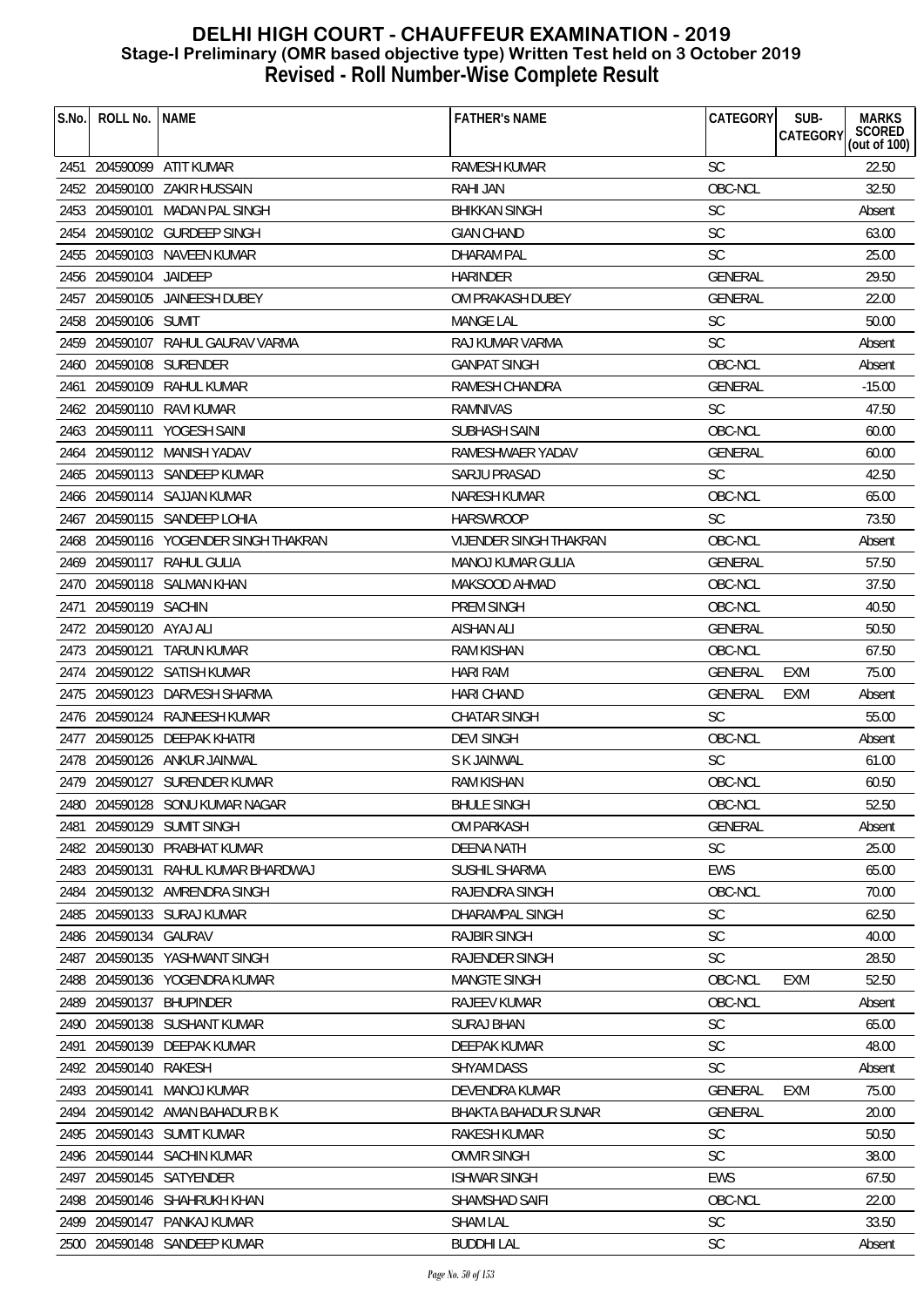| S.No. | ROLL No.                 | <b>NAME</b>                          | <b>FATHER'S NAME</b>     | CATEGORY       | SUB-<br>CATEGORY | <b>MARKS</b><br>SCORED<br>(out of 100) |
|-------|--------------------------|--------------------------------------|--------------------------|----------------|------------------|----------------------------------------|
|       |                          | 2501 204590149 LALIT KUMAR           | MAHENDRA SINGH           | OBC-NCL        |                  | 40.50                                  |
|       |                          | 2502 204590150 AMIT KUMAR            | <b>BALWAN SINGH</b>      | SC             |                  | 52.50                                  |
|       |                          | 2503 204590151 AMIT KUMAR            | SUBHASH SINGH            | <b>SC</b>      |                  | 67.50                                  |
|       |                          | 2504 204590152 VINAY PATEL           | <b>BHANU PRAKASH</b>     | OBC-NCL        |                  | Absent                                 |
|       |                          | 2505 204590153 DEVENDRA SINGH        | PRABHUDAYAL              | <b>SC</b>      |                  | 73.00                                  |
|       | 2506 204590154 WAJID ALI |                                      | <b>HAIDER ALI</b>        | OBC-NCL        |                  | Absent                                 |
|       |                          | 2507 204590155 SANJEEV KUMAR         | <b>DHAL SINGH</b>        | OBC-NCL        | EXM              | Absent                                 |
|       |                          | 2508 204590156 DEEPAK SINGH DABAS    | DHARAMVIR SINGH          | OBC-NCL        |                  | 32.50                                  |
|       | 2509 204590157 OM VEER   |                                      | <b>JANAK SINGH</b>       | <b>SC</b>      |                  | 36.00                                  |
|       |                          | 2510 204590158 RAHUL KUMAR KUSHWAHA  | RAJ KUMAR KUSHWAHA       | OBC-NCL        |                  | 35.50                                  |
|       |                          | 2511 204590159 SATYA BHAN            | <b>INDRA PAL</b>         | OBC-NCL        |                  | 41.50                                  |
|       | 2512 204590160 RAISH PAL |                                      | <b>RAGHURAJ SINGH</b>    | OBC-NCL        |                  | Absent                                 |
|       | 2513 204590161 HIMANSHU  |                                      | <b>JONY</b>              | <b>SC</b>      |                  | 42.50                                  |
|       |                          | 2514 204590162 HARISH KUMAR          | <b>SATBIR SINGH</b>      | OBC-NCL        |                  | 61.50                                  |
|       |                          | 2515 204590163 BHOLA KUMAR           | <b>TRIBHUWAN RAI</b>     | OBC-NCL        |                  | 45.00                                  |
|       |                          | 2516 204590164 HARVIR SINGH          | <b>FAURAN SINGH</b>      | OBC-NCL        |                  | 38.50                                  |
|       | 2517 204590165 PRAKASH   |                                      | <b>ACCHHE LAL</b>        | GENERAL        |                  | 82.50                                  |
|       |                          | 2518 204590166 RAVI RITU RAJ         | <b>ASHARFILAL</b>        | SC             |                  | 44.00                                  |
|       |                          | 2519 204590167 NEERAJ KUMAR          | <b>MUNSHI RAM</b>        | <b>SC</b>      |                  | 83.00                                  |
|       |                          | 2520 204590168 MANOJ SINGH POKHARIYA | UMMED SINGH POKHARIYA    | <b>GENERAL</b> | EXM              | Absent                                 |
| 2521  |                          | 204590169 YAMAN KUMAR                | <b>TEJ SINGH</b>         | OBC-NCL        |                  | 35.00                                  |
|       |                          | 2522 204590170 KULPRAKASH RATHI      | BRIJENDRA KUMAR RATHI    | GENERAL        | EXM              | 70.00                                  |
|       |                          | 2523 204590171 SUNIL KUMAR           | <b>PYARE LAL</b>         | <b>SC</b>      |                  | 77.50                                  |
|       |                          | 2524 204590172 BHUPENDRA KUMAR       | <b>BRAHM CHANDRA</b>     | <b>SC</b>      |                  | 67.50                                  |
|       |                          | 2525 204590173 ALOK KUMAR YADAV      | RAJENDRA KUMAR YADAV     | OBC-NCL        |                  | Absent                                 |
|       |                          | 2526 204590174 LALIT MOHAN           | MADAN MOHAN LAL          | <b>SC</b>      |                  | Absent                                 |
|       |                          | 2527 204590175 NARENDER KUMAR        | RAMBAL                   | GENERAL        | <b>EXM</b>       | 70.00                                  |
| 2528  | 204590176 HIMANSHU       |                                      | <b>HEM CHANDER</b>       | SC             |                  | 58.00                                  |
|       |                          | 2529 204590177 RAJ KUMAR             | <b>THAKUR DASS</b>       | <b>SC</b>      | <b>EXM</b>       | 42.50                                  |
|       | 2530 204590178 VICKY     |                                      | <b>DEVI RAM</b>          | SC             |                  | 65.00                                  |
| 2531  |                          | 204590179 PANKAJ SHARMA              | NANDKISHORE SHARMA       | <b>GENERAL</b> |                  | 80.00                                  |
|       |                          | 2532 204590180 SURENDRA KUMAR        | RAGHU NATH               | SC             |                  | 39.00                                  |
|       |                          | 2533 204590181 VIVEK BHARDWAJ        | RAJENDRA BHARDWAJ        | <b>EWS</b>     |                  | 43.00                                  |
| 2534  |                          | 204590182 ARVIND KUMAR               | SURENDRA KUMAR           | <b>SC</b>      |                  | 45.00                                  |
| 2535  | 204590183 PRAKASH        |                                      | RAM DHAN                 | <b>SC</b>      |                  | Absent                                 |
|       | 2536 204590184           | <b>BOBY PANCHAL</b>                  | RADHEY LAL PANCHAL       | OBC-NCL        |                  | 60.00                                  |
|       |                          | 2537 204590185 PUSHPENDRA SHARMA     | <b>MAHIPAL SHARMA</b>    | <b>GENERAL</b> |                  | 10.00                                  |
|       |                          | 2538 204590186 JAG MENDER            | <b>NERESH KUMAR</b>      | OBC-NCL        |                  | 67.50                                  |
| 2539  |                          | 204590187 HAVAN SINGH BARETH         | <b>UDAI SINGH BARETH</b> | OBC-NCL        |                  | 87.50                                  |
|       |                          | 2540 204590188 MANISH KUMAR          | <b>SURENDER SINGH</b>    | OBC-NCL        |                  | 80.50                                  |
| 2541  | 204590189                | RAVINDER KUMAR MANN                  | JAGDISH KUMAR MANN       | OBC-NCL        |                  | 82.50                                  |
|       |                          | 2542 204590190 ABHISHEK KUMAR        | <b>SATISH KUMAR</b>      | OBC-NCL        |                  | 42.50                                  |
|       | 2543 204590191           | SATBIR                               | <b>BALWAN</b>            | OBC-NCL        |                  | 40.50                                  |
|       |                          | 2544 204590192 ARJUN KUMAR           | <b>HARVEER SINGH</b>     | <b>SC</b>      |                  | 33.50                                  |
|       |                          | 2545 204590193 RANJEET SINGH         | <b>RAMESH KUMAR</b>      | <b>SC</b>      |                  | 46.00                                  |
| 2546  |                          | 204590194 ANIL KUMAR                 | <b>DHARAMBIR</b>         | OBC-NCL        |                  | 47.50                                  |
| 2547  | 204590195 SACHIN         |                                      | KARAMBIR                 | <b>SC</b>      |                  | 45.00                                  |
| 2548  |                          | 204590196 AKASH YADAV                | MUKESH YADAV             | OBC-NCL        |                  | 40.00                                  |
|       |                          | 2549 204590197 HARISH YADAV          | <b>VINOD YADAV</b>       | OBC-NCL        |                  | Absent                                 |
|       |                          | 2550 204590198 KAMAL PANCHAL         | SUBHASH PANCHAL          | OBC-NCL        |                  | 41.50                                  |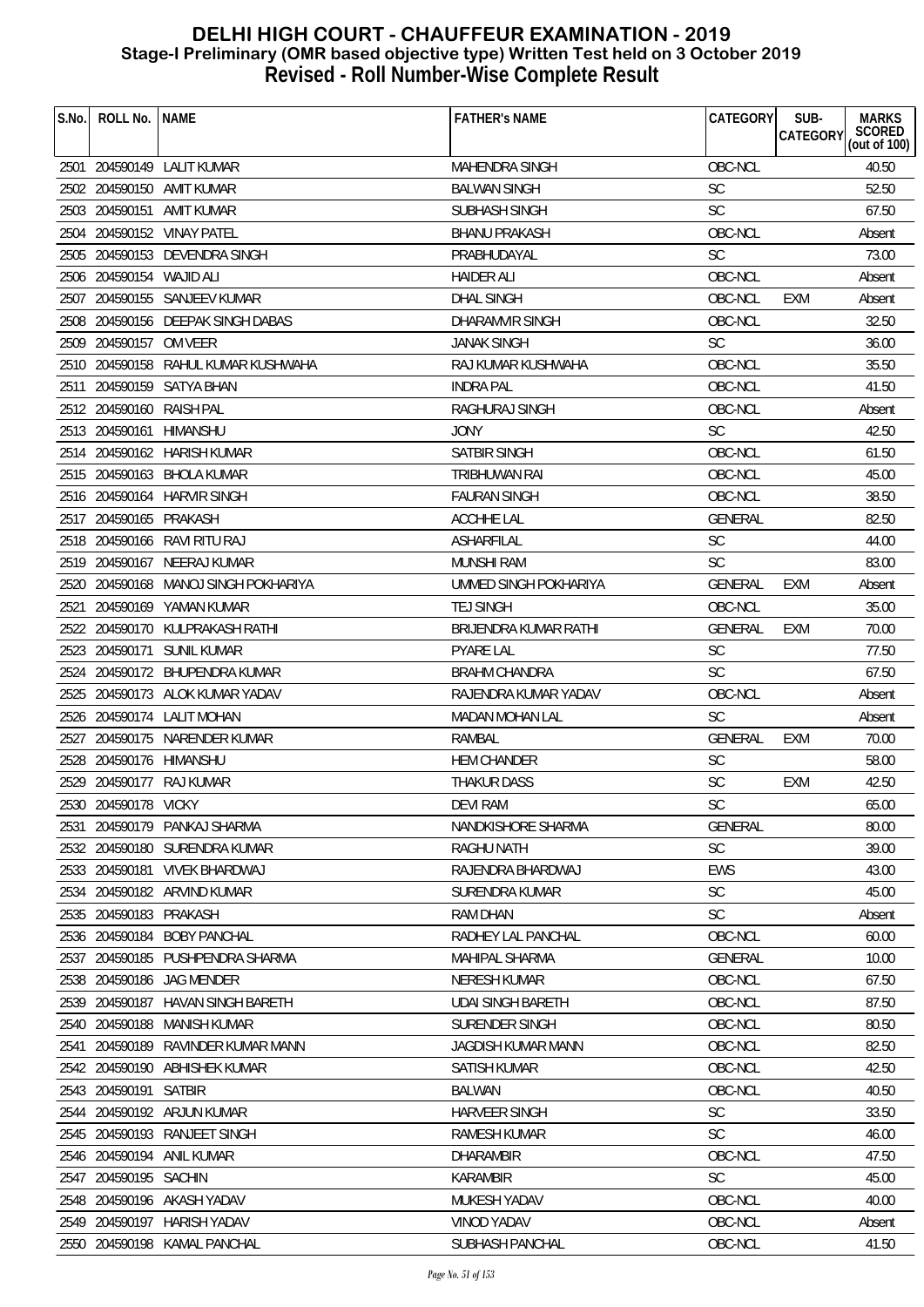| S.No. | ROLL No.               | <b>NAME</b>                          | <b>FATHER'S NAME</b>       | CATEGORY       | SUB-<br><b>CATEGORY</b> | <b>MARKS</b><br>SCORED<br>(out of 100) |
|-------|------------------------|--------------------------------------|----------------------------|----------------|-------------------------|----------------------------------------|
|       |                        | 2551 204590199 ARJUN SINGH           | <b>MAHENDRA SINGH</b>      | <b>SC</b>      |                         | 40.00                                  |
|       |                        | 2552 204590200 SUMIT KUMAR           | RAJ SINGH                  | OBC-NCL        |                         | Absent                                 |
| 2553  | 204590201              | ASHU YADAV                           | SANJEEV YADAV              | <b>GENERAL</b> |                         | 60.00                                  |
| 2554  |                        | 204590202 KULDEEP SHARMA             | SATYAPRAKESH SHARMA        | <b>GENERAL</b> | EXM                     | 40.50                                  |
|       |                        | 2555 204590203 HEMANT KUMAR          | <b>LEELA DHAR</b>          | <b>SC</b>      |                         | 50.50                                  |
| 2556  | 204590204              | MANOJ KUMAR                          | <b>MAHAVIR SINGH</b>       | <b>SC</b>      |                         | 49.50                                  |
| 2557  | 204590205 ABHISHEK     |                                      | <b>OM PRAKASH</b>          | <b>GENERAL</b> |                         | 67.50                                  |
|       |                        | 2558 204590206 HARIKESH SINGH        | <b>RAMSHRI SINGH</b>       | OBC-NCL        |                         | Absent                                 |
|       |                        | 2559 204590207 VIKRANT KUMAR         | <b>NARESH BHARDWAJ</b>     | <b>GENERAL</b> |                         | 65.00                                  |
|       | 2560 204590208         | AMIT KUMAR                           | RAJENDER KUMAR             | OBC-NCL        |                         | 77.50                                  |
| 2561  | 204590209              | JOGENDER SINGH                       | <b>BADAN SINGH</b>         | <b>GENERAL</b> | EXM                     | 64.50                                  |
|       |                        | 2562 204590210 VINAY KUMAR           | SUNDER SINGH               | GENERAL        | <b>EXM</b>              | 2.50                                   |
|       |                        | 2563 204590211 LALIT KUMAR           | <b>BHAGWAN SWAROOP</b>     | OBC-NCL        |                         | 81.00                                  |
| 2564  |                        | 204590212 PREM KUMAR                 | <b>RAMESH GIRI</b>         | OBC-NCL        |                         | 30.00                                  |
|       |                        | 2565 204590213 BRAJPALSINGH          | <b>VEDPAL SINGH</b>        | <b>SC</b>      |                         | Absent                                 |
|       |                        | 2566 204590214 YOGI KUMAR            | <b>TEJRAM</b>              | OBC-NCL        |                         | 45.00                                  |
| 2567  |                        | 204590215 GOURAV SEHRAWAT            | MUKESH SEHRAWAT            | <b>GENERAL</b> |                         | Absent                                 |
|       |                        | 2568 204590216 YOGESH KUMAR          | <b>JAWAR SINGH</b>         | SC             |                         | 42.50                                  |
|       | 2569 204590217 SANDEEP |                                      | SATBIR YADAV               | <b>GENERAL</b> |                         | 40.00                                  |
|       |                        | 2570 204590218 DHARAM PAL            | <b>NAKRAM PAL</b>          | OBC-NCL        |                         | Absent                                 |
| 2571  | 204590219              | RAJESH                               | <b>DHARAMVEER</b>          | OBC-NCL        |                         | 46.00                                  |
| 2572  | 204590220              | SANDEEP KUMAR                        | RAM NARESH                 | OBC-NCL        |                         | 5.00                                   |
|       | 2573 204590221         | SHAHJAD ALI                          | <b>BABOO HUSAIN</b>        | OBC-NCL        |                         | 52.00                                  |
| 2574  |                        | 204590222 LALIT KUMAR                | LAKHAKHO                   | <b>GENERAL</b> |                         | 51.00                                  |
|       |                        | 2575 204590223 HUSANBEER             | <b>MAHABIR SINGH</b>       | <b>GENERAL</b> | <b>EXM</b>              | 55.00                                  |
|       | 2576 204590224         | RINKU                                | <b>JAGDISH SINGH</b>       | <b>SC</b>      |                         | 29.00                                  |
|       | 2577 204590225         | CHARANJEET SINGH                     | <b>GURDEEP SINGH</b>       | OBC-NCL        |                         | 65.00                                  |
|       | 2578 204590226         | LAKSHAY                              | <b>KARAN SINGH</b>         | OBC-NCL        |                         | 65.00                                  |
|       |                        | 2579 204590227 RAHUL KUMAR           | <b>CHANDR PAL SINGH</b>    | OBC-NCL        |                         | Absent                                 |
|       |                        | 2580 204590228 RANJEET PATEL         | RAM BABU                   | OBC-NCL        |                         | Absent                                 |
| 2581  |                        | 204590229 SURJEET KUMAR              | PAPPU KUMAR                | GENERAL        |                         | Absent                                 |
|       |                        | 2582 204590230 ANGAD SINGH YADAV     | RAMBACHAN SINGH YADAV      | OBC-NCL        |                         | 45.00                                  |
|       | 2583 204590231         | PRASHANT KANT                        | <b>KRISHAN GOPAL</b>       | <b>GENERAL</b> |                         | 58.00                                  |
| 2584  |                        | 204590232 SAURABH PRAKASH            | <b>VED PRAKASH</b>         | <b>SC</b>      |                         | 75.00                                  |
| 2585  |                        | 204590233 VIJAY BAHADUR YADAV        | <b>TARKESWAR YADAV</b>     | OBC-NCL        |                         | 40.50                                  |
| 2586  | 204590234              | RAVI                                 | <b>GOPI CHAND</b>          | <b>GENERAL</b> |                         | 32.00                                  |
|       | 2587 204590235         | MOHIT KUMAR                          | PRAKASH TOMAR              | GENERAL        |                         | 59.00                                  |
| 2588  |                        | 204590236 SUMIT KUMAR                | PAHUP SINGH                | <b>SC</b>      |                         | 67.50                                  |
| 2589  | 204590237              | RAJIV KUMAR YADAV                    | <b>BANSH NARAYAN YADAV</b> | OBC-NCL        |                         | Absent                                 |
|       | 2590 204590238         | NARESH KUMAR                         | <b>JAYAVER SINGH</b>       | <b>GENERAL</b> | <b>EXM</b>              | 35.00                                  |
| 2591  |                        | 204590239 ABHISHEK KUMAR             | <b>LAKHAN SINGH</b>        | <b>SC</b>      |                         | 70.00                                  |
|       |                        | 2592 204590240 SATENDRA VIR SINGH    | <b>TEJ SINGH</b>           | <b>EWS</b>     |                         | 70.00                                  |
|       | 2593 204590241         | ROHTASH                              | <b>LEELA RAM</b>           | <b>SC</b>      |                         | 20.50                                  |
|       |                        | 2594 204590242 RAJESH BABOO          | <b>MUNTRAJ SINGH</b>       | OBC-NCL        | EXM                     | Absent                                 |
|       |                        | 2595 204590243 SANTOSHANAND BIJALWAN | BARFIYANAND BIJALWAN       | <b>ST</b>      |                         | Absent                                 |
| 2596  | 204590244              | RAHUL KUMAR                          | <b>RAJESH KUMAR</b>        | <b>SC</b>      | EXM                     | 32.50                                  |
| 2597  | 204590245              | PRABHAT                              | <b>BHUPENDER</b>           | <b>SC</b>      |                         | Absent                                 |
| 2598  |                        | 204590246 LOKESH KUMAR               | NARENDER                   | OBC-NCL        |                         | 53.00                                  |
|       |                        | 2599 204590247 AUON AHMAD            | <b>MOHD AHMAD</b>          | OBC-NCL        |                         | Absent                                 |
|       |                        | 2600 204590248 RAJAT SINGH RANA      | NARESH SINGH RANA          | <b>ST</b>      |                         | Absent                                 |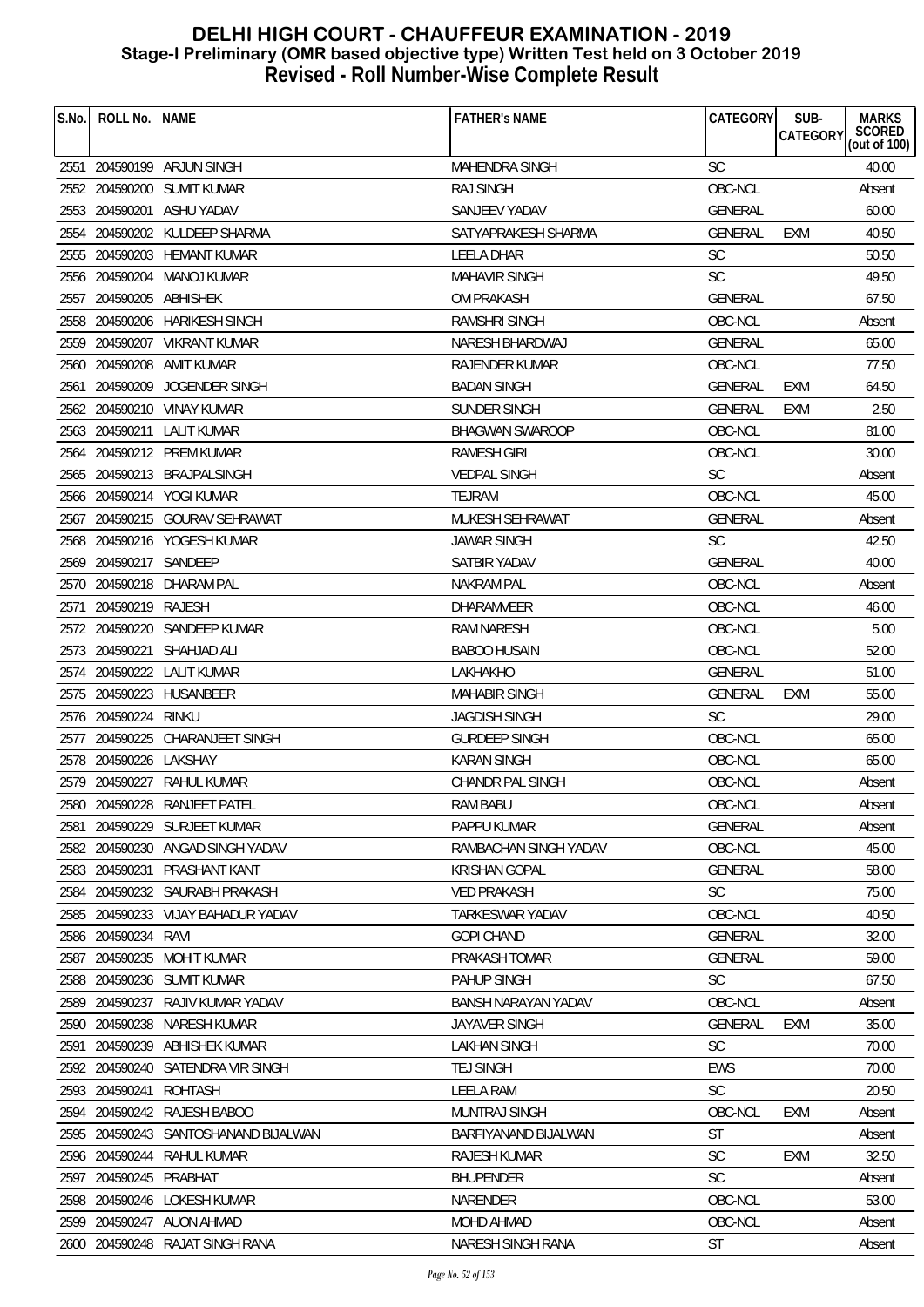| S.No. | ROLL No.               | <b>NAME</b>                            | <b>FATHER'S NAME</b>    | CATEGORY       | SUB-<br><b>CATEGORY</b> | <b>MARKS</b><br>SCORED<br>(out of 100) |
|-------|------------------------|----------------------------------------|-------------------------|----------------|-------------------------|----------------------------------------|
|       |                        | 2601 204590249 VIRENDRA GIRI           | <b>RAMESH GIRI</b>      | OBC-NCL        |                         | 45.00                                  |
|       |                        | 2602 204590250 DINESH KUMAR            | JOGENDER SINGH          | OBC-NCL        |                         | Absent                                 |
|       | 2603 204590251         | NITIN KUMAR                            | SURESH CHAND            | <b>SC</b>      |                         | 42.50                                  |
|       |                        | 2604 204590252 MALKIAT SINGH           | SATPAL SINGH            | <b>SC</b>      |                         | 32.50                                  |
|       |                        | 2605 204590253 MUKESH NAUTIYAL         | SINGA RAM NAUTIYAL      | <b>ST</b>      |                         | 39.00                                  |
|       |                        | 2606 204590254 AMIT KUMAR              | <b>KANCHAN SINGH</b>    | OBC-NCL        |                         | 75.00                                  |
|       |                        | 2607 204590255 IMTIYAZ ANSARI          | MUMTAZ ANSARI           | OBC-NCL        |                         | Absent                                 |
|       |                        | 2608 204590256 DEEPANSHU               | <b>JAGBIR SINGH</b>     | OBC-NCL        |                         | Absent                                 |
|       |                        | 2609 204590257 KISHAN SINGH            | <b>LAL SINGH</b>        | <b>SC</b>      |                         | 42.50                                  |
|       |                        | 2610 204590258 JATIN KUMAR             | <b>MOHAN LAL</b>        | <b>SC</b>      |                         | Absent                                 |
|       |                        | 2611 204590259 DEEPAK KUMAR            | RAM BABU                | <b>SC</b>      |                         | 57.50                                  |
|       | 2612 204590260 NEERAJ  |                                        | <b>SURESH KUMAR</b>     | OBC-NCL        |                         | Absent                                 |
|       |                        | 2613 204590261 JAMUNA PRASAD           | <b>REVTI RAM</b>        | <b>SC</b>      |                         | Absent                                 |
|       |                        | 2614 204590262 KARAN SINGH             | <b>RAJENDER SINGH</b>   | OBC-NCL        |                         | 42.50                                  |
|       | 2615 204590263 GULSHAN |                                        | <b>SALIM</b>            | <b>GENERAL</b> |                         | Absent                                 |
|       |                        | 2616 204590264 GURPREET SINGH          | NARATA RAM              | <b>SC</b>      |                         | 22.50                                  |
|       |                        | 2617 204590265 DEEPAK YADAV            | TARA CHAND YADAV        | OBC-NCL        |                         | 82.50                                  |
|       |                        | 2618 204590266 RAVINDRA PAL            | AMAR SINGH PAL          | OBC-NCL        | EXM                     | 67.50                                  |
|       |                        | 2619 204590267 TARUN DHANIYA           | PANNA LAL               | OBC-NCL        |                         | Absent                                 |
|       |                        | 2620 204590268 MOHD NADEEM             | <b>MOHD WASEEM</b>      | OBC-NCL        |                         | 82.50                                  |
| 2621  |                        | 204590269 RAJINDER SINGH               | KULWANT SINGH           | GENERAL        | <b>EXM</b>              | Absent                                 |
|       | 2622 204590270 SANKIT  |                                        | <b>SUNIL</b>            | <b>SC</b>      |                         | 39.00                                  |
|       | 2623 204590271         | <b>JITENDRA SINGH</b>                  | <b>HUKUM SINGH</b>      | ST             |                         | 52.50                                  |
|       |                        | 2624 204590272 BALMIKI KUSHAWAHA       | LALATA KUSHAWAHA        | OBC-NCL        |                         | 27.50                                  |
|       |                        | 2625 204590273 ABHISHEK YADAV          | RAJENDER YADAV          | OBC-NCL        |                         | Absent                                 |
|       |                        | 2626 204590274 NADEEM KHAN             | ABDUL KADIR KHAN        | OBC-NCL        |                         | 37.50                                  |
|       |                        | 2627 204590275 DHEERENDRA PRATAP SINGH | <b>JAYPAL SINGH</b>     | <b>GENERAL</b> |                         | 39.00                                  |
|       |                        | 2628 204590276 RINKOO KUMAR            | <b>HARI SINGH KUMAR</b> | <b>SC</b>      |                         | 33.00                                  |
|       | 2629 204590277 MOHIT   |                                        | PAWAN KUMAR             | OBC-NCL        |                         | 82.50                                  |
|       | 2630 204590278 SHEKHAR |                                        | RAMAUTAR                | SC             |                         | 63.00                                  |
| 2631  | 204590279              | <b>PRATAP SINGH</b>                    | <b>SHYAM SINGH</b>      | <b>SC</b>      |                         | 40.00                                  |
|       |                        | 2632 204590280 LALIT KASHYAP           | SHRI KRISHNA KASHYAP    | OBC-NCL        |                         | 42.50                                  |
|       | 2633 204590281         | RAHUL KUMAR                            | <b>AJAB SINGH</b>       | OBC-NCL        |                         | 10.00                                  |
|       |                        | 2634 204590282 KASHMIR SINGH           | <b>BRIJ LAL</b>         | <b>SC</b>      |                         | 46.00                                  |
|       | 2635 204590283         | KAMAL SINGH                            | DHARAM VEER SINGH       | OBC-NCL        |                         | Absent                                 |
|       | 2636 204590284         | RATI BHAN SINGH                        | <b>PRATAP SINGH</b>     | <b>GENERAL</b> | <b>EXM</b>              | 59.50                                  |
|       |                        | 2637 204590285 SUMESH BHATIA           | CHANDU RAM BHATIA       | <b>SC</b>      |                         | 80.00                                  |
|       |                        | 2638 204590286 MOHIT KUMAR             | SH. SATISH KUMAR        | OBC-NCL        |                         | 70.50                                  |
| 2639  | 204590287              | <b>VIKAS KUMAR</b>                     | SURENDRA KUMAR          | EWS            |                         | 88.00                                  |
|       | 2640 204590288         | TARUN                                  | <b>SURENDER</b>         | OBC-NCL        |                         | 22.50                                  |
| 2641  | 204590289              | MUKUL KUMAR                            | NARENDER KUMAR          | <b>SC</b>      |                         | 65.00                                  |
|       | 2642 204590290         | AAKASH VERMA                           | <b>ANIL KUMAR</b>       | <b>GENERAL</b> |                         | 47.50                                  |
|       | 2643 204590291         | ROHIT KAPASIYA                         | ANIL KAPASIYA           | OBC-NCL        |                         | 55.00                                  |
|       | 2644 204590292         | RAKESH KUMAR                           | RAGHUNANDAN             | <b>SC</b>      |                         | 42.50                                  |
|       | 2645 204590293         | <b>SUNIL KUMAR</b>                     | <b>RAMESH CHAND</b>     | OBC-NCL        |                         | 45.50                                  |
|       |                        | 2646 204590294 PUSHPENDRA BHINDANIA    | PRITHVI SINGH           | SC             |                         | Absent                                 |
| 2647  | 204590295              | NITENDER KUMAR                         | NITENDER KUMAR          | <b>SC</b>      |                         | 72.50                                  |
|       |                        | 2648 204590296 ARVIND KUMAR            | <b>VITTAN RAM</b>       | <b>SC</b>      |                         | 22.50                                  |
|       |                        | 2649 204590297 SANDEEP KUMAR           | <b>RAMESH KUMAR</b>     | <b>SC</b>      |                         | Absent                                 |
|       |                        | 2650 204590298 SHUBHAM SEHRAWAT        | SATPAL SEHRAWAT         | OBC-NCL        |                         | 30.00                                  |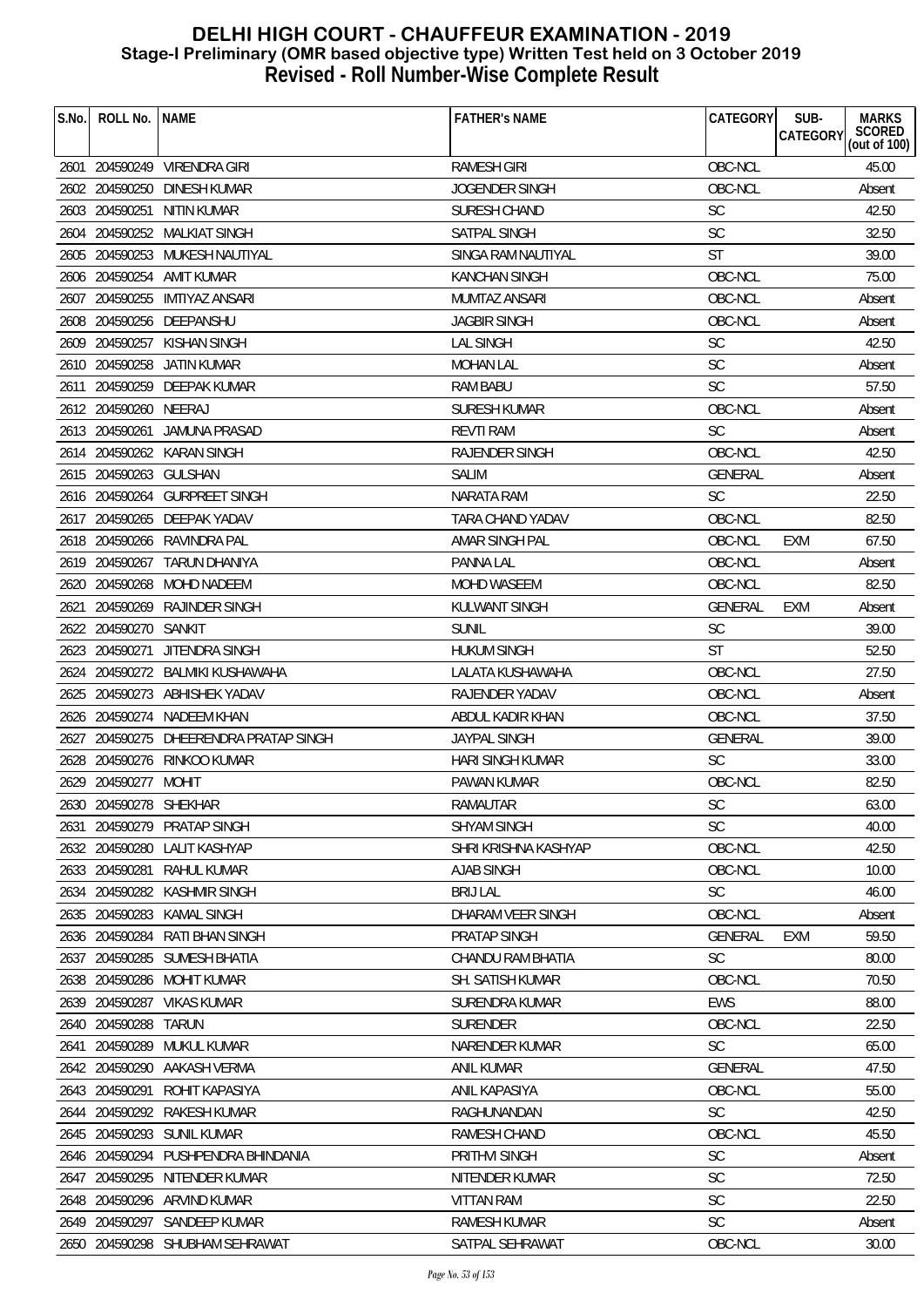| S.No. | ROLL No.                | <b>NAME</b>                          | <b>FATHER'S NAME</b>   | <b>CATEGORY</b> | SUB-<br><b>CATEGORY</b> | <b>MARKS</b><br>SCORED<br>(out of 100) |
|-------|-------------------------|--------------------------------------|------------------------|-----------------|-------------------------|----------------------------------------|
|       |                         |                                      |                        |                 |                         |                                        |
|       |                         | 2651 204590299 SATISH CHANDRA YADAV  | HAWALDAR YADAV         | OBC-NCL         |                         | 48.00                                  |
|       |                         | 2652 204590300 LAKSHAMAN MISHRA      | OM PRAKASH MISHR       | <b>GENERAL</b>  |                         | 28.50                                  |
|       | 2653 204590301          | AMAN GUPTA                           | <b>RAM KISHOR</b>      | OBC-NCL         |                         | 17.50                                  |
|       |                         | 2654 204590302 SHAHBAZ KHAN          | KHALID AHMAD KHAN      | <b>GENERAL</b>  |                         | 40.00                                  |
|       | 2655 204590303 RAJU     |                                      | JAGDISH SINGH          | OBC-NCL         |                         | 37.50                                  |
|       | 2656 204590304          | ARVIND KUMAR                         | <b>RATAN LAL</b>       | <b>SC</b>       |                         | Absent                                 |
|       |                         | 2657 204590305 ARJUN SINGH           | <b>JAG JEEWAN</b>      | OBC-NCL         |                         | Absent                                 |
|       |                         | 2658 204590306 SANDEEP KUMAR         | <b>MEGH SINGH</b>      | <b>ST</b>       |                         | 50.50                                  |
|       | 2659 204590307          | RAHUL SAXENA                         | <b>RAJ KUMAR</b>       | <b>SC</b>       |                         | 75.00                                  |
|       | 2660 204590308          | KAPIL KUMAR                          | MUKESH CHAUHAN         | <b>GENERAL</b>  |                         | Absent                                 |
| 2661  | 204590309               | KAPIL KUMAR                          | <b>VEER SINGH</b>      | <b>SC</b>       |                         | $-5.00$                                |
|       |                         | 2662 204590310 SANJAY KUMAR          | DHARAM VIR SINGH       | <b>GENERAL</b>  | <b>EXM</b>              | 42.50                                  |
|       |                         | 2663 204590311 YASHPAL SINGH         | <b>ATAR SINGH</b>      | <b>ST</b>       |                         | 42.50                                  |
| 2664  |                         | 204590312 DEVENDRA SINGH             | <b>HARSWROOP SINGH</b> | <b>SC</b>       |                         | 42.50                                  |
|       | 2665 204590313 NAVEEN   |                                      | ANIL KUMAR             | OBC-NCL         |                         | 70.00                                  |
|       | 2666 204590314 SUMIT    |                                      | YASHPAL                | OBC-NCL         |                         | 10.00                                  |
| 2667  |                         | 204590315 VINOD KUMAR                | <b>SONE LAL</b>        | OBC-NCL         | <b>EXM</b>              | 49.00                                  |
|       |                         | 2668 204590316 VINAY KUMAR           | <b>JAI PRAKASH</b>     | OBC-NCL         |                         | 60.00                                  |
|       | 2669 204590317 BITTOO   |                                      | JAIBALWAN              | <b>SC</b>       |                         | 60.00                                  |
|       |                         | 2670 204590318 ASHWANI KUMAR         | <b>NAND LAL</b>        | OBC-NCL         |                         | 23.50                                  |
| 2671  | 204590319 JUGNU         |                                      | <b>KRISHAN KUMAR</b>   | OBC-NCL         |                         | 20.50                                  |
|       | 2672 204590320 HIMANSHU |                                      | SUBODH KUMAR           | OBC-NCL         |                         | Absent                                 |
|       | 2673 204590321          | <b>NITIN KUMAR</b>                   | NARENDER KUMAR         | OBC-NCL         |                         | Absent                                 |
|       |                         | 2674 204590322 AKSHAY KUMAR          | SUSHIL KUMAR           | <b>SC</b>       |                         | 67.50                                  |
|       |                         | 2675 204590323 SHASHIKANT SINGH      | PANKAJ KUMAR SINGH     | <b>EWS</b>      |                         | 48.50                                  |
|       |                         | 2676 204590324 DEEPAK BHARDWAJ       | <b>VINOD KUMAR</b>     | <b>GENERAL</b>  |                         | Absent                                 |
|       | 2677 204590325          | AMIT                                 | <b>JAI PRAKASH</b>     | OBC-NCL         |                         | 67.50                                  |
|       | 2678 204590326 GOVIND   |                                      | RAMBEER                | <b>SC</b>       |                         | 38.00                                  |
|       |                         | 2679 204590327 AMARJEET KUMAR GAUTAM | <b>SAFRI</b>           | <b>SC</b>       |                         | 40.00                                  |
|       |                         | 2680 204590328 ASHISH RANA           | SATYAPAL RANA          | OBC-NCL         |                         | 40.00                                  |
| 2681  |                         | 204590329 SUNNY GAHLOT               | DHARMENDER             | EWS             |                         | 25.50                                  |
|       |                         | 2682 204590330 RAMA SHANKAR          | PREM PRASAD GUPTA      | <b>EWS</b>      |                         | Absent                                 |
|       | 2683 204590331          | CHANDRA PRAKASH                      | <b>NET RAM</b>         | OBC-NCL         | EXM                     | 56.00                                  |
|       |                         | 2684 204590332 SATENDRA YADAV        | RAKESH YADAV           | <b>GENERAL</b>  |                         | 53.50                                  |
|       |                         | 2685 204590333 ASHISH KUMAR          | RAM NARAYAN            | SC              |                         | 60.00                                  |
|       | 2686 204590334          | ANKUR KUMAR                          | <b>RAM KUMAR</b>       | <b>SC</b>       |                         | 60.00                                  |
|       | 2687 204590335 RAHUL    |                                      | SURESH PAL             | <b>SC</b>       |                         | 42.50                                  |
|       |                         | 2688 204590336 MANOJ KUMAR           | RAJPAL SINGH           | OBC-NCL         |                         | 39.50                                  |
| 2689  | 204590337               | <b>TARUN DABAS</b>                   | DINESH DABAS           | OBC-NCL         |                         | 62.50                                  |
|       |                         | 2690 204590338 SUMIT VATS            | RAJROOP VATS           | GENERAL         |                         | 42.50                                  |
| 2691  | 204590339               | BRHAMJEET                            | <b>DHANSYAM</b>        | <b>SC</b>       |                         | 67.50                                  |
|       | 2692 204590340          | VIKAS YADAV                          | <b>RAMBIR YADAV</b>    | OBC-NCL         |                         | 73.00                                  |
|       | 2693 204590341          | <b>VIPIN RANA</b>                    | KRISHAN CHANDER RANA   | OBC-NCL         |                         | Absent                                 |
|       |                         | 2694 204590342 BHISHM POONIA         | <b>CHANDER SHEKHAR</b> | <b>SC</b>       |                         | 43.50                                  |
|       | 2695 204590343 YASHPAL  |                                      | <b>KIRAN SINGH</b>     | OBC-NCL         |                         | 40.00                                  |
|       | 2696 204590344          | RAHUL RAJ                            | PARMOD KUMAR           | <b>SC</b>       |                         | 38.00                                  |
| 2697  | 204590345 PANKAJ        |                                      | <b>DHARAMVIR</b>       | OBC-NCL         |                         | Absent                                 |
|       |                         | 2698 204590346 JITENDRA KUMAR SHARMA | RAVINDRA KUMAR SHARMA  | <b>EWS</b>      |                         | 57.50                                  |
|       |                         | 2699 204590347 SANJAY VERMA          | KRISHAN VERMA          | OBC-NCL         |                         | 53.00                                  |
|       |                         | 2700 204590348 NARESH KUMAR YADAV    | SHRI PAL YADAV         | OBC-NCL         |                         | Absent                                 |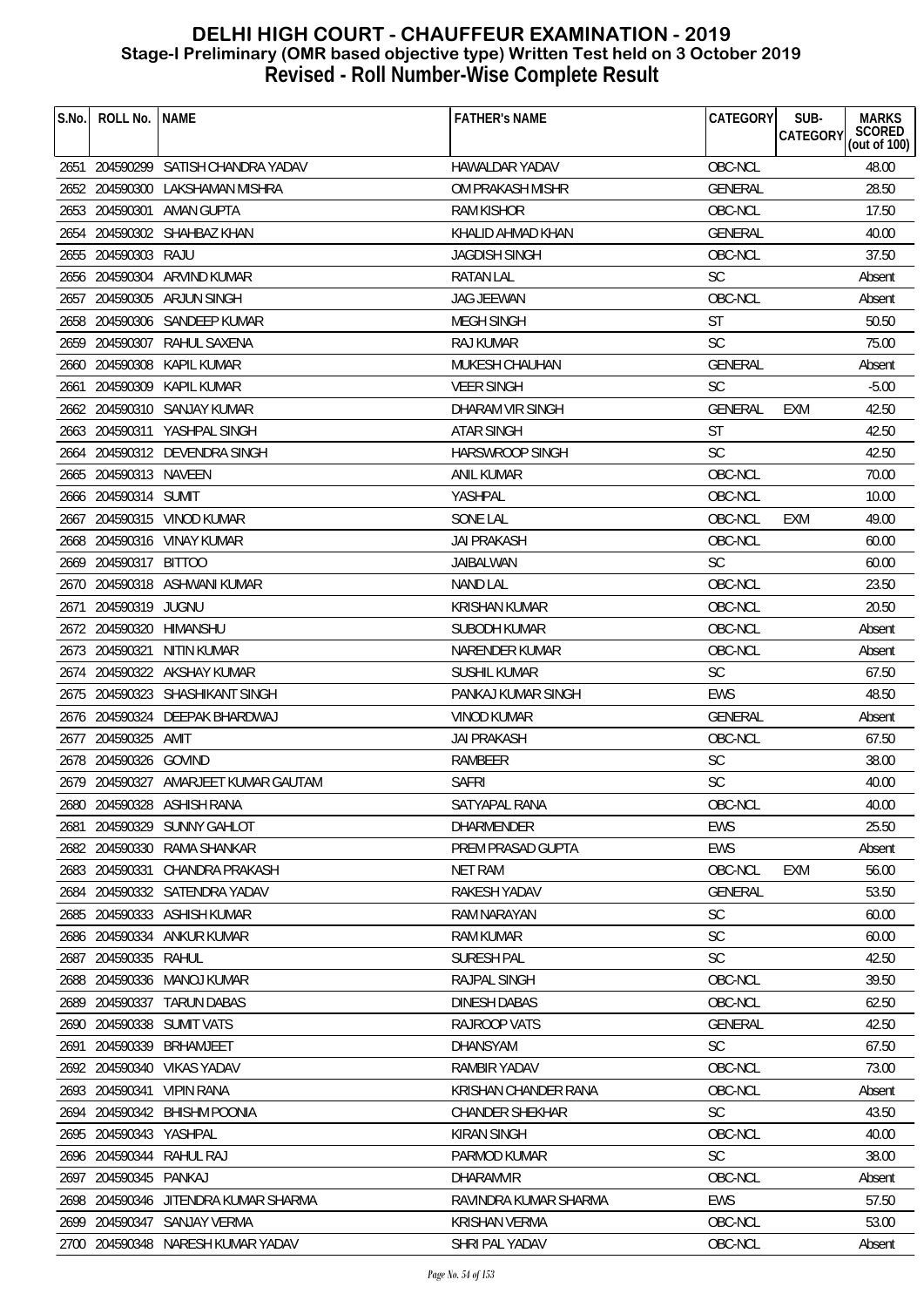| S.No. | ROLL No.               | <b>NAME</b>                                                   | <b>FATHER'S NAME</b>                       | <b>CATEGORY</b>             | SUB-<br>CATEGORY  | <b>MARKS</b><br>SCORED<br>(out of 100) |
|-------|------------------------|---------------------------------------------------------------|--------------------------------------------|-----------------------------|-------------------|----------------------------------------|
|       |                        | 2701 204590349 GAURAV PATWAL                                  | <b>SUNIL PATWAL</b>                        | <b>EWS</b>                  |                   | 66.00                                  |
|       |                        | 2702 204590350 DINESH KUMAR                                   | <b>RAJ PAL</b>                             | OBC-NCL                     |                   | 42.50                                  |
|       | 2703 204590351         | <b>BHUPENDRA KUMAR</b>                                        | PADAM SINGH                                | <b>SC</b>                   |                   | 42.50                                  |
|       |                        | 2704 204590352 ANKIT KUMAR                                    | <b>CHAMAN LAL</b>                          | <b>SC</b>                   |                   | 47.50                                  |
|       |                        | 2705 204590353 RAJKUMAR                                       | <b>KUNDAN LAL</b>                          | <b>SC</b>                   |                   | 38.00                                  |
|       |                        | 2706 204590354 SANJAY KUMAR                                   |                                            | <b>GENERAL</b>              |                   |                                        |
|       |                        | 2707 204590355 VIJAY KUMAR                                    | <b>HAWA SINGH</b><br>RATTAN CHAND          | OBC-NCL                     | EXM<br><b>EXM</b> | Absent                                 |
|       |                        |                                                               |                                            |                             |                   | Absent                                 |
|       |                        | 2708 204590356 KANHAIYA KUMAR<br>2709 204590357 HITESH NIRWAN | MAHESHWAR SINGH<br><b>RAM SINGH NIRWAN</b> | <b>GENERAL</b><br><b>ST</b> |                   | 27.50<br>31.00                         |
|       |                        |                                                               |                                            | OBC-NCL                     |                   |                                        |
|       | 2710 204590358 KUNAL   | 204590359 MOSAM KUMAR                                         | <b>NARESH KUMAR</b><br>AJAB SINGH          | <b>SC</b>                   |                   | 25.00<br>45.00                         |
| 2711  |                        | 2712 204590360 SAHIL BHARDWAJ                                 | <b>RAMBIR</b>                              | <b>GENERAL</b>              |                   |                                        |
|       |                        |                                                               |                                            | OBC-NCL                     |                   | 50.50<br>65.00                         |
|       | 2713 204590361         | ATUL                                                          | RAMPAL                                     |                             |                   |                                        |
|       |                        | 2714 204590362 ASHISH LOCHAB                                  | SATPAL SINGH                               | OBC-NCL                     |                   | 70.00                                  |
|       |                        | 2715 204590363 DEVENDRA SINGH                                 | <b>BHAGWAN SINGH</b>                       | <b>GENERAL</b>              | <b>EXM</b>        | 33.00                                  |
|       |                        | 2716 204590364 MANJEET KUMAR SINGH                            | <b>CHANDESHWAR SINGH</b>                   | <b>GENERAL</b>              | EXM               | 57.50                                  |
|       | 2717 204590365 SAURABH |                                                               | <b>SUNIL KUMAR</b>                         | <b>SC</b>                   |                   | 60.00                                  |
|       |                        | 2718 204590366 RAVI YADAV                                     | <b>JAGPAL SINGH</b>                        | OBC-NCL                     |                   | 72.50                                  |
|       |                        | 2719 204590367 RISHAV KUMAR                                   | DHANI RAM                                  | SC                          |                   | 41.00                                  |
|       |                        | 2720 204590368 YUDHBEER SINGH                                 | <b>SAHENDRA SINGH</b>                      | <b>SC</b>                   |                   | 18.50                                  |
| 2721  | 204590369              | ANKIT KUMAR                                                   | <b>RAJ KUMAR</b>                           | GENERAL                     |                   | 60.00                                  |
|       |                        | 2722 204590370 BHUPENDER                                      | <b>BAJRANG LAL</b>                         | OBC-NCL                     |                   | 18.00                                  |
|       | 2723 204590371         | AJAY KUMAR                                                    | RAJ KUMAR                                  | OBC-NCL                     |                   | 57.50                                  |
|       | 2724 204590372 VIKAS   |                                                               | <b>INDERJEET</b>                           | <b>SC</b>                   |                   | 42.50                                  |
|       |                        | 2725 204590373 SEETANSHU YADAV                                | DHARMVIR YADAV                             | OBC-NCL                     |                   | 55.50                                  |
|       |                        | 2726 204590374 DHARMENDRA                                     | SUDARSHAN                                  | <b>SC</b>                   |                   | 62.50                                  |
|       | 2727 204590375 SONU    |                                                               | JAI BHAGWAN                                | OBC-NCL                     |                   | Absent                                 |
| 2728  |                        | 204590376 DEEPAK PAL                                          | <b>HARI SINGH</b>                          | OBC-NCL                     |                   | 52.50                                  |
|       |                        | 2729 204590377 NARENDER SINGH GILL                            | <b>KASHMIR SINGH</b>                       | <b>SC</b>                   |                   | 52.50                                  |
|       |                        | 2730 204590378 JITENDER KUMAR                                 | HARI SHANKAR                               | SC                          |                   | 50.00                                  |
| 2731  |                        | 204590379 AKHIL SHARMA                                        | DEVENDER KUMAR                             | <b>EWS</b>                  | <b>EXM</b>        | 26.50                                  |
|       |                        | 2732 204590380 SACHIN KUMAR                                   | <b>MANGE RAM</b>                           | <b>SC</b>                   |                   | 30.50                                  |
|       | 2733 204590381         | <b>VIKAS TEHLAN</b>                                           | <b>JOGINDER PAL SINGH</b>                  | OBC-NCL                     |                   | 67.50                                  |
|       |                        | 2734 204590382 BALWINDER SINGH SAINI                          | RANJEET SINGH                              | OBC-NCL                     |                   | 53.50                                  |
| 2735  |                        | 204590383 AJAY KUMAR                                          | DHARAMVIR SINGH                            | OBC-NCL                     |                   | 81.00                                  |
|       | 2736 204590384         | SHEODHYAN                                                     | <b>SHYAM SINGH</b>                         | <b>SC</b>                   |                   | 47.50                                  |
|       |                        | 2737 204590385 GURWINDER SINGH                                | <b>JASWANT SINGH</b>                       | <b>SC</b>                   | <b>EXM</b>        | 27.50                                  |
|       |                        | 2738 204590386 SACHIN KUMAR                                   | <b>RAM NIVAS</b>                           | OBC-NCL                     |                   | Absent                                 |
| 2739  | 204590387              | RAHUL                                                         | <b>RAJROOP SINGH</b>                       | OBC-NCL                     |                   | Absent                                 |
|       |                        | 2740 204590388 SURENDER                                       | SATISH TYAGI                               | GENERAL                     |                   | 71.00                                  |
| 2741  | 204590389              | ANKIT YADAV                                                   | RAJENDER PRASAD YADAV                      | OBC-NCL                     |                   | 57.50                                  |
|       | 2742 204590390         | ROHIT KHARYAL                                                 | PRITTAM DASS                               | <b>SC</b>                   |                   | 73.50                                  |
|       | 2743 204590391         | RAM RAJ SINGH                                                 | <b>MANIYA SINGH</b>                        | <b>GENERAL</b>              | <b>EXM</b>        | 70.50                                  |
|       |                        | 2744 204590392 PREMVIR SINGH                                  | <b>JAGVIR SINGH</b>                        | <b>GENERAL</b>              | <b>EXM</b>        | Absent                                 |
|       | 2745 204590393         | ANUJ KUMAR SINGH                                              | NIRBHAY SINGH                              | <b>GENERAL</b>              |                   | 37.50                                  |
|       | 2746 204590394         | JAIKISHAN                                                     | RAMESH CHAND                               | <b>SC</b>                   |                   | 65.00                                  |
| 2747  |                        | 204590395 SHRIOM KUMAR                                        | YASHWANT SINGH                             | OBC-NCL                     |                   | 37.50                                  |
|       | 2748 204590396 AAKASH  |                                                               | NARESH YADAV                               | OBC-NCL                     |                   | 78.00                                  |
|       |                        | 2749 204590397 VIKASH TANWAR                                  | MUNEEM TANWAR                              | OBC-NCL                     |                   | 52.50                                  |
|       | 2750 204590398 ROHIT   |                                                               | <b>ASHOK KUMAR</b>                         | SC                          |                   | 49.00                                  |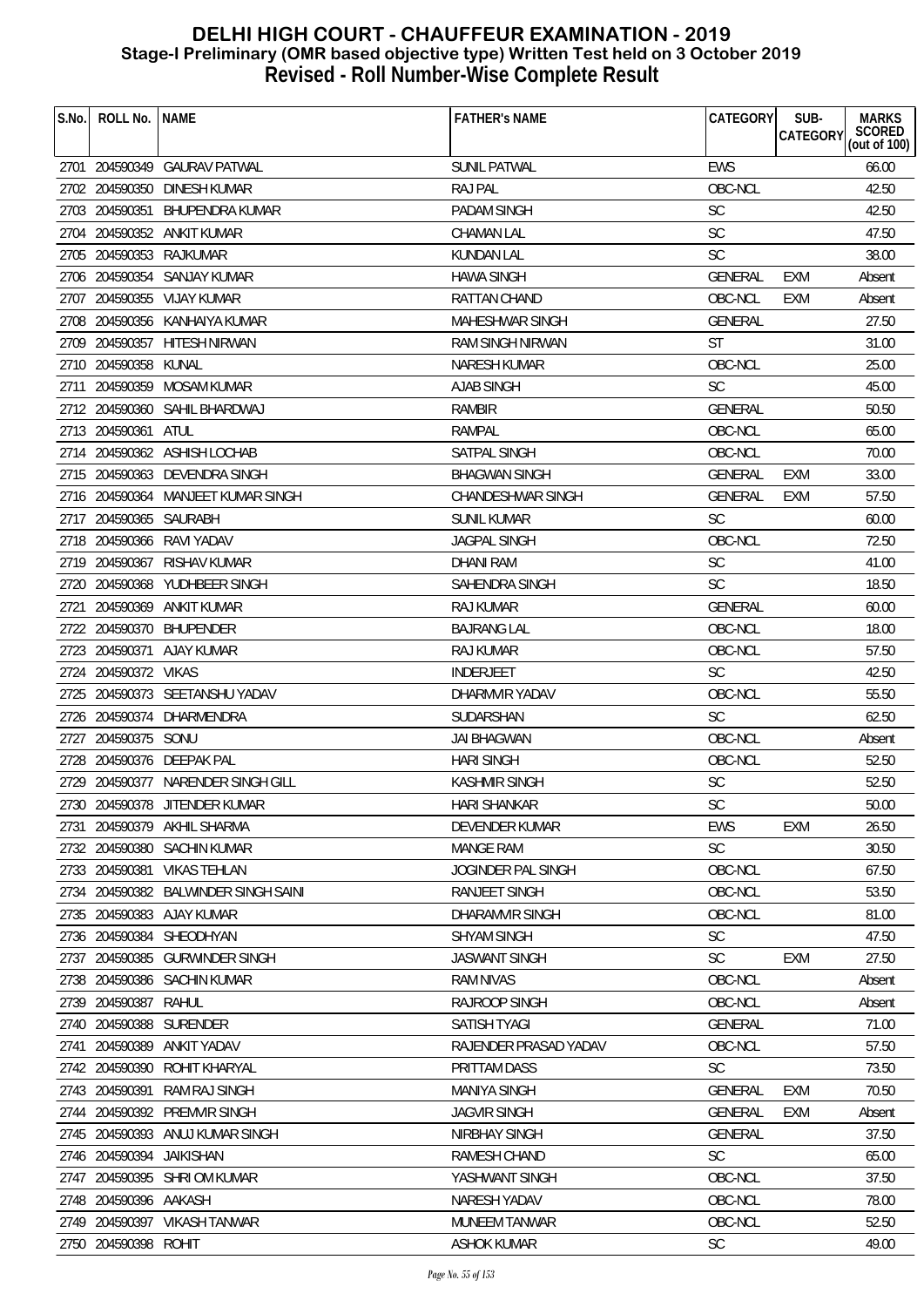| SCORED<br>(out of 100)<br>CATEGORY<br>OBC-NCL<br>48.50<br>2751 204590399 MANISH KUMAR<br><b>RAVISH KUMAR</b><br>2752 204590400 SARVESH<br><b>SC</b><br>25.00<br>PRABHU DAYAL<br><b>SC</b><br>2753 204590401 SANDEEP<br>77.50<br>SATPAL SINGH<br><b>SC</b><br>204590402 SANJEEV MEHRA<br><b>ISHWAR SINGH</b><br>63.00<br>2754<br>OBC-NCL<br>2755<br>204590403 KULDEEP<br><b>JAI BHAGWAN</b><br>60.00<br><b>SC</b><br>2756 204590404 RAJKUMAR<br>VAS DEV<br>65.00<br><b>SC</b><br>2757 204590405 KULVINDER<br>PAYARE LAL<br>45.00<br>OBC-NCL<br>2758 204590406 ARUN YADAV<br><b>BAL KISHAN YADAV</b><br>48.50<br><b>SC</b><br>2759 204590407 CHANDER SHEKHAR<br><b>RADHEY SHYAM</b><br>25.50<br><b>ST</b><br>60.50<br>2760 204590408 ANAND KUMAR MAHTO<br><b>JAGAN MAHTO</b><br><b>GENERAL</b><br>204590409 ABHAY KUMAR YADAV<br>NANHE YADAV<br>Absent<br>2761<br>2762 204590410<br>ROHIT PAL<br><b>KIRAN PAL</b><br>OBC-NCL<br>Absent<br>2763 204590411 SIDDHARTH<br>50.00<br><b>JAI PRAKASH</b><br>OBC-NCL<br><b>SC</b><br>65.00<br>2764 204590412 ABHILASH<br>KUNWAR PAL<br>OBC-NCL<br>59.00<br>2765 204590413 HIMANSHU<br><b>ASHOK KUMAR</b><br>72.50<br>2766 204590414 DEEPAK DHANKAR<br>KIRAN PAL SINGH<br>OBC-NCL<br>2767 204590415 NIRJESH KUMAR<br>OBC-NCL<br>NIRJESH KUMAR<br>Absent<br>2768 204590416 KUNAL<br>OBC-NCL<br>65.00<br>SATYA DEV<br>2769 204590417 TARA SINGH<br>SWAROOP SINGH<br>51.50<br><b>GENERAL</b><br><b>EXM</b><br><b>SC</b><br>2770 204590418 PARMOD KUMAR<br><b>FAQIR CHAND</b><br>Absent<br><b>SC</b><br>45.00<br>2771<br>204590419 GARUN NAYAK<br>SUBHASH NAYAK<br>SC<br>2772 204590420 VINAY KUMAR<br><b>KIRAN PAL</b><br>42.00<br>2773 204590421<br><b>DEVESH KUMAR</b><br><b>HERKESH NATH</b><br><b>SC</b><br>Absent<br>OBC-NCL<br>65.00<br>2774 204590422 JAID MOHAMMAD<br>ABDUL HAQUE<br><b>SC</b><br>2775 204590423 ABHISHEKH BABU<br>RAKESH KUMAR<br>Absent<br><b>SC</b><br>47.50<br>2776 204590424 ROOMAL<br><b>SHRI NIWAS</b><br><b>SC</b><br>2777 204590425 NITESH<br>SATYANARAYAN<br>60.00 |
|----------------------------------------------------------------------------------------------------------------------------------------------------------------------------------------------------------------------------------------------------------------------------------------------------------------------------------------------------------------------------------------------------------------------------------------------------------------------------------------------------------------------------------------------------------------------------------------------------------------------------------------------------------------------------------------------------------------------------------------------------------------------------------------------------------------------------------------------------------------------------------------------------------------------------------------------------------------------------------------------------------------------------------------------------------------------------------------------------------------------------------------------------------------------------------------------------------------------------------------------------------------------------------------------------------------------------------------------------------------------------------------------------------------------------------------------------------------------------------------------------------------------------------------------------------------------------------------------------------------------------------------------------------------------------------------------------------------------------------------------------------------------------------------------------------------------------------------------------------------------------------------------------------------------------------------------------------------------------------------------------------------------------------------|
|                                                                                                                                                                                                                                                                                                                                                                                                                                                                                                                                                                                                                                                                                                                                                                                                                                                                                                                                                                                                                                                                                                                                                                                                                                                                                                                                                                                                                                                                                                                                                                                                                                                                                                                                                                                                                                                                                                                                                                                                                                        |
|                                                                                                                                                                                                                                                                                                                                                                                                                                                                                                                                                                                                                                                                                                                                                                                                                                                                                                                                                                                                                                                                                                                                                                                                                                                                                                                                                                                                                                                                                                                                                                                                                                                                                                                                                                                                                                                                                                                                                                                                                                        |
|                                                                                                                                                                                                                                                                                                                                                                                                                                                                                                                                                                                                                                                                                                                                                                                                                                                                                                                                                                                                                                                                                                                                                                                                                                                                                                                                                                                                                                                                                                                                                                                                                                                                                                                                                                                                                                                                                                                                                                                                                                        |
|                                                                                                                                                                                                                                                                                                                                                                                                                                                                                                                                                                                                                                                                                                                                                                                                                                                                                                                                                                                                                                                                                                                                                                                                                                                                                                                                                                                                                                                                                                                                                                                                                                                                                                                                                                                                                                                                                                                                                                                                                                        |
|                                                                                                                                                                                                                                                                                                                                                                                                                                                                                                                                                                                                                                                                                                                                                                                                                                                                                                                                                                                                                                                                                                                                                                                                                                                                                                                                                                                                                                                                                                                                                                                                                                                                                                                                                                                                                                                                                                                                                                                                                                        |
|                                                                                                                                                                                                                                                                                                                                                                                                                                                                                                                                                                                                                                                                                                                                                                                                                                                                                                                                                                                                                                                                                                                                                                                                                                                                                                                                                                                                                                                                                                                                                                                                                                                                                                                                                                                                                                                                                                                                                                                                                                        |
|                                                                                                                                                                                                                                                                                                                                                                                                                                                                                                                                                                                                                                                                                                                                                                                                                                                                                                                                                                                                                                                                                                                                                                                                                                                                                                                                                                                                                                                                                                                                                                                                                                                                                                                                                                                                                                                                                                                                                                                                                                        |
|                                                                                                                                                                                                                                                                                                                                                                                                                                                                                                                                                                                                                                                                                                                                                                                                                                                                                                                                                                                                                                                                                                                                                                                                                                                                                                                                                                                                                                                                                                                                                                                                                                                                                                                                                                                                                                                                                                                                                                                                                                        |
|                                                                                                                                                                                                                                                                                                                                                                                                                                                                                                                                                                                                                                                                                                                                                                                                                                                                                                                                                                                                                                                                                                                                                                                                                                                                                                                                                                                                                                                                                                                                                                                                                                                                                                                                                                                                                                                                                                                                                                                                                                        |
|                                                                                                                                                                                                                                                                                                                                                                                                                                                                                                                                                                                                                                                                                                                                                                                                                                                                                                                                                                                                                                                                                                                                                                                                                                                                                                                                                                                                                                                                                                                                                                                                                                                                                                                                                                                                                                                                                                                                                                                                                                        |
|                                                                                                                                                                                                                                                                                                                                                                                                                                                                                                                                                                                                                                                                                                                                                                                                                                                                                                                                                                                                                                                                                                                                                                                                                                                                                                                                                                                                                                                                                                                                                                                                                                                                                                                                                                                                                                                                                                                                                                                                                                        |
|                                                                                                                                                                                                                                                                                                                                                                                                                                                                                                                                                                                                                                                                                                                                                                                                                                                                                                                                                                                                                                                                                                                                                                                                                                                                                                                                                                                                                                                                                                                                                                                                                                                                                                                                                                                                                                                                                                                                                                                                                                        |
|                                                                                                                                                                                                                                                                                                                                                                                                                                                                                                                                                                                                                                                                                                                                                                                                                                                                                                                                                                                                                                                                                                                                                                                                                                                                                                                                                                                                                                                                                                                                                                                                                                                                                                                                                                                                                                                                                                                                                                                                                                        |
|                                                                                                                                                                                                                                                                                                                                                                                                                                                                                                                                                                                                                                                                                                                                                                                                                                                                                                                                                                                                                                                                                                                                                                                                                                                                                                                                                                                                                                                                                                                                                                                                                                                                                                                                                                                                                                                                                                                                                                                                                                        |
|                                                                                                                                                                                                                                                                                                                                                                                                                                                                                                                                                                                                                                                                                                                                                                                                                                                                                                                                                                                                                                                                                                                                                                                                                                                                                                                                                                                                                                                                                                                                                                                                                                                                                                                                                                                                                                                                                                                                                                                                                                        |
|                                                                                                                                                                                                                                                                                                                                                                                                                                                                                                                                                                                                                                                                                                                                                                                                                                                                                                                                                                                                                                                                                                                                                                                                                                                                                                                                                                                                                                                                                                                                                                                                                                                                                                                                                                                                                                                                                                                                                                                                                                        |
|                                                                                                                                                                                                                                                                                                                                                                                                                                                                                                                                                                                                                                                                                                                                                                                                                                                                                                                                                                                                                                                                                                                                                                                                                                                                                                                                                                                                                                                                                                                                                                                                                                                                                                                                                                                                                                                                                                                                                                                                                                        |
|                                                                                                                                                                                                                                                                                                                                                                                                                                                                                                                                                                                                                                                                                                                                                                                                                                                                                                                                                                                                                                                                                                                                                                                                                                                                                                                                                                                                                                                                                                                                                                                                                                                                                                                                                                                                                                                                                                                                                                                                                                        |
|                                                                                                                                                                                                                                                                                                                                                                                                                                                                                                                                                                                                                                                                                                                                                                                                                                                                                                                                                                                                                                                                                                                                                                                                                                                                                                                                                                                                                                                                                                                                                                                                                                                                                                                                                                                                                                                                                                                                                                                                                                        |
|                                                                                                                                                                                                                                                                                                                                                                                                                                                                                                                                                                                                                                                                                                                                                                                                                                                                                                                                                                                                                                                                                                                                                                                                                                                                                                                                                                                                                                                                                                                                                                                                                                                                                                                                                                                                                                                                                                                                                                                                                                        |
|                                                                                                                                                                                                                                                                                                                                                                                                                                                                                                                                                                                                                                                                                                                                                                                                                                                                                                                                                                                                                                                                                                                                                                                                                                                                                                                                                                                                                                                                                                                                                                                                                                                                                                                                                                                                                                                                                                                                                                                                                                        |
|                                                                                                                                                                                                                                                                                                                                                                                                                                                                                                                                                                                                                                                                                                                                                                                                                                                                                                                                                                                                                                                                                                                                                                                                                                                                                                                                                                                                                                                                                                                                                                                                                                                                                                                                                                                                                                                                                                                                                                                                                                        |
|                                                                                                                                                                                                                                                                                                                                                                                                                                                                                                                                                                                                                                                                                                                                                                                                                                                                                                                                                                                                                                                                                                                                                                                                                                                                                                                                                                                                                                                                                                                                                                                                                                                                                                                                                                                                                                                                                                                                                                                                                                        |
|                                                                                                                                                                                                                                                                                                                                                                                                                                                                                                                                                                                                                                                                                                                                                                                                                                                                                                                                                                                                                                                                                                                                                                                                                                                                                                                                                                                                                                                                                                                                                                                                                                                                                                                                                                                                                                                                                                                                                                                                                                        |
|                                                                                                                                                                                                                                                                                                                                                                                                                                                                                                                                                                                                                                                                                                                                                                                                                                                                                                                                                                                                                                                                                                                                                                                                                                                                                                                                                                                                                                                                                                                                                                                                                                                                                                                                                                                                                                                                                                                                                                                                                                        |
|                                                                                                                                                                                                                                                                                                                                                                                                                                                                                                                                                                                                                                                                                                                                                                                                                                                                                                                                                                                                                                                                                                                                                                                                                                                                                                                                                                                                                                                                                                                                                                                                                                                                                                                                                                                                                                                                                                                                                                                                                                        |
|                                                                                                                                                                                                                                                                                                                                                                                                                                                                                                                                                                                                                                                                                                                                                                                                                                                                                                                                                                                                                                                                                                                                                                                                                                                                                                                                                                                                                                                                                                                                                                                                                                                                                                                                                                                                                                                                                                                                                                                                                                        |
|                                                                                                                                                                                                                                                                                                                                                                                                                                                                                                                                                                                                                                                                                                                                                                                                                                                                                                                                                                                                                                                                                                                                                                                                                                                                                                                                                                                                                                                                                                                                                                                                                                                                                                                                                                                                                                                                                                                                                                                                                                        |
| 2778 204590426 SACHIN KUMAR<br><b>MAHENDRA SINGH</b><br>OBC-NCL<br>40.00                                                                                                                                                                                                                                                                                                                                                                                                                                                                                                                                                                                                                                                                                                                                                                                                                                                                                                                                                                                                                                                                                                                                                                                                                                                                                                                                                                                                                                                                                                                                                                                                                                                                                                                                                                                                                                                                                                                                                               |
| <b>SANT LAL</b><br><b>SC</b><br>38.50<br>2779 204590427 ARJUN KUMAR                                                                                                                                                                                                                                                                                                                                                                                                                                                                                                                                                                                                                                                                                                                                                                                                                                                                                                                                                                                                                                                                                                                                                                                                                                                                                                                                                                                                                                                                                                                                                                                                                                                                                                                                                                                                                                                                                                                                                                    |
| GENERAL EXM<br>2780 204590428 VIKRAM SINGH<br>DEVINDRA SINGH<br>28.00                                                                                                                                                                                                                                                                                                                                                                                                                                                                                                                                                                                                                                                                                                                                                                                                                                                                                                                                                                                                                                                                                                                                                                                                                                                                                                                                                                                                                                                                                                                                                                                                                                                                                                                                                                                                                                                                                                                                                                  |
| OBC-NCL<br>204590429<br>KAUSHAL YADAV<br><b>RAJESH</b><br>66.50<br>2781                                                                                                                                                                                                                                                                                                                                                                                                                                                                                                                                                                                                                                                                                                                                                                                                                                                                                                                                                                                                                                                                                                                                                                                                                                                                                                                                                                                                                                                                                                                                                                                                                                                                                                                                                                                                                                                                                                                                                                |
| 2782 204590430 MOHD SAQUIB<br>35.50<br>MASHKOOR AHMED<br>GENERAL                                                                                                                                                                                                                                                                                                                                                                                                                                                                                                                                                                                                                                                                                                                                                                                                                                                                                                                                                                                                                                                                                                                                                                                                                                                                                                                                                                                                                                                                                                                                                                                                                                                                                                                                                                                                                                                                                                                                                                       |
| 2783 204590431<br>YASHPAL SINGH<br><b>JAIYPAL SINGH</b><br><b>GENERAL</b><br>EXM<br>Absent                                                                                                                                                                                                                                                                                                                                                                                                                                                                                                                                                                                                                                                                                                                                                                                                                                                                                                                                                                                                                                                                                                                                                                                                                                                                                                                                                                                                                                                                                                                                                                                                                                                                                                                                                                                                                                                                                                                                             |
| 2784 204590432 VINOD KUMAR SINGH<br>AMARJEET SINGH<br>GENERAL<br>60.00<br>EXM                                                                                                                                                                                                                                                                                                                                                                                                                                                                                                                                                                                                                                                                                                                                                                                                                                                                                                                                                                                                                                                                                                                                                                                                                                                                                                                                                                                                                                                                                                                                                                                                                                                                                                                                                                                                                                                                                                                                                          |
| 2785 204590433 MOHD AFSAR KHAN<br>MOHD SARVAR KHAN<br>GENERAL<br><b>EXM</b><br>41.00                                                                                                                                                                                                                                                                                                                                                                                                                                                                                                                                                                                                                                                                                                                                                                                                                                                                                                                                                                                                                                                                                                                                                                                                                                                                                                                                                                                                                                                                                                                                                                                                                                                                                                                                                                                                                                                                                                                                                   |
| 2786 204590434<br><b>AMIT KUMAR</b><br>SUMARJEET SINGH<br><b>GENERAL</b><br>EXM<br>77.50                                                                                                                                                                                                                                                                                                                                                                                                                                                                                                                                                                                                                                                                                                                                                                                                                                                                                                                                                                                                                                                                                                                                                                                                                                                                                                                                                                                                                                                                                                                                                                                                                                                                                                                                                                                                                                                                                                                                               |
| 2787 204590435 MOHAN KUMAR<br>KAILASH<br><b>SC</b><br>55.00                                                                                                                                                                                                                                                                                                                                                                                                                                                                                                                                                                                                                                                                                                                                                                                                                                                                                                                                                                                                                                                                                                                                                                                                                                                                                                                                                                                                                                                                                                                                                                                                                                                                                                                                                                                                                                                                                                                                                                            |
| <b>SC</b><br>2788 204590436 SHIVAM<br><b>HARIOM</b><br>45.00                                                                                                                                                                                                                                                                                                                                                                                                                                                                                                                                                                                                                                                                                                                                                                                                                                                                                                                                                                                                                                                                                                                                                                                                                                                                                                                                                                                                                                                                                                                                                                                                                                                                                                                                                                                                                                                                                                                                                                           |
| 2789 204590437<br><b>SC</b><br>ASHOK KUMAR<br><b>VEERSEN SINGH</b><br>45.00                                                                                                                                                                                                                                                                                                                                                                                                                                                                                                                                                                                                                                                                                                                                                                                                                                                                                                                                                                                                                                                                                                                                                                                                                                                                                                                                                                                                                                                                                                                                                                                                                                                                                                                                                                                                                                                                                                                                                            |
| OBC-NCL<br>RAJESH KUMAR<br>37.00<br>2790 204590438<br>MANISH KUMAR                                                                                                                                                                                                                                                                                                                                                                                                                                                                                                                                                                                                                                                                                                                                                                                                                                                                                                                                                                                                                                                                                                                                                                                                                                                                                                                                                                                                                                                                                                                                                                                                                                                                                                                                                                                                                                                                                                                                                                     |
| <b>SC</b><br>2791<br>204590439<br><b>BRAJESH KUMAR</b><br><b>SHYAM LAL</b><br>70.00                                                                                                                                                                                                                                                                                                                                                                                                                                                                                                                                                                                                                                                                                                                                                                                                                                                                                                                                                                                                                                                                                                                                                                                                                                                                                                                                                                                                                                                                                                                                                                                                                                                                                                                                                                                                                                                                                                                                                    |
| 2792 204590440<br>ARUN PATHAK<br>JAYNARAYAN PATHAK<br>EWS<br>Absent                                                                                                                                                                                                                                                                                                                                                                                                                                                                                                                                                                                                                                                                                                                                                                                                                                                                                                                                                                                                                                                                                                                                                                                                                                                                                                                                                                                                                                                                                                                                                                                                                                                                                                                                                                                                                                                                                                                                                                    |
| 2793 204590441<br><b>GAURAV KUMAR</b><br>RAMESH CHANDRA<br>GENERAL<br>40.00                                                                                                                                                                                                                                                                                                                                                                                                                                                                                                                                                                                                                                                                                                                                                                                                                                                                                                                                                                                                                                                                                                                                                                                                                                                                                                                                                                                                                                                                                                                                                                                                                                                                                                                                                                                                                                                                                                                                                            |
| 2794 204590442 UMESH KUMAR<br>DHARM VEER SINGH<br><b>GENERAL</b><br><b>EXM</b><br>63.50                                                                                                                                                                                                                                                                                                                                                                                                                                                                                                                                                                                                                                                                                                                                                                                                                                                                                                                                                                                                                                                                                                                                                                                                                                                                                                                                                                                                                                                                                                                                                                                                                                                                                                                                                                                                                                                                                                                                                |
| 2795 204590443 MANOJ KUMAR<br>OBC-NCL<br>DAYA NAND<br>47.50                                                                                                                                                                                                                                                                                                                                                                                                                                                                                                                                                                                                                                                                                                                                                                                                                                                                                                                                                                                                                                                                                                                                                                                                                                                                                                                                                                                                                                                                                                                                                                                                                                                                                                                                                                                                                                                                                                                                                                            |
| 32.50<br>2796 204590444<br><b>VIPIN</b><br><b>BALISTER</b><br>GENERAL                                                                                                                                                                                                                                                                                                                                                                                                                                                                                                                                                                                                                                                                                                                                                                                                                                                                                                                                                                                                                                                                                                                                                                                                                                                                                                                                                                                                                                                                                                                                                                                                                                                                                                                                                                                                                                                                                                                                                                  |
| 204590445<br>VINAY KUMAR<br>DAYA SWAROOP<br><b>GENERAL</b><br>2797<br>EXM<br>Absent                                                                                                                                                                                                                                                                                                                                                                                                                                                                                                                                                                                                                                                                                                                                                                                                                                                                                                                                                                                                                                                                                                                                                                                                                                                                                                                                                                                                                                                                                                                                                                                                                                                                                                                                                                                                                                                                                                                                                    |
| 2798 204590446 ADITYA DABAS<br>OBC-NCL<br>52.50<br>RAVINDER DABAS                                                                                                                                                                                                                                                                                                                                                                                                                                                                                                                                                                                                                                                                                                                                                                                                                                                                                                                                                                                                                                                                                                                                                                                                                                                                                                                                                                                                                                                                                                                                                                                                                                                                                                                                                                                                                                                                                                                                                                      |
| <b>SC</b><br>2799 204590447 SANDEEP KUMAR<br><b>DESHRAJ SINGH</b><br>40.00                                                                                                                                                                                                                                                                                                                                                                                                                                                                                                                                                                                                                                                                                                                                                                                                                                                                                                                                                                                                                                                                                                                                                                                                                                                                                                                                                                                                                                                                                                                                                                                                                                                                                                                                                                                                                                                                                                                                                             |
| OBC-NCL<br>2800 204590448 CHAMAN<br>KASHMIR CHAND<br>64.50                                                                                                                                                                                                                                                                                                                                                                                                                                                                                                                                                                                                                                                                                                                                                                                                                                                                                                                                                                                                                                                                                                                                                                                                                                                                                                                                                                                                                                                                                                                                                                                                                                                                                                                                                                                                                                                                                                                                                                             |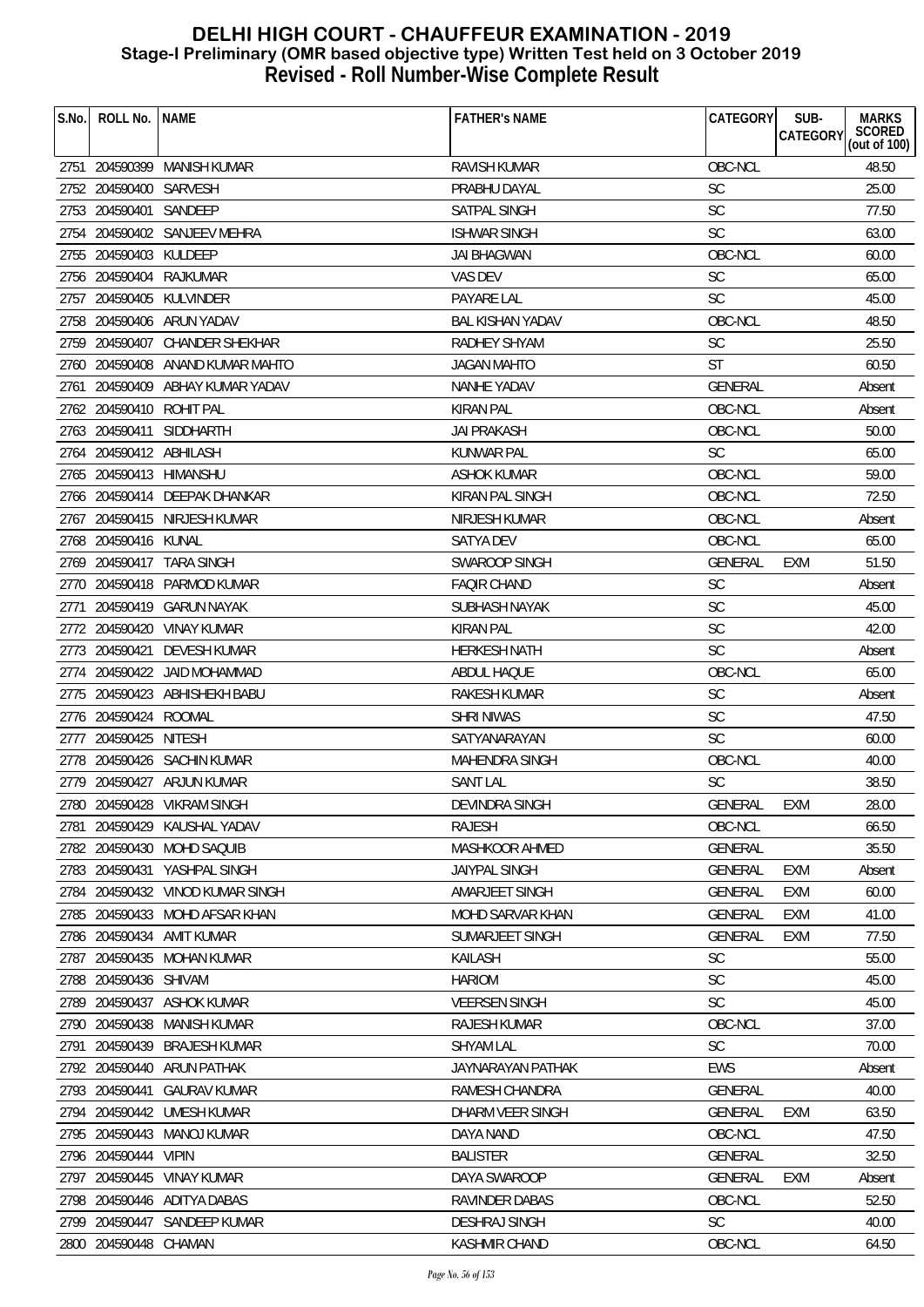| S.No. | ROLL No.              | <b>NAME</b>                           | <b>FATHER'S NAME</b>     | CATEGORY       | SUB-<br><b>CATEGORY</b> | <b>MARKS</b><br>SCORED<br>(out of 100) |
|-------|-----------------------|---------------------------------------|--------------------------|----------------|-------------------------|----------------------------------------|
|       |                       |                                       |                          |                |                         |                                        |
|       |                       | 2801 204590449 RAM SINGH              | <b>NATHU RAM</b>         | <b>SC</b>      |                         | 47.50                                  |
|       |                       | 2802 204590450 AMIT CHAUDHARY         | <b>AJAY PAL SINGH</b>    | <b>SC</b>      |                         | Absent                                 |
|       |                       | 2803 204590451 BIRENDRA SINGH         | <b>RAM SINGH</b>         | <b>GENERAL</b> | <b>EXM</b>              | 62.50                                  |
|       | 2804 204590452 AMIT   |                                       | MAHENDRA SIINGH MALIK    | <b>GENERAL</b> | <b>EXM</b>              | 53.00                                  |
|       | 2805 204590453 RAJBIR |                                       | LATE SH. MOHAN LAL       | OBC-NCL        | <b>EXM</b>              | 80.00                                  |
|       |                       | 2806 204590454 RAMESH KUMAR           | <b>SURJIT KUMAR</b>      | <b>GENERAL</b> | <b>EXM</b>              | 55.00                                  |
|       |                       | 2807 204590455 SATENDRA KUMAR SOLANKI | HOSHIYAR SINGH SOLANKI   | <b>GENERAL</b> | EXM                     | 65.00                                  |
|       | 2808 204590456 SUMANT |                                       | <b>DEEN DAYAL</b>        | <b>GENERAL</b> |                         | 38.50                                  |
|       |                       | 2809 204590457 VIJAY KUMAR KASHYAP    | KAMLESH KUMAR KASHYAP    | OBC-NCL        |                         | 37.50                                  |
|       |                       | 2810 204590458 NEDAN YADAV            | <b>MAHI PAL SINGH</b>    | OBC-NCL        |                         | 52.50                                  |
| 2811  |                       | 204590459 MANOJ KUMAR                 | RAM GOPAL SINGH          | OBC-NCL        |                         | 70.00                                  |
|       |                       | 2812 204590460 HIMANSHU BHARDWAJ      | <b>VINOD KUMAR</b>       | <b>GENERAL</b> |                         | 65.00                                  |
|       |                       | 2813 204590461 ASHOK KUMAR            | RISHI PAL SINGH          | OBC-NCL        |                         | 37.50                                  |
|       |                       | 2814 204590462 MAHABIR SINGH          | <b>GOVIND SINGH</b>      | <b>GENERAL</b> |                         | 35.00                                  |
|       |                       | 2815 204590463 MOHD SAFEEKH           | <b>MOHD RAFEEQU</b>      | GENERAL        |                         | 57.50                                  |
|       |                       | 2816 204590464 GAUTAM KHATRI          | SUBE SINGH               | OBC-NCL        |                         | Absent                                 |
|       |                       | 2817 204590465 BRIJESH KUMAR          | <b>DEVENDER SINGH</b>    | OBC-NCL        |                         | 35.00                                  |
|       |                       | 2818 204590466 PARVEEN KUMAR          | <b>AMAR SINGH</b>        | <b>SC</b>      |                         | 72.50                                  |
|       |                       | 2819 204590467 UMESH KUMAR            | RAMDAS                   | OBC-NCL        |                         | 35.50                                  |
|       |                       | 2820 204590468 RAJ KUMAR              | <b>RAJENDRA SINGH</b>    | <b>SC</b>      |                         | 57.50                                  |
| 2821  | 204590469             | Dilip                                 | <b>KESHAV DEV</b>        | OBC-NCL        |                         | Absent                                 |
|       |                       | 2822 204590470 CHANDAN KUMAR SHARMA   | SANTOSH KUMAAR SHARMA    | <b>GENERAL</b> |                         | Absent                                 |
|       | 2823 204590471        | <b>RAVI KUMAR</b>                     | <b>RADHEY SHYAM</b>      | <b>SC</b>      |                         | 70.00                                  |
|       |                       | 2824 204590472 INDRESH KUMAR          | RAMESH CHANDRA           | OBC-NCL        |                         | 75.00                                  |
|       |                       | 2825 204590473 PARVESH KUMAR          | <b>DILBAGH SINGH</b>     | <b>SC</b>      |                         | 35.00                                  |
|       |                       | 2826 204590474 NAKUL RAJ GAUTAM       | <b>HARPAL SINGH</b>      | <b>SC</b>      |                         | Absent                                 |
|       |                       | 2827 204590475 PUSHPENDRA SINGH       | RAM GANESH RAJPOOT       | OBC-NCL        |                         | 42.00                                  |
| 2828  |                       | 204590476 RISHABH KUMAR CHOPRA        | LALIT KUMAR CHOPRA       | <b>GENERAL</b> |                         | 58.00                                  |
|       | 2829 204590477 YOGESH |                                       | <b>SURENDER</b>          | OBC-NCL        |                         | 60.00                                  |
|       |                       | 2830 204590478 VISHAL CHOUHARIYA      | OM PRAKASH               | SC             |                         | 43.00                                  |
| 2831  |                       | 204590479 RAM CHANDAR MISHRA          | CHANDRA DEV MISHRA       | GENERAL        |                         | 17.50                                  |
|       |                       | 2832 204590480 SUJIT KUMAR            | <b>RAJDEV RAM</b>        | <b>ST</b>      |                         | 40.00                                  |
|       | 2833 204590481        | <b>SUMIT</b>                          | <b>AJIT SINGH</b>        | OBC-NCL        |                         | 67.50                                  |
| 2834  |                       | 204590482 RAHUL MANN                  | <b>BHAGAT SINGH MANN</b> | <b>GENERAL</b> |                         | 77.50                                  |
| 2835  |                       | 204590483 GURMEET SINGH               | SURENDRA KUMAR           | OBC-NCL        |                         | 60.50                                  |
|       | 2836 204590484        | HANSRAJ CHAUHAN                       | RAMDULARE                | OBC-NCL        |                         | 52.50                                  |
|       |                       | 2837 204590485 GAURAV NIMKAR          | <b>RAGHUBIR SINGH</b>    | <b>GENERAL</b> |                         | 67.50                                  |
|       |                       | 2838 204590486 FARHAN ALI             | <b>MD NAUSHAD ALI</b>    | OBC-NCL        |                         | 65.00                                  |
| 2839  | 204590487             | <b>FARMAN ANSARI</b>                  | <b>MANJUR ALI</b>        | OBC-NCL        |                         | 46.50                                  |
|       | 2840 204590488        | AMIT KUMAR                            | RAJESH KUMAR             | GENERAL        |                         | 52.50                                  |
| 2841  | 204590489             | MAHI PAL                              | JHHAMMAN LAL             | OBC-NCL        |                         | 30.00                                  |
|       | 2842 204590490        | ANUJ KUMAR                            | RAMANAND KUMAR           | <b>SC</b>      |                         | Absent                                 |
|       | 2843 204590491        | <b>VINOD KUMAR</b>                    | <b>JARNAILO</b>          | ST             |                         | Absent                                 |
|       |                       | 2844 204590492 PRINCE KUMAR TOKAS     | SATPAL TOKAS             | OBC-NCL        |                         | Absent                                 |
|       |                       | 2845 204590493 AVILESH KUMAR YADAV    | SHIV NARAYAN YADAV       | <b>EWS</b>     |                         | 47.50                                  |
|       | 2846 204590494        | <b>VIKAS VERMA</b>                    | <b>HIRA LAL</b>          | OBC-NCL        |                         | 75.50                                  |
| 2847  | 204590495             | MANJEET                               | <b>DILIP KUMAR</b>       | OBC-NCL        |                         | 85.00                                  |
|       |                       | 2848 204590496 ANKIT SHARMA           | <b>VINOD KUMAR</b>       | <b>EWS</b>     |                         | 55.00                                  |
|       |                       | 2849 204590497 BHANWAR SINGH          | <b>RAJ KUMAR</b>         | OBC-NCL        |                         | 34.50                                  |
|       | 2850 204590498 RANBIR |                                       | SHRIOM                   | OBC-NCL        |                         | Absent                                 |
|       |                       |                                       |                          |                |                         |                                        |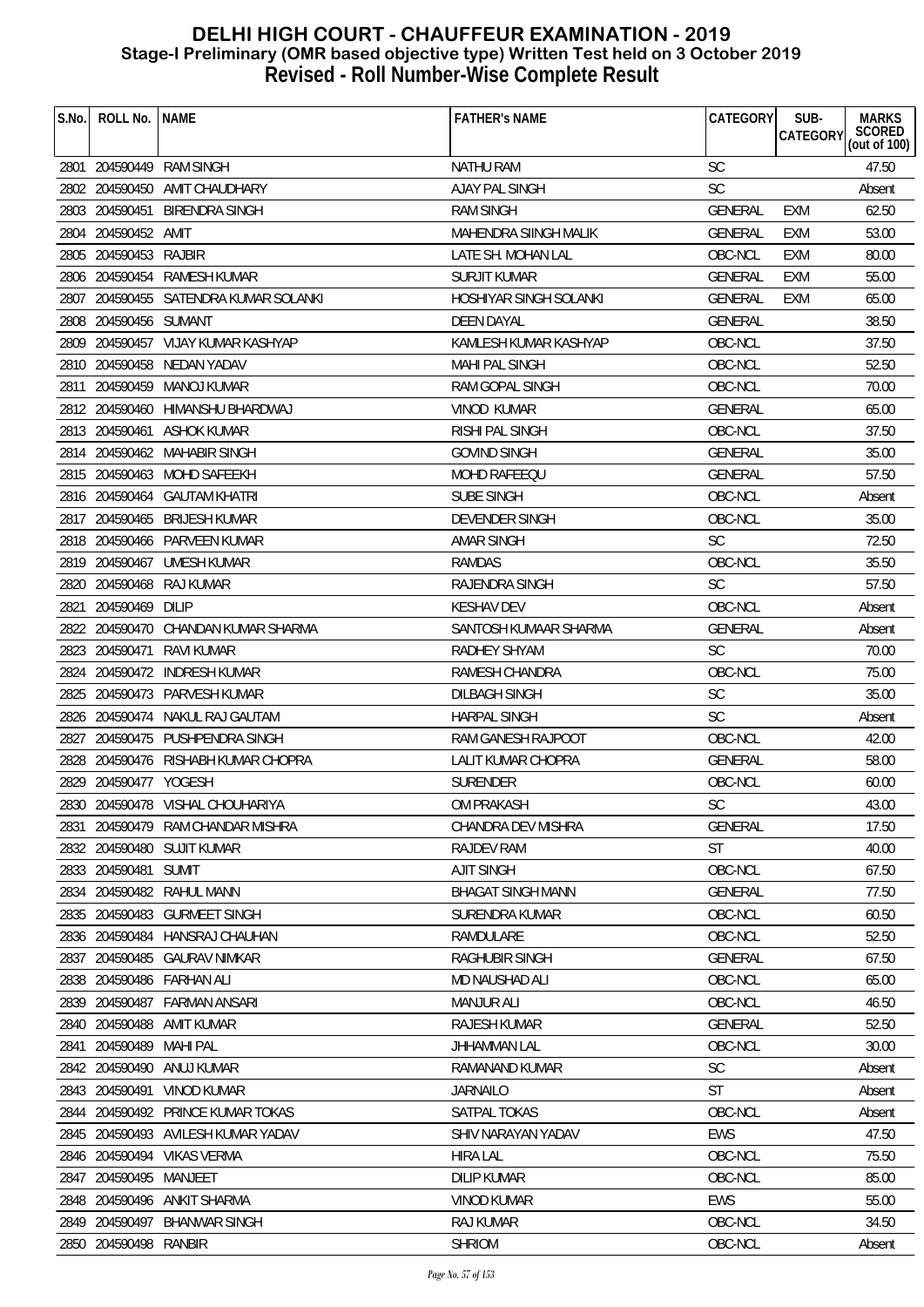| S.No. | ROLL No.   NAME         |                                   | <b>FATHER'S NAME</b>   | CATEGORY       | SUB-<br><b>MARKS</b>                      |
|-------|-------------------------|-----------------------------------|------------------------|----------------|-------------------------------------------|
|       |                         |                                   |                        |                | SCORED<br>(out of 100)<br><b>CATEGORY</b> |
|       |                         | 2851 204590499 RAVI KUMAR         | <b>JASVIR SINGH</b>    | <b>SC</b>      | 51.50                                     |
|       |                         | 2852 204590500 DEEPAK KUMAR       | DEEPAK KUMAR           | SC             | 55.00                                     |
|       |                         | 2853 204590501 PRATAP VARIYA      | RADHE SHYAM VARIA      | <b>SC</b>      | 45.00                                     |
|       | 2854 204590502 ROHIT    |                                   | SHRI DAYANAND          | <b>SC</b>      | 57.50                                     |
|       | 2855 204590503 SIDHARTH |                                   | PAWAN KUMAR            | OBC-NCL        | 47.50                                     |
|       | 2856 204590504 ROHIT    |                                   | <b>RAMESH</b>          | OBC-NCL        | 51.50                                     |
|       |                         | 2857 204590505 MOHIT SOLANKI      | SHISHPAL SOLANKI       | OBC-NCL        | 77.50                                     |
|       | 2858 204590506 MOHIT    |                                   | <b>JAGBIR</b>          | OBC-NCL        | 2.00                                      |
|       |                         | 2859 204590507 SUMIT KUMAR        | <b>ASHOK KUMAR</b>     | <b>SC</b>      | 35.00                                     |
|       | 2860 204590508 KARAMVIR |                                   | <b>RAKESH KUMAR</b>    | <b>SC</b>      | 80.00                                     |
|       |                         | 2861 204590509 AMAN DAGAR         | PADAMVIR SINGH DAGAR   | OBC-NCL        | 53.50                                     |
|       | 2862 204590510 RAHUL    |                                   | <b>HARI OM</b>         | <b>SC</b>      | 50.00                                     |
|       |                         | 2863 204590511 SANJAY KUMAR YADAV | PANCHANAND YADAV       | OBC-NCL        | Absent                                    |
|       |                         | 2864 204590512 RAVI KUMAR         | SURENDER SINGH         | <b>SC</b>      | 65.50                                     |
|       |                         | 2865 204590513 AKASH KASHYAP      | <b>ASHOK KUMAR</b>     | <b>SC</b>      | 40.00                                     |
|       |                         | 2866 204590514 RAHUL KHAN         | <b>MOHD TAHIR</b>      | OBC-NCL        | 27.50                                     |
|       |                         | 2867 204590515 SAURABH PANDEY     | <b>DINESH PANDEY</b>   | EWS            | 87.50                                     |
|       |                         | 2868 204590516 SHUBHAM SINGH      | <b>SURENDRA SINGH</b>  | <b>SC</b>      | 40.00                                     |
|       |                         | 2869 204590517 RASHID ALI         | <b>JAMIL KHAN</b>      | OBC-NCL        | 32.50                                     |
|       | 2870 204590518 GAURAV   |                                   | DHARAMVIR SINGH        | OBC-NCL        | 42.50                                     |
|       |                         | 2871 204590519 MUKESH KUMAR       | <b>SURAJ MAL</b>       | <b>GENERAL</b> | 72.50<br>EXM                              |
|       | 2872 204590520 VIPIN    |                                   | RAMJEEVAN              | OBC-NCL        | 45.00                                     |
|       |                         | 2873 204590521 SATENDER KUMAR     | <b>RAMNIWAS</b>        | <b>SC</b>      | 72.50                                     |
|       |                         | 2874 204590522 DEVINDER SINGH     | DHARAMPAL              | <b>EWS</b>     | <b>EXM</b><br>82.50                       |
|       |                         | 2875 204590523 SAJJAN SINGH       | RAMNIWASH              | GENERAL        | 65.00<br><b>EXM</b>                       |
|       |                         | 2876 204590524 DEVENDER           | RAMPHAL KATARIA        | <b>SC</b>      | 12.50                                     |
|       | 2877 204590525 SHANKER  |                                   | PHOOL SINGH            | SC             | 67.50                                     |
|       | 2878 204590526 KULDEEP  |                                   | <b>MAHAVIR</b>         | OBC-NCL        | 45.00                                     |
|       |                         | 2879 204590527 JITENDRA NAGAR     | DATA RAM NAGAR         | GENERAL        | 63.50                                     |
|       |                         | 2880 204590528 DHARMVIR           | HANUMAN PARSAD         | SC             | 77.50                                     |
| 2881  | 204590529 SATISH        |                                   | AVINASH KUMAR          | <b>SC</b>      | 50.00                                     |
|       |                         | 2882 204590530 YOGESH KUMAR       | DHARAM SINGH           | <b>SC</b>      | Absent                                    |
|       | 2883 204590531 GOVIND   |                                   | <b>RAM PHUL</b>        | <b>GENERAL</b> | Absent                                    |
|       |                         | 2884 204590532 KARAMVEER SINGH    | <b>SATBIR SINGH</b>    | <b>SC</b>      | 50.00                                     |
|       | 2885 204590533 AKASH    |                                   | <b>MAHABIR</b>         | <b>EWS</b>     | 95.00                                     |
|       | 2886 204590534          | DEEPAK JOON                       | <b>JAGBIR JOON</b>     | <b>EWS</b>     | 62.50                                     |
|       |                         | 2887 204590535 VIKRAM SINGH       | <b>SURENDER SINGH</b>  | OBC-NCL        | 30.00                                     |
|       |                         | 2888 204590536 SUNIL KUMAR        | <b>RAJ KUMAR</b>       | SC             | 35.00                                     |
|       |                         | 2889 204590537 KRISHAN KUMAR      | <b>HANUMAN PARSHAD</b> | <b>SC</b>      | 34.50                                     |
|       | 2890 204590538 MOHIT    |                                   | <b>KRISHAN SAINI</b>   | OBC-NCL        | 45.00                                     |
| 2891  |                         | 204590539 JOGENDER KUMAR          | <b>HANUMAN</b>         | OBC-NCL        | 55.00                                     |
|       |                         | 2892 204590540 ROSHAN LAL         | <b>KIRSHAN LAL</b>     | <b>SC</b>      | <b>EXM</b><br>Absent                      |
|       | 2893 204590541          | SUNIL                             | <b>JOGINDER</b>        | OBC-NCL        | 47.00                                     |
|       |                         | 2894 204590542 PAWAN CHAUDHARY    | SAVINDER KUMAR         | <b>EWS</b>     | 72.50                                     |
|       | 2895 204590543 SANDEEP  |                                   | <b>BALWAN</b>          | <b>EWS</b>     | Absent                                    |
|       | 2896 204590544 PARDEEP  |                                   | <b>RAMPHAL</b>         | <b>GENERAL</b> | 72.50                                     |
|       | 2897 204590545 SALINDER |                                   | <b>MAHIPAL</b>         | SC             | 63.00                                     |
|       | 2898 204590546 VISH RAM |                                   | <b>BHARTI</b>          | <b>SC</b>      | 33.00                                     |
| 2899  |                         | 204590547 SHIV KUMAR              | <b>RAM SUNDER</b>      | SC             | 60.00                                     |
|       | 2900 204590548 SUMIT    |                                   | <b>PAN SINGH</b>       | SC             | Absent                                    |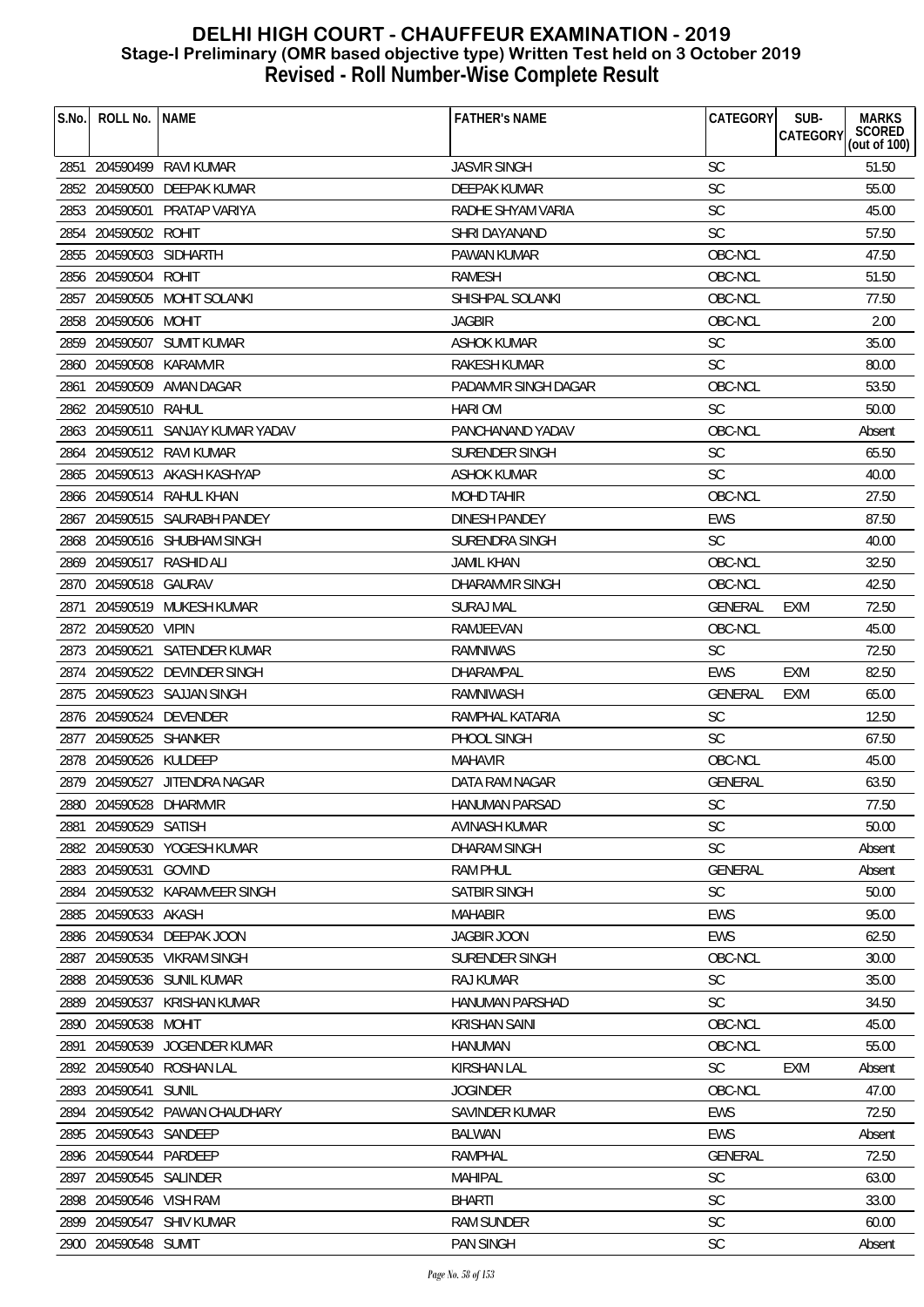| S.No. | ROLL No.               | l Name                        | <b>FATHER'S NAME</b>  | <b>CATEGORY</b> | SUB-       | <b>MARKS</b>           |
|-------|------------------------|-------------------------------|-----------------------|-----------------|------------|------------------------|
|       |                        |                               |                       |                 | CATEGORY   | SCORED<br>(out of 100) |
|       | 2901 204590549 RINKU   |                               | <b>RUPCHAND</b>       | OBC-NCL         |            | 45.00                  |
|       |                        | 2902 204590550 AMIT KUMAR     | <b>SATBIR SINGH</b>   | <b>EWS</b>      |            | 58.00                  |
|       |                        | 2903 204590551 HARVENDER      | SATISH KUMAR YADAV    | OBC-NCL         |            | Absent                 |
|       | 2904 204590552 PARVEEN |                               | <b>BALWAN</b>         | <b>EWS</b>      | EXM        | 80.00                  |
|       |                        | 2905 204590553 ANIL KUMAR     | TEJ PAL               | <b>SC</b>       |            | 47.50                  |
|       | 2906 204590554 NAVEEN  |                               | <b>DESH RAJ</b>       | SC              |            | 37.50                  |
|       | 2907 204590555 RAKESH  |                               | <b>RAJENDER</b>       | <b>EWS</b>      |            | 57.50                  |
|       | 2908 204590556 SATISH  |                               | <b>VINOD</b>          | GENERAL         |            | Absent                 |
|       | 2909 204590557 MANJEET |                               | HARI OM RAJPUT        | OBC-NCL         |            | 73.00                  |
|       |                        | 2910 204590558 MOHIT SINGH    | <b>BALBIR SINGH</b>   | OBC-NCL         |            | 50.00                  |
|       | 2911 204590559 RAHUL   |                               | <b>VINOD KUMAR</b>    | <b>GENERAL</b>  |            | Absent                 |
|       | 2912 204590560 SANDEEP |                               | RAMSHEWAR             | OBC-NCL         |            | Absent                 |
|       |                        | 2913 204590561 MUKESH KUMAR   | NIRMAL DASS           | <b>SC</b>       |            | 58.50                  |
|       | 2914 204590562 MITU    |                               | <b>JAGBIR SINGH</b>   | OBC-NCL         |            | 40.00                  |
|       | 2915 204590563 SONU    |                               | <b>RAMBIR</b>         | <b>GENERAL</b>  |            | 17.50                  |
|       |                        | 2916 204590564 RAVINDER SINGH | <b>MAHENDER SINGH</b> | <b>GENERAL</b>  | <b>EXM</b> | Absent                 |
|       |                        | 2917 204590565 VAKEEL CHAND   | SATPAL                | SC              |            | 27.50                  |
|       | 2918 204590566 BALJEET |                               | <b>SATPAL</b>         | SC              |            | 41.00                  |
|       | 2919 204590567 SANJAY  |                               | MAOHANLAL             | SC              |            | 45.00                  |
|       | 2920 204590568 HEMANT  |                               | <b>KARAN SINGH</b>    | <b>SC</b>       |            | 59.00                  |
|       | 2921 204590569 NAVEEN  |                               | <b>SURESH</b>         | OBC-NCL         |            | Absent                 |
|       | 2922 204590570 RAHUL   |                               | SURENDER KUMAR        | OBC-NCL         |            | 27.50                  |
|       | 2923 204590571         | <b>PARVEEN KUMAR</b>          | <b>RAM NIWAS</b>      | <b>SC</b>       |            | Absent                 |
|       |                        | 2924 204590572 VIJAY SINGH    | <b>HANUMAN</b>        | <b>SC</b>       |            | Absent                 |
|       |                        | 2925 204590573 RAVI KUMAR     | <b>ZILE SINGH</b>     | <b>SC</b>       |            | 49.50                  |
|       | 2926 204590574 ASHOK   |                               | <b>OM PRAKASH</b>     | <b>EWS</b>      |            | 40.00                  |
|       |                        | 2927 204590575 DHARMENDER     | <b>VIJAY PAL</b>      | OBC-NCL         |            | 48.00                  |
|       | 2928 204590576 AJAY    |                               | <b>KARTAR SINGH</b>   | <b>SC</b>       |            | 38.00                  |
|       |                        | 2929 204590577 JITENDRA SAINI | <b>RAMDEV SAINI</b>   | OBC-NCL         |            | 53.00                  |
|       | 2930 204590578 AMAR    |                               | PURAN SINGH           | EWS             |            | 45.00                  |
| 2931  |                        | 204590579 VIRPAL SINGH        | NETRAPAL SINGH        | <b>GENERAL</b>  |            | Absent                 |
|       | 2932 204590580 SATPAL  |                               | LAKHMI CHAND          | <b>GENERAL</b>  | <b>EXM</b> | Absent                 |
|       | 2933 204590581         | <b>MONTU</b>                  | <b>RAM SINGH</b>      | SC              |            | 85.00                  |
| 2934  | 204590582 SOMBIR       |                               | <b>KARAN SINGH</b>    | OBC-NCL         |            | 80.00                  |
| 2935  | 204590583              | <b>VIKAS</b>                  | <b>NARESH</b>         | OBC-NCL         |            | 53.50                  |
|       | 2936 204590584         | RAKESH KUMAR                  | <b>BAHADUR SINGH</b>  | <b>GENERAL</b>  | <b>EXM</b> | 80.00                  |
| 2937  | 204590585              | SURESH KUMAR                  | PAWAN KUMAR           | <b>SC</b>       |            | Absent                 |
| 2938  |                        | 204590586 SOMVIR SINGH        | <b>DARIYA SINGH</b>   | <b>EWS</b>      |            | 60.00                  |
| 2939  | 204590587              | <b>LAKHMI CHAND</b>           | <b>RAJESH KUMAR</b>   | <b>SC</b>       |            | 55.50                  |
| 2940  | 204590588              | ANIL KUMAR                    | ANIL KUMAR            | <b>EWS</b>      |            | 62.50                  |
| 2941  | 204590589              | <b>MOHIT</b>                  | <b>RAJ SINGH</b>      | <b>SC</b>       |            | 73.00                  |
| 2942  | 204590590              | <b>ASHOK SINGH</b>            | DHARMPAL SINGH        | <b>GENERAL</b>  | <b>EXM</b> | 42.50                  |
|       | 2943 204590591         | SANJEET KUMAR                 | <b>RAJAN SINGH</b>    | OBC-NCL         |            | 38.00                  |
|       | 2944 204590592         | MANOJ KUMAR                   | <b>JARNAIL SINGH</b>  | <b>SC</b>       |            | 50.50                  |
|       | 2945 204590593         | PARDEEP KUMAR                 | <b>DHARAM PAL</b>     | OBC-NCL         |            | 40.00                  |
|       | 2946 204590594         | MANOJ KUMAR                   | <b>HUKAM SINGH</b>    | <b>EWS</b>      |            | 62.50                  |
| 2947  | 204590595              | DHARAMBIR                     | <b>KASHI RAM</b>      | OBC-NCL         |            | 51.00                  |
|       |                        | 2948 204590596 SANDEEP KUMAR  | <b>HOSHYAR SINGH</b>  | OBC-NCL         |            | 70.00                  |
| 2949  |                        | 204590597 ANKUSH SHARMA       | SATISH SHARMA         | <b>EWS</b>      |            | Absent                 |
|       |                        | 2950 204590598 SUMIT KUMAR    | <b>BALBIR SINGH</b>   | EWS             |            | 60.50                  |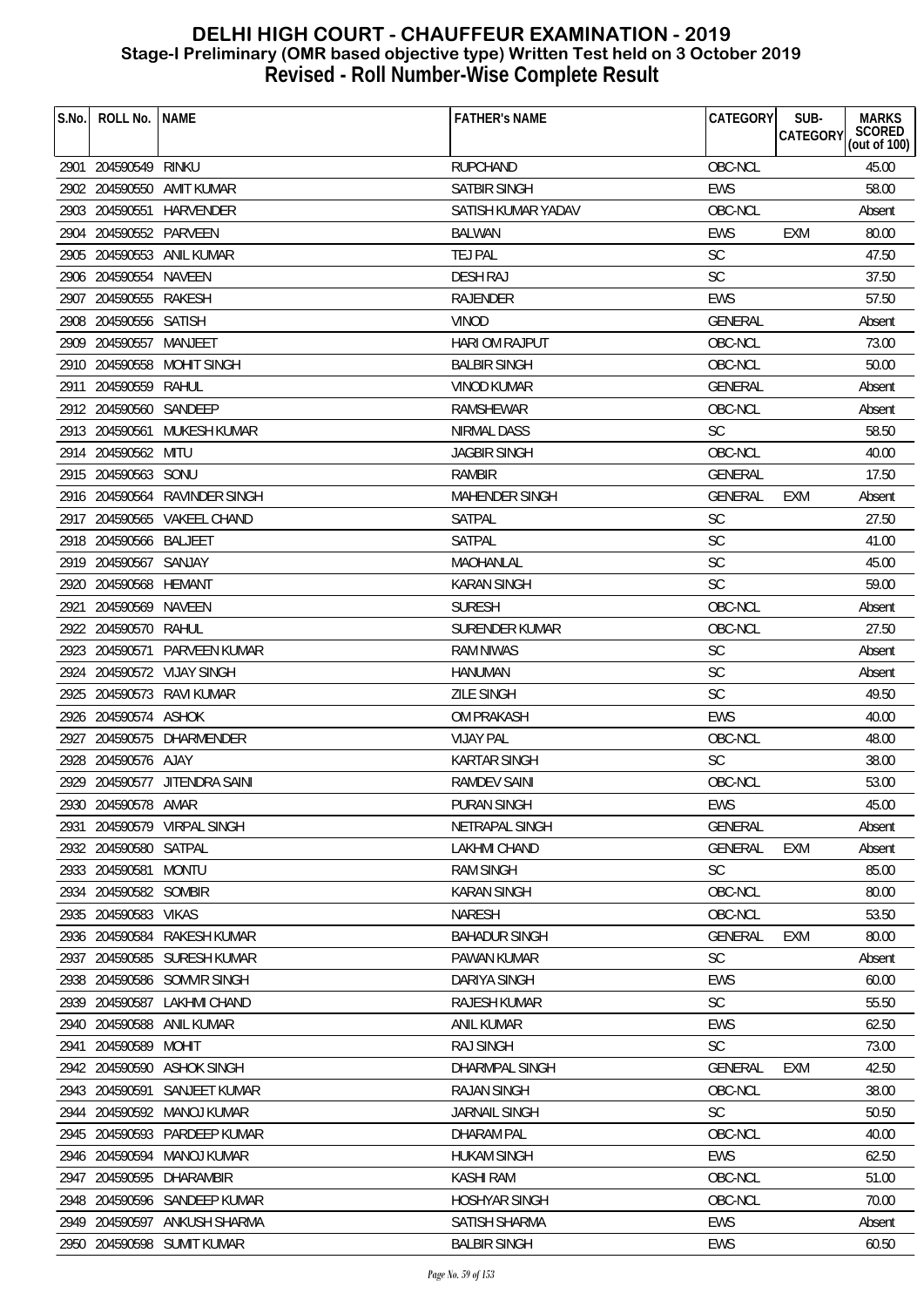| S.No. | ROLL No.               | <b>NAME</b>                    | <b>FATHER'S NAME</b>    | CATEGORY       | SUB-<br><b>CATEGORY</b> | <b>MARKS</b><br>SCORED<br>(out of 100) |
|-------|------------------------|--------------------------------|-------------------------|----------------|-------------------------|----------------------------------------|
|       | 2951 204590599 HARKESH |                                | <b>ASHOK</b>            | <b>SC</b>      |                         | 57.00                                  |
|       | 2952 204590600 NAVEEN  |                                | PUSHKAR DUTT            | <b>EWS</b>     |                         | 52.50                                  |
|       | 2953 204590601         | <b>BITESH</b>                  | <b>RAKESH KUMAR</b>     | OBC-NCL        |                         | 58.50                                  |
|       |                        | 2954 204590602 BHUPENDER KUMAR | <b>SUKHBIR SINGH</b>    | <b>SC</b>      |                         | 55.00                                  |
|       |                        | 2955 204590603 GURPREET        | <b>MAHIPAL SINGH</b>    | <b>GENERAL</b> |                         | Absent                                 |
|       | 2956 204590604 VISHNU  |                                | <b>RAJENDER SINGH</b>   | <b>EWS</b>     |                         | 38.00                                  |
|       |                        | 2957 204590605 SURENDER KUMAR  | <b>PRITHVI</b>          | SC             |                         | 41.50                                  |
|       |                        | 2958 204590606 KAUSHAL KISHOR  | LATE SHRI MALKHAN SINGH | <b>SC</b>      |                         | 71.50                                  |
|       |                        | 2959 204590607 HARISH KUMAR    | <b>MAHENDER SINGH</b>   | OBC-NCL        |                         | 75.00                                  |
|       | 2960 204590608         | RAMMEHAR                       | <b>KARAMVIR</b>         | SC             |                         | 59.00                                  |
|       |                        | 2961 204590609 VIKAS MALIK     | <b>HARBIR MALIK</b>     | <b>EWS</b>     |                         | 75.00                                  |
|       | 2962 204590610         | ANIL                           | <b>DILAWAR</b>          | <b>EWS</b>     |                         | 57.00                                  |
|       | 2963 204590611 SANDEEP |                                | <b>MALA RAM</b>         | <b>EWS</b>     |                         | 69.00                                  |
|       | 2964 204590612 AMIT    |                                | <b>BIJENDER</b>         | OBC-NCL        |                         | 61.00                                  |
|       |                        | 2965 204590613 INDERJEET SINGH | <b>AMAR NATH</b>        | <b>SC</b>      | <b>EXM</b>              | 42.50                                  |
|       | 2966 204590614 DINESH  |                                | <b>RAMESH KUMAR</b>     | OBC-NCL        |                         | 68.50                                  |
|       |                        | 2967 204590615 PARVEEN KUMAR   | <b>KRISHAN KUMAR</b>    | EWS            |                         | Absent                                 |
|       |                        | 2968 204590616 VIPIN KUMAR     | <b>SURAT SINGH</b>      | <b>EWS</b>     |                         | Absent                                 |
|       |                        | 2969 204590617 SURENDER SINGH  | <b>JASBIR SINGH</b>     | OBC-NCL        |                         | 46.50                                  |
|       | 2970 204590618 PAWAN   |                                | <b>MAHENDER</b>         | OBC-NCL        |                         | Absent                                 |
| 2971  |                        | 204590619 SATISH KUMAR         | <b>BALWAN SINGH</b>     | <b>GENERAL</b> | <b>EXM</b>              | 62.50                                  |
|       | 2972 204590620 SANDEEP |                                | <b>ROHTASH</b>          | OBC-NCL        |                         | 95.00                                  |
|       | 2973 204590621         | <b>DEEPAK</b>                  | <b>RAMESH</b>           | GENERAL        |                         | 47.50                                  |
|       | 2974 204590622 BALJEET |                                | <b>SURESH KUMAR</b>     | OBC-NCL        |                         | 7.50                                   |
|       | 2975 204590623 RAMKESH |                                | KAILASH CHANDER         | <b>GENERAL</b> |                         | Absent                                 |
|       | 2976 204590624 SONU    |                                | <b>JAI SINGH</b>        | <b>EWS</b>     |                         | 45.00                                  |
|       |                        | 2977 204590625 GAUTAM DASS     | DAYAKISHAN              | OBC-NCL        |                         | 60.00                                  |
|       |                        | 2978 204590626 HARISH KUMAR    | SURENDER KUMAR          | OBC-NCL        |                         | 31.50                                  |
|       |                        | 2979 204590627 SUDHIR KHUNDIA  | <b>SURESH KUMAR</b>     | <b>SC</b>      |                         | 61.50                                  |
|       |                        | 2980 204590628 RAMESH KUMAR    | <b>GOPI RAM</b>         | GENERAL EXM    |                         | 42.50                                  |
| 2981  | 204590629 SACHIN       |                                | <b>MAHABIR SINGH</b>    | <b>EWS</b>     |                         | Absent                                 |
|       | 2982 204590630 SOMBIR  |                                | <b>MAHABIR SINGH</b>    | <b>GENERAL</b> | <b>EXM</b>              | 60.50                                  |
|       |                        | 2983 204590631 PRADEEP KUMAR   | <b>JAGBIR SINGH</b>     | <b>SC</b>      |                         | 26.00                                  |
| 2984  | 204590632 ADIL         |                                | <b>NADEEM KHAN</b>      | OBC-NCL        |                         | 40.00                                  |
| 2985  | 204590633 SAVANT       |                                | <b>RAMESHWAR</b>        | SC             |                         | Absent                                 |
| 2986  | 204590634              | ANKIT                          | <b>ISHWAR SINGH</b>     | EWS            |                         | 57.50                                  |
|       | 2987 204590635 RAMDAS  |                                | <b>DHARMPAL</b>         | <b>SC</b>      |                         | 20.00                                  |
|       |                        | 2988 204590636 MOHAN JANGRA    | <b>RAMNIWAS</b>         | OBC-NCL        |                         | 37.00                                  |
| 2989  | 204590637              | RAKESH KUMAR                   | ROHTASH SINGH           | <b>GENERAL</b> | <b>EXM</b>              | Absent                                 |
|       | 2990 204590638         | ASHISH SINGH                   | AMIR CHAND              | <b>SC</b>      |                         | 50.50                                  |
| 2991  | 204590639              | RAVI KUMAR                     | SAHAB SINGH             | <b>GENERAL</b> |                         | Absent                                 |
| 2992  |                        | 204590640 SURESH KUMAR         | RAGHUVEER PARSAD        | <b>EWS</b>     |                         | 42.50                                  |
|       | 2993 204590641         | MANOJ KUMAR                    | <b>DHARAMVIR</b>        | <b>SC</b>      |                         | 42.50                                  |
|       |                        | 2994 204590642 UMESH CHAND     | SUBHASH CHAND           | <b>GENERAL</b> | EXM                     | 38.00                                  |
|       | 2995 204590643 VIKAS   |                                | RAJENDER SINGH          | OBC-NCL        |                         | 46.00                                  |
| 2996  | 204590644 SONU         |                                | SATPAL                  | OBC-NCL        |                         | 42.50                                  |
| 2997  |                        | 204590645 SUMIT KUMAR          | <b>BALWAN SINGH</b>     | <b>GENERAL</b> |                         | 69.00                                  |
|       |                        | 2998 204590646 NARESH KUMAR    | <b>HARCHAND</b>         | OBC-NCL        |                         | 12.50                                  |
|       |                        | 2999 204590647 PAWAN CHOUHAN   | <b>SUBA SINGH</b>       | <b>SC</b>      |                         | 58.50                                  |
|       |                        | 3000 204590648 DEV NAGAR       | RAJ BIR NAGAR           | OBC-NCL        |                         | 52.50                                  |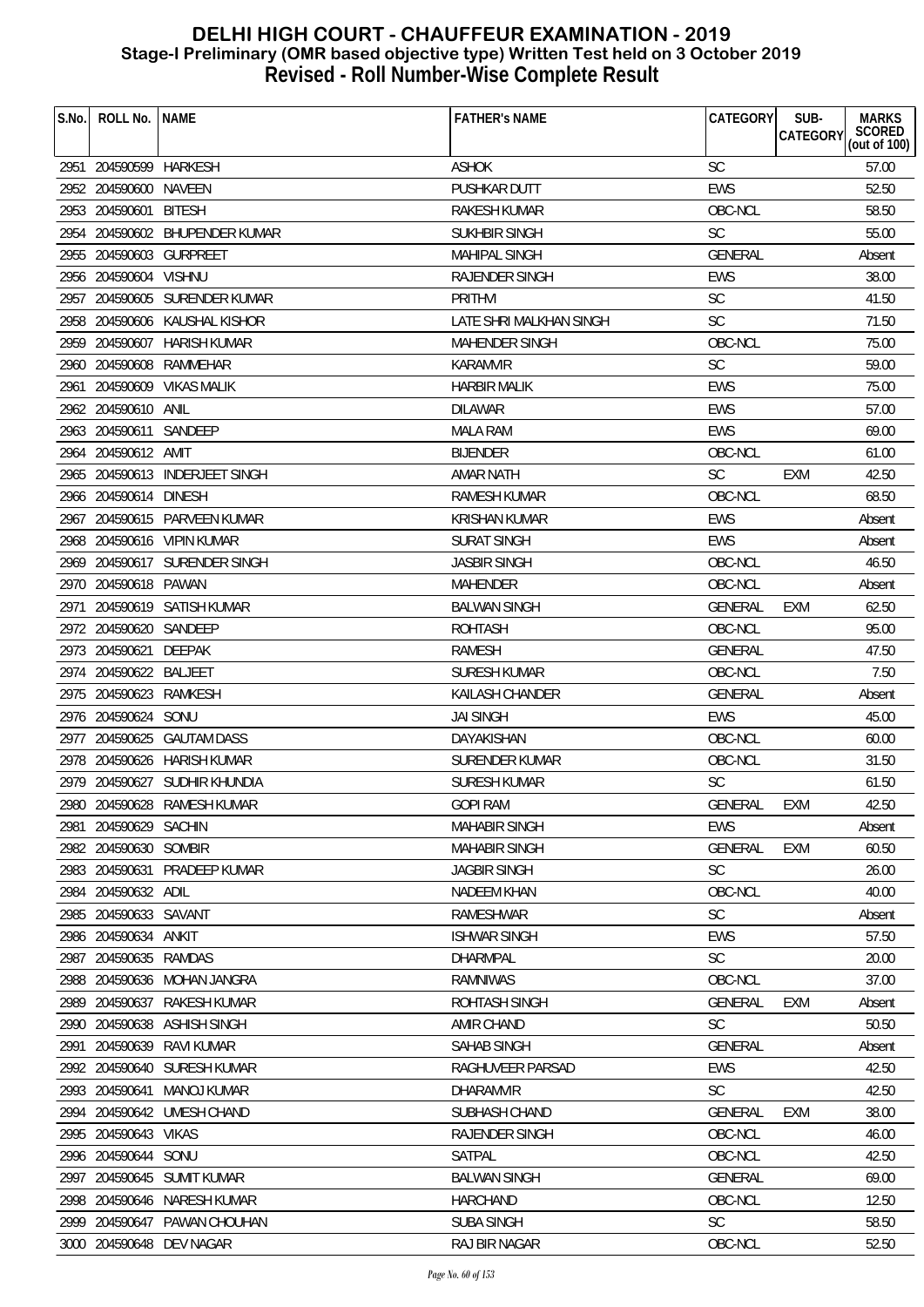| S.No. | ROLL No. INAME           |                                    | <b>FATHER'S NAME</b>   | CATEGORY       | SUB-<br>CATEGORY | <b>MARKS</b><br>SCORED<br>(out of 100) |
|-------|--------------------------|------------------------------------|------------------------|----------------|------------------|----------------------------------------|
|       |                          | 3001 204590649 RAKESH KUMAR        | <b>KITAB SINGH</b>     | <b>SC</b>      |                  | Absent                                 |
|       | 3002 204590650 JYOTI LAL |                                    | <b>PRITAM LAL</b>      | <b>SC</b>      |                  | Absent                                 |
|       | 3003 204590651 AMAN      |                                    | <b>DALBIR</b>          | <b>EWS</b>     |                  | 43.00                                  |
|       | 3004 204590652 SUNIL     |                                    | DHARMENDER             | OBC-NCL        |                  | Absent                                 |
|       |                          | 3005 204590653 RAHULDEV BURMAN     | SUKHVIRN SINGH         | EWS            |                  | 46.00                                  |
|       | 3006 204590654 DEEPAK    |                                    | <b>SUBHASH CHANDER</b> | <b>SC</b>      |                  | 47.50                                  |
|       |                          | 3007 204590655 SATISH KUMAR        | <b>SURESH BABU</b>     | OBC-NCL        |                  | 45.50                                  |
|       | 3008 204590656 SUMIT     |                                    | <b>DILBAG</b>          | <b>EWS</b>     |                  | 59.50                                  |
|       | 3009 204590657 NASEEB    |                                    | <b>KARAN SINGH</b>     | <b>EWS</b>     |                  | 66.50                                  |
|       |                          | 3010 204590658 BALVINDER           | <b>KARM VEER</b>       | <b>SC</b>      |                  | 60.00                                  |
|       | 3011 204590659 DEEPAK    |                                    | OM PARKASH             | <b>GENERAL</b> |                  | 60.00                                  |
|       | 3012 204590660 PARVEEN   |                                    | <b>MAHAVIR</b>         | <b>EWS</b>     |                  | 71.00                                  |
|       | 3013 204590661 PARTEEK   |                                    | RAMESH                 | <b>SC</b>      |                  | 87.50                                  |
|       |                          | 3014 204590662 SANDEEP KUMAR       | <b>SATVIR SINGH</b>    | <b>EWS</b>     |                  | 62.50                                  |
|       | 3015 204590663 KULDEEP   |                                    | <b>MADAN LAL</b>       | <b>SC</b>      |                  | Absent                                 |
|       | 3016 204590664 SUNIL     |                                    | KULDEEP SINGH          | <b>EWS</b>     |                  | 21.00                                  |
|       |                          | 3017 204590665 VIJENDER SINGH      | <b>GAIN SINGH</b>      | <b>GENERAL</b> | EXM              | 65.00                                  |
|       | 3018 204590666 ROHIT     |                                    | <b>TEJVIR</b>          | <b>EWS</b>     |                  | Absent                                 |
|       | 3019 204590667 SANDEEP   |                                    | <b>KARMBIR</b>         | <b>GENERAL</b> |                  | 31.50                                  |
|       | 3020 204590668 ASHISH    |                                    | <b>KRISHAN KUMAR</b>   | <b>GENERAL</b> |                  | Absent                                 |
|       | 3021 204590669 NEERAJ    |                                    | <b>SURENDER KUMAR</b>  | OBC-NCL        |                  | 52.50                                  |
|       | 3022 204590670 RAKESH    |                                    | <b>HANUMAN SINGH</b>   | OBC-NCL        |                  | 24.50                                  |
|       | 3023 204590671           | NEERAJ                             | <b>JAGDISH CHANDER</b> | OBC-NCL        |                  | 60.00                                  |
|       | 3024 204590672 DINESH    |                                    | <b>DALEL SINGH</b>     | EWS            |                  | 62.50                                  |
|       |                          | 3025 204590673 SUBHASH CHAND       | <b>BABU LAL</b>        | <b>GENERAL</b> | <b>EXM</b>       | 62.50                                  |
|       | 3026 204590674 RAVINDER  |                                    | <b>MAN SINGH</b>       | SC             |                  | 27.50                                  |
|       |                          | 3027 204590675 MANJEET SINGH       | VEDPAL                 | <b>EWS</b>     |                  | 60.00                                  |
|       | 3028 204590676 ALOK      |                                    | <b>RAGHUBIR</b>        | SC             |                  | 47.50                                  |
|       | 3029 204590677 AJAY      |                                    | SAHAJ RAM              | <b>SC</b>      |                  | 58.00                                  |
|       | 3030 204590678 RAVI      |                                    | <b>RAJ SINGH</b>       | GENERAL        |                  | 68.00                                  |
| 3031  | 204590679 PULKIT         |                                    | SATYAVART              | <b>EWS</b>     |                  | 55.00                                  |
|       |                          | 3032 204590680 HIMANSHU SEHRAWAT   | SANT RAM SEHRAWAT      | <b>GENERAL</b> |                  | 55.50                                  |
|       | 3033 204590681           | <b>TUSHAR HANS</b>                 | <b>JAGBIR SINGH</b>    | OBC-NCL        |                  | 57.50                                  |
|       | 3034 204590682 DEEPAK    |                                    | <b>RAJ SINGH</b>       | <b>SC</b>      |                  | Absent                                 |
|       |                          | 3035 204590683 PARMOD KUMAR        | SUBHASH CHANDER        | <b>EWS</b>     |                  | 50.00                                  |
|       | 3036 204590684           | AMIT KUMAR                         | <b>BIR SINGH</b>       | <b>SC</b>      |                  | Absent                                 |
|       |                          | 3037 204590685 ROHIT KUMAR         | <b>RAMBIR SINGH</b>    | GENERAL        |                  | 75.00                                  |
|       | 3038 204590686 RAJAN     |                                    | PARKASH                | <b>SC</b>      |                  | 47.50                                  |
|       |                          | 3039 204590687 SUKHWINDER BACHCHAS | <b>BAHADUR SINGH</b>   | EWS            |                  | Absent                                 |
|       |                          | 3040 204590688 SANJAY KUMAR        | <b>JAGBIR</b>          | <b>EWS</b>     |                  | 45.00                                  |
|       | 3041 204590689           | DEEPAK                             | <b>JOGINDER SINGH</b>  | <b>EWS</b>     |                  | 50.00                                  |
|       | 3042 204590690 MOHIT     |                                    | <b>JASWANT</b>         | <b>EWS</b>     |                  | 48.00                                  |
|       | 3043 204590691           | NAVEEN KUMAR                       | <b>GOPAL SINGH</b>     | SC             |                  | 54.00                                  |
|       |                          | 3044 204590692 SURENDER            | RAM KUNWAR             | <b>SC</b>      |                  | 32.50                                  |
|       |                          | 3045 204590693 RAJIV KUMAR         | <b>KAPTAN SINGH</b>    | <b>EWS</b>     |                  | 67.50                                  |
|       |                          | 3046 204590694 MOHD WAHID          | KHURSHID AHMED         | OBC-NCL        |                  | 34.00                                  |
| 3047  |                          | 204590695 DEEPAK KUMAR             | OMPRAKASH              | EWS            |                  | Absent                                 |
|       |                          | 3048 204590696 SATENDRA            | LATE RAMA SHANKAR      | SC             |                  | 61.50                                  |
|       | 3049 205590001 SHARWAN   |                                    | <b>DEVENDER</b>        | <b>SC</b>      |                  | 36.00                                  |
|       |                          | 3050 205590002 NEERAJ KUMAR        | <b>HAWA SINGH</b>      | OBC-NCL        |                  | Absent                                 |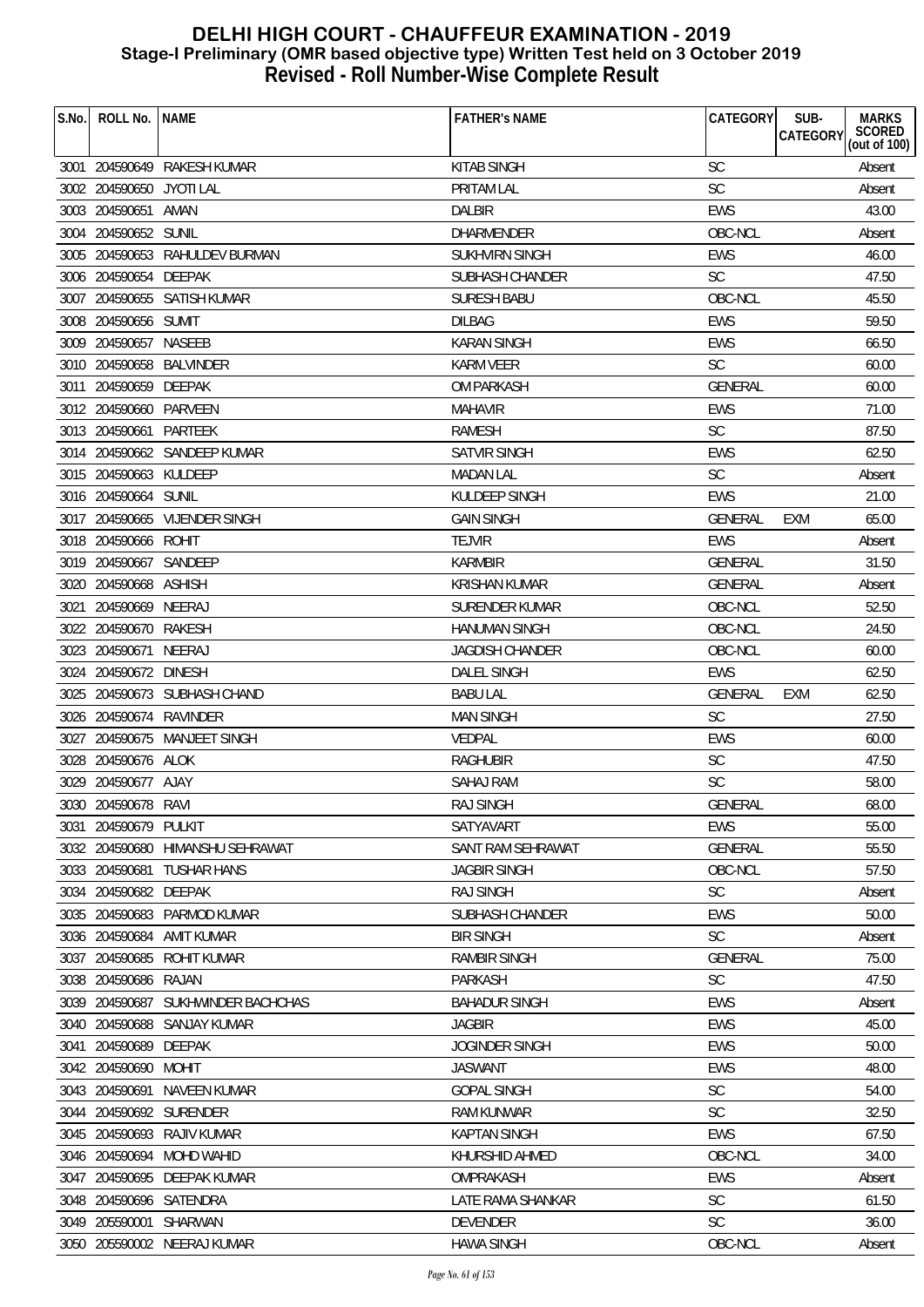| S.No. | ROLL No.                 | <b>NAME</b>                            | <b>FATHER'S NAME</b>      | CATEGORY       | <b>MARKS</b><br>SUB-<br>SCORED<br>(out of 100)<br>CATEGORY |
|-------|--------------------------|----------------------------------------|---------------------------|----------------|------------------------------------------------------------|
|       |                          | 3051 205590003 NITESH KUMAR SHARMA     | KAILASH CHAND SHARMA      | <b>EWS</b>     | 59.50                                                      |
|       | 3052 205590004           | BALVEER SINGH SHEKHAWAT                | <b>VIKARM SINGH</b>       | EWS            | Absent                                                     |
|       |                          | 3053 205590005 SUMER SINGH             | POORAN CHAND HARIJAN      | <b>SC</b>      | 69.50<br>EXM                                               |
| 3054  |                          | 205590006 POORAN MAL MEENA             | JAGDISH NARAYAN MEENA     | <b>ST</b>      | 71.00                                                      |
|       |                          | 3055 205590007 LAKHAN SINGH MEENA      | KINDURI MEENA             | <b>ST</b>      | 41.00                                                      |
|       | 3056 205590008           | MAN SINGH JHAJHARIA                    | MAN ROOP SINGH JHAJHARIA  | OBC-NCL        | 55.00                                                      |
| 3057  | 205590009                | MAUJI RAM YADAV                        | RAMJI LAL YADAV           | OBC-NCL        | 40.00                                                      |
|       |                          | 3058 205590010 TEEBOO SHARMA           | <b>DEV PRAKASH</b>        | <b>EWS</b>     | 47.00                                                      |
|       | 3059 205590011           | MOTI SINGH SHESHMA                     | <b>JHABAR MAL SHESHMA</b> | OBC-NCL        | 51.50                                                      |
|       |                          | 3060 205590012 DABAL SINGH             | <b>TEEKA RAM MEENA</b>    | <b>ST</b>      | 50.00                                                      |
| 3061  |                          | 205590013 NARENDRA KUMAR               | <b>SANGAM LAL</b>         | <b>SC</b>      | 32.50                                                      |
|       |                          | 3062 205590014 NAVEEN KUMAR            | <b>JAI KISHAN</b>         | <b>SC</b>      | 81.00                                                      |
|       |                          | 3063 205590015 ASHWANI KUMAR SATRAWALA | SUNIL KUMAR SATRAWALA     | OBC-NCL        | 54.50                                                      |
| 3064  | 205590016 MOHIT          |                                        | <b>BANWARI</b>            | <b>SC</b>      | Absent                                                     |
|       |                          | 3065 205590017 MAYANK MATHUR           | <b>JITENDER KUMAR</b>     | OBC-NCL        | 68.50                                                      |
|       |                          | 3066 205590018 SHIVAM KUMAR            | <b>KAMLESH KUMAR</b>      | <b>EWS</b>     | 24.50                                                      |
|       | 3067 205590019           | SANJAY SAGAR                           | PRATIPAL SINGH            | <b>SC</b>      | 19.00                                                      |
|       |                          | 3068 205590020 SURAJ PAL SINGH         | JAY PAL SINGH             | <b>SC</b>      | 40.50                                                      |
|       | 3069 205590021           | PANKAJ KUMAR                           | <b>MAHENDAR SINGH</b>     | <b>GENERAL</b> | Absent                                                     |
|       |                          | 3070 205590022 PAWAN KUMAR             | RAJBEER SINGH             | OBC-NCL        | 62.50                                                      |
| 3071  |                          | 205590023 MAINUDDIN                    | <b>BADRUDDIN</b>          | OBC-NCL        | 28.00                                                      |
|       |                          | 3072 205590024 AVANISH KUMAR           | KAMALESH SINGH            | OBC-NCL        | 43.50                                                      |
|       | 3073 205590025           | <b>JONY</b>                            | RAVINDER KUMAR            | OBC-NCL        | 45.00                                                      |
|       |                          | 3074 205590026 ANGREJ SINGH            | JOGINDER SINGH            | <b>SC</b>      | Absent                                                     |
|       | 3075 205590027           | SHAILENDRA KUMAR                       | <b>GOVIND SWAROOP</b>     | OBC-NCL        | 50.50                                                      |
|       | 3076 205590028           | ANUJ KUMAR                             | TAJ BIR SINGH             | OBC-NCL        | Absent                                                     |
|       | 3077 205590029           | <b>SURAJ PAL</b>                       | <b>MAHENDER SINGH</b>     | <b>SC</b>      | Absent                                                     |
|       | 3078 205590030           | RAMEEZ ALAM                            | TAHIR AHMAD               | OBC-NCL        | 40.00                                                      |
|       |                          | 3079 205590031 SHAKTI KUMAR            | RAMKISHAN SHARMA          | <b>EWS</b>     | 72.50                                                      |
| 3080  |                          | 205590032 NARENDER                     | JOGINDER SINGH            | OBC-NCL        | 49.50                                                      |
| 3081  |                          | 205590033 KARANJEET SINGH              | <b>HARVINDER SINGH</b>    | OBC-NCL        | 45.50                                                      |
|       |                          | 3082 205590034 SURAJ SINGH RANA        | PREM SINGH RANA           | <b>ST</b>      | 59.00                                                      |
|       |                          | 3083 205590035 ARVIND SINGH            | <b>DALCHAND SINGH</b>     | <b>SC</b>      | 42.50                                                      |
|       |                          | 3084 205590036 SUBHASH CHANDRA         | <b>RAKESH KUMAR</b>       | OBC-NCL        | 27.50                                                      |
|       |                          | 3085 205590037 GAURAV KUMAR            | <b>BISHEMBER SINGH</b>    | <b>SC</b>      | 17.50                                                      |
| 3086  | 205590038                | HARI OM                                | ANGNE LAL                 | OBC-NCL        | Absent                                                     |
|       |                          | 3087 205590039 SANJAY KUMAR PATEL      | <b>BHAGIRATHI</b>         | GENERAL        | 52.50                                                      |
|       |                          | 3088 205590040 RAVINDER SINGH          | DAYA NAND                 | <b>SC</b>      | 18.00                                                      |
| 3089  | 205590041                | SUDESH KUMAR                           | <b>TULSI RAM</b>          | <b>SC</b>      | 56.00                                                      |
| 3090  |                          | 205590042 VIKAS KUMAR                  | SATYALPAL SINGH           | OBC-NCL        | Absent                                                     |
| 3091  |                          | 205590043 SHUBHAM SAINI                | <b>JAGDEESH SAINI</b>     | OBC-NCL        | 39.00                                                      |
|       | 3092 205590044           | PAVAN KUMAR                            | TULARAM                   | OBC-NCL        | 22.50                                                      |
|       |                          | 3093 205590045 AMIT KUMAR              | <b>NARESH KUMAR</b>       | OBC-NCL        | 47.50                                                      |
|       |                          | 3094 205590046 SUNIL KUMAR             | <b>DHARMVEER</b>          | OBC-NCL        | 58.00                                                      |
|       | 3095 205590047           | ROOPENDRA SINGH                        | <b>BALBIR SINGH</b>       | OBC-NCL        | 52.50                                                      |
| 3096  |                          | 205590048 BAYANT SINGH                 | POORAN SINGH              | OBC-NCL        | 46.00                                                      |
| 3097  | 205590049                | RANJEET                                | <b>JOGINDRA</b>           | <b>EWS</b>     | Absent                                                     |
|       |                          | 3098 205590050 GYANESH KUMAR           | LATOOR SHARMA             | GENERAL        | 20.50                                                      |
|       | 3099 205590051 JILA JEET |                                        | <b>GOLI RAM</b>           | <b>SC</b>      | Absent                                                     |
|       |                          | 3100 205590052 PARSHANT NIRWAN         | NARENDER KUMAR            | OBC-NCL        | 51.00                                                      |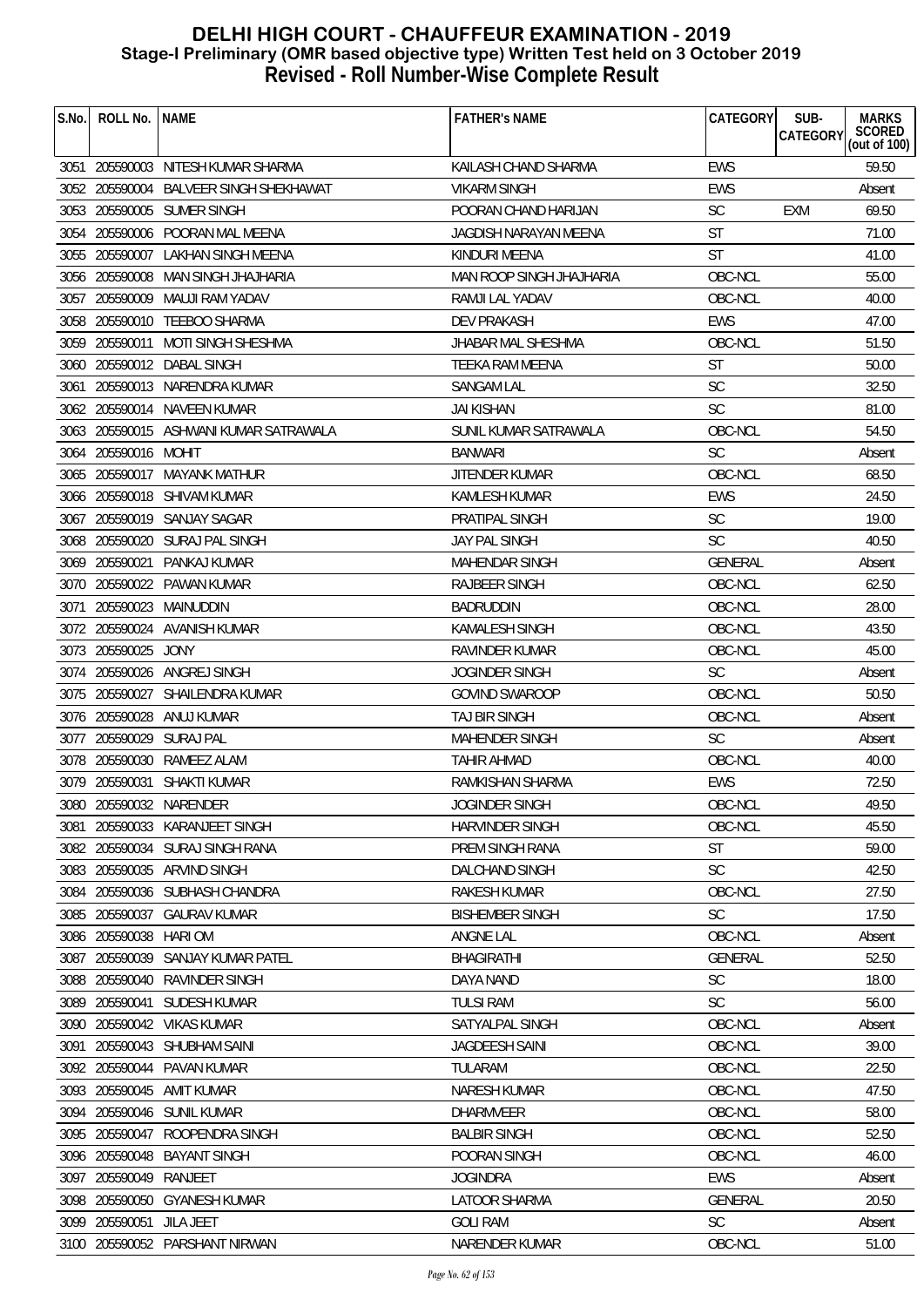| S.No. | ROLL No.                | <b>NAME</b>                     | <b>FATHER'S NAME</b>        | CATEGORY       | SUB-<br><b>MARKS</b>                      |
|-------|-------------------------|---------------------------------|-----------------------------|----------------|-------------------------------------------|
|       |                         |                                 |                             |                | SCORED<br>(out of 100)<br><b>CATEGORY</b> |
|       |                         | 3101 205590053 TARUN DABAS      | <b>JAYENDER DABAS</b>       | OBC-NCL        | Absent                                    |
|       |                         | 3102 205590054 MANOJ TANWAR     | <b>SATBIR SINGH</b>         | OBC-NCL        | 62.50                                     |
|       | 3103 205590055          | TARUN RAWAT                     | <b>BHASKAR RAWAT</b>        | <b>GENERAL</b> | Absent                                    |
|       |                         | 3104 205590056 LALIT KUMAR      | <b>CHHAJU RAM</b>           | OBC-NCL        | Absent                                    |
|       | 3105 205590057 SANDEEP  |                                 | <b>KANWAR SINGH</b>         | OBC-NCL        | 30.00                                     |
|       |                         | 3106 205590058 NAGENDRA PAL     | <b>BHARAT RAM PAL</b>       | OBC-NCL        | 62.50                                     |
|       |                         | 3107 205590059 SANDEEP KUMAR    | ANURUDDHA KUMAR             | OBC-NCL        | 40.00                                     |
|       |                         | 3108 205590060 AMIT TANWAR      | <b>BALWAN SINGH TANWAR</b>  | <b>SC</b>      | 57.50                                     |
|       | 3109 205590061          | NARESH KUMAR SHARMA             | <b>GAJPAL SHARMA</b>        | <b>EWS</b>     | 55.00                                     |
|       |                         | 3110 205590062 AMANCHHILLAR     | <b>JAGMAL</b>               | OBC-NCL        | 57.50                                     |
|       | 3111 205590063 MOHIT    |                                 | <b>SUKHRAJ</b>              | <b>SC</b>      | 45.50                                     |
|       | 3112 205590064          | <b>NITISH</b>                   | <b>SHYAM LAL YADAV</b>      | OBC-NCL        | 87.50                                     |
|       |                         | 3113 205590065 KIRSHAN KUMAR    | <b>NARESH KUMAR</b>         | OBC-NCL        | 33.00                                     |
|       |                         | 3114 205590066 NAVEEN KUMAR     | LT SATISH KUMAR             | <b>GENERAL</b> | Absent                                    |
|       |                         | 3115 205590067 ANKIT GAHLAWAT   | <b>ANAND SINGH</b>          | <b>GENERAL</b> | 37.50                                     |
|       |                         | 3116 205590068 VIJAY SINGH      | RAM BHAROSEY LAL            | <b>SC</b>      | 49.00                                     |
|       |                         | 3117 205590069 NITISH RANA      | ROHTASH RANA                | OBC-NCL        | 67.50                                     |
|       | 3118 205590070 DEEPAK   |                                 | <b>RAJPAL SINGH</b>         | OBC-NCL        | 70.00                                     |
|       |                         | 3119 205590071 SANDEEP PAHADIYA | <b>NARESH KUMAR</b>         | <b>SC</b>      | 21.00                                     |
|       |                         | 3120 205590072 DEEPAK PRAJAPATI | <b>RAJARAM</b>              | OBC-NCL        | 42.50                                     |
|       |                         | 3121 205590073 VIKAS YADAV      | <b>BIRENDER KUMAR</b>       | OBC-NCL        | 53.00                                     |
|       |                         | 3122 205590074 PUNEET VATS      | SUDHIR KUMAR VATS           | <b>GENERAL</b> | 47.50                                     |
|       |                         | 3123 205590075 DINESH KUMAR     | LATE SHRI PRAKASH NARAYAN   | OBC-NCL        | 65.00                                     |
|       | 3124 205590076 UDIT     |                                 | <b>SHRI GOPAL</b>           | OBC-NCL        | 55.00                                     |
|       | 3125 205590077 VIKASH   |                                 | <b>AJIT SINGH</b>           | OBC-NCL        | 70.00                                     |
|       | 3126 205590078 NAVEEN   |                                 | OM PARKASH                  | OBC-NCL        | 25.00                                     |
|       |                         | 3127 205590079 VIRENDER KUMAR   | DAYANAND                    | <b>SC</b>      | 32.50                                     |
|       | 3128 205590080          | RINKU KUMAR                     | SURESH CHAND                | <b>GENERAL</b> | Absent                                    |
|       |                         | 3129 205590081 AMAN SHOKEEN     | NARENDER SINGH SHOKEEN      | OBC-NCL        | 52.50                                     |
|       |                         | 3130 205590082 HIMANSHU RANA    | SUNIL KUMAR RANA            | OBC-NCL        | Absent                                    |
|       |                         | 3131 205590083 SHATRUGHAN SAINI | KAMTA PRASAD SAINI          | OBC-NCL        | Absent                                    |
|       |                         | 3132 205590084 SURAJ PAL SINGH  | <b>GIRRAJ SINGH</b>         | <b>EWS</b>     | 55.00                                     |
|       |                         | 3133 205590085 NITIN KUMAR      | SAHAB SINGH                 | OBC-NCL        | 27.50                                     |
|       |                         | 3134 205590086 PRASHANT CHAUHAN | <b>VIJAY PAL CHAUHAN</b>    | <b>GENERAL</b> | 65.00                                     |
|       | 3135 205590087 MONU     |                                 | RAMAVTAR                    | SC             | Absent                                    |
|       | 3136 205590088          | ANKIT                           | PRAMOD KUMAR                | <b>SC</b>      | 30.00                                     |
|       | 3137 205590089          | <b>MOHAN SINGH</b>              | <b>KAPTAN SINGH</b>         | OBC-NCL        | Absent                                    |
|       |                         | 3138 205590090 HARENDRA YADAVA  | RAM PRIT YADAVA             | OBC-NCL        | EXM<br>62.50                              |
|       | 3139 205590091          | ARJUN KUMAR UPADHYAY            | SH. NARENDER KUMAR UPADHYAY | OBC-NCL        | Absent                                    |
|       | 3140 205590092 RAVINDER |                                 | <b>BIJENDER SINGH</b>       | <b>SC</b>      | Absent                                    |
| 3141  | 205590093               | CHANDRA SHEKHAR                 | SHIV SINGH YADAV            | OBC-NCL        | Absent                                    |
|       |                         | 3142 205590094 PUSHPENDRA SINGH | <b>OMVIR SINGH</b>          | <b>GENERAL</b> | 37.50                                     |
|       |                         | 3143 205590095 AMIT KUMAR       | CHHOTE LAL                  | <b>ST</b>      | 45.00                                     |
|       |                         | 3144 205590096 AMIT KUMAR       | <b>DULICHAD</b>             | <b>GENERAL</b> | 47.50                                     |
|       | 3145 205590097          | ANKUSH                          | <b>RAJESH KUMAR</b>         | OBC-NCL        | 67.50                                     |
|       | 3146 205590098          | MANOJ KUMAR                     | <b>CHAMAN SINGH</b>         | OBC-NCL        | 36.50                                     |
|       | 3147 205590099          | VINOD KUMAR MAURYA              | SWAMI NATH MAURYA           | OBC-NCL        | 52.50                                     |
|       | 3148 205590100          | RAM TAUNKAR                     | <b>GAJRAJ</b>               | <b>SC</b>      | 33.00                                     |
|       | 3149 205590101          | ROHIT RANA                      | <b>MAHABIR SINGH</b>        | OBC-NCL        | Absent                                    |
|       |                         | 3150 205590102 AKASH ROHIL      | <b>SATISH</b>               | OBC-NCL        | 41.00                                     |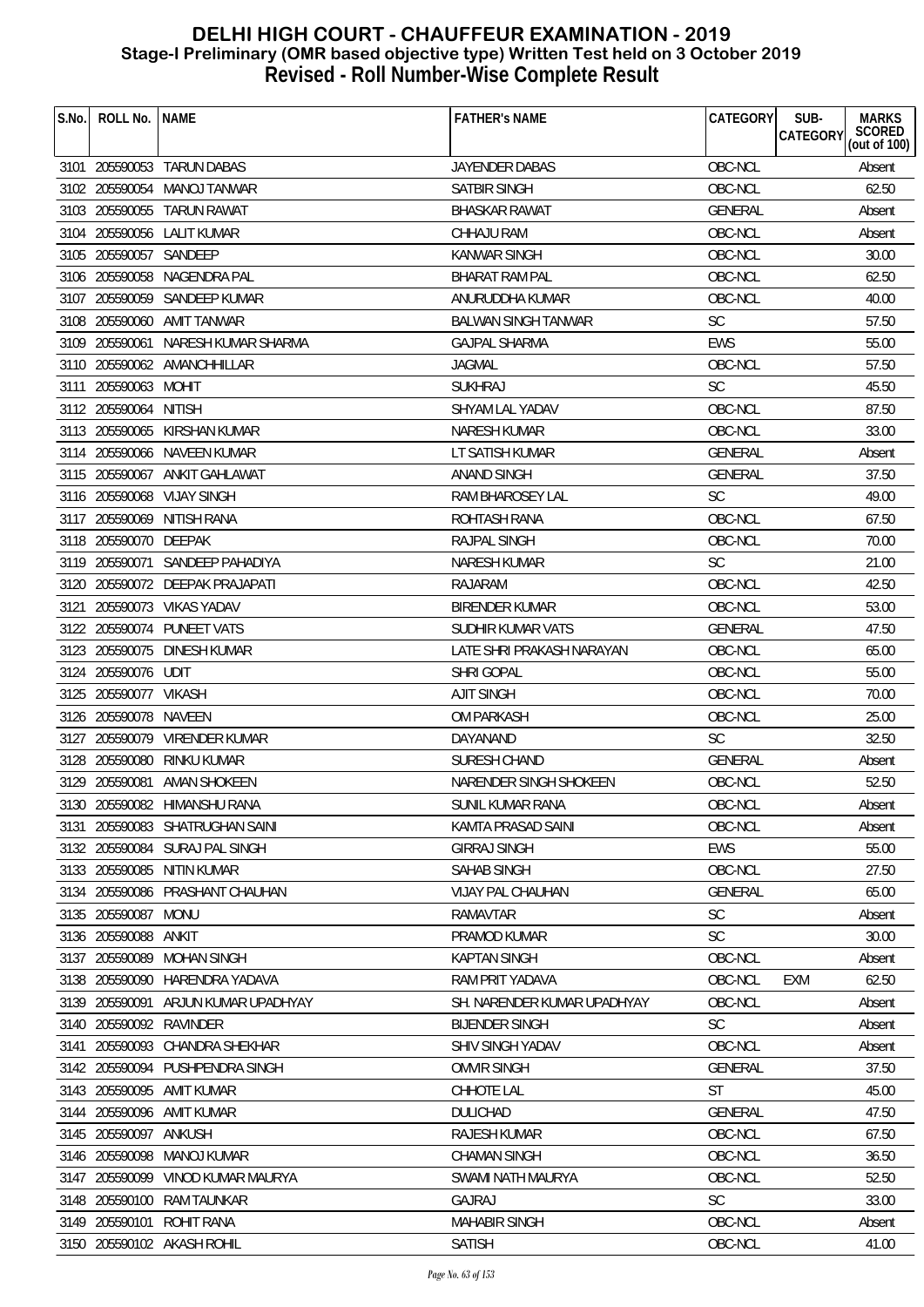| S.No. | ROLL No.                | <b>NAME</b>                        | <b>FATHER'S NAME</b>     | CATEGORY       | SUB-<br><b>MARKS</b><br><b>CATEGORY</b> |
|-------|-------------------------|------------------------------------|--------------------------|----------------|-----------------------------------------|
|       |                         |                                    |                          |                | SCORED<br>(out of 100)                  |
|       |                         | 3151 205590103 SAHDEV KUMAR        | RAMASARE                 | <b>EWS</b>     | 50.00                                   |
|       | 3152 205590104 RAVI     |                                    | <b>SISHPAL</b>           | <b>SC</b>      | 41.50                                   |
|       |                         | 3153 205590105 SACHIN PAL          | <b>RISHI PAL</b>         | OBC-NCL        | 31.00                                   |
|       |                         | 3154 205590106 PRABHDEEP SINGH     | MANWINDER SINGH          | <b>GENERAL</b> | 48.50                                   |
|       |                         | 3155 205590107 JOUNY CHHIKARA      | RAJPAL CHHIKARA          | OBC-NCL        | 62.50                                   |
|       |                         | 3156 205590108 PRINCE MEENA        | <b>VIJAY KUMAR MEENA</b> | <b>ST</b>      | 73.00                                   |
|       |                         | 3157 205590109 NAVEEN KUMAR        | <b>SUNIL TOKAS</b>       | OBC-NCL        | 57.50                                   |
|       |                         | 3158 205590110 SUNIL KUMAR         | <b>KRISHAN</b>           | <b>SC</b>      | 47.50                                   |
|       |                         | 3159 205590111 MANOJ YADAV         | <b>GYAN DHANI YADAV</b>  | OBC-NCL        | 35.00                                   |
|       |                         | 3160 205590112 VISHEK KHAN         | <b>VIJAY</b>             | OBC-NCL        | 59.00                                   |
|       |                         | 3161 205590113 VIPIN SINGH         | <b>SHISH PAL</b>         | <b>SC</b>      | 52.50                                   |
|       | 3162 205590114 JITENDER |                                    | SUBHASH CHAND            | OBC-NCL        | 12.50                                   |
|       |                         | 3163 205590115 RAJEEV KUMAR        | SHRICHANDRA              | <b>SC</b>      | Absent                                  |
|       |                         | 3164 205590116 SANDEEP RANA        | <b>RANJIT SINGH</b>      | <b>GENERAL</b> | 42.50                                   |
|       |                         | 3165 205590117 SAURAV KHARI        | <b>VINOD KHARI</b>       | OBC-NCL        | 53.00                                   |
|       |                         | 3166 205590118 ANURUDH SINGH       | <b>DAYARAM</b>           | <b>SC</b>      | 30.00                                   |
|       |                         | 3167 205590119 DAL CHAND           | PREMNATH                 | <b>SC</b>      | 50.00                                   |
|       | 3168 205590120 SANTOSH  |                                    | <b>DOMAN RAM</b>         | <b>SC</b>      | 17.50                                   |
|       | 3169 205590121          | RAVIRAJ                            | RADHEY SHYAM             | OBC-NCL        | 42.50                                   |
|       |                         | 3170 205590122 ROHIT KUMAR         | <b>ROHTASH</b>           | <b>SC</b>      | 35.00                                   |
| 3171  |                         | 205590123 SUTIKSHAN                | RAMAKANT                 | GENERAL        | 65.00                                   |
|       |                         | 3172 205590124 SONU SAINI          | <b>CHETRAM SAINI</b>     | OBC-NCL        | Absent                                  |
|       |                         | 3173 205590125 DEV SINGH           | <b>DILEEP SINGH</b>      | OBC-NCL        | 32.50                                   |
|       |                         | 3174 205590126 SIDDHARTH           | RAMESH                   | OBC-NCL        | 33.00                                   |
|       |                         | 3175 205590127 VINAY AHLAWAT       | SHAMSHER SINGH AHLAWAT   | OBC-NCL        | 70.00                                   |
|       |                         | 3176 205590128 SUNDAR SINGH        | <b>BHAGAWAN SINGH</b>    | OBC-NCL        | 62.50                                   |
|       |                         | 3177 205590129 SANDEEP BENWAL      | <b>MANVIR</b>            | <b>SC</b>      | 50.50                                   |
|       |                         | 3178 205590130 SUMIT MANN          | NARENDER SINGH           | OBC-NCL        | Absent                                  |
|       |                         | 3179 205590131 PRAVEEN KUMAR       | SATISH KUMAR             | <b>SC</b>      | 67.50                                   |
|       |                         | 3180 205590132 SUNIL KUMAR         |                          | SC             | 59.00                                   |
|       |                         |                                    | <b>BRAHAM PRAKASH</b>    |                |                                         |
|       | 3181 205590133 ARUN     |                                    | SATYAVEER SINGH          | OBC-NCL        | 65.00                                   |
|       | 3182 205590134 VIPIN    |                                    | <b>RAMVIR SINGH</b>      | <b>SC</b>      | Absent                                  |
|       | 3183 205590135 ANKUSH   |                                    | <b>DEVENDER SINGH</b>    | OBC-NCL        | 50.50                                   |
|       |                         | 3184 205590136 RAHUL KUMAR         | <b>TIKAM SINGH</b>       | OBC-NCL        | 48.50                                   |
|       | 3185 205590137 KUNAL    |                                    | <b>CHAND RAM</b>         | SC             | 40.00                                   |
|       | 3186 205590138 SANDEEP  |                                    | <b>DHARAMVIR</b>         | <b>SC</b>      | 40.00                                   |
|       |                         | 3187 205590139 DINESH KUMAR YADAV  | <b>SUNIL YADAV</b>       | OBC-NCL        | 43.00                                   |
|       |                         | 3188 205590140 SANJEEV BABU        | <b>HORI LAL</b>          | OBC-NCL        | Absent                                  |
|       |                         | 3189 205590141 SANJEEV KUMAR       | SITA RAM JAISWAL         | OBC-NCL        | 50.00                                   |
|       |                         | 3190 205590142 AJAYVIR SINGH       | <b>MAHESH CHANDRA</b>    | <b>SC</b>      | 21.00                                   |
|       | 3191 205590143 ATUL     |                                    | <b>SHISH RAM</b>         | <b>SC</b>      | 52.00                                   |
|       |                         | 3192 205590144 ABHISHEK SAINI      | <b>RAKESH SAINI</b>      | OBC-NCL        | Absent                                  |
|       |                         | 3193 205590145 SURAJ PRAKASH SINGH | <b>ISHWAR SINGH</b>      | <b>GENERAL</b> | 76.00<br>EXM                            |
|       | 3194 205590146 GAURAV   |                                    | <b>MAM CHAND</b>         | <b>GENERAL</b> | 45.00                                   |
|       |                         | 3195 205590147 GULSHAN GAHLOT      | <b>RISHI PAL</b>         | OBC-NCL        | 80.50                                   |
|       | 3196 205590148 VIKAS    |                                    | <b>LATE ANUP SINGH</b>   | OBC-NCL        | 60.00                                   |
|       |                         | 3197 205590149 ARVIND KUMAR        | <b>SHYAM SINGH</b>       | OBC-NCL        | Absent                                  |
|       | 3198 205590150 AMAN     |                                    | <b>BUDH RAM</b>          | <b>SC</b>      | 40.00                                   |
|       |                         | 3199 205590151 ASHISH KUMAR        | <b>BALWAN SINGH</b>      | <b>SC</b>      | 45.50                                   |
|       |                         | 3200 205590152 PRITHVI RAJ         | LATE. JEET SINGH VERMA   | GENERAL        | 52.50                                   |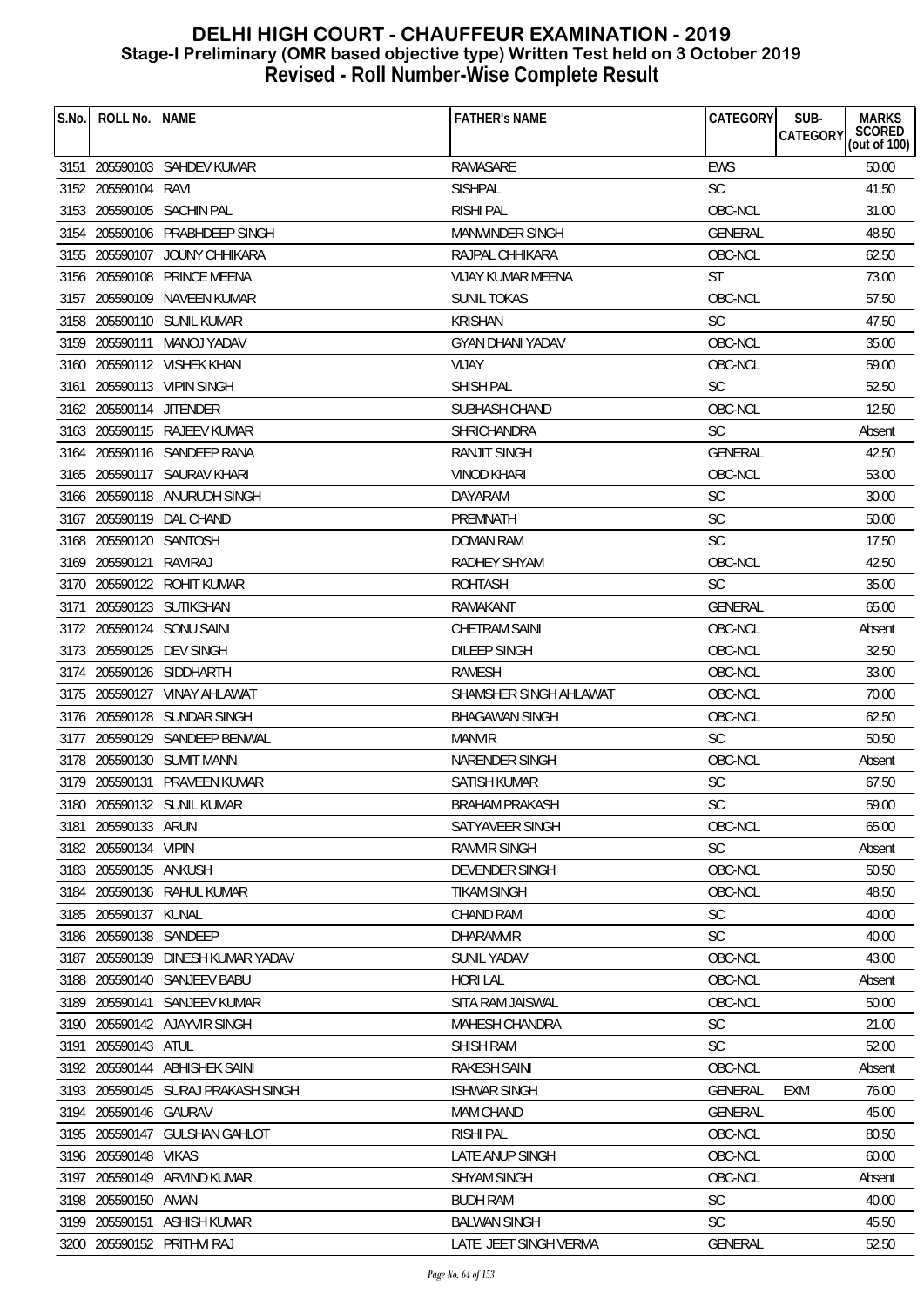| S.No. | ROLL No.   NAME       |                                      | <b>FATHER'S NAME</b>   | CATEGORY       | SUB-<br><b>MARKS</b>                      |
|-------|-----------------------|--------------------------------------|------------------------|----------------|-------------------------------------------|
|       |                       |                                      |                        |                | SCORED<br>(out of 100)<br><b>CATEGORY</b> |
|       |                       | 3201 205590153 JITENDRA KUMAR        | NARENDRA BAHADUR SINGH | <b>GENERAL</b> | Absent                                    |
|       |                       | 3202 205590154 RAJVEER SINGH MEENA   | RAMNATH MEENA          | <b>SC</b>      | 47.50                                     |
|       |                       | 3203 205590155 MOHIT TOMAR           | ROHTASH SINGH          | OBC-NCL        | 80.00                                     |
|       |                       | 3204 205590156 ABHIJAT SHEKHAR       | V S AWASTHI            | <b>EWS</b>     | 62.00                                     |
|       | 3205 205590157 MAHESH |                                      | <b>GHANSHAYAM</b>      | <b>SC</b>      | 67.50                                     |
|       | 3206 205590158 NITIN  |                                      | <b>RAMROOP</b>         | SC             | Absent                                    |
|       |                       | 3207 205590159 AJAY KUMAR            | <b>BABU LAL</b>        | <b>SC</b>      | Absent                                    |
|       |                       | 3208 205590160 PANKAJ KANWAT         | RUPENDRA KUMAR MEENA   | <b>ST</b>      | 72.50                                     |
|       |                       | 3209 205590161 SHISHUVENDRA SINGH    | RAJESH KUMAR           | OBC-NCL        | 55.00                                     |
|       |                       | 3210 205590162 LOKESH DABAS          | <b>HANSRAJ DABAS</b>   | OBC-NCL        | 13.50                                     |
| 3211  |                       | 205590163 RAMESH SINGH               | CHANDRA PAL SINGH      | <b>SC</b>      | 80.00                                     |
|       |                       | 3212 205590164 SUMIT KUMAR           | <b>RAMESH</b>          | OBC-NCL        | 27.50                                     |
|       |                       | 3213 205590165 DHERENDRA KUMAR       | <b>SUNDAR LAL</b>      | <b>SC</b>      | Absent                                    |
|       |                       | 3214 205590166 TARUN KUMAR           | <b>JAY SINGH</b>       | OBC-NCL        | 43.00                                     |
|       |                       | 3215 205590167 SHAKTI RAM SOLANKI    | RAJENDER SOLANKI       | OBC-NCL        | 35.00                                     |
|       |                       | 3216 205590168 VIPIN KUMAR           | RAJENDRA SINGH         | <b>GENERAL</b> | Absent                                    |
|       | 3217 205590169 ASHISH |                                      | <b>KARAN SINGH</b>     | OBC-NCL        | 55.50                                     |
|       |                       | 3218 205590170 AKASH KUMAR           | <b>NARESH KUMAR</b>    | <b>SC</b>      | 47.50                                     |
|       | 3219 205590171        | KAPIL KUMAR                          | <b>OMPAL SINGH</b>     | OBC-NCL        | 45.50                                     |
|       |                       | 3220 205590172 VARUN JAYANT          | CHAMAN LAL JAYANT      | <b>SC</b>      | Absent                                    |
|       |                       | 3221 205590173 SUNIL KUMAR           | SHIVRAJ SINGH          | <b>SC</b>      | Absent                                    |
|       |                       | 3222 205590174 BHANU PRATAP YADAV    | ASHOK KUMAR YADAV      | <b>GENERAL</b> | 62.50                                     |
|       |                       | 3223 205590175 PRADEEP SINGH         | <b>JAYBEER SINGH</b>   | <b>GENERAL</b> | EXM<br>Absent                             |
|       |                       | 3224 205590176 MOHD UVAISH           | <b>MOHD HANEEF</b>     | <b>GENERAL</b> | 45.00                                     |
|       | 3225 205590177 KARAN  |                                      | RAJU                   | <b>SC</b>      | 18.00                                     |
|       |                       | 3226 205590178 PRAVESH YADAV         | <b>UDAYRAJ</b>         | GENERAL        | 50.00                                     |
|       |                       | 3227 205590179 DEEPAK KUMAR          | <b>SURAJPAL SINGH</b>  | <b>SC</b>      | 45.00                                     |
| 3228  |                       | 205590180 RAJESH KUMAR               | <b>ARJUN SINGH</b>     | GENERAL        | <b>EXM</b><br>74.00                       |
|       | 3229 205590181 ARVIND |                                      | <b>BALI RAM</b>        | OBC-NCL        | <b>EXM</b><br>80.00                       |
|       |                       | 3230 205590182 GULSHARAN             | CHATAR SINGH           | SC             | 45.00                                     |
| 3231  |                       | 205590183 VIRENDRA KUMAR             | <b>HARIS CHANDRA</b>   | <b>SC</b>      | 37.50                                     |
|       |                       | 3232 205590184 SATYAVIR SINGH GUNJAN | SATYAVIR SINGH GUNJAN  | <b>SC</b>      | 38.00                                     |
|       |                       | 3233 205590185 SANDEEP YADAV         | SHIV MURAT YADAV       | <b>GENERAL</b> | Absent                                    |
|       | 3234 205590186 UMESH  |                                      | <b>BIJENDER</b>        | OBC-NCL        | Absent                                    |
|       |                       | 3235 205590187 VIKAS KUMAR YADAV     | SAROJ KUMAR            | OBC-NCL        | Absent                                    |
|       | 3236 205590188        | AKHILESH KUMAR SHARMA                | DINESH CHANDRA SHARMA  | <b>GENERAL</b> | EXM<br>Absent                             |
| 3237  | 205590189             | DEEPAK CHHILLAR                      | RAJ SINGH CHHILLAR     | OBC-NCL        | 62.50                                     |
|       |                       | 3238 205590190 VINAY RANA            | PARVEEN KUMAR          | OBC-NCL        | 55.00                                     |
|       | 3239 205590191        | ARUN KUMAR DHIGAN                    | <b>JAGDEESH</b>        | <b>SC</b>      | 22.00                                     |
|       |                       | 3240 205590192 ARJUN SINGH           | SHATROHAN SINGH        | <b>EWS</b>     | 17.50                                     |
| 3241  | 205590193             | TINKU YADAV                          | <b>JAI PARKASH</b>     | OBC-NCL        | 29.50                                     |
| 3242  | 205590194             | PRADEEP KUMAR                        | <b>GANGA RAM</b>       | <b>GENERAL</b> | <b>EXM</b><br>80.00                       |
|       |                       | 3243 205590195 VIPIN KUMAR           | <b>VIND KUMAR</b>      | <b>SC</b>      | 42.00                                     |
|       |                       | 3244 205590196 PANKAJ KUMAR          | <b>SHIV SINGH</b>      | <b>SC</b>      | Absent                                    |
|       |                       | 3245 205590197 ANIL KUMAR            | <b>GYAN SINGH</b>      | <b>SC</b>      | 43.00                                     |
|       |                       | 3246 205590198 AASHISH YADAV         | RISHI RAJ YADAV        | OBC-NCL        | 95.00                                     |
|       | 3247 205590199        | NASEEM BABU                          | MOHAMMAD RAFEEQ        | OBC-NCL        | 16.50                                     |
|       | 3248 205590200        | RAHUL                                | DEVENDER KUMAR         | OBC-NCL        | 65.00                                     |
| 3249  | 205590201             | <b>VICKY</b>                         | <b>MANOJ KUMAR</b>     | OBC-NCL        | 42.50                                     |
|       |                       | 3250 205590202 HIMANSHU RANA         | RAMBIR RANA            | OBC-NCL        | 70.00                                     |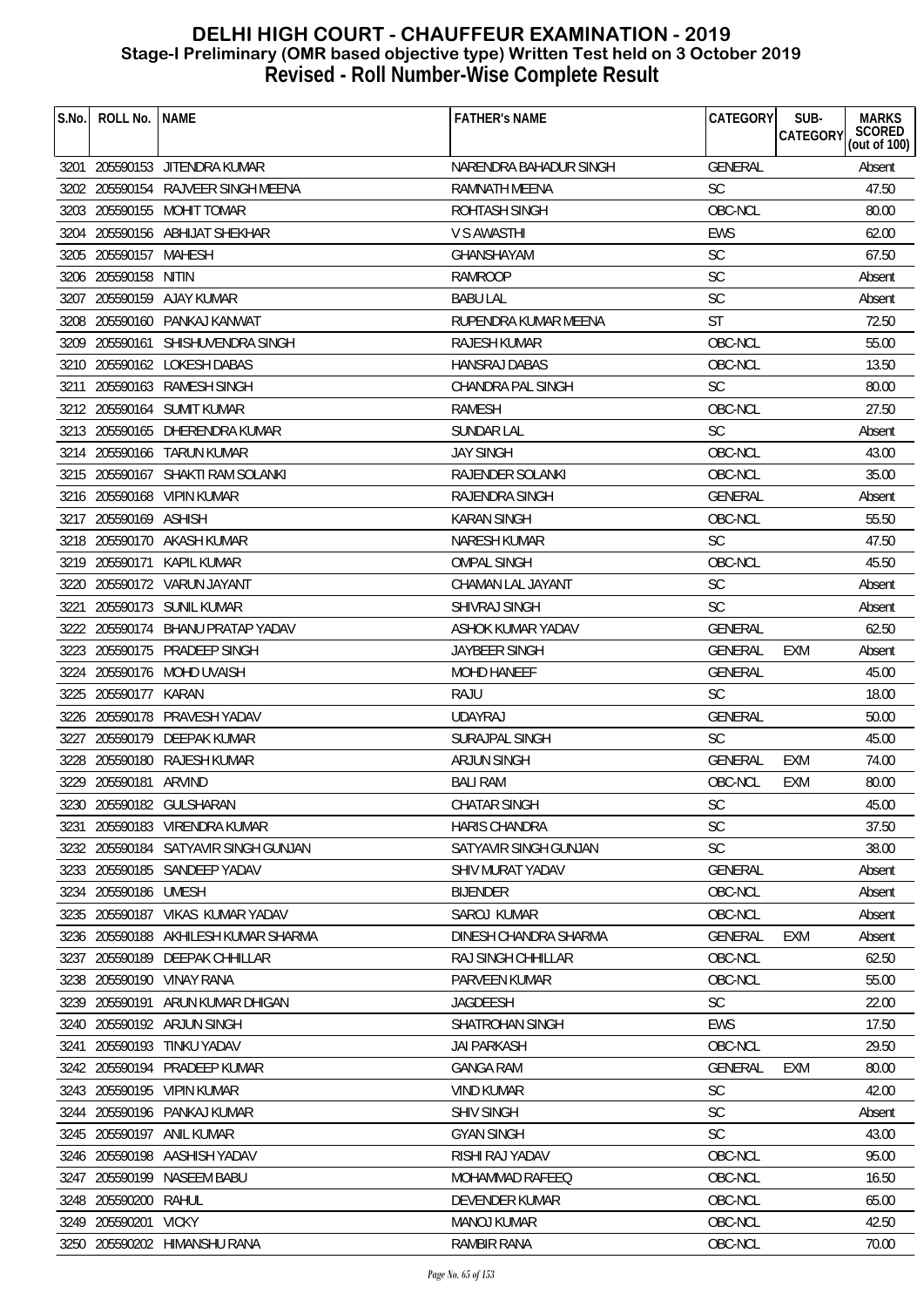| S.No. | ROLL No.                | <b>NAME</b>                          | <b>FATHER'S NAME</b>   | CATEGORY       | <b>MARKS</b><br>SUB-<br>SCORED<br>(out of 100)<br>CATEGORY |
|-------|-------------------------|--------------------------------------|------------------------|----------------|------------------------------------------------------------|
|       |                         |                                      |                        |                |                                                            |
|       |                         | 3251 205590203 ANKUR KUMAR           | PUKHRAJ SINGH MALIK    | <b>EWS</b>     | 65.00                                                      |
|       |                         | 3252 205590204 SANDEEP KUMAR         | RAJENDER PRASAD        | OBC-NCL        | 56.50                                                      |
| 3253  |                         | 205590205 VISHAL SHARMA              | <b>ANIL SHARMA</b>     | <b>GENERAL</b> | 47.50                                                      |
|       |                         | 3254 205590206 PRASHANT YADAV        | <b>VIRENDER SINGH</b>  | OBC-NCL        | Absent                                                     |
|       | 3255 205590207          | ROHTAS                               | <b>GOVERDHAN DAS</b>   | <b>SC</b>      | 51.00                                                      |
|       | 3256 205590208          | <b>LOKIK SINGH</b>                   | <b>RAJ SINGH</b>       | <b>SC</b>      | 70.00                                                      |
|       | 3257 205590209          | <b>JAGJIT SINGH</b>                  | <b>MOHAN SINGH</b>     | <b>SC</b>      | Absent                                                     |
|       |                         | 3258 205590210 SUNEEL KUMAR          | <b>UDAY RAJ</b>        | OBC-NCL        | Absent                                                     |
|       | 3259 205590211          | ROHIT YADAV                          | <b>MANPHOOL SINGH</b>  | <b>GENERAL</b> | 60.00                                                      |
|       | 3260 205590212 ASHISH   |                                      | <b>RAJESH KUMAR</b>    | <b>GENERAL</b> | 35.00                                                      |
| 3261  |                         | 205590213 NARENDER KUMAR             | KANWAR LAL             | <b>SC</b>      | 66.00                                                      |
|       |                         | 3262 205590214 AYUSH DAGAR           | <b>JAI PRAKASH</b>     | OBC-NCL        | 47.50                                                      |
|       |                         | 3263 205590215 VIJAY KUMAR           | JAI BHAGWAN            | OBC-NCL        | $-5.00$                                                    |
| 3264  |                         | 205590216 RAHUL KUMAR                | <b>KRISHAN KUMAR</b>   | <b>SC</b>      | 20.00                                                      |
|       |                         | 3265 205590217 SACHIN YADAV          | <b>ANIL YADAV</b>      | OBC-NCL        | 60.00                                                      |
|       |                         | 3266 205590218 HARPAL SINGH          | <b>JHANDA SINGH</b>    | <b>GENERAL</b> | 62.50                                                      |
|       |                         | 3267 205590219 MOHD KADIR            | AKHLAQ                 | OBC-NCL        | 57.50                                                      |
|       |                         | 3268 205590220 RAVINDER SINGH        | <b>BHIM SINGH</b>      | ST             | Absent                                                     |
|       | 3269 205590221          | <b>ASHISH</b>                        | <b>JS ROHILLA</b>      | OBC-NCL        | 62.50                                                      |
|       |                         | 3270 205590222 BHUPENDER             | <b>NARESH KUMAR</b>    | OBC-NCL        | 80.00                                                      |
| 3271  | 205590223 SUNIL         |                                      | RAMPRASHAD             | <b>SC</b>      | 30.00                                                      |
|       | 3272 205590224 AJAY     |                                      | <b>BALBIR SINGH</b>    | OBC-NCL        | 40.50                                                      |
|       |                         | 3273 205590225 VINAY KUMAR PARIHAR   | <b>VIRENDRA SINGH</b>  | GENERAL        | Absent                                                     |
|       | 3274 205590226 MD BELAL |                                      | ABUL KAUSAR            | OBC-NCL        | Absent                                                     |
|       |                         | 3275 205590227 CHANDRA BHUSHAN       | ABHAY NARYANA PANDEY   | <b>GENERAL</b> | 48.00                                                      |
|       |                         | 3276 205590228 RAMESH KUMAR PASWAN   | <b>JAGJIVAN PASWAN</b> | <b>SC</b>      | 45.00                                                      |
|       | 3277 205590229          | DEEPAK                               | <b>SATBIR SINGH</b>    | <b>SC</b>      | 40.50                                                      |
|       |                         | 3278 205590230 SARVESH KUMAR         | PAWAN KUMAR            | OBC-NCL        | 39.50                                                      |
|       |                         | 3279 205590231 RAHUL AHLAWAT         | KULDEEP SINGH AHLAWAT  | OBC-NCL        | 76.50                                                      |
|       | 3280 205590232 SUNNY    |                                      | <b>JOGINDER</b>        | SC             | 27.50                                                      |
| 3281  |                         | 205590233 RAHUL KUMAR                | KARAM BEER SINGH       | <b>SC</b>      | 35.00                                                      |
|       |                         | 3282 205590234 DHEERAJ KHATRI        | <b>JAGDISH KHATRI</b>  | OBC-NCL        | 40.00                                                      |
|       |                         | 3283 205590235 DEEPAK SINGH          | AMARNATH SINGH         | <b>GENERAL</b> | 65.00                                                      |
|       | 3284 205590236 ISHU     |                                      | ROHTASH ROHILLA        | OBC-NCL        | 62.50                                                      |
| 3285  |                         | 205590237 DURGESH YADAV              | PARAS BABU YADAV       | OBC-NCL        | Absent                                                     |
| 3286  | 205590238 SUHEB         |                                      | <b>MAHTAB</b>          | OBC-NCL        | 30.00                                                      |
|       |                         | 3287 205590239 HIMANSHU              | <b>NARESH KUMAR</b>    | <b>GENERAL</b> | 40.50                                                      |
|       | 3288 205590240 MOHAN    |                                      | RAM NARAYAN            | SC             | 60.00                                                      |
| 3289  | 205590241               | KARAN SINGH                          | <b>ABHAY SINGH</b>     | <b>SC</b>      | 49.00                                                      |
|       |                         | 3290 205590242 DEVENDRA KUMAR TIWARI | SARVESH TIWARI         | GENERAL        | Absent                                                     |
| 3291  |                         | 205590243 KAPIL YADAV                | RAVINDER YADAV         | OBC-NCL        | 75.00                                                      |
|       | 3292 205590244 NARESH   |                                      | RAM CHANDER            | <b>SC</b>      | 30.00                                                      |
|       |                         | 3293 205590245 SANJAY SINGH          | <b>HOSHYAR SINGH</b>   | OBC-NCL        | 42.50                                                      |
|       |                         | 3294 205590246 NITESH YADAV          | <b>SUBHASH</b>         | OBC-NCL        | 40.00                                                      |
|       |                         | 3295 205590247 ANKIT KUMAR           | <b>RAJENDRA</b>        | OBC-NCL        | 42.50                                                      |
| 3296  | 205590248               | VINAY ANAND                          | SURESH ANAND           | <b>SC</b>      | 59.00                                                      |
| 3297  | 205590249               | ETESH YADAV                          | PARTOSH YADAV          | OBC-NCL        | 43.50                                                      |
| 3298  |                         | 205590250 ANAND KUMAR                | RAJ DEV MEHTO          | OBC-NCL        | 58.50                                                      |
|       |                         | 3299 205590251 VINOD DAGER           | RAJPAL                 | OBC-NCL        | 70.50                                                      |
|       |                         | 3300 205590252 SACHIN KUMAR          | <b>VIJAY SINGH</b>     | OBC-NCL        | 61.50                                                      |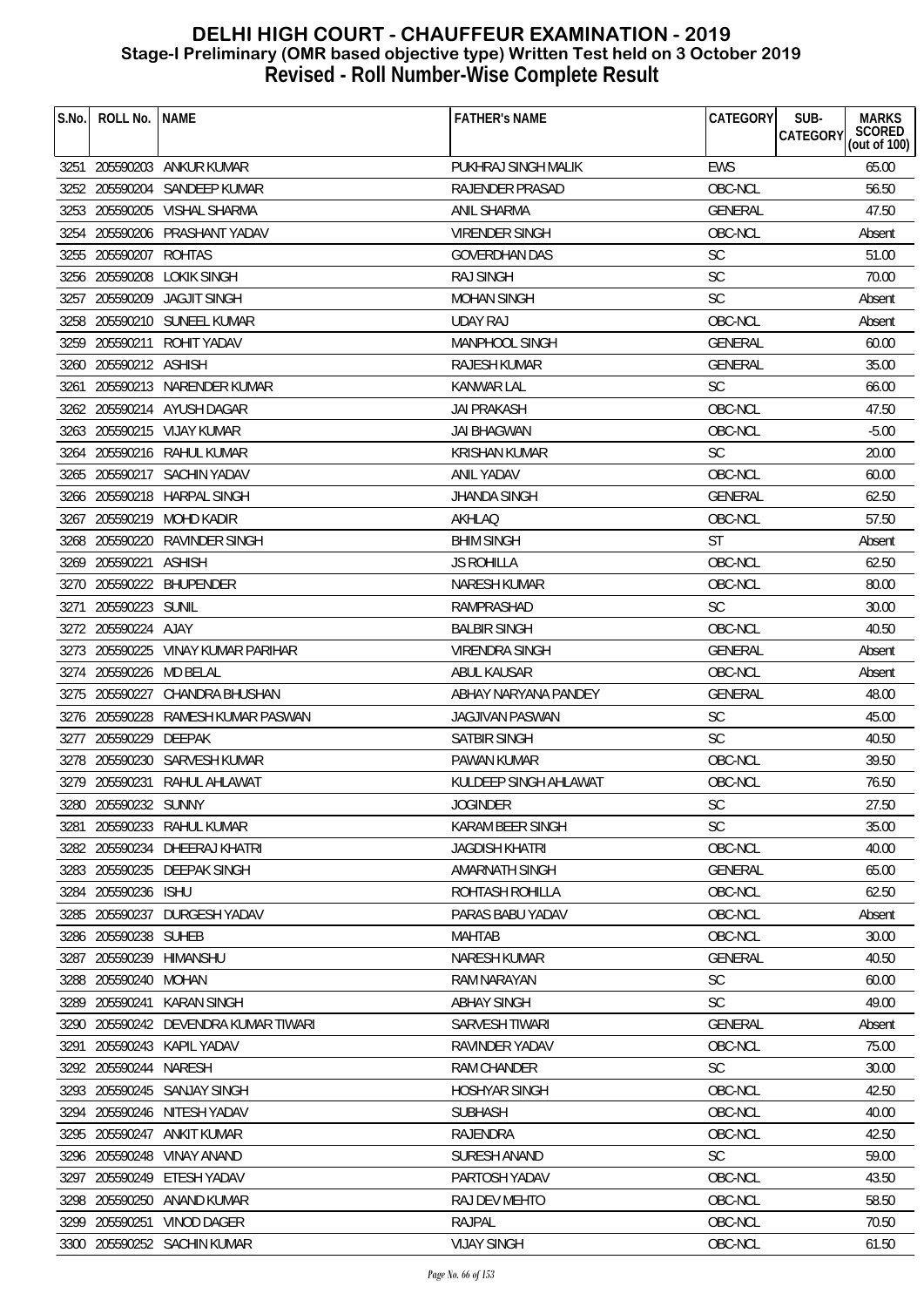| S.No. | ROLL No.               | <b>NAME</b>                          | <b>FATHER'S NAME</b>            | CATEGORY           | SUB-<br><b>CATEGORY</b> | <b>MARKS</b><br>SCORED<br>(out of 100) |
|-------|------------------------|--------------------------------------|---------------------------------|--------------------|-------------------------|----------------------------------------|
|       |                        | 3301 205590253 MUKESH KUMAR          | <b>SUNDER LAL</b>               | <b>SC</b>          |                         | Absent                                 |
|       | 3302 205590254 AMIT    |                                      | MAHENNDER SINGH                 | OBC-NCL            |                         | 60.00                                  |
|       | 3303 205590255 ANKUSH  |                                      | <b>VINOD KUMAR</b>              | <b>SC</b>          |                         | 55.00                                  |
|       |                        | 3304 205590256 DUSHYANT              | <b>SURESH KUMAR</b>             | OBC-NCL            |                         | 0.00                                   |
|       |                        | 3305 205590257 AKHIL BHATI           | YOGENDER BHATI                  | OBC-NCL            |                         | Absent                                 |
|       | 3306 205590258         | <b>JAIDEEP VATS</b>                  | <b>DARMVIR VATS</b>             | <b>EWS</b>         |                         | 42.50                                  |
|       |                        |                                      | RAJPAL SINGH                    | <b>SC</b>          |                         | 47.50                                  |
|       |                        | 3307 205590259 VIVEK KUMAR           |                                 | OBC-NCL            |                         |                                        |
|       |                        | 3308 205590260 NAVEEN KUMAR          | SURESH CHAWDI                   |                    |                         | Absent                                 |
|       | 3309 205590261         | NAVEEN                               | RAMAVTAR SHARMA                 | <b>GENERAL</b>     |                         | 60.00                                  |
|       |                        | 3310 205590262 AAS MOHMMAD           | <b>JAMSHED ALI</b>              | OBC-NCL<br>OBC-NCL |                         | Absent<br>65.00                        |
|       |                        | 3311 205590263 DINESH SHOKEEN        | <b>BANWARI LAL</b>              |                    |                         |                                        |
|       | 3312 205590264         | <b>MANTU YATI</b>                    | <b>BACHCHA LAL YATI</b>         | OBC-NCL            |                         | 20.50                                  |
|       |                        | 3313 205590265 SURENDRA YADAV        | SHAMBHU SINGH YADAV             | OBC-NCL            |                         | Absent                                 |
|       |                        | 3314 205590266 RAVI KUMAR CHAUDHARY  | <b>MANVEER SINGH</b>            | <b>GENERAL</b>     |                         | Absent                                 |
|       |                        | 3315 205590267 KHIMENDER TOMAR       | KIRPAL SINGH TOMAR              | OBC-NCL            |                         | Absent                                 |
|       |                        | 3316 205590268 RAKESH KUMAR          | <b>BALWANT SINGH</b>            | <b>GENERAL</b>     | EXM                     | Absent                                 |
|       |                        | 3317 205590269 MANISH MATHUR         | <b>KRISHAN MATHUR</b>           | OBC-NCL            |                         | Absent                                 |
|       |                        | 3318 205590270 SHANKAR BHAWANI YADAV | <b>GIRVER DAYAL YADAV</b>       | OBC-NCL            |                         | 48.00                                  |
|       | 3319 205590271         | HIMANSHU GODARA                      | <b>SATISH KUMAR</b>             | OBC-NCL            |                         | 72.50                                  |
|       | 3320 205590272 JATIN   |                                      | <b>JAL BIR</b>                  | OBC-NCL            |                         | Absent                                 |
| 3321  |                        | 205590273 SUSHANT GODAN              | <b>CHOKHEY LAL</b>              | SC                 |                         | 70.00                                  |
|       | 3322 205590274 VISHAL  |                                      | SATAYPAL                        | OBC-NCL            |                         | 75.00                                  |
|       |                        | 3323 205590275 OMPRAKASH SHARMA      | <b>GAJPAL SHARMA</b>            | <b>EWS</b>         |                         | 49.00                                  |
|       | 3324 205590276 SACHIN  |                                      | SOM BIR                         | OBC-NCL            |                         | 42.00                                  |
|       |                        | 3325 205590277 RATAN KUMAR YADAV     | SANGALI YADAV                   | OBC-NCL            |                         | 38.00                                  |
|       |                        | 3326 205590278 ANKUL KUMAR           | <b>NARAYAN SINGH</b>            | OBC-NCL            | EXM                     | 70.00                                  |
|       | 3327 205590279 DANVEER |                                      | KHYALIRAM                       | OBC-NCL            |                         | 72.50                                  |
|       |                        | 3328 205590280 RAJ KUMAR SINGH YADAV | CHANDIRKA SINGH YADAV           | EWS                | <b>EXM</b>              | Absent                                 |
|       |                        | 3329 205590281 GURJEEVAN SINGH       | <b>HARIRAM SINGH</b>            | <b>SC</b>          |                         | 42.00                                  |
|       |                        | 3330 205590282 VINIT KUMAR           | DALEEP KUMAR                    | SC                 |                         | 23.50                                  |
| 3331  | 205590283 VINEET       |                                      | MUNESH KUMAR                    | OBC-NCL            |                         | Absent                                 |
|       |                        | 3332 205590284 OMPARKASH ARYA        | <b>KALYAN RAM</b>               | SC                 |                         | 52.50                                  |
|       |                        | 3333 205590285 PRASANT KUMAR SAGAR   | <b>ISWAR CHANDRA VIDYASAGAR</b> | <b>SC</b>          |                         | 60.00                                  |
|       | 3334 205590286 SACHIN  |                                      | ASHOK KUMAR                     | OBC-NCL            |                         | Absent                                 |
|       | 3335 205590287         | <b>MANGALA PRASAD</b>                | <b>RAMU PRASAD</b>              | OBC-NCL            |                         | 44.50                                  |
|       | 3336 205590288         | <b>MOHIT</b>                         | <b>DHARAMVIR</b>                | <b>GENERAL</b>     |                         | 70.00                                  |
|       | 3337 205590289         | NAVEEN                               | <b>RAM PRAKASH</b>              | <b>GENERAL</b>     |                         | Absent                                 |
|       |                        | 3338 205590290 VIPAN KUMAR           | <b>GYAN SINGH</b>               | <b>GENERAL</b>     | EXM                     | 64.00                                  |
| 3339  | 205590291              | RAVI KUMAR                           | <b>ANAND PRAKASH</b>            | <b>SC</b>          |                         | Absent                                 |
|       |                        | 3340 205590292 ANKIT KUMAR           | RAJ KUMAR SINGH                 | GENERAL            |                         | 32.50                                  |
|       | 3341 205590293         | GAUTAM                               | CHIRANJI LAL                    | OBC-NCL            |                         | 65.00                                  |
|       |                        | 3342 205590294 NITESH KUMAR          | KULDEEP SINGH                   | OBC-NCL            |                         | 47.50                                  |
|       | 3343 205590295 VIKAS   |                                      | DEVENDER SINGH                  | <b>SC</b>          |                         | 56.00                                  |
|       | 3344 205590296 DEEPAK  |                                      | PRAMOD KUMAR YADAV              | EWS                |                         | 35.50                                  |
|       | 3345 205590297         | PRINCE CHHIKARA                      | RAJEEV KUMAR                    | <b>GENERAL</b>     |                         | Absent                                 |
|       | 3346 205590298         | PAWAN KUMAR                          | SATYAPAL SINGH                  | <b>GENERAL</b>     |                         | Absent                                 |
|       | 3347 205590299         | <b>MANSINGH PAL</b>                  | SHERSINGH PAL                   | OBC-NCL            |                         | 65.00                                  |
|       | 3348 205590300         | KULDEEP SINGH                        | SAHUKAR SINGH                   | OBC-NCL            |                         | 63.50                                  |
|       | 3349 205590301         | MOHIT YADAV                          | JAI BEER YADAV                  | OBC-NCL            |                         | 85.50                                  |
|       |                        | 3350 205590302 RAVINDER KUMAR        | RAM RATTAN                      | <b>SC</b>          |                         | 55.00                                  |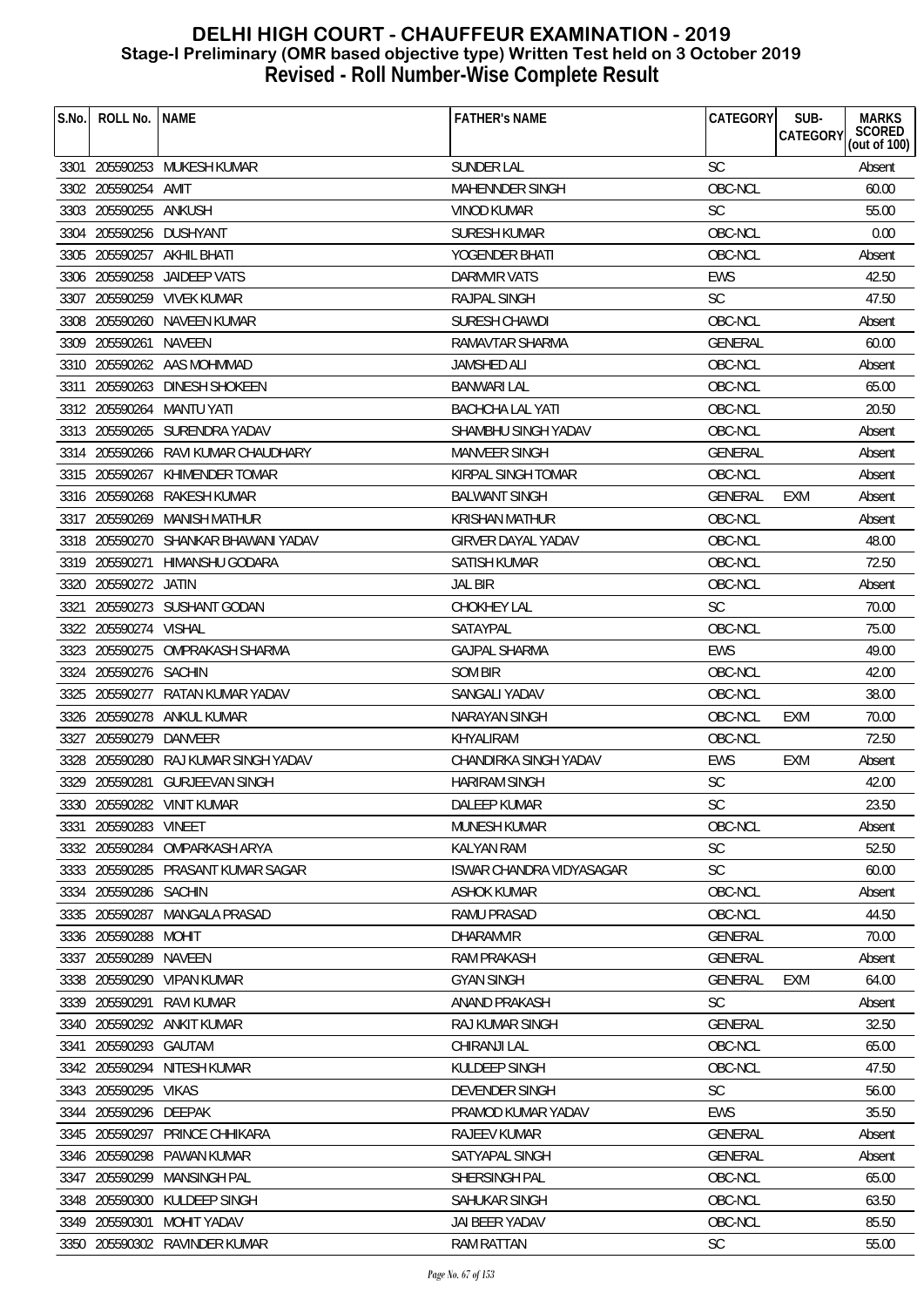| S.No. | ROLL No. INAME          |                                       | <b>FATHER'S NAME</b>       | CATEGORY       | SUB-<br><b>MARKS</b>                      |
|-------|-------------------------|---------------------------------------|----------------------------|----------------|-------------------------------------------|
|       |                         |                                       |                            |                | SCORED<br><b>CATEGORY</b><br>(out of 100) |
|       |                         | 3351 205590303 SANDEEP CHHILLAR       | <b>RAM PAL SINGH</b>       | OBC-NCL        | 55.00                                     |
|       |                         | 3352 205590304 DEEPAK KUMAR           | RAM GOPAL VERMA            | <b>SC</b>      | 72.50                                     |
|       |                         | 3353 205590305 SUDHEER KUMAR          | <b>HARI BABU</b>           | OBC-NCL        | 40.00                                     |
|       |                         | 3354 205590306 GAURAV DHAMA           | <b>JAGPAL SINGH</b>        | OBC-NCL        | 50.00                                     |
|       | 3355 205590307 GULSHAN  |                                       | <b>JAIPAL</b>              | <b>SC</b>      | 55.00                                     |
|       | 3356 205590308          | <b>GAURAV PAL</b>                     | <b>RAJESH PAL</b>          | <b>GENERAL</b> | 62.50                                     |
|       |                         | 3357 205590309 MUKESH YADAV           | SHYAM LAL YADAV            | OBC-NCL        | 50.00                                     |
|       | 3358 205590310 ABHIJEET |                                       | <b>BIR SINGH</b>           | OBC-NCL        | 80.50                                     |
|       |                         | 3359 205590311 ANUBHAV BALIYAN        | <b>RAJVIR SINGH</b>        | <b>GENERAL</b> | 72.50<br><b>EXM</b>                       |
|       |                         | 3360 205590312 HARISH KUMAR           | <b>NETRA PAL</b>           | <b>EWS</b>     | 48.00                                     |
|       | 3361 205590313 HANUMAN  |                                       | <b>HARNARAIN SINGH</b>     | <b>SC</b>      | 53.00                                     |
|       | 3362 205590314 ROHIT    |                                       | <b>TEJ SINGH</b>           | <b>SC</b>      | 45.00                                     |
|       |                         | 3363 205590315 SACHIN KUMAR           | <b>MAHAVIR SINGH</b>       | SC             | 32.50                                     |
|       |                         | 3364 205590316 PRADEEP KUMAR YADAV    | DULICHAND YADAV            | OBC-NCL        | 70.00                                     |
|       |                         | 3365 205590317 GAGANDEEP              | <b>GIAN CHAND</b>          | <b>SC</b>      | 50.50                                     |
|       |                         | 3366 205590318 BHUPENDRA              | <b>PRITAM SINGH</b>        | SC             | 27.50                                     |
| 3367  |                         | 205590319 ANIL KUMAR                  | YOGRAJ SINGH               | OBC-NCL        | 50.00                                     |
|       |                         | 3368 205590320 NAVEEN KUMAR GAUTAM    | <b>SH.GAJRAJ SINGH</b>     | <b>SC</b>      | 39.50                                     |
|       |                         | 3369 205590321 VIKAS KUMAR            | <b>PREM SINGH</b>          | <b>SC</b>      | 57.50                                     |
|       |                         | 3370 205590322 NITESH KUMAR           | SUDESH KUMAR               | OBC-NCL        | 69.00                                     |
| 3371  | 205590323 PRINCE        |                                       | NARENDER KUMAR             | OBC-NCL        | 75.00                                     |
|       | 3372 205590324          | <b>JASBIR KUMAR</b>                   | <b>JUGAL KISHORE</b>       | OBC-NCL        | 40.00                                     |
|       | 3373 205590325          | MOHIT                                 | <b>VED PRAKASH</b>         | <b>SC</b>      | Absent                                    |
|       |                         | 3374 205590326 HIMANSHU SHOKEEN       | SURENDER SINGH SHOKEEN     | OBC-NCL        | 83.00                                     |
|       | 3375 205590327          | RAKESH                                | <b>HARILAL</b>             | OBC-NCL        | 80.00                                     |
|       |                         | 3376 205590328 SANDEEP KHATRI         | <b>BIJENDER SINGH</b>      | OBC-NCL        | 35.00                                     |
|       |                         | 3377 205590329 SACHCHIDA NAND HARIHAR | CHUN BAD SINGH YADAV       | OBC-NCL        | 75.00<br>EXM                              |
|       | 3378 205590330 AKASH    |                                       | <b>SURAJ BHAN</b>          | OBC-NCL        | 60.00                                     |
|       |                         | 3379 205590331 VIKAS KUMAR            | AGYARAM                    | OBC-NCL        | 45.00                                     |
|       |                         | 3380 205590332 JATIN DABAS            | KULDEEP SINGH              | GENERAL        | 55.00                                     |
| 3381  | 205590333 SAHIL RAJ     |                                       | VINOD KUMAR                | <b>SC</b>      | 52.50                                     |
| 3382  |                         | 205590334 DEEPAK YADAV                | RAM KUMAR YADAV            | OBC-NCL        | 65.00                                     |
|       |                         | 3383 205590335 ARUN KUMAR             | SH. RAMCHANDER             | <b>SC</b>      | 60.00                                     |
| 3384  |                         | 205590336 VIJAY KUMAR                 | <b>DHARAM PAL</b>          | <b>SC</b>      | Absent                                    |
| 3385  | 205590337               | <b>VIPIN BHOT</b>                     | <b>RAJ KUMAR</b>           | <b>SC</b>      | 47.00                                     |
| 3386  | 205590338               | OM PRAKASH                            | <b>VED PRAKASH</b>         | OBC-NCL        | 40.50                                     |
| 3387  | 205590339               | DEEPAK KUMAR AGRAHARI                 | ASHOK KUMAR AGRAHARI       | <b>GENERAL</b> | 37.50                                     |
|       | 3388 205590340          | PAWAN KUMAR                           | <b>SHYAM LAL</b>           | OBC-NCL        | 52.50                                     |
| 3389  | 205590341               | SUDARSHAN GAUTAM                      | <b>FOOL CHANDRA GAUTAM</b> | <b>SC</b>      | 67.50                                     |
|       | 3390 205590342 MANDEEP  |                                       | SATYAVAN                   | OBC-NCL        | 62.50                                     |
| 3391  |                         | 205590343 UMESH YADAV                 | <b>GULAB YADAV</b>         | OBC-NCL        | <b>EXM</b><br>47.50                       |
| 3392  | 205590344               | <b>HARISH KUMAR</b>                   | DHARUV KUMAR JARYAL        | <b>GENERAL</b> | EXM<br>41.00                              |
|       |                         | 3393 205590345 RAJ KUMAR              | <b>KEDAR NATH</b>          | OBC-NCL        | 21.00                                     |
|       | 3394 205590346 ASHVINI  |                                       | <b>JAGDISH SINGH YADAV</b> | OBC-NCL        | 56.00                                     |
| 3395  | 205590347 VISHAL        |                                       | <b>SATISH KUMAR</b>        | <b>SC</b>      | 11.00                                     |
| 3396  | 205590348               | RAM                                   | <b>RAM DATT</b>            | <b>SC</b>      | 7.50                                      |
| 3397  | 205590349               | PAPPU RAM                             | <b>SATTAN RAM</b>          | <b>SC</b>      | 27.50                                     |
| 3398  | 205590350               | AKSHAY DOON                           | <b>RISHI PAL</b>           | OBC-NCL        | 44.00                                     |
| 3399  |                         | 205590351 SUNIL KUMAR                 | RAGHURAJ SINGH             | <b>GENERAL</b> | 48.00<br><b>EXM</b>                       |
|       | 3400 205590352 AKASH    |                                       | PRAKASH                    | OBC-NCL        | Absent                                    |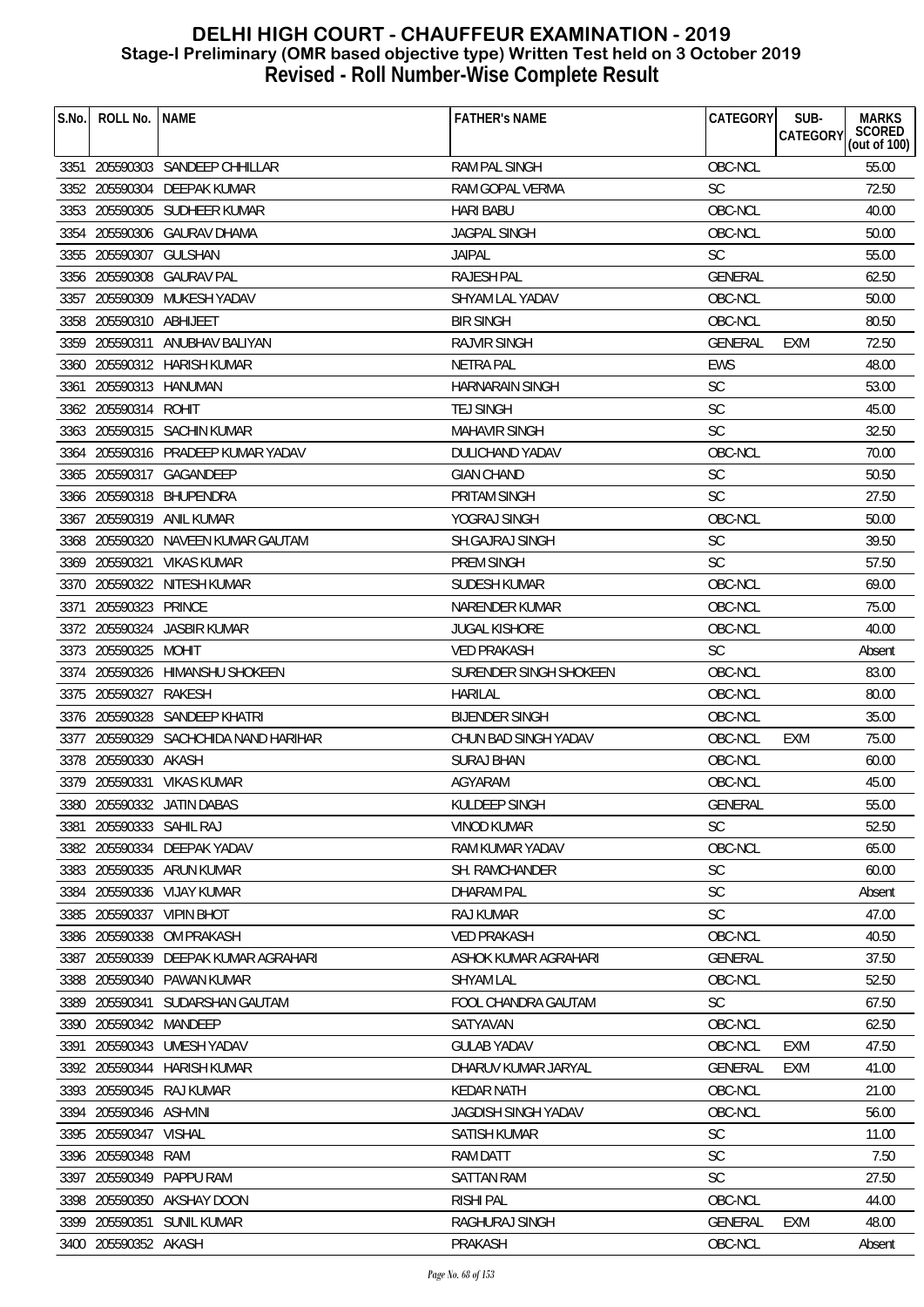| S.No. | ROLL No.   NAME       |                                  | <b>FATHER'S NAME</b>   | CATEGORY       | SUB-<br><b>MARKS</b>                      |
|-------|-----------------------|----------------------------------|------------------------|----------------|-------------------------------------------|
|       |                       |                                  |                        |                | SCORED<br><b>CATEGORY</b><br>(out of 100) |
|       | 3401 205590353 RAJAK  |                                  | <b>NABBU</b>           | OBC-NCL        | 45.00                                     |
|       |                       | 3402 205590354 ATUL RANA         | <b>OM PARKASH</b>      | <b>GENERAL</b> | 40.50                                     |
|       | 3403 205590355 NEERAJ |                                  | RAKESH SINGH           | OBC-NCL        | 62.50                                     |
|       | 3404 205590356 DEEPAK |                                  | DAYANAND               | <b>SC</b>      | Absent                                    |
|       |                       | 3405 205590357 SOURAV SOLANKI    | PRADEEP KUMAR          | OBC-NCL        | 60.00                                     |
|       |                       | 3406 205590358 NAVEEN KUMAR      | <b>ROSHAN LAL</b>      | OBC-NCL        | 60.00<br><b>EXM</b>                       |
|       | 3407 205590359 NUMESH |                                  | TEJ RAM                | <b>SC</b>      | 63.00                                     |
|       |                       | 3408 205590360 YOGENDER RANA     | <b>RAMESH RANA</b>     | OBC-NCL        | 37.50                                     |
|       | 3409 205590361        | <b>MANISH KUMAR</b>              | <b>RAJ PAL</b>         | <b>SC</b>      | 75.00                                     |
|       |                       | 3410 205590362 SANDEEP KUMAR     | <b>BHULLE SINGH</b>    | <b>SC</b>      | 40.00                                     |
|       |                       | 3411 205590363 VINOD DADWAL      | <b>SURJIT SINGH</b>    | OBC-NCL        | 36.50                                     |
|       |                       | 3412 205590364 VIKRAM SINGH      | YASH VEER SINGH        | <b>EWS</b>     | 45.00                                     |
|       |                       | 3413 205590365 NAVEEN KUMAR      | <b>ISHWAR DAYAL</b>    | <b>SC</b>      | 53.50                                     |
|       |                       | 3414 205590366 ASHISH KUMAR      | RAJENDRA KUMAR         | <b>SC</b>      | 57.50                                     |
|       |                       | 3415 205590367 SURENDER SINGH    | AMILAL                 | OBC-NCL        | 95.00                                     |
|       |                       | 3416 205590368 MANOJ KUMAR       | <b>LAXMAN SINGH</b>    | SC             | Absent                                    |
|       | 3417 205590369        | <b>SACHIN YADAV</b>              | <b>SATBIR SINGH</b>    | OBC-NCL        | 70.50                                     |
|       |                       | 3418 205590370 BUNTY PAL         | <b>SHIV NARAYAN</b>    | OBC-NCL        | 67.50                                     |
|       | 3419 205590371        | DEEPAK KUMAR                     | <b>SHYAM LAL</b>       | OBC-NCL        | 65.00                                     |
|       | 3420 205590372 PUNEET |                                  | SANTLAL YADAV          | OBC-NCL        | 62.50                                     |
| 3421  |                       | 205590373 MUKESH KUMAR           | <b>RAMESH CHANDER</b>  | <b>SC</b>      | 52.50                                     |
|       |                       | 3422 205590374 AMIT KUMAR        | <b>DHIR SINGH</b>      | <b>SC</b>      | 42.50                                     |
|       |                       | 3423 205590375 MANISH KUMAR      | LAXMAN SINGH           | <b>SC</b>      | 49.00                                     |
|       |                       | 3424 205590376 NARENDER PAWAR    | ASHA RAM               | SC             | 36.50                                     |
|       |                       | 3425 205590377 VIPIN CHHILLER    | <b>JOGINDER SINGH</b>  | OBC-NCL        | Absent                                    |
|       | 3426 205590378 RAKESH |                                  | <b>HAWA SINGH</b>      | OBC-NCL        | 70.00                                     |
| 3427  |                       | 205590379 NAKUL DOONGA           | PRAVEEN DOONGA         | <b>GENERAL</b> | 55.00                                     |
|       | 3428 205590380        | PRADEEP SINGH CHAUHAN            | KALYAN SINGH CHAUHAN   | <b>GENERAL</b> | 43.00                                     |
|       |                       | 3429 205590381 PUSHPENDER        | <b>JAIKUMAR</b>        | <b>SC</b>      | 32.50                                     |
|       |                       | 3430 205590382 SAGAR KUMAR       | RANBIR SINGH           | GENERAL        | Absent                                    |
| 3431  | 205590383 GAURAV      |                                  | SURESH CHAND           | <b>SC</b>      | 35.00                                     |
|       |                       | 3432 205590384 CHANDER SHEKHAR   | ARJUN SINGH            | OBC-NCL        | 65.00                                     |
|       |                       | 3433 205590385 ANIL YADAV        | PARMANAND YADAV        | OBC-NCL        | 44.00                                     |
|       | 3434 205590386        | NARESH KUMAR                     | <b>KAUR CHAND</b>      | OBC-NCL        | 57.50                                     |
|       | 3435 205590387        | PANKAJ                           | <b>JAGVEER SINGH</b>   | OBC-NCL        | 55.00                                     |
|       | 3436 205590388        | <b>GOURAV KUMAR</b>              | <b>LAKHMI CHAND</b>    | <b>SC</b>      | 62.50                                     |
|       | 3437 205590389        | SUDHIR KUMAR                     | SURENDER KUMAR         | OBC-NCL        | 73.50                                     |
|       |                       | 3438 205590390 AKSHAY TOUCK      | SUBODH KUMAR           | OBC-NCL        | 44.50                                     |
|       | 3439 205590391        | RAJEEV KUMAR                     | RAMESH CHAND           | <b>SC</b>      | 20.50                                     |
|       |                       | 3440 205590392 JATIN KHATRI      | <b>BIJENDER SINGH</b>  | <b>GENERAL</b> | Absent                                    |
| 3441  |                       | 205590393 SURESH KUMAR SINGH     | <b>GAJJU SINGH</b>     | <b>SC</b>      | Absent                                    |
|       | 3442 205590394        | <b>VISHAL</b>                    | <b>KISHAN LAL</b>      | <b>SC</b>      | Absent                                    |
|       |                       | 3443 205590395 DEEPAK KUMAR      | RAMESH KUMAR           | <b>SC</b>      | Absent                                    |
|       | 3444 205590396 PANKAJ |                                  | <b>BHIM SINGH</b>      | <b>SC</b>      | 35.00                                     |
|       | 3445 205590397        | LALIT KUMAR DABAS                | PRADEEP KUMAR DABAS    | OBC-NCL        | 52.50                                     |
|       | 3446 205590398 RAKESH |                                  | PARMESHVAR MEENA       | <b>ST</b>      | 56.50                                     |
|       | 3447 205590399        | AJAY GUSAIN                      | KUNWAR SINGH GUSAIN    | <b>EWS</b>     | 54.50                                     |
|       | 3448 205590400        | VIKAS BHAGWAT                    | RAMESH CHANDER BHAGWAT | <b>SC</b>      | 54.00                                     |
|       |                       | 3449 205590401 SUNNY PAWAR       | <b>MAHINDER PAL</b>    | <b>EWS</b>     | <b>EXM</b><br>27.50                       |
|       |                       | 3450 205590402 KETAN KUMAR MEENA | RAMKESH MEENA          | ST             | Absent                                    |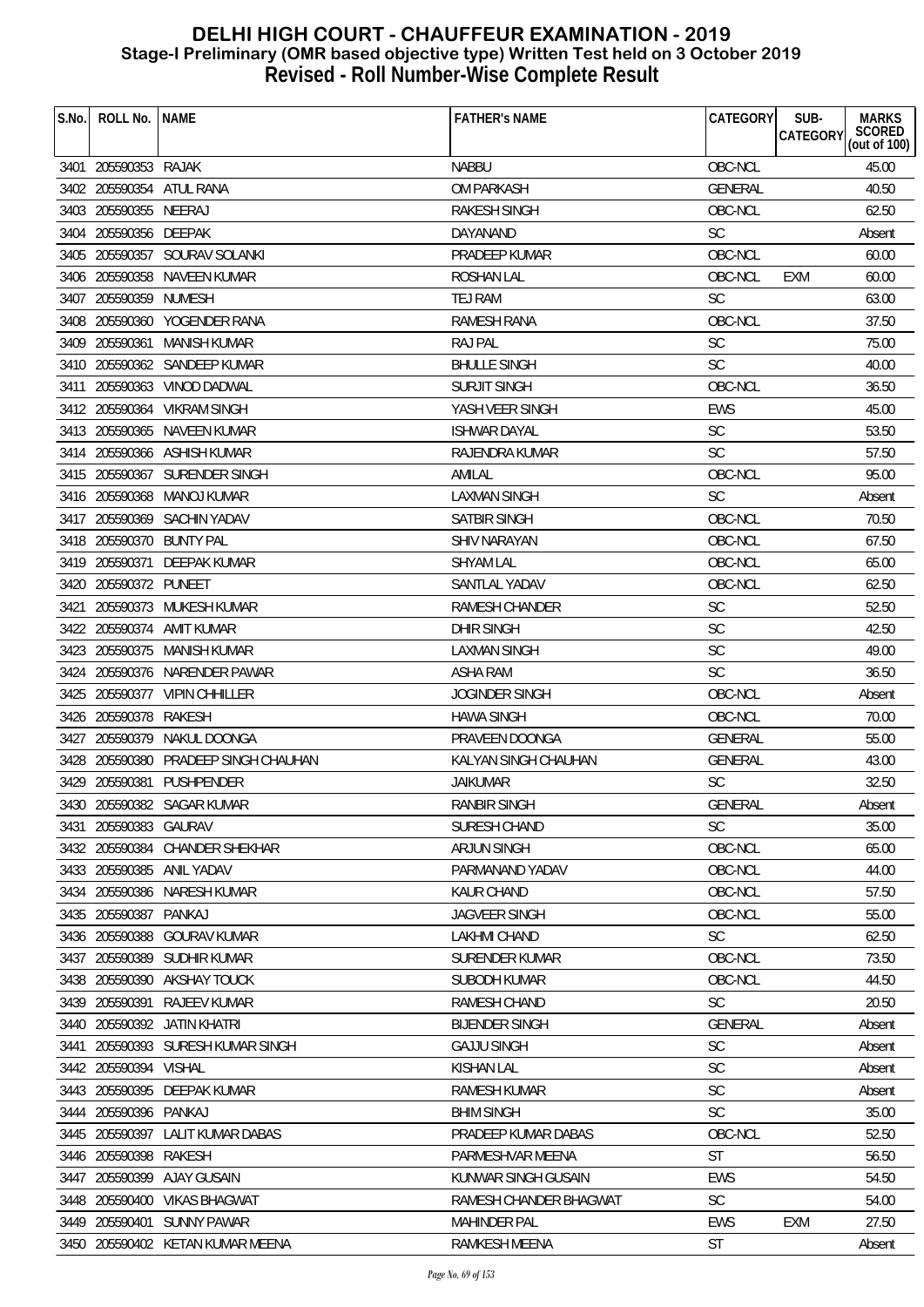| S.No. | ROLL No.              | <b>NAME</b>                       | <b>FATHER'S NAME</b>   | <b>CATEGORY</b> | <b>MARKS</b><br>SUB-<br>SCORED<br>(out of 100)<br><b>CATEGORY</b> |
|-------|-----------------------|-----------------------------------|------------------------|-----------------|-------------------------------------------------------------------|
|       |                       |                                   |                        |                 |                                                                   |
|       |                       | 3451 205590403 SOHAN PAL          | <b>JAI BHAGWAN</b>     | OBC-NCL         | 58.00                                                             |
|       |                       | 3452 205590404 ADITYA DABAS       | SUNIL KUMAR DABAS      | OBC-NCL         | 50.50                                                             |
|       |                       | 3453 205590405 SARVJEET RANA      | SURJEET SINGH RANA     | OBC-NCL         | 10.00                                                             |
|       |                       | 3454 205590406 PANKAJ BHADANA     | SIDDHARTH BHADANA      | OBC-NCL         | 62.50                                                             |
|       | 3455 205590407        | TARUN                             | NARESH MATHUR          | OBC-NCL         | 60.00                                                             |
|       | 3456 205590408        | <b>VIJAY GAUTAM</b>               | <b>KARAMVIR</b>        | <b>GENERAL</b>  | Absent                                                            |
|       | 3457 205590409        | RAHUL MEENA                       | NET RAM MEENA          | ST              | 46.00                                                             |
|       | 3458 205590410 AAKASH |                                   | DEVENDER SINGH         | GENERAL         | 65.00                                                             |
|       | 3459 205590411        | <b>DESHRAJ</b>                    | <b>HANSHRAJ</b>        | OBC-NCL         | 35.50                                                             |
|       |                       | 3460 205590412 LALIT YADAV        | DHANSRAJ               | OBC-NCL         | 83.00                                                             |
| 3461  |                       | 205590413 VAIBHAV VERMA           | <b>GAJRAJ SINGH</b>    | OBC-NCL         | 80.00                                                             |
|       |                       | 3462 205590414 ASHISH DABAS       | <b>MANGE RAM</b>       | OBC-NCL         | Absent                                                            |
|       |                       | 3463 205590415 RAHUL SINGH        | <b>JAGAT SINGH</b>     | OBC-NCL         | 50.50                                                             |
| 3464  |                       | 205590416 AVINASH KUMAR           | <b>BIJENDER KUMAR</b>  | <b>SC</b>       | 73.50                                                             |
|       | 3465 205590417 ANKIT  |                                   | <b>JOGINDER</b>        | <b>SC</b>       | 58.00                                                             |
|       | 3466 205590418 VIKAS  |                                   | <b>DEEN DAYAL</b>      | <b>SC</b>       | 52.50                                                             |
|       |                       | 3467 205590419 NARENDER DABAS     | <b>ATTAR SINGH</b>     | OBC-NCL         | Absent                                                            |
|       |                       | 3468 205590420 SANJAY KUMAR       | <b>CHANDER PAL</b>     | <b>SC</b>       | 72.50                                                             |
|       | 3469 205590421        | <b>DINESH</b>                     | <b>JAGDISH PRASAD</b>  | <b>SC</b>       | 45.50                                                             |
|       |                       | 3470 205590422 KHUSHIHAL ALI      | <b>JAMAL UDDIN</b>     | OBC-NCL         | Absent                                                            |
| 3471  |                       | 205590423 VINAY KUMAR LOHIA       | MAHENDER SINGH         | OBC-NCL         | Absent                                                            |
|       | 3472 205590424 NEERAJ |                                   | <b>CHANDER BHAN</b>    | <b>SC</b>       | 23.50                                                             |
|       | 3473 205590425        | <b>JAIDEEP DABAS</b>              | ANAND SINGH DABAS      | OBC-NCL         | 70.50                                                             |
|       | 3474 205590426 RAHUL  |                                   | RAJENDER               | <b>SC</b>       | 45.00                                                             |
|       |                       | 3475 205590427 PANKAJ KUMAR       | DARSHAN LAL            | <b>SC</b>       | 25.00                                                             |
|       | 3476 205590428        | <b>UMESH</b>                      | <b>BIJENDER SINGH</b>  | OBC-NCL         | 24.50                                                             |
|       | 3477 205590429        | amit                              | <b>MANDEV</b>          | <b>GENERAL</b>  | 14.50                                                             |
|       | 3478 205590430 RAJEEV |                                   | <b>VINOD KUMAR</b>     | OBC-NCL         | 53.00                                                             |
|       |                       | 3479 205590431 BHUPENDER KUMAR    | <b>RAJENDER KUMAR</b>  | <b>SC</b>       | 29.00                                                             |
|       |                       | 3480 205590432 NARESH KUMAR       | SITARAM                | SC              | 32.50                                                             |
| 3481  | 205590433 RAVINDER    |                                   | <b>SATBIR SINGH</b>    | OBC-NCL         | EXM<br>75.00                                                      |
|       |                       | 3482 205590434 DEEPAK MATHUR      | <b>RAMESH KUMAR</b>    | OBC-NCL         | 80.00                                                             |
|       |                       | 3483 205590435 ARVIND SINGH       | <b>GOUR SINGH</b>      | <b>GENERAL</b>  | EXM<br>70.00                                                      |
|       | 3484 205590436 SAHIL  |                                   | SAHAB SINGH            | OBC-NCL         | 72.50                                                             |
|       | 3485 205590437 MOHIT  |                                   | MUKHTAYAR SINGH        | OBC-NCL         | 3.50                                                              |
|       | 3486 205590438        | NIRJESH KUMAR                     | <b>KARINDA SINGH</b>   | OBC-NCL         | 48.00                                                             |
|       | 3487 205590439        | RAHUL                             | SELAK RAM CHAUDHARY    | OBC-NCL         | 39.00                                                             |
|       |                       | 3488 205590440 MANOJ KUMAR TANWAR | <b>BRAHAM SINGH</b>    | OBC-NCL         | 62.50                                                             |
| 3489  | 205590441             | BHARDWAJ                          | <b>GOVIND RAM</b>      | OBC-NCL         | 54.00                                                             |
|       |                       | 3490 205590442 RAJESH KUMAR       | <b>RAMESH RAM</b>      | OBC-NCL         | 70.00                                                             |
| 3491  |                       | 205590443 DEEPAK GULSTIYA         | DARSHAN SINGH          | OBC-NCL         | 68.00                                                             |
|       |                       | 3492 205590444 ARYAN DIWAKAR      | DAULATRAM              | <b>SC</b>       | 60.00                                                             |
|       |                       | 3493 205590445 SUNNY DHILOOD      | MAHENDER SINGH DHILLOD | <b>SC</b>       | 42.00                                                             |
|       |                       | 3494 205590446 MOHIT KUMAR        | <b>SATYAVIR SINGH</b>  | OBC-NCL         | 32.50                                                             |
|       | 3495 205590447        | DEEPESH                           | <b>RAGHUBIR SINGH</b>  | <b>SC</b>       | 46.00                                                             |
| 3496  |                       | 205590448 NARESH KUMAR            | SHISHU PAL SINGH       | SC              | 60.00                                                             |
| 3497  | 205590449             | PRAYAS KUMAR ROHILLA              | <b>AJIT SINGH</b>      | OBC-NCL         | 30.00                                                             |
|       | 3498 205590450        | <b>BIJENDER</b>                   | <b>MADAN MOHAN</b>     | <b>SC</b>       | 38.50                                                             |
|       |                       | 3499 205590451 DUSHYANT DABAS     | KAPOOR SINGH           | OBC-NCL         | 50.00                                                             |
|       |                       | 3500 205590452 NITESH KALAN       | SUNIL KALAN            | OBC-NCL         | 60.00                                                             |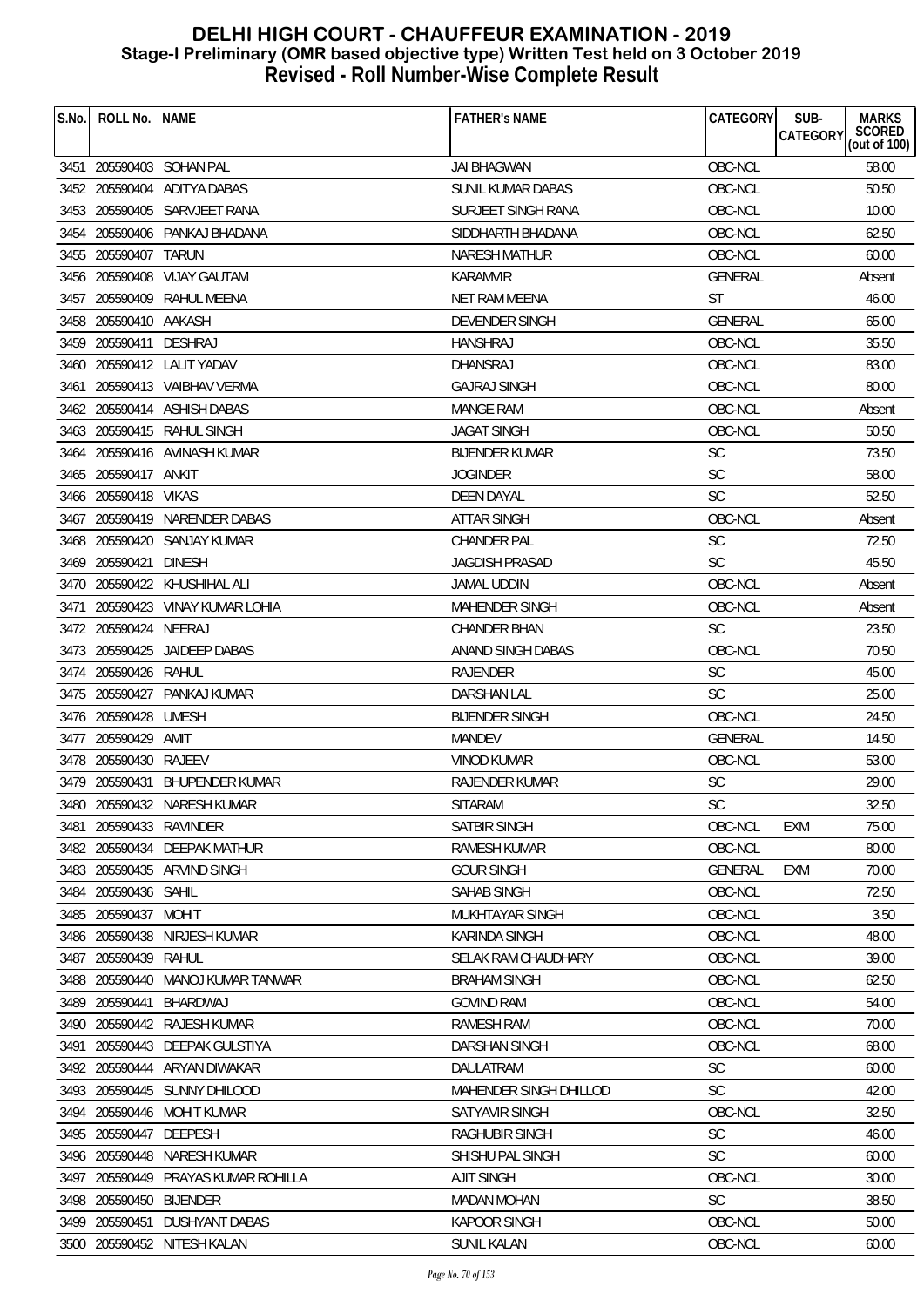| S.No. | ROLL No.   NAME         |                                       | <b>FATHER'S NAME</b>      | CATEGORY       | SUB-<br>CATEGORY | <b>MARKS</b><br>SCORED<br>(out of 100) |
|-------|-------------------------|---------------------------------------|---------------------------|----------------|------------------|----------------------------------------|
|       |                         | 3501 205590453 VIPIN KUMAR            | <b>AJEET SINGH</b>        | <b>SC</b>      |                  | 40.00                                  |
|       |                         | 3502 205590454 BANISH SHOKEEN         | <b>DEVENDER</b>           | OBC-NCL        |                  | 80.00                                  |
|       |                         | 3503 205590455 SANJAY KHATRI          | <b>BIJENDER</b>           | OBC-NCL        |                  | Absent                                 |
|       |                         | 3504 205590456 ASHWANI KUMAR SINGH    | NARENDRA KUMAR            | <b>SC</b>      |                  | 39.00                                  |
|       |                         | 3505 205590457 ANIKAIT YADAV          | <b>GANGA PRASAD YADAV</b> | OBC-NCL        |                  | 52.50                                  |
|       |                         | 3506 205590458 RAJ VEER SINGH YADAV   | RAM CHANDRA SINGH YADAV   | OBC-NCL        | EXM              | 38.50                                  |
|       |                         | 3507 205590459 VARUN KUMAR CHATURVEDI | AKHILESH KUMAR CHATURVEDI | <b>EWS</b>     |                  | 36.50                                  |
|       | 3508 205590460 SANDEEP  |                                       | ROOP CHAND                | <b>SC</b>      |                  | Absent                                 |
|       |                         | 3509 205590461 YESHU KUMAR            | RANVEER SINGH             | OBC-NCL        |                  | 55.00                                  |
|       |                         | 3510 205590462 KULDEEP KUMAR          | RAJENDRA                  | <b>SC</b>      |                  | 70.50                                  |
|       |                         | 3511 205590463 CHANDRA PRAKASH        | SURENDRA SINGH            | <b>GENERAL</b> |                  | Absent                                 |
|       |                         | 3512 205590464 ASHOK PRASAD MISHRA    | <b>DEVENDRA MISHRA</b>    | GENERAL        |                  | 48.50                                  |
|       |                         | 3513 205590465 RAHUL KUMAR GUPTA      | <b>BABU LAL GUPTA</b>     | OBC-NCL        |                  | 26.50                                  |
|       | 3514 205590466 SUNIL    |                                       | <b>LALLU RAM</b>          | OBC-NCL        |                  | 43.00                                  |
|       |                         | 3515 205590467 MANISH KUMAR           | <b>RAM GOPAL</b>          | OBC-NCL        |                  | Absent                                 |
|       |                         | 3516 205590468 PRADEEP KUMAR          | <b>DILEEP KUMAR</b>       | <b>SC</b>      |                  | 28.00                                  |
|       | 3517 205590469 SOM DUTT |                                       | <b>KALU RAM</b>           | <b>SC</b>      |                  | 57.50                                  |
|       |                         | 3518 205590470 KULDEEP KUMAR          | <b>BHAGWAN DASS</b>       | GENERAL        |                  | 61.50                                  |
|       |                         | 3519 205590471 VIKAS KUMAR            | <b>VIJENDER SINGH</b>     | <b>SC</b>      |                  | 22.50                                  |
|       |                         | 3520 205590472 TAROON KUMAR           | RAMSWAROOP SINGH          | OBC-NCL        |                  | 42.50                                  |
|       |                         | 3521 205590473 RAJU VIRENDRA GUPTA    | <b>VIRENDRA GUPTA</b>     | OBC-NCL        |                  | Absent                                 |
|       | 3522 205590474 RAVI     |                                       | <b>HAWA SINGH</b>         | OBC-NCL        |                  | Absent                                 |
|       |                         | 3523 205590475 ANUJ KUMAR DHAMA       | <b>JAI PRAKASH</b>        | OBC-NCL        |                  | 57.50                                  |
|       | 3524 205590476 SHIVANK  |                                       | <b>PREM SAGAR</b>         | SC             |                  | Absent                                 |
|       | 3525 205590477 VINEET   |                                       | AMICHAND                  | <b>SC</b>      |                  | 0.00                                   |
|       |                         | 3526 205590478 VISHAL BODH            | DEVI LAL BODH             | <b>SC</b>      |                  | 42.00                                  |
|       |                         | 3527 205590479 PRAKASH VATS           | <b>SATBIR SINGH</b>       | <b>GENERAL</b> |                  | 27.50                                  |
|       |                         | 3528 205590480 AKASH TRIVEDI          | RAJENDRA TRIVEDI          | <b>GENERAL</b> |                  | 45.00                                  |
|       |                         | 3529 205590481 DALBIR SINGH SOLANKI   | <b>JAGDISH KUMAR</b>      | <b>SC</b>      |                  | 57.50                                  |
|       | 3530 205590482 MONU     |                                       | JAGDISH KUMAR             | OBC-NCL        |                  | $-1.00$                                |
| 3531  |                         | 205590483 NITIN RATHAUR               | RAM BABU RATHAUR          | OBC-NCL        |                  | Absent                                 |
|       |                         | 3532 205590484 DINESH KUMAR           | <b>RAJVEER SINGH</b>      | <b>SC</b>      |                  | 55.00                                  |
|       |                         | 3533 205590485 AMIT KUMAR             | <b>RAMSEWAK</b>           | <b>GENERAL</b> | EXM              | 45.00                                  |
|       |                         | 3534 205590486 RAHEESH PAL SINGH      | RAMJILAL                  | OBC-NCL        |                  | 45.00                                  |
|       | 3535 205590487          | <b>RAHUL SINGH</b>                    | <b>CHAMAN SINGH</b>       | OBC-NCL        |                  | 58.50                                  |
|       | 3536 205590488          | <b>MANDEEP DABAS</b>                  | <b>RAM KUMAR</b>          | OBC-NCL        |                  | 50.50                                  |
|       |                         | 3537 205590489 AZARUDDIN              | ALIMUDDIN SAIFI           | OBC-NCL        |                  | 75.00                                  |
|       |                         | 3538 205590490 GAURAV YADAV           | <b>BALVIR SINGH</b>       | OBC-NCL        |                  | 43.50                                  |
| 3539  | 205590491               | LAKSHMAN RAM                          | NAGENDRA NATH RAM         | OBC-NCL        | EXM              | 60.50                                  |
|       |                         | 3540 205590492 VINIT KUMAR            | <b>TARE LAL</b>           | <b>SC</b>      |                  | 52.50                                  |
| 3541  | 205590493               | RITESH                                | RAMDHARI                  | OBC-NCL        |                  | 52.50                                  |
|       | 3542 205590494          | <b>NITIN DABAS</b>                    | <b>SATBIR SINGH</b>       | OBC-NCL        |                  | 52.50                                  |
|       |                         | 3543 205590495 RAHUL KUMAR            | <b>RAJ KUMAR</b>          | OBC-NCL        |                  | 87.50                                  |
|       |                         | 3544 205590496 SAWAN KUMAR MEENA      | CHHEETAR MAL MEENA        | <b>ST</b>      |                  | 70.50                                  |
|       | 3545 205590497          | VIKAS KUMAR                           | <b>MAHKAR SINGH</b>       | OBC-NCL        |                  | 77.50                                  |
| 3546  | 205590498               | MOHIT YADAV                           | SATBIR SINGH              | OBC-NCL        |                  | 75.00                                  |
| 3547  | 205590499               | <b>GAURAV KUMAR</b>                   | <b>RISHIPAL SINGH</b>     | <b>SC</b>      |                  | 58.00                                  |
|       | 3548 205590500          | ASHISH SHARMA                         | <b>ASHOK SHARMA</b>       | <b>EWS</b>     |                  | 71.00                                  |
|       | 3549 205590501          | <b>PRAVEEN KUMAR</b>                  | <b>VINOD KUMAR</b>        | <b>GENERAL</b> |                  | 60.00                                  |
|       |                         | 3550 205590502 INAYAT SINGH           | <b>JAGAT SINGH</b>        | OBC-NCL        |                  | 59.50                                  |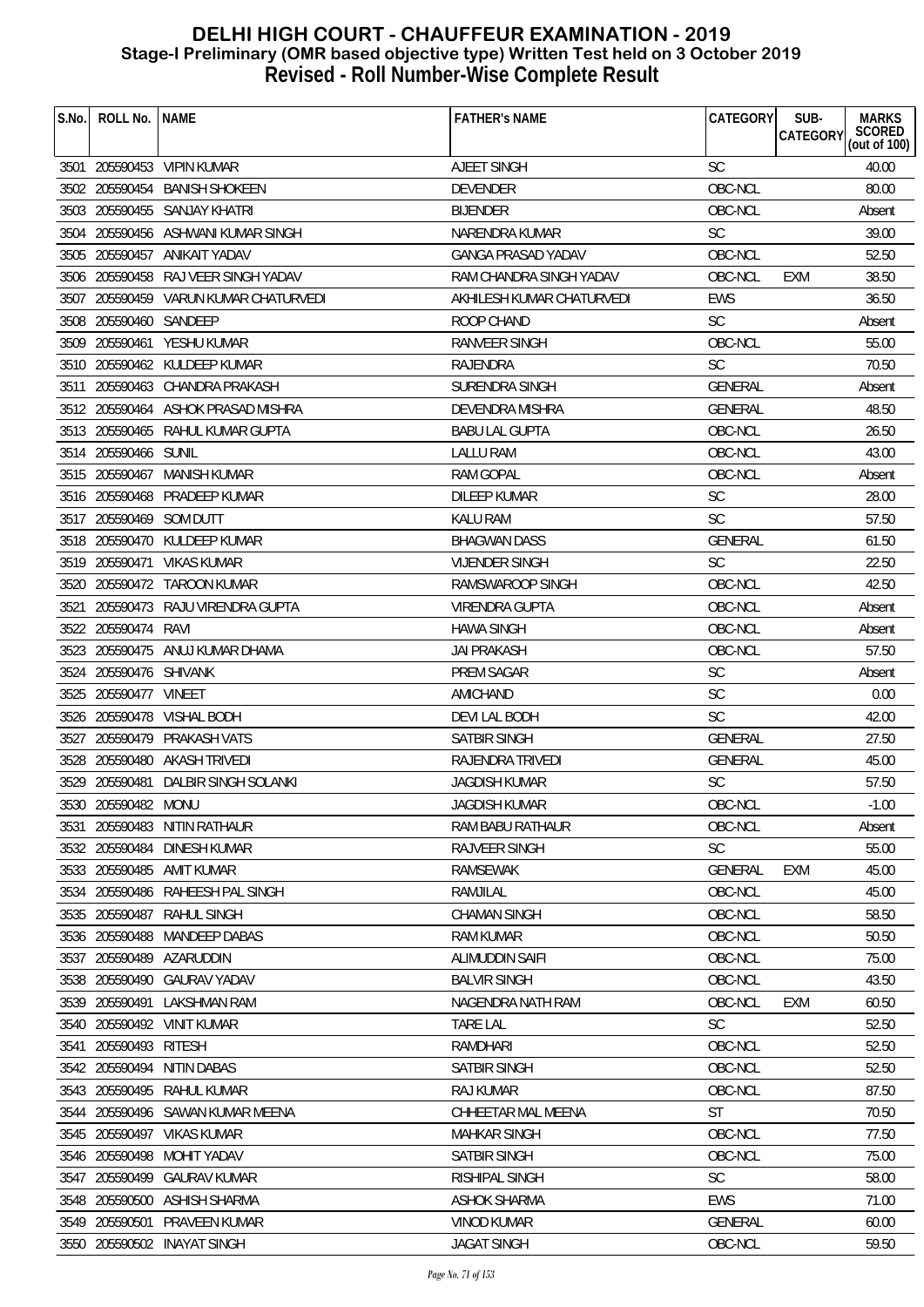| S.No. | ROLL No. NAME            |                                        | <b>FATHER'S NAME</b>    | CATEGORY       | SUB-<br><b>MARKS</b><br>SCORED<br>(out of 100)<br>CATEGORY |  |
|-------|--------------------------|----------------------------------------|-------------------------|----------------|------------------------------------------------------------|--|
|       |                          | 3551 205590503 KRIPAL SINGH            | <b>TILAK CHAND</b>      | <b>SC</b>      | 61.00                                                      |  |
|       |                          | 3552 205590504 PARDEEP KUMAR           | <b>BALWAN SINGH</b>     | OBC-NCL        | Absent                                                     |  |
|       |                          | 3553 205590505 VIRENDRA KHATRI         | <b>RAJ SINGH</b>        | OBC-NCL        | 57.50                                                      |  |
|       |                          | 3554 205590506 VISHAL MANN             | RAJIV MANN              | OBC-NCL        | 45.00                                                      |  |
|       |                          | 3555 205590507 NAVEEN PHALSWAL         | <b>BALRAJ PHALSWAL</b>  | OBC-NCL        | 60.50                                                      |  |
|       | 3556 205590508           | HIMANSHU KHARB                         | SRI KRISHAN             | OBC-NCL        | 75.00                                                      |  |
|       | 3557 205590509           | <b>VIKAS</b>                           | <b>RAJPAL</b>           | OBC-NCL        | 58.00                                                      |  |
|       |                          | 3558 205590510 AJAY KUMAR              | <b>OMPAL SINGH</b>      | <b>SC</b>      | 62.50                                                      |  |
|       | 3559 205590511           | <b>DUSHYANT SINGH</b>                  | SOMPAL SINGH            | <b>EWS</b>     | 72.50                                                      |  |
|       |                          | 3560 205590512 DEEPAK LOHCHAB          | RAJENDER                | OBC-NCL        | 80.00                                                      |  |
|       |                          | 3561 205590513 SACHIN THAKRAN          | DHARMPAL SINGH          | OBC-NCL        | 80.00                                                      |  |
|       |                          | 3562 205590514 SUNIL KUMAR SINGH YADAV | CHHANGUR SINGH YADAV    | OBC-NCL        | Absent                                                     |  |
|       | 3563 205590515 VIPIN     |                                        | <b>KALU RAM</b>         | OBC-NCL        | Absent                                                     |  |
|       |                          | 3564 205590516 ASHOK KUMAR MEENA       | <b>GHAN SHYAM MEENA</b> | <b>ST</b>      | 54.50                                                      |  |
|       |                          | 3565 205590517 NISHANT PAL             | NARENDER KUMAR          | OBC-NCL        | 55.00                                                      |  |
|       |                          | 3566 205590518 NAVEEN KUMAR            | <b>SUMER SINGH</b>      | OBC-NCL        | Absent                                                     |  |
|       |                          | 3567 205590519 NAVEEN GIRI             | <b>PRAKASH GIRI</b>     | OBC-NCL        | 20.00                                                      |  |
|       | 3568 205590520 MANISH    |                                        | PREM CHAND              | OBC-NCL        | 63.50                                                      |  |
|       | 3569 205590521           | SANTOSH KUMAR YADAV                    | MUNNILAL YADAV          | OBC-NCL        | Absent                                                     |  |
|       |                          | 3570 205590522 ASHWANI KUMAR           | UTTAM CHAND             | <b>SC</b>      | 60.00                                                      |  |
| 3571  |                          | 205590523 RAJ KUMAR SHARMA             | PREM SHANKAR SHARMA     | OBC-NCL        | 60.00<br>EXM                                               |  |
|       |                          | 3572 205590524 MANISH YADAV            | SATBIR SINGH            | OBC-NCL        | 87.50                                                      |  |
|       |                          | 3573 205590525 ANIL KUMAR              | ROOP CHAND              | <b>SC</b>      | 38.50                                                      |  |
|       |                          | 3574 205590526 AMIT KUMAR              | DHIRAJ SINGH            | OBC-NCL        | 55.00                                                      |  |
|       | 3575 205590527           | NISHANT                                | <b>ASHOK KUMAR</b>      | OBC-NCL        | Absent                                                     |  |
|       | 3576 205590528 ROHIT PAL |                                        | <b>OMBIR SINGH</b>      | OBC-NCL        | 68.00                                                      |  |
|       | 3577 205590529           | <b>BHUPENDER SINGH</b>                 | KULDEEP SINGH           | OBC-NCL        | 81.00                                                      |  |
|       | 3578 205590530 MANISH    |                                        | <b>RAJSINGH</b>         | OBC-NCL        | 50.00                                                      |  |
|       |                          | 3579 205590531 SANDEEP RANA            | DEVENDER RANA           | OBC-NCL        | 85.00                                                      |  |
|       |                          | 3580 205590532 MAHESH KUMAR            | JILEDAR PASWAN          | SC             | 50.00                                                      |  |
| 3581  |                          | 205590533 UJJAWAL PANDEY               | JEEWAN CHANDRA PANDEY   | EWS            | 47.00                                                      |  |
|       |                          | 3582 205590534 KAVI KUMAR ASHWAL       | <b>LALLU RAM</b>        | SC             | 65.50                                                      |  |
|       |                          | 3583 205590535 AVINASH KUMAR           | ASHOK KUMAR MISHRA      | <b>SC</b>      | Absent                                                     |  |
|       |                          | 3584 205590536 ROOP KISHOR             | <b>BASDAV</b>           | OBC-NCL        | 50.00                                                      |  |
|       |                          | 3585 205590537 SHIV KUMAR              | <b>HARVEER SINGH</b>    | GENERAL        | EXM<br>45.00                                               |  |
| 3586  |                          | 205590538 PRAMOD KUMAR                 | LATE CHARAN SINGH       | <b>GENERAL</b> | <b>EXM</b><br>57.50                                        |  |
|       |                          | 3587 205590539 AWANISH KUMAR SHARMA    | SHRIKRISHNA SHARMA      | <b>GENERAL</b> | 67.50<br>EXM                                               |  |
|       | 3588 205590540 JAI SINGH |                                        | <b>CHAND RAM</b>        | OBC-NCL        | 60.00                                                      |  |
| 3589  | 205590541 SANDEEP        |                                        | DHARAM BIR              | <b>SC</b>      | Absent                                                     |  |
| 3590  |                          | 205590542 LALIT RANA                   | SATYAWAN RANA           | OBC-NCL        | 55.50                                                      |  |
| 3591  |                          | 205590543 SHYAM SUNDER                 | SANTOSH KUMAR           | <b>SC</b>      | 51.00                                                      |  |
|       |                          | 3592 205590544 AKASH PANCHAL           | RAMESH KUMAR            | OBC-NCL        | 47.50                                                      |  |
|       |                          | 3593 205590545 SHAHRUKH KHAN           | <b>UMAR SHAH</b>        | OBC-NCL        | 43.00                                                      |  |
|       | 3594 205590546 SAGAR     |                                        | <b>VED PARKASH</b>      | OBC-NCL        | Absent                                                     |  |
|       | 3595 205590547           | RAHUL                                  | AMIR CHAND              | OBC-NCL        | 55.00                                                      |  |
| 3596  |                          | 205590548 MANISH NARAYAN               | LAXMI NARAYAN           | <b>SC</b>      | 50.00                                                      |  |
| 3597  | 205590549                | SATENDER                               | OM PRAKASH              | <b>SC</b>      | 38.00                                                      |  |
|       | 3598 205590550 ARUN      |                                        | <b>INDER KUMAR</b>      | <b>SC</b>      | 67.50                                                      |  |
|       | 3599 205590551           | NITIN                                  | <b>RAJKUMAR</b>         | <b>SC</b>      | 37.50                                                      |  |
|       |                          | 3600 205590552 PUNEET YADAV            | JITENDRA YADAV          | OBC-NCL        | 37.50                                                      |  |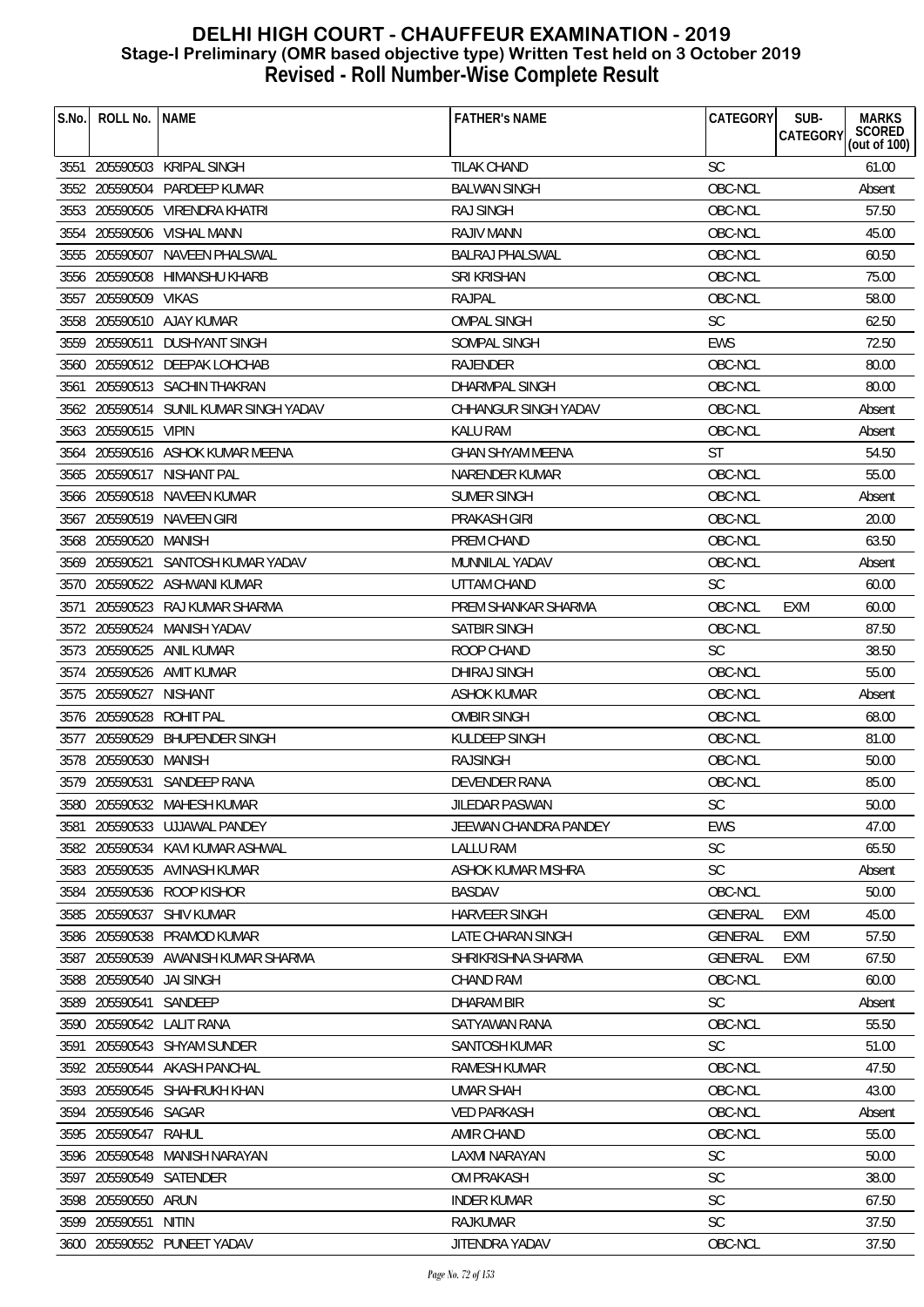| S.No. | ROLL No. NAME           |                                       | <b>FATHER'S NAME</b>    | CATEGORY       | SUB-<br><b>CATEGORY</b> | <b>MARKS</b><br>SCORED<br>(out of 100) |
|-------|-------------------------|---------------------------------------|-------------------------|----------------|-------------------------|----------------------------------------|
|       | 3601 205590553 VIVEK    |                                       | JITENDER KUMAR          | <b>SC</b>      |                         | 50.00                                  |
|       |                         | 3602 205590554 ASHOK KUMAR            | <b>RAJ PAL</b>          | <b>SC</b>      |                         | 42.50                                  |
|       |                         | 3603 205590555 AJAY VIR SINGH         | <b>ISHWARI SINGH</b>    | OBC-NCL        | <b>EXM</b>              | Absent                                 |
|       |                         | 3604 205590556 ROHTASH SINGH          | SHISHPAL SINGH          | OBC-NCL        | <b>EXM</b>              | 59.00                                  |
|       |                         | 3605 205590557 RAJ KUMAR              | MANOHAR RAM GOND        | <b>ST</b>      |                         | 20.00                                  |
|       |                         | 3606 205590558 RAJKUMAR               | SOMPAL SINGH            | <b>SC</b>      |                         | 32.50                                  |
|       |                         | 3607 205590559 KULWANT SINGH GAHALIAN | AJIT SINGH GAHALIAN     | OBC-NCL        |                         | 80.00                                  |
|       | 3608 205590560 GOVIND   |                                       | <b>NEM CHAND</b>        | OBC-NCL        |                         | Absent                                 |
|       | 3609 205590561          | NITIN KUMAR                           | SURENDER KUMAR          | GENERAL        |                         | Absent                                 |
|       |                         | 3610 205590562 SOMDATT KUMAR          | <b>BABU LAL</b>         | OBC-NCL        |                         | 8.00                                   |
|       |                         | 3611 205590563 MUKESH VERMA           | PURAN CHAND VERMA       | <b>SC</b>      |                         | 58.00                                  |
|       |                         | 3612 205590564 RIPUDAMAN              | <b>ASHOK KUMAR</b>      | OBC-NCL        |                         | Absent                                 |
|       |                         | 3613 205590565 NAVEEN KUMAR           | <b>BALBIR SINGH</b>     | OBC-NCL        |                         | 40.50                                  |
|       |                         | 3614 205590566 MULAYAM SINGH          | <b>SUDAMA</b>           | <b>GENERAL</b> |                         | 35.00                                  |
|       |                         | 3615 205590567 DEEPAK KUMAR           | <b>BABU RAM</b>         | OBC-NCL        |                         | 65.00                                  |
|       |                         | 3616 205590568 KISHOR KUMAR           | <b>RAMESH RAM</b>       | <b>GENERAL</b> |                         | 32.50                                  |
|       | 3617 205590569 JEET PAL |                                       | RADHESHYAM MEENA        | <b>ST</b>      |                         | 62.50                                  |
|       |                         | 3618 205590570 LALIT DABAS            | <b>RAJ SINGH</b>        | OBC-NCL        |                         | 62.50                                  |
|       |                         | 3619 205590571 MOH AASIM              | YAQOOB HUSAIN           | OBC-NCL        |                         | 40.50                                  |
|       | 3620 205590572 KAKKU    |                                       | <b>ASHOK KUMAR</b>      | <b>SC</b>      |                         | 65.00                                  |
|       |                         | 3621 205590573 HARVENDRA SINGH        | <b>SURESH</b>           | <b>SC</b>      |                         | Absent                                 |
|       |                         | 3622 205590574 AMAN KUMAR             | <b>SURESH CHANDER</b>   | OBC-NCL        |                         | 30.00                                  |
|       |                         | 3623 205590575 SUMIT YADAV            | PREM SINGH YADAV        | OBC-NCL        |                         | 65.00                                  |
|       |                         | 3624 205590576 SUNEEL KUMAR           | RAMNIVAS SINGH          | OBC-NCL        |                         | 34.00                                  |
|       |                         | 3625 205590577 NAVJOT SINGH           | <b>SATNAM SINGH</b>     | <b>GENERAL</b> |                         | 67.50                                  |
|       |                         | 3626 205590578 NISHANT PHORE          | DHIRENDER PHORE         | OBC-NCL        |                         | 42.50                                  |
|       | 3627 205590579          | MANISH KUMAR                          | <b>JAIPRAKASH SINGH</b> | OBC-NCL        |                         | 32.50                                  |
|       |                         | 3628 205590580 MOHIT BANSAL           | <b>ASHOK BANSAL</b>     | <b>GENERAL</b> |                         | 46.00                                  |
|       |                         | 3629 205590581 PRAVEEN BANSAL         | JAGBEER BANSAL          | OBC-NCL        |                         | 40.00                                  |
|       |                         | 3630 205590582 DHEERAJ RAJBHAR        | <b>INDRAJ RAJBHAR</b>   | OBC-NCL        |                         | 40.00                                  |
| 3631  |                         | 205590583 HIMANSHU TEHLAN             | YOGESH KUMAR            | <b>GENERAL</b> |                         | 60.00                                  |
|       | 3632 205590584 AMAN PAL |                                       | SURAT PAL SINGH         | <b>SC</b>      |                         | 30.00                                  |
|       |                         | 3633 205590585 GAUTAM RAJ             | <b>TRILOK CHAND</b>     | <b>SC</b>      |                         | Absent                                 |
|       | 3634 205590586 HEMANT   |                                       | <b>RAM PRABODH</b>      | <b>GENERAL</b> |                         | 38.50                                  |
|       | 3635 205590587          | SANOJ KUMAR CHAUHAN                   | RAM CHANDAR CHUAHAN     | <b>GENERAL</b> |                         | 40.00                                  |
|       |                         | 3636 205590588 SUDHEESH YADAV         | DEV MAHIMA YADAV        | OBC-NCL        |                         | Absent                                 |
|       |                         | 3637 205590589 MOHIT SINGH            | <b>CHHATAR SINGH</b>    | OBC-NCL        |                         | 30.00                                  |
|       |                         | 3638 205590590 JAYANT KUMAR ROHILLA   | AJIT KUMAR ROHILLA      | OBC-NCL        |                         | 57.50                                  |
|       | 3639 205590591          | PANKAJ                                | <b>SUBEDAR</b>          | <b>SC</b>      |                         | 50.00                                  |
|       |                         | 3640 205590592 DEVENDER               | <b>ASHOK KUMAR</b>      | <b>SC</b>      |                         | 45.00                                  |
|       | 3641 205590593 SAZID    |                                       | JAHEER AHAMAD           | <b>GENERAL</b> |                         | 35.00                                  |
|       |                         | 3642 205590594 SANDEEP NAGAR          | MOMRAJ SINGH            | OBC-NCL        |                         | 52.50                                  |
|       | 3643 205590595 VISHAL   |                                       | <b>RAJESH</b>           | <b>SC</b>      |                         | 15.00                                  |
|       | 3644 205590596          | HIMANSHU                              | MAHINDER KUMAR          | <b>GENERAL</b> |                         | 85.00                                  |
|       | 3645 205590597          | DUNGAR SINGH KHETWAL                  | <b>DIWAN SINGH</b>      | GENERAL        | <b>EXM</b>              | 32.50                                  |
|       | 3646 205590598          | ROHIT                                 | <b>NARESH KUMAR</b>     | OBC-NCL        |                         | 67.50                                  |
| 3647  | 205590599               | DHEERESH KUMAR PAL                    | <b>GYAN SINGH</b>       | OBC-NCL        |                         | 48.00                                  |
|       | 3648 205590600          | <b>HAPPY YADAV</b>                    | SURENDRA YADAV          | OBC-NCL        |                         | 66.50                                  |
|       | 3649 205590601          | NITIN YADAV                           | SATBIR YADAV            | OBC-NCL        |                         | 77.50                                  |
|       |                         | 3650 205590602 MOHAMMAD AMIR          | <b>RAGIB HUSAIN</b>     | <b>EWS</b>     |                         | 72.50                                  |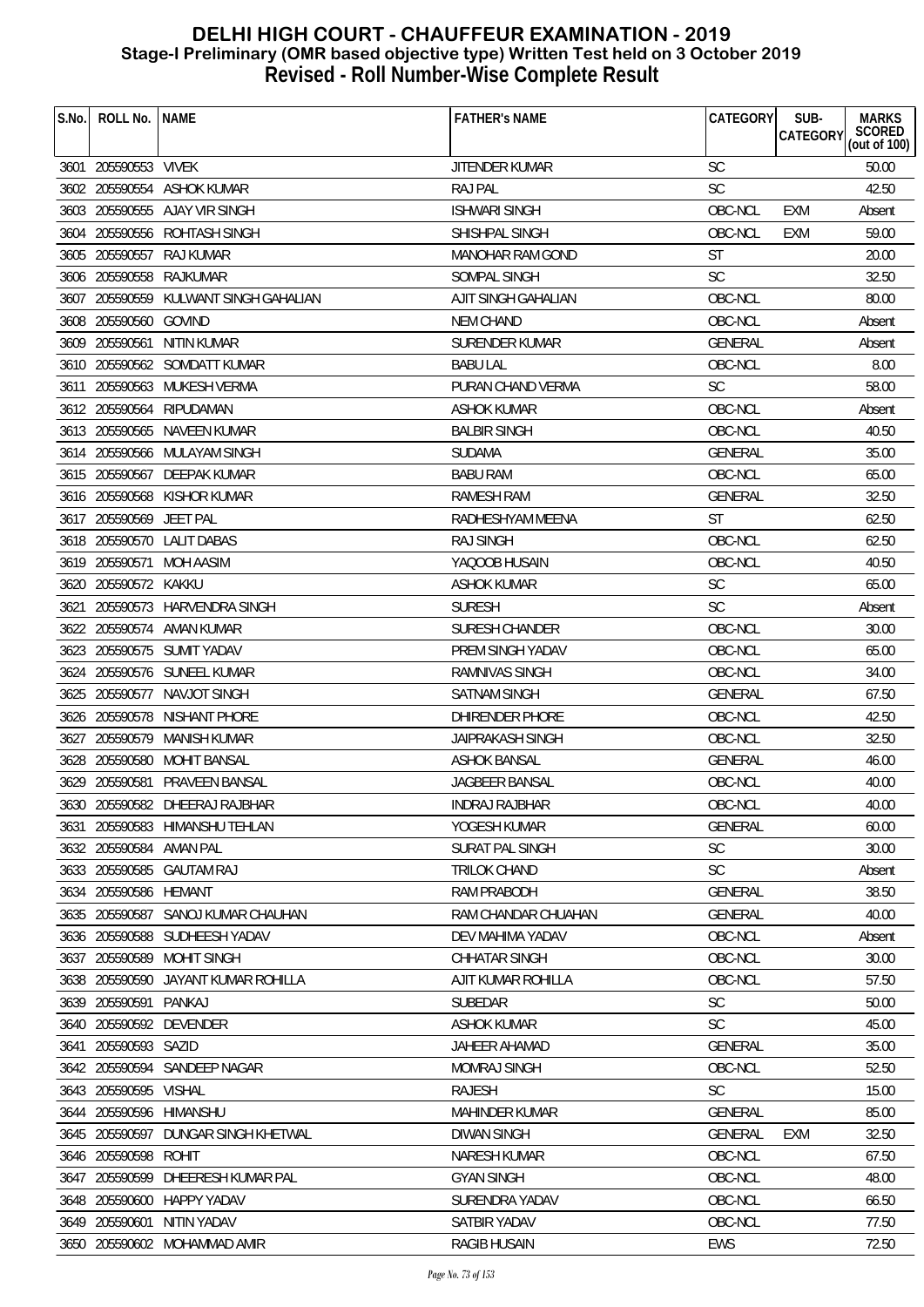| S.No. | ROLL No. NAME            |                                    | <b>FATHER'S NAME</b>   | CATEGORY       | SUB-<br><b>CATEGORY</b> | <b>MARKS</b><br>SCORED<br>(out of 100) |
|-------|--------------------------|------------------------------------|------------------------|----------------|-------------------------|----------------------------------------|
|       | 3651 205590603 AFAZAL    |                                    | <b>ISHAK ALI</b>       | OBC-NCL        |                         | 22.50                                  |
|       |                          | 3652 205590604 RITESH KUMAR        | JITENDRA KUMAR         | <b>GENERAL</b> |                         | 14.00                                  |
|       |                          | 3653 205590605 SUDHIR KUMAR        | <b>RAJENDER SINGH</b>  | OBC-NCL        |                         | Absent                                 |
|       |                          | 3654 205590606 MOHIT THAKRAN       | <b>RAJBIR THAKRAN</b>  | OBC-NCL        |                         | 39.00                                  |
|       | 3655 205590607 SUMIT PAL |                                    | <b>KAMAL SINGH PAL</b> | OBC-NCL        |                         | 72.50                                  |
|       |                          | 3656 205590608 SUBHASH KUMAR       | <b>MUNSHI RAM</b>      | OBC-NCL        |                         | 68.00                                  |
|       |                          | 3657 205590609 SAMEER PRATAP SINGH | NARESH KUMAR           | <b>SC</b>      |                         | 65.00                                  |
|       | 3658 205590610 RAVI GILL |                                    | <b>BALRAJ</b>          | OBC-NCL        |                         | 62.50                                  |
|       | 3659 205590611           | SAURABH                            | YASHVIR SINGH          | OBC-NCL        |                         | 80.00                                  |
|       |                          | 3660 205590612 JAI PRAKASH SAROJ   | RAJ NARAYAN            | <b>SC</b>      |                         | 70.50                                  |
|       |                          | 3661 205590613 VIKAS GROVER        | OM PRAKASH GROVER      | <b>SC</b>      |                         | 66.00                                  |
|       |                          | 3662 205590614 CHETAN KUMAR SHARMA | PRAMOD KUMAR SHARMA    | <b>EWS</b>     |                         | 73.50                                  |
|       |                          | 3663 205590615 ABHISHEK VERMA      | KRISHANA PAL VERMA     | <b>GENERAL</b> |                         | 72.00                                  |
|       | 3664 205590616 PARDEEP   |                                    | <b>JAGDISH</b>         | <b>EWS</b>     |                         | 70.00                                  |
|       |                          | 3665 205590617 HIMANSHU KUMAR      | <b>RAM CHANDRA</b>     | OBC-NCL        |                         | 52.50                                  |
|       |                          | 3666 205590618 SHARVAN KUMAR TOMAR | RANVEER SINGH TOMAR    | <b>GENERAL</b> | EXM                     | 57.50                                  |
|       |                          | 3667 205590619 VAIBHAV KANT        | LAXMAN DASS            | OBC-NCL        |                         | 66.00                                  |
|       |                          | 3668 205590620 PARVEEN KUMAR       | RAMAVTAR               | OBC-NCL        |                         | 74.00                                  |
|       | 3669 205590621           | RAVI                               | <b>HARISH CHANDER</b>  | <b>SC</b>      |                         | 25.00                                  |
|       | 3670 205590622 ASHISH    |                                    | <b>BALBIR SINGH</b>    | OBC-NCL        |                         | 51.00                                  |
|       |                          | 3671 205590623 ABHISHEK YADAV      | SURENDER YADAV         | OBC-NCL        |                         | Absent                                 |
|       | 3672 205590624 DEEPAK    |                                    | DHARM SINGH            | <b>SC</b>      |                         | Absent                                 |
|       |                          | 3673 205590625 ASHEESH KUMAR       | <b>LAKHAN LAL</b>      | <b>EWS</b>     |                         | 37.00                                  |
|       |                          | 3674 205590626 YASH JEET           | <b>VIJAY</b>           | OBC-NCL        |                         | 55.00                                  |
|       |                          | 3675 205590627 ASHOK KUMAR         | MAKKHAN LAL KESHARWANI | <b>GENERAL</b> | <b>EXM</b>              | 85.00                                  |
|       | 3676 205590628 NEERAJ    |                                    | <b>JAGDISH</b>         | <b>SC</b>      |                         | 37.50                                  |
|       | 3677 205590629           | RAVINDRA KUMAR                     | PRAKASH YADAV          | OBC-NCL        |                         | 37.50                                  |
|       |                          | 3678 205590630 SHISHUPAL SINGH     | NETRAPAL SINGH         | OBC-NCL        |                         | Absent                                 |
|       | 3679 205590631 MONTI     |                                    | SATVEER                | SC             |                         | 35.00                                  |
| 308U  |                          | 3680 205590632 MANISH KUMAR        | RAM LAL                | SC             |                         | 50.00                                  |
| 3681  |                          | 205590633 RAM KUWAR MEENA          | SAWAT RAM MEEENA       | ST             |                         | 62.50                                  |
|       | 3682 205590634 VIKRAM    |                                    | <b>RAM RATAN</b>       | OBC-NCL        |                         | 67.50                                  |
|       |                          | 3683 205590635 HARENDRA KUMAR      | <b>RAM KISHAN</b>      | <b>SC</b>      |                         | Absent                                 |
|       |                          | 3684 205590636 SUKH LAL MEENA      | MAGAN LAL MEENA        | <b>ST</b>      |                         | 65.00                                  |
|       |                          | 3685 205590637 YUVRAJ SINGH        | <b>RAVENDAR SINGH</b>  | <b>SC</b>      |                         | 32.50                                  |
| 3686  |                          | 205590638 ROHIT KUMAR              | <b>RAJESH KUMAR</b>    | <b>SC</b>      |                         | 50.50                                  |
|       | 3687 205590639 AJAY      |                                    | <b>ANAND SINGH</b>     | OBC-NCL        |                         | 63.00                                  |
|       | 3688 205590640 BIJENDER  |                                    | <b>RAM MEHAR</b>       | <b>SC</b>      |                         | 32.00                                  |
| 3689  | 205590641 SUMIT          |                                    | <b>JAI BHAGWAN</b>     | <b>SC</b>      |                         | Absent                                 |
| 3690  | 205590642 JATIN          |                                    | <b>BALJEET SINGH</b>   | OBC-NCL        |                         | 64.50                                  |
| 3691  |                          | 205590643 VIRENDER KUMAR           | <b>GAJE SINGH</b>      | <b>SC</b>      |                         | 72.50                                  |
|       | 3692 205590644           | <b>ONKAR CHAND</b>                 | <b>HARNAM SINGH</b>    | OBC-NCL        | EXM                     | Absent                                 |
|       | 3693 205590645 RAJEEV    |                                    | <b>RAJ SINGH</b>       | OBC-NCL        |                         | 49.00                                  |
|       |                          | 3694 205590646 AMIT RANA           | <b>BIJENDER RANA</b>   | OBC-NCL        |                         | Absent                                 |
|       | 3695 205590647           | PRADEEP KUMAR                      | RAM PAL SINGH          | OBC-NCL        |                         | 52.50                                  |
| 3696  | 205590648 SANJU          |                                    | STYA PARKASH           | OBC-NCL        |                         | 32.50                                  |
| 3697  | 205590649                | ARUN KUMAR                         | <b>ASHOK</b>           | <b>SC</b>      |                         | 37.50                                  |
|       | 3698 205590650           | <b>MOHIT</b>                       | <b>DHARAM SINGH</b>    | OBC-NCL        |                         | 65.00                                  |
|       |                          | 3699 205590651 SUMIT YADAV         | ANIL KUMAR YADAV       | OBC-NCL        |                         | Absent                                 |
|       |                          | 3700 205590652 AMIT RANA           | <b>VIKRAM SINGH</b>    | OBC-NCL        |                         | 45.00                                  |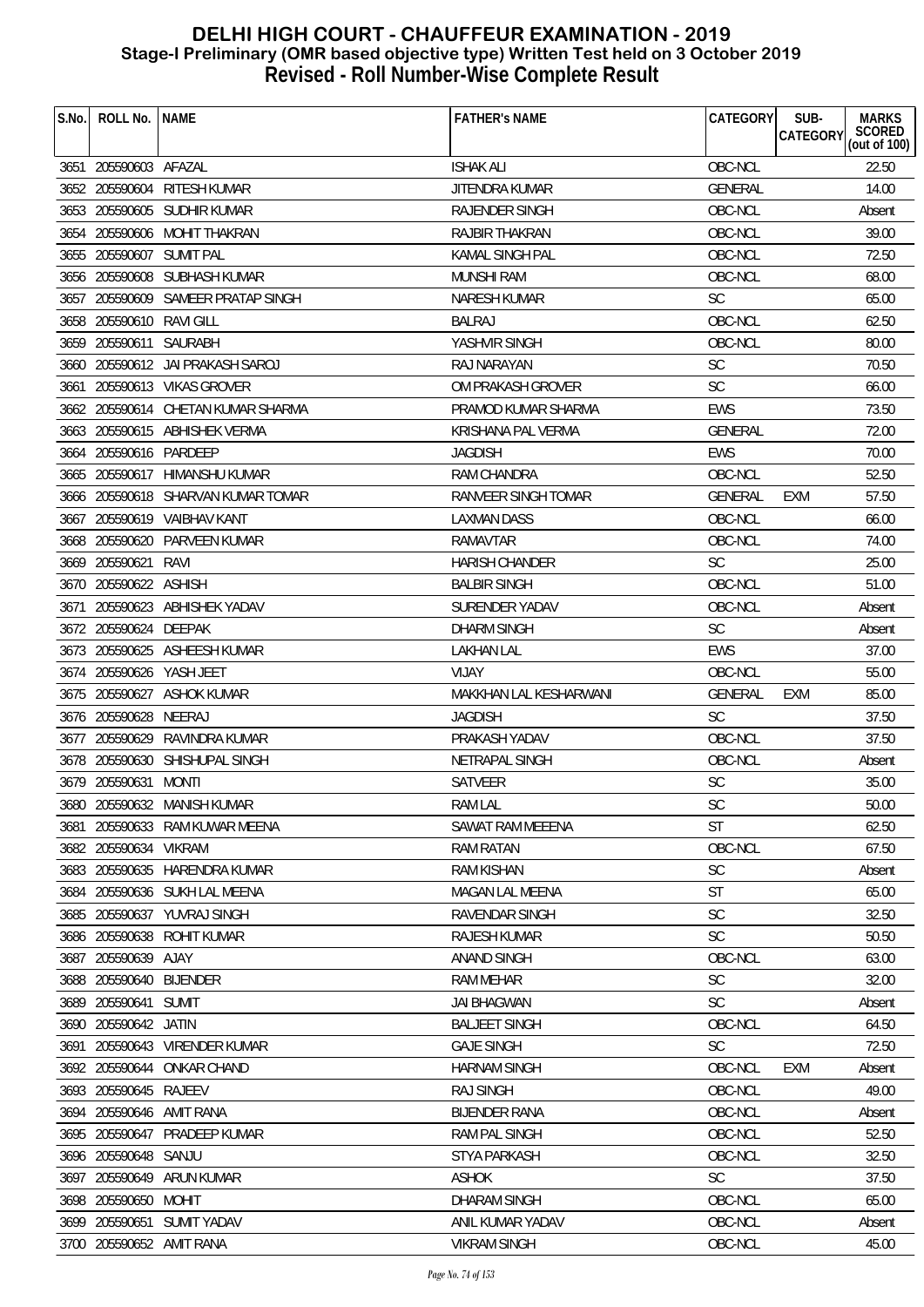| S.No. | ROLL No.                 | <b>NAME</b>                         | <b>FATHER'S NAME</b>       | CATEGORY       | SUB-<br><b>MARKS</b><br>SCORED<br>(out of 100)<br>CATEGORY |
|-------|--------------------------|-------------------------------------|----------------------------|----------------|------------------------------------------------------------|
|       | 3701 205590653 DANVEER   |                                     | <b>RAMKUMAR</b>            | <b>SC</b>      | 18.00                                                      |
|       | 3702 205590654 KHILADI   |                                     | <b>BHANWAR SINGH</b>       | <b>SC</b>      | 42.50                                                      |
|       |                          | 3703 205590655 RAMSHARAN SINGH      | PARMATMA SHARAN SINGH      | <b>SC</b>      | Absent                                                     |
|       |                          | 3704 205590656 KANHAIYA YADAV       | <b>BUDHI RAM</b>           | OBC-NCL        | Absent                                                     |
|       |                          | 3705 205590657 GAURAV KUMAR         | DHARAMPAL SINGH            | OBC-NCL        | 67.50                                                      |
|       | 3706 205590658           | HARSH                               | RAMAVTAR                   | OBC-NCL        | 82.50                                                      |
|       | 3707 205590659 HIMANSHU  |                                     | <b>VINOD KUMAR</b>         | <b>SC</b>      | 72.50                                                      |
|       |                          | 3708 205590660 SHASHANK             | RATIRAM                    | OBC-NCL        | 75.00                                                      |
|       |                          | 3709 205590661 DEEPAK KUMAR         | <b>BALRAJ</b>              | OBC-NCL        | Absent                                                     |
|       |                          | 3710 205590662 NITIN PAHAL          | <b>SURENDER</b>            | OBC-NCL        | 26.00                                                      |
| 3711  |                          | 205590663 VICKY KHATRI              | <b>BHIM SINGH</b>          | OBC-NCL        | 65.00                                                      |
|       |                          | 3712 205590664 NAVEEN KUMAR         | <b>SHIVRAJ SINGH</b>       | OBC-NCL        | 50.00                                                      |
|       |                          | 3713 205590665 KAMAL YADAV          | SURESH YADAV               | OBC-NCL        | 47.00                                                      |
|       |                          | 3714 205590666 PARDEEP KUMAR        | OM KUMAR                   | <b>SC</b>      | 40.00                                                      |
|       |                          | 3715 205590667 ANKIT RANA           | <b>VIKRAM RANA</b>         | OBC-NCL        | 35.00                                                      |
|       |                          | 3716 205590668 MANISH DABAS         | RANBIR SINGH               | OBC-NCL        | 40.00                                                      |
|       |                          | 3717 205590669 INDERJEET SINGH      | <b>JASVIR SINGH</b>        | <b>GENERAL</b> | <b>EXM</b><br>55.50                                        |
|       |                          | 3718 205590670 SADAKAT ALI          | <b>ASHRAF ALI</b>          | <b>GENERAL</b> | 40.00                                                      |
|       | 3719 205590671 SAURAV    |                                     | <b>DHARMVEER</b>           | OBC-NCL        | 57.50                                                      |
|       |                          | 3720 205590672 SUCHCHA SINGH        | <b>JASVEER SINGH</b>       | <b>SC</b>      | Absent                                                     |
| 3721  |                          | 205590673 BHUPENDER YADAV           | SUBHASH CHAND              | OBC-NCL        | Absent                                                     |
|       |                          | 3722 205590674 BHARAT KUMAR         | SUBHASH CHAND YADAV        | OBC-NCL        | Absent                                                     |
|       |                          | 3723 205590675 TEJVIR SINGH         | <b>RANVIR SINGH</b>        | OBC-NCL        | 55.50                                                      |
|       | 3724 205590676 RAVI RAJ  |                                     | RANBIR SINGH               | OBC-NCL        | 60.00                                                      |
|       | 3725 205590677 AJEET PAL |                                     | KANHAIYA LAL               | <b>SC</b>      | 51.00                                                      |
|       | 3726 205590678 NADIM     |                                     | <b>MOHD ALI</b>            | GENERAL        | Absent                                                     |
|       |                          | 3727 205590679 SHAILENDRA SINGH     | SARVESH KUMAR              | <b>GENERAL</b> | Absent                                                     |
|       |                          | 3728 205590680 NANAK CHAND          | HAR PAL SINGH              | <b>SC</b>      | 40.00                                                      |
|       |                          | 3729 205590681 MOHIT BALHARA        | SAVTANTRA BALHARA          | OBC-NCL        | 44.50                                                      |
|       |                          | 3730 205590682 VICKY KHATRI         | SATPAL KHATRI              | OBC-NCL        | Absent                                                     |
| 3731  |                          | 205590683 VISHAL LOHCHAB            | RAMESH CHANDER             | OBC-NCL        | 20.00                                                      |
|       | 3732 205590684 ANISH     |                                     | <b>CHAND SINGH</b>         | OBC-NCL        | 53.50                                                      |
|       |                          | 3733 205590685 SAURABH KUMAR SHUKLA | <b>BADRI VISHAL SHUKLA</b> | <b>GENERAL</b> | 35.00                                                      |
|       | 3734 205590686 JATIN     |                                     | <b>VINOD KUMAR</b>         | OBC-NCL        | 34.50                                                      |
|       |                          | 3735 205590687 YANKIT SAXSENA       | <b>RAJ KUMAR</b>           | <b>SC</b>      | 62.00                                                      |
|       | 3736 205590688           | <b>VISHAL PAL</b>                   | <b>SOHAN VEER</b>          | OBC-NCL        | 51.00                                                      |
|       |                          | 3737 205590689 AAKASH KUMAR LOHMOR  | J P LOHMOR                 | SC             | Absent                                                     |
|       |                          | 3738 205590690 SOMESH KUMAR         | SANTRAM                    | <b>SC</b>      | 38.50                                                      |
|       |                          | 3739 205590691 LOKENDRA SINGH PAL   | <b>BALESHWAR</b>           | <b>SC</b>      | Absent                                                     |
|       |                          | 3740 205590692 JITENDER KHATRI      | <b>JAIPAL SINGH</b>        | GENERAL        | Absent                                                     |
| 3741  | 205590693 GAURAV         |                                     | <b>SURAJ RAM</b>           | <b>SC</b>      | 48.50                                                      |
|       |                          | 3742 205590694 SANJAY KUMAR         | <b>BARU RAM</b>            | <b>GENERAL</b> | <b>EXM</b><br>55.00                                        |
|       | 3743 205590695 GOVIND    |                                     | UTTAM KUMAR                | <b>SC</b>      | Absent                                                     |
|       | 3744 205590696 ARUN      |                                     | VEDPARKASH                 | <b>GENERAL</b> | Absent                                                     |
|       |                          | 3745 205590697 AJAY SINDHU          | DHARMVEER SINDHU           | GENERAL        | 72.50<br><b>EXM</b>                                        |
|       | 3746 205590698           | SATISH KUMAR                        | DAYANAND                   | <b>SC</b>      | Absent                                                     |
| 3747  | 205590699                | SONU                                | SURAJ BHAN                 | OBC-NCL        | Absent                                                     |
|       | 3748 205590700           | MANJEET SHARMA                      | <b>JAIPAL SHARMA</b>       | <b>EWS</b>     | 57.50                                                      |
|       |                          | 3749 205590701 PARVEEN KUMAR        | RAMPAL                     | <b>SC</b>      | 52.50                                                      |
|       |                          | 3750 205590702 SANJEEV SHARMA       | <b>VIJAY SINGH</b>         | <b>EWS</b>     | 60.00                                                      |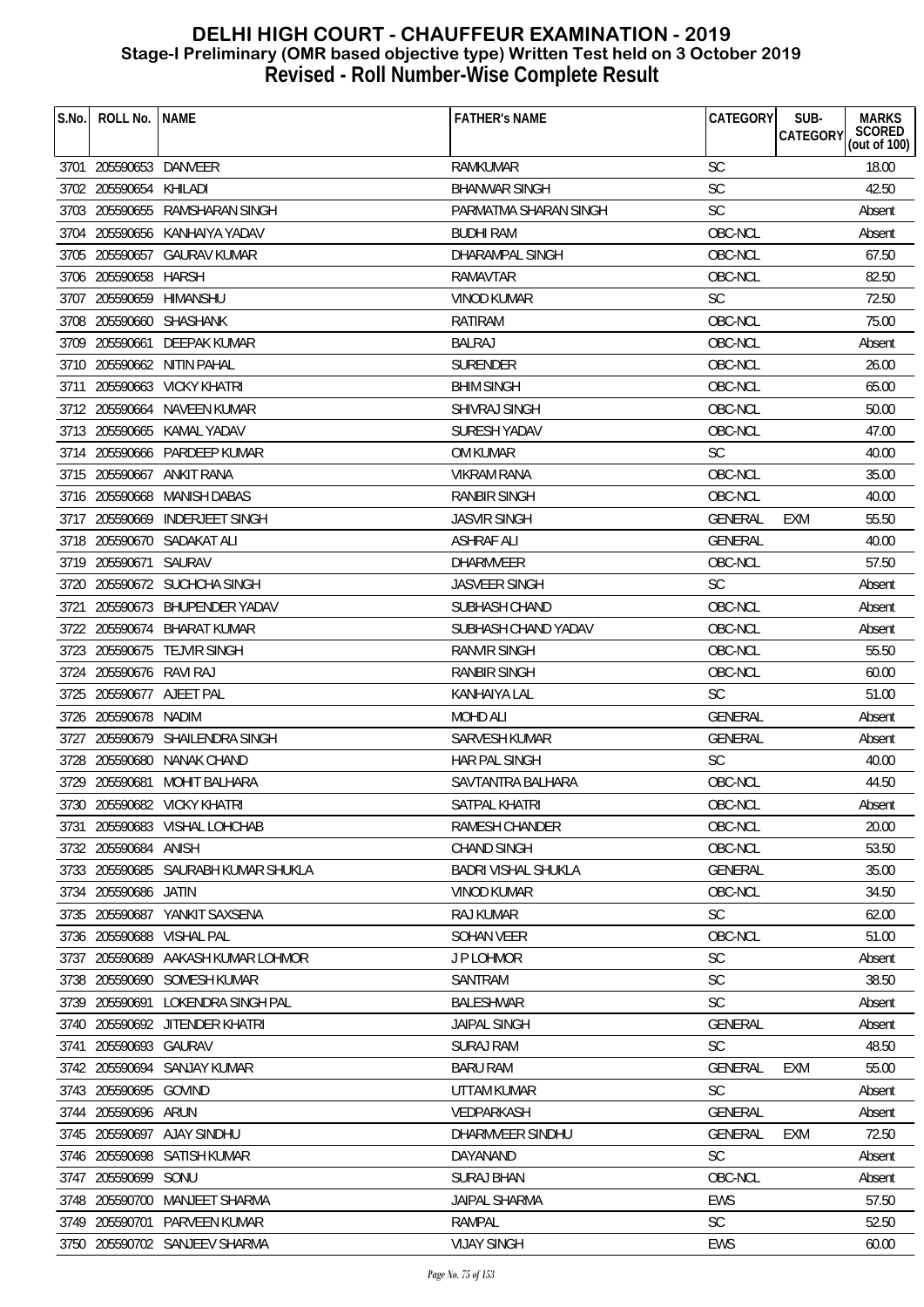| S.No. | ROLL No.                              | <b>NAME</b>                        | <b>FATHER'S NAME</b>  | <b>CATEGORY</b> | SUB-<br><b>CATEGORY</b> | <b>MARKS</b><br>SCORED<br>(out of 100) |
|-------|---------------------------------------|------------------------------------|-----------------------|-----------------|-------------------------|----------------------------------------|
|       |                                       | <b>ROBIN</b>                       | <b>BALKISHAN</b>      | <b>SC</b>       |                         | 47.50                                  |
|       | 3751 205590703<br>3752 205590704 SONU |                                    | SATPAL SINGH          | OBC-NCL         |                         | 34.00                                  |
|       | 3753 205590705 KRISHAN                |                                    | <b>VAJIR SINGH</b>    | EWS             |                         | 52.50                                  |
|       |                                       | 3754 205590706 RAMANDEEP           | <b>MEHAR CHAND</b>    | SC              |                         | 27.00                                  |
|       |                                       |                                    |                       |                 |                         |                                        |
|       |                                       | 3755 205590707 NIRAJ KUMAR         | <b>JOGINDER SINGH</b> | <b>SC</b>       |                         | 22.50                                  |
|       | 3756 205590708                        | <b>TIRTH KUMAR</b>                 | JAGDEEP KUMAR         | <b>GENERAL</b>  |                         | 45.00                                  |
|       | 3757 205590709                        | AMIT                               | <b>DALIP SINGH</b>    | OBC-NCL         |                         | 47.50                                  |
|       | 3758 205590710 BUNTY                  |                                    | <b>MOHAR SINGH</b>    | OBC-NCL         |                         | 40.00                                  |
|       | 3759 205590711                        | <b>ROHIT KUMAR</b>                 | <b>VINOD KUMAR</b>    | OBC-NCL         |                         | Absent                                 |
|       |                                       | 3760 205590712 NARENDER KUMAR      | <b>KHAZAN SINGH</b>   | <b>GENERAL</b>  | <b>EXM</b>              | 73.50                                  |
| 3761  | 205590713 KAPIL                       |                                    | TARACHAND             | OBC-NCL         |                         | 71.00                                  |
|       |                                       | 3762 205590714 ANIL KUMAR          | <b>RAMPHAL</b>        | <b>EWS</b>      |                         | Absent                                 |
|       |                                       | 3763 205590715 AJIT SINGH          | RANDHIR SINGH         | <b>GENERAL</b>  | <b>EXM</b>              | 65.00                                  |
|       |                                       | 3764 205590716 PRATAP SINGH        | <b>BABU LAL</b>       | <b>SC</b>       |                         | 60.00                                  |
|       |                                       | 3765 205590717 UMESH RATHI         | <b>SHREE BHAGWAN</b>  | <b>EWS</b>      |                         | 35.00                                  |
|       |                                       | 3766 205590718 SANDEEP YADAV       | NARENDER SINGH        | OBC-NCL         |                         | 45.00                                  |
|       |                                       | 3767 205590719 SUKHJENDER          | <b>CHAND SINGH</b>    | <b>GENERAL</b>  |                         | 57.50                                  |
|       | 3768 205590720 RAHUL                  |                                    | <b>KRISHAN LAL</b>    | OBC-NCL         |                         | 50.00                                  |
|       | 3769 205590721                        | <b>RAJESH SINGH</b>                | <b>GAJE SINGH</b>     | <b>GENERAL</b>  | EXM                     | 72.50                                  |
|       | 3770 205590722 JAIBIR                 |                                    | <b>RAMPHAL</b>        | <b>SC</b>       |                         | 60.00                                  |
| 3771  |                                       | 205590723 VINOD KUMAR              | <b>MANOHAR LAL</b>    | SC              |                         | Absent                                 |
|       |                                       | 3772 205590724 ADITYA KUMAR ASIWAL | RAJESH KUMAR          | <b>SC</b>       |                         | Absent                                 |
|       |                                       | 3773 205590725 PARVESH KUMAR       | <b>JAI BHAGWAN</b>    | <b>SC</b>       |                         | 60.00                                  |
|       | 3774 205590726 MUKESH                 |                                    | RANDHIR SINGH         | <b>GENERAL</b>  |                         | 62.50                                  |
|       | 3775 205590727 SATISH                 |                                    | <b>BALDEV SINGH</b>   | <b>GENERAL</b>  | <b>EXM</b>              | 60.50                                  |
|       |                                       | 3776 205590728 DINESH KUMAR        | RAJENDER SINGH        | <b>SC</b>       |                         | 68.00                                  |
|       | 3777 205590729                        | RAMKISHAN                          | RAMAVTAR              | OBC-NCL         | <b>EXM</b>              | 55.50                                  |
|       | 3778 205590730                        | RAVI                               | <b>SURAJ BHAN</b>     | SC              |                         | 43.00                                  |
|       | 3779 205590731 RAVI                   |                                    | <b>DHARMPAL</b>       | <b>EWS</b>      |                         | 54.50                                  |
|       |                                       | 3780 205590732 AJAY KUMAR          | DEVENDER SHARMA       | EWS             |                         | 70.00                                  |
| 3781  |                                       | 205590733 SANDEEP KUMAR            | <b>HAWA SINGH</b>     | OBC-NCL         |                         | Absent                                 |
|       | 3782 205590734 SUBHASH                |                                    | <b>SURAJ BHAN</b>     | <b>SC</b>       |                         | 69.00                                  |
|       | 3783 205590735 DINESH                 |                                    | <b>DHARMVIR</b>       | <b>EWS</b>      |                         | 50.00                                  |
|       | 3784 205590736 AJAY                   |                                    | <b>ANAND SINGH</b>    | OBC-NCL         |                         | 36.00                                  |
|       | 3785 205590737 VISHAL                 |                                    | <b>VIR SINGH</b>      | OBC-NCL         |                         | Absent                                 |
|       |                                       | 3786 205590738 BALVINDER           | <b>KRISHAN</b>        | EWS             |                         | 73.00                                  |
|       |                                       | 3787 205590739 RAJENDER            | <b>RAMPHAL</b>        | <b>GENERAL</b>  | EXM                     | 67.50                                  |
|       |                                       | 3788 205590740 SANDEEP KUMAR       | <b>UMED SINGH</b>     | SC              |                         | 70.00                                  |
|       | 3789 205590741 SAVERA                 |                                    | <b>DULICHAND</b>      | <b>SC</b>       |                         | Absent                                 |
|       |                                       | 3790 205590742 NARESH KUMAR        | <b>SADHU RAM</b>      | <b>EWS</b>      |                         | Absent                                 |
| 3791  |                                       | 205590743 YOGENDER SINGH           | <b>KALYAN SINGH</b>   | EWS             |                         | Absent                                 |
|       | 3792 205590744 VIKRAM                 |                                    | DAVINDER SINGH        | EWS             |                         | 92.50                                  |
|       | 3793 205590745 VIKAS                  |                                    | <b>DEVENDER</b>       | <b>SC</b>       |                         | 58.00                                  |
|       | 3794 205590746 MOHIT                  |                                    | <b>NARESH KUMAR</b>   | OBC-NCL         |                         | 73.50                                  |
|       | 3795 205590747 SOMBIR                 |                                    | NAPHEY SINGH          | <b>GENERAL</b>  | <b>EXM</b>              | Absent                                 |
|       |                                       | 3796 205590748 RAM MEHAR           | <b>SURJI</b>          | SC              |                         | 56.00                                  |
| 3797  | 205590749 SOMNATH                     |                                    | <b>RANBIR SINGH</b>   | <b>SC</b>       |                         | Absent                                 |
|       | 3798 205590750 DIWAKAR                |                                    | <b>GURINDER KUMAR</b> | <b>SC</b>       |                         | 55.00                                  |
|       |                                       | 3799 205590751 SUNIL KUMAR         | <b>ROHTASH</b>        | <b>GENERAL</b>  |                         | 68.00                                  |
|       | 3800 205590752 SONU                   |                                    | <b>BALWAN SINGH</b>   | SC              |                         | 59.00                                  |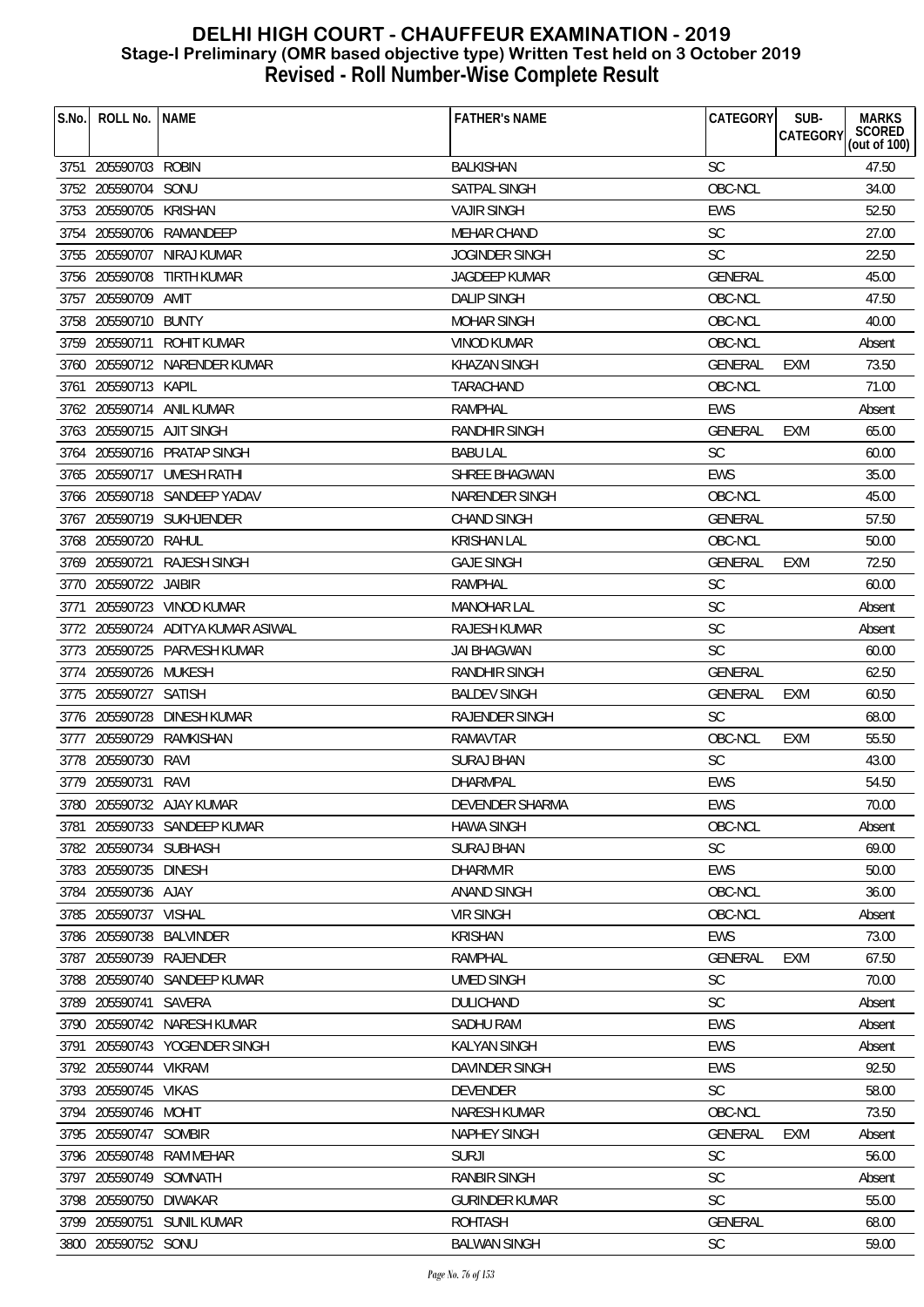| S.No. | ROLL No.                 | <b>NAME</b>                      | <b>FATHER'S NAME</b> | <b>CATEGORY</b> | SUB-<br><b>CATEGORY</b> | <b>MARKS</b><br>SCORED<br>(out of 100) |
|-------|--------------------------|----------------------------------|----------------------|-----------------|-------------------------|----------------------------------------|
|       | 3801 205590753 ABHISHEK  |                                  | SHAMSHER SINGH       | <b>EWS</b>      |                         | 70.50                                  |
|       | 3802 205590754           | KAMAL                            | NARESH KUMAR         | <b>EWS</b>      |                         | 57.50                                  |
| 3803  |                          | 205590755 BIJENDER SINGH         | <b>UMED SINGH</b>    | <b>SC</b>       |                         | 40.00                                  |
| 3804  | 205590756 SOMVIR         |                                  | <b>JAI BHAGWAN</b>   | OBC-NCL         |                         | 42.50                                  |
| 3805  | 205590757 HARIOM         |                                  | PREM CHAND           | <b>SC</b>       |                         | 56.00                                  |
| 3806  | 205590758 DEEPAK         |                                  | LILA RAM             | <b>SC</b>       |                         | 72.50                                  |
| 3807  |                          | 205590759 SANDEEP SAROHA         | SHRIPAL SAROHA       | <b>SC</b>       |                         | 37.50                                  |
|       | 3808 205590760 ASLAAM    |                                  | <b>BEERU RAM</b>     | OBC-NCL         |                         | 45.00                                  |
|       |                          | 3809 205590761 GAURAV KUMAR      | <b>TIRLOK CHAND</b>  | <b>SC</b>       |                         | 80.00                                  |
|       |                          | 3810 205590762 SUNIL KUMAR       | <b>KRISHAN</b>       | SC              |                         | 60.00                                  |
| 3811  | 205590763 SUNIL          |                                  | DILWAR SINGH         | <b>GENERAL</b>  |                         | 57.50                                  |
|       |                          | 3812 205590764 GAJENDER PARASHAR | <b>BHOLA RAM</b>     | GENERAL         | EXM                     | 58.50                                  |
|       | 3813 205590765 SUMIT     |                                  | <b>RAJBIR SINGH</b>  | <b>GENERAL</b>  |                         | Absent                                 |
| 3814  | 205590766 DEEPAK         |                                  | <b>BASAU RAM</b>     | <b>EWS</b>      |                         | 47.50                                  |
|       | 3815 205590767 PRADEEP   |                                  | <b>MANGE RAM</b>     | <b>EWS</b>      |                         | 52.50                                  |
|       |                          | 3816 205590768 SARJEET SINGH     | <b>RUP SINGH</b>     | GENERAL         | EXM                     | 47.50                                  |
|       |                          | 3817 205590769 JOGINDER KUMAR    | LEELA RAM            | OBC-NCL         |                         | 37.00                                  |
|       |                          | 3818 205590770 DEVENDER KUMAR    | SH RAMPAL SHARMA     | <b>EWS</b>      |                         | 55.00                                  |
|       | 3819 205590771 ISHWAR    |                                  | <b>RANJEET SINGH</b> | <b>GENERAL</b>  |                         | 25.50                                  |
|       | 3820 205590772 DEEPAK    |                                  | DEVENDER SINGH       | <b>EWS</b>      |                         | 75.00                                  |
| 3821  |                          | 205590773 PAWAN SAINI            | <b>SURESH</b>        | OBC-NCL         |                         | 56.00                                  |
| 3822  | 205590774 NAVEEN         |                                  | DHOOP SINGH          | <b>GENERAL</b>  |                         | 67.50                                  |
|       |                          | 3823 205590775 NARENDER KUMAR    | <b>PAWAN KUMAR</b>   | OBC-NCL         |                         | 42.50                                  |
| 3824  | 205590776 ANKIT          |                                  | <b>RANVIR SINGH</b>  | GENERAL         |                         | 25.00                                  |
| 3825  | 205590777 ASHOK          |                                  | <b>PREM SINGH</b>    | OBC-NCL         |                         | 60.00                                  |
| 3826  |                          | 205590778 RAJ KUMAR              | AMARJEET             | <b>SC</b>       |                         | 25.00                                  |
| 3827  | 205590779 MOHIT          |                                  | JAI BHAGWAN          | <b>SC</b>       |                         | 69.00                                  |
| 3828  | 205590780 SONU           |                                  | <b>SHISH RAM</b>     | SC              |                         | 29.00                                  |
|       | 3829 205590781 RAVINDER  |                                  | <b>SHIV DAYAL</b>    | <b>EWS</b>      |                         | 60.00                                  |
|       | 3830 205590782 RAHUL     |                                  | DAYAKISHAN           | SC              |                         | 60.00                                  |
| 3831  |                          | 205590783 PAWAN KUMAR            | <b>RATHI SINGH</b>   | <b>SC</b>       |                         | 37.50                                  |
|       |                          | 3832 205590784 AJAY KUMAR        | <b>SURESH KUMAR</b>  | <b>SC</b>       |                         | 42.50                                  |
|       | 3833 205590785 RAHUL     |                                  | RAM KUMAR            | OBC-NCL         |                         | 58.50                                  |
|       | 3834 205590786 DEEPAK    |                                  | <b>JAGBIR</b>        | <b>EWS</b>      |                         | 73.00                                  |
|       | 3835 205590787 VIBHISHAN |                                  | <b>HANSRAJ</b>       | SC              |                         | 31.50                                  |
| 3836  | 205590788                | ARVIND                           | <b>ASHOK KUMAR</b>   | OBC-NCL         |                         | Absent                                 |
|       | 3837 205590789           | JATIN                            | <b>SURENDER</b>      | GENERAL         |                         | Absent                                 |
|       | 3838 205590790 PANKAJ    |                                  | <b>RANBIR SINGH</b>  | <b>EWS</b>      |                         | 47.50                                  |
| 3839  | 205590791 VIKESH         |                                  | <b>SHER SINGH</b>    | OBC-NCL         |                         | 57.50                                  |
|       | 3840 205590792 JITENDER  |                                  | DHARAMVIR SINGH      | <b>EWS</b>      |                         | 23.50                                  |
| 3841  |                          | 205590793 LAKHVINDER SINGH       | SUKH VINDER SINGH    | <b>SC</b>       |                         | 77.50                                  |
|       | 3842 205590794 YOGESH    |                                  | <b>CHARAN SINGH</b>  | <b>EWS</b>      |                         | 78.00                                  |
|       |                          | 3843 205590795 ANIL KUMAR        | <b>VED PARKASH</b>   | GENERAL         | EXM                     | 60.00                                  |
|       |                          | 3844 205590796 DEVINDER KUMAR    | <b>GOVIND PARSAD</b> | <b>EWS</b>      |                         | 51.50                                  |
|       | 3845 205590797 AMIT      |                                  | <b>KANWAL SINGH</b>  | <b>SC</b>       |                         | 25.50                                  |
| 3846  |                          | 205590798 SONU SHARMA            | SANJAY KUMAR         | GENERAL         |                         | 55.00                                  |
| 3847  | 205590799 SUNIL          |                                  | <b>OM PARKASH</b>    | <b>SC</b>       |                         | Absent                                 |
|       | 3848 205590800           | RAVI KUMAR GULIA                 | RAJENDER SINGH       | <b>GENERAL</b>  |                         | Absent                                 |
|       | 3849 205590801 AJIT      |                                  | <b>DESHRAJ</b>       | OBC-NCL         |                         | 35.00                                  |
|       | 3850 205590802 JAIKUMAR  |                                  | SURAJBHAN            | <b>EWS</b>      |                         | 37.50                                  |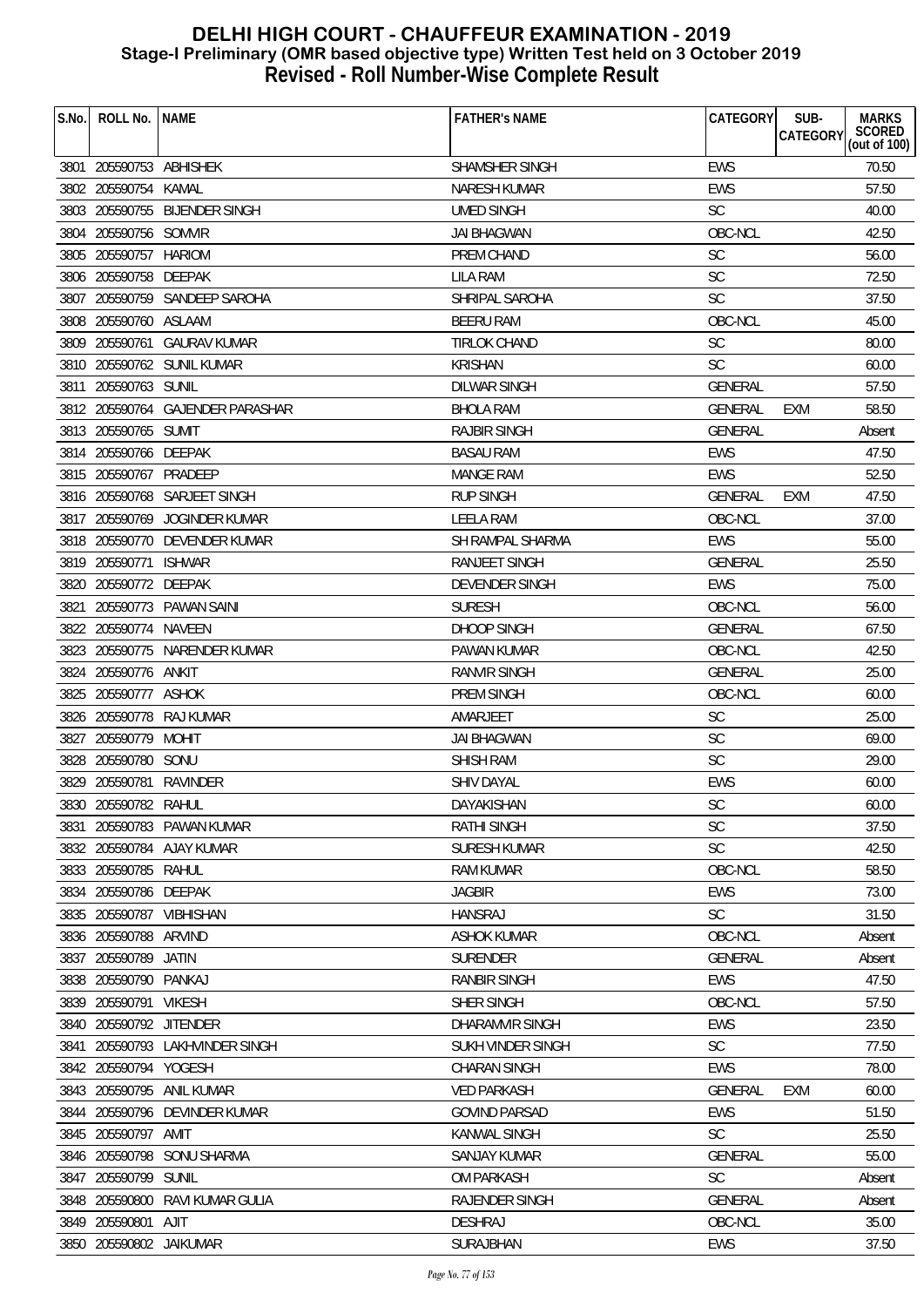| S.No. | ROLL No.                 | <b>NAME</b>                      | <b>FATHER'S NAME</b>  | CATEGORY       | SUB-<br><b>MARKS</b>                      |
|-------|--------------------------|----------------------------------|-----------------------|----------------|-------------------------------------------|
|       |                          |                                  |                       |                | SCORED<br>(out of 100)<br><b>CATEGORY</b> |
|       |                          | 3851 205590803 MANJEET SINGH     | <b>BALBIR SINGH</b>   | <b>SC</b>      | 70.00                                     |
|       | 3852 205590804 JASMER    |                                  | <b>BALJEET</b>        | <b>EWS</b>     | 52.50                                     |
|       |                          | 3853 205590805 KULDEEP KUMAR     | <b>RAM CHAND</b>      | GENERAL        | 47.50                                     |
|       | 3854 205590806 YASIN     |                                  | <b>SATYAWAN</b>       | OBC-NCL        | 45.00                                     |
|       |                          | 3855 205590807 VIKAS KUMAR       | <b>MANOHAR LAL</b>    | OBC-NCL        | 20.00                                     |
|       | 3856 205590808           | ANIL KUMAR                       | <b>BALWAN</b>         | <b>EWS</b>     | 57.50                                     |
|       | 3857 205590809           | ASHWANI                          | <b>JAGAT RAM</b>      | <b>GENERAL</b> | 43.00                                     |
|       |                          | 3858 205590810 SUMIT VASHIST     | <b>MUKESH KUMAR</b>   | <b>GENERAL</b> | 63.00                                     |
|       | 3859 205590811           | <b>VIKAS</b>                     | <b>PRITHVI SINGH</b>  | OBC-NCL        | 36.50                                     |
|       |                          | 3860 205590812 RAJNEESH CHHOKER  | KRISHAN CHHOKER       | OBC-NCL        | 57.50                                     |
|       |                          | 3861 205590813 RAHUL KUMAR       | PAWAN KUMAR           | <b>SC</b>      | 50.50                                     |
|       | 3862 205590814           | SOMBIR                           | <b>JOGINDER SINGH</b> | OBC-NCL        | 63.00                                     |
|       |                          | 3863 205590815 SURENDER          | SATBIR SINGH          | <b>SC</b>      | Absent                                    |
| 3864  | 205590816 PARDEEP        |                                  | <b>DALBIR SINGH</b>   | <b>EWS</b>     | Absent                                    |
|       |                          | 3865 205590817 SUMIT KUMAR RANA  | <b>RAJ KUMAR</b>      | <b>GENERAL</b> | 37.50                                     |
|       |                          | 3866 205590818 TEJA SINGH        | <b>BEERU SINGH</b>    | <b>SC</b>      | 70.00                                     |
|       |                          | 3867 205590819 SURESH KUMAR      | <b>RAM SWARUP</b>     | OBC-NCL        | 78.00                                     |
|       |                          | 3868 205590820 SANDEEP JANGRA    | DAYANAND JANGRA       | OBC-NCL        | Absent                                    |
|       | 3869 205590821           | RAVI                             | RAMPAL                | OBC-NCL        | 50.00                                     |
|       |                          | 3870 205590822 PAWAN KUMAR       | <b>RAM KUMAR</b>      | OBC-NCL        | Absent                                    |
| 3871  |                          | 205590823 ROHIT KUMAR            | SURENDER SINGH        | OBC-NCL        | Absent                                    |
|       | 3872 205590824           | SATPAL                           | <b>SATVIR</b>         | <b>SC</b>      | 75.00                                     |
|       | 3873 205590825           | <b>BALIHAR SINGH</b>             | <b>JOGINDER SINGH</b> | <b>SC</b>      | <b>EXM</b><br>50.00                       |
|       |                          | 3874 205590826 PRADEEP KUMAR     | RAMESH KUMAR          | <b>EWS</b>     | 58.00                                     |
|       | 3875 205590827           | NEERAJ KUMAR                     | <b>MAHENDER SINGH</b> | <b>SC</b>      | 51.50                                     |
|       |                          | 3876 205590828 DHARMENDER        | <b>RAMPHAL</b>        | <b>EWS</b>     | 50.50                                     |
|       | 3877 205590829 SANJAY    |                                  | SATYAWAN              | <b>SC</b>      | Absent                                    |
|       | 3878 205590830 SANDEEP   |                                  | <b>BALWAN</b>         | OBC-NCL        | 65.00                                     |
|       | 3879 205590831 JAIVINDER |                                  | SATYAVIR              | OBC-NCL        | 49.00                                     |
|       | 3880 205590832 ABHISHEK  |                                  | RAJ SINGH             | GENERAL        | 55.00                                     |
| 3881  |                          | 205590833 RAVINDAR SINGH         | <b>ZILE SINGH</b>     | <b>SC</b>      | 51.00                                     |
|       | 3882 205590834 RAVINDER  |                                  | <b>RISAL SINGH</b>    | <b>EWS</b>     | Absent                                    |
|       |                          | 3883 205590835 RAKESH KUMAR      | PREM SINGH            | <b>GENERAL</b> | EXM<br>Absent                             |
| 3884  |                          | 205590836 SHAMSHER               | SH RAM CHANDER        | <b>SC</b>      | 50.00                                     |
|       | 3885 205590837           | RAVINDER                         | HARKISHAN             | OBC-NCL        | 47.00                                     |
|       | 3886 205590838           | AMIT KUMAR                       | <b>RAGHUBIR</b>       | OBC-NCL        | 48.50                                     |
|       | 3887 205590839 ASHISH    |                                  | OMPRAKASH             | OBC-NCL        | 35.50                                     |
|       | 3888 205590840 SUNIL     |                                  | <b>SURESH KUMAR</b>   | EWS            | 55.50                                     |
| 3889  | 205590841                | SANDEEP KUMAR                    | <b>DHARAMBIR</b>      | OBC-NCL        | 32.00                                     |
|       | 3890 205590842 VINOD     |                                  | <b>BALWAN</b>         | <b>EWS</b>     | 39.00                                     |
| 3891  | 205590843                | NAVEEN KUMAR                     | RAMEHAR               | EWS            | 42.50                                     |
|       |                          | 3892 205590844 VINAY MALWAL      | <b>VISHNU MALWAL</b>  | <b>GENERAL</b> | 55.50                                     |
|       | 3893 205590845 VICKY     |                                  | RANBIR                | <b>SC</b>      | 42.50                                     |
|       |                          | 3894 205590846 YOGESH BHARTI     | <b>B N BHARTI</b>     | SC             | Absent                                    |
|       | 3895 205590847           | <b>ROHIT</b>                     | YASH KUMAR            | <b>SC</b>      | 66.00                                     |
| 3896  | 205590848 SONU           |                                  | <b>DARIYA SINGH</b>   | OBC-NCL        | Absent                                    |
| 3897  | 205590849                | SURENDRA                         | <b>SANT RAM</b>       | OBC-NCL        | Absent                                    |
|       |                          | 3898 205590850 RASHID HUSSAIN    | <b>ABDUL WAHID</b>    | OBC-NCL        | 60.00                                     |
|       |                          | 3899 205590851 AJEET KUMAR YADAV | SWAMI NATH YADAV      | OBC-NCL        | 45.50                                     |
|       | 3900 205590852 NASIB     |                                  | <b>BALWANT</b>        | <b>SC</b>      | 43.50                                     |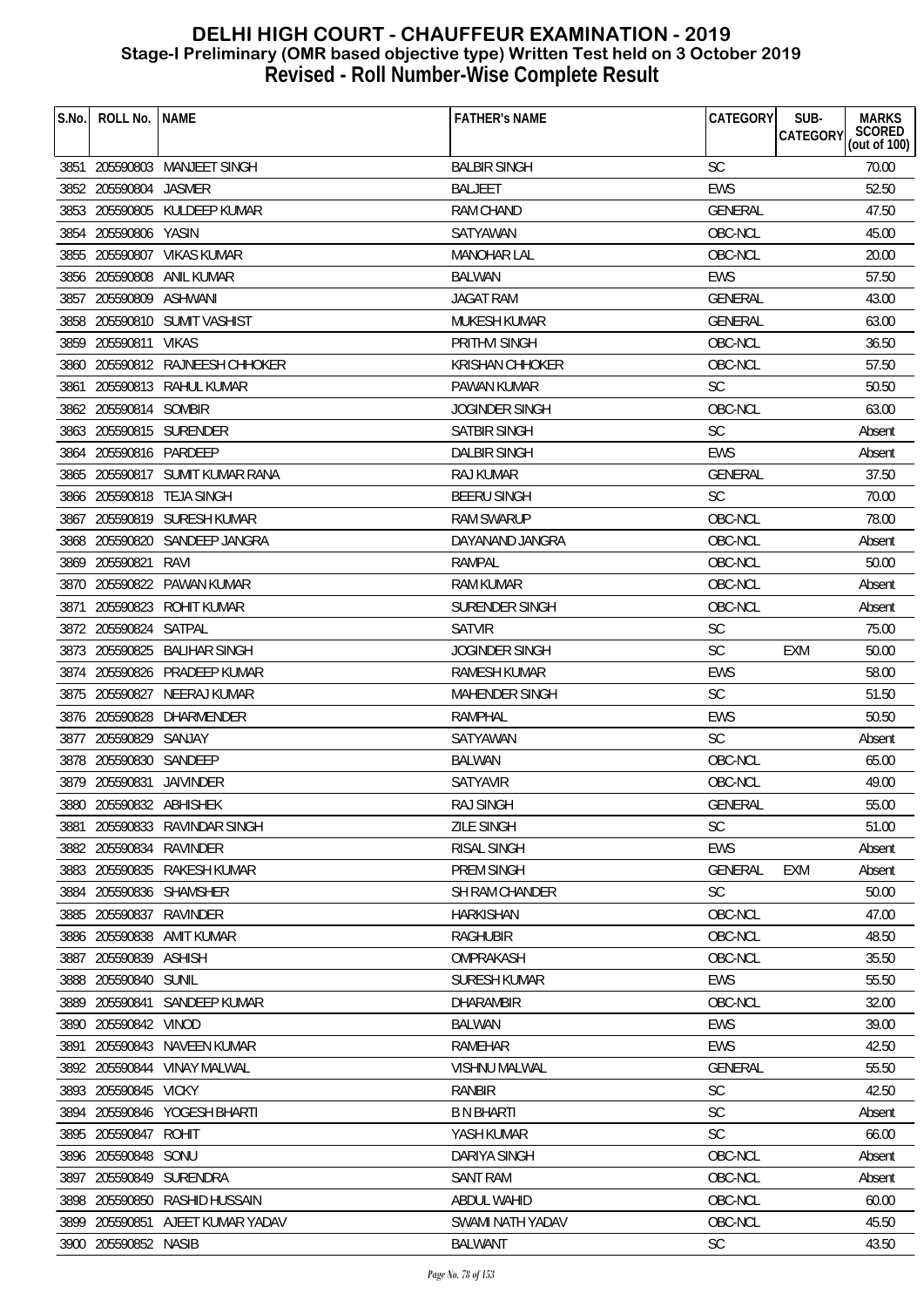| S.No. | ROLL No.                | <b>NAME</b>                          | <b>FATHER'S NAME</b>         | CATEGORY       | SUB-<br><b>CATEGORY</b> | <b>MARKS</b><br>SCORED<br>(out of 100) |
|-------|-------------------------|--------------------------------------|------------------------------|----------------|-------------------------|----------------------------------------|
|       |                         | 3901 205590853 GOVIND KUMAR          | <b>DHANPAT SINGH</b>         | OBC-NCL        |                         | 30.50                                  |
|       |                         | 3902 205590854 PUSHPENDER            | ASHOK KUMAR                  | OBC-NCL        |                         | 55.00                                  |
|       | 3903 205590855 RAJESH   |                                      | <b>KRISHAN</b>               | SC             |                         | 37.50                                  |
|       |                         | 3904 205590856 PANKAJ KUMAR          | ROOP CHAND                   | SC             |                         | 35.50                                  |
|       | 3905 205590857 VIKRAM   |                                      | DEVA NAND                    | <b>ST</b>      |                         | 70.00                                  |
|       |                         | 3906 205590858 DEEP CHAND            | <b>SURAJ MAL</b>             | <b>SC</b>      |                         | 35.00                                  |
|       |                         | 3907 205590859 BHOOPENDER SINGH      | <b>RAMPHAL</b>               | <b>SC</b>      |                         | Absent                                 |
|       | 3908 205590860 ANAND    |                                      | <b>JETHA RAM</b>             | OBC-NCL        |                         | 55.00                                  |
|       |                         | 3909 205590861 SATISH KUMAR          | <b>MAHI PAL</b>              | OBC-NCL        | EXM                     | 42.50                                  |
|       |                         | 3910 205590862 AMIT KUMAR KHATANA    | <b>BALJEET SINGH KHATANA</b> | <b>GENERAL</b> | EXM                     | 78.50                                  |
|       | 3911 205590863 SATISH   |                                      | RAMSINGH                     | <b>SC</b>      |                         | Absent                                 |
|       | 3912 205590864          | <b>BHUPENDER</b>                     | <b>OMVEER</b>                | OBC-NCL        |                         | 85.00                                  |
|       | 3913 205590865 ROBIN    |                                      | DHARAMVIR SINGH              | <b>SC</b>      |                         | Absent                                 |
|       | 3914 205590866 PARVEEN  |                                      | <b>MAHENDER</b>              | <b>GENERAL</b> |                         | Absent                                 |
|       |                         | 3915 205590867 NARENDER KUMAR        | <b>BABU LAL</b>              | <b>SC</b>      |                         | 48.50                                  |
|       | 3916 205590868 PARDEEP  |                                      | <b>JASHMER SINGH</b>         | <b>EWS</b>     |                         | 51.00                                  |
|       | 3917 205590869 MANJEET  |                                      | <b>MEER SINGH</b>            | <b>SC</b>      |                         | 40.00                                  |
|       | 3918 205590870 RAJU     |                                      | <b>RATIRAM</b>               | <b>GENERAL</b> |                         | 57.50                                  |
|       | 3919 205590871          | RAKESH                               | RAJENDER                     | EWS            |                         | 5.50                                   |
|       |                         | 3920 205590872 MANJEET KHATRI        | <b>RAJENDER SINGH</b>        | <b>EWS</b>     |                         | 65.00                                  |
| 3921  | 205590873 DEEPAK        |                                      | <b>ATTAR SINGH</b>           | GENERAL        |                         | Absent                                 |
|       | 3922 205590874 SURAJ    |                                      | <b>OMBIR</b>                 | <b>EWS</b>     |                         | Absent                                 |
|       |                         | 3923 205590875 AZAD SINGH            | <b>DHARA SINGH</b>           | <b>SC</b>      |                         | 37.50                                  |
|       | 3924 205590876 SACHIN   |                                      | <b>SATBIR</b>                | <b>EWS</b>     |                         | Absent                                 |
|       |                         | 3925 205590877 MANISH KUMAR          | DAYA NAND                    | <b>SC</b>      |                         | 45.00                                  |
|       | 3926 205590878 JITENDER |                                      | PREET SINGH                  | OBC-NCL        |                         | 52.50                                  |
|       |                         | 3927 205590879 SANJAY KUMAR          | <b>HOSHIYAR SINGH</b>        | <b>SC</b>      |                         | 60.00                                  |
|       |                         | 3928 205590880 SANDEEP KUMAR         | <b>RAMESH KUMAR</b>          | OBC-NCL        | <b>EXM</b>              | 42.50                                  |
|       |                         | 3929 205590881 DEVENDER KUMAR BALIAN | <b>BHAN SINGH</b>            | <b>SC</b>      |                         | 74.00                                  |
|       | 3930 205590882 ABHISHEK |                                      | RANDHIR                      | EWS            |                         | 67.50                                  |
| 3931  |                         | 205590883 ANIL KUMAR                 | <b>MANI RAM</b>              | EWS            |                         | 62.00                                  |
|       |                         | 3932 205590884 ARVIND KUMAR          | <b>JAGDISH KUMAR</b>         | OBC-NCL        |                         | 52.50                                  |
|       |                         | 3933 205590885 BALWANT RAI           | <b>RAJ KUMAR</b>             | OBC-NCL        |                         | 42.50                                  |
| 3934  | 205590886 MUNISH        |                                      | <b>BIRBAL</b>                | <b>GENERAL</b> |                         | Absent                                 |
| 3935  | 205590887               | DEEPAK KUMAR                         | <b>SATISH KUMAR</b>          | SC             |                         | 39.00                                  |
|       | 3936 205590888          | MANOJ KUMAR                          | ANGREJ SINGH                 | <b>GENERAL</b> | <b>EXM</b>              | 75.50                                  |
|       |                         | 3937 205590889 SUBHASH CHANDER       | SURAJBHAN                    | <b>GENERAL</b> | <b>EXM</b>              | Absent                                 |
|       | 3938 205590890 SUDESH   |                                      | <b>DESHPAL</b>               | <b>SC</b>      |                         | 35.00                                  |
| 3939  | 205590891               | SANDEEP                              | <b>RAMESH</b>                | EWS            |                         | 83.50                                  |
|       | 3940 205590892 VIKAS    |                                      | OMPARKASH                    | OBC-NCL        |                         | 57.50                                  |
| 3941  | 205590893               | AJIT YADAV                           | <b>HANS RAM</b>              | OBC-NCL        |                         | 33.00                                  |
|       | 3942 205590894 ANOOP    |                                      | <b>JAMSER SINGH</b>          | <b>SC</b>      |                         | 71.00                                  |
|       |                         | 3943 205590895 VIKASH KUMAR          | SUKHBIR SINGH                | <b>EWS</b>     |                         | 1.50                                   |
|       | 3944 205590896 SAHIL    |                                      | SUKHBIR SINGH                | SC             |                         | 35.50                                  |
|       | 3945 205590897          | <b>VIKAS</b>                         | NARESH KUMAR                 | <b>SC</b>      |                         | 49.00                                  |
| 3946  | 205590898               | <b>UMESH</b>                         | SH. RAJENDER                 | <b>EWS</b>     |                         | 59.00                                  |
| 3947  | 205590899               | RAHUL RANA                           | SATYA PRAKASH                | <b>EWS</b>     |                         | 62.50                                  |
|       | 3948 205590900          | <b>VIKASH</b>                        | SHRI BHAGWAN                 | OBC-NCL        |                         | Absent                                 |
|       | 3949 205590901          | NAVEEN KUMAR                         | <b>BANI SINGH</b>            | <b>EWS</b>     |                         | 58.00                                  |
|       |                         | 3950 205590902 DAVINDER SINGH        | KIRPAL SINGH                 | SC             |                         | 50.00                                  |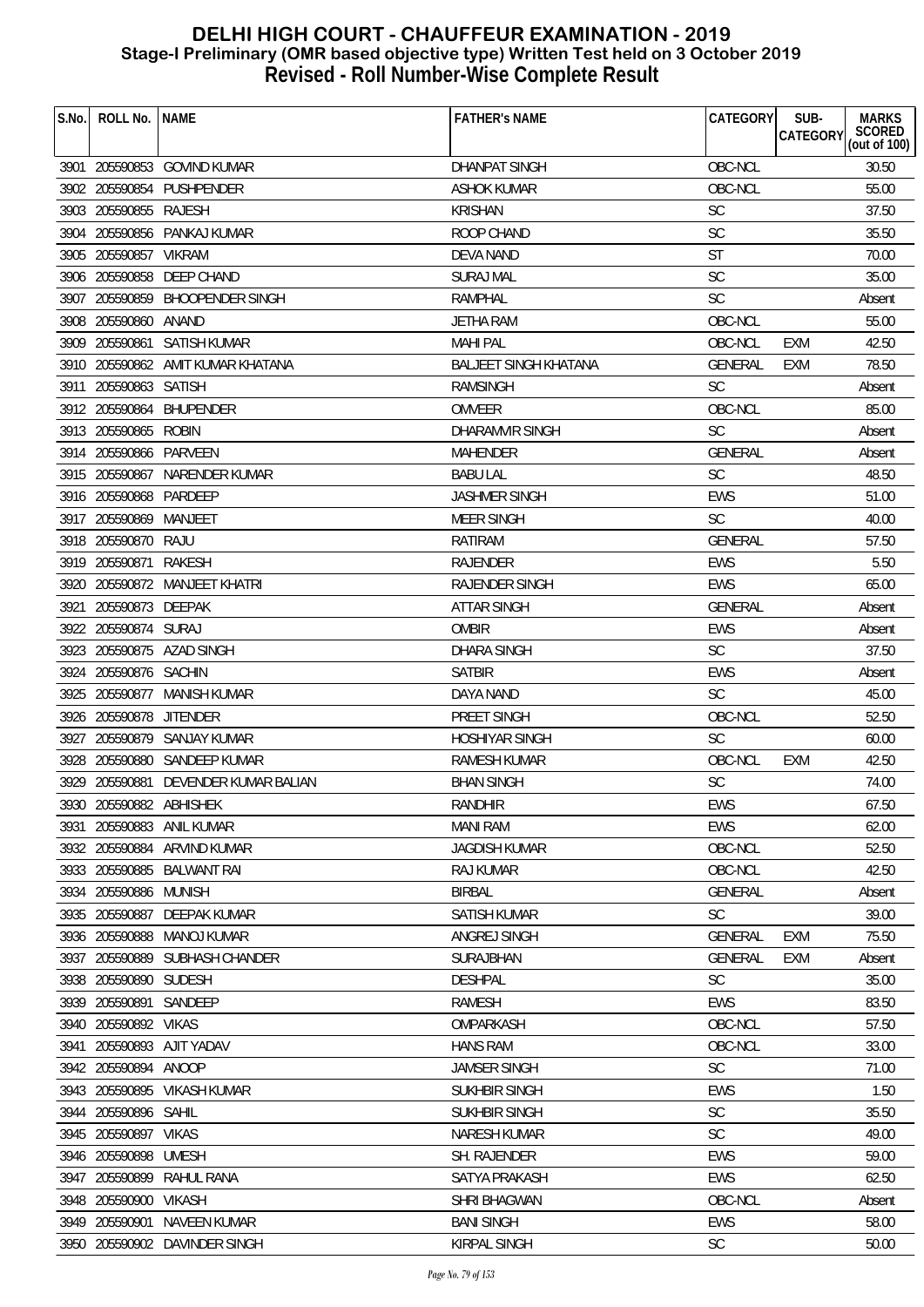| S.No. | ROLL No.                 | <b>NAME</b>                       | <b>FATHER'S NAME</b>    | <b>CATEGORY</b> | SUB-<br><b>MARKS</b>               |
|-------|--------------------------|-----------------------------------|-------------------------|-----------------|------------------------------------|
|       |                          |                                   |                         |                 | SCORED<br>(out of 100)<br>CATEGORY |
|       |                          | 3951 205590903 PUSHPINDER         | <b>GURMAIL SINGH</b>    | <b>SC</b>       | Absent                             |
|       | 3952 205590904 RAVI DUTT |                                   | RAJENDER                | OBC-NCL         | 60.00                              |
|       | 3953 205590905 MUKESH    |                                   | RAMMEHAR                | <b>SC</b>       | 49.50                              |
|       | 3954 205590906 SUNNY     |                                   | <b>BALI RAM</b>         | SC              | 46.00                              |
|       | 3955 205590907 PARVEEN   |                                   | RAM KUMAR PUNIA         | <b>EWS</b>      | 60.00                              |
|       | 3956 205590908           | CHHOTE LAL                        | <b>RATAN SINGH</b>      | SC              | Absent                             |
|       |                          | 3957 205590909 DEEPAK KUMAR       | <b>JAIPAL</b>           | <b>EWS</b>      | 47.50                              |
|       | 3958 205590910 MANOJ     |                                   | <b>BRAHMA NAND</b>      | <b>SC</b>       | Absent                             |
|       | 3959 205590911           | BABLU                             | <b>ROHTASH SINGH</b>    | <b>GENERAL</b>  | 58.50<br>EXM                       |
|       |                          | 3960 205590912 VIKAS KUMAR        | RAVINDER KUMAR          | <b>EWS</b>      | 60.50                              |
|       |                          | 3961 205590913 KRISHAN KUMAR      | <b>KITAB SINGH</b>      | GENERAL         | 58.50                              |
|       |                          | 3962 205590914 PHOOL CHAND BAIRWA | RAM PRASAD BAIRWA       | <b>SC</b>       | 22.50                              |
|       | 3963 205590915 ANKIT     |                                   | <b>RAJBIR</b>           | <b>EWS</b>      | 67.50                              |
|       |                          | 3964 205590916 VISHAL RANA        | <b>BAL KISHAN</b>       | <b>SC</b>       | 62.50                              |
|       |                          | 3965 205590917 YOGESH TANWAR      | SURENDER SINGH          | <b>EWS</b>      | Absent                             |
|       |                          | 3966 205590918 JAIBIR SINGH       | <b>JAGE RAM</b>         | <b>SC</b>       | 40.00                              |
|       |                          | 3967 205590919 ARUN KALIYA        | <b>MAAN SINGH</b>       | <b>SC</b>       | 60.00                              |
|       | 3968 205590920 AMIT      |                                   | <b>JAIKARAN</b>         | <b>EWS</b>      | 77.50                              |
|       | 3969 205590921           | MOHAN SINGH                       | <b>HAR CHAND</b>        | OBC-NCL         | 92.50                              |
|       | 3970 205590922 YUDHVIR   |                                   | <b>VIRENDER SINGH</b>   | <b>GENERAL</b>  | 65.00                              |
|       |                          | 3971 205590923 KRAMRAJ YADAV      | RAM UDIT YADAV          | OBC-NCL         | 61.00                              |
|       |                          | 3972 205590924 MANOJ KUMAR        | <b>RAJENDER SINGH</b>   | <b>SC</b>       | Absent                             |
|       | 3973 205590925           | BIJENDER                          | <b>DALBIR SINGH</b>     | <b>EWS</b>      | 70.00                              |
|       |                          | 3974 205590926 ANIL KUMAR         | <b>RAGHBIR SINGH</b>    | OBC-NCL         | 55.00                              |
|       |                          | 3975 205590927 VINOD KUMAR        | <b>SHISH RAM</b>        | OBC-NCL         | 62.50                              |
|       | 3976 205590928 SUSHANT   |                                   | <b>KARAN SINGH</b>      | <b>EWS</b>      | 47.50                              |
|       |                          | 3977 205590929 KAUSHIK CHAUHAN    | <b>SURINDER CHAUHAN</b> | <b>GENERAL</b>  | 47.50                              |
|       |                          | 3978 205590930 HARISH KUMAR       | <b>DESRAJ</b>           | <b>SC</b>       | 54.50                              |
|       |                          | 3979 205590931 SUBHASH CHANDER    | <b>BHOOP SINGH</b>      | SC              | Absent                             |
|       | 3980 205590932 PUNIT     |                                   | <b>HIMMAT SINGH</b>     | OBC-NCL         | 95.00                              |
| 3981  | 205590933 RAHUL          |                                   | <b>ROHTAS</b>           | <b>GENERAL</b>  | Absent                             |
|       | 3982 205590934 RAMAN     |                                   | <b>SUKHPAL SINGH</b>    | <b>EWS</b>      | Absent                             |
|       |                          | 3983 205590935 KARMVEER           | <b>KUNDAN LAL</b>       | <b>SC</b>       | Absent                             |
|       | 3984 205590936 KULDEEP   |                                   | <b>MOTI SINGH</b>       | <b>GENERAL</b>  | 73.00                              |
|       | 3985 205590937           | MAHESH KUMAR                      | <b>RAJBIR SINGH</b>     | <b>EWS</b>      | 19.50                              |
|       | 3986 205590938 MOHIT     |                                   | <b>RAMESH RATHEE</b>    | <b>EWS</b>      | 53.50                              |
|       | 3987 205590939           | DEEPAK MEHRA                      | <b>GHEESA RAM</b>       | <b>SC</b>       | 90.00                              |
|       |                          | 3988 205590940 VIKRAM SINGH       | <b>ISHWAR SINGH</b>     | <b>GENERAL</b>  | Absent                             |
|       | 3989 205590941           | VIKRAM                            | <b>AJIT</b>             | <b>EWS</b>      | 60.50                              |
|       | 3990 205590942 DHANRAJ   |                                   | ANIL KUMAR              | OBC-NCL         | 55.00                              |
| 3991  |                          | 205590943 NARESH KUMAR            | <b>KARTAR SINGH</b>     | OBC-NCL         | 58.00                              |
|       | 3992 205590944           | OM KUMAR                          | SH.BALBIR SINGH         | EWS             | 67.50                              |
|       | 3993 205590945 VINAY     |                                   | <b>KHEM CHAND</b>       | OBC-NCL         | 72.50                              |
|       | 3994 205590946 VIVEK     |                                   | <b>JAGDISH CHANDER</b>  | OBC-NCL         | 66.00                              |
|       |                          | 3995 205590947 DEVENDER SINGH     | PHOOL SINGH             | <b>GENERAL</b>  | EXM<br>Absent                      |
|       | 3996 205590948 SANDEEP   |                                   | <b>RAMNIWAS</b>         | <b>GENERAL</b>  | 58.00                              |
|       |                          | 3997 205590949 PARVEEN KUMAR      | <b>SURAJ BHAN</b>       | OBC-NCL         | Absent                             |
|       |                          | 3998 205590950 AJAY KUMAR         | <b>OM PARKASH</b>       | <b>SC</b>       | Absent                             |
| 3999  |                          | 205590951 NASIB SINGH AHALAWAT    | ANUP SINGH AHLAWAT      | <b>EWS</b>      | 63.00                              |
|       | 4000 205590952 SUMIT     |                                   | RAMESH VATS             | EWS             | 55.00                              |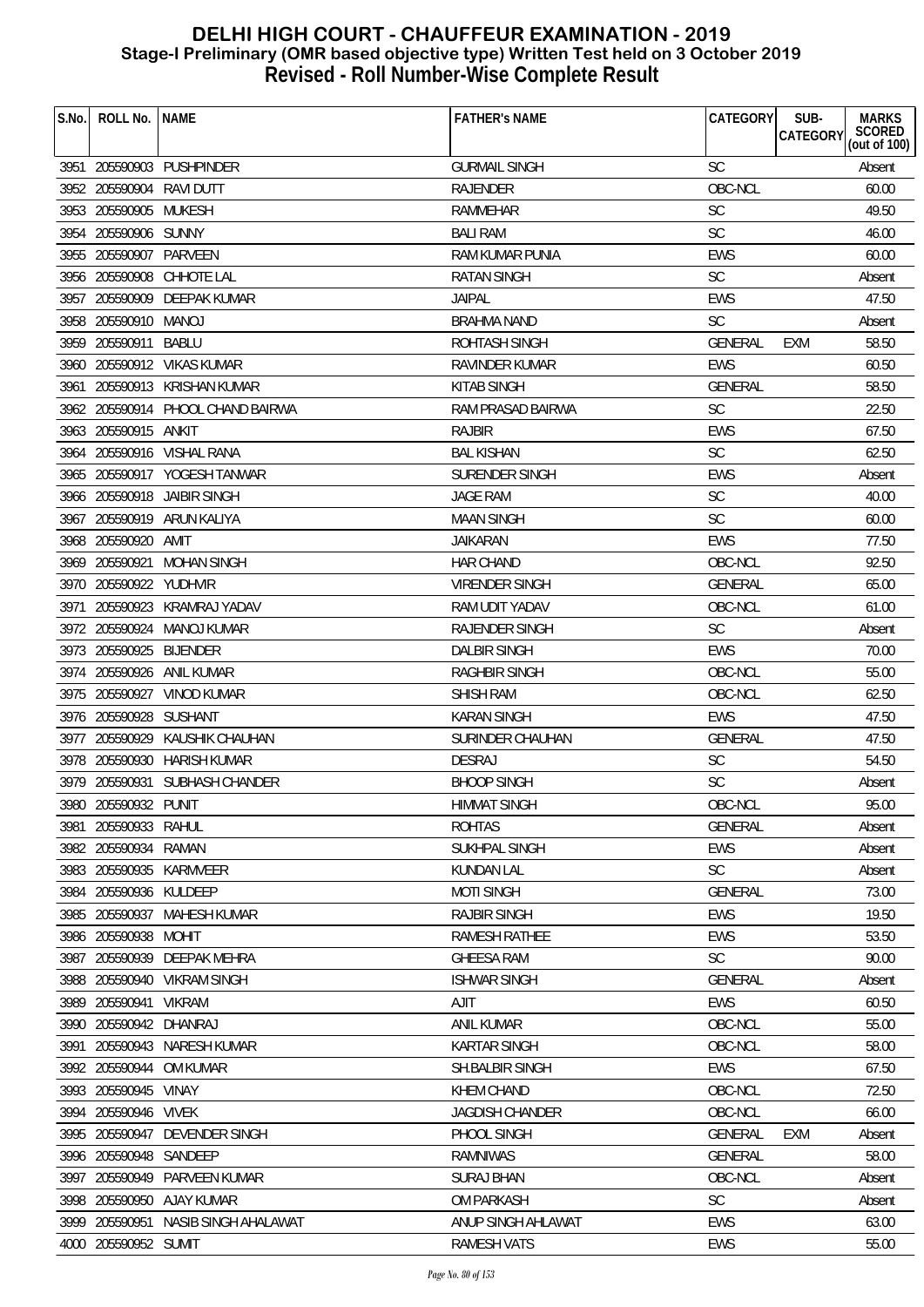| S.No. | ROLL No.   NAME          |                                     | <b>FATHER'S NAME</b>   | CATEGORY       | <b>MARKS</b><br>SUB-<br>SCORED<br>(out of 100)<br>CATEGORY |
|-------|--------------------------|-------------------------------------|------------------------|----------------|------------------------------------------------------------|
|       |                          | 4001 205590953 ANUJ SHARMA          | <b>AMAR SINGH</b>      | GENERAL        | Absent                                                     |
|       | 4002 205590954 SHISH PAL |                                     | <b>SURAT SINGH</b>     | OBC-NCL        | 52.50                                                      |
|       |                          | 4003 205590955 VIKRAM KUMAR         | <b>RAM NIWAS</b>       | OBC-NCL        | 56.00                                                      |
|       | 4004 205590956 RAVI      |                                     | <b>BALRAJ</b>          | OBC-NCL        | 60.00                                                      |
|       |                          | 4005 205590957 SANJEEV KUMAR        | <b>BABU RAM</b>        | OBC-NCL        | 49.50                                                      |
|       |                          | 4006 205590958 SANDEEP KUMAR        | <b>KASHMIR SINGH</b>   | OBC-NCL        | 27.50                                                      |
|       |                          | 4007 205590959 NAVEEN KAJLA         | <b>SATPAL SINGH</b>    | <b>GENERAL</b> | Absent                                                     |
|       |                          | 4008 205590960 SURAJ PAL SINGH      | SOMPAL SINGH           | <b>GENERAL</b> | 60.00                                                      |
|       | 4009 206590001 YOGESH    |                                     | SHRADDHANAND           | <b>GENERAL</b> | 63.50                                                      |
|       |                          | 4010 206590002 SANJAY KUMAR         | <b>BIRJLAL CHAHAR</b>  | OBC-NCL        | 55.00                                                      |
|       |                          | 4011 206590003 DEEPCHAND BAIRWA     | BADRI PRASAD BAIRWA    | <b>SC</b>      | 36.00                                                      |
|       |                          | 4012 206590004 SURENDRA KUMAR BALAI | <b>RUGHA RAM BALAI</b> | <b>SC</b>      | 53.00                                                      |
|       |                          | 4013 206590005 AMAR CHAND           | MAHENDRA SINGH         | OBC-NCL        | 47.50                                                      |
|       |                          | 4014 206590006 GOVIND RAM VERMA     |                        | <b>ST</b>      |                                                            |
|       |                          |                                     | RAMNARAYAN MEENA       | <b>ST</b>      | 35.50                                                      |
|       | 4015 206590007 BABULAL   |                                     | ROHATASH KUMAR         | OBC-NCL        | 40.00                                                      |
|       | 4016 206590008           | <b>DILIP KUMAR</b>                  | <b>MANOJ KUMAR</b>     |                | 67.50                                                      |
|       |                          | 4017 206590009 SURAJ KUMAR          | <b>BABU LAL</b>        | OBC-NCL        | 42.50                                                      |
|       |                          | 4018 206590010 MANOJ KUMAR BAIRWA   | RAMESH CHAND BAIRWA    | SC             | 57.50                                                      |
|       |                          | 4019 206590011 MANISH KUMAR MEENA   | BANWARI LAL MEENA      | <b>ST</b>      | 44.50                                                      |
|       | 4020 206590012 SURESH    |                                     | DULA RAM               | OBC-NCL        | 33.00                                                      |
|       |                          | 4021 206590013 MANOJ KUMAR MEENA    | PHULA RAM MEENA        | <b>ST</b>      | 44.50                                                      |
|       |                          | 4022 206590014 ARUN KUMAR           | ABHIMANYU              | OBC-NCL        | Absent                                                     |
|       |                          | 4023 206590015 SHUBHAM DAHIYA       | JOGINDER DAHIYA        | OBC-NCL        | 40.00                                                      |
|       | 4024 206590016 ANKIT     |                                     | <b>HARILAL</b>         | <b>SC</b>      | 47.50                                                      |
|       |                          | 4025 206590017 ROMESH KUMAR         | <b>VIJAY KUMAR</b>     | <b>SC</b>      | 49.50                                                      |
|       |                          | 4026 206590018 SACHIN KUMAR         | <b>SAMMI</b>           | <b>SC</b>      | 65.00                                                      |
|       |                          | 4027 206590019 RAJNESH YADAV        | RAMPRAKASH             | OBC-NCL        | 65.00                                                      |
|       |                          | 4028 206590020 SUMIT BHATI          | DHAN PRAKASH SINGH     | OBC-NCL        | 55.00                                                      |
|       |                          | 4029 206590021 SHYAMA KANT          | <b>BRIJ LAL</b>        | <b>GENERAL</b> | 50.00                                                      |
|       |                          | 4030 206590022 SOHIT KUMAR          | AJAYPAL SINGH          | OBC-NCL        | 45.00                                                      |
|       |                          | 4031 206590023 SANJEEV MALIK        | <b>BIJENDER MALIK</b>  | OBC-NCL        | 47.50                                                      |
|       |                          | 4032 206590024 AMAN SHOKEEN         | ANIPAL SHOKEEN         | OBC-NCL        | 57.50                                                      |
|       |                          | 4033 206590025 NITESH KUMAR         | SURENDER SINGH         | <b>GENERAL</b> | 54.50                                                      |
|       |                          | 4034 206590026 AMIT DAGAR           | AJAY DAGAR             | <b>GENERAL</b> | 62.50                                                      |
|       |                          | 4035 206590027 SANDEEP RANA         | <b>RAJBIR SINGH</b>    | OBC-NCL        | 52.50                                                      |
|       | 4036 206590028 SANDEEP   |                                     | <b>SATISH KUMAR</b>    | OBC-NCL        | 32.00                                                      |
|       |                          | 4037 206590029 MOHIT KUMAR          | <b>ATTER SINGH</b>     | OBC-NCL        | 55.00                                                      |
|       |                          | 4038 206590030 NEERAJ KUMAR SINGH   | DORI LAL SINGH         | OBC-NCL        | 32.50                                                      |
|       | 4039 206590031           | LOKESH SINGH                        | <b>RANVIR SINGH</b>    | <b>SC</b>      | Absent                                                     |
| 4040  |                          | 206590032 SHUBAM MULTANIA           | <b>JAGDISH RAJ</b>     | OBC-NCL        | 50.00                                                      |
| 4041  |                          | 206590033 SHIV MURAT                | JAGDISH PRASAD         | OBC-NCL        | 40.50                                                      |
|       |                          | 4042 206590034 NAVEEN KASANA        | <b>BHEEM KASANA</b>    | <b>GENERAL</b> | 26.50                                                      |
|       |                          | 4043 206590035 ROHIT DABAS          | <b>ASHOK KUMAR</b>     | OBC-NCL        | 37.50                                                      |
|       | 4044 206590036 ABHISHEK  |                                     | <b>MAHENDER</b>        | OBC-NCL        | 40.50                                                      |
|       | 4045 206590037           | <b>MANISH</b>                       | <b>MAHAVIR</b>         | OBC-NCL        | 31.50                                                      |
|       | 4046 206590038 PRADEEP   |                                     | <b>RAM AVTAR</b>       | OBC-NCL        | 15.00                                                      |
| 4047  | 206590039                | NITIN SINGH                         | <b>JAI NARAYAN</b>     | <b>SC</b>      | 60.00                                                      |
|       |                          | 4048 206590040 SAURAV TIWARI        | RAJEEV KUMAR           | <b>EWS</b>     | 54.50                                                      |
|       | 4049 206590041 SOMVIR    |                                     | <b>SURESH KUMAR</b>    | <b>GENERAL</b> | 52.50                                                      |
|       |                          | 4050 206590042 DEEPAK DABAS         | RAJESH KUMAR           | OBC-NCL        | 52.50                                                      |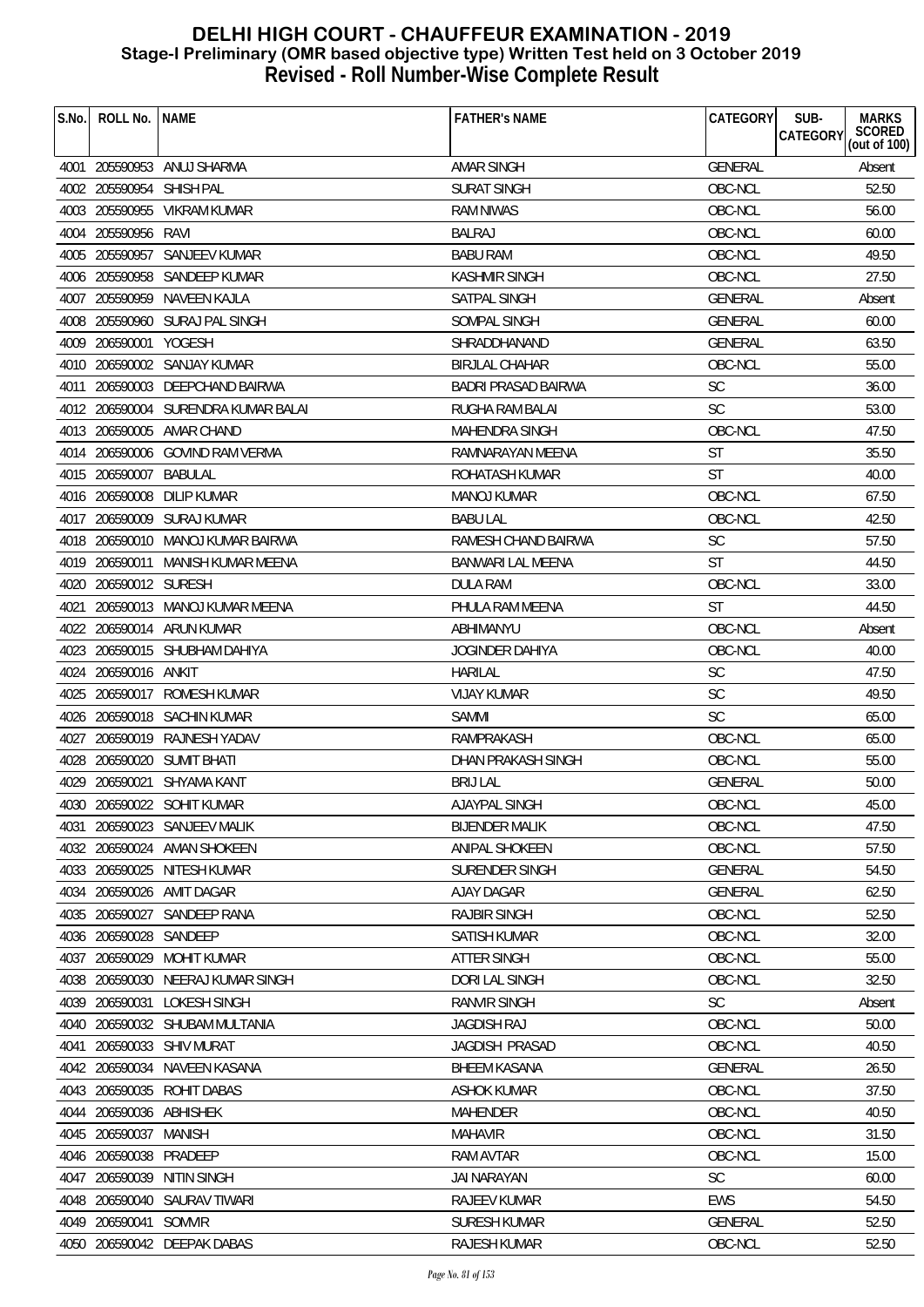| S.No. | ROLL No.   NAME         |                                    | <b>FATHER'S NAME</b>      | CATEGORY       | SUB-<br><b>MARKS</b>                      |
|-------|-------------------------|------------------------------------|---------------------------|----------------|-------------------------------------------|
|       |                         |                                    |                           |                | SCORED<br>(out of 100)<br><b>CATEGORY</b> |
|       | 4051 206590043 NAVEEN   |                                    | <b>ANIL KUMAR</b>         | OBC-NCL        | 93.00                                     |
|       |                         | 4052 206590044 NARENDER NIRWAN     | <b>RAM SINGH NIRWAN</b>   | <b>ST</b>      | 38.00                                     |
|       |                         | 4053 206590045 PANKAJ GULIA        | SURENDER SINGH GULIA      | OBC-NCL        | 67.50                                     |
|       | 4054 206590046 SACHIN   |                                    | SATBIR SINGH              | OBC-NCL        | 60.00                                     |
|       |                         | 4055 206590047 ROOR SINGH          | ALI                       | <b>SC</b>      | EXM<br>Absent                             |
|       |                         | 4056 206590048 UPENDRA KUMAR       | <b>VIJENDRA SINGH</b>     | OBC-NCL        | 33.50                                     |
|       | 4057 206590049          | ANIL                               | <b>SHISH RAM</b>          | <b>SC</b>      | 38.00                                     |
|       |                         | 4058 206590050 ANOOP SINGH         | <b>DHARAMBIR SINGH</b>    | <b>SC</b>      | Absent                                    |
|       | 4059 206590051          | KULDEEP SHOKEEN                    | TARA CHAND                | OBC-NCL        | Absent                                    |
|       |                         | 4060 206590052 JAIDEEP SINGH       | <b>JAGDISH SINGH</b>      | <b>SC</b>      | 42.00                                     |
|       |                         | 4061 206590053 MOHD SATTAR         | <b>MOHD GAFFAR</b>        | OBC-NCL        | 21.50                                     |
|       |                         | 4062 206590054 RAHUL YADAV         | DHARAM VEER YADAV         | OBC-NCL        | 62.50                                     |
|       |                         | 4063 206590055 DEEPAK KUMAR        | JAYNARAYAN                | OBC-NCL        | 32.50                                     |
|       | 4064 206590056 NIKESH   |                                    | RAJPAL SINGH              | <b>SC</b>      | 42.50                                     |
|       | 4065 206590057 RAMBIR   |                                    | <b>RANDHIR SINGH</b>      | OBC-NCL        | 60.50                                     |
|       |                         | 4066 206590058 NAVNIT KUMAR        | RAMASHRAY                 | OBC-NCL        | 45.50                                     |
|       | 4067 206590059 MONU     |                                    | RAMESH KUMAR              | <b>SC</b>      | 58.50                                     |
|       |                         | 4068 206590060 MUKESH KUMAR        | <b>JAI BHAGWAN SINGH</b>  | <b>SC</b>      | 87.50                                     |
|       | 4069 206590061          | PRADEEP                            | <b>RAM SAHAI</b>          | <b>SC</b>      | 22.50                                     |
|       |                         | 4070 206590062 VIKAS DABAS         | <b>SURENDER DABAS</b>     | OBC-NCL        | 35.50                                     |
|       |                         | 4071 206590063 SANJAY KUMAR SHARMA | PURAN MAL SHARMA          | OBC-NCL        | 77.00                                     |
|       |                         | 4072 206590064 RAVINDER KUMAR      | RAJENDER KUMAR            | <b>SC</b>      | 47.50                                     |
|       | 4073 206590065 DEEPAK   |                                    | PAWAN KUMAR               | OBC-NCL        | 42.50                                     |
|       |                         | 4074 206590066 AJAY KUMAR          | SUKHAVASI LAL             | <b>SC</b>      | Absent                                    |
|       |                         | 4075 206590067 PARIT RANA          | VIRENDER RANA             | <b>GENERAL</b> | 45.00                                     |
|       |                         | 4076 206590068 UDAI BHAN SAINI     | <b>HAZARI LAL SAINI</b>   | OBC-NCL        | 80.00                                     |
|       | 4077 206590069 JOGINDER |                                    | PRABHU DAYAL              | <b>SC</b>      | Absent                                    |
|       |                         | 4078 206590070 NAVEEN KUMAR        | NARENDER KUMAR            | OBC-NCL        | 37.50                                     |
|       |                         | 4079 206590071 ARUN KUMAR          | <b>RAKESH KUMAR</b>       | <b>SC</b>      | 55.50                                     |
|       | 4080 206590072 VIVEK    |                                    | RAM DAS                   | SC             | 30.00                                     |
| 4081  |                         | 206590073 VINAY YADAV              | <b>CHARAN SINGH</b>       | OBC-NCL        | 60.00                                     |
|       | 4082 206590074 MUKESH   |                                    | ANAND PRAKASH             | OBC-NCL        | 40.00                                     |
|       |                         | 4083 206590075 TARUN SHOKEEN       | KULDEEP SHOKEEN           | OBC-NCL        | 76.50                                     |
|       |                         | 4084 206590076 SATISH KUMAR        | <b>KEHAR SINGH</b>        | OBC-NCL        | EXM<br>Absent                             |
|       | 4085 206590077 MOHIT    |                                    | <b>KRISHAN KUMAR</b>      | OBC-NCL        | 34.50                                     |
|       |                         | 4086 206590078 ROHIT KUMAR         | DHRUV DAS                 | <b>SC</b>      | 31.00                                     |
|       | 4087 206590079          | AMARJEET                           | NARENDRA SINGH            | OBC-NCL        | 55.00                                     |
|       |                         | 4088 206590080 ARVIND KUMAR        | <b>MADAN LAL</b>          | SC             | 62.50                                     |
|       | 4089 206590081          | AMIT KUMAR                         | RAJENDER SINGH            | OBC-NCL        | 80.00                                     |
|       | 4090 206590082 KARTIK   |                                    | <b>RAM KISHAN</b>         | <b>SC</b>      | 32.50                                     |
|       |                         | 4091 206590083 ANIL PASSI          | <b>RAM KAILASH</b>        | <b>SC</b>      | 45.00                                     |
|       | 4092 206590084          | NIKHIL LOHCHAB                     | RAKESH LOHCHAB            | OBC-NCL        | 52.50                                     |
|       |                         | 4093 206590085 AKASH CHOUHAN       | <b>RAMESH CHAND</b>       | OBC-NCL        | 37.00                                     |
|       | 4094 206590086 SAGAR    |                                    | <b>KARMBIR</b>            | <b>SC</b>      | 55.00                                     |
|       | 4095 206590087          | RUPINDER SINGH                     | KULDEEP SINGH             | <b>GENERAL</b> | 67.50                                     |
|       |                         | 4096 206590088 ASHOK SINGH SAMANT  | <b>MADAN SINGH SAMANT</b> | <b>GENERAL</b> | 52.50                                     |
|       | 4097 206590089          | ASHISH                             | <b>SHYAM LAL</b>          | <b>SC</b>      | 30.00                                     |
|       |                         | 4098 206590090 GOURAV KUMAR        | TEJRAM                    | <b>SC</b>      | 83.00                                     |
| 4099  |                         | 206590091 DUSHYANT                 | <b>SHIV KUMAR</b>         | <b>SC</b>      | 36.00                                     |
|       |                         | 4100 206590092 AMAN TEHLAN         | <b>RAJ SINGH</b>          | OBC-NCL        | 45.00                                     |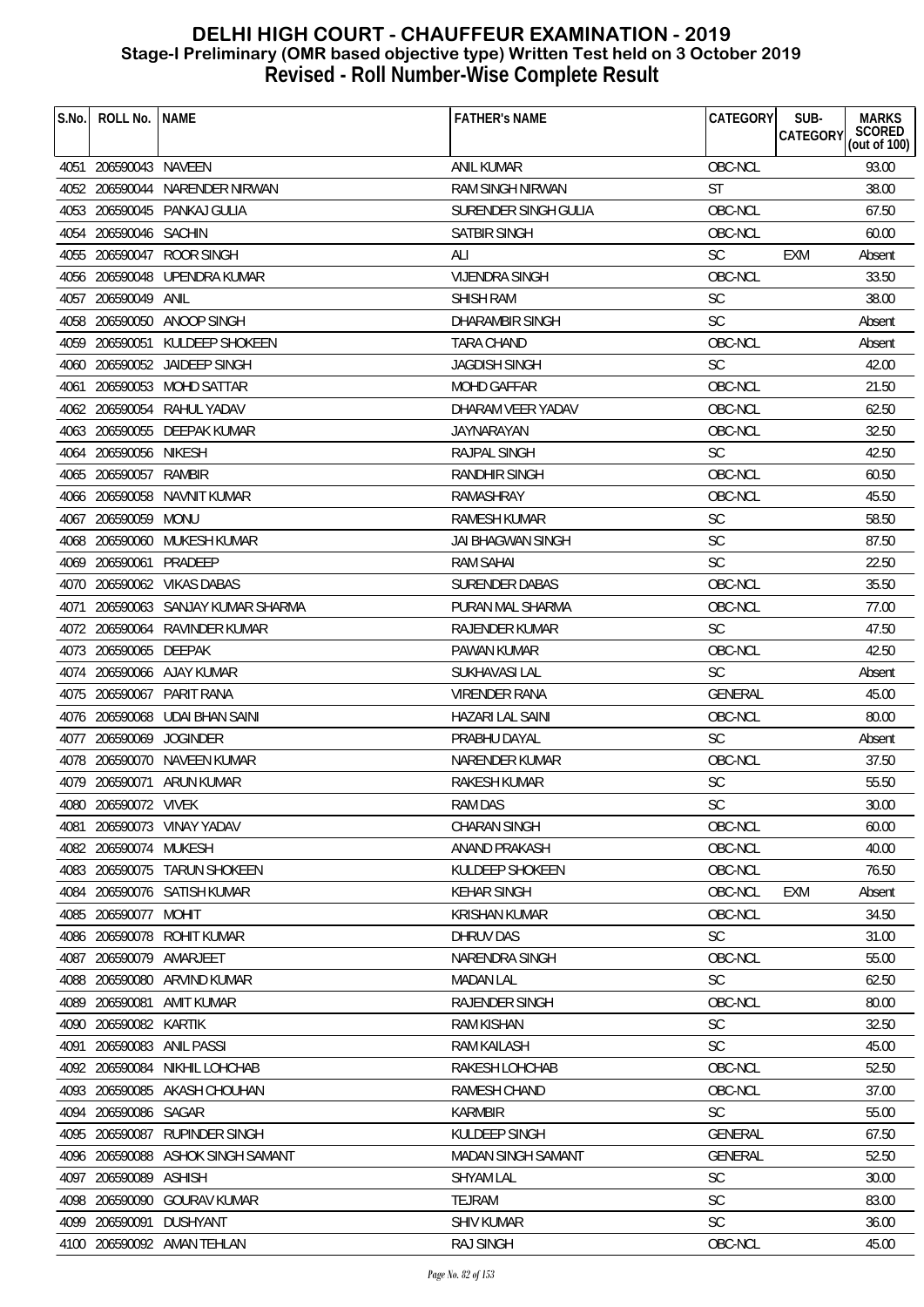| S.No. | ROLL No. INAME          |                                   | <b>FATHER'S NAME</b>    | CATEGORY             | SUB-<br><b>CATEGORY</b> | <b>MARKS</b><br>SCORED<br>(out of 100) |
|-------|-------------------------|-----------------------------------|-------------------------|----------------------|-------------------------|----------------------------------------|
|       |                         |                                   |                         |                      |                         |                                        |
|       |                         | 4101 206590093 PRAMOD KUMAR       | <b>KUNWAR PAL</b>       | <b>SC</b>            |                         | 32.50                                  |
|       |                         | 4102 206590094 NAVEEN KUMAR       | OMPAL                   | <b>SC</b><br>OBC-NCL |                         | 60.00                                  |
|       | 4103 206590095 MANOJ    |                                   | <b>NARESH KUMAR</b>     |                      |                         | Absent                                 |
|       |                         | 4104 206590096 ANIL KUMAR         | <b>BHIM SINGH</b>       | OBC-NCL              |                         | 57.50                                  |
|       |                         | 4105 206590097 VIKAS KUMAR        | <b>NAVAL SINGH</b>      | OBC-NCL              |                         | 60.00                                  |
|       | 4106 206590098          | <b>ROHIT KUMAR</b>                | <b>ARUN KUMAR</b>       | <b>SC</b>            |                         | 63.00                                  |
|       | 4107 206590099          | <b>INDAL KHARB</b>                | PAWAN KHARB             | OBC-NCL              |                         | 60.00                                  |
|       |                         | 4108 206590100 GOURAV KUMAR       | <b>BHARAT SINGH</b>     | <b>SC</b>            |                         | 31.50                                  |
|       | 4109 206590101          | <b>DIMPLE</b>                     | <b>DEVENDER KUMAR</b>   | OBC-NCL              |                         | 36.00                                  |
|       |                         | 4110 206590102 PAWAN KUMAR        | JAI PAL VERMA           | OBC-NCL              |                         | 82.50                                  |
|       |                         | 4111 206590103 AMAR SINGH JINGHRE | RAMESH CHAND JINGHARE   | <b>SC</b>            |                         | 20.00                                  |
|       |                         | 4112 206590104 RAHUL MATHUR       | <b>SATISH MATHUR</b>    | OBC-NCL              |                         | 83.50                                  |
|       | 4113 206590105 KARTAVYA |                                   | <b>JAIPAL</b>           | <b>EWS</b>           |                         | 70.00                                  |
|       | 4114 206590106 RAJDEEP  |                                   | <b>RISHIRAJ</b>         | <b>GENERAL</b>       |                         | 60.00                                  |
|       |                         | 4115 206590107 VIMAL KUMAR        | <b>ASHOK KUMAR</b>      | OBC-NCL              |                         | Absent                                 |
|       |                         | 4116 206590108 SHALENDER KUMAR    | <b>SURENDER KUMAR</b>   | <b>SC</b>            |                         | 60.00                                  |
|       |                         | 4117 206590109 ANKIT KUMAR        | <b>RAMESH KUMAR</b>     | OBC-NCL              |                         | 22.50                                  |
|       |                         | 4118 206590110 SATYA PARAKASH     | NARESH KUMAR            | SC                   |                         | 27.50                                  |
|       |                         | 4119 206590111 BHIPENDER SINGH    | KULWANT SINGH           | <b>SC</b>            |                         | 37.50                                  |
|       |                         | 4120 206590112 NARENDRA PRATAP    | <b>HARI SINGH</b>       | OBC-NCL              |                         | Absent                                 |
|       |                         | 4121 206590113 ROHIT KUMAR        | PREM SINGH              | OBC-NCL              |                         | 67.50                                  |
|       |                         | 4122 206590114 YOGESH BHADANA     | JAGAT SINGH             | OBC-NCL              |                         | 75.00                                  |
|       |                         | 4123 206590115 SUMIT KUMAR        | <b>RAM KAWAL</b>        | <b>SC</b>            |                         | 58.50                                  |
|       | 4124 206590116 SAGAR    |                                   | <b>RAJ KUMAR</b>        | <b>SC</b>            |                         | 37.50                                  |
|       | 4125 206590117 RAHUL    |                                   | AJEEPAL                 | OBC-NCL              |                         | 35.00                                  |
|       |                         | 4126 206590118 BHAGWAN SINGH      | <b>GURMEET SINGH</b>    | GENERAL              |                         | 25.00                                  |
|       |                         | 4127 206590119 DHARMENDRA KUMAR   | <b>BADLU PRASAD</b>     | <b>SC</b>            | EXM                     | Absent                                 |
|       |                         | 4128 206590120 ASHISH MANN        | <b>TARA CHAND</b>       | OBC-NCL              |                         | Absent                                 |
|       | 4129 206590121 AMIT     |                                   | <b>ASHOK KUMAR</b>      | OBC-NCL              |                         | 55.00                                  |
|       |                         | 4130 206590122 GAURAV SAINI       | RADHEY SHYAM            | OBC-NCL              |                         | 71.50                                  |
|       |                         | 4131 206590123 MOHIT DABAS        | RAM SAGAR               | OBC-NCL              |                         | 45.00                                  |
|       |                         | 4132 206590124 SANJAY KUMAR       | <b>RAMNIWAS SINGH</b>   | <b>SC</b>            |                         | 47.50                                  |
|       |                         | 4133 206590125 DILEEP KUMAR       | <b>SHIV LAL</b>         | <b>SC</b>            |                         | Absent                                 |
|       |                         | 4134 206590126 ANKIT HUDDA        | <b>RAJ SINGH</b>        | <b>GENERAL</b>       |                         | Absent                                 |
|       | 4135 206590127 ANIL PAL |                                   | CHANDRA PAL             | <b>GENERAL</b>       |                         | Absent                                 |
|       |                         | 4136 206590128 NARENDER KUMAR     | <b>BABU LAL</b>         | <b>SC</b>            |                         | Absent                                 |
|       |                         | 4137 206590129 SHEKHAR PANCHAL    | <b>DEVENDER PANCHAL</b> | OBC-NCL              |                         | 58.00                                  |
|       | 4138 206590130 MONU     |                                   | MAHENDRA SINGH          | <b>SC</b>            |                         | Absent                                 |
|       |                         | 4139 206590131 SATISH CHANDRA     | RAMESH CHANDRA          | OBC-NCL              |                         | Absent                                 |
|       |                         | 4140 206590132 SACHIN KUMAR       | <b>SOHAN PAL</b>        | OBC-NCL              |                         | 49.00                                  |
|       |                         | 4141 206590133 YOGENDER SHARMA    | RAM AVTAR SHARMA        | OBC-NCL              |                         | 20.50                                  |
|       | 4142 206590134 SONIA    |                                   | <b>DESHRAJ</b>          | <b>SC</b>            |                         | 31.50                                  |
|       |                         | 4143 206590135 PRASHANT AMROHI    | RAKESH KUMAR AMROHI     | <b>SC</b>            |                         | 62.50                                  |
|       |                         | 4144 206590136 PAWAN BHATI        | KRISHAN SINGH BHATI     | OBC-NCL              |                         | 54.00                                  |
|       | 4145 206590137          | MANOJ                             | SURENDER SINGH          | OBC-NCL              |                         | 53.50                                  |
|       |                         | 4146 206590138 SUMIT KHANNA       | BUDHSEN KHANNA          | SC                   |                         | 42.50                                  |
| 4147  |                         | 206590139 PRADEEP KUMAR           | <b>SANJEEV KUMAR</b>    | OBC-NCL              |                         | 50.00                                  |
|       | 4148 206590140 SURAJ    |                                   | NARESH KUMAR            | <b>SC</b>            |                         | Absent                                 |
|       | 4149 206590141 SAHIL    |                                   | RAKESH                  | <b>SC</b>            |                         | 29.50                                  |
|       |                         | 4150 206590142 SANJEEV KUMAR      | MUNIPAL SINGH           | OBC-NCL              |                         | 75.00                                  |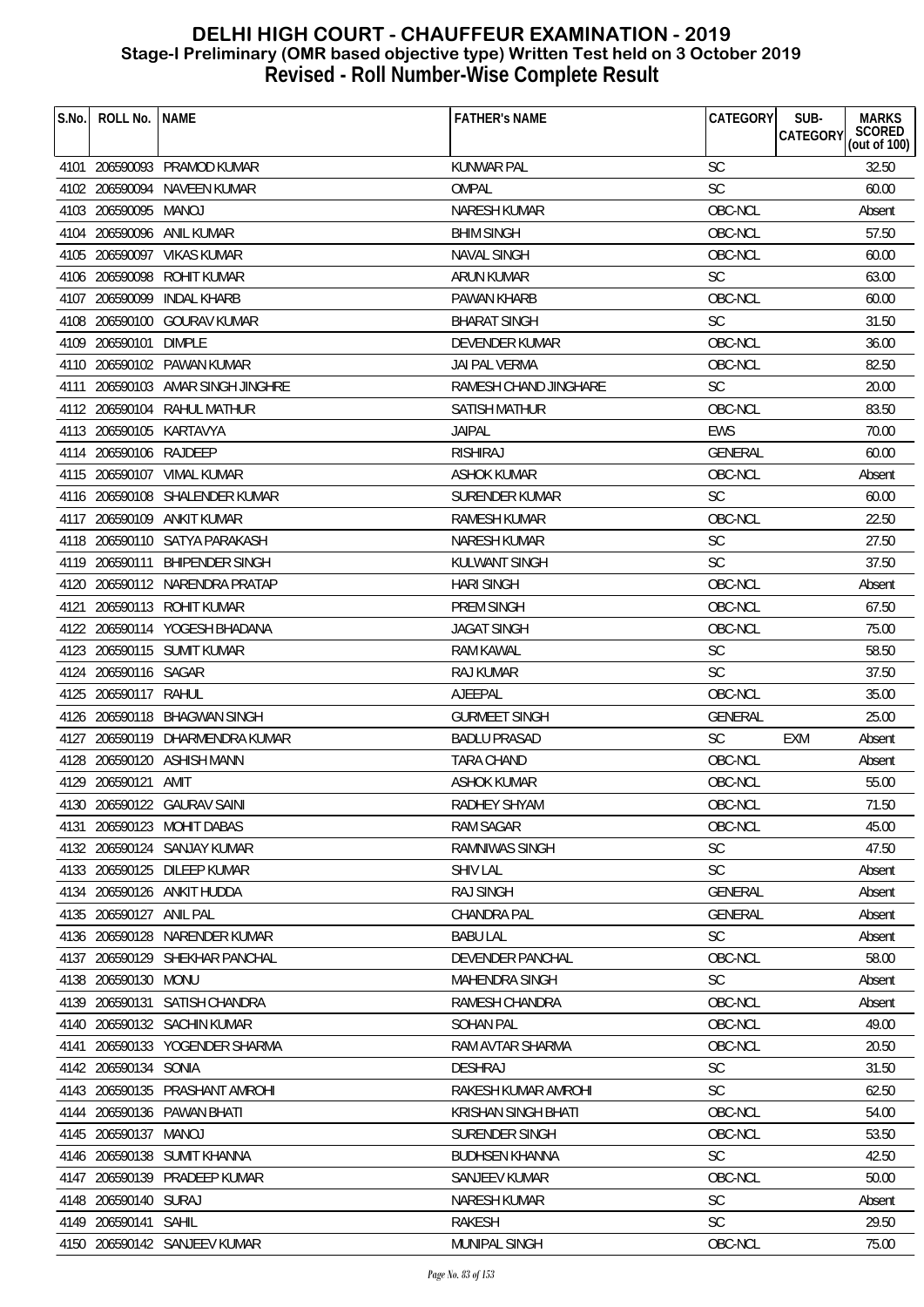| S.No.<br>ROLL No.   NAME        |                                       | <b>FATHER'S NAME</b>    | CATEGORY       | SUB-<br><b>MARKS</b>                      |
|---------------------------------|---------------------------------------|-------------------------|----------------|-------------------------------------------|
|                                 |                                       |                         |                | SCORED<br>(out of 100)<br><b>CATEGORY</b> |
|                                 | 4151 206590143 DHARMENDRA KUMAR SINGH | <b>RATAN SINGH</b>      | <b>SC</b>      | 49.50                                     |
| 4152 206590144 MANISH           |                                       | <b>SEWA RAM</b>         | SC             | 50.00                                     |
| 4153 206590145 MANISH YADAV     |                                       | <b>MADAN LAL</b>        | OBC-NCL        | Absent                                    |
| 4154 206590146 JITENDER         |                                       | <b>SRI KRISHAN</b>      | OBC-NCL        | 57.50                                     |
| 4155 206590147 SACHIN KUMAR     |                                       | <b>NARESH SINGH</b>     | OBC-NCL        | 85.00                                     |
| 4156 206590148 PHOOL KUMAR      |                                       | <b>RAJKUMAR</b>         | OBC-NCL        | 72.50                                     |
| 4157 206590149 AMIT SEHRAWAT    |                                       | RAVINDER SEHRAWAT       | OBC-NCL        | 42.50                                     |
|                                 | 4158 206590150 VIKAS SINGH MEENA      | ULFAT SINGH MEENA       | <b>ST</b>      | 50.00                                     |
| 4159 206590151 MANISH YADAV     |                                       | RAKESH YADAV            | OBC-NCL        | 57.50                                     |
| 4160 206590152 RAVINDER KUMAR   |                                       | PARVEEN KUMAR           | <b>GENERAL</b> | 67.50                                     |
| 4161 206590153 TEJ PRATAP SINGH |                                       | BHAGWAN DAS AHIRWAR     | <b>SC</b>      | 55.00                                     |
| 4162 206590154 SACHIN YADAV     |                                       | <b>JAGDISH SINGH</b>    | OBC-NCL        | 54.00                                     |
| 4163 206590155 SACHIN           |                                       | <b>CHAND SINGH</b>      | OBC-NCL        | 41.00                                     |
| 4164 206590156 RAHUL VERMA      |                                       | <b>SURENDER VERMA</b>   | OBC-NCL        | 51.00                                     |
| 4165 206590157 RAVINDER         |                                       | RAMDHARI                | <b>SC</b>      | 47.50                                     |
| 4166 206590158 RAHUL YADAV      |                                       | RANVESH DESHWAL         | OBC-NCL        | 51.50                                     |
| 4167 206590159 SUMIT SEHRAWAT   |                                       | <b>KRISHAN SEHRAWAT</b> | OBC-NCL        | 62.00                                     |
| 4168 206590160 DEEPAK KUMAR     |                                       | RAM DIYA                | <b>SC</b>      | Absent                                    |
| 4169 206590161 RANJEET SINGH    |                                       | DARSHAN SINGH           | OBC-NCL        | Absent                                    |
| 4170 206590162 VISHAL           |                                       | NARENDER                | OBC-NCL        | 57.50                                     |
| 4171 206590163 MANISH           |                                       | ASHOK KUMAR             | <b>SC</b>      | 27.50                                     |
| 4172 206590164 VIPIN YADAV      |                                       | <b>MANGAL SINGH</b>     | OBC-NCL        | 39.00                                     |
| 4173 206590165 MANOJ KUMAR      |                                       | <b>KRISHAN KUMAR</b>    | OBC-NCL        | 60.00                                     |
| 4174 206590166 JAYANT KUMAR     |                                       | RANBIR SINGH            | <b>SC</b>      | 0.00                                      |
| 4175 206590167 DEEPAK KHATRA    |                                       | MEHTAB SINGH KHATRA     | OBC-NCL        | 55.00                                     |
| 4176 206590168 KARTIK           |                                       | SATBIR SINGH            | OBC-NCL        | Absent                                    |
| 4177 206590169 DEVENDER KUMAR   |                                       | <b>RAKESH KUMAR</b>     | OBC-NCL        | 42.00                                     |
|                                 | 4178 206590170 VIRENDRA PRATAP SINGH  | LAL SAHAB SINGH         | <b>EWS</b>     | 40.50                                     |
| 4179 206590171 AKASH            |                                       | <b>NAND KISHOR</b>      | SC             | 37.50                                     |
| 4180 206590172 ASHISH           |                                       | <b>DILBAG SINGH</b>     | <b>SC</b>      | 34.50                                     |
| 4181                            | 206590173 PRAVESH KUMAR               | <b>KULBIR SINGH</b>     | OBC-NCL        | 56.00                                     |
| 4182 206590174 PANKAJ RANA      |                                       | SHRI BHAGWAN RANA       | OBC-NCL        | 40.00                                     |
| 4183 206590175 KAPIL KHARB      |                                       | <b>RANBIR SINGH</b>     | OBC-NCL        | Absent                                    |
| 4184 206590176 AJAY KHATRI      |                                       | RAVINDER KHATRI         | OBC-NCL        | 35.00                                     |
| 4185 206590177 AMIT KUMAR       |                                       | RANJEET KUMAR           | <b>SC</b>      | Absent                                    |
| 4186                            | 206590178 GAURAV KUMAR                | SATPAL SINGH            | OBC-NCL        | Absent                                    |
| 4187                            | 206590179 SIKANDER BAKASH             | SHAREEF DIN             | ST             | 55.00                                     |
| 4188 206590180 VIKASH KUMAR     |                                       | <b>AMAR SINGH</b>       | <b>ST</b>      | 42.50                                     |
| 4189 206590181                  | <b>ASHISH</b>                         | <b>DILBAGH</b>          | <b>GENERAL</b> | 20.00                                     |
| 4190 206590182 PRATAP SINGH     |                                       | <b>NANDAN SINGH</b>     | OBC-NCL        | 70.00                                     |
| 4191                            | 206590183 NAVEEN KUMAR                | <b>VIJAY SIGH</b>       | <b>SC</b>      | Absent                                    |
| 4192 206590184                  | DHRUV RAO                             | RAVINDER YADAV          | OBC-NCL        | Absent                                    |
| 4193 206590185 KESHAV KUMAR     |                                       | <b>OM PRAKASH</b>       | SC             | 72.50                                     |
| 4194                            | 206590186 NITESH KUMAR                | SATYA PRAKASH           | OBC-NCL        | 42.50                                     |
| 4195 206590187 DEVESH KUMAR     |                                       | <b>OMVEER SINGH</b>     | GENERAL        | 58.00                                     |
| 4196 206590188 DHEERAJ KUMAR    |                                       | <b>CHANDER SINGH</b>    | <b>SC</b>      | Absent                                    |
| 206590189<br>4197               | AMIT YADAV                            | PREM SINGH              | OBC-NCL        | 52.50                                     |
| 4198 206590190                  | SANDEEP DABAS                         | <b>MUKESH DABAS</b>     | OBC-NCL        | 54.00                                     |
| 4199 206590191                  | <b>OMBIR</b>                          | RAM CHANDRA SINGH       | OBC-NCL        | 42.50                                     |
| 4200 206590192 RAHUL            |                                       | <b>SURAJ PAL SINGH</b>  | <b>SC</b>      | 33.00                                     |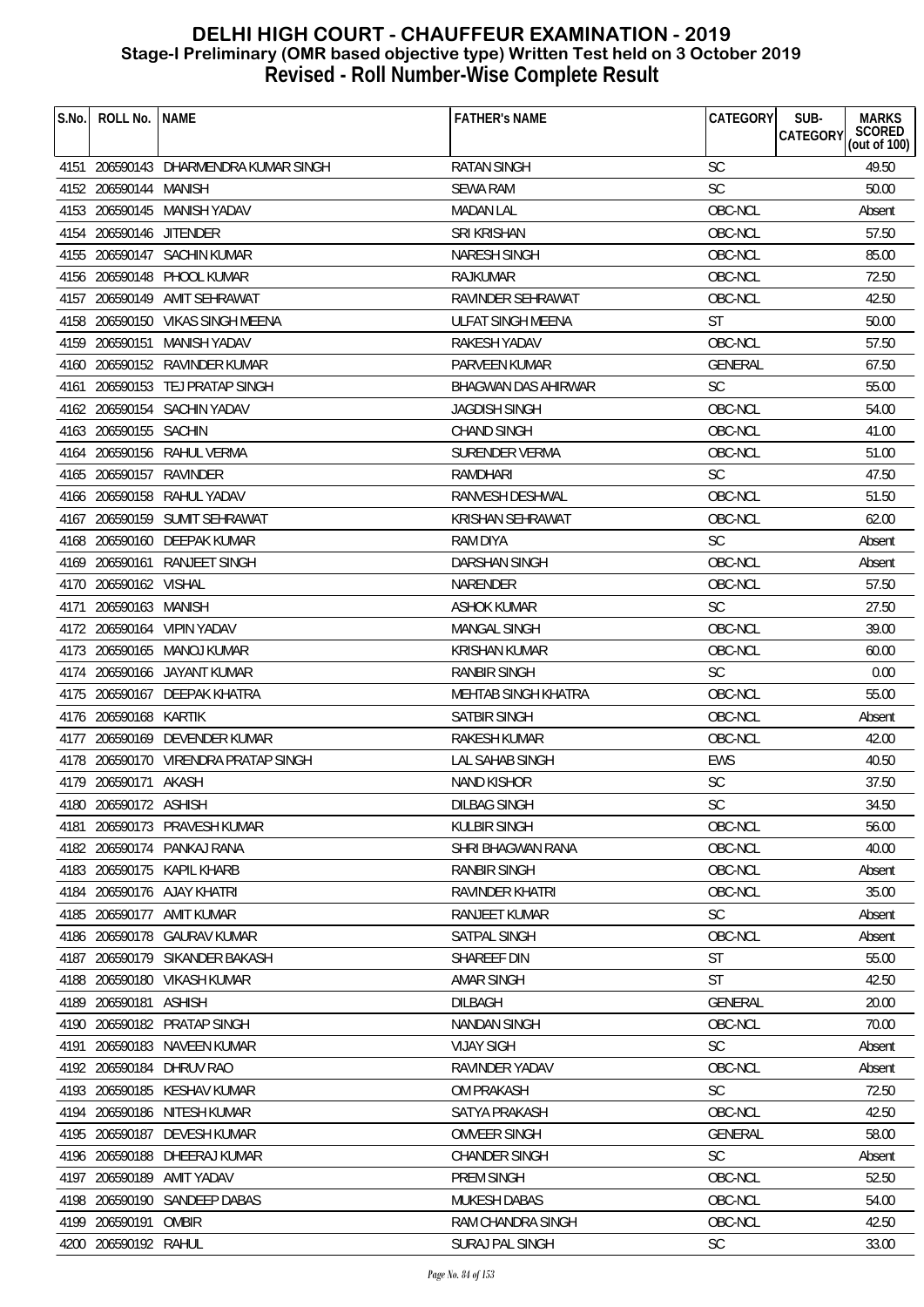| S.No. | ROLL No.               | <b>NAME</b>                          | <b>FATHER'S NAME</b>       | CATEGORY       | SUB-<br><b>CATEGORY</b> | <b>MARKS</b><br>SCORED<br>(out of 100) |
|-------|------------------------|--------------------------------------|----------------------------|----------------|-------------------------|----------------------------------------|
|       |                        | 4201 206590193 SURENDER KUMAR        | <b>MANGTU RAM</b>          | <b>EWS</b>     | <b>EXM</b>              | 65.50                                  |
|       | 4202 206590194 AKSAY   |                                      | AJAD SINGH                 | OBC-NCL        |                         | 80.00                                  |
|       |                        | 4203 206590195 SHAJAN ALI            | <b>RIYASAT ALI</b>         | <b>GENERAL</b> |                         | 45.00                                  |
| 4204  | 206590196 ISHANT       |                                      | SURENDER KUMAR             | <b>GENERAL</b> |                         | 55.00                                  |
|       |                        | 4205 206590197 BOBBY DABAS           | <b>RAKESH DABAS</b>        | OBC-NCL        |                         | 45.00                                  |
|       | 4206 206590198         | ABHISHEK SHOKEEN                     | <b>VIJAY SINGH</b>         | OBC-NCL        |                         | 27.50                                  |
|       |                        | 4207 206590199 NITIN KUMAR           | <b>RAKESH SINGH</b>        | EWS            |                         | Absent                                 |
|       |                        | 4208 206590200 DINESH SINGH          | <b>SHANKAR LAL</b>         | <b>EWS</b>     |                         | 41.00                                  |
|       | 4209 206590201         | RAVINDR KUMAR                        | <b>BHAGWAN DAS</b>         | OBC-NCL        |                         | 46.50                                  |
|       | 4210 206590202 GAURAV  |                                      | <b>SURESH KUMAR</b>        | OBC-NCL        |                         | 55.00                                  |
| 4211  | 206590203              | RAVI DAGAR                           | <b>MAHAVIR SINGH</b>       | OBC-NCL        |                         | Absent                                 |
|       |                        | 4212 206590204 PAWAN YADAV           | <b>RAJENDER SINGH</b>      | OBC-NCL        |                         | 67.50                                  |
|       | 4213 206590205         | JAGJEET SINGH                        | RAJINDER SINGH             | OBC-NCL        |                         | 60.50                                  |
|       | 4214 206590206         | JITENDRA SINGH                       | VIRENDRA SINGH             | <b>GENERAL</b> |                         | 32.50                                  |
|       |                        | 4215 206590207 BRIJENDRA SINGH       | PHOOL CHANDRA SINGH        | GENERAL        |                         | Absent                                 |
|       | 4216 206590208         | VIKAS YADAV                          | <b>MAHESH YADAV</b>        | OBC-NCL        |                         | 47.50                                  |
|       | 4217 206590209         | <b>VIPIN KUMAR</b>                   | KRASHNA KUMAR              | <b>SC</b>      |                         | 50.00                                  |
|       |                        | 4218 206590210 VIKAS RANA            | <b>UMED SINGH</b>          | OBC-NCL        |                         | 72.50                                  |
|       |                        | 4219 206590211 LALIT KUMAR KHATAK    | <b>JALDAN SINGH KHATAK</b> | <b>SC</b>      |                         | 68.00                                  |
|       |                        | 4220 206590212 RAJBABU MAURYA        | RAMAUTAR                   | OBC-NCL        |                         | 31.50                                  |
| 4221  |                        | 206590213 SATYA PRAKASH              | RAM CHANDRA SINGH          | OBC-NCL        |                         | Absent                                 |
|       |                        | 4222 206590214 PRINCE KUMAR          | ANIL KUMAR                 | OBC-NCL        |                         | 95.00                                  |
|       | 4223 206590215 SACHIN  |                                      | <b>KALYAN SINGH</b>        | OBC-NCL        |                         | 35.00                                  |
|       | 4224 206590216 RAHUL   |                                      | <b>KESHAR SINGH</b>        | OBC-NCL        |                         | 76.50                                  |
|       |                        | 4225 206590217 SUNIL KUMAR           | <b>LEELU RAM</b>           | <b>GENERAL</b> |                         | 40.00                                  |
| 4226  |                        | 206590218 RAM KUMAR PAL              | <b>BABAU</b>               | OBC-NCL        |                         | 6.00                                   |
| 4227  |                        | 206590219 SHOKENDRA GOLYAN           | <b>INDRA PAL SINGH</b>     | <b>GENERAL</b> | <b>EXM</b>              | 48.50                                  |
|       |                        | 4228 206590220 PANKAJ KUMAR          | <b>VIJENDRA SINGH</b>      | <b>SC</b>      |                         | 65.00                                  |
|       | 4229 206590221 AASHISH |                                      | <b>RAJ KUMAR</b>           | OBC-NCL        |                         | 57.00                                  |
|       | 4230 206590222 ARUN    |                                      | RAJ KUMAR                  | SC             |                         | 57.50                                  |
|       |                        | 4231 206590223 MANISH KUMAR          | <b>VIRENDER</b>            | OBC-NCL        |                         | 55.00                                  |
|       |                        | 4232 206590224 YOGENDRA PRATAP SINGH | POP SINGH                  | <b>SC</b>      |                         | 48.00                                  |
|       |                        | 4233 206590225 YASH MORYA            | NARENDARA MORYA            | <b>SC</b>      |                         | 19.50                                  |
|       | 4234 206590226         | <b>LALIT KUMAR</b>                   | <b>BALBIR SINGH</b>        | OBC-NCL        | <b>EXM</b>              | Absent                                 |
|       |                        | 4235 206590227 NITISH DABAS          | <b>RAJ KUMAR</b>           | OBC-NCL        |                         | 60.00                                  |
|       | 4236 206590228         | <b>JAIDEEP</b>                       | <b>BIJENDER SINGH</b>      | OBC-NCL        |                         | 50.00                                  |
|       |                        | 4237 206590229 RAJ KUMAR             | <b>PURAN</b>               | <b>SC</b>      |                         | 70.00                                  |
|       |                        | 4238  206590230  VISHALSEHRAWAT      | <b>VIJENDER SEHRAWAT</b>   | OBC-NCL        |                         | Absent                                 |
| 4239  | 206590231              | <b>TINKU</b>                         | <b>ROOPRAM</b>             | <b>SC</b>      |                         | 25.00                                  |
|       |                        | 4240 206590232 SACHIN KUMAR KASANA   | <b>BALKARAN SINGH</b>      | OBC-NCL        |                         | 37.50                                  |
|       |                        | 4241 206590233 NAVEEN KUMAR          | RAJVEER SINGH              | <b>GENERAL</b> |                         | 47.50                                  |
|       |                        | 4242 206590234 ANKIT DABAS           | <b>SUNIL DABAS</b>         | OBC-NCL        |                         | 67.50                                  |
|       |                        | 4243 206590235 NITIN KUMAR           | DHARMVIR SINGH             | SC             |                         | 52.50                                  |
|       |                        | 4244 206590236 RAHUL KUMAR MEENA     | PAPPU RAM MEENA            | <b>ST</b>      |                         | 52.50                                  |
|       | 4245 206590237         | LOKESH BABU                          | ROOP RAM                   | OBC-NCL        |                         | Absent                                 |
|       | 4246 206590238 MUKESH  |                                      | JAI BHAGWAN                | OBC-NCL        |                         | 68.50                                  |
| 4247  | 206590239              | <b>SACHIN</b>                        | <b>ISHWAR SINGH</b>        | OBC-NCL        |                         | 41.00                                  |
|       | 4248 206590240         | RAJIV                                | RAMCHANDRA                 | <b>SC</b>      |                         | 35.00                                  |
|       |                        | 4249 206590241 DEEPAK KUMAR          | SHER SINGH                 | OBC-NCL        |                         | 46.00                                  |
|       |                        | 4250 206590242 PRABHAT KUMAR         | <b>HEMCHAND</b>            | OBC-NCL        |                         | 56.50                                  |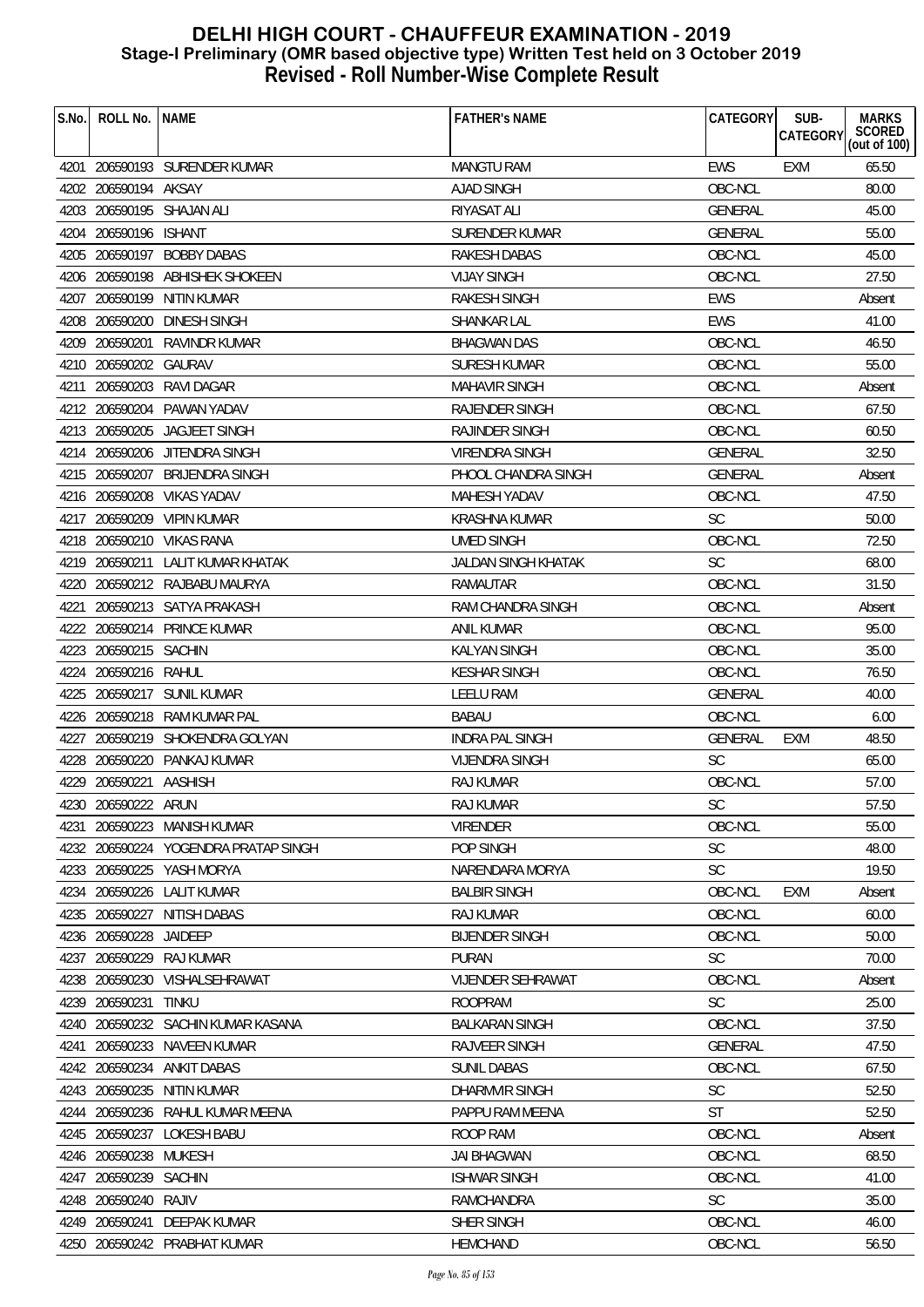| S.No. | ROLL No.   NAME        |                                     | <b>FATHER'S NAME</b>     | CATEGORY       | SUB-<br><b>CATEGORY</b> | <b>MARKS</b><br>SCORED<br>(out of 100) |
|-------|------------------------|-------------------------------------|--------------------------|----------------|-------------------------|----------------------------------------|
|       |                        | 4251 206590243 BABLU RAM            | <b>SUBHASH</b>           | OBC-NCL        |                         | 45.00                                  |
|       | 4252 206590244 NISHANT |                                     | <b>JAGPAL SINGH</b>      | GENERAL        |                         | Absent                                 |
|       |                        | 4253 206590245 SHRIPAL SINGH        | <b>JAIPAL SINGH</b>      | OBC-NCL        | EXM                     | 64.00                                  |
| 4254  |                        | 206590246 YOGESH KUMAR SHARMA       | SONDEV SHARMA            | OBC-NCL        |                         | 50.00                                  |
|       |                        | 4255 206590247 SANJEEV CHOUDHARY    | RAJVEER SINGH            | <b>GENERAL</b> |                         | Absent                                 |
|       |                        | 4256 206590248 RAVI DABAS           | <b>RAJESH DABAS</b>      | OBC-NCL        |                         | 40.00                                  |
|       | 4257 206590249 SONU    |                                     | <b>SURESH BABU</b>       | OBC-NCL        |                         | 38.50                                  |
|       |                        | 4258 206590250 VINOD YADAV          | <b>BRIJLAL YADAV</b>     | OBC-NCL        |                         | 38.00                                  |
|       |                        | 4259 206590251 PRAVEEN KUMAR LOHIYA | JAYPRAKASH SINGH         | OBC-NCL        |                         | 27.50                                  |
|       |                        | 4260 206590252 PUNIT DAGAR          | <b>MANJEET SINGH</b>     | <b>GENERAL</b> |                         | Absent                                 |
|       |                        | 4261 206590253 PADAM SINGH          | <b>JAGVEER SINGH</b>     | OBC-NCL        | <b>EXM</b>              | 30.00                                  |
|       |                        | 4262 206590254 DEEPAK CHADHA        | PARDEEP CHADHA           | <b>SC</b>      |                         | Absent                                 |
|       | 4263 206590255 SUSHANT |                                     | <b>BALBIR</b>            | OBC-NCL        |                         | 47.50                                  |
|       |                        | 4264 206590256 SAJAN KUMAR          | AJAY KUMAR               | <b>EWS</b>     |                         | 75.00                                  |
|       |                        | 4265 206590257 NARESH KUMAR         | <b>DHANPAT SINGH</b>     | OBC-NCL        |                         | 43.00                                  |
|       | 4266 206590258         | BRIJESH                             | <b>SHYAM DHARI</b>       | <b>SC</b>      |                         | 28.50                                  |
|       |                        | 4267 206590259 SANJEEV KUMAR        | SHEO NATH SINGH          | OBC-NCL        | EXM                     | 51.50                                  |
|       |                        | 4268 206590260 KANHAIYA LAL         | RAM DEV SINGH            | <b>SC</b>      |                         | Absent                                 |
|       | 4269 206590261         | NEERAJ KAUSHIK                      | <b>SHYAM SUNDER</b>      | <b>GENERAL</b> |                         | 85.00                                  |
|       |                        | 4270 206590262 ROHIT KUMAR          | <b>VINAMI SINGH</b>      | OBC-NCL        |                         | 37.50                                  |
| 4271  |                        | 206590263 AMIT KUMAR                | <b>RAJBIR SINGH</b>      | OBC-NCL        |                         | Absent                                 |
|       |                        | 4272 206590264 AKASH DABAS          | <b>IQBAL SINGH DABAS</b> | OBC-NCL        |                         | 51.00                                  |
|       |                        | 4273 206590265 NITESH DABAS         | <b>NARESH</b>            | OBC-NCL        |                         | 55.50                                  |
|       |                        | 4274 206590266 MANOJ KUMAR          | <b>OM PRAKASH</b>        | <b>SC</b>      |                         | 45.00                                  |
|       |                        | 4275 206590267 RAJAT KUMAR KOTISH   | <b>ASHOK KUMAR</b>       | <b>GENERAL</b> |                         | 55.50                                  |
|       | 4276 206590268 PARMOD  |                                     | SHER SINGH               | <b>SC</b>      |                         | 50.00                                  |
|       |                        | 4277 206590269 DHARMENDER           | DAYANAND                 | <b>GENERAL</b> |                         | 37.50                                  |
|       |                        | 4278 206590270 PAWAN KUMAR          | <b>VISHNU KUMAR</b>      | <b>SC</b>      |                         | 47.50                                  |
|       |                        | 4279 206590271 SUBODH KUMAR         | <b>SUBODH KUMAR</b>      | SC             |                         | 35.00                                  |
|       | 4280 206590272 VICKY   |                                     | <b>SEWA RAM</b>          | GENERAL        |                         | Absent                                 |
| 4281  |                        | 206590273 HARISH RAM                | <b>DIWAN RAM</b>         | <b>SC</b>      |                         | Absent                                 |
|       | 4282 206590274 DEEPAK  |                                     | <b>MAHARAJ SINGH</b>     | OBC-NCL        |                         | 48.00                                  |
|       |                        | 4283 206590275 SUNIL SINGH YADAV    | <b>BIRJU SINGH YADAV</b> | <b>GENERAL</b> |                         | Absent                                 |
| 4284  |                        | 206590276 AJAY KUMAR                | <b>MUNI CHAND</b>        | OBC-NCL        |                         | Absent                                 |
|       | 4285 206590277         | ROHIT DABAS                         | <b>ATTAR SINGH</b>       | OBC-NCL        |                         | 50.00                                  |
| 4286  | 206590278              | ROHIT KUMAR                         | <b>MADAN SINGH</b>       | <b>SC</b>      |                         | 35.00                                  |
| 4287  | 206590279              | AJEET KUMAR YADAV                   | <b>VAKE YADAV</b>        | OBC-NCL        |                         | 43.00                                  |
|       | 4288 206590280         | ARUN KUMAR                          | <b>RAJBIR SINGH</b>      | <b>SC</b>      |                         | 47.00                                  |
| 4289  | 206590281              | NISHANT DABAS                       | DHARAMVIR SINGH          | OBC-NCL        |                         | Absent                                 |
| 4290  |                        | 206590282 UPENDRA KUMAR             | <b>BIR SINGH</b>         | OBC-NCL        |                         | 37.50                                  |
| 4291  | 206590283              | SACHIN MANN                         | SURESH KUMAR             | OBC-NCL        |                         | 71.50                                  |
| 4292  | 206590284              | NITIN KUMAR                         | <b>ANIL KUMAR</b>        | OBC-NCL        |                         | Absent                                 |
| 4293  |                        | 206590285 SANDEEP YADAV             | NARESH YADAV             | OBC-NCL        |                         | 60.00                                  |
| 4294  | 206590286              | AMIT KUMAR                          | <b>SATBIR</b>            | OBC-NCL        |                         | 61.50                                  |
| 4295  | 206590287              | RAHUL KASANA                        | NARENDER KASANA          | OBC-NCL        |                         | 47.50                                  |
|       | 4296 206590288         | MUKESH DAGAR                        | <b>LAKHPAT SINGH</b>     | GENERAL        |                         | 73.00                                  |
| 4297  | 206590289              | SURENDER SINGH                      | <b>INDERPAL SINGH</b>    | OBC-NCL        |                         | 65.00                                  |
| 4298  |                        | 206590290 SUSHANT YADAV             | DHRAMVIR YADAV           | OBC-NCL        |                         | Absent                                 |
| 4299  | 206590291              | PRASHANT KUMAR                      | <b>MR.SURESH KUMAR</b>   | OBC-NCL        |                         | 37.50                                  |
|       | 4300 206590292 YOGESH  |                                     | <b>RAJBEER SINGH</b>     | OBC-NCL        |                         | 45.00                                  |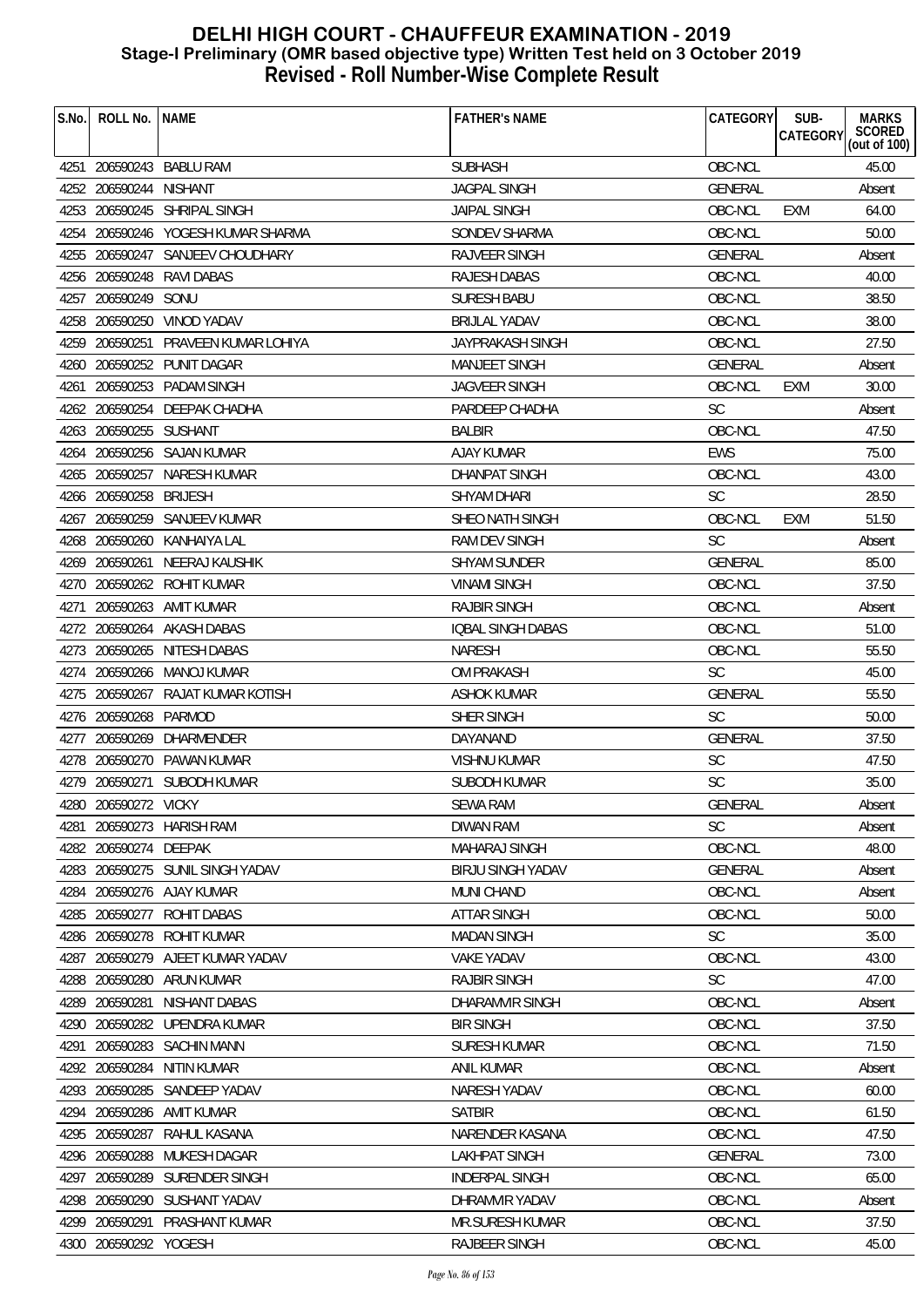| S.No. | ROLL No.               | <b>NAME</b>                       | <b>FATHER'S NAME</b>       | CATEGORY       | SUB-<br><b>MARKS</b><br>SCORED<br>(out of 100)<br>CATEGORY |
|-------|------------------------|-----------------------------------|----------------------------|----------------|------------------------------------------------------------|
|       |                        | 4301 206590293 SURESH KUMAR YADAV | SUKAI PRASAD YADAV         | OBC-NCL        | 65.50                                                      |
|       |                        | 4302 206590294 DEEPAK KUMAR       | VEDPRAKASH                 | OBC-NCL        | 68.00                                                      |
|       |                        | 4303 206590295 RAJA BABU          | <b>SHYAM BABU</b>          | <b>SC</b>      | 46.50                                                      |
|       |                        | 4304 206590296 AMIT KUMAR         | RADHEY SHYAM               | OBC-NCL        | 35.00                                                      |
|       | 4305 206590297         | MUNESH KUMAR                      | <b>BALBEER SINGH</b>       | GENERAL        | Absent                                                     |
|       | 4306 206590298         | PRADEEP DABAS                     | <b>SURENDER DABAS</b>      | OBC-NCL        | 47.00                                                      |
|       | 4307 206590299         | DEEPAK                            | <b>RAJESH KUMAR</b>        | OBC-NCL        | Absent                                                     |
|       | 4308 206590300         | KALAM                             | KHURSHEED                  | OBC-NCL        | 19.50                                                      |
|       | 4309 206590301         | DHARMENDRA KUMAR                  | PREM SINGH                 | <b>SC</b>      | <b>EXM</b><br>Absent                                       |
|       | 4310 206590302 GAURAV  |                                   | <b>BHAGWAN SINGH</b>       | OBC-NCL        | Absent                                                     |
|       | 4311 206590303         | AMIT RANA                         | RAM KISHAN                 | OBC-NCL        | 43.00                                                      |
|       | 4312 206590304         | <b>JAGDISH</b>                    | <b>RAM DHAN</b>            | <b>SC</b>      | 80.00                                                      |
|       |                        | 4313 206590305 SUMIT KUMAR        | RAJENDER SINGH             | OBC-NCL        | Absent                                                     |
|       | 4314 206590306         | PRADEEP MANN                      | SATPAL SINGH MANN          | OBC-NCL        | 72.50                                                      |
|       |                        | 4315 206590307 SACHIN RANA        | <b>BHAGWAN SINGH RANA</b>  | OBC-NCL        | 75.50                                                      |
|       | 4316 206590308         | RAJNISH KUMAR YADAV               | <b>VIJAY BAHADUR YADAV</b> | OBC-NCL        | 66.00                                                      |
|       |                        | 4317 206590309 DHEERAJ SUDELE     | <b>RAVINDRA SUDELE</b>     | <b>SC</b>      | 53.00                                                      |
|       |                        | 4318 206590310 SHASHANK YADAV     | RAKESH KUMAR YADAV         | OBC-NCL        | 32.50                                                      |
|       |                        | 4319 206590311 DINESH GIRI        | <b>OMPAL GIRI</b>          | OBC-NCL        | 50.00                                                      |
|       | 4320 206590312 SUGREEV |                                   | KAILASH CHANDRA            | OBC-NCL        | 36.50                                                      |
|       |                        | 4321 206590313 VINAY KUSHWAHA     | SUKHI KUSHWAHA             | OBC-NCL        | Absent                                                     |
|       | 4322 206590314         | SNEH MANN                         | <b>VEDPRAKASH</b>          | <b>GENERAL</b> | 27.50                                                      |
|       |                        | 4323 206590315 MOHIT SHARMA       | <b>VINOD KUMAR SHARMA</b>  | <b>EWS</b>     | 45.00                                                      |
|       |                        | 4324 206590316 ANKIT KUMAR        | <b>GAJENDER SINGH</b>      | OBC-NCL        | 59.50                                                      |
|       | 4325 206590317 KARAN   |                                   | JAG JIWAN RAM              | <b>SC</b>      | 69.50                                                      |
|       |                        | 4326 206590318 DAVENDER           | <b>JASWANT SINGH</b>       | OBC-NCL        | 80.00                                                      |
|       |                        | 4327 206590319 PAWAN KUMAR        | <b>OM PRAKASH</b>          | <b>SC</b>      | 42.00                                                      |
|       |                        | 4328 206590320 PREM CHAND         | <b>DHARM PAL</b>           | <b>SC</b>      | Absent                                                     |
|       |                        | 4329 206590321 AMIT KUMAR         | <b>JASWANT SINGH</b>       | <b>GENERAL</b> | 5.50                                                       |
| 4330  |                        | 206590322 PRASHANT KUMAR          | RAVI SHANKAR               | OBC-NCL        | Absent                                                     |
|       | 4331 206590323 PARDEEP |                                   | KAPOOR SINGH               | OBC-NCL        | 40.00                                                      |
|       | 4332 206590324 NEERAJ  |                                   | <b>NARESH KUMAR</b>        | OBC-NCL        | 70.00                                                      |
|       | 4333 206590325 RAHUL   |                                   | <b>RAJBIR</b>              | OBC-NCL        | 60.50                                                      |
|       |                        | 4334 206590326 VINOD KUMAR        | <b>BAL SINGH</b>           | GENERAL        | <b>EXM</b><br>Absent                                       |
|       | 4335 206590327         | KESHAV                            | NANAK CHAND                | <b>SC</b>      | 80.50                                                      |
|       | 4336 206590328         | <b>SHIV KUMAR</b>                 | <b>BALMUKAND</b>           | OBC-NCL        | 63.50                                                      |
|       |                        | 4337 206590329 DHIRENDRA BALGOHAR | RAMNIWAS BALGOHAR          | <b>SC</b>      | 69.00                                                      |
|       |                        | 4338 206590330 ASHISH TRIPATHI    | HARI NARAYAN TRIPATHI      | <b>GENERAL</b> | Absent                                                     |
| 4339  | 206590331              | ASHWANI KUMAR YADAV               | ASHOK KUMAR YADAV          | OBC-NCL        | 55.00                                                      |
|       |                        | 4340 206590332 PAWAN KUMAR        | <b>VIJAY SINGH</b>         | OBC-NCL        | 55.00                                                      |
| 4341  |                        | 206590333 SANJEEV GIRI            | SHRINIWAS GIRI             | OBC-NCL        | 27.50                                                      |
|       |                        | 4342 206590334 VIKAS DABAS        | PREM SINGH                 | OBC-NCL        | 57.50                                                      |
|       | 4343 206590335 PANKAJ  |                                   | DAYANAND                   | <b>SC</b>      | Absent                                                     |
| 4344  |                        | 206590336 ASHOK KUMAR YADAV       | RAM CHANDER YADAV          | OBC-NCL        | 35.00                                                      |
|       | 4345 206590337         | NEERAJ                            | <b>AJAY KUMAR</b>          | OBC-NCL        | 48.00                                                      |
|       | 4346 206590338         | <b>GAURAV VATS</b>                | INDERPAL                   | OBC-NCL        | 45.00                                                      |
| 4347  | 206590339              | SACHIN SANSANWAL                  | OMPRAKASH                  | OBC-NCL        | 85.00                                                      |
|       | 4348 206590340         | DEEPAK KUMAR                      | SURENDER KUMAR             | <b>SC</b>      | 45.00                                                      |
|       |                        | 4349 206590341 AJEET SINGH        | <b>JASVEER SINGH</b>       | GENERAL        | Absent                                                     |
|       |                        | 4350 206590342 ROHIT DESHWAL      | <b>JAGBIR SINGH</b>        | OBC-NCL        | 67.50                                                      |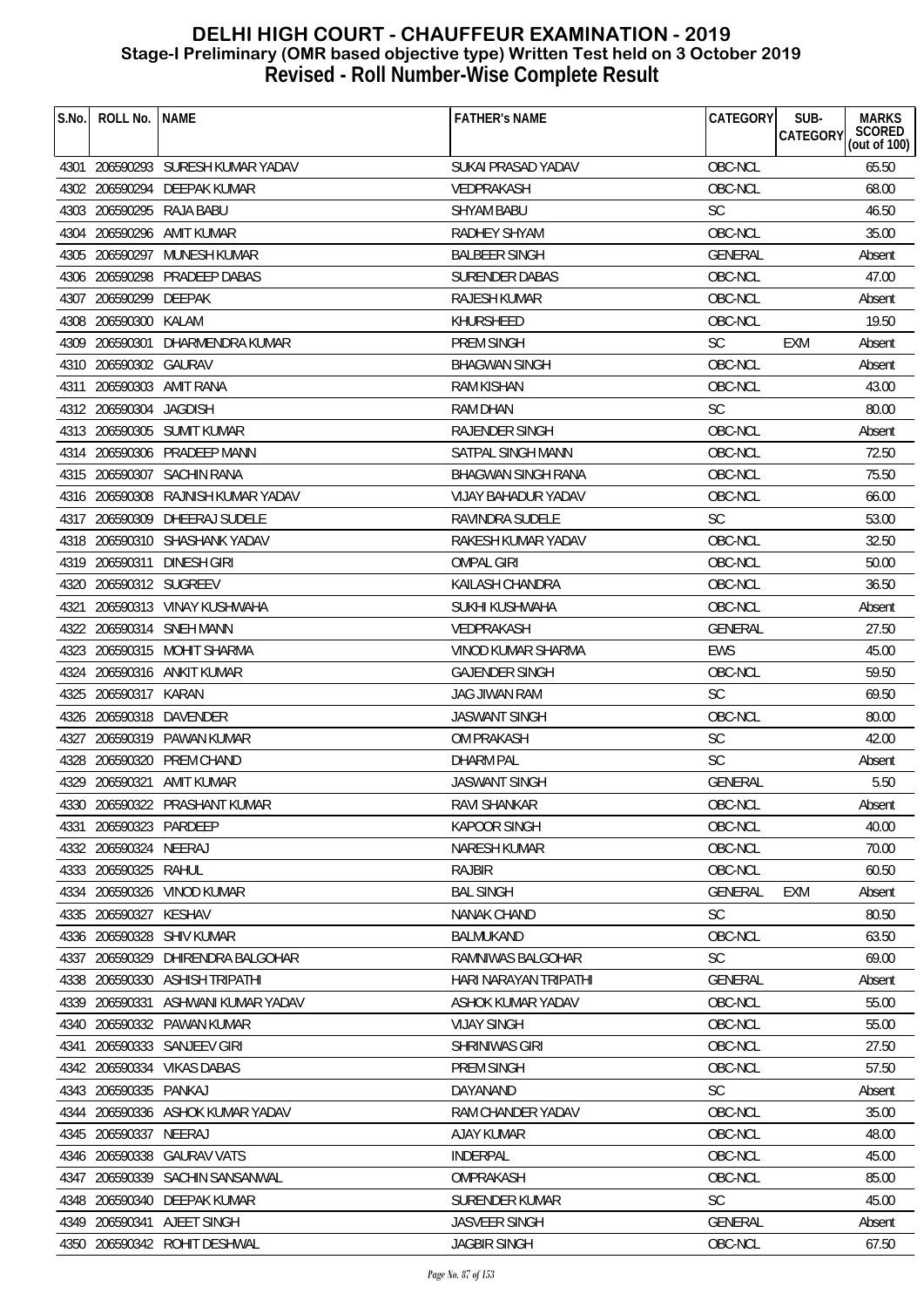| S.No. | ROLL No.                 | <b>NAME</b>                       | <b>FATHER'S NAME</b>      | <b>CATEGORY</b> | <b>MARKS</b><br>SUB-<br>SCORED     |
|-------|--------------------------|-----------------------------------|---------------------------|-----------------|------------------------------------|
|       |                          |                                   |                           |                 | <b>CATEGORY</b><br>(out of $100$ ) |
|       | 4351 206590343 SANDEEP   |                                   | <b>MANGE RAM</b>          | OBC-NCL         | 77.50                              |
|       |                          | 4352 206590344 CHANDRA PRAKASH    | <b>MUNNA LAL</b>          | <b>SC</b>       | 18.50                              |
|       |                          | 4353 206590345 MAHENDRA SINGH     | <b>PREM SINGH</b>         | SC              | 10.00                              |
|       |                          | 4354 206590346 ANIRUDH BHARTI     | <b>RAM NATH RAM</b>       | SC              | Absent                             |
|       |                          | 4355 206590347 RAJ KUMAR          | <b>DILIP SINGH</b>        | <b>SC</b>       | 36.00                              |
|       |                          | 4356 206590348 LALIT PANWAR       | <b>MAHENDER SINGH</b>     | OBC-NCL         | 63.00                              |
|       |                          | 4357 206590349 ANURAG VISHWAKARMA | ANANTLAL VISHWAKARMA      | OBC-NCL         | Absent                             |
|       |                          | 4358 206590350 VIKRANT SEHRAWAT   | <b>BALWAN SINGH</b>       | OBC-NCL         | 55.00                              |
|       | 4359 206590351           | <b>VIVEK YADAV</b>                | SANTOSH KUMAR             | <b>GENERAL</b>  | 47.50                              |
|       |                          | 4360 206590352 ROHIT KUMAR CHADHA | RAM LAL                   | <b>SC</b>       | 45.50                              |
| 4361  |                          | 206590353 VIJAY KUMAR MEENA       | ROHTASH KUMAR MEENA       | <b>ST</b>       | 67.50                              |
|       |                          | 4362 206590354 SAGAR JESWANI      | LATE VASUDEV              | <b>GENERAL</b>  | 62.50                              |
|       |                          | 4363 206590355 YESHVINDER SINGH   | RAKESH KUMAR              | <b>GENERAL</b>  | 41.50                              |
| 4364  |                          | 206590356 SANJAY KUMAR            | <b>LAKHAN SINGH</b>       | <b>GENERAL</b>  | Absent                             |
|       |                          | 4365 206590357 NITIN KUMAR        | PRADEEP KUMAR             | OBC-NCL         | Absent                             |
|       |                          | 4366 206590358 SUMIT NAIN         | RAMESH KUMAR NAIN         | OBC-NCL         | 47.50                              |
|       | 4367 206590359 VICKY     |                                   | SUKHBIR SINGH             | OBC-NCL         | 35.00                              |
|       |                          | 4368 206590360 AMIT KUMAR         | <b>HARIKISHAN PAL</b>     | <b>GENERAL</b>  | 37.50                              |
|       | 4369 206590361           | SANJAY                            | <b>GORE LAL</b>           | <b>SC</b>       | 27.50                              |
|       | 4370 206590362 KRISHAN   |                                   | <b>RANBIR SINGH</b>       | OBC-NCL         | 65.50                              |
| 4371  |                          | 206590363 SALMAN KHAN             | <b>NATHU KHAN</b>         | GENERAL         | 75.00                              |
|       |                          | 4372 206590364 SUBHAM RAJPOOT     | <b>BHURE SINGH RAJPUT</b> | OBC-NCL         | 43.00                              |
|       | 4373 206590365 ARUN      |                                   | <b>SUNDER LAL</b>         | <b>SC</b>       | Absent                             |
|       |                          | 4374 206590366 NEERAJ PAL         | <b>VEER SAIN YADAV</b>    | OBC-NCL         | 59.00<br><b>EXM</b>                |
|       | 4375 206590367           | SHUBHAM                           | <b>MAHABIR SINGH</b>      | OBC-NCL         | 84.50                              |
|       |                          | 4376 206590368 RAVEEV HUDDA       | <b>RAI SINGH</b>          | OBC-NCL         | 60.50                              |
|       |                          | 4377 206590369 VIKRANT KUMAR      | <b>MUKESH SINGH</b>       | <b>SC</b>       | Absent                             |
|       |                          | 4378 206590370 RAHUL BHADANA      | <b>DHUM SINGH</b>         | OBC-NCL         | 48.00                              |
|       | 4379 206590371 ANKIT     |                                   | <b>BALWAN SINGH</b>       | <b>SC</b>       | 66.50                              |
|       | 4380 206590372 SAJID ALI |                                   | MUSTAK ALI                | EWS             | 52.00                              |
| 4381  |                          | 206590373 ASHISH DABAS            | <b>DILBAGH SINGH</b>      | OBC-NCL         | Absent                             |
|       |                          | 4382 206590374 ASHWANI KUMAR      | <b>NEMPAL SINGH</b>       | OBC-NCL         | Absent                             |
|       |                          | 4383 206590375 YOGESH YADAV       | SHIV KUMAR YADAV          | OBC-NCL         | 17.00                              |
|       |                          | 4384 206590376 PRAVENDRA KUMAR    | PRATAP SINGH              | OBC-NCL         | 27.50                              |
| 4385  |                          | 206590377 MOHD DANISH             | <b>MOHD IBRAHIM</b>       | OBC-NCL         | 40.00                              |
|       | 4386 206590378           | PARVEEN                           | <b>JAGAT SINGH DABAS</b>  | OBC-NCL         | Absent                             |
|       |                          | 4387 206590379 SANKALP TIWARI     | SANTOSH KUMAR TIWARI      | <b>GENERAL</b>  | Absent                             |
|       |                          | 4388 206590380 ANMOL RANA         | <b>BRAHMPAL RANA</b>      | OBC-NCL         | 37.50                              |
| 4389  | 206590381                | <b>VIJENDER SINGH</b>             | PREM PAL SINGH            | <b>SC</b>       | 65.00                              |
|       |                          | 4390 206590382 KULDEEP SINGH      | <b>BABU LAL</b>           | <b>SC</b>       | 27.50                              |
| 4391  | 206590383                | PAWAN KUMAR                       | RAJPAL                    | OBC-NCL         | 32.50                              |
|       | 4392 206590384           | AAKASH KUMAR                      | <b>HARI SINGH</b>         | <b>GENERAL</b>  | Absent                             |
|       |                          | 4393 206590385 MOHIT DABAS        | <b>MANJEET KUMAR</b>      | OBC-NCL         | 52.00                              |
|       |                          | 4394 206590386 HIMANSHU BISHT     | <b>HARISH SINGH BISHT</b> | <b>GENERAL</b>  | 70.00                              |
|       | 4395 206590387           | ASHOK                             | RADHEY SHYAM              | OBC-NCL         | 30.50                              |
| 4396  | 206590388                | RISHI RAJ                         | <b>KANWAR BHAN</b>        | OBC-NCL         | 55.00                              |
| 4397  | 206590389                | <b>SACHIN BAJPAI</b>              | VINOD KUMAR BAJPAI        | <b>GENERAL</b>  | 37.50                              |
| 4398  | 206590390                | <b>NAHAR SINGH</b>                | <b>BIJENDER SINGH</b>     | OBC-NCL         | 72.50                              |
|       |                          | 4399 206590391 ALOK DAGAR         | RAMESH DAGAR              | GENERAL         | Absent                             |
|       | 4400 206590392 PAVITER   |                                   | RANVIR SINGH              | OBC-NCL         | 78.00                              |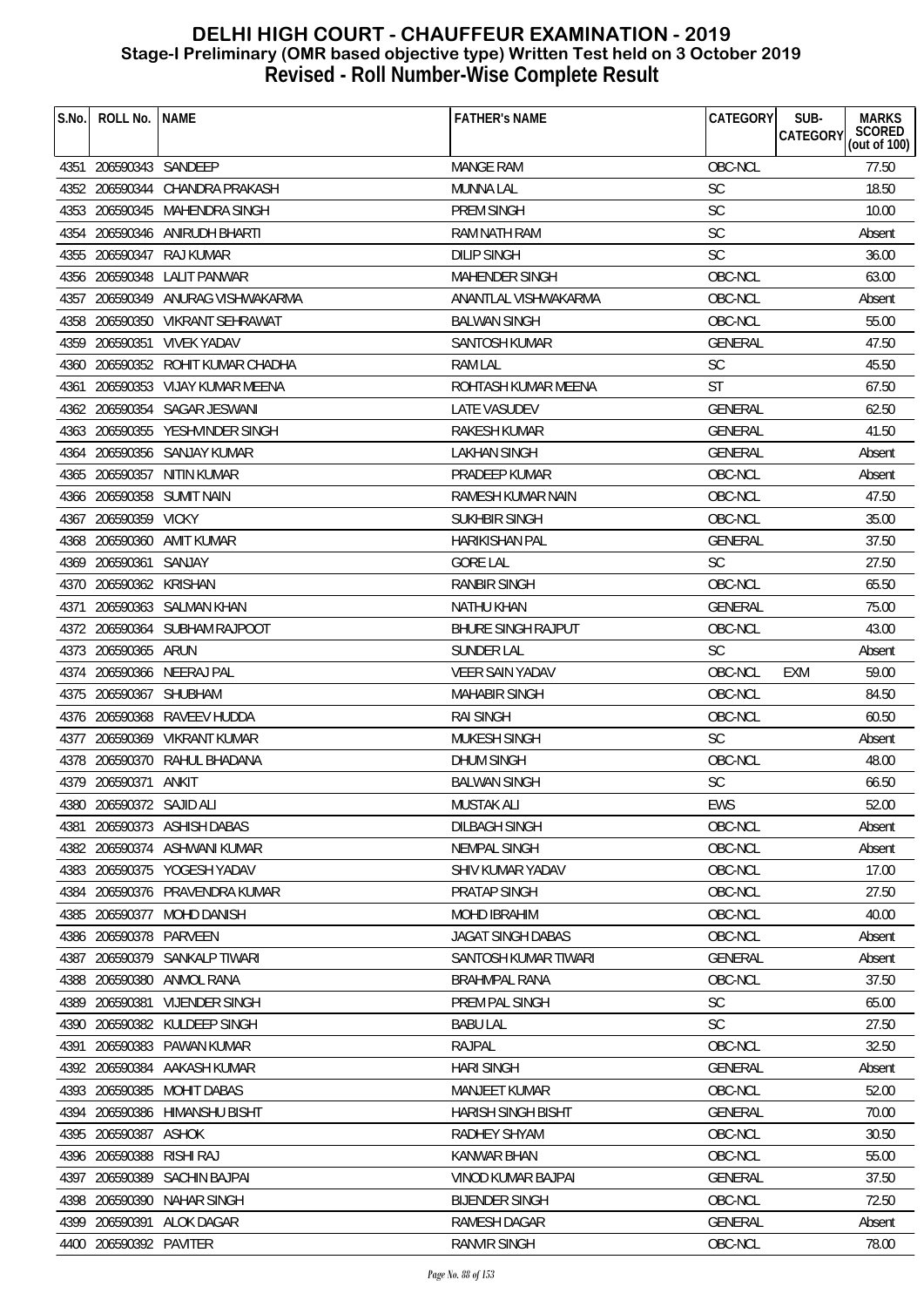| S.No. | ROLL No.               | <b>NAME</b>                           | <b>FATHER'S NAME</b>    | CATEGORY       | SUB-     | <b>MARKS</b>           |
|-------|------------------------|---------------------------------------|-------------------------|----------------|----------|------------------------|
|       |                        |                                       |                         |                | CATEGORY | SCORED<br>(out of 100) |
|       |                        | 4401 206590393 SHIV KUMAR             | <b>RANG LAL</b>         | OBC-NCL        |          | 55.00                  |
|       | 4402 206590394 DEV RAJ |                                       | <b>PREM SHNKER</b>      | <b>SC</b>      |          | 65.50                  |
|       |                        | 4403 206590395 SUNNY SAINI            | HAZARI LAL SAINI        | OBC-NCL        |          | 57.50                  |
|       |                        | 4404 206590396 SUMIT CHAUHAN          | <b>MAKKHAN SINGH</b>    | <b>ST</b>      |          | Absent                 |
|       |                        | 4405 206590397 SATYAM KUMAR PRAJAPATI | BHAGWATI PRAJAPATI      | <b>GENERAL</b> |          | 52.50                  |
|       | 4406 206590398         | AMIT                                  | <b>RAJ SINGH</b>        | <b>SC</b>      |          | 50.00                  |
|       | 4407 206590399 NEERAJ  |                                       | UMEAD SINGH             | OBC-NCL        |          | 39.00                  |
|       |                        | 4408 206590400 VISHNU CHAUHAN         | RAKESH CHAUHAN          | <b>GENERAL</b> |          | Absent                 |
|       | 4409 206590401         | <b>TUSHAR LAMBA</b>                   | <b>KAPOOR SINGH</b>     | <b>GENERAL</b> |          | 49.50                  |
|       |                        | 4410 206590402 PRAVINDER              | RAMANAND                | <b>SC</b>      |          | 55.50                  |
|       |                        | 4411 206590403 KAPIL KUMAR            | NARENDRA KUMAR          | OBC-NCL        |          | 53.00                  |
|       |                        | 4412 206590404 AMIT KUMAR             | <b>MADAN LAL</b>        | OBC-NCL        |          | Absent                 |
|       |                        | 4413 206590405 ABHIMANYU              | <b>RAJBEER SINGH</b>    | GENERAL        | EXM      | Absent                 |
|       |                        | 4414 206590406 YOGENDRA SINGH         | SURENDER PAL SINGH      | <b>SC</b>      |          | 63.50                  |
|       |                        | 4415 206590407 HITESH KAUSHIK         | SATBHAGWAN              | <b>EWS</b>     |          | 55.00                  |
|       |                        | 4416 206590408 SACHIN DABAS           | RANBIR SINGH DABAS      | OBC-NCL        |          | 55.00                  |
|       |                        | 4417 206590409 RAHUL PRAJAPATI        | ROHTASH KUMAR PRAJAPATI | OBC-NCL        |          | 57.50                  |
|       | 4418 206590410 NAVEEN  |                                       | <b>ISHWAR SINGH</b>     | <b>GENERAL</b> |          | 50.00                  |
|       |                        | 4419 206590411 TUSHAR DABAS           | <b>DEEPAK DABAS</b>     | OBC-NCL        |          | Absent                 |
|       |                        | 4420 206590412 LAKHINDER SHOKEEN      | ROHTASH SINGH           | <b>GENERAL</b> |          | 42.50                  |
|       | 4421 206590413 MAHESH  |                                       | NARESH KUMAR            | OBC-NCL        |          | 49.00                  |
|       |                        | 4422 206590414 SHYAM SUNDER           | <b>TARSEM LAL</b>       | OBC-NCL        |          | 46.00                  |
|       |                        | 4423 206590415 PANKAJ KUMAR           | <b>RAKESH KUMAR</b>     | OBC-NCL        |          | 33.00                  |
|       |                        | 4424 206590416 SAURABH KUMAR          | SATISH KUMAR            | <b>SC</b>      |          | 40.00                  |
|       |                        | 4425 206590417 NAVRATAN KAUSHIK       | DHARAM PAL KAUSHIK      | <b>GENERAL</b> |          | 35.00                  |
|       | 4426 206590418 SANOJ   |                                       | <b>BIJENDRA SINGH</b>   | OBC-NCL        |          | 49.00                  |
|       |                        | 4427 206590419 PRINCE MATHUR          | SUKHBIR SINGH           | OBC-NCL        |          | 67.50                  |
|       |                        | 4428 206590420 JATIN SANGWAN          | RAJESH KUMAR            | OBC-NCL        |          | 67.50                  |
|       |                        | 4429 206590421 VIKAS KUMAR            | PALE RAM SINGH          | OBC-NCL        |          | 95.00                  |
|       |                        | 4430 206590422 PUSHPENDER DABAS       | <b>BALJIT SINGH</b>     | OBC-NCL        |          | 70.00                  |
|       |                        | 4431 206590423 RAJKUMAR               | VIR PAL SINGH           | <b>SC</b>      |          | 67.50                  |
|       |                        | 4432 206590424 DEV KUMAR              | PANKAJ KUMAR            | OBC-NCL        |          | 62.50                  |
|       |                        | 4433 206590425 AMIT YADAV             | <b>CHANDRA PAL</b>      | OBC-NCL        |          | 58.50                  |
|       |                        | 4434 206590426 VISHAL CHAUDHARY       | RAJPAL SINGH            | <b>GENERAL</b> |          | 55.00                  |
|       |                        | 4435 206590427 SUMER SINGH            | <b>JOGINDER SINGH</b>   | OBC-NCL        |          | 62.50                  |
|       |                        | 4436 206590428 RAVI KUMAR LAMBA       | MUKESH KUMAR            | OBC-NCL        |          | 57.50                  |
|       | 4437 206590429 SHEETAL |                                       | RANDHIR SINGH           | OBC-NCL        |          | Absent                 |
|       |                        | 4438 206590430 NEERAJ KUMAR           | SATYA VEER SINGH        | <b>EWS</b>     |          | 55.00                  |
|       | 4439 206590431         | AMIT KUMAR                            | RAMCHANDER              | <b>SC</b>      |          | 53.50                  |
|       |                        | 4440 206590432 VIKAS DAGAR            | DHARMVEER SINGH         | OBC-NCL        |          | Absent                 |
| 4441  |                        | 206590433 PAWAN KUMAR                 | SHRI BHAGWAN YADAV      | OBC-NCL        |          | 80.50                  |
|       |                        | 4442 206590434 VINEET BHATI           | PRAMOD BHATI            | OBC-NCL        |          | 45.00                  |
|       |                        | 4443 206590435 JITENDER SEHRAWAT      | <b>RAMBIR</b>           | OBC-NCL        |          | Absent                 |
|       |                        | 4444 206590436 AMARJEET SINGH ARYA    | <b>DHARA SINGH</b>      | <b>GENERAL</b> | EXM      | 60.00                  |
|       |                        | 4445 206590437 HIMANSHU KADIAN        | JAGVIR SINGH KADIAN     | OBC-NCL        |          | 55.00                  |
|       |                        | 4446 206590438 DHEERAJ MANN           | <b>NARESH MANN</b>      | <b>GENERAL</b> |          | 59.50                  |
| 4447  | 206590439              | YOGESH DABAS                          | RAVINDER DABAS          | OBC-NCL        |          | 60.00                  |
|       | 4448 206590440         | DHARMENDER                            | <b>MAHENDER SINGH</b>   | <b>SC</b>      |          | 28.00                  |
|       |                        | 4449 206590441 TARUN KUMAR            | <b>BEER SINGH</b>       | OBC-NCL        |          | 46.00                  |
|       | 4450 206590442 SUMIT   |                                       | DHARM PAL               | OBC-NCL        |          | 47.00                  |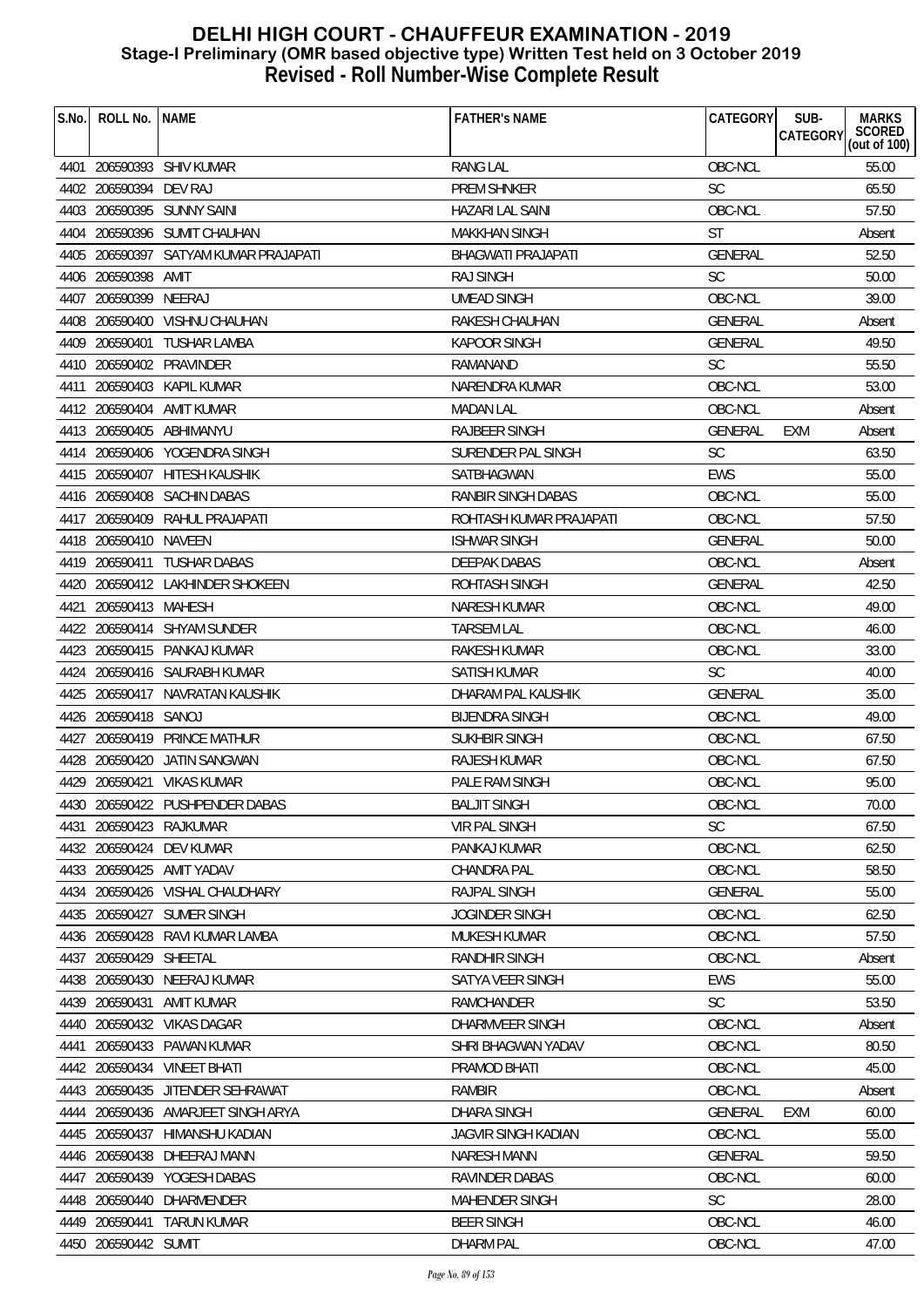| S.No. | ROLL No.                 | <b>NAME</b>                        | <b>FATHER'S NAME</b>    | <b>CATEGORY</b> | SUB-<br><b>CATEGORY</b> | <b>MARKS</b><br><b>SCORED</b> |
|-------|--------------------------|------------------------------------|-------------------------|-----------------|-------------------------|-------------------------------|
|       |                          |                                    |                         |                 |                         | (out of $100$ )               |
|       | 4451 206590443 ASHOK     |                                    | <b>SUKHPAL SINGH</b>    | GENERAL         |                         | Absent                        |
|       |                          | 4452 206590444 ARUN KUMAR CHAUHAN  | TUFANEE CHAUHAN         | OBC-NCL         |                         | Absent                        |
|       |                          | 4453 206590445 MAYANK SAINI        | <b>CHARAN SINGH</b>     | OBC-NCL         |                         | 35.50                         |
| 4454  |                          | 206590446 SONU DAGAR               | <b>JAI BHAGWAN</b>      | OBC-NCL         |                         | 67.50                         |
|       |                          | 4455 206590447 ROHIT KUMAR YADAV   | <b>SURENDER</b>         | OBC-NCL         |                         | 60.00                         |
|       | 4456 206590448           | VINOD KUMAR                        | <b>SATBIR SINGH</b>     | <b>SC</b>       |                         | 43.00                         |
|       | 4457 206590449           | ADITYA TANWAR                      | RAJESH SINGH            | OBC-NCL         |                         | 50.50                         |
|       |                          | 4458 206590450 KUNAL KAUSHIK       | DHARMENDRA SHARMA       | <b>GENERAL</b>  |                         | 39.00                         |
|       | 4459 206590451           | <b>SAHIL KHATRI</b>                | JITENDER KHATRI         | OBC-NCL         |                         | Absent                        |
|       |                          | 4460 206590452 NITIN SANGWAN       | <b>SATISH KUMAR</b>     | OBC-NCL         |                         | 52.50                         |
| 4461  |                          | 206590453 MANOJ KUMAR              | MR IALAM CHAND          | <b>SC</b>       |                         | Absent                        |
|       |                          | 4462 206590454 PREM KUMAR PASI     | AYODHYA PRASAD          | <b>SC</b>       |                         | 40.00                         |
|       | 4463 206590455 ANIL      |                                    | KARAMVIR SINGH          | OBC-NCL         |                         | 4.00                          |
| 4464  | 206590456 RAHUL          |                                    | <b>KARAM VIR SINGH</b>  | <b>SC</b>       |                         | 40.00                         |
|       | 4465 206590457 ASHISH    |                                    | PARDEEP CHHIKARA        | <b>GENERAL</b>  |                         | Absent                        |
|       |                          | 4466 206590458 RAJENDRA PAL SINGH  | CHANDRA PAL SINGH       | OBC-NCL         | EXM                     | Absent                        |
|       |                          | 4467 206590459 JAY PRAKASH         | <b>BHARAT SINGH</b>     | OBC-NCL         | <b>EXM</b>              | 69.00                         |
|       |                          | 4468 206590460 MAHESH KUMAR        | <b>MAHESH KUMAR</b>     | OBC-NCL         |                         | 42.50                         |
|       | 4469 206590461           | SHRAVAN KUMAR                      | <b>BALJEET SINGH</b>    | <b>GENERAL</b>  |                         | Absent                        |
|       |                          | 4470 206590462 ANKIT SHARMA        | <b>JAGBIR SINGH</b>     | <b>GENERAL</b>  |                         | 73.00                         |
| 4471  |                          | 206590463 JITENDRA KUMAR MEENA     | LAL CHANDRA MEENA       | ST              |                         | Absent                        |
|       |                          | 4472 206590464 NEERAJ KUMAR        | MUKAT SINGH             | OBC-NCL         | EXM                     | 54.00                         |
|       | 4473 206590465           | UMESH KUMAR                        | <b>RAJ SINGH</b>        | <b>SC</b>       |                         | 60.00                         |
|       |                          | 4474 206590466 SUMITA KUMAR RANA   | JAGDISH RANA            | OBC-NCL         |                         | Absent                        |
|       |                          | 4475 206590467 NITESH KUMAR        | <b>VIJAY KUMAR</b>      | OBC-NCL         |                         | 40.00                         |
|       |                          | 4476 206590468 PANKAJ TANWAR       | <b>DHARAMBIR</b>        | <b>SC</b>       |                         | 65.00                         |
|       | 4477 206590469 HARKESH   |                                    | RANBIR                  | <b>GENERAL</b>  |                         | 72.50                         |
|       |                          | 4478 206590470 MUNISH KUMAR        | RAJESH KUMAR            | OBC-NCL         |                         | Absent                        |
|       |                          | 4479 206590471 PANKAJ KUMAR        | <b>RAJARAM</b>          | <b>SC</b>       |                         | 55.00                         |
|       | 4480 206590472 ANKIT     |                                    | <b>DINESH KUMAR</b>     | OBC-NCL         |                         | 60.00                         |
|       |                          | 4481 206590473 ROHIT ROHILLA       | <b>BIJENDER</b>         | OBC-NCL         |                         | Absent                        |
|       |                          | 4482 206590474 VIPIN SEHRAWAT      | ANIL SEHRAWAT           | OBC-NCL         |                         | Absent                        |
|       |                          | 4483 206590475 ABHISHEK KUMAR      | <b>RAJVEER SINGH</b>    | OBC-NCL         |                         | 65.00                         |
|       |                          | 4484 206590476 MAYANK YADAV        | SATPAL YADAV            | OBC-NCL         |                         | 76.50                         |
|       |                          | 4485 206590477 JAGAT PAL           | AJAB NARAYAN PAL        | GENERAL         | EXM                     | 25.00                         |
|       |                          | 4486 206590478 KAMAL SINGH         | <b>BALBEER SINGH</b>    | <b>SC</b>       |                         | 37.50                         |
|       |                          | 4487 206590479 RAJESH KUMAR        | <b>ISHWAR DAYAL</b>     | <b>SC</b>       |                         | 43.00                         |
|       |                          | 4488 206590480 SHASHEEKANT RAJPOOT | <b>JAGDISH RAJPOOT</b>  | OBC-NCL         |                         | 62.50                         |
|       | 4489 206590481           | <b>ANIL KUMAR</b>                  | SANTRAM                 | OBC-NCL         |                         | 77.50                         |
|       |                          | 4490 206590482 SUNIL KUMAR         | <b>MOTILAL</b>          | <b>SC</b>       |                         | 50.00                         |
| 4491  |                          | 206590483 AMIT NAGAR               | RAMVIR NAGAR            | OBC-NCL         |                         | 68.00                         |
|       |                          | 4492 206590484 SUSHIL YADAV        | AWADHRAJ YADAV          | OBC-NCL         |                         | 42.50                         |
|       |                          | 4493 206590485 LAKHA RAM MEENA     | <b>BALI RAM MEENA</b>   | <b>ST</b>       |                         | 57.50                         |
|       |                          | 4494 206590486 RITESH KUMAR        | RAMESH CHAND            | OBC-NCL         |                         | 70.00                         |
|       | 4495 206590487           | ARUN RANA                          | <b>KEDAR SINGH RANA</b> | <b>ST</b>       |                         | 55.00                         |
| 4496  | 206590488                | ANKIT YADAV                        | <b>RAM BAHADUR</b>      | OBC-NCL         |                         | 30.50                         |
| 4497  | 206590489                | ROHIT PAWAR                        | <b>JAY VEER SINGH</b>   | <b>GENERAL</b>  |                         | 62.50                         |
|       | 4498 206590490           | AKASH KANOJIA                      | RAKESH KUMAR KANOJIA    | <b>SC</b>       |                         | 45.00                         |
|       | 4499 206590491           | BHOOPENDRA KUMAR                   | GHASIRAM UPADHYAY       | OBC-NCL         |                         | 45.00                         |
|       | 4500 206590492 RISHI PAL |                                    | PREM SINGH              | SC              |                         | Absent                        |
|       |                          |                                    |                         |                 |                         |                               |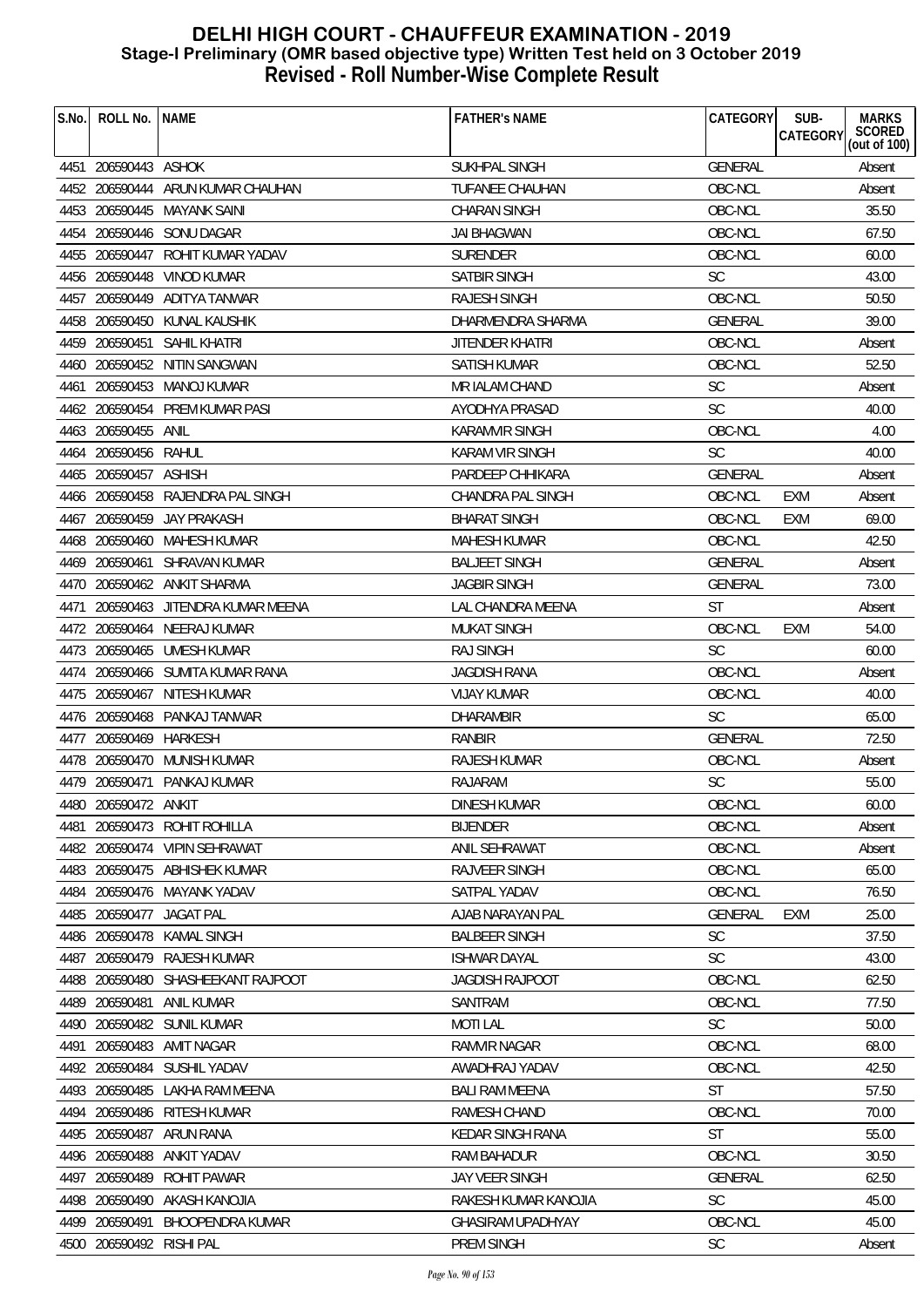| S.No. | ROLL No.   NAME       |                                     | <b>FATHER'S NAME</b>                       | CATEGORY       | SUB-<br>CATEGORY | <b>MARKS</b><br>SCORED<br>(out of 100) |
|-------|-----------------------|-------------------------------------|--------------------------------------------|----------------|------------------|----------------------------------------|
|       |                       |                                     |                                            |                |                  |                                        |
|       |                       | 4501 206590493 MOHIT KUMAR          | <b>NARESH KUMAR</b>                        | <b>SC</b>      |                  | Absent                                 |
|       |                       | 4502 206590494 SOHANPAL SINGH       | SATPAL SINGH                               | OBC-NCL        |                  | 34.00                                  |
|       | 4503 206590495 PRANKU |                                     | <b>SHIVRAJ SINGH</b>                       | <b>GENERAL</b> |                  | 70.00                                  |
| 4504  |                       | 206590496 ANUP SINGH                | MOOLCHAND                                  | OBC-NCL        |                  | Absent                                 |
|       | 4505 206590497 AMIT   |                                     | RAMESH CHAND                               | <b>SC</b>      |                  | 52.50                                  |
|       |                       | 4506 206590498 SATYENDRA KUMAR      | <b>SHIV SINGH</b>                          | <b>GENERAL</b> |                  | 45.00                                  |
|       |                       | 4507 206590499 SHITAINDER DAGAR     | <b>KRISHAN DAGAR</b>                       | OBC-NCL        |                  | 51.00                                  |
|       |                       | 4508 206590500 YASHVEER             | SURESH KUMAR                               | OBC-NCL        |                  | 42.50                                  |
|       | 4509 206590501        | ASHEESH VERMA                       | <b>VIJAY VERMA</b>                         | OBC-NCL        |                  | 49.50                                  |
|       |                       | 4510 206590502 AMIT SHOKEEN         | <b>MAHABIR SINGH</b>                       | OBC-NCL        |                  | 42.50                                  |
|       |                       | 4511 206590503 SACHIN KUMAR         | VIRENDRA SINGH                             | <b>GENERAL</b> | <b>EXM</b>       | 55.00                                  |
|       |                       | 4512 206590504 RAMESH CHANDRA       | <b>ANEK SINGH</b>                          | GENERAL        |                  | Absent                                 |
|       |                       | 4513 206590505 SATENDER KUMAR VERMA | <b>BHARAT PAL SINGH</b>                    | <b>SC</b>      |                  | 70.00                                  |
|       |                       | 4514 206590506 SHEKHAR LAMBA        | <b>OM PRAKASH</b>                          | OBC-NCL        |                  | 62.50                                  |
|       | 4515 206590507 KUNAL  |                                     | RAJENDER                                   | SC             |                  | 52.50                                  |
|       | 4516 206590508        | <b>BAL KISHAN</b>                   | <b>KRISHAN KUMAR</b>                       | <b>SC</b>      |                  | 37.50                                  |
|       |                       | 4517 206590509 YOGESH SAROHA        | RAJBIR SAROHA                              | <b>SC</b>      |                  | 50.00                                  |
|       |                       | 4518 206590510 JAY KARAN SINGH      | <b>DHARAM SINGH</b>                        | OBC-NCL        |                  | 55.50                                  |
|       |                       | 4519 206590511 GYAN SINGH           | POORAN SINGH                               | <b>SC</b>      |                  | 50.00                                  |
|       |                       | 4520 206590512 SURESH KUMAR         | <b>DES RAJ</b>                             | <b>SC</b>      | <b>EXM</b>       | Absent                                 |
| 4521  |                       | 206590513 PAVAN KUMAR               | <b>BACHCHU SINGH</b>                       | <b>GENERAL</b> |                  | 43.50                                  |
|       |                       | 4522 206590514 RAVI KUMAR           | <b>JAGPAL SINGH</b>                        | GENERAL        |                  | 57.50                                  |
|       | 4523 206590515 ATUL   |                                     | <b>HARI RAM</b>                            | OBC-NCL        |                  | 80.00                                  |
|       |                       | 4524 206590516 RAM BHAROSE          | <b>RAM GOPAL</b>                           | <b>SC</b>      |                  | 55.50                                  |
|       |                       | 4525 206590517 NEERAJ TAANK         | <b>JAI PRAKASH</b>                         | <b>SC</b>      |                  | 45.00                                  |
|       |                       | 4526 206590518 PANKAJ KUMAR         | SHOBHARAM                                  | <b>SC</b>      |                  | 48.00                                  |
|       | 4527 206590519        | SHIV NARAYAN                        | <b>SUKH LAL</b>                            | GENERAL        | EXM              | 61.50                                  |
|       | 4528 206590520        | ARJUN NAGAR                         | <b>BUDH SINGH NAGAR</b>                    | OBC-NCL        |                  | Absent                                 |
|       |                       | 4529 206590521 ASHISH TOKAS         | <b>VINOD KUMAR TOKAS</b>                   | OBC-NCL        |                  | 60.50                                  |
|       |                       | 4530 206590522 PARASH PATEL YADAV   | DEWKI PRASAD YADAV                         | OBC-NCL        | <b>EXM</b>       | 70.00                                  |
| 4531  | 206590523             | ANKIT THAKRAN                       | <b>AZAD SINGH</b>                          | OBC-NCL        |                  | Absent                                 |
|       |                       | 4532 206590524 MOHIT THAKRAN        | <b>SANJEEV KUMAR</b>                       | OBC-NCL        |                  | 78.50                                  |
|       |                       | 4533 206590525 SHIVAM RATHI         | SATYA PRAKASH                              | OBC-NCL        |                  | 60.50                                  |
|       | 4534 206590526        | AMIT KUMAR                          | <b>KRISHAN PAL</b>                         | <b>SC</b>      |                  | 2.50                                   |
|       | 4535 206590527        | RAHUL YADAV                         | MANVEER                                    | OBC-NCL        |                  | 60.00                                  |
|       | 4536 206590528        | SONU                                | <b>IKBAL SINGH</b>                         | <b>SC</b>      |                  | 45.00                                  |
|       |                       | PRAVEEN KUMAR GUPTA                 |                                            | <b>GENERAL</b> |                  |                                        |
| 4537  | 206590529             | MANOJ KUMAR                         | CHHOTELAL GUPTA<br><b>INDRA JEET SINGH</b> | OBC-NCL        |                  | Absent                                 |
|       | 4538 206590530        |                                     |                                            |                |                  | Absent                                 |
|       | 4539 206590531        | NITIN                               | <b>BANWARI LAL</b>                         | <b>SC</b>      |                  | 48.00                                  |
| 4540  |                       | 206590532 ROHIT DAHIYA              | <b>RANBIR SINGH</b>                        | OBC-NCL        |                  | Absent                                 |
| 4541  |                       | 206590533 MOHIT DABAS               | DHARAMPAL DABAS                            | OBC-NCL        |                  | Absent                                 |
|       | 4542 206590534        | ANIL                                | RAGHU RAJ                                  | OBC-NCL        |                  | Absent                                 |
|       |                       | 4543 206590535 GURVIR SINGH         | PRITAM SINGH                               | <b>SC</b>      |                  | Absent                                 |
| 4544  |                       | 206590536 KULDEEP SEHRAWAT          | RANDHIR SINGH                              | OBC-NCL        |                  | Absent                                 |
|       |                       | 4545 206590537 ANKIT SINGH          | <b>RAJ SINGH</b>                           | OBC-NCL        |                  | 65.00                                  |
|       | 4546 206590538        | NAVEEN DABAS                        | SHAMSHER SINGH                             | OBC-NCL        |                  | 80.00                                  |
| 4547  | 206590539             | <b>KRISHNA KUMAR</b>                | <b>UDAY VEER SINGH</b>                     | OBC-NCL        | <b>EXM</b>       | Absent                                 |
|       |                       | 4548 206590540 SUMIT KUMAR          | YASH PAL                                   | OBC-NCL        |                  | 70.00                                  |
|       | 4549 206590541 SUMANT |                                     | <b>SUKHBIR</b>                             | OBC-NCL        |                  | 40.50                                  |
|       | 4550 206590542 ANKIT  |                                     | <b>SURENDER DABAS</b>                      | OBC-NCL        |                  | 77.50                                  |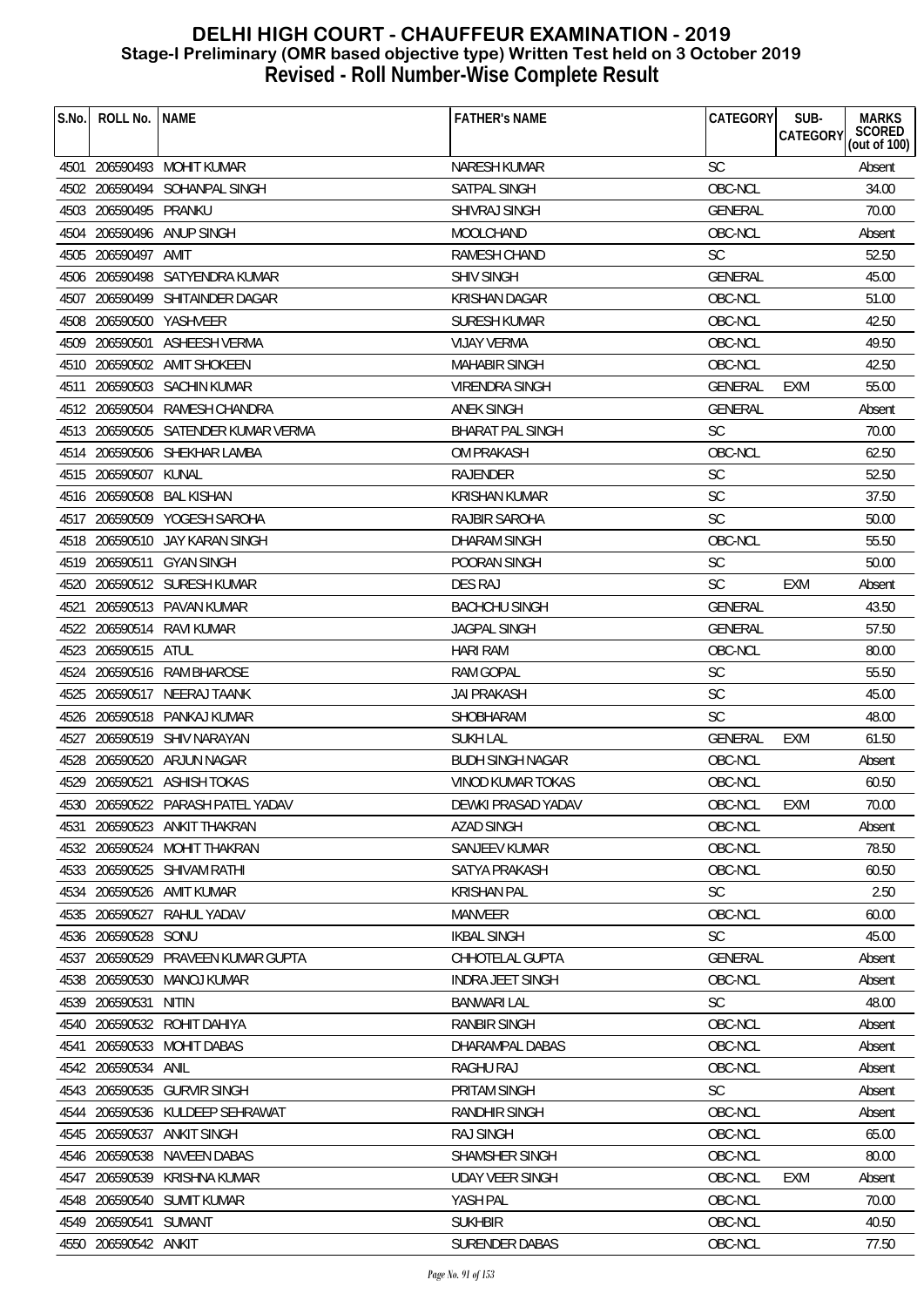| S.No. | ROLL No.   NAME         |                                    | <b>FATHER'S NAME</b>        | SUB-<br>CATEGORY<br>CATEGORY | <b>MARKS</b><br>SCORED<br>(out of 100) |
|-------|-------------------------|------------------------------------|-----------------------------|------------------------------|----------------------------------------|
|       |                         | 4551 206590543 DEEPAK CHAUDHARY    | <b>SUSHILCHAUDHARY</b>      | GENERAL                      | 62.50                                  |
|       | 4552 206590544 DEEPAK   |                                    | <b>RAJ PAL</b>              | OBC-NCL                      | 52.50                                  |
|       |                         | 4553 206590545 SUNIL KUMAR         | <b>SUNDRA LAL</b>           | OBC-NCL                      | 56.50                                  |
|       |                         | 4554 206590546 MAHESH PAL          | <b>KIRAN PAL</b>            | OBC-NCL                      | 35.00                                  |
|       | 4555 206590547 MANJEET  |                                    | SHRI BHAGWAN                | OBC-NCL                      | 56.00                                  |
|       | 4556 206590548 ABHISHEK |                                    | <b>ASHOK KUMAR</b>          | <b>GENERAL</b>               | 65.00                                  |
|       | 4557 206590549          | AMIT KUMAR                         | <b>NAND KISHOR</b>          | <b>SC</b>                    | Absent                                 |
|       |                         | 4558 206590550 DEPUTY SHARMA       | DEV DUTT SHARMA             | <b>EWS</b>                   | 63.50                                  |
|       |                         | 4559 206590551 AJAY VERMA          | <b>VIJENDER SINGH</b>       | OBC-NCL                      | 63.00                                  |
|       |                         | 4560 206590552 SANDEEP KUMAR       | RAMA SHANKAR MANJI          | <b>SC</b>                    | 55.50                                  |
|       | 4561 206590553 SUMIT    |                                    | HARKESH SHARMA              | OBC-NCL                      | Absent                                 |
|       |                         | 4562 206590554 JASWINDER SINGH     | <b>KAMLA KUMAR</b>          | GENERAL                      | 63.00                                  |
|       |                         | 4563 206590555 SHIVAM JAYSWAL      | RAJESHWARDAYAL JAYASWAL     | OBC-NCL                      | Absent                                 |
|       |                         | 4564 206590556 MOHIT KUMAR         | <b>SHISHPAL</b>             | <b>SC</b>                    | 70.00                                  |
|       | 4565 206590557 SUMIT    |                                    | <b>JAGBIR SINGH MATHUR</b>  | OBC-NCL                      | 62.50                                  |
|       | 4566 206590558 VICKY    |                                    | <b>HARKESH</b>              | OBC-NCL                      | 72.50                                  |
|       |                         | 4567 206590559 AMIT KUMAR          | TILAK RAJ                   | <b>ST</b>                    | 57.50                                  |
|       | 4568 206590560 MONU     |                                    | <b>MAHENDER SINGH</b>       | <b>SC</b>                    | Absent                                 |
|       |                         | 4569 206590561 MANISH KUMAR        | <b>BALBIR SINGH</b>         | SC                           | Absent                                 |
|       |                         | 4570 206590562 PRAVINDER           | <b>SANTA SINGH</b>          | <b>EWS</b>                   | 57.50                                  |
| 4571  |                         | 206590563 JITENDER RATHI           | <b>SUBE SINGH</b>           | <b>EWS</b>                   | 84.00                                  |
|       | 4572 206590564 SANDEEP  |                                    | ATTAR SINGH                 | <b>EWS</b>                   | 42.50                                  |
|       | 4573 206590565 MANDEEP  |                                    | <b>HARIKESH</b>             | <b>EWS</b>                   | 67.50                                  |
|       | 4574 206590566 RAVI     |                                    | SATPAL                      | <b>GENERAL</b>               | 20.50                                  |
|       | 4575 206590567          | <b>RAVI KUMAR</b>                  | <b>SURENDER KUMAR</b>       | OBC-NCL                      | 56.50                                  |
|       | 4576 206590568 NAVEEN   |                                    | <b>VIRENDER SINGH</b>       | <b>EWS</b>                   | Absent                                 |
|       | 4577 206590569          | ROHIT                              | <b>MAHENDER</b>             | <b>EWS</b>                   | 42.50                                  |
|       |                         | 4578 206590570 SANDEEP YADAV       | <b>HOSHIYAR SINGH YADAV</b> | OBC-NCL                      | 60.00                                  |
|       |                         | 4579 206590571 VARUN KUMAR         | <b>BALVEER SINGH</b>        | SC                           | Absent                                 |
|       | 4580 206590572 VIJAY    |                                    | CHANDER SINGH               | SC                           | 30.00                                  |
| 4581  |                         | 206590573 SANJAY KUMAR             | DIWAN CHAND                 | <b>SC</b>                    | 58.50                                  |
|       |                         | 4582 206590574 ANKIT KUMAR SANGWAN | <b>MAHESH KUMAR</b>         | <b>EWS</b>                   | Absent                                 |
|       |                         | 4583 206590575 SANDEEP KUMAR       | <b>HANS RAJ</b>             | OBC-NCL                      | 62.50                                  |
|       | 4584 206590576 RAJIT    |                                    | <b>DHARAMBIR</b>            | <b>EWS</b>                   | 80.00                                  |
|       | 4585 206590577          | MANISH                             | <b>CHATAR SINGH</b>         | <b>GENERAL</b>               | Absent                                 |
| 4586  | 206590578               | SUNIL KUMAR                        | <b>BALBIR SINGH</b>         | <b>GENERAL</b>               | Absent                                 |
|       |                         | 4587 206590579 PRADEEP KUMAR       | <b>MAHENDER SINGH</b>       | <b>GENERAL</b>               | 52.50                                  |
|       |                         | 4588 206590580 VIJAY PAL YADAV     | DEVANAND YADAV              | OBC-NCL                      | 47.50                                  |
| 4589  | 206590581               | KULDEEP                            | <b>HARI SINGH</b>           | <b>GENERAL</b>               | Absent                                 |
| 4590  | 206590582 AMIT          |                                    | <b>JAI PAL</b>              | <b>EWS</b>                   | 50.50                                  |
| 4591  |                         | 206590583 GAGAN NAGAR              | KUL RAJ NAGAR               | OBC-NCL                      | Absent                                 |
|       |                         | 4592 206590584 AJEET KUMAR         | <b>JAI SINGH</b>            | OBC-NCL                      | Absent                                 |
|       | 4593 206590585 ASHWANI  |                                    | <b>SURESH KUMAR</b>         | <b>EWS</b>                   | Absent                                 |
|       | 4594 206590586 VIKAS    |                                    | RAMESH KUMAR                | <b>SC</b>                    | 42.50                                  |
|       | 4595 206590587          | <b>ROSHAN LAL</b>                  | <b>KRISHAN KUMAR</b>        | <b>SC</b><br><b>EXM</b>      | 26.00                                  |
| 4596  | 206590588               | PAWAN KUMAR                        | KABUL SINGH YADAV           | OBC-NCL                      | 45.00                                  |
| 4597  | 206590589               | <b>SACHIN</b>                      | SURENDER SINGH              | OBC-NCL                      | 60.50                                  |
| 4598  | 206590590               | <b>VIKAS</b>                       | <b>VIJAY PAL</b>            | SC                           | 32.50                                  |
|       | 4599 206590591          | OMBIR                              | NIRMAL SINGH                | <b>SC</b>                    | 52.50                                  |
|       | 4600 206590592 PARVEEN  |                                    | RAMESH CHAND                | <b>SC</b>                    | 60.50                                  |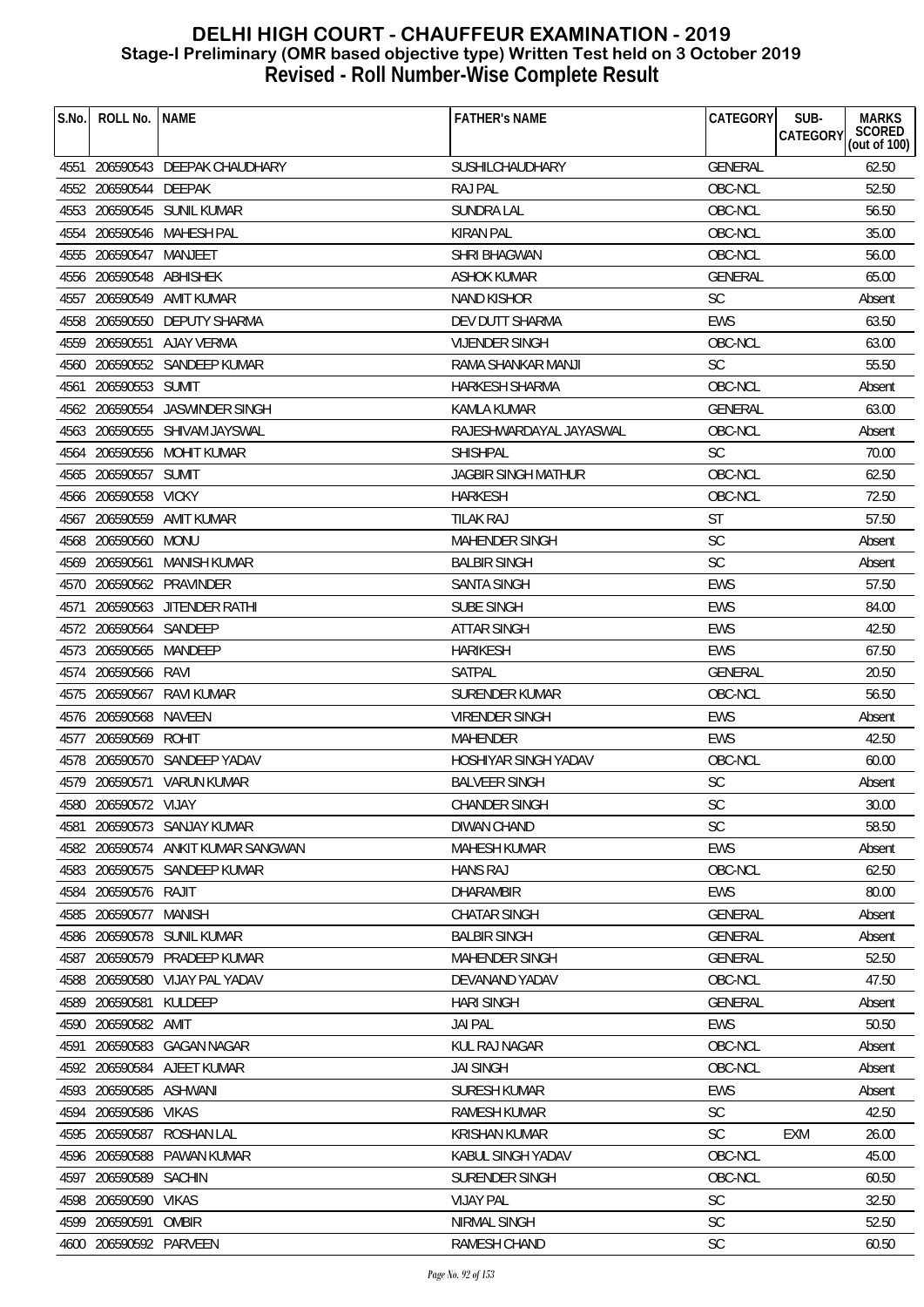| S.No. | ROLL No.                | <b>NAME</b>                   | <b>FATHER'S NAME</b>   | CATEGORY       | SUB-<br><b>MARKS</b><br><b>CATEGORY</b> |
|-------|-------------------------|-------------------------------|------------------------|----------------|-----------------------------------------|
|       |                         |                               |                        |                | SCORED<br>(out of 100)                  |
|       |                         | 4601 206590593 VIKRAM SINGH   | <b>JAGDISH CHANDER</b> | <b>EWS</b>     | 63.00                                   |
|       | 4602 206590594 ARUN     |                               | KANWAR SINGH           | <b>SC</b>      | 75.50                                   |
|       |                         | 4603 206590595 PARVESH KUMAR  | <b>SATPAL</b>          | OBC-NCL        | 60.00                                   |
|       |                         | 4604 206590596 CHIRAG SOROUT  | NARESH SOROUT          | <b>EWS</b>     | 57.50                                   |
|       |                         | 4605 206590597 HIMANSHU YADAV | DEVENDER YADAV         | <b>GENERAL</b> | Absent                                  |
|       | 4606 206590598          | PRADEEP KUMAR                 | <b>KABUL SINGH</b>     | OBC-NCL        | 50.00                                   |
|       |                         | 4607 206590599 SANDEEP KUMAR  | <b>LAL SINGH</b>       | OBC-NCL        | 65.00                                   |
|       | 4608 206590600 VIKAS    |                               | <b>KARAMBIR SINGH</b>  | <b>GENERAL</b> | 70.00                                   |
|       |                         | 4609 206590601 SATISH KUMAR   | <b>CHHOTU RAM</b>      | <b>GENERAL</b> | 67.50<br>EXM                            |
|       |                         | 4610 206590602 MITTAR PAL     | <b>UMED SINGH</b>      | <b>GENERAL</b> | 68.00                                   |
|       |                         | 4611 206590603 ANUJ KUMAR     | <b>BHIKHAN LAL</b>     | <b>SC</b>      | 50.00                                   |
|       |                         | 4612 206590604 SANJAY KUMAR   | <b>HARI RAM</b>        | <b>GENERAL</b> | 65.00                                   |
|       | 4613 206590605 PRITAM   |                               | <b>KRISHAN KUMAR</b>   | <b>SC</b>      | 50.00                                   |
|       | 4614 206590606 NAVEEN   |                               | <b>KANSHI RAM</b>      | SC             | 65.00                                   |
|       | 4615 206590607 HITENDER |                               | <b>RAM DHAN</b>        | <b>EWS</b>     | 53.50                                   |
|       | 4616 206590608 JITENDER |                               | RAJENDER SINGH         | OBC-NCL        | 40.00                                   |
|       | 4617 206590609 HANSRAJ  |                               | <b>GYARSI LAL</b>      | OBC-NCL        | 62.50                                   |
|       |                         | 4618 206590610 SATYAVART      | <b>ANAND SINGH</b>     | <b>EWS</b>     | 17.50                                   |
|       |                         | 4619 206590611 GURPAL SINGH   | <b>JOGANDER SINGH</b>  | <b>GENERAL</b> | 52.50                                   |
|       | 4620 206590612 MAHESH   |                               | <b>JAWAHAR SINGH</b>   | <b>EWS</b>     | 42.50                                   |
|       | 4621 206590613 YAMAN    |                               | MUKESH KUMAR           | GENERAL        | Absent                                  |
|       | 4622 206590614 KULDEEP  |                               | ROSHAN LAL             | <b>SC</b>      | 50.00                                   |
|       | 4623 206590615 SONU     |                               | <b>VIJENDER SINGH</b>  | <b>EWS</b>     | 38.50                                   |
|       |                         | 4624 206590616 DEEPAK YADAV   | MANGE RAM YADAV        | OBC-NCL        | 53.50                                   |
|       | 4625 206590617 PARMOD   |                               | <b>MATADIN</b>         | OBC-NCL        | Absent                                  |
|       |                         | 4626 206590618 SONU KUMAR     | SUBE SINGH             | <b>SC</b>      | 44.00                                   |
|       | 4627 206590619 DESH RAJ |                               | DAYA RAM               | GENERAL        | 32.50                                   |
|       | 4628 206590620 DEEPAK   |                               | <b>RAMPAL</b>          | <b>GENERAL</b> | 50.00                                   |
|       |                         | 4629 206590621 SUKHCHAIN      | SUKHBIR SINGH          | <b>GENERAL</b> | 28.50<br><b>EXM</b>                     |
|       | 4630 206590622 NAVEEN   |                               | RAJENDER               | GENERAL        | Absent                                  |
| 4631  |                         | 206590623 SARJU YADAV         | <b>SURAT SINGH</b>     | OBC-NCL        | 57.50                                   |
|       |                         | 4632 206590624 HIMANSHU YADAV | <b>RAJBIR SINGH</b>    | OBC-NCL        | Absent                                  |
|       | 4633 206590625 DEEPAK   |                               | <b>JEET SINGH</b>      | OBC-NCL        | 52.50                                   |
|       | 4634 206590626 AKASH    |                               | <b>RAM NIWASH</b>      | <b>EWS</b>     | 70.00                                   |
|       | 4635 206590627          | RAVI                          | RAJ BIR SINGH          | EWS            | 26.50                                   |
|       | 4636 206590628          | RAKESH KUMAR                  | DHANPAT SINGH          | OBC-NCL        | 27.50                                   |
|       |                         | 4637 206590629 PARDEEP KUMAR  | ATMA RAM               | <b>EWS</b>     | 42.50                                   |
|       | 4638 206590630 KARAN    |                               | <b>AJIT SINGH</b>      | OBC-NCL        | 55.50                                   |
|       | 4639 206590631          | ANOOP KUMAR                   | <b>BEG RAJ</b>         | <b>SC</b>      | 36.00                                   |
|       | 4640 206590632 VISHAL   |                               | <b>HARI KISHAN</b>     | GENERAL        | 95.00                                   |
| 4641  | 206590633 ANKIT         |                               | SANJAY                 | EWS            | 60.00                                   |
|       | 4642 206590634 SACHIN   |                               | <b>MAN SINGH</b>       | EWS            | 76.50                                   |
|       |                         | 4643 206590635 RAJENDER       | <b>MANOJ KUMAR</b>     | GENERAL        | 52.50                                   |
|       | 4644 206590636 MANJEET  |                               | <b>DALBIR SINGH</b>    | EWS            | 63.00                                   |
|       | 4645 206590637          | <b>MONU</b>                   | <b>BHOOP SINGH</b>     | OBC-NCL        | 20.00                                   |
|       | 4646 206590638          | PRAVEEN                       | <b>KRISHAN LAL</b>     | <b>GENERAL</b> | Absent                                  |
| 4647  | 206590639               | <b>VICKY</b>                  | SAHAB SINGH            | <b>EWS</b>     | 37.50                                   |
|       |                         | 4648 206590640 VIKAS DAHIYA   | <b>ANAND SINGH</b>     | <b>EWS</b>     | 33.00                                   |
|       | 4649 206590641 VIRENDER |                               | <b>TEJPAL</b>          | EWS            | 39.00                                   |
|       |                         | 4650 206590642 AJAI KUMAR     | MAHENDER SINGH         | OBC-NCL        | 47.00                                   |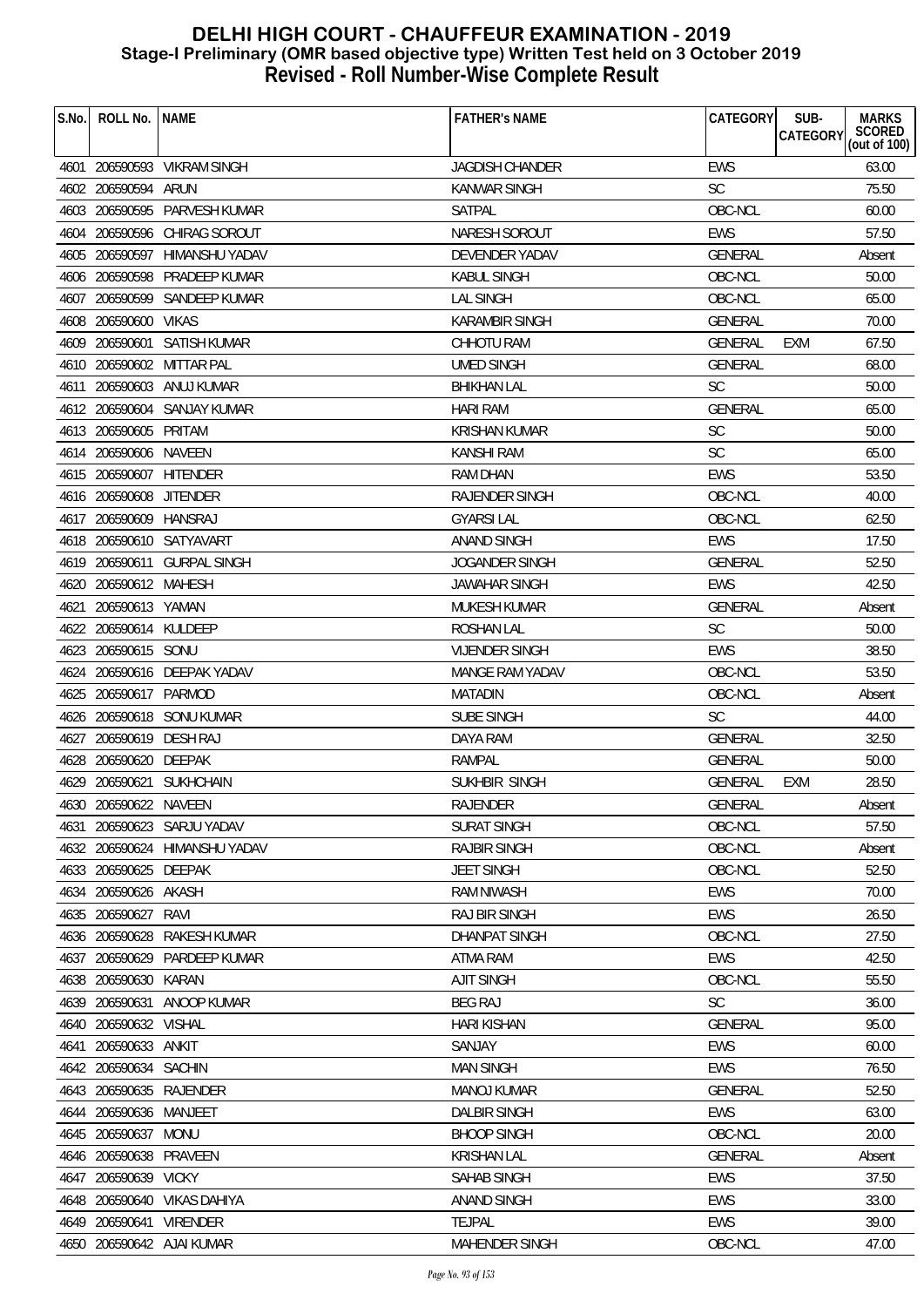| S.No. | ROLL No.                | <b>NAME</b>                   | <b>FATHER'S NAME</b>           | CATEGORY             | SUB-<br><b>CATEGORY</b> | <b>MARKS</b><br>SCORED<br>(out of 100) |
|-------|-------------------------|-------------------------------|--------------------------------|----------------------|-------------------------|----------------------------------------|
|       |                         |                               |                                |                      |                         |                                        |
|       | 4651 206590643 SUNNY    | 4652 206590644 OM PRAKASH     | <b>DINESH KUMAR</b>            | <b>SC</b><br>OBC-NCL |                         | 49.50<br>55.00                         |
|       |                         |                               | DAYARAM<br><b>KHAZAN SINGH</b> | <b>SC</b>            | <b>EXM</b>              |                                        |
| 4653  | 206590645               | <b>LALIT KUMAR</b>            |                                |                      |                         | Absent                                 |
| 4654  | 206590646 DENESH        |                               | <b>SURESH SIWACH</b>           | <b>GENERAL</b>       |                         | Absent                                 |
|       | 4655 206590647          | DINESH KUMAR                  | <b>RAM AVTAR</b>               | OBC-NCL              |                         | 35.50                                  |
| 4656  |                         | 206590648 SATYA NARAIN        | <b>RAMOTAR</b>                 | OBC-NCL              |                         | 27.50                                  |
| 4657  | 206590649               | SANJEET                       | <b>SHILAK RAM</b>              | <b>EWS</b>           |                         | 17.50                                  |
|       | 4658 206590650          | RAKESH YADAV                  | <b>GOPI RAM</b>                | <b>GENERAL</b>       | <b>EXM</b>              | 70.00                                  |
|       | 4659 206590651          | <b>GHAN SHYAM</b>             | <b>LAL CHAND</b>               | <b>SC</b>            |                         | 92.50                                  |
|       |                         | 4660 206590652 RAJESH KUMAR   | <b>RAM GOVIND</b>              | <b>GENERAL</b>       |                         | 70.00                                  |
| 4661  |                         | 206590653 HANSU RAJ           | <b>PYRE LAL</b>                | <b>SC</b>            |                         | 41.50                                  |
|       |                         | 4662 206590654 PAWAN SHARMA   | SATPAL                         | <b>EWS</b>           |                         | 50.00                                  |
|       | 4663 206590655 PARVEEN  |                               | <b>DHARMBIR</b>                | <b>EWS</b>           |                         | 54.50                                  |
| 4664  | 206590656 MOHIT         |                               | <b>JAI RAJ SINGH</b>           | OBC-NCL              |                         | 67.50                                  |
|       |                         | 4665 206590657 SONU NIVESH    | <b>SATBIR</b>                  | <b>EWS</b>           |                         | 62.50                                  |
|       | 4666 206590658 AMARJEET |                               | <b>RAJENDER SINGH</b>          | <b>GENERAL</b>       |                         | 52.50                                  |
| 4667  |                         | 206590659 MOHAN SINGH         | <b>BISHAMBER DAYAL</b>         | <b>SC</b>            |                         | 47.50                                  |
|       | 4668 206590660          | <b>HAWA SINGH</b>             | <b>GOPI RAM</b>                | OBC-NCL              | EXM                     | Absent                                 |
|       | 4669 206590661          | <b>DEEPAK</b>                 | <b>MAHAVIR</b>                 | <b>GENERAL</b>       |                         | 27.50                                  |
|       |                         | 4670 206590662 SUMIT KUMAR    | RADHE SHYAM                    | OBC-NCL              |                         | 35.00                                  |
| 4671  |                         | 206590663 MANISH SHARMA       | <b>RALDU RAM</b>               | <b>EWS</b>           |                         | 62.50                                  |
| 4672  |                         | 206590664 YOGESH KUMAR        | <b>JAIPARKASH</b>              | OBC-NCL              |                         | 53.00                                  |
|       | 4673 206590665 AKASH    |                               | SHEORAM                        | <b>SC</b>            |                         | 37.00                                  |
| 4674  |                         | 206590666 VIJAY KUMAR         | <b>SATPAL</b>                  | SC                   |                         | 43.00                                  |
|       | 4675 206590667          | PARDEEP KUMAR                 | <b>OM PARKASH</b>              | <b>EWS</b>           |                         | 32.50                                  |
|       |                         | 4676 206590668 SURESH KUMAR   | <b>RAMNIWAS</b>                | <b>SC</b>            |                         | 55.00                                  |
|       | 4677 206590669          | RAVI KUMAR                    | <b>HARDEV SINGH</b>            | <b>SC</b>            |                         | Absent                                 |
|       |                         | 4678 206590670 DEVENDER KUMAR | <b>HAWA SINGH</b>              | OBC-NCL              |                         | 40.00                                  |
|       |                         | 4679 206590671 JASVIR SINGH   | <b>HEMCHANDER</b>              | <b>EWS</b>           |                         | 47.50                                  |
|       | 4680 206590672 AMIT     |                               | SATPAL                         | SC                   |                         | 35.00                                  |
| 4681  |                         | 206590673 RAJESH KUMAR        | SAMLESH KUMAR                  | <b>GENERAL</b>       | EXM                     | Absent                                 |
|       | 4682 206590674 SURAJ    |                               | <b>BHADUR SINGH</b>            | <b>SC</b>            |                         | Absent                                 |
|       |                         | 4683 206590675 HITESH TANWAR  | <b>KIRANPAL SINGH</b>          | <b>EWS</b>           |                         | 52.50                                  |
|       | 4684 206590676 ARUN     |                               | RANBIR                         | <b>SC</b>            |                         | Absent                                 |
|       | 4685 206590677          | SANDEEP KUMAR                 | <b>ISHWER SINGH</b>            | <b>SC</b>            |                         | Absent                                 |
| 4686  | 206590678               | <b>JOGINDER</b>               | NARAYAN SINGH                  | EWS                  |                         | 80.50                                  |
|       | 4687 206590679 SANGEET  |                               | PARKASH                        | <b>SC</b>            |                         | 55.00                                  |
|       |                         | 4688 206590680 SUMIT KUMAR    | DHARAMBIR SINGH                | <b>GENERAL</b>       |                         | Absent                                 |
| 4689  | 206590681               | <b>SATISH</b>                 | <b>SATBIR</b>                  | OBC-NCL              |                         | 70.00                                  |
|       |                         | 4690 206590682 ANSHUL KASHYAP | SATISH KASHYAP                 | <b>GENERAL</b>       |                         | 62.50                                  |
| 4691  | 206590683               | DINESH KUMAR                  | SURENDER SINGH                 | <b>EWS</b>           |                         | 59.00                                  |
|       | 4692 206590684          | SUDESH KUMAR                  | <b>BISHMBER DAYAL</b>          | OBC-NCL              | <b>EXM</b>              |                                        |
|       |                         |                               |                                |                      |                         | Absent                                 |
|       |                         | 4693 206590685 VARUN KUMAR    | <b>DHOJBHADUR</b>              | OBC-NCL              |                         | 68.00                                  |
|       | 4694 206590686          | JAI PAKASH                    | PAREM CHAND                    | <b>SC</b>            |                         | 60.50                                  |
|       | 4695 206590687 SANDEEP  |                               | <b>UGAR SEN</b>                | <b>EWS</b>           |                         | 45.00                                  |
| 4696  | 206590688               | HARENDER                      | <b>MAHENDER SINGH</b>          | <b>GENERAL</b>       |                         | 65.00                                  |
| 4697  | 206590689               | ANKU YADAV                    | RANVEER YADAV                  | OBC-NCL              |                         | 55.00                                  |
| 4698  | 206590690               | <b>DEVESH</b>                 | <b>DHARM SINGH</b>             | <b>GENERAL</b>       |                         | Absent                                 |
|       |                         | 4699 206590691 SUMIT DHANKHAR | ANOOP SINGH                    | GENERAL              |                         | 62.50                                  |
|       |                         | 4700 206590692 ANISH KHAN     | MUSTAK KHAN                    | OBC-NCL              |                         | 47.50                                  |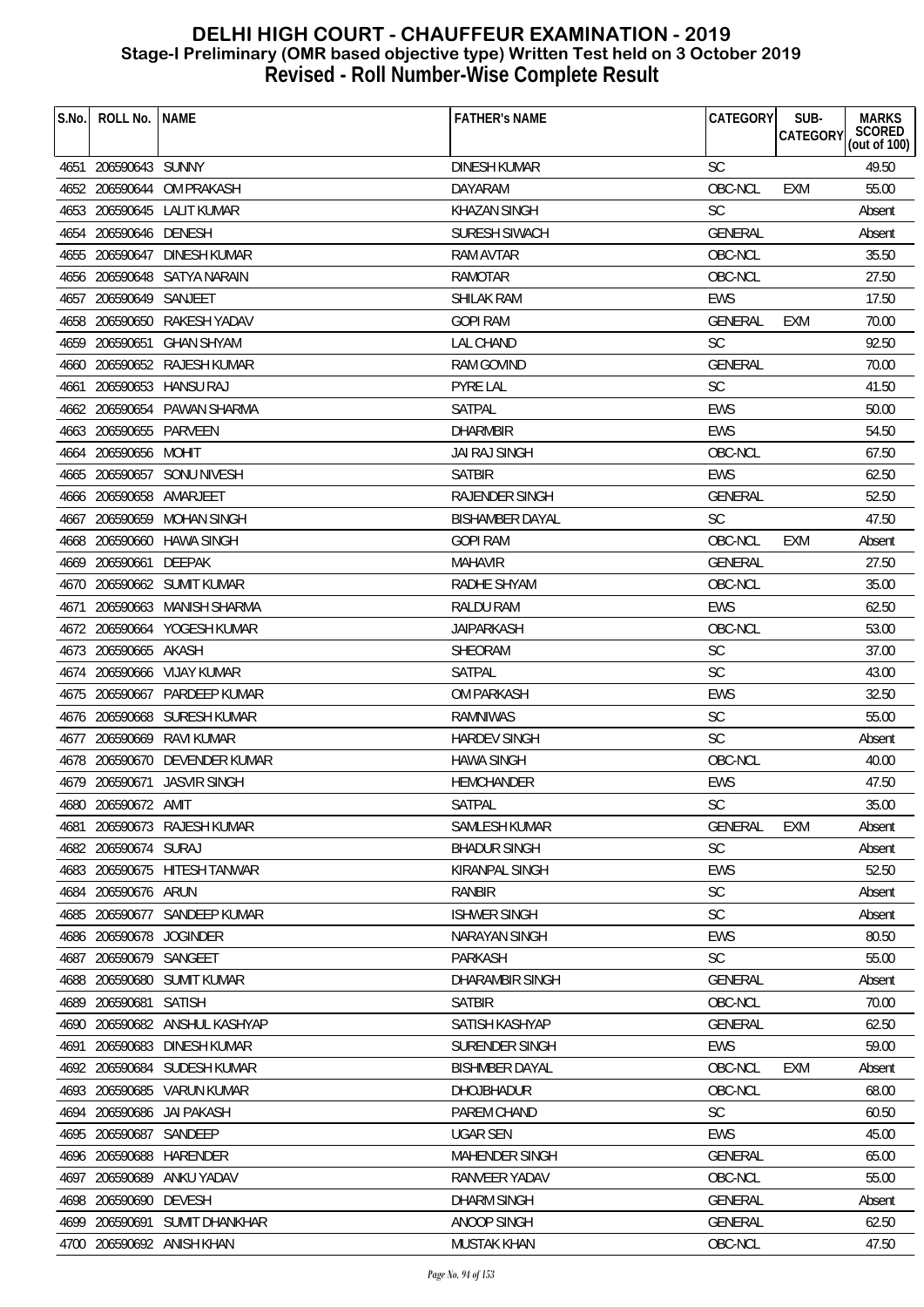| S.No. | ROLL No.                | <b>NAME</b>                     | <b>FATHER'S NAME</b>   | CATEGORY       | SUB-            | <b>MARKS</b>           |
|-------|-------------------------|---------------------------------|------------------------|----------------|-----------------|------------------------|
|       |                         |                                 |                        |                | <b>CATEGORY</b> | SCORED<br>(out of 100) |
|       | 4701 206590693 DEEPAK   |                                 | <b>UMED</b>            | OBC-NCL        |                 | Absent                 |
|       | 4702 206590694 ANANDPAL |                                 | OMPARKASH              | <b>EWS</b>     |                 | 67.50                  |
|       |                         | 4703 206590695 PARVEEN KUMAR    | SHRI BHAGWAN           | <b>GENERAL</b> | <b>EXM</b>      | 62.50                  |
|       | 4704 206590696 NITIN    |                                 | <b>KULBIR SINGH</b>    | <b>GENERAL</b> |                 | 62.50                  |
|       |                         | 4705 206590697 LAKSHYA KUMAR    | SURAJBHAN              | <b>SC</b>      |                 | 25.50                  |
|       |                         | 4706 206590698 PARVEEN KUMAR    | <b>HAWA SINGH</b>      | <b>SC</b>      |                 | 25.00                  |
|       | 4707 206590699 RANSINGH |                                 | <b>RAJ SINGH</b>       | OBC-NCL        |                 | 50.00                  |
|       | 4708 206590700          | ANIL                            | <b>CHATTAR SINGH</b>   | <b>GENERAL</b> |                 | Absent                 |
|       | 4709 206590701          | PAWAN KUMAR                     | <b>RAMESH KUMAR</b>    | OBC-NCL        |                 | 72.50                  |
|       |                         | 4710 206590702 SAURABH KUMAR    | <b>SATAY VEER</b>      | <b>GENERAL</b> |                 | 25.50                  |
|       | 4711 206590703 MOHAN    |                                 | <b>KRISHNA CHANDER</b> | OBC-NCL        |                 | 35.50                  |
|       |                         | 4712 206590704 ASHU RANA        | <b>SATPAL</b>          | GENERAL        |                 | Absent                 |
|       |                         | 4713 206590705 SUNIL KUMAR      | <b>RAJENDER SINGH</b>  | <b>SC</b>      |                 | 52.50                  |
|       |                         | 4714 206590706 ANIL KUMAR       | <b>TEK CHAND</b>       | SC             |                 | 42.50                  |
|       | 4715 206590707 RAVI     |                                 | <b>JAIBIR</b>          | <b>SC</b>      |                 | 48.50                  |
|       | 4716 206590708 SAHIL    |                                 | <b>SURENDER SINGH</b>  | <b>GENERAL</b> |                 | Absent                 |
|       | 4717 206590709 JASVIR   |                                 | SHRIBHAGWAN            | <b>SC</b>      |                 | 55.00                  |
|       |                         | 4718 206590710 RAVI KUMAR       | <b>RAN SINGH</b>       | OBC-NCL        |                 | 65.00                  |
|       | 4719 206590711 SUNIL    |                                 | <b>MAHIPAL</b>         | <b>SC</b>      |                 | 42.50                  |
|       | 4720 206590712 JITNDER  |                                 | <b>RAGAHBIR</b>        | <b>EWS</b>     |                 | 60.00                  |
|       |                         | 4721 206590713 SANDEEP KUMAR    | <b>SATBIR SINGH</b>    | OBC-NCL        |                 | 26.00                  |
|       |                         | 4722 206590714 YATINDER NAGAR   | <b>SUKHBIR NAGAR</b>   | OBC-NCL        |                 | 47.50                  |
|       |                         | 4723 206590715 MANISH KUMAR     | <b>CHANDER SINGH</b>   | GENERAL        |                 | 55.00                  |
|       | 4724 206590716 NAVEEN   |                                 | <b>DHARAMBIR</b>       | OBC-NCL        |                 | 55.00                  |
|       | 4725 206590717 NAVEEN   |                                 | PRADEEP                | <b>GENERAL</b> |                 | 50.00                  |
|       | 4726 206590718 KRISHAN  |                                 | <b>KAILASH</b>         | <b>SC</b>      |                 | 31.50                  |
|       | 4727 206590719 NEERAJ   |                                 | <b>BIJENDER</b>        | <b>SC</b>      |                 | 25.50                  |
|       | 4728 206590720 PARVESH  |                                 | <b>RAJENDER</b>        | OBC-NCL        |                 | 50.00                  |
|       |                         | 4729 206590721 JONY YADAV       | <b>MAHENDER SINGH</b>  | OBC-NCL        |                 | 65.00                  |
|       |                         | 4730 206590722 SANDEEP SHERAWAT | <b>GYARSI LAL</b>      | EWS            |                 | 37.00                  |
|       | 4731 206590723 PARMOD   |                                 | <b>VEER SINGH</b>      | OBC-NCL        |                 | Absent                 |
|       | 4732 206590724 ANURAG   |                                 | MR. BIR SINGH          | <b>SC</b>      |                 | Absent                 |
|       | 4733 206590725 KAPIL    |                                 | <b>MAINPAL</b>         | <b>GENERAL</b> |                 | 44.50                  |
|       |                         | 4734 206590726 AJEET SINGH      | <b>VIRENDER SINGH</b>  | OBC-NCL        |                 | 45.50                  |
|       | 4735 206590727 ANKIT    |                                 | KAKKA RAM              | EWS            |                 | 40.00                  |
|       | 4736 206590728          | JAGDEEP DAHIYA                  | SH JAGMENDER SINGH     | <b>GENERAL</b> |                 | Absent                 |
|       |                         | 4737 206590729 ANKIT MALIK      | <b>AJMER MALIK</b>     | GENERAL        |                 | Absent                 |
|       |                         | 4738 206590730 MOHIT KUMAR      | <b>RAJESH KUMAR</b>    | <b>EWS</b>     |                 | 72.00                  |
|       | 4739 206590731          | AMIT KUMAR                      | <b>SOMBIR</b>          | <b>GENERAL</b> |                 | 35.00                  |
|       | 4740 206590732 YOGESH   |                                 | <b>RAJBIR SINGH</b>    | <b>EWS</b>     |                 | 48.00                  |
| 4741  |                         | 206590733 SHRIKRISHAN           | DAYA RAM               | OBC-NCL        | <b>EXM</b>      | 62.50                  |
|       | 4742 206590734 RAJ PAL  |                                 | RAMMEHAR               | <b>GENERAL</b> | <b>EXM</b>      | 77.50                  |
|       | 4743 206590735 SUMIN    |                                 | <b>HUKAM SINGH</b>     | <b>GENERAL</b> |                 | 50.00                  |
|       | 4744 206590736 KAPIL    |                                 | <b>JAI CHAND</b>       | OBC-NCL        |                 | 45.00                  |
|       | 4745 206590737 SUDHIR   |                                 | PHOOL SINGH            | OBC-NCL        |                 | 60.50                  |
|       |                         | 4746 206590738 DHEERAJ KUMAR    | <b>RAKESH KUMAR</b>    | OBC-NCL        |                 | 47.50                  |
|       | 4747 206590739          | NEERAJ                          | <b>SURAJ BHAN</b>      | <b>SC</b>      |                 | 31.00                  |
|       |                         | 4748 206590740 SURENDER SINGH   | <b>VIJAY SINGH</b>     | <b>EWS</b>     |                 | Absent                 |
|       |                         | 4749 206590741 SATYAWAN         | <b>RATTAN SINGH</b>    | <b>SC</b>      |                 | 42.50                  |
|       | 4750 206590742 ASHU     |                                 | <b>AZAD SINGH</b>      | GENERAL        |                 | 60.00                  |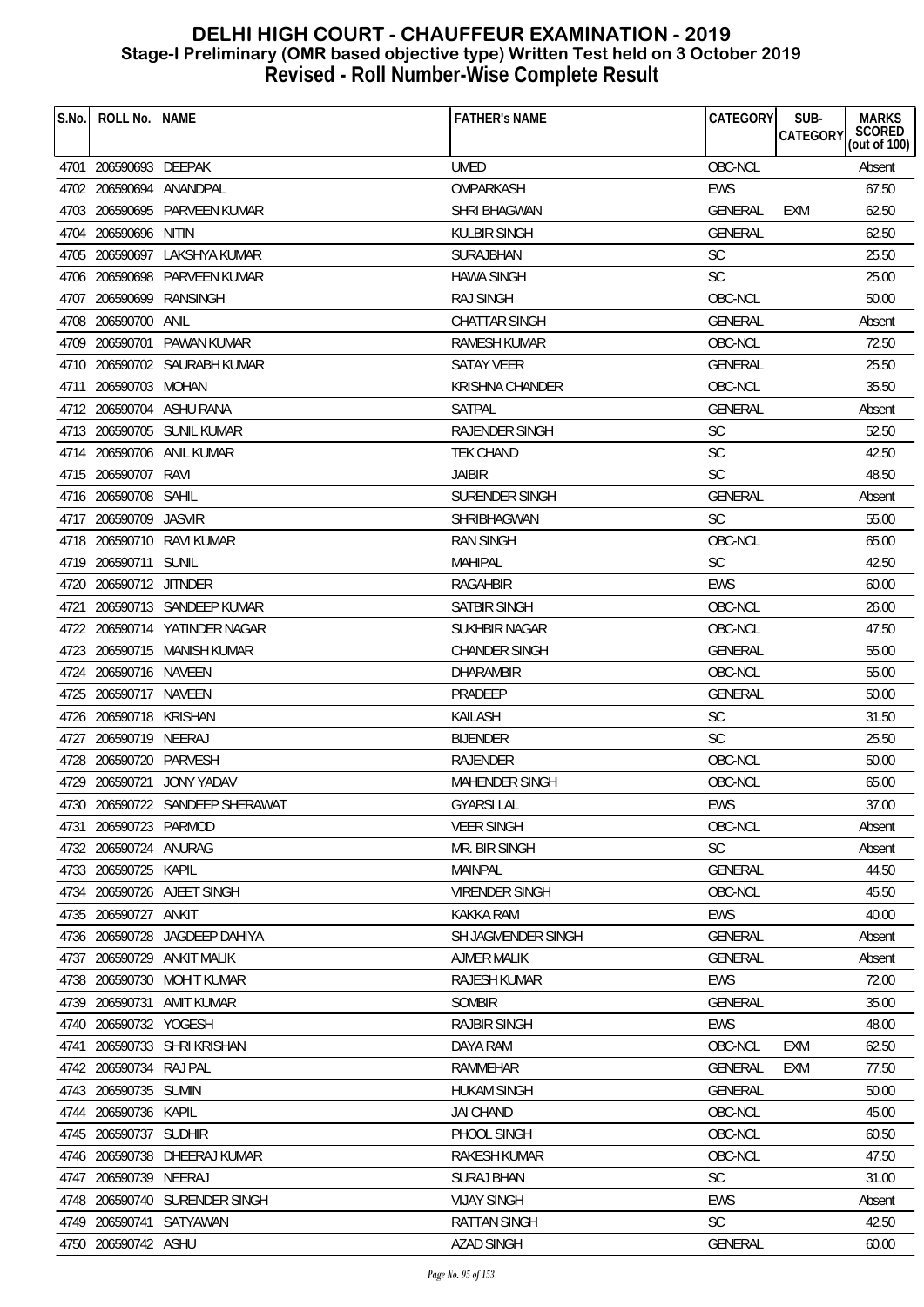| S.No. | ROLL No.                | <b>NAME</b>                   | <b>FATHER'S NAME</b>  | CATEGORY       | SUB-<br><b>MARKS</b><br>SCORED<br>(out of 100)<br>CATEGORY |
|-------|-------------------------|-------------------------------|-----------------------|----------------|------------------------------------------------------------|
|       |                         |                               |                       |                |                                                            |
|       | 4751 206590743 SACHIN   |                               | <b>SURESH</b>         | OBC-NCL        | 59.50                                                      |
|       | 4752 206590744 VIKASH   |                               | <b>VINOD</b>          | OBC-NCL        | Absent                                                     |
|       |                         | 4753 206590745 RISHABH YADAV  | SUMAN YADAV           | OBC-NCL        | 60.00                                                      |
| 4754  | 206590746 ANIL          |                               | DAYA KISHAN           | OBC-NCL        | 52.50                                                      |
|       | 4755 206590747          | RAJEEV                        | <b>RAJBIR</b>         | OBC-NCL        | 63.50                                                      |
|       | 4756 206590748 BLJENDER |                               | <b>RAM NIWAS</b>      | OBC-NCL        | 56.50                                                      |
|       |                         | 4757 206590749 UMED SINGH     | <b>CHARAN SINGH</b>   | <b>EWS</b>     | Absent                                                     |
|       | 4758 206590750 RAVI     |                               | <b>SURENDER</b>       | <b>EWS</b>     | 52.50                                                      |
|       | 4759 206590751 SOMVEER  |                               | <b>RAM KUMAR</b>      | GENERAL        | 67.50<br>EXM                                               |
|       |                         | 4760 206590752 ARUN KUMAR     | RAJBIR                | GENERAL        | Absent                                                     |
|       |                         | 4761 206590753 NARENDER KUMAR | <b>BHARPUR SINGH</b>  | OBC-NCL        | 72.50                                                      |
|       | 4762 206590754 PANKAJ   |                               | PREM KUMAR            | GENERAL        | 37.50                                                      |
|       | 4763 206590755 AMIT     |                               | <b>SUBHASH</b>        | EWS            | 25.00                                                      |
|       | 4764 206590756 VIPIN    |                               | <b>BALWAN SINGH</b>   | <b>GENERAL</b> | 35.50                                                      |
|       |                         | 4765 206590757 ATUL GAHLAWAT  | PHOOL KUNWAR          | <b>EWS</b>     | 85.00                                                      |
|       | 4766 206590758 ASHWANI  |                               | <b>DEVI PARSAN</b>    | GENERAL        | 76.50                                                      |
|       |                         | 4767 206590759 NITESH KUMAR   | RAVINDER SINGH        | <b>GENERAL</b> | 65.50                                                      |
|       | 4768 206590760 SANJAY   |                               | <b>SATISH</b>         | <b>EWS</b>     | 52.50                                                      |
|       | 4769 206590761 AAKASH   |                               | <b>SURESH</b>         | <b>SC</b>      | Absent                                                     |
|       |                         | 4770 206590762 RAKESH KUMAR   | <b>HAWA SINGH</b>     | OBC-NCL        | 31.50<br><b>EXM</b>                                        |
| 4771  | 206590763 ARVIND        |                               | <b>SUKHBIR SINGH</b>  | <b>SC</b>      | 64.50                                                      |
|       | 4772 206590764 NARESH   |                               | <b>RAJENDER KUMAR</b> | OBC-NCL        | 76.50                                                      |
|       | 4773 206590765 SUNNY    |                               | <b>SURESH KUMAR</b>   | <b>EWS</b>     | 82.50                                                      |
|       | 4774 206590766 MOHIT    |                               | <b>SATBIR</b>         | <b>GENERAL</b> | Absent                                                     |
|       |                         | 4775 206590767 SHIV KUMAR     | <b>SITARAM</b>        | EWS            | Absent                                                     |
|       |                         | 4776 206590768 ATUL CHAUHAN   | ARUN CHAUHAN          | <b>EWS</b>     | 46.50                                                      |
|       | 4777 206590769 DARSHAN  |                               | <b>UMED SINGH</b>     | GENERAL        | 82.50                                                      |
|       | 4778 206590770 DHARMPAL |                               | <b>INDER KUMAR</b>    | GENERAL        | 35.00                                                      |
|       |                         | 4779 206590771 MANOJ KUMAR    | <b>RAM SWAROOP</b>    | OBC-NCL        | 55.00                                                      |
|       |                         | 4780 206590772 DHARMENDER     | RAMCHANDER            | EWS            | 65.00                                                      |
| 4781  |                         | 206590773 DHEERAJ YADAV       | SHRI BHAGWAN          | OBC-NCL        | 77.50                                                      |
|       |                         | 4782 206590774 MANDEEP SHARMA | RAJU SHARMA           | <b>EWS</b>     | 57.50                                                      |
|       |                         | 4783 206590775 SUMIT SHARMA   | ANAND SHARMA          | <b>EWS</b>     | 93.50                                                      |
|       |                         | 4784 206590776 DEEPAK KUMAR   | <b>UMED SINGH</b>     | OBC-NCL        | 62.50                                                      |
|       | 4785 206590777 ASHISH   |                               | <b>KRISHAN</b>        | GENERAL        | Absent                                                     |
|       | 4786 206590778          | RAVI KUMAR SAIN               | KHYALI RAM            | OBC-NCL        | 44.00                                                      |
|       |                         | 4787 206590779 ROHTASH KUMAR  | <b>RISHAL SINGH</b>   | GENERAL        | EXM<br>75.00                                               |
|       |                         | 4788 206590780 RAKESH KUMAR   | <b>BHAGWAT DAYAL</b>  | EWS            | 48.00                                                      |
|       | 4789 206590781          | NARENDER                      | <b>JAI PAL</b>        | <b>SC</b>      | 48.00                                                      |
|       | 4790 206590782 JITENDER |                               | GOPAL                 | <b>SC</b>      | 17.50                                                      |
| 4791  |                         | 206590783 RAMESH KUMAR        | SATYA PRAKASH         | <b>GENERAL</b> | <b>EXM</b><br>59.00                                        |
|       | 4792 206590784 SUMIT    |                               | <b>KRISHAN KUMAR</b>  | <b>EWS</b>     | 25.00                                                      |
|       |                         | 4793 206590785 SUDESH KUMAR   | <b>ASHOK KUMAR</b>    | OBC-NCL        | 40.50                                                      |
|       | 4794 206590786 AASHISH  |                               | <b>SAMEY SINGH</b>    | OBC-NCL        | 55.00                                                      |
|       | 4795 206590787          | SUNIL                         | <b>SUKHBIR</b>        | <b>EWS</b>     | 47.00                                                      |
|       |                         | 4796 206590788 VISHAL KUMAR   | <b>RAJBIR</b>         | <b>SC</b>      | Absent                                                     |
| 4797  | 206590789               | ANIL KUMAR                    | <b>HANSRAJ</b>        | GENERAL        | Absent                                                     |
|       | 4798 206590790          | KAPIL SHARMA                  | <b>MAHABIR SINGH</b>  | <b>EWS</b>     | 60.00                                                      |
|       | 4799 206590791 SAGAR    |                               | RAJPAL                | <b>SC</b>      | 39.50                                                      |
|       | 4800 206590792 NAFIS    |                               | MAHENDER              | OBC-NCL        | 53.00                                                      |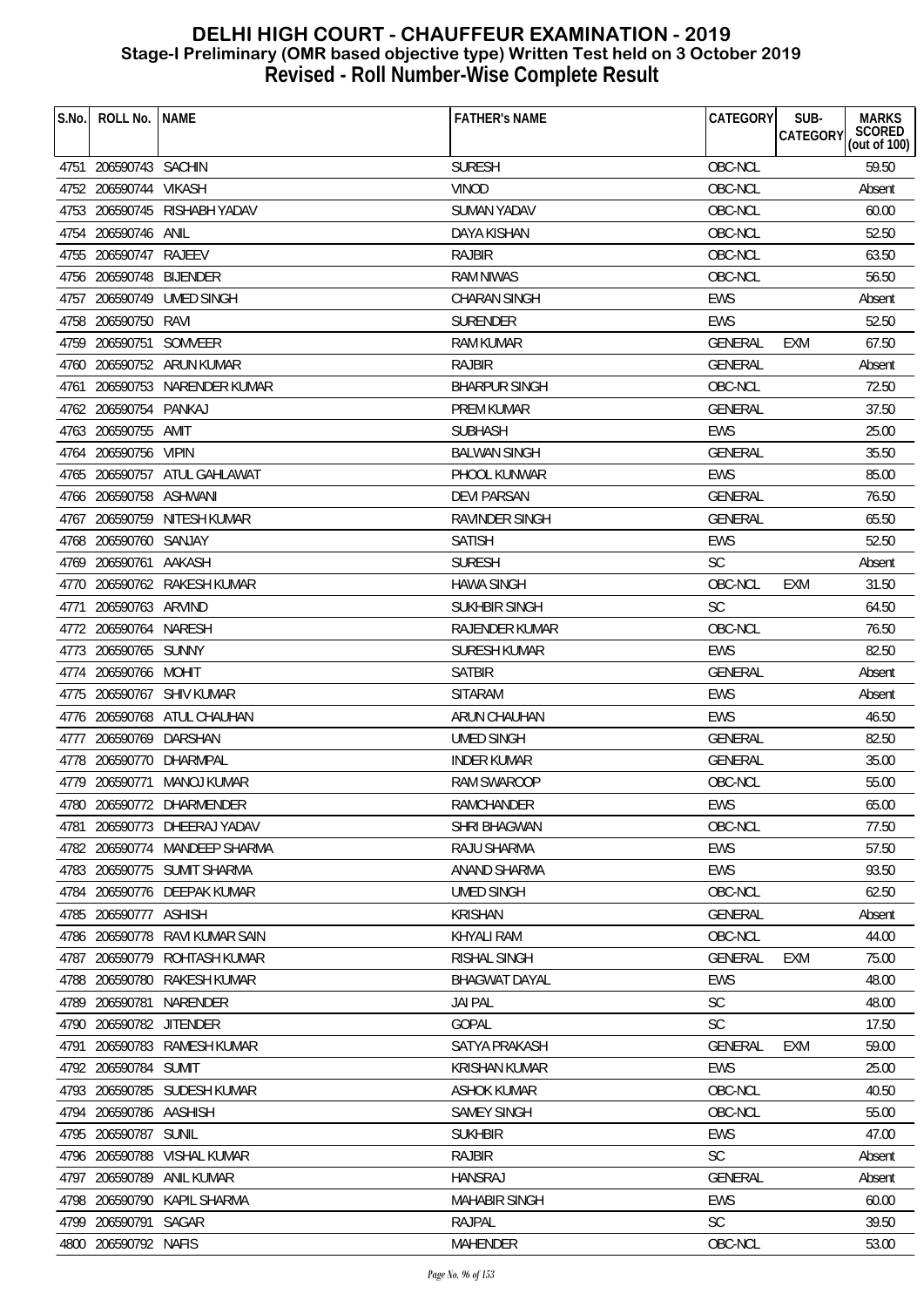| S.No. | ROLL No.               | <b>NAME</b>                        | <b>FATHER'S NAME</b>       | CATEGORY       | SUB-<br><b>MARKS</b><br>SCORED<br>(out of 100)<br><b>CATEGORY</b> |
|-------|------------------------|------------------------------------|----------------------------|----------------|-------------------------------------------------------------------|
|       |                        |                                    |                            |                |                                                                   |
|       |                        | 4801 207590001 AMIT YADAV          | <b>BHIM SINGH</b>          | OBC-NCL        | 43.00                                                             |
|       |                        | 4802 207590002 AMIT KHATRI         | KARAMVIR                   | OBC-NCL        | Absent                                                            |
|       |                        | 4803 207590003 PRIYAVERT SEHRAWAT  | OMPRAKASH SEHRAWAT         | OBC-NCL        | Absent                                                            |
|       | 4804 207590004 HARIOM  |                                    | <b>SUDESH KUMAR</b>        | OBC-NCL        | Absent                                                            |
|       |                        | 4805 207590005 PRAKASH KUMAR GUPTA | AMAR NATH GUPTA            | OBC-NCL        | 22.50                                                             |
|       |                        | 4806 207590006 NISHANT MANN        | <b>VIRENDER SINGH</b>      | OBC-NCL        | 48.50                                                             |
|       | 4807 207590007         | <b>HARISH</b>                      | <b>SURENDER</b>            | OBC-NCL        | Absent                                                            |
|       | 4808 207590008         | <b>GAURAV SEHRAWAT</b>             | <b>RAMBIR SINGH</b>        | OBC-NCL        | 85.00                                                             |
|       | 4809 207590009         | <b>IMRAN UL HAQUE</b>              | JAHOORUL HAQE              | <b>EWS</b>     | Absent                                                            |
|       | 4810 207590010 VIPIN   |                                    | YOGINDER SINGH             | OBC-NCL        | 65.50                                                             |
|       |                        | 4811 207590011 YOGESH KUMAR        | AMAR NATH                  | <b>GENERAL</b> | 37.50                                                             |
|       |                        | 4812 207590012 DEVENDER            | <b>RAMESH CHAND</b>        | <b>GENERAL</b> | 72.50                                                             |
|       |                        | 4813 207590013 JAGSEER SINGH       | KAKA SINGH                 | <b>SC</b>      | <b>EXM</b><br>63.00                                               |
|       | 4814 207590014 KAPIL   |                                    | RAMESH CHAND               | OBC-NCL        | 51.50                                                             |
|       |                        | 4815 207590015 PANKAJ KUMAR GUPTA  | SURESH KUMAR GUPTA         | GENERAL        | 80.00                                                             |
|       |                        | 4816 207590016 SURINDER SINGH      | <b>GURMEET SINGH</b>       | OBC-NCL        | 25.00                                                             |
|       |                        | 4817 207590017 VIKAS KUMAR         | RADHEY SHYAM               | OBC-NCL        | 65.00                                                             |
|       |                        | 4818 207590018 GURPREET SINGH GILL | KASHMIR SINGH GILL         | <b>SC</b>      | Absent                                                            |
|       |                        | 4819 207590019 DHARMENDRA KUMAR    | <b>MITHAI LAL</b>          | <b>SC</b>      | 69.50                                                             |
|       |                        | 4820 207590020 MANISH KUMAR        | <b>BRAHAM SINGH</b>        | OBC-NCL        | 43.00                                                             |
| 4821  |                        | 207590021 DEVENDRA KUMAR           | <b>KISHAN LAL</b>          | <b>SC</b>      | 25.50                                                             |
|       | 4822 207590022 SAGAR   |                                    | DEVENDER KUMAR             | <b>GENERAL</b> | Absent                                                            |
|       |                        | 4823 207590023 ARUN KUMAR          | <b>KRISHAN PAL DHAMA</b>   | OBC-NCL        | Absent                                                            |
|       |                        | 4824 207590024 SACHIN MAAN         | SURENDER MAAN              | OBC-NCL        | Absent                                                            |
|       |                        | 4825 207590025 MADHU SUDHAN        | PREM CHAND                 | <b>SC</b>      | 56.50                                                             |
|       |                        | 4826 207590026 SUNNY DAGAR         | SHRIOM DAGAR               | OBC-NCL        | Absent                                                            |
|       |                        | 4827 207590027 VISHAL YADAV        | JAGDISH YADAV              | OBC-NCL        | 90.00                                                             |
|       |                        | 4828 207590028 SHIVAM PRIYA        | MUKESH KUMAR               | <b>SC</b>      | Absent                                                            |
|       |                        | 4829 207590029 ANIRUDDHA YADAV     | RAJBEER SINGH              | OBC-NCL        | 47.50                                                             |
|       | 4830 207590030 MUKESH  |                                    | NARAYAN SINGH              | OBC-NCL        | Absent                                                            |
| 4831  | 207590031              | SUNIL KUMAR                        | KANWAR SINGH               | GENERAL        | Absent                                                            |
|       | 4832 207590032 RAHUL   |                                    | RAJVEER                    | OBC-NCL        | 40.50                                                             |
|       |                        | 4833 207590033 SHIV SINGH          | <b>HARPAL SINGH</b>        | OBC-NCL        | 26.00                                                             |
|       |                        | 4834 207590034 ROHIT SINGH RANA    | RAJKISHOR SINGH RANA       | <b>ST</b>      | Absent                                                            |
|       | 4835 207590035 SUBHASH |                                    | SURESH KUMAR               | OBC-NCL        | 48.50                                                             |
|       |                        | 4836 207590036 PRAYAG NIRWAL       | <b>HARI PRAKASH</b>        | OBC-NCL        | 74.00                                                             |
|       |                        | 4837 207590037 KULDEEP SINGH       | RAMESH CHANDER             | OBC-NCL        | 50.00                                                             |
|       |                        | 4838 207590038 GOPAL YADAV         | NARENDER KUMAR YADAV       | OBC-NCL        | 29.50                                                             |
|       |                        | 4839 207590039 ASLAM KHAN          | <b>UMMED KHAN</b>          | OBC-NCL        | 65.00                                                             |
|       | 4840 207590040 GAURAV  |                                    | <b>ATTAR SINGH</b>         | OBC-NCL        | 45.00                                                             |
| 4841  | 207590041              | DHARMENDRA SINGH                   | <b>BANGALI RAM</b>         | <b>SC</b>      | 7.50                                                              |
|       |                        | 4842 207590042 RAJ KUMAR           | <b>SUKHBASSE</b>           | <b>GENERAL</b> | EXM<br>40.00                                                      |
|       | 4843 207590043 SANDEEP |                                    | <b>JAGBIR</b>              | OBC-NCL        | Absent                                                            |
|       |                        | 4844 207590044 AKSHAY TOMAR        | <b>JAJ PAL SINGH</b>       | GENERAL        | 53.50                                                             |
|       | 4845 207590045 ANKUR   |                                    | MANOJ AHLAWAT              | <b>SC</b>      | Absent                                                            |
|       |                        | 4846 207590046 UMESH LAMBA         | <b>SANJAY KUMAR</b>        | OBC-NCL        | 67.50                                                             |
|       | 4847 207590047         | RAM KUMAR NIRBAN                   | <b>GOVIND SINGH NIRBAN</b> | <b>SC</b>      | Absent                                                            |
|       | 4848 207590048         | SANDEEP KUMAR                      | RAMESH CHAND               | <b>SC</b>      | 24.50                                                             |
|       |                        | 4849 207590049 UMESH KUMAR         | <b>MAHESH KUMAR</b>        | OBC-NCL        | 48.00                                                             |
|       | 4850 207590050 HARISH  |                                    | <b>RAKESH</b>              | <b>GENERAL</b> | 57.50                                                             |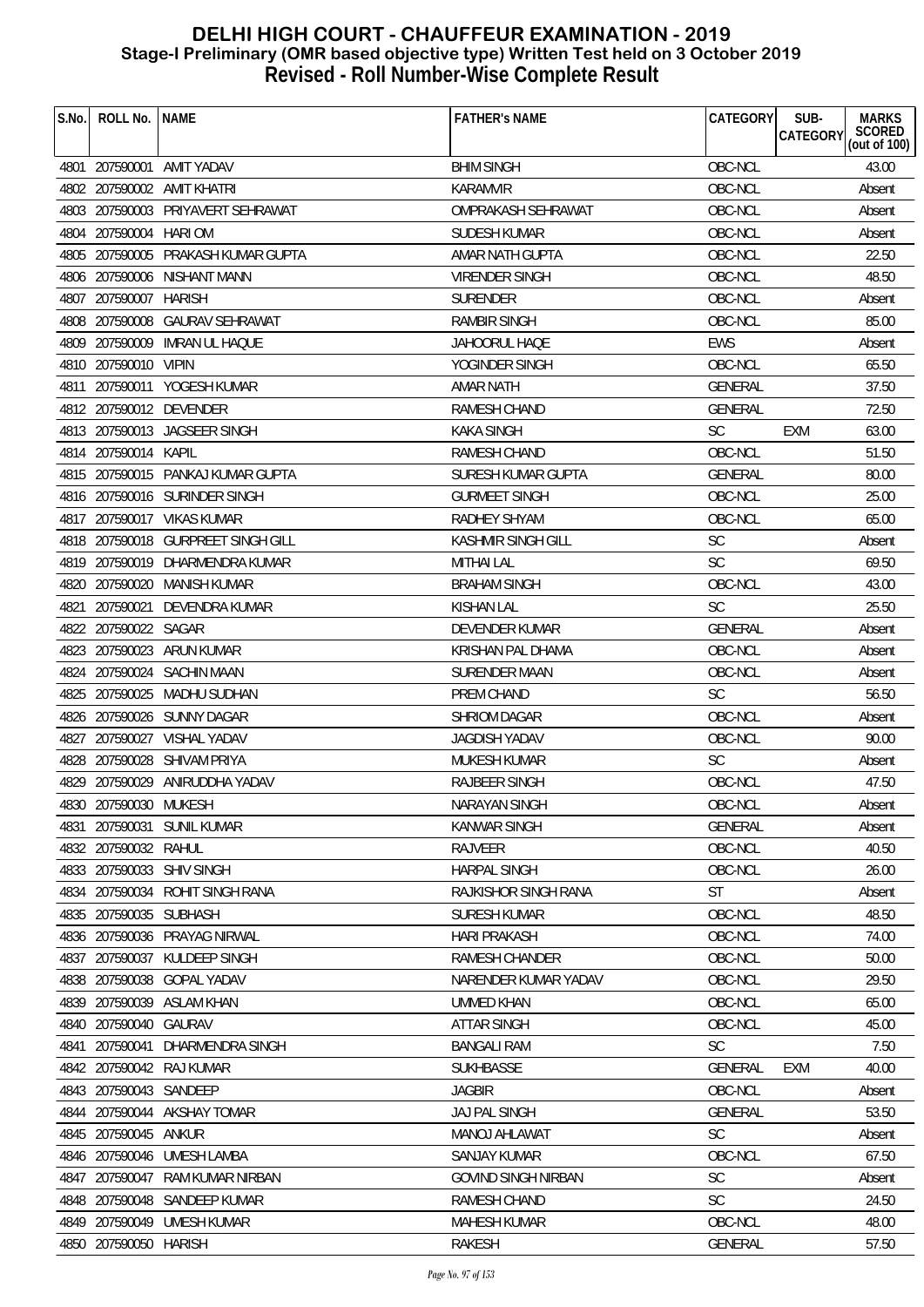|                                                                           | SCORED<br>(out of 100)<br><b>CATEGORY</b> |
|---------------------------------------------------------------------------|-------------------------------------------|
| 4851 207590051 RAJNEESH<br><b>DHARAM SINGH</b><br><b>SC</b>               | 67.50                                     |
| SC<br>4852 207590052 RAJ KUMAR<br><b>RAM VAKIL</b>                        | 27.50                                     |
| SC<br>4853 207590053 ASHWANI<br><b>ROHTASH</b>                            | 48.50                                     |
| 4854 207590054 HONEY DHANKHER<br><b>EWS</b><br>KARAMVIR DHANKHER          | 82.50                                     |
| <b>ST</b><br>4855 207590055 MANAS KHARAWAR<br><b>SUGREEV KHARWAR</b>      | Absent                                    |
| 4856 207590056 AMIT<br><b>RAMESH KUMAR</b><br><b>GENERAL</b>              | 57.50                                     |
| 207590057 DHARMENDRA KUMAR<br>ST<br>4857<br>LALIT MOHAN                   | 30.50                                     |
| 4858 207590058 SACHIN                                                     |                                           |
| GENERAL<br><b>KARTAR SINGH</b><br>4859 207590059 JAIBEER DABAS<br>OBC-NCL | 33.50<br>55.00                            |
| <b>DEVENDER DABAS</b>                                                     |                                           |
| 4860 207590060 HEM RAJ<br>OBC-NCL<br><b>JAGDISH</b><br>OBC-NCL            | 57.50<br>22.50                            |
| 207590061<br>NAVNEET<br><b>DHRAMVIR</b><br>4861                           |                                           |
| 4862 207590062 LALIT SOLANKI<br><b>DESHRAJ SOLANKI</b><br>OBC-NCL         | 62.50                                     |
| 4863 207590063 KRISHNA KANT RAY<br>RAM PADARATH RAY<br>GENERAL            | EXM<br>Absent                             |
| 4864 207590064 KARAM VIR CHHIKARA<br>OBC-NCL<br>PRADEEP KUMAR             | Absent                                    |
| OBC-NCL<br>4865 207590065 MANOJ<br><b>JAI KISHAN</b>                      | 31.00                                     |
| 4866 207590066 RAMESH KUMAR YADAV<br>CHANDRA BHAN YADAV<br>OBC-NCL        | 50.00                                     |
| 4867 207590067 SURAJ KUMAR<br><b>KAMLESH KUMAR</b><br>OBC-NCL             | 30.50                                     |
| <b>SC</b><br>4868 207590068 YOGESH KUMAR<br>SATYENDER KUMAR               | Absent                                    |
| 4869 207590069 RAHUL KUMAR<br>OBC-NCL<br><b>VISHAMBAR SINGH</b>           | 46.00                                     |
| OBC-NCL<br>4870 207590070 SANJAY YADAV<br><b>RISHKESH</b>                 | Absent                                    |
| 207590071 SANJAY YADAV<br>SATYVEER SINGH<br>OBC-NCL<br>4871               | 57.00                                     |
| <b>SC</b><br>4872 207590072 SUMIT KUMAR<br><b>SURESH CHAND</b>            | Absent                                    |
| 4873 207590073 SATYAVIR SINGH<br><b>RAM SINGH</b><br><b>SC</b>            | 30.00                                     |
| 4874 207590074 DEEPAK<br>OBC-NCL<br>LAKHI RAM                             | 39.50                                     |
| 4875 207590075 ARVIND PRATAP SINGH<br>OBC-NCL<br>SHRI NIWAS SINGH         | 67.50                                     |
| <b>FATURI PARSAD</b><br>GENERAL<br>4876 207590076 NAVEEN                  | 65.00                                     |
| <b>SC</b><br>4877 207590077 MANISH KUMAR<br>RAKESH KUMAR                  | 72.50                                     |
| 4878 207590078 NAVIN KUMAR ROHIL<br>OBC-NCL<br>NARESH KUMAR ROHIL         | 52.50                                     |
| 4879 207590079 SUMIT SOLANKI<br><b>DESHRAJ SOLANKI</b><br>OBC-NCL         | 57.50                                     |
| OBC-NCL<br>4880 207590080 PRAVEEN KUMAR<br><b>JAI KANWAR</b>              | 55.50                                     |
| 207590081<br>OBC-NCL<br>NEERAJ KUMAR<br>JAI NARYANA<br>4881               | 57.50                                     |
| 4882 207590082 SATBEER SINGH<br><b>SC</b><br><b>RAMCHANDER</b>            | 57.50                                     |
| <b>SC</b><br>4883 207590083 MANDEEP KUMAR VERMA<br>PREM CHAND VERMA       | Absent                                    |
| OBC-NCL<br>4884 207590084<br>RAHUL CHHIKARA<br><b>NARENDER SINGH</b>      | Absent                                    |
| SC<br>4885 207590085<br>MANISH<br><b>SATISH</b>                           | 57.50                                     |
| 207590086<br>DALIP KUMAR<br><b>KAMAL JEET</b><br>OBC-NCL<br>4886          | 55.00                                     |
| 4887 207590087<br>RAMESHWAR YADAV<br>OBC-NCL<br>MONU                      | 42.50                                     |
| 4888 207590088 RAJESH<br><b>ROHTASH</b><br>OBC-NCL                        | 60.00                                     |
| 207590089<br>4889<br><b>MOHIT KUMAR</b><br><b>PARTAP SINGH</b><br>GENERAL | 17.50                                     |
| 4890 207590090<br>DINESH KUMAR SHARMA<br>GENERAL<br>RAVI KUMAR SHARMA     | 40.00                                     |
| 207590091<br>AVTAR SINGH<br>RADHEY SHYAM<br>OBC-NCL<br>4891               | 66.50                                     |
| 4892 207590092 SHUBHAM<br>OBC-NCL<br><b>ISHWAR SINGH</b>                  | 75.00                                     |
| 4893 207590093 AMIT KUMAR<br>RAMESH SINGH CHAUHAN<br>GENERAL              | 57.50                                     |
| SC<br>4894 207590094 ASHWANI KUMAR<br><b>SURAJ PAL</b>                    | Absent                                    |
| 4895 207590095<br>NITIN SHUKLA<br>RAM LAKHAN<br><b>EWS</b>                | 52.50                                     |
| 207590096 DEEPAK KUMAR<br>OBC-NCL<br><b>GEETAM SINGH</b><br>4896          | Absent                                    |
| 207590097<br>AMIT KUMAR<br>OMPRAKASH<br>EWS<br>4897                       | 35.00                                     |
| 207590098 PARVEEN KUMAR<br>OBC-NCL<br>4898<br><b>NAHAR SINGH</b>          | 78.00                                     |
| 4899 207590099 SHIV KUMAR<br><b>VIJAY SINGH</b><br>OBC-NCL                | Absent                                    |
| 4900 207590100 AMIT KUMAR<br><b>SC</b><br><b>GAUTAM PRASAD</b>            | Absent                                    |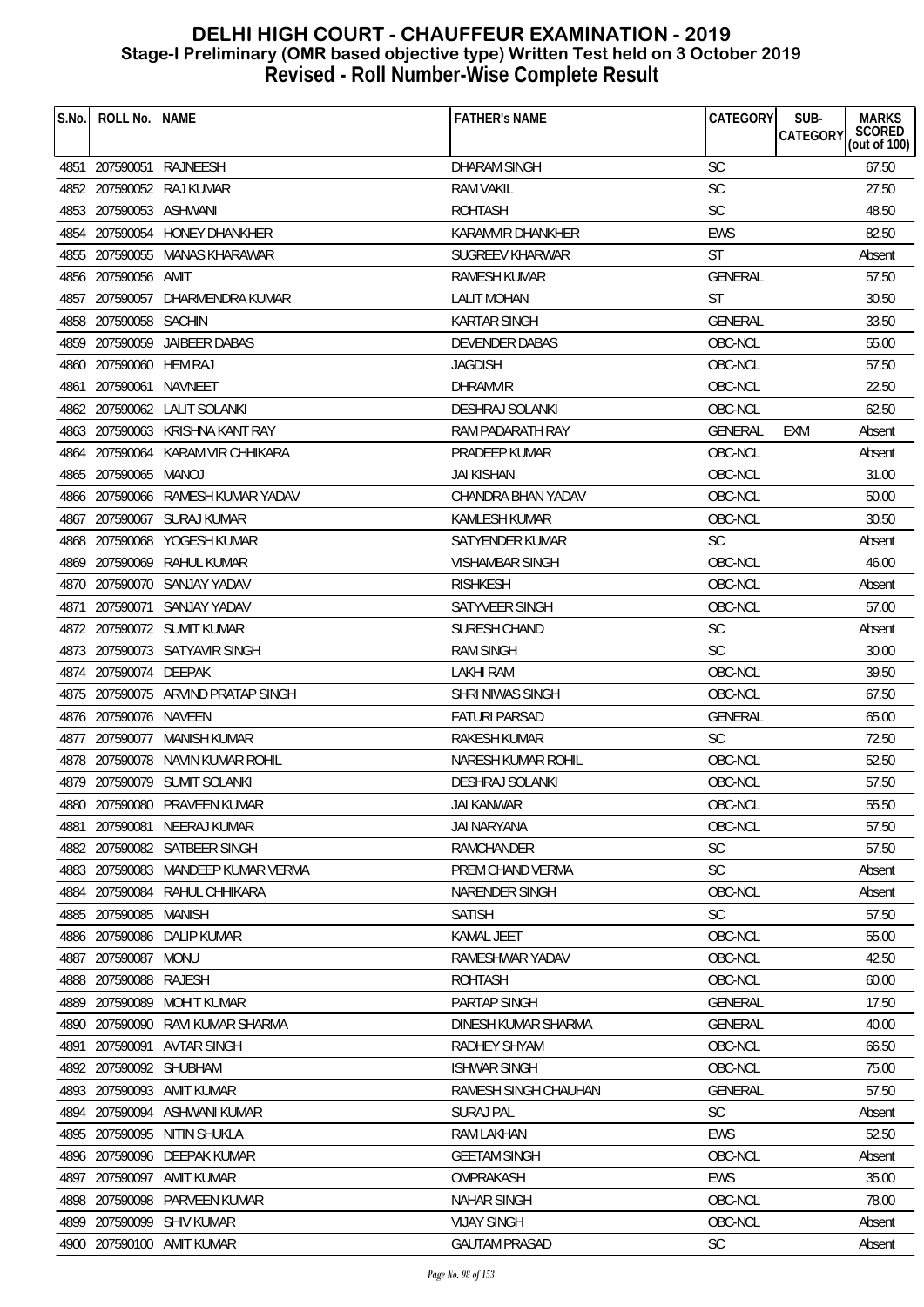| S.No. | ROLL No. INAME         |                                     | <b>FATHER'S NAME</b>     | CATEGORY       | SUB-<br><b>MARKS</b><br>SCORED<br>(out of 100)<br>CATEGORY |
|-------|------------------------|-------------------------------------|--------------------------|----------------|------------------------------------------------------------|
|       | 4901 207590101 PRINCE  |                                     | <b>SATYAWAN</b>          | <b>SC</b>      | 67.50                                                      |
|       |                        | 4902 207590102 CHANDRASHEKHAR YADAV | <b>GARBHU YADAV</b>      | OBC-NCL        | 52.50                                                      |
|       | 4903 207590103 KULDEEP |                                     | <b>JAI BHAGWAN</b>       | <b>SC</b>      | Absent                                                     |
|       | 4904 207590104 SANDEEP |                                     | <b>KANWAR BHAN</b>       | OBC-NCL        | Absent                                                     |
|       |                        | 4905 207590105 RAVINDER KUMAR       | <b>SHANKAR LAL</b>       | <b>ST</b>      | 46.00                                                      |
|       |                        | 4906 207590106 SUNNY KUMAR          | <b>JASBIR</b>            | OBC-NCL        | 20.00                                                      |
|       |                        | 4907 207590107 VIKKY BANSAL         | <b>SUDESH BANSAL</b>     | GENERAL        | Absent                                                     |
|       |                        | 4908 207590108 RINKU KUMAR          | RAJENDRA SINGH           | OBC-NCL        | Absent                                                     |
|       |                        | 4909 207590109 HARSH RANA           | RAJESH RANA              | OBC-NCL        | Absent                                                     |
|       |                        | 4910 207590110 MOHD NUMAN MANSOORI  | <b>MOHD SHAREEF</b>      | OBC-NCL        | 61.50                                                      |
|       |                        | 4911 207590111 HEMANT KUMAR         | MADAN LAL SABHARWAL      | <b>SC</b>      | 39.50                                                      |
|       |                        | 4912 207590112 SHIVAM SINGH SEJWAL  | <b>MANOHAR SINGH</b>     | OBC-NCL        | 71.00                                                      |
|       |                        | 4913 207590113 NARESH YADAV         | SATYA PRAKASH            | OBC-NCL        | 62.50                                                      |
|       | 4914 207590114 VISHAL  |                                     | <b>RAJBIR</b>            | <b>GENERAL</b> | 65.00                                                      |
|       |                        | 4915 207590115 ASHISH PARCHA        | ASHOK KUMAR PARCHA       | <b>SC</b>      | Absent                                                     |
|       |                        | 4916 207590116 AKSHAY YADAV         | ARVIND KUMAR             | OBC-NCL        | Absent                                                     |
|       | 4917 207590117 PANKAJ  |                                     | <b>SANJEEV KUMAR</b>     | OBC-NCL        | 67.50                                                      |
|       |                        | 4918 207590118 RAVI GAUD            | CHHOTELAL                | OBC-NCL        | 47.50                                                      |
|       | 4919 207590119 SACHIN  |                                     | ASHOK KUMAR              | <b>SC</b>      | 68.50                                                      |
|       |                        | 4920 207590120 DEEPAK DABAS         | <b>SURAJ MAL DABAS</b>   | OBC-NCL        | 60.00                                                      |
| 4921  |                        | 207590121 ANAND SINGH               | <b>AJIT SINGH</b>        | <b>EWS</b>     | 57.50                                                      |
|       | 4922 207590122 SAURABH |                                     | RAMESH CHAND             | <b>SC</b>      | 82.50                                                      |
|       |                        | 4923 207590123 PARDEEP KUMAR        | <b>NATHI RAM</b>         | <b>SC</b>      | 57.50                                                      |
|       |                        | 4924 207590124 ANKIT BANSAL         | JITENDER BANSAL          | OBC-NCL        | 78.00                                                      |
|       | 4925 207590125 SONU    |                                     | <b>HARI RAM</b>          | <b>SC</b>      | 65.00                                                      |
|       | 4926 207590126 AMIT    |                                     | <b>JOGENDER</b>          | OBC-NCL        | 77.50                                                      |
|       |                        | 4927 207590127 HARSHIT BISHT        | <b>GANGA SWARUP</b>      | <b>GENERAL</b> | 73.00                                                      |
|       |                        | 4928 207590128 AMIT CHHILLAR        | <b>TARRIF SINGH</b>      | OBC-NCL        | 65.00                                                      |
|       |                        | 4929 207590129 AASHISH KUMAR        | DAYAKISHAN               | <b>GENERAL</b> | 23.00                                                      |
|       | 4930 207590130 SUDHEER |                                     | SOHANVEER SINGH          | SC             | 32.50                                                      |
|       |                        | 4931 207590131 VIKRANT YADAV        | RANDHIR YADAV            | OBC-NCL        | 52.50                                                      |
|       | 4932 207590132 MOHIT   |                                     | SATPAL SINGH             | <b>GENERAL</b> | 44.00                                                      |
|       |                        | 4933 207590133 CHANDRA PRAKASH      | NARENDRA SINGH           | OBC-NCL        | 35.00                                                      |
|       |                        | 4934 207590134 SUNIL KUMAR TRIPATHI | <b>HIRA LAL TRIPATHI</b> | EWS            | <b>EXM</b><br>Absent                                       |
|       |                        | 4935 207590135 ARVIND KUMAR         | <b>RAJESH SINGH</b>      | OBC-NCL        | 25.00                                                      |
|       | 4936 207590136 SUMIT   |                                     | <b>KAPOOR SINGH</b>      | OBC-NCL        | 37.50                                                      |
|       |                        | 4937 207590137 SATYAM GIRI GOSVAMI  | GOPAL GIRI GOSVAMI       | OBC-NCL        | 40.00                                                      |
|       |                        | 4938 207590138 SHADAB ALI           | <b>VAKIL AHMED</b>       | <b>GENERAL</b> | 31.00                                                      |
| 4939  |                        | 207590139 PRADEEP KUMAR             | RAMVEER SINGH            | <b>SC</b>      | 65.00                                                      |
|       |                        | 4940 207590140 VIVEK SINGH          | <b>MANOHAR SINGH</b>     | OBC-NCL        | 55.50                                                      |
|       |                        | 4941 207590141 AKASH KUMAR          | RAVENDRA SINGH           | <b>GENERAL</b> | 53.50                                                      |
|       |                        | 4942 207590142 LALIT GAHLOT         | SATBIR GAHLOT            | OBC-NCL        | 76.00                                                      |
|       |                        | 4943 207590143 SHAILESH KUMAR       | DHARMENDRA KUMAR         | OBC-NCL        | 18.00                                                      |
|       |                        | 4944 207590144 KULDEEP KUMAR        | MUKESH KUMAR             | <b>GENERAL</b> | 58.00                                                      |
|       |                        | 4945 207590145 RAM SINGH            | <b>GABBU</b>             | OBC-NCL        | 53.00                                                      |
|       |                        | 4946 207590146 HEMANT KUMAR         | <b>RAM RATAN</b>         | OBC-NCL        | 59.00                                                      |
|       | 4947 207590147 SANDEEP |                                     | DAYA CHAND               | <b>SC</b>      | Absent                                                     |
|       |                        | 4948 207590148 JAI PRAKASH          | SH. KAKA RAM             | <b>SC</b>      | 57.50                                                      |
|       |                        | 4949 207590149 ARJUN SINGH          | RISHI PAL SINGH          | <b>SC</b>      | Absent                                                     |
|       |                        | 4950 207590150 PUSHPENDRA           | <b>MAHI PAL SINGH</b>    | OBC-NCL        | 25.00                                                      |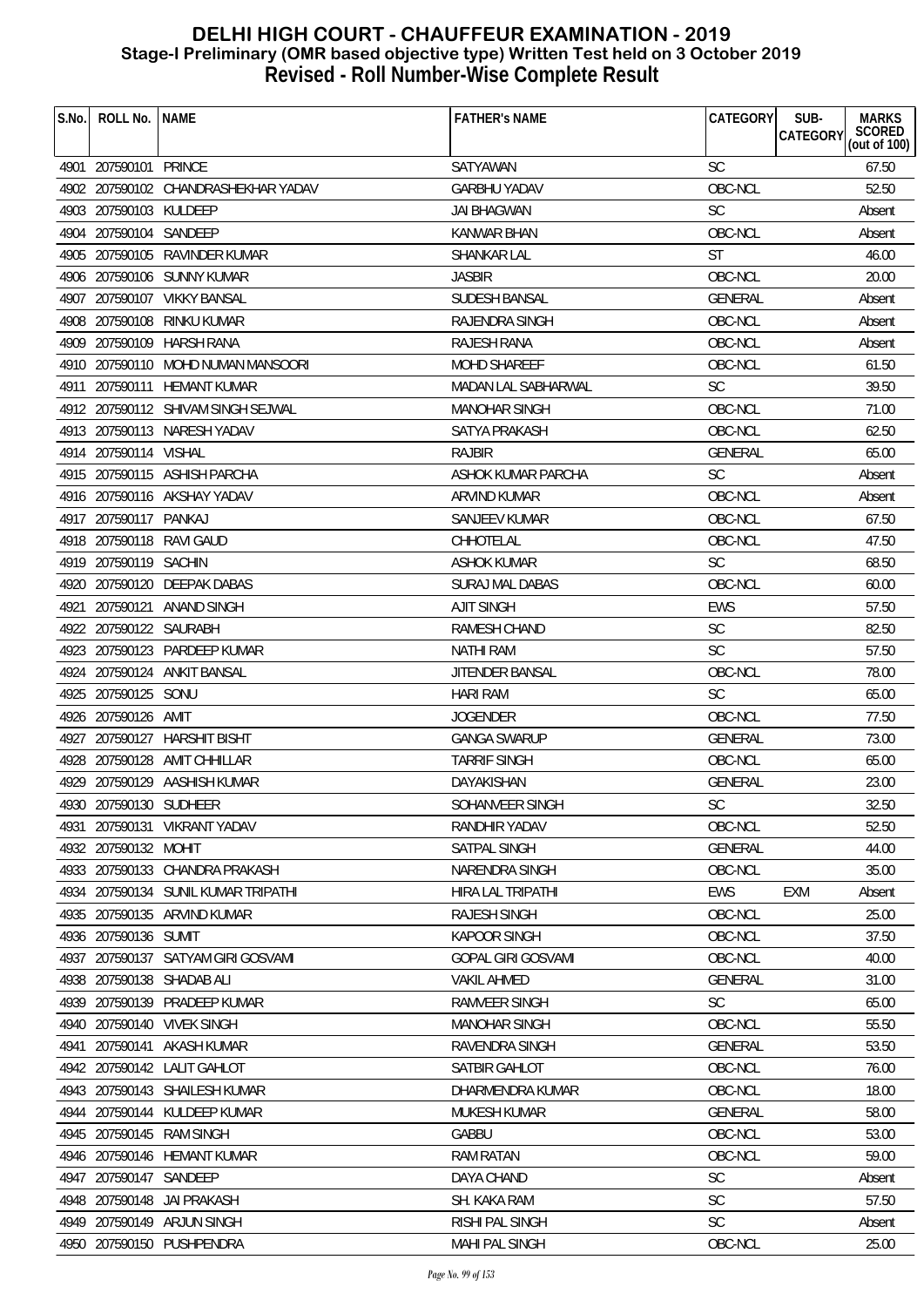| S.No. | ROLL No. NAME          |                                      | <b>FATHER'S NAME</b>      | CATEGORY       | SUB-<br><b>MARKS</b><br>SCORED<br>(out of 100)<br>CATEGORY |
|-------|------------------------|--------------------------------------|---------------------------|----------------|------------------------------------------------------------|
|       |                        | 4951 207590151 SURJEET KUMAR         | <b>SEVA RAM</b>           | OBC-NCL        | Absent                                                     |
|       |                        | 4952 207590152 VIPIN CHOUDHARY       | <b>SHRI PAL</b>           | OBC-NCL        | 75.00                                                      |
|       |                        | 4953 207590153 NAVEEN MATHUR         | <b>KRISHAN KUMAR</b>      | OBC-NCL        | Absent                                                     |
|       |                        | 4954 207590154 ANIL SINGH CHAUHAN    | <b>JEET SINHG CHAUHAN</b> | ST             | Absent                                                     |
|       |                        | 4955 207590155 GAURAV PAL            | <b>GAJRAJ PAL</b>         | OBC-NCL        | 30.00                                                      |
|       |                        | 4956 207590156 BHAGIRATH             | ROHITASH KUMAR YADAV      | OBC-NCL        | 75.50                                                      |
|       |                        | 4957 207590157 RAJINDER KUMAR        | <b>AMARJIT SINGH</b>      | OBC-NCL        | 37.50                                                      |
|       |                        | 4958 207590158 DEEPAK SINGH          | <b>VIJAY SINGH</b>        | <b>SC</b>      | 72.50                                                      |
|       |                        | 4959 207590159 SUSHIL YADAV          | AUSAN SINGH YADAV         | OBC-NCL        | 37.50                                                      |
|       |                        | 4960 207590160 HAPPY SHARMA          | ROMESH CHANDER            | <b>EWS</b>     | 70.00                                                      |
|       |                        | 4961 207590161 GOURAV YADAV          | RANDHIR SINGH YADAV       | <b>GENERAL</b> | 50.50                                                      |
|       |                        | 4962 207590162 ANKIT RANA            | <b>JAGBIR SINGH RANA</b>  | OBC-NCL        | 60.00                                                      |
|       |                        | 4963 207590163 BHAWAN NOHWAL         | SATISH KUMAR              | OBC-NCL        | 57.50                                                      |
|       |                        | 4964 207590164 ANKIT KUMAR           | RAMESH KUMAR              | OBC-NCL        | Absent                                                     |
|       |                        | 4965 207590165 SUNNY VIJAY SINGH     | <b>NARESH KUMAR</b>       | OBC-NCL        | Absent                                                     |
|       | 4966 207590166 DEEPAK  |                                      | RANDHIR DAGAR             | OBC-NCL        | 37.50                                                      |
|       | 4967 207590167 JAIDEV  |                                      | <b>ANIL KUMAR</b>         | OBC-NCL        | 63.00                                                      |
|       |                        | 4968 207590168 AMANDEEP SINGH SEJWAL | RAMESH KUMAR SEJWAL       | OBC-NCL        | 51.00                                                      |
|       |                        | 4969 207590169 MOHIT YADAV           | VIJAY YADAV               | OBC-NCL        | 39.50                                                      |
|       | 4970 207590170 VAIBHAV |                                      | NARENDER KUMAR            | OBC-NCL        | 65.00                                                      |
|       |                        | 4971 207590171 CHANDAN MEHTO         | <b>SONE LAL</b>           | OBC-NCL        | 35.00                                                      |
|       |                        | 4972 207590172 AMIT KUMAR KATARIA    | LALA RAM KATARIA          | <b>ST</b>      | 28.00                                                      |
|       |                        | 4973 207590173 ARUN KUMAR            | <b>VED PAL</b>            | OBC-NCL        | 45.00                                                      |
|       |                        | 4974 207590174 KESHAV BHARDWAJ       | SATISH KUMAR              | <b>GENERAL</b> | 33.50                                                      |
|       | 4975 207590175 SANDEEP |                                      | <b>MUNNA LAL</b>          | <b>SC</b>      | 52.50                                                      |
|       |                        | 4976 207590176 SUNIL KUMAR           | <b>BHOPAL SINGH</b>       | OBC-NCL        | 59.00                                                      |
|       | 4977 207590177 MANISH  |                                      | <b>KALYAN SINGH</b>       | OBC-NCL        | 42.50                                                      |
|       | 4978 207590178 KUSHAL  |                                      | <b>RANDHIR SINGH</b>      | OBC-NCL        | Absent                                                     |
|       |                        | 4979 207590179 SANJEEV KUMAR YADAV   | <b>VIJAY SINGH</b>        | OBC-NCL        | 10.00                                                      |
|       |                        | 4980 207590180 ROHIT SEHRAWAT        | CHAND SINGH               | OBC-NCL        | Absent                                                     |
| 4981  | 207590181              | MITRA PAL SINGH                      | MEGH RAJ SINGH            | ST             | Absent                                                     |
|       |                        | 4982 207590182 CHETAN GUPTA          | PRAHLAD GUPTA             | <b>GENERAL</b> | 62.50                                                      |
|       |                        | 4983 207590183 MANOJ SEHRAWAT        | MR. RISHIPAL SEHRAWAT     | <b>GENERAL</b> | Absent                                                     |
|       |                        | 4984 207590184 SAJJAN KUMAR          | DAYA CHAND                | <b>GENERAL</b> | 72.50<br><b>EXM</b>                                        |
|       |                        | 4985 207590185 VIPIN CHAUHAN         | HEERA SINGH CHAUHAN       | <b>SC</b>      | Absent                                                     |
|       |                        | 4986 207590186 ASHISH DABAS          | AJIT SINGH DABAS          | OBC-NCL        | 72.50                                                      |
|       |                        | 4987 207590187 NEERAJ KUMAR          | <b>MAMRAJ SINGH</b>       | <b>SC</b>      | 50.50                                                      |
|       | 4988 207590188 NITIN   |                                      | DHARAMBIR SINGH           | OBC-NCL        | 65.00                                                      |
| 4989  |                        | 207590189 ANKIT LOHCHAB              | <b>UDAIVIR SINGH</b>      | OBC-NCL        | Absent                                                     |
|       | 4990 207590190 SARTAJ  |                                      | NASRUDDIN                 | OBC-NCL        | 35.00                                                      |
| 4991  |                        | 207590191 AJAY KANAUJIYA             | DHARAM PAL KANAUJIYA      | <b>SC</b>      | 45.00                                                      |
|       | 4992 207590192 ANIKET  |                                      | SURESH KUMAR              | OBC-NCL        | 62.50                                                      |
|       | 4993 207590193 HARKESH |                                      | KAILASH CHAND             | <b>SC</b>      | 49.00                                                      |
|       | 4994 207590194 SAURABH |                                      | <b>MEHAR SINGH</b>        | OBC-NCL        | 60.50                                                      |
|       | 4995 207590195 RAHUL   |                                      | DHARAMBIR SINGH           | OBC-NCL        | 35.50                                                      |
| 4996  | 207590196 SHUBHAM      |                                      | AMARJEET                  | GENERAL        | 42.50                                                      |
| 4997  | 207590197 PARVEEN      |                                      | <b>SUNIL</b>              | <b>GENERAL</b> | Absent                                                     |
|       | 4998 207590198         | RAHUL                                | <b>KRISHAN KUMAR</b>      | OBC-NCL        | 50.00                                                      |
|       |                        | 4999 207590199 AKASH YADAV           | RAJBIR YADAV              | OBC-NCL        | 50.00                                                      |
|       |                        | 5000 207590200 NAVEEN KHATRI         | <b>RAM KUMAR</b>          | OBC-NCL        | 47.50                                                      |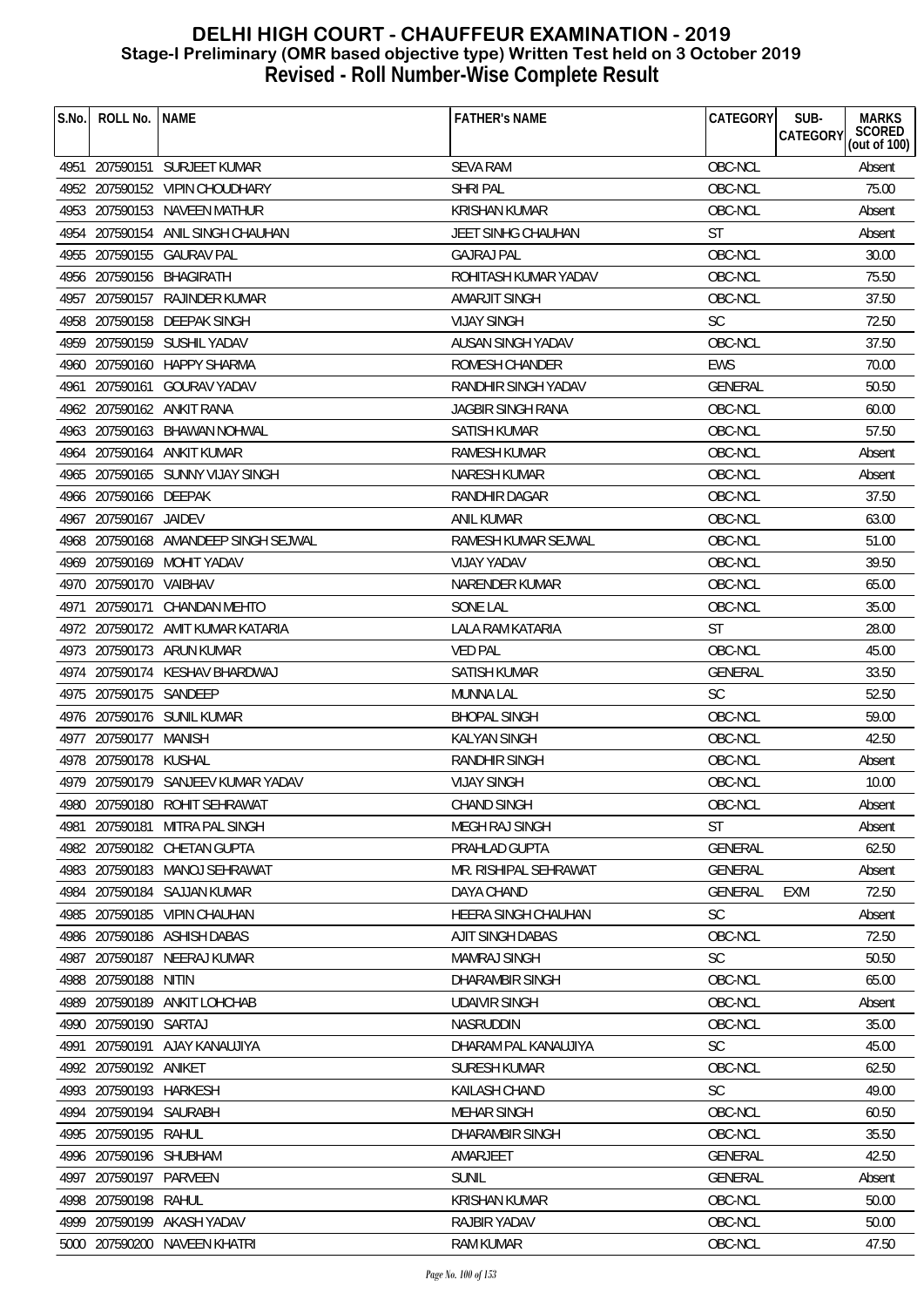| S.No. | ROLL No.               | <b>INAME</b>                           | <b>FATHER'S NAME</b>  | CATEGORY       | SUB-<br><b>MARKS</b>                  |
|-------|------------------------|----------------------------------------|-----------------------|----------------|---------------------------------------|
|       |                        |                                        |                       |                | SCORED<br>CATEGORY<br>(out of $100$ ) |
|       | 5001 207590201         | <b>GARVIT</b>                          | <b>LAL CHAND</b>      | <b>SC</b>      | 58.50                                 |
|       |                        | 5002 207590202 GAGAN KARDAM            | JAIDRATH KARDAM       | SC             | 70.00                                 |
|       |                        | 5003 207590203 NARESH KUMAR            | <b>SHRAWAN</b>        | <b>SC</b>      | 50.50                                 |
|       |                        | 5004 207590204 AJAY SINDHU             | VEDPRAKASH            | OBC-NCL        | 63.00                                 |
|       | 5005 207590205 SAGAR   |                                        | RAJ KUMAR             | OBC-NCL        | 53.00                                 |
|       |                        | 5006 207590206 RAJENDRA SINGH          | <b>JAIPAL SINGH</b>   | OBC-NCL        | 57.50<br><b>EXM</b>                   |
|       |                        | 5007 207590207 SATISH KUMAR            | <b>KULDEEL</b>        | <b>SC</b>      | 70.50                                 |
|       |                        | 5008 207590208 AMARJEET SINGH          | RANJEET SINGH         | <b>SC</b>      | 50.00                                 |
|       |                        | 5009 207590209 SACHIN LAMBA            | <b>SATBIR LAMBA</b>   | OBC-NCL        | 64.00                                 |
|       |                        | 5010 207590210 SANDEEP DUGGAL          | MUNSHI RAM DUGGAL     | <b>SC</b>      | 59.00                                 |
|       |                        | 5011 207590211 VISHAL UJJAIN           | <b>GHANSHYAM DASS</b> | <b>SC</b>      | 50.00                                 |
|       |                        | 5012 207590212 SANJEET RANA            | SATBIR SINGH          | OBC-NCL        | 75.00                                 |
|       |                        | 5013 207590213 DHEERAJ KUMAR           | <b>ROHTASH</b>        | OBC-NCL        | 59.00                                 |
|       |                        | 5014 207590214 YOGESH KUMAR            | OM PRAKASH            | <b>SC</b>      | 41.00                                 |
|       |                        | 5015 207590215 MAHESHWARI PRASAD       | <b>DASHRATH</b>       | <b>SC</b>      | Absent                                |
|       |                        | 5016 207590216 VISHWANATH PRATAP VERMA | ASHOK KUMAR VERMA     | OBC-NCL        | 37.50                                 |
|       |                        | 5017 207590217 PARVEEN KUMAR           | <b>VIJAY SINGH</b>    | OBC-NCL        | 43.00                                 |
|       |                        | 5018 207590218 SUMIT SOLANKI           | SARJEET SINGH SOLANKI | GENERAL        | 45.00                                 |
|       | 5019 207590219 GAURAV  |                                        | SANJEEV KUMAR         | <b>SC</b>      | 57.50                                 |
|       | 5020 207590220 FIROZ   |                                        | ABDUL KAYYUM          | OBC-NCL        | 32.50                                 |
|       |                        | 5021 207590221 ANKUR BHARTI            | PRAMOD BHARTI         | OBC-NCL        | 64.00                                 |
|       |                        | 5022 207590222 HIMANSHU YADAV          | RAJENDRA SINGH        | <b>GENERAL</b> | 60.00                                 |
|       |                        | 5023 207590223 SANDEEP YADAV           | <b>BHAGWAN SINGH</b>  | OBC-NCL        | 57.50                                 |
|       | 5024 207590224 PRADEEP |                                        | RAMBIR                | OBC-NCL        | 72.50                                 |
|       |                        | 5025 207590225 PREM PRATAP SINGH       | <b>KARAN SINGH</b>    | <b>GENERAL</b> | Absent                                |
|       | 5026 207590226 YOGESH  |                                        | <b>RAJ SINGH</b>      | OBC-NCL        | 65.00                                 |
|       |                        | 5027 207590227 NITIN KUMAR             | <b>TIKA RAM</b>       | <b>SC</b>      | Absent                                |
|       | 5028 207590228         | BHUSHAN HALDWANI                       | RAJESH NARAYAN        | <b>SC</b>      | 25.00                                 |
|       |                        | 5029 207590229 RAJNISH KUMAR           | RAJESH KUMAR          | <b>SC</b>      | 53.00                                 |
|       |                        | 5030 207590230 MANJEET DAGAR           | RAJPAL                | OBC-NCL        | 13.00                                 |
| 5031  | 207590231              | ANKIT NAGAR                            | <b>FIRERAM NAGAR</b>  | OBC-NCL        | 52.50                                 |
|       |                        | 5032 207590232 ANIL KUMAR              | MAHRANI DEEN          | <b>SC</b>      | 12.50                                 |
|       | 5033 207590233 SUMIT   |                                        | <b>RANBIR SINGH</b>   | EWS            | Absent                                |
|       | 5034 207590234         | RAUNU CHAUDHARY                        | SURENDRA SINGH        | <b>GENERAL</b> | Absent                                |
|       | 5035 207590235 SAURABH |                                        | SATBIR SINGH          | OBC-NCL        | 55.00                                 |
|       | 5036 207590236         | ROHAN SINGH                            | RAMESH KUMAR          | OBC-NCL        | Absent                                |
|       | 5037 207590237         | <b>SUMIT KHARB</b>                     | <b>RAJENDER SINGH</b> | OBC-NCL        | Absent                                |
|       |                        | 5038 207590238 DEEPANSHU DABAS         | PARTAP DABAS          | OBC-NCL        | Absent                                |
|       |                        | 5039 207590239 MANOJ KUMAR SHARMA      | RAM NIWAS SHARMA      | <b>GENERAL</b> | <b>EXM</b><br>52.50                   |
|       |                        | 5040 207590240 SUMIT DABAS             | <b>KRISHAN DABAS</b>  | OBC-NCL        | 36.00                                 |
| 5041  | 207590241              | DEEPAK KUMAR                           | <b>ASHA RAM</b>       | OBC-NCL        | Absent                                |
|       |                        | 5042 207590242 MOHIT KUMAR             | <b>DHARMENDER</b>     | OBC-NCL        | 80.00                                 |
|       | 5043 207590243 KARMBIR |                                        | <b>DALBIR SINGH</b>   | <b>SC</b>      | Absent                                |
|       |                        | 5044 207590244 ANURAG SHOKEEN          | <b>RAJBIR SINGH</b>   | OBC-NCL        | Absent                                |
|       | 5045 207590245 ASHISH  |                                        | <b>NARESH</b>         | OBC-NCL        | 60.00                                 |
|       |                        | 5046 207590246 ANKIT BENIWAL           | <b>SANJAY BENIWAL</b> | <b>SC</b>      | 36.50                                 |
|       |                        | 5047 207590247 NARENDER DABAS          | RAM CHANDER DABAS     | OBC-NCL        | 75.50                                 |
|       | 5048 207590248         | MANJEET SEHRAWAT                       | SATPAL                | OBC-NCL        | Absent                                |
|       |                        | 5049 207590249 DEEPAK KUMAR            | SONPAL SINGH          | SC             | 38.50                                 |
|       | 5050 207590250 ROHIT   |                                        | <b>BHAGWAN DASS</b>   | SC             | Absent                                |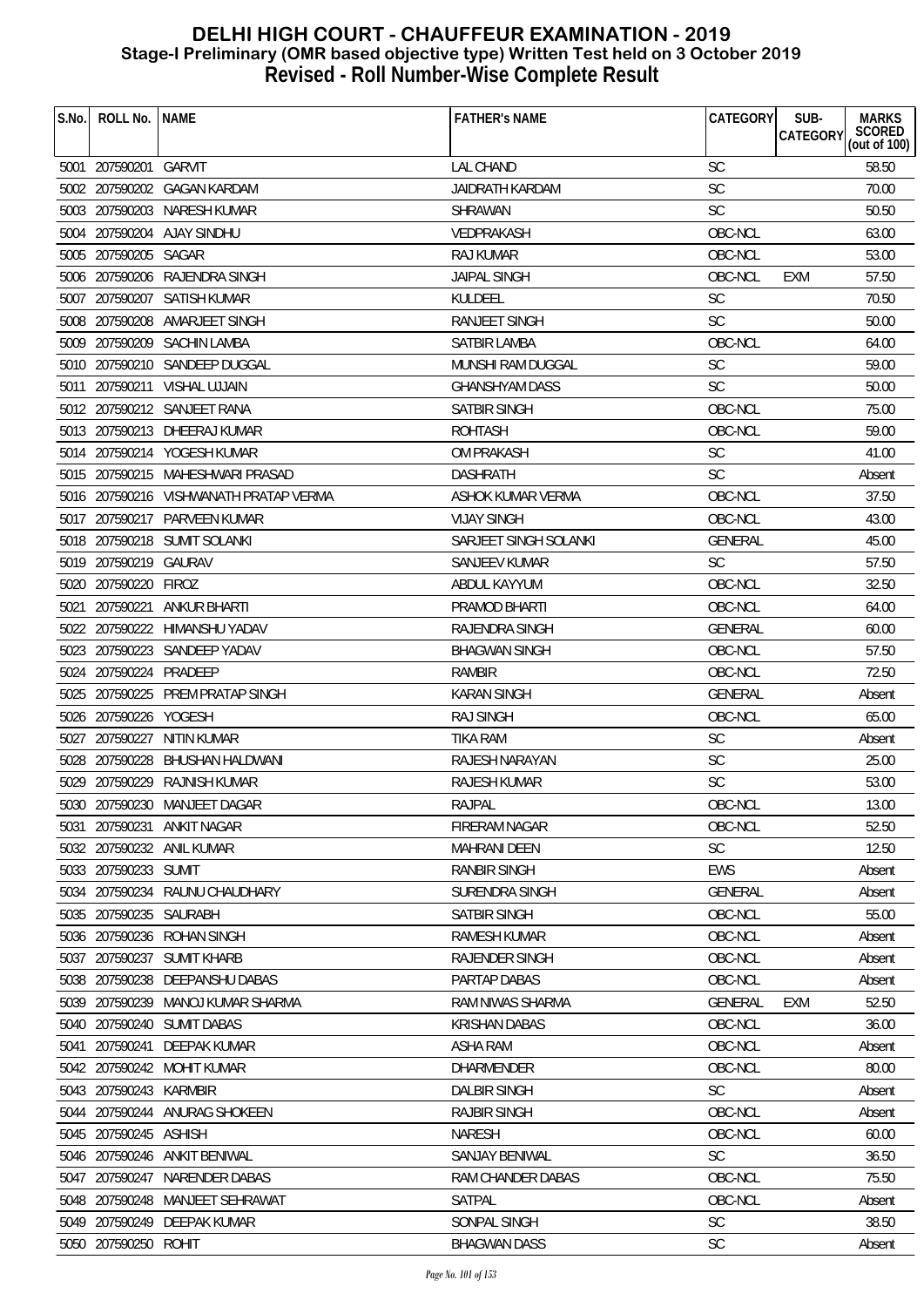| S.No. | ROLL No.                | <b>NAME</b>                       | <b>FATHER'S NAME</b>   | CATEGORY       | SUB-<br><b>MARKS</b><br>SCORED<br>(out of 100)<br><b>CATEGORY</b> |
|-------|-------------------------|-----------------------------------|------------------------|----------------|-------------------------------------------------------------------|
|       |                         |                                   |                        |                |                                                                   |
|       | 5051 207590251          | RAHUL KUMAR                       | MUKESH KUMAR           | <b>SC</b>      | 51.50                                                             |
|       |                         | 5052 207590252 SHIV KUMAR SAHOTRA | <b>VIJAY SINGH</b>     | <b>GENERAL</b> | 46.50                                                             |
|       |                         | 5053 207590253 AVINASH DOHAREY    | RAM BIHARI DOHAREY     | SC             | 30.00                                                             |
|       |                         | 5054 207590254 ARVIND KUMAR GOND  | <b>RAMGYA GOND</b>     | <b>ST</b>      | 32.50                                                             |
|       |                         | 5055 207590255 KAPIL KUMAR        | RAMESH CHAND           | <b>SC</b>      | 27.50                                                             |
|       |                         | 5056 207590256 ATUL SHARMA        | <b>GAJRAJ SHARMA</b>   | <b>EWS</b>     | 60.00                                                             |
|       |                         | 5057 207590257 SUKHVIR SINGH      | <b>AVTAR SINGH</b>     | GENERAL        | <b>EXM</b><br>Absent                                              |
|       | 5058 207590258 ABHISHEK |                                   | CHHOTE LAL             | <b>ST</b>      | 95.00                                                             |
|       |                         | 5059 207590259 DEEPAK DABAS       | <b>JAIPAL</b>          | <b>GENERAL</b> | 77.50                                                             |
|       |                         | 5060 207590260 ASHWANI KUMAR      | DHARAMPAL SINGH        | <b>SC</b>      | 65.00                                                             |
|       | 5061 207590261          | RAKESH                            | <b>RAJKUMAR SINGH</b>  | OBC-NCL        | 52.50                                                             |
|       | 5062 207590262          | RAHUL                             | <b>DHARAM SINGH</b>    | OBC-NCL        | 54.00                                                             |
|       |                         | 5063 207590263 RAKESH KUMAR       | <b>BHOOP SINGH</b>     | <b>GENERAL</b> | 78.00<br>EXM                                                      |
|       |                         | 5064 207590264 AMAN MATHUR        | <b>VIJAYPAL MATHUR</b> | OBC-NCL        | 85.00                                                             |
|       |                         | 5065 207590265 JAYANT KUMAR BHATI | PARVEEN KUMAR BHATI    | OBC-NCL        | 65.00                                                             |
|       |                         | 5066 207590266 RAVI SHOKEEN       | <b>KRISHAN PAL</b>     | OBC-NCL        | 76.50                                                             |
|       |                         | 5067 207590267 SANGAM SINGH       | MAHENDRA SINGH YADAV   | OBC-NCL        | 45.00                                                             |
|       |                         | 5068 207590268 SACHIN DALAL       | <b>KULWANT SINGH</b>   | OBC-NCL        | 64.50                                                             |
|       |                         | 5069 207590269 DEEPAK CHOUDHARY   | DIGAMBER SINGH BHADANA | OBC-NCL        | 23.50                                                             |
|       | 5070 207590270 NITIN    |                                   | SATISH KUMAR           | <b>SC</b>      | 63.00                                                             |
| 5071  | 207590271 SUNIL         |                                   | <b>ROHTASH</b>         | OBC-NCL        | 40.00                                                             |
|       |                         | 5072 207590272 MUKUL PAL          | <b>AJAY PAL</b>        | OBC-NCL        | Absent                                                            |
|       |                         | 5073 207590273 SANDEEP KUMAR      | <b>KARAMBIR</b>        | <b>SC</b>      | 42.50                                                             |
|       |                         | 5074 207590274 ARVIND KUMAR       | YADRAM                 | SC             | 37.50                                                             |
|       | 5075 207590275 ANKUR    |                                   | <b>VIRENDER</b>        | OBC-NCL        | 50.00                                                             |
|       |                         | 5076 207590276 SHUBHAM KUMAR      | SUNDER SINGH           | <b>SC</b>      | Absent                                                            |
|       |                         | 5077 207590277 DEEPAK VARMA       | SOORAJ PAL VARMA       | <b>GENERAL</b> | 55.50                                                             |
|       |                         | 5078 207590278 VIKAS YADAV        | SATBIR SINGH           | OBC-NCL        | Absent                                                            |
|       |                         | 5079 207590279 SUDHIR SOLANKI     | PRADEEP KUMAR SOLANKI  | OBC-NCL        | 74.50                                                             |
|       |                         | 5080 207590280 MOHIT KUMAR        | <b>VIJAY PAL</b>       | OBC-NCL        | 70.50                                                             |
|       | 5081 207590281          | <b>DINESH</b>                     | <b>SATPAL</b>          | OBC-NCL        | 73.50                                                             |
|       | 5082 207590282 SUMIT    |                                   | PARDEEP KUMAR          | OBC-NCL        | 40.00                                                             |
|       |                         | 5083 207590283 AKASH KUMAR        | <b>NARESH KUMAR</b>    | OBC-NCL        | 37.50                                                             |
|       |                         | 5084 207590284 YATIN DHARRA       | CHANDER PRAKASH DHARRA | OBC-NCL        | 42.50                                                             |
|       | 5085 207590285          | RAHUL KUMAR                       | RANBIR SINGH           | OBC-NCL        | Absent                                                            |
|       | 5086 207590286          | ROBIN CHAUDHARY                   | <b>BABU RAM</b>        | OBC-NCL        | 68.50                                                             |
|       |                         | 5087 207590287 KAPIL NATH         | SATYA PRAKASH          | <b>GENERAL</b> | 55.00                                                             |
|       | 5088 207590288          | AMIT                              | RANDHEER SINGH         | OBC-NCL        | Absent                                                            |
|       | 5089 207590289          | UMESH CHANDRA KHARWAR             | RAMANUJ KHARWAR        | <b>ST</b>      | 53.50                                                             |
|       | 5090 207590290          | SANDEEP DAGAR                     | <b>BALJOR SINGH</b>    | OBC-NCL        | 75.00<br><b>EXM</b>                                               |
| 5091  | 207590291               | <b>HARI GOVIND</b>                | MAHESH CHAND           | OBC-NCL        | 41.00                                                             |
|       |                         | 5092 207590292 AJAY KUMAR         | <b>CHATAR SINGH</b>    | <b>SC</b>      | Absent                                                            |
|       | 5093 207590293 HARSH    |                                   | <b>DALIP SINGH</b>     | OBC-NCL        | 70.00                                                             |
|       | 5094 207590294          | MAHESH KUMAR                      | RAM CHANDAR            | <b>SC</b>      | 46.50                                                             |
|       |                         | 5095 207590295 PRASHANT KALONIA   | DEVENDER KALONIA       | OBC-NCL        | 67.50                                                             |
|       |                         | 5096 207590296 JAIVEER DAGAR      | DARIYAO SINGH          | OBC-NCL        | 70.00<br><b>EXM</b>                                               |
|       | 5097 207590297          | PANKAJ                            | <b>SUKHBIR</b>         | OBC-NCL        | Absent                                                            |
|       | 5098 207590298          | PARAMJEET NAGAR                   | <b>KALU SING</b>       | OBC-NCL        | 28.00                                                             |
|       |                         | 5099 207590299 SUNNY RANA         | <b>BIJENDER RANA</b>   | OBC-NCL        | 62.50                                                             |
|       |                         | 5100 207590300 SUMIT TANWAR       | SHYAM SINGH            | GENERAL        | Absent                                                            |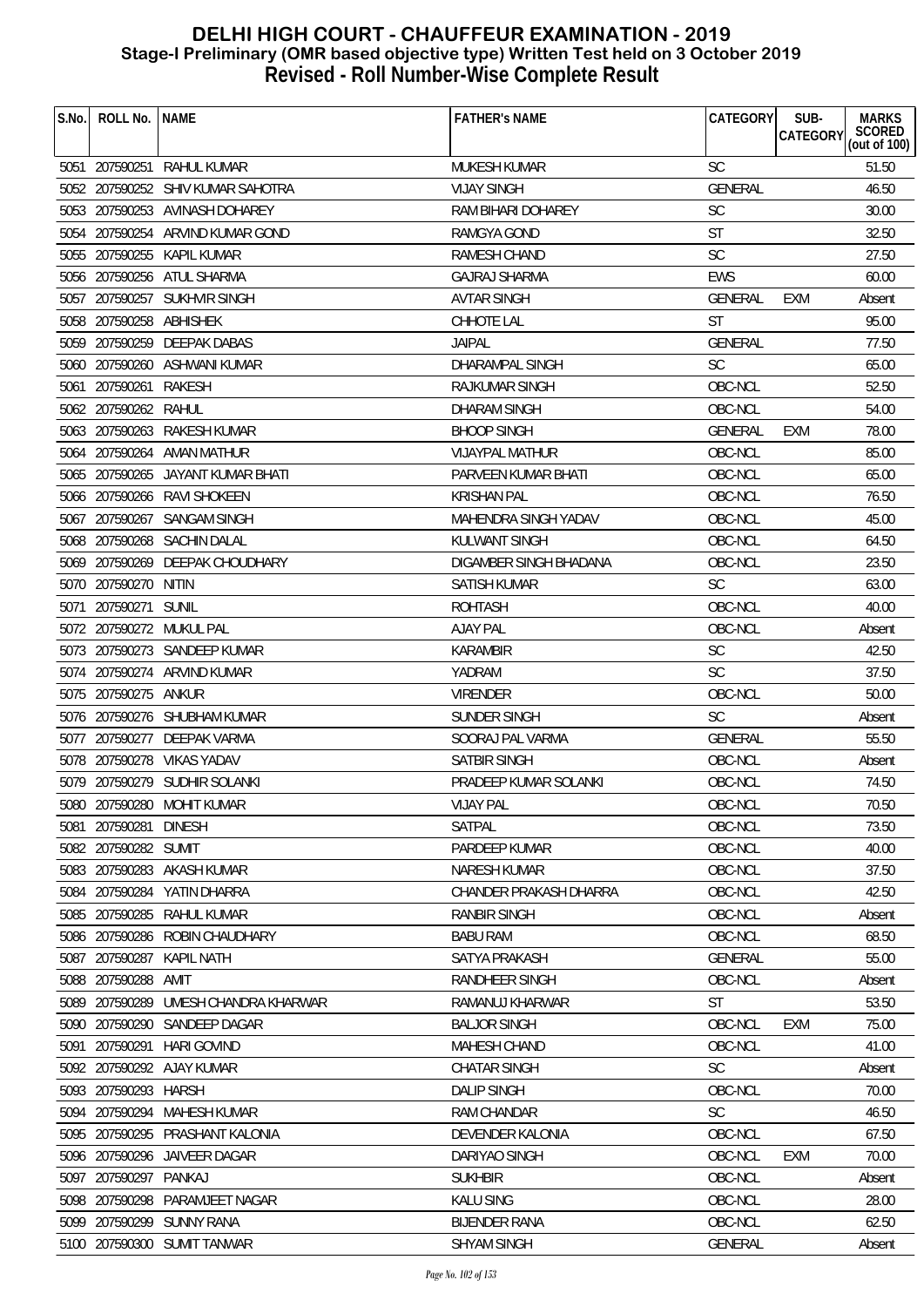| S.No. | ROLL No. INAME        |                                    | <b>FATHER'S NAME</b>     | CATEGORY       | SUB-<br><b>MARKS</b>                             |
|-------|-----------------------|------------------------------------|--------------------------|----------------|--------------------------------------------------|
|       |                       |                                    |                          |                | <b>SCORED</b><br><b>CATEGORY</b><br>(out of 100) |
|       |                       | 5101 207590301 SUMIT MAVI          | <b>ASHOK MAVI</b>        | <b>GENERAL</b> | 46.00                                            |
|       |                       | 5102 207590302 YOGESH YADAV        | VED PRAKASH YADAV        | OBC-NCL        | 67.50                                            |
|       | 5103 207590303 YOGESH |                                    | <b>RAJEEV</b>            | <b>SC</b>      | 62.50                                            |
|       | 5104 207590304 ANKIT  |                                    | <b>SURESH</b>            | OBC-NCL        | 62.50                                            |
|       | 5105 207590305 GAURAV |                                    | DEVINDER PAL SAROHA      | OBC-NCL        | 57.50                                            |
|       |                       | 5106 207590306 BHUPENDRA KUMAR     | RAM KUMAR                | <b>SC</b>      | 40.00                                            |
|       |                       | 5107 207590307 AJAY KUMAR PRASAD   | DEV KUMAR PRASAD         | <b>ST</b>      | 47.50                                            |
|       |                       | 5108 207590308 GOVIND YADAV        | <b>VIJAY SINGH</b>       | OBC-NCL        | 58.50                                            |
|       |                       | 5109 207590309 SURENDER            | <b>MAHABIR SINGH</b>     | <b>EWS</b>     | 47.50                                            |
|       |                       | 5110 207590310 NITIN KHATRI        | PARVEEN KUMAR            | OBC-NCL        | 65.00                                            |
|       |                       | 5111 207590311 SAURAV PAWAR        | <b>JOGINDER PAWAR</b>    | OBC-NCL        | 70.00                                            |
|       |                       | 5112 207590312 RAKESH KUMAR SHARMA | THORU RAM SHARMA         | <b>GENERAL</b> | 65.00<br>EXM                                     |
|       |                       | 5113 207590313 UMESH KUMAR         | <b>HARISH KUMAR</b>      | OBC-NCL        | Absent                                           |
|       |                       | 5114 207590314 ARUN KUMAR          | <b>SHISHPAL</b>          | OBC-NCL        | 53.00                                            |
|       |                       | 5115 207590315 ANUP KUMAR RAJBHAR  | KAMLESH RAJBHAR          | OBC-NCL        | 22.50                                            |
|       |                       | 5116 207590316 VIPIN KUMAR VERMA   | ASHOK KUMAR VERMA        | <b>GENERAL</b> | Absent                                           |
|       |                       | 5117 207590317 BHUPENDER SEHRAWAT  | SHASHI KUMAR             | OBC-NCL        | 45.00                                            |
|       |                       | 5118 207590318 MUKESH PAL          | <b>DHARM PAL</b>         | OBC-NCL        | 20.00                                            |
|       |                       | 5119 207590319 LALIT KUMAR         | <b>JAI PARKASH SINGH</b> | OBC-NCL        | 65.00                                            |
|       |                       | 5120 207590320 ARUN VEER           | RAM KRISHAN YADAV        | OBC-NCL        | 50.50                                            |
|       |                       | 5121 207590321 AMIT RANGA          | RAGHUVIR                 | <b>SC</b>      | 52.50                                            |
|       |                       | 5122 207590322 PURUSHOTTAM         | <b>HARIVILAS</b>         | <b>SC</b>      | Absent                                           |
|       |                       | 5123 207590323 PARSHANT            | <b>BIRENDER SINGH</b>    | OBC-NCL        | 42.00                                            |
|       |                       | 5124 207590324 PRADEEP KUMAR       | LAKHPATI SINGH           | <b>SC</b>      | 57.50                                            |
|       | 5125 207590325 YOGESH |                                    | RAJ KUMAR                | OBC-NCL        | 43.50                                            |
|       |                       | 5126 207590326 SANDEEP YADAV       | RANPAL YADAV             | OBC-NCL        | Absent                                           |
|       |                       | 5127 207590327 ANKIT KUMAR         | SHANKAR PAL              | <b>SC</b>      | 26.00                                            |
|       |                       | 5128 207590328 PREM SHANKAR        | <b>UDAY BHAN</b>         | <b>ST</b>      | 42.50                                            |
|       |                       | 5129 207590329 JATIN DIXIT         | <b>ASHOK KUMAR</b>       | OBC-NCL        | 44.50                                            |
|       |                       | 5130 207590330 MANOJ KUMAR         | RAJ NARAYAN PAL          | OBC-NCL        | Absent                                           |
| 5131  | 207590331             | PARDEEP                            | NARENDER                 | OBC-NCL        | 35.00                                            |
|       |                       | 5132 207590332 ASHOK KUMAR         | <b>MAHENDRA SINGH</b>    | <b>SC</b>      | Absent                                           |
|       | 5133 207590333        | NARESH KUMAR                       | KISHORI SINGH            | <b>SC</b>      | 35.50                                            |
|       | 5134 207590334        | DARVESH KUMAR                      | <b>UDAIVEER SINGH</b>    | <b>GENERAL</b> | 38.00<br><b>EXM</b>                              |
|       |                       | 5135 207590335 SOURABH RANA        | NARENDER SINGH           | OBC-NCL        | 75.00                                            |
|       | 5136 207590336        | YASVEER THAKRAN                    | SURESH PAL               | OBC-NCL        | Absent                                           |
|       | 5137 207590337        | RAHUL SHARMA                       | <b>RISHIPAL</b>          | <b>EWS</b>     | 80.00                                            |
|       |                       | 5138 207590338 GULSHAN KUMAR       | <b>CHAMAN LAL</b>        | <b>SC</b>      | 32.50                                            |
|       | 5139 207590339        | <b>BHARAT BHUSHAN</b>              | <b>HARI RAM</b>          | OBC-NCL        | 32.50                                            |
|       | 5140 207590340        | HIMANSHU                           | PURSHOTAM                | OBC-NCL        | 37.50                                            |
| 5141  | 207590341             | <b>BRIJ MOHAN</b>                  | <b>SH-TEJPAL SINGH</b>   | <b>SC</b>      | Absent                                           |
|       |                       | 5142 207590342 VINOD SEHRAWAT      | <b>BALWAN SINGH</b>      | OBC-NCL        | 57.50                                            |
|       |                       | 5143 207590343 NEERAJ KUMAR        | <b>UMED SINGH</b>        | OBC-NCL        | 61.50                                            |
|       |                       | 5144 207590344 AMIT KUMAR          | <b>AJIT SINGH</b>        | OBC-NCL        | 57.50                                            |
|       |                       | 5145 207590345 JAIDEEP SINGH MANN  | <b>ASHOK KUMAR</b>       | OBC-NCL        | Absent                                           |
|       |                       | 5146 207590346 NEERAJ SHARMA       | <b>SURESH KUMAR</b>      | <b>GENERAL</b> | Absent                                           |
|       | 5147 207590347 VIKAS  |                                    | <b>SHYAM LAL</b>         | <b>SC</b>      | 60.00                                            |
|       | 5148 207590348 SAJID  |                                    | MUBEEN                   | OBC-NCL        | 42.50                                            |
|       | 5149 207590349 MANOJ  |                                    | VEDPRAKASH               | OBC-NCL        | 35.00                                            |
|       |                       | 5150 207590350 SACHIN KUMAR        | <b>KESHAV DEV</b>        | <b>ST</b>      | Absent                                           |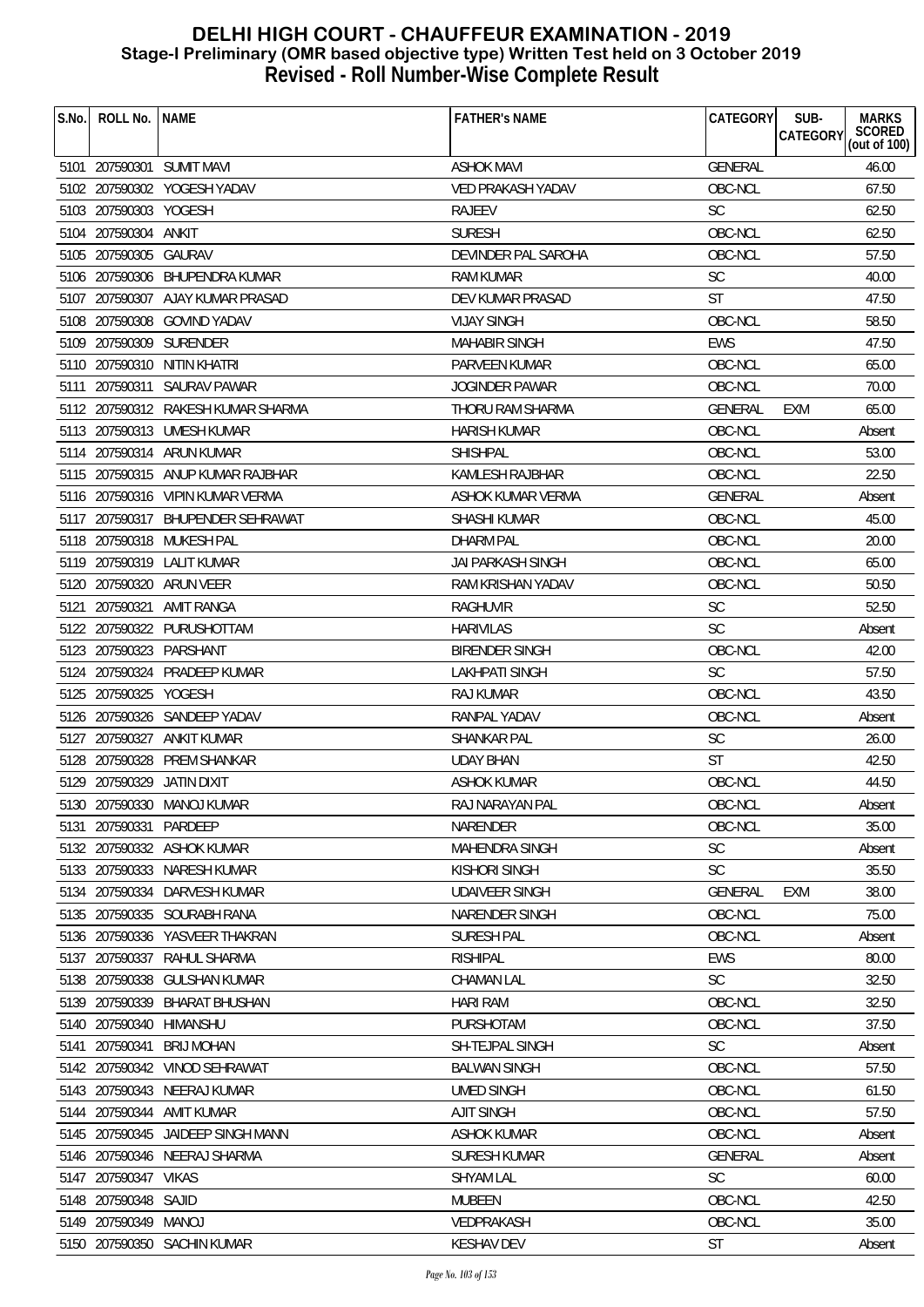| S.No. | ROLL No.                 | <b>NAME</b>                    | <b>FATHER'S NAME</b>  | <b>CATEGORY</b> | SUB-<br><b>MARKS</b>               |
|-------|--------------------------|--------------------------------|-----------------------|-----------------|------------------------------------|
|       |                          |                                |                       |                 | SCORED<br>(out of 100)<br>CATEGORY |
|       | 5151 207590351           | <b>SOMBIR</b>                  | <b>RAMSWRUP</b>       | <b>EWS</b>      | Absent                             |
|       |                          | 5152 207590352 NAVEEN INDORA   | RAJ KUMAR             | <b>SC</b>       | 30.00                              |
|       |                          | 5153 207590353 YATENDRA SHARMA | <b>NARENDRA</b>       | <b>EWS</b>      | 57.50                              |
|       | 5154 207590354 VICKY     |                                | <b>JAGDISH KUMAR</b>  | <b>EWS</b>      | 35.00                              |
|       | 5155 207590355 SONU      |                                | <b>WAJIR SINGH</b>    | <b>SC</b>       | 57.50                              |
|       | 5156 207590356 DEEWAN    |                                | <b>RAMPHAL</b>        | OBC-NCL         | 73.50                              |
|       | 5157 207590357 RAVINDER  |                                | YASHBIR SINGH         | <b>EWS</b>      | 50.00                              |
|       | 5158 207590358 KUNAL     |                                | <b>ASHOK KUMAR</b>    | OBC-NCL         | 71.00                              |
|       | 5159 207590359 BIRENDER  |                                | <b>LEELA RAM</b>      | <b>SC</b>       | Absent                             |
|       |                          | 5160 207590360 DEEPAK YADAV    | S K YADAV             | OBC-NCL         | 49.00                              |
|       | 5161 207590361           | MANGAL                         | RAJ KUMAR             | <b>EWS</b>      | Absent                             |
|       |                          | 5162 207590362 SHARDHA NAND    | <b>DAYAKISHAN</b>     | <b>SC</b>       | Absent                             |
|       | 5163 207590363 MANJEET   |                                | <b>JOGINDER SINGH</b> | <b>EWS</b>      | 55.50                              |
|       |                          | 5164 207590364 ROHIT KUMAR     | <b>NARESH KUMAR</b>   | OBC-NCL         | Absent                             |
|       | 5165 207590365 SANJAY    |                                | <b>JASWANT SINGH</b>  | <b>EWS</b>      | 65.00                              |
|       | 5166 207590366 PREMPAL   |                                | <b>VIJAY SINGH</b>    | OBC-NCL         | Absent                             |
|       | 5167 207590367 SUNNY     |                                | <b>SURENDER</b>       | <b>GENERAL</b>  | 62.50                              |
|       | 5168 207590368 KAPIL DEV |                                | DHEER SINGH           | <b>SC</b>       | 62.50                              |
|       | 5169 207590369 VIKRAM    |                                | <b>BIJENDER</b>       | <b>SC</b>       | Absent                             |
|       |                          | 5170 207590370 ANUP KUMAR      | <b>KRISHAN KUMAR</b>  | OBC-NCL         | 63.50                              |
| 5171  |                          | 207590371 SAJJAN KUMAR         | <b>RAMPHAL SAINI</b>  | OBC-NCL         | 45.00                              |
|       |                          | 5172 207590372 ABHIMANYU DAGAR | NARESH KUMAR          | <b>GENERAL</b>  | 42.50                              |
|       |                          | 5173 207590373 GAURAV KUMAR    | <b>BALBIR SINGH</b>   | <b>SC</b>       | 40.00                              |
|       |                          | 5174 207590374 SANJAY KUMAR    | <b>BANWARI LAL</b>    | <b>GENERAL</b>  | 35.50<br><b>EXM</b>                |
|       | 5175 207590375 SUNIL     |                                | <b>PARTAP SINGH</b>   | OBC-NCL         | 45.00                              |
|       |                          | 5176 207590376 ANAND KUMAR     | PARTAP SINGH          | GENERAL         | <b>EXM</b><br>Absent               |
|       | 5177 207590377 ANIL      |                                | <b>SATPAL</b>         | <b>ST</b>       | 8.00                               |
|       | 5178 207590378 ANIL      |                                | <b>SATBIR SINGH</b>   | <b>SC</b>       | 57.50                              |
|       |                          | 5179 207590379 PALVINDER KUMAR | <b>BANARSI DASS</b>   | <b>SC</b>       | 23.50                              |
|       |                          | 5180 207590380 RAVI KUMAR      | <b>RAM PAL</b>        | OBC-NCL         | 50.00                              |
|       | 5181 207590381           | YOGESH                         | <b>MAHABIR SINGH</b>  | <b>SC</b>       | 77.50                              |
|       |                          | 5182 207590382 SANDEEP LAMBA   | <b>AJIT LAMBA</b>     | OBC-NCL         | Absent                             |
|       | 5183 207590383 DEEPAK    |                                | <b>BALWAN SINGH</b>   | <b>GENERAL</b>  | Absent                             |
|       | 5184 207590384 HANSRAJ   |                                | RAMESHVER DAYAL       | OBC-NCL         | 35.00                              |
|       | 5185 207590385 SONU      |                                | <b>BALBIR SINGH</b>   | EWS             | 70.50                              |
|       |                          | 5186 207590386 PARAMJEET       | <b>JAGBIR SINGH</b>   | <b>GENERAL</b>  | EXM<br>57.00                       |
|       | 5187 207590387 SUMIT     |                                | OM PARKASH            | <b>EWS</b>      | 53.00                              |
|       | 5188 207590388 GOUTAM    |                                | <b>KANWAL NAIN</b>    | <b>GENERAL</b>  | 55.50                              |
|       | 5189 207590389           | <b>CHANDER PARKASH</b>         | <b>RANBIR SINGH</b>   | <b>EWS</b>      | Absent                             |
|       | 5190 207590390 VISHAL    |                                | <b>JAGDISH</b>        | <b>SC</b>       | 45.00                              |
|       | 5191 207590391           | MANOJ KUMAR                    | NARESH KUMAR          | <b>EWS</b>      | 67.00                              |
|       | 5192 207590392 JITENDER  |                                | <b>DHARMPAL</b>       | OBC-NCL         | 50.00                              |
|       | 5193 207590393 VIKRAM    |                                | <b>UDAY PAL</b>       | <b>EWS</b>      | 55.50                              |
|       | 5194 207590394 HITESH    |                                | SURENDER SINGH        | OBC-NCL         | 55.00                              |
|       |                          | 5195 207590395 SANJEET KUMAR   | <b>JASBIR SINGH</b>   | <b>GENERAL</b>  | 62.50                              |
|       |                          | 5196 207590396 AATISH MAAN     | <b>DEVENDER SINGH</b> | <b>GENERAL</b>  | Absent                             |
|       | 5197 207590397 SUBHAM    |                                | <b>HOSIYAR SINGH</b>  | <b>SC</b>       | 60.00                              |
|       |                          | 5198 207590398 ANIL KUMAR      | <b>SATISH</b>         | <b>EWS</b>      | 47.50                              |
|       | 5199 207590399 MANISH    |                                | <b>MAHABIR SINGH</b>  | OBC-NCL         | 47.00                              |
|       | 5200 207590400 AMIT      |                                | <b>MADAN PAL</b>      | <b>GENERAL</b>  | 35.00                              |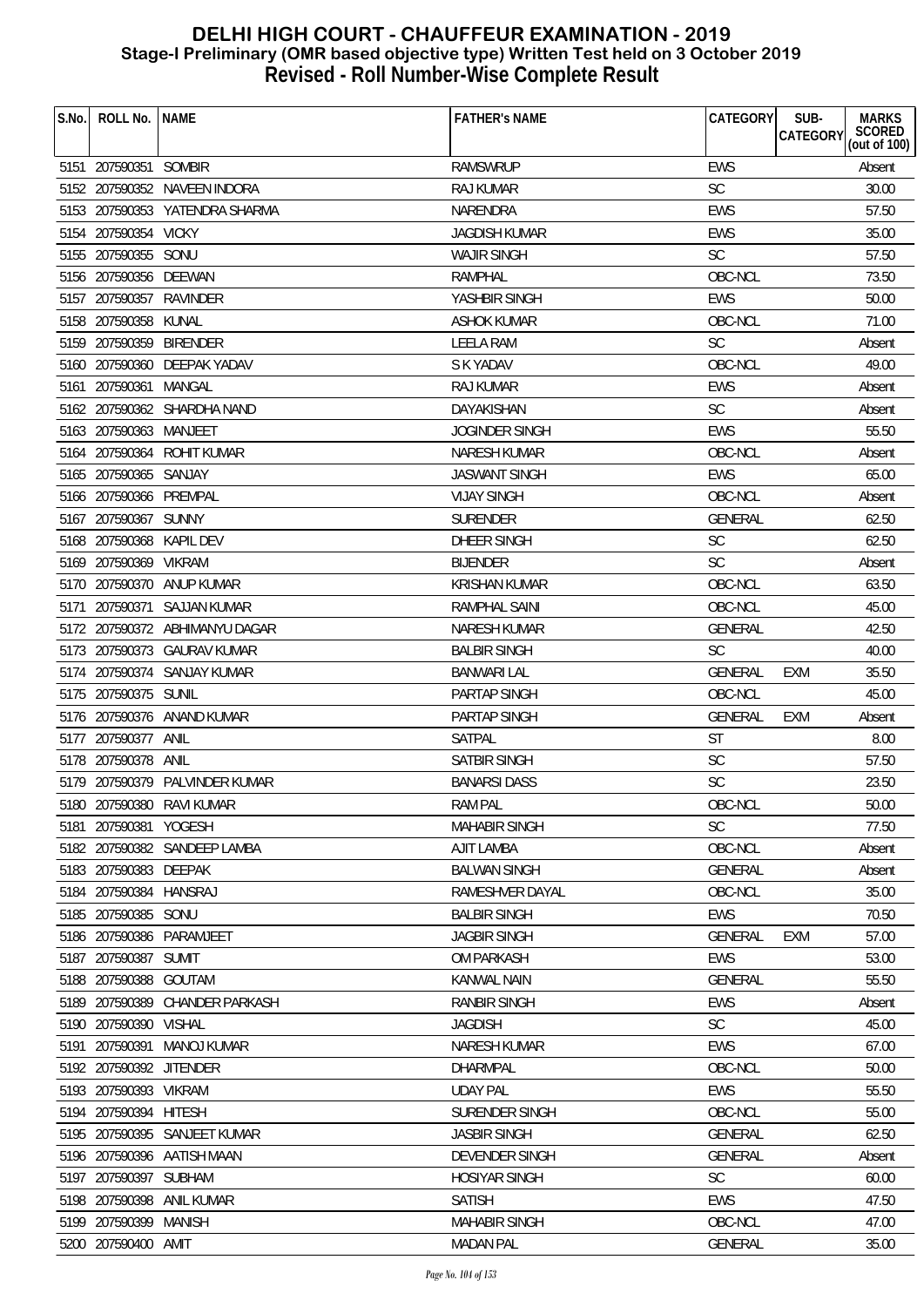| S.No. | ROLL No.                | <b>NAME</b>                      | <b>FATHER'S NAME</b>  | CATEGORY       | SUB-<br><b>CATEGORY</b> | <b>MARKS</b><br>SCORED<br>(out of 100) |
|-------|-------------------------|----------------------------------|-----------------------|----------------|-------------------------|----------------------------------------|
|       |                         | 5201 207590401 MANJEET KUMAR     | <b>NAR SINGH</b>      | <b>SC</b>      |                         | 55.00                                  |
|       | 5202 207590402          | rinku                            | <b>CHAND SINGH</b>    | <b>SC</b>      |                         | 60.00                                  |
|       | 5203 207590403 SANDEEP  |                                  | RAJPAL                | <b>EWS</b>     |                         | 55.00                                  |
|       |                         | 5204 207590404 SHIV KUMAR        | <b>OM PARKASH</b>     | OBC-NCL        |                         | Absent                                 |
|       | 5205 207590405          | PARVEEN DHAKA                    | <b>RAJKUMAR</b>       | OBC-NCL        |                         | 33.00                                  |
|       | 5206 207590406          | JATIN KUMAR                      | RATTAN SINGH          | <b>SC</b>      |                         | 58.00                                  |
|       |                         | 5207 207590407 SAHIL ALIAS REENU | <b>RATTAN SINGH</b>   | <b>SC</b>      |                         | 57.50                                  |
|       |                         | 5208 207590408 VINAY YADAV       | <b>RAMAVTAR</b>       | GENERAL        |                         | Absent                                 |
|       | 5209 207590409          | <b>JASBIR</b>                    | <b>SUNEHRA</b>        | <b>SC</b>      |                         | Absent                                 |
|       | 5210 207590410 HARIOM   |                                  | <b>SATBIR SINGH</b>   | OBC-NCL        |                         | 22.50                                  |
|       |                         | 5211 207590411 RAHUL KUMAR       | <b>MAHESH</b>         | OBC-NCL        |                         | 45.00                                  |
|       | 5212 207590412 NITIN    |                                  | ANIL                  | GENERAL        |                         | 65.50                                  |
|       |                         | 5213 207590413 NAWAB SINGH       | <b>OMBIR SINGH</b>    | GENERAL        | <b>EXM</b>              | Absent                                 |
|       |                         | 5214 207590414 VINOD KUMAR       | <b>INDER SINGH</b>    | <b>EWS</b>     |                         | 45.00                                  |
|       |                         | 5215 207590415 JAIDEEP JOON      | DAYANAND JOON         | <b>EWS</b>     |                         | 75.00                                  |
|       | 5216 207590416 BAJRANG  |                                  | OM PARKASH            | <b>EWS</b>     |                         | 50.50                                  |
|       | 5217 207590417 TARUN    |                                  | KULDEEP SINGH         | <b>EWS</b>     |                         | 60.00                                  |
|       |                         | 5218 207590418 RAHESH YADAV      | <b>RAJENDER SINGH</b> | GENERAL        |                         | Absent                                 |
|       |                         | 5219 207590419 NARENDER          | <b>HANS RAM</b>       | <b>SC</b>      |                         | 30.00                                  |
|       | 5220 207590420 DEEPAK   |                                  | <b>SANT RAM</b>       | EWS            |                         | 47.50                                  |
| 5221  |                         | 207590421 ANIL KUMAR             | <b>SURESH KUMAR</b>   | <b>SC</b>      |                         | 57.50                                  |
|       |                         | 5222 207590422 SACHIN SHARMA     | <b>RAMNIWAS</b>       | EWS            |                         | 70.00                                  |
|       |                         | 5223 207590423 YOGESH KUMAR      | <b>RAM SAWROOP</b>    | OBC-NCL        | EXM                     | 58.50                                  |
|       |                         | 5224 207590424 VINOD KUMAR       | <b>MAHAVIR SINGH</b>  | <b>GENERAL</b> |                         | 54.00                                  |
|       | 5225 207590425          | MANGAL SINGH                     | <b>RAM CHANDER</b>    | OBC-NCL        |                         | 34.50                                  |
|       | 5226 207590426 AMIT     |                                  | <b>JOGINDER</b>       | <b>EWS</b>     |                         | Absent                                 |
|       | 5227 207590427          | NAVEEN KUMAR                     | <b>AJIT SINGH</b>     | OBC-NCL        |                         | 65.00                                  |
|       | 5228 207590428 RAJIV    |                                  | OM PARKASH            | SC             |                         | 42.50                                  |
|       | 5229 207590429 DINESH   |                                  | <b>KISHAN</b>         | SC             |                         | Absent                                 |
|       | 5230 207590430 PRADEEP  |                                  | <b>JAI SINGH</b>      | EWS            |                         | Absent                                 |
|       | 5231 207590431          | ANKIT                            | ANIL                  | OBC-NCL        |                         | Absent                                 |
|       |                         | 5232 207590432 DINESH KUMAR      | <b>MANGAL SINGH</b>   | OBC-NCL        |                         | Absent                                 |
|       | 5233 207590433 PRAVESH  |                                  | <b>HAWA SINGH</b>     | EWS            |                         | 77.50                                  |
|       |                         | 5234 207590434 BHARAT DHIMAN     | RAJENDER KUMAR        | OBC-NCL        |                         | Absent                                 |
|       | 5235 207590435 VIPIN    |                                  | <b>SUBHASH</b>        | OBC-NCL        |                         | 68.50                                  |
|       | 5236 207590436 SANDEEP  |                                  | DALCHAND              | OBC-NCL        |                         | 68.00                                  |
|       | 5237 207590437 NAVEEN   |                                  | <b>SATBIR</b>         | <b>EWS</b>     |                         | 72.50                                  |
|       | 5238 207590438 BIJENDER |                                  | <b>RAM PAL</b>        | GENERAL        | <b>EXM</b>              | 52.50                                  |
| 5239  |                         | 207590439 SUKHVINDER             | KULDEEP               | <b>EWS</b>     |                         | 51.50                                  |
|       | 5240 207590440          | ROHIT                            | <b>BIJENDER</b>       | GENERAL        |                         | 32.00                                  |
|       | 5241 207590441          | MANOJ KUMAR                      | RAMNARAYAN            | <b>EWS</b>     |                         | 50.00                                  |
|       |                         | 5242 207590442 ASHWANI KUMAR     | <b>RANBIR</b>         | <b>GENERAL</b> |                         | 45.00                                  |
|       | 5243 207590443 DAULAT   |                                  | <b>SATISH KUMAR</b>   | OBC-NCL        |                         | 70.50                                  |
|       | 5244 207590444          | <b>AMIT SINGH</b>                | PARKASH SINGH         | <b>GENERAL</b> |                         | Absent                                 |
|       | 5245 207590445          | RAVI                             | <b>KRISHAN KUMAR</b>  | <b>SC</b>      |                         | 35.00                                  |
|       | 5246 207590446          | PANKAJ KUMAR                     | <b>KANWAR SINGH</b>   | OBC-NCL        |                         | 40.00                                  |
| 5247  | 207590447               | NEERAJ                           | <b>ABHAY SINGH</b>    | OBC-NCL        |                         | Absent                                 |
|       |                         | 5248 207590448 ANIL MALIK        | SAHAB SINGH           | GENERAL        | EXM                     | Absent                                 |
|       | 5249 207590449 SANDEEP  |                                  | RANBIR                | <b>SC</b>      |                         | 80.00                                  |
|       | 5250 207590450 RAJ PAL  |                                  | OM PRAKASH            | OBC-NCL        |                         | 57.50                                  |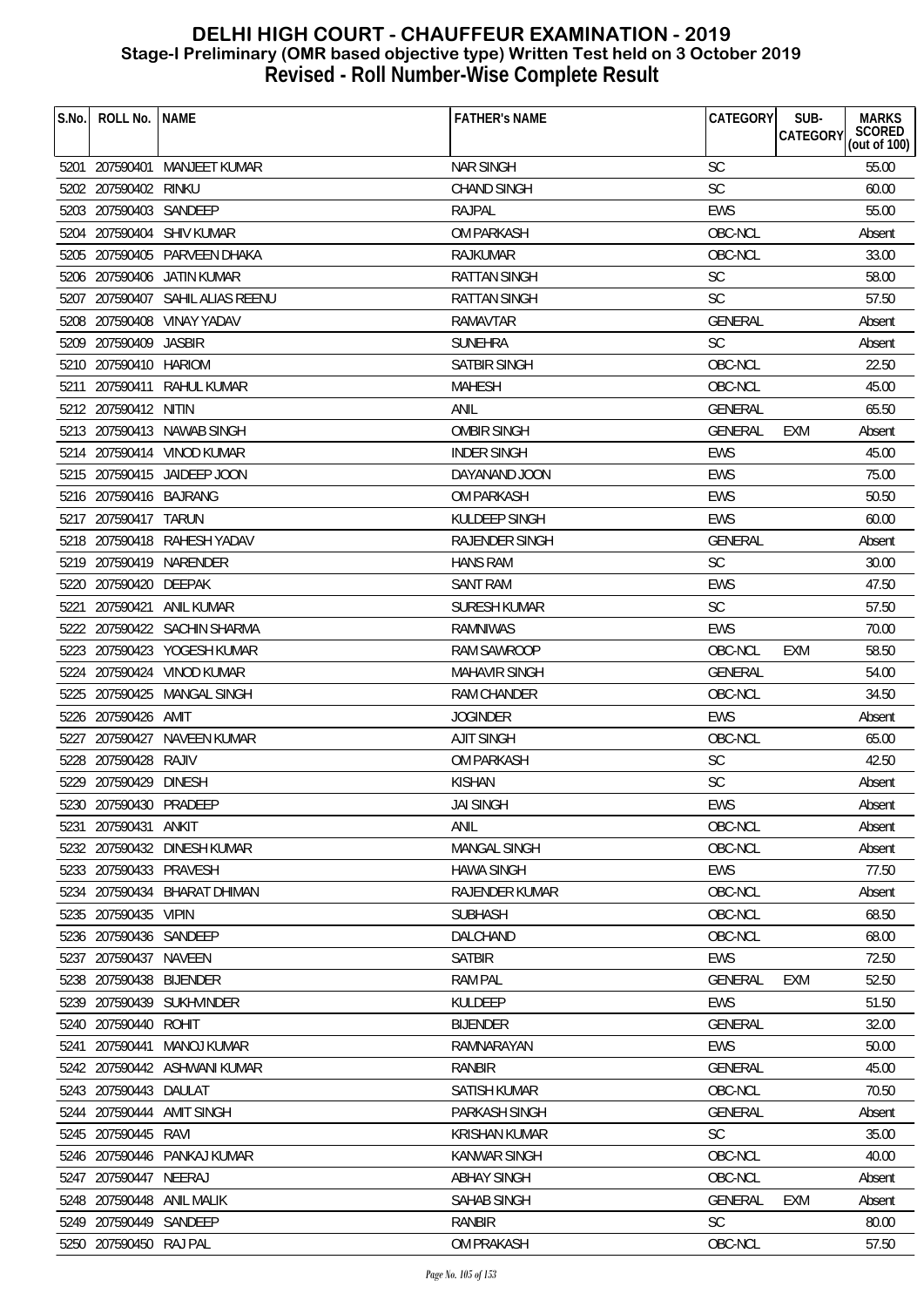| S.No. | ROLL No.                 | <b>NAME</b>                      | <b>FATHER'S NAME</b>  | <b>CATEGORY</b> | SUB-<br><b>MARKS</b>               |
|-------|--------------------------|----------------------------------|-----------------------|-----------------|------------------------------------|
|       |                          |                                  |                       |                 | SCORED<br>(out of 100)<br>CATEGORY |
|       | 5251 207590451 PARVEEN   |                                  | SUMER SINGH           | OBC-NCL         | 34.00                              |
|       | 5252 207590452 PARDEEP   |                                  | <b>ZORA SINGH</b>     | <b>EWS</b>      | 28.00                              |
|       |                          | 5253 207590453 VIKASH YADAV      | <b>LALA RAM</b>       | GENERAL         | 50.00                              |
|       | 5254 207590454 PARDEEP   |                                  | <b>RAMPHAL</b>        | <b>GENERAL</b>  | Absent                             |
|       |                          | 5255 207590455 LOKESH KUMAR      | SHRI BHAGWAN          | OBC-NCL         | 50.00                              |
|       | 5256 207590456 SATISH    |                                  | <b>SATYAVIR SINGH</b> | OBC-NCL         | 47.50                              |
| 5257  |                          | 207590457 ANIL KUMAR             | <b>RAMNIWAS</b>       | <b>EWS</b>      | 42.50                              |
|       |                          | 5258 207590458 SUNIL KUMAR       | <b>RAJ KUMAR</b>      | OBC-NCL         | 40.00                              |
|       |                          | 5259 207590459 RAMNIWASH         | <b>MEER SINGH</b>     | <b>EWS</b>      | Absent                             |
|       | 5260 207590460 SAGAR     |                                  | <b>HOSHIYAR SINGH</b> | <b>GENERAL</b>  | 75.00                              |
| 5261  | 207590461                | RATTAN LAL                       | <b>RAGHBIR SINGH</b>  | <b>SC</b>       | Absent                             |
|       | 5262 207590462 PARDEEP   |                                  | <b>SUKHBIR SINGH</b>  | OBC-NCL         | 67.50                              |
|       |                          | 5263 207590463 GAGANDEEP         | RAVINDER              | <b>SC</b>       | 45.50                              |
|       | 5264 207590464           | JAI DEV                          | <b>RAM AVTAR</b>      | EWS             | 43.50                              |
|       | 5265 207590465 SANDEEP   |                                  | <b>SURAJ BHAN</b>     | <b>EWS</b>      | 53.00                              |
|       | 5266 207590466 MANJEET   |                                  | <b>DALIP SINGH</b>    | EWS             | 57.50                              |
|       |                          | 5267 207590467 ARUN KUMAR        | <b>RAM CHANDER</b>    | <b>EWS</b>      | 62.50                              |
|       | 5268 207590468 KAPTAN    |                                  | <b>CHOTU RAM</b>      | OBC-NCL         | 57.50                              |
|       | 5269 207590469 RAHUL     |                                  | <b>VINOD KUMAR</b>    | OBC-NCL         | 67.50                              |
|       | 5270 207590470 NAVEEN    |                                  | <b>DAYA KISHAN</b>    | OBC-NCL         | 40.00                              |
| 5271  | 207590471                | RAVINDER KUMAR                   | SATYAVEER SINGH       | GENERAL         | Absent                             |
|       |                          | 5272 207590472 AJAY KUMAR        | <b>BALBIR SINGH</b>   | <b>SC</b>       | Absent                             |
|       | 5273 207590473 SUNNY     |                                  | <b>ROHTASH</b>        | <b>SC</b>       | 43.00                              |
|       |                          | 5274 207590474 ANIL KUMAR        | RAMESH                | OBC-NCL         | 35.00                              |
|       |                          | 5275 207590475 KULDEEP SINGH     | <b>GUGAN SINGH</b>    | <b>GENERAL</b>  | <b>EXM</b><br>35.00                |
|       |                          | 5276 207590476 SUMIT KUMAR       | <b>RANBIR SINGH</b>   | <b>EWS</b>      | 70.00                              |
|       |                          | 5277 207590477 BHOOPENDER MALIK  | <b>MAHENDER MALIK</b> | EWS             | Absent                             |
|       |                          | 5278 207590478 NAVEEN KUMAR      | DARYASINGH            | SC              | 40.00                              |
|       |                          | 5279 207590479 ADARSH BALYAN     | YASHPAL SINGH         | <b>EWS</b>      | 50.00                              |
|       | 5280 207590480 SAHIL     |                                  | <b>SATISH</b>         | SC              | Absent                             |
|       | 5281 207590481           | SANDEEP                          | <b>ISHWAR SINGH</b>   | <b>GENERAL</b>  | Absent                             |
|       | 5282 207590482 SONU      |                                  | RAMESH                | <b>EWS</b>      | 47.50                              |
|       |                          | 5283 207590483 VINOD KUMAR LAMBA | <b>ABHAY SINGH</b>    | <b>GENERAL</b>  | 72.50<br><b>EXM</b>                |
|       |                          | 5284 207590484 TEKCHAND          | <b>GOVIND RAM</b>     | <b>GENERAL</b>  | Absent                             |
|       | 5285 207590485 SANDEEP   |                                  | <b>FAKIR CHAND</b>    | <b>EWS</b>      | 40.00                              |
|       |                          | 5286 207590486 RAGHU YADAV       | <b>VEDPRAKASH</b>     | OBC-NCL         | 62.50                              |
|       | 5287 207590487           | <b>KRISHAN</b>                   | <b>MAHENDER</b>       | <b>SC</b>       | 57.50                              |
|       |                          | 5288 207590488 NAVEEN HANS       | <b>SHRI KISHAN</b>    | <b>EWS</b>      | 52.50                              |
|       | 5289 207590489           | DEEPAK                           | <b>ASHOK KUMAR</b>    | GENERAL         | Absent                             |
|       |                          | 5290 207590490 MAHESH KATARIA    | <b>JAGBIR SINGH</b>   | <b>SC</b>       | Absent                             |
|       | 5291 207590491           | <b>NISHU</b>                     | <b>SRI RAM</b>        | OBC-NCL         | Absent                             |
|       | 5292 207590492 SACHIN    |                                  | <b>JITENDER</b>       | OBC-NCL         | 40.00                              |
|       | 5293 207590493 SACHIN    |                                  | <b>MUKESH</b>         | EWS             | 50.00                              |
|       |                          | 5294 207590494 ARUN KUMAR RAWAT  | <b>BHAGWAN SINGH</b>  | <b>SC</b>       | 57.50                              |
|       |                          | 5295 207590495 MOHIT MOR         | <b>DILBAG SINGH</b>   | <b>GENERAL</b>  | 65.00                              |
|       |                          | 5296 207590496 SURENDER          | <b>BHOOP SINGH</b>    | <b>EWS</b>      | 36.00                              |
|       | 5297 207590497 RAVI      |                                  | <b>OM PARKASH</b>     | <b>GENERAL</b>  | 23.00                              |
|       | 5298 207590498           | JITENDER VATS                    | SHRI KRISHAN VATS     | <b>EWS</b>      | 57.50                              |
|       | 5299 207590499 NAVEEN    |                                  | <b>GAJRAJ</b>         | EWS             | 62.50                              |
|       | 5300 207590500 AMRIT PAL |                                  | <b>RATTAN SINGH</b>   | EWS             | 35.50                              |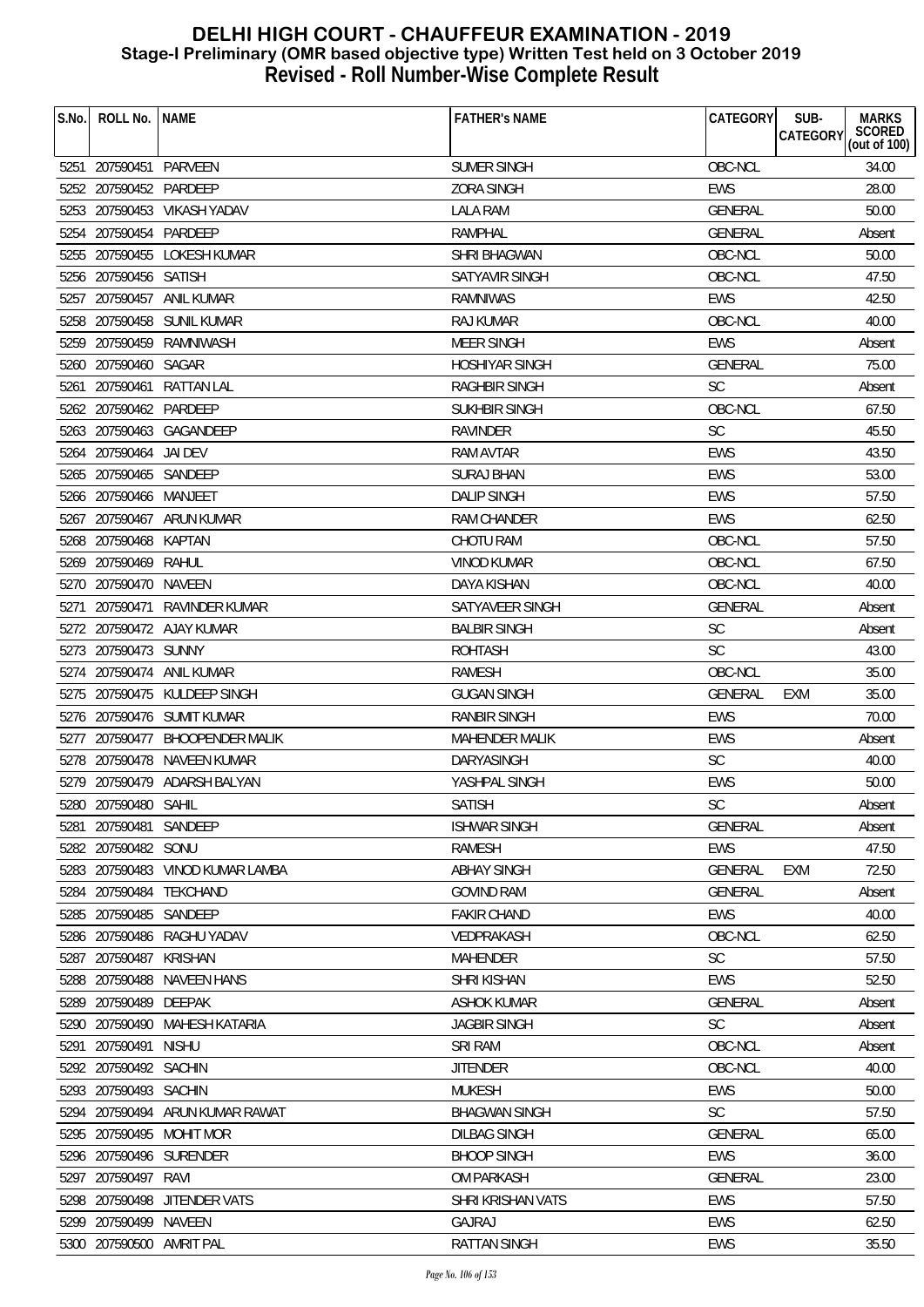| S.No. | ROLL No. INAME          |                               | <b>FATHER'S NAME</b>   | CATEGORY       | SUB-<br><b>CATEGORY</b> | <b>MARKS</b><br>SCORED<br>(out of 100) |
|-------|-------------------------|-------------------------------|------------------------|----------------|-------------------------|----------------------------------------|
|       | 5301 207590501 ASHEN    |                               | <b>NARESH</b>          | <b>SC</b>      |                         | 52.50                                  |
|       |                         | 5302 207590502 MUKESH KUMAR   | <b>RAM LAL</b>         | <b>EWS</b>     |                         | 55.00                                  |
|       |                         | 5303 207590503 SUNIL BERWAL   | <b>BIJENDER</b>        | <b>GENERAL</b> |                         | 52.50                                  |
|       | 5304 207590504 DEEPAK   |                               | <b>DHARAMBIR</b>       | OBC-NCL        |                         | 33.00                                  |
|       | 5305 207590505 PRITAM   |                               | <b>JABBAR SINGH</b>    | <b>GENERAL</b> |                         | Absent                                 |
|       | 5306 207590506 MANISH   |                               | <b>VIRENDER SINGH</b>  | <b>GENERAL</b> |                         | 60.00                                  |
|       | 5307 207590507 YOGESH   |                               | <b>BRAHM PRAKASH</b>   | OBC-NCL        |                         | 65.50                                  |
|       | 5308 207590508 MONU     |                               | <b>RATTAN SINGH</b>    | <b>EWS</b>     |                         | 22.50                                  |
|       |                         | 5309 207590509 PHOOL SINGH    | <b>JAGDISH PRASAD</b>  | <b>SC</b>      |                         | 70.00                                  |
|       |                         | 5310 207590510 VIKRANT DAHIYA | SUKHBIR DAHIYA         | <b>GENERAL</b> |                         | Absent                                 |
|       |                         | 5311 207590511 VIKAS YADAV    | <b>RANG RAO</b>        | <b>GENERAL</b> |                         | 32.50                                  |
|       | 5312 207590512 PARMJIT  |                               | <b>BIJENDER</b>        | EWS            |                         | 35.00                                  |
|       |                         | 5313 207590513 AMIT KUMAR     | OMPRAKASH              | <b>SC</b>      |                         | 48.50                                  |
|       | 5314 207590514 NAVEEN   |                               | <b>BANARSIDAS</b>      | <b>EWS</b>     |                         | 55.00                                  |
|       | 5315 207590515 RINKU    |                               | <b>RAJPAL</b>          | <b>SC</b>      |                         | 26.00                                  |
|       |                         | 5316 207590516 SURENDER SINGH | <b>SATBIR SINGH</b>    | <b>GENERAL</b> | <b>EXM</b>              | 40.00                                  |
|       | 5317 207590517 SUNIL    |                               | <b>AZAD SINGH</b>      | <b>SC</b>      |                         | Absent                                 |
|       |                         | 5318 207590518 PRADEEP KUMAR  | <b>SUKHBIR</b>         | GENERAL        |                         | 55.00                                  |
|       |                         | 5319 207590519 MAHENDER SINGH | <b>ATTAR SINGH</b>     | OBC-NCL        |                         | Absent                                 |
|       |                         | 5320 207590520 SOHAN LAL      | <b>DHARAMPAL</b>       | <b>EWS</b>     |                         | 70.00                                  |
| 5321  | 207590521               | DEEPAK KUMAR                  | LAXMI NARAYAN          | SC             |                         | Absent                                 |
|       |                         | 5322 207590522 DEEPAK KUMAR   | KRISHAN KUMAR          | <b>SC</b>      |                         | 19.00                                  |
|       |                         | 5323 207590523 RAKESH KUMAR   | <b>OM PARKASH</b>      | <b>SC</b>      |                         | 67.50                                  |
|       | 5324 207590524 VIKASH   |                               | ROHTASH SINGH          | <b>EWS</b>     |                         | 65.00                                  |
|       |                         | 5325 207590525 MANISH KUMAR   | <b>RAMESH KUMAR</b>    | <b>SC</b>      |                         | 60.00                                  |
|       |                         | 5326 207590526 SACHIN ROHILA  | RAJPAL SINGH           | OBC-NCL        |                         | 5.00                                   |
|       | 5327 207590527          | RAVEEN                        | CHANDRAM               | <b>SC</b>      |                         | 47.50                                  |
|       |                         | 5328 207590528 HAPPY GIR      | NIRMAL GIR             | OBC-NCL        |                         | 57.50                                  |
|       | 5329 207590529 AMIT     |                               | MAHAVEER SINGH         | SC             |                         | 45.00                                  |
|       | 5330 207590530 AJAY PAL |                               | RAMESH KUMAR           | OBC-NCL        |                         | 45.00                                  |
| 5331  | 207590531               | ANUJ                          | <b>JITENDER</b>        | <b>EWS</b>     |                         | 63.00                                  |
|       |                         | 5332 207590532 MOHIT KUMAR    | <b>BHUPENDER SINGH</b> | <b>EWS</b>     |                         | 56.00                                  |
|       |                         | 5333 207590533 BHOOP SINGH    | SHIVNARAYAN            | OBC-NCL        |                         | 68.00                                  |
|       |                         | 5334 207590534 SOMENDER       | <b>DESH RAJ</b>        | <b>SC</b>      |                         | 12.50                                  |
|       |                         | 5335 207590535 ANIL KUMAR     | RAMPHAL SINGH          | OBC-NCL        |                         | 30.00                                  |
|       |                         | 5336 207590536 ANKIT KUMAR    | <b>RAJESH</b>          | <b>GENERAL</b> |                         | 70.00                                  |
|       |                         | 5337 207590537 SACHIN KUMAR   | <b>MADAN LAL</b>       | <b>SC</b>      |                         | Absent                                 |
|       |                         | 5338 207590538 SURENDER       | <b>CHANDI RAM</b>      | <b>EWS</b>     |                         | Absent                                 |
| 5339  | 207590539 PRAVEEN       |                               | <b>SURESH</b>          | EWS            |                         | 68.50                                  |
| 5340  | 207590540               | KAMAL SINGH                   | <b>AJEET SINGH</b>     | OBC-NCL        |                         | 28.00                                  |
|       | 5341 207590541          | AMIT                          | <b>SUGAN CHAND</b>     | OBC-NCL        |                         | 41.00                                  |
|       |                         | 5342 207590542 HARISH KUMAR   | <b>MAHENDER SINGH</b>  | <b>GENERAL</b> | EXM                     | Absent                                 |
|       | 5343 207590543 GOPAL    |                               | <b>JAI KUMAR</b>       | OBC-NCL        |                         | 34.00                                  |
|       | 5344 207590544          | ROHIT ATTRI                   | ANAND SHARMA           | <b>GENERAL</b> |                         | 50.50                                  |
|       | 5345 207590545          | MINKU KUMAR                   | <b>HANSRAJ</b>         | <b>SC</b>      |                         | 43.00                                  |
| 5346  |                         | 207590546 RAKESH KUMAR        | <b>NARAIN SINGH</b>    | <b>GENERAL</b> | <b>EXM</b>              | 43.00                                  |
| 5347  | 207590547               | <b>TINKU</b>                  | <b>PRITHVI SINGH</b>   | <b>GENERAL</b> |                         | Absent                                 |
|       |                         | 5348 207590548 KULDEEP SINGH  | <b>BABLI RAM</b>       | SC             |                         | Absent                                 |
|       |                         | 5349 207590549 SATRUGHAN      | <b>CHAMAN LAL</b>      | SC             |                         | 36.00                                  |
|       |                         | 5350 207590550 PARAMJEET      | <b>KARAM SINGH</b>     | <b>EWS</b>     |                         | 72.50                                  |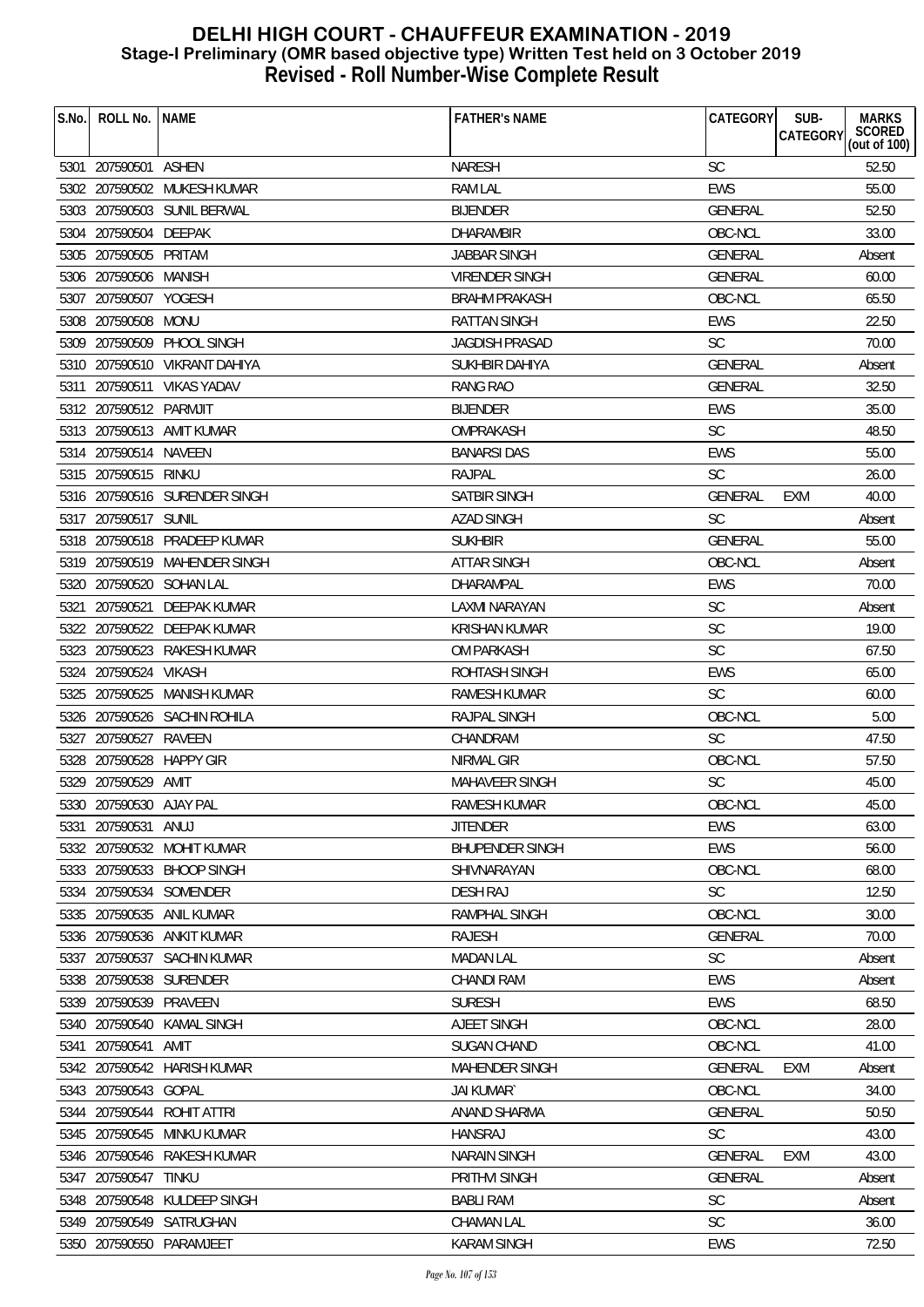| S.No. | ROLL No.               | <b>NAME</b>                        | <b>FATHER'S NAME</b>         | <b>CATEGORY</b> | SUB-<br><b>CATEGORY</b> | <b>MARKS</b><br>SCORED<br>(out of 100) |
|-------|------------------------|------------------------------------|------------------------------|-----------------|-------------------------|----------------------------------------|
|       |                        | 5351 207590551 JITENDER CHAUHAN    | <b>KESU RAM</b>              | <b>SC</b>       |                         | Absent                                 |
|       |                        | 5352 207590552 KRISHAN KUMAR       | CHHAJU RAM                   | OBC-NCL         |                         | 60.00                                  |
|       | 5353 207590553 PARDEEP |                                    | <b>RANDHIR SINGH</b>         | GENERAL         |                         | 47.50                                  |
|       |                        | 5354 207590554 AJAY PUNIA          | RAMESH CHANDER               | <b>EWS</b>      |                         | 92.50                                  |
|       | 5355 207590555         | KRISHAN                            | <b>VEER SINGH</b>            | <b>SC</b>       |                         | 52.50                                  |
|       | 5356 207590556 HARDEEP |                                    | SATNARAYAN                   | <b>EWS</b>      |                         | Absent                                 |
|       |                        | 5357 207590557 RAJNISH KUMAR GIRI  | MUNESHWAR GIRI               | <b>GENERAL</b>  |                         | 37.50                                  |
|       |                        | 5358 207590558 DHEERAJ YADAV       | <b>MAHIPAL YADAV</b>         | GENERAL         |                         | Absent                                 |
|       |                        | 5359 207590559 RAJESH KUMAR        | <b>MANOHAR LAL</b>           | OBC-NCL         |                         | 62.50                                  |
|       |                        | 5360 207590560 AMIT KUMAR          | <b>BALWAN SINGH</b>          | <b>SC</b>       |                         | Absent                                 |
|       | 5361 207590561 SONU    |                                    | <b>CHANDER</b>               | OBC-NCL         |                         | Absent                                 |
|       | 5362 207590562 SUNNY   |                                    | <b>RAJ KUMAR</b>             | <b>SC</b>       |                         | 40.50                                  |
|       |                        | 5363 207590563 DHARAMBIR           | <b>MALKHAN SINGH</b>         | OBC-NCL         |                         | 50.50                                  |
|       |                        | 5364 207590564 ANIL KUMAR          | <b>BALWAN SINGH</b>          | <b>GENERAL</b>  | <b>EXM</b>              | 52.50                                  |
|       | 5365 207590565 SOMBIR  |                                    | <b>RAJENDER SINGH</b>        | <b>GENERAL</b>  | <b>EXM</b>              | 55.00                                  |
|       |                        | 5366 207590566 LOKESH KUMAR        | KIRAN SINGH                  | <b>SC</b>       |                         | 70.00                                  |
|       |                        | 5367 207590567 SANDEEP KUMAR       | <b>NAKLI SINGH</b>           | OBC-NCL         |                         | 43.50                                  |
|       |                        | 5368 207590568 AMIT KUMAR          | <b>HARI PAL</b>              | <b>SC</b>       |                         | Absent                                 |
|       |                        | 5369 207590569 DEVENDER KUMAR      | <b>RANDHIR SINGH</b>         | <b>SC</b>       |                         | Absent                                 |
|       | 5370 207590570 SONU    |                                    | <b>NARSI RAM</b>             | OBC-NCL         |                         | 37.50                                  |
| 5371  | 207590571              | VIKAS                              | <b>RANDHIR SINGH</b>         | <b>EWS</b>      |                         | Absent                                 |
|       |                        | 5372 207590572 SATISH KUMAR        | RAM KISHAN                   | OBC-NCL         |                         | Absent                                 |
|       |                        | 5373 207590573 VINOD KUMAR         | <b>JAGDISH CHANDER</b>       | OBC-NCL         |                         | 38.00                                  |
|       |                        | 5374 207590574 NAVEEN KUMAR SHARMA | <b>MURARI LAL</b>            | <b>GENERAL</b>  |                         | 29.50                                  |
|       |                        | 5375 207590575 ANIL KUMAR          | PAPPU SINGH                  | <b>SC</b>       |                         | 50.50                                  |
|       |                        | 5376 207590576 ANIL KUMAR          | SHRI KRISHAN                 | <b>EWS</b>      |                         | 50.00                                  |
|       | 5377 207590577 DEEPAK  |                                    | <b>VIKRAM</b>                | EWS             |                         | 65.00                                  |
|       | 5378 207590578 VIKAS   |                                    | <b>RAM NIWASH</b>            | <b>EWS</b>      |                         | 72.50                                  |
|       |                        | 5379 207590579 KULVINDER           | <b>LEELA RAM</b>             | <b>EWS</b>      |                         | 52.50                                  |
|       |                        | 5380 207590580 MOHIT SHARMA        | SATISH SHARMA                | <b>EWS</b>      |                         | 52.50                                  |
| 5381  | 207590581              | MANPREET SINGH                     | <b>MEWA SINGH</b>            | <b>SC</b>       |                         | 46.50                                  |
|       | 5382 207590582 DEEPAK  |                                    | SATYAWAN                     | <b>SC</b>       |                         | 51.00                                  |
|       | 5383 207590583 SOM BIR |                                    | SUMER SINGH                  | OBC-NCL         | <b>EXM</b>              | 52.50                                  |
|       |                        | 5384 207590584 SANJEEV KUMAR       | RAGHUBIR SINGH               | <b>SC</b>       |                         | 45.00                                  |
|       |                        | 5385 207590585 BHUPENDER           | <b>CHANDER BOSS</b>          | SC              |                         | 70.00                                  |
|       |                        | 5386 207590586 ABHISHEK SHARMA     | LATE. SH. SHRI KISHAN SHARMA | <b>EWS</b>      |                         | 67.50                                  |
|       |                        | 5387 207590587 SANDEEP KUMAR       | <b>VINOD KUMAR</b>           | <b>EWS</b>      |                         | 58.00                                  |
|       | 5388 207590588 SACHIN  |                                    | <b>BIJENDER</b>              | OBC-NCL         |                         | 50.00                                  |
|       | 5389 207590589         | ANKIT KUMAR                        | <b>ANIL KUMAR</b>            | <b>GENERAL</b>  |                         | 57.50                                  |
|       | 5390 207590590 MOHIT   |                                    | <b>BALJEET</b>               | <b>EWS</b>      |                         | 67.50                                  |
| 5391  | 207590591              | BHAWANI                            | <b>SATISH KUMAR</b>          | <b>EWS</b>      |                         | 60.00                                  |
|       |                        | 5392 207590592 ANKIT KUMAR         | SURESH KUMAR                 | <b>SC</b>       |                         | Absent                                 |
|       | 5393 207590593 SANDEEP |                                    | <b>RANDHIR</b>               | <b>SC</b>       |                         | Absent                                 |
|       |                        | 5394 207590594 AMIT YADAV          | <b>VEER SINGH</b>            | OBC-NCL         |                         | 55.00                                  |
|       | 5395 207590595 SAHIL   |                                    | <b>SATBIR SINGH</b>          | <b>SC</b>       |                         | 45.00                                  |
|       | 5396 207590596         | VINEET                             | <b>HIMMAT SINGH</b>          | OBC-NCL         |                         | 64.00                                  |
| 5397  |                        | 207590597 SOMDUTT SHARMA           | <b>RAMPHAL</b>               | <b>EWS</b>      |                         | Absent                                 |
|       |                        | 5398 207590598 SUMIT KUMAR         | <b>SURESH KUMAR</b>          | GENERAL         |                         | Absent                                 |
|       |                        | 5399 207590599 ANKIT SHEORAN       | NARENDER SHEORAN             | EWS             |                         | 58.00                                  |
|       |                        | 5400 207590600 LOKESH KUMAR        | <b>MAHENDER SINGH</b>        | GENERAL         |                         | 60.50                                  |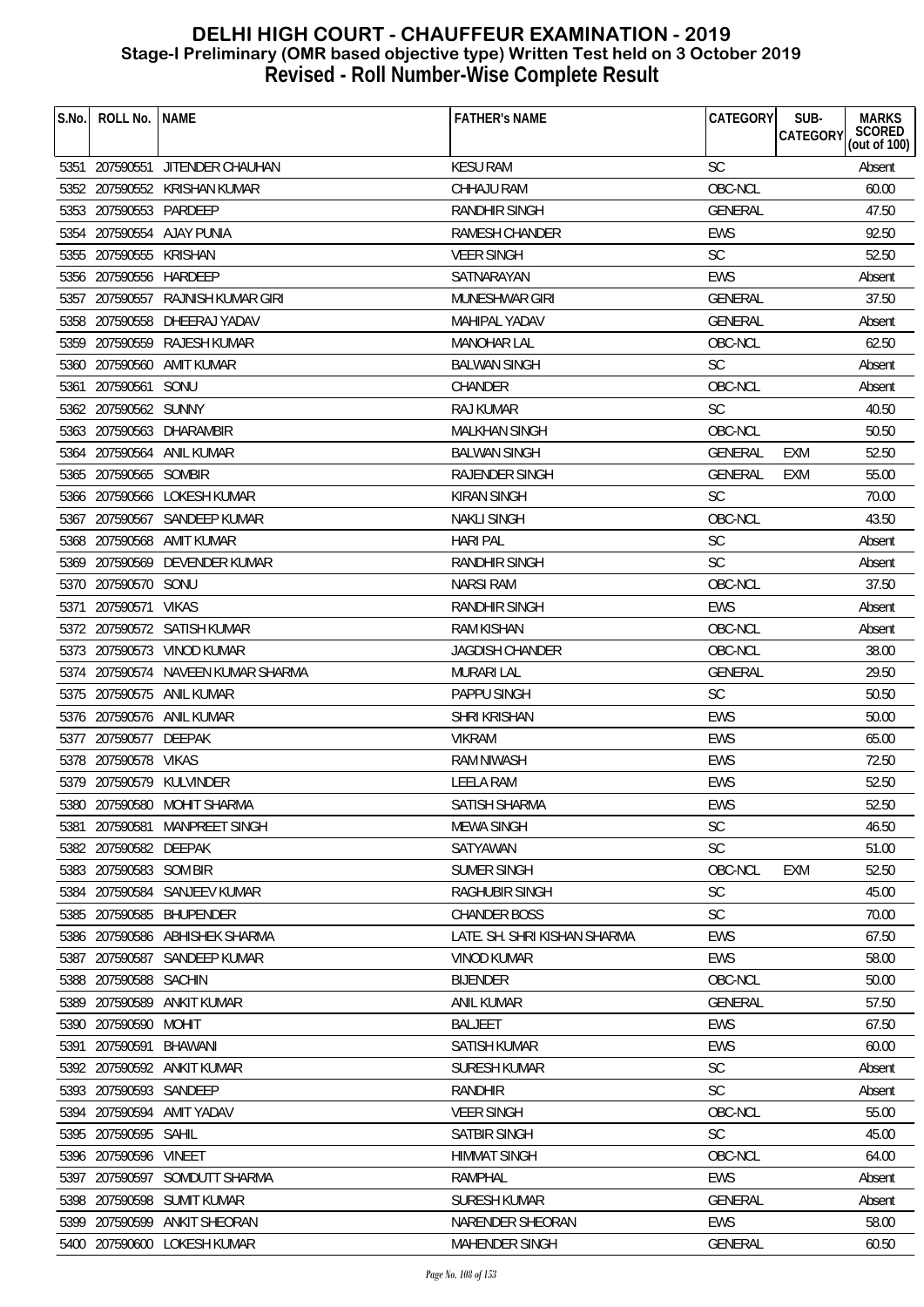| S.No. | ROLL No.               | <b>INAME</b>                        | <b>FATHER'S NAME</b>  | <b>CATEGORY</b> | SUB-<br><b>MARKS</b>               |
|-------|------------------------|-------------------------------------|-----------------------|-----------------|------------------------------------|
|       |                        |                                     |                       |                 | SCORED<br>(out of 100)<br>CATEGORY |
|       |                        | 5401 207590601 SAGAR CHAUHAN        | SHYAM SUNDER CHAUHAN  | <b>SC</b>       | 40.00                              |
|       | 5402 207590602 AJAY    |                                     | VIRENDRA SINGH        | SC              | 35.00                              |
|       |                        | 5403 207590603 ROHIT CHAUHAN        | <b>SATISH CHAUHAN</b> | <b>GENERAL</b>  | Absent                             |
|       |                        | 5404 207590604 MANOJ KUMAR          | RAMESH CHANDER        | OBC-NCL         | Absent                             |
|       |                        | 5405 207590605 YESHWANT SINGH       | RAMPAL                | <b>GENERAL</b>  | Absent                             |
|       |                        | 5406 207590606 KULDEEP SINGH        | <b>BALDEV SINGH</b>   | <b>SC</b>       | 52.50                              |
|       | 5407 207590607 VIKASH  |                                     | <b>KRISHAN KUMAR</b>  | OBC-NCL         | Absent                             |
|       |                        | 5408 207590608 SUNNY TOMER          | <b>KARMBIR</b>        | <b>EWS</b>      | 25.00                              |
|       |                        | 5409 207590609 SAHIL YADAV          | RAJ KUMAR             | OBC-NCL         | 65.00                              |
|       | 5410 207590610 ROHIT   |                                     | <b>SURESH</b>         | GENERAL         | 51.50                              |
|       | 5411 207590611         | MANOJ KUMAR                         | <b>RAM SINGH</b>      | OBC-NCL         | Absent                             |
|       |                        | 5412 207590612 AMIT KUMAR           | <b>CHAND SINGH</b>    | OBC-NCL         | Absent                             |
|       |                        | 5413 207590613 MANDEEP KAJAL        | <b>ISHWAR SINGH</b>   | <b>GENERAL</b>  | Absent                             |
|       |                        | 5414 207590614 SONU BHARDWAJ        | SURENDER SINGH        | EWS             | 55.00                              |
|       | 5415 207590615 MANDEEP |                                     | <b>SUKHBIR SINGH</b>  | <b>EWS</b>      | Absent                             |
|       |                        | 5416 207590616 ANAR SINGH           | SANT RAM              | <b>GENERAL</b>  | 59.50<br>EXM                       |
|       |                        | 5417 207590617 RAVI RATHEE          | RAJESH RATHEE         | <b>EWS</b>      | 47.50                              |
|       |                        | 5418 207590618 SUKHJINDER SINGH     | <b>BALDEV SINGH</b>   | <b>GENERAL</b>  | 39.50<br><b>EXM</b>                |
|       | 5419 207590619 SHIV    |                                     | <b>RAJENDER SINGH</b> | OBC-NCL         | 41.00                              |
|       | 5420 207590620 ROHIT   |                                     | <b>VIRENDER</b>       | <b>GENERAL</b>  | 53.00                              |
|       |                        | 5421 207590621 PARAMJEET            | <b>NARESH</b>         | <b>GENERAL</b>  | Absent                             |
|       |                        | 5422 207590622 AJAY YADAV           | <b>BALBIR SINGH</b>   | OBC-NCL         | Absent                             |
|       | 5423 207590623 MANJEET |                                     | <b>BIJENDER</b>       | <b>GENERAL</b>  | 42.50                              |
|       |                        | 5424 207590624 ARUN KUMAR           | NARENDER KUMAR        | OBC-NCL         | 61.00                              |
|       |                        | 5425 207590625 PARDEEP KUMAR        | SUBHASH CHANDER       | OBC-NCL         | 37.50                              |
|       | 5426 207590626 DINESH  |                                     | SHRI PARKASH          | <b>SC</b>       | 67.50                              |
|       | 5427 207590627 YOGESH  |                                     | RAMMEHAR              | OBC-NCL         | 57.50                              |
|       | 5428 207590628         | AMIT                                | <b>SURENDER SINGH</b> | <b>SC</b>       | 28.50                              |
|       |                        | 5429 207590629 RAMESH CHAND         | PYARA RAM             | <b>SC</b>       | 17.50                              |
|       | 5430 207590630 PARVEEN |                                     | <b>SURESH</b>         | EWS             | 77.50                              |
| 5431  | 207590631              | ATUL KUMAR                          | <b>VIJAY SINGH</b>    | OBC-NCL         | 30.00                              |
|       |                        | 5432 207590632 ADITYA SAGAR         | <b>ANIL KUMAR</b>     | <b>SC</b>       | 45.50                              |
|       |                        | 5433 207590633 RAVI SHANKAR PAL     | <b>KRISHNA KUMAR</b>  | GENERAL         | 67.50                              |
|       | 5434 207590634 DEEPAK  |                                     | DHARAMPAL             | <b>SC</b>       | 31.50                              |
|       |                        | 5435 207590635 ASHWANI KUMAR        | <b>RAM SINGH</b>      | OBC-NCL         | 31.00                              |
|       |                        | 5436 207590636 SONU SHERWAL         | <b>LAL SINGH</b>      | <b>SC</b>       | 60.00                              |
|       |                        | 5437 207590637 SHANKAR KUMAR        | <b>NANDU PASWAN</b>   | <b>SC</b>       | 42.50                              |
|       |                        | 5438 207590638 MD TANWEER           | MD MANZOOR            | OBC-NCL         | 63.50                              |
|       |                        | 5439 207590639 GAURAV KUMAR         | <b>JAIPAL SINGH</b>   | OBC-NCL         | 48.00                              |
|       |                        | 5440 207590640 AKSHAY KUMAR CHOUBEY | RUDRA NARAYAN CHOUBEY | EWS             | 47.50                              |
|       | 5441 207590641         | <b>GUDDU KUMAR</b>                  | PRAKASH YADAV         | OBC-NCL         | 25.50                              |
|       | 5442 207590642 DEEPAK  |                                     | S.P. SINGH            | <b>SC</b>       | 44.50                              |
|       |                        | 5443 207590643 MOHAN SINGH YADAV    | JAY PAL SINGH         | <b>GENERAL</b>  | 65.50                              |
|       |                        | 5444 207590644 MOHAMMAD ALAM        | <b>MD NAIM</b>        | OBC-NCL         | Absent                             |
|       |                        | 5445 207590645 ADITYA KUMAR         | AMRENDRA YADAV        | OBC-NCL         | 45.00                              |
|       |                        | 5446 207590646 ANUPAM KUMAR         | RAJU MAHTO            | OBC-NCL         | Absent                             |
|       | 5447 207590647         | RAJEEV GIRI                         | <b>MALKHAN GIRI</b>   | OBC-NCL         | 57.50                              |
|       | 5448 207590648         | MANISH KAUSHIK                      | SUSHIL KAUSHIK        | <b>EWS</b>      | 51.00                              |
|       |                        | 5449 207590649 AJIJ ANSARI          | <b>ISAK ANSARI</b>    | OBC-NCL         | 43.50                              |
|       |                        | 5450 207590650 MANISH KUMAR         | DEENDAYAL             | ST              | 55.50                              |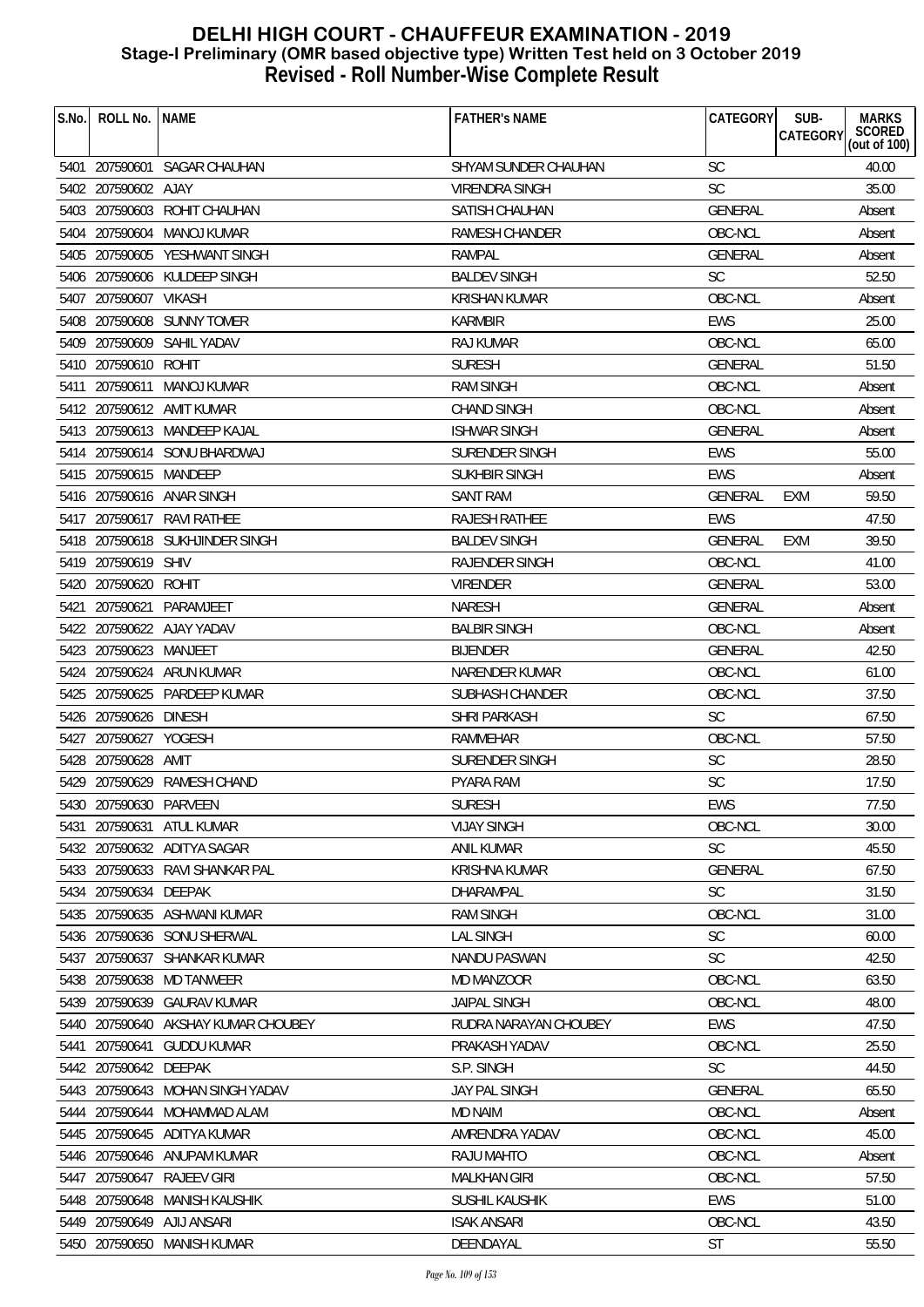| S.No. | ROLL No.               | <b>NAME</b>                      | <b>FATHER'S NAME</b>     | CATEGORY       | SUB-<br><b>MARKS</b><br>SCORED<br>(out of 100)<br>CATEGORY |
|-------|------------------------|----------------------------------|--------------------------|----------------|------------------------------------------------------------|
|       |                        | 5451 207590651 SANG PRIYA GAUTAM | PRITHVI SINGH            | <b>SC</b>      | 63.50                                                      |
|       |                        | 5452 207590652 PRASHANT RANA     | VINOD KUMAR RANA         | OBC-NCL        | 66.00                                                      |
|       |                        | 5453 207590653 SUDHANSHU KUMAR   | JANARDAN PRASAD YADAV    | OBC-NCL        | Absent                                                     |
| 5454  |                        | 207590654 SUMIT KUMAR            | AFLATUN                  | <b>SC</b>      | 52.50                                                      |
|       |                        | 5455 207590655 ARVIND KUMAR      | KALICHARAN               | OBC-NCL        | 45.00                                                      |
|       |                        | 5456 207590656 VAIBHAV BHANA     | MR. SUNEEL KUMAR BHANA   | <b>SC</b>      | 83.00                                                      |
| 5457  |                        | 207590657 SACHIN KUMAR SHARMA    | <b>BHARAT LAL SHARMA</b> | <b>GENERAL</b> | 61.00                                                      |
|       |                        | 5458 207590658 RAHUL KUMAR       | RAM NARAYAN RAY          | OBC-NCL        | 20.00                                                      |
|       |                        | 5459 207590659 ANAND KUMAR       | YAMUNA PRASAD            | OBC-NCL        | <b>EXM</b><br>Absent                                       |
|       | 5460 207590660 SOBIN   |                                  | <b>JAIKISHAN</b>         | OBC-NCL        | 67.50                                                      |
| 5461  | 207590661              | AMIT CHAWLA                      | GANGASHRAN               | <b>SC</b>      | 52.50                                                      |
|       |                        | 5462 207590662 ABHAY KUMAR       | <b>KUMAR VIKRANTA</b>    | OBC-NCL        | 37.50                                                      |
|       |                        | 5463 207590663 VIJAY KUMAR       | <b>UMESH LAHERI</b>      | OBC-NCL        | Absent                                                     |
| 5464  | 207590664 SHUBHAM      |                                  | <b>ANIL KUMAR</b>        | <b>SC</b>      | 32.50                                                      |
|       |                        | 5465 207590665 NEERAJ VERMA      | <b>GOPAL VERMA</b>       | OBC-NCL        | 65.00                                                      |
|       |                        | 5466 207590666 PARVEEN KUMAR     | <b>RAJENDER KUMAR</b>    | OBC-NCL        | 46.00                                                      |
|       | 5467 207590667         | <b>NEM SINGH</b>                 | <b>INDER PAL SINGH</b>   | SC             | Absent                                                     |
|       |                        | 5468 207590668 BHARAT BUSHAN     | <b>RAVINDER SINGH</b>    | <b>SC</b>      | 42.50                                                      |
|       | 5469 207590669         | SATVINDER SINGH                  | <b>MAHENDER SINGH</b>    | <b>SC</b>      | 40.00                                                      |
|       |                        | 5470 207590670 GOURAV DHAMA      | CHAMAN SINGH DHAMA       | OBC-NCL        | 43.00                                                      |
| 5471  |                        | 207590671 VIKRANT SINGH TOMAR    | <b>HARI CHAND TOMAR</b>  | <b>SC</b>      | 47.50                                                      |
|       |                        | 5472 207590672 SANJAY KUMAR      | KAILASH NATH             | OBC-NCL        | 55.50                                                      |
|       |                        | 5473 207590673 NITISH KUMAR      | KISHOR PASWAN            | <b>SC</b>      | 52.00                                                      |
|       |                        | 5474 207590674 ANKIT YADAV       | <b>Z.S YADAV</b>         | OBC-NCL        | 62.50                                                      |
|       |                        | 5475 207590675 BRIJ MOHAN        | ROOP KISHOR              | <b>SC</b>      | 67.50                                                      |
|       |                        | 5476 207590676 PAWAN BHARTI      | <b>BHAWANI SHANKAR</b>   | <b>SC</b>      | 27.50                                                      |
|       |                        | 5477 207590677 JITENDER PAL      | <b>RAMJILAL</b>          | OBC-NCL        | 46.00                                                      |
|       | 5478 207590678 SOURABH |                                  | BALWANT                  | SC             | 41.00                                                      |
|       |                        | 5479 207590679 SANJEEV KUMAR     | NIRMAL SINGH             | SC             | Absent                                                     |
| 5480  |                        | 207590680 NARESH KUMAR           | MAHAVEER SINGH           | SC             | 44.00                                                      |
| 5481  | 207590681              | ROHAN PARCHA                     | JANAK RAJ PARCHA         | <b>SC</b>      | 35.00                                                      |
|       |                        | 5482 207590682 GOPI CHAND        | <b>MAM CHAND</b>         | SC             | 47.50                                                      |
|       |                        | 5483 207590683 RAJEEV KUMAR      | <b>BHUNESHWER YADAV</b>  | <b>GENERAL</b> | 38.50                                                      |
|       |                        | 5484 207590684 ADITYA RATHORE    | K.S.RATHORE              | <b>SC</b>      | 20.50                                                      |
| 5485  | 207590685              | TEJINDER SINGH                   | LT SH RAVINDER PAL SINGH | <b>SC</b>      | 90.00                                                      |
| 5486  |                        | 207590686 SAHENDRA KUMAR         | <b>BALINDRA YADAV</b>    | OBC-NCL        | 52.50                                                      |
|       |                        | 5487 207590687 SUBEN ROY         | <b>SADHAN ROY</b>        | <b>SC</b>      | Absent                                                     |
|       | 5488 207590688 SAURAV  |                                  | <b>BABU RAM</b>          | <b>SC</b>      | 47.50                                                      |
| 5489  | 207590689              | MD FAIYAZ AHMAD KHAN             | MD NEYAZ AHMAD KHAN      | <b>EWS</b>     | 77.50                                                      |
| 5490  | 207590690              | <b>UMESH SAINI</b>               | <b>JASWANT SAINI</b>     | OBC-NCL        | 70.00                                                      |
| 5491  | 207590691              | SONU SAH                         | <b>SONU SAH</b>          | ST             | 13.50                                                      |
|       |                        | 5492 207590692 SONU KUMAR        | RAMESH CHAND             | <b>ST</b>      | 62.00                                                      |
|       | 5493 207590693 YOGESH  |                                  | <b>DESH KUMAR</b>        | SC             | 60.00                                                      |
|       |                        | 5494 207590694 VIJAY VARDHAN     | <b>JAGDISH KUMAR</b>     | <b>SC</b>      | 65.00                                                      |
|       |                        | 5495 207590695 ARUN KUMAR SAIN   | <b>TILAK RAM</b>         | OBC-NCL        | 63.50                                                      |
| 5496  |                        | 207590696 SAHAB SINGH            | YASHBEER SINGH           | OBC-NCL        | 62.50                                                      |
| 5497  | 207590697              | KARAN CHOUDHARY                  | <b>VIJAY KUMAR</b>       | OBC-NCL        | 66.00                                                      |
|       | 5498 207590698         | <b>KRISHAN KUMAR</b>             | <b>KRIPAL SINGH</b>      | SC             | 46.00                                                      |
|       |                        | 5499 207590699 KULDEEP SINGH     | RATI RAM                 | SC             | 42.50                                                      |
|       |                        | 5500 207590700 SUMIT KUMAR       | RAJ KUMAR                | SC             | 70.00                                                      |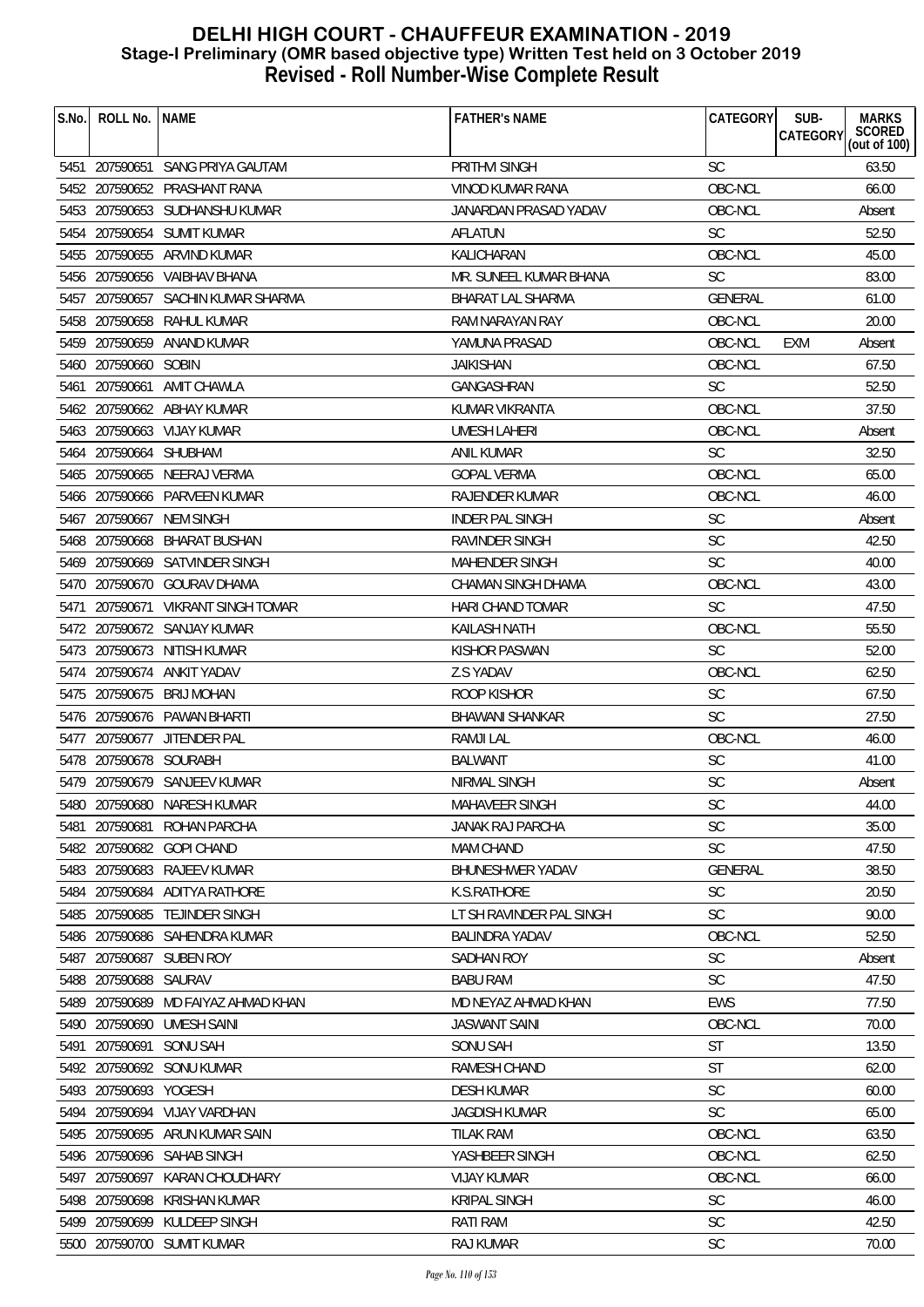| S.No. | ROLL No.                 | <b>NAME</b>                         | <b>FATHER'S NAME</b>    | CATEGORY       | SUB-<br><b>MARKS</b>               |
|-------|--------------------------|-------------------------------------|-------------------------|----------------|------------------------------------|
|       |                          |                                     |                         |                | SCORED<br>(out of 100)<br>CATEGORY |
|       | 5501 207590701 RAJEEV    |                                     | <b>GAJRAJ</b>           | <b>SC</b>      | Absent                             |
|       |                          | 5502 207590702 ARUN KUMAR           | <b>JAGVEER SINGH</b>    | OBC-NCL        | 42.50                              |
|       |                          | 5503 207590703 ASHISH YADAV         | <b>SATISH KUMAR</b>     | OBC-NCL        | 80.00                              |
| 5504  |                          | 207590704 MAYANK SHARMA             | RAKESH SHARMA           | OBC-NCL        | Absent                             |
|       | 5505 207590705           | PRIYESH SINGH                       | <b>HAKIM SINGH</b>      | <b>SC</b>      | 68.50                              |
| 5506  | 207590706                | ROHIT KALSAN                        | <b>SISHPAL</b>          | OBC-NCL        | Absent                             |
| 5507  | 207590707                | ANIL KUMAR                          | LEKH RAJ                | <b>SC</b>      | 47.50                              |
|       |                          | 5508 207590708 RAJ KUMAR SHAAH      | RAMESH SHAAH            | OBC-NCL        | 50.50                              |
|       |                          | 5509 207590709 KARAN CHAUDHARY      | <b>BALRAJ CHAUDHARY</b> | OBC-NCL        | 82.50                              |
|       |                          | 5510 207590710 PANKAJ KUMAR         | SUBHASH CHAND           | <b>SC</b>      | Absent                             |
| 5511  |                          | 207590711 AFZAL KHAN                | AURANGZEB               | OBC-NCL        | 52.00                              |
|       |                          | 5512 207590712 ABHAY KUMAR          | <b>NARESH TIWARI</b>    | GENERAL        | 0.00                               |
|       |                          | 5513 207590713 AKASH SHARMA         | NARESH SHARMA           | GENERAL        | 54.00                              |
| 5514  |                          | 207590714 NITIN VERMA               | NAURANG LAL VERMA       | OBC-NCL        | 70.00                              |
|       |                          | 5515 207590715 DALAN SAH            | CHHABILA SAH            | <b>ST</b>      | 46.00                              |
|       |                          | 5516 207590716 BHOLU KUMAR SINGH    | SHIO SHANKAR SINGH      | EWS            | Absent                             |
|       |                          | 5517 207590717 DEEPU KUMAR THAKUR   | <b>RAMESH THAKUR</b>    | <b>EWS</b>     | 51.00                              |
|       |                          | 5518 207590718 SHAHADAT             | <b>SHOKAT KHAN</b>      | OBC-NCL        | 60.00                              |
|       |                          | 5519 207590719 PRASHANT KHANNA      | HIRA NAND KISHOR        | <b>SC</b>      | Absent                             |
|       |                          | 5520 207590720 MADHAV YADAV         | <b>BRAJENDRA SINGH</b>  | OBC-NCL        | 75.00                              |
| 5521  |                          | 207590721 NARENDER SINGH            | RAVINDER SINGH          | OBC-NCL        | 57.50                              |
| 5522  |                          | 207590722 SUMEER KUMAR              | SUMAN KUMAR             | <b>GENERAL</b> | 52.50                              |
|       |                          | 5523 207590723 VIKAS KUMAR          | VINOD KUMAR             | <b>SC</b>      | 57.50                              |
| 5524  |                          | 207590724 ROHIT GAUTAM              | <b>INDER JEET</b>       | <b>SC</b>      | 53.00                              |
|       |                          | 5525 207590725 MOHD ABID            | <b>MOHD UMAR</b>        | OBC-NCL        | 75.00                              |
|       |                          | 5526 207590726 NAGENDER BHATI       | RAMESHWAR BHATI         | OBC-NCL        | 77.50                              |
|       | 5527 207590727           | NITIN KAPOOR                        | MR.HARISH KUMAR         | OBC-NCL        | Absent                             |
|       | 5528 207590728           | <b>JHAN SINGH</b>                   | <b>JAGDISH SINGH</b>    | OBC-NCL        | 65.00                              |
|       |                          | 5529 207590729 SATENDER SINGH       | <b>JOGINDER SINGH</b>   | OBC-NCL        | 85.00                              |
|       |                          | 5530 207590730 LALAN KUMAR          | SURESH RAM              | SC             | 38.00                              |
| 5531  |                          | 207590731 SACHIN VAID               | MAHENDRA VAID           | <b>SC</b>      | 10.00                              |
|       |                          | 5532 207590732 RAHUL KUMAR          | <b>HARPAL SINGH</b>     | <b>SC</b>      | 50.00                              |
|       |                          | 5533 207590733 AKASH KUMAR          | <b>RAM KUMAR</b>        | OBC-NCL        | 65.00                              |
|       |                          | 5534 207590734 JEETU KUMAR          | YAD RAM                 | <b>SC</b>      | 31.50                              |
|       |                          | 5535 207590735 SANJAY KUMAR SINGH   | PRABHUNATH SINGH        | GENERAL        | <b>EXM</b><br>Absent               |
|       | 5536 207590736 ANKIT PAL |                                     | DEEPCHAND               | OBC-NCL        | 50.50                              |
|       |                          | 5537 207590737 RAJESH KUMAR         | THAKUR DAS              | SC             | 80.00                              |
|       |                          | 5538 207590738 DEVENDER KUMAR       | <b>SURAT SINGH</b>      | <b>SC</b>      | 62.50                              |
|       | 5539 207590739 PRADEEP   |                                     | <b>GOPAL RAM</b>        | <b>SC</b>      | 58.00                              |
|       | 5540 207590740 SANGI TIU |                                     | <b>RUM TIU</b>          | <b>ST</b>      | Absent                             |
| 5541  | 207590741                | MANISH KUMAR                        | <b>GAJAY SINGH</b>      | <b>SC</b>      | Absent                             |
|       | 5542 207590742 SURESH    |                                     | SAHAB SINGH             | GENERAL        | <b>EXM</b><br>51.50                |
|       |                          | 5543 207590743 DAWA TSHERING SHERPA | NIMA SHERPA             | <b>ST</b>      | Absent                             |
|       |                          | 5544 207590744 SUMIT CHOUDHARY      | <b>JOR SINGH</b>        | OBC-NCL        | 67.50                              |
|       |                          | 5545 207590745 LALAN KUMAR          | RAM JANM YADAV          | OBC-NCL        | Absent                             |
| 5546  |                          | 207590746 VARU RANA                 | SURENDRER SINGH RANA    | <b>EWS</b>     | 43.00                              |
| 5547  |                          | 207590747 SHIVAM PANCHAL            | MADAN LAL               | OBC-NCL        | Absent                             |
|       |                          | 5548 207590748 ARUN KUMAR           | <b>RAM AVTAR</b>        | <b>SC</b>      | 70.00                              |
|       |                          | 5549 207590749 AMIR BAIDYA          | ABDUL KHALEK BAIDYA     | GENERAL        | Absent                             |
|       | 5550 207590750 SHIVAM    |                                     | <b>DINESH KUMAR</b>     | <b>SC</b>      | 15.50                              |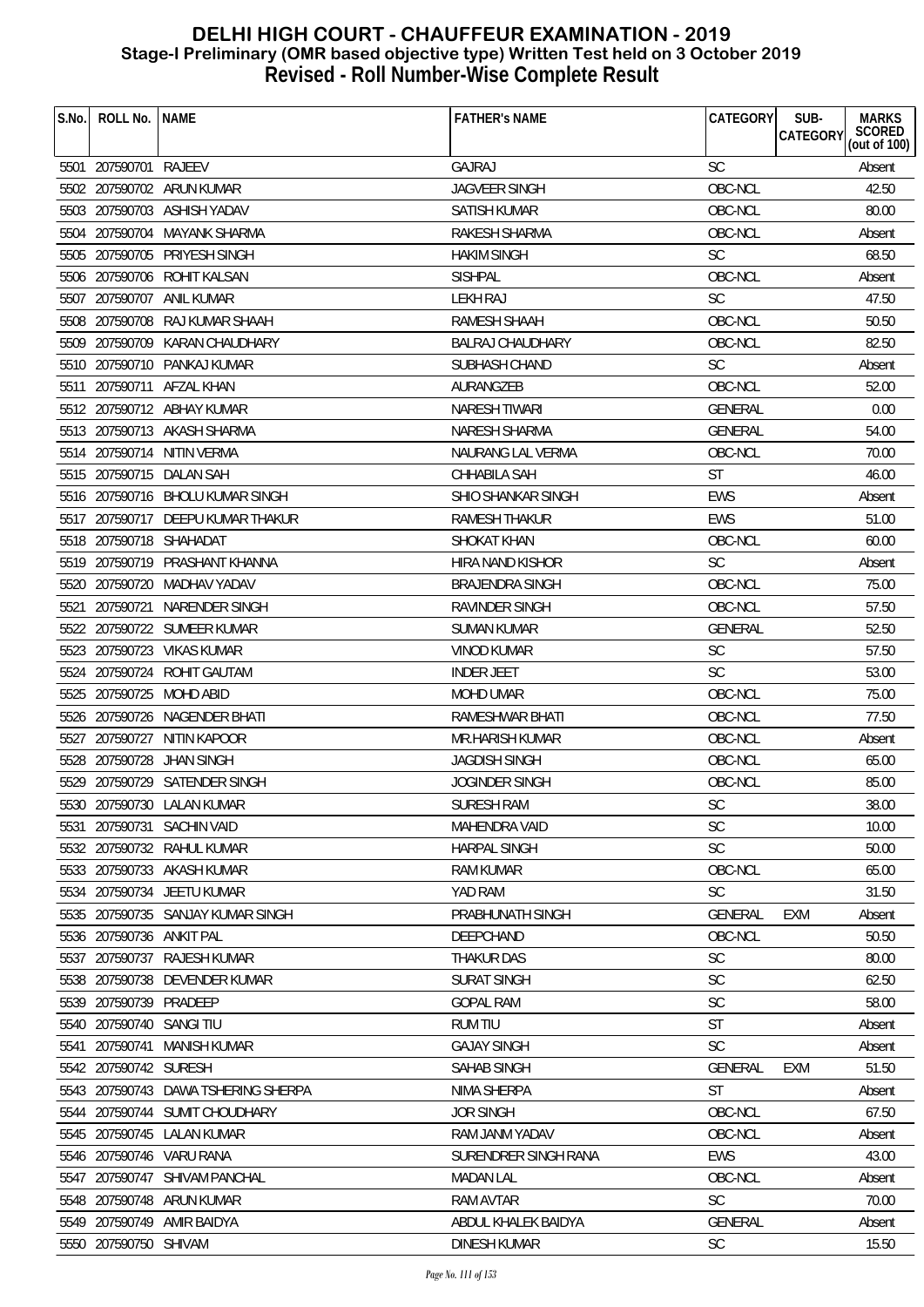| S.No. | ROLL No.                  | <b>NAME</b>                           | <b>FATHER'S NAME</b>    | <b>CATEGORY</b> | SUB-<br><b>MARKS</b><br>SCORED<br>(out of 100)<br><b>CATEGORY</b> |
|-------|---------------------------|---------------------------------------|-------------------------|-----------------|-------------------------------------------------------------------|
|       |                           |                                       |                         |                 |                                                                   |
|       | 5551 207590751 ASHISH     |                                       | OM PRAKASH              | OBC-NCL         | 48.00                                                             |
|       | 5552 207590752 GAURAV     |                                       | <b>RAMPHAL</b>          | <b>SC</b>       | Absent                                                            |
|       | 5553 207590753 MOHIT      |                                       | SARVESH BABU            | OBC-NCL         | 48.00                                                             |
|       |                           | 5554 207590754 PREM SAGAR             | <b>GIRRAJ SINGH</b>     | SC              | 47.50                                                             |
|       | 5555 207590755            | KRISHNA KUMAR                         | RAMASHANKAR RAM         | <b>SC</b>       | 35.00                                                             |
|       |                           | 5556 207590756 AKSHAY SINGH           | DHARMENDRA MOHAN SINGH  | <b>GENERAL</b>  | Absent                                                            |
|       |                           | 5557 207590757 SACHIN KUMAR           | SUSHIL KUMAR            | <b>SC</b>       | 64.50                                                             |
|       |                           | 5558 207590758 SOUMEN GUCHAIT         | <b>SUSHANT GUCHAIT</b>  | <b>GENERAL</b>  | 62.50                                                             |
|       |                           | 5559 207590759 DEV KUMAR SINGH        | <b>NAND KUMAR SINGH</b> | <b>GENERAL</b>  | EXM<br>Absent                                                     |
|       |                           | 5560 207590760 NEGI KUMAR             | <b>BASANT KUMAR</b>     | OBC-NCL         | 24.00                                                             |
|       |                           | 5561 207590761 NARESH PAL             | RAM PAL SINGH           | OBC-NCL         | 54.50                                                             |
|       |                           | 5562 207590762 ANUJ KUMAR SHARMA      | DEVENDER KUMAR SHARMA   | GENERAL         | Absent                                                            |
|       |                           | 5563 207590763 MAHESH KUMAR           | <b>CHAMAN LAL</b>       | <b>SC</b>       | 50.00                                                             |
|       |                           | 5564 207590764 LOKESH KUMAR           | <b>NAVRATTAN SINGH</b>  | OBC-NCL         | 44.00                                                             |
|       | 5565 207590765 AALOK      |                                       | <b>RAMPAL SINGH</b>     | OBC-NCL         | 65.00                                                             |
|       |                           | 5566 207590766 MOHIT KUMAR SHARMA     | KRISHANA KUMAR SHARMA   | <b>EWS</b>      | 50.00                                                             |
|       |                           | 5567 207590767 AKASH PANCHAL          | ATMA RAM PANCHAL        | OBC-NCL         | 65.50                                                             |
|       |                           | 5568 207590768 BARUN KUMAR TEWARY     | <b>DILEEP TEWARY</b>    | <b>GENERAL</b>  | 48.00                                                             |
|       | 5569 207590769 RAM LAL    |                                       | <b>GIRI RAJ PRASAD</b>  | SC              | 55.00                                                             |
|       |                           | 5570 207590770 KUMAR GAURAV           | <b>RAMVIR SINGH</b>     | <b>SC</b>       | 45.00                                                             |
| 5571  |                           | 207590771 JITENDRA KUMAR              | SUBHASH CHAND           | GENERAL         | 55.00                                                             |
|       | 5572 207590772 KAPIL      |                                       | KAMAL SINGH             | <b>SC</b>       | Absent                                                            |
|       |                           | 5573 207590773 SACHIN PANWAR          | SATENDRA PANWAR         | OBC-NCL         | 35.50                                                             |
|       |                           | 5574 207590774 VINOD KUMAR SINGH      | JAWAHAR SINGH           | OBC-NCL         | 36.00                                                             |
|       |                           | 5575 207590775 FIROZ KHAN             | YUSUF KHAN              | OBC-NCL         | 40.00                                                             |
|       |                           | 5576 207590776 CHINMOY MONDAL         | <b>SUBHAS MONDAL</b>    | <b>SC</b>       | Absent                                                            |
|       |                           | 5577 207590777 NIKUNJ KUMAR           | KUSHALVEER SINGH        | OBC-NCL         | 59.50                                                             |
|       |                           | 5578 207590778 PANKAJ GAUTAM          | <b>BRIJ PAL SINGH</b>   | <b>SC</b>       | 64.00                                                             |
|       | 5579 207590779 ABHISHEK   |                                       | <b>SURESH KUMAR</b>     | <b>SC</b>       | 39.50                                                             |
|       |                           | 5580 207590780 BHIM KUMAR             | <b>BABU PASWAN</b>      | SC              | Absent                                                            |
| 5581  | 207590781                 | JAYANT KUMAR                          | <b>RAM CHANDER</b>      | <b>SC</b>       | 70.00                                                             |
|       | 5582 207590782 JATIN GIRI |                                       | <b>MUKESH GIRI</b>      | OBC-NCL         | 47.50                                                             |
|       |                           | 5583 207590783 AMAN AHLAWAT           | <b>DHARAMPAL</b>        | <b>SC</b>       | 39.00                                                             |
|       |                           | 5584 207590784 KAMLESH KUMAR          | <b>KAMESHWAR SINGH</b>  | GENERAL         | <b>EXM</b><br>Absent                                              |
|       |                           | 5585 207590785 DHARMENDRA KUMAR MAHTO | <b>JANAK MAHTO</b>      | OBC-NCL         | Absent                                                            |
|       | 5586 207590786 VIKAS      |                                       | <b>SHIV KUMAR</b>       | <b>SC</b>       | Absent                                                            |
|       | 5587 207590787 SUSHIL     |                                       | <b>SITA RAM</b>         | <b>SC</b>       | 60.00                                                             |
|       |                           | 5588 207590788 SACHIN KUMAR           | <b>RAMCHANDER</b>       | <b>SC</b>       | 46.50                                                             |
|       | 5589 207590789            | RAHUL                                 | <b>VIJENDER KUMAR</b>   | <b>SC</b>       | 82.50                                                             |
|       |                           | 5590 207590790 NARENDRA KUMAR PATHAK  | <b>GOVIND PATHAK</b>    | <b>EWS</b>      | 67.50                                                             |
| 5591  | 207590791                 | TIKENDRA PRASAD KUSHWAHA              | RAMLAKHAN MAHTO         | <b>GENERAL</b>  | Absent                                                            |
|       |                           | 5592 207590792 RAJESH KUMAR           | SATPAL                  | <b>SC</b>       | 25.00                                                             |
|       |                           | 5593 207590793 AMARDEEPKUMAR          | RAMGOPAL                | <b>SC</b>       | 58.00                                                             |
|       | 5594 207590794 AKASH      |                                       | <b>VINOD SINGH</b>      | OBC-NCL         | 42.00                                                             |
|       |                           | 5595 207590795 DINESH SINGH           | <b>VIJAY SINGH</b>      | <b>ST</b>       | 59.50                                                             |
|       |                           | 5596 207590796 SUSHIL KUMAR           | <b>RAJ KUMAR</b>        | <b>SC</b>       | 62.00                                                             |
|       | 5597 207590797            | MANISH KUMAR                          | DHARAMPAL SINGH         | <b>SC</b>       | 70.00                                                             |
|       | 5598 207590798            | DHANANJAY                             | SH. NAGESHWAR           | <b>SC</b>       | 45.50                                                             |
|       |                           | 5599 207590799 PRADEEP KUMAR          | <b>BRAHAMPAL</b>        | OBC-NCL         | 59.50                                                             |
|       |                           | 5600 207590800 NIDHISH PAWAR          | KIRANPAL SINGH          | <b>SC</b>       | 50.00                                                             |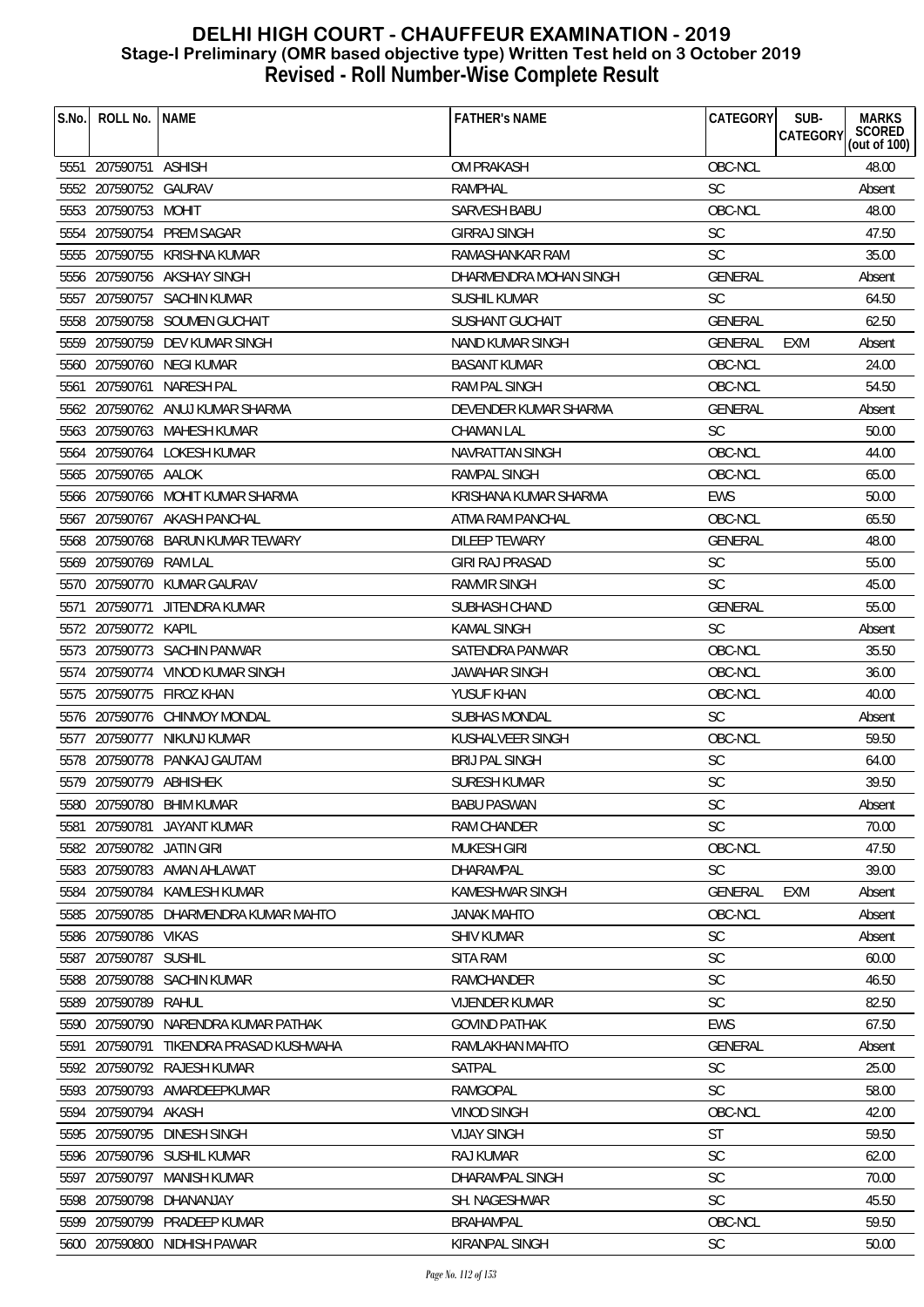| S.No. | ROLL No.                | <b>NAME</b>                            | <b>FATHER'S NAME</b>     | CATEGORY       | SUB-<br><b>MARKS</b>                  |
|-------|-------------------------|----------------------------------------|--------------------------|----------------|---------------------------------------|
|       |                         |                                        |                          |                | SCORED<br>CATEGORY<br>(out of $100$ ) |
|       |                         | 5601 207590801 AJAY KUMAR              | <b>ASHOK KUMAR</b>       | <b>SC</b>      | 65.00                                 |
|       |                         | 5602 207590802 KARNA KUMAR SINGH       | SHARDA NAND SINGH        | <b>EWS</b>     | 40.00                                 |
|       |                         | 5603 207590803 SHUBHAM MAHTO           | <b>BINAY MAHTO</b>       | <b>GENERAL</b> | Absent                                |
|       |                         | 5604 207590804 DEVENDRA KUMAR          | <b>KISHAN LAL</b>        | <b>SC</b>      | 63.50                                 |
|       |                         | 5605 207590805 VEER SINGH              | RAM CHANDER              | <b>SC</b>      | 72.50                                 |
|       | 5606 207590806          | RAVI KUMAR                             | <b>RAJENDER SINGH</b>    | <b>SC</b>      | 17.00                                 |
|       | 5607 207590807          | MANOJ                                  | <b>VINOD</b>             | <b>SC</b>      | 27.50                                 |
|       | 5608 207590808          | <b>GAURAV VERMA</b>                    | <b>JAIPRAKASH VERMA</b>  | OBC-NCL        | 66.50                                 |
|       |                         | 5609 207590809 MOHD RAZA               | LIYAQAT ALI              | OBC-NCL        | 66.50                                 |
|       |                         | 5610 207590810 AKASH KUMAR GUPTA       | <b>VINOD KUMAR GUPTA</b> | <b>GENERAL</b> | Absent                                |
|       |                         | 5611 207590811 DEEPAK KUMAR            | <b>RAM KANWAR</b>        | <b>SC</b>      | 44.00                                 |
|       |                         | 5612 207590812 SATENDER KUMAR          | SH SHIV DAYAL            | <b>SC</b>      | 13.00                                 |
|       |                         | 5613 207590813 MOHIT VERMA             | RAJ KUMAR VERMA          | OBC-NCL        | 85.00                                 |
|       |                         | 5614 207590814 YOGENDER                | <b>NAIN SINGH</b>        | <b>SC</b>      | 67.50                                 |
|       | 5615 207590815 DEEPAK   |                                        | PRAHLAD SINGH            | <b>SC</b>      | 70.00                                 |
|       | 5616 207590816 GIRI RAJ |                                        | <b>HARI RAM</b>          | <b>ST</b>      | 45.00                                 |
|       |                         | 5617 207590817 KAPIL BHADANA           | <b>VIR SINGH</b>         | OBC-NCL        | 32.50                                 |
|       | 5618 207590818 SOMBEER  |                                        | <b>KISHAN LAL</b>        | <b>SC</b>      | 70.00                                 |
|       |                         | 5619 207590819 SHIV KUMAR              | <b>MOMRAJ SINGH</b>      | SC             | 43.50                                 |
|       |                         | 5620 207590820 NITIN KASHYAP           | JOGIENDER KUMAR KASHYAP  | <b>SC</b>      | 20.00                                 |
|       |                         | 5621 207590821 GAURAV BENIWAL          | SUNIL KUMAR BENIWAL      | <b>GENERAL</b> | 77.50                                 |
|       |                         | 5622 207590822 CHANDAN KUMAR CHOUDHARY | RAJBHUWAN CHOUDHARY      | SC             | 58.00                                 |
|       | 5623 207590823          | SONU GAUTAM                            | <b>RAJENDER KUMAR</b>    | <b>SC</b>      | 64.50                                 |
|       |                         | 5624 207590824 SAGAR TOMAR             | YASHVEER SINGH           | OBC-NCL        | 76.00                                 |
|       | 5625 207590825          | JITENDRA KUMAR                         | VINOD KUMAR              | <b>SC</b>      | 40.00                                 |
|       |                         | 5626 207590826 ROHIT KUMAR             | <b>KARAMRAJ</b>          | <b>SC</b>      | 42.50                                 |
|       |                         | 5627 207590827 ANSHUL PAL              | <b>OMKAR SINGH</b>       | OBC-NCL        | 61.00                                 |
|       | 5628 207590828          | <b>TITU</b>                            | <b>DHAN SINGH</b>        | <b>SC</b>      | 27.50                                 |
|       |                         | 5629 207590829 SANDEEP SOLANKI         | DEEP CHAND               | <b>ST</b>      | 75.00                                 |
|       |                         | 5630 207590830 SUNNY TOMAR             | YASHVEER SINGH           | OBC-NCL        | 83.00                                 |
| 5631  | 207590831               | AMANDEEP SINGH                         | <b>BALJEET SINGH</b>     | OBC-NCL        | 58.00                                 |
|       |                         | 5632 207590832 KAUSHINDER              | <b>RANVEER SINGH</b>     | OBC-NCL        | 58.00                                 |
|       |                         | 5633 207590833 RAHUL KUMAR             | <b>MANOJ SHAW</b>        | OBC-NCL        | Absent                                |
|       |                         | 5634 207590834 UPENDRA KUMAR           | RAMESHWAR KAHAR          | OBC-NCL        | 40.00                                 |
|       |                         | 5635 207590835 ABHIJIT DAS             | <b>RABI DAS</b>          | <b>SC</b>      | Absent                                |
|       | 5636 207590836          | NITIN GIRI                             | RAMPHAL SINGH            | OBC-NCL        | Absent                                |
|       | 5637 207590837          | <b>VIPIN KUMAR</b>                     | NARENDRA KUMAR           | <b>SC</b>      | 75.00                                 |
|       |                         | 5638 207590838 SUMIT BHADANA           | <b>VEER SINGH</b>        | OBC-NCL        | 32.50                                 |
|       |                         | 5639 207590839 PRADEEP KUMAR           | <b>OVINDER PAL</b>       | OBC-NCL        | 44.00                                 |
|       | 5640 207590840 VISHAL   |                                        | <b>SUNIL KUMAR</b>       | OBC-NCL        | 53.00                                 |
|       | 5641 207590841          | KHILAF RAM                             | <b>PREM RAM</b>          | <b>SC</b>      | 37.50                                 |
|       |                         | 5642 207590842 GAURAV JAINWAL          | <b>RAMESH</b>            | <b>SC</b>      | 42.50                                 |
|       |                         | 5643 207590843 CHARAT SHARMA           | <b>DINESH SHARMA</b>     | GENERAL        | 57.50                                 |
|       | 5644 207590844 SURAJ    |                                        | TILAK DHARI YADAV        | <b>SC</b>      | 75.00                                 |
|       |                         | 5645 207590845 DEVENDRA KUMAR          | <b>VIJAY KUMAR</b>       | <b>SC</b>      | 50.00                                 |
|       |                         | 5646 207590846 KAPIL KUMAR             | PRAKASH CHAND            | <b>SC</b>      | 51.00                                 |
|       | 5647 207590847          | KANWAR SAIN                            | <b>OM PRAKASH</b>        | OBC-NCL        | 50.00                                 |
|       | 5648 207590848          | <b>SACHIN KUMAR</b>                    | MUKESH KUMAR             | <b>SC</b>      | Absent                                |
|       |                         | 5649 207590849 ROHAN CHAUDHARY         | <b>UMA SHANKAR</b>       | OBC-NCL        | Absent                                |
|       |                         | 5650 207590850 RABI KUMAR SAH          | RAJKUMAR SAH             | OBC-NCL        | 35.00                                 |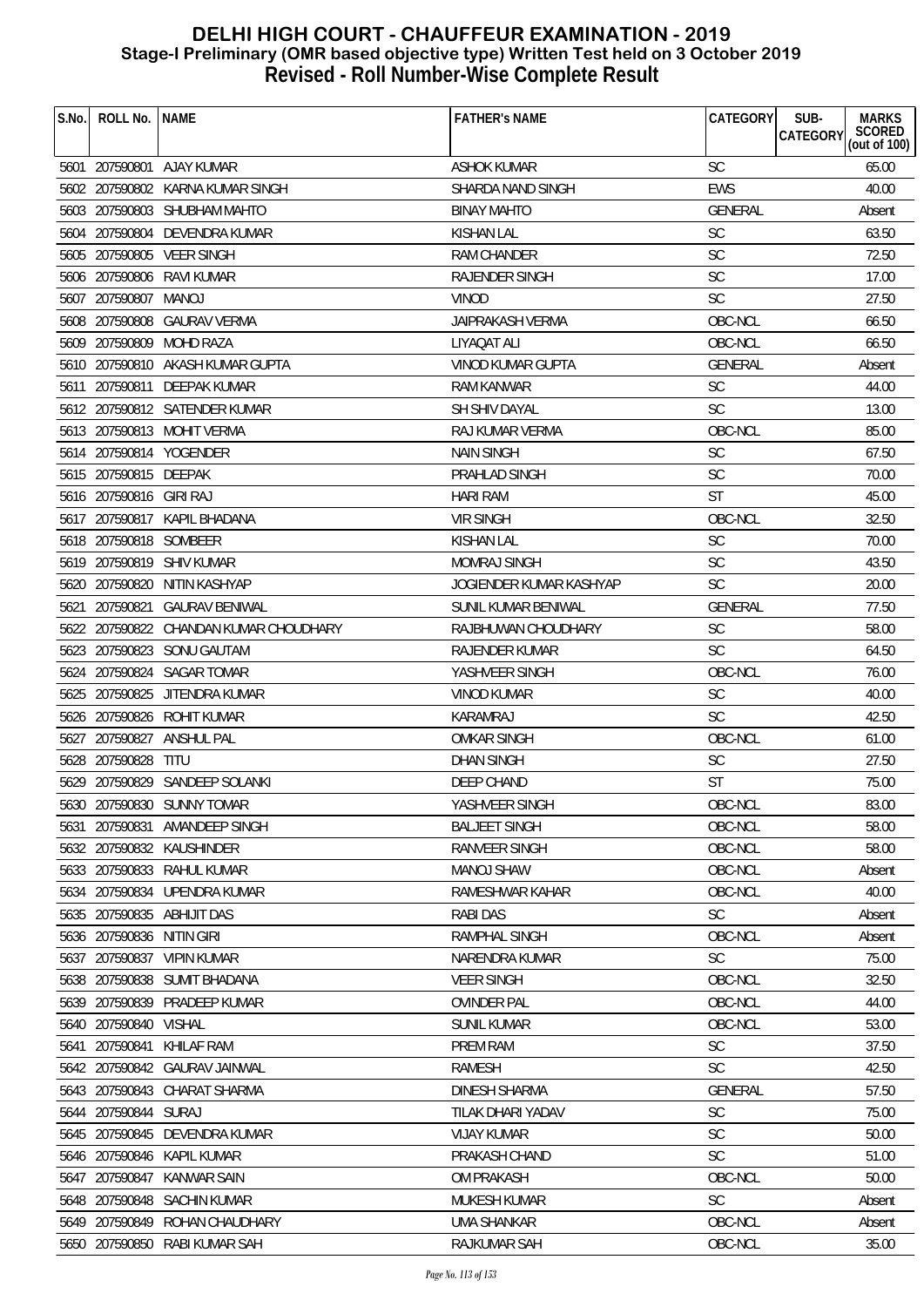| S.No. | ROLL No.   NAME          |                                      | <b>FATHER'S NAME</b>                   | CATEGORY       | SUB-<br><b>CATEGORY</b> | <b>MARKS</b><br>SCORED<br>(out of 100) |
|-------|--------------------------|--------------------------------------|----------------------------------------|----------------|-------------------------|----------------------------------------|
|       |                          | 5651 207590851 AKHILESH SINGH        | <b>DINESH SINGH</b>                    | <b>GENERAL</b> |                         | 80.00                                  |
|       |                          | 5652 207590852 AMIT KUMAR BHATI      | DHANPAT SINGH BHATI                    | OBC-NCL        |                         | 33.50                                  |
|       |                          | 5653 207590853 NITISH VERMA          | <b>DHAN SINGH</b>                      | <b>SC</b>      |                         | 50.00                                  |
|       |                          | 5654 207590854 PRADEEP KUMAR GOSWAMI | CHANDERPAL GIRI                        | OBC-NCL        |                         | 66.00                                  |
|       | 5655 207590855 YOGESH    |                                      | PREM PAL                               | OBC-NCL        |                         | 48.00                                  |
|       |                          | 5656 207590856 SHARAD SOOD           | SURESH KUMAR SOOD                      | <b>SC</b>      |                         | 58.50                                  |
|       | 5657 207590857 ANISH ALI |                                      | AYOUB ALI                              | OBC-NCL        |                         | 70.00                                  |
|       | 5658 207590858 SATISH    |                                      | <b>SATVEER</b>                         | <b>SC</b>      |                         | 47.50                                  |
|       |                          | 5659 207590859 MAHENDER YADAV        | <b>BANSIDHAR YADAV</b>                 | GENERAL        |                         | 30.00                                  |
|       |                          | 5660 207590860 MOHIT CHAPRANA        | <b>CHARAN SINGH</b>                    | OBC-NCL        |                         | Absent                                 |
|       | 5661 207590861           | AKASH KUMAR                          | RATAN LAL SAW                          | GENERAL        |                         | Absent                                 |
|       |                          | 5662 207590862 PRAVEEN KASHYAP       | KHUSHPAL SINGH                         | <b>SC</b>      |                         | 32.50                                  |
|       | 5663 207590863 BHUPESH   |                                      | <b>SHRI RAJESH</b>                     | SC             |                         | 45.00                                  |
|       | 5664 207590864 NAVEEN    |                                      | <b>SUNDER LAL</b>                      | <b>SC</b>      |                         | Absent                                 |
|       |                          | 5665 207590865 GURU DAYAL            | <b>RAJBIR SINGH</b>                    | SC             |                         | 63.50                                  |
|       |                          | 5666 207590866 CHETAN KUMAR          | <b>RAMESH KUMAR</b>                    | SC             |                         | 47.50                                  |
|       |                          | 5667 207590867 VIPIN KUMAR           | SATISH KUMAR                           | OBC-NCL        |                         | 60.00                                  |
|       |                          | 5668 207590868 AJAY KUMAR            | <b>KHUBI RAM</b>                       | SC             |                         |                                        |
|       |                          | 5669 207590869 ANKIT SINGH           |                                        | <b>SC</b>      |                         | Absent<br>55.00                        |
|       |                          |                                      | CHANDER PAL SINGH<br><b>HARIKISHAN</b> | <b>SC</b>      |                         |                                        |
|       |                          | 5670 207590870 TARUN SONI            |                                        | SC             |                         | Absent<br>54.50                        |
|       |                          | 5671 207590871 VIJAY KUMAR           | MEGH RAJ SINGH                         |                |                         |                                        |
|       |                          | 5672 207590872 DEEPAK KUMAR          | SURAJ SAH                              | OBC-NCL        |                         | Absent                                 |
|       |                          | 5673 207590873 TANMAY DAS            | SUNIL CHANDRA DAS                      | <b>SC</b>      |                         | 41.50                                  |
|       |                          | 5674 207590874 AMAR KERKETTA         | HARDYAL KERKETTA                       | ST             |                         | 72.50                                  |
|       |                          | 5675 207590875 SANDEEP KUMAR         | <b>NANHU PRASAD</b>                    | <b>SC</b>      |                         | 87.50                                  |
|       | 5676 207590876 LALIT     |                                      | SURENDER SINGH                         | OBC-NCL        |                         | 65.00                                  |
|       |                          | 5677 207590877 PRASHANT CHOUDHARY    | <b>BIJENDER SINGH</b>                  | OBC-NCL        |                         | 60.50                                  |
|       | 5678 207590878           | HIMANSHU                             | SANJAY KUMAR                           | OBC-NCL        |                         | 52.50                                  |
|       |                          | 5679 207590879 GAUTAM SINGH SAGAR    | <b>MAHESH SINGH</b>                    | SC             |                         | 71.00                                  |
| სხბს  |                          | 207590880 GAURAV SHARMA              | <b>SUSHIL SHARMA</b>                   | OBC-NCL        |                         | 47.50                                  |
| 5681  | 207590881                | MAYANK                               | <b>OM PRAKASH</b>                      | <b>SC</b>      |                         | 40.00                                  |
|       |                          | 5682 207590882 MANOJ KUMAR           | <b>RAM RATAN</b>                       | <b>SC</b>      | <b>EXM</b>              | 78.00                                  |
|       | 5683 207590883           | ZAKIR                                | ABDUL SATTAR                           | OBC-NCL        |                         | 53.00                                  |
| 5684  | 207590884                | <b>SACHIN YADAV</b>                  | <b>BRIJPAL SINGH YADAV</b>             | OBC-NCL        |                         | 57.50                                  |
|       | 5685 207590885           | BHASKAR SUKLABAIDYA                  | ARANYA SUKLABAIDYA                     | <b>SC</b>      |                         | Absent                                 |
| 5686  | 207590886                | SAURABH KUMAR                        | <b>RAKESH KUMAR</b>                    | OBC-NCL        |                         | 47.00                                  |
| 5687  | 207590887                | SAHIL                                | <b>VAKIL KHAN</b>                      | OBC-NCL        |                         | 55.00                                  |
|       | 5688 207590888           | KUNAL CHOUDHARY                      | RAJIV CHOUDHARY                        | OBC-NCL        |                         | 32.50                                  |
|       | 5689 207590889           | <b>ABHISHEK SINGH</b>                | <b>BIJENDER SINGH</b>                  | <b>SC</b>      | <b>EXM</b>              | 16.00                                  |
|       | 5690 207590890           | <b>GOPAL SINGH</b>                   | DHARM VIR SINGH                        | SC             |                         | 73.50                                  |
| 5691  | 207590891                | RAJENDER KUMAR                       | SH. BANSI SINGH                        | <b>SC</b>      |                         | 19.50                                  |
|       |                          | 5692 207590892 SUNIL KUMAR           | <b>MAAN SINGH</b>                      | <b>SC</b>      |                         | 40.50                                  |
|       | 5693 207590893           | RAHUL PANCHAL                        | RAJENDAR KUMAR PANCHAL                 | OBC-NCL        |                         | 40.00                                  |
|       | 5694 207590894           | <b>DIGVIJAY SINGH</b>                | MAHENDRA PAL SINGH                     | <b>SC</b>      |                         | 62.50                                  |
|       |                          | 5695 207590895 SACHIN KUMAR          | <b>BHARAT SINGH</b>                    | <b>SC</b>      |                         | 50.00                                  |
|       | 5696 207590896           | DHARMENDRA                           | <b>FIREY SINGH</b>                     | OBC-NCL        |                         | Absent                                 |
| 5697  | 207590897                | AKASH KUMAR                          | <b>BHUPAL SINGH</b>                    | <b>SC</b>      |                         | 22.50                                  |
|       | 5698 207590898           | UMESH KUMAR                          | <b>SUKHDEO PRASAD</b>                  | GENERAL        |                         | 55.00                                  |
|       | 5699 207590899           | KARTIK WADHAWAN                      | <b>SANJAY KUMAR</b>                    | <b>GENERAL</b> |                         | Absent                                 |
|       |                          | 5700 207590900 PANKAJ TOMAR          | <b>JAIBIR SINGH</b>                    | OBC-NCL        |                         | 65.00                                  |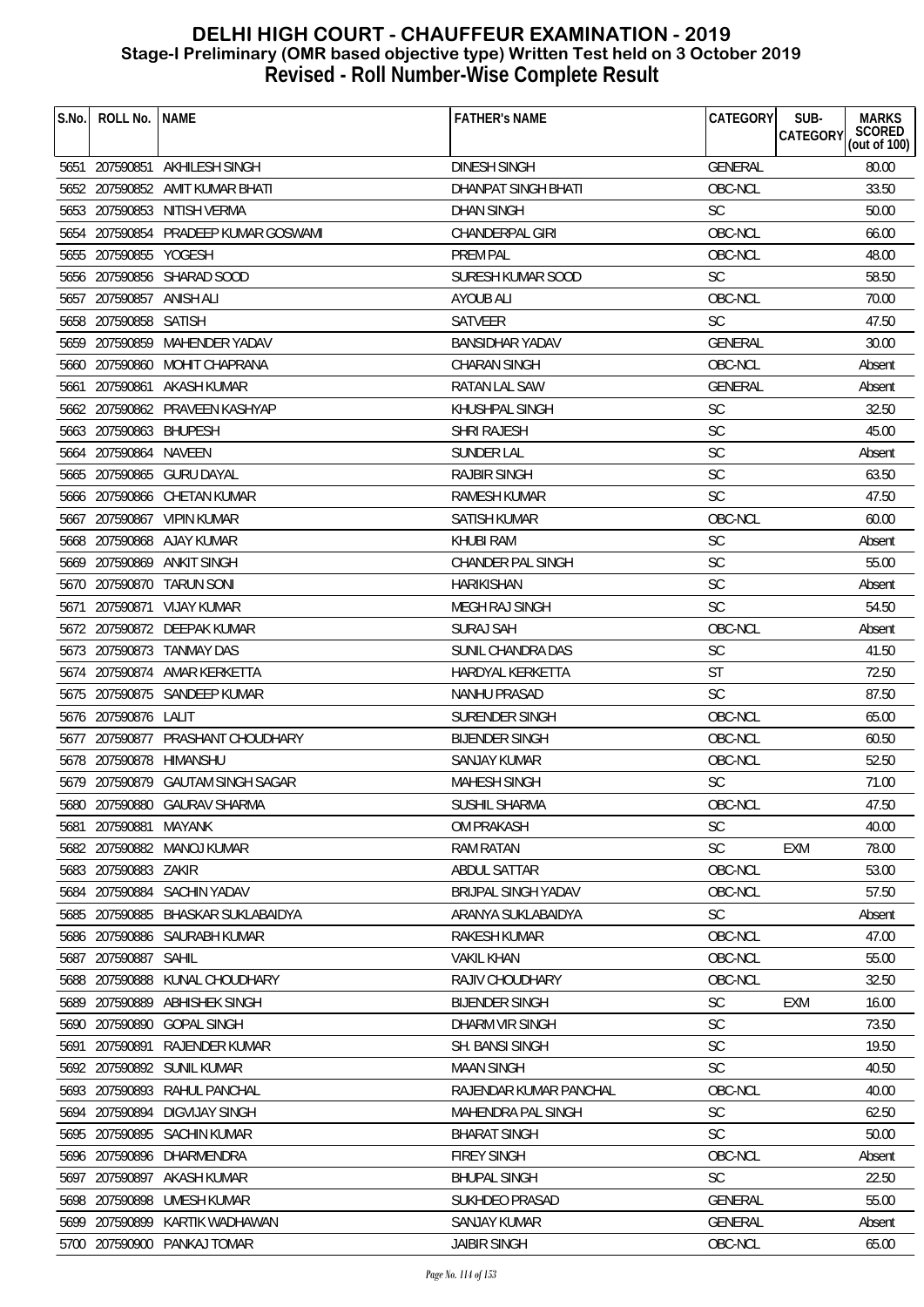| S.No. | ROLL No.                | <b>NAME</b>                         | <b>FATHER'S NAME</b>   | <b>CATEGORY</b> | SUB-<br><b>MARKS</b>                  |
|-------|-------------------------|-------------------------------------|------------------------|-----------------|---------------------------------------|
|       |                         |                                     |                        |                 | SCORED<br>CATEGORY<br>(out of $100$ ) |
|       | 5701 207590901          | <b>VINAY SAIN</b>                   | <b>BHIM SAIN</b>       | <b>SC</b>       | 60.00                                 |
|       |                         | 5702 207590902 PAWAN KUMAR          | HAR SWAROOP SINGH      | <b>ST</b>       | 50.50                                 |
|       |                         | 5703 207590903 ARUN CHANDELIA       | RAJVEER SINGH          | <b>SC</b>       | 52.50                                 |
|       |                         | 5704 207590904 SANJEEV KUMAR        | SATYA PAL YADAV        | OBC-NCL         | 80.00                                 |
|       |                         | 5705 207590905 NEERAJ KUMAR         | <b>RAM KUMAR</b>       | <b>SC</b>       | 30.50                                 |
|       |                         | 5706 207590906 DEVENDRA SINGH       | <b>BUDH RAM</b>        | <b>SC</b>       | Absent                                |
|       |                         | 5707 207590907 TRILOKI NATH JHA     | PARAS NATH JHA         | <b>GENERAL</b>  | 57.50                                 |
|       |                         | 5708 207590908 VIVEK SHARMA         | SUDESH KUMAR           | <b>GENERAL</b>  | 68.50                                 |
|       |                         | 5709 207590909 AMIT KUMAR           | <b>KISHORI LAL</b>     | <b>SC</b>       | 37.50                                 |
|       | 5710 207590910 UJJAWAL  |                                     | KANWAR PAL SINGH       | SC              | Absent                                |
|       |                         | 5711 207590911 AJAY KUMAR           | <b>SANJAY KUMAR</b>    | OBC-NCL         | 55.00                                 |
|       |                         | 5712 207590912 VIKASH BABU          | <b>SAYAM BABU</b>      | <b>GENERAL</b>  | 57.50                                 |
|       |                         | 5713 207590913 ASHISH KUMAR BAGRI   | <b>MAHESH KUMAR</b>    | <b>SC</b>       | 60.50                                 |
|       | 5714 207590914 DEEPAK   |                                     | RAM SUNDER             | <b>SC</b>       | 53.00                                 |
|       | 5715 207590915 ROHIT    |                                     | SORAN SINGH            | <b>SC</b>       | 31.50                                 |
|       |                         | 5716 207590916 TARIQ ANWAR          | <b>MOHD ILYAS</b>      | OBC-NCL         | 68.50                                 |
|       |                         | 5717 207590917 RAM CHANDRA PAL      | <b>BAIJNATH PAL</b>    | OBC-NCL         | 32.50                                 |
|       |                         | 5718 207590918 PRAVEEN KUMAR        | <b>TOTA RAM</b>        | <b>SC</b>       | Absent                                |
|       |                         | 5719 207590919 PRASHANT SINGH       | NARENDER SINGH         | <b>SC</b>       | 61.00                                 |
|       |                         | 5720 207590920 PRAVESH KUMAR DHAMA  | MR.JAIRAM SINGH DHAMA  | OBC-NCL         | 37.50                                 |
|       |                         | 5721 207590921 ROHIT CHOUDHARY      | <b>BHIM SINGH</b>      | OBC-NCL         | 30.00                                 |
|       |                         | 5722 207590922 RAVI SAGAR           | <b>VISHNU SAGAR</b>    | <b>SC</b>       | 60.00                                 |
|       |                         | 5723 207590923 ARUN KUMAR THAKUR    | <b>JITENDRA THAKUR</b> | OBC-NCL         | 27.50                                 |
|       |                         | 5724 207590924 PRADEEP AWANA        | RAMBEER SINGH          | OBC-NCL         | 47.50                                 |
|       |                         | 5725 207590925 SANDEEP RANA         | <b>SURESH KUMAR</b>    | OBC-NCL         | 52.50                                 |
|       |                         | 5726 207590926 SUMIT DABAS          | <b>BIJENDER KUMAR</b>  | <b>GENERAL</b>  | Absent                                |
|       |                         | 5727 207590927 BHUPENDRA KUMAR      | <b>KRISHAN KUMAR</b>   | OBC-NCL         | 70.00                                 |
|       | 5728 207590928 ABHISHEK |                                     | <b>MANGE RAM</b>       | OBC-NCL         | Absent                                |
|       |                         | 5729 207590929 SAURABH YADAV        | RANDHIR SINGH YADAV    | <b>GENERAL</b>  | Absent                                |
|       |                         | 5730 207590930 DHARMENDRA BHARDWAJ  | HIRDESH KUMAR SHARMA   | GENERAL         | 32.50                                 |
| 5731  | 207590931               | <b>SACHIN KAUSHIK</b>               | RAMESH KAUSHIK         | <b>GENERAL</b>  | Absent                                |
|       |                         | 5732 207590932 ABHISHAK PANCHAL     | YASHVEER SINGH         | OBC-NCL         | 53.50                                 |
|       |                         | 5733 207590933 PRASHANT RANA        | NARENDER RANA          | OBC-NCL         | 82.50                                 |
|       | 5734 207590934          | JAGMOHAN YADAV                      | HANS RAJ YADAV         | OBC-NCL         | 65.00                                 |
| 5735  | 207590935               | KANHAIYA LAL                        | <b>MANGILAL</b>        | <b>SC</b>       | 32.50                                 |
|       | 5736 207590936          | SACHIN CHANDELA                     | OMBEER SINGH           | OBC-NCL         | 52.50                                 |
| 5737  | 207590937               | KULDEEP KUMAR                       | <b>MISHRI LAL</b>      | GENERAL         | Absent                                |
| 5738  | 208590001               | <b>DINESH CHAND</b>                 | <b>HAJARI LAL</b>      | OBC-NCL         | 38.50                                 |
|       |                         | 5739 208590002 AASHISH KUMAR GEHLOT | SANJAY KUMAR GEHLOT    | <b>SC</b>       | 54.50                                 |
| 5740  | 208590003               | SHIDHANT KUMAR                      | <b>SHAMMI</b>          | <b>SC</b>       | 50.00                                 |
| 5741  | 208590004               | NITISH KUMAR                        | <b>ANIL KUMAR</b>      | OBC-NCL         | 65.00                                 |
|       | 5742 208590005          | JANG BAHADUR SINGH                  | <b>SHIV SHANKAR</b>    | <b>GENERAL</b>  | <b>EXM</b><br>Absent                  |
|       |                         | 5743 208590006 MOHAMMAD NASEEB      | <b>MOHAMMAD HADEES</b> | OBC-NCL         | Absent                                |
|       | 5744 208590007          | TARUN                               | SUNIL KUMAR TOKAS      | OBC-NCL         | 69.00                                 |
|       | 5745 208590008          | <b>GAYAN SINGH</b>                  | <b>RAM SEVAK</b>       | OBC-NCL         | <b>EXM</b><br>Absent                  |
| 5746  | 208590009               | NARENDRA SINGH                      | RAMPAL SINGH           | <b>GENERAL</b>  | 27.50                                 |
| 5747  | 208590010               | AMRISH KUMAR                        | <b>GANGA RAM</b>       | <b>SC</b>       | 32.50                                 |
|       | 5748 208590011          | NITIN KUMAR                         | SAHAB SINGH            | OBC-NCL         | <b>EXM</b><br>Absent                  |
| 5749  |                         | 208590012 AATISH CHAUDHARY          | <b>R.S CHAUDHARY</b>   | <b>ST</b>       | Absent                                |
|       |                         | 5750 208590013 SHANEALAM            | <b>MOHD SHAMSHAD</b>   | OBC-NCL         | Absent                                |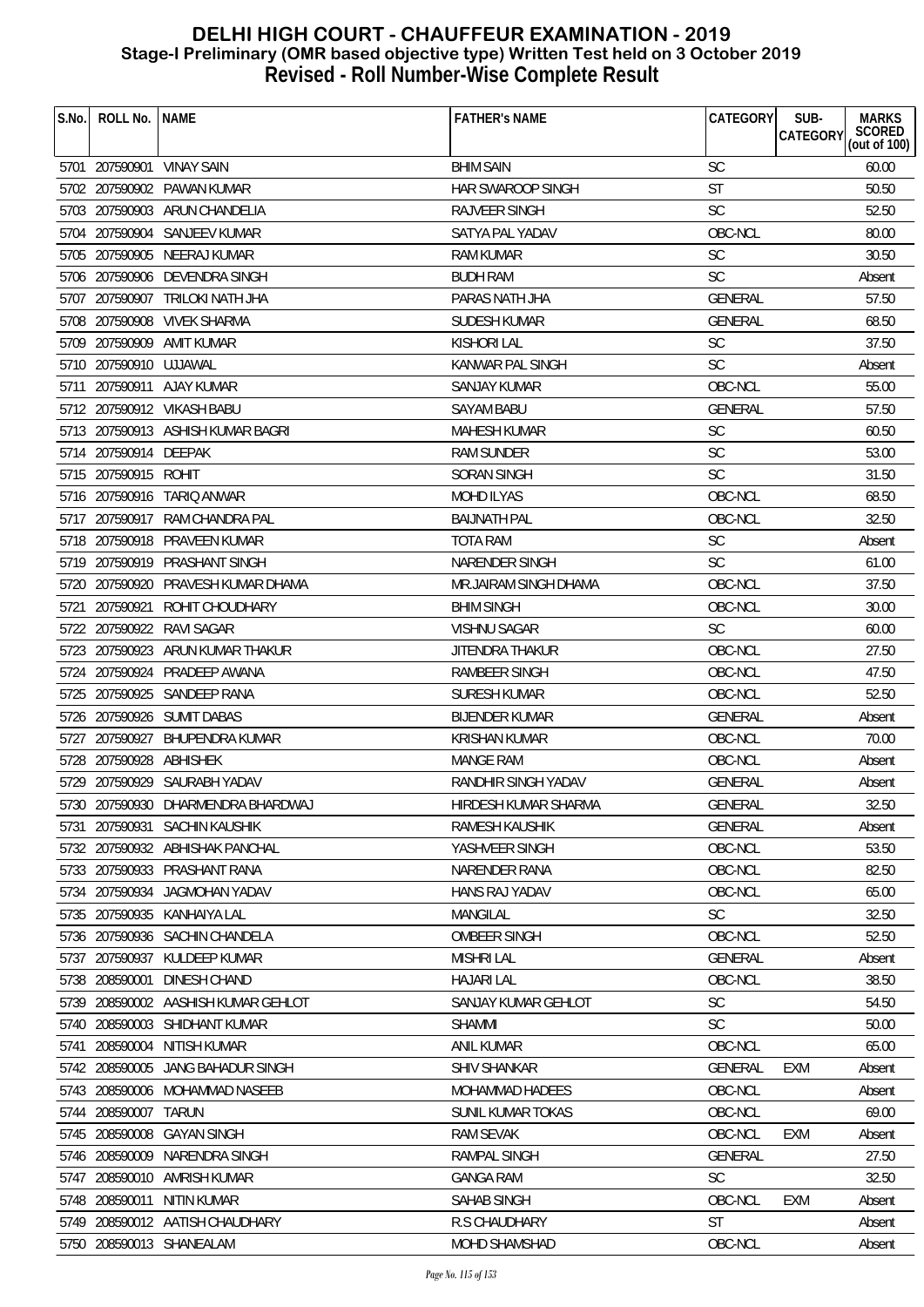| S.No. | ROLL No.   NAME        |                                     | <b>FATHER'S NAME</b>     | CATEGORY       | SUB-<br>CATEGORY | <b>MARKS</b><br>SCORED<br>(out of 100) |
|-------|------------------------|-------------------------------------|--------------------------|----------------|------------------|----------------------------------------|
|       | 5751 208590014 GULFAN  |                                     | <b>SHAUKIN ALI</b>       | OBC-NCL        |                  | 55.50                                  |
|       |                        | 5752 208590015 MOHIT KUMAR SHARMA   | ANAND KUMAR SHARMA       | <b>EWS</b>     |                  | 56.00                                  |
|       |                        | 5753 208590016 ANIL KUMAR           | DHAN PAL SINGH           | OBC-NCL        | <b>EXM</b>       | 70.50                                  |
|       |                        | 5754 208590017 KULDEEP SINGH        | <b>ROOP SINGH</b>        | <b>GENERAL</b> |                  | 67.50                                  |
|       | 5755 208590018 GOKUL   |                                     | <b>MANOJ KUMAR</b>       | <b>GENERAL</b> |                  | Absent                                 |
|       |                        | 5756 208590019 RAJENDRA SINGH       | <b>HUKUM SINGH</b>       | <b>SC</b>      |                  | Absent                                 |
|       |                        | 5757 208590020 MEHBOOB KHAN         | PEERU SINGH              | OBC-NCL        |                  | 57.50                                  |
|       | 5758 208590021         | ROHIT KUMAR SINGH                   | <b>SUKHPAL SINGH</b>     | <b>SC</b>      |                  | 49.50                                  |
|       |                        | 5759 208590022 HARENDER GAHLOT      | RAMESH KUMAR             | OBC-NCL        |                  | 20.00                                  |
|       |                        | 5760 208590023 AMIT SEHRAWAT        | <b>JAGROSHAN</b>         | OBC-NCL        |                  | 35.50                                  |
|       |                        | 5761 208590024 RAVINDRA KUMAR       | <b>BHALOO SINGH</b>      | OBC-NCL        | <b>EXM</b>       | 68.00                                  |
|       |                        | 5762 208590025 PRAVEEN YADAV        | <b>GYAN SINGH</b>        | OBC-NCL        |                  | 43.00                                  |
|       |                        | 5763 208590026 SHAILESH KUMAR SAINI | <b>HARBHAJAN SAINI</b>   | <b>GENERAL</b> |                  | Absent                                 |
|       |                        | 5764 208590027 SACHIN KUMAR         | DALCHANDRA               | <b>GENERAL</b> |                  | 67.50                                  |
|       |                        | 5765 208590028 SATISH SAHANI        | PHOOLCHANDRA SHAHANI     | OBC-NCL        |                  | 55.00                                  |
|       |                        | 5766 208590029 VINOD KUMAR          | <b>KISHORI LAL</b>       | <b>SC</b>      |                  | 42.50                                  |
|       |                        | 5767 208590030 RANA PRATAP YADAV    | SHIV BLI YADAV           | OBC-NCL        | EXM              | 37.50                                  |
|       |                        | 5768 208590031 BHUSHAN KUMAR        | <b>INDRAJ SINGH</b>      | <b>SC</b>      |                  | Absent                                 |
|       |                        | 5769 208590032 MUKESH SINGH         | <b>BACHHOO SINGH</b>     | <b>GENERAL</b> |                  | 47.50                                  |
|       |                        | 5770 208590033 JAYPRAKASH KUSHWAHA  | <b>HARIKESH KUSHWAHA</b> | OBC-NCL        |                  | 35.50                                  |
| 5771  | 208590034 DEEPAK       |                                     | <b>BALWAN</b>            | <b>SC</b>      |                  | 45.00                                  |
|       | 5772 208590035 GAURAV  |                                     | <b>YOGENDER</b>          | OBC-NCL        |                  | 57.50                                  |
|       | 5773 208590036 SACHIN  |                                     | <b>RAKESH</b>            | OBC-NCL        |                  | 47.50                                  |
|       |                        | 5774 208590037 SHIV PRASAD          | RAMESHWAR PRASAD         | <b>SC</b>      |                  | Absent                                 |
|       |                        | 5775 208590038 PRAVEEN KUMAR        | <b>BHIM SINGH</b>        | OBC-NCL        |                  | 45.50                                  |
|       |                        | 5776 208590039 ARVIND SINGH         | <b>BANSHI SINGH</b>      | OBC-NCL        |                  | 37.50                                  |
|       |                        | 5777 208590040 MADAN MOHAN          | <b>GANGA SINGH</b>       | OBC-NCL        |                  | 70.00                                  |
|       | 5778 208590041         | RAHUL KUMAR                         | SWAYAMBAR YADAV          | OBC-NCL        |                  | 29.00                                  |
|       |                        | 5779 208590042 DEEPANSHU BARMAN     | MUKESH KUMAR             | SC             |                  | 57.50                                  |
|       | 5780 208590043 ASLAM   |                                     | SABIR KHAN               | OBC-NCL        |                  | 57.50                                  |
| 5781  |                        | 208590044 PRADEEP PRAZAPATI         | <b>KARTAR SINGH</b>      | OBC-NCL        |                  | 37.50                                  |
|       |                        | 5782 208590045 ARJUN SINGH          | <b>RAM SWAROOP</b>       | <b>SC</b>      |                  | 58.00                                  |
|       |                        | 5783 208590046 SHUBHAM RANA         | <b>KULBIR SINGH</b>      | OBC-NCL        |                  | 65.50                                  |
|       | 5784 208590047         | RAHUL                               | RAJ KUMAR                | <b>SC</b>      |                  | 58.00                                  |
|       | 5785 208590048         | DEEPAK BHATI                        | <b>SATVEER BHATI</b>     | OBC-NCL        |                  | 70.50                                  |
|       | 5786 208590049         | PRADEEP                             | <b>SITA RAM</b>          | OBC-NCL        |                  | 38.00                                  |
|       |                        | 5787 208590050 SUMIT KUMAR          | <b>JAI KISHEN</b>        | <b>SC</b>      |                  | 67.50                                  |
|       | 5788 208590051 SUDHIR  |                                     | <b>KHEM CHAND</b>        | <b>SC</b>      |                  | 12.50                                  |
| 5789  |                        | 208590052 AKHIL YADAV               | NARESH KUMAR YADAV       | OBC-NCL        |                  | 90.00                                  |
|       | 5790 208590053         | TANUJ                               | <b>DINESH SAINI</b>      | OBC-NCL        |                  | 55.50                                  |
| 5791  |                        | 208590054 VIPIN TRIPATHI            | ROOP KRISHNA TRIPATHI    | <b>GENERAL</b> |                  | Absent                                 |
|       |                        | 5792 208590055 NEERAJ DRAVID        | <b>HAWA SINGH</b>        | OBC-NCL        |                  | 36.50                                  |
|       | 5793 208590056 JAIDEEP |                                     | <b>JAI SINGH</b>         | OBC-NCL        |                  | 69.00                                  |
|       | 5794 208590057         | <b>OMKAR SINGH</b>                  | <b>MAHENDRA SINGH</b>    | <b>SC</b>      |                  | 30.00                                  |
|       | 5795 208590058         | PRADEEP KUMAR                       | RAJPAL SINGH             | OBC-NCL        |                  | Absent                                 |
| 5796  |                        | 208590059 SONU KUMAR                | <b>MUNI DASH</b>         | SC             |                  | Absent                                 |
| 5797  | 208590060              | NAVEEN                              | DHANSRAJ                 | OBC-NCL        |                  | 85.00                                  |
|       | 5798 208590061         | NARENDER YADAV                      | <b>NARAYAN SINGH</b>     | OBC-NCL        |                  | 45.00                                  |
|       |                        | 5799 208590062 SAHIL RANA           | <b>KARNAIL SINGH</b>     | OBC-NCL        |                  | 56.50                                  |
|       |                        | 5800 208590063 HARPREET SINGH       | <b>JASWANT SINGH</b>     | <b>SC</b>      |                  | 57.50                                  |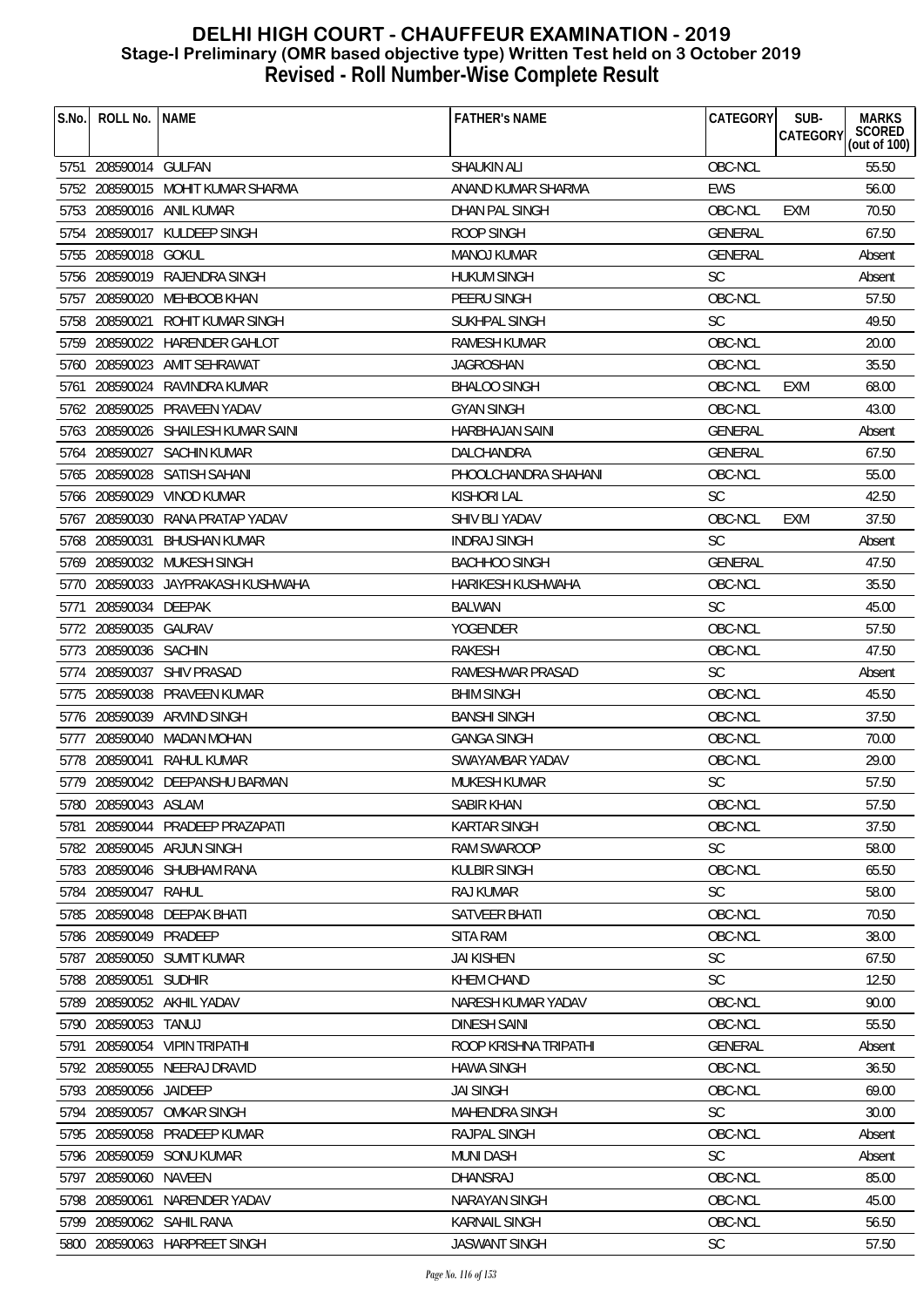| S.No. | ROLL No.   NAME       |                                        | <b>FATHER'S NAME</b>       | CATEGORY       | SUB-<br>CATEGORY | <b>MARKS</b><br>SCORED<br>(out of 100) |
|-------|-----------------------|----------------------------------------|----------------------------|----------------|------------------|----------------------------------------|
|       |                       | 5801 208590064 SAHIL DABAS             | <b>DEVENDER</b>            | OBC-NCL        |                  | 73.00                                  |
|       | 5802 208590065 MUKESH |                                        | <b>THAKUR DASS</b>         | ST             |                  | Absent                                 |
|       |                       | 5803 208590066 RAVI KUMAR              | RAMESH KUMAR               | <b>SC</b>      |                  | 48.00                                  |
|       |                       | 5804 208590067 MANISH CHHILLAR         | <b>VIJENDER SINGH</b>      | OBC-NCL        |                  | 81.00                                  |
|       |                       | 5805 208590068 SUSHEEL KUMAR           | RAVINDRA KUMAR             | OBC-NCL        |                  | Absent                                 |
|       | 5806 208590069 VISHAL |                                        | <b>NAVEEN KUMAR</b>        | OBC-NCL        |                  | 45.00                                  |
|       |                       | 5807 208590070 AMARDEEP                | VINOD MISHRA               | <b>GENERAL</b> |                  | 49.50                                  |
|       |                       | 5808 208590071 PULKIT SANGWAN          | KULDEEP SANGWAN            | OBC-NCL        |                  | 65.00                                  |
|       |                       | 5809 208590072 KUNAL KUMAR SAIN        | <b>RAVINDER KUMAR SAIN</b> | OBC-NCL        |                  | 47.50                                  |
|       |                       | 5810 208590073 GAUTAM NIBHORIA         | NATHU RAM NIBHORIA         | <b>SC</b>      |                  | 42.50                                  |
|       |                       | 5811 208590074 ACHAL KUMAR             | ASHOK KUMAR                | <b>SC</b>      |                  | 42.00                                  |
|       | 5812 208590075 ANISH  |                                        | SHARIF SHAH                | OBC-NCL        |                  | 22.50                                  |
|       |                       | 5813 208590076 AAKASH KHATRI           | SUBHASH CHAND              | OBC-NCL        |                  | Absent                                 |
|       |                       | 5814 208590077 SAHENDRA PAL            | <b>BED PAL SINGH</b>       | <b>GENERAL</b> | <b>EXM</b>       | 63.50                                  |
|       |                       | 5815 208590078 ANSARI FAISAL JAITULLAH | JAITULLAH ANSARI           | OBC-NCL        |                  | Absent                                 |
|       |                       | 5816 208590079 RAJEEV KUMAR            | SHYAMVEER SINGH            | OBC-NCL        |                  | 60.00                                  |
|       |                       | 5817 208590080 PUNEET SINGH            | SATYAVEER SINGH            | OBC-NCL        |                  | 53.00                                  |
|       | 5818 208590081        | RAHUL                                  | KRISHAN KUMAR              | OBC-NCL        |                  | 57.50                                  |
|       |                       | 5819 208590082 PRAVEEN KUMAR           | PAWAN KUMAR                | OBC-NCL        |                  | 42.50                                  |
|       |                       | 5820 208590083 MUKESH KUMAR            | <b>MURARI LAL</b>          | <b>SC</b>      |                  | 50.50                                  |
| 5821  | 208590084 RANJEET     |                                        | SANTOSH KUMAR              | <b>SC</b>      |                  | 40.00                                  |
|       | 5822 208590085        | ANKIT                                  | <b>KAPTAN SINGH</b>        | OBC-NCL        |                  | Absent                                 |
|       |                       | 5823 208590086 JITENDRA KUMAR VERMA    | <b>RAM ASHRE</b>           | GENERAL        |                  | Absent                                 |
|       |                       | 5824 208590087 JITENDER KASHYAP        | <b>SURENDER KUMAR</b>      | OBC-NCL        |                  | 62.50                                  |
|       | 5825 208590088 JUGNU  |                                        | <b>OMPAL DABAS</b>         | OBC-NCL        |                  | 65.00                                  |
|       |                       | 5826 208590089 KAPIL KUMAR             | <b>VED PAL SINGH</b>       | OBC-NCL        |                  | 67.50                                  |
|       | 5827 208590090        | <b>GAURAV YADAV</b>                    | RAJBIR                     | OBC-NCL        |                  | Absent                                 |
|       | 5828 208590091        | PAVAN KUMAR                            | RAM DAYAL                  | OBC-NCL        |                  | 63.00                                  |
|       |                       | 5829 208590092 NARENDRA SINGH          | PAPPU SINGH                | OBC-NCL        |                  | Absent                                 |
|       |                       | 5830 208590093 GAURAV SINGH            | PEETAM SINGH               | SC             |                  | Absent                                 |
| 5831  |                       | 208590094 VINAY KUMAR DUBEY            | DINESH KUMAR DUBEY         | <b>GENERAL</b> |                  | Absent                                 |
|       | 5832 208590095 MONU   |                                        | FIROJ KHAN                 | OBC-NCL        |                  | 52.50                                  |
|       | 5833 208590096 RAJESH |                                        | <b>BRAHAMPAL</b>           | <b>SC</b>      |                  | 53.50                                  |
|       | 5834 208590097        | <b>KRISHAN KUMAR</b>                   | <b>VED PARKASH</b>         | GENERAL        | <b>EXM</b>       | 55.00                                  |
|       | 5835 208590098        | ASHISH VASHISTH                        | <b>JAIPRAKASH</b>          | <b>GENERAL</b> |                  | 45.50                                  |
| 5836  | 208590099             | PADAM SINGH                            | <b>JAGDISH SINGH</b>       | <b>SC</b>      |                  | 52.50                                  |
|       |                       | 5837 208590100 ANKIT KUMAR             | <b>AJEET SINGH</b>         | GENERAL        |                  | 35.50                                  |
|       | 5838 208590101        | AMIT                                   | SUBHASH CHANDER            | OBC-NCL        |                  | 42.50                                  |
| 5839  |                       | 208590102 VISHWA PRAKASH RAI           | PRABHAT KUMAR RAI          | <b>EWS</b>     |                  | 48.50                                  |
| 5840  |                       | 208590103 INDERJEET SINGH              | SHAMMI KUMAR               | <b>SC</b>      |                  | 40.00                                  |
| 5841  |                       | 208590104 PARUL YADAV                  | BIKREM SINGH YADAV         | OBC-NCL        |                  | 37.50                                  |
|       |                       | 5842 208590105 VIRENDRA KUMAR          | <b>MURARIL LAL</b>         | <b>SC</b>      |                  | Absent                                 |
|       |                       | 5843 208590106 VAIBHAV KANOJIA         | JAGDISH KUMAR KANOJIA      | <b>SC</b>      |                  | 60.00                                  |
|       |                       | 5844 208590107 GHANSHYAM               | SHRI KRISHNA SINGH         | GENERAL        |                  | Absent                                 |
|       | 5845 208590108        | <b>JITIN DABAS</b>                     | LAXMAN SINGH DABAS         | OBC-NCL        |                  | 65.00                                  |
| 5846  |                       | 208590109 RAJAT KUMAR                  | MILAP CHAND                | OBC-NCL        |                  | Absent                                 |
| 5847  | 208590110             | SACHIN ANTIL                           | <b>RAMESH KUMAR</b>        | OBC-NCL        |                  | 32.50                                  |
|       | 5848 208590111        | <b>GAUTAM SINGH RANA</b>               | JAI BHAGWAN RANA           | OBC-NCL        |                  | 62.50                                  |
|       |                       | 5849 208590112 PRASHANT KUMAR          | NARENDER KUMAR             | OBC-NCL        |                  | 65.00                                  |
|       |                       | 5850 208590113 AKSHAY PACHERWAL        | ROSHAN LAL                 | <b>SC</b>      |                  | 67.50                                  |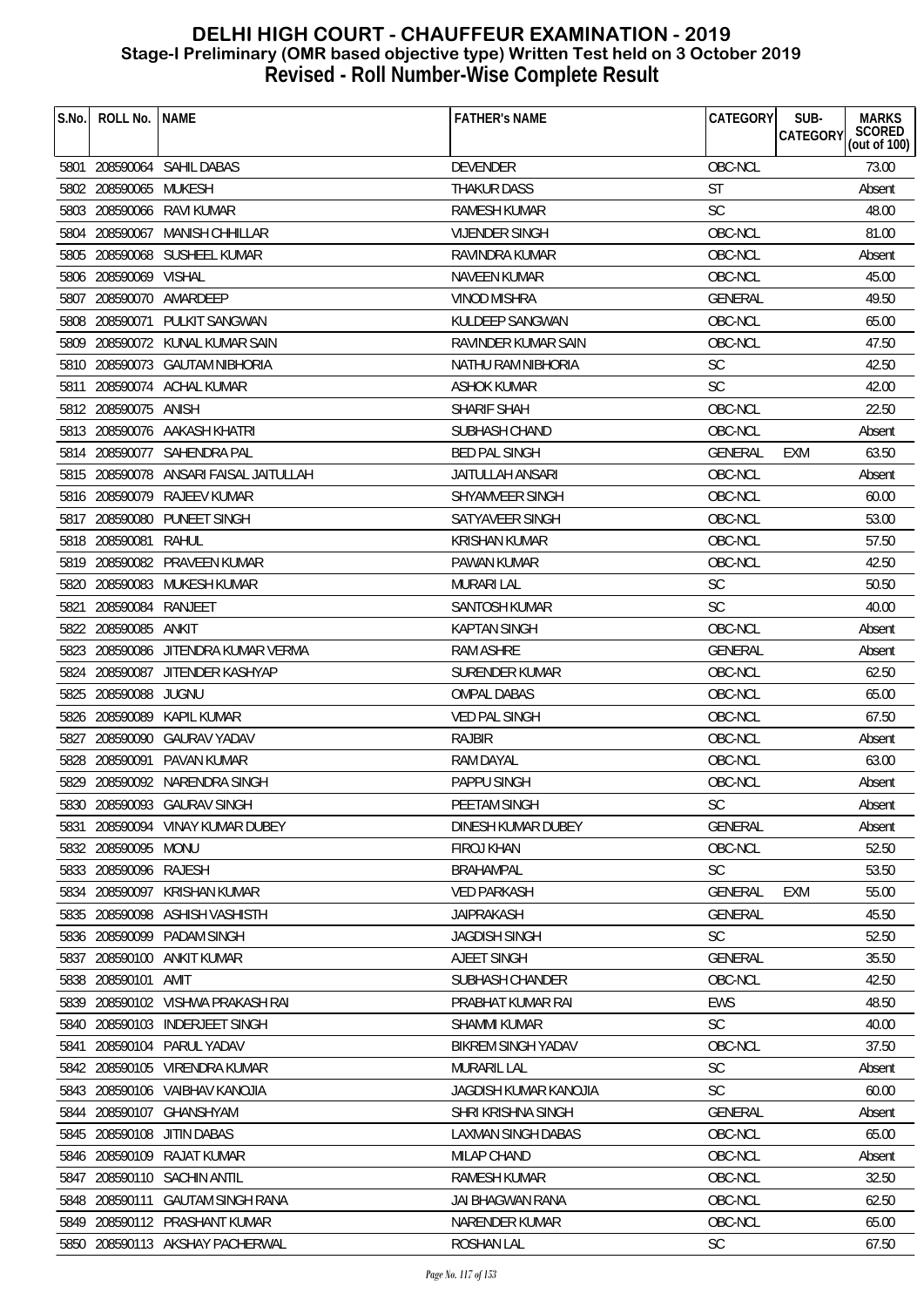| S.No. | ROLL No.   NAME          |                                     | <b>FATHER'S NAME</b>       | CATEGORY       | SUB-       | <b>MARKS</b>           |
|-------|--------------------------|-------------------------------------|----------------------------|----------------|------------|------------------------|
|       |                          |                                     |                            |                | CATEGORY   | SCORED<br>(out of 100) |
|       |                          | 5851 208590114 JATIN RANA           | <b>JINENDER SINGH RANA</b> | OBC-NCL        |            | Absent                 |
|       | 5852 208590115 SAGAR     |                                     | <b>BRIJ MOHAN</b>          | <b>GENERAL</b> |            | Absent                 |
|       |                          | 5853 208590116 CHANDRAKANT          | <b>LALATA PRASAD</b>       | OBC-NCL        |            | 50.00                  |
|       |                          | 5854 208590117 JATIN VERMA          | LATE B.S VERMA             | <b>SC</b>      |            | 52.50                  |
|       | 5855 208590118 SUNIL     |                                     | <b>ROHTASH</b>             | OBC-NCL        |            | 53.50                  |
|       | 5856 208590119 ROHIT PAL |                                     | SURENDRA PAL               | OBC-NCL        |            | Absent                 |
|       |                          | 5857 208590120 ARUN KUMAR           | <b>MEHTAB SINGH</b>        | GENERAL        |            | 77.50                  |
|       | 5858 208590121 SANJEEV   |                                     | <b>INDRAJ SINGH</b>        | OBC-NCL        |            | 62.50                  |
|       |                          | 5859 208590122 RAHUL KUMAR          | NIHAL CHAND                | <b>SC</b>      |            | 32.50                  |
|       |                          | 5860 208590123 KARM VEER PAL        | SARYU NARAYAN PAL          | <b>SC</b>      |            | Absent                 |
|       |                          | 5861 208590124 SUNIL KUMAR YADAV    | <b>HICHHAN YADAV</b>       | OBC-NCL        |            | 41.00                  |
|       |                          | 5862 208590125 ROHIT KUMAR          | <b>RAJENDRA SINGH</b>      | <b>SC</b>      |            | 41.00                  |
|       | 5863 208590126 C ARUN    |                                     | CHANDRA SEKAR              | <b>GENERAL</b> |            | 50.00                  |
|       |                          | 5864 208590127 NAVEEN KUMAR         | <b>DHARAM PAL</b>          | OBC-NCL        |            | 40.00                  |
|       | 5865 208590128           | ANKIT KUMAR                         | <b>HUKAM SINGH</b>         | <b>SC</b>      |            | 32.50                  |
|       |                          | 5866 208590129 BHUPENDER SOLANKI    | <b>RAJPAL SOLANKI</b>      | OBC-NCL        |            | 52.50                  |
|       |                          | 5867 208590130 BALBIR SINGH         | <b>NATHU RAM</b>           | <b>GENERAL</b> | EXM        | 65.00                  |
|       | 5868 208590131           | SONVIR SINGH                        | <b>DINESH CHANDRA</b>      | OBC-NCL        |            | Absent                 |
|       |                          | 5869 208590132 RAHUL KUMAR          | RAHAVEER SINGH             | OBC-NCL        |            | 41.50                  |
|       |                          | 5870 208590133 PARVEEN KUMAR        | <b>JAGDISH CHANDER</b>     | <b>SC</b>      |            | 77.50                  |
| 5871  | 208590134 VICKY          |                                     | <b>SATYA PAL</b>           | <b>SC</b>      |            | 32.50                  |
|       | 5872 208590135 PARDEEP   |                                     | ASHA RAM                   | <b>SC</b>      |            | 45.00                  |
|       |                          | 5873 208590136 ARUN CHOUDHARY       | <b>SUNIL KUMAR</b>         | OBC-NCL        |            | 32.50                  |
|       |                          | 5874 208590137 AMIT KUMAR           | <b>BIJENDER KUMAR</b>      | <b>SC</b>      |            | 48.50                  |
|       |                          | 5875 208590138 ROHIT SAHARAWAT      | SOHANBIR SAHARAWAT         | <b>GENERAL</b> |            | Absent                 |
|       |                          | 5876 208590139 DEEPANSHU DABAS      | JAI KARAN DABAS            | OBC-NCL        |            | 41.00                  |
|       |                          | 5877 208590140 HIMANSHU SAINI       | JOGINDER PAL               | <b>GENERAL</b> |            | 35.00                  |
|       |                          | 5878 208590141 MANISH KUMAR NAGAR   | NAGENDRA SINGH NAGAR       | OBC-NCL        |            | 60.00                  |
|       |                          | 5879 208590142 HIMANSHU             | <b>RAJESH KUMAR</b>        | <b>SC</b>      |            | 50.00                  |
|       |                          | 5880 208590143 AMIT POONIA          | <b>UMMED POONIA</b>        | OBC-NCL        |            | 60.00                  |
| 5881  | 208590144 DEEPAK         |                                     | <b>VINOD DABAS</b>         | OBC-NCL        |            | Absent                 |
|       |                          | 5882 208590145 BIJENDER KUMAR       | OMPARKASH                  | <b>SC</b>      |            | Absent                 |
|       |                          | 5883 208590146 AJAY YADAV           | LOVEKUSH YADAV             | OBC-NCL        |            | Absent                 |
| 5884  | 208590147                | <b>MOHIT DABAS</b>                  | <b>JAI BHAGWAN</b>         | OBC-NCL        |            | 81.00                  |
|       | 5885 208590148 SUNNY     |                                     | <b>SUNIL</b>               | <b>SC</b>      |            | Absent                 |
|       | 5886 208590149 MOHIT     |                                     | <b>VINOD KUMAR</b>         | OBC-NCL        |            | 50.00                  |
| 5887  |                          | 208590150 SUNIL DHAKAR              | <b>MOHAN LAL</b>           | <b>SC</b>      |            | 47.50                  |
|       | 5888 208590151 JAGDEEP   |                                     | <b>JAGDISH</b>             | <b>SC</b>      |            | 42.50                  |
|       |                          | 5889 208590152 YASHPAL SINGH        | <b>BALESHWAR SINGH</b>     | OBC-NCL        |            | Absent                 |
|       |                          | 5890 208590153 AJAY KUMAR           | <b>MANOHAR LAL</b>         | <b>GENERAL</b> |            | Absent                 |
| 5891  |                          | 208590154 NAGENDRA KUMAR            | <b>CHAMAN SINGH</b>        | OBC-NCL        |            | 33.50                  |
|       |                          | 5892 208590155 JITENDRA KUMAR SAROJ | HARISH CHANDRA             | <b>SC</b>      |            | 30.50                  |
|       |                          | 5893 208590156 SANJAY GIRI          | <b>SURAJ GIRI</b>          | <b>EWS</b>     | <b>EXM</b> | 20.00                  |
|       |                          | 5894 208590157 GURMEET SINGH        | <b>SURJIT SINGH</b>        | OBC-NCL        |            | 58.00                  |
|       |                          | 5895 208590158 MUKESH KUMAR         | <b>BHAGWAN CHAND</b>       | <b>SC</b>      |            | 60.00                  |
|       | 5896 208590159 SANDEEP   |                                     | SATPAL                     | OBC-NCL        |            | 32.50                  |
|       |                          | 5897 208590160 DUSHYANT             | <b>RAM HARSH</b>           | OBC-NCL        |            | Absent                 |
| 5898  |                          | 208590161 DEVENDER SHOKHANDA        | JAIBHAGWAN SHOKHANDA       | OBC-NCL        |            | 67.50                  |
|       |                          | 5899 208590162 ATEET KUMAR          | <b>SEWA RAM</b>            | <b>SC</b>      |            | 67.50                  |
|       |                          | 5900 208590163 MOHIT KUMAR          | <b>MOHAN SINGH</b>         | SC             |            | 32.50                  |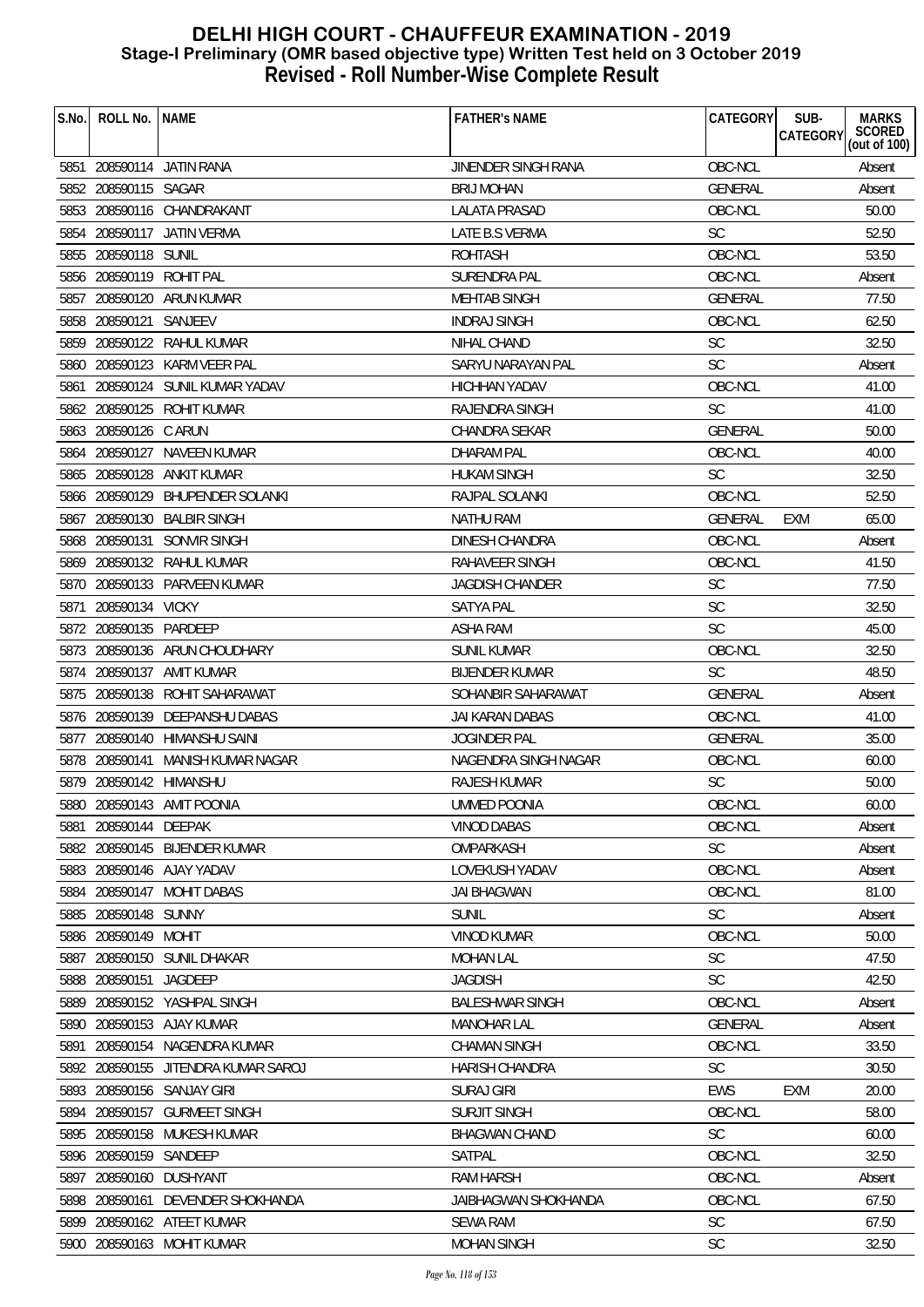| S.No. | ROLL No.                 | <b>NAME</b>                            | <b>FATHER'S NAME</b>        | <b>CATEGORY</b> | SUB-<br><b>CATEGORY</b> | <b>MARKS</b>           |
|-------|--------------------------|----------------------------------------|-----------------------------|-----------------|-------------------------|------------------------|
|       |                          |                                        |                             |                 |                         | SCORED<br>(out of 100) |
|       |                          | 5901 208590164 HARENDER THAKRAN        | <b>BIJENDER THAKRAN</b>     | OBC-NCL         |                         | Absent                 |
|       |                          | 5902 208590165 KUNAL KASHYAP           | <b>JOGINDER KUMAR</b>       | <b>SC</b>       |                         | 10.00                  |
|       |                          | 5903 208590166 DEEP DABAS              | JAI KARAN                   | OBC-NCL         |                         | 12.00                  |
|       |                          | 5904 208590167 AAKASH DABAS            | <b>SATISH KUMAR</b>         | OBC-NCL         |                         | 62.50                  |
|       | 5905 208590168           | ROHIT                                  | <b>UMED SINGH</b>           | OBC-NCL         |                         | Absent                 |
|       |                          | 5906 208590169 MUKESH KUMAR            | ROHTASH SINGH               | <b>GENERAL</b>  | EXM                     | 65.00                  |
|       | 5907 208590170 PAWAN     |                                        | <b>SURESH</b>               | <b>GENERAL</b>  |                         | 57.50                  |
|       |                          | 5908 208590171 JITENDER KUMAR          | KAILASH CHAND               | SC              |                         | 40.00                  |
|       | 5909 208590172 KURNESH   |                                        | <b>ISQLAL</b>               | <b>SC</b>       |                         | 30.00                  |
|       | 5910 208590173 SONEE     |                                        | <b>AZAD SINGH</b>           | <b>SC</b>       |                         | 70.00                  |
| 5911  |                          | 208590174 RAHUL KUMAR                  | <b>NARESH KUMAR</b>         | <b>SC</b>       |                         | 68.00                  |
|       |                          | 5912 208590175 SHRIKANT SINGH          | <b>UDAY SINGH</b>           | OBC-NCL         |                         | 60.00                  |
|       |                          | 5913 208590176 DEVENDRA KUMAR          | KISHAN LAL                  | <b>SC</b>       |                         | 75.00                  |
|       |                          | 5914 208590177 JASBIR CHAND            | <b>TILAK RAJ</b>            | OBC-NCL         |                         | 15.00                  |
|       | 5915 208590178 SAWAN     |                                        | <b>BABU LAL</b>             | <b>SC</b>       |                         | 58.50                  |
|       | 5916 208590179 AVINASH   |                                        | CHHATARPAL SINGH            | OBC-NCL         |                         | Absent                 |
|       |                          | 5917 208590180 SANJAY KUMAR GAHLAUT    | S/O BAJRANGI PARSAD         | <b>SC</b>       |                         | Absent                 |
|       |                          | 5918 208590181 RAJANEESH KUMAR         | <b>BALCHAND SAROJ</b>       | <b>SC</b>       |                         | 67.50                  |
|       | 5919 208590182 AMRIT LAL |                                        | RAMBALI                     | <b>ST</b>       |                         | Absent                 |
|       |                          | 5920 208590183 VIKASH BHARTI           | <b>GANESH BHARTI</b>        | <b>SC</b>       |                         | Absent                 |
| 5921  | 208590184 AMIT           |                                        | <b>RAJBIR SINGH</b>         | OBC-NCL         |                         | Absent                 |
|       |                          | 5922 208590185 AMIT KUMAR              | LAKSHMAN SINGH              | <b>EWS</b>      |                         | 9.50                   |
|       |                          | 5923 208590186 RANG BAHADUR            | <b>JAYSHRI PAL</b>          | OBC-NCL         | EXM                     | Absent                 |
|       |                          | 5924 208590187 RAHUL VISHWAKARMA       | <b>BALWAN SINGH</b>         | OBC-NCL         |                         | 77.50                  |
|       |                          | 5925 208590188 AJAY KHARTI             | <b>RAJKUMAR</b>             | <b>GENERAL</b>  |                         | Absent                 |
|       |                          | 5926 208590189 LAXMAN SINGH RAUTELA    | <b>BHAWAN SINGH RAUTELA</b> | GENERAL         | <b>EXM</b>              | 56.00                  |
|       |                          | 5927 208590190 PRADEEP KUMAR           | <b>JOGENDER PRASAD</b>      | OBC-NCL         |                         | 52.50                  |
| 5928  |                          | 208590191 SUMIT KUMAR                  | SURENDRA PAL SINGH          | <b>SC</b>       |                         | Absent                 |
|       |                          | 5929 208590192 ANIL KUMAR              | <b>MOHAN LAL</b>            | <b>SC</b>       |                         | 42.50                  |
|       |                          | 5930 208590193 ROHAN YADAV             | VIJAY YADAV                 | OBC-NCL         |                         | 50.00                  |
|       |                          | 5931 208590194 GAGAN DEEP SINGH        | <b>MALKIAT SINGH</b>        | OBC-NCL         |                         | 77.50                  |
|       |                          | 5932 208590195 RITIK YADAV             | RAKESH YADAV                | OBC-NCL         |                         | 70.00                  |
|       | 5933 208590196 NAVEEN    |                                        | <b>JAI PARKASH</b>          | OBC-NCL         |                         | 25.00                  |
|       |                          | 5934 208590197 SAHIL BHARDWAJ          | SATBIR BHARDWAJ             | <b>GENERAL</b>  |                         | 35.00                  |
|       |                          | 5935 208590198 PRASHANT KUMAR TRIPATHI | AJAY KUMAR TRIPATHI         | <b>GENERAL</b>  |                         | Absent                 |
|       | 5936 208590199           | MAHMOOD ALI                            | SHARIF AHMAD                | OBC-NCL         |                         | 55.00                  |
|       |                          | 5937 208590200 SANDESH GOAND           | <b>UMESH GOAND</b>          | <b>ST</b>       |                         | 61.00                  |
|       | 5938 208590201           | <b>BANTY SINGH</b>                     | <b>SATVIR SINGH</b>         | <b>GENERAL</b>  | <b>EXM</b>              | 61.00                  |
|       |                          | 5939 208590202 SATYAPAL MEENA          | <b>PREM SINGH</b>           | <b>ST</b>       |                         | 25.00                  |
|       |                          | 5940 208590203 RAHUL KUMAR             | SATYA VEER SINGH            | <b>SC</b>       |                         | 27.50                  |
| 5941  | 208590204                | SANTOSH KUMAR                          | <b>ASHOK KUMAR</b>          | OBC-NCL         |                         | 62.50                  |
|       | 5942 208590205           | SHIV AWANA                             | PRAMOD KUMAR                | OBC-NCL         |                         | 45.00                  |
|       | 5943 208590206           | <b>VIKAS</b>                           | PREM SINGH                  | OBC-NCL         |                         | 47.50                  |
|       | 5944 208590207           | AMIT KUMAR                             | <b>MUKHATAR SINGH</b>       | <b>SC</b>       |                         | 57.50                  |
|       | 5945 208590208           | <b>ARUN DABAS</b>                      | NARESH KUMAR                | OBC-NCL         |                         | 56.00                  |
|       | 5946 208590209           | ANSHUL YADAV                           | RAVENDRA PAL YADAV          | <b>GENERAL</b>  |                         | Absent                 |
| 5947  | 208590210                | SHIVAM KUMAR                           | <b>RAJ KUMAR SINGH</b>      | OBC-NCL         |                         | 33.50                  |
|       | 5948 208590211           | MAHENDRA KUMAR                         | RAJENDRA PRASAD             | <b>SC</b>       |                         | 41.00                  |
|       |                          | 5949 208590212 VIJAY KUMAR             | SATBIR SINGH                | OBC-NCL         |                         | 81.00                  |
|       | 5950 208590213 DEEPAK    |                                        | <b>GANGA SHARAN</b>         | OBC-NCL         |                         | 53.50                  |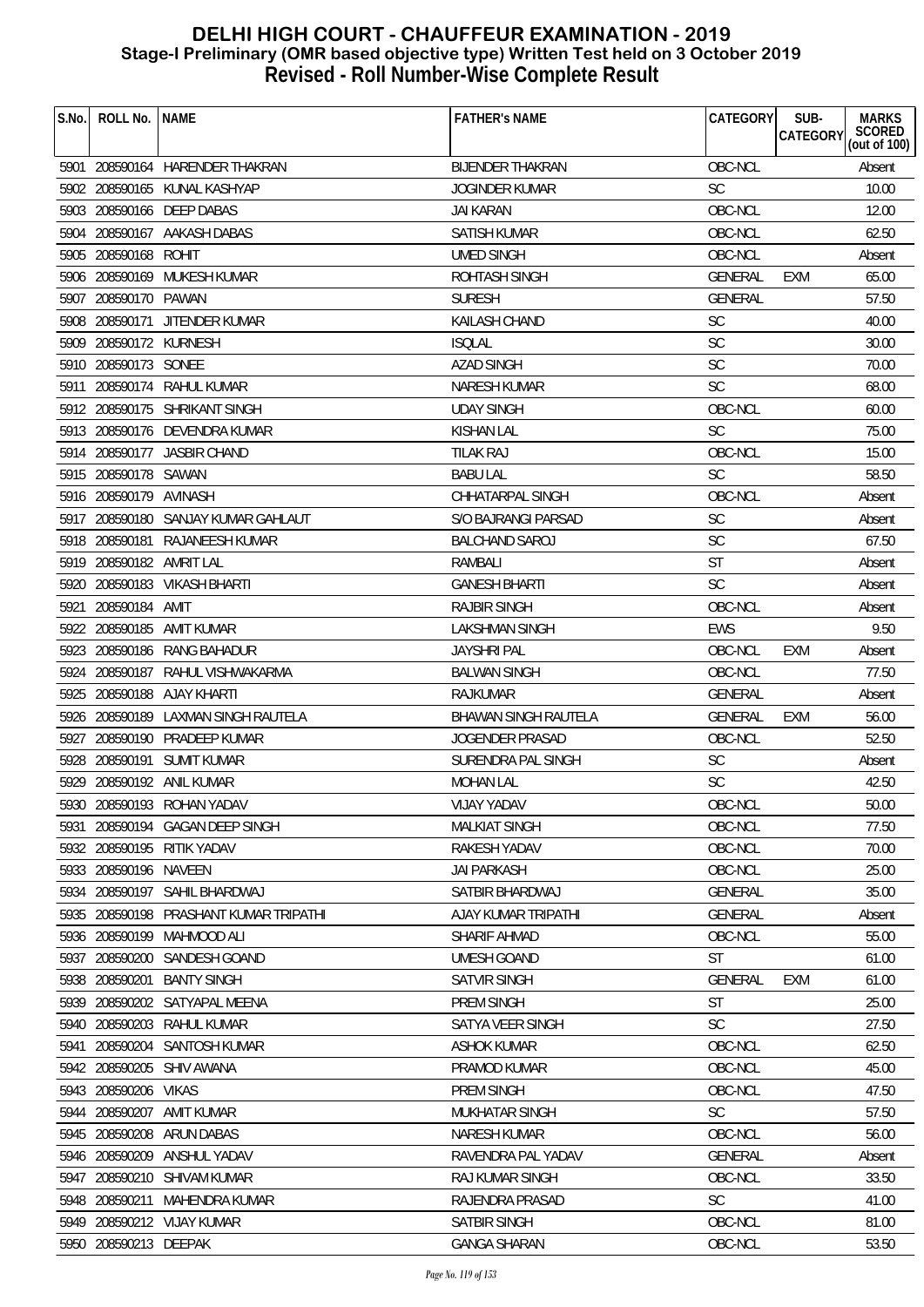| S.No. | ROLL No.                | <b>NAME</b>                         | <b>FATHER'S NAME</b>       | CATEGORY       | SUB-<br><b>MARKS</b><br>SCORED<br>(out of 100)<br>CATEGORY |
|-------|-------------------------|-------------------------------------|----------------------------|----------------|------------------------------------------------------------|
|       |                         | 5951 208590214 ANKIT CHILLAR        | SURENDER KUMAR             | OBC-NCL        | 71.00                                                      |
|       |                         | 5952 208590215 VISHWAJEET JAISWAL   | HARIHAR JAISWAL            | OBC-NCL        | 54.50                                                      |
|       |                         | 5953 208590216 DEEPAK KUMAR         | SATYAVAN                   | OBC-NCL        | Absent                                                     |
|       | 5954 208590217 ABHISHEK |                                     | <b>KARTAR SINGH</b>        | <b>SC</b>      | 47.50                                                      |
|       |                         | 5955 208590218 HEMANT KUMAR         | <b>BRIJ MOHAN</b>          | OBC-NCL        | 95.00                                                      |
|       |                         | 5956 208590219 NEERAJ MEENA         | NIHAL SINGH                | <b>ST</b>      | 53.50                                                      |
|       |                         | 5957 208590220 RANJEET SINGH        | <b>UDAY BIR SINGH</b>      | <b>SC</b>      | 46.00                                                      |
|       |                         | 5958 208590221 BHUPESH KUMAR        | <b>BANBARI LAL</b>         | GENERAL        | <b>EXM</b><br>Absent                                       |
|       | 5959 208590222 JIYA LAL |                                     | <b>RAM PRASAD</b>          | ST             | 27.50                                                      |
|       |                         | 5960 208590223 SAURABH KUMAR        | RAMESHWAR                  | OBC-NCL        | 45.00                                                      |
|       |                         | 5961 208590224 VINAY DHARMASHYA     | DHARAMVIR SINGH            | OBC-NCL        | 87.50                                                      |
|       | 5962 208590225          | KUNAL                               | RAJ KAPOOR                 | <b>SC</b>      | 50.50                                                      |
|       |                         | 5963 208590226 DEEPAK YADAV         | MAHAVIR SINGH YADAV        | OBC-NCL        | 72.50                                                      |
|       |                         | 5964 208590227 KULDEEP KUMAR        | <b>SHAM LAL</b>            | <b>SC</b>      | 49.50                                                      |
|       |                         | 5965 208590228 SWADHIN YADAV        | <b>GIRJESH KUMAR YADAV</b> | OBC-NCL        | 52.50                                                      |
|       | 5966 208590229          | SAHIL BAISOYA                       | <b>MANOJ BAISOYA</b>       | OBC-NCL        | 38.50                                                      |
|       |                         | 5967 208590230 ASHISH KUMAR         | <b>SARVESH KUMAR</b>       | OBC-NCL        | 60.50                                                      |
|       |                         | 5968 208590231 BHARAT KUMAR         | AMRISH KUMAR               | OBC-NCL        | Absent                                                     |
|       | 5969 208590232 PAPPU    |                                     | LAXMI NARAYAN              | OBC-NCL        | Absent                                                     |
|       |                         | 5970 208590233 YOGESH PAL           | TEJ VIR SINGH              | <b>GENERAL</b> | 35.50                                                      |
| 5971  |                         | 208590234 RAVI KUMAR                | <b>SHAITAN SINGH</b>       | OBC-NCL        | $-6.00$                                                    |
|       |                         | 5972 208590235 SURENDER             | NETRA PAL                  | OBC-NCL        | 38.00                                                      |
|       | 5973 208590236 NITIN    |                                     | <b>SUNIL KUMAR</b>         | OBC-NCL        | Absent                                                     |
|       | 5974 208590237 SARJEET  |                                     | SANTOSH                    | OBC-NCL        | Absent                                                     |
|       |                         | 5975 208590238 DEEPAK KUMAR         | SUNDER LAL                 | <b>SC</b>      | Absent                                                     |
|       |                         | 5976 208590239 SUNIL KUMAR VERMA    | <b>BABULAL VERMA</b>       | <b>SC</b>      | Absent                                                     |
|       |                         | 5977 208590240 BHEEM SINGH JAT      | RAMNIWAS JAT               | GENERAL        | 55.00                                                      |
|       | 5978 208590241          | ROHIT YADAV                         | <b>BABU LAL</b>            | OBC-NCL        | Absent                                                     |
|       |                         | 5979 208590242 VIKRAM SINGH TANWAR  | SATYAVEER SINGH TANWAR     | GENERAL        | 42.50                                                      |
|       |                         | 5980 208590243 RAVINDRA KUMAR       | SUBE SINGH                 | GENERAL        | EXM<br>73.00                                               |
|       |                         | 5981 208590244 RAJESH KUMAR MEENA   | KALYAN SAHAI MEENA         | ST             | 59.50                                                      |
|       |                         | 5982 208590245 AATISH KUMAR MEENA   | CHET RAM MEENA             | <b>ST</b>      | 65.50                                                      |
|       | 5983 208590246 SONU     |                                     | <b>GIRDHARI LAL RANA</b>   | OBC-NCL        | 43.00                                                      |
|       |                         | 5984 208590247 ASHOK KUMAR MEENA    | JAGDISH PRASAD MEENA       | <b>ST</b>      | 22.50                                                      |
|       |                         | 5985 208590248 ANIL SWAMI           | RAJBEER                    | <b>GENERAL</b> | 52.50                                                      |
|       |                         | 5986 208590249 SUNDAR LAL MEENA     | RAMNIWAS MEENA             | <b>ST</b>      | 44.00                                                      |
|       |                         | 5987 208590250 ANIL KUMAR MEENA     | <b>FATEH CHAND MEENA</b>   | <b>ST</b>      | 57.50                                                      |
|       | 5988 208590251          | CHHOTUMAL                           | <b>SANESH KUMAR</b>        | GENERAL        | Absent                                                     |
| 5989  |                         | 208590252 PUNIT KUMAR MEENA         | RAMRATAN MEENA             | <b>ST</b>      | 45.00                                                      |
|       |                         | 5990 208590253 JAGDISH PRASAD MEENA | <b>BANWARI LAL</b>         | <b>ST</b>      | 41.50                                                      |
| 5991  |                         | 208590254 RAJESH KUMAR MEENA        | RAMCHARAN MEENA            | <b>ST</b>      | 38.50                                                      |
|       |                         | 5992 208590255 MANOJ KUMAR MEENA    | POORAN CHAND MEENA         | <b>ST</b>      | 68.00                                                      |
|       |                         | 5993 208590256 RAVI KUMAR MEENA     | <b>HARI RAM MEENA</b>      | <b>ST</b>      | 47.50                                                      |
|       | 5994 208590257          | RAHUL                               | <b>BANWARI</b>             | <b>SC</b>      | 43.00                                                      |
|       | 5995 208590258          | KARMVEER                            | <b>JAI BHAGWAN</b>         | OBC-NCL        | 50.00                                                      |
| 5996  |                         | 208590259 RAM NARAYAN MEENA         | BADRI NARAYAN MEENA        | ST             | 45.00                                                      |
| 5997  | 208590260               | PRASHANT JEPH MEENA                 | HANUMAN SINGH MEENA        | <b>ST</b>      | 72.50                                                      |
|       |                         | 5998 208590261 VIJENDRA KUMAR MEENA | <b>MALI RAM</b>            | <b>ST</b>      | 32.50                                                      |
|       | 5999 208590262 PRAKASH  |                                     | <b>HANUMAN SINGH</b>       | OBC-NCL        | Absent                                                     |
|       |                         | 6000 208590263 VIJAY KUMAR MEENA    | JANSI RAM MEENA            | <b>ST</b>      | Absent                                                     |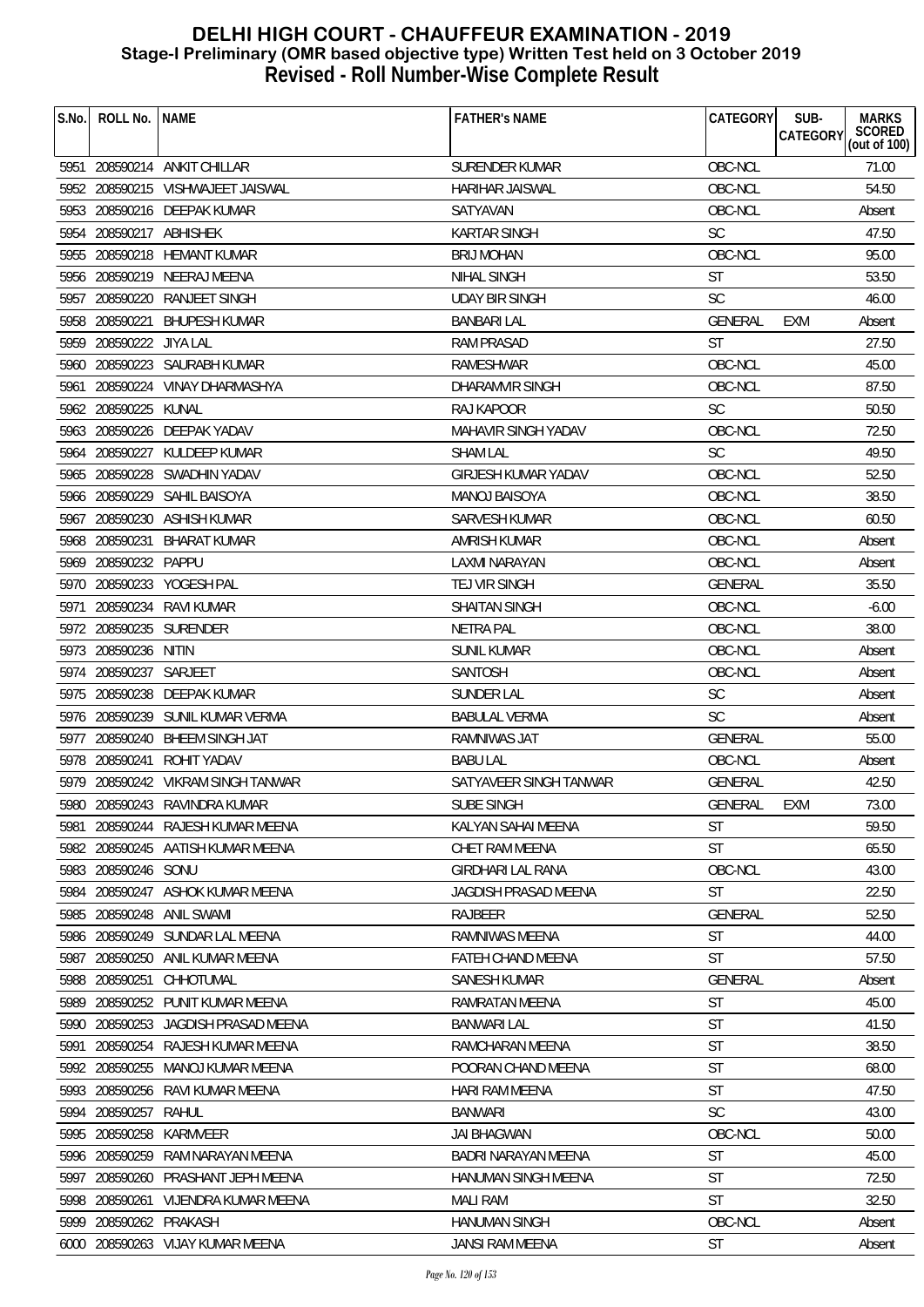| S.No. | ROLL No.               | <b>NAME</b>                          | <b>FATHER'S NAME</b>      | CATEGORY       | <b>MARKS</b><br>SUB-<br>SCORED<br>(out of 100)<br>CATEGORY |
|-------|------------------------|--------------------------------------|---------------------------|----------------|------------------------------------------------------------|
|       |                        | 6001 208590264 RAJESH BHUKAR         | <b>KIRODI MAL</b>         | OBC-NCL        | Absent                                                     |
|       | 6002 208590265         | RAKESH KUMAR                         | <b>RAMESHWAR</b>          | EWS            | Absent                                                     |
|       |                        | 6003 208590266 SURESH KUMAR SANKHALA | <b>JAYRAM SANKHALA</b>    | <b>SC</b>      | 38.00                                                      |
| 6004  |                        | 208590267 VIKRAM MEENA               | MALI RAM MEENA            | ST             | 18.50                                                      |
|       |                        | 6005 208590268 KULDEEP KUMAR         | MAHENDRA SINGH            | OBC-NCL        | 65.50                                                      |
|       | 6006 208590269         | RAVINDRA KUMAR                       | <b>MOHAN LAL</b>          | OBC-NCL        | 36.00                                                      |
| 6007  |                        | 208590270 DEEPAK KUMAR YADAV         | RAMAVTAR YADAV            | OBC-NCL        | 50.50                                                      |
|       |                        | 6008 208590271 AWTAR SINGH DAGAR     | RAM LAL DAGAR             | OBC-NCL        | 50.00                                                      |
|       |                        | 6009 208590272 VIJAY KUMAR MEENA     | <b>MADAN LAL MEENA</b>    | <b>ST</b>      | 47.50                                                      |
|       |                        | 6010 208590273 HARKESH MEENA         | NARAYAN MEENA             | ST             | 62.50                                                      |
| 6011  | 208590274              | MOHIT KUMAR                          | DINESH KUMAR              | OBC-NCL        | 63.50                                                      |
|       |                        | 6012 208590275 BABLOO MEENA          | PARSADI LAL MEENA         | <b>ST</b>      | Absent                                                     |
|       |                        | 6013 208590276 VIJAY RAM BALAI       | <b>BHAIRU SAHAY BALAI</b> | <b>SC</b>      | 54.00                                                      |
|       |                        | 6014 208590277 NARESH KUMAR DHANKA   | KAILASH CHAND             | <b>ST</b>      | 45.50                                                      |
|       |                        | 6015 208590278 SURESH KUMAR          | PHOOL CHAND               | <b>GENERAL</b> | Absent                                                     |
|       | 6016 208590279         | RAMAWATAR YADAV                      | SANWAL RAM YADAV          | OBC-NCL        | 25.00                                                      |
|       |                        | 6017 208590280 DALEEP KUMAR          | ONKAR MAL GURJAR          | OBC-NCL        | 47.50                                                      |
|       | 6018 208590281         | VIKRAM KUMAR YADAV                   | RAM SINGH YADAV           | OBC-NCL        | 47.00                                                      |
|       |                        | 6019 208590282 MATE SACHIN TUKARAM   | TUKARAM GOVIND MATE       | <b>SC</b>      | 57.50                                                      |
|       |                        | 6020 208590283 RAJENDRA MEENA        | LEELA RAM MEENA           | ST             | 62.50                                                      |
| 6021  |                        | 208590284 MUNNA LAL MALI             | <b>RAMKISHAN MALI</b>     | OBC-NCL        | 35.00                                                      |
|       | 6022 208590285         | PRADEEP KUMAR RAWAT                  | <b>MAHAVEER SINGH</b>     | <b>SC</b>      | 59.00                                                      |
|       |                        | 6023 208590286 MANOJ KUMAR           | <b>MOHAR SINGH</b>        | OBC-NCL        | Absent                                                     |
|       | 6024 208590287         | NARENDRA DIWAT                       | <b>HANSRAJ</b>            | OBC-NCL        | Absent                                                     |
|       |                        | 6025 208590288 SUNIL KUMAR SAINI     | PAPPU RAM SAINI           | OBC-NCL        | Absent                                                     |
|       |                        | 6026 208590289 MAHENDRA SINGH SAINI  | <b>ANANDI LAL SAINI</b>   | GENERAL        | 75.00                                                      |
|       | 6027 208590290         | MOHAN LAL MEENA                      | DHANNA RAM MEENA          | ST             | 52.50                                                      |
|       | 6028 208590291         | <b>GOVERDHAN YADAV</b>               | <b>GOVIND RAM YADAV</b>   | OBC-NCL        | Absent                                                     |
|       | 6029 208590292 MONTI   |                                      | <b>RAJPAL</b>             | <b>GENERAL</b> | 77.50                                                      |
|       |                        | 6030 208590293 BHAGAWAN SHAY KUMAWAT | KANARAM KUMAWAT           | OBC-NCL        | 42.50                                                      |
| 6031  |                        | 208590294 SUNEEL KUMAR               | <b>MOHAN LAL</b>          | SC.            | 46.00                                                      |
|       |                        | 6032 208590295 SUNIL KUMAR           | <b>GANGA RAM YADAV</b>    | OBC-NCL        | 28.00                                                      |
|       |                        | 6033 208590296 BABLU JANGIR          | <b>OM PRAKASH</b>         | OBC-NCL        | Absent                                                     |
|       | 6034 208590297         | DEVENDRA MEENA                       | RAMCHAND MEENA            | <b>ST</b>      | 53.50                                                      |
|       | 6035 208590298         | ASHOK KUMAR                          | RAMCHANDER                | OBC-NCL        | 43.00                                                      |
|       | 6036 208590299         | SANDEEP CHOUDHARY                    | MANGE LAL CHOUDHARY       | OBC-NCL        | 64.00                                                      |
|       |                        | 6037 208590300 YOGESH KUMAR          | <b>RAM NIWAS</b>          | OBC-NCL        | 28.50                                                      |
|       | 6038 208590301         | KAVINDRA DHANKA                      | KISHAN KUMAR MAVAR        | ST             | 46.00                                                      |
| 6039  | 208590302              | TARA CHAND KUMAWAT                   | MAHENDRA KUMAWAT          | OBC-NCL        | 58.50                                                      |
| 6040  |                        | 208590303 DEVENDER SINGH             | <b>DHARAMBEER</b>         | <b>SC</b>      | 55.00                                                      |
| 6041  | 208590304              | <b>BABU LAL</b>                      | SHISHUPAL SINGH           | <b>GENERAL</b> | 52.50                                                      |
|       | 6042 208590305         | YOGENDRA SWAMI                       | <b>MANNI RAM SWAMI</b>    | OBC-NCL        | 60.00                                                      |
|       | 6043 208590306 HANSRAJ |                                      | <b>JAL SINGH</b>          | OBC-NCL        | 82.50<br><b>EXM</b>                                        |
|       | 6044 208590307         | KARAM VEER                           | <b>AMAR SINGH</b>         | <b>GENERAL</b> | Absent                                                     |
|       | 6045 208590308         | <b>BHARAM SINGH GURJAR</b>           | RAGHUVEER SINGH GURJAR    | <b>GENERAL</b> | 3.00                                                       |
|       | 6046 208590309         | MANISH KUMAR AJMERA                  | CHHIGAN LAL               | <b>SC</b>      | Absent                                                     |
| 6047  | 208590310              | YOGESH KUMAR PRAJAPAT                | RAMKISHAN PRAJAPAT        | OBC-NCL        | 46.00                                                      |
|       | 6048 208590311         | RAKESH KUMAR KOLAWAT                 | HARI PRASAD KOLAWAT       | OBC-NCL        | 48.00                                                      |
|       |                        | 6049 208590312 RAJKUMAR              | KHEM CHAND SHARMA         | GENERAL        | 48.00                                                      |
|       |                        | 6050 208590313 SURESH SINGH JAT      | CHETRAM JAT               | OBC-NCL        | 41.50                                                      |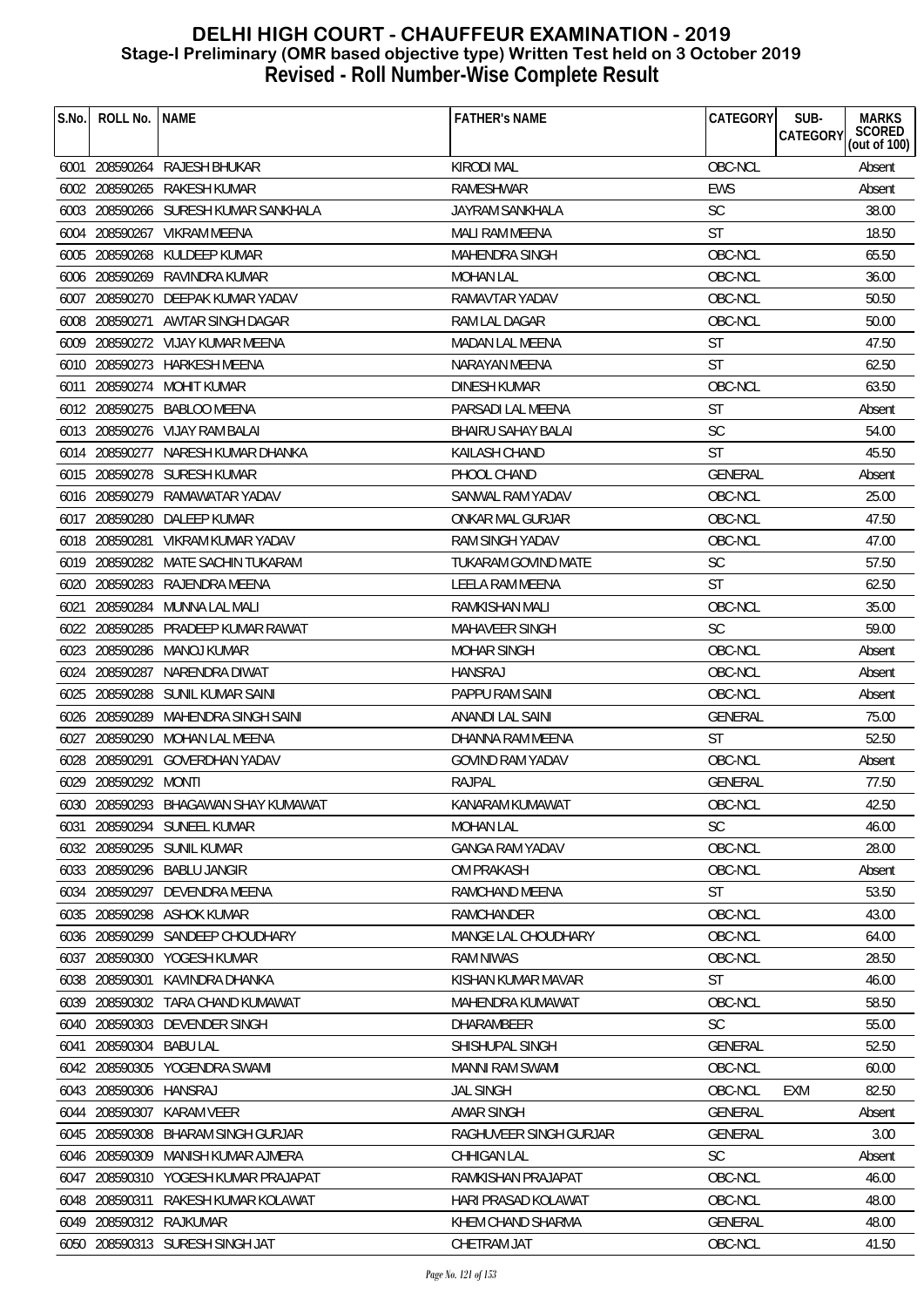| S.No. | ROLL No.                | <b>NAME</b>                             | <b>FATHER'S NAME</b>      | CATEGORY       | SUB-<br>CATEGORY | <b>MARKS</b><br>SCORED<br>(out of 100) |
|-------|-------------------------|-----------------------------------------|---------------------------|----------------|------------------|----------------------------------------|
|       |                         |                                         |                           |                |                  |                                        |
|       |                         | 6051 208590314 LAL CHAND SAINI          | CHHAJU RAM SAINI          | OBC-NCL        |                  | Absent                                 |
|       |                         | 6052 208590315 RAVI KUMAR BAIRWA        | KAILASH CHAND BAIRWA      | <b>SC</b>      |                  | 31.50                                  |
|       |                         | 6053 208590316 JAI CHAND KHOKHAR        | TILOKA RAM                | OBC-NCL        | <b>EXM</b>       | 32.50                                  |
|       |                         | 6054 208590317 SANJAY SAINI             | DATA RAM SAINI            | OBC-NCL        |                  | 42.00                                  |
|       |                         | 6055 208590318 KAMLESH KUMAR ARYA       | DESHRAJ ARYA              | <b>SC</b>      |                  | 28.50                                  |
|       |                         | 6056 208590319 SUNIL KUMAR              | <b>SHREE RAM</b>          | OBC-NCL        |                  | 67.50                                  |
|       |                         | 6057 208590320 TEJPAL CHOUDHARY         | RAM CHANDRA CHOUDHARY     | OBC-NCL        |                  | 64.00                                  |
|       |                         | 6058 208590321 PRAVEEN KUMAR            | MAHENDRA SINGH            | OBC-NCL        |                  | Absent                                 |
|       |                         | 6059 208590322 RATAN LAL                | <b>GURU DAYAL</b>         | <b>SC</b>      |                  | 45.00                                  |
|       |                         | 6060 208590323 RAVI BHAGAT              | <b>SUKHRAM</b>            | <b>ST</b>      |                  | Absent                                 |
|       |                         | 6061 208590324 MOHAN LAL GURJAR         | NARSI RAM GURJAR          | OBC-NCL        |                  | 37.50                                  |
|       |                         | 6062 208590325 DINESH CHANDER           | KALI CHARAN               | <b>SC</b>      |                  | 30.00                                  |
|       | 6063 208590326 JITENDRA |                                         | <b>MAHI PAL</b>           | <b>GENERAL</b> |                  | 34.50                                  |
|       |                         | 6064 208590327 BAHADUR SINGH            | SAHAB SINGH               | OBC-NCL        |                  | 37.50                                  |
|       |                         | 6065 208590328 NAVEEN JAT               | SABBA RAM JAT             | OBC-NCL        |                  | 33.00                                  |
|       |                         | 6066 208590329 SUBHASH CHAND YADAV      | <b>HEMRAJ YADAV</b>       | OBC-NCL        |                  | 92.50                                  |
|       |                         | 6067 208590330 NITESH KUMAR             | NANDU PRAJAPATI           | <b>GENERAL</b> |                  | 39.50                                  |
|       |                         | 6068 208590331 ANUJ KUMAR CHOUDHARY     | RAJ KUMAR CHOUDHARY       | OBC-NCL        |                  | 65.00                                  |
|       |                         | 6069 208590332 PRAVEEN KUMAR            | RANVEER SINGH             | OBC-NCL        |                  | 52.50                                  |
|       |                         | 6070 208590333 SATYA PRAKASH BAKARIYA   | RAMADHAR BAKARIYA         | <b>SC</b>      |                  | 57.50                                  |
| 6071  |                         | 208590334 AJIT SINGH YADAV              | <b>GAJRAJ SINGH</b>       | OBC-NCL        |                  | 48.50                                  |
|       | 6072 208590335          | JIYA LAL MEENA                          | MANGAL RAM MEENA          | <b>ST</b>      |                  | 42.50                                  |
|       |                         | 6073 208590336 KAPIL YADAV              | PUSHPENDER YADAV          | OBC-NCL        |                  | 35.00                                  |
|       | 6074 208590337 DINESH   |                                         | DHARAM PAL                | OBC-NCL        |                  | Absent                                 |
|       |                         | 6075 208590338 HAR LAL DESWAL           | RAMJI LAL DESWAL          | OBC-NCL        |                  | 40.00                                  |
|       |                         | 6076 208590339 SATEESH KUMAR MEENA      | <b>UDAY CHAND MEENA</b>   | <b>ST</b>      |                  | Absent                                 |
|       |                         | 6077 208590340 PYARE LAL                | <b>BIRBAL</b>             | OBC-NCL        |                  | 45.00                                  |
|       |                         | 6078 208590341 RAKESH KUMAR             | <b>KISHORI LAL</b>        | OBC-NCL        |                  | 60.00                                  |
|       |                         | 6079 208590342 VIPIN SINGH              | <b>RAM SINGH</b>          | <b>SC</b>      |                  | 46.00                                  |
| 6080  |                         | 208590343 SURYWANSHI SHASHIKANT SHAHAJI | SHAHAJI                   | GENERAL        |                  | Absent                                 |
| 6081  |                         | 208590344 DAMODAR PRASAD KUMAWAT        | HEMA RAM KUMAWAT          | OBC-NCL        |                  | Absent                                 |
|       |                         | 6082 208590345 MAM CHAND                | SUKHA DEVA RAM            | EWS            |                  | 40.50                                  |
|       |                         | 6083 208590346 BHUPENDRA SINGH          | AJEET SINGH               | OBC-NCL        |                  | 55.00                                  |
|       | 6084 208590347          | <b>MANISH SANKHALA</b>                  | CHENARAM SANKHALA         | OBC-NCL        |                  | 48.00                                  |
|       |                         | 6085 208590348 AMIT KUMAR DAHIYA        | <b>RAM SINGH DAHIYA</b>   | OBC-NCL        |                  | 37.50                                  |
| 6086  | 208590349               | MUKESH KUMAR GURJAR                     | <b>BAHADUR MAL GURJAR</b> | OBC-NCL        |                  | 40.00                                  |
|       |                         | 6087 208590350 SACHIN SUHAG             | SATBIR SINGH              | OBC-NCL        |                  | 17.50                                  |
|       | 6088 208590351          | KAILASH CHAND SAINI                     | <b>OONKAR MAL SAINI</b>   | OBC-NCL        |                  | Absent                                 |
| 6089  |                         | 208590352 MOHIT KATARIA                 | <b>NARESH</b>             | <b>SC</b>      |                  | 38.50                                  |
|       | 6090 208590353          | ANKIT                                   | KRISHAN KUMAR LAKRA       | OBC-NCL        |                  | 82.50                                  |
| 6091  | 208590354               | RAJESH KUMAR                            | <b>BANSHI DHAR</b>        | OBC-NCL        |                  | 23.50                                  |
|       | 6092 208590355          | ROHIT JANGID                            | SAKRAM JANGID             | OBC-NCL        |                  | 52.50                                  |
|       | 6093 208590356 AMIT     |                                         | <b>SHIV DAYAL</b>         | OBC-NCL        |                  | 72.50                                  |
|       | 6094 208590357          | DEEPAK KUMAR MEENA                      | ROSHAN LAL MEENA          | ST             |                  | 45.00                                  |
|       | 6095 208590358          | <b>JEET RAM</b>                         | <b>JAI KISHAN</b>         | <b>SC</b>      |                  | 21.00                                  |
|       |                         | 6096 208590359 SOMVEER SINGH            | <b>JASWANT SINGH</b>      | OBC-NCL        |                  | 70.00                                  |
| 6097  | 208590360               | RAJENDRA KUMAR JAKHAR                   | BANNA RAM JAKHAR          | <b>GENERAL</b> |                  | Absent                                 |
|       | 6098 208590361          | SOHAN SINGH TANWAR                      | <b>GOKUL SINGH TANWAR</b> | EWS            |                  | 58.00                                  |
|       |                         | 6099 208590362 HEMANT KUMAR YADAV       | <b>GYAN CHAND YADAV</b>   | OBC-NCL        |                  | 68.00                                  |
|       |                         | 6100 208590363 SACHIN DOTASARA          | <b>SULTAN SINGH</b>       | <b>GENERAL</b> |                  | 57.50                                  |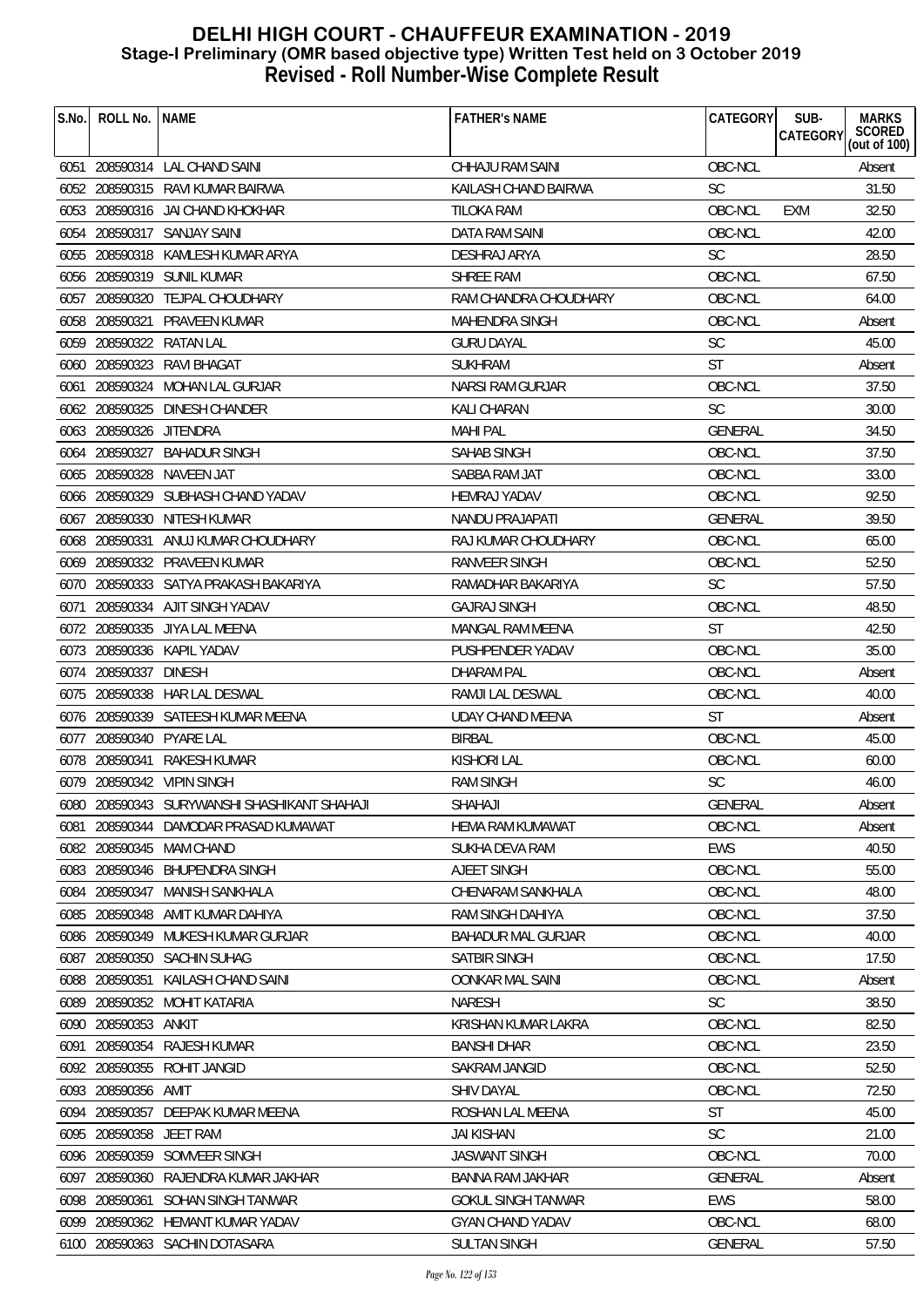| S.No. | ROLL No.               | <b>NAME</b>                            | <b>FATHER'S NAME</b>         | CATEGORY       | SUB-<br><b>MARKS</b><br><b>CATEGORY</b> |
|-------|------------------------|----------------------------------------|------------------------------|----------------|-----------------------------------------|
|       |                        |                                        |                              |                | SCORED<br>(out of 100)                  |
|       |                        | 6101 208590364 AMIT MEENA              | RAM NATH MEENA               | <b>ST</b>      | 37.50                                   |
|       | 6102 208590365 VIKASH  |                                        | <b>BHAGIRATH MAL</b>         | GENERAL        | Absent                                  |
|       |                        | 6103 208590366 HEM RAJ MEENA           | JAGDISH PRASAD MEENA         | <b>ST</b>      | 42.50                                   |
|       | 6104 208590367 HANSRAJ |                                        | <b>SOHAN LAL</b>             | OBC-NCL        | 56.50                                   |
|       | 6105 208590368 PARVEEN |                                        | RAJKUMAR                     | <b>SC</b>      | 60.00                                   |
|       | 6106 208590369         | ANKIT SAMANIA                          | SURJEET SAMANIA              | OBC-NCL        | Absent                                  |
|       |                        | 6107 208590370 RAKESH KUMAR YADAV      | LEELARAM YADAV               | OBC-NCL        | 37.50                                   |
|       |                        | 6108 208590371 YOGESH KUMAR            | <b>JAGDISH CHANDER</b>       | <b>SC</b>      | 45.00                                   |
|       |                        | 6109 208590372 AKSHAY KUMAR GAHLOT     | <b>DEV KARAN SINGH</b>       | OBC-NCL        | 35.00                                   |
|       |                        | 6110 208590373 ASHOK MEENA             | <b>TEEKA RAM MEENA</b>       | <b>ST</b>      | 50.00                                   |
|       |                        | 6111 208590374 YOGESH KUMAR            | LILADHAR                     | OBC-NCL        | Absent                                  |
|       |                        | 6112 208590375 KRISHAN KUMAR VERMA     | <b>MATARU RAM VERMA</b>      | <b>SC</b>      | Absent                                  |
|       |                        | 6113 208590376 MUBARIK KHAN MANSURI    | NATHU KHAN MANSURI           | OBC-NCL        | 60.00                                   |
|       |                        | 6114 208590377 VIKASH KUMAR            | <b>BAJRANG</b>               | OBC-NCL        | 54.00                                   |
|       |                        | 6115 208590378 SURESH SINGH MEENA      | MOOL CHAND MEENA             | <b>ST</b>      | 50.00                                   |
|       |                        | 6116 208590379 VIKASH KUMAR            | <b>ROHITASH</b>              | OBC-NCL        | 28.50                                   |
|       |                        | 6117 208590380 ABHAY SINGH             | <b>GHISHA RAM</b>            | <b>SC</b>      | 33.00                                   |
|       |                        | 6118 208590381 RAHUL YADAV             | PATRAM YADAV                 | OBC-NCL        | Absent                                  |
|       |                        | 6119 208590382 RAM NARESH MEENA        | MURALI MEENA                 | <b>ST</b>      | Absent                                  |
|       |                        | 6120 208590383 VIJAY KUMAR             | <b>HANSRAJ DHOBI</b>         | <b>SC</b>      | 42.50                                   |
|       |                        | 6121 208590384 RAM LAL MEENA           | <b>GANGADHAR</b>             | <b>ST</b>      | Absent                                  |
|       | 6122 208590385         | ROSHAN LAL MEENA                       | RAM CHANDRA MEENA            | <b>ST</b>      | 34.00                                   |
|       | 6123 208590386         | MOTI LAL MEENA                         | PRABHU DAYAL MEENA           | <b>ST</b>      | 43.00                                   |
|       |                        | 6124 208590387 KAMALESH CHOUDHARY      | <b>BHANWAR SINGH</b>         | OBC-NCL        | 39.00                                   |
|       |                        | 6125 208590388 MANISH KUMAR MEENA      | RAM KISAN MEENA              | ST             | 46.50                                   |
|       |                        | 6126 208590389 NITIN YADAV             | SURENDER YADAV               | <b>GENERAL</b> | 62.50                                   |
|       |                        | 6127 208590390 MOHAN LAL DAGAR         | RAM LAL DAGAR                | OBC-NCL        | 40.00                                   |
|       | 6128 208590391         | MUKESH KUMAR MEENA                     | <b>BALLU RAM MEENA</b>       | <b>ST</b>      | 30.00                                   |
|       |                        | 6129 208590392 RAKESH KUMAR MEENA      | MAHENDRA KUMAR MEENA         | <b>ST</b>      | 33.00                                   |
|       |                        | 6130 208590393 JAY PRAKASH             | MAM CHAND                    | OBC-NCL        | 34.00                                   |
|       |                        | 6131 208590394 DEEPAK KUMAR MEENA      | DHANNA LAL MEENA             | <b>ST</b>      | 27.50                                   |
|       |                        | 6132 208590395 PURUSHOTTAM KUMAR YADAV | DESHRAJ YADAV                | OBC-NCL        | Absent                                  |
|       |                        | 6133 208590396 HARI RAM MEENA          | ROHITASAV MEENA              | <b>SC</b>      | Absent                                  |
|       |                        | 6134 208590397 RAMESH CHAND MEENA      | SITA RAM MEENA               | <b>ST</b>      | 50.00                                   |
|       |                        | 6135 208590398 HEMANT MEENA            | LT. MAHENDRA KUMAR MEENA     | <b>ST</b>      | 49.00                                   |
|       | 6136 208590399         | ANOOP KUMAR GRAMIN                     | GIRRAJ PRASAD MEENA          | <b>ST</b>      | 36.50                                   |
|       |                        | 6137 208590400 MAHENDRA KUMAR CHOUHAN  | <b>ISHWAR LAL CHOUHAN</b>    | <b>SC</b>      | 35.00                                   |
|       | 6138 208590401         | KAMLESH KUMAR MEENA                    | <b>GHISA RAM MEENA</b>       | <b>ST</b>      | 45.00                                   |
|       |                        | 6139 208590402 MAHENDRA KUMAR KUMAWAT  | <b>BHAGIRATH MAL KUMAWAT</b> | <b>GENERAL</b> | Absent                                  |
|       |                        | 6140 208590403 MUKESH KUMAR GURJAR     | <b>BHOMA RAM GURJAR</b>      | OBC-NCL        | 47.50                                   |
| 6141  |                        | 208590404 PARVEEN SINGH                | VIJAYPAL                     | <b>GENERAL</b> | Absent                                  |
|       |                        | 6142 208590405 NARENDRA KUMAR YADAV    | KALURAM YADAV                | OBC-NCL        | 55.00                                   |
|       |                        | 6143 208590406 KRISHAN KANHAIYA MEENA  | <b>GOVINDA MEENA</b>         | <b>ST</b>      | 49.00                                   |
|       | 6144 208590407         | RAMESH SHIVRAN                         | DEV KARAN                    | OBC-NCL        | Absent                                  |
|       | 6145 208590408         | MUKESH KUMAR                           | <b>RAM NIWAS</b>             | <b>GENERAL</b> | 46.00                                   |
|       |                        | 6146 208590409 AJIT SINGH KASVA        | RAMAVATAR KASVA              | OBC-NCL        | 55.00                                   |
|       |                        | 6147 208590410 VISHNU KANT TAILOR      | <b>GHANSHYAM TAILOR</b>      | OBC-NCL        | 95.00                                   |
|       | 6148 208590411         | <b>RAY SAHAB</b>                       | DATA RAM                     | OBC-NCL        | 75.00                                   |
|       |                        | 6149 208590412 PRAMOD YADAV            | RANVEER SINGH YADAV          | OBC-NCL        | Absent                                  |
|       |                        | 6150 208590413 VIKRAM KUMAR SAINI      | SHRI RAM SAINI               | OBC-NCL        | 30.00                                   |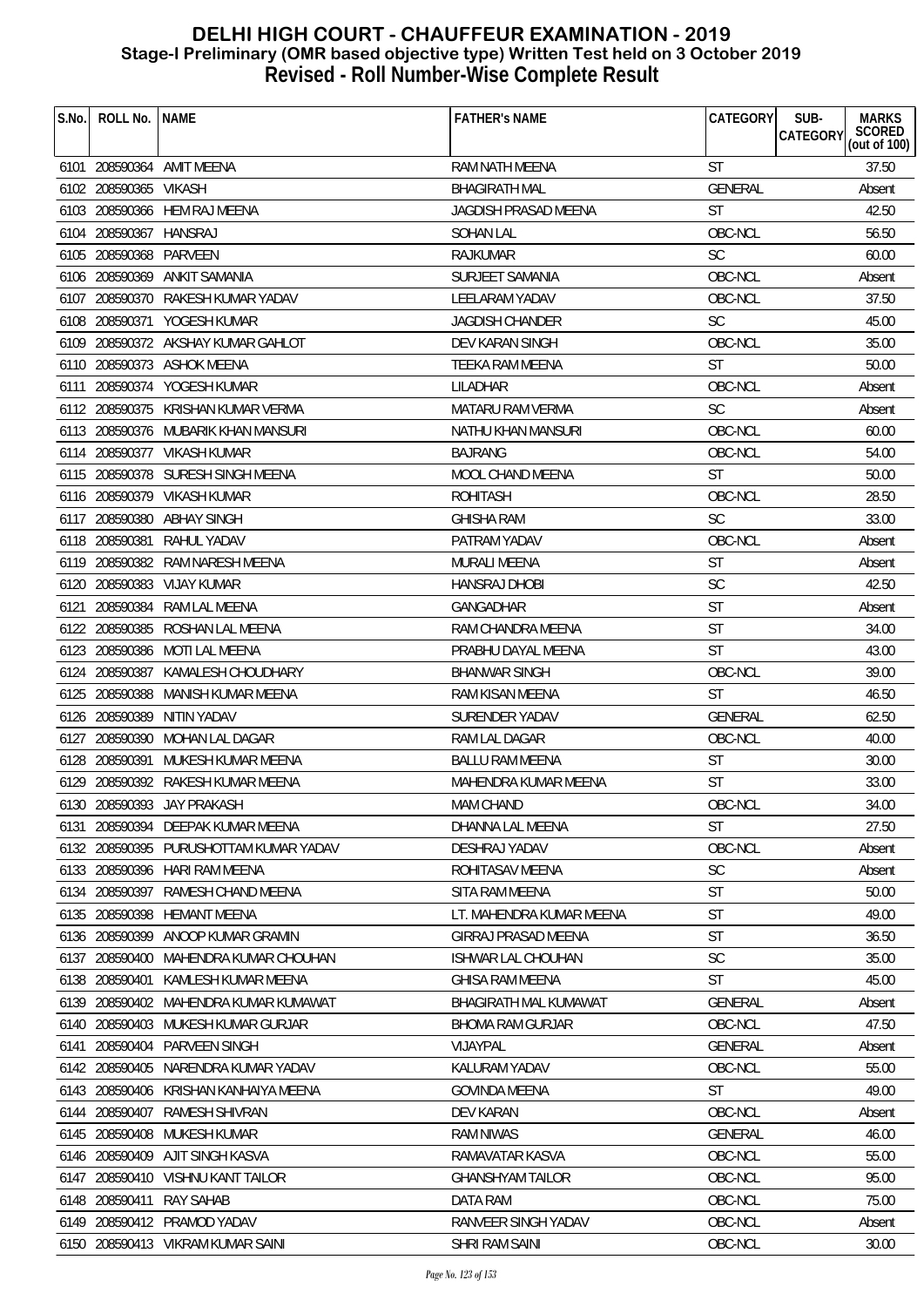| S.No. | ROLL No.             | <b>NAME</b>                             | <b>FATHER'S NAME</b>        | CATEGORY       | SUB-<br><b>CATEGORY</b> | <b>MARKS</b><br><b>SCORED</b><br>(out of $100$ ) |
|-------|----------------------|-----------------------------------------|-----------------------------|----------------|-------------------------|--------------------------------------------------|
|       |                      | 6151 208590414 MAHENDRA SINGH SHEKHAWAT | SHANKAR SINGH SHEKHAWAT     | <b>EWS</b>     |                         | 75.00                                            |
|       |                      | 6152 208590415 HANUMAN SINGH            | <b>CHHITAR SINGH</b>        | OBC-NCL        |                         | 20.00                                            |
|       | 6153 208590416 SAGAR |                                         | ANIL KUMAR                  | <b>SC</b>      |                         | 55.00                                            |
|       |                      | 6154 208590417 RUPESH SHARMA            | RAJESH SHARMA               | <b>EWS</b>     |                         | 30.00                                            |
|       |                      | 6155 208590418 AJEET SINGH              | <b>BIRBAL SINGH</b>         | OBC-NCL        |                         | Absent                                           |
|       | 6156 208590419       | RAMBABU MEENA                           | <b>LAXMAN SINGH MEENA</b>   | <b>ST</b>      |                         | 46.50                                            |
|       |                      | 6157 208590420 PAPPU KUMAR              | HANMAN RAM VERMA            | <b>SC</b>      |                         | 34.00                                            |
|       | 6158 208590421       | NARENDR KUMAR DHANKA                    | BADARI NARAYAN              | <b>ST</b>      |                         | 42.50                                            |
|       |                      | 6159 208590422 SURENDRA KUMAR JATAV     | PAPPU RAM JATAV             | <b>SC</b>      |                         | 41.00                                            |
|       |                      | 6160 208590423 SANDEEP KUMAR            | DINESH KUMAR                | OBC-NCL        |                         | Absent                                           |
|       |                      | 6161 208590424 SUSHIL KUMAR TIWARI      | <b>BAL MUKUND TIWARI</b>    | <b>GENERAL</b> |                         | 60.00                                            |
|       | 6162 208590425       | DILIP BAGDIYA                           | <b>GIRDHARI LAL BAGDIYA</b> | <b>SC</b>      |                         | 43.50                                            |
|       |                      | 6163 208590426 RATAN LAL                | RAJENDRA KUMAR              | OBC-NCL        | EXM                     | 37.00                                            |
|       | 6164 208590427       | RAMKESH MEENA                           | RAMESHWAR DAYAL             | <b>ST</b>      |                         | Absent                                           |
|       |                      | 6165 208590428 SURAJ KUMAR              | <b>KHEM CHAND</b>           | <b>SC</b>      |                         | 49.50                                            |
|       |                      | 6166 208590429 PUNIT KUMAR MEENA        | NARAYAN SINGH MEENA         | <b>ST</b>      |                         | 40.50                                            |
|       |                      | 6167 208590430 RAJA RAM SHARMA          | <b>GANGA SHAYAM SHARMA</b>  | <b>GENERAL</b> | <b>EXM</b>              | 70.00                                            |
|       |                      | 6168 208590431 VIJAY KUMAR MEENA        | <b>HARIRAM MEENA</b>        | <b>ST</b>      |                         | 48.00                                            |
|       |                      | 6169 208590432 VIKAS LAKRA              | JITENDER LAKRA              | OBC-NCL        |                         | 73.00                                            |
|       |                      | 6170 208590433 AJEET VERMA              | <b>VINOD VERMA</b>          | <b>SC</b>      |                         | 26.50                                            |
| 6171  |                      | 208590434 RAJESH KUMAR MEENA            | AMAR PAL MEENA              | <b>ST</b>      |                         | Absent                                           |
|       |                      | 6172 208590435 RAJESH KUMAR             | RAMKUWAR                    | OBC-NCL        |                         | Absent                                           |
|       |                      | 6173 208590436 SAWAI SINGH MEENA        | <b>MANTU RAM MEENA</b>      | <b>ST</b>      |                         | 52.50                                            |
|       |                      | 6174 208590437 RAMAVATAR                | <b>BASUDEV</b>              | OBC-NCL        |                         | 51.50                                            |
|       |                      | 6175 208590438 MADAN LAL BIJARNIYA      | PRABHU DAYAL BIJARNIYA      | OBC-NCL        |                         | 50.00                                            |
|       |                      | 6176 208590439 AKSHAY VYAS              | SITARAM VYAS                | <b>EWS</b>     |                         | 53.50                                            |
|       |                      | 6177 208590440 GYAN CHAND MEENA         | RAMESHWAR DAYAL MEENA       | <b>ST</b>      |                         | Absent                                           |
|       | 6178 208590441       | <b>JITEN MEENA</b>                      | <b>BHAGWAN SAHAY MEENA</b>  | <b>ST</b>      |                         | 43.50                                            |
|       |                      | 6179 208590442 VINOD KUMAR SAWAMI       | <b>DEVILAL</b>              | <b>GENERAL</b> |                         | 55.00                                            |
|       |                      | 6180 208590443 SANDIP MEENA             | PAPPU LAL MEENA             | <b>ST</b>      |                         | Absent                                           |
|       |                      | 6181 208590444 SAHIL YADAV              | SATYAMANJAN YADAV           | OBC-NCL        |                         | 67.50                                            |
|       |                      | 6182 208590445 DEVENDER                 | SUBE SINGH                  | OBC-NCL        |                         | 49.00                                            |
|       |                      | 6183 208590446 MUKESH KUMAR DOOT        | <b>GOPAL RAM DOOT</b>       | OBC-NCL        |                         | 30.50                                            |
|       |                      | 6184 208590447 PRITAM KUMAR GURJAR      | DINESH KUMAR                | OBC-NCL        |                         | 34.50                                            |
|       |                      | 6185 208590448 PRAMOD KUMAR LAMBA       | SURENDRA KUMAR              | OBC-NCL        |                         | Absent                                           |
|       | 6186 208590449       | AMIT KUMAR KHUDANIA                     | SURESH CHAND                | <b>SC</b>      |                         | 72.50                                            |
|       |                      | 6187 208590450 DEVENDER SINGH           | <b>INDER SINGH</b>          | <b>GENERAL</b> | <b>EXM</b>              | 65.00                                            |
|       |                      | 6188 208590451 LEELA RAM MEENA          | <b>GUTARI RAM MEENA</b>     | <b>ST</b>      |                         | 70.00                                            |
|       | 6189 208590452 SONU  |                                         | DILDAR MOHAMAD              | OBC-NCL        |                         | 22.50                                            |
|       |                      | 6190 208590453 SHIV KUMAR               | <b>VINOD KUMAR</b>          | OBC-NCL        |                         | 52.50                                            |
| 6191  |                      | 208590454 SACHIN DAHIYA                 | <b>BAL KISHAN</b>           | OBC-NCL        |                         | 62.00                                            |
|       |                      | 6192 208590455 KOKATE PRASHANT ARUN     | ARUN GULABRAO KOKATE        | <b>GENERAL</b> |                         | Absent                                           |
|       |                      | 6193 208590456 MAHENDRA KUMAR BOCHALYA  | PRAKASH BOCHALYA            | OBC-NCL        |                         | 35.00                                            |
|       |                      | 6194 208590457 ROHITASH KUMAR MEENA     | POORAN MAL MEENA            | <b>ST</b>      |                         | Absent                                           |
|       |                      | 6195 208590458 RAJESH KUMAR MAHARANIYA  | MOHAN LAL MAHARANIYA        | <b>SC</b>      |                         | 61.00                                            |
|       | 6196 208590459       | CHETRAM                                 | <b>VED PRAKASH</b>          | OBC-NCL        |                         | Absent                                           |
|       | 6197 208590460       | RAHUL VAISHNAV                          | NAND KISHOR VAISHNAV        | OBC-NCL        |                         | 72.50                                            |
|       | 6198 208590461       | <b>VISHAL</b>                           | LALA RAM                    | <b>ST</b>      |                         | 48.50                                            |
|       |                      | 6199 208590462 DEVI SAHAY SAINI         | RAM CHANDRA SAINI           | OBC-NCL        |                         | 50.00                                            |
|       |                      | 6200 208590463 LOKESH KUMAR MEENA       | DHAIDHAL MEENA              | ST             |                         | 36.00                                            |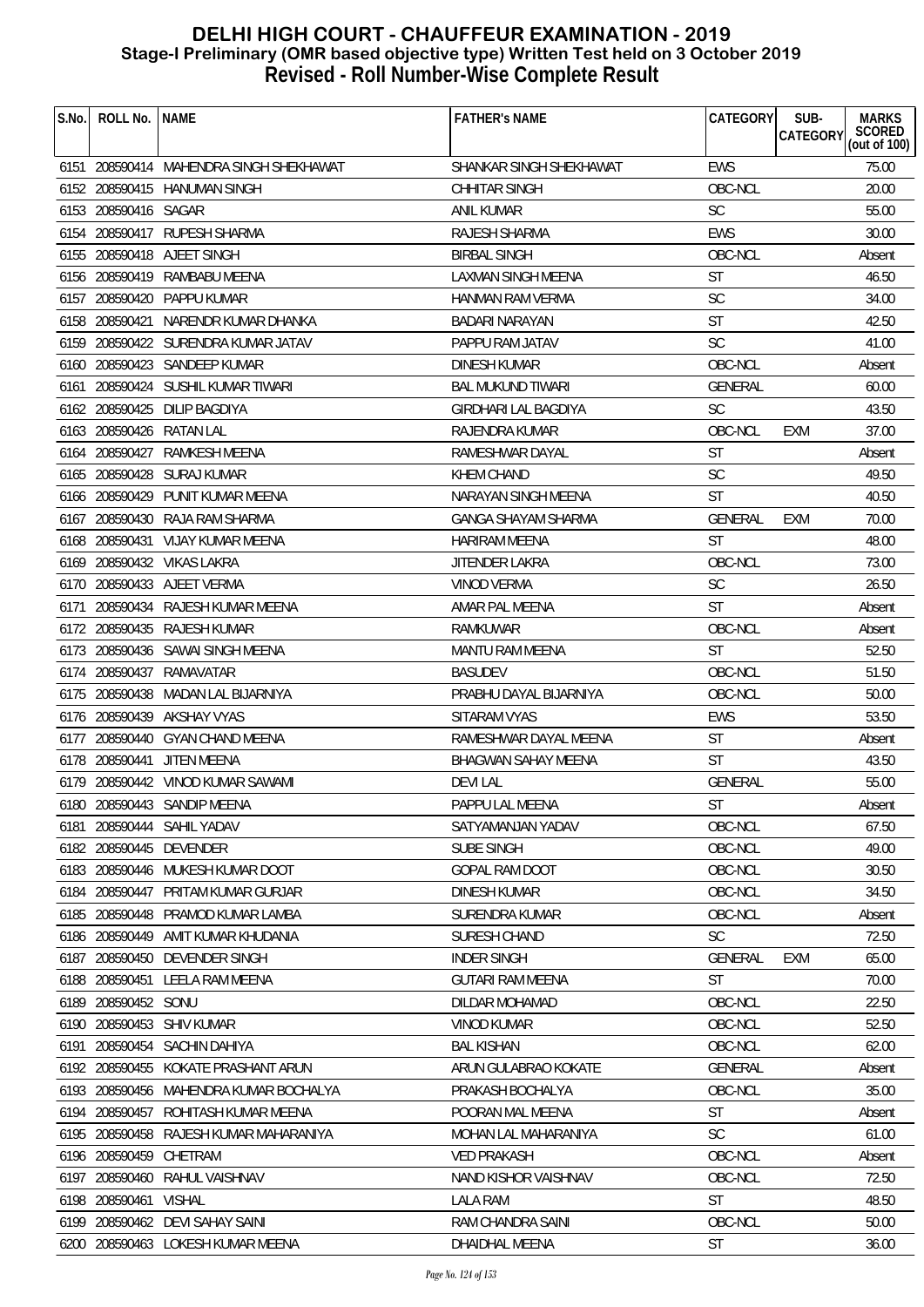| S.No. | ROLL No.               | <b>NAME</b>                            | <b>FATHER'S NAME</b>       | CATEGORY       | SUB-<br><b>MARKS</b><br>SCORED<br>(out of 100)<br>CATEGORY |
|-------|------------------------|----------------------------------------|----------------------------|----------------|------------------------------------------------------------|
|       |                        | 6201 208590464 OM PRAKASH              | <b>HANAMANA RAM</b>        | OBC-NCL        | 65.00                                                      |
|       |                        | 6202 208590465 MAHENDRA VERMA          | LAXMIPRASAD VERMA          | OBC-NCL        | 48.50                                                      |
|       |                        | 6203 208590466 MANISH KUMAR SAINI      | KANWAR SINGH SAINI         | OBC-NCL        | 67.50                                                      |
|       |                        | 6204 208590467 GOVERDHAN LAL MEENA     | <b>GOVERDHAN LAL MEENA</b> | ST             | 42.00                                                      |
|       | 6205 208590468         | KARAMBEER                              | <b>RAMPHAL</b>             | OBC-NCL        | 50.50                                                      |
|       | 6206 208590469         | RAVI                                   | <b>MANGE RAM</b>           | <b>SC</b>      | 40.00                                                      |
|       |                        | 6207 208590470 VISHNU KUMAR MEENA      | RAMSWROOP MEENA            | <b>ST</b>      | 45.00                                                      |
|       |                        | 6208 208590471 ROHITASH MEENA          | LAKSHMAN RAM MEENA         | <b>ST</b>      | 42.50                                                      |
|       |                        | 6209 208590472 SAHAB SINGH             | JASKARAN SINGH             | <b>SC</b>      | 48.00                                                      |
|       |                        | 6210 208590473 NARENDRA YADAV          | RAMPAT YADAV               | OBC-NCL        | 31.00                                                      |
|       |                        | 6211 208590474 DHARMAVEER SINGH        | <b>GANGA RAM</b>           | OBC-NCL        | 42.50                                                      |
|       |                        | 6212 208590475 DURAGESH PAWAR          | <b>SHIVRAM PAWAR</b>       | OBC-NCL        | 50.00                                                      |
|       |                        | 6213 208590476 AJAY KUMAR SHARMA       | KALU RAM SHARMA            | <b>GENERAL</b> | 47.50                                                      |
|       |                        | 6214 208590477 NARENDER KUMAR          | <b>KAILASH CHAND</b>       | <b>SC</b>      | 36.50                                                      |
|       |                        | 6215 208590478 RAJENDRA MEENA          | PAPPU LAL MEENA            | <b>ST</b>      | Absent                                                     |
|       |                        | 6216 208590479 RAKESH MEENA            | KAILASH CHAND              | <b>ST</b>      | 65.00                                                      |
|       | 6217 208590480 PRAVEEN |                                        | <b>MANPHOOL</b>            | <b>GENERAL</b> | 43.50                                                      |
|       |                        | 6218 208590481 DHARMESH KUMAR DEVATWAL | NARAYAN DEVATWAL           | <b>SC</b>      | 37.50                                                      |
|       |                        | 6219 208590482 KAMAL KUMAR GUPTA       | <b>GAURI SHANKAR GUPTA</b> | <b>EWS</b>     | 82.50                                                      |
|       |                        | 6220 208590483 RAJ KUMAR YADAV         | <b>VIR SINGH</b>           | OBC-NCL        | <b>EXM</b><br>58.00                                        |
| 6221  |                        | 208590484 OMPRAKASH MEENA              | HARNARAYAN MEENA           | <b>ST</b>      | Absent                                                     |
|       |                        | 6222 208590485 VEERENDRA MEENA         | CHHOTLLI RAM               | <b>ST</b>      | Absent                                                     |
|       |                        | 6223 208590486 SANJAY KUMAR MEENA      | KAILASH CHAND MEENA        | <b>ST</b>      | 39.00                                                      |
|       |                        | 6224 208590487 KALU RAM MEENA          | RAMPHOOL MEENA             | <b>ST</b>      | 37.50                                                      |
|       | 6225 208590488         | JITESH POONIA                          | <b>OMPRAKASH POONIA</b>    | OBC-NCL        | 50.00                                                      |
|       | 6226 208590489         | CHHOTE LAL                             | <b>SURAJ BHAN SHARMA</b>   | GENERAL        | 36.00<br>EXM                                               |
|       | 6227 208590490         | ANAND KUMAR                            | <b>JAI BHAGWAN</b>         | OBC-NCL        | 40.00                                                      |
|       | 6228 208590491 PAT RAM |                                        | CHHITAR MAL                | OBC-NCL        | 30.50                                                      |
|       |                        | 6229 208590492 SANDEEP KUMAR           | <b>VIJAY PAL</b>           | OBC-NCL        | 22.50                                                      |
|       | 6230 208590493 DEEPAK  |                                        | <b>GULAB SINGH</b>         | OBC-NCL        | 65.00                                                      |
|       |                        | 6231 208590494 SANNI KUMAR             | <b>RAJESH SINGH</b>        | <b>SC</b>      | 30.00                                                      |
|       |                        | 6232 208590495 LALIT KISHOR MEENA      | RAMAATAR MEENA             | <b>ST</b>      | 48.00                                                      |
|       | 6233 208590496 VIRMAL  |                                        | RATIRAM                    | OBC-NCL        | 10.00                                                      |
|       | 6234 208590497         | HARI OM MEENA                          | RAM DAYAL MEENA            | <b>ST</b>      | Absent                                                     |
|       | 6235 208590498 MINTU   |                                        | <b>KAMAL</b>               | OBC-NCL        | 54.50                                                      |
|       | 6236 208590499         | NAVEEN KUMAR                           | DARIYAV SINGH              | GENERAL        | Absent                                                     |
|       |                        | 6237 208590500 MANISH YADAV            | RAJINDER KUMAR YADAV       | GENERAL        | 47.50                                                      |
|       |                        | 6238 208590501 AJAY KUMAR              | RAM BHAROSEE MEENA         | <b>ST</b>      | 52.00                                                      |
| 6239  |                        | 208590502 MAHESH KUMAR MEENA           | CHHOTU LAL MEENA           | ST             | 42.50                                                      |
|       |                        | 6240 208590503 BABU LAL MEENA          | SHRAWAN MEENA              | <b>ST</b>      | Absent                                                     |
|       | 6241 208590504         | RAHUL                                  | <b>MAHESH KUMAR</b>        | <b>SC</b>      | 70.00                                                      |
|       | 6242 208590505         | PRADEEP KUMAR                          | ASHOK KUMAR                | OBC-NCL        | 49.00                                                      |
|       |                        | 6243 208590506 JITENDRA MEENA          | RAMESH MEENA               | <b>ST</b>      | Absent                                                     |
|       | 6244 208590507         | RAKESH KUMAR YADAV                     | SUBE SINGH YADAV           | GENERAL        | Absent                                                     |
|       | 6245 208590508         | KANCHAN LALMEENA                       | RAMHET MEENA               | ST             | 35.50                                                      |
|       |                        | 6246 208590509 WASEEM AKRAM            | RAFEEQ KHAN                | OBC-NCL        | 55.00                                                      |
| 6247  | 208590510              | ASHOK KUMAR PRAJAPAT                   | RAJU LAL PRAJAPAT          | OBC-NCL        | 60.00                                                      |
|       | 6248 208590511         | SHYAM LAL VERMA                        | SHIVPAL VERMA              | <b>SC</b>      | Absent                                                     |
|       |                        | 6249 208590512 DHARMENDRA KUMAR MEENA  | <b>BANWARI LAL MEENA</b>   | <b>ST</b>      | 37.50                                                      |
|       |                        | 6250 208590513 PRATAP SINGH BARETH     | DAYAL SINGH                | OBC-NCL        | 45.00                                                      |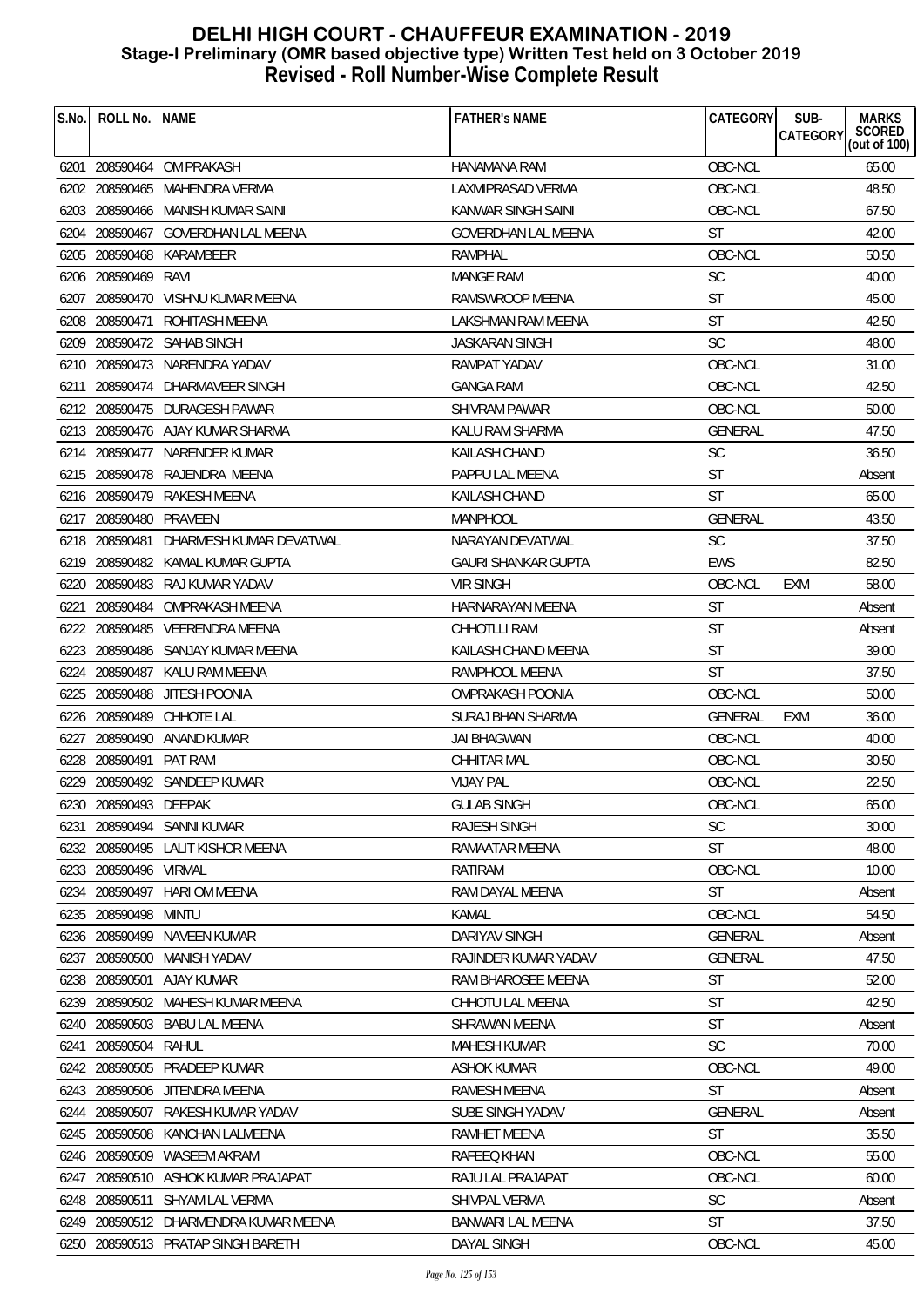| S.No. | ROLL No.               | <b>NAME</b>                          | <b>FATHER'S NAME</b>    | CATEGORY       | <b>MARKS</b><br>SUB-               |
|-------|------------------------|--------------------------------------|-------------------------|----------------|------------------------------------|
|       |                        |                                      |                         |                | SCORED<br>CATEGORY<br>(out of 100) |
|       |                        | 6251 208590514 AABID KHAN            | <b>SAURAP KHAN</b>      | OBC-NCL        | 44.50                              |
|       |                        | 6252 208590515 SACHIN KUMAR MEENA    | SACHIN KUMAR MEENA      | <b>ST</b>      | 19.50                              |
|       |                        | 6253 208590516 RADHA SHARAN          | RAM RATAN               | <b>SC</b>      | 32.50                              |
|       |                        | 6254 208590517 KARTAR SINGH          | <b>DHARM SINGH</b>      | <b>GENERAL</b> | Absent                             |
|       | 6255 208590518 SANDEEP |                                      | <b>SAJJAN SINGH</b>     | OBC-NCL        | 53.00                              |
| 6256  | 208590519              | <b>RAJESH MEENA</b>                  | AMAR SINGH MEENA        | <b>ST</b>      | 53.00                              |
|       |                        | 6257 208590520 MITHUN KUMAR          | <b>NAND LAL</b>         | OBC-NCL        | 70.00                              |
|       | 6258 208590521         | PHOOL CHAND JAT                      | <b>BANSHI LAL JAT</b>   | OBC-NCL        | 36.00                              |
|       |                        | 6259 208590522 MANJEET YADAV         | <b>SUNIL YADAV</b>      | OBC-NCL        | 47.00                              |
|       |                        | 6260 208590523 SANJAY KUMAR          | JAWAHAR LAL PRASAD      | <b>GENERAL</b> | 48.00<br><b>EXM</b>                |
|       |                        | 6261 208590524 SATENDRA KUMAR MEENA  | THANA RAM MEENA         | <b>ST</b>      | Absent                             |
|       | 6262 208590525         | MOHAN SINGH                          | DOLAT RAM               | <b>SC</b>      | 55.00                              |
|       |                        | 6263 208590526 GIRDHARI LAL MEENA    | <b>HARI RAM MEENA</b>   | <b>ST</b>      | 50.00                              |
|       | 6264 208590527         | <b>BALVEER SINGH</b>                 | SURESH KUMAR            | <b>GENERAL</b> | Absent                             |
|       | 6265 208590528         | AMIT KUMAR YADAV                     | RAM CHANDRA YADAV       | OBC-NCL        | 63.00                              |
|       |                        | 6266 208590529 GAJENDRA SINGH        | <b>BHANWAR SINGH</b>    | <b>EWS</b>     | 27.50                              |
| 6267  |                        | 208590530 HARJEET SINGH              | <b>JAGU SINGH</b>       | <b>EWS</b>     | 85.00                              |
|       |                        | 6268 208590531 VIPIN YADAV           | RAJ SINGH YADAV         | OBC-NCL        | 48.00                              |
|       |                        | 6269 208590532 SUSHIL KUMAR MEENA    | RAMPHOOL MEENA          | ST             | 42.50                              |
|       |                        | 6270 208590533 MANOHAR SINGH         | <b>TAKHAT SINGH</b>     | <b>EWS</b>     | 45.00                              |
| 6271  |                        | 208590534 RAMSWOOP GURJAR            | <b>KAJOD LAL GURJAR</b> | <b>GENERAL</b> | Absent                             |
|       |                        | 6272 208590535 DINESH KUMAR PACHAR   | <b>TARACHAND PACHAR</b> | OBC-NCL        | 41.50                              |
|       |                        | 6273 208590536 KRISHNA KANAKALA      | KANAKALA BAIRAGI        | OBC-NCL        | 42.50<br>EXM                       |
|       | 6274 208590537 PRAVEEN |                                      | SHRI BHAGWAN            | OBC-NCL        | 54.00                              |
|       |                        | 6275 208590538 MANEESH KUMAR MEENA   | KISHORI LAL MEENA       | <b>ST</b>      | 55.00                              |
|       |                        | 6276 208590539 VIKRAM SINGH          | RAMESHWAR LAL GURJAR    | OBC-NCL        | 52.50                              |
|       |                        | 6277 208590540 BHOOP SINGH           | <b>VIKRAM SINGH</b>     | OBC-NCL        | 55.00                              |
|       | 6278 208590541         | KHUSHWANT MEENA                      | KALYAN PRASAD MEENA     | <b>ST</b>      | 73.50                              |
|       |                        | 6279 208590542 SOHAN LAL ATAL        | RAMPHOOL ATAL           | <b>SC</b>      | 42.50                              |
|       |                        | 6280 208590543 ANOOP KUMAR           | SARJEET SINGH YADAV     | OBC-NCL        | 22.50                              |
| 6281  |                        | 208590544 BHAGIRATH MAL GURJAR       | PRABHU DAYAL GURJAR     | <b>GENERAL</b> | 55.50                              |
|       |                        | 6282 208590545 AKSHAY SANGWAN        | DEVENDER KUMAR          | OBC-NCL        | 87.50                              |
|       |                        | 6283 208590546 V P SINGH MEENA       | PREM RAJ MEENA          | <b>ST</b>      | 65.50                              |
|       |                        | 6284 208590547 NARENDAR SINGH MEENA  | JANGALI RAM MEENA       | <b>ST</b>      | 46.50                              |
|       |                        | 6285 208590548 ASHISH SHOKEEN        | JAG PRAKASH SHOKEEN     | OBC-NCL        | 57.50                              |
|       | 6286 208590549         | <b>BHEEM SEN NIRWAN</b>              | CHHUTTAN LAL NIRWAN     | OBC-NCL        | 27.50                              |
|       | 6287 208590550         | NITESH KUMAR MEENA                   | DOLAT KUMAR MEENA       | <b>ST</b>      | 20.50                              |
|       |                        | 6288 208590551 ROHIT KUMAR           | <b>MAHENDER SINGH</b>   | OBC-NCL        | 75.00                              |
|       |                        | 6289 208590552 SAURABH KUMAR MEENA   | POORAN MAL MEENA        | <b>ST</b>      | 27.50                              |
|       |                        | 6290 208590553 DEVENDER KUMAR        | <b>ROSHAN LAL</b>       | <b>SC</b>      | 70.00                              |
| 6291  |                        | 208590554 LALIT NARNOLIYA            | <b>BANWARI LAL</b>      | <b>SC</b>      | 55.00                              |
|       |                        | 6292 208590555 SURENDRA KUMAR JILOWA | <b>DHARM PAL</b>        | <b>SC</b>      | 27.50                              |
|       |                        | 6293 208590556 SADDAM HUSSAIN        | <b>BASHIR MOHD</b>      | OBC-NCL        | Absent                             |
|       | 6294 208590557         | NIGADE VIJAYKUMAR GANPATRAO          | <b>GANPATRAO</b>        | <b>EWS</b>     | 75.50                              |
|       | 6295 208590558         | <b>GOVIND RAM</b>                    | RAMESH KUMAR DHANKA     | <b>ST</b>      | 48.50                              |
|       |                        | 6296 208590559 BIJENDRA KUMAR        | <b>MADAN LAL</b>        | <b>SC</b>      | Absent                             |
|       | 6297 208590560         | RAHUL YADAV                          | <b>SATISH KUMAR</b>     | OBC-NCL        | 42.50                              |
|       | 6298 208590561         | SAURABH YADAV                        | PREETAM YADAV           | OBC-NCL        | 79.00                              |
| 6299  |                        | 208590562 JAYKISHAN YADAV            | <b>GYARSHILAL</b>       | OBC-NCL        | Absent                             |
|       |                        | 6300 208590563 ROHIT KASHYAP         | NAURATTAN KASHYAP       | <b>SC</b>      | 65.00                              |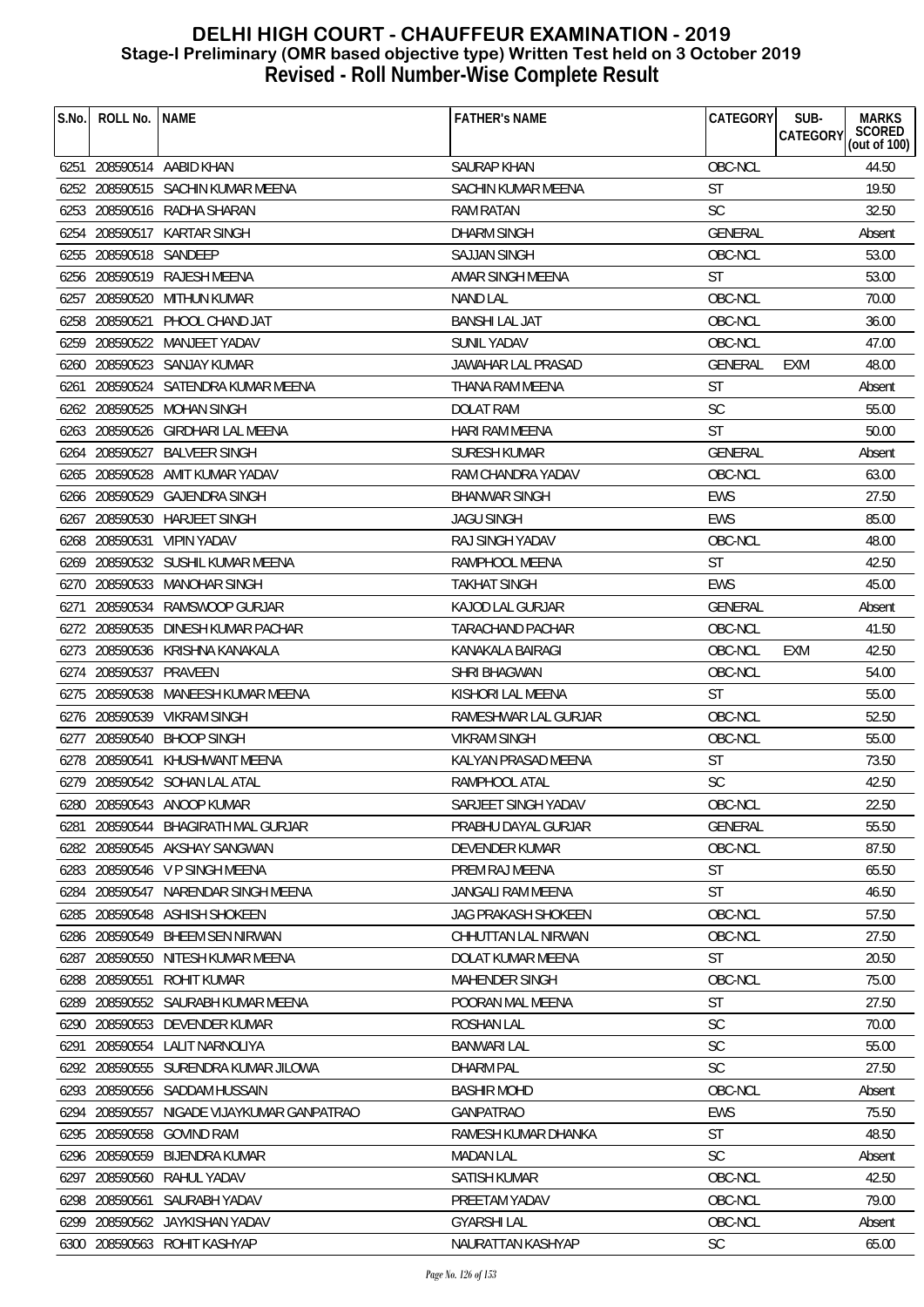| SCORED<br><b>CATEGORY</b><br>(out of $100$ )<br>6301 208590564 DURGA PRASAD MEENA<br>HARCHANDA MEENA<br><b>ST</b><br>47.50<br><b>EWS</b><br>75.00<br>6302 208590565 PURUSOTAM KUMAR<br>DALIP CHAND SHARMA<br><b>ST</b><br>42.50<br>6303 208590566 SANDEEP MEENA<br>KISHAN LAL MEENA<br><b>GENERAL</b><br>55.00<br>6304 208590567 DEV NIRWAN<br><b>LAL SINGH NIRWAN</b><br><b>ST</b><br>42.50<br>6305 208590568<br>RAMKESH KUMAR MEENA<br><b>GOPI SAHAY MEENA</b><br>6306 208590569<br><b>MOHAR PAL</b><br><b>BANAY SINGH</b><br>OBC-NCL<br>27.50<br><b>SC</b><br>52.50<br>6307 208590570 SUNIL KUMAR MEGHWAL<br>RAMKISHAN MEGHWAL<br><b>ST</b><br>50.00<br>6308 208590571<br>MUKESH KUMAR MEENA<br>DURGA PRASAD MEENA<br>6309 208590572 WANKHADE DNYANDEEP PANJABRAO<br>PANJABRAO WANKHADE<br><b>SC</b><br>Absent<br>OBC-NCL<br>6310 208590573 KAILASH PURI<br><b>GOVIND PURI</b><br>Absent<br>208590574 KRAMVEER LORA<br>OBC-NCL<br>67.50<br>DEVENDRA SINGH LORA<br>6311<br>6312 208590575<br>DINESH KUMAR YADAV<br>KISHORI LAL YADAV<br>OBC-NCL<br>Absent<br>6313 208590576 KHUSHI RAM MEENA<br><b>ST</b><br><b>RAM SINGH MEENA</b><br>Absent<br><b>ST</b><br>6314 208590577<br>RAJESH KUMAR MEENA<br>RAMKARAN MEENA<br>Absent<br>OBC-NCL<br>65.00<br>6315 208590578 RAHUL SAINI<br><b>MOHAN LAL SAINI</b><br>ST<br>6316 208590579 CHUNNI LAL MEENA<br>CHETRAM MEENA<br>20.50<br>6317 208590580 GOURAV YADAV<br>OBC-NCL<br>30.50<br>SATYAPAL<br>6318 208590581 JITENDRA KUMAR<br><b>SHREERAM</b><br>OBC-NCL<br>38.00<br><b>EWS</b><br>32.50<br>6319 208590582 DEEPAK SHARMA<br>MAHESH KUMAR SHARMA<br>6320 208590583 BHUPENDAR CHOUDHARY<br>SATYAVEER CHOUDHARY<br>OBC-NCL<br>Absent<br>208590584 VIJENDRA KUMAR<br>SATYAVEER SINGH<br>OBC-NCL<br>6321<br>Absent<br>OBC-NCL<br>6322 208590585 SANDEEP KUMAR<br>ARUN KUMAR<br>Absent<br>6323 208590586<br>RAJESH KUMAR<br><b>TARA CHAND</b><br><b>SC</b><br>Absent<br>40.00<br>6324 208590587 MONU SINGH<br>SARJEET SINGH<br><b>GENERAL</b> |
|----------------------------------------------------------------------------------------------------------------------------------------------------------------------------------------------------------------------------------------------------------------------------------------------------------------------------------------------------------------------------------------------------------------------------------------------------------------------------------------------------------------------------------------------------------------------------------------------------------------------------------------------------------------------------------------------------------------------------------------------------------------------------------------------------------------------------------------------------------------------------------------------------------------------------------------------------------------------------------------------------------------------------------------------------------------------------------------------------------------------------------------------------------------------------------------------------------------------------------------------------------------------------------------------------------------------------------------------------------------------------------------------------------------------------------------------------------------------------------------------------------------------------------------------------------------------------------------------------------------------------------------------------------------------------------------------------------------------------------------------------------------------------------------------------------------------------------------------------------------------------------------------------------------------------------------------------------------------------------------------|
|                                                                                                                                                                                                                                                                                                                                                                                                                                                                                                                                                                                                                                                                                                                                                                                                                                                                                                                                                                                                                                                                                                                                                                                                                                                                                                                                                                                                                                                                                                                                                                                                                                                                                                                                                                                                                                                                                                                                                                                              |
|                                                                                                                                                                                                                                                                                                                                                                                                                                                                                                                                                                                                                                                                                                                                                                                                                                                                                                                                                                                                                                                                                                                                                                                                                                                                                                                                                                                                                                                                                                                                                                                                                                                                                                                                                                                                                                                                                                                                                                                              |
|                                                                                                                                                                                                                                                                                                                                                                                                                                                                                                                                                                                                                                                                                                                                                                                                                                                                                                                                                                                                                                                                                                                                                                                                                                                                                                                                                                                                                                                                                                                                                                                                                                                                                                                                                                                                                                                                                                                                                                                              |
|                                                                                                                                                                                                                                                                                                                                                                                                                                                                                                                                                                                                                                                                                                                                                                                                                                                                                                                                                                                                                                                                                                                                                                                                                                                                                                                                                                                                                                                                                                                                                                                                                                                                                                                                                                                                                                                                                                                                                                                              |
|                                                                                                                                                                                                                                                                                                                                                                                                                                                                                                                                                                                                                                                                                                                                                                                                                                                                                                                                                                                                                                                                                                                                                                                                                                                                                                                                                                                                                                                                                                                                                                                                                                                                                                                                                                                                                                                                                                                                                                                              |
|                                                                                                                                                                                                                                                                                                                                                                                                                                                                                                                                                                                                                                                                                                                                                                                                                                                                                                                                                                                                                                                                                                                                                                                                                                                                                                                                                                                                                                                                                                                                                                                                                                                                                                                                                                                                                                                                                                                                                                                              |
|                                                                                                                                                                                                                                                                                                                                                                                                                                                                                                                                                                                                                                                                                                                                                                                                                                                                                                                                                                                                                                                                                                                                                                                                                                                                                                                                                                                                                                                                                                                                                                                                                                                                                                                                                                                                                                                                                                                                                                                              |
|                                                                                                                                                                                                                                                                                                                                                                                                                                                                                                                                                                                                                                                                                                                                                                                                                                                                                                                                                                                                                                                                                                                                                                                                                                                                                                                                                                                                                                                                                                                                                                                                                                                                                                                                                                                                                                                                                                                                                                                              |
|                                                                                                                                                                                                                                                                                                                                                                                                                                                                                                                                                                                                                                                                                                                                                                                                                                                                                                                                                                                                                                                                                                                                                                                                                                                                                                                                                                                                                                                                                                                                                                                                                                                                                                                                                                                                                                                                                                                                                                                              |
|                                                                                                                                                                                                                                                                                                                                                                                                                                                                                                                                                                                                                                                                                                                                                                                                                                                                                                                                                                                                                                                                                                                                                                                                                                                                                                                                                                                                                                                                                                                                                                                                                                                                                                                                                                                                                                                                                                                                                                                              |
|                                                                                                                                                                                                                                                                                                                                                                                                                                                                                                                                                                                                                                                                                                                                                                                                                                                                                                                                                                                                                                                                                                                                                                                                                                                                                                                                                                                                                                                                                                                                                                                                                                                                                                                                                                                                                                                                                                                                                                                              |
|                                                                                                                                                                                                                                                                                                                                                                                                                                                                                                                                                                                                                                                                                                                                                                                                                                                                                                                                                                                                                                                                                                                                                                                                                                                                                                                                                                                                                                                                                                                                                                                                                                                                                                                                                                                                                                                                                                                                                                                              |
|                                                                                                                                                                                                                                                                                                                                                                                                                                                                                                                                                                                                                                                                                                                                                                                                                                                                                                                                                                                                                                                                                                                                                                                                                                                                                                                                                                                                                                                                                                                                                                                                                                                                                                                                                                                                                                                                                                                                                                                              |
|                                                                                                                                                                                                                                                                                                                                                                                                                                                                                                                                                                                                                                                                                                                                                                                                                                                                                                                                                                                                                                                                                                                                                                                                                                                                                                                                                                                                                                                                                                                                                                                                                                                                                                                                                                                                                                                                                                                                                                                              |
|                                                                                                                                                                                                                                                                                                                                                                                                                                                                                                                                                                                                                                                                                                                                                                                                                                                                                                                                                                                                                                                                                                                                                                                                                                                                                                                                                                                                                                                                                                                                                                                                                                                                                                                                                                                                                                                                                                                                                                                              |
|                                                                                                                                                                                                                                                                                                                                                                                                                                                                                                                                                                                                                                                                                                                                                                                                                                                                                                                                                                                                                                                                                                                                                                                                                                                                                                                                                                                                                                                                                                                                                                                                                                                                                                                                                                                                                                                                                                                                                                                              |
|                                                                                                                                                                                                                                                                                                                                                                                                                                                                                                                                                                                                                                                                                                                                                                                                                                                                                                                                                                                                                                                                                                                                                                                                                                                                                                                                                                                                                                                                                                                                                                                                                                                                                                                                                                                                                                                                                                                                                                                              |
|                                                                                                                                                                                                                                                                                                                                                                                                                                                                                                                                                                                                                                                                                                                                                                                                                                                                                                                                                                                                                                                                                                                                                                                                                                                                                                                                                                                                                                                                                                                                                                                                                                                                                                                                                                                                                                                                                                                                                                                              |
|                                                                                                                                                                                                                                                                                                                                                                                                                                                                                                                                                                                                                                                                                                                                                                                                                                                                                                                                                                                                                                                                                                                                                                                                                                                                                                                                                                                                                                                                                                                                                                                                                                                                                                                                                                                                                                                                                                                                                                                              |
|                                                                                                                                                                                                                                                                                                                                                                                                                                                                                                                                                                                                                                                                                                                                                                                                                                                                                                                                                                                                                                                                                                                                                                                                                                                                                                                                                                                                                                                                                                                                                                                                                                                                                                                                                                                                                                                                                                                                                                                              |
|                                                                                                                                                                                                                                                                                                                                                                                                                                                                                                                                                                                                                                                                                                                                                                                                                                                                                                                                                                                                                                                                                                                                                                                                                                                                                                                                                                                                                                                                                                                                                                                                                                                                                                                                                                                                                                                                                                                                                                                              |
|                                                                                                                                                                                                                                                                                                                                                                                                                                                                                                                                                                                                                                                                                                                                                                                                                                                                                                                                                                                                                                                                                                                                                                                                                                                                                                                                                                                                                                                                                                                                                                                                                                                                                                                                                                                                                                                                                                                                                                                              |
|                                                                                                                                                                                                                                                                                                                                                                                                                                                                                                                                                                                                                                                                                                                                                                                                                                                                                                                                                                                                                                                                                                                                                                                                                                                                                                                                                                                                                                                                                                                                                                                                                                                                                                                                                                                                                                                                                                                                                                                              |
|                                                                                                                                                                                                                                                                                                                                                                                                                                                                                                                                                                                                                                                                                                                                                                                                                                                                                                                                                                                                                                                                                                                                                                                                                                                                                                                                                                                                                                                                                                                                                                                                                                                                                                                                                                                                                                                                                                                                                                                              |
|                                                                                                                                                                                                                                                                                                                                                                                                                                                                                                                                                                                                                                                                                                                                                                                                                                                                                                                                                                                                                                                                                                                                                                                                                                                                                                                                                                                                                                                                                                                                                                                                                                                                                                                                                                                                                                                                                                                                                                                              |
| 6325 208590588<br>RAVINDRA<br>VISHNU KUMAR<br><b>EWS</b><br>Absent                                                                                                                                                                                                                                                                                                                                                                                                                                                                                                                                                                                                                                                                                                                                                                                                                                                                                                                                                                                                                                                                                                                                                                                                                                                                                                                                                                                                                                                                                                                                                                                                                                                                                                                                                                                                                                                                                                                           |
| OBC-NCL<br>35.00<br>6326 208590589 ATUL KUMAR SAINI<br>SURENDRA KUMAR SAINI                                                                                                                                                                                                                                                                                                                                                                                                                                                                                                                                                                                                                                                                                                                                                                                                                                                                                                                                                                                                                                                                                                                                                                                                                                                                                                                                                                                                                                                                                                                                                                                                                                                                                                                                                                                                                                                                                                                  |
| <b>SC</b><br>6327 208590590 UMESH<br>RAKESH KUMAR<br>60.00                                                                                                                                                                                                                                                                                                                                                                                                                                                                                                                                                                                                                                                                                                                                                                                                                                                                                                                                                                                                                                                                                                                                                                                                                                                                                                                                                                                                                                                                                                                                                                                                                                                                                                                                                                                                                                                                                                                                   |
| SC<br>6328<br>208590591<br><b>SACHIN KUMAR</b><br>RAJESH KUMAR<br>62.50                                                                                                                                                                                                                                                                                                                                                                                                                                                                                                                                                                                                                                                                                                                                                                                                                                                                                                                                                                                                                                                                                                                                                                                                                                                                                                                                                                                                                                                                                                                                                                                                                                                                                                                                                                                                                                                                                                                      |
| 6329 208590592 RAVINDAR KUMAR MEENA<br><b>ST</b><br>52.50<br>RICHHAPAL MEENA                                                                                                                                                                                                                                                                                                                                                                                                                                                                                                                                                                                                                                                                                                                                                                                                                                                                                                                                                                                                                                                                                                                                                                                                                                                                                                                                                                                                                                                                                                                                                                                                                                                                                                                                                                                                                                                                                                                 |
| OBC-NCL<br>6330 208590593 SANDEEP KUMAR<br>MAHAVEER PRASAD<br>53.00                                                                                                                                                                                                                                                                                                                                                                                                                                                                                                                                                                                                                                                                                                                                                                                                                                                                                                                                                                                                                                                                                                                                                                                                                                                                                                                                                                                                                                                                                                                                                                                                                                                                                                                                                                                                                                                                                                                          |
| OBC-NCL<br>6331 208590594<br>JAGDISH PRASAD BAJIYA<br>RAMESHWAR LAL<br>77.50                                                                                                                                                                                                                                                                                                                                                                                                                                                                                                                                                                                                                                                                                                                                                                                                                                                                                                                                                                                                                                                                                                                                                                                                                                                                                                                                                                                                                                                                                                                                                                                                                                                                                                                                                                                                                                                                                                                 |
| OBC-NCL<br>65.00<br>6332 208590595 MONTY LAKRA<br><b>BIJENDER KUMAR</b>                                                                                                                                                                                                                                                                                                                                                                                                                                                                                                                                                                                                                                                                                                                                                                                                                                                                                                                                                                                                                                                                                                                                                                                                                                                                                                                                                                                                                                                                                                                                                                                                                                                                                                                                                                                                                                                                                                                      |
| 6333 208590596 INGOLE NITIN MADHAVRAO<br><b>SC</b><br>32.50<br><b>MADHAVRAO</b>                                                                                                                                                                                                                                                                                                                                                                                                                                                                                                                                                                                                                                                                                                                                                                                                                                                                                                                                                                                                                                                                                                                                                                                                                                                                                                                                                                                                                                                                                                                                                                                                                                                                                                                                                                                                                                                                                                              |
| OBC-NCL<br>6334 208590597<br>ZADE RAHUL SHRAWAN<br><b>SHRAWAN</b><br>Absent                                                                                                                                                                                                                                                                                                                                                                                                                                                                                                                                                                                                                                                                                                                                                                                                                                                                                                                                                                                                                                                                                                                                                                                                                                                                                                                                                                                                                                                                                                                                                                                                                                                                                                                                                                                                                                                                                                                  |
| OBC-NCL<br>6335 208590598<br>BAL RAM JAKHAR<br>DEBU RAM JAKHAR<br>Absent                                                                                                                                                                                                                                                                                                                                                                                                                                                                                                                                                                                                                                                                                                                                                                                                                                                                                                                                                                                                                                                                                                                                                                                                                                                                                                                                                                                                                                                                                                                                                                                                                                                                                                                                                                                                                                                                                                                     |
| 6336 208590599<br>DULI CHAND MEENA<br>LAXMAN RAM MEENA<br><b>ST</b><br>39.00                                                                                                                                                                                                                                                                                                                                                                                                                                                                                                                                                                                                                                                                                                                                                                                                                                                                                                                                                                                                                                                                                                                                                                                                                                                                                                                                                                                                                                                                                                                                                                                                                                                                                                                                                                                                                                                                                                                 |
| 6337 208590600 AJIT SINGH KASANA<br>PYAR SINGH GURJAR<br>OBC-NCL<br>58.00                                                                                                                                                                                                                                                                                                                                                                                                                                                                                                                                                                                                                                                                                                                                                                                                                                                                                                                                                                                                                                                                                                                                                                                                                                                                                                                                                                                                                                                                                                                                                                                                                                                                                                                                                                                                                                                                                                                    |
| <b>SC</b><br>6338 208590601<br>KULDEEP<br><b>SHISHRAM</b><br>64.00                                                                                                                                                                                                                                                                                                                                                                                                                                                                                                                                                                                                                                                                                                                                                                                                                                                                                                                                                                                                                                                                                                                                                                                                                                                                                                                                                                                                                                                                                                                                                                                                                                                                                                                                                                                                                                                                                                                           |
| 6339 208590602 RAVI KUMAR SHARMA<br><b>DEVI CHARAN SHARMA</b><br><b>GENERAL</b><br>45.50                                                                                                                                                                                                                                                                                                                                                                                                                                                                                                                                                                                                                                                                                                                                                                                                                                                                                                                                                                                                                                                                                                                                                                                                                                                                                                                                                                                                                                                                                                                                                                                                                                                                                                                                                                                                                                                                                                     |
| 6340 208590603 HARVINDER SINGH LAKRA<br>JOGINDER SINGH LAKRA<br>GENERAL<br>Absent                                                                                                                                                                                                                                                                                                                                                                                                                                                                                                                                                                                                                                                                                                                                                                                                                                                                                                                                                                                                                                                                                                                                                                                                                                                                                                                                                                                                                                                                                                                                                                                                                                                                                                                                                                                                                                                                                                            |
| 208590604<br>DEFENDER LAKRA<br><b>KRISHAN LAKRA</b><br><b>GENERAL</b><br>87.50<br>6341                                                                                                                                                                                                                                                                                                                                                                                                                                                                                                                                                                                                                                                                                                                                                                                                                                                                                                                                                                                                                                                                                                                                                                                                                                                                                                                                                                                                                                                                                                                                                                                                                                                                                                                                                                                                                                                                                                       |
| 6342 208590605<br>VIKASH KUMAR<br><b>SHRI RAM</b><br>GENERAL<br>55.00                                                                                                                                                                                                                                                                                                                                                                                                                                                                                                                                                                                                                                                                                                                                                                                                                                                                                                                                                                                                                                                                                                                                                                                                                                                                                                                                                                                                                                                                                                                                                                                                                                                                                                                                                                                                                                                                                                                        |
| 6343 208590606 RINKU KUMAR MEENA<br><b>ST</b><br>RAM KISHAN MEENA<br>Absent                                                                                                                                                                                                                                                                                                                                                                                                                                                                                                                                                                                                                                                                                                                                                                                                                                                                                                                                                                                                                                                                                                                                                                                                                                                                                                                                                                                                                                                                                                                                                                                                                                                                                                                                                                                                                                                                                                                  |
| OBC-NCL<br>6344 208590607 DEVRAJ YADAV<br><b>JAGAT SINGH</b><br>41.00                                                                                                                                                                                                                                                                                                                                                                                                                                                                                                                                                                                                                                                                                                                                                                                                                                                                                                                                                                                                                                                                                                                                                                                                                                                                                                                                                                                                                                                                                                                                                                                                                                                                                                                                                                                                                                                                                                                        |
| 6345 208590608 KHOBRAGADE PRAFUL UMRAO<br><b>UMRAO</b><br><b>SC</b><br>32.50                                                                                                                                                                                                                                                                                                                                                                                                                                                                                                                                                                                                                                                                                                                                                                                                                                                                                                                                                                                                                                                                                                                                                                                                                                                                                                                                                                                                                                                                                                                                                                                                                                                                                                                                                                                                                                                                                                                 |
| <b>SC</b><br>50.00<br>6346 208590609<br>ABHISHEK KUMAR<br>SANDEEP                                                                                                                                                                                                                                                                                                                                                                                                                                                                                                                                                                                                                                                                                                                                                                                                                                                                                                                                                                                                                                                                                                                                                                                                                                                                                                                                                                                                                                                                                                                                                                                                                                                                                                                                                                                                                                                                                                                            |
| OBC-NCL<br>32.50<br>6347 208590610<br>SANDEEP RAWAT<br><b>MADAN LAL RAWAT</b>                                                                                                                                                                                                                                                                                                                                                                                                                                                                                                                                                                                                                                                                                                                                                                                                                                                                                                                                                                                                                                                                                                                                                                                                                                                                                                                                                                                                                                                                                                                                                                                                                                                                                                                                                                                                                                                                                                                |
| 6348 208590611<br>RAMESHWAR DAYAL MEENA<br><b>ST</b><br>38.00<br>RAKESH KUMAR MEENA                                                                                                                                                                                                                                                                                                                                                                                                                                                                                                                                                                                                                                                                                                                                                                                                                                                                                                                                                                                                                                                                                                                                                                                                                                                                                                                                                                                                                                                                                                                                                                                                                                                                                                                                                                                                                                                                                                          |
| 6349 208590612 YOGESH KUMAR<br>GENERAL<br>71.00<br>ROSHAN LAL                                                                                                                                                                                                                                                                                                                                                                                                                                                                                                                                                                                                                                                                                                                                                                                                                                                                                                                                                                                                                                                                                                                                                                                                                                                                                                                                                                                                                                                                                                                                                                                                                                                                                                                                                                                                                                                                                                                                |
| OBC-NCL<br>6350 208590613 SHRI RAM GURJAR<br>SOHAN LAL<br>EXM<br>38.00                                                                                                                                                                                                                                                                                                                                                                                                                                                                                                                                                                                                                                                                                                                                                                                                                                                                                                                                                                                                                                                                                                                                                                                                                                                                                                                                                                                                                                                                                                                                                                                                                                                                                                                                                                                                                                                                                                                       |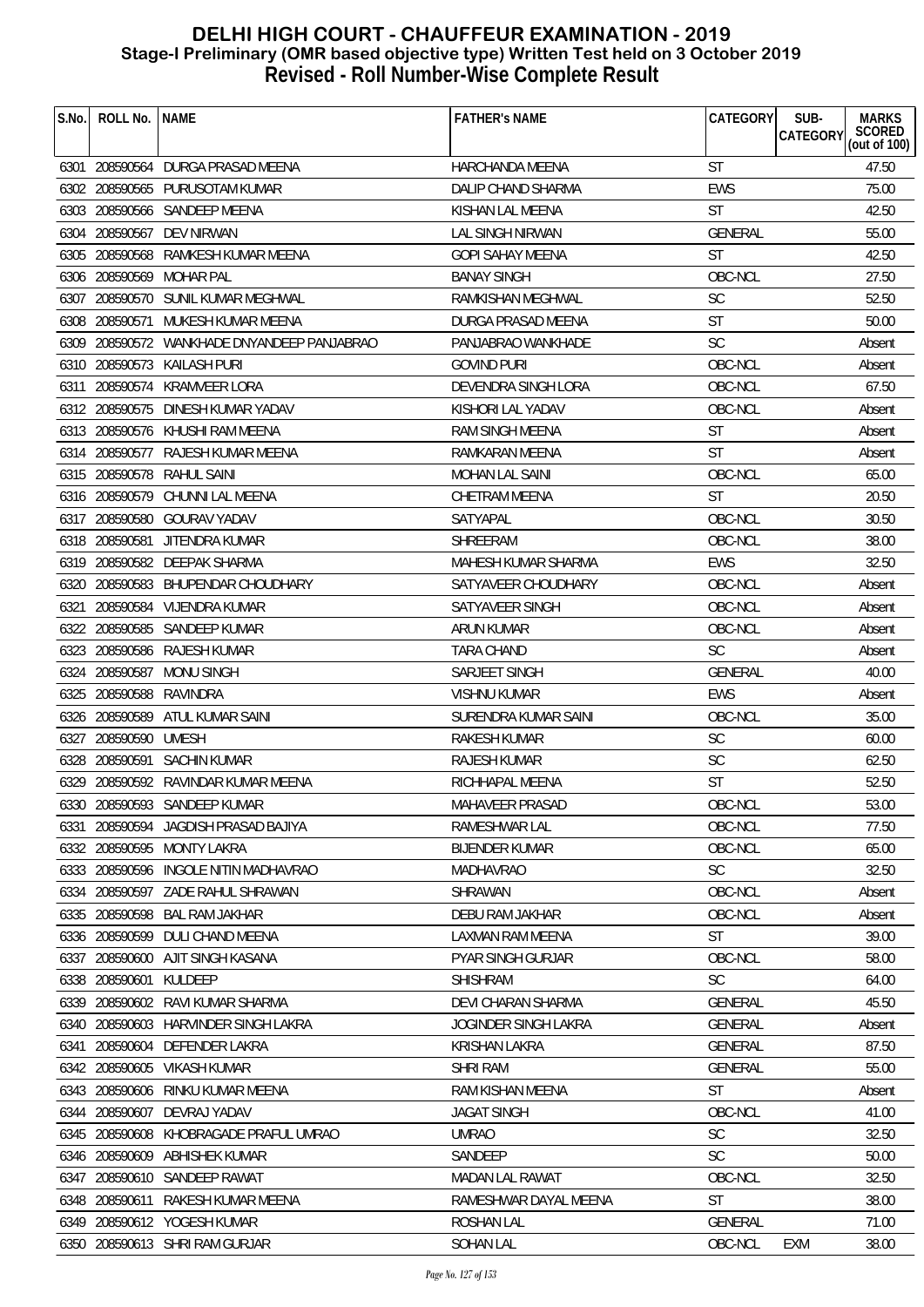| S.No. | ROLL No. NAME          |                                    | <b>FATHER'S NAME</b>         | CATEGORY       | SUB-<br><b>MARKS</b><br>SCORED<br>(out of 100)<br>CATEGORY |
|-------|------------------------|------------------------------------|------------------------------|----------------|------------------------------------------------------------|
|       |                        | 6351 208590614 DEEPESH MEENA       | <b>RATAN LAL</b>             | <b>ST</b>      | 50.00                                                      |
|       |                        | 6352 208590615 NARENDER DRALL      | <b>VIJAYPAL DRALL</b>        | OBC-NCL        | 70.00                                                      |
|       | 6353 208590616 SOMDUTT |                                    | <b>OM PRAKASH</b>            | OBC-NCL        | 42.50                                                      |
|       |                        | 6354 208590617 ANKIT CHANDELA      | MAHESH CHAND CHANDELA        | <b>GENERAL</b> | Absent                                                     |
|       |                        | 6355 208590618 ASHISH MEENA        | RAMDHAN MEENA                | <b>ST</b>      | 66.00                                                      |
|       | 6356 208590619         | SUMIT                              | TARA CHAND                   | OBC-NCL        | 65.00                                                      |
|       |                        | 6357 208590620 RAMESH KUMAR SHARMA | <b>JAGDISH PRASAD SHARMA</b> | <b>GENERAL</b> | 30.00                                                      |
|       | 6358 208590621         | KARM VEER                          | OM PRAKASH                   | OBC-NCL        | Absent                                                     |
|       |                        | 6359 208590622 AAKASH DRALL        | <b>ASHOK KUMAR</b>           | OBC-NCL        | Absent                                                     |
|       |                        | 6360 208590623 ANKIT YADAV         | SURENDER YADAV               | OBC-NCL        | 93.00                                                      |
|       | 6361 208590624         | OM PRAKASH                         | SATYA NARAYAN GOCHAR         | OBC-NCL        | 65.00                                                      |
|       | 6362 208590625         | ANIL KUMAR                         | DAULAT RAM                   | OBC-NCL        | EXM<br>Absent                                              |
|       |                        | 6363 208590626 KRISHAN KUMAR YADAV | MANGALA RAM YADAV            | OBC-NCL        | 50.00                                                      |
| 6364  | 208590627              | RATI RAM                           | RAMESHWAR LAL KASWA          | OBC-NCL        | 60.00<br>EXM                                               |
|       | 6365 208590628         | RAVINDRA KUMAR                     | <b>BADRI PRASAD</b>          | OBC-NCL        | 37.50                                                      |
|       | 6366 208590629         | BAL RAM MEENA                      | <b>MOHAR PAL MEENA</b>       | <b>ST</b>      | 35.00                                                      |
|       | 6367 208590630         | RAMJI LAL MEENA                    | <b>JAGDISH PRASAD MEENA</b>  | <b>ST</b>      | 47.50                                                      |
|       |                        | 6368 208590631 VIJAY PAL YADAV     | <b>HEMRAJ YADAV</b>          | OBC-NCL        | 55.00                                                      |
|       |                        | 6369 208590632 HARKESH MEENA       | RAMJILAL MEENA               | <b>ST</b>      | 40.00                                                      |
|       |                        | 6370 208590633 AJAY KUMAR          | <b>UMARAV SINGH</b>          | OBC-NCL        | 72.50                                                      |
| 6371  |                        | 208590634 RAMESH KUMAR             | <b>INDRAJ SINGH</b>          | OBC-NCL        | 40.50                                                      |
|       |                        | 6372 208590635 BAJARANG LAL GOLADA | SUJA RAM GOLADA              | OBC-NCL        | 44.00                                                      |
|       |                        | 6373 208590636 DEEPAK KUMAR        | <b>BHANWAR SINGH</b>         | OBC-NCL        | 70.50                                                      |
|       |                        | 6374 208590637 PANKAJ YADAV        | RAKESH KUMAR                 | OBC-NCL        | 60.50                                                      |
|       |                        | 6375 208590638 RAJESH KUMAR MEENA  | RAM KHILARI MEENA            | <b>ST</b>      | 45.50                                                      |
|       | 6376 208590639         | SHAKTI SINGH                       | SURENDRA SINGH YADAV         | OBC-NCL        | 70.00                                                      |
|       |                        | 6377 208590640 VIKAS SINGH         | <b>BALRAM SINGH</b>          | OBC-NCL        | 57.50                                                      |
|       | 6378 208590641         | ASHOK KUMAR MEENA                  | <b>BODU RAM MEENA</b>        | <b>ST</b>      | Absent                                                     |
|       |                        | 6379 208590642 PUSHPENDRA SINGH    | HARIDAYAL                    | <b>SC</b>      | Absent                                                     |
|       | 6380 208590643 MANISH  |                                    | <b>INDERJEET</b>             | SC             | 43.00                                                      |
| 6381  |                        | 208590644 RINKU KUMAR MEENA        | PRASADI LAL MEENA            | <b>ST</b>      | Absent                                                     |
|       |                        | 6382 208590645 SUNIL KUMAR         | RAGHUVAR DAYAL SHARMA        | <b>GENERAL</b> | <b>EXM</b><br>55.50                                        |
|       |                        | 6383 208590646 VIKRAM SINGH MEENA  | JAY RAM MEENA                | ST             | Absent                                                     |
|       | 6384 208590647         | MAHESH KUMAR                       | MANGEJ RAM                   | <b>ST</b>      | 59.00                                                      |
|       |                        | 6385 208590648 UMESH KUMAR MEENA   | <b>LALJI MEENA</b>           | <b>ST</b>      | 57.50                                                      |
| 6386  | 208590649              | DAYA RAM MEENA                     | RAM SWAROOP MEENA            | ST             | Absent                                                     |
|       |                        | 6387 208590650 MUKESH KUMAR MEENA  | BATTU RAM MEENA              | <b>ST</b>      | 52.50                                                      |
|       | 6388 208590651         | RAM GOPAL MEENA                    | JAGDISH PRASAD MEENA         | <b>ST</b>      | 50.00                                                      |
| 6389  |                        | 208590652 KAMLESH KUMAR MEENA      | ARJUN LAL MEENA              | <b>ST</b>      | 49.00                                                      |
|       |                        | 6390 208590653 RAVI PRAKASH MEENA  | GIRIRAJ PRASAD MEENA         | <b>ST</b>      | 51.50                                                      |
| 6391  | 208590654              | RAKESH VERMA                       | BISHNUDEV VERMA              | <b>GENERAL</b> | 32.50                                                      |
|       | 6392 208590655         | NILESH YADAV                       | RAVINDRA YADAV               | OBC-NCL        | 67.50                                                      |
|       |                        | 6393 208590656 AJIT SINGH          | <b>BAJARANG SINGH</b>        | OBC-NCL        | 63.00                                                      |
|       | 6394 208590657         | MAHESH KUMAR MEENA                 | INDRA RAM MEENA              | ST             | 39.50                                                      |
|       | 6395 208590658         | SUNIL KUMAR BAJIYA                 | NANU RAM BAJIYA              | OBC-NCL        | 67.50                                                      |
|       |                        | 6396 208590659 MOHAR SINGH MEENA   | RAMESHWAR PRASAD MEENA       | <b>ST</b>      | Absent                                                     |
| 6397  | 208590660              | MUKESH KUMAR                       | <b>MOHAR SINGH</b>           | OBC-NCL        | 62.50                                                      |
|       | 6398 208590661         | MUKESH KUMAR YADAV                 | HARINARAYAN YADAV            | OBC-NCL        | 72.50                                                      |
|       |                        | 6399 208590662 JASWANT RAJORIA     | RAM KUVAR RAJORIA            | <b>SC</b>      | 38.00                                                      |
|       |                        | 6400 208590663 UNNAT KUMAR         | <b>SATYAVIR SINGH</b>        | OBC-NCL        | Absent                                                     |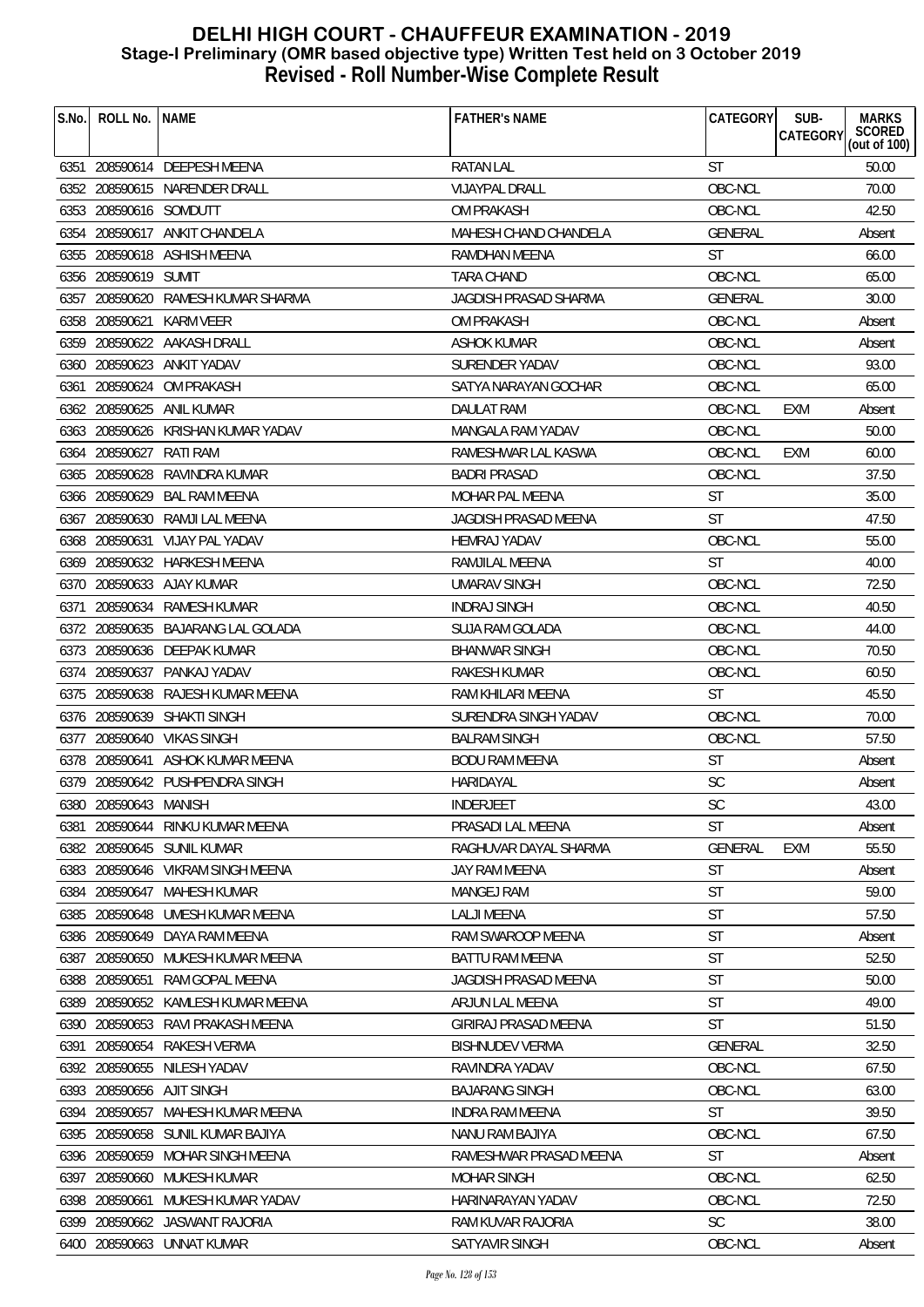| S.No. | ROLL No.   NAME         |                                     | <b>FATHER'S NAME</b>     | CATEGORY       | <b>MARKS</b><br>SUB-               |
|-------|-------------------------|-------------------------------------|--------------------------|----------------|------------------------------------|
|       |                         |                                     |                          |                | SCORED<br>CATEGORY<br>(out of 100) |
|       |                         | 6401 208590664 DEEPAK KUMAR         | <b>LAL CHAND GARHWAL</b> | OBC-NCL        | Absent                             |
|       |                         | 6402 208590665 RAM SINGH JAT        | <b>GOPAL LAL JAT</b>     | OBC-NCL        | 40.00                              |
|       | 6403 208590666 AJAY PAL |                                     | <b>OMVEER</b>            | <b>GENERAL</b> | 55.00                              |
|       |                         | 6404 208590667 DEEPAK YADAV         | MOOL CHAND YADAV         | OBC-NCL        | 35.00                              |
|       |                         | 6405 208590668 RAJESH KUMAR MEENA   | RODU RAM MEENA           | <b>ST</b>      | 60.00                              |
|       | 6406 208590669          | SANJAY GOSWAMI                      | SHREE HARDAT SINGH       | OBC-NCL        | 50.00                              |
|       |                         | 6407 208590670 RAJ PAL SINGH        | <b>JHAMMAN</b>           | <b>GENERAL</b> | 42.50                              |
|       | 6408 208590671          | JAISINGH KESHWANIYA                 | <b>BANWARI LAL</b>       | <b>GENERAL</b> | 35.00                              |
|       |                         | 6409 208590672 YOGESH KUMAR         | MAHENDRA SINGH           | OBC-NCL        | Absent                             |
|       |                         | 6410 208590673 PRAVEEN KUMAR        | <b>BIJENDER SINGH</b>    | <b>GENERAL</b> | 59.00                              |
|       |                         | 6411 208590674 SANTOSH KUMAR MEENA  | <b>BATTI LAL MEENA</b>   | <b>ST</b>      | Absent                             |
|       |                         | 6412 208590675 VINOD KUMAR GURJAR   | HARGYAN SINGH GURJAR     | OBC-NCL        | 37.50                              |
|       |                         | 6413 208590676 NARENDER             | <b>KISHAN</b>            | OBC-NCL        | 40.50                              |
|       |                         | 6414 208590677 JAY KUMAR GOSWAMI    | SATYA PRAKASH GOSWAMI    | OBC-NCL        | 45.50                              |
|       |                         | 6415 208590678 RADHESHYAM MEENA     | ROHITASHV MEENA          | <b>ST</b>      | Absent                             |
|       |                         | 6416 208590679 BHAGAT SINGH YOGI    | OM PRAKASH               | OBC-NCL        | 40.50                              |
|       |                         | 6417 208590680 MAHIPAL SAINI        | <b>MANGAL CHAND</b>      | OBC-NCL        | Absent                             |
|       |                         | 6418 208590681 NARVEER SINGH        | PRATHVI SINGH            | <b>EWS</b>     | 57.50                              |
|       |                         | 6419 208590682 RAMESH KUMAR ATAL    | <b>BODU RAM ATAL</b>     | <b>SC</b>      | 35.00                              |
|       |                         | 6420 208590683 GOVIND RAM BUGALIYA  | HARI RAM BUGALIYA        | OBC-NCL        | Absent                             |
|       |                         | 6421 208590684 LEKHRAJ MEENA        | RAMSINGH MEENA           | ST             | 33.00                              |
|       |                         | 6422 208590685 BIJENDRA KUMAR       | <b>SATAY VEER</b>        | OBC-NCL        | 37.50                              |
|       |                         | 6423 208590686 BANTI MEENA          | RAMCHANDRA MEENA         | <b>ST</b>      | 9.50                               |
|       |                         | 6424 208590687 LALIT KUMAR          | <b>RAM SINGH</b>         | OBC-NCL        | 48.00                              |
|       |                         | 6425 208590688 RADHESHYAM MEENA     | RAMSHAY MEENA            | <b>ST</b>      | 60.00                              |
|       | 6426 208590689          | BRIJESH KUMAR MEENA                 | <b>GEELYARAM MEENA</b>   | <b>ST</b>      | 5.00                               |
|       | 6427 208590690 MUKESH   |                                     | <b>RAM KANWAR</b>        | <b>SC</b>      | Absent                             |
|       |                         | 6428 208590691 SHER SINGH YADAV     | RANJEET YADAV            | OBC-NCL        | Absent                             |
|       |                         | 6429 208590692 KAMLESH KUMAR MEENA  | <b>MOTI LAL MEENA</b>    | <b>ST</b>      | 40.50                              |
|       |                         | 6430 208590693 TEJPAL RUNDLA        | <b>BHANA RAM</b>         | OBC-NCL        | 42.50                              |
| 6431  | 208590694               | RAM SINGH KASANA                    | GYARASA RAM GURJAR       | OBC-NCL        | Absent                             |
|       |                         | 6432 208590695 SURENDER KUMAR       | DHARM PAL                | <b>GENERAL</b> | 36.50                              |
|       |                         | 6433 208590696 ARJUN SINGH SOLANKI  | RAMPALSINGH SOLANKI      | <b>GENERAL</b> | 52.50<br><b>EXM</b>                |
|       |                         | 6434 208590697 VIKRAM SINGH GURJAR  | PRABHU DAYAL GURJAR      | OBC-NCL        | <b>EXM</b><br>67.50                |
|       |                         | 6435 208590698 ASHOK KUMAR          | YADRAM YADAV             | OBC-NCL        | 70.00<br><b>EXM</b>                |
|       | 6436 208590699          | RAJESH KUMAR MEENA                  | SIRMOHAR MEENA           | <b>ST</b>      | 50.00                              |
|       | 6437 208590700          | RAVI KUMAR KAWAL                    | <b>BABU LAL BAIRWA</b>   | <b>SC</b>      | 58.00                              |
|       | 6438 208590701          | OM PRAKASH MEENA                    | RAMESHWAR MEENA          | <b>ST</b>      | 68.00                              |
|       |                         | 6439 208590702 MAN SINGH NEHRA      | SHER SINGH               | OBC-NCL        | 52.50                              |
|       |                         | 6440 208590703 RAMSWAROOP BANA      | NANU RAM BANA            | <b>GENERAL</b> | 52.50                              |
| 6441  |                         | 208590704 SURENDRA MEENA            | HARI KISHAN MEENA        | <b>ST</b>      | Absent                             |
|       | 6442 208590705 HARIOM   |                                     | SHIVARAM                 | OBC-NCL        | Absent                             |
|       |                         | 6443 208590706 RAJESH KUMAR MEENA   | <b>SHIV RAM MEENA</b>    | <b>ST</b>      | 33.00                              |
|       | 6444 208590707 PRADEEP  |                                     | <b>ASHOK KUMAR</b>       | <b>SC</b>      | Absent                             |
|       | 6445 208590708          | RAJENDRA MEENA                      | HARPHOOL MEENA           | <b>ST</b>      | Absent                             |
|       | 6446 208590709          | ANIL KUMAR                          | <b>JAGDISH PRASAD</b>    | <b>GENERAL</b> | Absent                             |
|       |                         | 6447 208590710 DEVENDRA KUMAR MEENA | KALYAN SAHAY MEENA       | <b>ST</b>      | 45.50                              |
|       | 6448 208590711          | <b>VIKRAM SINGH</b>                 | <b>MAN SINGH</b>         | OBC-NCL        | 56.50                              |
|       |                         | 6449 208590712 SANDEEP KUMAR SHARMA | SHREEDHAR SHARMA         | <b>EWS</b>     | 48.00                              |
|       |                         | 6450 208590713 KHET SINGH           | MANGEJ SINGH             | <b>GENERAL</b> | 51.00                              |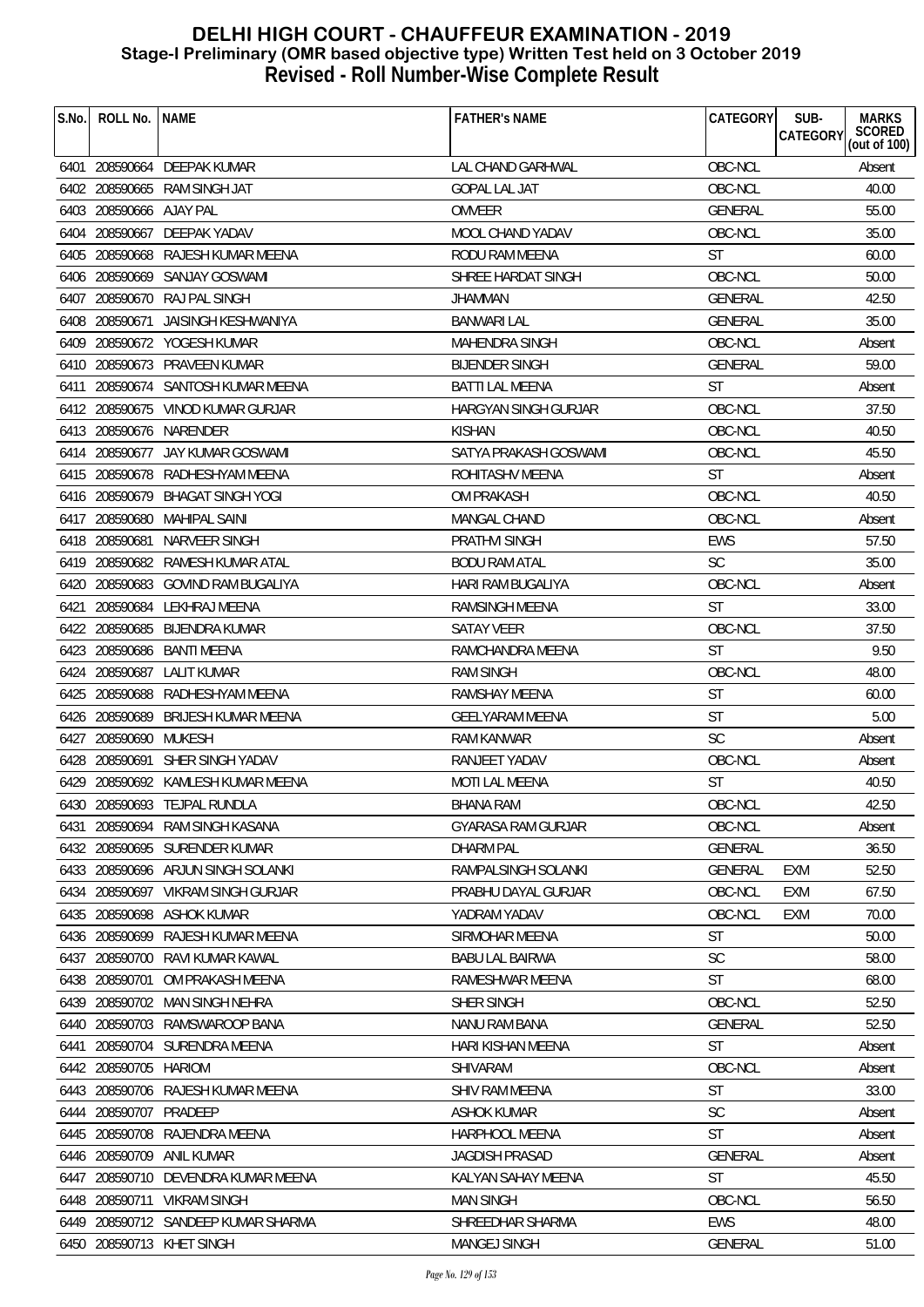| S.No. | ROLL No.                | <b>NAME</b>                         | <b>FATHER'S NAME</b>       | <b>CATEGORY</b> | SUB-<br><b>MARKS</b>                                |
|-------|-------------------------|-------------------------------------|----------------------------|-----------------|-----------------------------------------------------|
|       |                         |                                     |                            |                 | <b>SCORED</b><br><b>CATEGORY</b><br>(out of $100$ ) |
|       | 6451 208590714 VIKAS    |                                     | PHOOL SINGH                | OBC-NCL         | Absent                                              |
|       |                         | 6452 208590715 GAJENDRA KUMAR       | AMEE LAL MEHRA             | <b>SC</b>       | 30.00                                               |
|       |                         | 6453 208590716 MANOJ KUMAR          | VIJAY KUMAR CHITOSIYA      | OBC-NCL         | 49.00                                               |
| 6454  |                         | 208590717 ROHITASH MEENA            | DHURA RAM MEENA            | <b>ST</b>       | 16.50                                               |
|       | 6455 208590718          | RAMDHAN MEENA                       | RUDARAM MEENA              | <b>ST</b>       | 43.50                                               |
|       |                         | 6456 208590719 SANDEEP YADAV        | RAMNIWASH YADAV            | <b>GENERAL</b>  | 59.00                                               |
| 6457  | 208590720               | JAIVEER SINGH                       | JAWAHAR SINGH              | OBC-NCL         | Absent                                              |
|       | 6458 208590721          | KAMLESH KUMAR CHAHAR                | NANU RAM CHAHAR            | OBC-NCL         | 53.00                                               |
|       |                         | 6459 208590722 RAHUL YADAVA         | DHARMPAL YADAV             | OBC-NCL         | 56.50                                               |
| 6460  |                         | 208590723 DINESH YADAV              | SHIVCHARAN YADAV           | OBC-NCL         | 62.50                                               |
| 6461  | 208590724               | DHARAM SINGH MEENA                  | BHAJANI RAM MEENA          | ST              | Absent                                              |
|       | 6462 208590725          | MANISH KUMAR VERMA                  | <b>DHARAM SINGH</b>        | <b>SC</b>       | 61.00                                               |
|       |                         | 6463 208590726 RAKESH KUMAR         | KEHAR SINGH                | OBC-NCL         | 55.00                                               |
| 6464  | 208590727               | <b>RAM KRISHAN SINGH</b>            | <b>BHEEKAM SINGH</b>       | OBC-NCL         | Absent                                              |
|       |                         | 6465 208590728 SURESH KUMAR MEENA   | CHHOTE LAL MEENA           | <b>ST</b>       | 48.00                                               |
|       | 6466 208590729          | MUKESH JAT                          | <b>BHURA LAL JAT</b>       | OBC-NCL         | Absent                                              |
| 6467  |                         | 208590730 DEVI RAM YADAV            | KARAM CHAND YADAV          | OBC-NCL         | 50.50                                               |
|       |                         | 6468 208590731 MUKESH KUMAR         | <b>BHADAR RAM</b>          | <b>SC</b>       | Absent                                              |
|       |                         | 6469 208590732 BANAI SINGH          | <b>KANWAR SINGH</b>        | <b>ST</b>       | 48.00                                               |
|       |                         | 6470 208590733 DEVENDRA KUMAR MEENA | <b>GIRRAJ PRASAD MEENA</b> | <b>ST</b>       | 60.50                                               |
| 6471  |                         | 208590734 SUNIL KUMAR               | MAHENDRA SINGH             | OBC-NCL         | Absent                                              |
|       |                         | 6472 208590735 HANUMAN SAHAY JAT    | JAGDISH NARAYAN JAT        | OBC-NCL         | 45.50                                               |
|       |                         | 6473 208590736 KULDEEP KUMAR        | SHERSINGH                  | OBC-NCL         | Absent                                              |
|       |                         | 6474 208590737 SATYAVEER            | PHOOL CHAND                | <b>SC</b>       | 59.50<br><b>EXM</b>                                 |
|       |                         | 6475 208590738 GAURAV KUMAR         | KANWARPAL                  | <b>ST</b>       | 68.00                                               |
|       |                         | 6476 208590739 RATIRAM MEENA        | <b>RAMDHAN MEENA</b>       | <b>ST</b>       | 28.00                                               |
|       |                         | 6477 208590740 BHAG CHAND MEENA     | NATTHU RAM MEENA           | ST              | 52.50                                               |
|       |                         | 6478 208590741 SOMVEER YADAV        | SATYAVEER SINGH YADAV      | OBC-NCL         | 67.50                                               |
|       |                         | 6479 208590742 KRISHAN KUMAR        | <b>SANT RAM</b>            | <b>SC</b>       | 52.50                                               |
|       | 6480 208590743 RAVINDRA |                                     | DEEP CHAND                 | SC              | 70.50                                               |
| 6481  |                         | 208590744 ROHIT KUMAR BANYALA       | BANWARI LAL BANYALA        | <b>SC</b>       | 62.50                                               |
|       |                         | 6482 208590745 MAN SINGH            | <b>UDAY SINGH</b>          | <b>EWS</b>      | 45.00                                               |
|       |                         | 6483 208590746 KHEM CHAND VERMA     | <b>BANSIDHAR VERMA</b>     | <b>SC</b>       | 31.50                                               |
|       |                         | 6484 208590747 NARESH KUMAR         | PRAKASH CHAND SURELA       | <b>SC</b>       | 45.50                                               |
|       |                         | 6485 208590748 AMIT KUMAR           | SATISH KUMAR               | OBC-NCL         | 50.50                                               |
|       |                         | 6486 208590749 SURENDRA KUMAR MEENA | RAMDEV MEENA               | ST              | 76.00                                               |
|       |                         | 6487 208590750 MANOJ SINGH          | <b>JAGDISH SINGH</b>       | <b>EWS</b>      | 51.00                                               |
|       |                         | 6488 208590751 MOHAN LAL BAJIA      | <b>UDA RAM BAJIA</b>       | OBC-NCL         | 62.50                                               |
| 6489  |                         | 208590752 KISAN SAHAY MEENA         | DHARAM CHAND MEENA         | <b>ST</b>       | Absent                                              |
|       |                         | 6490 208590753 BHANWARA RAM         | SANVATA RAM                | <b>SC</b>       | 52.00                                               |
| 6491  |                         | 208590754 RAJESH MEENA              | PRATHVI RAM MEENA          | <b>ST</b>       | Absent                                              |
|       |                         | 6492 208590755 LALIT KUMAR          | <b>JAGDISH PRASHAD</b>     | EWS             | 70.50                                               |
|       | 6493 208590756 SURAJ    |                                     | <b>ANIL</b>                | <b>SC</b>       | 47.50                                               |
|       |                         | 6494 208590757 SURESH KUMAR BHAKHAR | <b>RAMNIWAS</b>            | OBC-NCL         | 51.00                                               |
|       | 6495 208590758          | MOHAN SAINI                         | <b>GIRVER SAINI</b>        | OBC-NCL         | 40.50                                               |
|       |                         | 6496 208590759 MOHAN LAL MEENA      | NANAG RAM MEENA            | <b>ST</b>       | 66.00                                               |
|       | 6497 208590760          | <b>BHARAT DAN</b>                   | RAJU DAN                   | OBC-NCL         | 50.00                                               |
|       | 6498 208590761          | <b>VISHRAM MEENA</b>                | <b>LAXMAN RAM MEENA</b>    | <b>ST</b>       | 77.50                                               |
|       |                         | 6499 208590762 MULAKRAJ MEENA       | <b>BADRI LAL MEENA</b>     | <b>ST</b>       | Absent                                              |
|       |                         | 6500 208590763 MANISH KUMAR         | KARTAR CHAND               | GENERAL         | Absent                                              |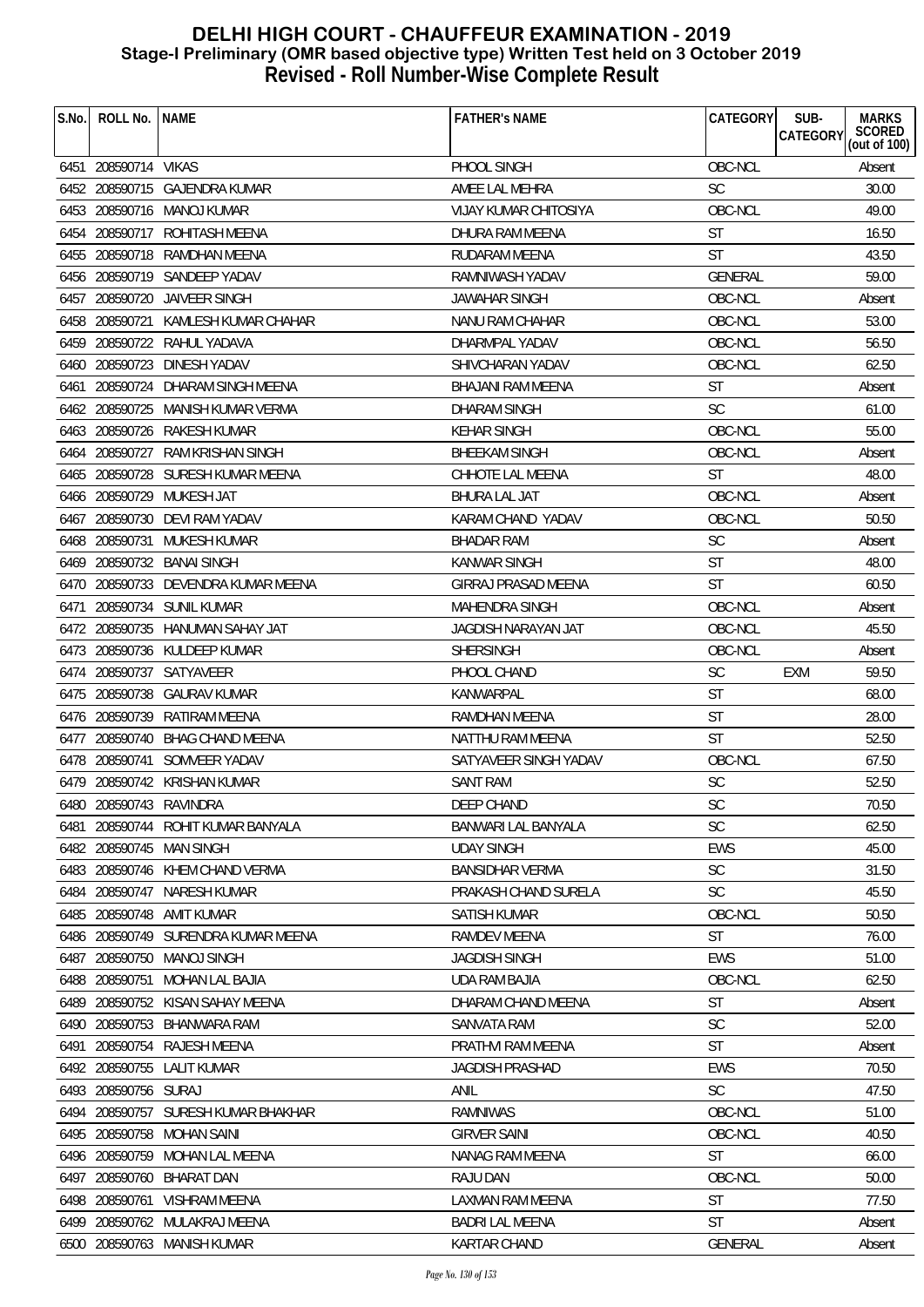| S.No. | ROLL No.   NAME        |                                     | <b>FATHER'S NAME</b>        | CATEGORY       | SUB-<br>CATEGORY | <b>MARKS</b><br>SCORED<br>(out of 100) |
|-------|------------------------|-------------------------------------|-----------------------------|----------------|------------------|----------------------------------------|
|       | 6501 208590764 DESHRAJ |                                     | <b>VIJAY SINGH</b>          | <b>SC</b>      |                  | 35.00                                  |
|       |                        | 6502 208590765 SANDEEP KUMAR        | <b>GAYN CHAND YADAV</b>     | OBC-NCL        |                  | 68.50                                  |
|       |                        | 6503 208590766 MAHENDRA SINGH       | <b>DALEEP SINGH</b>         | OBC-NCL        | <b>EXM</b>       | 66.00                                  |
|       |                        | 6504 208590767 ASHISH KUMAR GOTHWAL | DHARAMPAL GOTHWAL           | <b>SC</b>      |                  | 45.00                                  |
|       |                        | 6505 208590768 BAKSHI RAM MEENA     | <b>MOTI LAL MEENA</b>       | <b>ST</b>      |                  | 61.50                                  |
|       |                        | 6506 208590769 RAJESH KUMAR BAIRWA  | RAM PRASAD BAIRWA           | <b>SC</b>      |                  | Absent                                 |
|       |                        | 6507 208590770 RAKESH KUMAR         | <b>HAJARI RAM</b>           | <b>SC</b>      |                  | Absent                                 |
|       |                        | 6508 208590771 YOGESH KUMAR         | <b>MALI RAM</b>             | OBC-NCL        |                  | 41.50                                  |
|       |                        | 6509 208590772 ROOP SINGH MEENA     | <b>GIRRAJ PRASAD MEENA</b>  | <b>ST</b>      |                  | 45.50                                  |
|       |                        | 6510 208590773 BHAGIRATH BAGHEL     | <b>GULAB SINGH</b>          | OBC-NCL        |                  | 66.00                                  |
|       |                        | 6511 208590774 HIRALAL KUMAWAT      | GIRDHARI LAL KUMAWAT        | OBC-NCL        |                  | 57.50                                  |
|       |                        | 6512 208590775 REEKESH KUMAR        | <b>NATTHI LAL</b>           | OBC-NCL        |                  | 48.50                                  |
|       |                        | 6513 208590776 PANKAJ SINGH         | KAILASH SINGH               | <b>GENERAL</b> |                  | 12.50                                  |
|       | 6514 208590777 KULDEEP |                                     | <b>RAM CHANDRA</b>          | OBC-NCL        |                  | Absent                                 |
|       |                        | 6515 208590778 BALRAM MEENA         | <b>GIRRAJ PRASAD MEENA</b>  | ST             |                  | 47.50                                  |
|       |                        | 6516 208590779 PRAMOD KUMAR YADAV   | KIRODIMAL                   | OBC-NCL        |                  | 39.00                                  |
|       |                        | 6517 208590780 MUKESH AGRAWAL       | <b>GANGA PRASAD AGRAWAL</b> | <b>EWS</b>     |                  | 34.50                                  |
|       | 6518 208590781 DINESH  |                                     | NARENDRA SINGH              | OBC-NCL        |                  | 55.00                                  |
|       |                        | 6519 208590782 HITENDRA KUMAR DAYMA | RAM CHANDRA DAYMA           | <b>SC</b>      |                  | Absent                                 |
|       |                        | 6520 208590783 HUKUM SINGH JAT      | <b>VEER SINGH JAT</b>       | OBC-NCL        |                  | 45.50                                  |
| 6521  |                        | 208590784 RAJESH KUMAR MEENA        | <b>GANESH RAM MEENA</b>     | <b>ST</b>      |                  | 35.00                                  |
|       |                        | 6522 208590785 VIKRAM YADAV         | RATEERAM YADAV              | OBC-NCL        |                  | Absent                                 |
|       |                        | 6523 208590786 RAMESHWAR MEENA      | RAMESH CHAND MEENA          | <b>ST</b>      |                  | 38.00                                  |
|       |                        | 6524 208590787 KULDEEP KUMAR        | <b>BHAGMAL SINGH</b>        | <b>SC</b>      |                  | Absent                                 |
|       |                        | 6525 208590788 DEVENDER KUMAR YADAV | MAHAVEER PRASAD YADAV       | <b>GENERAL</b> |                  | 70.00                                  |
|       |                        | 6526 208590789 LAXMI CHAND          | <b>SOHAN LAL</b>            | OBC-NCL        |                  | 53.00                                  |
|       |                        | 6527 208590790 SANJAY BISHNOI       | <b>HARI RAM BISHNOI</b>     | <b>GENERAL</b> |                  | 62.50                                  |
|       |                        | 6528 208590791 SUNNY CHANDELA       | RANDHIR CHANDELA            | OBC-NCL        |                  | 50.00                                  |
|       |                        | 6529 208590792 SURESH PAL SINGH     | PALI RAM                    | <b>GENERAL</b> | <b>EXM</b>       | 43.00                                  |
|       | 6530 208590793 SOMVEER |                                     | DAYA NAND POONIA            | GENERAL        | EXM              | 80.00                                  |
| 6531  |                        | 208590794 ASHISHKUMAR HIRAMAN KOLHE | HIRAMAN DEVAJI KOLHE        | SC.            |                  | Absent                                 |
|       |                        | 6532 208590795 RAHUL GIRSA          | <b>RAMESH GIRSA</b>         | OBC-NCL        |                  | 60.00                                  |
|       |                        | 6533 208590796 YOGENDRA KUMAR MEENA | SHYAM LAL MEENA             | <b>ST</b>      |                  | 43.00                                  |
|       |                        | 6534 208590797 RAMESH KUMAR         | <b>KALU RAM</b>             | OBC-NCL        |                  | 24.00                                  |
|       | 6535 208590798         | RAMDEVA RAM SARAN                   | PARMA RAM                   | <b>GENERAL</b> |                  | 55.50                                  |
|       | 6536 208590799         | HARI SINGH JAT                      | MATADEEN                    | OBC-NCL        |                  | 70.50                                  |
|       |                        | 6537 208590800 CHANDA RAM MEENA     | KANA RAM MEENA              | <b>ST</b>      |                  | 38.00                                  |
|       | 6538 208590801         | RAHUL                               | SATYAPAL SINGH MEENA        | <b>ST</b>      |                  | 55.00                                  |
|       |                        | 6539 208590802 SAGAR SEHRAWAT       | <b>HARISH KUMAR</b>         | OBC-NCL        |                  | 65.00                                  |
|       |                        | 6540 208590803 BHAGIRATH            | <b>BIRARAM</b>              | <b>SC</b>      |                  | 38.50                                  |
|       |                        | 6541 208590804 ASHOK KUMAR MEENA    | SURESH CHAND MEENA          | <b>ST</b>      |                  | 65.00                                  |
|       |                        | 6542 208590805 RAJESH KUMAR MEENA   | RAMHET MEENA                | <b>ST</b>      |                  | Absent                                 |
|       |                        | 6543 208590806 DHANRAJ MEENA        | RAM SWAROOP MEENA           | <b>ST</b>      |                  | 40.00                                  |
|       | 6544 208590807         | DHARAM RAJ MEENA                    | RAM KHILADI MEENA           | <b>ST</b>      |                  | Absent                                 |
|       | 6545 208590808         | KAILASH CHAND                       | MANGEJA RAM                 | OBC-NCL        |                  | 50.00                                  |
|       |                        | 6546 208590809 SUNIL KUMAR MEENA    | RAMSWROOP MEENA             | <b>ST</b>      |                  | 33.50                                  |
| 6547  | 208590810              | RAMESHWAR KURDIYA                   | <b>JHUNTA RAM</b>           | OBC-NCL        |                  | 35.00                                  |
|       | 6548 208590811         | <b>HARISH KUMAR</b>                 | PRAHLAD                     | <b>SC</b>      |                  | 26.00                                  |
|       |                        | 6549 208590812 RAMKISHORE MEENA     | LAXMAN MEENA                | <b>ST</b>      |                  | 40.00                                  |
|       |                        | 6550 208590813 DINESH KUMAR MEENA   | JAGAN RAM MEENA             | <b>ST</b>      |                  | Absent                                 |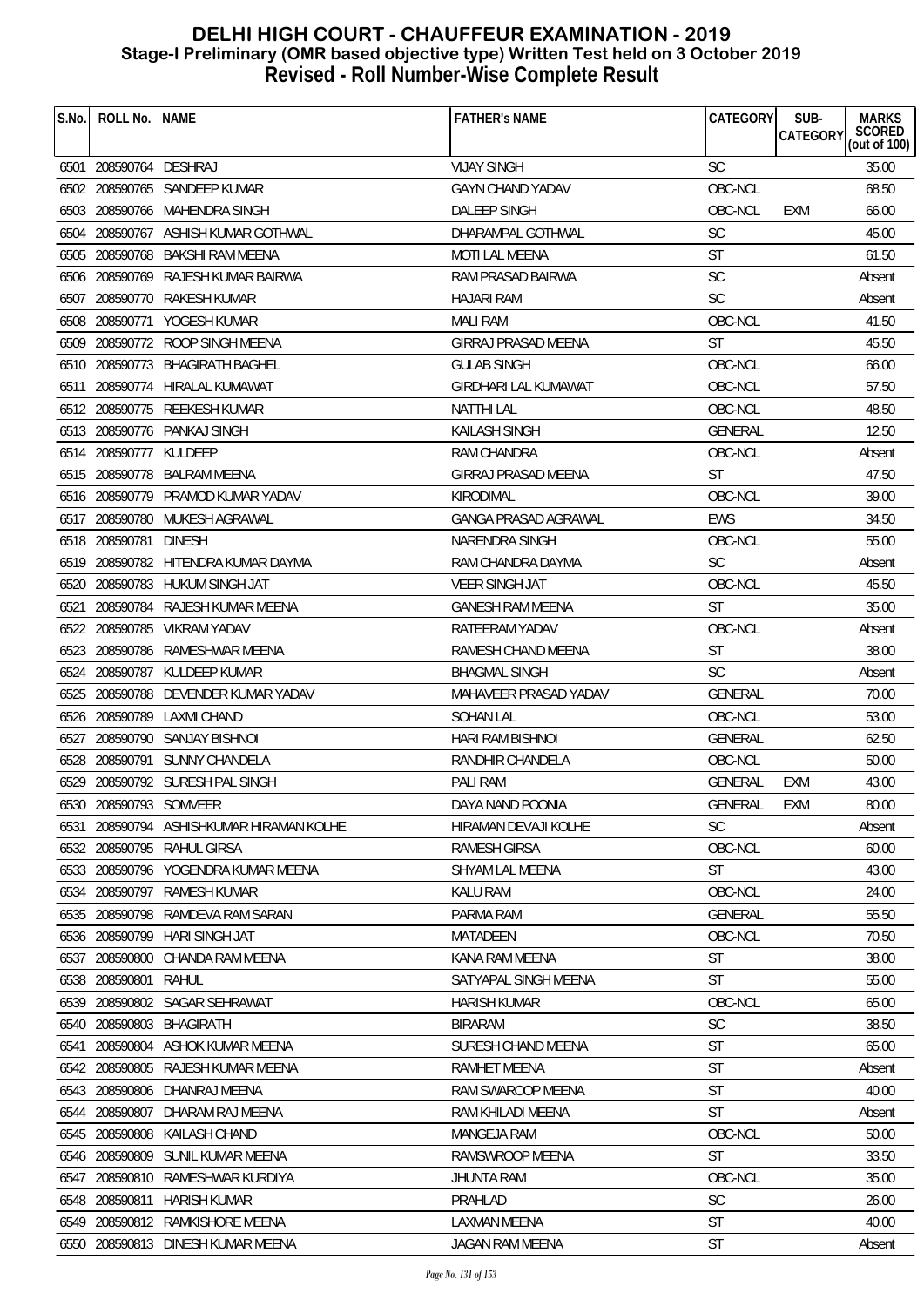| S.No. | ROLL No.                | <b>NAME</b>                            | <b>FATHER'S NAME</b>   | CATEGORY       | <b>MARKS</b><br>SUB-<br>SCORED<br>(out of 100)<br>CATEGORY |
|-------|-------------------------|----------------------------------------|------------------------|----------------|------------------------------------------------------------|
|       |                         |                                        |                        |                |                                                            |
|       |                         | 6551 208590814 PARMANAND               | <b>SHIVKUMAR</b>       | OBC-NCL        | 44.00                                                      |
|       | 6552 208590815 VIKASH   |                                        | SHER SINGH             | OBC-NCL        | Absent                                                     |
|       | 6553 208590816 KALU RAM |                                        | <b>GURUDYAL MEENA</b>  | <b>ST</b>      | 45.00                                                      |
|       |                         | 6554 208590817 DINESH CHAND KASANA     | LAKSHMAN PRASAD KASANA | OBC-NCL        | 47.50                                                      |
|       | 6555 208590818 DINESH   |                                        | <b>LAL SINGH</b>       | <b>EWS</b>     | 64.00                                                      |
|       |                         | 6556 208590819 DINESH KUMAR            | PHOOL CHAND            | OBC-NCL        | 40.50                                                      |
|       |                         | 6557 208590820 SHIVARCHAN DHAR DWIVEDI | TRILOKI DHAR DWIVEDI   | <b>GENERAL</b> | 67.50                                                      |
|       |                         | 6558 208590821 LOVEDEEP                | SH. BHIM SEN           | <b>SC</b>      | 85.00                                                      |
|       | 6559 208590822          | MANOJ KUMAR MEENA                      | <b>HANSRAJ MEENA</b>   | <b>ST</b>      | Absent                                                     |
|       |                         | 6560 208590823 VIJAY KUMAR             | NAFE SINGH             | OBC-NCL        | 45.00                                                      |
|       |                         | 6561 208590824 CHANDRA MOHAN MEENA     | KALYAN SAHAI MEENA     | <b>ST</b>      | 45.50                                                      |
|       | 6562 208590825          | JAI SINGH VERMA                        | <b>GOPI CHAND</b>      | <b>SC</b>      | 46.00                                                      |
|       | 6563 208590826 SANJAY   |                                        | KALI CHARAN            | <b>SC</b>      | 30.00                                                      |
|       | 6564 208590827          | ANUP YADAV                             | DHARAM VEER YADAV      | <b>GENERAL</b> | 60.00                                                      |
|       |                         | 6565 208590828 HAR LAL MEENA           | MOOL CHAND MEENA       | <b>ST</b>      | 60.00                                                      |
|       |                         | 6566 208590829 HARVEER SINGH           | SHIVCHARAN             | OBC-NCL        | Absent                                                     |
|       |                         | 6567 208590830 KULDEEP KHYALIA         | PARSHA RAM             | OBC-NCL        | 70.00                                                      |
|       |                         | 6568 208590831 PREM SINGH              | <b>MADAN LAL</b>       | <b>SC</b>      | 63.50                                                      |
|       |                         | 6569 208590832 DINESH KUMAR LOMOD      | CHHAJU RAM LOMOD       | OBC-NCL        | Absent                                                     |
|       | 6570 208590833 MAHIPAL  |                                        | <b>MOHAN RAM</b>       | OBC-NCL        | 37.50                                                      |
| 6571  |                         | 208590834 MANPREET SINGH               | <b>JAGIR SINGH</b>     | <b>SC</b>      | 56.00                                                      |
|       |                         | 6572 208590835 SURENDRA KUMAR          | JORA RAM               | OBC-NCL        | 43.00                                                      |
|       |                         | 6573 208590836 DEEPAK YADAV            | <b>KANWAR SINGH</b>    | OBC-NCL        | 30.00                                                      |
|       |                         | 6574 208590837 NEMI CHAND VERMA        | LAXMAN RAM VERMA       | <b>SC</b>      | 42.50                                                      |
|       | 6575 208590838          | KALU RAM MEENA                         | CHANDAR RAM MEENA      | <b>ST</b>      | Absent                                                     |
|       |                         | 6576 208590839 RISHIRAJ SULANIYA       | KALU RAM SULANIYA      | <b>ST</b>      | 60.00                                                      |
|       | 6577 208590840          | OM PRAKASH SAINI                       | <b>NAGAR MAL SAINI</b> | OBC-NCL        | Absent                                                     |
|       | 6578 208590841          | RAKESH KUMAR CHAUDHARI                 | AMAR SINGH CHAUDHARI   | OBC-NCL        | 44.00                                                      |
|       |                         | 6579 208590842 BABU LAL MEENA          | MANGI LAL MEENA        | <b>ST</b>      | 30.50                                                      |
| სუბს  |                         | 580 208590843 DHARMRAJ MEENA           | KAILASH CHAND MEENA    | <b>ST</b>      | 42.50                                                      |
| 6581  |                         | 208590844 DEEPAK SHARMA                | JAGDESH PRASAD SHARMA  | <b>EWS</b>     | 46.00                                                      |
|       |                         | 6582 208590845 LOKESH KUMAR            | LAXMI NARAYAN          | GENERAL        | Absent                                                     |
|       |                         | 6583 208590846 SURESH MEENA            | SYONARAYAN MEENA       | <b>ST</b>      | 59.50                                                      |
|       |                         | 6584 208590847 AJAY KUMAR              | <b>AMAR SINGH</b>      | <b>ST</b>      | Absent                                                     |
|       |                         | 6585 208590848 RAKESH PASWAN           | SIKANDER PASWAN        | <b>SC</b>      | 33.50                                                      |
| 6586  | 208590849               | <b>GIRDHARI MEENA</b>                  | <b>BABU LAL MEENA</b>  | <b>ST</b>      | Absent                                                     |
|       | 6587 208590850 VIKAS    |                                        | KUNWAR PAL SINGH       | <b>SC</b>      | 56.50                                                      |
|       | 6588 208590851          | YOGESH KUMAR                           | <b>RAJ PAL</b>         | OBC-NCL        | 55.00                                                      |
| 6589  |                         | 208590852 VIRENDER SINGH               | <b>MUKHTIAR SINGH</b>  | <b>GENERAL</b> | 77.50<br>EXM                                               |
|       |                         | 6590 208590853 DHARMVEER SINGH MEENA   | RAJENDER SINGH MEENA   | <b>ST</b>      | 51.50                                                      |
| 6591  |                         | 208590854 VIKRAM UDIYANI               | RAMJILAL UDIYANI       | <b>SC</b>      | 50.00                                                      |
|       | 6592 208590855          | ROHITASH SAINI                         | <b>MADAN LAL SAINI</b> | OBC-NCL        | 33.00                                                      |
|       |                         | 6593 208590856 VINOD KUMAR SAINI       | SHREE RAM SAINI        | <b>GENERAL</b> | 55.00                                                      |
|       | 6594 208590857          | RAKESH KUMAR MEENA                     | RAM SWAROOP MEENA      | <b>ST</b>      | Absent                                                     |
|       | 6595 208590858          | SUBE SINGH                             | RAJENDER PRASAD        | <b>ST</b>      | 39.50                                                      |
|       |                         | 6596 208590859 SUNIL KUMAR LAMBA       | POKHAR MAL LAMBA       | OBC-NCL        | 40.00                                                      |
| 6597  | 208590860               | RAHUL SINGH RAJPUROHIT                 | <b>MOHAN SINGH</b>     | <b>EWS</b>     | 59.00                                                      |
|       | 6598 208590861          | <b>MAHESH MEENA</b>                    | PANCHU RAM MEENA       | <b>ST</b>      | 52.50                                                      |
|       |                         | 6599 208590862 ANKIT KUMAR SHARMA      | KRISHNA KUMAR SHARMA   | <b>EWS</b>     | Absent                                                     |
|       |                         | 6600 208590863 SAWAR MAL               | LAXMAN RAM             | <b>SC</b>      | Absent                                                     |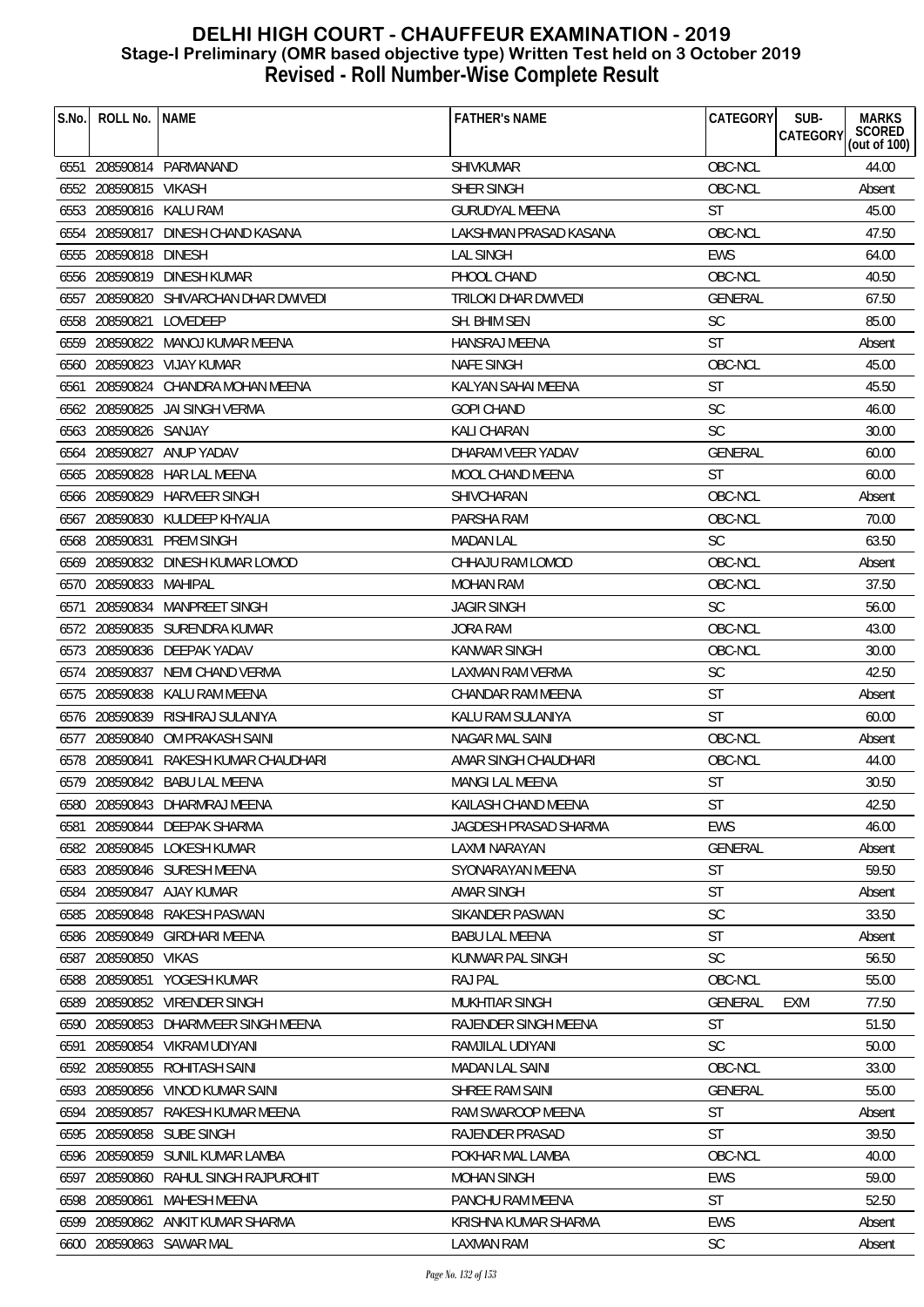| S.No. | ROLL No. NAME         |                                        | <b>FATHER'S NAME</b>      | CATEGORY       | SUB-<br><b>MARKS</b><br>SCORED<br>(out of 100)<br>CATEGORY |
|-------|-----------------------|----------------------------------------|---------------------------|----------------|------------------------------------------------------------|
|       |                       | 6601 208590864 TARA CHAND CHOUHAN      | RATANA RAM CHOUHAN        | <b>SC</b>      | Absent                                                     |
|       |                       | 6602 208590865 PURUSHOTAM SAIN         | <b>BANSHIDHAR SAIN</b>    | OBC-NCL        | 40.00                                                      |
|       |                       | 6603 208590866 PREM KUMAR              | <b>SAHI RAM</b>           | OBC-NCL        | Absent                                                     |
|       |                       | 6604 208590867 PRAVEEN KUMAR           | <b>DILIP KUMAR</b>        | <b>SC</b>      | Absent                                                     |
|       |                       | 6605 208590868 LOKESH KUMAR MEENA      | <b>GOPAL RAM MEENA</b>    | <b>ST</b>      | 44.50                                                      |
|       |                       | 6606 208590869 MUKESH KUMAR            | <b>MAHAVEER SINGH</b>     | OBC-NCL        | Absent                                                     |
|       | 6607 208590870 SACHIN |                                        | <b>BALWAN SINGH</b>       | OBC-NCL        | Absent                                                     |
|       | 6608 208590871        | AKSHAY KUMAR                           | <b>BABULAL MEENA</b>      | <b>ST</b>      | 55.50                                                      |
|       |                       | 6609 208590872 RAMU SINGH MARAVIA      | <b>BISRU SINGH MARAVI</b> | <b>ST</b>      | Absent                                                     |
|       |                       | 6610 208590873 INDRAJ JAT              | NATHU RAM JAT             | OBC-NCL        | 42.50                                                      |
|       | 6611 208590874        | DEEPAK KUMAR SHARMA                    | PRABHU NARAYAN SHARMA     | <b>EWS</b>     | 60.00                                                      |
|       |                       | 6612 208590875 DHARMENDAR YADAV        | RAMESHWAR YADAV           | GENERAL        | 65.00                                                      |
|       |                       | 6613 208590876 NARESH KUMAR MEENA      | <b>SHIV RAM MEENA</b>     | <b>ST</b>      | 56.00                                                      |
|       |                       | 6614 208590877 MUKESH KUMAR MEENA      | KAILASH CHANDRA MEENA     | <b>ST</b>      | 35.50                                                      |
|       |                       | 6615 208590878 SUMIT KATARIYA          | <b>HARIOM</b>             | <b>SC</b>      | 63.50                                                      |
|       |                       | 6616 208590879 ASHISH KUMAR            | <b>OM PRAKASH</b>         | OBC-NCL        | 28.00                                                      |
|       |                       | 6617 208590880 ROOPESH KUMAR MEENA     | <b>KANWAR SINGH</b>       | <b>ST</b>      | 31.00                                                      |
|       | 6618 208590881        | VINOD KUMAR MEENA                      | LALLU RAM MEENA           | <b>ST</b>      | 45.00                                                      |
|       |                       | 6619 208590882 PRAVEEN KUMAR           | <b>BUDH RAM</b>           | <b>SC</b>      | 37.50                                                      |
|       |                       | 6620 208590883 PRADEEP KUMAR CHABRAWAL | RAMSWAROOP                | OBC-NCL        | 52.50                                                      |
| 6621  |                       | 208590884 NARESH KUMAR                 | <b>JAGMAL</b>             | OBC-NCL        | Absent                                                     |
|       | 6622 208590885        | RAJESH KUMAR                           | MAHIPAL                   | OBC-NCL        | Absent                                                     |
|       |                       | 6623 208590886 MANEESH KUMAR           | <b>DHURA RAM</b>          | OBC-NCL        | 50.00                                                      |
|       | 6624 208590887        | SHREE RAM JANGIR                       | SANWAR MAL JANGIR         | OBC-NCL        | Absent                                                     |
|       | 6625 208590888        | MURLIDHAR KHICHAR                      | RAMESHWAR LAL             | OBC-NCL        | 65.00                                                      |
|       |                       | 6626 208590889 SUBHASH MEENA           | <b>TARA CHAND MEENA</b>   | <b>ST</b>      | 32.50                                                      |
|       | 6627 208590890        | RAJJAK KHAN                            | DARAB KHAN                | <b>GENERAL</b> | Absent                                                     |
|       | 6628 208590891        | DEVENDRA SAINI                         | <b>RATAN SINGH</b>        | OBC-NCL        | 30.00                                                      |
|       |                       | 6629 208590892 TARA CHAND MEENA        | <b>RAMDHAN MEENA</b>      | <b>ST</b>      | 45.00                                                      |
|       |                       | 6630 208590893 SUBHASH CHAND           | <b>ARJUN LAL</b>          | GENERAL        | 42.00                                                      |
| 6631  | 208590894             | MANOJ SAIN                             | PRAHALAD RAM              | OBC-NCL        | 37.50                                                      |
|       |                       | 6632 208590895 RAM CHANDER YADAV       | DHARM CHAND               | GENERAL        | 55.00<br><b>EXM</b>                                        |
|       |                       | 6633 208590896 JAGDISH PRASAD MEENA    | RAMPRASAD MEENA           | ST             | Absent                                                     |
|       | 6634 208590897        | NARESH KUMAR MEENA                     | <b>SUKH RAM MEENA</b>     | <b>ST</b>      | Absent                                                     |
|       | 6635 208590898        | PRAMOD KUMAR                           | <b>OMPRAKASH</b>          | <b>SC</b>      | Absent                                                     |
| 6636  | 208590899             | KULDEEP MEENA                          | <b>MATADEEN MEENA</b>     | <b>ST</b>      | Absent                                                     |
|       |                       | 6637 208590900 SURESH KUMAR            | <b>HARI RAM</b>           | <b>SC</b>      | 47.50                                                      |
|       | 6638 208590901        | <b>PRAVEEN KUMAR</b>                   | RAMAVTAR                  | <b>ST</b>      | 55.00                                                      |
| 6639  |                       | 208590902 ASHOK KUMAR ROLANIA          | <b>GULLA RAM</b>          | OBC-NCL        | 37.50                                                      |
| 6640  | 208590903             | VIRENDER                               | OM PRAKESH                | <b>SC</b>      | 50.50                                                      |
| 6641  | 208590904             | RAJENDRA KUMAR RAWAT                   | <b>JAIRAM RAIGAR</b>      | SC             | 55.00                                                      |
|       | 6642 208590905        | MAYARAM MEENA                          | KASTUR CHAND MEENA        | <b>ST</b>      | 51.50                                                      |
|       |                       | 6643 208590906 DEEPAK RANA             | DILBAGH SINGH RANA        | OBC-NCL        | 52.50                                                      |
|       | 6644 208590907        | RAMPHOOL RAIGAR                        | BHERU RAM RAIGAR          | <b>SC</b>      | Absent                                                     |
|       | 6645 208590908        | MAHESH KUMAR MEENA                     | DHURA RAM MEENA           | <b>ST</b>      | 27.00                                                      |
|       | 6646 208590909        | ASHOK GUJAR                            | RAMSWROOP GUJAR           | OBC-NCL        | 10.00                                                      |
| 6647  | 208590910             | NARESH KUMAR                           | <b>BALA RAM</b>           | OBC-NCL        | 70.00                                                      |
|       | 6648 208590911        | LOKRAM JANGIR                          | RAJENDRA SINGH            | <b>GENERAL</b> | 57.50                                                      |
|       |                       | 6649 208590912 MANOJ KUMAR             | <b>SANT KUMAR</b>         | EWS            | Absent                                                     |
|       |                       | 6650 208590913 SHIVRAJ GURJAR          | RAMSWAROOP GURJAR         | OBC-NCL        | 32.50                                                      |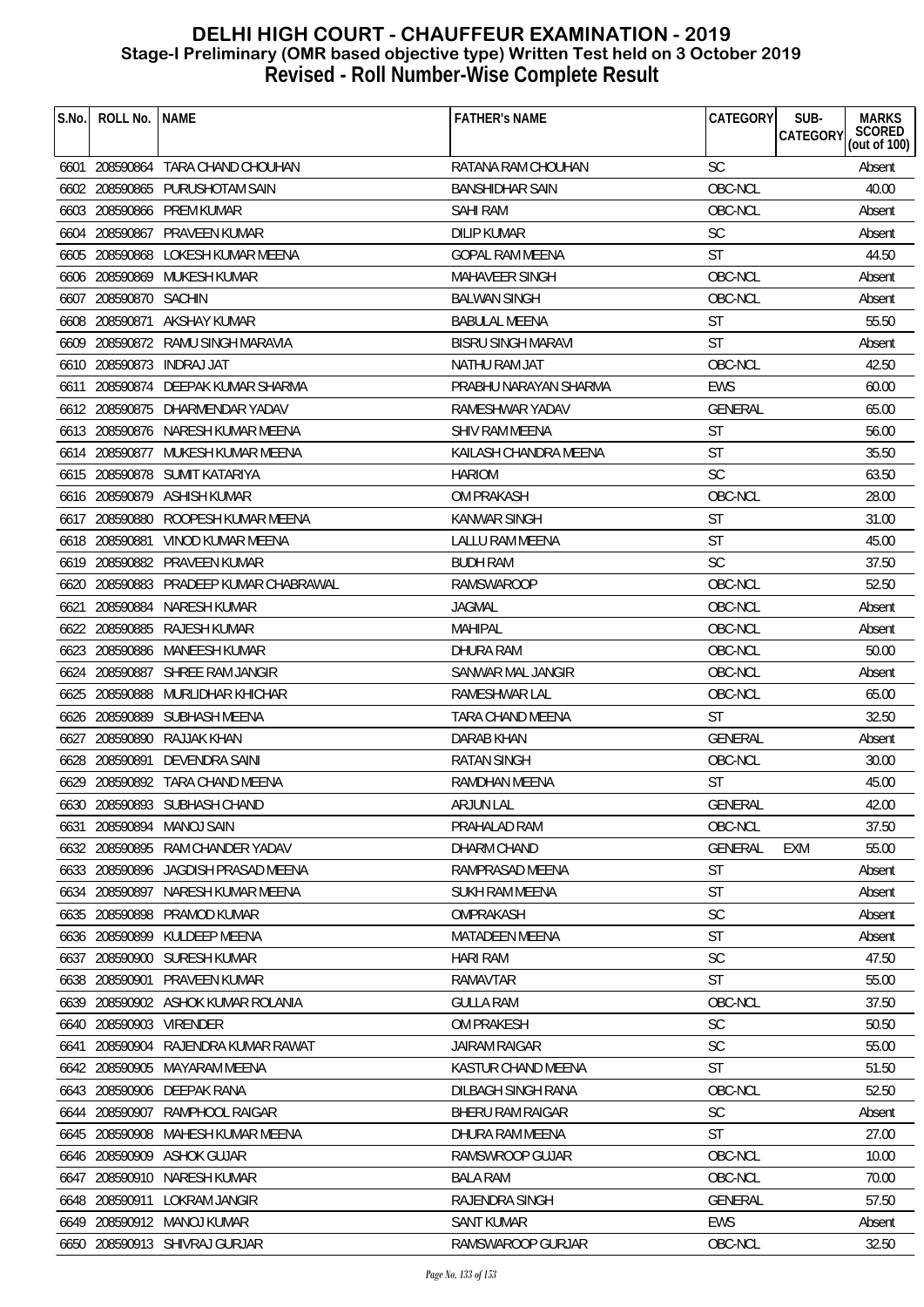| S.No.       | ROLL No. NAME          |                                       | <b>FATHER'S NAME</b>       | CATEGORY       | SUB-<br>CATEGORY | <b>MARKS</b><br>SCORED<br>(out of 100) |
|-------------|------------------------|---------------------------------------|----------------------------|----------------|------------------|----------------------------------------|
|             |                        | 6651 208590914 SALESH KUMAR           | <b>DHARMPAL</b>            | OBC-NCL        |                  | Absent                                 |
|             |                        | 6652 208590915 VIPIN KUMAR YADAV      | RAJESH KUMAR YADAV         | OBC-NCL        |                  | 60.50                                  |
|             |                        | 6653 208590916 MANOJ MEENA            | NANAGRAM MEENA             | <b>ST</b>      |                  | 36.00                                  |
|             |                        | 6654 208590917 ARVIND KUMAR           | <b>RAJVEER SINGH</b>       | OBC-NCL        |                  | 45.00                                  |
|             |                        | 6655 208590918 KAMLESH KUMAR KUSHWAHA | RAMAWATAR KUSHWAHA         | OBC-NCL        | <b>EXM</b>       | 50.00                                  |
|             |                        | 6656 208590919 KISHAN SINGH MEENA     | <b>CHANDAN SINGH MEENA</b> | <b>ST</b>      |                  | 21.50                                  |
| 6657        |                        | 208590920 MOHAR PAL MEENA             | <b>GHASI RAM MEENA</b>     | <b>ST</b>      |                  | 37.50                                  |
|             |                        | 6658 208590921 PAWAN KUMAR SHARMA     | HEERA LAL SHARMA           | <b>EWS</b>     |                  | 55.00                                  |
|             |                        | 6659 208590922 NIRANJAN LAL POSWAL    | <b>HARDWARI LAL POSWAL</b> | OBC-NCL        |                  | 50.00                                  |
|             |                        | 6660 208590923 OMPRAKASH MEENA        | PANCHU RAM                 | <b>ST</b>      |                  | 31.00                                  |
|             |                        | 6661 208590924 SHYOJI RAM SHARMA      | GOPI RAM SHARMA            | <b>EWS</b>     |                  | 46.00                                  |
|             |                        | 6662 208590925 NARENDRA KUMAR BORAYAN | <b>SHRI RAM</b>            | OBC-NCL        |                  | 46.50                                  |
|             |                        | 6663 208590926 ASHOK KUMAR            | DIWAN SINGH                | OBC-NCL        |                  | 44.00                                  |
| 6664        |                        | 208590927 SANDEEP KUMAR               | CHHAJU RAM                 | OBC-NCL        |                  | 76.00                                  |
|             |                        | 6665 208590928 HARPHOOL YADAV         | JAGDISH PRASAD             | OBC-NCL        |                  | Absent                                 |
|             | 6666 208590929         | RAHUL SHARMA                          | LELA DHAR SHARMA           | <b>EWS</b>     |                  | 45.00                                  |
|             |                        | 6667 208590930 ASHOK KUMAR SAINI      | PRAHLAD RAM SAINI          | OBC-NCL        |                  | 40.00                                  |
|             |                        | 6668 208590931 SUBHASH CHANDRA MEENA  | KAILASH CHANDRA MEENA      | <b>ST</b>      |                  | 50.00                                  |
|             |                        | 6669 208590932 ASHOK KUMAR MALI       | PAPPU LAL MALI             | OBC-NCL        |                  | 37.50                                  |
|             |                        | 6670 208590933 KULDEEP YADAV          | SUBHASH CHAND              | OBC-NCL        |                  | 52.50                                  |
| 6671        |                        | 208590934 VIKRAM SINGH YADAV          | BANWARI LAL YADAV          | OBC-NCL        | EXM              | 63.00                                  |
|             |                        | 6672 208590935 RADHA KISHAN MEENA     | MOOL CHAND MEENA           | <b>ST</b>      |                  | 65.00                                  |
|             | 6673 208590936 RAKESH  |                                       | <b>ROOPCHAND</b>           | <b>SC</b>      |                  | Absent                                 |
|             |                        | 6674 208590937 MUKESH KUMAR YADAV     | LAXMAN RAM YADAV           | OBC-NCL        |                  | 52.50                                  |
|             |                        | 6675 208590938 MAHESH KUMAR           | <b>HARI RAM</b>            | OBC-NCL        |                  | 58.00                                  |
|             |                        | 6676 208590939 ANKIT KUMAR            | <b>RAMAVTAR</b>            | OBC-NCL        |                  | 60.00                                  |
|             |                        | 6677 208590940 HEERA LAL BIJARNIYA    | HEERA LAL BIJARNIYA        | OBC-NCL        |                  | 58.00                                  |
|             |                        | 6678 208590941 PAWAN KUMAR            | KAILASH CHANDER            | OBC-NCL        |                  | 65.00                                  |
|             |                        | 6679 208590942 VICKY KUMAR BAGHORIA   | <b>DHAN SINGH</b>          | SC             |                  | 67.50                                  |
| <b>008U</b> |                        | 6680 208590943 RAMAVATAR MEENA        | MOOL CHAND MEENA           | <b>ST</b>      |                  | 35.50                                  |
| 6681        |                        | 208590944 SACHIN KUMAR                | <b>JILLE SINGH</b>         | OBC-NCL        |                  | 51.00                                  |
|             |                        | 6682 208590945 SURESH CHAND JAT       | JAI RAM JAT                | OBC-NCL        |                  | 65.50                                  |
|             |                        | 6683 208590946 KRISHAN LAL MEENA      | CHHOTU RAM                 | <b>ST</b>      |                  | 20.00                                  |
|             | 6684 208590947         | <b>SUKRAM PRAJAPAT</b>                | <b>GANGA RAM</b>           | OBC-NCL        |                  | 61.00                                  |
|             | 6685 208590948         | RAVI KUMAR                            | <b>KEDAR SINGH</b>         | <b>SC</b>      |                  | Absent                                 |
|             | 6686 208590949         | <b>GAURANG VASHISTH</b>               | RAJIV KUMAR                | EWS            |                  | Absent                                 |
|             |                        | 6687 208590950 AMAR SINGH MEENA       | SUKHRAM MEENA              | <b>ST</b>      |                  | 55.00                                  |
|             | 6688 208590951         | SHIV KUMAR NAYAK                      | BADRI PRASAD NAYAK         | <b>SC</b>      |                  | 37.50                                  |
| 6689        |                        | 208590952 KRISHAN KUMAR KHEDAR        | HANUMAN SAHAY KHEDAR       | <b>GENERAL</b> |                  | 25.00                                  |
|             |                        | 6690 208590953 GAURAV SHARMA          | SANTOSHI LAL SHARMA        | <b>EWS</b>     |                  | 62.50                                  |
|             | 6691 208590954 YOGESH  |                                       | YOGESH                     | OBC-NCL        |                  | Absent                                 |
|             |                        | 6692 208590955 ROSHAN LAL PINGOLIYA   | PRAKASH CHAND PINGOLIYA    | <b>SC</b>      |                  | 62.50                                  |
|             |                        | 6693 208590956 PRADEEP KUMAR          | <b>RAM SINGH</b>           | <b>SC</b>      |                  | 27.50                                  |
|             | 6694 208590957         | JEETENDRA KUMAR MEENA                 | RAM KISHOR MEENA           | <b>ST</b>      |                  | 55.50                                  |
|             | 6695 208590958         | DAVENDRA SINGH SHEKHAWAT              | RAJENDRA SINGH SHEKHAWAT   | <b>EWS</b>     |                  | 70.00                                  |
|             | 6696 208590959 SOMVEER |                                       | BANWARI LAL                | <b>GENERAL</b> |                  | 60.00                                  |
| 6697        | 208590960              | NARENDRA KUMAR YADAV                  | LALA RAM                   | OBC-NCL        |                  | 24.50                                  |
|             | 6698 208590961         | <b>SAMAY SINGH GURJAR</b>             | CHARAN SINGH GURJAR        | <b>GENERAL</b> |                  | Absent                                 |
|             |                        | 6699 208590962 HARIOM PRAJAPAT        | RAMKISHAN PRAJAPAT         | OBC-NCL        |                  | Absent                                 |
|             |                        | 6700 208590963 PANKAJ KUMAR MEENA     | <b>BADDAN LAL MEENA</b>    | <b>ST</b>      |                  | 52.50                                  |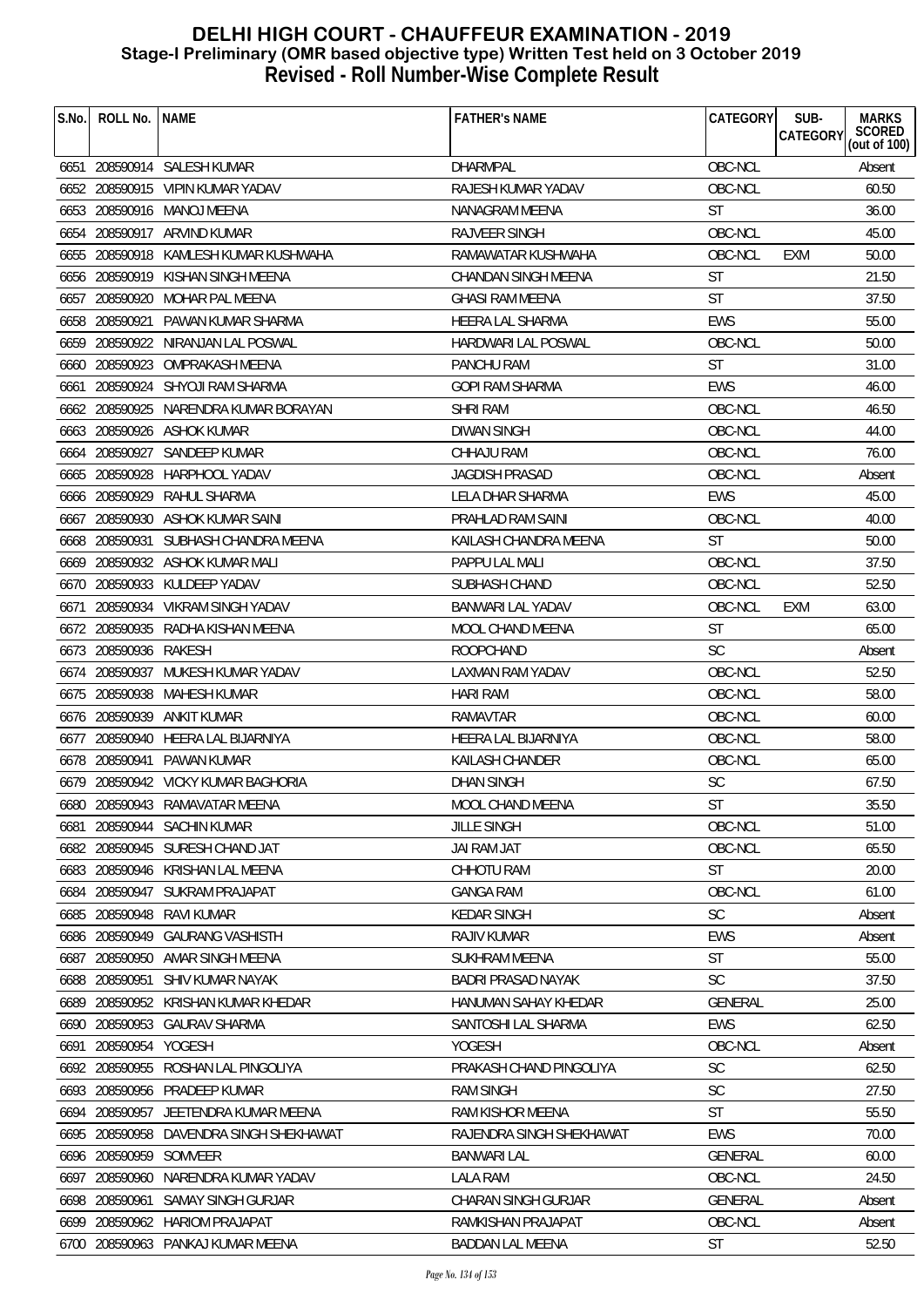| S.No. | ROLL No.                 | <b>NAME</b>                          | <b>FATHER'S NAME</b>       | CATEGORY       | SUB-<br>CATEGORY | <b>MARKS</b><br>SCORED<br>(out of 100) |
|-------|--------------------------|--------------------------------------|----------------------------|----------------|------------------|----------------------------------------|
|       |                          | 6701 208590964 SAMPAT RAM MEENA      | SHYOPAL RAM MEENA          | <b>ST</b>      |                  | Absent                                 |
|       | 6702 208590965           | RAMESH KUMAR                         | <b>MAHENDER SINGH</b>      | <b>ST</b>      |                  | 43.00                                  |
|       |                          | 6703 208590966 SACHIN KUMAR SHARMA   | <b>BHAWAR LAL SHARMA</b>   | <b>EWS</b>     |                  | 47.50                                  |
|       |                          | 6704 208590967 KRISHAN KUMAR SWAMI   | <b>JAGMAL SWAMI</b>        | OBC-NCL        |                  | 47.00                                  |
|       | 6705 208590968           | VINOD GURJAR                         | SHYOJI LAL GURAJR          | OBC-NCL        |                  | 40.50                                  |
|       | 6706 208590969           | <b>BRIJENDRA SINGH</b>               | <b>CHANDAN SINGH</b>       | GENERAL        | EXM              | 51.00                                  |
| 6707  |                          | 208590970 ASHISH GOYAL               | ASHWANI GOYAL              | <b>GENERAL</b> |                  | 40.00                                  |
|       | 6708 208590971           | RAKESH KUMAR MEENA                   | NARSINGH MEENA             | <b>ST</b>      |                  | 43.00                                  |
|       |                          | 6709 208590972 RAM NIWAS MEENA       | <b>LEELA RAM MEENA</b>     | <b>ST</b>      |                  | Absent                                 |
|       |                          | 6710 208590973 RAJ PAL MEENA         | NATTHA RAM MEENA           | <b>ST</b>      |                  | 44.00                                  |
| 6711  | 208590974                | SURYA PRAKASH MEENA                  | DUNGA RAM MEENA            | <b>ST</b>      |                  | 44.00                                  |
|       |                          | 6712 208590975 RAJESH MEENA          | <b>BATTI LAL MEENA</b>     | <b>ST</b>      |                  | 70.00                                  |
|       |                          | 6713 208590976 DESHRAJ MEENA         | KALYAN PRASAD MEENA        | <b>ST</b>      |                  | 63.50                                  |
|       | 6714 208590977 BALJEET   |                                      | <b>MAHENDRA SINGH</b>      | <b>SC</b>      |                  | 45.00                                  |
|       |                          | 6715 208590978 KHEMRAJ MEENA         | <b>GANGA SAHAY MEENA</b>   | <b>ST</b>      |                  | Absent                                 |
|       |                          | 6716 208590979 NAVEEN KUMAR          | <b>RAM KISAN</b>           | <b>GENERAL</b> |                  | 44.50                                  |
|       |                          | 6717 208590980 VIJAY KUMAR MEENA     | <b>GOURI SHANKAR MEENA</b> | <b>ST</b>      |                  | 35.00                                  |
|       |                          | 6718 208590981 JANAK SINGH MEENA     | <b>MANOHAR LAL MEENA</b>   | ST             |                  | 38.00                                  |
|       |                          | 6719 208590982 PANKAJ KUMAR YADAV    | NATHU RAM YADAV            | OBC-NCL        |                  | Absent                                 |
|       |                          | 6720 208590983 MUKESH KUMAR          | <b>DHARM PAL</b>           | <b>SC</b>      |                  | 34.50                                  |
| 6721  |                          | 208590984 YASHPAL SINGH              | <b>VIJAY SINGH</b>         | <b>GENERAL</b> | EXM              | 67.50                                  |
|       | 6722 208590985           | MOHAN LAL                            | POKHAR LAL GURJAR          | OBC-NCL        |                  | 32.50                                  |
|       |                          | 6723 208590986 CHANDRA MOHAN MEENA   | PRABHU DAYAL MEENA         | <b>ST</b>      |                  | 42.50                                  |
|       | 6724 208590987           | SAURABH KUMAR                        | <b>BABU LAL MEENA</b>      | ST             |                  | 57.50                                  |
|       | 6725 208590988           | PADAM SINGH                          | RAMGOPAL GURJAR            | OBC-NCL        |                  | 37.50                                  |
|       |                          | 6726 208590989 PRAVEEN KUMAR YADAV   | RAMESHWAR YADAV            | OBC-NCL        |                  | 53.50                                  |
|       | 6727 208590990           | VIKAS KUMAR SAINI                    | <b>MANOHAR LAL SAINI</b>   | <b>GENERAL</b> |                  | Absent                                 |
|       | 6728 208590991           | MOHAN DAN CHARAN                     | <b>MOOL DAN CHARAN</b>     | OBC-NCL        |                  | 42.50                                  |
|       |                          | 6729 208590992 MAHIPAL ARYA          | MAHAVEER ARYA              | <b>SC</b>      |                  | Absent                                 |
|       |                          | 6730 208590993 RAJENDRA PRASAD SAINI | <b>GYARSI LAL SAINI</b>    | OBC-NCL        |                  | 49.00                                  |
|       |                          | 6731 208590994 SUBHAM JANGID         | SURESH JANGID              | OBC-NCL        |                  | 76.00                                  |
|       |                          | 6732 208590995 MANOJ KUMAR MEENA     | <b>BHANWAR SINGH MEENA</b> | <b>ST</b>      |                  | 30.00                                  |
|       |                          | 6733 208590996 ASHOK MEENA           | <b>VIJAY SINGH MEENA</b>   | <b>ST</b>      |                  | 70.00                                  |
|       | 6734 208590997 VIJAY PAL |                                      | <b>DULI DHAND</b>          | OBC-NCL        |                  | 65.00                                  |
|       | 6735 208590998           | MALKESH KUMAR MEENA                  | KANHAIYALAL MEENA          | <b>ST</b>      |                  | 34.00                                  |
|       | 6736 208590999           | AMIT KUMAR                           | <b>HARLAL SINGH</b>        | OBC-NCL        |                  | 75.50                                  |
|       |                          | 6737 208591000 VIRENDRA GARHWAL      | RATAN LAL GARHWAL          | OBC-NCL        |                  | 58.50                                  |
|       | 6738 208591001           | RAJVEER GURJAR                       | <b>JAIRAM GURJAR</b>       | OBC-NCL        |                  | Absent                                 |
|       |                          | 6739 208591002 BHOOPENDAR PANDEY     | PRAHLADA PANDEY            | <b>EWS</b>     |                  | 57.50                                  |
|       |                          | 6740 208591003 RAJENDRA KUMAR MEENA  | LALLOO RAM MEENA           | <b>ST</b>      |                  | Absent                                 |
|       |                          | 6741 208591004 KRISHAN KUMAR YADAV   | HAJARI LAL YADAV           | OBC-NCL        |                  | 50.00                                  |
|       |                          | 6742 208591005 DEEPAK GODARA         | <b>DALIP SINGH</b>         | OBC-NCL        |                  | 65.00                                  |
|       |                          | 6743 208591006 CHARAN SINGH          | <b>KISHAN SINGH</b>        | OBC-NCL        |                  | 37.50                                  |
|       |                          | 6744 208591007 ASHOK KUMAR DHAYAL    | MUKAND SINGH               | <b>GENERAL</b> |                  | 40.50                                  |
|       | 6745 208591008           | MAHESH PAREEK                        | DAMODAR PRASAD PAREEK      | <b>EWS</b>     |                  | 75.00                                  |
|       |                          | 6746 208591009 PRASHANT KUMAR MEEL   | NORANG SINGH               | OBC-NCL        |                  | 40.50                                  |
|       |                          | 6747 208591010 RUPENDRA KUMAR NAGA   | RAM NIWAS NAGA             | OBC-NCL        |                  | Absent                                 |
|       | 6748 208591011           | AMAR SINGH MEENA                     | HAJARI LAL MEENA           | <b>ST</b>      |                  | 45.00                                  |
|       |                          | 6749 208591012 DESH RAJ GURJAR       | <b>MATADEEN GURJAR</b>     | <b>GENERAL</b> |                  | Absent                                 |
|       | 6750 208591013 RAHUL     |                                      | <b>HARPAL</b>              | SC             |                  | 33.00                                  |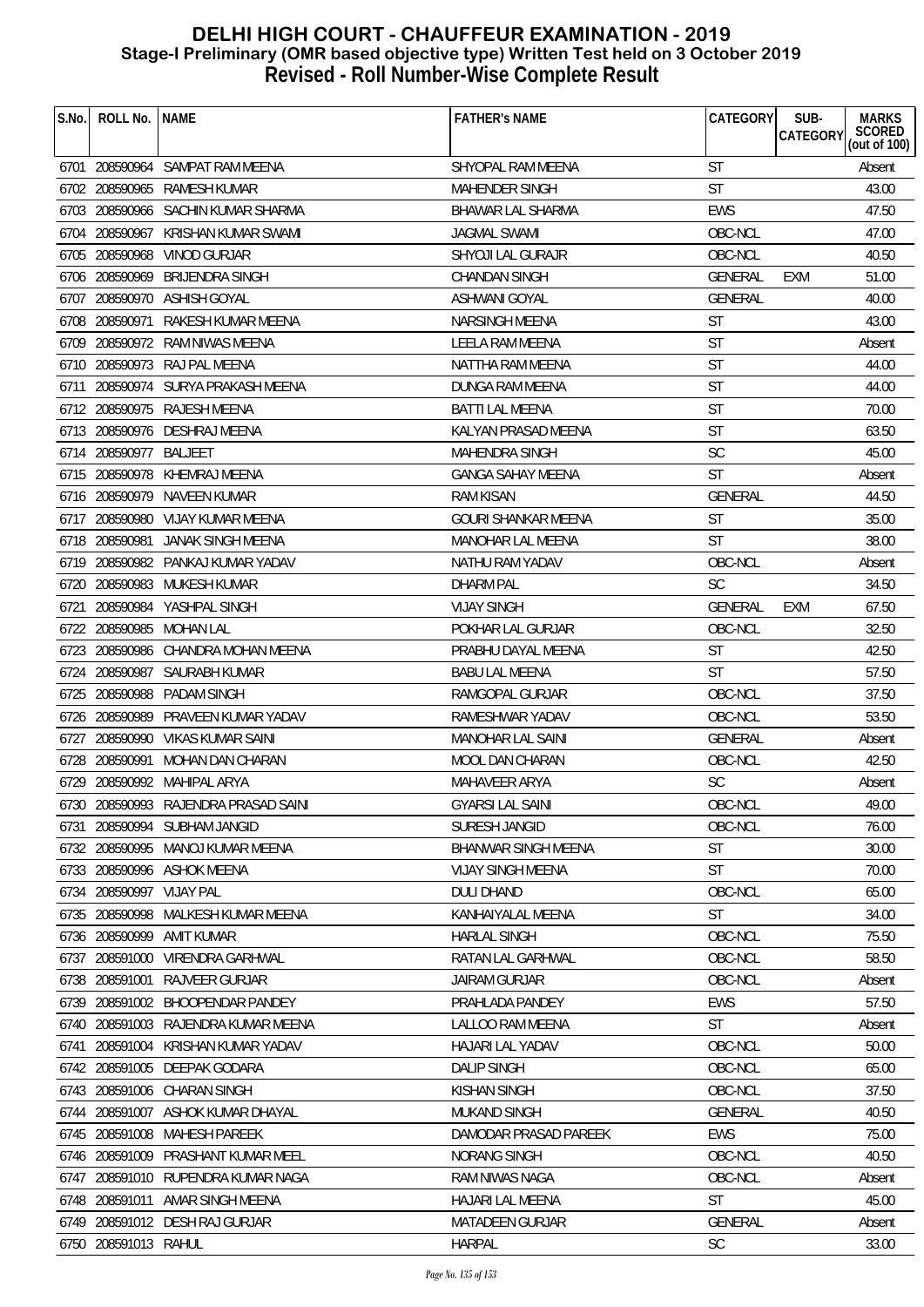| S.No. | ROLL No.               | <b>NAME</b>                           | <b>FATHER'S NAME</b>         | CATEGORY   | SUB-<br><b>MARKS</b><br><b>SCORED</b><br><b>CATEGORY</b> |
|-------|------------------------|---------------------------------------|------------------------------|------------|----------------------------------------------------------|
|       |                        |                                       |                              |            | (out of $100$ )                                          |
|       |                        | 6751 208591014 MUKESH AHIRWAL         | PRABHUDAYAL AHIRWAL          | <b>SC</b>  | Absent                                                   |
|       |                        | 6752 208591015 SACHIN SEHRAWAT        | DHARAMBIR SINGH              | OBC-NCL    | 52.50                                                    |
|       |                        | 6753 208591016 KULDEEP SINGH RAWAT    | AJAY SINGH RAWAT             | OBC-NCL    | 55.00                                                    |
|       |                        | 6754 208591017 NAVEEN KUMAR           | <b>VIDHYADHAR</b>            | <b>SC</b>  | 34.50                                                    |
|       |                        | 6755 208591018 PRADEEP YADAV          | SANWAT RAM                   | OBC-NCL    | Absent                                                   |
| 6756  |                        | 208591019 MUNESH KUMAR                | PRAHLAD RAI                  | <b>EWS</b> | 46.50                                                    |
| 6757  |                        | 208591020 DEVENDRA YADAV              | KISHAN LAL YADAV             | OBC-NCL    | Absent                                                   |
|       | 6758 208591021         | ANKIT DHAKA                           | RAJBIR DHAKA                 | OBC-NCL    | 77.50                                                    |
|       |                        | 6759 208591022 LAXMI NARAYAN MEENA    | <b>BHOORA RAM MEENA</b>      | ST         | 53.50                                                    |
|       |                        | 6760 208591023 SANTOSH KUMAR MEENA    | JAGDEESH PRASAD MEENA        | ST         | 64.00                                                    |
| 6761  | 208591024 DINESH       |                                       | <b>MAHAVEER</b>              | OBC-NCL    | Absent                                                   |
|       | 6762 208591025         | DAULAT SINGH RAJAURA                  | <b>RAJENDRA SINGH</b>        | OBC-NCL    | 72.50                                                    |
|       |                        | 6763 208591026 DHARMENDRA KUMAR MEENA | <b>GANESH RAM MEENA</b>      | <b>ST</b>  | 60.00                                                    |
| 6764  | 208591027              | MUKESH KUMAR MEENA                    | <b>BHAURI LAL MEENA</b>      | <b>ST</b>  | 30.50                                                    |
|       |                        | 6765 208591028 SUDAMA MEENA           | <b>MOOL CHAND MEENA</b>      | <b>ST</b>  | Absent                                                   |
|       |                        | 6766 208591029 NAND SINGH CHAUHAN     | <b>RATAN SINGH</b>           | EWS        | 47.50                                                    |
|       |                        | 6767 208591030 SUBHASH CHAND VERMA    | OMPRAKASH                    | <b>SC</b>  | 51.00                                                    |
|       |                        | 6768 208591031 NAROTAM SHARMA         | SATISH KUMAR SHARMA          | <b>EWS</b> | 62.50                                                    |
|       |                        | 6769 208591032 JITENDRA KUMAR MEENA   | <b>GIRRAJ PRASAD MEENA</b>   | <b>ST</b>  | 44.50                                                    |
|       | 6770 208591033 KULDEEP |                                       | <b>RAN SINGH</b>             | OBC-NCL    | 58.00                                                    |
| 6771  |                        | 208591034 ROHIT KUMAR                 | <b>BALBEER SINGH</b>         | OBC-NCL    | Absent                                                   |
| 6772  |                        | 208591035 KAUSHAL SINGH               | <b>HETRAM SINGH</b>          | OBC-NCL    | 58.00<br>EXM                                             |
|       |                        | 6773 208591036 ANIL KUMAR             | <b>HARI RAM</b>              | <b>EWS</b> | Absent                                                   |
| 6774  |                        | 208591037 MUKESH KUMAR GURJAR         | <b>UDDA LAL GURJAR</b>       | OBC-NCL    | 57.50                                                    |
|       |                        | 6775 208591038 BALDEV SINGH           | HETA RAM NITHARWAL           | OBC-NCL    | 40.00                                                    |
|       |                        | 6776 208591039 SUNDER LAL YADAV       | <b>BADDAN LALYADAV</b>       | OBC-NCL    | 12.50                                                    |
|       |                        | 6777 208591040 RAVI YADAV             | RAMCHANDRA YADAV             | OBC-NCL    | 35.00                                                    |
|       | 6778 208591041         | <b>BHAWANI SHANKAR REWAR</b>          | <b>JAGDISH REWAR</b>         | GENERAL    | 10.50                                                    |
|       |                        | 6779 208591042 MANOJ KUMAR            | <b>BANWARI LAL</b>           | OBC-NCL    | <b>EXM</b><br>51.00                                      |
|       |                        | 6780 208591043 ROHIT KUMAR            | <b>JAI SINGH</b>             | OBC-NCL    | 52.50                                                    |
| 6781  |                        | 208591044 MANOJ KUMAR MEENA           | KISHORI LAL MEENA            | <b>ST</b>  | 72.50                                                    |
|       |                        | 6782 208591045 MUNESH KUMAR MEENA     | HUKAM SINGH MEENA            | <b>ST</b>  | 77.50                                                    |
|       |                        | 6783 208591046 RAHUL MEENA            | YUGAL KISHOR MEENA           | <b>ST</b>  | 41.50                                                    |
|       |                        | 6784 208591047 AZAD DABAS             | <b>SATYAVIR</b>              | OBC-NCL    | 57.50                                                    |
|       |                        | 6785 208591048 HEMANT NAYAK           | <b>SITA RAM</b>              | SC         | 18.00                                                    |
|       | 6786 208591049 RAJVEER |                                       | AJEET SINGH                  | OBC-NCL    | 26.50                                                    |
|       | 6787 208591050 NEERAJ  |                                       | DASARI NARAYAN               | <b>SC</b>  | 53.50                                                    |
|       |                        | 6788 208591051 SONU SHARMA            | NIRANJAN LAL SHARMA          | EWS        | 55.00                                                    |
| 6789  |                        | 208591052 RAVINDER KUMAR VERMA        | KAILASH CHAND VERMA          | OBC-NCL    | 42.00                                                    |
|       |                        | 6790 208591053 MAN MOHAN MEENA        | <b>MANGAL RAM</b>            | <b>ST</b>  | 53.00                                                    |
| 6791  |                        | 208591054 ROHIT KUMAR                 | <b>KRISHAN KUMAR</b>         | <b>SC</b>  | 57.50                                                    |
|       |                        | 6792 208591055 KAMALKANT SANKHALA     | <b>GIRDHARI LAL SANKHALA</b> | <b>SC</b>  | 61.00                                                    |
|       |                        | 6793 208591056 MOHIT KALKAL           | OMVEER SINGH                 | OBC-NCL    | 47.50                                                    |
|       |                        | 6794 208591057 AJIT KUMAR             | <b>MUNSHI RAM</b>            | <b>SC</b>  | Absent                                                   |
|       |                        | 6795 208591058 PHOOL SINGH MEENA      | <b>TEEKARAM MEENA</b>        | ST         | 40.00                                                    |
| 6796  |                        | 208591059 SUNIL KUMAR                 | MEETA RAM ARYA               | <b>SC</b>  | 47.50                                                    |
| 6797  | 208591060              | GIRDHARI LAL JAKHAR                   | NANU RAM JAKHAR              | OBC-NCL    | 63.50                                                    |
| 6798  | 208591061              | <b>GULSHAN</b>                        | <b>MAHENDER SINGH</b>        | OBC-NCL    | 48.50                                                    |
|       |                        | 6799 208591062 VIKAS KUMAR            | SATYA NARAYAN                | OBC-NCL    | 38.00                                                    |
|       |                        | 6800 208591063 MINTU RAM MEENA        | <b>GHAMMAN RAM MEENA</b>     | <b>ST</b>  | 42.50                                                    |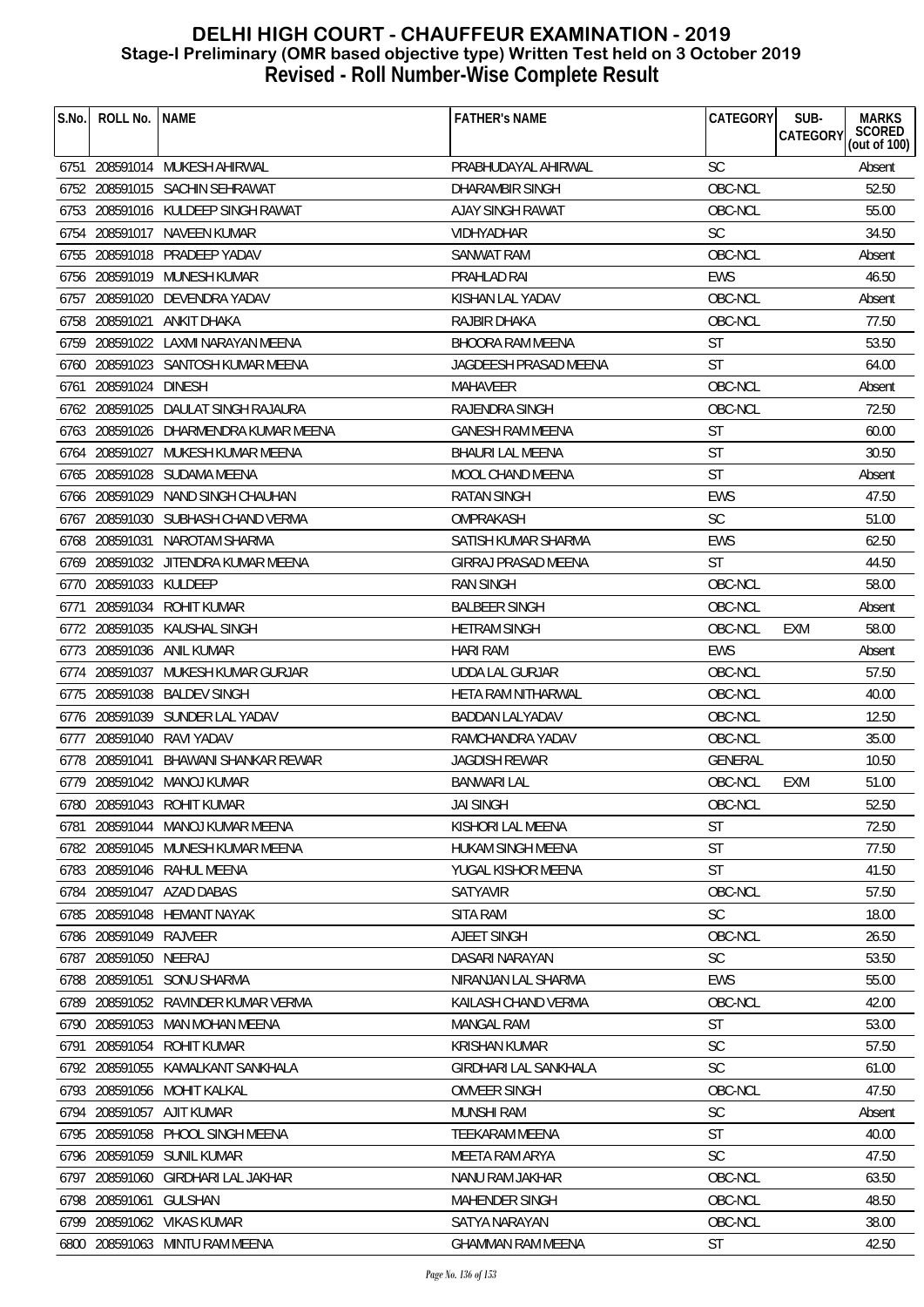| S.No. | ROLL No.   NAME         |                                       | <b>FATHER'S NAME</b>      | CATEGORY       | SUB-<br>CATEGORY | <b>MARKS</b><br>SCORED<br>(out of 100) |
|-------|-------------------------|---------------------------------------|---------------------------|----------------|------------------|----------------------------------------|
|       |                         | 6801 208591064 ADITYA PAL SINGH       | <b>BIRJU SINGH</b>        | <b>EWS</b>     |                  | 30.00                                  |
|       |                         | 6802 208591065 PRAMOD SWAMI           | RATANLAL SWAMI            | OBC-NCL        |                  | Absent                                 |
|       |                         | 6803 208591066 LOKESH KUMAR MEENA     | AMAR SINGH MEENA          | <b>ST</b>      |                  | 62.50                                  |
|       |                         | 6804 208591067 SUNIL MEENA            | <b>HARIRAM MEENA</b>      | <b>ST</b>      |                  | 35.00                                  |
|       |                         | 6805 208591068 VINOD KUMAR VERMA      | TARA CHAND VERMA          | <b>SC</b>      |                  | 47.50                                  |
|       |                         | 6806 208591069 RATTI RAM MEENA        | SHRI NARAYAN MEENA        | <b>ST</b>      |                  | 65.00                                  |
|       |                         | 6807 208591070 RAVI DALAL             | <b>JAI PARKASH DALAL</b>  | OBC-NCL        |                  | 57.50                                  |
|       | 6808 208591071          | KHEM CHAND                            | <b>HUKAM CHAND</b>        | OBC-NCL        |                  | 50.00                                  |
|       |                         | 6809 208591072 MAURYA NITESH DASHARAM | DASHARAM RAMSAHAY MAURYA  | OBC-NCL        |                  | 45.00                                  |
|       |                         | 6810 208591073 KAMAL MEENA            | ARJAN LAL MEENA           | <b>ST</b>      |                  | 54.50                                  |
|       |                         | 6811 208591074 RAJENDRA SINGH GURJAR  | ROOP SINGH GURJAR         | OBC-NCL        |                  | 68.00                                  |
|       |                         | 6812 208591075 DHARMPAL               | <b>JAGRAM</b>             | <b>SC</b>      |                  | 57.50                                  |
|       | 6813 208591076 RAJAT    |                                       | <b>TARUN KUMAR</b>        | <b>ST</b>      |                  | 72.50                                  |
|       |                         | 6814 208591077 RAVI SHANKAR MEENA     | CHHOTI LAL MEENA          | <b>ST</b>      |                  | 50.00                                  |
|       |                         | 6815 208591078 RAHUL BANSAL           | RAMESH CHAND              | <b>SC</b>      |                  | 48.50                                  |
|       | 6816 208591079 PRADEEP  |                                       | DHARAMPAL                 | OBC-NCL        |                  | 73.50                                  |
|       | 6817 208591080 DESH RAJ |                                       | RAMNIWAS YADAV            | OBC-NCL        |                  | 55.00                                  |
|       |                         | 6818 208591081 PINTU MEENA            | <b>SHRIRAM MEENA</b>      | <b>ST</b>      |                  | Absent                                 |
|       |                         | 6819 208591082 SONU YADAV             | SHOLU RAM YADAV           | OBC-NCL        |                  | Absent                                 |
|       |                         | 6820 208591083 DINESH KUMAR           | LAXMI NARAYAN             | OBC-NCL        |                  | 43.00                                  |
| 6821  |                         | 208591084 RAVINDRA KUMAR              | <b>BRIJLAL</b>            | GENERAL        | EXM              | 67.50                                  |
|       |                         | 6822 208591085 VIRENDER KUMAR YADAV   | AMARSINGH                 | OBC-NCL        |                  | 57.50                                  |
|       |                         | 6823 208591086 AJAY SINGH             | <b>KRISHNA PAL SINGH</b>  | <b>GENERAL</b> | EXM              | 40.00                                  |
|       | 6824 208591087          | TARA SINGH                            | <b>HARBHAJAN SINGH</b>    | OBC-NCL        |                  | 0.00                                   |
|       | 6825 208591088          | VIKASH                                | SATYAPAL                  | <b>GENERAL</b> |                  | 39.50                                  |
|       |                         | 6826 208591089 RAMAVTAR MEENA         | <b>RAMDHAN MEENA</b>      | <b>ST</b>      |                  | 44.50                                  |
|       |                         | 6827 208591090 VIKRAM SINGH           | <b>JAWAHAR SINGH</b>      | OBC-NCL        |                  | 65.00                                  |
|       | 6828 208591091          | DINESH CHAND MEENA                    | MAL KHAN SINGH MEENA      | <b>ST</b>      |                  | Absent                                 |
|       |                         | 6829 208591092 MANOJ YADAV            | <b>GAJRAJ SINGH</b>       | OBC-NCL        |                  | Absent                                 |
|       |                         | 6830 208591093 SURESH KUMAR JAT       | RAM LAL JAT               | OBC-NCL        |                  | 22.50                                  |
| 6831  |                         | 208591094 PRAVEEN SAINI               | <b>BAHADUR MAL SAINI</b>  | OBC-NCL        |                  | 50.00                                  |
|       |                         | 6832 208591095 RAJKUMAR MEENA         | SURESH CHAND MEENA        | <b>ST</b>      |                  | 42.50                                  |
|       |                         | 6833 208591096 VIRENDRA SINGH GURJAR  | <b>MOHAR SINGH GURJAR</b> | OBC-NCL        |                  | Absent                                 |
|       |                         | 6834 208591097 BALVEER BUNKAR         | <b>SITA RAM BUNKAR</b>    | <b>SC</b>      |                  | Absent                                 |
|       | 6835 208591098          | MAHESH KUMAR                          | LEELA RAM RATHI           | <b>SC</b>      |                  | 30.00                                  |
|       | 6836 208591099          | <b>RAKESH KUMAR</b>                   | <b>VIJAY SINGH</b>        | OBC-NCL        |                  | 30.00                                  |
|       |                         | 6837 208591100 NARENDRA KUMAR MEENA   | <b>SULTAN MEENA</b>       | <b>ST</b>      |                  | 68.00                                  |
|       | 6838 208591101          | RAKESH KUMAR MEENA                    | KALYAN SAHAY MEENA        | <b>ST</b>      |                  | 56.50                                  |
| 6839  |                         | 208591102 AMIT KUMAR                  | <b>MAHESH KUMAR</b>       | <b>SC</b>      |                  | 45.00                                  |
| 6840  |                         | 208591103 SANDEEP KUMAR               | <b>SANT KUMAR</b>         | OBC-NCL        |                  | 64.00                                  |
| 6841  |                         | 208591104 ANIL KUMAR YADAV            | DHARM PAL YADAV           | OBC-NCL        | <b>EXM</b>       | Absent                                 |
|       |                         | 6842 208591105 AJAY KUMAR MEENA       | CHIRANJI LAL MEENA        | <b>ST</b>      |                  | 58.50                                  |
|       |                         | 6843 208591106 RAJENDRA KUMAR GURJAR  | <b>BHINWA RAM GURJAR</b>  | OBC-NCL        |                  | 50.00                                  |
|       |                         | 6844 208591107 AMIT KUMAR YADAV       | JAGDISH PRASAD YADAV      | OBC-NCL        |                  | 65.00                                  |
|       | 6845 208591108          | GORDHAN MEENA                         | ROOP SINGH MEENA          | <b>ST</b>      |                  | 49.50                                  |
|       |                         | 6846 208591109 RAM NIVAS MEENA        | TEJ RAM MEENA             | <b>ST</b>      |                  | 52.50                                  |
| 6847  |                         | 208591110 OM PRAKASH MEENA            | KAILASH CHAND MEENA       | <b>ST</b>      |                  | 40.00                                  |
|       | 6848 208591111          | <b>VIKRAM YOGI</b>                    | SITA RAM YOGI             | <b>GENERAL</b> |                  | 47.50                                  |
|       |                         | 6849 208591112 PRADEEP KUMAR SHARMA   | <b>GIRDHARI LAL</b>       | OBC-NCL        |                  | 78.00                                  |
|       |                         | 6850 208591113 MANOJ KUMAR MEENA      | <b>LALA RAM</b>           | <b>ST</b>      |                  | 15.00                                  |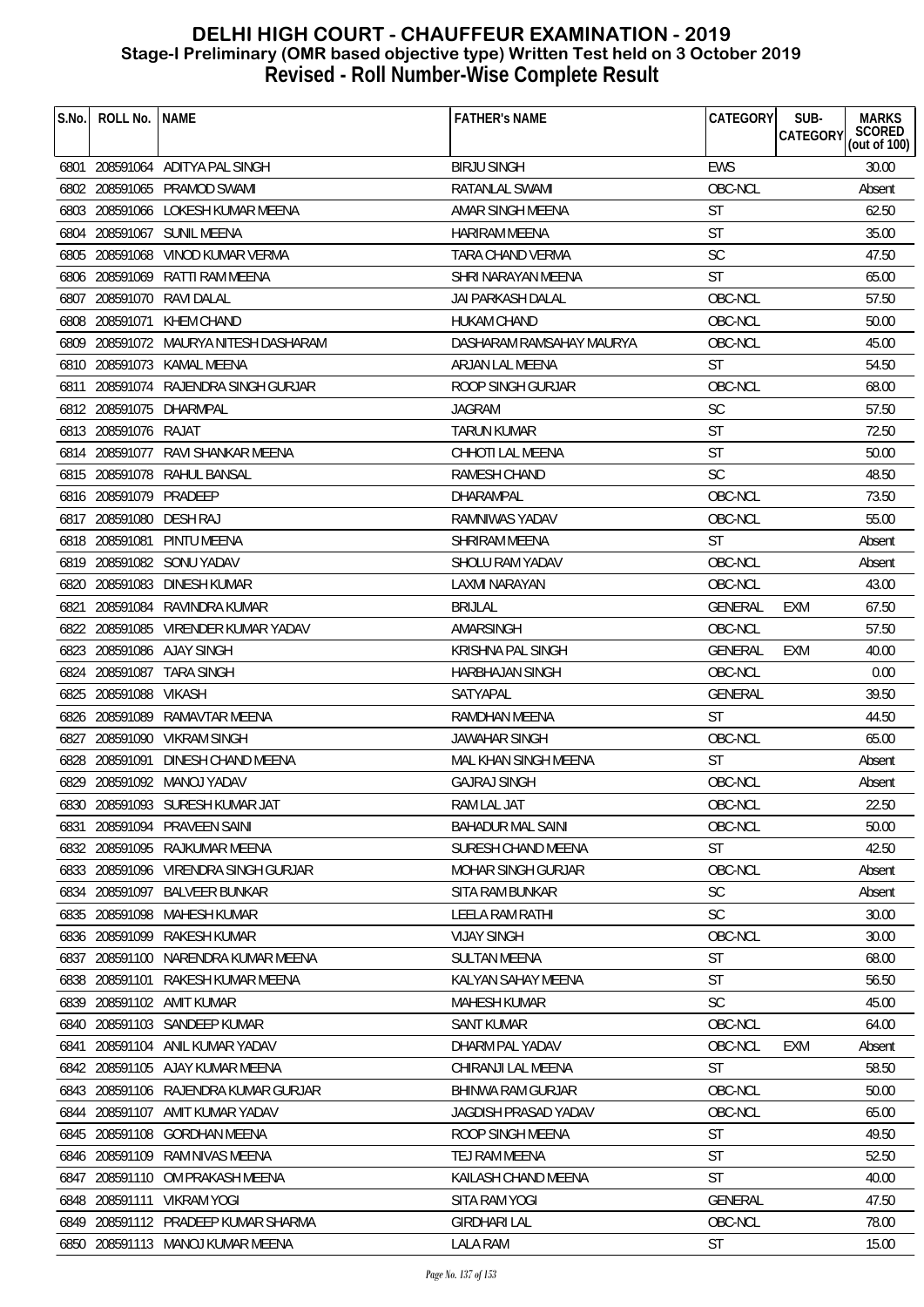| S.No. | ROLL No.             | <b>NAME</b>                        | <b>FATHER'S NAME</b>     | CATEGORY       | SUB-<br><b>CATEGORY</b> | <b>MARKS</b><br>SCORED<br>(out of 100) |
|-------|----------------------|------------------------------------|--------------------------|----------------|-------------------------|----------------------------------------|
|       |                      | 6851 208591114 SUNIL KUMAR MEENA   | RAM PRASAD MEENA         | <b>ST</b>      |                         | 43.00                                  |
|       |                      |                                    |                          |                |                         |                                        |
|       |                      | 6852 208591115 PAWAN KUMAR         | KAILASH CHANDRA          | OBC-NCL        |                         | 62.50                                  |
| 6853  |                      | 208591116 VIKASH KUMAR             | SHER SINGH               | OBC-NCL        |                         | 70.00                                  |
|       |                      | 6854 208591117 DHARMVEER GURJAR    | OM PRAKASH GURJAR        | OBC-NCL        |                         | 55.50                                  |
|       |                      | 6855 208591118 MAHENDRA MEENA      | <b>SULTAN MEENA</b>      | <b>ST</b>      |                         | 45.00                                  |
| 6856  |                      | 208591119 KRISHNA KUMAR MUDGAL     | BRIJENDRA PRASAD         | <b>EWS</b>     |                         | 65.50                                  |
| 6857  |                      | 208591120 NARESH KUMAR             | RAM KISHAN               | OBC-NCL        |                         | 66.00                                  |
|       |                      | 6858 208591121 VIKRAM GURJAR       | SITARAM GURJAR           | <b>GENERAL</b> |                         | 42.50                                  |
|       |                      | 6859 208591122 SACHIN BADSARA      | SUMER SINGH BADSARA      | OBC-NCL        |                         | 37.50                                  |
|       |                      | 6860 208591123 UDAY SINGH MEENA    | <b>BADAN SINGH MEENA</b> | <b>ST</b>      |                         | 42.50                                  |
| 6861  |                      | 208591124 PREM KUMAR JAT           | JAGDISH PRASAD JAT       | <b>GENERAL</b> |                         | 49.00                                  |
|       |                      | 6862 208591125 RAM SINGH MEENA     | <b>BIRJU SINGH MEENA</b> | <b>ST</b>      |                         | 50.00                                  |
|       |                      | 6863 208591126 KULDEEP MEENA       | RAMDHAN MEENA            | <b>ST</b>      |                         | 56.50                                  |
| 6864  | 208591127            | CHET RAM MEENA                     | CHAMPI LAL MEENA         | <b>ST</b>      |                         | 51.50                                  |
|       |                      | 6865 208591128 GUGAN SINGH         | <b>KAN SINGH</b>         | <b>GENERAL</b> | EXM                     | 28.00                                  |
|       |                      | 6866 208591129 SURESH KUMAR        | AMAR SINGH               | <b>SC</b>      |                         | 42.50                                  |
| 6867  |                      | 208591130 AJAY KUMAR               | <b>MAHA SINGH</b>        | OBC-NCL        |                         | 60.50                                  |
|       |                      | 6868 208591131 PAWAN KUMAR         | OM PRAKASH               | OBC-NCL        |                         | 62.50                                  |
|       |                      | 6869 208591132 OM PRAKASH MEENA    | KAILASH CHAND MEENA      | <b>ST</b>      |                         | 37.50                                  |
|       |                      | 6870 208591133 BHEEM VERMA         | <b>JEETMAL VERMA</b>     | OBC-NCL        |                         | 58.50                                  |
| 6871  |                      | 208591134 OM PRAKASH MEENA         | NAVRANG LAL MEENA        | <b>ST</b>      |                         | 57.50                                  |
| 6872  |                      | 208591135 BANWARI LAL SAINI        | MEGHA RAM SAINI          | OBC-NCL        |                         | 42.50                                  |
|       |                      | 6873 208591136 HANSRAJ YADAV       | <b>LALARAM YADAV</b>     | OBC-NCL        |                         | 60.00                                  |
| 6874  |                      | 208591137 KRISHAN KUMAR            | <b>BANWARI LAL</b>       | OBC-NCL        |                         | 58.50                                  |
|       |                      | 6875 208591138 MUKESH KUMAR DHABAS | <b>KALU RAM</b>          | OBC-NCL        |                         | 50.50                                  |
|       |                      | 6876 208591139 VISHNU KUMAR SAINI  | <b>GOPAL SAINI</b>       | OBC-NCL        |                         | Absent                                 |
|       |                      | 6877 208591140 SUNIL KUMAR YADAV   | DEVI SAHAY YADAV         | OBC-NCL        |                         | Absent                                 |
|       |                      | 6878 208591141 KRISHAN KUMAR       | <b>ANAND KUMAR</b>       | OBC-NCL        |                         | 56.00                                  |
|       |                      | 6879 208591142 LALA RAM MEENA      | <b>BABU LAL MEENA</b>    | <b>ST</b>      |                         | 25.00                                  |
|       |                      | 6880 208591143 PANCHU RAM MEENA    | JAI SINGH MEENA          | ST             |                         | 46.00                                  |
| 6881  |                      | 208591144 HARENDRA SINGH           | UTTAM SINGH              | <b>SC</b>      |                         | Absent                                 |
|       |                      | 6882 208591145 ALLANOOR            | <b>BHOLE KHAN</b>        | OBC-NCL        |                         | 67.50                                  |
|       |                      | 6883 208591146 SUNIL KUMAR MEENA   | <b>MURLI DHAR MEENA</b>  | <b>ST</b>      |                         | 60.00                                  |
|       |                      | 6884 208591147 PARVEEN KUMAR       | <b>BALBIR SINGH</b>      | OBC-NCL        |                         | 45.50                                  |
|       |                      | 6885 208591148 DEEPAK KUMAR SHARMA | <b>AVNESH KUMAR</b>      | <b>EWS</b>     |                         | 25.50                                  |
|       | 6886 208591149 ANKIT |                                    | <b>BANSILAL</b>          | ST             |                         | 59.50                                  |
|       |                      | 6887 208591150 JONI KUMAR          | <b>MUKESH</b>            | <b>SC</b>      |                         | 38.50                                  |
|       |                      | 6888 208591151 AKSHAY KUMAR MEENA  | <b>HANUMAN MEENA</b>     | <b>ST</b>      |                         | 51.00                                  |
| 6889  |                      | 208591152 BABU LAL MEENA           | BHERUN RAM MEENA         | ST             |                         | Absent                                 |
|       |                      | 6890 208591153 BRIJ MOHAN MEENA    | RATAN LAL MEENA          | <b>ST</b>      |                         | 28.00                                  |
| 6891  |                      | NEERAJ KUMAR                       | OMPRAKASH                | <b>GENERAL</b> |                         | 52.50                                  |
|       | 208591154            |                                    |                          |                |                         |                                        |
|       |                      | 6892 208591155 MUKESH KUMAR RUNDLA | RAMCHANDRA RUNDLA        | OBC-NCL        |                         | 35.00                                  |
|       |                      | 6893 208591156 HARKESH KUMAR MEENA | VISHRAM MEENA            | <b>ST</b>      |                         | 60.00                                  |
|       |                      | 6894 208591157 RAKESH KUMAR        | <b>HAWA SINGH</b>        | OBC-NCL        |                         | 60.50                                  |
|       |                      | 6895 208591158 RAMBABU MEENA       | BHAGIRATH PRASAD MEENA   | <b>ST</b>      |                         | 75.00                                  |
| 6896  |                      | 208591159 VIRENDRA SINGH           | <b>SURENDRA SINGH</b>    | <b>GENERAL</b> |                         | 40.00                                  |
| 6897  |                      | 208591160 PANKAJ KUMAR MEENA       | PREMRAJ MEENA            | <b>ST</b>      |                         | 45.50                                  |
|       |                      | 6898 208591161 AJAY SINGH          | <b>VISHAL SINGH</b>      | <b>EWS</b>     |                         | 65.00                                  |
|       |                      | 6899 208591162 RAVINDER KUMAR      | SHISHU PAL SINGH         | OBC-NCL        | <b>EXM</b>              | 83.00                                  |
|       | 6900 208591163 SUMIT |                                    | RAM DULARE               | <b>SC</b>      |                         | 72.50                                  |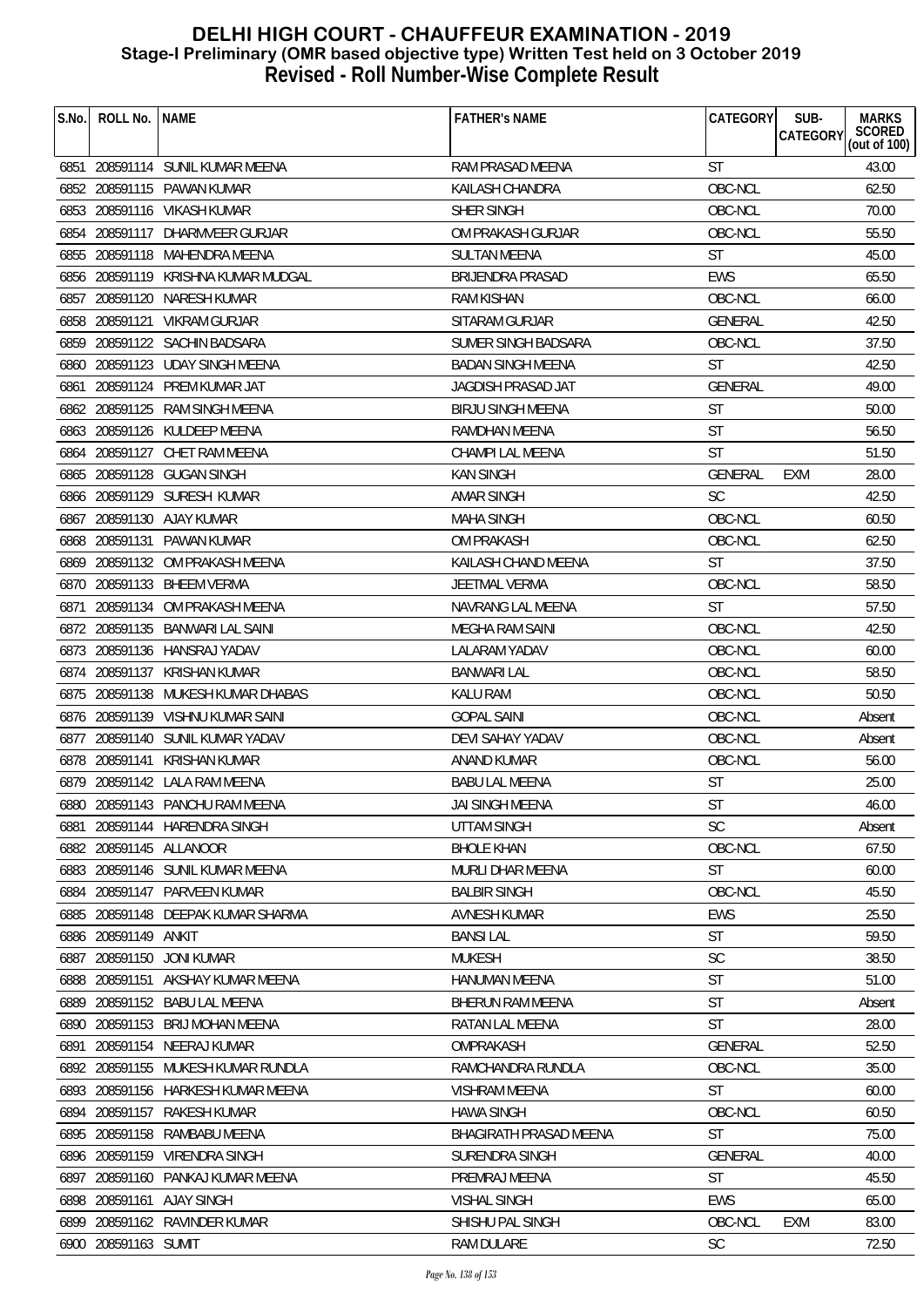| S.No. | ROLL No.                | <b>NAME</b>                        | <b>FATHER'S NAME</b>    | CATEGORY       | SUB-<br><b>CATEGORY</b> | <b>MARKS</b><br>SCORED<br>(out of 100) |
|-------|-------------------------|------------------------------------|-------------------------|----------------|-------------------------|----------------------------------------|
|       |                         |                                    |                         |                |                         |                                        |
|       |                         | 6901 208591164 HARENDRA            | <b>BANWARI LAL</b>      | OBC-NCL        |                         | 60.00                                  |
|       |                         | 6902 208591165 PAWAN SINGH         | AHANKAR SINGH           | GENERAL        | EXM                     | 67.50                                  |
|       |                         | 6903 208591166 SHER SINGH MEENA    | JAY KISHAN MEENA        | <b>ST</b>      |                         | 65.00                                  |
|       |                         | 6904 208591167 VED PRAKASH MEENA   | <b>JAGDEV MEENA</b>     | <b>ST</b>      |                         | 56.50                                  |
|       |                         | 6905 208591168 PINTU KUMAR         | PRABHATI LAL            | OBC-NCL        |                         | 60.00                                  |
|       |                         | 6906 208591169 KAMLESH MEENA       | SAYAR MAL MEENA         | <b>ST</b>      |                         | Absent                                 |
|       |                         | 6907 208591170 GHANSHYAM           | VIJENDRA                | OBC-NCL        |                         | Absent                                 |
|       |                         | 6908 208591171 MUKESH CHAHAR       | SARDAR CHAHAR           | OBC-NCL        |                         | 50.50                                  |
|       |                         | 6909 208591172 RAHUL KUMAR MEENA   | DHANPHOOL MEENA         | <b>ST</b>      |                         | 42.50                                  |
|       |                         | 6910 208591173 NARBEER SINGH YADAV | SATYAVEER SINGH YADAV   | OBC-NCL        |                         | 49.50                                  |
|       | 6911 208591174 VIKASH   |                                    | <b>BHARAT SINGH</b>     | <b>EWS</b>     |                         | 70.00                                  |
|       |                         | 6912 208591175 VIJAY KUMAR         | <b>RAJVIR</b>           | <b>SC</b>      |                         | 72.50                                  |
|       |                         | 6913 209590001 MOHIT YADAV         | RAM AVTAR               | OBC-NCL        |                         | 70.00                                  |
|       | 6914 209590002 NARESH   |                                    | <b>SHRI PARKASH</b>     | OBC-NCL        |                         | 50.00                                  |
|       |                         | 6915 209590003 DEEPAK NAGAR        | <b>INDERPAL NAGAR</b>   | OBC-NCL        |                         | 47.50                                  |
|       | 6916 209590004 VASHIM   |                                    | SARFARAJ                | OBC-NCL        |                         | 37.50                                  |
|       |                         | 6917 209590005 VINOD KUMAR         | <b>MIRU PRASAD</b>      | <b>ST</b>      |                         | 29.00                                  |
|       |                         | 6918 209590006 MOHIT DOON          | PREM SINGH DOON         | OBC-NCL        |                         | 67.50                                  |
|       |                         | 6919 209590007 ARUN KUMAR          | <b>BRIJPAL SINGH</b>    | OBC-NCL        |                         | 55.00                                  |
|       |                         | 6920 209590008 ASHISH TANWAR       | <b>AZAD SINGH</b>       | <b>SC</b>      |                         | 72.50                                  |
| 6921  | 209590009 DEEPAK        |                                    | PAWAN KUMAR             | OBC-NCL        |                         | 64.00                                  |
|       |                         | 6922 209590010 HARDEEP SINGH       | SURENDER SINGH          | OBC-NCL        |                         | 42.50                                  |
|       | 6923 209590011          | MUKUL                              | <b>BABU RAM</b>         | <b>SC</b>      |                         | Absent                                 |
|       | 6924 209590012 SAURAV   |                                    | RAVIKUMAR               | <b>SC</b>      |                         | 55.00                                  |
|       | 6925 209590013 RAJNISH  |                                    | SATISH CHAND            | <b>GENERAL</b> |                         | 49.50                                  |
|       |                         | 6926 209590014 GOVIND YADAV        | MATAFER YADAV           | <b>GENERAL</b> | <b>EXM</b>              | 37.50                                  |
|       |                         | 6927 209590015 SUNIL SAHARAN       | <b>JUGENDRA SINGH</b>   | <b>GENERAL</b> | EXM                     | 80.00                                  |
|       |                         | 6928 209590016 SHAMBHU RISHI DEO   | RAM BAHADUR MAHTO       | <b>GENERAL</b> | <b>EXM</b>              | Absent                                 |
|       |                         | 6929 209590017 RAJ SHEKHAR         | RAM NARESH SINGH        | <b>GENERAL</b> | <b>EXM</b>              | 66.00                                  |
|       |                         | 6930 209590018 PAWAN KUMAR         | BRAHM KUMAR SINGH       | GENERAL        | EXM                     | Absent                                 |
|       | 6931 209590019 ARVINDER |                                    | RAJENDER PRASAD         | <b>SC</b>      |                         | 26.00                                  |
|       |                         | 6932 209590020 ASHISH KUMAR        | <b>RAJVEER SINGH</b>    | <b>SC</b>      |                         | 42.50                                  |
|       | 6933 209590021          | <b>BHUPENDER TOKAS</b>             | <b>NAND KISHOR</b>      | OBC-NCL        |                         | 65.00                                  |
|       |                         | 6934 209590022 ANIL KUMAR          | <b>RAM PRAKASH</b>      | <b>SC</b>      |                         | Absent                                 |
|       | 6935 209590023 SACHIN   |                                    | <b>RAMESH</b>           | OBC-NCL        |                         | 45.00                                  |
|       | 6936 209590024          | ANKIT GIRI                         | RAJKUMAR GIRI           | <b>GENERAL</b> |                         | 63.50                                  |
|       |                         | 6937 209590025 KARAM PAL           | <b>VIJAY PAL</b>        | OBC-NCL        |                         | 47.50                                  |
|       |                         | 6938 209590026 VISHAL SHARMA       | ANIL KUMAR SHARMA       | OBC-NCL        |                         | 83.00                                  |
|       | 6939 209590027          | DHEERAJ PAL                        | <b>DEVENDER</b>         | <b>GENERAL</b> |                         | 22.50                                  |
|       |                         | 6940 209590028 DAHWOOD AHMED KHAN  | <b>MOHD SHAFIQ KHAN</b> | <b>EWS</b>     |                         | 33.50                                  |
|       | 6941 209590029          | SANTOSH KUMAR                      | CHHEDILAL               | <b>SC</b>      |                         | 23.50                                  |
|       |                         | 6942 209590030 SUSHIL KUMAR        | SHYAM NARAYAN           | <b>SC</b>      |                         | 52.50                                  |
|       |                         | 6943 209590031 DEEPESH KUMAR       | <b>ASHOK KUMAR</b>      | OBC-NCL        |                         | 49.50                                  |
|       |                         | 6944 209590032 GEETAM SINGH        | <b>BRAJKISHORE</b>      | <b>SC</b>      |                         | 65.50                                  |
|       |                         | 6945 209590033 DHARMINDER SINGH    | PAL SINGH               | <b>SC</b>      |                         | 63.50                                  |
|       |                         |                                    | <b>BANI SINGH</b>       | <b>GENERAL</b> |                         | 34.00                                  |
|       |                         | 6946 209590034 RAHUL CHAUDHARY     |                         | <b>SC</b>      |                         |                                        |
|       |                         | 6947 209590035 SURENDER PAL        | <b>DHARAM PAL</b>       |                |                         | 30.00                                  |
|       |                         | 6948 209590036 AMIT KUMAR          | <b>RATAN LAL</b>        | OBC-NCL        |                         | 60.50                                  |
|       |                         | 6949 209590037 TUTU MANI BANGTHAI  | NAGADEEP BANGTHAI       | <b>ST</b>      | EXM                     | 44.50                                  |
|       |                         | 6950 209590038 SAURABH SINGH YADAV | JAGVEER SINGH YADAV     | EWS            |                         | 56.50                                  |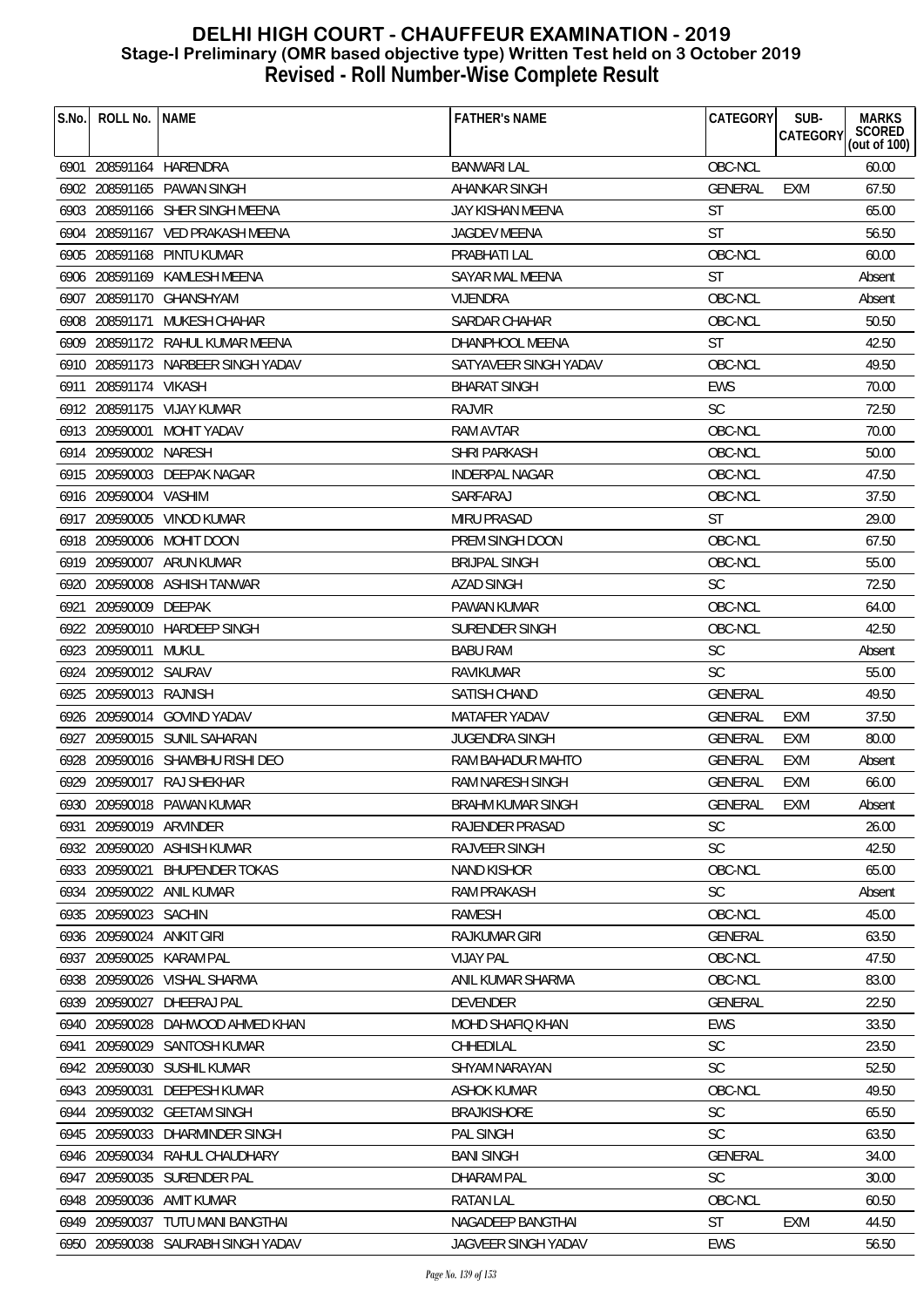| S.No. | ROLL No.   NAME        |                                     | <b>FATHER'S NAME</b>    | CATEGORY       | SUB-<br>CATEGORY | <b>MARKS</b><br>SCORED<br>(out of 100) |
|-------|------------------------|-------------------------------------|-------------------------|----------------|------------------|----------------------------------------|
|       |                        | 6951 209590039 SMIT SINGH           | <b>GIAN CHAND SINGH</b> | <b>ST</b>      |                  | Absent                                 |
|       |                        | 6952 209590040 PARAVENDRA KUMAR     | <b>BRAHAMA PAL RANA</b> | <b>GENERAL</b> | EXM              | 55.00                                  |
|       | 6953 209590041         | RAVINDER SINGH                      | LUXMINARAIN YADAV       | OBC-NCL        | <b>EXM</b>       | 57.50                                  |
|       |                        | 6954 209590042 BHARAT SAINI         | RAMKISHAN SAINI         | OBC-NCL        |                  | 75.00                                  |
|       | 6955 209590043 SANJEEV |                                     | <b>SHRI MANOJ</b>       | <b>GENERAL</b> |                  | 62.50                                  |
|       |                        | 6956 209590044 UMESH PAL            | <b>RAMAVTAR SINGH</b>   | OBC-NCL        |                  | Absent                                 |
|       | 6957 209590045 SHUBHAM |                                     | <b>GURMEJ SINGH</b>     | <b>SC</b>      |                  | 33.50                                  |
|       |                        | 6958 209590046 VISHVENDRA SINGH     | <b>MURARI LAL</b>       | <b>GENERAL</b> | EXM              | 50.00                                  |
|       |                        | 6959 209590047 NAVEEN KUMAR         | <b>SATBIR SINGH</b>     | OBC-NCL        |                  | 67.50                                  |
|       |                        | 6960 209590048 ANIL KUMAR           | DHARAM PAL SINGH        | <b>SC</b>      |                  | 70.00                                  |
|       | 6961 209590049         | NISHANT                             | SUBE SINGH              | OBC-NCL        |                  | Absent                                 |
|       |                        | 6962 209590050 RAKASH KUMAR         | <b>RAKAM SINGH</b>      | OBC-NCL        | <b>EXM</b>       | 62.50                                  |
|       |                        | 6963 209590051 SUSHIL KUMAR         | SURESH KUMAR            | <b>SC</b>      |                  | 43.00                                  |
|       |                        | 6964 209590052 KULDEEP KUMAR        | DHARMVEER SINGH         | OBC-NCL        | <b>EXM</b>       | 73.00                                  |
|       |                        | 6965 209590053 PRADIP KUMAR         | <b>RAJKISHOR</b>        | <b>SC</b>      |                  | 33.00                                  |
|       |                        | 6966 209590054 ASHOK KUMAR          | <b>TULSI RAM</b>        | SC             |                  | Absent                                 |
|       |                        | 6967 209590055 ABHISHEK KUMAR RAWAT | CHIRANJU LAL            | <b>SC</b>      |                  | 22.50                                  |
|       |                        | 6968 209590056 RAMJI LAL MEENA      | KALYAN SAHAI MEENA      | <b>ST</b>      |                  | 31.50                                  |
|       | 6969 209590057 NAVEEN  |                                     | <b>SAMSHER</b>          | OBC-NCL        |                  | 25.00                                  |
|       | 6970 209590058 GAURAV  |                                     | SATYAPAL                | OBC-NCL        |                  | 60.50                                  |
| 6971  |                        | 209590059 TARVENDRA                 | RAM VEER SINGH          | <b>GENERAL</b> | EXM              | 80.00                                  |
|       |                        | 6972 209590060 RAJAT MALTANIA       | <b>BHARAT BUSHAN</b>    | OBC-NCL        |                  | 47.50                                  |
|       | 6973 209590061         | DHIRENDRA YADAVA                    | AWADHESH YADAV          | OBC-NCL        | EXM              | Absent                                 |
|       | 6974 209590062 SONU    |                                     | JAI KISHAN              | OBC-NCL        |                  | Absent                                 |
|       |                        | 6975 209590063 ALAM GEER            | SHAMEEM AHMAD           | OBC-NCL        |                  | Absent                                 |
|       |                        | 6976 209590064 GAURAV KUMAR         | <b>VINOD KUMAR</b>      | OBC-NCL        |                  | Absent                                 |
|       |                        | 6977 209590065 PUNIT KUMAR          | <b>JUGMAL SINGH</b>     | <b>GENERAL</b> |                  | 47.50                                  |
|       |                        | 6978 209590066 ASHU MALIK           | <b>ILIYAS MALIK</b>     | <b>GENERAL</b> |                  | Absent                                 |
|       |                        | 6979 209590067 AMIT VISHWAKARMA     | <b>RAM NAYAN</b>        | OBC-NCL        |                  | 42.00                                  |
|       |                        | 6980 209590068 NEERAJ SHOKEEN       | <b>JASBIR SINGH</b>     | OBC-NCL        |                  | 65.00                                  |
| 6981  |                        | 209590069 ASHOK KUMAR               | LAT SH BEERO RAM        | <b>SC</b>      |                  | 57.50                                  |
|       |                        | 6982 209590070 VIKARAM JEET         | <b>JASRAM SINGH</b>     | <b>GENERAL</b> |                  | 22.50                                  |
|       |                        | 6983 209590071 GOPAL TIWARI         | SHESHSANATAN TIWARI     | <b>EWS</b>     |                  | 59.00                                  |
|       |                        | 6984 209590072 HEMANT PAL           | SUKHPAL SINGH           | OBC-NCL        |                  | 57.50                                  |
|       |                        | 6985 209590073 PARDEEP KUMAR        | ARVIND KUMAR            | OBC-NCL        |                  | 42.50                                  |
|       | 6986 209590074         | JAY PRAKASH PAL                     | NANNA BHAIYA PAL        | OBC-NCL        |                  | 38.00                                  |
|       | 6987 209590075 PARDEEP |                                     | <b>RAMAVTAR</b>         | <b>GENERAL</b> | EXM              | 55.00                                  |
|       |                        | 6988 209590076 RAMAVTAR             | <b>SHARMA RAM</b>       | <b>GENERAL</b> | EXM              | 47.50                                  |
| 6989  |                        | 209590077 YOGENDRA YADAV            | <b>HARIHAR YADAV</b>    | OBC-NCL        |                  | 25.50                                  |
| 6990  |                        | 209590078 BHRIGUNATH RAJAK          | RAJ KUMAR RAJAK         | <b>SC</b>      |                  | 35.50                                  |
| 6991  | 209590079              | MOHIT PUSHPAKAR                     | ASHOK PUSHPAKAR         | SC             |                  | 58.00                                  |
|       | 6992 209590080         | RAJEEV RAWAT                        | HIRA SINGH RAWAT        | <b>GENERAL</b> | <b>EXM</b>       | 58.00                                  |
|       | 6993 209590081         | RODAS KUMAR                         | <b>BHOOP SINGH</b>      | SC             |                  | 36.50                                  |
|       |                        | 6994 209590082 KAMAL SINGH          | <b>BASUDEV SINGH</b>    | <b>ST</b>      |                  | 55.00                                  |
|       | 6995 209590083         | <b>DIKSHANT</b>                     | <b>SHYAM LAL</b>        | OBC-NCL        |                  | 60.00                                  |
| 6996  |                        | 209590084 AJAY KUMAR                | POORAN SINGH            | OBC-NCL        |                  | 45.00                                  |
| 6997  | 209590085              | DILEEP KUMAR                        | <b>HUKUM SINGH</b>      | OBC-NCL        |                  | 27.50                                  |
|       | 6998 209590086         | RAVI KUMAR                          | <b>TIKAM SINGH</b>      | <b>SC</b>      |                  | Absent                                 |
|       |                        | 6999 209590087 MAHENDRA PAL         | <b>DUNGER PRASAD</b>    | <b>GENERAL</b> |                  | 37.50                                  |
|       | 7000 209590088 SOYAB   |                                     | JAMEEL AHMAD            | OBC-NCL        |                  | 28.50                                  |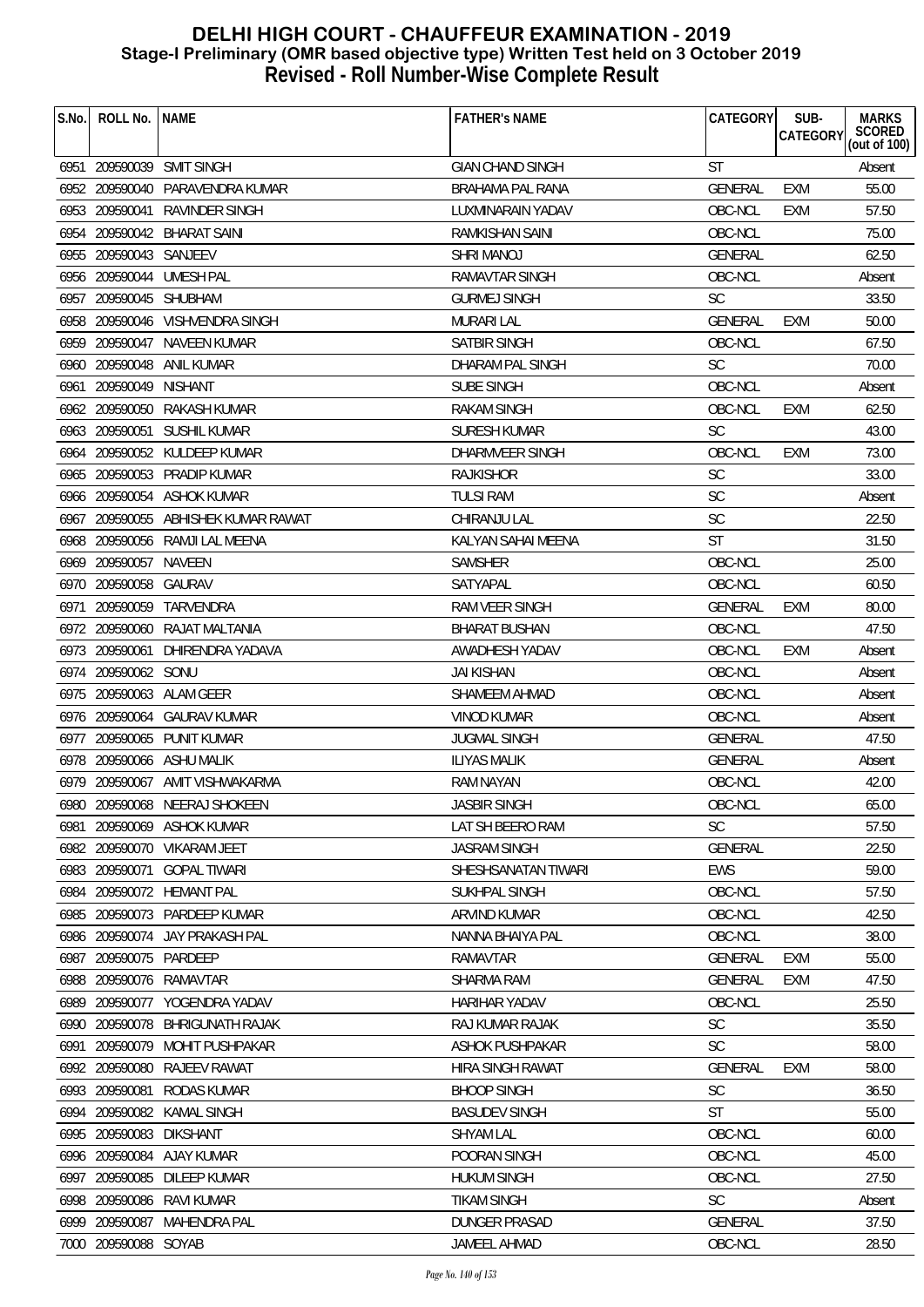| S.No. | ROLL No.                 | <b>NAME</b>                             | <b>FATHER'S NAME</b>      | <b>CATEGORY</b> | SUB-<br><b>MARKS</b><br>SCORED<br>(out of 100)<br><b>CATEGORY</b> |
|-------|--------------------------|-----------------------------------------|---------------------------|-----------------|-------------------------------------------------------------------|
|       |                          |                                         |                           |                 |                                                                   |
|       |                          | 7001 209590089 RAJ KUMAR GUPTA          | SANT LAL GUPTA            | OBC-NCL         | Absent                                                            |
|       | 7002 209590090 SHIV KANT |                                         | <b>RAKESH</b>             | <b>SC</b>       | 30.00                                                             |
|       | 7003 209590091           | PAPPU KUMAR THAKUR                      | SHIV SHANKAR THAKUR       | OBC-NCL         | 55.00                                                             |
|       |                          | 7004 209590092 FIROJ HUSAIN             | <b>MUBARAK HUSAIN</b>     | OBC-NCL         | 20.00                                                             |
|       |                          | 7005 209590093 VIKAS KASANA             | SANTRAM KASANA            | OBC-NCL         | 68.00                                                             |
|       |                          | 7006 209590094 JITENDRA KUMAR           | <b>SOHAN LAL</b>          | <b>GENERAL</b>  | 70.50                                                             |
|       |                          | 7007 209590095 BABLU SINGH CHAUHAN      | ROHITASH SINGH CHAUHAN    | <b>GENERAL</b>  | Absent                                                            |
|       |                          | 7008 209590096 DHANANJAY KUMAR          | UMASHANKAR LAL            | SC              | Absent                                                            |
|       | 7009 209590097 PARDEEP   |                                         | <b>BHOOP SINGH</b>        | <b>SC</b>       | Absent                                                            |
|       |                          | 7010 209590098 TARUN KUMAR              | YOG RAJ SINGH             | <b>GENERAL</b>  | 67.50                                                             |
|       | 7011 209590099 SAHIL     |                                         | JAI BHAGWAN               | <b>SC</b>       | 50.00                                                             |
|       |                          | 7012 209590100 GAURAV KUMAR             | <b>JUGENDRA SINGH</b>     | <b>SC</b>       | 71.50                                                             |
|       |                          | 7013 209590101 PREM SAGAR               | OM PRAKASH SINGH          | <b>GENERAL</b>  | <b>EXM</b><br>85.00                                               |
|       |                          | 7014 209590102 KAMTHIANMINLUN           | V VUNGZATHANG             | <b>ST</b>       | 32.50                                                             |
|       |                          | 7015 209590103 RAVINDER KUMAR           | <b>BISHAN DASS</b>        | SC              | 87.50                                                             |
|       |                          | 7016 209590104 SUNNY KUMAR              | SUSHIL KUMAR              | <b>SC</b>       | 30.50                                                             |
|       |                          | 7017 209590105 RISHABH SHARMA           | DINESH SHARMA             | <b>GENERAL</b>  | 32.50                                                             |
|       | 7018 209590106 ANIKET    |                                         | <b>SUKHBEER</b>           | <b>SC</b>       | 28.50                                                             |
|       |                          | 7019 209590107 AKASH KUMAR              | RAMESH CHAND              | SC              | 32.00                                                             |
|       |                          | 7020 209590108 GAUTAM KUMAR             | <b>RAM ASREY</b>          | <b>SC</b>       | 55.50                                                             |
| 7021  |                          | 209590109 ABHISHEK SAHAY                | <b>GANGA SAHAY</b>        | SC              | 80.50                                                             |
|       |                          | 7022 209590110 SHEELENDRA               | DALVEER SINGH             | OBC-NCL         | 62.50                                                             |
|       | 7023 209590111           | SONU                                    | <b>DINESH KUMAR</b>       | OBC-NCL         | 42.50                                                             |
|       |                          | 7024 209590112 RAHUL KUMAR              | <b>VINOD KUMAR</b>        | OBC-NCL         | 45.00                                                             |
|       | 7025 209590113 VINOD     |                                         | <b>SATBIR</b>             | OBC-NCL         | 70.00                                                             |
|       |                          | 7026 209590114 KAMAL AWASTHI            | ANIL KUMAR AWASTHI        | GENERAL         | 70.50                                                             |
|       |                          | 7027 209590115 AMAN KUMAR               | <b>RAM KISHORE</b>        | <b>SC</b>       | 50.00                                                             |
|       |                          | 7028 209590116 VIVEK RANA               | PRADEEP KUMAR RANA        | OBC-NCL         | 60.00                                                             |
|       | 7029 209590117 JITENDRA  |                                         | RAM SWAROOP               | OBC-NCL         | 77.50                                                             |
|       |                          | 7030 209590118 SAHIL PAWAR              | RAM PHAL PAWAR            | SC              | 75.00                                                             |
| 7031  |                          | 209590119 DEEPAK KUMAR                  | JAWAHAR LAL               | SC              | 53.00                                                             |
|       |                          | 7032 209590120 SUSHIL KUMAR RAI         | RAJ KISHORE RAI           | OBC-NCL         | Absent                                                            |
|       | 7033 209590121 VIJAY     |                                         | SUBHASH CHAND             | OBC-NCL         | 50.00                                                             |
|       |                          | 7034 209590122 BABLOO KUMAR             | <b>AKHILESH KUMAR</b>     | <b>SC</b>       | 47.50                                                             |
|       | 7035 209590123 AMIT      |                                         | <b>JAI PRAKASH</b>        | OBC-NCL         | 65.00                                                             |
|       | 7036 209590124           | SANDEEP                                 | SATENDRA SINGH            | OBC-NCL         | 27.50                                                             |
|       |                          | 7037 209590125 RAJENDRA PRASAD KATARIYA | PHUL CHAND KATARIYA       | <b>SC</b>       | 48.00                                                             |
|       |                          | 7038 209590126 OMENDRA KUMAR            | <b>SHYAM SINGH</b>        | <b>SC</b>       | 75.00                                                             |
|       |                          | 7039 209590127 AJAYVEER SINGH           | <b>DAYAL SINGH</b>        | <b>SC</b>       | 60.00                                                             |
|       |                          | 7040 209590128 PANKAJ KUMAR GOUR        | RAM BABU SHARMA           | <b>EWS</b>      | 60.00                                                             |
| 7041  | 209590129                | OM PRAKASH                              | <b>RAM KARAN</b>          | <b>GENERAL</b>  | 23.00                                                             |
|       |                          | 7042 209590130 RAJESH KUMAR             | <b>GOPAL SINGH</b>        | OBC-NCL         | Absent                                                            |
|       |                          | 7043 209590131 PUSHPENDRA SAINI         | <b>BADRI PRASAD SAINI</b> | <b>GENERAL</b>  | 37.00                                                             |
|       |                          | 7044 209590132 SHATRU DHAN MEENA        | MAHADEV PRASAD MEENA      | <b>ST</b>       | 54.00                                                             |
|       |                          | 7045 209590133 JHALU RAM MEENA          | RAMKHILARI MEENA          | ST              | Absent                                                            |
|       |                          | 7046 209590134 JHABAR MAL SAINI         | DURGA PRASAD SAINI        | OBC-NCL         | 25.50                                                             |
|       | 7047 209590135 AMAN      |                                         | <b>MAAN SINGH</b>         | <b>GENERAL</b>  | 50.00                                                             |
|       |                          | 7048 209590136 RAJ KUMAR MEENA          | RAMSWROOP MEENA           | <b>ST</b>       | 41.50                                                             |
|       |                          | 7049 209590137 SATISH KUMAR             | LAL CHAND                 | GENERAL         | 52.50<br>EXM                                                      |
|       |                          | 7050 209590138 MOHAN LAL YADAV          | RUGH VEER YADAV           | OBC-NCL         | 57.00                                                             |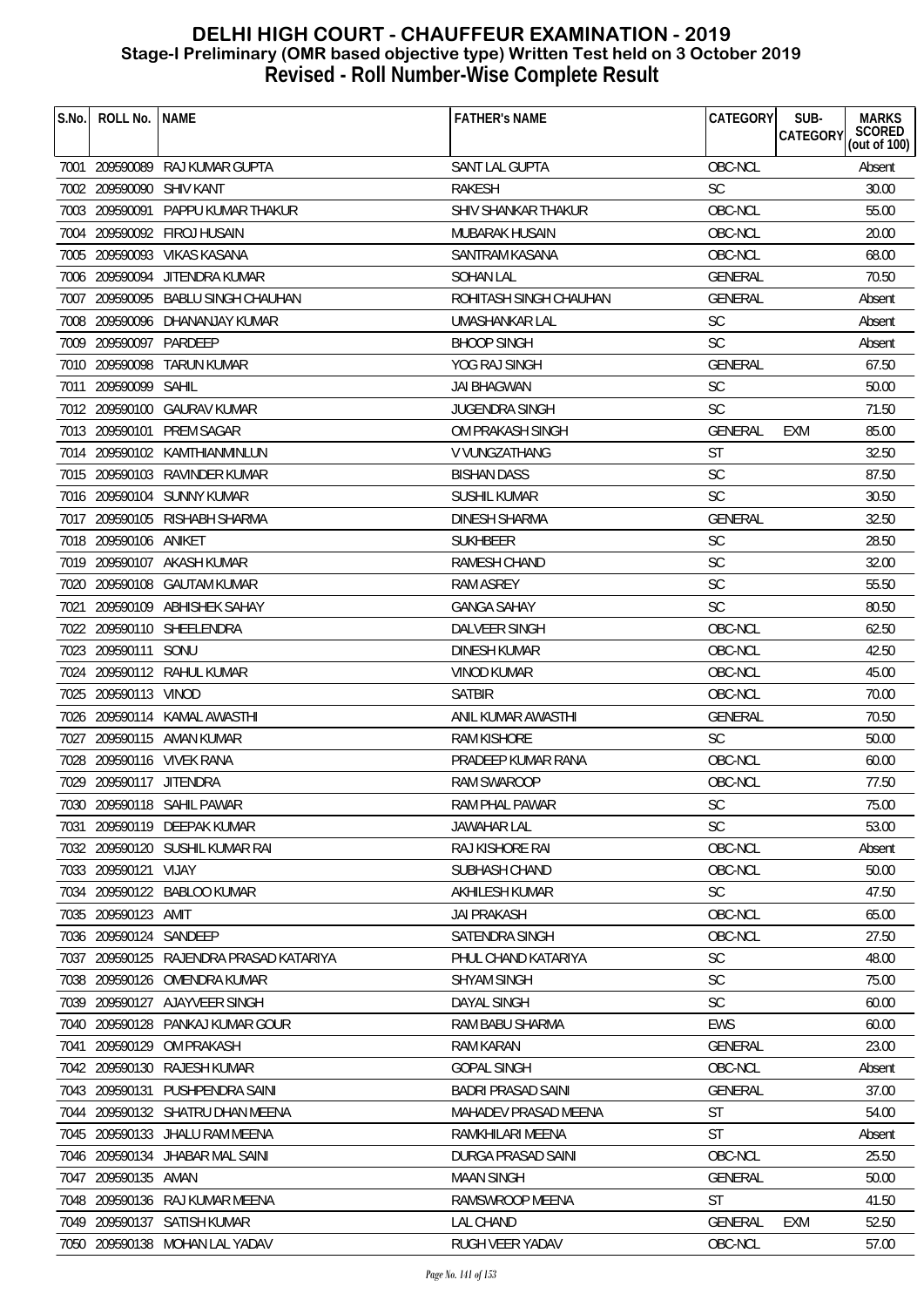| S.No. | ROLL No.             | <b>NAME</b>                           | <b>FATHER'S NAME</b>   | CATEGORY       | <b>MARKS</b><br>SUB-<br>SCORED<br>(out of 100)<br>CATEGORY |
|-------|----------------------|---------------------------------------|------------------------|----------------|------------------------------------------------------------|
|       |                      | 7051 209590139 RAJENDRA KUMAR MEENA   | RAMESH CHAND MEENA     | <b>ST</b>      | Absent                                                     |
|       |                      | 7052 209590140 ANIL DIWAT             | <b>RAM SINGH DIWAT</b> | OBC-NCL        | 52.50                                                      |
|       | 7053 209590141       | RAMRATAN MEENA                        | <b>HEERA MEENA</b>     | OBC-NCL        | 70.00                                                      |
|       |                      | 7054 209590142 DAVENDRA SINGH         | <b>KALU RAM</b>        | OBC-NCL        | 62.50                                                      |
|       |                      | 7055 209590143 SULTAN SINGH           | <b>HARI SINGH</b>      | OBC-NCL        | Absent                                                     |
|       | 7056 209590144       | <b>BHANWAR LAL</b>                    | <b>JASWANT SINGH</b>   | OBC-NCL        | 41.50                                                      |
|       |                      | 7057 209590145 SURENDER SINGH         | <b>SATISH SINGH</b>    | <b>GENERAL</b> | Absent                                                     |
|       |                      | 7058 209590146 HEERA LAL MEENA        | <b>BIRBAL MEENA</b>    | <b>ST</b>      | Absent                                                     |
|       |                      | 7059 209590147 SANTOSH KUMAR KASANA   | BHAGWAN SAHAI KASANA   | OBC-NCL        | 35.00                                                      |
|       |                      | 7060 209590148 YOGESH KUMAR           | OMPRAKASH              | <b>SC</b>      | 35.50                                                      |
| 7061  |                      | 209590149 MUKESH GORA                 | SHARWAN RAM            | OBC-NCL        | 59.00                                                      |
|       |                      | 7062 209590150 OMPRAKASH              | <b>BHERU RAM</b>       | GENERAL        | 50.00                                                      |
|       | 7063 209590151       | JOGENDER MEENA                        | SHEORAM MEENA          | <b>ST</b>      | 47.00                                                      |
| 7064  |                      | 209590152 RAJESH KUMAR MEENA          | CHUTTAN LAL MEENA      | <b>ST</b>      | 50.50                                                      |
|       |                      | 7065 209590153 MAHTAB BAIRWA          | <b>DESRAJ BAIRWA</b>   | <b>SC</b>      | 70.00                                                      |
|       |                      | 7066 209590154 HITESH MEENA           | RADHA KRISHAN MEENA    | <b>ST</b>      | 55.00                                                      |
|       |                      | 7067 209590155 PRAMOD KUMAR MEENA     | KALYAN MAL MEENA       | <b>ST</b>      | Absent                                                     |
|       |                      | 7068 209590156 JITENDRA BAWARIYA      | HARI RAM BAWARIYA      | <b>SC</b>      | Absent                                                     |
|       |                      | 7069 209590157 RAJ KUMAR MEENA        | LALLU PRASAD MEENA     | <b>ST</b>      | 53.50                                                      |
|       |                      | 7070 209590158 PRAVESH KUMAR          | RAJENDRA KUMAR         | ST             | 51.50                                                      |
| 7071  | 209590159 MAHESH     |                                       | PREM SINGH             | OBC-NCL        | 42.50                                                      |
|       |                      | 7072 209590160 NIRANJAN SINGH         | <b>BADAN SINGH</b>     | OBC-NCL        | Absent                                                     |
|       | 7073 209590161       | BHOOPENDRA KUMAR YADAV                | CHOTELAL YADAV         | OBC-NCL        | 40.00                                                      |
|       |                      | 7074 209590162 NAVDEEP BHASKAR        | KHYALIRAM              | OBC-NCL        | Absent                                                     |
|       |                      | 7075 209590163 SUNIL KUMAR CHAHAR     | SHYAM LAL CHAHAR       | OBC-NCL        | Absent                                                     |
|       |                      | 7076 209590164 NEERAJ KUMAR           | <b>LALCHAND VERMA</b>  | <b>SC</b>      | 50.00                                                      |
|       |                      | 7077 209590165 SUNIL KUMAR MEENA      | KADURAM MEENA          | <b>ST</b>      | Absent                                                     |
|       |                      | 7078 209590166 VATAN SINGH            | <b>CHIRANJI LAL</b>    | <b>SC</b>      | 55.00                                                      |
|       |                      | 7079 209590167 MINTESH KUMAR MEENA    | JHABLE RAM MEENA       | <b>ST</b>      | 33.00                                                      |
|       |                      | 7080 209590168 MANOJ MITHARWAL        | NEKI RAM MITHARWAL     | OBC-NCL        | 50.00                                                      |
|       |                      | 7081 209590169 ANIL KUMAR             | AJIT SINGH             | SC.            | 43.50                                                      |
|       |                      | 7082 209590170 SUKHVEER SINGH         | <b>JAI SINGH</b>       | OBC-NCL        | 50.00                                                      |
|       |                      | 7083 209590171 KALU RAM MEENA         | CHHOTU RAM MEENA       | <b>ST</b>      | 37.50                                                      |
|       |                      | 7084 209590172 SUBHASH KUMAR RULANIYA | <b>GOVIND RAM</b>      | OBC-NCL        | 52.50                                                      |
|       |                      | 7085 209590173 TEEKAM SINGH           | <b>VIJAY SINGH</b>     | GENERAL        | 44.50                                                      |
|       |                      | 7086 209590174 SANJAY KUMAR MEENA     | MADAN LAL MEENA        | <b>ST</b>      | 62.50                                                      |
|       |                      | 7087 209590175 JITENDRA YADAV         | <b>BIRBAL YADAV</b>    | OBC-NCL        | 41.50                                                      |
|       |                      | 7088 209590176 ANKIT SINGH            | <b>DINESH SINGH</b>    | EWS            | 62.00                                                      |
|       |                      | 7089 209590177 ALAM BHISHTI           | <b>BABU BHISHTI</b>    | <b>GENERAL</b> | 35.50                                                      |
|       |                      | 7090 209590178 RAHUL KUMAR            | DHANNA LAL             | OBC-NCL        | Absent                                                     |
|       |                      | 7091 209590179 JAYDEEP SINGH          | <b>BIJENDRA SINGH</b>  | OBC-NCL        | 23.50                                                      |
|       |                      | 7092 209590180 RAMVEER SINGH BAINSLA  | <b>BHAIRAM GURJAR</b>  | OBC-NCL        | 56.00                                                      |
|       |                      | 7093 209590181 PRASHANT KUMAR SHARMA  | RAJESH KUMAR SHARMA    | <b>EWS</b>     | 75.00                                                      |
|       |                      | 7094 209590182 SUNNY YADAV            | <b>OM PRAKASH</b>      | OBC-NCL        | 47.50                                                      |
|       |                      | 7095 209590183 SONAWANE KAPIL RAHUL   | RAHUL SHRAVAN SONAWANE | <b>SC</b>      | 12.50                                                      |
|       | 7096 209590184 RINKU |                                       | BAIJ NATH              | <b>GENERAL</b> | 39.00                                                      |
|       | 7097 209590185       | OM PRAKASH                            | <b>SATISH KUMAR</b>    | <b>SC</b>      | 25.00                                                      |
|       |                      | 7098 209590186 ANKUR BUGALIA          | <b>MAHTAB SINGH</b>    | OBC-NCL        | 66.00                                                      |
|       |                      | 7099 209590187 UMENDER YADAV          | <b>BASTI RAM</b>       | OBC-NCL        | 70.00                                                      |
|       |                      | 7100 209590188 NEERAJ KUMAR MEENA     | KAMLESH KUMAR MEENA    | <b>ST</b>      | 40.00                                                      |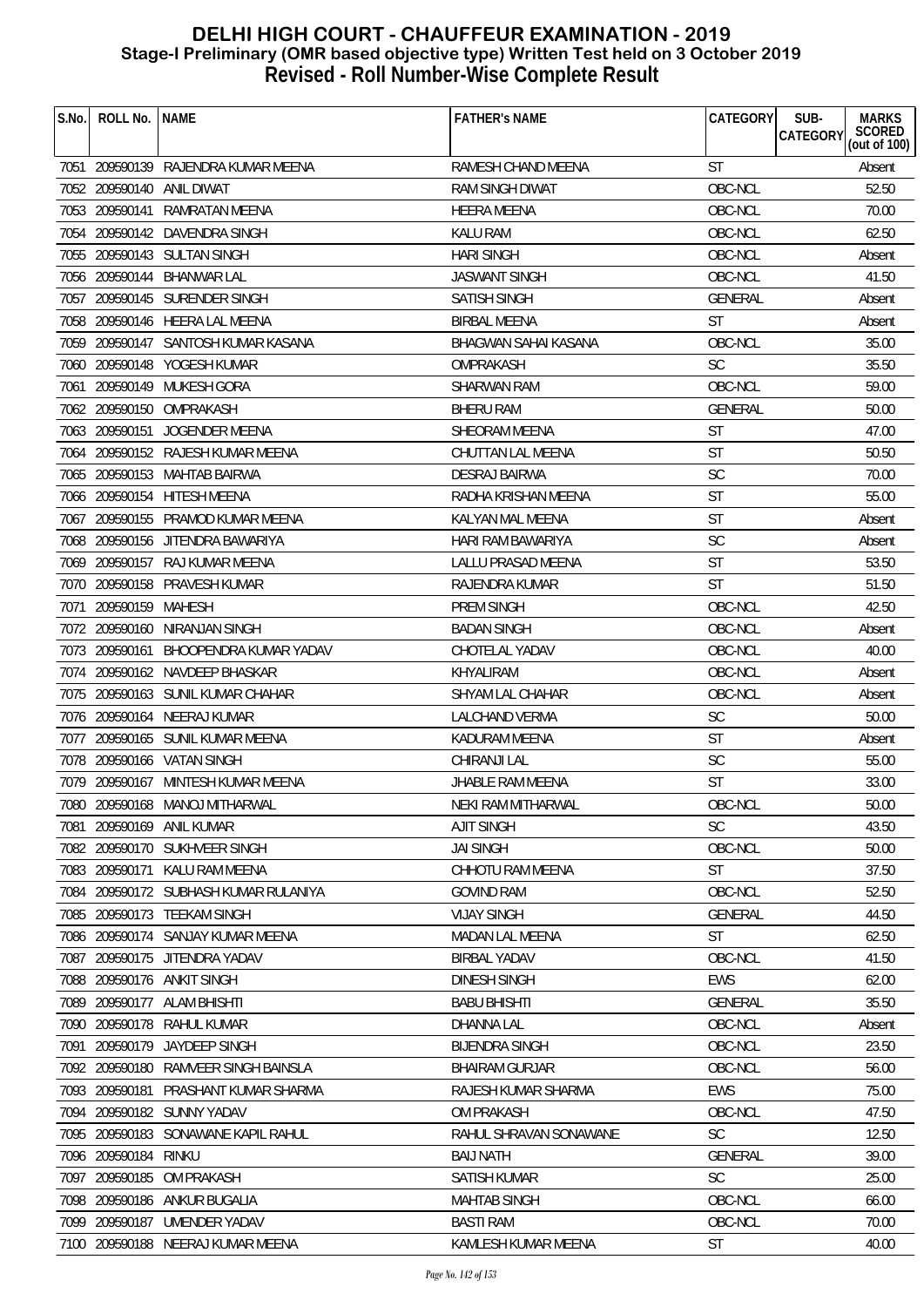| S.No. | ROLL No.              | <b>NAME</b>                         | <b>FATHER'S NAME</b>     | CATEGORY       | SUB-<br>CATEGORY | <b>MARKS</b><br>SCORED<br>(out of 100) |
|-------|-----------------------|-------------------------------------|--------------------------|----------------|------------------|----------------------------------------|
| 7101  |                       | 209590189 RAM LAL MEENA             | JAGDISH PRASAD MEENA     | <b>ST</b>      |                  | Absent                                 |
|       |                       | 7102 209590190 BHANVENDRA PATEL     | <b>ASHA RAM PATEL</b>    | OBC-NCL        |                  | 53.00                                  |
|       |                       | 7103 209590191 NAGRE VALMIK ASHOK   | ASHOK DASHRATH NAGRE     | OBC-NCL        |                  | 50.00                                  |
|       | 7104 209590192 PANKAJ |                                     | SATISH KUMAR             | <b>SC</b>      |                  | 30.50                                  |
|       |                       | 7105 209590193 AMIT KUMAR           | <b>NIHAL SINGH</b>       | OBC-NCL        |                  | 63.00                                  |
|       | 7106 209590194        | OM SINGH RATHOR                     | <b>JASVANT SINGH</b>     | <b>GENERAL</b> |                  | 4.00                                   |
| 7107  |                       | 209590195 DAYA CHAND MEENA          | PRAHALAD MEENA           | ST             |                  | 37.50                                  |
|       |                       | 7108 209590196 NARENDRA KUMAR JAT   | <b>GYARSI LAL JAT</b>    | OBC-NCL        |                  | 50.00                                  |
|       |                       | 7109 209590197 ANIL YADAV           | SATYPRAKASH YADAV        | OBC-NCL        |                  | Absent                                 |
|       |                       | 7110 209590198 SATISH KUMAR MEENA   | BRAJ MOHAN MEENA         | <b>ST</b>      |                  | 25.00                                  |
| 7111  |                       | 209590199 VIKAS RAWAT               | AJAY SINGH RAWAT         | OBC-NCL        |                  | 50.50                                  |
|       | 7112 209590200        | <b>BHARAT SINGH</b>                 | <b>BHANWAR SINGH</b>     | <b>GENERAL</b> | EXM              | 50.00                                  |
|       | 7113 209590201        | RAJENDER SINGH                      | <b>BHAGWAN SINGH</b>     | OBC-NCL        | <b>EXM</b>       | 70.00                                  |
|       | 7114 209590202        | <b>RAVINDER SINGH</b>               | MANJEET SINGH            | OBC-NCL        |                  | 50.50                                  |
|       |                       | 7115 209590203 DHARA SINGH MEENA    | RATTI RAM MEENA          | <b>ST</b>      |                  | 36.00                                  |
|       |                       | 7116 209590204 SANWAR MAL BLODA     | RAMESHWAR LAL            | OBC-NCL        | <b>EXM</b>       | 55.00                                  |
|       | 7117 209590205        | MUKESH KUMAR                        | VIDHYA DHAR POONIA       | OBC-NCL        |                  | 60.00                                  |
|       |                       | 7118 209590206 RAKESH KUMAR         | SINGH RAM                | OBC-NCL        |                  | 50.00                                  |
|       | 7119 209590207        | DEVENDRA SINGH BAJIYA               | SHANKAR LAL BAJIYA       | OBC-NCL        |                  | Absent                                 |
|       | 7120 209590208        | HARKESH BENIWAL                     | <b>MANEGER SINGH</b>     | OBC-NCL        |                  | 63.00                                  |
| 7121  | 209590209             | RAHUL DHANKA                        | ARVIND DHANKA            | ST             |                  | 32.50                                  |
|       | 7122 209590210        | ASHISH KUMAR MEENA                  | <b>MOOL CHAND MEENA</b>  | <b>ST</b>      |                  | 38.00                                  |
|       |                       | 7123 209590211 VISHRAM MEENA        | KALU RAM MEENA           | <b>ST</b>      |                  | 49.00                                  |
|       |                       | 7124 209590212 ARJUN SINGH          | RAMNARAYAN               | <b>ST</b>      |                  | 32.00                                  |
|       |                       | 7125 209590213 PAWAN KUMAR          | HANSRAJ YADAV            | OBC-NCL        |                  | 72.50                                  |
|       |                       | 7126 209590214 BHUPENDRA YADAV      | <b>RAMESWAR MEENA</b>    | OBC-NCL        |                  | 19.50                                  |
|       | 7127 209590215 GIRRAJ |                                     | <b>SUGHAR SINGH</b>      | <b>SC</b>      |                  | Absent                                 |
|       |                       | 7128 209590216 GHAN SHYAM CHOUDHARY | MAKKHAN LAL CHOUDHARY    | OBC-NCL        |                  | Absent                                 |
|       |                       | 7129 209590217 SUNIL KUMAR          | SHIMBHU DAYAL            | <b>GENERAL</b> | <b>EXM</b>       | 52.00                                  |
|       |                       | 7130 209590218 SANTOSH KUMAR MEENA  | PRABHAT MEENA            | <b>ST</b>      |                  | 50.00                                  |
| 7131  | 209590219 TEJPAL      |                                     | <b>VIJAY SINGH</b>       | OBC-NCL        |                  | Absent                                 |
|       |                       | 7132 209590220 ASHISH KUMAR SHARMA  | NARESH KUMAR SHARMA      | <b>EWS</b>     |                  | 52.50                                  |
|       | 7133 209590221        | <b>MANI RAM SINGH</b>               | <b>HANUMAN SINGH</b>     | <b>GENERAL</b> | EXM              | 61.50                                  |
|       | 7134 209590222        | DEEPAK KUMAR MEENA                  | <b>BHOLA RAM MEENA</b>   | <b>ST</b>      |                  | Absent                                 |
| 7135  | 209590223             | PRADEEP KUMAR MEENA                 | <b>BHOLA RAM MEENA</b>   | <b>ST</b>      |                  | 50.00                                  |
| 7136  | 209590224             | RAJESH KUMAR MEENA                  | <b>VISHARAM MEENA</b>    | <b>ST</b>      |                  | 42.50                                  |
| 7137  | 209590225             | <b>BALBEER SINGH</b>                | <b>BALBEER SINGH</b>     | OBC-NCL        |                  | 72.50                                  |
|       | 7138 209590226        | JITENDRA KUMAR SANKHLA              | <b>GOPAL LAL SANKHLA</b> | <b>SC</b>      |                  | 51.50                                  |
|       | 7139 209590227        | RANG LAL MEENA                      | RAM KARAN MEENA          | ST             |                  | 31.00                                  |
| 7140  | 209590228             | PAVAN KUMAR MEENA                   | CHIRANJI LAL MEENA       | ST             |                  | 36.00                                  |
| 7141  | 209590229             | <b>SACHIN YADAV</b>                 | <b>BABU LAL YADAV</b>    | OBC-NCL        |                  | 55.00                                  |
|       | 7142 209590230        | DEEPAK CHAUDHARY                    | KISHAN VEER SINGH        | OBC-NCL        |                  | 78.50                                  |
|       | 7143 209590231        | PANKAJ                              | SATYAVEER SINGH          | OBC-NCL        |                  | Absent                                 |
|       |                       | 7144 209590232 SANJAY KUMAR         | <b>SURENDER KUMAR</b>    | <b>SC</b>      |                  | 40.50                                  |
|       | 7145 209590233 AJEET  |                                     | <b>BAJRANG LAL</b>       | OBC-NCL        |                  | Absent                                 |
| 7146  | 209590234             | <b>KESHAV MEENA</b>                 | MOHAN LAL MEENA          | ST             |                  | 51.50                                  |
| 7147  | 209590235             | <b>AJIT SINGH</b>                   | <b>INDRAJ SINGH</b>      | OBC-NCL        |                  | 57.50                                  |
|       | 7148 209590236        | RAMNIVAS SAGAR                      | <b>BEER SINGH SAGAR</b>  | <b>SC</b>      | EXM              | Absent                                 |
|       | 7149 209590237        | DUNGAR RAM MEGHWAL                  | <b>BABU RAM MEGHWAL</b>  | <b>SC</b>      |                  | 50.00                                  |
|       |                       | 7150 209590238 ANIL KUMAR           | MANROOP JAT              | OBC-NCL        |                  | Absent                                 |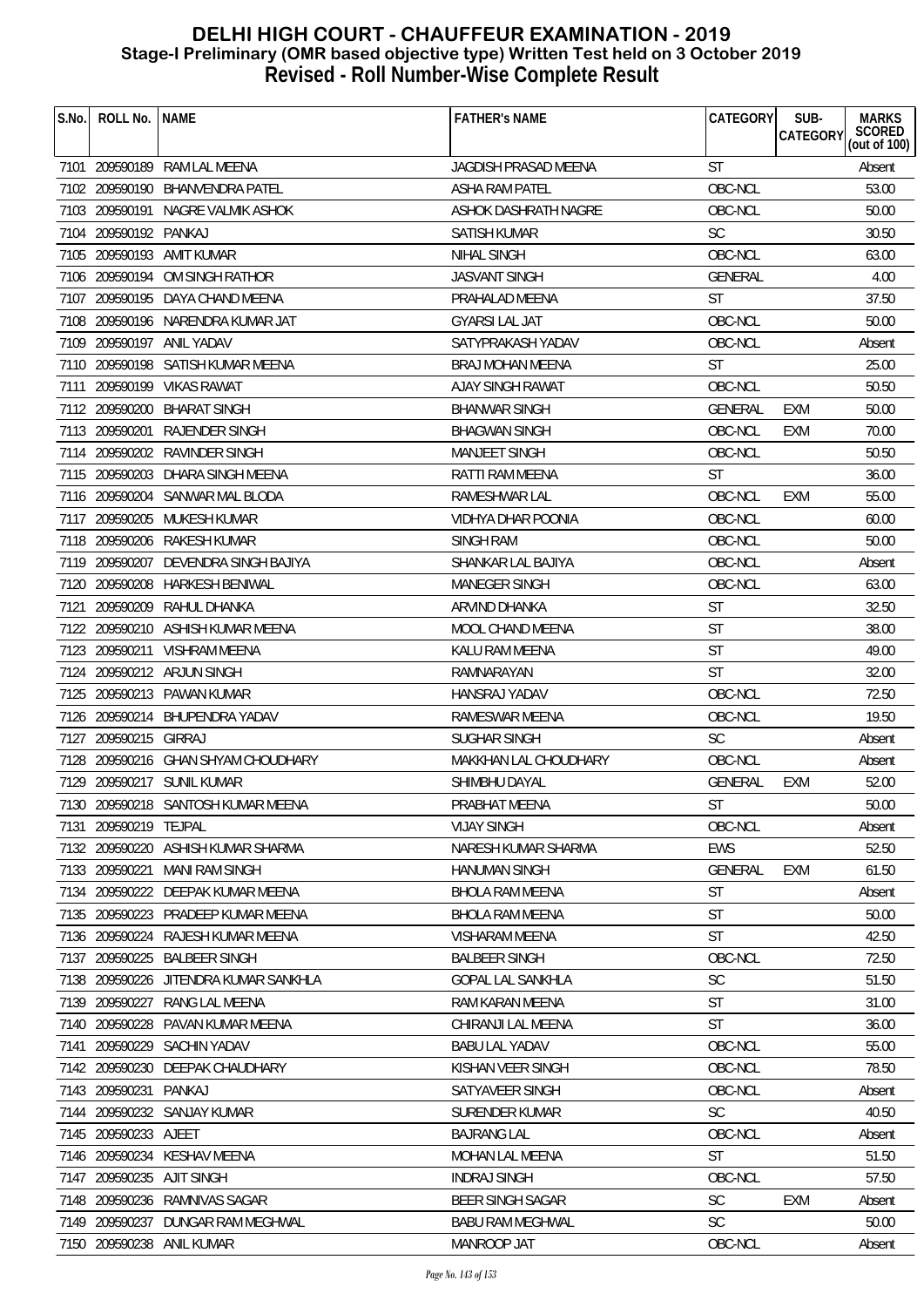| S.No. | ROLL No.   NAME       |                                       | <b>FATHER'S NAME</b>        | CATEGORY       | <b>MARKS</b><br>SUB-<br>SCORED<br>(out of 100)<br><b>CATEGORY</b> |
|-------|-----------------------|---------------------------------------|-----------------------------|----------------|-------------------------------------------------------------------|
|       |                       | 7151 209590239 SATYENDRA YADAV        | <b>KRIPA RAM YADAV</b>      | OBC-NCL        | 62.00<br><b>EXM</b>                                               |
|       |                       | 7152 209590240 ARUN KUMAR VERMA       | TEJ PAL VERMA               | <b>SC</b>      | 47.50                                                             |
|       |                       | 7153 209590241 RAHUL KUMAR            | NARENDER SINGH              | OBC-NCL        | 45.50                                                             |
|       |                       | 7154 209590242 MAHENDRA KUMAR MEENA   | <b>HARKESH MEENA</b>        | <b>ST</b>      | 32.50                                                             |
|       |                       | 7155 209590243 GOVIND YADAV           | <b>MOHAR SINGH YADAV</b>    | OBC-NCL        | 73.00                                                             |
|       |                       | 7156 209590244 ANIL KUMAR             | <b>RAJBIR SINGH</b>         | OBC-NCL        | Absent                                                            |
|       |                       | 7157 209590245 LEKHRAJ CHANDELIYA     | <b>ISHWAR SINGH</b>         | OBC-NCL        | 45.50                                                             |
|       |                       | 7158 209590246 YOGESH KUMAR JAT       | KAILASH CHAND JAT           | OBC-NCL        | 33.50                                                             |
|       |                       | 7159 209590247 TARA CHAND             | <b>NOPA RAM BALAI</b>       | <b>SC</b>      | 50.00                                                             |
|       | 7160 209590248        | RAMESH KUMAR JAT                      | DALU RAM JAT                | OBC-NCL        | 35.50                                                             |
|       |                       | 7161 209590249 KAPIL KUMAR            | SATYA VEER SHARMA           | <b>GENERAL</b> | 27.50                                                             |
|       |                       | 7162 209590250 SANDEEP KUMAR          | YAD RAM                     | OBC-NCL        | Absent                                                            |
|       | 7163 209590251        | MANOJ KUMAR YADAV                     | RAJPAL YADAV                | OBC-NCL        | 45.00                                                             |
|       |                       | 7164 209590252 RAJENDRA SINGH         | SONERAM SINGH               | OBC-NCL        | Absent                                                            |
|       |                       | 7165 209590253 DALU RAM NITHARWAL     | MANNA RAM                   | OBC-NCL        | Absent                                                            |
|       |                       | 7166 209590254 ATUL KUMAR SHARMA      | RAJENDRA PRASAD SHARMA      | <b>EWS</b>     | 59.50                                                             |
|       |                       | 7167 209590255 PAWAN KUMAR            | <b>RAM PRASAD</b>           | <b>GENERAL</b> | Absent                                                            |
|       |                       | 7168 209590256 AAKASH YADAV           | RAM NARESH YADAV            | <b>GENERAL</b> | 74.50                                                             |
|       |                       | 7169 209590257 LEELA RAM GURJAR       | JAGGA RAM GURJAR            | OBC-NCL        | 30.50                                                             |
|       |                       | 7170 209590258 SANDEEP KUMAR          | ANIL KUMAR                  | OBC-NCL        | 50.00                                                             |
| 7171  |                       | 209590259 CHARAN SINGH                | <b>HAWA SINGH</b>           | OBC-NCL        | 27.50                                                             |
|       |                       | 7172 209590260 SHAILENDRA MEENA       | SHIVRAM MEENA               | <b>ST</b>      | Absent                                                            |
|       |                       | 7173 209590261 SURENDER SINGH MEENA   | DHANSHI RAM MEENA           | <b>ST</b>      | Absent                                                            |
|       |                       | 7174 209590262 PRADEEP KUMAR BAGRI    | <b>BIJENDER KUMAR BAGRI</b> | <b>SC</b>      | 77.50                                                             |
|       |                       | 7175 209590263 AVESH KUMAR            | GURDYAL                     | <b>SC</b>      | 52.50                                                             |
|       |                       | 7176 209590264 VIJAY MEENA            | <b>TARA CHAND MEENA</b>     | <b>ST</b>      | 45.00                                                             |
|       |                       | 7177 209590265 SHIV KUMAR MEENA       | DUNGAR SINGH MEENA          | <b>ST</b>      | 36.00                                                             |
|       |                       | 7178 209590266 DHARMPAL SAINI         | THANDU RAM SAINI            | OBC-NCL        | 22.00                                                             |
|       |                       | 7179 209590267 AKASH SEHRAWAT         | SURENDER SINGH              | OBC-NCL        | 75.00                                                             |
|       |                       | 7180 209590268 POORAN MAL             | RAJHANS YADAV               | OBC-NCL        | 25.00                                                             |
| 7181  |                       | 209590269 AMIT KUAMR MEENA            | KAMLESH KUMAR MEENA         | ST             | 28.50                                                             |
|       |                       | 7182 209590270 ASHISH THAKUR          | <b>SHRI NIWAS</b>           | <b>GENERAL</b> | 85.00                                                             |
|       | 7183 209590271        | DHARMENDRA KUMAR MEENA                | HEM CHAND MEENA             | <b>ST</b>      | 68.50                                                             |
|       |                       | 7184 209590272 SANDEEP YADAV          | <b>RAN SINGH</b>            | OBC-NCL        | 25.00                                                             |
|       |                       | 7185 209590273 LAKHAN LAL MEENA       | KIRORI LAL MEENA            | <b>ST</b>      | 50.00                                                             |
|       | 7186 209590274        | VINOD KUMAR KHATIK                    | SITA RAM KHATIK             | <b>SC</b>      | 23.50                                                             |
|       |                       | 7187 209590275 VINOD SAIN             | PRAHALAD SAIN               | OBC-NCL        | 43.00                                                             |
|       |                       | 7188 209590276 PAVAN KUMAR MEENA      | <b>MOHAN LAL MEENA</b>      | ST             | 55.00                                                             |
|       | 7189 209590277 NAVAL  |                                       | <b>ASHOK KUMAR</b>          | <b>GENERAL</b> | Absent                                                            |
|       |                       | 7190 209590278 ROSHAN LAL MEENA       | JAGANNATH MEENA             | ST             | 25.00                                                             |
| 7191  | 209590279             | VINAY KUMAR                           | <b>MANJEET SINGH</b>        | OBC-NCL        | Absent                                                            |
|       |                       | 7192 209590280 NAVEEN KUMAR           | KABUL CHAND YADAV           | OBC-NCL        | 70.00                                                             |
|       | 7193 209590281        | DHARMENDRA SINGH                      | <b>SUMER SINGH</b>          | OBC-NCL        | Absent                                                            |
|       | 7194 209590282 VIKASH |                                       | PRABHATI LAL                | OBC-NCL        | Absent                                                            |
|       | 7195 209590283        | <b>ASHISH SHARMA</b>                  | <b>GANESH SHARMA</b>        | EWS            | 78.00                                                             |
| 7196  |                       | 209590284 RAJENDRA PRASAD MEENA       | KALYAN SAHAY MEENA          | <b>ST</b>      | 46.50                                                             |
|       | 7197 209590285        | SURESH KUMAR                          | <b>BHAGIRATH MAL</b>        | OBC-NCL        | 52.50                                                             |
|       |                       | 7198 209590286 PURAN SINGH SHEKHAWAT  | MAHENDRA SINGH SHEKHAWAT    | <b>EWS</b>     | Absent                                                            |
|       |                       | 7199 209590287 DHARMENDRA KUMAR MEENA | PRAKASH CHAND MEENA         | <b>ST</b>      | 44.00                                                             |
|       |                       | 7200 209590288 MUKESH KUMAR MEENA     | DHARM SINGH MEENA           | <b>ST</b>      | Absent                                                            |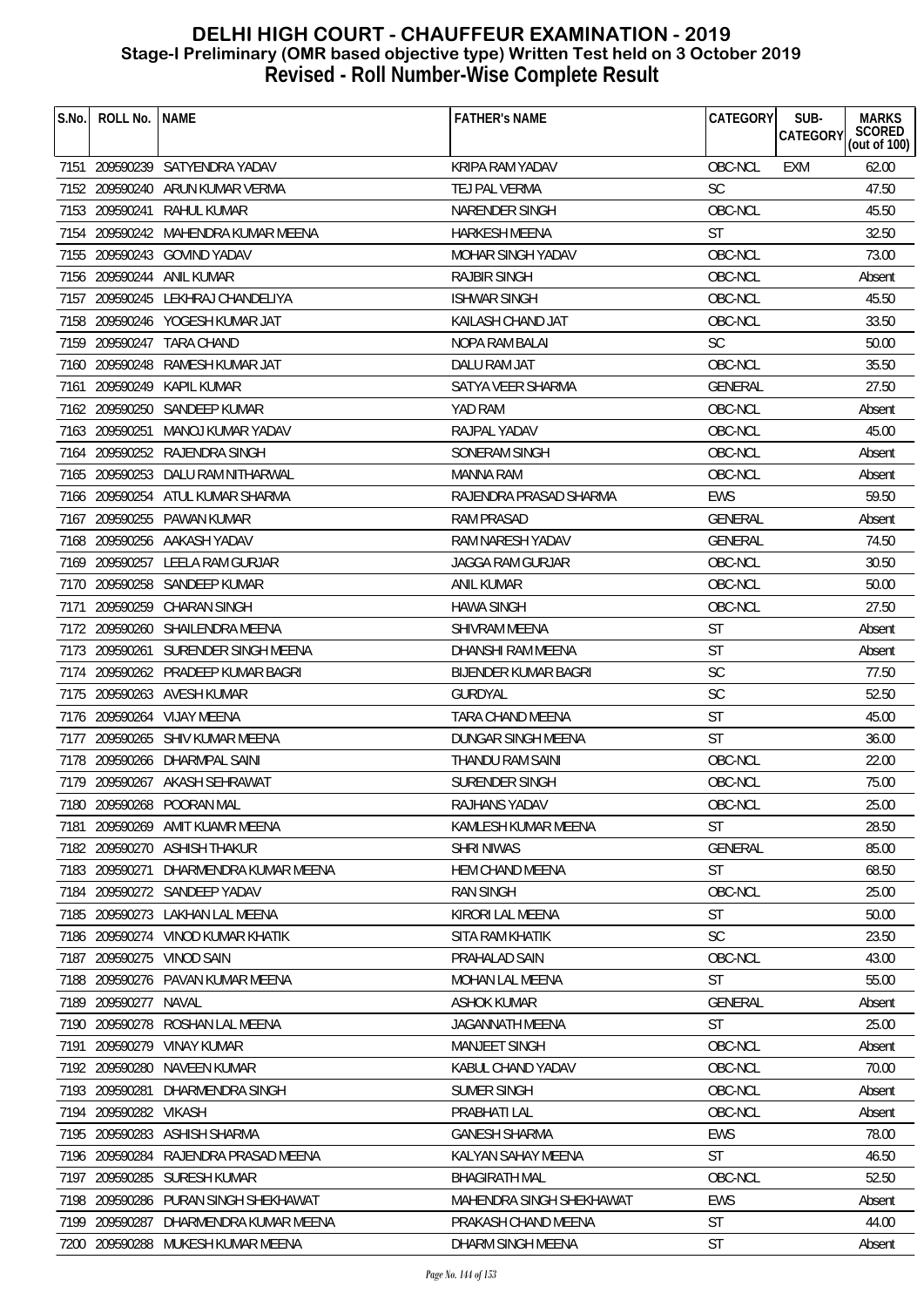| S.No. | ROLL No.               | <b>NAME</b>                          | <b>FATHER'S NAME</b>       | CATEGORY              | SUB-<br><b>MARKS</b>                      |
|-------|------------------------|--------------------------------------|----------------------------|-----------------------|-------------------------------------------|
|       |                        |                                      |                            |                       | SCORED<br>(out of 100)<br><b>CATEGORY</b> |
|       |                        | 7201 209590289 SURESH CHAND MEENA    | LALA RAM MEENA             | <b>ST</b>             | 55.00                                     |
|       |                        | 7202 209590290 MANOJ KUMAR MEENA     | CHOTE LAL MEENA            | <b>ST</b>             | Absent                                    |
|       | 7203 209590291         | ANUP KUMAR                           | DAYA RAM                   | OBC-NCL               | 25.00                                     |
|       |                        | 7204 209590292 ANIL KUMAR            | <b>BANWARI LAL</b>         | <b>SC</b>             | 54.00                                     |
|       |                        | 7205 209590293 RAJNESH KUMAR         | <b>BHAGWAN SAHAY</b>       | OBC-NCL               | 32.50                                     |
|       | 7206 209590294         | ANIRUDH KUMAR MEENA                  | RAM KHILARI MEENA          | <b>ST</b>             | Absent                                    |
|       |                        | 7207 209590295 KAPIL SAINI           | CHHAGAN LAL SAINI          | OBC-NCL               | 45.00                                     |
|       |                        | 7208 209590296 OMPRAKASH YADAV       | PRAHLAD YADAV              | OBC-NCL               | 47.00                                     |
|       | 7209 209590297 VIPIN   |                                      | <b>HIMCHANDER</b>          | OBC-NCL               | Absent                                    |
|       | 7210 209590298         | <b>BHAGIRATH MAL</b>                 | <b>MITTHU RAM</b>          | <b>SC</b>             | 36.00                                     |
| 7211  |                        | 209590299 VIKASH BURDAK              | POORAN MAL                 | OBC-NCL               | Absent                                    |
|       | 7212 209590300         | <b>LALLU PRASAD MEENA</b>            | <b>RAMDHAN MEENA</b>       | <b>ST</b>             | 51.00                                     |
|       | 7213 209590301         | BHAGWAN SAHAI MEENA                  | <b>GOVERDHAN LAL MEENA</b> | <b>ST</b>             | 44.00                                     |
|       |                        | 7214 209590302 RAJENDRA PRASAD YADAV | NANU RAM YADAV             | OBC-NCL               | 70.50                                     |
|       |                        | 7215 209590303 TARACHAND MEENA       | RAMKARAN MEENA             | <b>ST</b>             | 57.00                                     |
|       |                        | 7216 209590304 HEMENDRA SINGH        | RAJESH FOJDAR              | <b>EWS</b>            | 70.50                                     |
|       |                        | 7217 209590305 MUKESH SWAMI          | <b>BALDAS SWAMI</b>        | OBC-NCL               | 55.00                                     |
|       | 7218 209590306 PARVEEN |                                      | SATPAL SINGH               | OBC-NCL               | 41.50                                     |
|       |                        | 7219 209590307 SANJAY KUMAR          | OM PRAKASH                 | <b>ST</b>             | Absent                                    |
|       |                        | 7220 209590308 VIJAY SINGH SHEKHAWAT | FATEH SINGH SHEKHAWAT      | <b>GENERAL</b>        | Absent                                    |
| 7221  | 209590309              | HANUMAN JAJRA                        | <b>UGMA RAM</b>            | OBC-NCL               | 48.50                                     |
|       |                        | 7222 209590310 HANRAJ TOKAS          | SHIV DAN TOKAS             | OBC-NCL               | 47.00                                     |
|       | 7223 209590311         | <b>DEVENDRA SINGH</b>                | DEENDAYAL                  | OBC-NCL               | 61.50                                     |
|       |                        | 7224 209590312 YAD RAM CHAHAR        | <b>TODU RAM</b>            | OBC-NCL               | 30.00                                     |
|       |                        | 7225 209590313 SANDEEP KUMAR         | SATYAVEER SINGH            | OBC-NCL               | 32.50                                     |
|       |                        | 7226 209590314 SACHIN KUMAR          | <b>AJAY PAL</b>            | OBC-NCL               | 42.50                                     |
|       |                        | 7227 209590315 SUNIL JALTHURIYA      | HARI NARAYAN JALTHURIYA    | <b>SC</b>             | 46.50                                     |
| 7228  |                        | 209590316 DINESH KUMAR MEENA         | KIRODI MAL MEENA           | <b>ST</b>             | 33.50                                     |
|       |                        | 7229 209590317 RAKESH KUMAR          | RAMAWATAR SINGH            | OBC-NCL               | 34.50                                     |
|       |                        | 7230 209590318 OM PRAKASH MEENA      | SHIVJEE LAL MEENA          | ST                    | 60.00                                     |
| 7231  |                        | 209590319 KULDEEP SINGH RATHORE      | MAHENDRA SINGH             | EWS                   | 52.50                                     |
|       |                        | 7232 209590320 RAKESH KUMAR YOGI     | SITA RAM YOGI              | OBC-NCL               | 47.50                                     |
|       | 7233 209590321         | RAKESH BABU                          | <b>SITA RAM</b>            | OBC-NCL<br><b>EXM</b> | 67.50                                     |
| 7234  |                        | 209590322 ANIL KUMAR MEENA           | RAJPAL MEENA               | <b>ST</b>             | 36.50                                     |
|       |                        | 7235 209590323 LAXMAN MEENA          | RAMSWAROOP MEENA           | <b>ST</b>             | Absent                                    |
|       | 7236 209590324         | MAHESH KUMAR                         | PHOOL CHAND                | <b>SC</b>             | 67.50                                     |
|       |                        | 7237 209590325 VEER SINGH MEENA      | ROHITASH MEENA             | <b>ST</b>             | 45.00                                     |
|       |                        | 7238 209590326 RAJ KUMAR             | RAM AVATAR                 | OBC-NCL               | 45.50                                     |
|       | 7239 209590327         | BHUPENDRA SINGH CHOUDHARY            | <b>BALVEER SINGH</b>       | OBC-NCL               | 45.00                                     |
|       |                        | 7240 209590328 SANJAY KUMAR MEENA    | KALYAN SAHAY MEENA         | <b>ST</b>             | 13.00                                     |
| 7241  | 209590329              | ARVIND                               | RATAN LAL YADAV            | OBC-NCL               | 25.00                                     |
|       |                        | 7242 209590330 MUKESH KUMAR MEENA    | OMPRAKASH MEENA            | <b>ST</b>             | 25.50                                     |
|       |                        | 7243 209590331 SURENDRA KUMAR YADAV  | <b>RAM SINGH YADAV</b>     | OBC-NCL               | 65.00                                     |
|       |                        | 7244 209590332 AMIT KUMAR            | <b>BUTI RAM</b>            | OBC-NCL               | 66.00                                     |
|       |                        | 7245 209590333 SUNDA RAM             | PEMA RAM MEGHWAL           | <b>SC</b>             | 47.50                                     |
|       |                        | 7246 209590334 JITENDER HIMANSHU     | <b>CHAMAN LAL</b>          | <b>SC</b>             | 30.50                                     |
| 7247  |                        | 209590335 KISHORE CHANDELIYA         | BANWARI LAL CHANDELIYA     | OBC-NCL               | 33.00                                     |
|       |                        | 7248 209590336 BHARAT LAL MEENA      | <b>MOTI LAL MEENA</b>      | <b>ST</b>             | 57.50                                     |
|       |                        | 7249 209590337 KRISHAN JAT           | MAHENDRA SINGH JAT         | OBC-NCL               | Absent                                    |
|       |                        | 7250 209590338 RAKESH KUMAR          | SINGHRAJ YADAV             | OBC-NCL               | 75.00                                     |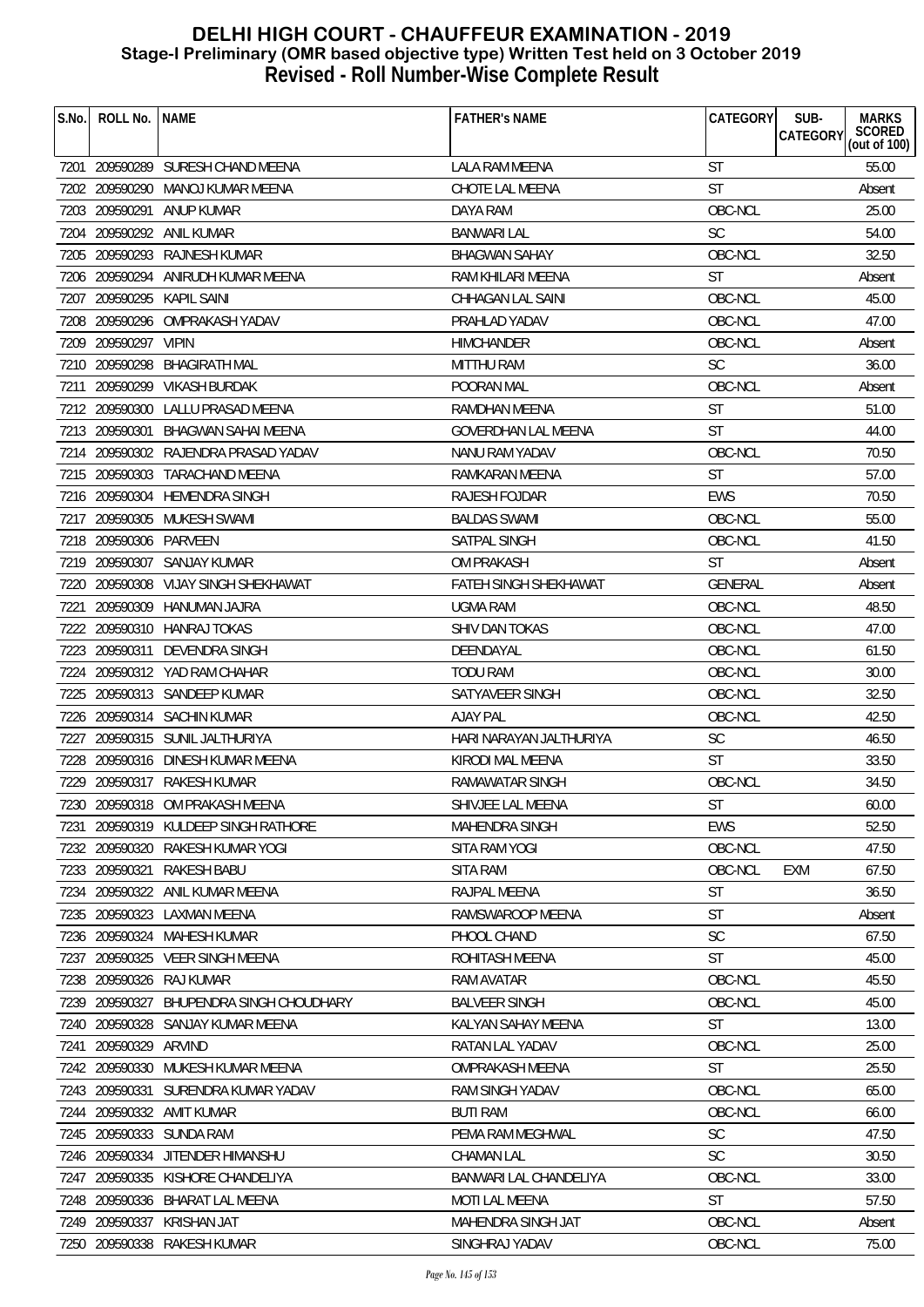| S.No. | ROLL No. NAME            |                                         | <b>FATHER'S NAME</b>       | CATEGORY       | <b>MARKS</b><br>SUB-<br>SCORED<br>(out of 100)<br>CATEGORY |
|-------|--------------------------|-----------------------------------------|----------------------------|----------------|------------------------------------------------------------|
|       |                          | 7251 209590339 DEEPAK KUMAR             | <b>BABU LAL</b>            | OBC-NCL        | Absent                                                     |
|       |                          | 7252 209590340 TARA CHAND GURJAR        | MR. PRABHU RAM GURJAR      | OBC-NCL        | 60.00                                                      |
|       |                          | 7253 209590341 DEEPAK KUMAR             | <b>VIJAY KUMAR</b>         | OBC-NCL        | 65.00                                                      |
| 7254  |                          | 209590342 DEEPAK KUMAR SAINI            | NARENDRA KUMAR SAINI       | <b>GENERAL</b> | 43.50                                                      |
|       |                          | 7255 209590343 SATISH NEHRA             | OM PRAKASH NEHRA           | OBC-NCL        | 21.50                                                      |
|       | 7256 209590344           | NEMI CHAND GURJAR                       | KISHORI LAL GURJAR         | OBC-NCL        | 52.50                                                      |
| 7257  |                          | 209590345 MALA RAM MEENA                | POORAN SINGH MEENA         | <b>ST</b>      | 27.50                                                      |
|       |                          | 7258 209590346 SACHIN KUMAR             | VIRENDRA SINGH             | OBC-NCL        | 57.50                                                      |
|       | 7259 209590347           | JITENDRA KUMAR CHOUDHARY                | BODOORAM CHOUDHARY         | <b>GENERAL</b> | 45.00                                                      |
|       |                          | 7260 209590348 RAJ KUNWAR SINGH         | <b>BHAGWAN SINGH</b>       | OBC-NCL        | 52.50                                                      |
| 7261  | 209590349                | RAMPAL SHARMA                           | BHAIRU RAM SHARMA          | <b>EWS</b>     | 56.00                                                      |
|       |                          | 7262 209590350 AKALESH KUMAR MEENA      | <b>GOPI SAHAY MEENA</b>    | <b>ST</b>      | 30.00                                                      |
|       |                          | 7263 209590351 SEETA RAM MEENA          | KISHAN LAL MEENA           | <b>ST</b>      | 42.50                                                      |
| 7264  |                          | 209590352 RAMHARI MEENA                 | <b>HAR LAL MEENA</b>       | <b>ST</b>      | 18.00                                                      |
|       |                          | 7265 209590353 GYARSI LAL GURJAR        | NARSHI RAM GURJAR          | OBC-NCL        | 36.00                                                      |
|       | 7266 209590354 VIJAY PAL |                                         | <b>RAM SWAROOP</b>         | OBC-NCL        | Absent                                                     |
|       |                          | 7267 209590355 GAJENDRA                 | VEDPRAKASH                 | OBC-NCL        | 12.50                                                      |
|       |                          | 7268 209590356 SANJAY KUMAR             | SATYAPAL                   | <b>SC</b>      | Absent                                                     |
|       |                          | 7269 209590357 ARYAN SONI               | SOM PRAKASH SONI           | OBC-NCL        | 40.00                                                      |
|       |                          | 7270 209590358 YOGESH KUMAR             | <b>KANHIYA LAL</b>         | <b>SC</b>      | 55.50                                                      |
| 7271  |                          | 209590359 RAKESH KUMAR                  | <b>NAND KISHOR</b>         | OBC-NCL        | 26.00                                                      |
|       | 7272 209590360           | PRAVEEN KASWA                           | <b>BANWARI LAL</b>         | OBC-NCL        | 57.50                                                      |
|       |                          | 7273 209590361 ANKESH KUMAR MEENA       | <b>BHARAT LAL MEENA</b>    | <b>ST</b>      | 51.50                                                      |
|       |                          | 7274 209590362 SURENDRA KUMAR MEENA     | <b>GIRDHARI LAL MEENA</b>  | <b>ST</b>      | 63.00                                                      |
|       |                          | 7275 209590363 MAHESH CHAND MEENA       | RAM KISHOR MEENA           | <b>ST</b>      | Absent                                                     |
|       |                          | 7276 209590364 MURARI LAL MEENA         | SHIVDAN MEENA              | <b>ST</b>      | 53.00                                                      |
|       |                          | 7277 209590365 GAJANAND YOGI            | <b>HAJARI LAL YOGI</b>     | OBC-NCL        | 37.50                                                      |
|       |                          | 7278 209590366 SURESH KUMAR MEENA       | <b>MOHAN LAL MEENA</b>     | <b>ST</b>      | Absent                                                     |
|       |                          | 7279 209590367 DALIP KUMAR MEENA        | OM PRAKASH MEENA           | <b>ST</b>      | Absent                                                     |
|       |                          | 7280 209590368 HARI SINGH CHAUHAN       | VEERENDRA SINGH CHAUHAN    | EWS            | 52.50                                                      |
| 7281  |                          | 209590369 PRAKASH CHAND MEENA           | RAMHARI MEENA              | <b>ST</b>      | Absent                                                     |
|       |                          | 7282 209590370 GAJENDER SINGH SHEKHAWAT | MAHENDER SINGH SHEKHAWAT   | <b>EWS</b>     | 55.00                                                      |
|       | 7283 209590371           | <b>HARIOM MEENA</b>                     | BHARAT LAL MEENA           | <b>ST</b>      | 48.50                                                      |
|       | 7284 209590372 DEEPAK    |                                         | <b>MAHESH KUMAR</b>        | <b>SC</b>      | 60.00                                                      |
|       |                          | 7285 209590373 MANISH KUMAR             | <b>MANOJ KUMAR</b>         | <b>ST</b>      | Absent                                                     |
| 7286  | 209590374                | <b>HISHAM P</b>                         | ABDUL HAMEED P             | OBC-NCL        | 45.00                                                      |
|       |                          | 7287 209590375 MAHENDAR KUMAR MAGAR     | <b>GANGA BAHADUR MAGAR</b> | <b>ST</b>      | 7.00                                                       |
|       | 7288 209590376 GAURAV    |                                         | LATE SHRI PREM PAL SINGH   | <b>SC</b>      | 43.00                                                      |
| 7289  |                          | 209590377 RAJNEESH BIDHURI              | SHRI NANDLAL BIDHURI       | OBC-NCL        | 65.00                                                      |
|       | 7290 209590378           | BHAWANI SINGH                           | SHUBH KARAN SINGH          | <b>SC</b>      | EXM<br>43.00                                               |
| 7291  | 209590379                | PRITHVI PAWAR                           | <b>SANJAY PAWAR</b>        | SC             | Absent                                                     |
|       | 7292 209590380           | <b>ASHISH KUMAR</b>                     | <b>MANVEER SINGH</b>       | <b>SC</b>      | 58.50                                                      |
|       | 7293 209590381           | RAVI KUMAR                              | <b>VIJENDER SINGH</b>      | OBC-NCL        | 37.50                                                      |
|       |                          | 7294 209590382 SAVINDAR YADAV           | RAJDHARI YADAV             | OBC-NCL        | Absent                                                     |
|       | 7295 209590383           | <b>VIKRAM KAIM</b>                      | <b>BIJENDER</b>            | <b>SC</b>      | 58.00                                                      |
| 7296  |                          | 209590384 GOURI SHANKAR SHARMA          | UMAH SHANKAR SHARMA        | OBC-NCL        | 32.50                                                      |
| 7297  | 209590385 VIJENDER       |                                         | <b>JAGDISH</b>             | OBC-NCL        | 12.50                                                      |
|       |                          | 7298 209590386 AMAR NATH                | <b>JAG PRSAD</b>           | OBC-NCL        | 54.50                                                      |
|       | 7299 209590387 VINOD     |                                         | <b>OM PRAKASH</b>          | OBC-NCL        | 48.50                                                      |
|       |                          | 7300 209590388 ASHAR ALI A P            | HAMEED                     | OBC-NCL        | Absent                                                     |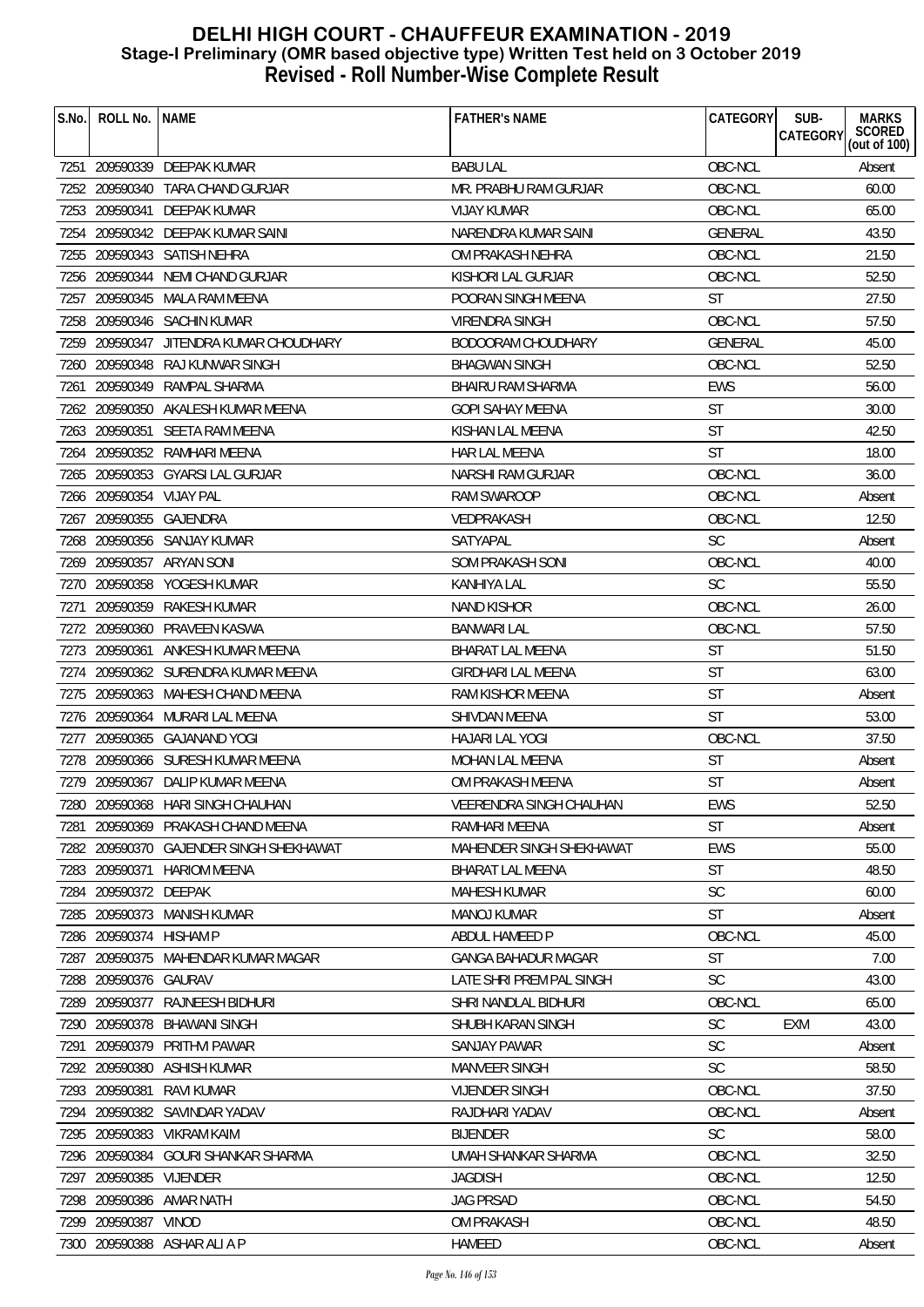| S.No. | ROLL No.                 | <b>NAME</b>                         | <b>FATHER'S NAME</b>     | <b>CATEGORY</b> | SUB-<br><b>MARKS</b><br><b>SCORED</b> |
|-------|--------------------------|-------------------------------------|--------------------------|-----------------|---------------------------------------|
|       |                          |                                     |                          |                 | CATEGORY<br>(out of $100$ )           |
|       | 7301 209590389           | MAHESH                              | <b>BABU LAL</b>          | <b>SC</b>       | 67.50                                 |
|       |                          | 7302 209590390 AKASH SOOD           | <b>OM PRAKASH</b>        | <b>SC</b>       | 37.50                                 |
|       | 7303 209590391           | <b>RAJESH SHARMA</b>                | PAWAN KUMAR SHARMA       | <b>GENERAL</b>  | Absent                                |
|       |                          | 7304 209590392 ARUN MASHI           | <b>ROBERT MASHI</b>      | <b>EWS</b>      | 53.50                                 |
|       | 7305 209590393           | MANISH BIDHURI                      | RAMKESH BIDHURI          | OBC-NCL         | 39.00                                 |
|       | 7306 209590394           | <b>JAGVIR SINGH</b>                 | <b>MAM CHAND</b>         | <b>SC</b>       | 65.00                                 |
|       |                          | 7307 209590395 DEVENDRA MAHAWAR     | PAPPU LAL MAHAWAR        | SC              | 42.00                                 |
|       |                          | 7308 209590396 CHETAN SINGH         | <b>NAND LAL</b>          | <b>SC</b>       | 50.00                                 |
|       | 7309 209590397 SANIL S R |                                     | SURENDRAN PILLAI M       | OBC-NCL         | EXM<br>Absent                         |
|       | 7310 209590398           | MANU P M                            | MOHANAN PILLAI P R       | OBC-NCL         | Absent                                |
| 7311  | 209590399                | SUJITH H                            | V K HARIDAS              | OBC-NCL         | Absent                                |
|       | 7312 209590400           | AKSHAY S S                          | P SURESH BABU            | OBC-NCL         | Absent                                |
|       | 7313 209590401           | LOKESH JAINWAL                      | <b>BHUPENDER JAINWAL</b> | <b>GENERAL</b>  | 35.00                                 |
|       |                          | 7314 209590402 MOHD SHAMIM          | <b>MOHD HABIB</b>        | OBC-NCL         | 56.50                                 |
|       |                          | 7315 209590403 ANANDHU KRISHNAN R   | J RADHAKRISHNA PILLAI    | <b>GENERAL</b>  | 53.00                                 |
|       |                          | 7316 209590404 HARSH VARDHAN        | <b>AJIT SINGH</b>        | OBC-NCL         | Absent                                |
|       | 7317 209590405           | NITIN YADAV                         | <b>RAM KUMAR YADAV</b>   | OBC-NCL         | 81.50                                 |
|       |                          | 7318 209590406 HIRDESH UJLANI       | SH. RAJKUMAR UJLANI      | <b>SC</b>       | 70.00                                 |
|       |                          | 7319 209590407 ARUN MURALEEDHARAN   | MURALEEDHARAN            | <b>SC</b>       | 10.50                                 |
|       | 7320 209590408           | JISHNU SANTHOSH M                   | <b>SANTHOSH</b>          | OBC-NCL         | 40.00                                 |
| 7321  | 209590409                | <b>VIDESH KUMAR</b>                 | <b>RAMESH CHAND</b>      | OBC-NCL         | 67.50                                 |
|       | 7322 209590410 PREMJEET  |                                     | RANJEET SINGH            | <b>SC</b>       | 27.00                                 |
|       | 7323 209590411           | <b>VISHNU RAMANAN</b>               | <b>RAMANAN V K</b>       | <b>SC</b>       | 57.00                                 |
|       |                          | 7324 209590412 SATISH KUMAR         | DURGA DASS               | <b>SC</b>       | 52.50                                 |
|       |                          | 7325 209590413 AJAY RAMESH          | RAMESAN N D              | OBC-NCL         | Absent                                |
|       |                          | 7326 209590414 DEEPANSHU LOHIA      | OM PRAKASH LOHIA         | OBC-NCL         | 42.50                                 |
| 7327  |                          | 209590415 SANISH V M                | MATHEW V A               | <b>GENERAL</b>  | EXM<br>Absent                         |
| 7328  | 209590416 SUMIT          |                                     | PRAKASH SANWARIYA        | <b>SC</b>       | 54.50                                 |
|       |                          | 7329 209590417 DHARAMVEER           | <b>JAGDISH</b>           | <b>SC</b>       | 47.50                                 |
|       |                          | 7330 209590418 LOMADA SELVA RAJU    | LOMADA DEVA RAJU         | SC              | Absent                                |
| 7331  | 209590419 AKASH          |                                     | RAJ KUMAR                | <b>SC</b>       | 37.50                                 |
|       |                          | 7332 209590420 VINOD KUMAR          | <b>SHARVAN KUMAR</b>     | <b>SC</b>       | Absent                                |
|       | 7333 209590421           | KATTA BHEEMARAO                     | KATTA DHARMARAO          | <b>ST</b>       | Absent                                |
|       |                          | 7334 209590422 ARVIND SINGH         | DHARAM CHAND             | <b>SC</b>       | 70.00                                 |
|       |                          | 7335 209590423 PRAVEEN KUMAR VP     | PRABHAKARAN              | <b>GENERAL</b>  | <b>EXM</b><br>Absent                  |
|       | 7336 209590424           | YERUKALA RAMANJANEYULU              | YERUKALA LINGANNA        | <b>ST</b>       | 27.50                                 |
|       |                          | 7337 209590425 NITIN KUMAR          | <b>ASHOK KUMAR</b>       | <b>SC</b>       | 50.00                                 |
|       | 7338 209590426 DINESH    |                                     | RAMBIR SINGH             | OBC-NCL         | 16.50                                 |
|       | 7339 209590427 VISHAL    |                                     | ASHOK KUMAR SIDHU        | <b>SC</b>       | Absent                                |
|       |                          | 7340 209590428 RAJESH KUMAR YADAV   | <b>BASUDEV YADAV</b>     | OBC-NCL         | 46.00                                 |
| 7341  | 209590429                | AVINASH KUMAR                       | <b>ASHOK KUMAR</b>       | <b>GENERAL</b>  | Absent                                |
|       |                          | 7342 209590430 SUSHIL KUMAR         | <b>VINOD KUMAR</b>       | <b>SC</b>       | 72.50                                 |
|       |                          | 7343 209590431 GOLLORI RAMBABU      | <b>GOLLORI RAMANA</b>    | ST              | Absent                                |
|       |                          | 7344 209590432 ROHIT KUMAR SHARMA   | RAMESH KUMAR SHARMA      | <b>GENERAL</b>  | 37.50                                 |
|       | 7345 209590433           | MOHAN LAL UPADHYAY                  | HARNARAYAN UPADHYAY      | <b>EWS</b>      | 46.00                                 |
|       | 7346 209590434           | <b>VIKAS CHAND</b>                  | <b>NEM CHAND</b>         | <b>SC</b>       | 40.00                                 |
|       | 7347 209590435           | BHUPENDRA SINGH MEENA               | YADRAM MEENA             | <b>ST</b>       | 58.00                                 |
|       |                          | 7348 209590436 NARENDRA KUMAR MEENA | <b>BHARAT LAL MEENA</b>  | <b>ST</b>       | 50.50                                 |
|       |                          | 7349 209590437 GULAB SINGH NEGI     | <b>DILWAR SINGH</b>      | <b>GENERAL</b>  | EXM<br>43.50                          |
|       |                          | 7350 209590438 RAHUL KUMAR BANIWAL  | MUKESH KUMAR BANIWAL     | SC              | 43.00                                 |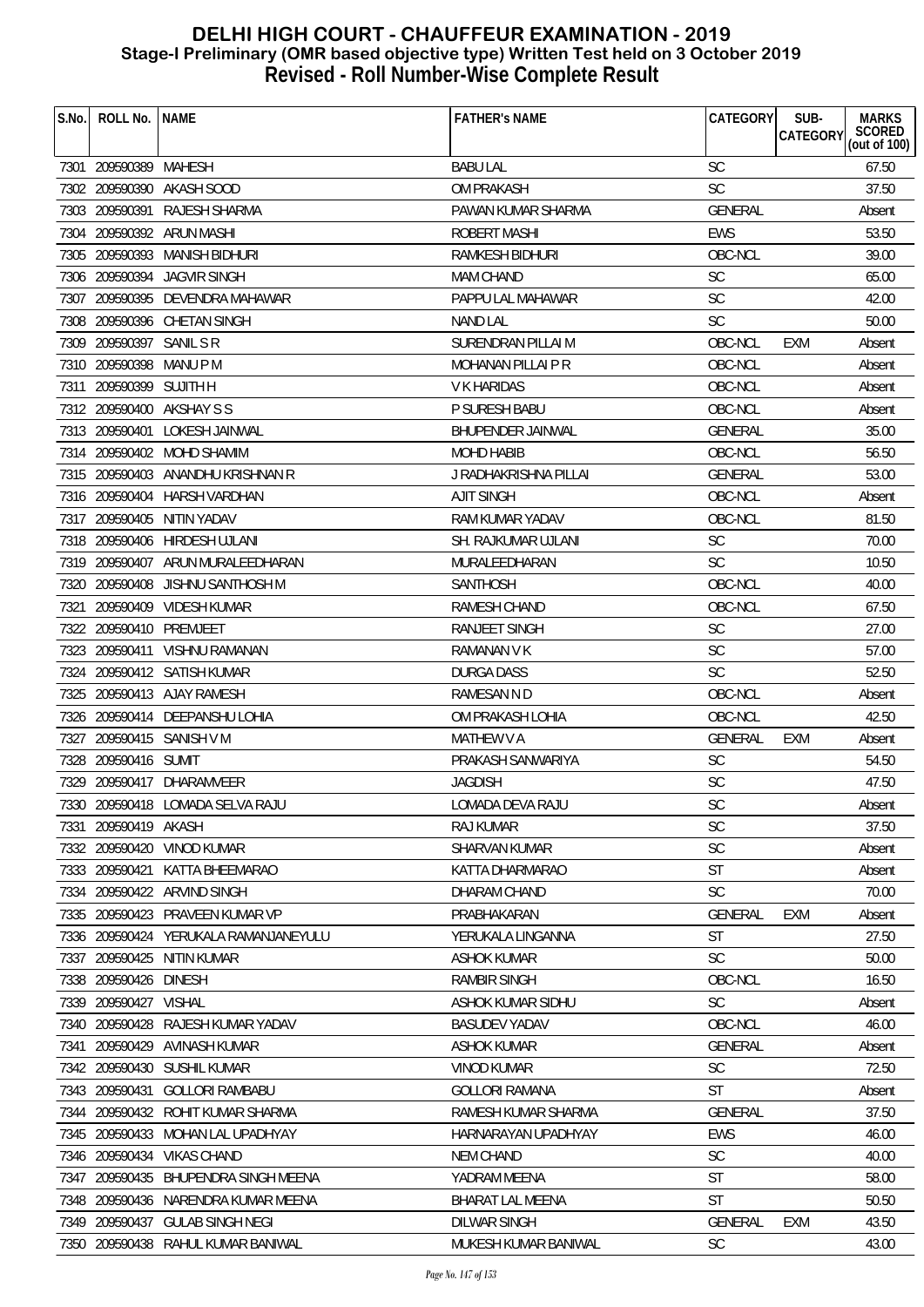| S.No. | ROLL No.                | <b>NAME</b>                           | <b>FATHER'S NAME</b>        | CATEGORY       | SUB-<br><b>MARKS</b>                      |
|-------|-------------------------|---------------------------------------|-----------------------------|----------------|-------------------------------------------|
|       |                         |                                       |                             |                | SCORED<br>(out of 100)<br><b>CATEGORY</b> |
|       | 7351 209590439 SARVESH  |                                       | <b>GAUTAM RISHI</b>         | OBC-NCL        | 68.50                                     |
|       | 7352 209590440 VINAY    |                                       | SODIN KUMAR                 | <b>SC</b>      | 35.00                                     |
|       | 7353 209590441          | ABHISHEK                              | SANTRAM                     | OBC-NCL        | 45.50                                     |
|       |                         | 7354 209590442 MUKUL KUMAR            | <b>VINOD KUMAR</b>          | <b>SC</b>      | 20.50                                     |
|       |                         | 7355 209590443 MD SHAKIL AKHTAR       | <b>MD AHSHANUL</b>          | OBC-NCL        | Absent                                    |
|       | 7356 209590444 NAKUL    |                                       | <b>MAHENDRA SINGH</b>       | SC             | Absent                                    |
|       |                         | 7357 209590445 ASHISH KUMAR           | <b>SHISHPAL</b>             | SC             | Absent                                    |
|       |                         | 7358 209590446 MALOTHU RAVINDER NAYAK | M NANU NAYAK                | <b>ST</b>      | 41.00                                     |
|       |                         | 7359 209590447 CHANDRA SHEKHAR        | <b>BHIKKI RAM</b>           | <b>GENERAL</b> | 60.00                                     |
|       |                         | 7360 209590448 AKSHAY SATHEESH K      | SATHEESHAN K                | <b>SC</b>      | Absent                                    |
|       |                         | 7361 209590449 PANKAJ NAGAR           | SATBIR NAGAR                | OBC-NCL        | 41.50                                     |
|       |                         | 7362 209590450 YOGENDER               | <b>ASHOK KUMAR</b>          | OBC-NCL        | 72.50                                     |
|       |                         | 7363 209590451 SAGAR MAVI             | <b>SURAT SINGH MAVI</b>     | OBC-NCL        | 67.50                                     |
|       | 7364 209590452 NEERAJ   |                                       | RAJU                        | <b>SC</b>      | 42.50                                     |
|       |                         | 7365 209590453 SHAMEER SANSHI         | <b>BHASHESAB</b>            | OBC-NCL        | Absent                                    |
|       | 7366 209590454 ROHIT    |                                       | <b>BRAHAM PRAKASH</b>       | <b>SC</b>      | Absent                                    |
|       |                         | 7367 209590455 PRADEEP KUMAR          | LATE. VASUDEV GAUTAM        | <b>SC</b>      | 52.50                                     |
|       |                         | 7368 209590456 MOHIT KUMAR BHATI      | SH. MADAN PAL BHATI         | OBC-NCL        | 37.50                                     |
|       | 7369 209590457 HIMANSHU |                                       | <b>SHRIKRISHAN</b>          | <b>GENERAL</b> | 52.50                                     |
|       | 7370 209590458 AKASH    |                                       | <b>MOHAN LAL</b>            | <b>SC</b>      | Absent                                    |
| 7371  |                         | 209590459 ANIL KUMAR ARYA             | <b>BHURA RAM ARYA</b>       | <b>GENERAL</b> | 22.50                                     |
|       |                         | 7372 209590460 ANIL KUMAR YADAV       | MUNDRIKA YADAV              | OBC-NCL        | 72.50                                     |
|       | 7373 209590461          | DEEPAK KUMAR MEENA                    | <b>BHAGCHAND MEENA</b>      | <b>ST</b>      | 30.00                                     |
|       |                         | 7374 209590462 SHABBIR AHAMED         | RAFIK AHAMED                | OBC-NCL        | Absent                                    |
|       | 7375 209590463 LALIT    |                                       | <b>JOGINDER SINGH</b>       | OBC-NCL        | 3.50                                      |
|       |                         | 7376 209590464 KAPIL KUMAR            | SATYPAL SINGH               | OBC-NCL        | 72.50                                     |
|       |                         | 7377 209590465 GAURAV GERA            | <b>MOHINDER KUMAR</b>       | <b>SC</b>      | 71.00                                     |
|       | 7378 209590466 AMAL M S |                                       | <b>MAHILAL B S</b>          | OBC-NCL        | Absent                                    |
|       |                         | 7379 209590467 NISHANT LAANGER        | PRAVEEN KUMAR               | <b>SC</b>      | 45.00                                     |
|       |                         | 7380 209590468 SATISH KUMAR           | HATTI RAM MEENA             | <b>ST</b>      | 47.50                                     |
| 7381  |                         | 209590469 SIDHANT BASOYA              | SH VIJENDER SINGH           | OBC-NCL        | 49.50                                     |
|       | 7382 209590470 RAJESH   |                                       | <b>VIJAY PAL</b>            | OBC-NCL        | 52.00                                     |
|       | 7383 209590471          | <b>GAGAN SINGH NAGAR</b>              | MATHAN SINGH NAGAR          | OBC-NCL        | 68.00                                     |
|       |                         | 7384 209590472 VIKAS YADAV            | <b>HOSHIYAR SINGH YADAV</b> | OBC-NCL        | Absent                                    |
|       |                         | 7385 209590473 PRAMOD S               | <b>SELVANOSE</b>            | OBC-NCL        | 37.50                                     |
|       | 7386 209590474          | AMARESH KUMAR THAKUR                  | <b>R B THAKUR</b>           | <b>GENERAL</b> | <b>EXM</b><br>Absent                      |
|       |                         | 7387 209590475 PRAVEEN KUMAR          | ANIL KUMAR                  | OBC-NCL        | 39.00                                     |
|       | 7388 209590476 PANKAJ   |                                       | <b>KAMLESH KUMAR</b>        | <b>SC</b>      | 40.50                                     |
|       | 7389 209590477 KAPIL    |                                       | SHYORAJ                     | OBC-NCL        | Absent                                    |
|       |                         | 7390 209590478 AJAY KUMAR             | <b>LAL BACHAN</b>           | <b>SC</b>      | 47.50                                     |
| 7391  | 209590479               | RAJENDER KUMAR                        | <b>RAM SINGH</b>            | <b>SC</b>      | 20.00                                     |
|       |                         | 7392 209590480 SHEKHAR BEHRA          | NAYRAYAN BEHRA              | <b>SC</b>      | 18.50                                     |
|       | 7393 209590481          | DEEPAK                                | <b>KISHORI LAL</b>          | <b>SC</b>      | 35.00                                     |
|       |                         | 7394 209590482 REJU VARGHEESE V       | VARGHEESE C                 | GENERAL        | Absent                                    |
|       | 7395 209590483          | POLINA KANAKESWARA RAO                | P VENKATA RAO (LATE)        | OBC-NCL        | Absent                                    |
|       | 7396 209590484          | <b>MANISH MAVI</b>                    | <b>MAHESH MAVI</b>          | OBC-NCL        | 42.00                                     |
|       | 7397 209590485          | <b>BOLUMALLA GOUTHAM</b>              | BOLUMALLA NARAYANA          | <b>SC</b>      | Absent                                    |
|       |                         | 7398 209590486 VELAMALA TATARAO       | <b>VELAMALA SIMMANNA</b>    | OBC-NCL        | 52.00                                     |
|       |                         | 7399 209590487 SAJEESH N C            | NARIKODAN KEERAN            | <b>SC</b>      | Absent                                    |
|       |                         | 7400 209590488 PRADEEP KUMAR GAURAV   | SHREEPAL                    | SC             | 80.50                                     |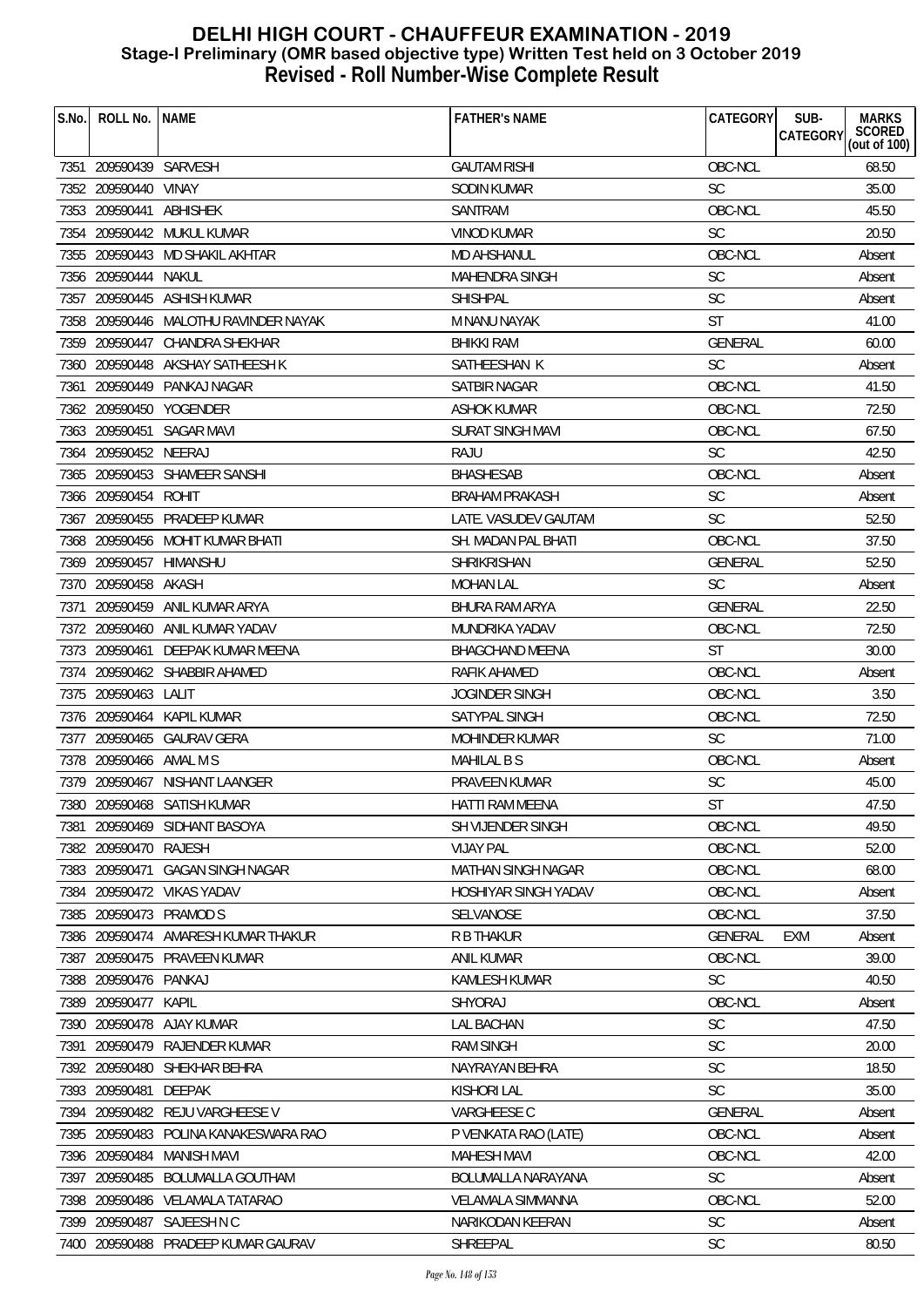| S.No. | ROLL No.                | l name                                     | <b>FATHER'S NAME</b>      | CATEGORY       | SUB-            | <b>MARKS</b>           |
|-------|-------------------------|--------------------------------------------|---------------------------|----------------|-----------------|------------------------|
|       |                         |                                            |                           |                | <b>CATEGORY</b> | SCORED<br>(out of 100) |
|       | 7401 209590489 AYUSH    |                                            | <b>RAJEEV</b>             | <b>SC</b>      |                 | 60.00                  |
|       |                         | 7402 209590490 EMARAN AHAMAD               | RAFIK AHAMAD              | OBC-NCL        | <b>EXM</b>      | 13.00                  |
|       |                         | 7403 209590491 OM PRAKASH                  | KARAN SINGH               | <b>SC</b>      |                 | 52.00                  |
|       |                         | 7404 209590492 DEEPAK KUMAR                | <b>NAFE SINGH</b>         | <b>SC</b>      |                 | 62.50                  |
|       | 7405 209590493 JATEEN   |                                            | <b>SURTE KHOWAL</b>       | OBC-NCL        |                 | 58.00                  |
|       |                         | 7406 209590494 JAYAPRAKASH K V             | <b>VENUKC</b>             | <b>SC</b>      |                 | Absent                 |
|       |                         | 7407 209590495 ASHUTOSH KUMAR              | <b>VIRENDER</b>           | OBC-NCL        |                 | 60.00                  |
|       |                         | 7408 209590496 GHOUSE BAIG                 | <b>KAREEM BAIG</b>        | <b>GENERAL</b> | EXM             | Absent                 |
|       |                         | 7409 209590497 DINESH KUMAR MEENA          | MOHARPAL MEENA            | <b>ST</b>      |                 | 13.50                  |
|       | 7410 209590498          | CHANDER MOHAN                              | <b>BALBIR SINGH</b>       | <b>SC</b>      |                 | 62.50                  |
|       |                         | 7411 209590499 ANUP CHOUDHARY              | <b>JIWAN SINGH</b>        | GENERAL        |                 | 50.50                  |
|       | 7412 209590500          | BHUSHAN KANAHIYA                           | PARMOD KUMAR              | <b>SC</b>      |                 | 57.50                  |
|       | 7413 209590501          | ANKIT                                      | RAJENDER KUMAR            | <b>SC</b>      |                 | 35.00                  |
|       |                         | 7414 209590502 PUSHPENDER SINGH YADAV      | RAM PAL SINGH YADAV       | OBC-NCL        |                 | 37.50                  |
|       |                         | 7415 209590503 SUMIT KUMAR TEWATIA         | <b>AMIR SINGH</b>         | OBC-NCL        |                 | 70.00                  |
|       |                         | 7416 209590504 AJIN PRASAD                 | <b>V SIVAPRASAD</b>       | OBC-NCL        |                 | 45.50                  |
|       |                         | 7417 209590505 SUNNEESH TM                 | T MUTHU                   | OBC-NCL        | <b>EXM</b>      | Absent                 |
|       |                         | 7418 209590506 BHOM SINGH MEENA            | KAILASH CHAND MEENA       | <b>ST</b>      |                 | 35.50                  |
|       |                         | 7419 209590507 SUMIT DALAL                 | <b>BALJEET SINGH</b>      | OBC-NCL        |                 | 80.00                  |
|       | 7420 209590508 DEEPAK P |                                            | PRADEEP.S                 | OBC-NCL        |                 | 48.00                  |
|       |                         | 7421 209590509 SUBOL PARIHAR               | PANNU PARIHAR             | GENERAL        |                 | 30.00                  |
|       |                         | 7422 209590510 DEVNATH YADAV               | NATHUNI YADAV             | <b>GENERAL</b> |                 | 22.50                  |
|       | 7423 209590511          | <b>SHANISH KUMAR</b>                       | <b>DINESH SINGH</b>       | <b>GENERAL</b> |                 | Absent                 |
|       |                         | 7424 209590512 PURUSHOTTAM KHATIK          | RAMCHARAN KHATIK          | <b>SC</b>      |                 | 46.00                  |
|       | 7425 209590513 ANKUR    |                                            | RAJENDER KUMAR            | <b>SC</b>      |                 | 52.50                  |
|       | 7426 209590514 AKASH    |                                            | MAM CHAND                 | <b>SC</b>      |                 | 62.50                  |
|       |                         | 7427 209590515 AMAN MAVI                   | MUKESH KUMAR              | OBC-NCL        |                 | 38.00                  |
|       |                         | 7428 209590516 HEMANT KUMAR                | <b>RAM AVTAR</b>          | OBC-NCL        |                 | 47.50                  |
|       |                         | 7429 209590517 NIKHIL PANANGADAN SURENDRAN | SURENDRAN P K             | OBC-NCL        |                 | 70.00                  |
|       |                         | 7430 209590518 RAHUL KUMAR                 | <b>LALA RAM</b>           | SC             |                 | 48.50                  |
|       | 7431 209590519 GAURAV   |                                            | <b>RAVI KUMAR</b>         | <b>SC</b>      |                 | 45.00                  |
|       |                         | 7432 209590520 YOGENDER KUMAR              | RAJ KUMAR                 | OBC-NCL        |                 | Absent                 |
|       | 7433 209590521          | <b>BRIJESH SINGH SEHRAWAT</b>              | SH. RAJESH SINGH SEHRAWAT | OBC-NCL        |                 | 60.00                  |
|       |                         | 7434 209590522 PARVEEN KUMAR               | RAGHUNATH                 | OBC-NCL        |                 | 43.00                  |
|       |                         | 7435 209590523 PUSHPENDER KUMAR            | AMAR SINGH MEENA          | <b>ST</b>      |                 | 55.00                  |
|       | 7436 209590524          | AJMERA KRISHNA                             | A PUNAJEE                 | <b>ST</b>      |                 | 5.00                   |
|       | 7437 209590525          | ARJUN                                      | NANDLAL                   | OBC-NCL        |                 | 75.50                  |
|       |                         | 7438 209590526 BANDELA PRAKASH RAO         | BANDELA NAGESWARA RAO     | <b>SC</b>      |                 | Absent                 |
|       | 7439 209590527          | <b>SUMIT SINGH</b>                         | PRAVEEN SINGH             | <b>SC</b>      |                 | 52.50                  |
|       |                         | 7440 209590528 ANKIT KUMAR                 | <b>BRAHAM PRAKASH</b>     | <b>SC</b>      |                 | 30.00                  |
|       |                         | 7441 209590529 ABHISHEK MISHRA             | SHIV PRASAD MISHRA        | <b>GENERAL</b> |                 | Absent                 |
|       | 7442 209590530          | JATIN KUMAR                                | <b>VED PRAKASH</b>        | <b>SC</b>      |                 | 42.50                  |
|       | 7443 209590531          | <b>BIBIN BABU</b>                          | <b>BABU VARKEY</b>        | <b>EWS</b>     |                 | 57.50                  |
|       |                         | 7444 209590532 VIPIN BHADANA               | <b>BIJENDER</b>           | OBC-NCL        |                 | 57.50                  |
|       |                         | 7445 209590533 SANDEEP KUMAR               | LATE MISHRI LAL           | OBC-NCL        |                 | 72.50                  |
|       | 7446 209590534          | JAI RAM MEENA                              | <b>MANOHAR LAL MEENA</b>  | ST             |                 | 55.50                  |
|       | 7447 209590535 SHAJID   |                                            | <b>DILSHAD</b>            | <b>GENERAL</b> |                 | 27.50                  |
|       |                         | 7448 209590536 UDAY KUMAR SINGH            | RAJDEV THAKUR             | <b>GENERAL</b> |                 | 55.00                  |
|       |                         | 7449 209590537 BASIL P ELDHOSE             | ELDHOSE P K               | GENERAL        |                 | Absent                 |
|       |                         | 7450 209590538 ASWIN V K                   | NARAYANAN                 | GENERAL        |                 | 61.50                  |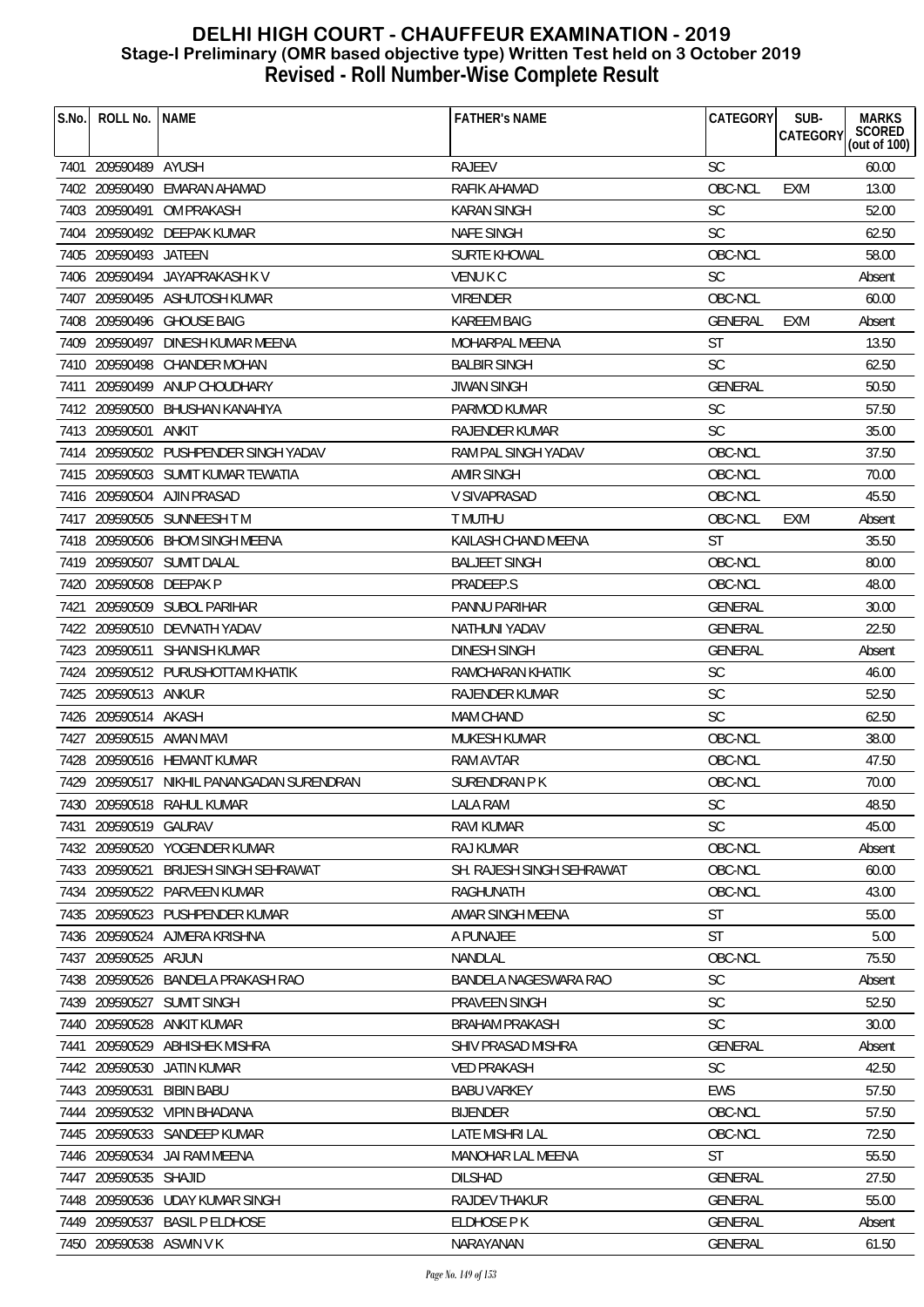|                                                                                        | <b>CATEGORY</b> | SUB-<br>CATEGORY | <b>MARKS</b><br>SCORED<br>(out of 100) |
|----------------------------------------------------------------------------------------|-----------------|------------------|----------------------------------------|
|                                                                                        |                 |                  |                                        |
| 7451 209590539 L JAGANNDHAM<br>L SIVARAMA NAIDU                                        | <b>GENERAL</b>  | <b>EXM</b>       | Absent                                 |
| 7452 209590540 MOHIT KUMAR<br>TARA CHAND                                               | <b>GENERAL</b>  |                  | 50.00                                  |
| MUKESH KUMAR MEENA<br><b>HARGULAL</b><br>7453 209590541                                | <b>GENERAL</b>  | <b>EXM</b>       | 45.00                                  |
| <b>RAJ KISHOR</b><br><b>SC</b><br>7454 209590542 JAI SINGH                             |                 |                  | 64.00                                  |
| 7455 209590543 RAM SINGH YADAV<br>SADHURAM YADAV                                       | OBC-NCL         |                  | 40.50                                  |
| 7456 209590544 SANAL KUMAR K P<br><b>KRISHNAN K P</b>                                  | OBC-NCL         |                  | 66.00                                  |
| 7457 209590545 VISHNU DEV<br>SHRUTI KUMAR                                              | OBC-NCL         |                  | 52.50                                  |
| 7458 209590546 AKHILESH YADAV<br>MUKHRAM YADAV                                         | OBC-NCL         |                  | 70.00                                  |
| 7459 209590547 NAGIREDDY RAMAKRISHNA REDDY<br>RAMANA REDDY NAGIREDDY                   | <b>GENERAL</b>  |                  | Absent                                 |
| <b>SC</b><br>7460 209590548 AJIT SOLANKI<br>RAKESH SOLANKI                             |                 |                  | 55.00                                  |
| <b>SC</b><br>209590549<br>MOHIT KUMAR<br><b>MAHABIR SINGH</b><br>7461                  |                 |                  | 72.50                                  |
| <b>SC</b><br>7462 209590550<br>AKHIL A P<br><b>ASOKAN V K</b>                          |                 |                  | Absent                                 |
| <b>SC</b><br>7463 209590551<br>RAHUL VAID<br>OM PRAKASH VAID                           |                 |                  | 50.00                                  |
| 7464 209590552 SHATRUGHNA KUMAR RAI<br><b>BINDESHWAR RAY</b>                           | OBC-NCL         |                  | 43.00                                  |
| 7465 209590553 PRATAP SINGH<br><b>JAGBIR SINGH</b>                                     | OBC-NCL         | EXM              | 57.50                                  |
| 7466 209590554 AMIT KUMAR<br><b>SC</b><br>KALKA PRASAD                                 |                 |                  | $-3.00$                                |
| 7467 209590555 RAVI KUMAR VERMA<br><b>SC</b><br>RAM KUMAR VERMA                        |                 |                  | Absent                                 |
| 7468 209590556 ABHIJITH A B<br>BALAKRISHNAN MU                                         | OBC-NCL         |                  | Absent                                 |
| 7469 209590557 ABHISHEK<br><b>BRAHAM PAL</b>                                           | OBC-NCL         |                  | 53.00                                  |
| 7470 209590558 KUNSOTH RAMCHANDER<br>KUNSOTH PANTHULU<br><b>ST</b>                     |                 |                  | 48.50                                  |
| <b>SC</b><br>209590559<br><b>GOPAL MANDAL</b><br><b>JAGDISH MANDAL</b><br>7471         |                 |                  | 63.00                                  |
| 7472 209590560 HEMANT MAVI<br>KAMAL SINGH MAVI                                         | OBC-NCL         |                  | 68.00                                  |
| 7473 209590561<br><b>ASHISH</b><br>PRAHLAD SINGH<br><b>SC</b>                          |                 |                  | 47.50                                  |
| 7474 209590562 JISHNU RAJ P<br>RAJESH P                                                | <b>GENERAL</b>  |                  | Absent                                 |
| 7475 209590563 GAURAV<br><b>SC</b><br>RAMESH CHANDRA                                   |                 |                  | 33.50                                  |
| <b>BRAHM PRAKASH</b><br><b>SC</b><br>7476 209590564 ASHWANI                            |                 |                  | 50.50                                  |
| 7477 209590565 PRAVEEN<br><b>DILBAGH SINGH</b>                                         | OBC-NCL         |                  | 85.00                                  |
| 7478 209590566 ROHIT KUMAR<br><b>BALWAN SINGH</b>                                      | OBC-NCL         |                  | 67.50                                  |
| 7479 209590567 GULLELI NARASIMHA VENKATA SATYA SAI KUMAR G VEERA BRAHMAJI<br><b>ST</b> |                 |                  | Absent                                 |
| EWS<br>7480 209590568 MOHD ASHRAF KHAN<br><b>IQBAL</b>                                 |                 |                  | 50.00                                  |
| <b>SC</b><br>209590569<br>RAHUL BHARATI<br><b>KIRAN PAL</b><br>7481                    |                 |                  | 50.00                                  |
| 7482 209590570 NAGOTHI VENKATA SIVA RAJU<br>NAGOTHI APPALARAJU                         | OBC-NCL         |                  | Absent                                 |
| 7483 209590571<br><b>SC</b><br>DEEPAK KUMAR<br><b>HEM SINGH</b>                        |                 |                  | 17.50                                  |
| 7484 209590572 RAJU ANSARI<br><b>ISRARUL HAQUE ANSARI</b>                              | OBC-NCL         |                  | 52.50                                  |
| SC<br>7485 209590573 PAWAN KUMAR<br><b>TEJRAM</b>                                      |                 |                  | Absent                                 |
| <b>SC</b><br>7486 209590574<br>VIKAS KAIM<br><b>BIJENDER KUMAR</b>                     |                 |                  | 57.50                                  |
| 7487 209590575 MOHIT KUMAR SHARMA<br>RAJA RAM SHARMA                                   | OBC-NCL         |                  | 53.00                                  |
| 7488 209590576 ATUL SHARMA<br>SURESH KUMAR SHARMA                                      | <b>GENERAL</b>  |                  | 35.00                                  |
| 7489 209590577<br>KIRAN K S<br>KRISHNAN KUTTY NAIR                                     | <b>GENERAL</b>  | <b>EXM</b>       | Absent                                 |
| <b>SC</b><br>7490 209590578 GOVIND<br><b>KISHAN CHAND</b>                              |                 |                  | 57.50                                  |
| 209590579<br>MIDHIN A<br>AJAYAKUMAR D R<br>7491                                        | <b>GENERAL</b>  |                  | Absent                                 |
| 7492 209590580<br><b>SC</b><br><b>PRAVESH KUMAR</b><br><b>BHAGWAN SINGH</b>            |                 |                  | Absent                                 |
| 7493 209590581<br><b>ST</b><br>RAHUL MEENA<br>ROSHAN MEENA                             |                 |                  | 62.50                                  |
| <b>SC</b><br>7494 209590582<br>AVINASH<br><b>CHANDAN SINGH</b>                         |                 |                  | 45.00                                  |
| 7495 209590583<br>RITESH KUMAR<br>ANIL KUMAR                                           | <b>GENERAL</b>  |                  | 25.00                                  |
| <b>SC</b><br>209590584<br>GAURAV<br><b>RAM KISHAN</b><br>7496                          |                 |                  | 37.50                                  |
| <b>SC</b><br>209590585<br>ARJUN SINGH<br><b>SURESH KUMAR</b><br>7497                   |                 |                  | 55.00                                  |
| 7498 209590586<br>NAVEEN KUMAR<br><b>CHANDER PAL</b><br><b>SC</b>                      |                 |                  | 30.00                                  |
| 7499 209590587 HITESH KUMAR<br><b>MAHABIR</b>                                          | OBC-NCL         |                  | 57.50                                  |
| 7500 209590588 DOGGA RAGHU<br>DOGGA DEVUDU BABU                                        | OBC-NCL         |                  | Absent                                 |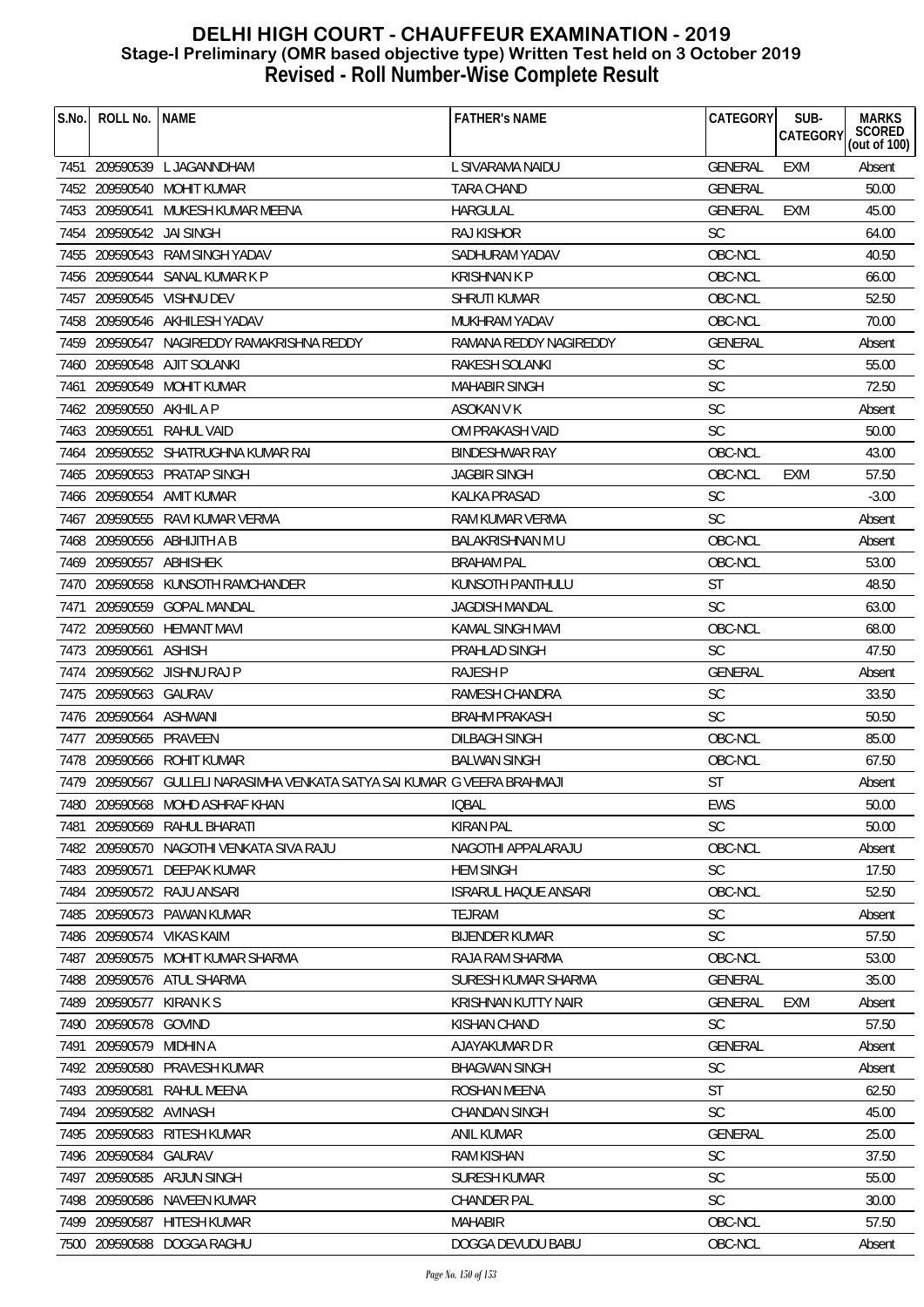| S.No. | ROLL No.                | <b>NAME</b>                                 | <b>FATHER'S NAME</b>    | <b>CATEGORY</b> | SUB-<br>CATEGORY | <b>MARKS</b><br>SCORED<br>(out of 100) |
|-------|-------------------------|---------------------------------------------|-------------------------|-----------------|------------------|----------------------------------------|
| 7501  | 209590589 KAILASH       |                                             | LT LAXMI CHAND          | <b>SC</b>       |                  | 38.50                                  |
|       |                         | 7502 209590590 V RANGANATHAN                | R VARADARAJAN           | SC              |                  | 24.50                                  |
|       |                         | 7503 209590591 BANOTHU GANESH               | <b>BANOTHU SHANKER</b>  | <b>ST</b>       |                  | Absent                                 |
| 7504  |                         | 209590592 SUNIL KUMAR                       | <b>MOHAN LAL</b>        | OBC-NCL         |                  | 62.50                                  |
|       |                         | 7505 209590593 JALAGAM MADHAVA SANKARA BABU | J MAHESWARA RAO         | GENERAL         |                  | Absent                                 |
| 7506  |                         | 209590594 PREMACHANDRAN CK                  | CHANDRASEKHARA PILLAI M | <b>GENERAL</b>  | EXM              | Absent                                 |
| 7507  | 209590595 MANISH        |                                             | <b>TEJPAL SINGH</b>     | <b>SC</b>       |                  | 67.50                                  |
|       | 7508 209590596          | JITIN KUMAR                                 | DEEPAK KUMAR            | <b>SC</b>       |                  | 55.00                                  |
|       | 7509 209590597          | MD SERAJ AHMAD                              | NISHAR AHMAD            | GENERAL         |                  | 51.50                                  |
|       | 7510 209590598          | RAMESH KUMAR SAH                            | DWARIKA SAH             | <b>ST</b>       |                  | 33.50                                  |
| 7511  | 209590599               | TARUN KUMAR                                 | LAXMAN SINGH            | <b>SC</b>       |                  | 57.50                                  |
|       | 7512 209590600          | <b>HITESH MAVI</b>                          | <b>RAMVIR MAVI</b>      | OBC-NCL         |                  | 3.50                                   |
|       | 7513 209590601          | NAVAS S                                     | SUBAIR S                | OBC-NCL         |                  | Absent                                 |
|       | 7514 209590602 RAHUL    |                                             | RAJ KUMAR               | <b>SC</b>       |                  | 50.00                                  |
|       |                         | 7515 209590603 GORAV KAM                    | RATTAN LAL              | <b>SC</b>       |                  | 83.00                                  |
|       |                         | 7516 209590604 MANUPRASAD KANNANCHERI       | ANANDA PRASAD K         | <b>SC</b>       |                  | Absent                                 |
|       | 7517 209590605 SACHIN   |                                             | <b>SURESH KUMAR</b>     | <b>GENERAL</b>  |                  | Absent                                 |
|       | 7518 209590606 MOHIT    |                                             | RAJU                    | <b>SC</b>       |                  | 57.50                                  |
|       |                         | 7519 209590607 SUBIN RAJ K R                | RAJU                    | OBC-NCL         |                  | Absent                                 |
|       |                         | 7520 209590608 SANDEEP SINGH                | <b>JOGINDER SINGH</b>   | OBC-NCL         |                  | Absent                                 |
| 7521  | 209590609               | PRASHANT                                    | <b>MADAN LAL</b>        | <b>SC</b>       |                  | 52.50                                  |
|       | 7522 209590610          | CHARAT SINGH                                | KARTAR SINGH            | OBC-NCL         |                  | 42.50                                  |
|       | 7523 209590611 AKHIL O  |                                             | OMANAKKUTTAN            | <b>SC</b>       |                  | Absent                                 |
|       |                         | 7524 209590612 SANDEEP VERMA                | TARACHAND VERMA         | <b>SC</b>       |                  | 63.50                                  |
|       |                         | 7525 209590613 SACHIN MAVI                  | <b>SURAT MAVI</b>       | OBC-NCL         |                  | 37.50                                  |
|       |                         | 7526 209590614 HARMINDER SINGH              | KULDEEP SINGH           | OBC-NCL         |                  | 67.50                                  |
| 7527  |                         | 209590615 ROHIT SINGH                       | <b>DHARAM SINGH</b>     | <b>SC</b>       |                  | 62.50                                  |
|       |                         | 7528 209590616 PAWAN KUMAR                  | TARA CHAND              | <b>SC</b>       |                  | 62.50                                  |
|       | 7529 209590617 SAURABH  |                                             | <b>RAM KISHORE</b>      | OBC-NCL         |                  | 20.00                                  |
|       | 7530 209590618 MANU M   |                                             | MOHANAN M               | OBC-NCL         |                  | Absent                                 |
| 7531  |                         | 209590619 ANANTHU K J                       | K K JAYAN               | OBC-NCL         |                  | Absent                                 |
|       | 7532 209590620 VIJENDER |                                             | <b>JEET SINGH</b>       | SC              |                  | 66.00                                  |
|       | 7533 209590621          | NITISH BIDHURI                              | RAKESH BIDHURI          | OBC-NCL         |                  | 70.00                                  |
|       |                         | 7534 209590622 VASANTH M                    | <b>MOHAN K</b>          | <b>SC</b>       |                  | 67.00                                  |
| 7535  | 209590623               | AMIT KUMAR                                  | <b>RANBIR SINGH</b>     | <b>SC</b>       |                  | 51.00                                  |
| 7536  | 209590624               | <b>BHARAT KUMAR</b>                         | <b>ASHOK KUMAR</b>      | <b>SC</b>       |                  | 63.50                                  |
| 7537  |                         | 209590625 PANCHAGUDI NAGABHUSHAN            | PANCHAGUDI MUTHANNA     | <b>SC</b>       |                  | Absent                                 |
|       |                         | 7538 209590626 RAVI SHANKAR SAH             | OM PRAKASH SAH          | OBC-NCL         |                  | 75.50                                  |
|       | 7539 209590627          | RAMVEER SINGH MEENA                         | <b>SUGAN SINGH</b>      | <b>ST</b>       |                  | 59.00                                  |
| 7540  |                         | 209590628 VINAY KUMAR                       | DEVENDRA KUMAR          | <b>SC</b>       |                  | 71.00                                  |
| 7541  | 209590629               | <b>SREEJIL K</b>                            | SREEDHARAN A            | OBC-NCL         |                  | Absent                                 |
|       | 7542 209590630          | <b>HANEESH K</b>                            | <b>KORAN</b>            | OBC-NCL         | EXM              | Absent                                 |
|       | 7543 209590631          | PENUPOTULA ADIBABU                          | PENUPOTULA RAMANA       | OBC-NCL         |                  | 34.50                                  |
|       |                         | 7544 209590632 LAVOORI MANI KUMAR NAIK      | LAVOORI MALSUR NAIK     | <b>ST</b>       |                  | 62.50                                  |
|       |                         | 7545 209590633 ABHISHEK KUMAR               | PANCHANAND MAJHI        | <b>SC</b>       |                  | 63.00                                  |
| 7546  |                         | 209590634 SANJAY KUMAR                      | HATTI RAM               | ST              |                  | 23.50                                  |
| 7547  |                         | 209590635 KULDEEP SRISWAL                   | <b>DEEPAK</b>           | <b>SC</b>       |                  | 49.50                                  |
|       | 7548 209590636 GANESH   |                                             | <b>HEMRAJ</b>           | <b>SC</b>       |                  | 45.00                                  |
|       |                         | 7549 209590637 ROHIT CHOUDHARY              | SUNDER SINGH            | OBC-NCL         |                  | 55.00                                  |
|       |                         | 7550 209590638 MANOJ PAWAR                  | <b>GOPAL PAWAR</b>      | <b>SC</b>       |                  | 65.00                                  |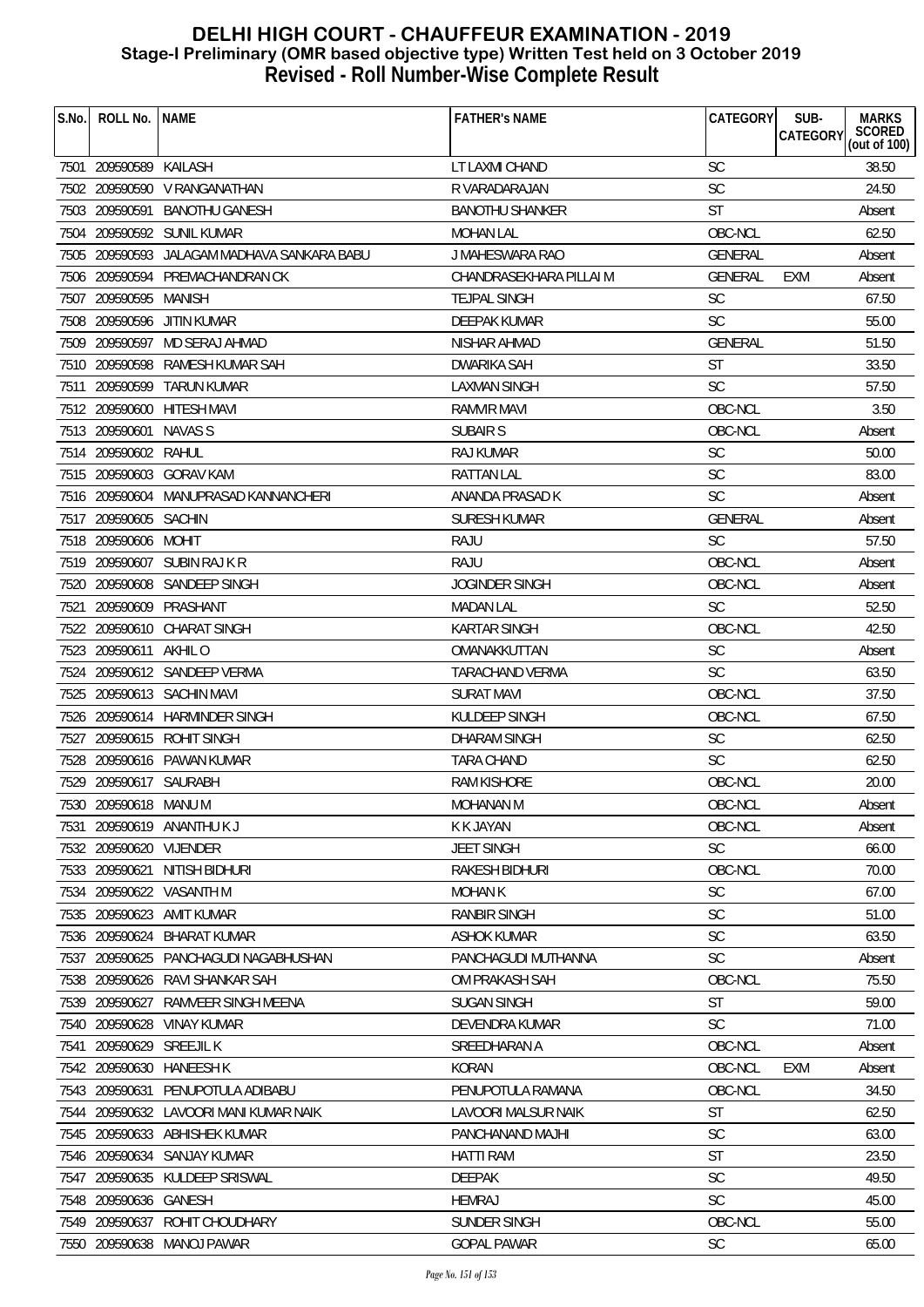| S.No. | ROLL No.   NAME         |                                        | <b>FATHER'S NAME</b>    | CATEGORY       | SUB-            | <b>MARKS</b>           |
|-------|-------------------------|----------------------------------------|-------------------------|----------------|-----------------|------------------------|
|       |                         |                                        |                         |                | <b>CATEGORY</b> | SCORED<br>(out of 100) |
|       |                         | 7551 209590639 LEO PAUL C              | PAUL C K                | <b>GENERAL</b> | EXM             | Absent                 |
|       | 7552 209590640 NILESH   |                                        | <b>VIJAY PAL</b>        | OBC-NCL        |                 | 60.00                  |
|       |                         | 7553 209590641 LIVINGSTONE             | DAVID VARGHEES          | <b>GENERAL</b> |                 | 60.00                  |
|       |                         | 7554 209590642 BALVIR SINGH            | <b>BANWARI LAL</b>      | <b>SC</b>      |                 | 55.50                  |
|       |                         | 7555 209590643 VIKAS NAINWAL           | <b>HAR SINGH</b>        | <b>GENERAL</b> |                 | 37.50                  |
|       | 7556 209590644 DEEPAK   |                                        | <b>RAJENDER</b>         | <b>SC</b>      |                 | Absent                 |
|       |                         | 7557 209590645 ARUN KUMAR              | <b>GURDAYAL SINGH</b>   | <b>SC</b>      |                 | 27.50                  |
|       |                         | 7558 209590646 LINO THOMAS             | <b>THOMAS</b>           | <b>GENERAL</b> | <b>EXM</b>      | Absent                 |
|       |                         | 7559 209590647 PARVEEN SELIWAN         | SURENDER SELIWAN        | <b>SC</b>      |                 | 65.00                  |
|       | 7560 209590648 ARUN     |                                        | <b>GOPAL</b>            | <b>GENERAL</b> |                 | 75.00                  |
|       |                         | 7561 209590649 RAVI CHAUHAN            | <b>HARKESH</b>          | <b>SC</b>      |                 | 55.50                  |
|       |                         | 7562 209590650 VIKRAM PANWAR           | <b>RAN SINGH PANWAR</b> | OBC-NCL        |                 | 44.50                  |
|       |                         | 7563 209590651 CLINT SEBASTIAN         | SEBASTIAN.PK            | <b>GENERAL</b> |                 | Absent                 |
|       | 7564 209590652 HARINDER |                                        | RAVINDER PAL            | OBC-NCL        |                 | 60.00                  |
|       |                         | 7565 209590653 VIPIN BIDHURI           | RAMBIR BIDHURI          | OBC-NCL        |                 | 72.50                  |
|       |                         | 7566 209590654 AMAN GULIA              | AJAY GULIA              | OBC-NCL        |                 | 58.00                  |
|       | 7567 209590655 KESHAV   |                                        | RADHESHYAM              | <b>SC</b>      |                 | 45.00                  |
|       |                         | 7568 209590656 SUMIT KUMAR             | <b>ZILAY SINGH</b>      | OBC-NCL        |                 | Absent                 |
|       |                         | 7569 209590657 SREEKUMAR BALACHANDRAN  | <b>BALACHANDRAN LV</b>  | OBC-NCL        |                 | 39.00                  |
|       | 7570 209590658 SANDEEP  |                                        | <b>BRIJ PAL SINGH</b>   | OBC-NCL        |                 | 57.50                  |
|       | 7571 209590659 BIJU K K |                                        | <b>BALAN NAIR</b>       | <b>GENERAL</b> | EXM             | Absent                 |
|       |                         | 7572 209590660 SUMMER FRANKLIN         | <b>FRANKLIN PETER</b>   | <b>GENERAL</b> |                 | 42.50                  |
|       | 7573 209590661          | <b>ANKIT PANWAR</b>                    | <b>NARESH PANWAR</b>    | OBC-NCL        |                 | 40.00                  |
|       |                         | 7574 209590662 AZMEERA RAMESH          | AZMEERA PANTHULU        | <b>ST</b>      |                 | Absent                 |
|       |                         | 7575 209590663 VIKAS SHAMA             | YOGENDER KUMAR SHARMA   | <b>GENERAL</b> |                 | 67.50                  |
|       |                         | 7576 209590664 AAKASH KUMAR            | <b>SUNIL KUMAR</b>      | <b>SC</b>      |                 | 52.50                  |
|       |                         | 7577 209590665 SANOOB A P              | A A PAREED              | OBC-NCL        |                 | Absent                 |
|       |                         | 7578 209590666 NEERAJ KUMAR            | <b>KARTAR SINGH</b>     | <b>SC</b>      |                 | Absent                 |
|       | 7579 209590667 ANOOP M  |                                        | <b>MOHANAN</b>          | <b>SC</b>      |                 | 60.00                  |
|       |                         | 7580 209590668 ANKIT CHAUDHARY         | NAITRAPAL               | OBC-NCL        |                 | 60.00                  |
| 7581  | 209590669               | MAHAVEER                               | <b>VIR NARAYAN</b>      | OBC-NCL        |                 | 53.50                  |
|       |                         | 7582 209590670 SAGAR SINGH             | <b>VIRENDER KUMAR</b>   | <b>SC</b>      |                 | 35.00                  |
|       | 7583 209590671          | ASHISH KUMAR                           | <b>SURESH KUMAR</b>     | <b>SC</b>      |                 | 43.50                  |
|       |                         | 7584 209590672 KOLAPARTHY GANESH KUMAR | KOLAPARTHY RAMANA       | OBC-NCL        |                 | Absent                 |
|       |                         | 7585 209590673 CHETAN ANAND YADAV      | RAJBIR YADAV            | OBC-NCL        |                 | 50.50                  |
|       | 7586 209590674          | <b>SATNAM SINGH</b>                    | <b>AVTAR SINGH</b>      | OBC-NCL        |                 | 72.50                  |
| 7587  |                         | 209590675 RAVINDER KUMAR               | <b>HARPHOOL SINGH</b>   | <b>SC</b>      |                 | 32.00                  |
|       |                         | 7588 209590676 VIPIN KUMAR             | SOMPAL SINGH            | <b>GENERAL</b> |                 | 55.50                  |
|       | 7589 209590677          | ANKUSH                                 | <b>BASANT KUMAR</b>     | <b>SC</b>      |                 | 38.00                  |
|       | 7590 209590678          | RAJKUMAR                               | RAKESH                  | <b>SC</b>      |                 | 47.50                  |
| 7591  | 209590679 PRAJOD A      |                                        | A P KRISHNAN            | OBC-NCL        | <b>EXM</b>      | 83.50                  |
|       | 7592 209590680          | SHERIN VARGHESE K S                    | <b>KUTTAPPAN L</b>      | <b>GENERAL</b> |                 | Absent                 |
|       | 7593 209590681          | <b>MOHIT KUMAR</b>                     | PRAHLAD SINGH           | <b>SC</b>      |                 | 37.50                  |
|       |                         | 7594 209590682 PALLIKALA KIRAN KUMAR   | P A ANANDA RAO          | <b>SC</b>      |                 | Absent                 |
|       |                         | 7595 209590683 MAYANK KUMA             | VIRENDER KUMAR          | <b>SC</b>      |                 | 50.50                  |
|       | 7596 209590684          | LOKESH KUMAR                           | AMAR SINGH MEENA        | <b>ST</b>      |                 | 60.00                  |
| 7597  | 209590685               | <b>TEJVEER PAL</b>                     | <b>BEDI KARANA</b>      | OBC-NCL        |                 | 55.00                  |
|       |                         | 7598 209590686 RENJITH KUMAR KP        | K. PODIYAN              | <b>SC</b>      |                 | Absent                 |
| 7599  |                         | 209590687 BUDDHA DEV SAHA              | <b>BAPI SAHA</b>        | <b>GENERAL</b> |                 | 50.00                  |
|       |                         | 7600 209590688 SACHIN MEENA            | <b>BHOOPRAM MEENA</b>   | <b>ST</b>      |                 | 52.50                  |